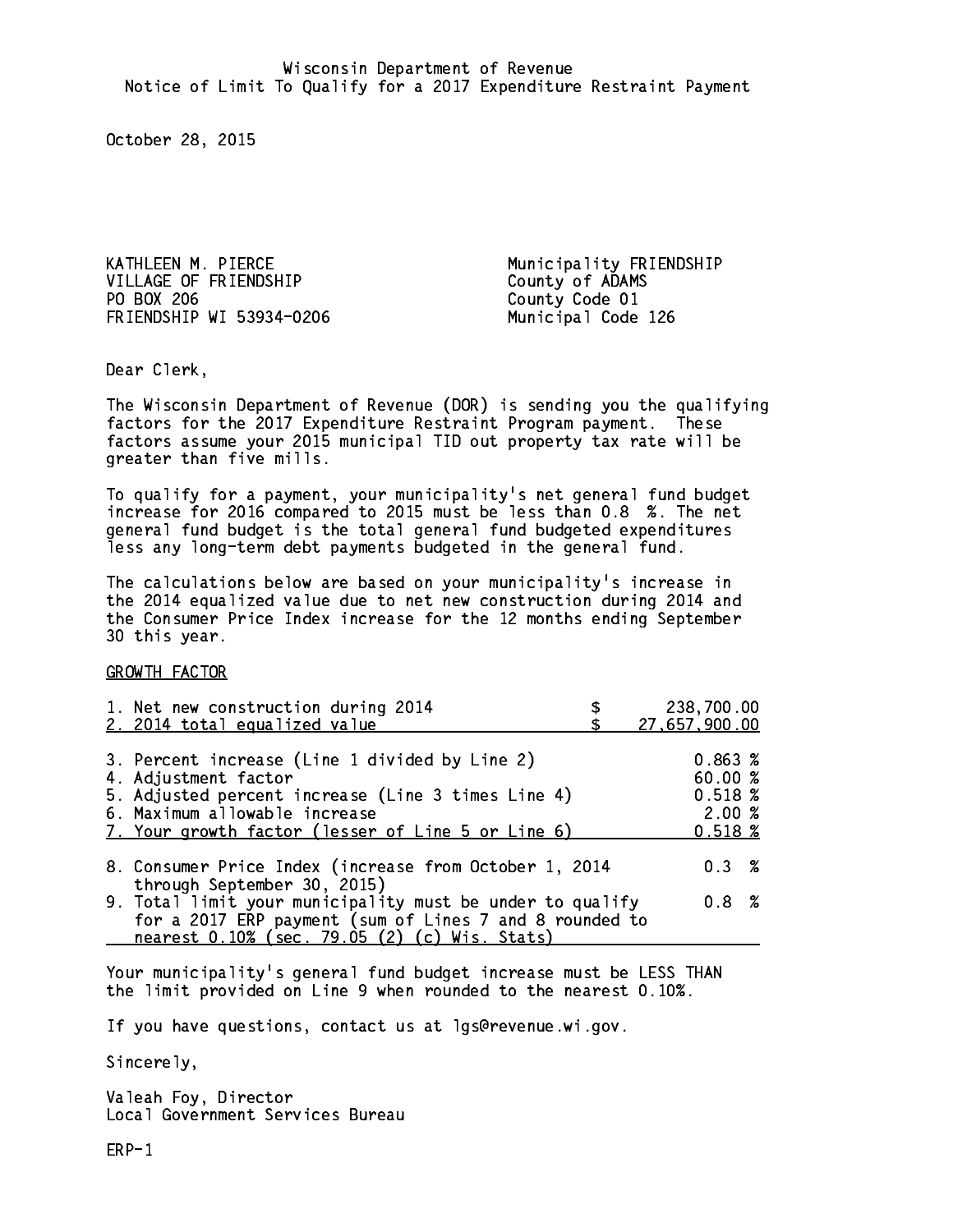MICAELA MONTAGNE **Municipality LA POINTE** TOWN OF LA POINTE County of ASHLAND PO BOX 270 LA POINTE WI 54850-0270 Municipal Code 014

County Code 02

Dear Clerk. Dear Clerk,

The Wisconsin Department of Revenue (DOR) is sending you the qualifying factors for the 2017 Expenditure Restraint Program payment. These factors assume your 2015 municipal TID out property tax rate will be greater than five mills.

 To qualify for a payment, your municipality's net general fund budget increase for 2016 compared to 2015 must be less than 0.5 %. The net general fund budget is the total general fund budgeted expenditures less any long-term debt payments budgeted in the general fund.

The calculations below are based on your municipality's increase in the 2014 equalized value due to net new construction during 2014 and the Consumer Price Index increase for the 12 months ending September 30 this year. 30 this year.

GROWTH FACTOR

| 1. Net new construction during 2014<br>2. 2014 total equalized value                                                                                                                                                | 860,000.00<br>282,782,700.00                          |
|---------------------------------------------------------------------------------------------------------------------------------------------------------------------------------------------------------------------|-------------------------------------------------------|
| 3. Percent increase (Line 1 divided by Line 2)<br>4. Adjustment factor<br>5. Adjusted percent increase (Line 3 times Line 4)<br>6. Maximum allowable increase<br>7. Your growth factor (lesser of Line 5 or Line 6) | $0.304 \; %$<br>60.00%<br>$0.182*$<br>2.00%<br>0.182% |
| 8. Consumer Price Index (increase from October 1, 2014<br>through September 30, 2015)                                                                                                                               | 0.3%                                                  |
| 9. Total limit your municipality must be under to qualify<br>for a 2017 ERP payment (sum of Lines 7 and 8 rounded to<br>nearest 0.10% (sec. 79.05 (2) (c) Wis. Stats)                                               | 0.5 %                                                 |

Your municipality's general fund budget increase must be LESS THAN the limit provided on Line 9 when rounded to the nearest 0.10%.

If you have questions, contact us at lgs@revenue.wi.gov.

Sincerely,

Valeah Foy, Director Local Government Services Bureau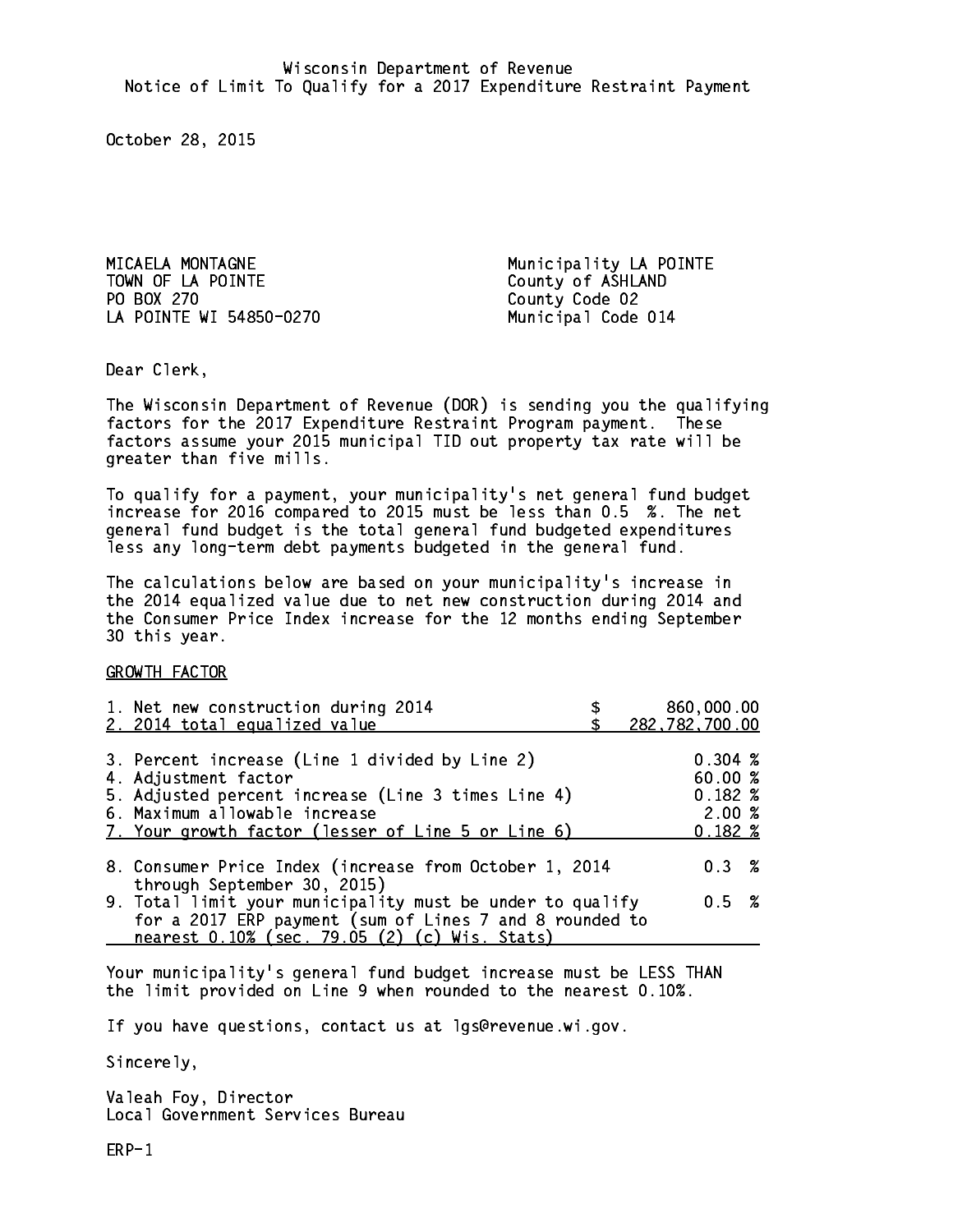TOWN OF PEEKSVILLE County of ASHLAND 79242 SINKHOLE ROAD County Code 02 GLIDDEN WI 54527-9762

PATRICIA CEBERY Municipality PEEKSVILLE Municipal Code 020

Dear Clerk. Dear Clerk,

The Wisconsin Department of Revenue (DOR) is sending you the qualifying factors for the 2017 Expenditure Restraint Program payment. These factors assume your 2015 municipal TID out property tax rate will be greater than five mills.

 To qualify for a payment, your municipality's net general fund budget increase for 2016 compared to 2015 must be less than 0.4 %. The net general fund budget is the total general fund budgeted expenditures less any long-term debt payments budgeted in the general fund.

The calculations below are based on your municipality's increase in the 2014 equalized value due to net new construction during 2014 and the Consumer Price Index increase for the 12 months ending September 30 this year. 30 this year.

GROWTH FACTOR

| 1. Net new construction during 2014<br>2. 2014 total equalized value                                                                                                                                                | 30,400.00<br>18,849,800.00                       |
|---------------------------------------------------------------------------------------------------------------------------------------------------------------------------------------------------------------------|--------------------------------------------------|
| 3. Percent increase (Line 1 divided by Line 2)<br>4. Adjustment factor<br>5. Adjusted percent increase (Line 3 times Line 4)<br>6. Maximum allowable increase<br>7. Your growth factor (lesser of Line 5 or Line 6) | 0.161~%<br>60.00%<br>0.097~%<br>2.00%<br>0.097~% |
| 8. Consumer Price Index (increase from October 1, 2014                                                                                                                                                              | 0.3%                                             |
| through September 30, 2015)<br>9. Total limit your municipality must be under to qualify<br>for a 2017 ERP payment (sum of Lines 7 and 8 rounded to<br>nearest 0.10% (sec. 79.05 (2) (c) Wis. Stats)                | $0.4 \t%$                                        |

Your municipality's general fund budget increase must be LESS THAN the limit provided on Line 9 when rounded to the nearest 0.10%.

If you have questions, contact us at lgs@revenue.wi.gov.

Sincerely,

Valeah Foy, Director Local Government Services Bureau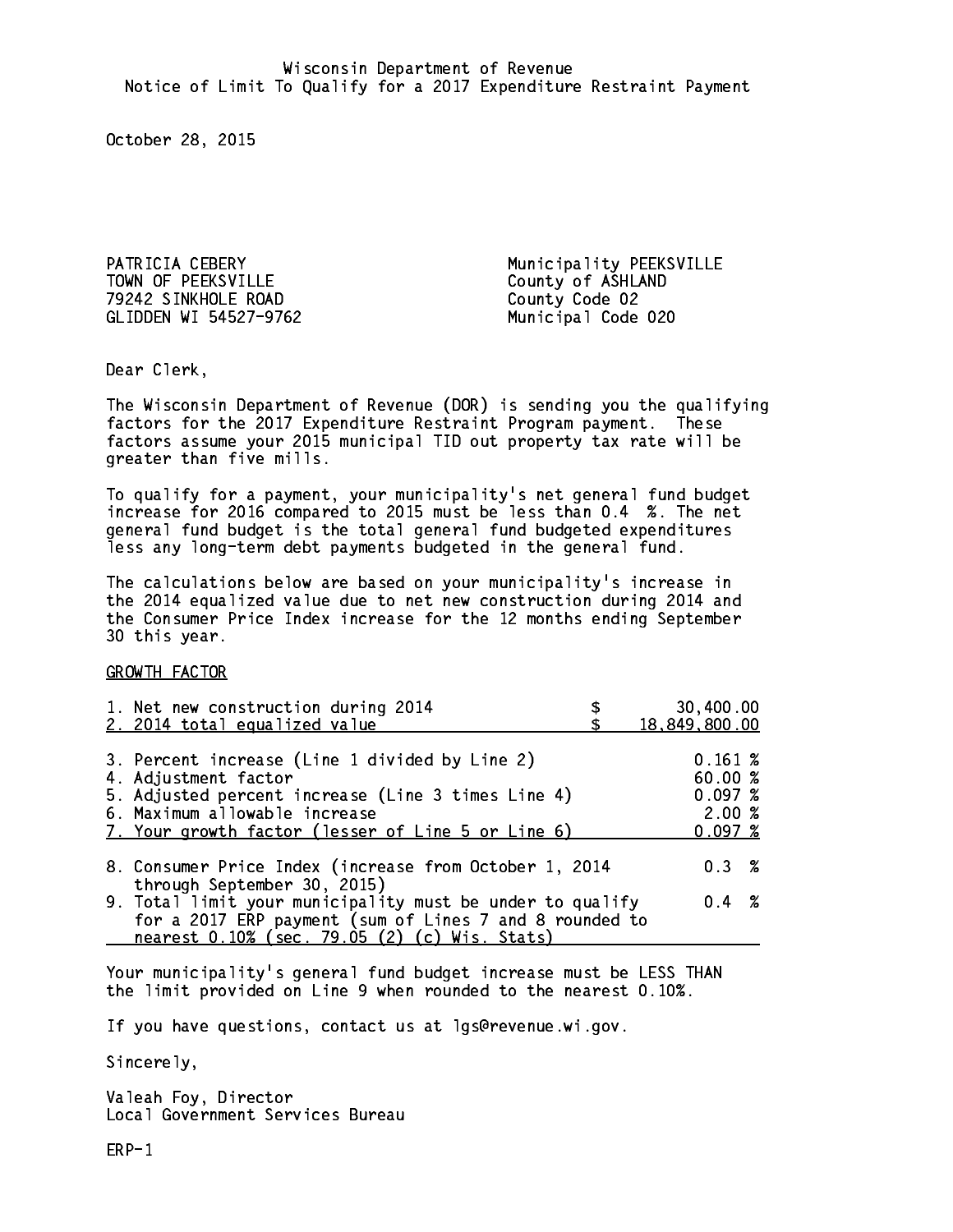CINDY PRITZL **Municipality BUTTERNUT** VILLAGE OF BUTTERNUT County of ASHLAND PO BOX 276 BUTTERNUT WI 54514-0104 Municipal Code 106

County Code 02

Dear Clerk. Dear Clerk,

The Wisconsin Department of Revenue (DOR) is sending you the qualifying factors for the 2017 Expenditure Restraint Program payment. These factors assume your 2015 municipal TID out property tax rate will be greater than five mills.

 To qualify for a payment, your municipality's net general fund budget increase for 2016 compared to 2015 must be less than 0.3 %. The net general fund budget is the total general fund budgeted expenditures less any long-term debt payments budgeted in the general fund.

The calculations below are based on your municipality's increase in the 2014 equalized value due to net new construction during 2014 and the Consumer Price Index increase for the 12 months ending September 30 this year. 30 this year.

GROWTH FACTOR

| 1. Net new construction during 2014<br>2. 2014 total equalized value                                                                                                                                                | $-112,000.00$<br>10,622,100.00                      |
|---------------------------------------------------------------------------------------------------------------------------------------------------------------------------------------------------------------------|-----------------------------------------------------|
| 3. Percent increase (Line 1 divided by Line 2)<br>4. Adjustment factor<br>5. Adjusted percent increase (Line 3 times Line 4)<br>6. Maximum allowable increase<br>7. Your growth factor (lesser of Line 5 or Line 6) | $-1.05~%$<br>60.00%<br>$-.633%$<br>2.00%<br>0.000 % |
| 8. Consumer Price Index (increase from October 1, 2014<br>through September 30, 2015)                                                                                                                               | 0.3%                                                |
| 9. Total limit your municipality must be under to qualify<br>for a 2017 ERP payment (sum of Lines 7 and 8 rounded to<br>nearest 0.10% (sec. 79.05 (2) (c) Wis. Stats)                                               | 0.3%                                                |

Your municipality's general fund budget increase must be LESS THAN the limit provided on Line 9 when rounded to the nearest 0.10%.

If you have questions, contact us at lgs@revenue.wi.gov.

Sincerely,

Valeah Foy, Director Local Government Services Bureau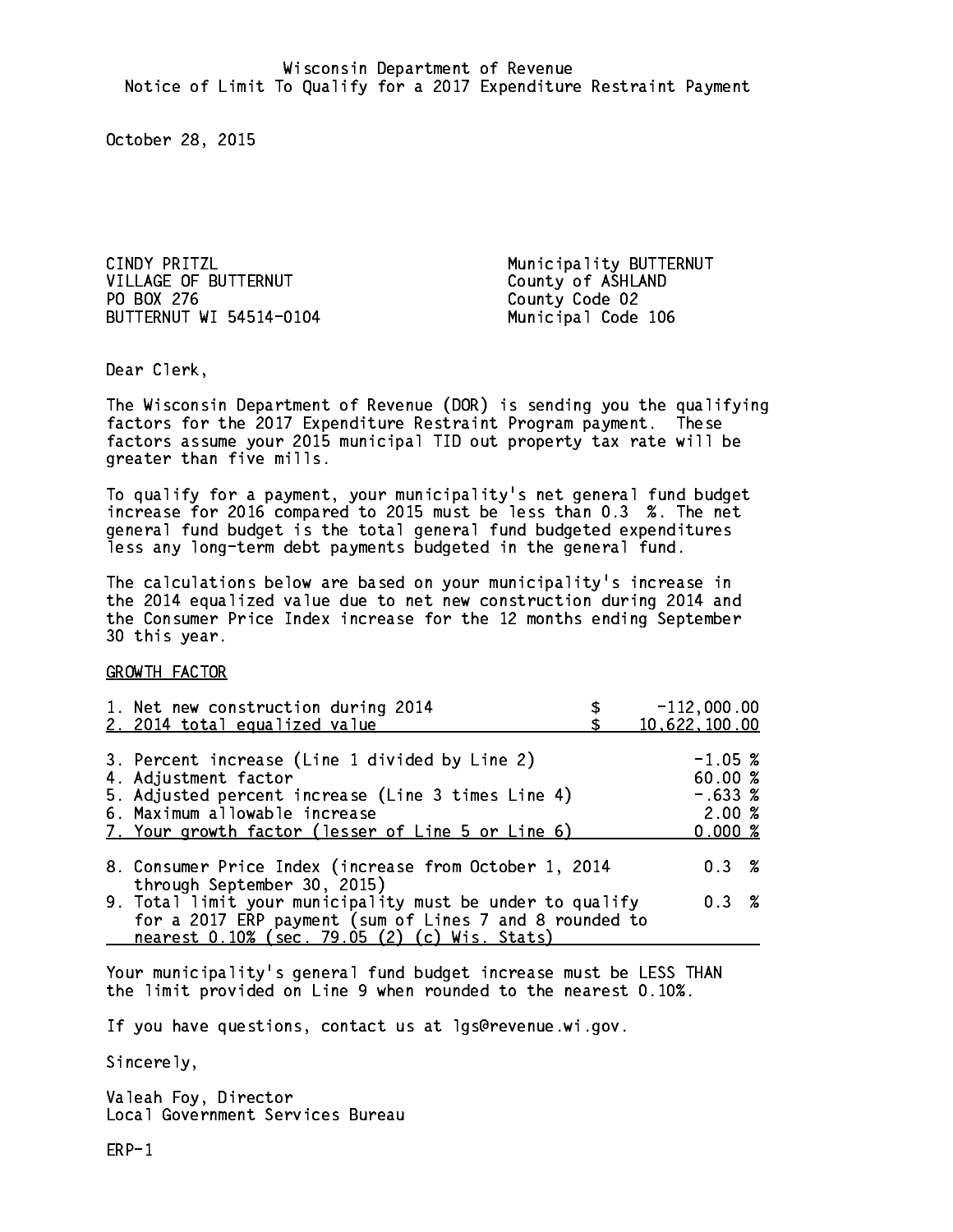MARY GARNESS Municipality ASHLAND CITY OF ASHLAND COUNTY OF ASHLAND 601 W MAIN ST County Code 02 ASHLAND WI 54806-1537 Municipal Code 201

Dear Clerk. Dear Clerk,

The Wisconsin Department of Revenue (DOR) is sending you the qualifying factors for the 2017 Expenditure Restraint Program payment. These factors assume your 2015 municipal TID out property tax rate will be greater than five mills.

 To qualify for a payment, your municipality's net general fund budget increase for 2016 compared to 2015 must be less than 1.2 %. The net general fund budget is the total general fund budgeted expenditures less any long-term debt payments budgeted in the general fund.

The calculations below are based on your municipality's increase in the 2014 equalized value due to net new construction during 2014 and the Consumer Price Index increase for the 12 months ending September 30 this year. 30 this year.

GROWTH FACTOR

| 1. Net new construction during 2014<br>2. 2014 total equalized value                                                                                                                                                | 5,472,000.00<br>385,069,800.00                         |
|---------------------------------------------------------------------------------------------------------------------------------------------------------------------------------------------------------------------|--------------------------------------------------------|
| 3. Percent increase (Line 1 divided by Line 2)<br>4. Adjustment factor<br>5. Adjusted percent increase (Line 3 times Line 4)<br>6. Maximum allowable increase<br>7. Your growth factor (lesser of Line 5 or Line 6) | 1.421 %<br>60.00%<br>$0.853*$<br>2.00%<br>$0.853 \; %$ |
| 8. Consumer Price Index (increase from October 1, 2014                                                                                                                                                              | $0.3 \t%$                                              |
| through September 30, 2015)<br>9. Total limit your municipality must be under to qualify<br>for a 2017 ERP payment (sum of Lines 7 and 8 rounded to<br>nearest 0.10% (sec. 79.05 (2) (c) Wis. Stats)                | $1.2 \t%$                                              |

Your municipality's general fund budget increase must be LESS THAN the limit provided on Line 9 when rounded to the nearest 0.10%.

If you have questions, contact us at lgs@revenue.wi.gov.

Sincerely,

Valeah Foy, Director Local Government Services Bureau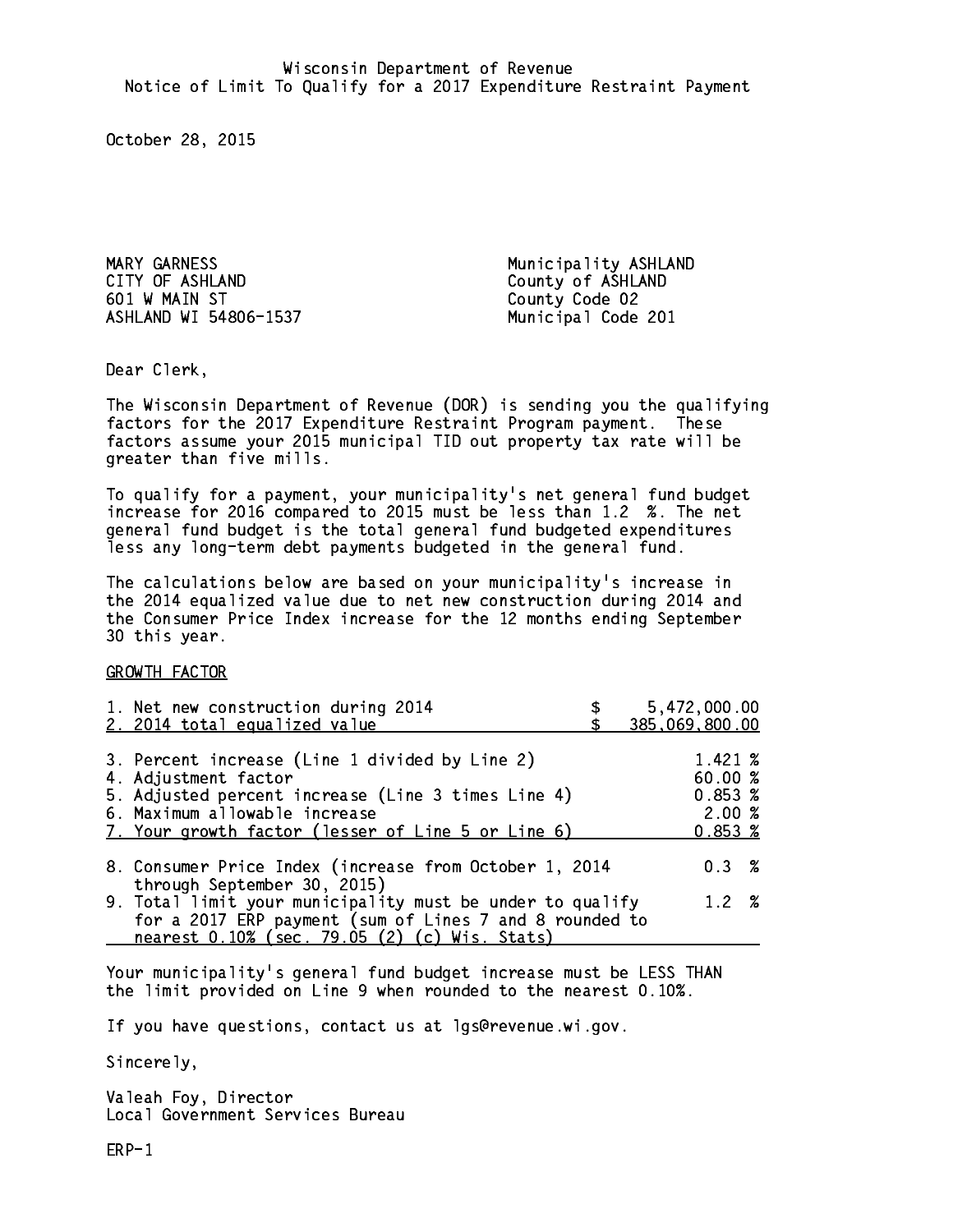CONNIE IACOBELLO Municipality MELLEN CITY OF MELLEN COUNTY OF ASHLAND PO BOX 708 County Code 02 MELLEN WI 54546-0708 Municipal Code 251

Dear Clerk. Dear Clerk,

The Wisconsin Department of Revenue (DOR) is sending you the qualifying factors for the 2017 Expenditure Restraint Program payment. These factors assume your 2015 municipal TID out property tax rate will be greater than five mills.

 To qualify for a payment, your municipality's net general fund budget increase for 2016 compared to 2015 must be less than 0.6 %. The net general fund budget is the total general fund budgeted expenditures less any long-term debt payments budgeted in the general fund.

The calculations below are based on your municipality's increase in the 2014 equalized value due to net new construction during 2014 and the Consumer Price Index increase for the 12 months ending September 30 this year. 30 this year.

GROWTH FACTOR

| 1. Net new construction during 2014                                                                                                                                                                                 | 99,800.00                                            |
|---------------------------------------------------------------------------------------------------------------------------------------------------------------------------------------------------------------------|------------------------------------------------------|
| 2. 2014 total equalized value                                                                                                                                                                                       | 23,051,300.00                                        |
| 3. Percent increase (Line 1 divided by Line 2)<br>4. Adjustment factor<br>5. Adjusted percent increase (Line 3 times Line 4)<br>6. Maximum allowable increase<br>7. Your growth factor (lesser of Line 5 or Line 6) | $0.433 \;$ %<br>60.00%<br>0.260~%<br>2.00%<br>0.260% |
| 8. Consumer Price Index (increase from October 1, 2014                                                                                                                                                              | $0.3 \t%$                                            |
| through September 30, 2015)<br>9. Total limit your municipality must be under to qualify<br>for a 2017 ERP payment (sum of Lines 7 and 8 rounded to<br>nearest 0.10% (sec. 79.05 (2) (c) Wis. Stats)                | 0.6 %                                                |

Your municipality's general fund budget increase must be LESS THAN the limit provided on Line 9 when rounded to the nearest 0.10%.

If you have questions, contact us at lgs@revenue.wi.gov.

Sincerely,

Valeah Foy, Director Local Government Services Bureau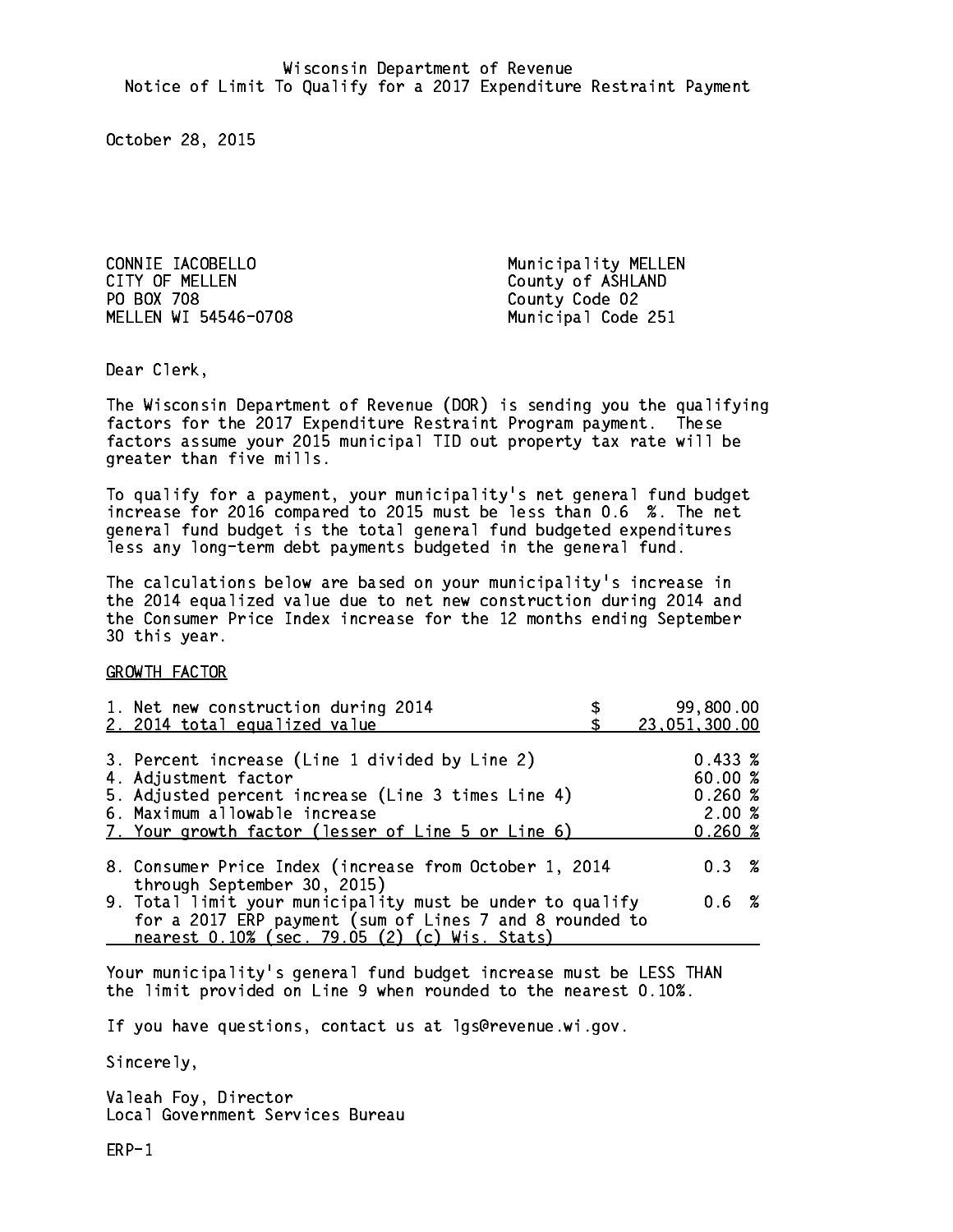TOWN OF OAK GROVE COUNTY OF BARRON 1971 30TH AVE County Code 03

JACQUE SCHAFFER Municipality OAK GROVE RICE LAKE WI 54868 Municipal Code 032

Dear Clerk. Dear Clerk,

The Wisconsin Department of Revenue (DOR) is sending you the qualifying factors for the 2017 Expenditure Restraint Program payment. These factors assume your 2015 municipal TID out property tax rate will be greater than five mills.

 To qualify for a payment, your municipality's net general fund budget increase for 2016 compared to 2015 must be less than 0.8 %. The net general fund budget is the total general fund budgeted expenditures less any long-term debt payments budgeted in the general fund.

The calculations below are based on your municipality's increase in the 2014 equalized value due to net new construction during 2014 and the Consumer Price Index increase for the 12 months ending September 30 this year. 30 this year.

GROWTH FACTOR

| 1. Net new construction during 2014<br>2. 2014 total equalized value                                                                                                                                                | 553,400.00<br>65, 138, 100.00                   |
|---------------------------------------------------------------------------------------------------------------------------------------------------------------------------------------------------------------------|-------------------------------------------------|
| 3. Percent increase (Line 1 divided by Line 2)<br>4. Adjustment factor<br>5. Adjusted percent increase (Line 3 times Line 4)<br>6. Maximum allowable increase<br>7. Your growth factor (lesser of Line 5 or Line 6) | 0.850%<br>60.00%<br>$0.510*$<br>2.00%<br>0.510% |
| 8. Consumer Price Index (increase from October 1, 2014                                                                                                                                                              | $0.3 \t%$                                       |
| through September 30, 2015)<br>9. Total limit your municipality must be under to qualify<br>for a 2017 ERP payment (sum of Lines 7 and 8 rounded to<br>nearest 0.10% (sec. 79.05 (2) (c) Wis. Stats)                | 0.8%                                            |

Your municipality's general fund budget increase must be LESS THAN the limit provided on Line 9 when rounded to the nearest 0.10%.

If you have questions, contact us at lgs@revenue.wi.gov.

Sincerely,

Valeah Foy, Director Local Government Services Bureau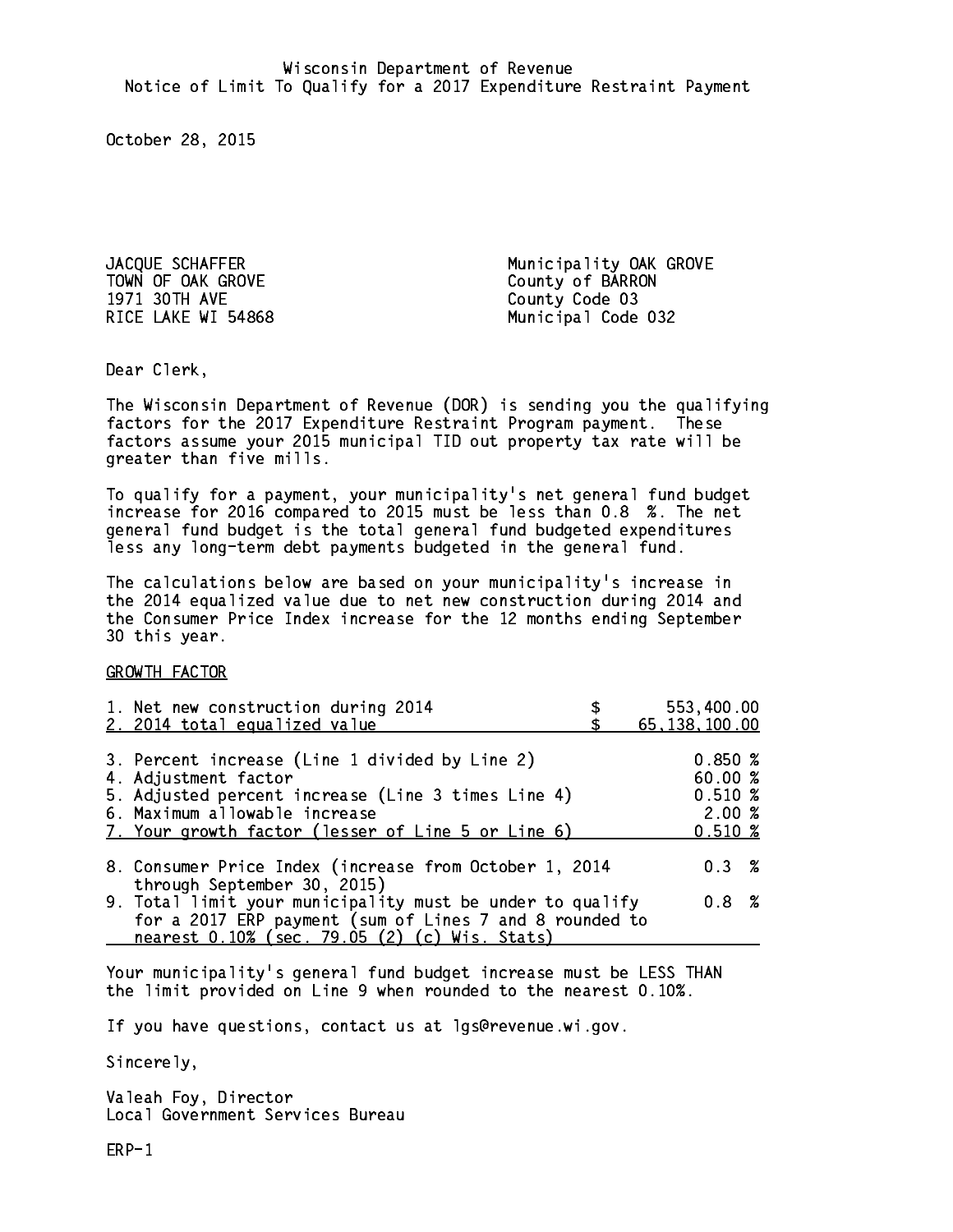VICKI BUCK **Municipality PRAIRIE FARM** TOWN OF PRAIRIE FARM County of BARRON 624 1ST AVE County Code 03 PRAIRIE FARM WI 54762-9406 Municipal Code 034

Dear Clerk. Dear Clerk,

The Wisconsin Department of Revenue (DOR) is sending you the qualifying factors for the 2017 Expenditure Restraint Program payment. These factors assume your 2015 municipal TID out property tax rate will be greater than five mills.

 To qualify for a payment, your municipality's net general fund budget increase for 2016 compared to 2015 must be less than 2.2 %. The net general fund budget is the total general fund budgeted expenditures less any long-term debt payments budgeted in the general fund.

The calculations below are based on your municipality's increase in the 2014 equalized value due to net new construction during 2014 and the Consumer Price Index increase for the 12 months ending September 30 this year. 30 this year.

GROWTH FACTOR

| 1. Net new construction during 2014<br>2. 2014 total equalized value                                                                                                                                                | 1,068,500.00<br>33,509,600.00                     |
|---------------------------------------------------------------------------------------------------------------------------------------------------------------------------------------------------------------------|---------------------------------------------------|
| 3. Percent increase (Line 1 divided by Line 2)<br>4. Adjustment factor<br>5. Adjusted percent increase (Line 3 times Line 4)<br>6. Maximum allowable increase<br>7. Your growth factor (lesser of Line 5 or Line 6) | 3.189~%<br>60.00 %<br>1.913 %<br>2.00%<br>1.913 % |
| 8. Consumer Price Index (increase from October 1, 2014                                                                                                                                                              | $0.3 \t%$                                         |
| through September 30, 2015)<br>9. Total limit your municipality must be under to qualify<br>for a 2017 ERP payment (sum of Lines 7 and 8 rounded to<br>nearest 0.10% (sec. 79.05 (2) (c) Wis. Stats)                | 2.2%                                              |
|                                                                                                                                                                                                                     |                                                   |

Your municipality's general fund budget increase must be LESS THAN the limit provided on Line 9 when rounded to the nearest 0.10%.

If you have questions, contact us at lgs@revenue.wi.gov.

Sincerely,

Valeah Foy, Director Local Government Services Bureau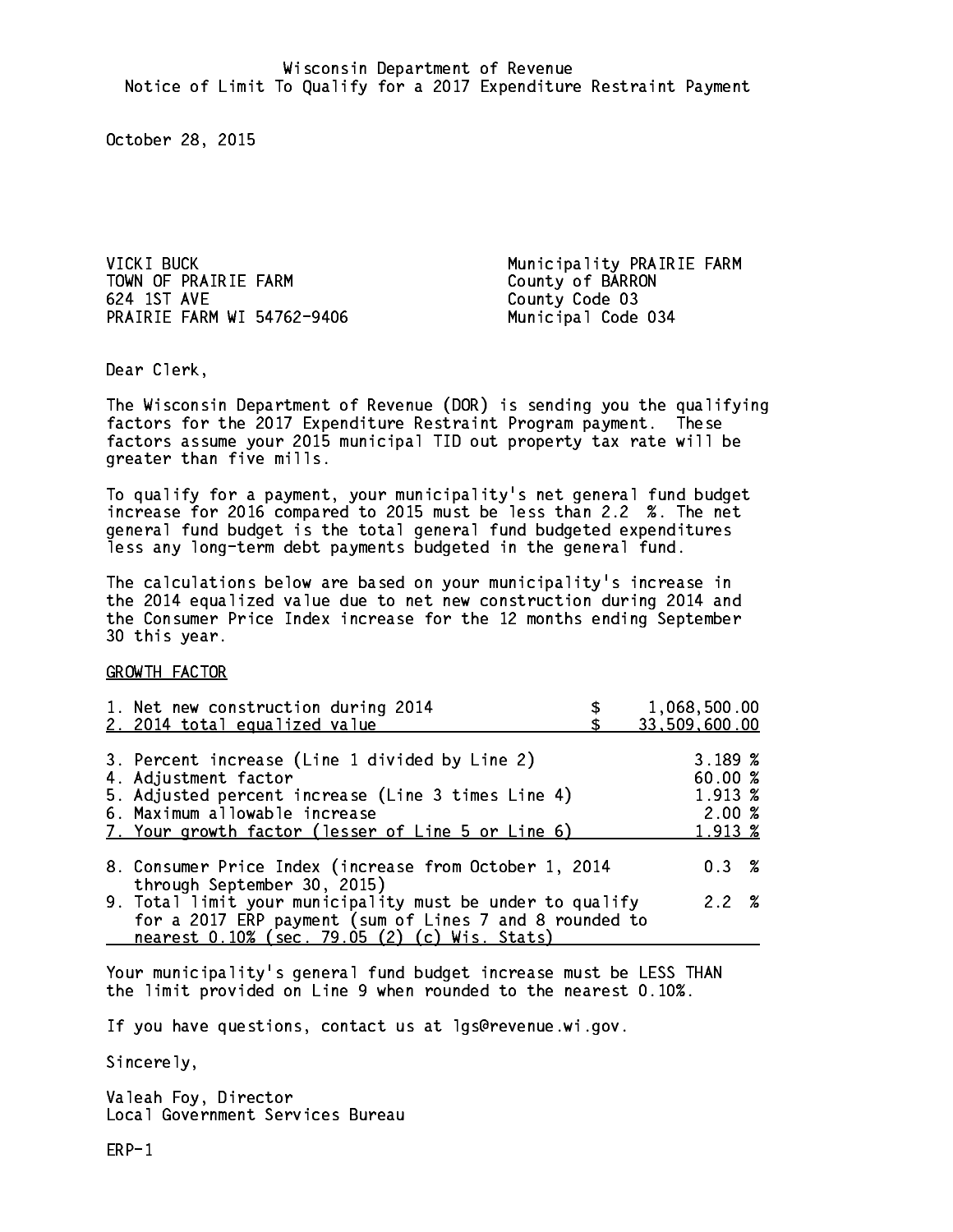TOWN OF TURTLE LAKE County of BARRON 1076 3RD ST TURTLE LAKE WI 54889 Municipal Code 048

KATHRYN STEFFEN Municipality TURTLE LAKE County Code 03

Dear Clerk. Dear Clerk,

The Wisconsin Department of Revenue (DOR) is sending you the qualifying factors for the 2017 Expenditure Restraint Program payment. These factors assume your 2015 municipal TID out property tax rate will be greater than five mills.

 To qualify for a payment, your municipality's net general fund budget increase for 2016 compared to 2015 must be less than 1.4 %. The net general fund budget is the total general fund budgeted expenditures less any long-term debt payments budgeted in the general fund.

The calculations below are based on your municipality's increase in the 2014 equalized value due to net new construction during 2014 and the Consumer Price Index increase for the 12 months ending September 30 this year. 30 this year.

GROWTH FACTOR

| 1. Net new construction during 2014                                                                                                                                                                                 | 887,300.00                                                   |
|---------------------------------------------------------------------------------------------------------------------------------------------------------------------------------------------------------------------|--------------------------------------------------------------|
| 2. 2014 total equalized value                                                                                                                                                                                       | 48,286,100.00                                                |
| 3. Percent increase (Line 1 divided by Line 2)<br>4. Adjustment factor<br>5. Adjusted percent increase (Line 3 times Line 4)<br>6. Maximum allowable increase<br>7. Your growth factor (lesser of Line 5 or Line 6) | 1.838 %<br>60.00%<br>$1.103 \; \text{%}$<br>2.00%<br>1.103 % |
| 8. Consumer Price Index (increase from October 1, 2014                                                                                                                                                              | $0.3 \t%$                                                    |
| through September 30, 2015)<br>9. Total limit your municipality must be under to qualify<br>for a 2017 ERP payment (sum of Lines 7 and 8 rounded to<br>nearest 0.10% (sec. 79.05 (2) (c) Wis. Stats)                | $1.4 \t%$                                                    |

Your municipality's general fund budget increase must be LESS THAN the limit provided on Line 9 when rounded to the nearest 0.10%.

If you have questions, contact us at lgs@revenue.wi.gov.

Sincerely,

Valeah Foy, Director Local Government Services Bureau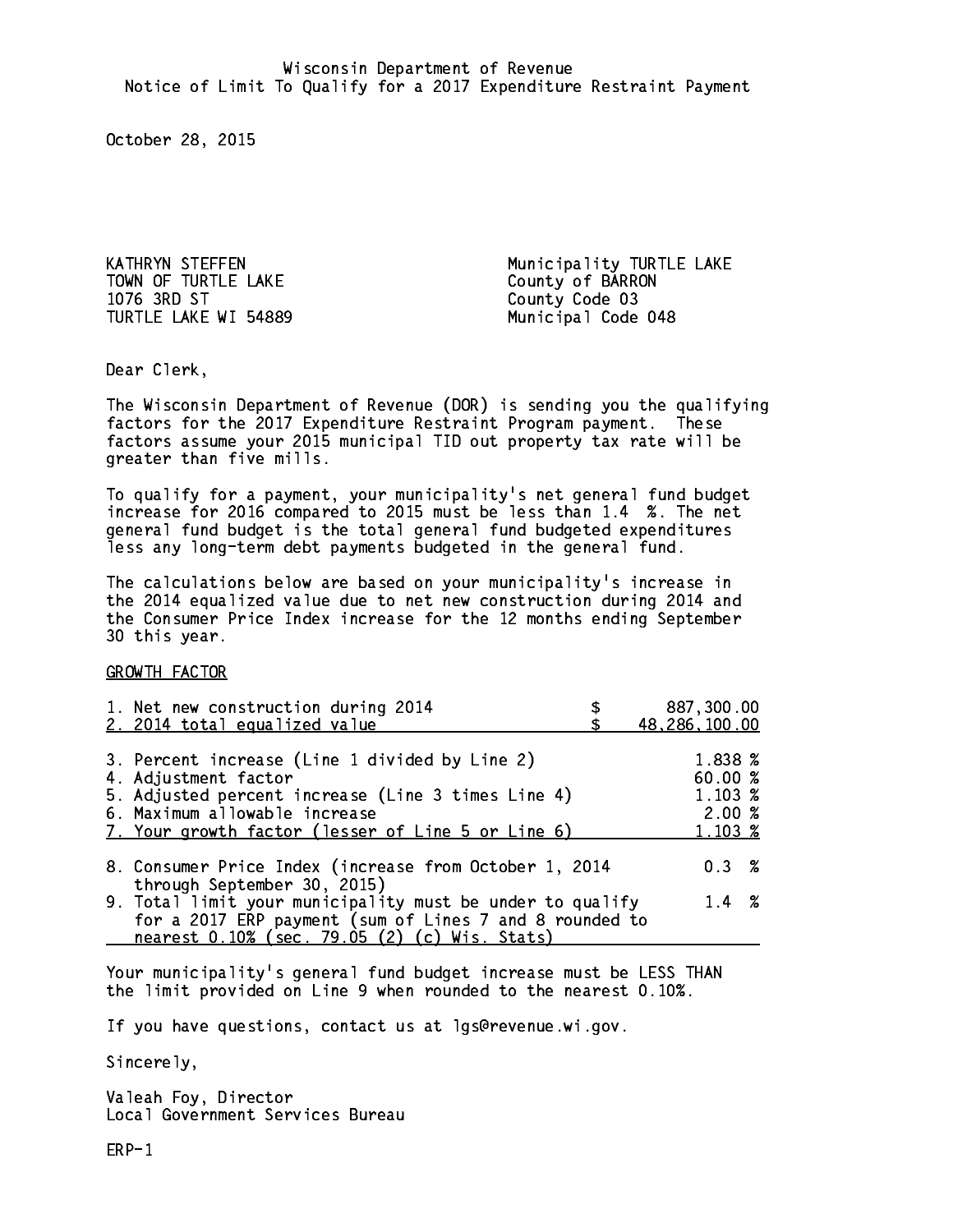TOWN OF VANCE CREEK COUNTY OF BARRON 16 4 1/2 AVE County Code 03 CLAYTON WI 54004-8922 Municipal Code 050

MARGARET MARLETT **Municipality VANCE CREEK** 

Dear Clerk. Dear Clerk,

The Wisconsin Department of Revenue (DOR) is sending you the qualifying factors for the 2017 Expenditure Restraint Program payment. These factors assume your 2015 municipal TID out property tax rate will be greater than five mills.

 To qualify for a payment, your municipality's net general fund budget increase for 2016 compared to 2015 must be less than 0.6 %. The net general fund budget is the total general fund budgeted expenditures less any long-term debt payments budgeted in the general fund.

The calculations below are based on your municipality's increase in the 2014 equalized value due to net new construction during 2014 and the Consumer Price Index increase for the 12 months ending September 30 this year. 30 this year.

GROWTH FACTOR

| 1. Net new construction during 2014<br>2. 2014 total equalized value                                                                                                                                                | 201,700.00<br>38,298,000.00                    |
|---------------------------------------------------------------------------------------------------------------------------------------------------------------------------------------------------------------------|------------------------------------------------|
| 3. Percent increase (Line 1 divided by Line 2)<br>4. Adjustment factor<br>5. Adjusted percent increase (Line 3 times Line 4)<br>6. Maximum allowable increase<br>7. Your growth factor (lesser of Line 5 or Line 6) | 0.527%<br>60.00%<br>0.316~%<br>2.00%<br>0.316% |
| 8. Consumer Price Index (increase from October 1, 2014                                                                                                                                                              | 0.3%                                           |
| through September 30, 2015)<br>9. Total limit your municipality must be under to qualify<br>for a 2017 ERP payment (sum of Lines 7 and 8 rounded to<br>nearest 0.10% (sec. 79.05 (2) (c) Wis. Stats)                | 0.6 %                                          |

Your municipality's general fund budget increase must be LESS THAN the limit provided on Line 9 when rounded to the nearest 0.10%.

If you have questions, contact us at lgs@revenue.wi.gov.

Sincerely,

Valeah Foy, Director Local Government Services Bureau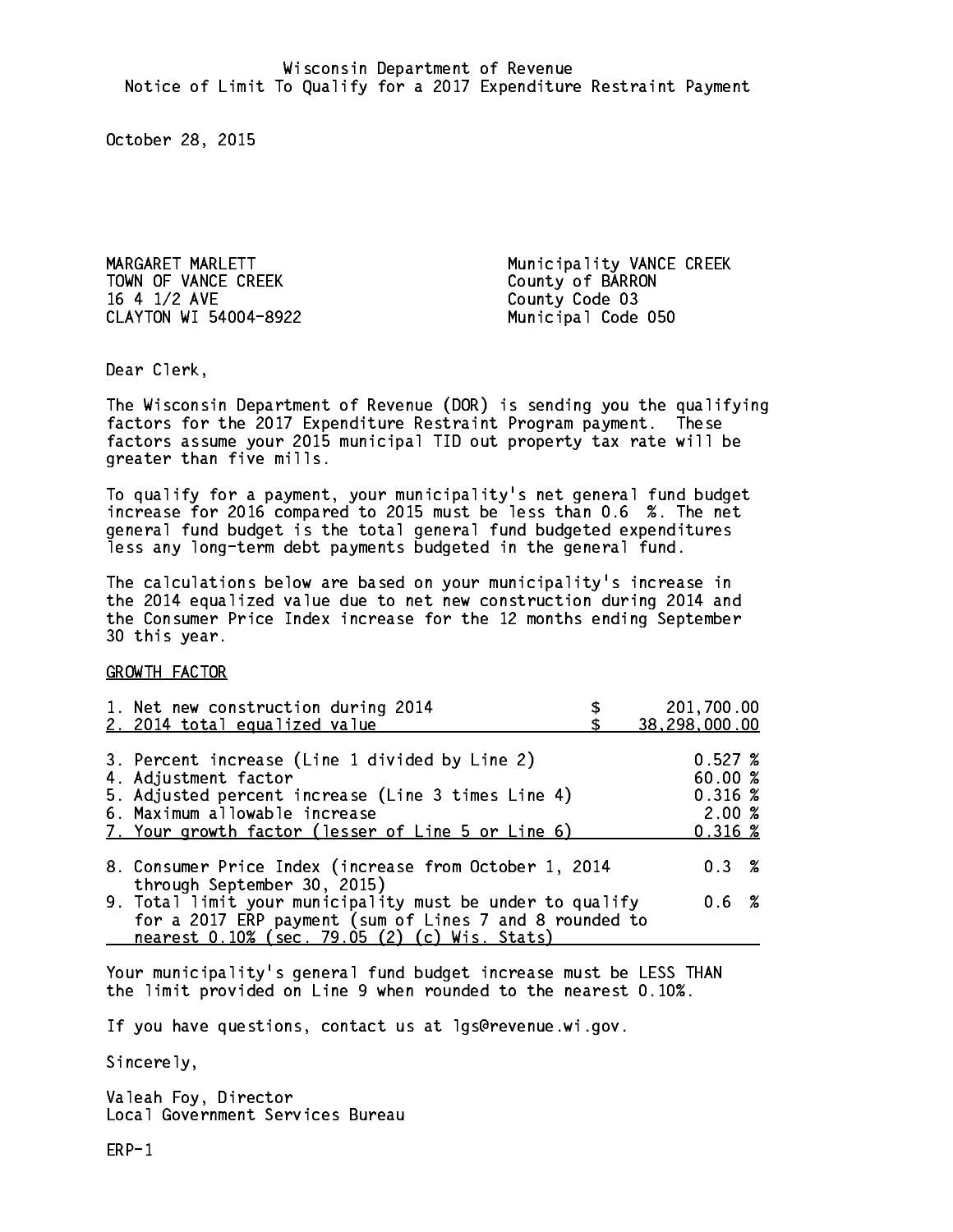ROGER OLSON Municipality CAMERON VILLAGE OF CAMERON COUNTY Of BARRON PO BOX 387 County Code 03 CAMERON WI 54822-0387 Municipal Code 111

Dear Clerk. Dear Clerk,

The Wisconsin Department of Revenue (DOR) is sending you the qualifying factors for the 2017 Expenditure Restraint Program payment. These factors assume your 2015 municipal TID out property tax rate will be greater than five mills.

 To qualify for a payment, your municipality's net general fund budget increase for 2016 compared to 2015 must be less than 1.6 %. The net general fund budget is the total general fund budgeted expenditures less any long-term debt payments budgeted in the general fund.

The calculations below are based on your municipality's increase in the 2014 equalized value due to net new construction during 2014 and the Consumer Price Index increase for the 12 months ending September 30 this year. 30 this year.

GROWTH FACTOR

| 1. Net new construction during 2014<br>2. 2014 total equalized value                                                                                                                                                | 1,704,400.00<br>79,083,900.00                                  |
|---------------------------------------------------------------------------------------------------------------------------------------------------------------------------------------------------------------------|----------------------------------------------------------------|
| 3. Percent increase (Line 1 divided by Line 2)<br>4. Adjustment factor<br>5. Adjusted percent increase (Line 3 times Line 4)<br>6. Maximum allowable increase<br>7. Your growth factor (lesser of Line 5 or Line 6) | $2.155 \; \text{\%}$<br>60.00 %<br>1.293 %<br>2.00%<br>1.293 % |
| 8. Consumer Price Index (increase from October 1, 2014                                                                                                                                                              | $0.3 \t%$                                                      |
| through September 30, 2015)<br>9. Total limit your municipality must be under to qualify<br>for a 2017 ERP payment (sum of Lines 7 and 8 rounded to<br>nearest 0.10% (sec. 79.05 (2) (c) Wis. Stats)                | 1.6 %                                                          |

Your municipality's general fund budget increase must be LESS THAN the limit provided on Line 9 when rounded to the nearest 0.10%.

If you have questions, contact us at lgs@revenue.wi.gov.

Sincerely,

Valeah Foy, Director Local Government Services Bureau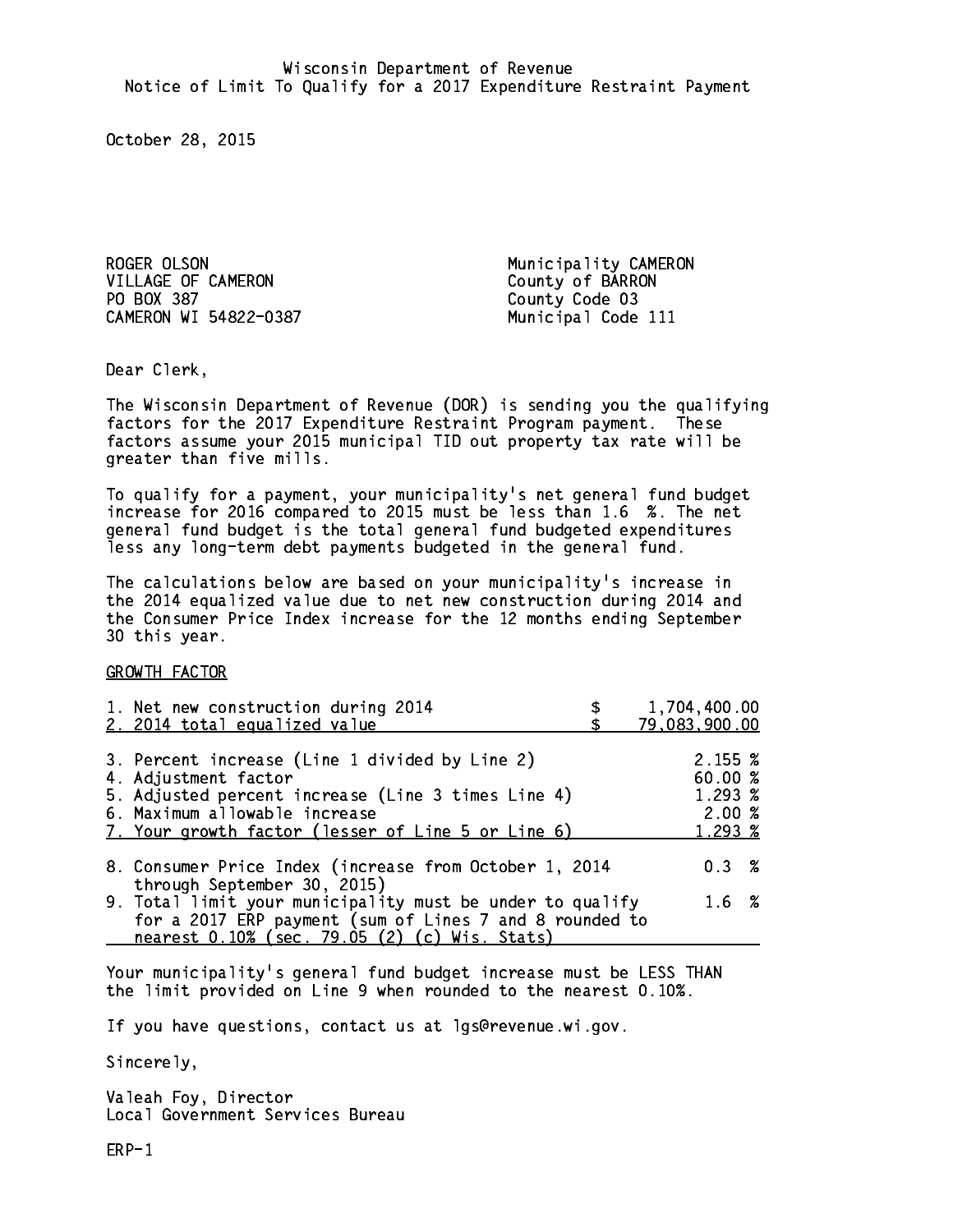DANIELLE MAXWELL-PARKER Municipality TURTLE LAKE VILLAGE OF TURTLE LAKE County of BARRON P 0 BOX 11 TURTLE LAKE WI 54889-0011 Municipal Code 186

County Code 03

Dear Clerk. Dear Clerk,

The Wisconsin Department of Revenue (DOR) is sending you the qualifying factors for the 2017 Expenditure Restraint Program payment. These factors assume your 2015 municipal TID out property tax rate will be greater than five mills.

 To qualify for a payment, your municipality's net general fund budget increase for 2016 compared to 2015 must be less than 0.3 %. The net general fund budget is the total general fund budgeted expenditures less any long-term debt payments budgeted in the general fund.

The calculations below are based on your municipality's increase in the 2014 equalized value due to net new construction during 2014 and the Consumer Price Index increase for the 12 months ending September 30 this year. 30 this year.

GROWTH FACTOR

| 1. Net new construction during 2014<br>2. 2014 total equalized value                                                                                                                                                | $-803,600.00$<br>96,916,200.00                      |
|---------------------------------------------------------------------------------------------------------------------------------------------------------------------------------------------------------------------|-----------------------------------------------------|
| 3. Percent increase (Line 1 divided by Line 2)<br>4. Adjustment factor<br>5. Adjusted percent increase (Line 3 times Line 4)<br>6. Maximum allowable increase<br>7. Your growth factor (lesser of Line 5 or Line 6) | $-.829%$<br>60.00%<br>$-.498~%$<br>2.00%<br>0.000 % |
| 8. Consumer Price Index (increase from October 1, 2014<br>through September 30, 2015)                                                                                                                               | 0.3%                                                |
| 9. Total limit your municipality must be under to qualify<br>for a 2017 ERP payment (sum of Lines 7 and 8 rounded to<br>nearest 0.10% (sec. 79.05 (2) (c) Wis. Stats)                                               | 0.3%                                                |

Your municipality's general fund budget increase must be LESS THAN the limit provided on Line 9 when rounded to the nearest 0.10%.

If you have questions, contact us at lgs@revenue.wi.gov.

Sincerely,

Valeah Foy, Director Local Government Services Bureau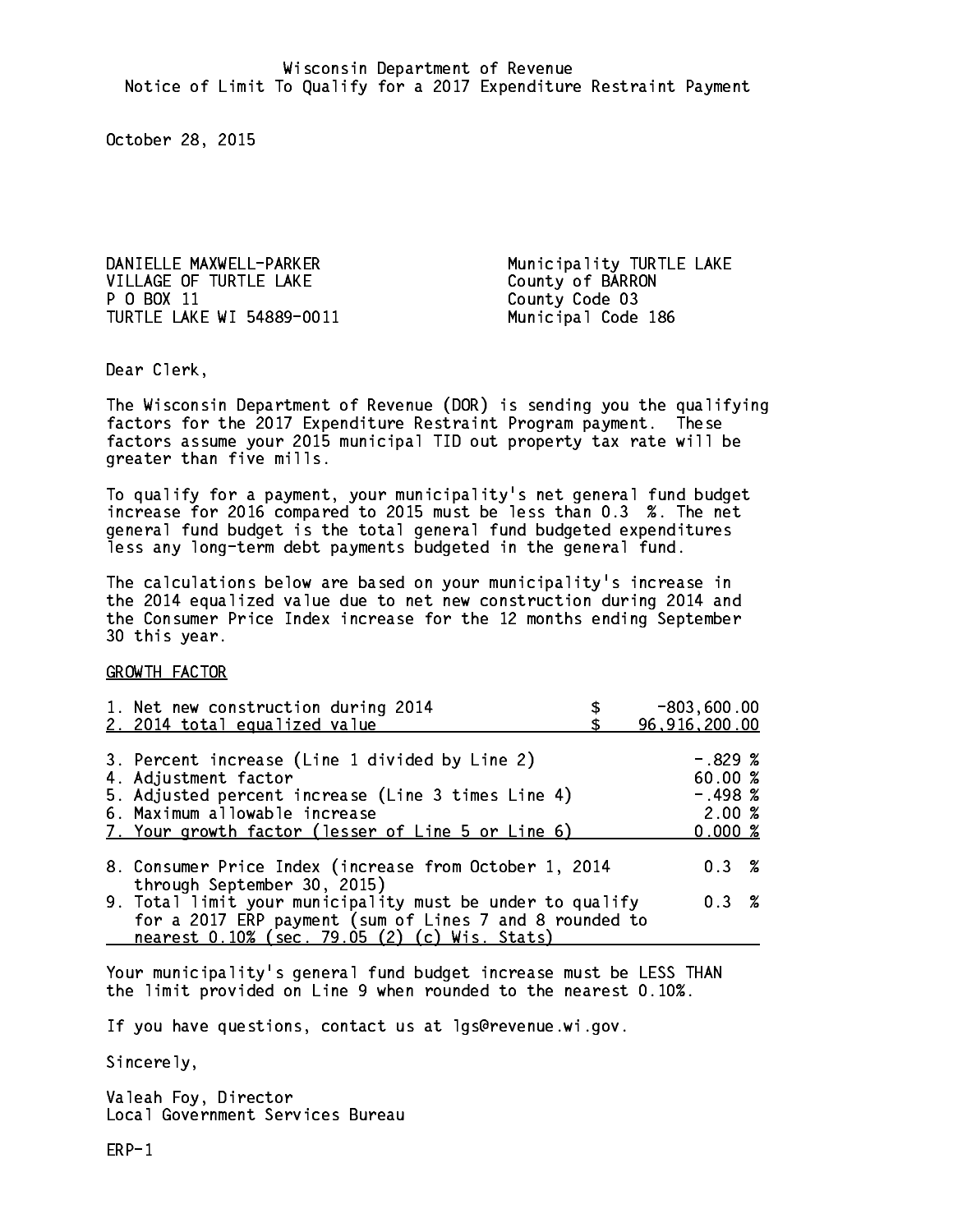TONY SLAGSTAD Municipality BARRON<br>CITY OF BARRON CITY OF BARRON PO BOX 156 County Code 03 BARRON WI 54812-0156 Municipal Code 206

County of BARRON

Dear Clerk. Dear Clerk,

The Wisconsin Department of Revenue (DOR) is sending you the qualifying factors for the 2017 Expenditure Restraint Program payment. These factors assume your 2015 municipal TID out property tax rate will be greater than five mills.

 To qualify for a payment, your municipality's net general fund budget increase for 2016 compared to 2015 must be less than 0.5 %. The net general fund budget is the total general fund budgeted expenditures less any long-term debt payments budgeted in the general fund.

The calculations below are based on your municipality's increase in the 2014 equalized value due to net new construction during 2014 and the Consumer Price Index increase for the 12 months ending September 30 this year. 30 this year.

GROWTH FACTOR

| 1. Net new construction during 2014<br>2. 2014 total equalized value                                     |  | 431,900.00<br>126,610,200.00 |  |
|----------------------------------------------------------------------------------------------------------|--|------------------------------|--|
|                                                                                                          |  |                              |  |
| 3. Percent increase (Line 1 divided by Line 2)                                                           |  | 0.341~%                      |  |
| 4. Adjustment factor                                                                                     |  | 60.00 %                      |  |
| 5. Adjusted percent increase (Line 3 times Line 4)                                                       |  | 0.205~%                      |  |
| 6. Maximum allowable increase<br>7. Your growth factor (lesser of Line 5 or Line 6)                      |  | 2.00%<br>0.205~%             |  |
|                                                                                                          |  |                              |  |
| 8. Consumer Price Index (increase from October 1, 2014                                                   |  | $0.3 \t%$                    |  |
| through September 30, 2015)                                                                              |  |                              |  |
| 9. Total limit your municipality must be under to qualify                                                |  | 0.5 %                        |  |
| for a 2017 ERP payment (sum of Lines 7 and 8 rounded to<br>nearest 0.10% (sec. 79.05 (2) (c) Wis. Stats) |  |                              |  |
|                                                                                                          |  |                              |  |

Your municipality's general fund budget increase must be LESS THAN the limit provided on Line 9 when rounded to the nearest 0.10%.

If you have questions, contact us at lgs@revenue.wi.gov.

Sincerely,

Valeah Foy, Director Local Government Services Bureau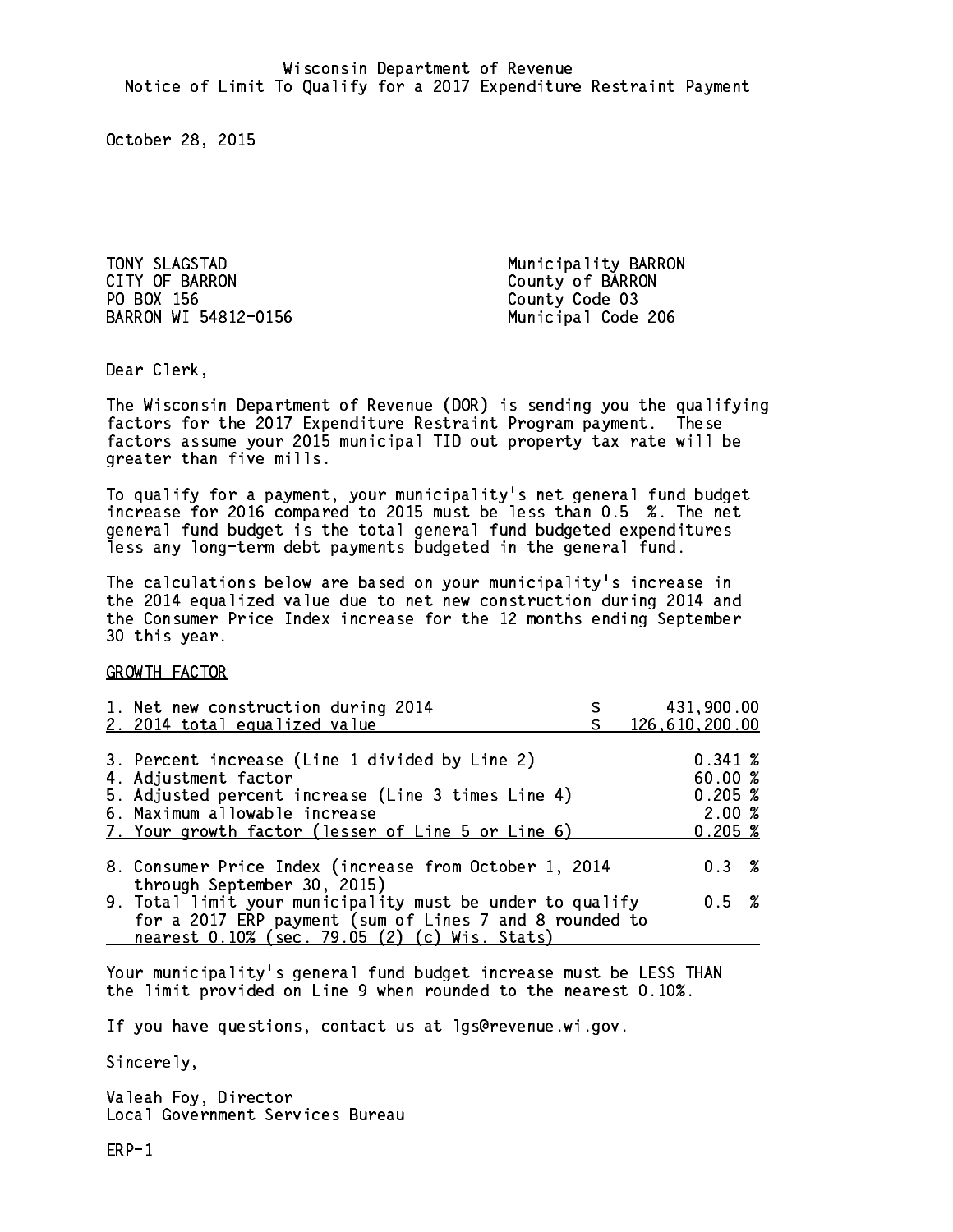CARMEN NEWMAN Municipality CHETEK CITY OF CHETEK COUNTY OF BARRON PO BOX 194 County Code 03 CHETEK WI 54728-0194 Municipal Code 211

Dear Clerk. Dear Clerk,

The Wisconsin Department of Revenue (DOR) is sending you the qualifying factors for the 2017 Expenditure Restraint Program payment. These factors assume your 2015 municipal TID out property tax rate will be greater than five mills.

 To qualify for a payment, your municipality's net general fund budget increase for 2016 compared to 2015 must be less than 0.6 %. The net general fund budget is the total general fund budgeted expenditures less any long-term debt payments budgeted in the general fund.

The calculations below are based on your municipality's increase in the 2014 equalized value due to net new construction during 2014 and the Consumer Price Index increase for the 12 months ending September 30 this year. 30 this year.

GROWTH FACTOR

| 1. Net new construction during 2014<br>2. 2014 total equalized value                                                                                                                                                | 636,900.00<br>133,405,300.00                     |
|---------------------------------------------------------------------------------------------------------------------------------------------------------------------------------------------------------------------|--------------------------------------------------|
| 3. Percent increase (Line 1 divided by Line 2)<br>4. Adjustment factor<br>5. Adjusted percent increase (Line 3 times Line 4)<br>6. Maximum allowable increase<br>7. Your growth factor (lesser of Line 5 or Line 6) | 0.477~%<br>60.00%<br>0.286~%<br>2.00%<br>0.286~% |
| 8. Consumer Price Index (increase from October 1, 2014<br>through September 30, 2015)                                                                                                                               | 0.3%                                             |
| 9. Total limit your municipality must be under to qualify<br>for a 2017 ERP payment (sum of Lines 7 and 8 rounded to<br>nearest 0.10% (sec. 79.05 (2) (c) Wis. Stats)                                               | 0.6 %                                            |

Your municipality's general fund budget increase must be LESS THAN the limit provided on Line 9 when rounded to the nearest 0.10%.

If you have questions, contact us at lgs@revenue.wi.gov.

Sincerely,

Valeah Foy, Director Local Government Services Bureau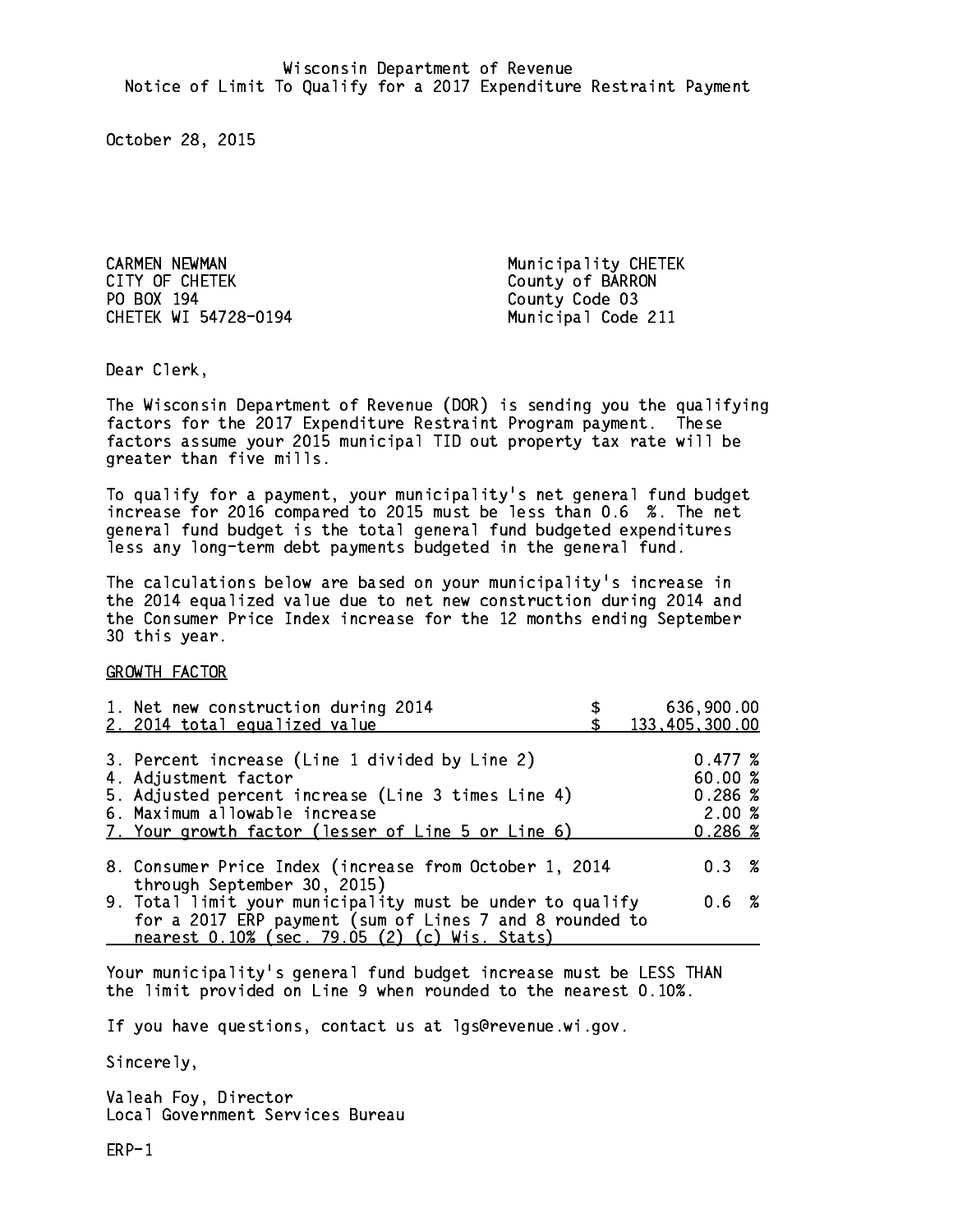CITY OF CUMBERLAND COUNTY OF BARRON 950 1ST AVENUE County Code 03 CUMBERLAND WI 54829 Municipal Code 212

JULIE A KESSLER Municipality CUMBERLAND

Dear Clerk. Dear Clerk,

The Wisconsin Department of Revenue (DOR) is sending you the qualifying factors for the 2017 Expenditure Restraint Program payment. These factors assume your 2015 municipal TID out property tax rate will be greater than five mills.

 To qualify for a payment, your municipality's net general fund budget increase for 2016 compared to 2015 must be less than 0.6 %. The net general fund budget is the total general fund budgeted expenditures less any long-term debt payments budgeted in the general fund.

The calculations below are based on your municipality's increase in the 2014 equalized value due to net new construction during 2014 and the Consumer Price Index increase for the 12 months ending September 30 this year. 30 this year.

GROWTH FACTOR

| 1. Net new construction during 2014<br>2. 2014 total equalized value                                                                                                                                                |                                                                              | 767,500.00<br>165,466,900.00                                                                                                                                                   |
|---------------------------------------------------------------------------------------------------------------------------------------------------------------------------------------------------------------------|------------------------------------------------------------------------------|--------------------------------------------------------------------------------------------------------------------------------------------------------------------------------|
| 3. Percent increase (Line 1 divided by Line 2)<br>4. Adjustment factor<br>5. Adjusted percent increase (Line 3 times Line 4)<br>6. Maximum allowable increase<br>7. Your growth factor (lesser of Line 5 or Line 6) |                                                                              | 0.464~%<br>60.00%<br>0.278~%<br>2.00%<br>0.278~%                                                                                                                               |
|                                                                                                                                                                                                                     |                                                                              | $0.3 \t%$                                                                                                                                                                      |
|                                                                                                                                                                                                                     |                                                                              | 0.6 %                                                                                                                                                                          |
|                                                                                                                                                                                                                     | through September 30, 2015)<br>nearest 0.10% (sec. 79.05 (2) (c) Wis. Stats) | 8. Consumer Price Index (increase from October 1, 2014<br>9. Total limit your municipality must be under to qualify<br>for a 2017 ERP payment (sum of Lines 7 and 8 rounded to |

Your municipality's general fund budget increase must be LESS THAN the limit provided on Line 9 when rounded to the nearest 0.10%.

If you have questions, contact us at lgs@revenue.wi.gov.

Sincerely,

Valeah Foy, Director Local Government Services Bureau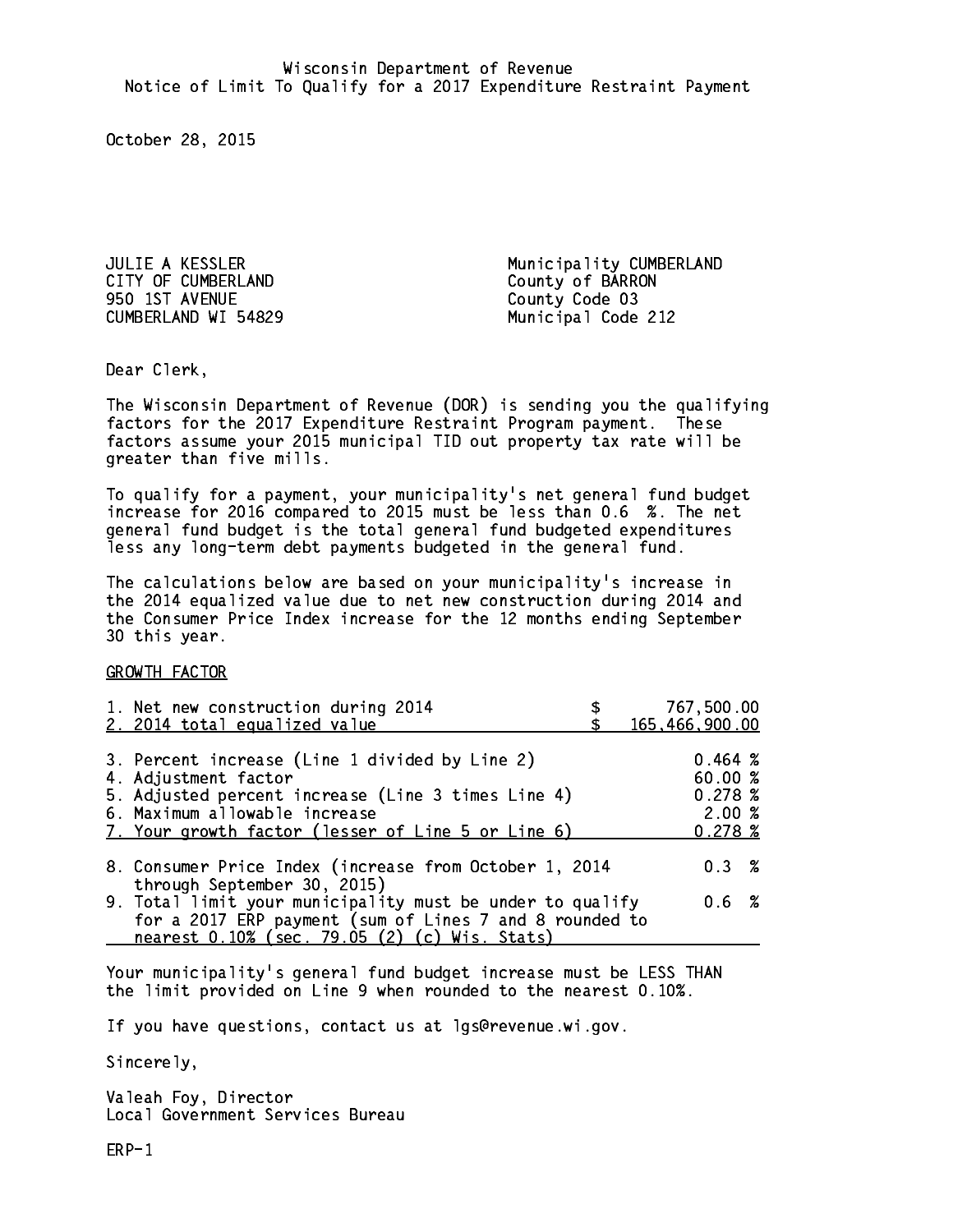CITY OF RICE LAKE COUNTY OF BARRON 30 E EAU CLAIRE ST County Code 03

KATHLEEN V MORSE Municipality RICE LAKE RICE LAKE WI 54868 Municipal Code 276

Dear Clerk. Dear Clerk,

The Wisconsin Department of Revenue (DOR) is sending you the qualifying factors for the 2017 Expenditure Restraint Program payment. These factors assume your 2015 municipal TID out property tax rate will be greater than five mills.

 To qualify for a payment, your municipality's net general fund budget increase for 2016 compared to 2015 must be less than 0.8 %. The net general fund budget is the total general fund budgeted expenditures less any long-term debt payments budgeted in the general fund.

The calculations below are based on your municipality's increase in the 2014 equalized value due to net new construction during 2014 and the Consumer Price Index increase for the 12 months ending September 30 this year. 30 this year.

GROWTH FACTOR

| 1. Net new construction during 2014<br>2. 2014 total equalized value                                                                                                                                                | 5,551,500.00<br>633,055,900.00                    |
|---------------------------------------------------------------------------------------------------------------------------------------------------------------------------------------------------------------------|---------------------------------------------------|
| 3. Percent increase (Line 1 divided by Line 2)<br>4. Adjustment factor<br>5. Adjusted percent increase (Line 3 times Line 4)<br>6. Maximum allowable increase<br>7. Your growth factor (lesser of Line 5 or Line 6) | 0.877~%<br>60.00 %<br>0.526~%<br>2.00%<br>0.526~% |
| 8. Consumer Price Index (increase from October 1, 2014                                                                                                                                                              | $0.3 \t%$                                         |
| through September 30, 2015)<br>9. Total limit your municipality must be under to qualify<br>for a 2017 ERP payment (sum of Lines 7 and 8 rounded to<br>nearest 0.10% (sec. 79.05 (2) (c) Wis. Stats)                | 0.8 %                                             |

Your municipality's general fund budget increase must be LESS THAN the limit provided on Line 9 when rounded to the nearest 0.10%.

If you have questions, contact us at lgs@revenue.wi.gov.

Sincerely,

Valeah Foy, Director Local Government Services Bureau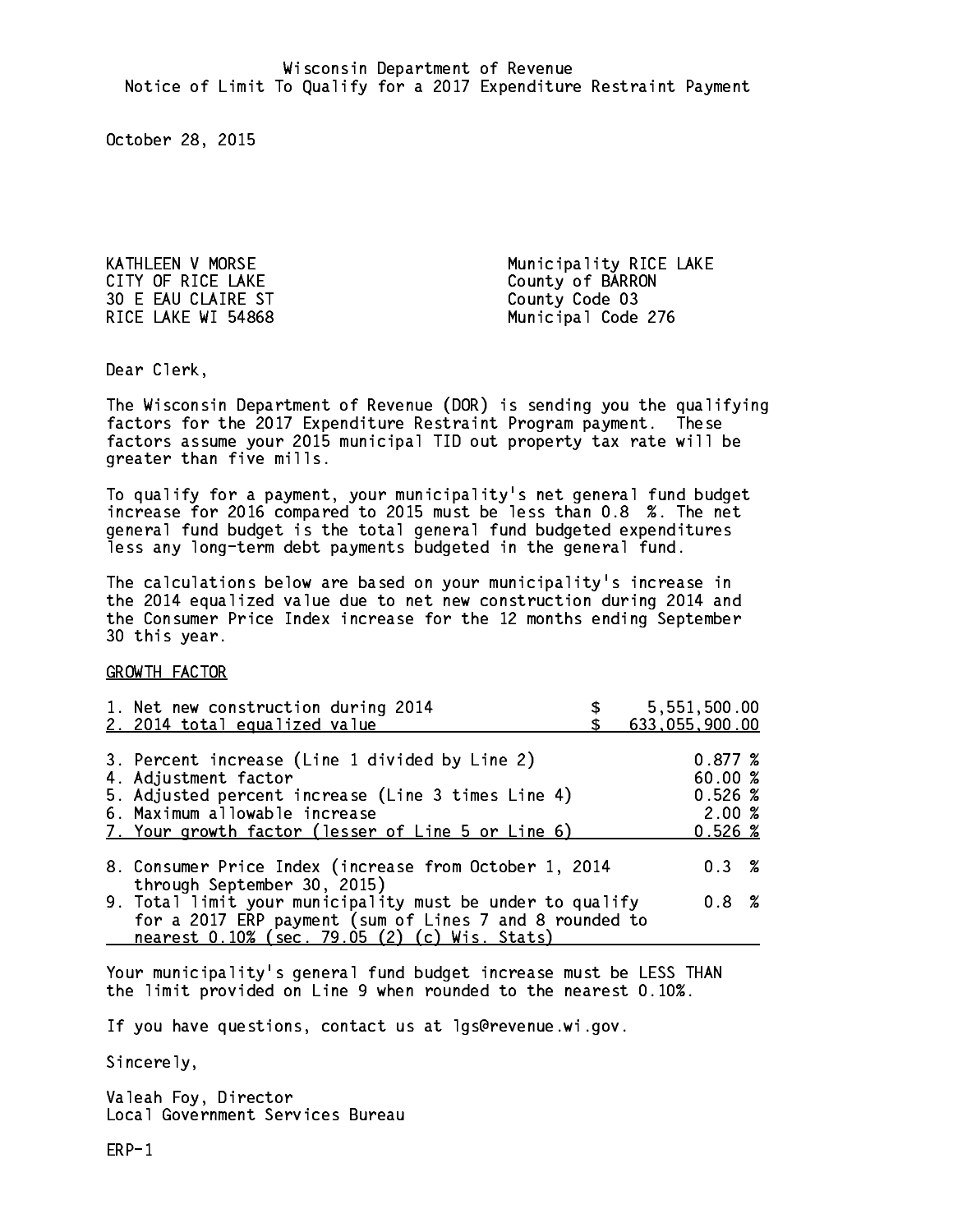ELIZABETH J. SEEFELDT Municipality KELLY TOWN OF KELLY **COUNTY COUNTY OF BAYFIELD** 29545 BELL RD County Code 04 MASON WI 54856-9769 Municipal Code 026

Dear Clerk. Dear Clerk,

The Wisconsin Department of Revenue (DOR) is sending you the qualifying factors for the 2017 Expenditure Restraint Program payment. These factors assume your 2015 municipal TID out property tax rate will be greater than five mills.

 To qualify for a payment, your municipality's net general fund budget increase for 2016 compared to 2015 must be less than 0.7 %. The net general fund budget is the total general fund budgeted expenditures less any long-term debt payments budgeted in the general fund.

The calculations below are based on your municipality's increase in the 2014 equalized value due to net new construction during 2014 and the Consumer Price Index increase for the 12 months ending September 30 this year. 30 this year.

GROWTH FACTOR

| 1. Net new construction during 2014<br>2. 2014 total equalized value                                                                                                                                                | 216,700.00<br>31,546,500.00                        |
|---------------------------------------------------------------------------------------------------------------------------------------------------------------------------------------------------------------------|----------------------------------------------------|
| 3. Percent increase (Line 1 divided by Line 2)<br>4. Adjustment factor<br>5. Adjusted percent increase (Line 3 times Line 4)<br>6. Maximum allowable increase<br>7. Your growth factor (lesser of Line 5 or Line 6) | 0.687~%<br>60.00%<br>$0.412*$<br>2.00%<br>$0.412*$ |
| 8. Consumer Price Index (increase from October 1, 2014<br>through September 30, 2015)                                                                                                                               | 0.3%                                               |
| 9. Total limit your municipality must be under to qualify<br>for a 2017 ERP payment (sum of Lines 7 and 8 rounded to<br>nearest 0.10% (sec. 79.05 (2) (c) Wis. Stats)                                               | 0.7%                                               |

Your municipality's general fund budget increase must be LESS THAN the limit provided on Line 9 when rounded to the nearest 0.10%.

If you have questions, contact us at lgs@revenue.wi.gov.

Sincerely,

Valeah Foy, Director Local Government Services Bureau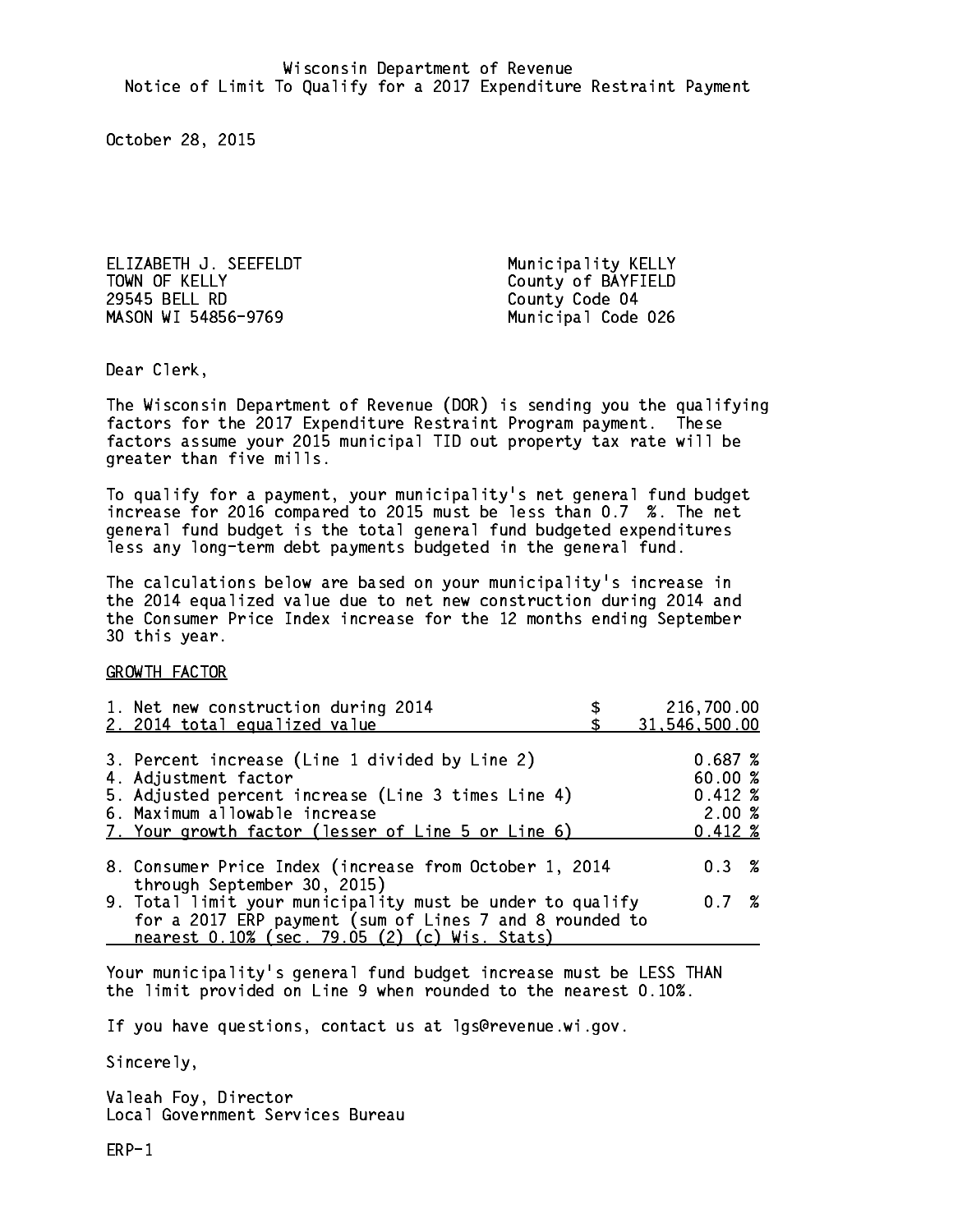60020 HANSON RD County Code 04 **MASON WI 54856** 

SUSAN HIATT Municipality MASON TOWN OF MASON County of BAYFIELD Municipal Code 032

Dear Clerk. Dear Clerk,

The Wisconsin Department of Revenue (DOR) is sending you the qualifying factors for the 2017 Expenditure Restraint Program payment. These factors assume your 2015 municipal TID out property tax rate will be greater than five mills.

 To qualify for a payment, your municipality's net general fund budget increase for 2016 compared to 2015 must be less than 0.8 %. The net general fund budget is the total general fund budgeted expenditures less any long-term debt payments budgeted in the general fund.

The calculations below are based on your municipality's increase in the 2014 equalized value due to net new construction during 2014 and the Consumer Price Index increase for the 12 months ending September 30 this year. 30 this year.

GROWTH FACTOR

| 1. Net new construction during 2014<br>2. 2014 total equalized value                                                                                                                                                | 156,400.00<br>20,349,500.00                       |
|---------------------------------------------------------------------------------------------------------------------------------------------------------------------------------------------------------------------|---------------------------------------------------|
| 3. Percent increase (Line 1 divided by Line 2)<br>4. Adjustment factor<br>5. Adjusted percent increase (Line 3 times Line 4)<br>6. Maximum allowable increase<br>7. Your growth factor (lesser of Line 5 or Line 6) | 0.769~%<br>60.00 %<br>0.461~%<br>2.00%<br>0.461~% |
| 8. Consumer Price Index (increase from October 1, 2014<br>through September 30, 2015)                                                                                                                               | $0.3 \t%$                                         |
| 9. Total limit your municipality must be under to qualify<br>for a 2017 ERP payment (sum of Lines 7 and 8 rounded to<br>nearest 0.10% (sec. 79.05 (2) (c) Wis. Stats)                                               | 0.8 %                                             |

Your municipality's general fund budget increase must be LESS THAN the limit provided on Line 9 when rounded to the nearest 0.10%.

If you have questions, contact us at lgs@revenue.wi.gov.

Sincerely,

Valeah Foy, Director Local Government Services Bureau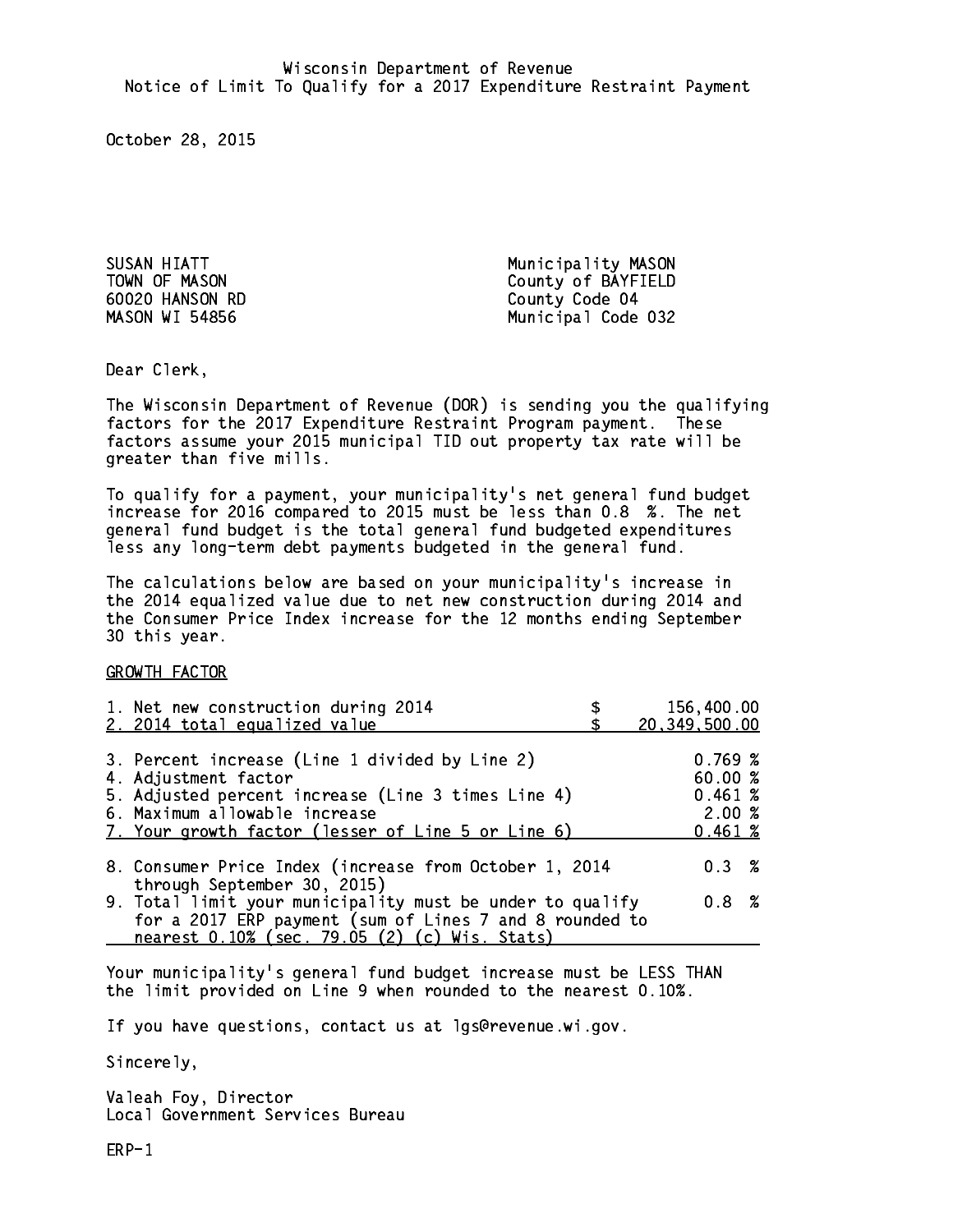PO BOX 44 **MASON WI 54856** 

AMY OLIPHANT Municipality MASON VILLAGE OF MASON County of BAYFIELD County Code 04 Municipal Code 151

Dear Clerk. Dear Clerk,

The Wisconsin Department of Revenue (DOR) is sending you the qualifying factors for the 2017 Expenditure Restraint Program payment. These factors assume your 2015 municipal TID out property tax rate will be greater than five mills.

 To qualify for a payment, your municipality's net general fund budget increase for 2016 compared to 2015 must be less than 0.8 %. The net general fund budget is the total general fund budgeted expenditures less any long-term debt payments budgeted in the general fund.

The calculations below are based on your municipality's increase in the 2014 equalized value due to net new construction during 2014 and the Consumer Price Index increase for the 12 months ending September 30 this year. 30 this year.

GROWTH FACTOR

| 1. Net new construction during 2014<br>2. 2014 total equalized value                                                                                                                                                | 28,400.00<br>3,254,500.00                             |
|---------------------------------------------------------------------------------------------------------------------------------------------------------------------------------------------------------------------|-------------------------------------------------------|
| 3. Percent increase (Line 1 divided by Line 2)<br>4. Adjustment factor<br>5. Adjusted percent increase (Line 3 times Line 4)<br>6. Maximum allowable increase<br>7. Your growth factor (lesser of Line 5 or Line 6) | 0.873~%<br>60.00 %<br>$0.524 \; %$<br>2.00%<br>0.524% |
| 8. Consumer Price Index (increase from October 1, 2014<br>through September 30, 2015)                                                                                                                               | $0.3 \t%$                                             |
| 9. Total limit your municipality must be under to qualify<br>for a 2017 ERP payment (sum of Lines 7 and 8 rounded to<br>nearest 0.10% (sec. 79.05 (2) (c) Wis. Stats)                                               | 0.8 %                                                 |

Your municipality's general fund budget increase must be LESS THAN the limit provided on Line 9 when rounded to the nearest 0.10%.

If you have questions, contact us at lgs@revenue.wi.gov.

Sincerely,

Valeah Foy, Director Local Government Services Bureau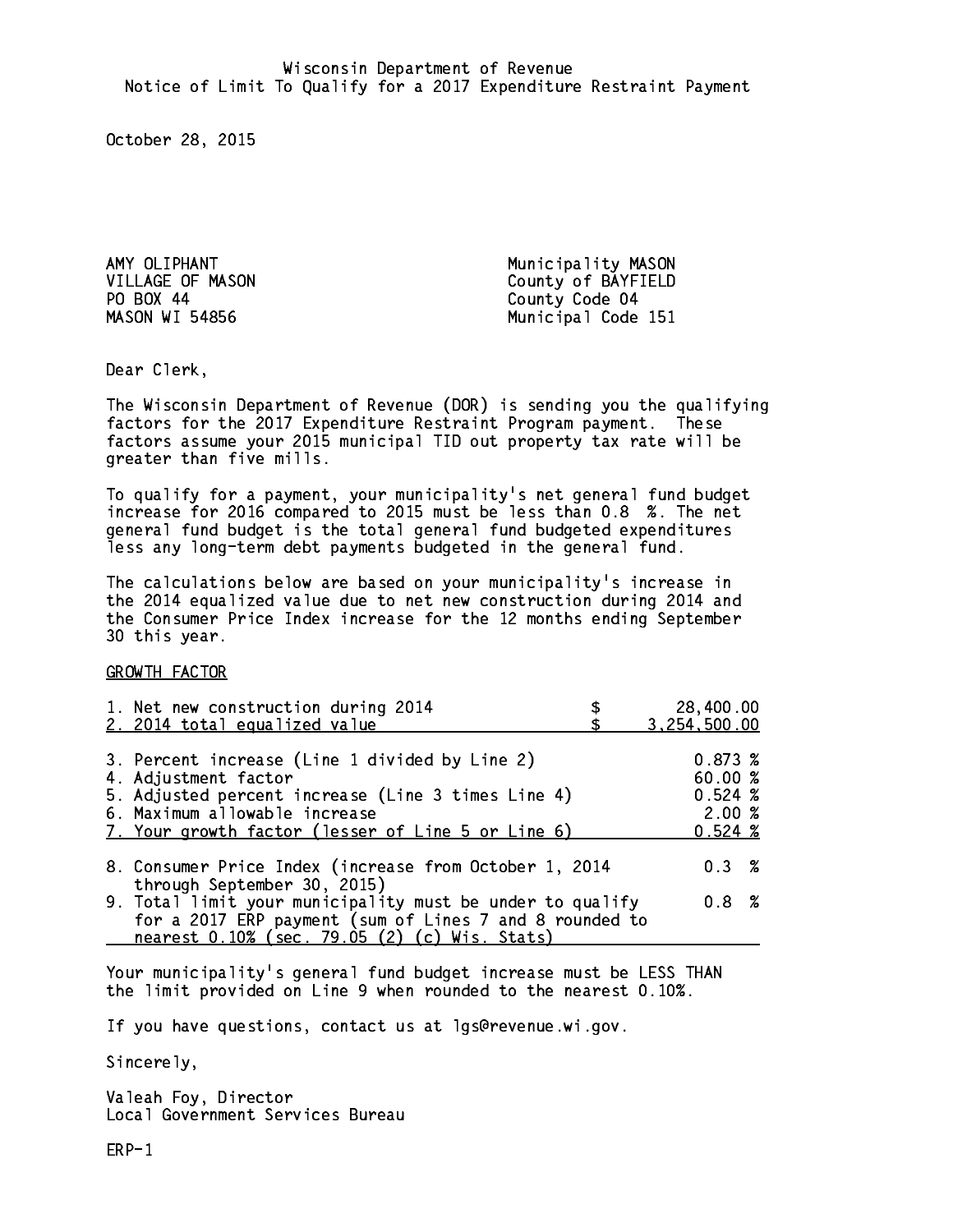BILLIE L HOOPMAN Municipality BAYFIELD CITY OF BAYFIELD County of BAYFIELD PO BOX 1170 BAYFIELD WI 54814-1170 Municipal Code 206

County Code 04

Dear Clerk. Dear Clerk,

The Wisconsin Department of Revenue (DOR) is sending you the qualifying factors for the 2017 Expenditure Restraint Program payment. These factors assume your 2015 municipal TID out property tax rate will be greater than five mills.

 To qualify for a payment, your municipality's net general fund budget increase for 2016 compared to 2015 must be less than 0.4 %. The net general fund budget is the total general fund budgeted expenditures less any long-term debt payments budgeted in the general fund.

The calculations below are based on your municipality's increase in the 2014 equalized value due to net new construction during 2014 and the Consumer Price Index increase for the 12 months ending September 30 this year. 30 this year.

GROWTH FACTOR

| 1. Net new construction during 2014<br>2. 2014 total equalized value                                                                                                                                                | 147,100.00<br>106,647,800.00                     |
|---------------------------------------------------------------------------------------------------------------------------------------------------------------------------------------------------------------------|--------------------------------------------------|
| 3. Percent increase (Line 1 divided by Line 2)<br>4. Adjustment factor<br>5. Adjusted percent increase (Line 3 times Line 4)<br>6. Maximum allowable increase<br>7. Your growth factor (lesser of Line 5 or Line 6) | 0.138~%<br>60.00%<br>0.083~%<br>2.00%<br>0.083~% |
| 8. Consumer Price Index (increase from October 1, 2014<br>through September 30, 2015)                                                                                                                               | $0.3 \t%$                                        |
| 9. Total limit your municipality must be under to qualify<br>for a 2017 ERP payment (sum of Lines 7 and 8 rounded to<br>nearest 0.10% (sec. 79.05 (2) (c) Wis. Stats)                                               | $0.4 \t%$                                        |

Your municipality's general fund budget increase must be LESS THAN the limit provided on Line 9 when rounded to the nearest 0.10%.

If you have questions, contact us at lgs@revenue.wi.gov.

Sincerely,

Valeah Foy, Director Local Government Services Bureau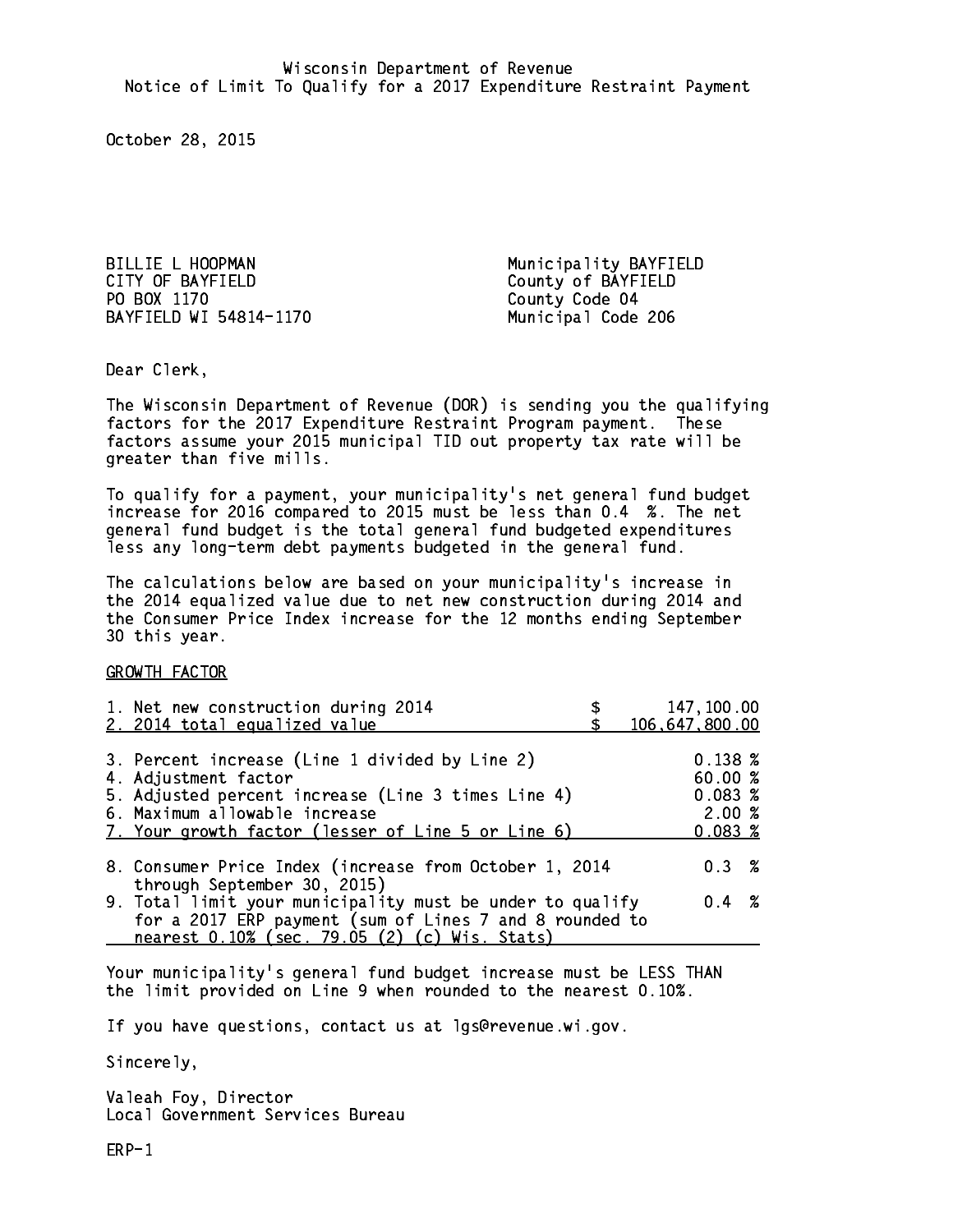VICKI E. SWANSON **Municipality WASHBURN** CITY OF WASHBURN COUNTY OF WASHBURN PO BOX 638 WASHBURN WI 54891-0638 Municipal Code 291

County Code 04

Dear Clerk. Dear Clerk,

The Wisconsin Department of Revenue (DOR) is sending you the qualifying factors for the 2017 Expenditure Restraint Program payment. These factors assume your 2015 municipal TID out property tax rate will be greater than five mills.

 To qualify for a payment, your municipality's net general fund budget increase for 2016 compared to 2015 must be less than 0.8 %. The net general fund budget is the total general fund budgeted expenditures less any long-term debt payments budgeted in the general fund.

The calculations below are based on your municipality's increase in the 2014 equalized value due to net new construction during 2014 and the Consumer Price Index increase for the 12 months ending September 30 this year. 30 this year.

GROWTH FACTOR

| 1. Net new construction during 2014<br>2. 2014 total equalized value                                                                                                                                                | 895,600.00<br>111,867,900.00                   |
|---------------------------------------------------------------------------------------------------------------------------------------------------------------------------------------------------------------------|------------------------------------------------|
| 3. Percent increase (Line 1 divided by Line 2)<br>4. Adjustment factor<br>5. Adjusted percent increase (Line 3 times Line 4)<br>6. Maximum allowable increase<br>7. Your growth factor (lesser of Line 5 or Line 6) | 0.801%<br>60.00%<br>0.480~%<br>2.00%<br>0.480% |
| 8. Consumer Price Index (increase from October 1, 2014                                                                                                                                                              | $0.3 \t%$                                      |
| through September 30, 2015)<br>9. Total limit your municipality must be under to qualify<br>for a 2017 ERP payment (sum of Lines 7 and 8 rounded to<br>nearest 0.10% (sec. 79.05 (2) (c) Wis. Stats)                | 0.8%                                           |

Your municipality's general fund budget increase must be LESS THAN the limit provided on Line 9 when rounded to the nearest 0.10%.

If you have questions, contact us at lgs@revenue.wi.gov.

Sincerely,

Valeah Foy, Director Local Government Services Bureau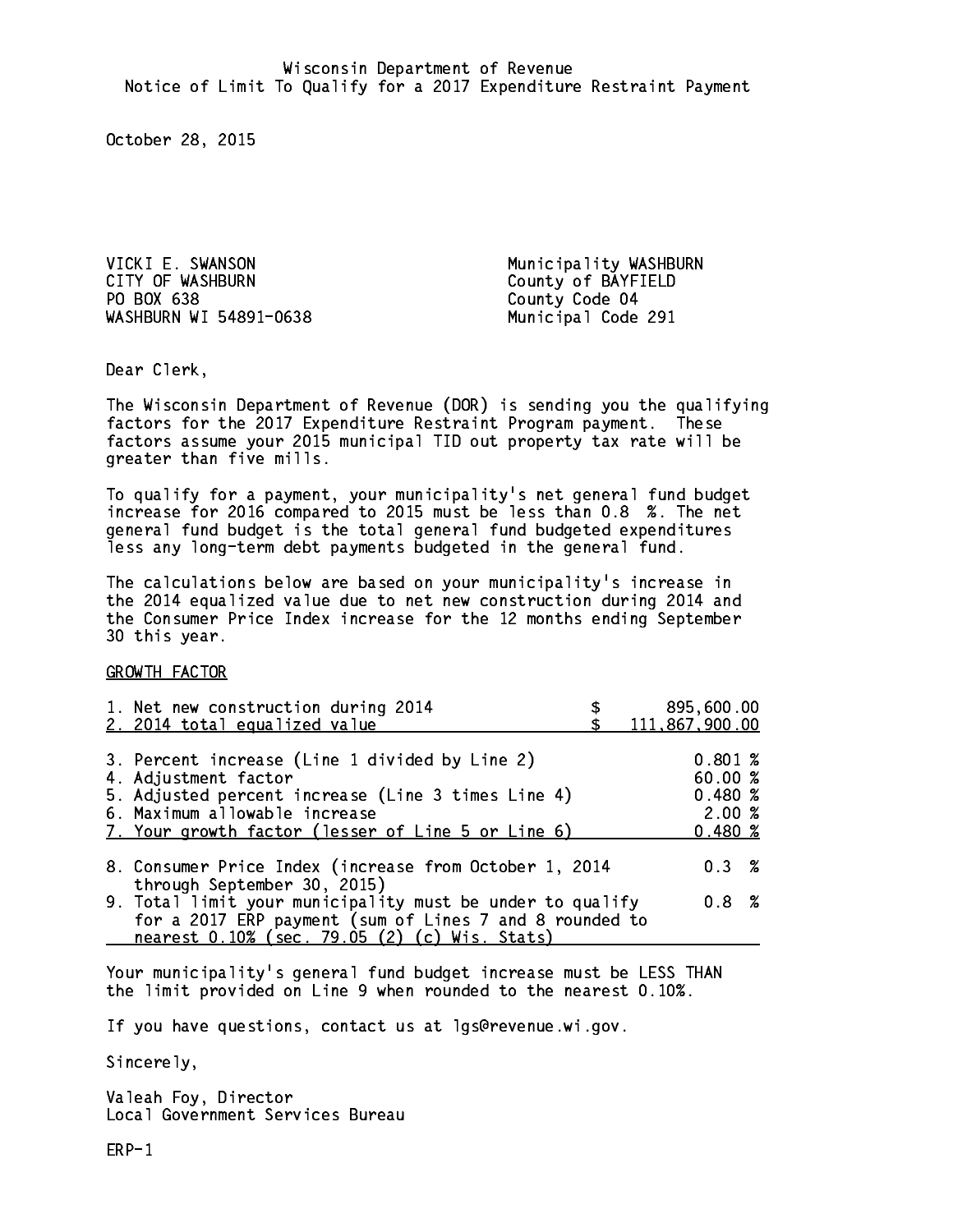DEBBIE BAENEN Municipality ALLOUEZ VILLAGE OF ALLOUEZ County of BROWN 1900 LIBAL ST County Code 05 GREEN BAY WI 54301 Municipal Code 102

Dear Clerk. Dear Clerk,

The Wisconsin Department of Revenue (DOR) is sending you the qualifying factors for the 2017 Expenditure Restraint Program payment. These factors assume your 2015 municipal TID out property tax rate will be greater than five mills.

 To qualify for a payment, your municipality's net general fund budget increase for 2016 compared to 2015 must be less than 0.8 %. The net general fund budget is the total general fund budgeted expenditures less any long-term debt payments budgeted in the general fund.

The calculations below are based on your municipality's increase in the 2014 equalized value due to net new construction during 2014 and the Consumer Price Index increase for the 12 months ending September 30 this year. 30 this year.

GROWTH FACTOR

| 6,738,900.00<br>890, 351, 100.00                                                                                              |
|-------------------------------------------------------------------------------------------------------------------------------|
| 0.757~%<br>60.00 %<br>0.454~%<br>2.00%<br>$0.454 \;$ %                                                                        |
| $0.3 \t%$                                                                                                                     |
| 9. Total limit your municipality must be under to qualify<br>0.8 %<br>for a 2017 ERP payment (sum of Lines 7 and 8 rounded to |
|                                                                                                                               |

Your municipality's general fund budget increase must be LESS THAN the limit provided on Line 9 when rounded to the nearest 0.10%.

If you have questions, contact us at lgs@revenue.wi.gov.

Sincerely,

Valeah Foy, Director Local Government Services Bureau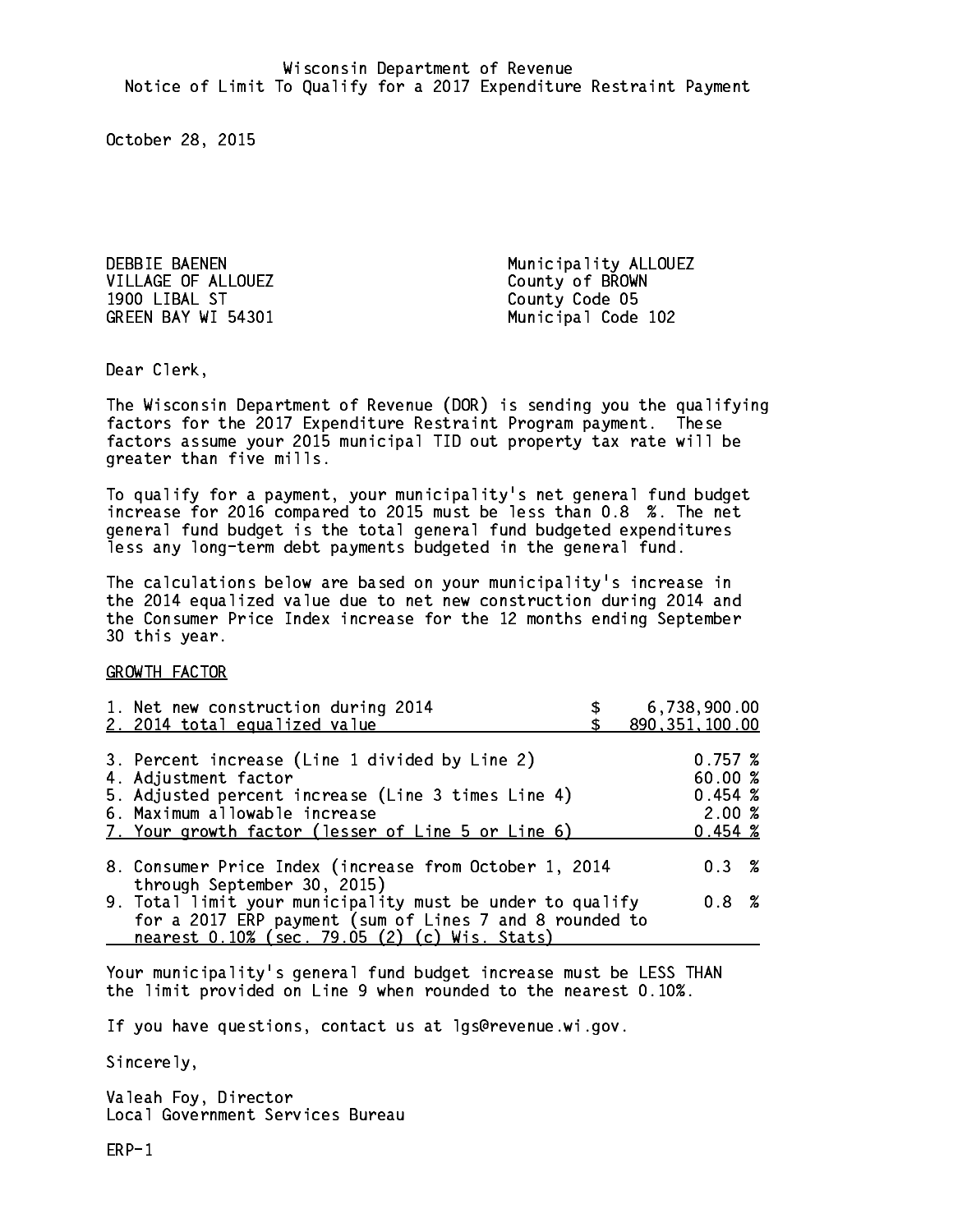VILLAGE OF ASHWAUBENON County of BROWN 2155 HOLMGREN WAY County Code 05 ASHWAUBENON WI 54304 Municipal Code 104

PATRICK W. MOYNIHAN, JR Municipality ASHWAUBENON

Dear Clerk. Dear Clerk,

The Wisconsin Department of Revenue (DOR) is sending you the qualifying factors for the 2017 Expenditure Restraint Program payment. These factors assume your 2015 municipal TID out property tax rate will be greater than five mills.

 To qualify for a payment, your municipality's net general fund budget increase for 2016 compared to 2015 must be less than 1.2 %. The net general fund budget is the total general fund budgeted expenditures less any long-term debt payments budgeted in the general fund.

The calculations below are based on your municipality's increase in the 2014 equalized value due to net new construction during 2014 and the Consumer Price Index increase for the 12 months ending September 30 this year. 30 this year.

GROWTH FACTOR

| 1. Net new construction during 2014<br>2. 2014 total equalized value                                                                                                                                                |  | \$33,905,200.00<br>\$2,207,299,800.00                |  |
|---------------------------------------------------------------------------------------------------------------------------------------------------------------------------------------------------------------------|--|------------------------------------------------------|--|
| 3. Percent increase (Line 1 divided by Line 2)<br>4. Adjustment factor<br>5. Adjusted percent increase (Line 3 times Line 4)<br>6. Maximum allowable increase<br>7. Your growth factor (lesser of Line 5 or Line 6) |  | 1.536 %<br>60.00%<br>$0.922 \;$ %<br>2.00%<br>0.922% |  |
| 8. Consumer Price Index (increase from October 1, 2014<br>through September 30, 2015)                                                                                                                               |  | $0.3 \t%$                                            |  |
| 9. Total limit your municipality must be under to qualify<br>for a 2017 ERP payment (sum of Lines 7 and 8 rounded to<br>nearest 0.10% (sec. 79.05 (2) (c) Wis. Stats)                                               |  | 1.2%                                                 |  |

Your municipality's general fund budget increase must be LESS THAN the limit provided on Line 9 when rounded to the nearest 0.10%.

If you have questions, contact us at lgs@revenue.wi.gov.

Sincerely,

Valeah Foy, Director Local Government Services Bureau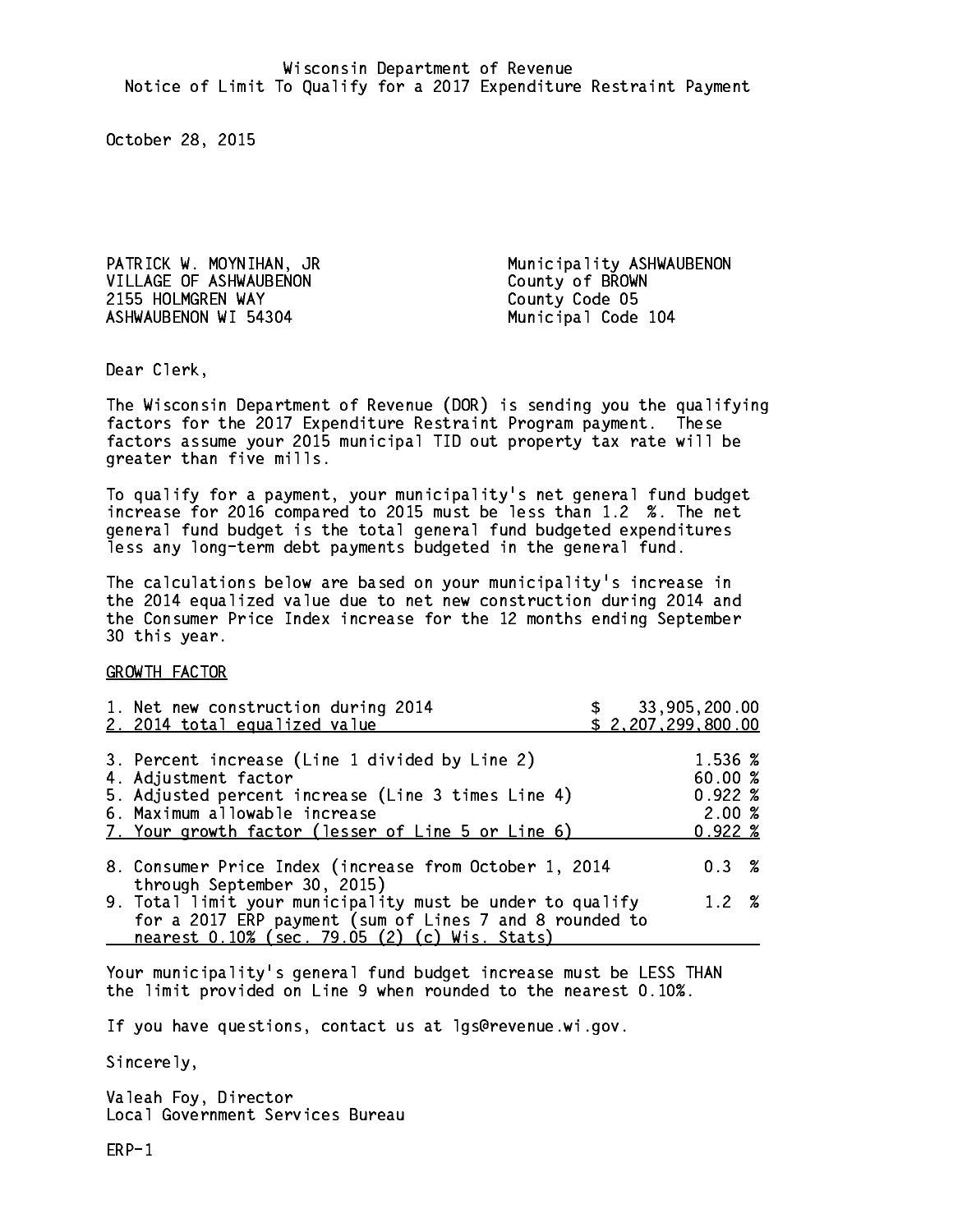VILLAGE OF DENMARK County of BROWN P.O. BOX 310 County Code 05 DENMARK WI 54208

SHERRI KONKOL NG MUNICIPALITY DENMARK Municipal Code 116

Dear Clerk. Dear Clerk,

The Wisconsin Department of Revenue (DOR) is sending you the qualifying factors for the 2017 Expenditure Restraint Program payment. These factors assume your 2015 municipal TID out property tax rate will be greater than five mills.

 To qualify for a payment, your municipality's net general fund budget increase for 2016 compared to 2015 must be less than 2.3 %. The net general fund budget is the total general fund budgeted expenditures less any long-term debt payments budgeted in the general fund.

The calculations below are based on your municipality's increase in the 2014 equalized value due to net new construction during 2014 and the Consumer Price Index increase for the 12 months ending September 30 this year. 30 this year.

GROWTH FACTOR

| 1. Net new construction during 2014<br>2. 2014 total equalized value                                                                                                                                                | 5,481,800.00<br>146, 377, 100.00                 |
|---------------------------------------------------------------------------------------------------------------------------------------------------------------------------------------------------------------------|--------------------------------------------------|
| 3. Percent increase (Line 1 divided by Line 2)<br>4. Adjustment factor<br>5. Adjusted percent increase (Line 3 times Line 4)<br>6. Maximum allowable increase<br>7. Your growth factor (lesser of Line 5 or Line 6) | 3.745~%<br>60.00%<br>2.247~%<br>2.00%<br>2.000~% |
| 8. Consumer Price Index (increase from October 1, 2014                                                                                                                                                              | $0.3 \t%$                                        |
| through September 30, 2015)<br>9. Total limit your municipality must be under to qualify<br>for a 2017 ERP payment (sum of Lines 7 and 8 rounded to<br>nearest 0.10% (sec. 79.05 (2) (c) Wis. Stats)                | 2.3%                                             |

Your municipality's general fund budget increase must be LESS THAN the limit provided on Line 9 when rounded to the nearest 0.10%.

If you have questions, contact us at lgs@revenue.wi.gov.

Sincerely,

Valeah Foy, Director Local Government Services Bureau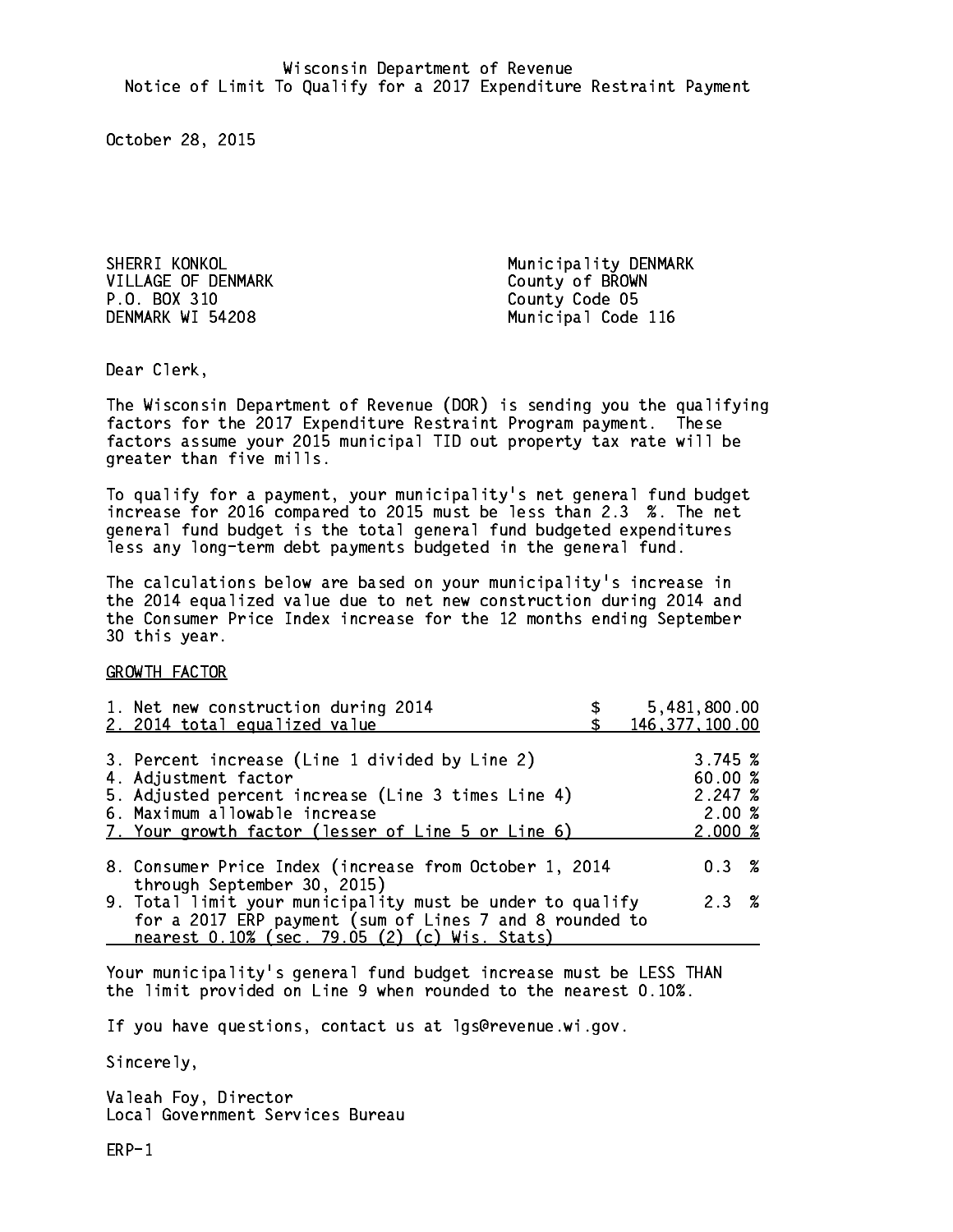KAREN OSTROWSKI **Municipality PULASKI** VILLAGE OF PULASKI County of BROWN PO BOX 320 County Code 05 PULASKI WI 54162-0320 Municipal Code 171

Dear Clerk. Dear Clerk,

The Wisconsin Department of Revenue (DOR) is sending you the qualifying factors for the 2017 Expenditure Restraint Program payment. These factors assume your 2015 municipal TID out property tax rate will be greater than five mills.

 To qualify for a payment, your municipality's net general fund budget increase for 2016 compared to 2015 must be less than 0.5 %. The net general fund budget is the total general fund budgeted expenditures less any long-term debt payments budgeted in the general fund.

The calculations below are based on your municipality's increase in the 2014 equalized value due to net new construction during 2014 and the Consumer Price Index increase for the 12 months ending September 30 this year. 30 this year.

GROWTH FACTOR

| 1. Net new construction during 2014<br>2. 2014 total equalized value                                                                                                                                                |  | 723,500.00<br>194, 817, 100.00                             |  |
|---------------------------------------------------------------------------------------------------------------------------------------------------------------------------------------------------------------------|--|------------------------------------------------------------|--|
| 3. Percent increase (Line 1 divided by Line 2)<br>4. Adjustment factor<br>5. Adjusted percent increase (Line 3 times Line 4)<br>6. Maximum allowable increase<br>7. Your growth factor (lesser of Line 5 or Line 6) |  | 0.371~%<br>60.00%<br>$0.223 \;$ %<br>2.00%<br>$0.223 \; %$ |  |
| 8. Consumer Price Index (increase from October 1, 2014                                                                                                                                                              |  | $0.3 \t%$                                                  |  |
| through September 30, 2015)<br>9. Total limit your municipality must be under to qualify<br>for a 2017 ERP payment (sum of Lines 7 and 8 rounded to<br>nearest 0.10% (sec. 79.05 (2) (c) Wis. Stats)                |  | 0.5 %                                                      |  |

Your municipality's general fund budget increase must be LESS THAN the limit provided on Line 9 when rounded to the nearest 0.10%.

If you have questions, contact us at lgs@revenue.wi.gov.

Sincerely,

Valeah Foy, Director Local Government Services Bureau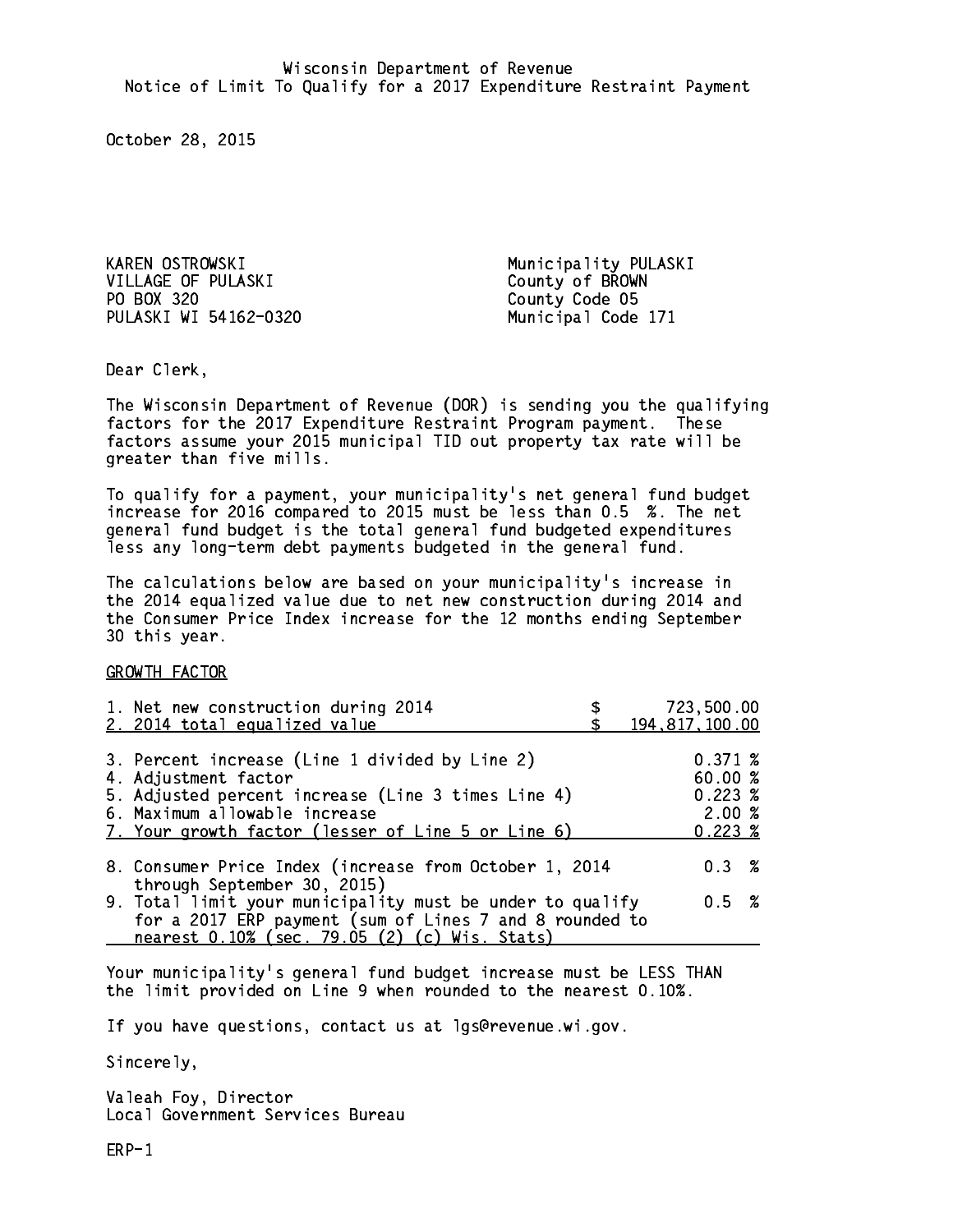JEAN BRANDT **Municipality WRIGHTSTOWN** VILLAGE OF WRIGHTSTOWN County of BROWN 352 HIGH STREET County Code 05 WRIGHTSTOWN WI 54180-1130 Municipal Code 191

Dear Clerk. Dear Clerk,

The Wisconsin Department of Revenue (DOR) is sending you the qualifying factors for the 2017 Expenditure Restraint Program payment. These factors assume your 2015 municipal TID out property tax rate will be greater than five mills.

 To qualify for a payment, your municipality's net general fund budget increase for 2016 compared to 2015 must be less than 1.0 %. The net general fund budget is the total general fund budgeted expenditures less any long-term debt payments budgeted in the general fund.

The calculations below are based on your municipality's increase in the 2014 equalized value due to net new construction during 2014 and the Consumer Price Index increase for the 12 months ending September 30 this year. 30 this year.

GROWTH FACTOR

| 1. Net new construction during 2014<br>2. 2014 total equalized value                                                                                                                                                | 2,201,400.00<br>200, 715, 700.00                  |
|---------------------------------------------------------------------------------------------------------------------------------------------------------------------------------------------------------------------|---------------------------------------------------|
| 3. Percent increase (Line 1 divided by Line 2)<br>4. Adjustment factor<br>5. Adjusted percent increase (Line 3 times Line 4)<br>6. Maximum allowable increase<br>7. Your growth factor (lesser of Line 5 or Line 6) | 1.097~%<br>60.00 %<br>0.658~%<br>2.00%<br>0.658~% |
| 8. Consumer Price Index (increase from October 1, 2014                                                                                                                                                              | $0.3 \t%$                                         |
| through September 30, 2015)<br>9. Total limit your municipality must be under to qualify<br>for a 2017 ERP payment (sum of Lines 7 and 8 rounded to<br>nearest 0.10% (sec. 79.05 (2) (c) Wis. Stats)                | 1.0 %                                             |

Your municipality's general fund budget increase must be LESS THAN the limit provided on Line 9 when rounded to the nearest 0.10%.

If you have questions, contact us at lgs@revenue.wi.gov.

Sincerely,

Valeah Foy, Director Local Government Services Bureau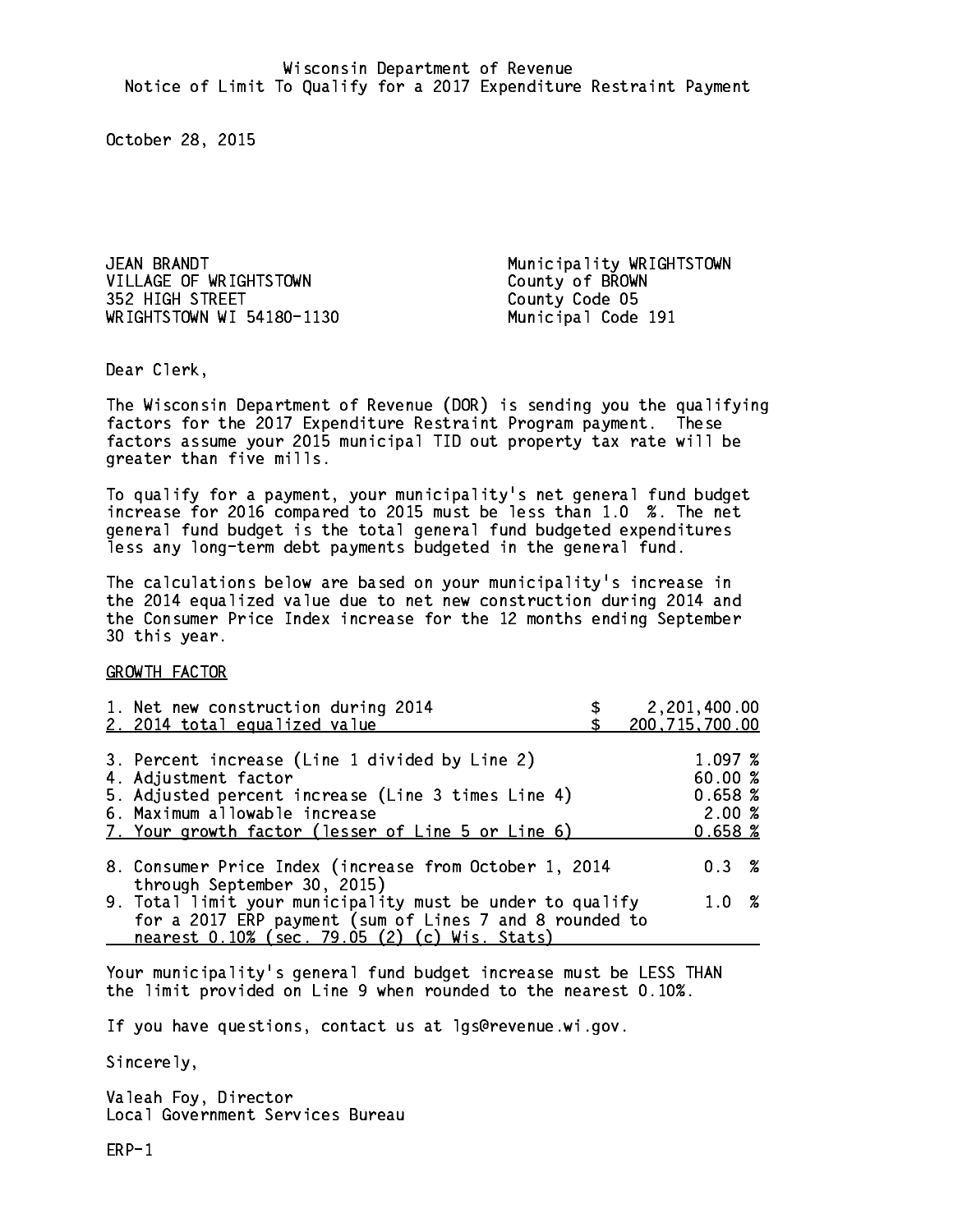CITY OF DE PERE COUNTY OF BROWN 335 S BROADWAY ST County Code 05

SHANA DEFNET **Municipality DE PERE** DE PERE WI 54115 Municipal Code 216

Dear Clerk. Dear Clerk,

The Wisconsin Department of Revenue (DOR) is sending you the qualifying factors for the 2017 Expenditure Restraint Program payment. These factors assume your 2015 municipal TID out property tax rate will be greater than five mills.

 To qualify for a payment, your municipality's net general fund budget increase for 2016 compared to 2015 must be less than 1.2 %. The net general fund budget is the total general fund budgeted expenditures less any long-term debt payments budgeted in the general fund.

The calculations below are based on your municipality's increase in the 2014 equalized value due to net new construction during 2014 and the Consumer Price Index increase for the 12 months ending September 30 this year. 30 this year.

GROWTH FACTOR

| 1. Net new construction during 2014<br>2. 2014 total equalized value                                                                                                                                                | \$27,325,800.00<br>\$1,834,327,100.00                   |
|---------------------------------------------------------------------------------------------------------------------------------------------------------------------------------------------------------------------|---------------------------------------------------------|
| 3. Percent increase (Line 1 divided by Line 2)<br>4. Adjustment factor<br>5. Adjusted percent increase (Line 3 times Line 4)<br>6. Maximum allowable increase<br>7. Your growth factor (lesser of Line 5 or Line 6) | 1.490 %<br>60.00 %<br>$0.894*$<br>2.00%<br>$0.894 \; %$ |
| 8. Consumer Price Index (increase from October 1, 2014                                                                                                                                                              | 0.3%                                                    |
| through September 30, 2015)<br>9. Total limit your municipality must be under to qualify<br>for a 2017 ERP payment (sum of Lines 7 and 8 rounded to<br>nearest 0.10% (sec. 79.05 (2) (c) Wis. Stats)                | 1.2 %                                                   |

Your municipality's general fund budget increase must be LESS THAN the limit provided on Line 9 when rounded to the nearest 0.10%.

If you have questions, contact us at lgs@revenue.wi.gov.

Sincerely,

Valeah Foy, Director Local Government Services Bureau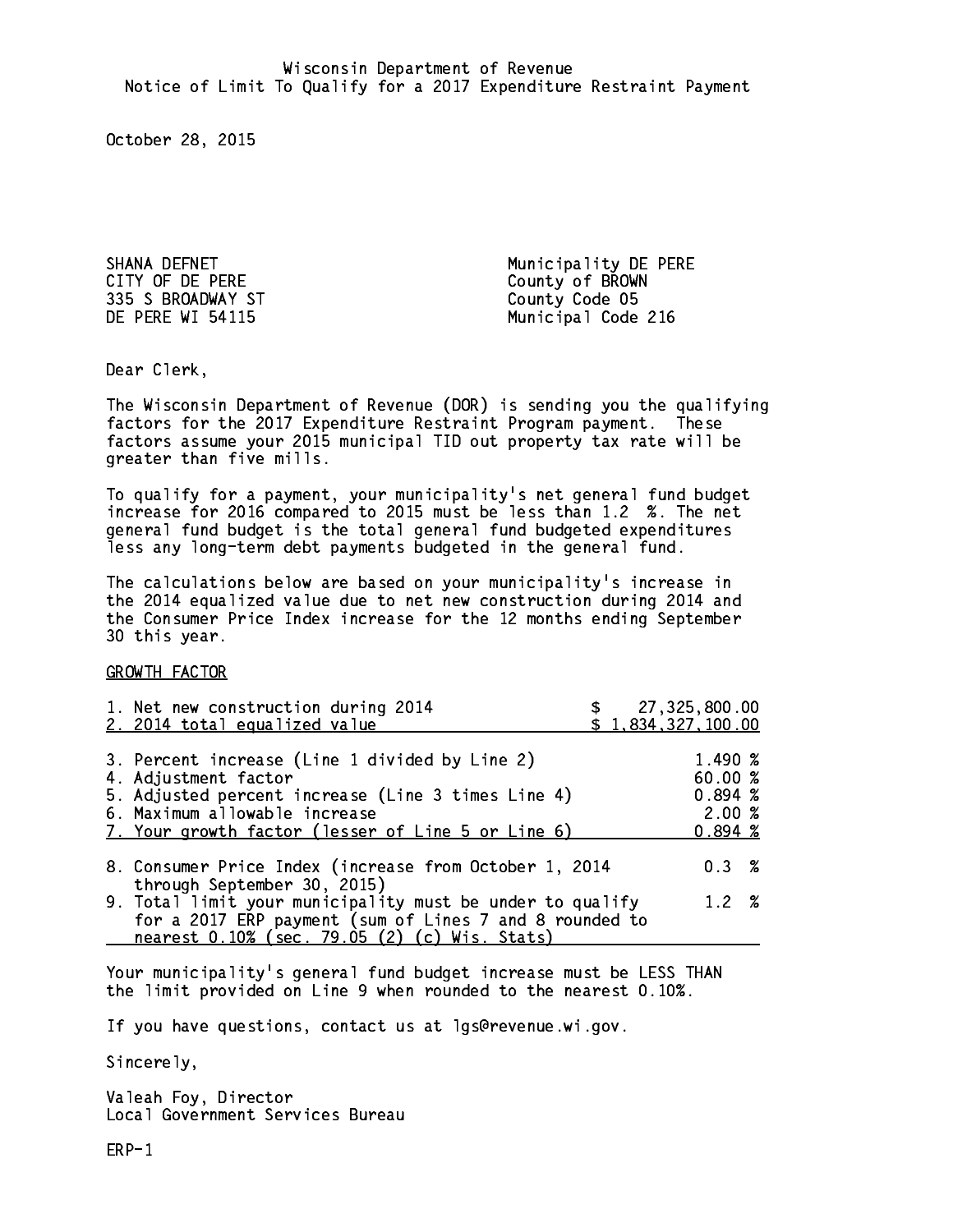CITY OF GREEN BAY County of BROWN 100 N. JEFFERSON ST County Code 05 GREEN BAY WI 54301 Municipal Code 231

Municipality GREEN BAY

Dear Clerk. Dear Clerk,

The Wisconsin Department of Revenue (DOR) is sending you the qualifying factors for the 2017 Expenditure Restraint Program payment. These factors assume your 2015 municipal TID out property tax rate will be greater than five mills.

 To qualify for a payment, your municipality's net general fund budget increase for 2016 compared to 2015 must be less than 0.8 %. The net general fund budget is the total general fund budgeted expenditures less any long-term debt payments budgeted in the general fund.

The calculations below are based on your municipality's increase in the 2014 equalized value due to net new construction during 2014 and the Consumer Price Index increase for the 12 months ending September 30 this year. 30 this year.

GROWTH FACTOR

| 1. Net new construction during 2014<br>2. 2014 total equalized value                                                                                                                                                |  | 52,844,600.00<br>\$5,857,893,700.00             |  |
|---------------------------------------------------------------------------------------------------------------------------------------------------------------------------------------------------------------------|--|-------------------------------------------------|--|
| 3. Percent increase (Line 1 divided by Line 2)<br>4. Adjustment factor<br>5. Adjusted percent increase (Line 3 times Line 4)<br>6. Maximum allowable increase<br>7. Your growth factor (lesser of Line 5 or Line 6) |  | 0.902%<br>60.00%<br>0.541~%<br>2.00%<br>0.541~% |  |
| 8. Consumer Price Index (increase from October 1, 2014<br>through September 30, 2015)                                                                                                                               |  | $0.3 \t%$                                       |  |
| 9. Total limit your municipality must be under to qualify<br>for a 2017 ERP payment (sum of Lines 7 and 8 rounded to<br>nearest 0.10% (sec. 79.05 (2) (c) Wis. Stats)                                               |  | 0.8 <sup>8</sup>                                |  |

Your municipality's general fund budget increase must be LESS THAN the limit provided on Line 9 when rounded to the nearest 0.10%.

If you have questions, contact us at lgs@revenue.wi.gov.

Sincerely,

Valeah Foy, Director Local Government Services Bureau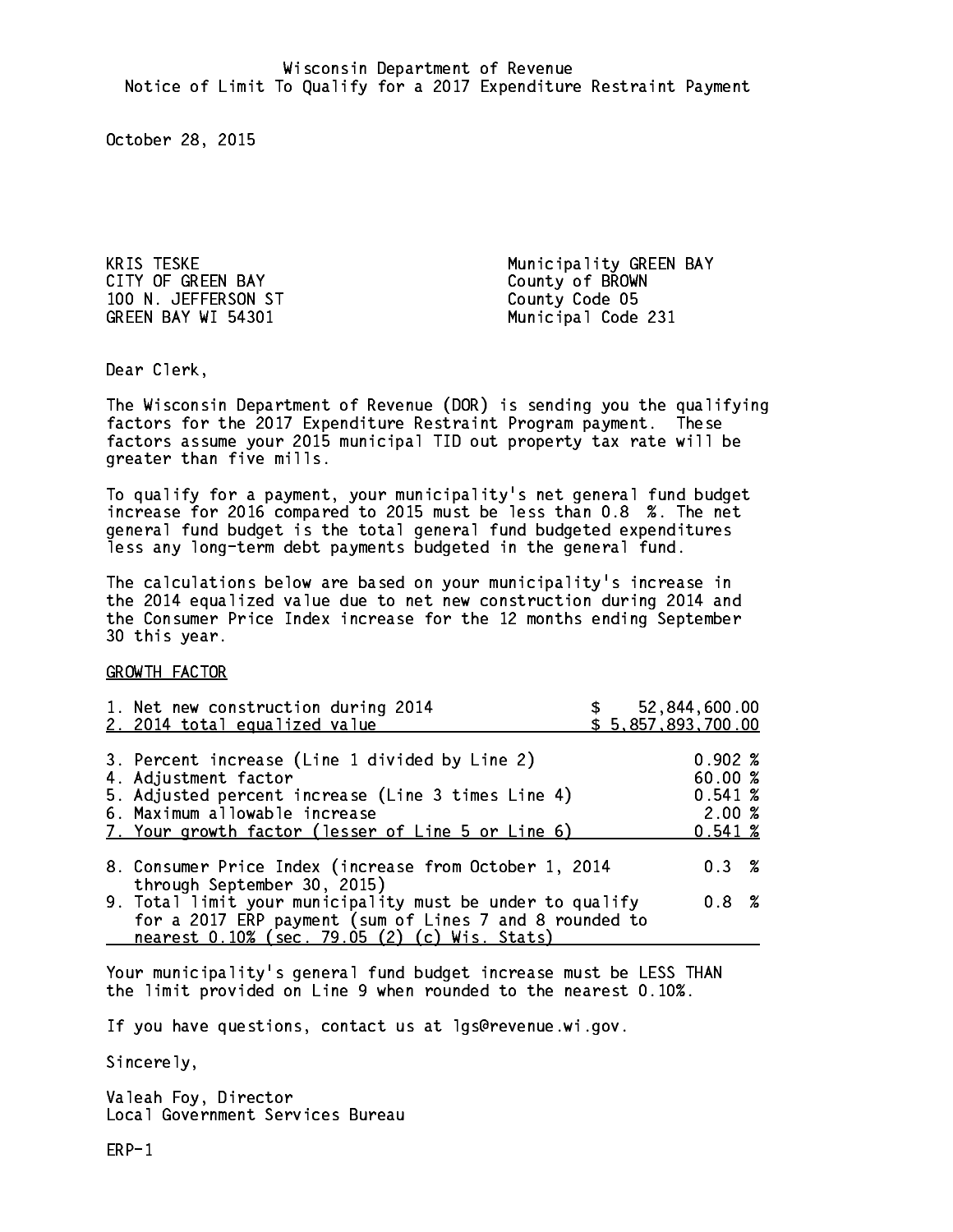CARRIE VENNER **Municipality** CROSS TOWN OF CROSS County of BUFFALO W528 DOELLE VALLEY RD County Code 06 FOUNTAIN CITY WI 54629-7603 Municipal Code 010

Dear Clerk. Dear Clerk,

The Wisconsin Department of Revenue (DOR) is sending you the qualifying factors for the 2017 Expenditure Restraint Program payment. These factors assume your 2015 municipal TID out property tax rate will be greater than five mills.

 To qualify for a payment, your municipality's net general fund budget increase for 2016 compared to 2015 must be less than 0.9 %. The net general fund budget is the total general fund budgeted expenditures less any long-term debt payments budgeted in the general fund.

The calculations below are based on your municipality's increase in the 2014 equalized value due to net new construction during 2014 and the Consumer Price Index increase for the 12 months ending September 30 this year. 30 this year.

GROWTH FACTOR

| 1. Net new construction during 2014                                                                                                                                                                                 | 358,400.00                                     |
|---------------------------------------------------------------------------------------------------------------------------------------------------------------------------------------------------------------------|------------------------------------------------|
| 2. 2014 total equalized value                                                                                                                                                                                       | 34,671,300.00                                  |
| 3. Percent increase (Line 1 divided by Line 2)<br>4. Adjustment factor<br>5. Adjusted percent increase (Line 3 times Line 4)<br>6. Maximum allowable increase<br>7. Your growth factor (lesser of Line 5 or Line 6) | 1.034 %<br>60.00%<br>0.620%<br>2.00%<br>0.620% |
| 8. Consumer Price Index (increase from October 1, 2014                                                                                                                                                              | $0.3 \t%$                                      |
| through September 30, 2015)<br>9. Total limit your municipality must be under to qualify<br>for a 2017 ERP payment (sum of Lines 7 and 8 rounded to<br>nearest 0.10% (sec. 79.05 (2) (c) Wis. Stats)                | 0.9 %                                          |

Your municipality's general fund budget increase must be LESS THAN the limit provided on Line 9 when rounded to the nearest 0.10%.

If you have questions, contact us at lgs@revenue.wi.gov.

Sincerely,

Valeah Foy, Director Local Government Services Bureau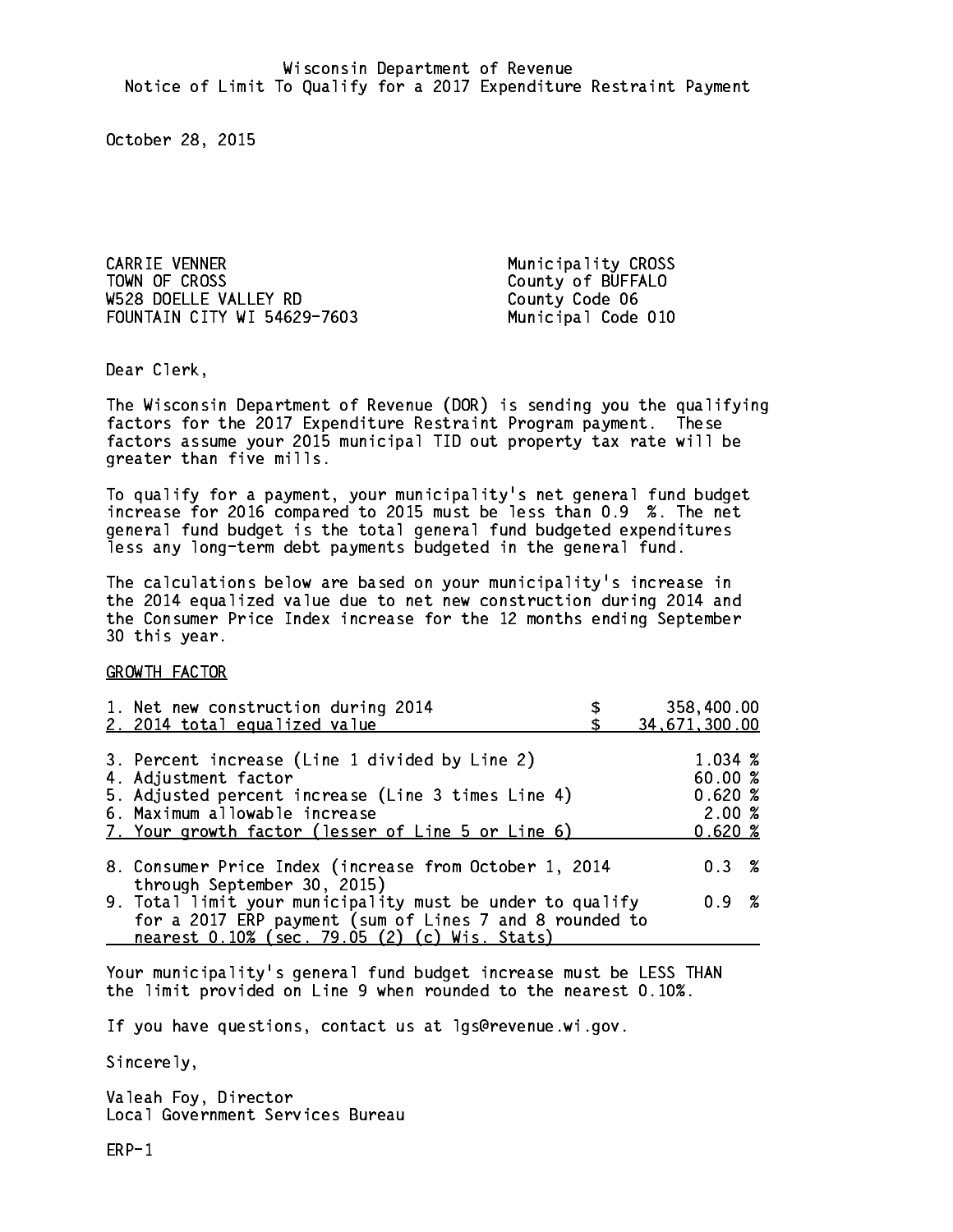PENNY MAU **Municipality NELSON** VILLAGE OF NELSON County of BUFFALO N524 E BUFFALO CT County Code 06 NELSON WI 54756-8408 Municipal Code 154

Dear Clerk. Dear Clerk,

The Wisconsin Department of Revenue (DOR) is sending you the qualifying factors for the 2017 Expenditure Restraint Program payment. These factors assume your 2015 municipal TID out property tax rate will be greater than five mills.

 To qualify for a payment, your municipality's net general fund budget increase for 2016 compared to 2015 must be less than 0.6 %. The net general fund budget is the total general fund budgeted expenditures less any long-term debt payments budgeted in the general fund.

The calculations below are based on your municipality's increase in the 2014 equalized value due to net new construction during 2014 and the Consumer Price Index increase for the 12 months ending September 30 this year. 30 this year.

GROWTH FACTOR

| 1. Net new construction during 2014<br>2. 2014 total equalized value                                                                                                                                                | 82,000.00<br>18, 186, 200.00                     |
|---------------------------------------------------------------------------------------------------------------------------------------------------------------------------------------------------------------------|--------------------------------------------------|
| 3. Percent increase (Line 1 divided by Line 2)<br>4. Adjustment factor<br>5. Adjusted percent increase (Line 3 times Line 4)<br>6. Maximum allowable increase<br>7. Your growth factor (lesser of Line 5 or Line 6) | 0.451~%<br>60.00%<br>0.271~%<br>2.00%<br>0.271~% |
| 8. Consumer Price Index (increase from October 1, 2014                                                                                                                                                              | 0.3%                                             |
| through September 30, 2015)<br>9. Total limit your municipality must be under to qualify<br>for a 2017 ERP payment (sum of Lines 7 and 8 rounded to<br>nearest 0.10% (sec. 79.05 (2) (c) Wis. Stats)                | 0.6 %                                            |

Your municipality's general fund budget increase must be LESS THAN the limit provided on Line 9 when rounded to the nearest 0.10%.

If you have questions, contact us at lgs@revenue.wi.gov.

Sincerely,

Valeah Foy, Director Local Government Services Bureau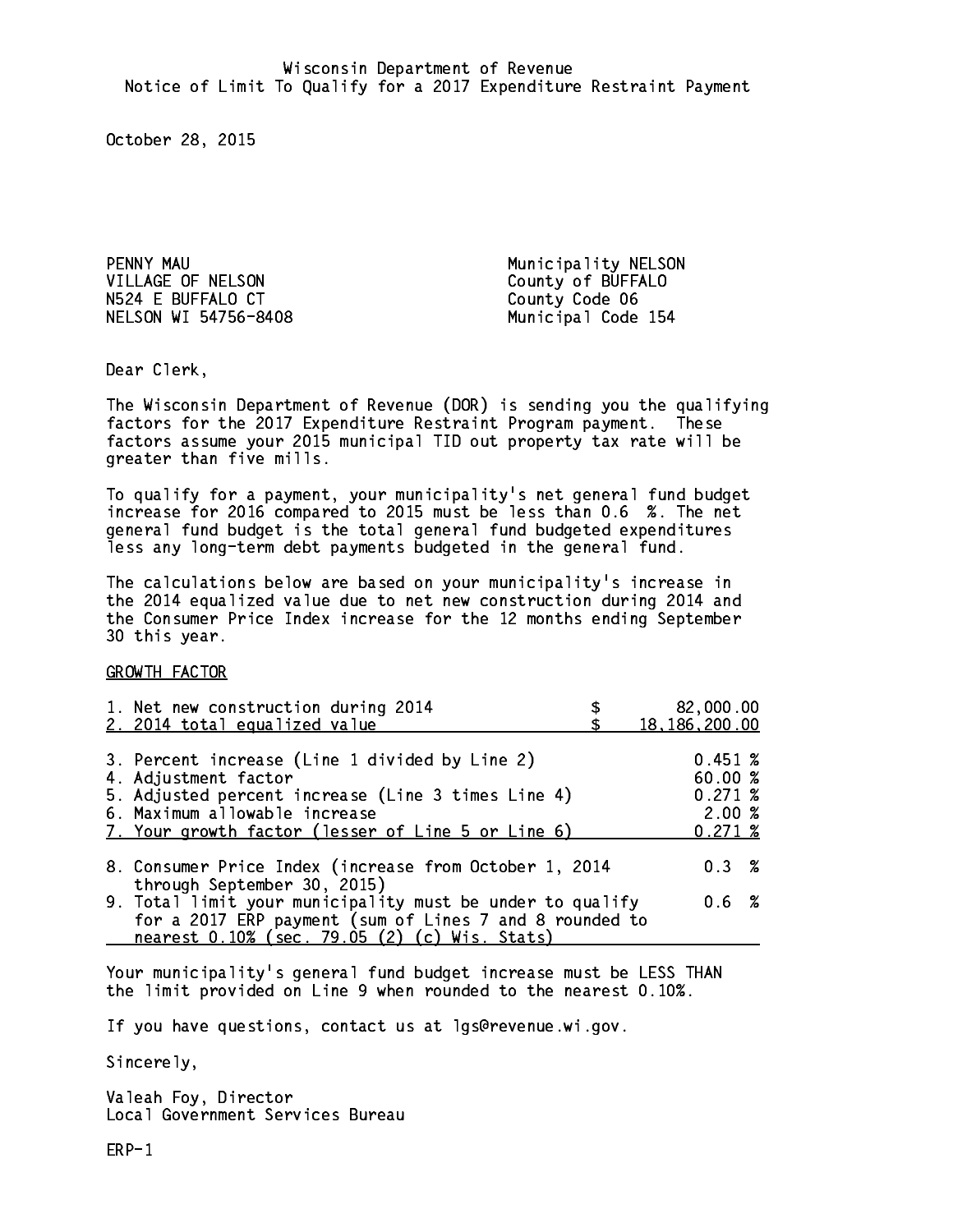LINDA M. TORGERSON Municipality ALMA CITY OF ALMA COUNTY OF ALMA PO BOX 277 County Code 06 ALMA WI 54610-0277 Municipal Code 201

Dear Clerk. Dear Clerk,

The Wisconsin Department of Revenue (DOR) is sending you the qualifying factors for the 2017 Expenditure Restraint Program payment. These factors assume your 2015 municipal TID out property tax rate will be greater than five mills.

 To qualify for a payment, your municipality's net general fund budget increase for 2016 compared to 2015 must be less than 0.4 %. The net general fund budget is the total general fund budgeted expenditures less any long-term debt payments budgeted in the general fund.

The calculations below are based on your municipality's increase in the 2014 equalized value due to net new construction during 2014 and the Consumer Price Index increase for the 12 months ending September 30 this year. 30 this year.

GROWTH FACTOR

| 1. Net new construction during 2014<br>2. 2014 total equalized value | 86,100.00<br>55,725,600.00 |
|----------------------------------------------------------------------|----------------------------|
|                                                                      |                            |
| 3. Percent increase (Line 1 divided by Line 2)                       | 0.155~%                    |
| 4. Adjustment factor                                                 | 60.00%                     |
| 5. Adjusted percent increase (Line 3 times Line 4)                   | $0.093 \;$ %               |
| 6. Maximum allowable increase                                        | 2.00%                      |
| 7. Your growth factor (lesser of Line 5 or Line 6)                   | $0.093*$                   |
|                                                                      |                            |
| 8. Consumer Price Index (increase from October 1, 2014               | $0.3 \t%$                  |
| through September 30, 2015)                                          |                            |
| 9. Total limit your municipality must be under to qualify            | $0.4 \t%$                  |
| for a 2017 ERP payment (sum of Lines 7 and 8 rounded to              |                            |
| nearest 0.10% (sec. 79.05 (2) (c) Wis. Stats)                        |                            |

Your municipality's general fund budget increase must be LESS THAN the limit provided on Line 9 when rounded to the nearest 0.10%.

If you have questions, contact us at lgs@revenue.wi.gov.

Sincerely,

Valeah Foy, Director Local Government Services Bureau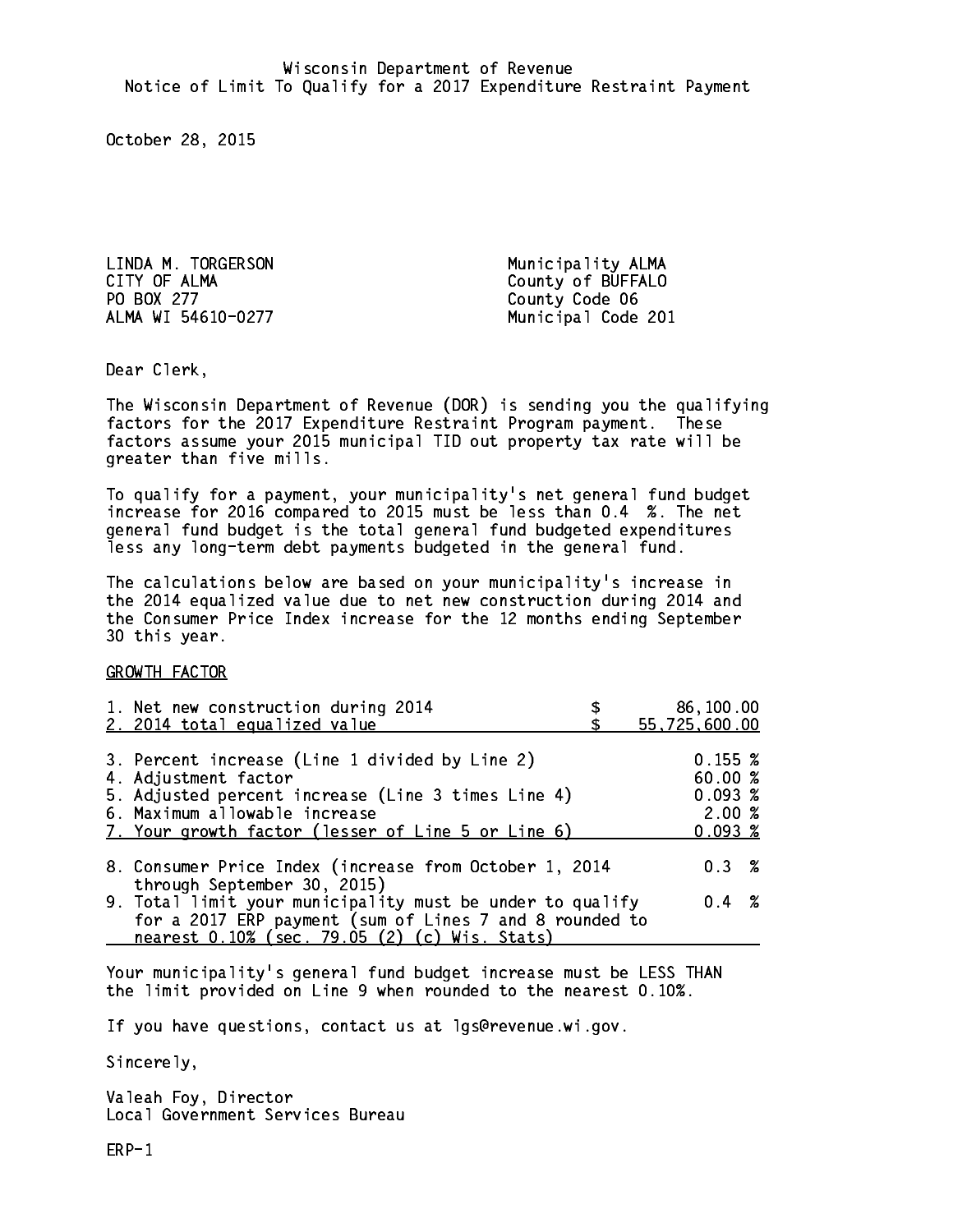DANIEL D LAUERSDORF Municipality MONDOVI CITY OF MONDOVI COUNTY County of BUFFALO 156 S FRANKLIN ST County Code 06 MONDOVI WI 54755-1514

Municipal Code 251

Dear Clerk. Dear Clerk,

The Wisconsin Department of Revenue (DOR) is sending you the qualifying factors for the 2017 Expenditure Restraint Program payment. These factors assume your 2015 municipal TID out property tax rate will be greater than five mills.

 To qualify for a payment, your municipality's net general fund budget increase for 2016 compared to 2015 must be less than 0.3 %. The net general fund budget is the total general fund budgeted expenditures less any long-term debt payments budgeted in the general fund.

The calculations below are based on your municipality's increase in the 2014 equalized value due to net new construction during 2014 and the Consumer Price Index increase for the 12 months ending September 30 this year. 30 this year.

GROWTH FACTOR

| 1. Net new construction during 2014<br>2. 2014 total equalized value                                                                                                                                                | 37,600.00<br>142, 221, 900.00                     |
|---------------------------------------------------------------------------------------------------------------------------------------------------------------------------------------------------------------------|---------------------------------------------------|
| 3. Percent increase (Line 1 divided by Line 2)<br>4. Adjustment factor<br>5. Adjusted percent increase (Line 3 times Line 4)<br>6. Maximum allowable increase<br>7. Your growth factor (lesser of Line 5 or Line 6) | $0.026$ %<br>60.00%<br>0.016~%<br>2.00%<br>0.016% |
| 8. Consumer Price Index (increase from October 1, 2014                                                                                                                                                              | 0.3%                                              |
| through September 30, 2015)<br>9. Total limit your municipality must be under to qualify<br>for a 2017 ERP payment (sum of Lines 7 and 8 rounded to<br>nearest 0.10% (sec. 79.05 (2) (c) Wis. Stats)                | 0.3%                                              |

Your municipality's general fund budget increase must be LESS THAN the limit provided on Line 9 when rounded to the nearest 0.10%.

If you have questions, contact us at lgs@revenue.wi.gov.

Sincerely,

Valeah Foy, Director Local Government Services Bureau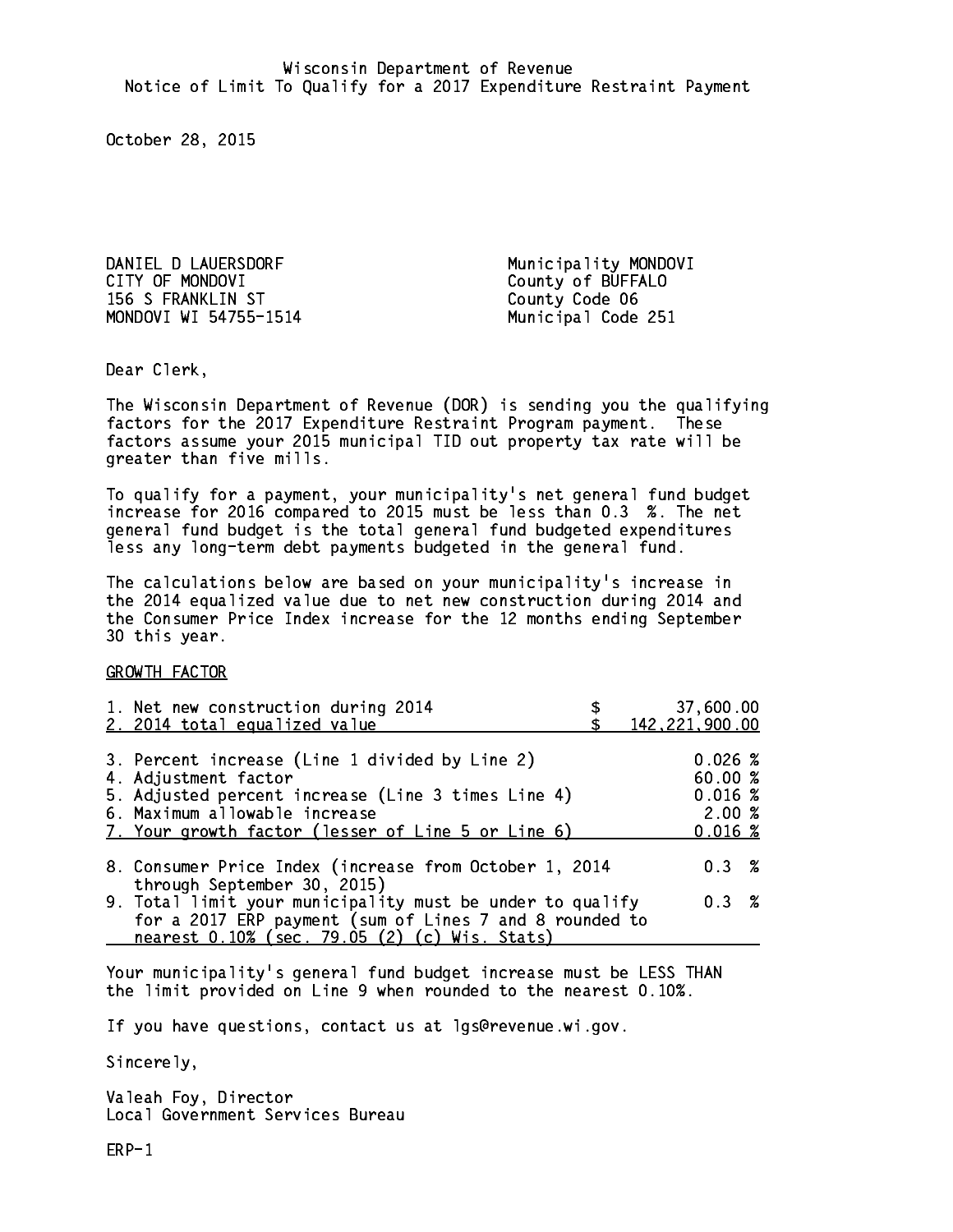JENNIFER ZEILER Municipality GRANTSBURG VILLAGE OF GRANTSBURG<br>316 S BRAD ST County Code 07 GRANTSBURG WI 54840-7944 Municipal Code 131

County Code 07

Dear Clerk. Dear Clerk,

The Wisconsin Department of Revenue (DOR) is sending you the qualifying factors for the 2017 Expenditure Restraint Program payment. These factors assume your 2015 municipal TID out property tax rate will be greater than five mills.

 To qualify for a payment, your municipality's net general fund budget increase for 2016 compared to 2015 must be less than 0.7 %. The net general fund budget is the total general fund budgeted expenditures less any long-term debt payments budgeted in the general fund.

The calculations below are based on your municipality's increase in the 2014 equalized value due to net new construction during 2014 and the Consumer Price Index increase for the 12 months ending September 30 this year. 30 this year.

GROWTH FACTOR

| 1. Net new construction during 2014<br>2. 2014 total equalized value                                                                                                                                                | 407,200.00<br>60,468,000.00                                |
|---------------------------------------------------------------------------------------------------------------------------------------------------------------------------------------------------------------------|------------------------------------------------------------|
| 3. Percent increase (Line 1 divided by Line 2)<br>4. Adjustment factor<br>5. Adjusted percent increase (Line 3 times Line 4)<br>6. Maximum allowable increase<br>7. Your growth factor (lesser of Line 5 or Line 6) | 0.673~%<br>60.00%<br>$0.404 \;$ %<br>2.00%<br>$0.404 \; %$ |
| 8. Consumer Price Index (increase from October 1, 2014                                                                                                                                                              | $0.3 \t%$                                                  |
| through September 30, 2015)<br>9. Total limit your municipality must be under to qualify<br>for a 2017 ERP payment (sum of Lines 7 and 8 rounded to<br>nearest 0.10% (sec. 79.05 (2) (c) Wis. Stats)                | 0.7%                                                       |

Your municipality's general fund budget increase must be LESS THAN the limit provided on Line 9 when rounded to the nearest 0.10%.

If you have questions, contact us at lgs@revenue.wi.gov.

Sincerely,

Valeah Foy, Director Local Government Services Bureau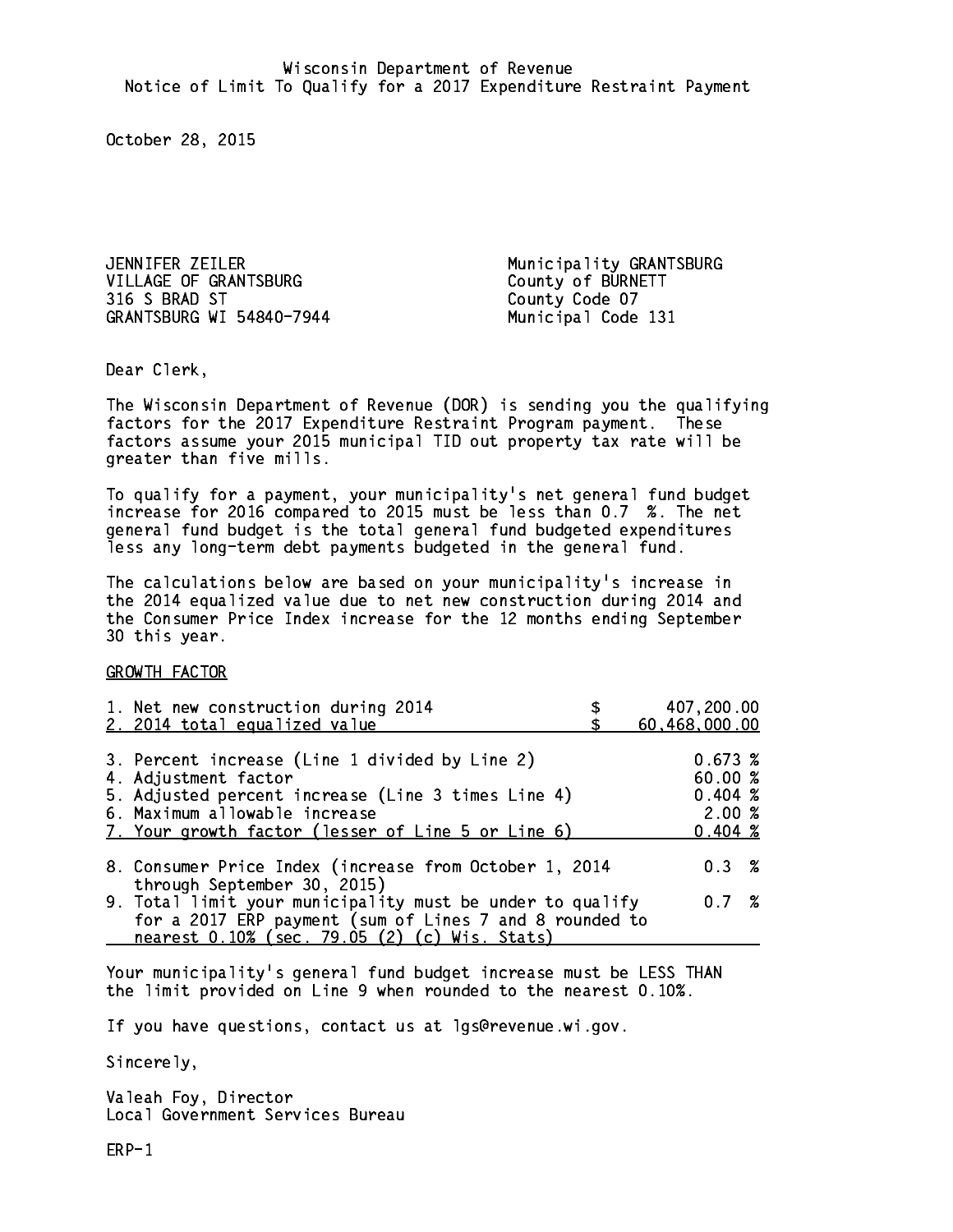ANN PETERSON Municipality SIREN VILLAGE OF SIREN County of BURNETT PO BOX 23 SIREN WI 54872-0023 Municipal Code 181

County Code 07

Dear Clerk. Dear Clerk,

The Wisconsin Department of Revenue (DOR) is sending you the qualifying factors for the 2017 Expenditure Restraint Program payment. These factors assume your 2015 municipal TID out property tax rate will be greater than five mills.

 To qualify for a payment, your municipality's net general fund budget increase for 2016 compared to 2015 must be less than 0.3 %. The net general fund budget is the total general fund budgeted expenditures less any long-term debt payments budgeted in the general fund.

The calculations below are based on your municipality's increase in the 2014 equalized value due to net new construction during 2014 and the Consumer Price Index increase for the 12 months ending September 30 this year. 30 this year.

GROWTH FACTOR

| 1. Net new construction during 2014<br>2. 2014 total equalized value                                                                                                                                                | $-90, 200.00$<br>67, 417, 200.00                     |
|---------------------------------------------------------------------------------------------------------------------------------------------------------------------------------------------------------------------|------------------------------------------------------|
| 3. Percent increase (Line 1 divided by Line 2)<br>4. Adjustment factor<br>5. Adjusted percent increase (Line 3 times Line 4)<br>6. Maximum allowable increase<br>7. Your growth factor (lesser of Line 5 or Line 6) | $-.134~%$<br>60.00%<br>$-.080$ %<br>2.00%<br>0.000 % |
| 8. Consumer Price Index (increase from October 1, 2014                                                                                                                                                              | 0.3%                                                 |
| through September 30, 2015)<br>9. Total limit your municipality must be under to qualify<br>for a 2017 ERP payment (sum of Lines 7 and 8 rounded to<br>nearest 0.10% (sec. 79.05 (2) (c) Wis. Stats)                | 0.3%                                                 |

Your municipality's general fund budget increase must be LESS THAN the limit provided on Line 9 when rounded to the nearest 0.10%.

If you have questions, contact us at lgs@revenue.wi.gov.

Sincerely,

Valeah Foy, Director Local Government Services Bureau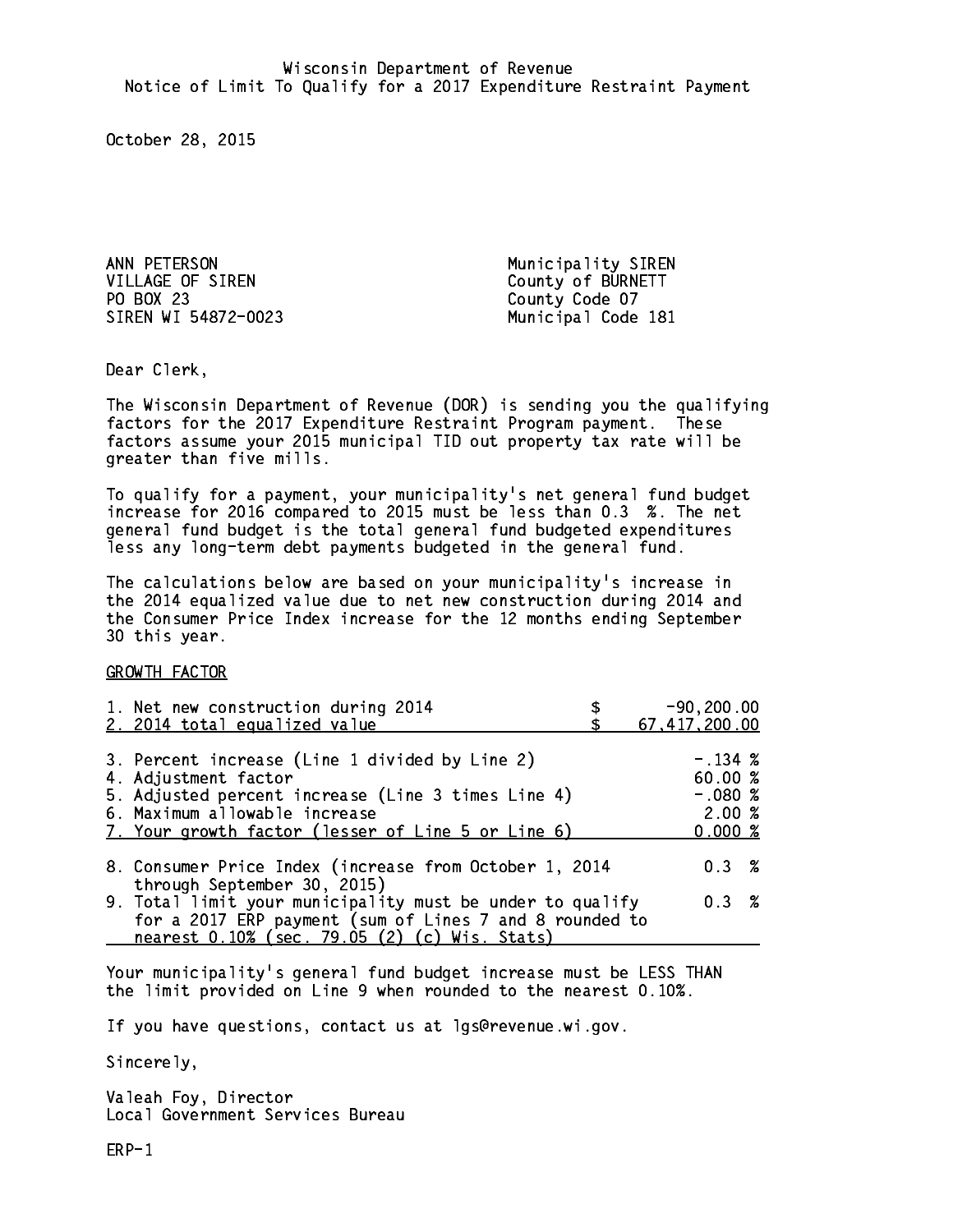PATRICE BJORKLUND Municipality WEBSTER VILLAGE OF WEBSTER County of BURNETT PO BOX 25 WEBSTER WI 54893-0025 Municipal Code 191

County Code 07

Dear Clerk. Dear Clerk,

The Wisconsin Department of Revenue (DOR) is sending you the qualifying factors for the 2017 Expenditure Restraint Program payment. These factors assume your 2015 municipal TID out property tax rate will be greater than five mills.

 To qualify for a payment, your municipality's net general fund budget increase for 2016 compared to 2015 must be less than 0.5 %. The net general fund budget is the total general fund budgeted expenditures less any long-term debt payments budgeted in the general fund.

The calculations below are based on your municipality's increase in the 2014 equalized value due to net new construction during 2014 and the Consumer Price Index increase for the 12 months ending September 30 this year. 30 this year.

GROWTH FACTOR

| 1. Net new construction during 2014                                                                                                                                                                                 | 99,000.00                                                       |  |
|---------------------------------------------------------------------------------------------------------------------------------------------------------------------------------------------------------------------|-----------------------------------------------------------------|--|
| 2. 2014 total equalized value                                                                                                                                                                                       | 32,539,800.00                                                   |  |
| 3. Percent increase (Line 1 divided by Line 2)<br>4. Adjustment factor<br>5. Adjusted percent increase (Line 3 times Line 4)<br>6. Maximum allowable increase<br>7. Your growth factor (lesser of Line 5 or Line 6) | $0.304 \; %$<br>60.00%<br>$0.183 \;$ %<br>2.00%<br>$0.183 \;$ % |  |
| 8. Consumer Price Index (increase from October 1, 2014                                                                                                                                                              | $0.3 \t%$                                                       |  |
| through September 30, 2015)<br>9. Total limit your municipality must be under to qualify<br>for a 2017 ERP payment (sum of Lines 7 and 8 rounded to<br>nearest 0.10% (sec. 79.05 (2) (c) Wis. Stats)                | 0.5 %                                                           |  |

Your municipality's general fund budget increase must be LESS THAN the limit provided on Line 9 when rounded to the nearest 0.10%.

If you have questions, contact us at lgs@revenue.wi.gov.

Sincerely,

Valeah Foy, Director Local Government Services Bureau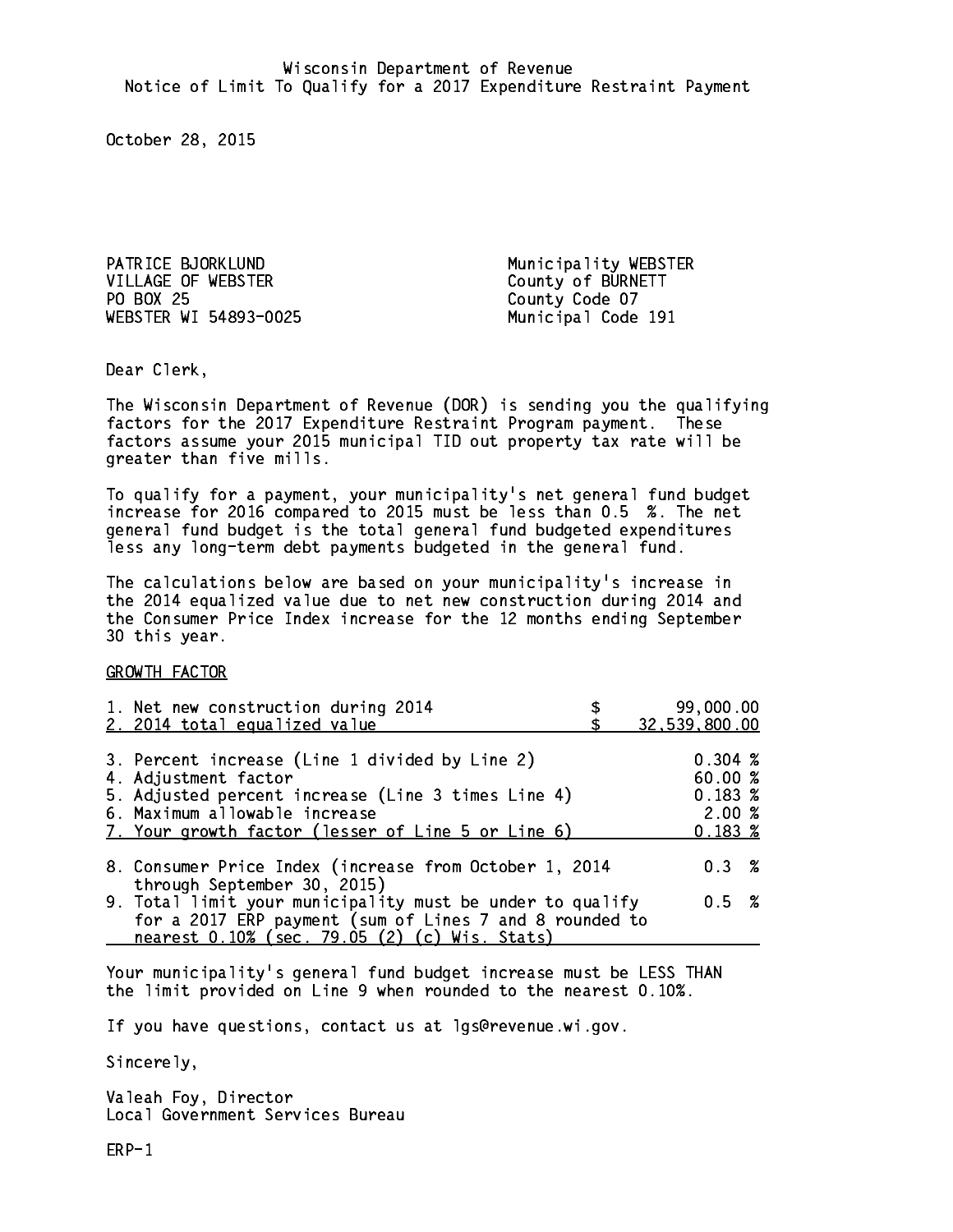DENNIS G DUPREY Municipality HILBERT VILLAGE OF HILBERT<br>
PO BOX 266<br>
County Code 08 HILBERT WI 54129-0266 Municipal Code 136

County Code 08

Dear Clerk. Dear Clerk,

The Wisconsin Department of Revenue (DOR) is sending you the qualifying factors for the 2017 Expenditure Restraint Program payment. These factors assume your 2015 municipal TID out property tax rate will be greater than five mills.

 To qualify for a payment, your municipality's net general fund budget increase for 2016 compared to 2015 must be less than 1.9 %. The net general fund budget is the total general fund budgeted expenditures less any long-term debt payments budgeted in the general fund.

The calculations below are based on your municipality's increase in the 2014 equalized value due to net new construction during 2014 and the Consumer Price Index increase for the 12 months ending September 30 this year. 30 this year.

GROWTH FACTOR

| 1. Net new construction during 2014<br>2. 2014 total equalized value                                                                                                                                                | 1,639,400.00<br>60, 156, 700.00                   |
|---------------------------------------------------------------------------------------------------------------------------------------------------------------------------------------------------------------------|---------------------------------------------------|
| 3. Percent increase (Line 1 divided by Line 2)<br>4. Adjustment factor<br>5. Adjusted percent increase (Line 3 times Line 4)<br>6. Maximum allowable increase<br>7. Your growth factor (lesser of Line 5 or Line 6) | 2.725~%<br>60.00 %<br>1.635 %<br>2.00%<br>1.635 % |
| 8. Consumer Price Index (increase from October 1, 2014                                                                                                                                                              | $0.3 \t%$                                         |
| through September 30, 2015)<br>9. Total limit your municipality must be under to qualify<br>for a 2017 ERP payment (sum of Lines 7 and 8 rounded to<br>nearest 0.10% (sec. 79.05 (2) (c) Wis. Stats)                | 1.9%                                              |

Your municipality's general fund budget increase must be LESS THAN the limit provided on Line 9 when rounded to the nearest 0.10%.

If you have questions, contact us at lgs@revenue.wi.gov.

Sincerely,

Valeah Foy, Director Local Government Services Bureau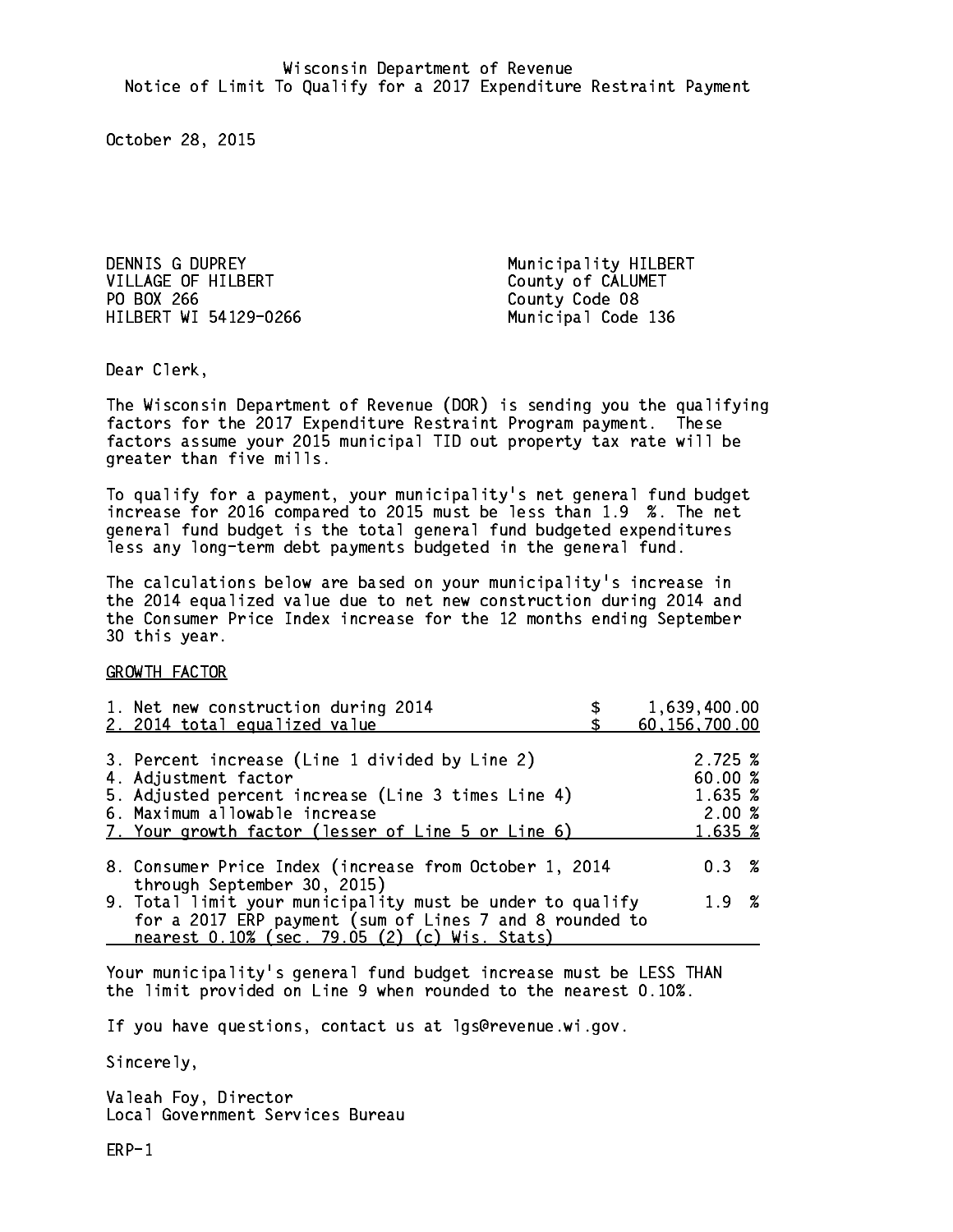LORI GOSZ<br>
CITY OF BRILLION CITY OF BRILLION 130 CALUMET ST County Code 08 BRILLION WI 54110-1199 Municipal Code 206

County of CALUMET

Dear Clerk. Dear Clerk,

The Wisconsin Department of Revenue (DOR) is sending you the qualifying factors for the 2017 Expenditure Restraint Program payment. These factors assume your 2015 municipal TID out property tax rate will be greater than five mills.

 To qualify for a payment, your municipality's net general fund budget increase for 2016 compared to 2015 must be less than 0.5 %. The net general fund budget is the total general fund budgeted expenditures less any long-term debt payments budgeted in the general fund.

The calculations below are based on your municipality's increase in the 2014 equalized value due to net new construction during 2014 and the Consumer Price Index increase for the 12 months ending September 30 this year. 30 this year.

GROWTH FACTOR

| 1. Net new construction during 2014<br>2. 2014 total equalized value                                                                                                                                                | 485,900.00<br>191,979,200.00                                |
|---------------------------------------------------------------------------------------------------------------------------------------------------------------------------------------------------------------------|-------------------------------------------------------------|
| 3. Percent increase (Line 1 divided by Line 2)<br>4. Adjustment factor<br>5. Adjusted percent increase (Line 3 times Line 4)<br>6. Maximum allowable increase<br>7. Your growth factor (lesser of Line 5 or Line 6) | $0.253 \;$ %<br>60.00%<br>$0.152*$<br>2.00%<br>$0.152 \; %$ |
| 8. Consumer Price Index (increase from October 1, 2014                                                                                                                                                              | $0.3 \t%$                                                   |
| through September 30, 2015)<br>9. Total limit your municipality must be under to qualify<br>for a 2017 ERP payment (sum of Lines 7 and 8 rounded to<br>nearest 0.10% (sec. 79.05 (2) (c) Wis. Stats)                | 0.5 %                                                       |

Your municipality's general fund budget increase must be LESS THAN the limit provided on Line 9 when rounded to the nearest 0.10%.

If you have questions, contact us at lgs@revenue.wi.gov.

Sincerely,

Valeah Foy, Director Local Government Services Bureau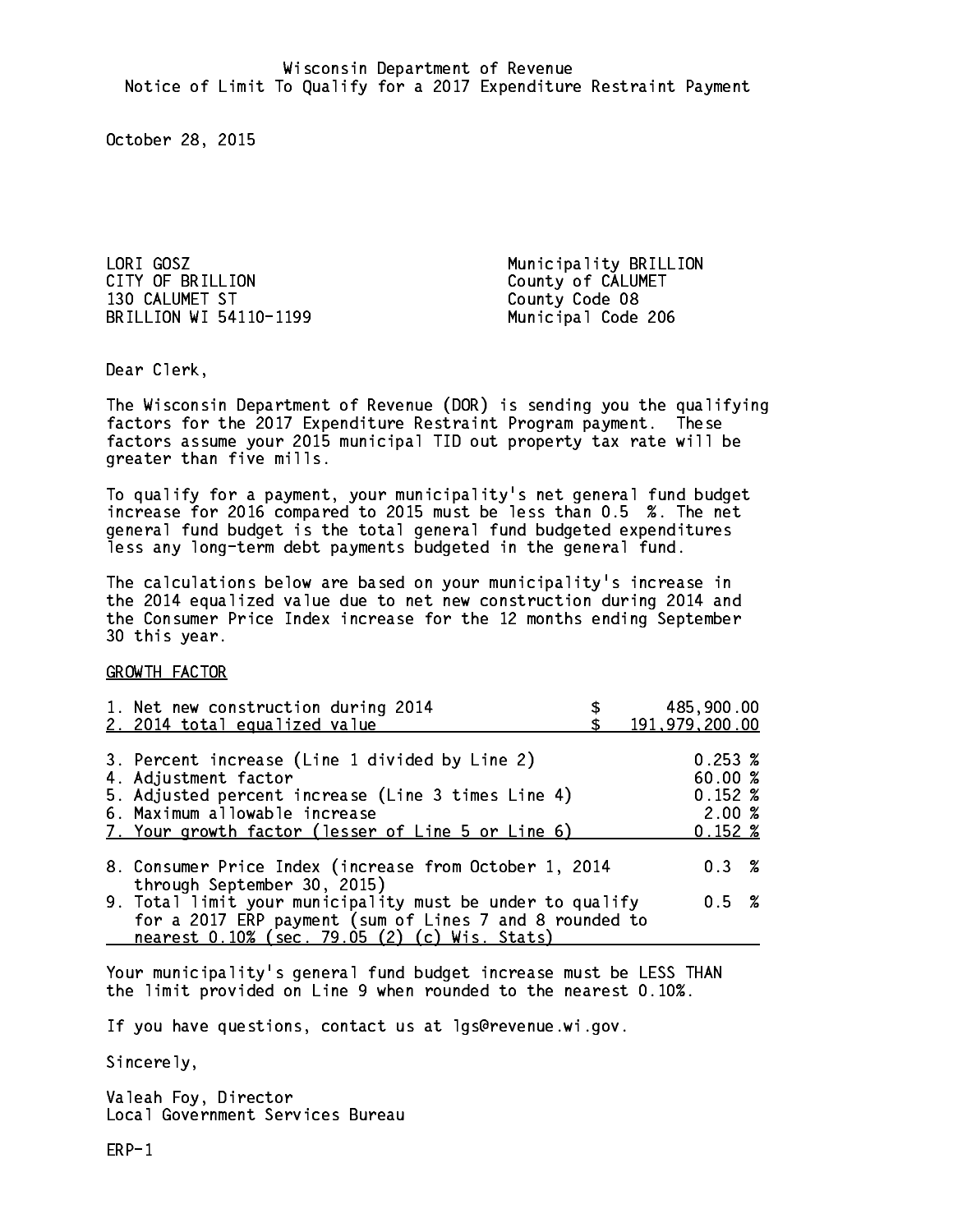HELEN SCHMIDLKOFER Municipality CHILTON CITY OF CHILTON COUNTY OF CALUMET 42 SCHOOL ST County Code 08 CHILTON WI 53014-1346 Municipal Code 211

Dear Clerk. Dear Clerk,

The Wisconsin Department of Revenue (DOR) is sending you the qualifying factors for the 2017 Expenditure Restraint Program payment. These factors assume your 2015 municipal TID out property tax rate will be greater than five mills.

 To qualify for a payment, your municipality's net general fund budget increase for 2016 compared to 2015 must be less than 1.1 %. The net general fund budget is the total general fund budgeted expenditures less any long-term debt payments budgeted in the general fund.

The calculations below are based on your municipality's increase in the 2014 equalized value due to net new construction during 2014 and the Consumer Price Index increase for the 12 months ending September 30 this year. 30 this year.

GROWTH FACTOR

|                                                                                                                      | 1.328 %<br>60.00 %<br>0.797~%<br>2.00%<br>0.797~% |                                |
|----------------------------------------------------------------------------------------------------------------------|---------------------------------------------------|--------------------------------|
| 8. Consumer Price Index (increase from October 1, 2014                                                               | $0.3 \t%$                                         |                                |
| 9. Total limit your municipality must be under to qualify<br>for a 2017 ERP payment (sum of Lines 7 and 8 rounded to | $1.1 \t%$                                         |                                |
|                                                                                                                      |                                                   | 3,184,300.00<br>239,819,300.00 |

Your municipality's general fund budget increase must be LESS THAN the limit provided on Line 9 when rounded to the nearest 0.10%.

If you have questions, contact us at lgs@revenue.wi.gov.

Sincerely,

Valeah Foy, Director Local Government Services Bureau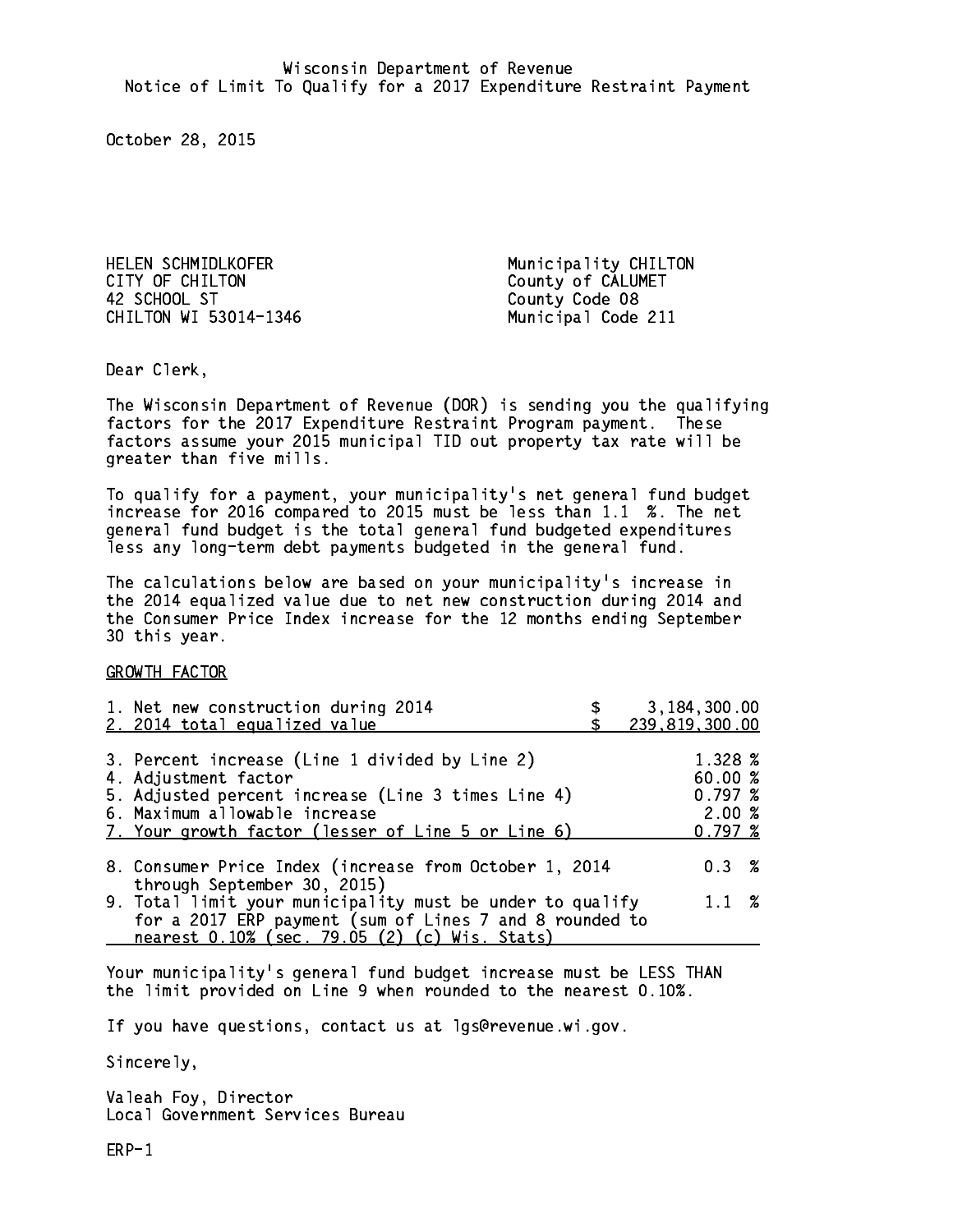CITY OF NEW HOLSTEIN COUNTY OF CALUMET 2110 WASHINGTON ST County Code 08 NEW HOLSTEIN WI 53061-1045 Municipal Code 261

CASSANDRA LANGENFELD Municipality NEW HOLSTEIN

Dear Clerk. Dear Clerk,

The Wisconsin Department of Revenue (DOR) is sending you the qualifying factors for the 2017 Expenditure Restraint Program payment. These factors assume your 2015 municipal TID out property tax rate will be greater than five mills.

 To qualify for a payment, your municipality's net general fund budget increase for 2016 compared to 2015 must be less than 0.5 %. The net general fund budget is the total general fund budgeted expenditures less any long-term debt payments budgeted in the general fund.

The calculations below are based on your municipality's increase in the 2014 equalized value due to net new construction during 2014 and the Consumer Price Index increase for the 12 months ending September 30 this year. 30 this year.

GROWTH FACTOR

| 1. Net new construction during 2014<br>2. 2014 total equalized value                                                                                                                                                | 683,700.00<br>167,617,700.00                     |
|---------------------------------------------------------------------------------------------------------------------------------------------------------------------------------------------------------------------|--------------------------------------------------|
| 3. Percent increase (Line 1 divided by Line 2)<br>4. Adjustment factor<br>5. Adjusted percent increase (Line 3 times Line 4)<br>6. Maximum allowable increase<br>7. Your growth factor (lesser of Line 5 or Line 6) | 0.408~%<br>60.00%<br>0.245~%<br>2.00%<br>0.245~% |
| 8. Consumer Price Index (increase from October 1, 2014                                                                                                                                                              | 0.3%                                             |
| through September 30, 2015)<br>9. Total limit your municipality must be under to qualify<br>for a 2017 ERP payment (sum of Lines 7 and 8 rounded to<br>nearest 0.10% (sec. 79.05 (2) (c) Wis. Stats)                | 0.5 %                                            |

Your municipality's general fund budget increase must be LESS THAN the limit provided on Line 9 when rounded to the nearest 0.10%.

If you have questions, contact us at lgs@revenue.wi.gov.

Sincerely,

Valeah Foy, Director Local Government Services Bureau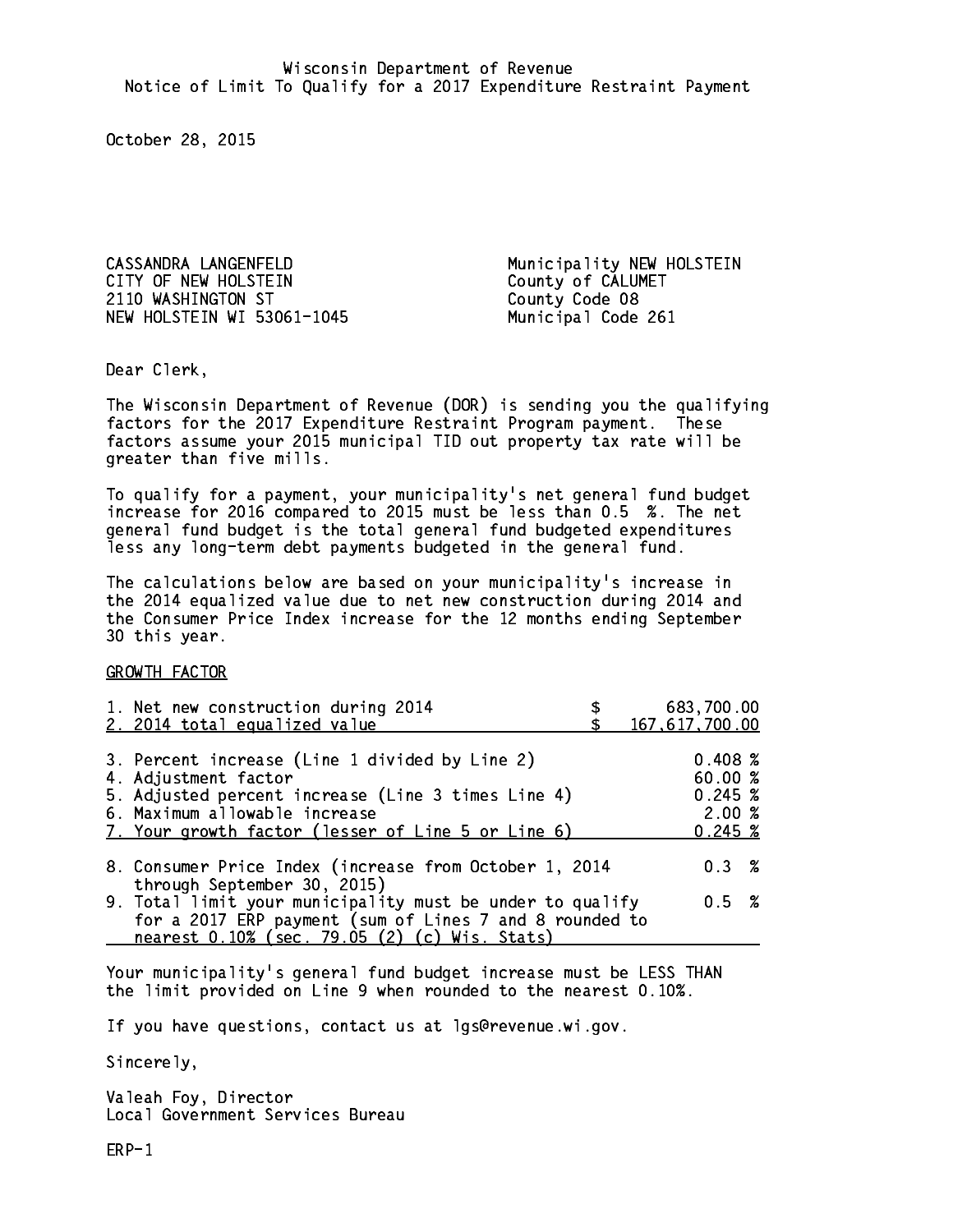SANDRA ISAACS Municipality BOYD PO BOX 8

VILLAGE OF BOYD County of CHIPPEWA County Code 09 BOYD WI 54726-0008 Municipal Code 106

Dear Clerk. Dear Clerk,

The Wisconsin Department of Revenue (DOR) is sending you the qualifying factors for the 2017 Expenditure Restraint Program payment. These factors assume your 2015 municipal TID out property tax rate will be greater than five mills.

 To qualify for a payment, your municipality's net general fund budget increase for 2016 compared to 2015 must be less than 0.4 %. The net general fund budget is the total general fund budgeted expenditures less any long-term debt payments budgeted in the general fund.

The calculations below are based on your municipality's increase in the 2014 equalized value due to net new construction during 2014 and the Consumer Price Index increase for the 12 months ending September 30 this year. 30 this year.

GROWTH FACTOR

| 1. Net new construction during 2014<br>2. 2014 total equalized value                                                                                                                                                | 40,200.00<br>24, 342, 800.00                    |
|---------------------------------------------------------------------------------------------------------------------------------------------------------------------------------------------------------------------|-------------------------------------------------|
| 3. Percent increase (Line 1 divided by Line 2)<br>4. Adjustment factor<br>5. Adjusted percent increase (Line 3 times Line 4)<br>6. Maximum allowable increase<br>7. Your growth factor (lesser of Line 5 or Line 6) | 0.165~%<br>60.00%<br>0.099~%<br>2.00%<br>0.099% |
| 8. Consumer Price Index (increase from October 1, 2014<br>through September 30, 2015)                                                                                                                               | 0.3%                                            |
| 9. Total limit your municipality must be under to qualify<br>for a 2017 ERP payment (sum of Lines 7 and 8 rounded to<br>nearest 0.10% (sec. 79.05 (2) (c) Wis. Stats)                                               | $0.4 \t%$                                       |

Your municipality's general fund budget increase must be LESS THAN the limit provided on Line 9 when rounded to the nearest 0.10%.

If you have questions, contact us at lgs@revenue.wi.gov.

Sincerely,

Valeah Foy, Director Local Government Services Bureau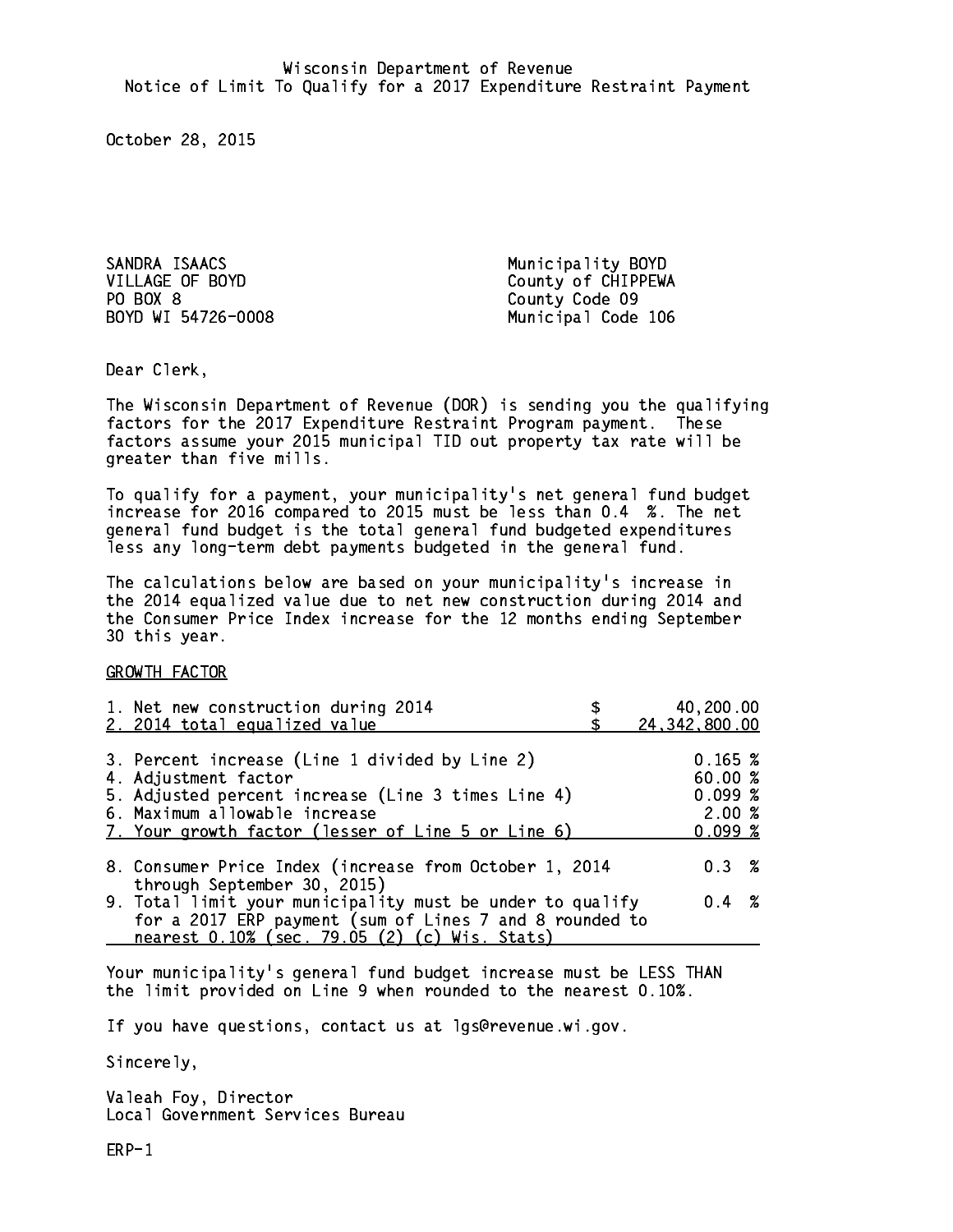SANDRA BUETOW Municipality CADOTT VILLAGE OF CADOTT County of CHIPPEWA PO BOX 40 County Code 09 CADOTT WI 54727-0040 Municipal Code 111

Dear Clerk. Dear Clerk,

The Wisconsin Department of Revenue (DOR) is sending you the qualifying factors for the 2017 Expenditure Restraint Program payment. These factors assume your 2015 municipal TID out property tax rate will be greater than five mills.

 To qualify for a payment, your municipality's net general fund budget increase for 2016 compared to 2015 must be less than 0.7 %. The net general fund budget is the total general fund budgeted expenditures less any long-term debt payments budgeted in the general fund.

The calculations below are based on your municipality's increase in the 2014 equalized value due to net new construction during 2014 and the Consumer Price Index increase for the 12 months ending September 30 this year. 30 this year.

GROWTH FACTOR

| 1. Net new construction during 2014<br>2. 2014 total equalized value                                                                                                                                                | 450,200.00<br>71,930,500.00                      |
|---------------------------------------------------------------------------------------------------------------------------------------------------------------------------------------------------------------------|--------------------------------------------------|
| 3. Percent increase (Line 1 divided by Line 2)<br>4. Adjustment factor<br>5. Adjusted percent increase (Line 3 times Line 4)<br>6. Maximum allowable increase<br>7. Your growth factor (lesser of Line 5 or Line 6) | 0.626~%<br>60.00%<br>0.376~%<br>2.00%<br>0.376~% |
| 8. Consumer Price Index (increase from October 1, 2014<br>through September 30, 2015)                                                                                                                               | 0.3%                                             |
| 9. Total limit your municipality must be under to qualify<br>for a 2017 ERP payment (sum of Lines 7 and 8 rounded to<br>nearest 0.10% (sec. 79.05 (2) (c) Wis. Stats)                                               | 0.7%                                             |

Your municipality's general fund budget increase must be LESS THAN the limit provided on Line 9 when rounded to the nearest 0.10%.

If you have questions, contact us at lgs@revenue.wi.gov.

Sincerely,

Valeah Foy, Director Local Government Services Bureau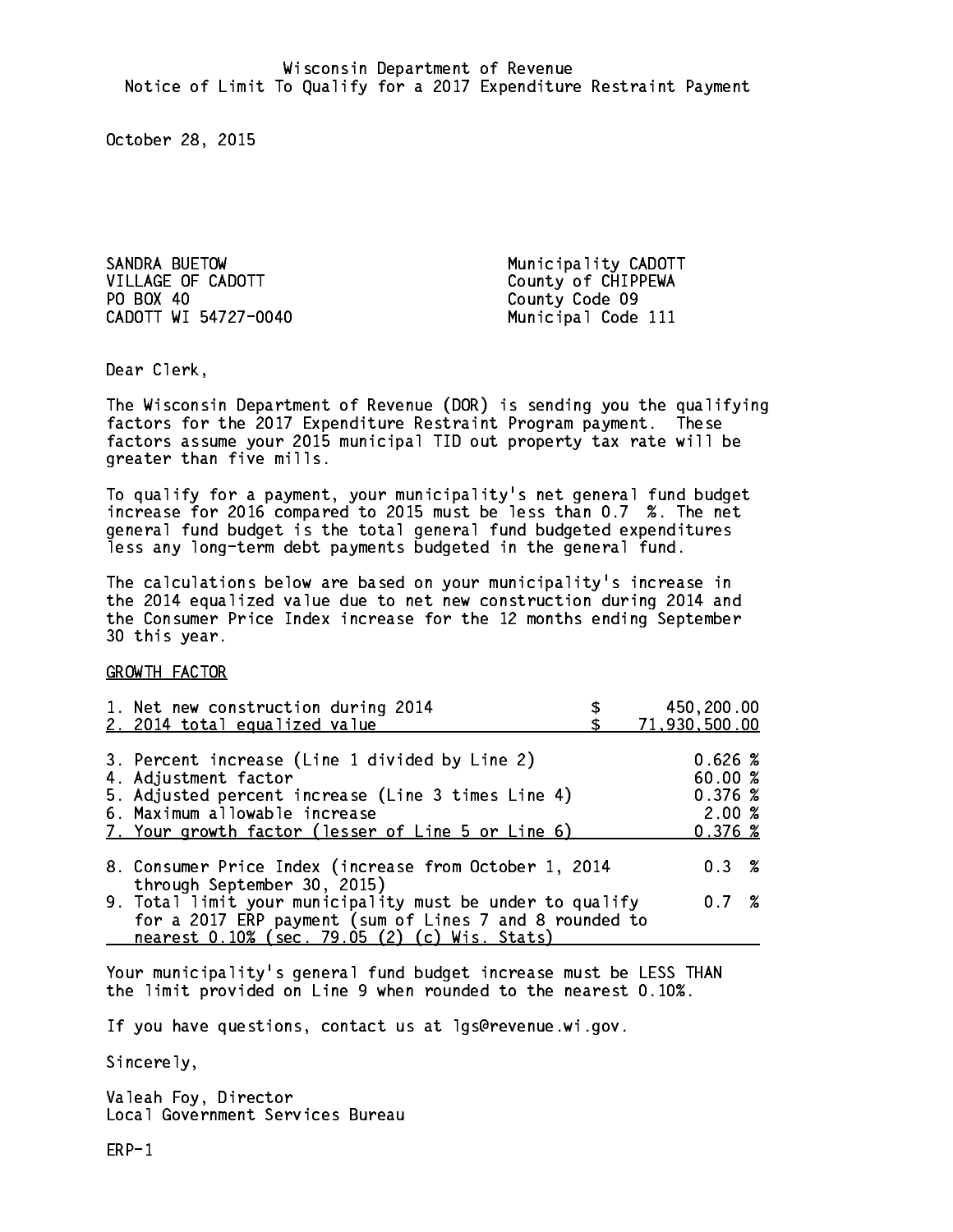CITY OF CHIPPEWA FALLS County of CHIPPEWA 30 W CENTRAL ST County Code 09 CHIPPEWA FALLS WI 54729-2448 Municipal Code 211

BRIDGET GIVENS **Municipality CHIPPEWA FALLS** 

Dear Clerk. Dear Clerk,

The Wisconsin Department of Revenue (DOR) is sending you the qualifying factors for the 2017 Expenditure Restraint Program payment. These factors assume your 2015 municipal TID out property tax rate will be greater than five mills.

 To qualify for a payment, your municipality's net general fund budget increase for 2016 compared to 2015 must be less than 1.5 %. The net general fund budget is the total general fund budgeted expenditures less any long-term debt payments budgeted in the general fund.

The calculations below are based on your municipality's increase in the 2014 equalized value due to net new construction during 2014 and the Consumer Price Index increase for the 12 months ending September 30 this year. 30 this year.

GROWTH FACTOR

| 1. Net new construction during 2014<br>2. 2014 total equalized value                                                                                                                                                | 15,779,500.00<br>817,664,900.00                   |
|---------------------------------------------------------------------------------------------------------------------------------------------------------------------------------------------------------------------|---------------------------------------------------|
| 3. Percent increase (Line 1 divided by Line 2)<br>4. Adjustment factor<br>5. Adjusted percent increase (Line 3 times Line 4)<br>6. Maximum allowable increase<br>7. Your growth factor (lesser of Line 5 or Line 6) | 1.930 %<br>60.00 %<br>1.158 %<br>2.00%<br>1.158 % |
| 8. Consumer Price Index (increase from October 1, 2014<br>through September 30, 2015)                                                                                                                               | 0.3%                                              |
| 9. Total limit your municipality must be under to qualify<br>for a 2017 ERP payment (sum of Lines 7 and 8 rounded to<br>nearest 0.10% (sec. 79.05 (2) (c) Wis. Stats)                                               | $1.5 \t%$                                         |

Your municipality's general fund budget increase must be LESS THAN the limit provided on Line 9 when rounded to the nearest 0.10%.

If you have questions, contact us at lgs@revenue.wi.gov.

Sincerely,

Valeah Foy, Director Local Government Services Bureau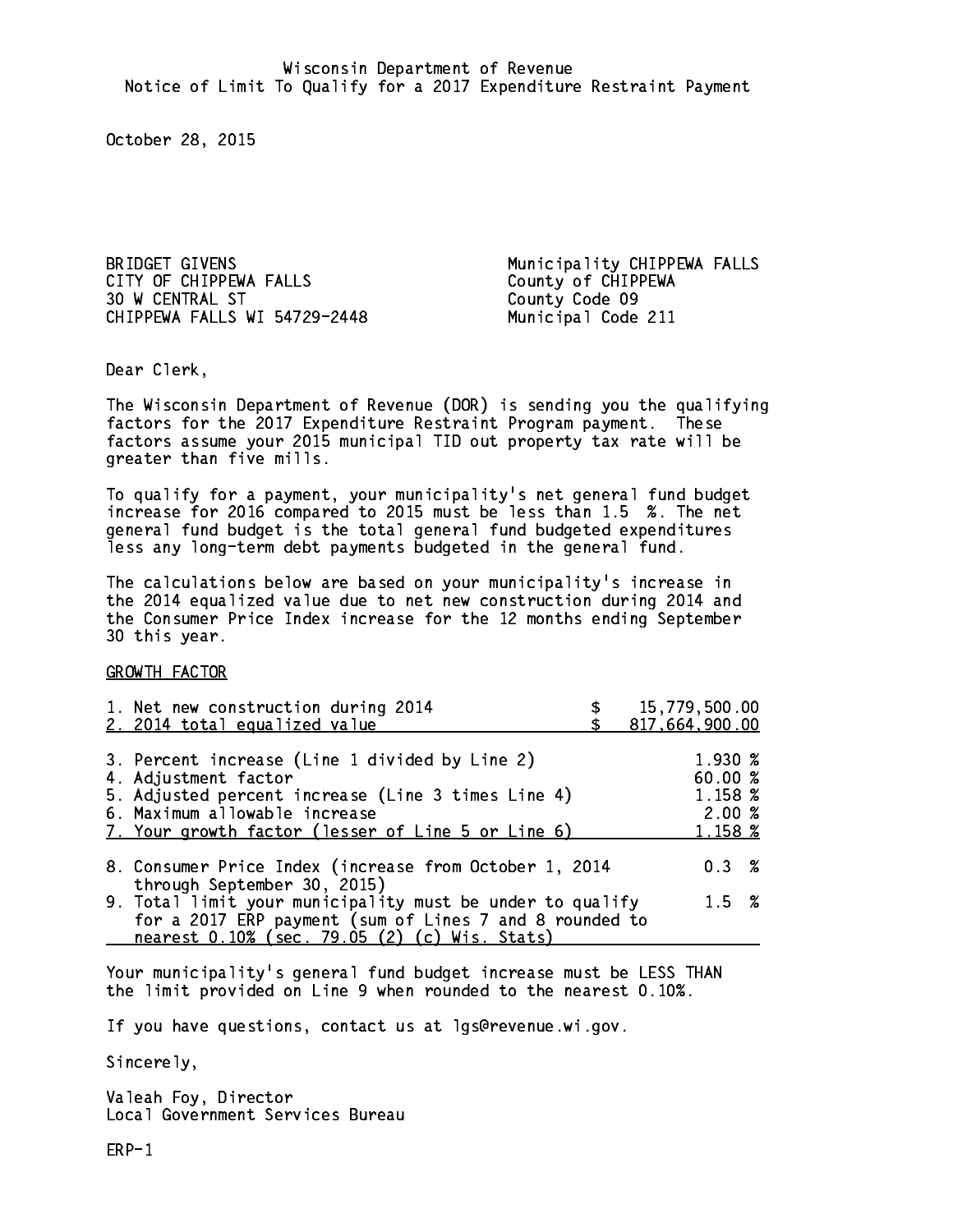DAVID DEJONGH Municipality CORNELL CITY OF CORNELL CITY OF COUNTLE PO BOX 796 County Code 09 CORNELL WI 54732-0796

Municipal Code 213

Dear Clerk. Dear Clerk,

The Wisconsin Department of Revenue (DOR) is sending you the qualifying factors for the 2017 Expenditure Restraint Program payment. These factors assume your 2015 municipal TID out property tax rate will be greater than five mills.

 To qualify for a payment, your municipality's net general fund budget increase for 2016 compared to 2015 must be less than 1.2 %. The net general fund budget is the total general fund budgeted expenditures less any long-term debt payments budgeted in the general fund.

The calculations below are based on your municipality's increase in the 2014 equalized value due to net new construction during 2014 and the Consumer Price Index increase for the 12 months ending September 30 this year. 30 this year.

GROWTH FACTOR

| 1. Net new construction during 2014                                                                                                                                                                                 | 832,100.00                                       |
|---------------------------------------------------------------------------------------------------------------------------------------------------------------------------------------------------------------------|--------------------------------------------------|
| 2. 2014 total equalized value                                                                                                                                                                                       | 58,290,200.00                                    |
| 3. Percent increase (Line 1 divided by Line 2)<br>4. Adjustment factor<br>5. Adjusted percent increase (Line 3 times Line 4)<br>6. Maximum allowable increase<br>7. Your growth factor (lesser of Line 5 or Line 6) | 1.428 %<br>60.00%<br>0.857~%<br>2.00%<br>0.857~% |
| 8. Consumer Price Index (increase from October 1, 2014                                                                                                                                                              | $0.3 \t%$                                        |
| through September 30, 2015)<br>9. Total limit your municipality must be under to qualify<br>for a 2017 ERP payment (sum of Lines 7 and 8 rounded to<br>nearest 0.10% (sec. 79.05 (2) (c) Wis. Stats)                | 1.2%                                             |

Your municipality's general fund budget increase must be LESS THAN the limit provided on Line 9 when rounded to the nearest 0.10%.

If you have questions, contact us at lgs@revenue.wi.gov.

Sincerely,

Valeah Foy, Director Local Government Services Bureau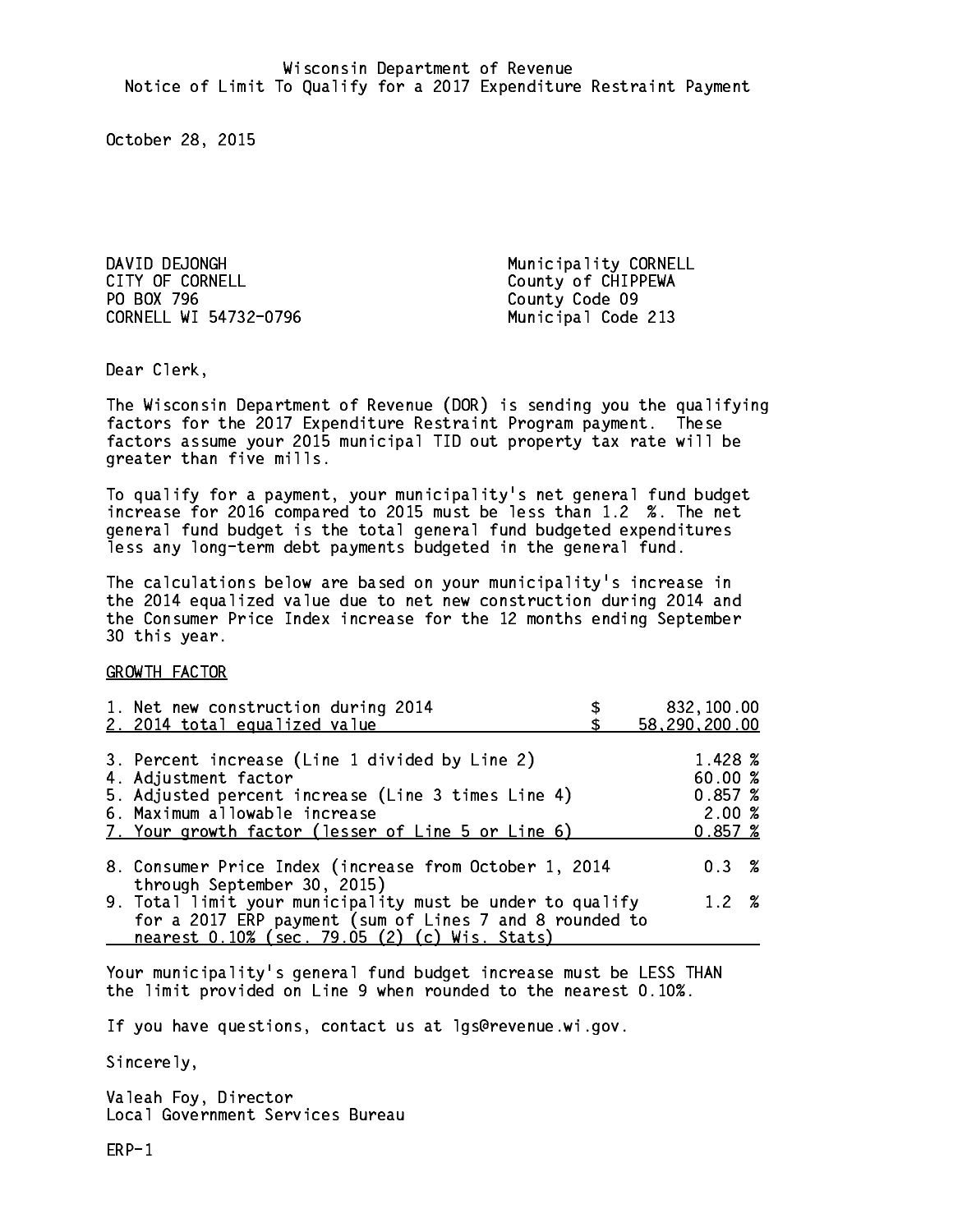JANE STOIBER Municipality CURTISS VILLAGE OF CURTISS County of CLARK P.O. BOX 97 County Code 10 CURTISS WI 54422

Municipal Code 111

Dear Clerk. Dear Clerk,

The Wisconsin Department of Revenue (DOR) is sending you the qualifying factors for the 2017 Expenditure Restraint Program payment. These factors assume your 2015 municipal TID out property tax rate will be greater than five mills.

 To qualify for a payment, your municipality's net general fund budget increase for 2016 compared to 2015 must be less than 1.0 %. The net general fund budget is the total general fund budgeted expenditures less any long-term debt payments budgeted in the general fund.

The calculations below are based on your municipality's increase in the 2014 equalized value due to net new construction during 2014 and the Consumer Price Index increase for the 12 months ending September 30 this year. 30 this year.

GROWTH FACTOR

| 1. Net new construction during 2014<br>2. 2014 total equalized value                                                                                                                                                | 366,100.00<br>33, 182, 900.00                  |
|---------------------------------------------------------------------------------------------------------------------------------------------------------------------------------------------------------------------|------------------------------------------------|
| 3. Percent increase (Line 1 divided by Line 2)<br>4. Adjustment factor<br>5. Adjusted percent increase (Line 3 times Line 4)<br>6. Maximum allowable increase<br>7. Your growth factor (lesser of Line 5 or Line 6) | 1.103 %<br>60.00%<br>0.662%<br>2.00%<br>0.662% |
| 8. Consumer Price Index (increase from October 1, 2014<br>through September 30, 2015)                                                                                                                               | $0.3 \t%$                                      |
| 9. Total limit your municipality must be under to qualify<br>for a 2017 ERP payment (sum of Lines 7 and 8 rounded to<br>nearest 0.10% (sec. 79.05 (2) (c) Wis. Stats)                                               | 1.0%                                           |

Your municipality's general fund budget increase must be LESS THAN the limit provided on Line 9 when rounded to the nearest 0.10%.

If you have questions, contact us at lgs@revenue.wi.gov.

Sincerely,

Valeah Foy, Director Local Government Services Bureau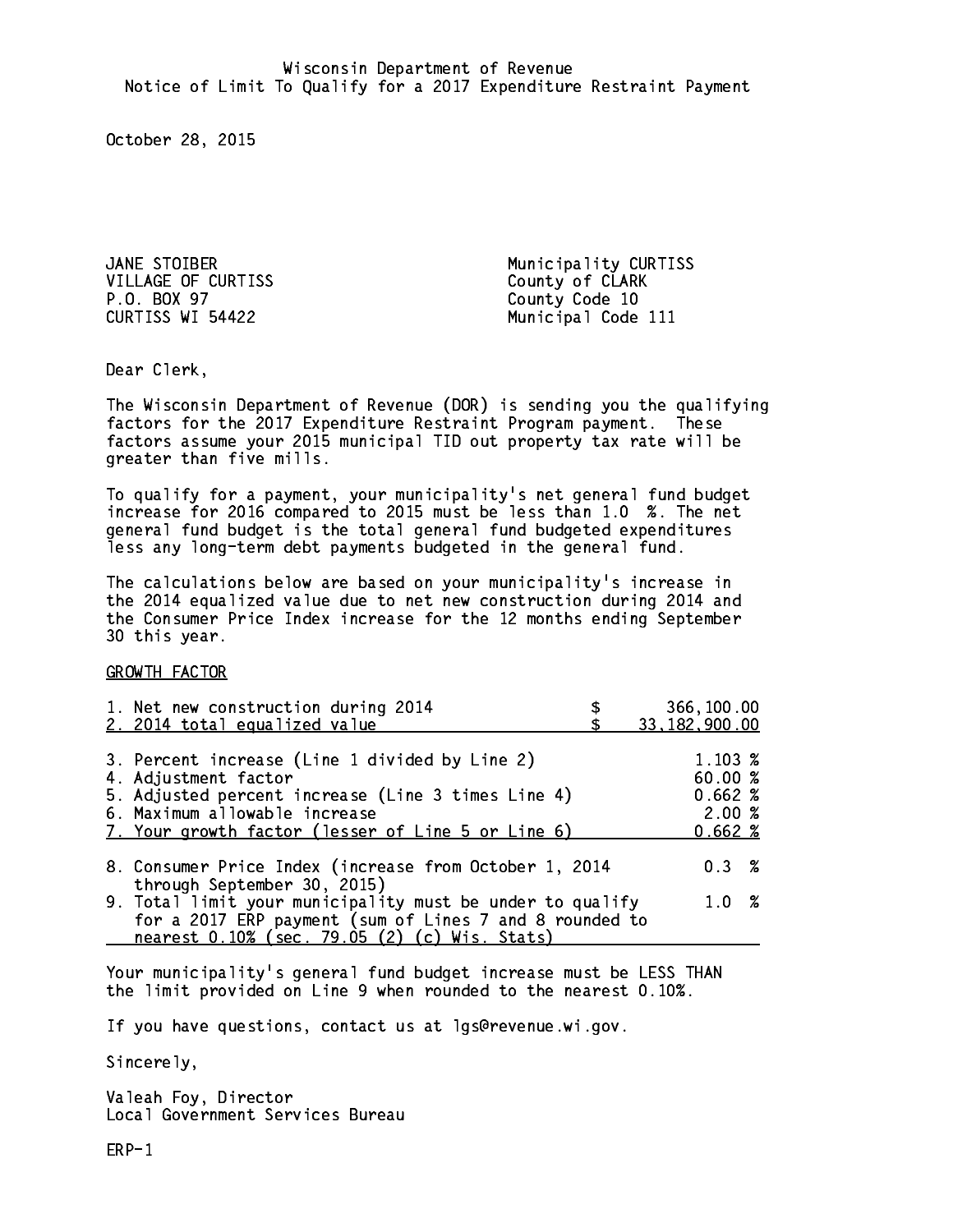VILLAGE OF DORCHESTER County of CLARK 228 W WASHINGTON AVE County Code 10 DORCHESTER WI 54425 Municipal Code 116

BROOKE RUGE Municipality DORCHESTER

Dear Clerk. Dear Clerk,

The Wisconsin Department of Revenue (DOR) is sending you the qualifying factors for the 2017 Expenditure Restraint Program payment. These factors assume your 2015 municipal TID out property tax rate will be greater than five mills.

 To qualify for a payment, your municipality's net general fund budget increase for 2016 compared to 2015 must be less than 0.3 %. The net general fund budget is the total general fund budgeted expenditures less any long-term debt payments budgeted in the general fund.

The calculations below are based on your municipality's increase in the 2014 equalized value due to net new construction during 2014 and the Consumer Price Index increase for the 12 months ending September 30 this year. 30 this year.

GROWTH FACTOR

| 1. Net new construction during 2014<br>2. 2014 total equalized value                                                                                                                                                | $-37, 300.00$<br>44,587,300.00                       |
|---------------------------------------------------------------------------------------------------------------------------------------------------------------------------------------------------------------------|------------------------------------------------------|
| 3. Percent increase (Line 1 divided by Line 2)<br>4. Adjustment factor<br>5. Adjusted percent increase (Line 3 times Line 4)<br>6. Maximum allowable increase<br>7. Your growth factor (lesser of Line 5 or Line 6) | $-.084~%$<br>60.00%<br>$-.050~%$<br>2.00%<br>0.000 % |
| 8. Consumer Price Index (increase from October 1, 2014                                                                                                                                                              | 0.3%                                                 |
| through September 30, 2015)<br>9. Total limit your municipality must be under to qualify<br>for a 2017 ERP payment (sum of Lines 7 and 8 rounded to<br>nearest 0.10% (sec. 79.05 (2) (c) Wis. Stats)                | 0.3%                                                 |

Your municipality's general fund budget increase must be LESS THAN the limit provided on Line 9 when rounded to the nearest 0.10%.

If you have questions, contact us at lgs@revenue.wi.gov.

Sincerely,

Valeah Foy, Director Local Government Services Bureau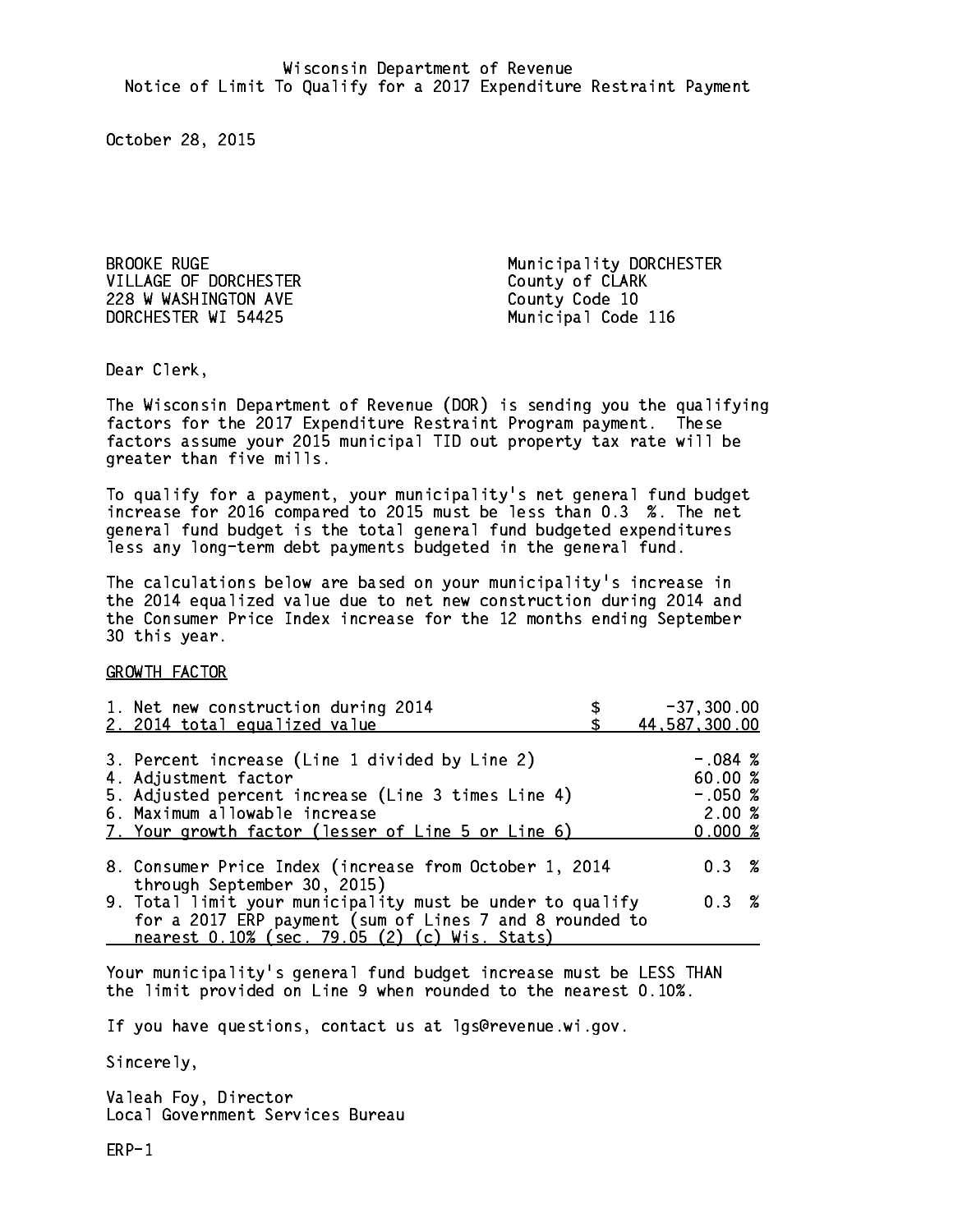VILLAGE OF GRANTON County of CLARK 210 MAPLE STREET County Code 10 GRANTON WI 54436

JOY EICHTEN Municipality GRANTON Municipal Code 131

Dear Clerk. Dear Clerk,

The Wisconsin Department of Revenue (DOR) is sending you the qualifying factors for the 2017 Expenditure Restraint Program payment. These factors assume your 2015 municipal TID out property tax rate will be greater than five mills.

 To qualify for a payment, your municipality's net general fund budget increase for 2016 compared to 2015 must be less than 0.8 %. The net general fund budget is the total general fund budgeted expenditures less any long-term debt payments budgeted in the general fund.

The calculations below are based on your municipality's increase in the 2014 equalized value due to net new construction during 2014 and the Consumer Price Index increase for the 12 months ending September 30 this year. 30 this year.

GROWTH FACTOR

| 1. Net new construction during 2014<br>2. 2014 total equalized value                                                                                                                                                | 87,500.00<br>10,998,300.00                       |
|---------------------------------------------------------------------------------------------------------------------------------------------------------------------------------------------------------------------|--------------------------------------------------|
| 3. Percent increase (Line 1 divided by Line 2)<br>4. Adjustment factor<br>5. Adjusted percent increase (Line 3 times Line 4)<br>6. Maximum allowable increase<br>7. Your growth factor (lesser of Line 5 or Line 6) | 0.796~%<br>60.00%<br>0.477~%<br>2.00%<br>0.477~% |
| 8. Consumer Price Index (increase from October 1, 2014                                                                                                                                                              | $0.3 \t%$                                        |
| through September 30, 2015)<br>9. Total limit your municipality must be under to qualify<br>for a 2017 ERP payment (sum of Lines 7 and 8 rounded to<br>nearest 0.10% (sec. 79.05 (2) (c) Wis. Stats)                | 0.8%                                             |

Your municipality's general fund budget increase must be LESS THAN the limit provided on Line 9 when rounded to the nearest 0.10%.

If you have questions, contact us at lgs@revenue.wi.gov.

Sincerely,

Valeah Foy, Director Local Government Services Bureau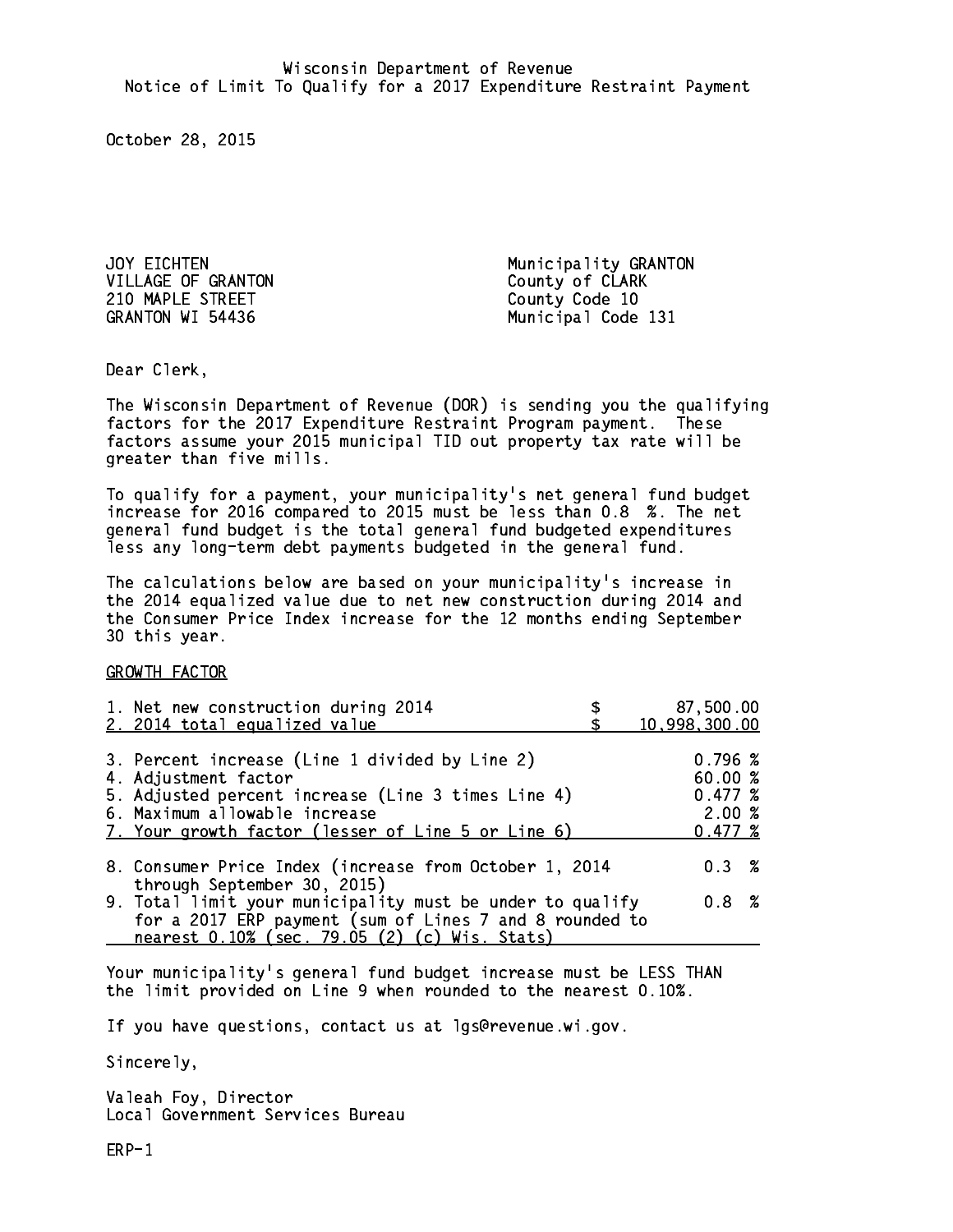VILLAGE OF WITHEE County of CLARK PO BOX A County Code 10 PO BOX A

MICHELLE RENDERMAN Municipality WITHEE Municipal Code 191

Dear Clerk. Dear Clerk,

The Wisconsin Department of Revenue (DOR) is sending you the qualifying factors for the 2017 Expenditure Restraint Program payment. These factors assume your 2015 municipal TID out property tax rate will be greater than five mills.

 To qualify for a payment, your municipality's net general fund budget increase for 2016 compared to 2015 must be less than 0.6 %. The net general fund budget is the total general fund budgeted expenditures less any long-term debt payments budgeted in the general fund.

The calculations below are based on your municipality's increase in the 2014 equalized value due to net new construction during 2014 and the Consumer Price Index increase for the 12 months ending September 30 this year. 30 this year.

GROWTH FACTOR

| 1. Net new construction during 2014<br>2. 2014 total equalized value                                                                                                                                                | 82,500.00<br>17,437,800.00                       |
|---------------------------------------------------------------------------------------------------------------------------------------------------------------------------------------------------------------------|--------------------------------------------------|
| 3. Percent increase (Line 1 divided by Line 2)<br>4. Adjustment factor<br>5. Adjusted percent increase (Line 3 times Line 4)<br>6. Maximum allowable increase<br>7. Your growth factor (lesser of Line 5 or Line 6) | 0.473~%<br>60.00%<br>0.284~%<br>2.00%<br>0.284~% |
| 8. Consumer Price Index (increase from October 1, 2014<br>through September 30, 2015)                                                                                                                               | 0.3%                                             |
| 9. Total limit your municipality must be under to qualify<br>for a 2017 ERP payment (sum of Lines 7 and 8 rounded to<br>nearest 0.10% (sec. 79.05 (2) (c) Wis. Stats)                                               | 0.6 %                                            |

Your municipality's general fund budget increase must be LESS THAN the limit provided on Line 9 when rounded to the nearest 0.10%.

If you have questions, contact us at lgs@revenue.wi.gov.

Sincerely,

Valeah Foy, Director Local Government Services Bureau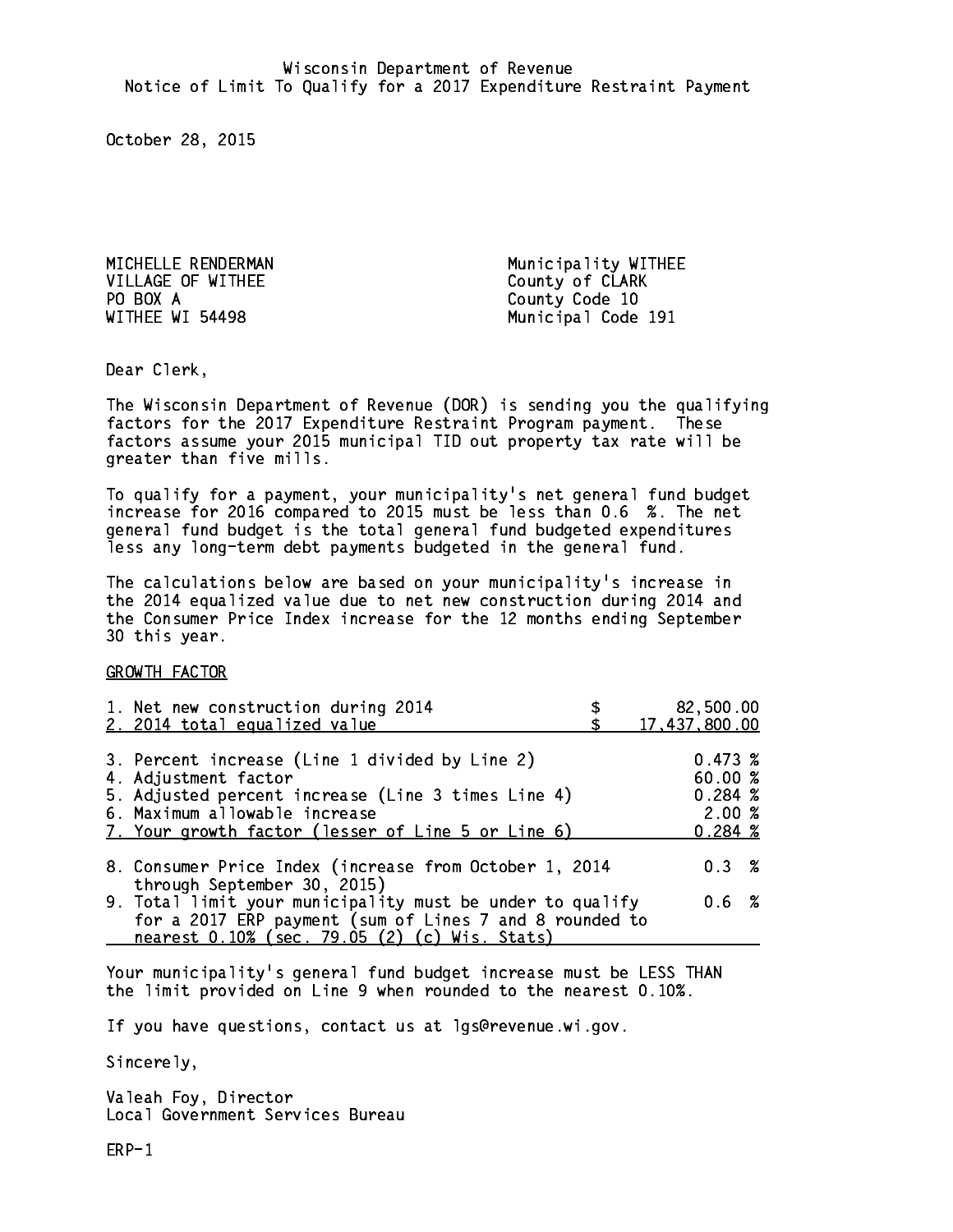JENNIFER LOPEZ Municipality ABBOTSFORD CITY OF ABBOTSFORD COUNTY OF CLARK 203 N 1ST STREET County Code 10 ABBOTSFORD WI 54405-0589 Municipal Code 201

Dear Clerk. Dear Clerk,

The Wisconsin Department of Revenue (DOR) is sending you the qualifying factors for the 2017 Expenditure Restraint Program payment. These factors assume your 2015 municipal TID out property tax rate will be greater than five mills.

 To qualify for a payment, your municipality's net general fund budget increase for 2016 compared to 2015 must be less than 0.3 %. The net general fund budget is the total general fund budgeted expenditures less any long-term debt payments budgeted in the general fund.

The calculations below are based on your municipality's increase in the 2014 equalized value due to net new construction during 2014 and the Consumer Price Index increase for the 12 months ending September 30 this year. 30 this year.

GROWTH FACTOR

| 1. Net new construction during 2014<br>2. 2014 total equalized value                                                                                                                                                | $-400, 500.00$<br>117,344,800.00                      |
|---------------------------------------------------------------------------------------------------------------------------------------------------------------------------------------------------------------------|-------------------------------------------------------|
| 3. Percent increase (Line 1 divided by Line 2)<br>4. Adjustment factor<br>5. Adjusted percent increase (Line 3 times Line 4)<br>6. Maximum allowable increase<br>7. Your growth factor (lesser of Line 5 or Line 6) | $-.341~%$<br>60.00 %<br>$-.205$ %<br>2.00%<br>0.000~% |
| 8. Consumer Price Index (increase from October 1, 2014                                                                                                                                                              | $0.3 \t%$                                             |
| through September 30, 2015)<br>9. Total limit your municipality must be under to qualify<br>for a 2017 ERP payment (sum of Lines 7 and 8 rounded to<br>nearest 0.10% (sec. 79.05 (2) (c) Wis. Stats)                | $0.3 \t%$                                             |

Your municipality's general fund budget increase must be LESS THAN the limit provided on Line 9 when rounded to the nearest 0.10%.

If you have questions, contact us at lgs@revenue.wi.gov.

Sincerely,

Valeah Foy, Director Local Government Services Bureau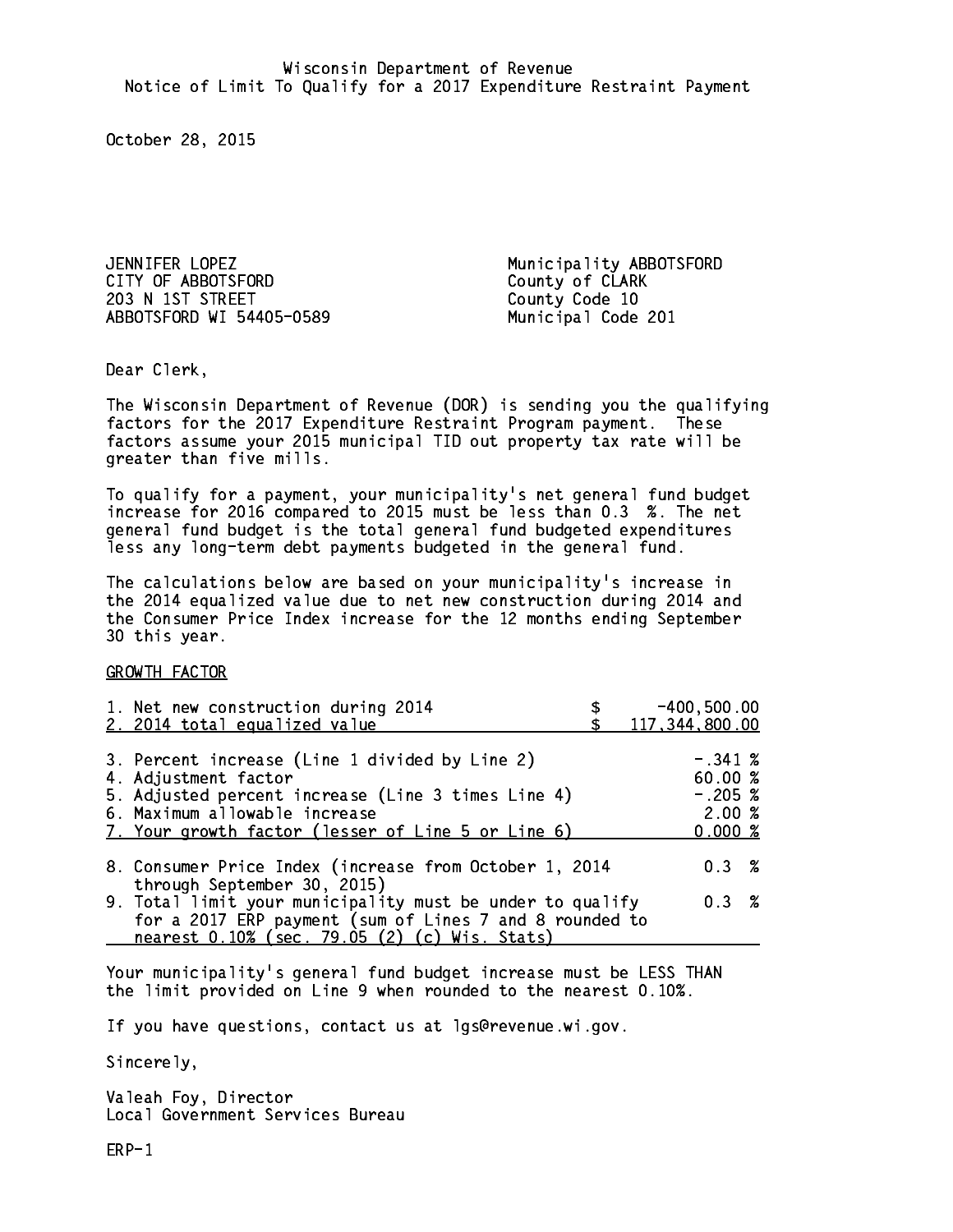CONNIE GURTNER Municipality COLBY CITY OF COLBY COUNTY County of CLARK PO BOX 236 COLBY WI 54421-0236 Municipal Code 211

County Code 10

Dear Clerk. Dear Clerk,

The Wisconsin Department of Revenue (DOR) is sending you the qualifying factors for the 2017 Expenditure Restraint Program payment. These factors assume your 2015 municipal TID out property tax rate will be greater than five mills.

 To qualify for a payment, your municipality's net general fund budget increase for 2016 compared to 2015 must be less than 0.5 %. The net general fund budget is the total general fund budgeted expenditures less any long-term debt payments budgeted in the general fund.

The calculations below are based on your municipality's increase in the 2014 equalized value due to net new construction during 2014 and the Consumer Price Index increase for the 12 months ending September 30 this year. 30 this year.

GROWTH FACTOR

| 1. Net new construction during 2014<br>2. 2014 total equalized value                                                                                                                                                | 218,300.00<br>75,053,600.00                            |
|---------------------------------------------------------------------------------------------------------------------------------------------------------------------------------------------------------------------|--------------------------------------------------------|
| 3. Percent increase (Line 1 divided by Line 2)<br>4. Adjustment factor<br>5. Adjusted percent increase (Line 3 times Line 4)<br>6. Maximum allowable increase<br>7. Your growth factor (lesser of Line 5 or Line 6) | $0.291 \;$ %<br>60.00 %<br>0.175~%<br>2.00%<br>0.175~% |
| 8. Consumer Price Index (increase from October 1, 2014<br>through September 30, 2015)                                                                                                                               | $0.3 \t%$                                              |
| 9. Total limit your municipality must be under to qualify<br>for a 2017 ERP payment (sum of Lines 7 and 8 rounded to<br>nearest 0.10% (sec. 79.05 (2) (c) Wis. Stats)                                               | 0.5 %                                                  |

Your municipality's general fund budget increase must be LESS THAN the limit provided on Line 9 when rounded to the nearest 0.10%.

If you have questions, contact us at lgs@revenue.wi.gov.

Sincerely,

Valeah Foy, Director Local Government Services Bureau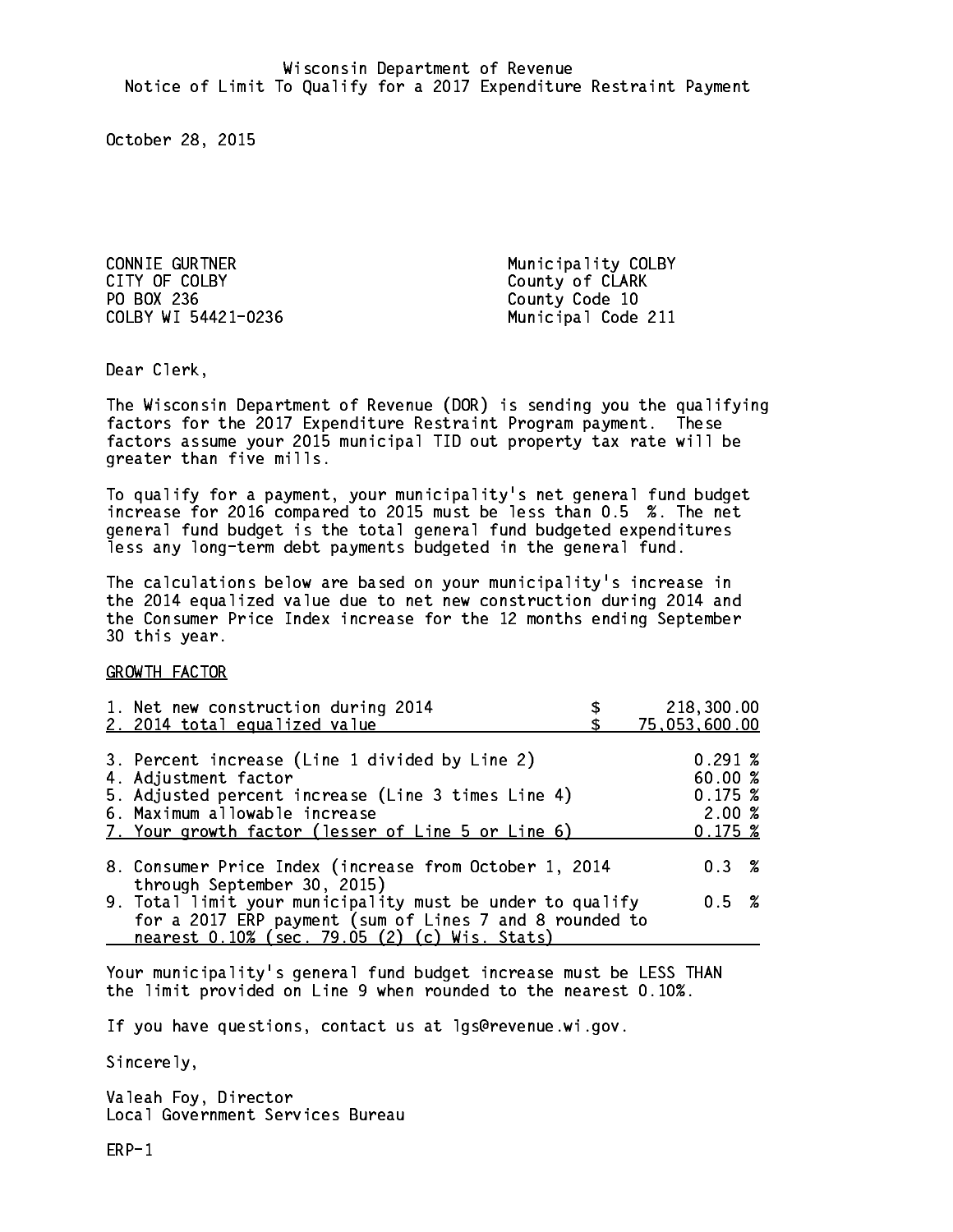LONNA KLINKE Municipality GREENWOOD CITY OF GREENWOOD COUNTY OF CLARK PO BOX D GREENWOOD WI 54437-0904 Municipal Code 231

County Code 10

Dear Clerk. Dear Clerk,

The Wisconsin Department of Revenue (DOR) is sending you the qualifying factors for the 2017 Expenditure Restraint Program payment. These factors assume your 2015 municipal TID out property tax rate will be greater than five mills.

 To qualify for a payment, your municipality's net general fund budget increase for 2016 compared to 2015 must be less than 0.7 %. The net general fund budget is the total general fund budgeted expenditures less any long-term debt payments budgeted in the general fund.

The calculations below are based on your municipality's increase in the 2014 equalized value due to net new construction during 2014 and the Consumer Price Index increase for the 12 months ending September 30 this year. 30 this year.

GROWTH FACTOR

| 1. Net new construction during 2014<br>2. 2014 total equalized value | 252,100.00<br>37,772,200.00 |
|----------------------------------------------------------------------|-----------------------------|
|                                                                      |                             |
| 3. Percent increase (Line 1 divided by Line 2)                       | 0.667~%                     |
| 4. Adjustment factor                                                 | 60.00%                      |
| 5. Adjusted percent increase (Line 3 times Line 4)                   | 0.400~%                     |
| 6. Maximum allowable increase                                        | 2.00%                       |
| 7. Your growth factor (lesser of Line 5 or Line 6)                   | $0.400 \; %$                |
|                                                                      |                             |
| 8. Consumer Price Index (increase from October 1, 2014               | $0.3 \t%$                   |
| through September 30, 2015)                                          |                             |
| 9. Total limit your municipality must be under to qualify            | 0.7%                        |
| for a 2017 ERP payment (sum of Lines 7 and 8 rounded to              |                             |
| nearest 0.10% (sec. 79.05 (2) (c) Wis. Stats)                        |                             |

Your municipality's general fund budget increase must be LESS THAN the limit provided on Line 9 when rounded to the nearest 0.10%.

If you have questions, contact us at lgs@revenue.wi.gov.

Sincerely,

Valeah Foy, Director Local Government Services Bureau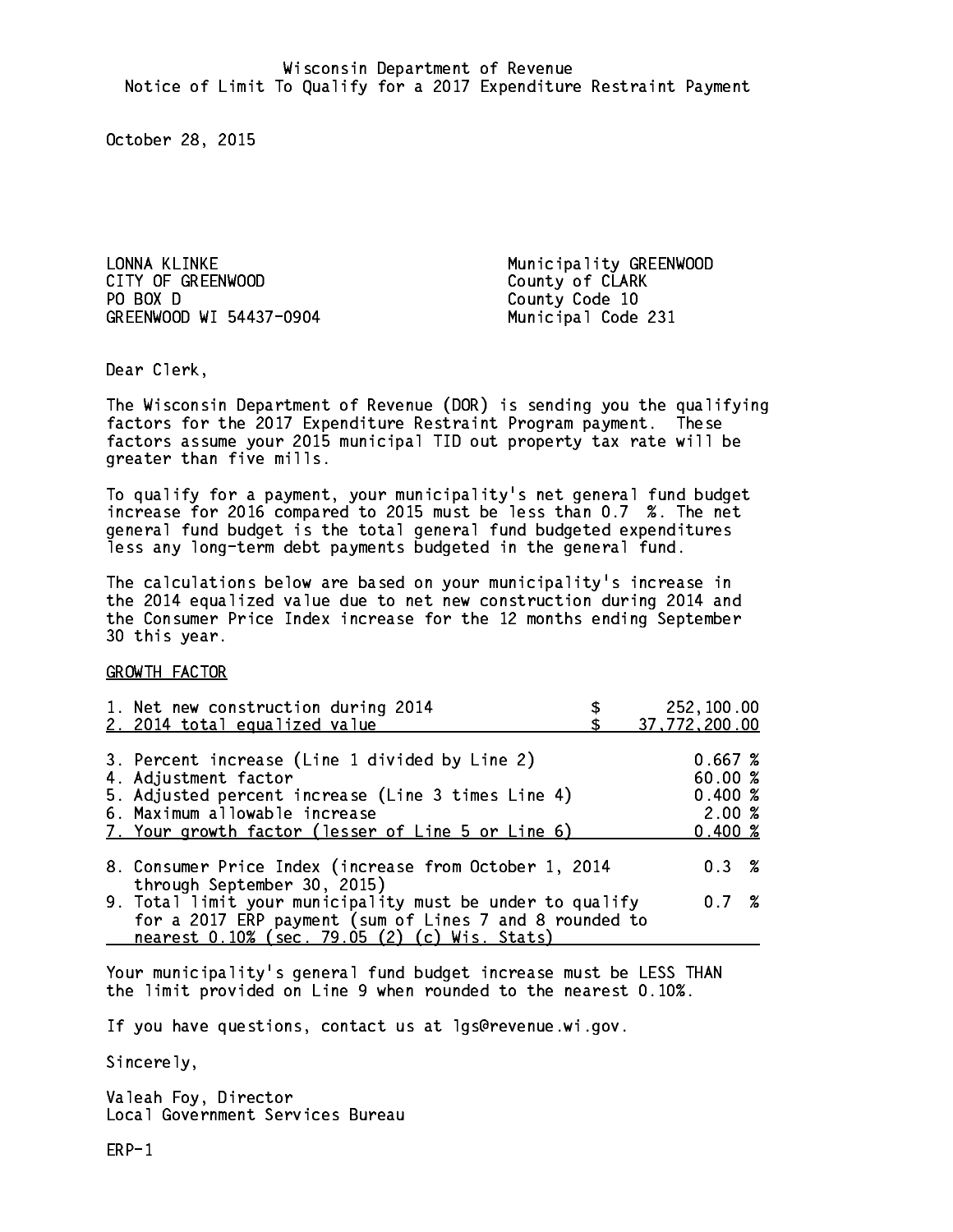SHANNON TOUFAR Municipality LOYAL CITY OF LOYAL COUNTY OF LOYAL PO BOX 9 LOYAL WI 54446-0009 Municipal Code 246

County Code 10

Dear Clerk. Dear Clerk,

The Wisconsin Department of Revenue (DOR) is sending you the qualifying factors for the 2017 Expenditure Restraint Program payment. These factors assume your 2015 municipal TID out property tax rate will be greater than five mills.

 To qualify for a payment, your municipality's net general fund budget increase for 2016 compared to 2015 must be less than 1.0 %. The net general fund budget is the total general fund budgeted expenditures less any long-term debt payments budgeted in the general fund.

The calculations below are based on your municipality's increase in the 2014 equalized value due to net new construction during 2014 and the Consumer Price Index increase for the 12 months ending September 30 this year. 30 this year.

GROWTH FACTOR

| 1. Net new construction during 2014<br>2. 2014 total equalized value                                                                                                                                                | 603,500.00<br>52,856,400.00                      |
|---------------------------------------------------------------------------------------------------------------------------------------------------------------------------------------------------------------------|--------------------------------------------------|
| 3. Percent increase (Line 1 divided by Line 2)<br>4. Adjustment factor<br>5. Adjusted percent increase (Line 3 times Line 4)<br>6. Maximum allowable increase<br>7. Your growth factor (lesser of Line 5 or Line 6) | 1.142 %<br>60.00%<br>0.685~%<br>2.00%<br>0.685~% |
| 8. Consumer Price Index (increase from October 1, 2014                                                                                                                                                              | $0.3 \t%$                                        |
| through September 30, 2015)<br>9. Total limit your municipality must be under to qualify<br>for a 2017 ERP payment (sum of Lines 7 and 8 rounded to<br>nearest 0.10% (sec. 79.05 (2) (c) Wis. Stats)                | 1.0%                                             |

Your municipality's general fund budget increase must be LESS THAN the limit provided on Line 9 when rounded to the nearest 0.10%.

If you have questions, contact us at lgs@revenue.wi.gov.

Sincerely,

Valeah Foy, Director Local Government Services Bureau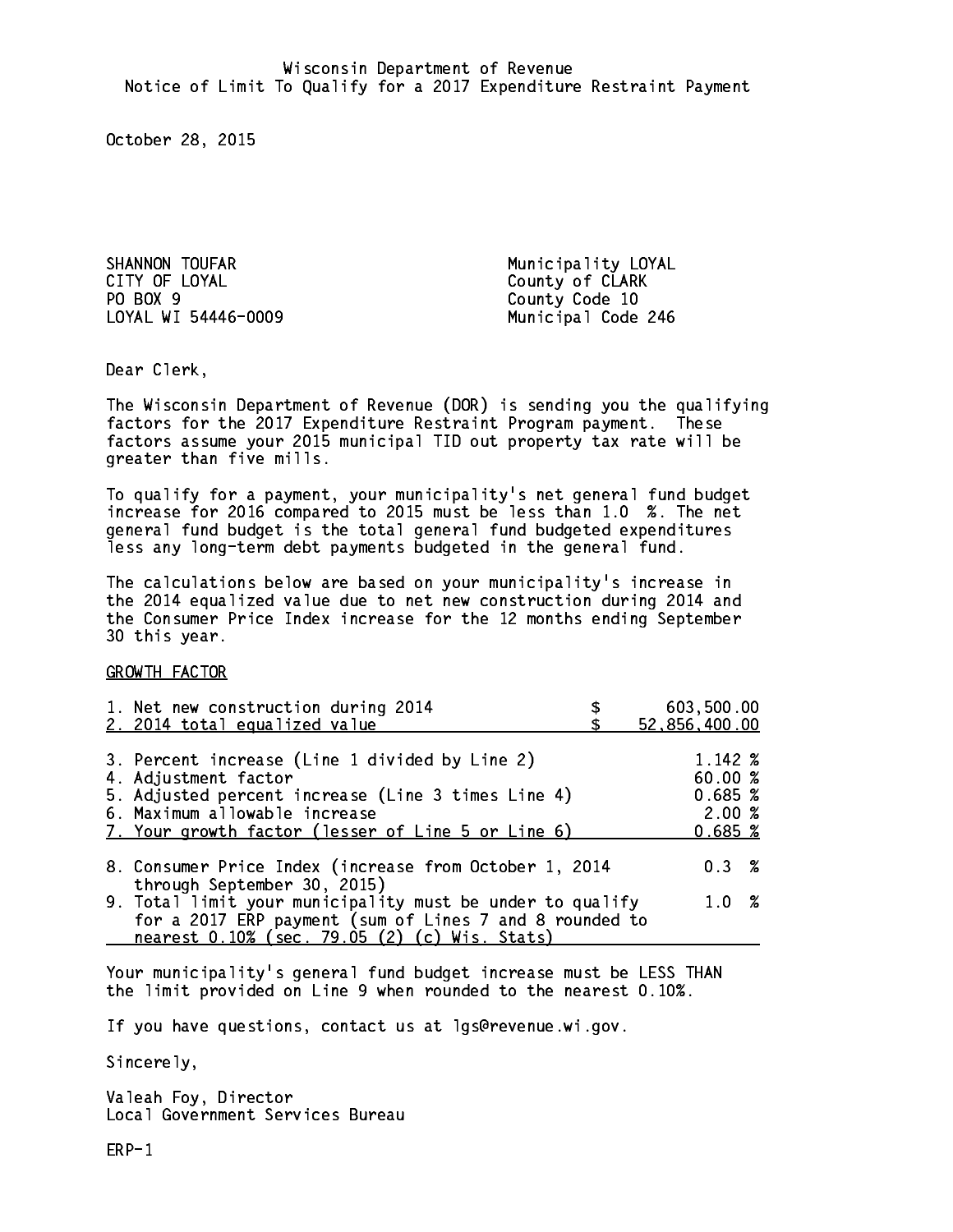REX R ROEHL **Municipality NEILLSVILLE** CITY OF NEILLSVILLE COUNTY OF CLARK 118 W 5TH ST County Code 10 NEILLSVILLE WI 54456-1999 Municipal Code 261

Dear Clerk. Dear Clerk,

The Wisconsin Department of Revenue (DOR) is sending you the qualifying factors for the 2017 Expenditure Restraint Program payment. These factors assume your 2015 municipal TID out property tax rate will be greater than five mills.

 To qualify for a payment, your municipality's net general fund budget increase for 2016 compared to 2015 must be less than 0.5 %. The net general fund budget is the total general fund budgeted expenditures less any long-term debt payments budgeted in the general fund.

The calculations below are based on your municipality's increase in the 2014 equalized value due to net new construction during 2014 and the Consumer Price Index increase for the 12 months ending September 30 this year. 30 this year.

GROWTH FACTOR

| 1. Net new construction during 2014<br>2. 2014 total equalized value                                                                                                                                                | 322,500.00<br>118,094,600.00                     |
|---------------------------------------------------------------------------------------------------------------------------------------------------------------------------------------------------------------------|--------------------------------------------------|
| 3. Percent increase (Line 1 divided by Line 2)<br>4. Adjustment factor<br>5. Adjusted percent increase (Line 3 times Line 4)<br>6. Maximum allowable increase<br>7. Your growth factor (lesser of Line 5 or Line 6) | 0.273~%<br>60.00%<br>0.164~%<br>2.00%<br>0.164~% |
| 8. Consumer Price Index (increase from October 1, 2014<br>through September 30, 2015)                                                                                                                               | 0.3%                                             |
| 9. Total limit your municipality must be under to qualify<br>for a 2017 ERP payment (sum of Lines 7 and 8 rounded to<br>nearest 0.10% (sec. 79.05 (2) (c) Wis. Stats)                                               | 0.5 %                                            |

Your municipality's general fund budget increase must be LESS THAN the limit provided on Line 9 when rounded to the nearest 0.10%.

If you have questions, contact us at lgs@revenue.wi.gov.

Sincerely,

Valeah Foy, Director Local Government Services Bureau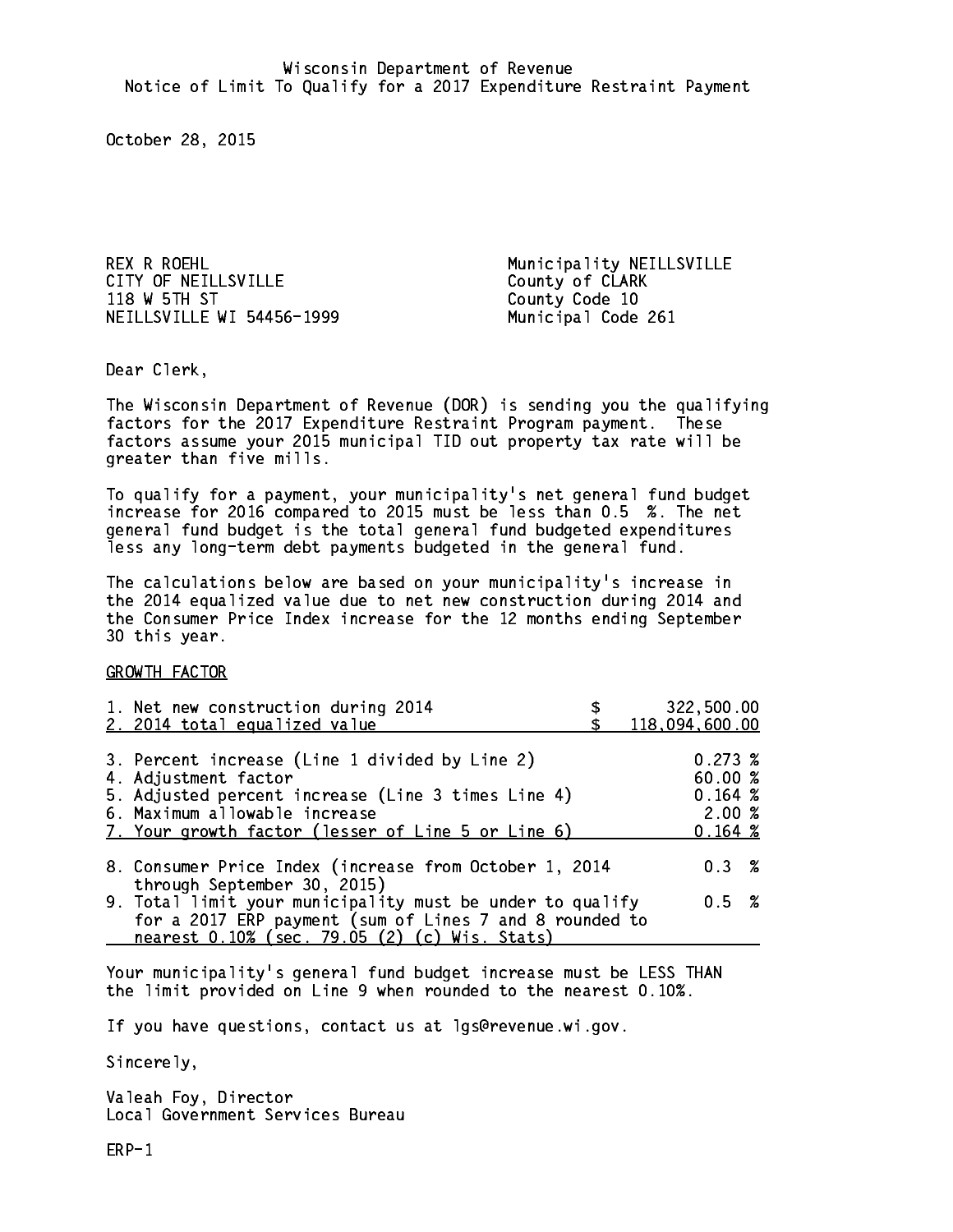TERRI ERNST **Municipality OWEN** CITY OF OWEN COUNTY OF OUR COUNTY OF CLARK PO BOX 67

County Code 10 OWEN WI 54460-0067 Municipal Code 265

Dear Clerk. Dear Clerk,

The Wisconsin Department of Revenue (DOR) is sending you the qualifying factors for the 2017 Expenditure Restraint Program payment. These factors assume your 2015 municipal TID out property tax rate will be greater than five mills.

 To qualify for a payment, your municipality's net general fund budget increase for 2016 compared to 2015 must be less than 0.6 %. The net general fund budget is the total general fund budgeted expenditures less any long-term debt payments budgeted in the general fund.

The calculations below are based on your municipality's increase in the 2014 equalized value due to net new construction during 2014 and the Consumer Price Index increase for the 12 months ending September 30 this year. 30 this year.

GROWTH FACTOR

| 1. Net new construction during 2014<br>2. 2014 total equalized value                                                                                                                                                | 230,300.00<br>40, 194, 100.00                    |
|---------------------------------------------------------------------------------------------------------------------------------------------------------------------------------------------------------------------|--------------------------------------------------|
| 3. Percent increase (Line 1 divided by Line 2)<br>4. Adjustment factor<br>5. Adjusted percent increase (Line 3 times Line 4)<br>6. Maximum allowable increase<br>7. Your growth factor (lesser of Line 5 or Line 6) | 0.573~%<br>60.00%<br>0.344~%<br>2.00%<br>0.344~% |
| 8. Consumer Price Index (increase from October 1, 2014                                                                                                                                                              | 0.3%                                             |
| through September 30, 2015)<br>9. Total limit your municipality must be under to qualify<br>for a 2017 ERP payment (sum of Lines 7 and 8 rounded to<br>nearest 0.10% (sec. 79.05 (2) (c) Wis. Stats)                | 0.6 %                                            |

Your municipality's general fund budget increase must be LESS THAN the limit provided on Line 9 when rounded to the nearest 0.10%.

If you have questions, contact us at lgs@revenue.wi.gov.

Sincerely,

Valeah Foy, Director Local Government Services Bureau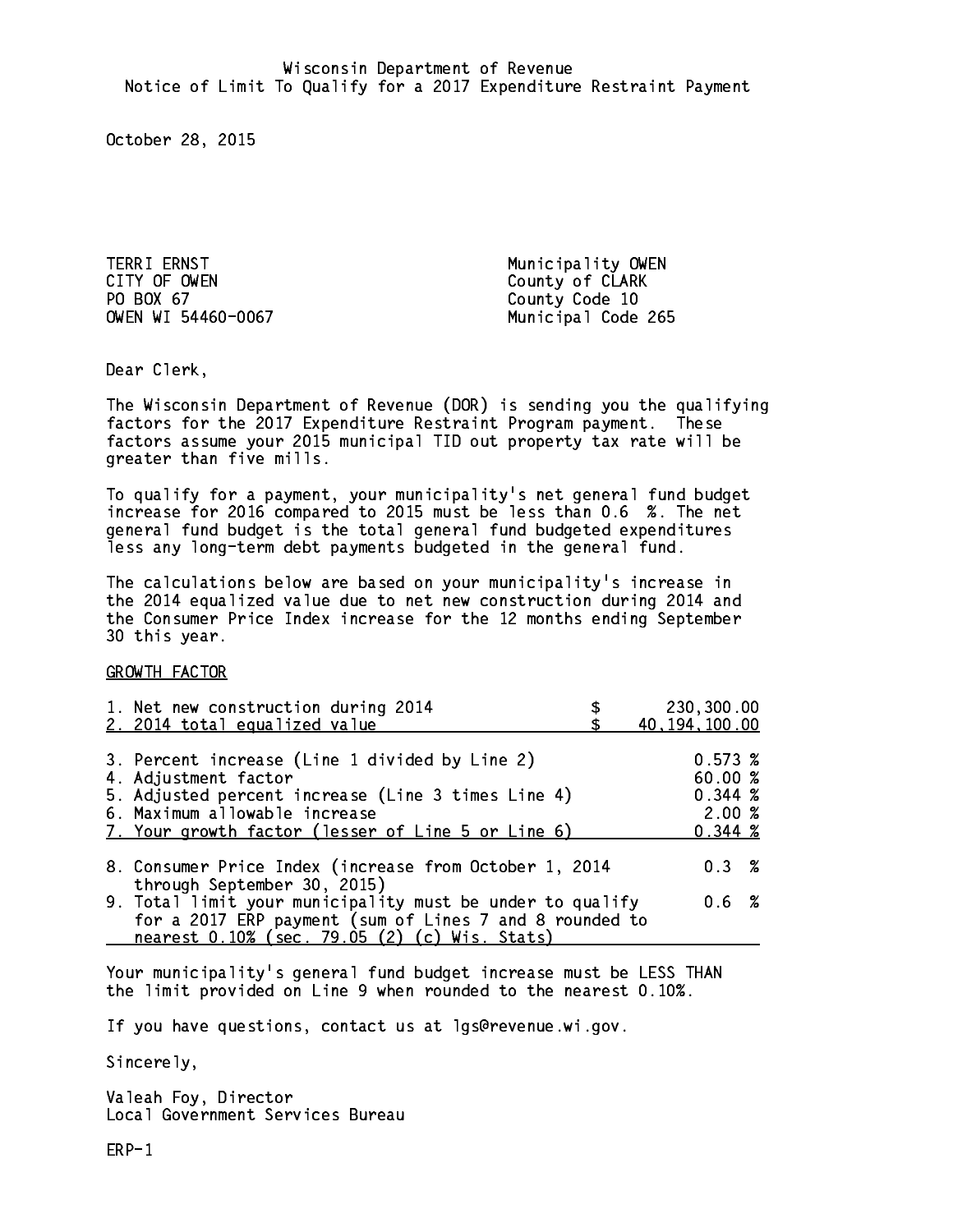RANDALL REEG Municipality THORP CITY OF THORP COUNTY County of CLARK PO BOX 334 County Code 10 THORP WI 54771-0334 Municipal Code 286

Dear Clerk. Dear Clerk,

The Wisconsin Department of Revenue (DOR) is sending you the qualifying factors for the 2017 Expenditure Restraint Program payment. These factors assume your 2015 municipal TID out property tax rate will be greater than five mills.

 To qualify for a payment, your municipality's net general fund budget increase for 2016 compared to 2015 must be less than 1.0 %. The net general fund budget is the total general fund budgeted expenditures less any long-term debt payments budgeted in the general fund.

The calculations below are based on your municipality's increase in the 2014 equalized value due to net new construction during 2014 and the Consumer Price Index increase for the 12 months ending September 30 this year. 30 this year.

GROWTH FACTOR

| 1. Net new construction during 2014<br>2. 2014 total equalized value                                                                                                                                                | 925,100.00<br>84,518,400.00                      |
|---------------------------------------------------------------------------------------------------------------------------------------------------------------------------------------------------------------------|--------------------------------------------------|
| 3. Percent increase (Line 1 divided by Line 2)<br>4. Adjustment factor<br>5. Adjusted percent increase (Line 3 times Line 4)<br>6. Maximum allowable increase<br>7. Your growth factor (lesser of Line 5 or Line 6) | 1.095~%<br>60.00%<br>0.657~%<br>2.00%<br>0.657~% |
| 8. Consumer Price Index (increase from October 1, 2014<br>through September 30, 2015)                                                                                                                               | $0.3 \t%$                                        |
| 9. Total limit your municipality must be under to qualify<br>for a 2017 ERP payment (sum of Lines 7 and 8 rounded to<br>nearest 0.10% (sec. 79.05 (2) (c) Wis. Stats)                                               | 1.0%                                             |

Your municipality's general fund budget increase must be LESS THAN the limit provided on Line 9 when rounded to the nearest 0.10%.

If you have questions, contact us at lgs@revenue.wi.gov.

Sincerely,

Valeah Foy, Director Local Government Services Bureau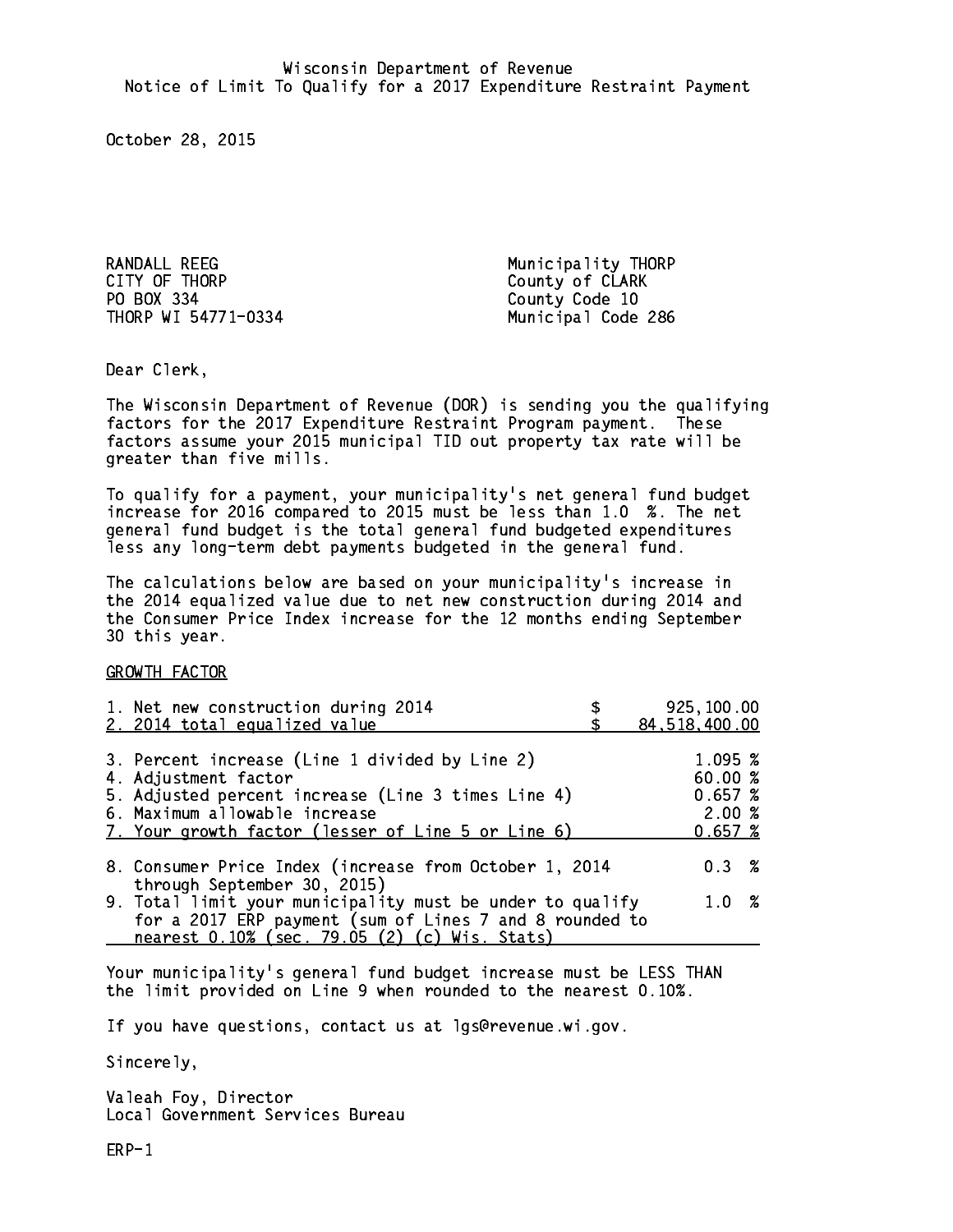TOWN OF FOUNTAIN PRAIRIE County of COLUMBIA PO BOX 16 FALL RIVER WI 53932-0016 Municipal Code 014

LINDA HENNING **Municipality FOUNTAIN PRAIRIE** County Code 11

Dear Clerk. Dear Clerk,

The Wisconsin Department of Revenue (DOR) is sending you the qualifying factors for the 2017 Expenditure Restraint Program payment. These factors assume your 2015 municipal TID out property tax rate will be greater than five mills.

 To qualify for a payment, your municipality's net general fund budget increase for 2016 compared to 2015 must be less than 1.1 %. The net general fund budget is the total general fund budgeted expenditures less any long-term debt payments budgeted in the general fund.

The calculations below are based on your municipality's increase in the 2014 equalized value due to net new construction during 2014 and the Consumer Price Index increase for the 12 months ending September 30 this year. 30 this year.

GROWTH FACTOR

| 1. Net new construction during 2014<br>2. 2014 total equalized value                                                                                                                                                | 1,220,200.00<br>86, 357, 000.00                  |
|---------------------------------------------------------------------------------------------------------------------------------------------------------------------------------------------------------------------|--------------------------------------------------|
| 3. Percent increase (Line 1 divided by Line 2)<br>4. Adjustment factor<br>5. Adjusted percent increase (Line 3 times Line 4)<br>6. Maximum allowable increase<br>7. Your growth factor (lesser of Line 5 or Line 6) | 1.413 %<br>60.00%<br>0.848~%<br>2.00%<br>0.848~% |
| 8. Consumer Price Index (increase from October 1, 2014<br>through September 30, 2015)                                                                                                                               | 0.3%                                             |
| 9. Total limit your municipality must be under to qualify<br>for a 2017 ERP payment (sum of Lines 7 and 8 rounded to<br>nearest 0.10% (sec. 79.05 (2) (c) Wis. Stats)                                               | $1.1 \t%$                                        |

Your municipality's general fund budget increase must be LESS THAN the limit provided on Line 9 when rounded to the nearest 0.10%.

If you have questions, contact us at lgs@revenue.wi.gov.

Sincerely,

Valeah Foy, Director Local Government Services Bureau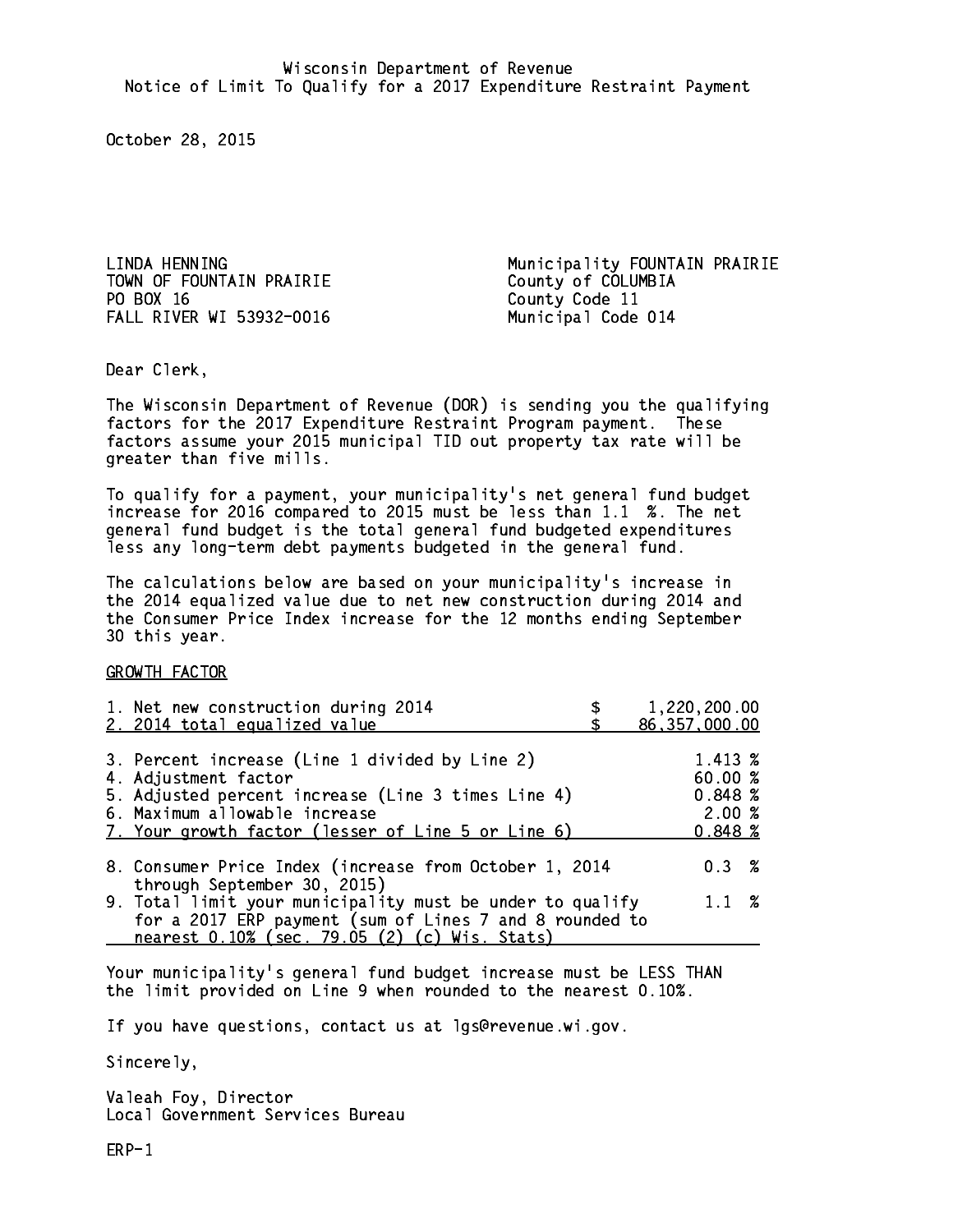PJ MONSON VILLAGE OF ARLINGTON County of COLUMBIA PO BOX 207 ARLINGTON WI 53911-0207 Municipal Code 101

Municipality ARLINGTON County Code 11

Dear Clerk. Dear Clerk,

The Wisconsin Department of Revenue (DOR) is sending you the qualifying factors for the 2017 Expenditure Restraint Program payment. These factors assume your 2015 municipal TID out property tax rate will be greater than five mills.

 To qualify for a payment, your municipality's net general fund budget increase for 2016 compared to 2015 must be less than 1.2 %. The net general fund budget is the total general fund budgeted expenditures less any long-term debt payments budgeted in the general fund.

The calculations below are based on your municipality's increase in the 2014 equalized value due to net new construction during 2014 and the Consumer Price Index increase for the 12 months ending September 30 this year. 30 this year.

GROWTH FACTOR

| 1. Net new construction during 2014<br>2. 2014 total equalized value                                                                                                                                                | 1,056,100.00<br>72,329,200.00                  |
|---------------------------------------------------------------------------------------------------------------------------------------------------------------------------------------------------------------------|------------------------------------------------|
| 3. Percent increase (Line 1 divided by Line 2)<br>4. Adjustment factor<br>5. Adjusted percent increase (Line 3 times Line 4)<br>6. Maximum allowable increase<br>7. Your growth factor (lesser of Line 5 or Line 6) | 1.460 %<br>60.00%<br>0.876%<br>2.00%<br>0.876% |
| 8. Consumer Price Index (increase from October 1, 2014<br>through September 30, 2015)                                                                                                                               | 0.3%                                           |
| 9. Total limit your municipality must be under to qualify<br>for a 2017 ERP payment (sum of Lines 7 and 8 rounded to<br>nearest 0.10% (sec. 79.05 (2) (c) Wis. Stats)                                               | 1.2%                                           |

Your municipality's general fund budget increase must be LESS THAN the limit provided on Line 9 when rounded to the nearest 0.10%.

If you have questions, contact us at lgs@revenue.wi.gov.

Sincerely,

Valeah Foy, Director Local Government Services Bureau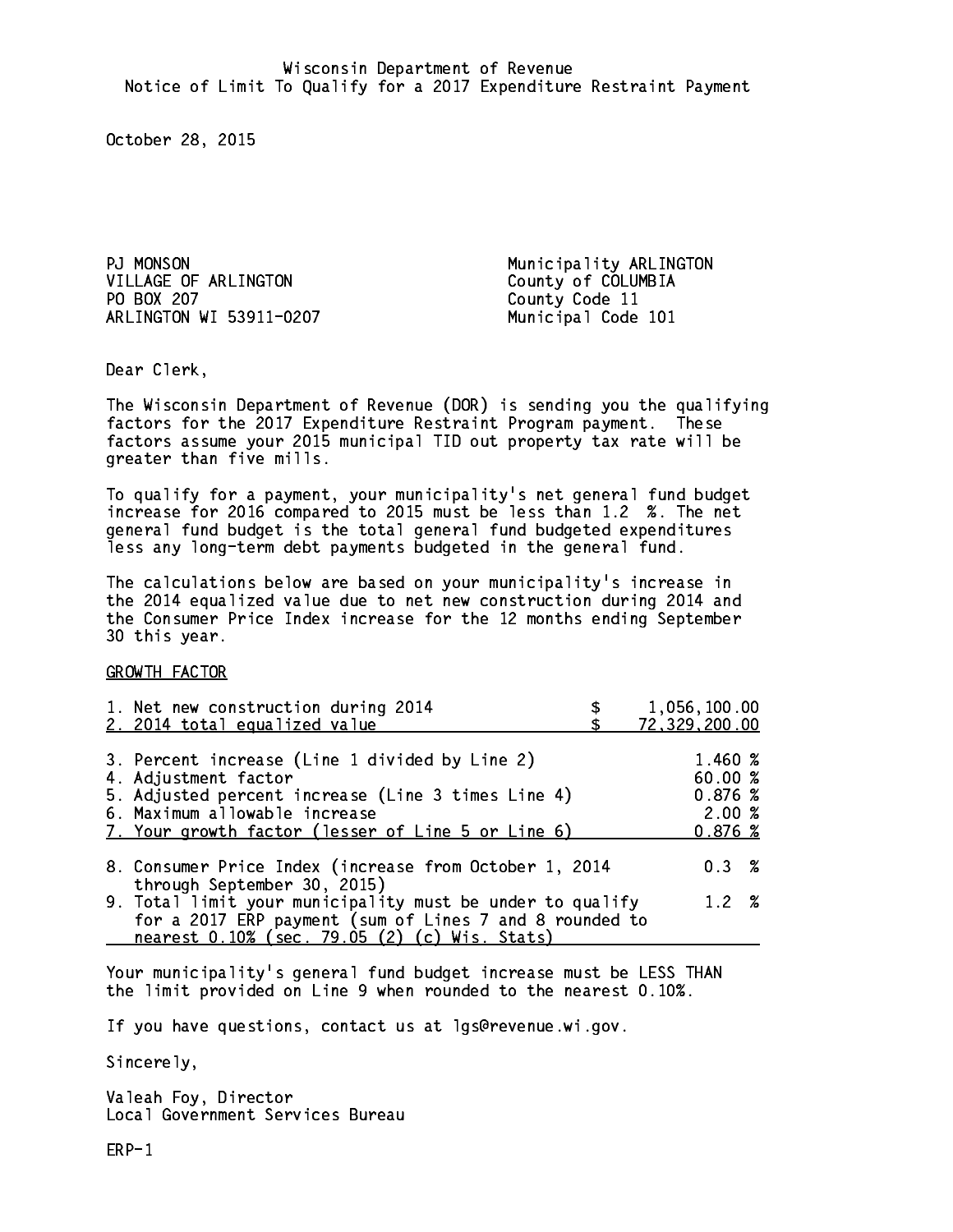LOIS FRANK Municipality CAMBRIA VILLAGE OF CAMBRIA County of COLUMBIA PO BOX 295 County Code 11 CAMBRIA WI 53923-0295 Municipal Code 111

Dear Clerk. Dear Clerk,

The Wisconsin Department of Revenue (DOR) is sending you the qualifying factors for the 2017 Expenditure Restraint Program payment. These factors assume your 2015 municipal TID out property tax rate will be greater than five mills.

 To qualify for a payment, your municipality's net general fund budget increase for 2016 compared to 2015 must be less than 1.2 %. The net general fund budget is the total general fund budgeted expenditures less any long-term debt payments budgeted in the general fund.

The calculations below are based on your municipality's increase in the 2014 equalized value due to net new construction during 2014 and the Consumer Price Index increase for the 12 months ending September 30 this year. 30 this year.

GROWTH FACTOR

| 1. Net new construction during 2014<br>2. 2014 total equalized value | 684,900.00<br>46,140,600.00 |
|----------------------------------------------------------------------|-----------------------------|
|                                                                      |                             |
| 3. Percent increase (Line 1 divided by Line 2)                       | 1.484 %                     |
| 4. Adjustment factor                                                 | 60.00%                      |
| 5. Adjusted percent increase (Line 3 times Line 4)                   | 0.891~%                     |
| 6. Maximum allowable increase                                        | 2.00%                       |
| 7. Your growth factor (lesser of Line 5 or Line 6)                   | 0.891%                      |
| 8. Consumer Price Index (increase from October 1, 2014               | $0.3 \t%$                   |
| through September 30, 2015)                                          |                             |
| 9. Total limit your municipality must be under to qualify            | 1.2%                        |
| for a 2017 ERP payment (sum of Lines 7 and 8 rounded to              |                             |
| nearest 0.10% (sec. 79.05 (2) (c) Wis. Stats)                        |                             |

Your municipality's general fund budget increase must be LESS THAN the limit provided on Line 9 when rounded to the nearest 0.10%.

If you have questions, contact us at lgs@revenue.wi.gov.

Sincerely,

Valeah Foy, Director Local Government Services Bureau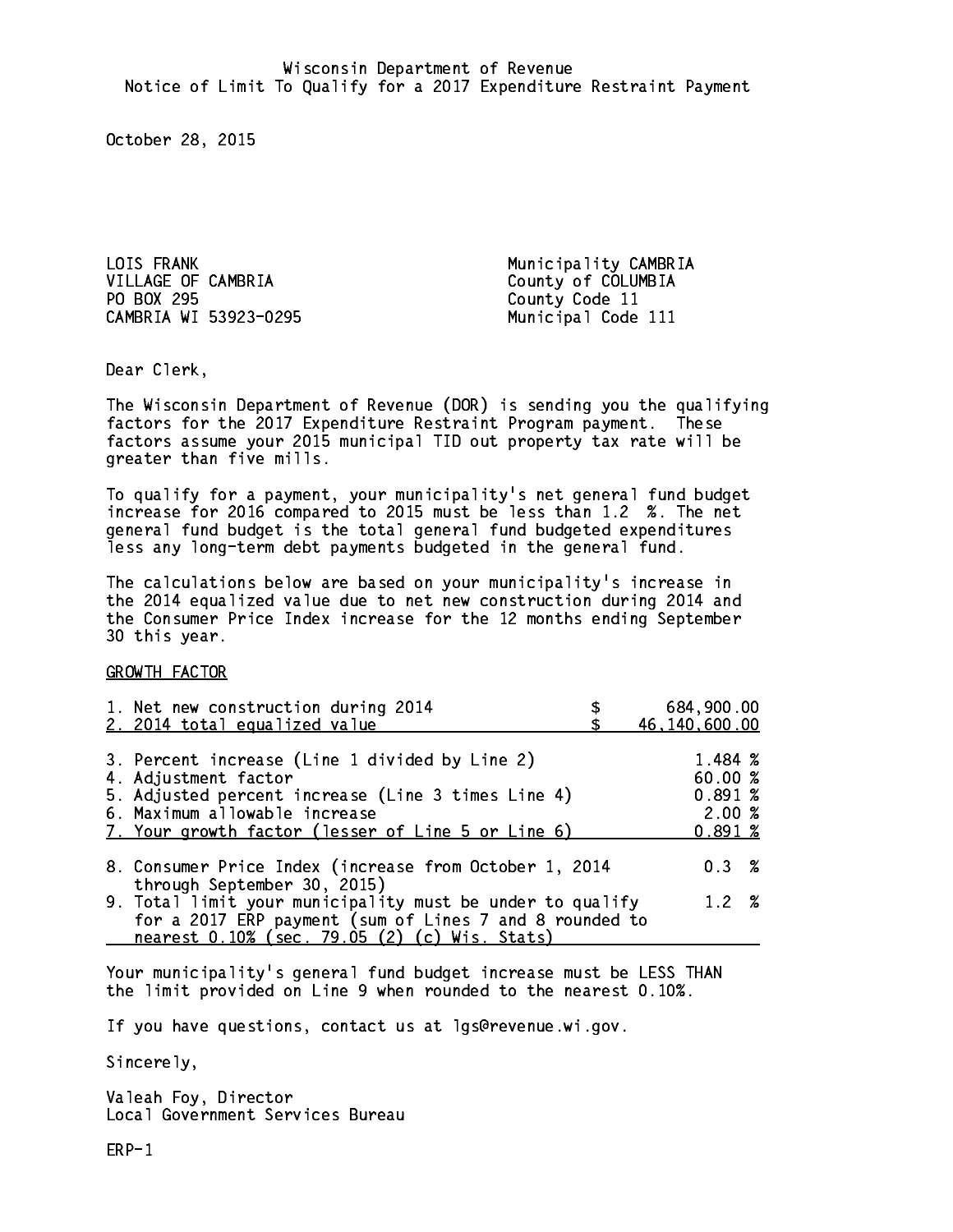MARIE ABEGGLEN **Municipality FALL RIVER** VILLAGE OF FALL RIVER County of COLUMBIA PO BOX 37 FALL RIVER WI 53932-0035 Municipal Code 126

County Code 11

Dear Clerk. Dear Clerk,

The Wisconsin Department of Revenue (DOR) is sending you the qualifying factors for the 2017 Expenditure Restraint Program payment. These factors assume your 2015 municipal TID out property tax rate will be greater than five mills.

 To qualify for a payment, your municipality's net general fund budget increase for 2016 compared to 2015 must be less than 0.3 %. The net general fund budget is the total general fund budgeted expenditures less any long-term debt payments budgeted in the general fund.

The calculations below are based on your municipality's increase in the 2014 equalized value due to net new construction during 2014 and the Consumer Price Index increase for the 12 months ending September 30 this year. 30 this year.

GROWTH FACTOR

| 1. Net new construction during 2014<br>2. 2014 total equalized value                                                                                                                                                | $-220,800.00$<br>123,580,200.00                       |
|---------------------------------------------------------------------------------------------------------------------------------------------------------------------------------------------------------------------|-------------------------------------------------------|
| 3. Percent increase (Line 1 divided by Line 2)<br>4. Adjustment factor<br>5. Adjusted percent increase (Line 3 times Line 4)<br>6. Maximum allowable increase<br>7. Your growth factor (lesser of Line 5 or Line 6) | $-.179$ %<br>60.00 %<br>$-.107~%$<br>2.00%<br>0.000~% |
| 8. Consumer Price Index (increase from October 1, 2014<br>through September 30, 2015)                                                                                                                               | $0.3 \t%$                                             |
| 9. Total limit your municipality must be under to qualify<br>for a 2017 ERP payment (sum of Lines 7 and 8 rounded to<br>nearest 0.10% (sec. 79.05 (2) (c) Wis. Stats)                                               | $0.3 \t%$                                             |
|                                                                                                                                                                                                                     |                                                       |

Your municipality's general fund budget increase must be LESS THAN the limit provided on Line 9 when rounded to the nearest 0.10%.

If you have questions, contact us at lgs@revenue.wi.gov.

Sincerely,

Valeah Foy, Director Local Government Services Bureau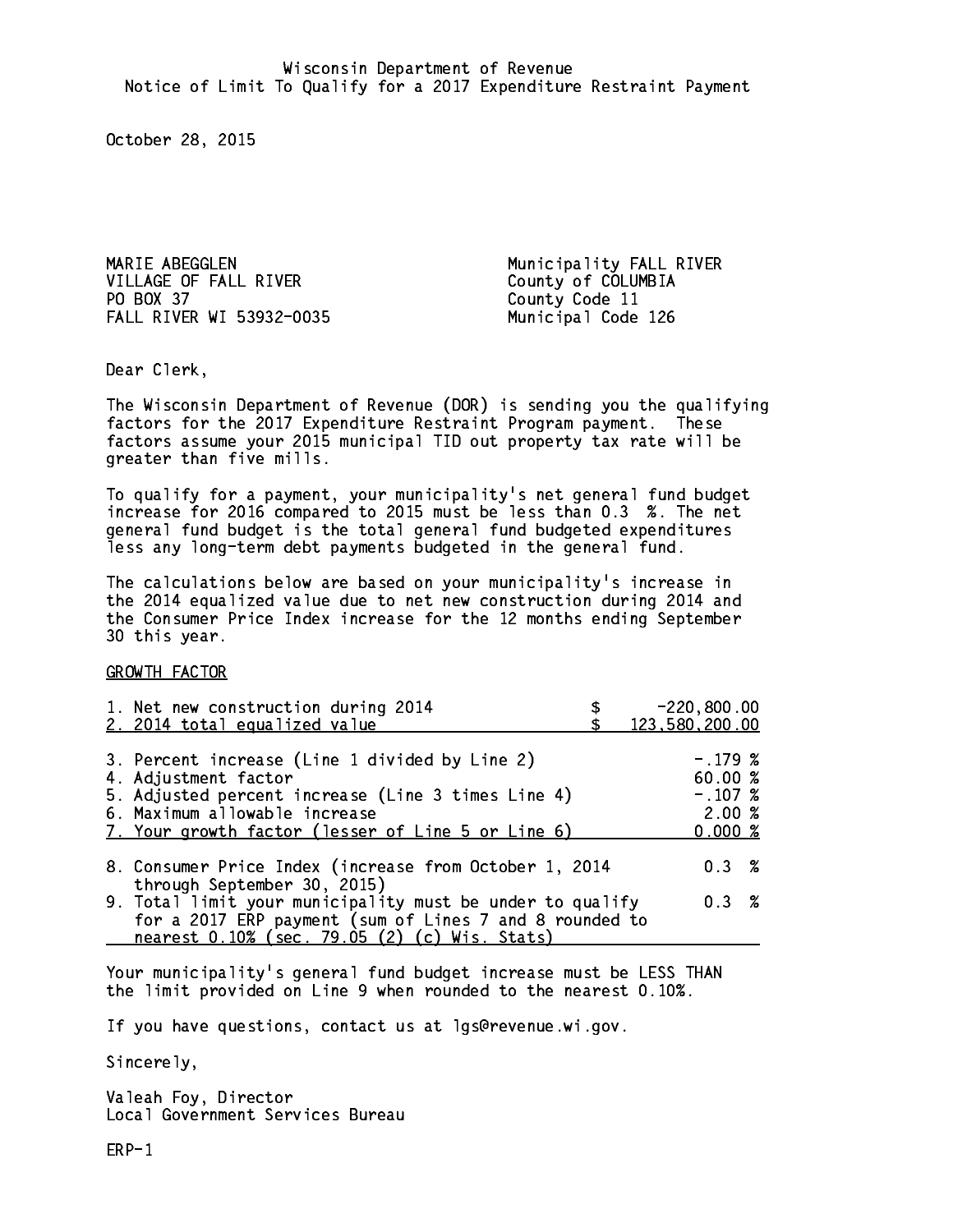BRANDON BLEDSOE Municipality PARDEEVILLE VILLAGE OF PARDEEVILLE County of COLUMBIA PO BOX 217 PARDEEVILLE WI 53954-0217 Municipal Code 171

County Code 11

Dear Clerk. Dear Clerk,

The Wisconsin Department of Revenue (DOR) is sending you the qualifying factors for the 2017 Expenditure Restraint Program payment. These factors assume your 2015 municipal TID out property tax rate will be greater than five mills.

 To qualify for a payment, your municipality's net general fund budget increase for 2016 compared to 2015 must be less than 0.5 %. The net general fund budget is the total general fund budgeted expenditures less any long-term debt payments budgeted in the general fund.

The calculations below are based on your municipality's increase in the 2014 equalized value due to net new construction during 2014 and the Consumer Price Index increase for the 12 months ending September 30 this year. 30 this year.

GROWTH FACTOR

| 1. Net new construction during 2014<br>2. 2014 total equalized value                                                                                                                                                | 323,000.00<br>122, 552, 300.00                   |
|---------------------------------------------------------------------------------------------------------------------------------------------------------------------------------------------------------------------|--------------------------------------------------|
| 3. Percent increase (Line 1 divided by Line 2)<br>4. Adjustment factor<br>5. Adjusted percent increase (Line 3 times Line 4)<br>6. Maximum allowable increase<br>7. Your growth factor (lesser of Line 5 or Line 6) | 0.264~%<br>60.00%<br>0.158~%<br>2.00%<br>0.158~% |
| 8. Consumer Price Index (increase from October 1, 2014                                                                                                                                                              | 0.3%                                             |
| through September 30, 2015)<br>9. Total limit your municipality must be under to qualify<br>for a 2017 ERP payment (sum of Lines 7 and 8 rounded to<br>nearest 0.10% (sec. 79.05 (2) (c) Wis. Stats)                | 0.5 %                                            |

Your municipality's general fund budget increase must be LESS THAN the limit provided on Line 9 when rounded to the nearest 0.10%.

If you have questions, contact us at lgs@revenue.wi.gov.

Sincerely,

Valeah Foy, Director Local Government Services Bureau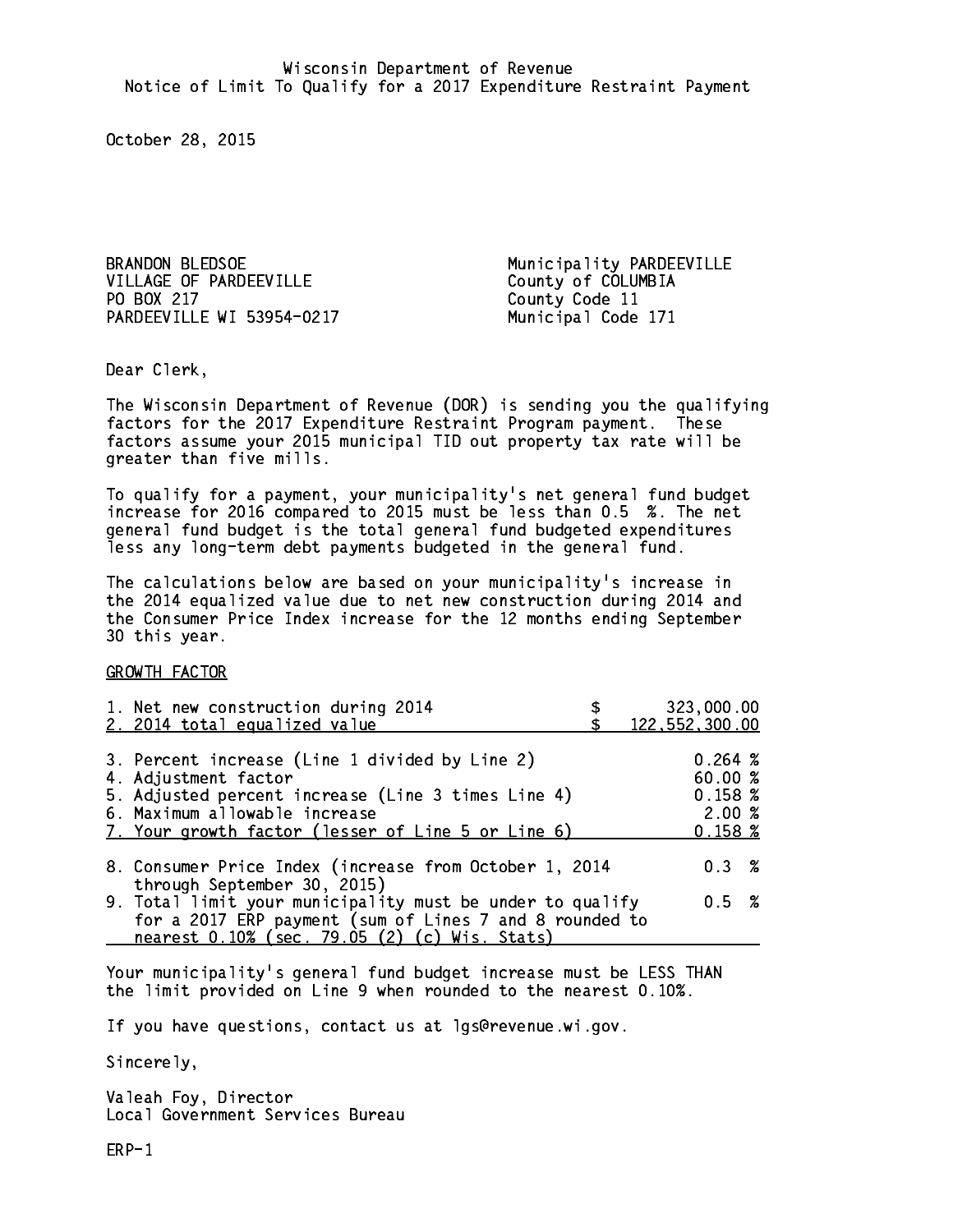SUE DEUTH **Municipality POYNETTE** VILLAGE OF POYNETTE County of COLUMBIA 106 S MAIN STREET County Code 11 POYNETTE WI 53955-0095 Municipal Code 172

Dear Clerk. Dear Clerk,

The Wisconsin Department of Revenue (DOR) is sending you the qualifying factors for the 2017 Expenditure Restraint Program payment. These factors assume your 2015 municipal TID out property tax rate will be greater than five mills.

 To qualify for a payment, your municipality's net general fund budget increase for 2016 compared to 2015 must be less than 0.5 %. The net general fund budget is the total general fund budgeted expenditures less any long-term debt payments budgeted in the general fund.

The calculations below are based on your municipality's increase in the 2014 equalized value due to net new construction during 2014 and the Consumer Price Index increase for the 12 months ending September 30 this year. 30 this year.

GROWTH FACTOR

| 1. Net new construction during 2014<br>2. 2014 total equalized value                                                                                                                                                | 608,100.00<br>152,874,100.00                                  |
|---------------------------------------------------------------------------------------------------------------------------------------------------------------------------------------------------------------------|---------------------------------------------------------------|
| 3. Percent increase (Line 1 divided by Line 2)<br>4. Adjustment factor<br>5. Adjusted percent increase (Line 3 times Line 4)<br>6. Maximum allowable increase<br>7. Your growth factor (lesser of Line 5 or Line 6) | $0.398 \; \text{\%}$<br>60.00%<br>$0.239*$<br>2.00%<br>0.239% |
| 8. Consumer Price Index (increase from October 1, 2014                                                                                                                                                              | 0.3%                                                          |
| through September 30, 2015)<br>9. Total limit your municipality must be under to qualify<br>for a 2017 ERP payment (sum of Lines 7 and 8 rounded to<br>nearest 0.10% (sec. 79.05 (2) (c) Wis. Stats)                | 0.5 %                                                         |

Your municipality's general fund budget increase must be LESS THAN the limit provided on Line 9 when rounded to the nearest 0.10%.

If you have questions, contact us at lgs@revenue.wi.gov.

Sincerely,

Valeah Foy, Director Local Government Services Bureau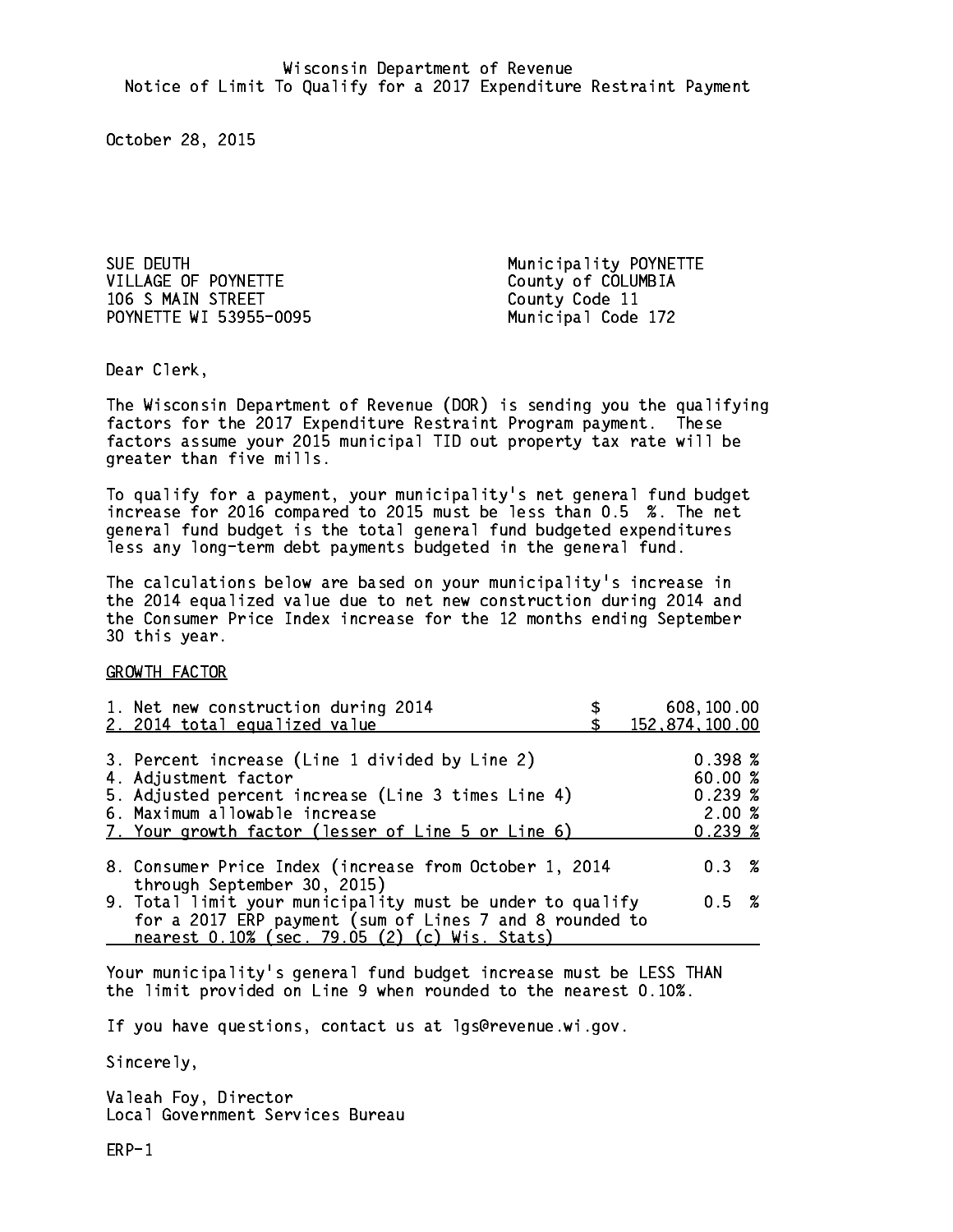AMY STONE Municipality RIO PO BOX 276 County Code 11

VILLAGE OF RIO County of COLUMBIA RIO WI 53960-0276 Municipal Code 177

Dear Clerk. Dear Clerk,

The Wisconsin Department of Revenue (DOR) is sending you the qualifying factors for the 2017 Expenditure Restraint Program payment. These factors assume your 2015 municipal TID out property tax rate will be greater than five mills.

 To qualify for a payment, your municipality's net general fund budget increase for 2016 compared to 2015 must be less than 0.8 %. The net general fund budget is the total general fund budgeted expenditures less any long-term debt payments budgeted in the general fund.

The calculations below are based on your municipality's increase in the 2014 equalized value due to net new construction during 2014 and the Consumer Price Index increase for the 12 months ending September 30 this year. 30 this year.

GROWTH FACTOR

| 1. Net new construction during 2014<br>2. 2014 total equalized value                                                                                                                                                | 463,800.00<br>57,831,700.00                     |
|---------------------------------------------------------------------------------------------------------------------------------------------------------------------------------------------------------------------|-------------------------------------------------|
| 3. Percent increase (Line 1 divided by Line 2)<br>4. Adjustment factor<br>5. Adjusted percent increase (Line 3 times Line 4)<br>6. Maximum allowable increase<br>7. Your growth factor (lesser of Line 5 or Line 6) | 0.802%<br>60.00%<br>0.481~%<br>2.00%<br>0.481~% |
| 8. Consumer Price Index (increase from October 1, 2014<br>through September 30, 2015)                                                                                                                               | $0.3 \t%$                                       |
| 9. Total limit your municipality must be under to qualify<br>for a 2017 ERP payment (sum of Lines 7 and 8 rounded to<br>nearest 0.10% (sec. 79.05 (2) (c) Wis. Stats)                                               | 0.8 %                                           |

Your municipality's general fund budget increase must be LESS THAN the limit provided on Line 9 when rounded to the nearest 0.10%.

If you have questions, contact us at lgs@revenue.wi.gov.

Sincerely,

Valeah Foy, Director Local Government Services Bureau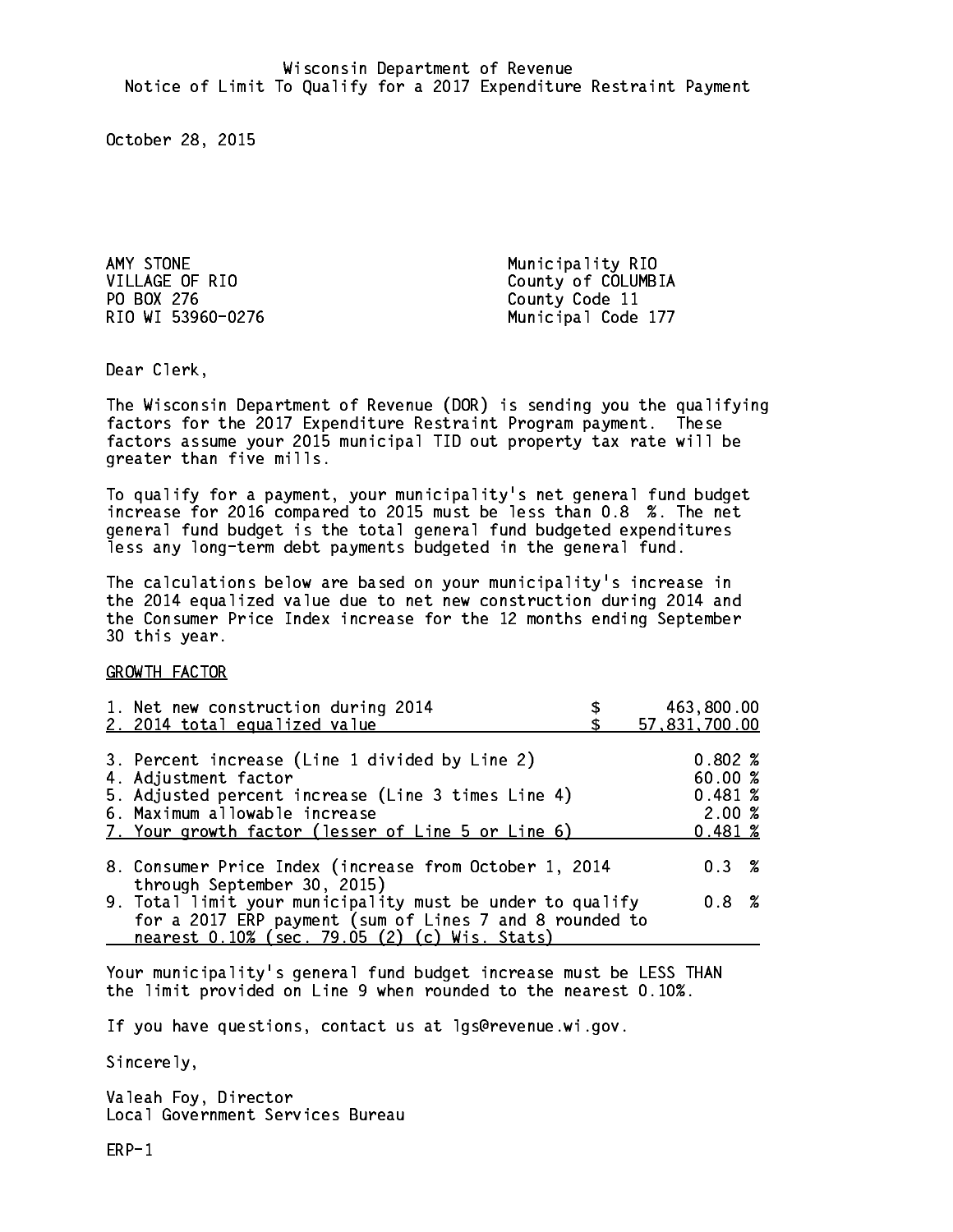LORI KRATKY **Municipality WYOCENA** VILLAGE OF WYOCENA County of COLUMBIA PO BOX 913 County Code 11 WYOCENA WI 53969-0913 Municipal Code 191

Dear Clerk. Dear Clerk,

The Wisconsin Department of Revenue (DOR) is sending you the qualifying factors for the 2017 Expenditure Restraint Program payment. These factors assume your 2015 municipal TID out property tax rate will be greater than five mills.

 To qualify for a payment, your municipality's net general fund budget increase for 2016 compared to 2015 must be less than 0.6 %. The net general fund budget is the total general fund budgeted expenditures less any long-term debt payments budgeted in the general fund.

The calculations below are based on your municipality's increase in the 2014 equalized value due to net new construction during 2014 and the Consumer Price Index increase for the 12 months ending September 30 this year. 30 this year.

GROWTH FACTOR

| 1. Net new construction during 2014<br>2. 2014 total equalized value                                                                                                                                                | 190,000.00<br>38,209,900.00                           |
|---------------------------------------------------------------------------------------------------------------------------------------------------------------------------------------------------------------------|-------------------------------------------------------|
| 3. Percent increase (Line 1 divided by Line 2)<br>4. Adjustment factor<br>5. Adjusted percent increase (Line 3 times Line 4)<br>6. Maximum allowable increase<br>7. Your growth factor (lesser of Line 5 or Line 6) | 0.497~%<br>60.00%<br>0.298~%<br>2.00%<br>$0.298 \; %$ |
| 8. Consumer Price Index (increase from October 1, 2014                                                                                                                                                              | $0.3 \t%$                                             |
| through September 30, 2015)<br>9. Total limit your municipality must be under to qualify<br>for a 2017 ERP payment (sum of Lines 7 and 8 rounded to<br>nearest 0.10% (sec. 79.05 (2) (c) Wis. Stats)                | 0.6 %                                                 |

Your municipality's general fund budget increase must be LESS THAN the limit provided on Line 9 when rounded to the nearest 0.10%.

If you have questions, contact us at lgs@revenue.wi.gov.

Sincerely,

Valeah Foy, Director Local Government Services Bureau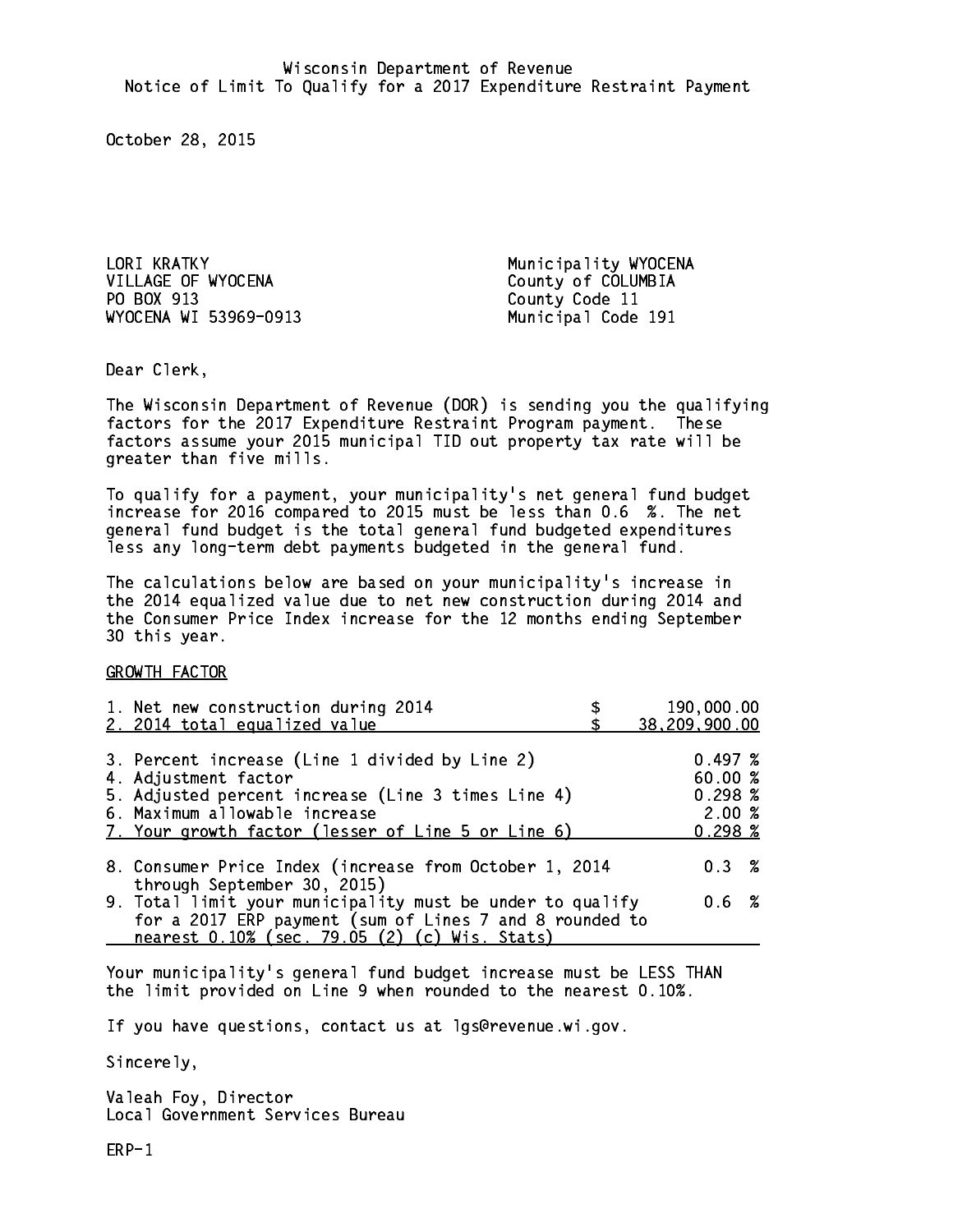105 N DICKASON BLVD County Code 11 COLUMBUS WI 53925

ANNE DONAHUE<br>
CITY OF COLUMBUS<br>
County of COLUMBIA County of COLUMBIA Municipal Code 211

Dear Clerk. Dear Clerk,

The Wisconsin Department of Revenue (DOR) is sending you the qualifying factors for the 2017 Expenditure Restraint Program payment. These factors assume your 2015 municipal TID out property tax rate will be greater than five mills.

 To qualify for a payment, your municipality's net general fund budget increase for 2016 compared to 2015 must be less than 1.1 %. The net general fund budget is the total general fund budgeted expenditures less any long-term debt payments budgeted in the general fund.

The calculations below are based on your municipality's increase in the 2014 equalized value due to net new construction during 2014 and the Consumer Price Index increase for the 12 months ending September 30 this year. 30 this year.

GROWTH FACTOR

| 1. Net new construction during 2014<br>2. 2014 total equalized value                                                                                                                                                | 4,634,400.00<br>348, 173, 500.00                  |
|---------------------------------------------------------------------------------------------------------------------------------------------------------------------------------------------------------------------|---------------------------------------------------|
| 3. Percent increase (Line 1 divided by Line 2)<br>4. Adjustment factor<br>5. Adjusted percent increase (Line 3 times Line 4)<br>6. Maximum allowable increase<br>7. Your growth factor (lesser of Line 5 or Line 6) | 1.331 %<br>60.00 %<br>0.799~%<br>2.00%<br>0.799~% |
| 8. Consumer Price Index (increase from October 1, 2014<br>through September 30, 2015)<br>9. Total limit your municipality must be under to qualify                                                                  | $0.3 \t%$<br>$1.1 \t%$                            |
| for a 2017 ERP payment (sum of Lines 7 and 8 rounded to<br>nearest 0.10% (sec. 79.05 (2) (c) Wis. Stats)                                                                                                            |                                                   |

Your municipality's general fund budget increase must be LESS THAN the limit provided on Line 9 when rounded to the nearest 0.10%.

If you have questions, contact us at lgs@revenue.wi.gov.

Sincerely,

Valeah Foy, Director Local Government Services Bureau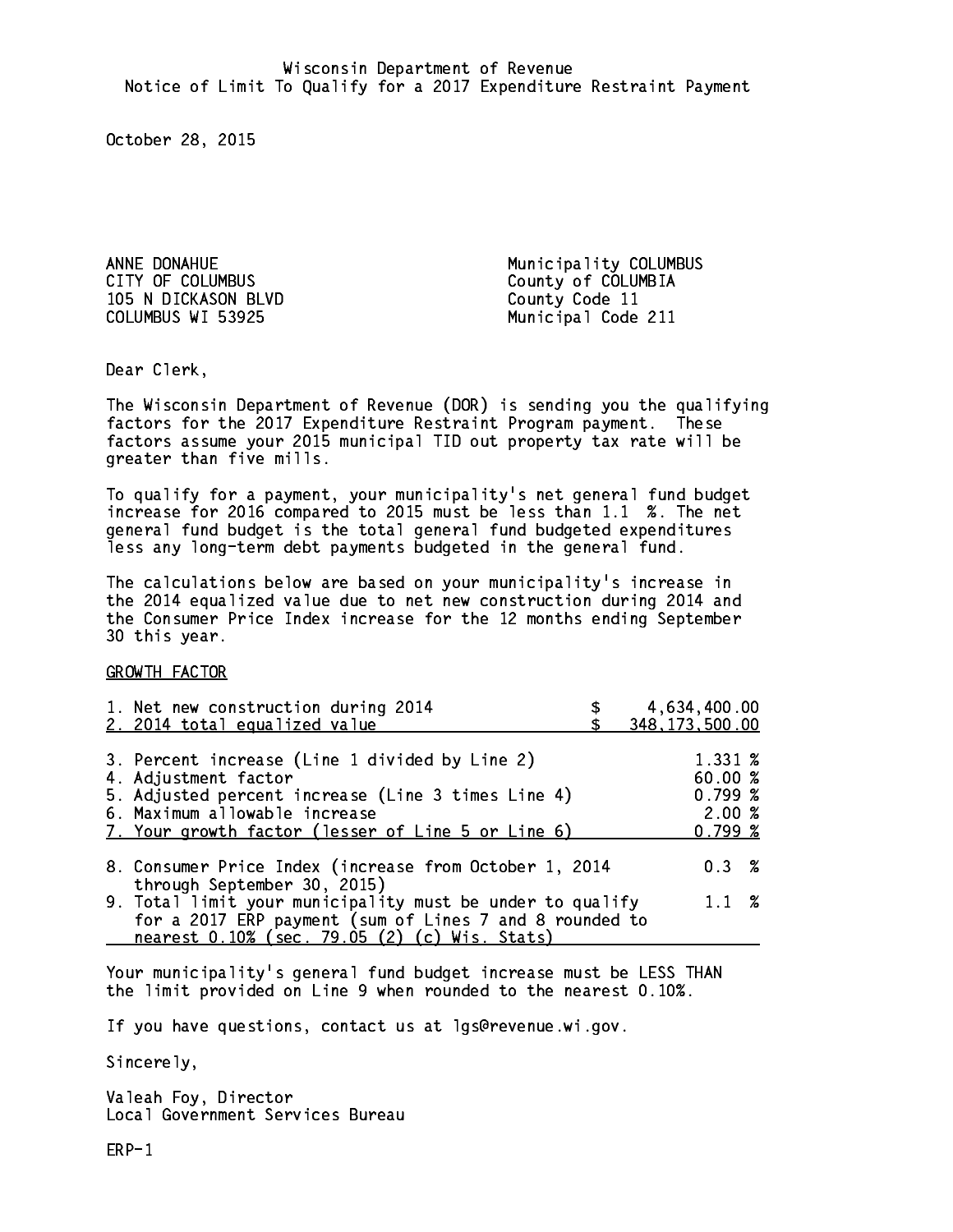KATHLEEN CLARK Municipality LODI 130 S MAIN ST County Code 11

CITY OF LODI County of COLUMBIA LODI WI 53555-1120 Municipal Code 246

Dear Clerk. Dear Clerk,

The Wisconsin Department of Revenue (DOR) is sending you the qualifying factors for the 2017 Expenditure Restraint Program payment. These factors assume your 2015 municipal TID out property tax rate will be greater than five mills.

 To qualify for a payment, your municipality's net general fund budget increase for 2016 compared to 2015 must be less than 0.6 %. The net general fund budget is the total general fund budgeted expenditures less any long-term debt payments budgeted in the general fund.

The calculations below are based on your municipality's increase in the 2014 equalized value due to net new construction during 2014 and the Consumer Price Index increase for the 12 months ending September 30 this year. 30 this year.

GROWTH FACTOR

| 1. Net new construction during 2014<br>2. 2014 total equalized value                                                                                                                                                | 1,183,000.00<br>235,773,600.00                               |
|---------------------------------------------------------------------------------------------------------------------------------------------------------------------------------------------------------------------|--------------------------------------------------------------|
| 3. Percent increase (Line 1 divided by Line 2)<br>4. Adjustment factor<br>5. Adjusted percent increase (Line 3 times Line 4)<br>6. Maximum allowable increase<br>7. Your growth factor (lesser of Line 5 or Line 6) | $0.502 \; \%$<br>60.00 %<br>0.301~%<br>2.00%<br>$0.301 \; %$ |
| 8. Consumer Price Index (increase from October 1, 2014                                                                                                                                                              | 0.3%                                                         |
| through September 30, 2015)<br>9. Total limit your municipality must be under to qualify<br>for a 2017 ERP payment (sum of Lines 7 and 8 rounded to<br>nearest 0.10% (sec. 79.05 (2) (c) Wis. Stats)                | $0.6\;{\;}\;%$                                               |

Your municipality's general fund budget increase must be LESS THAN the limit provided on Line 9 when rounded to the nearest 0.10%.

If you have questions, contact us at lgs@revenue.wi.gov.

Sincerely,

Valeah Foy, Director Local Government Services Bureau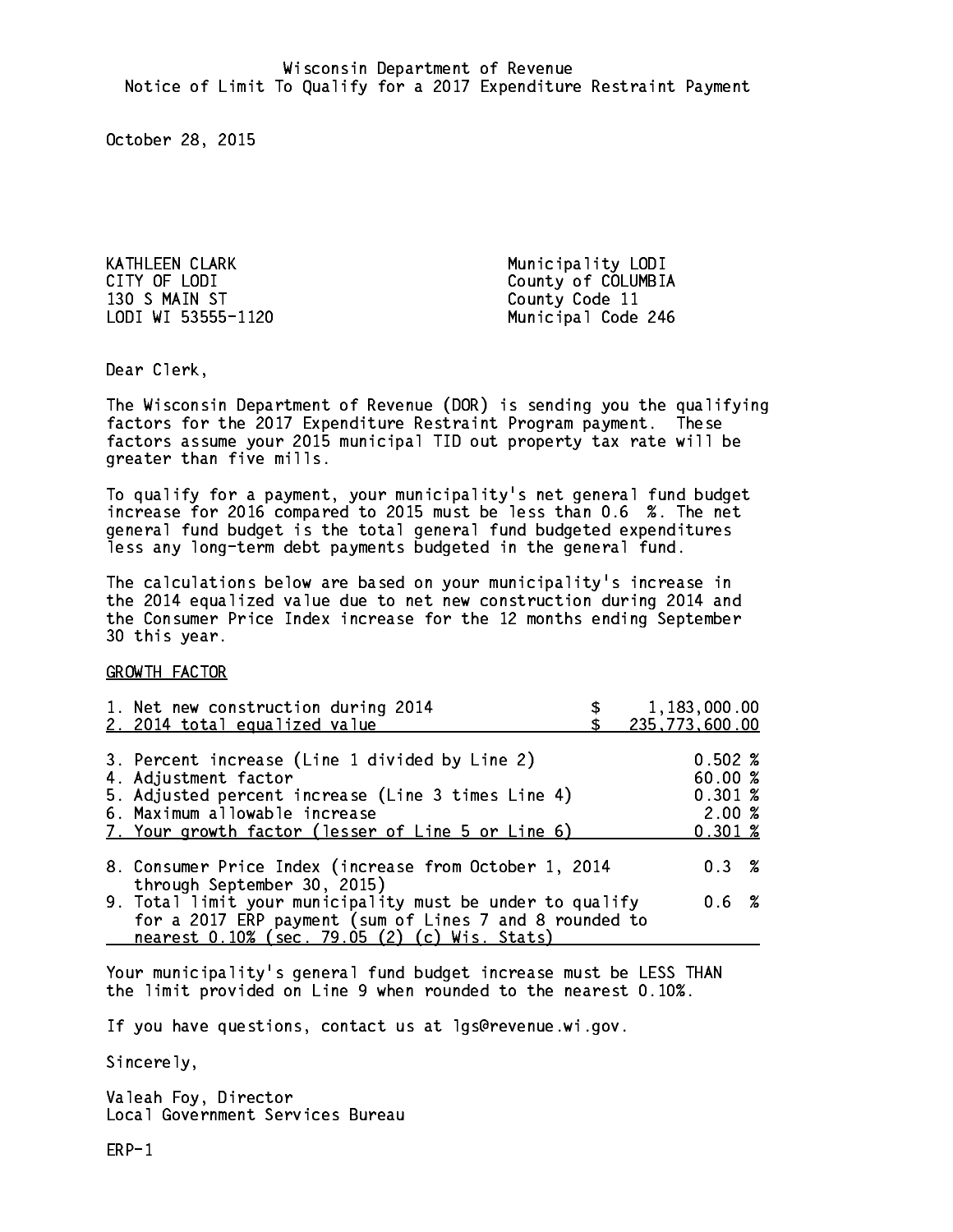MARIE A. MOE Municipality PORTAGE CITY OF PORTAGE COUNTY OF COLUMBIA 115 W PLEASANT ST County Code 11 PORTAGE WI 53901-1742 Municipal Code 271

Dear Clerk. Dear Clerk,

The Wisconsin Department of Revenue (DOR) is sending you the qualifying factors for the 2017 Expenditure Restraint Program payment. These factors assume your 2015 municipal TID out property tax rate will be greater than five mills.

 To qualify for a payment, your municipality's net general fund budget increase for 2016 compared to 2015 must be less than 0.7 %. The net general fund budget is the total general fund budgeted expenditures less any long-term debt payments budgeted in the general fund.

The calculations below are based on your municipality's increase in the 2014 equalized value due to net new construction during 2014 and the Consumer Price Index increase for the 12 months ending September 30 this year. 30 this year.

GROWTH FACTOR

| 1. Net new construction during 2014<br>2. 2014 total equalized value                                                 | 4,043,200.00<br>543, 572, 100.00 |
|----------------------------------------------------------------------------------------------------------------------|----------------------------------|
|                                                                                                                      |                                  |
| 3. Percent increase (Line 1 divided by Line 2)<br>4. Adjustment factor                                               | 0.744~%<br>60.00 %               |
| 5. Adjusted percent increase (Line 3 times Line 4)                                                                   | 0.446~%                          |
| 6. Maximum allowable increase<br>7. Your growth factor (lesser of Line 5 or Line 6)                                  | 2.00%<br>0.446~%                 |
| 8. Consumer Price Index (increase from October 1, 2014                                                               | $0.3 \t%$                        |
| through September 30, 2015)                                                                                          |                                  |
| 9. Total limit your municipality must be under to qualify<br>for a 2017 ERP payment (sum of Lines 7 and 8 rounded to | 0.7%                             |
| nearest 0.10% (sec. 79.05 (2) (c) Wis. Stats)                                                                        |                                  |

Your municipality's general fund budget increase must be LESS THAN the limit provided on Line 9 when rounded to the nearest 0.10%.

If you have questions, contact us at lgs@revenue.wi.gov.

Sincerely,

Valeah Foy, Director Local Government Services Bureau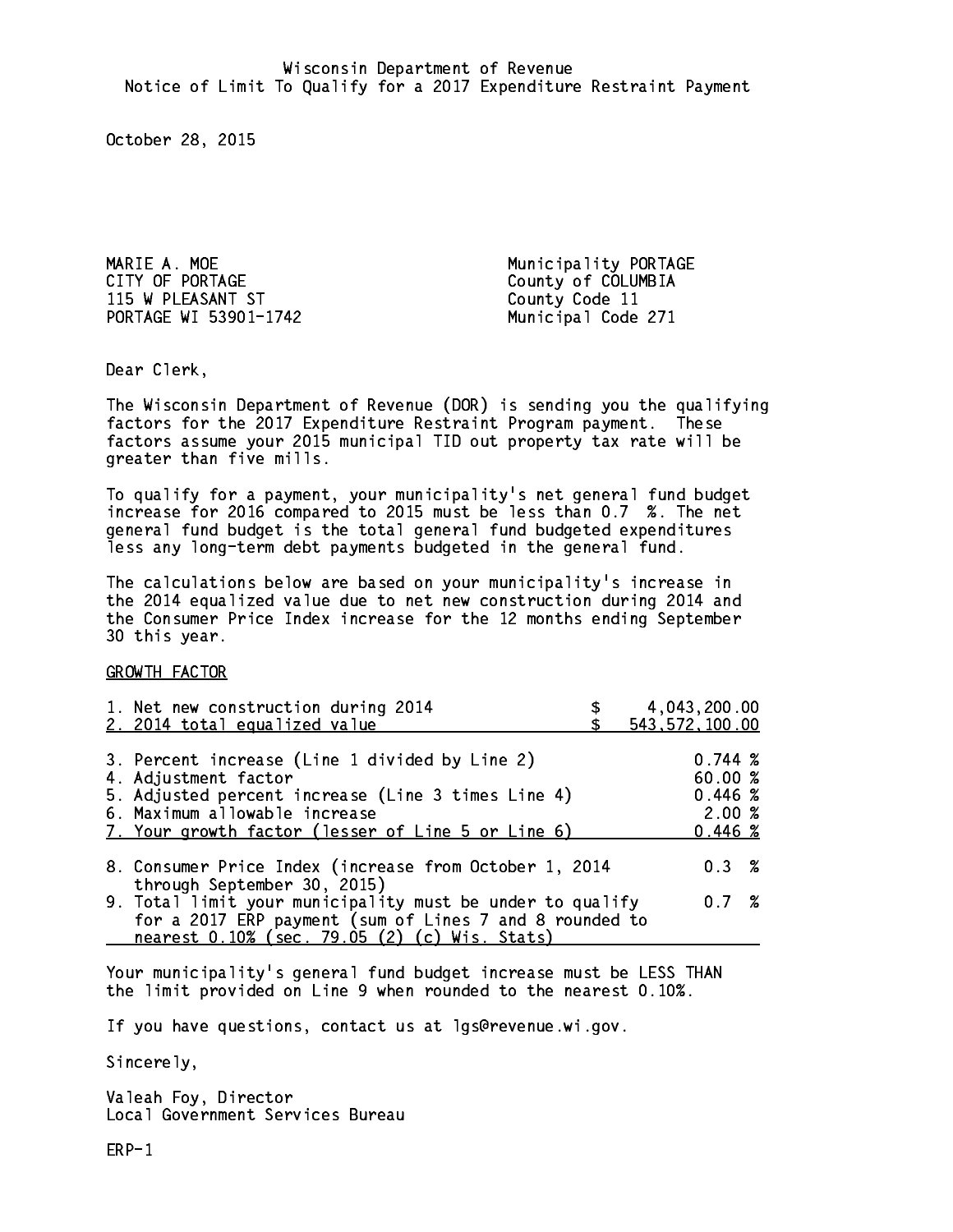CITY OF WISCONSIN DELLS County of COLUMBIA 300 LA CROSSE STREET County Code 11 WIS DELLS WI 53965 Municipal Code 291

NANCY R. HOLZEM Municipality WISCONSIN DELLS

Dear Clerk. Dear Clerk,

The Wisconsin Department of Revenue (DOR) is sending you the qualifying factors for the 2017 Expenditure Restraint Program payment. These factors assume your 2015 municipal TID out property tax rate will be greater than five mills.

 To qualify for a payment, your municipality's net general fund budget increase for 2016 compared to 2015 must be less than 1.5 %. The net general fund budget is the total general fund budgeted expenditures less any long-term debt payments budgeted in the general fund.

The calculations below are based on your municipality's increase in the 2014 equalized value due to net new construction during 2014 and the Consumer Price Index increase for the 12 months ending September 30 this year. 30 this year.

GROWTH FACTOR

| 1. Net new construction during 2014<br>2. 2014 total equalized value                                                                                                                                                | 8,438,800.00<br>411,977,500.00                   |
|---------------------------------------------------------------------------------------------------------------------------------------------------------------------------------------------------------------------|--------------------------------------------------|
| 3. Percent increase (Line 1 divided by Line 2)<br>4. Adjustment factor<br>5. Adjusted percent increase (Line 3 times Line 4)<br>6. Maximum allowable increase<br>7. Your growth factor (lesser of Line 5 or Line 6) | 2.048~%<br>60.00 %<br>1.229%<br>2.00%<br>1.229 % |
| 8. Consumer Price Index (increase from October 1, 2014<br>through September 30, 2015)                                                                                                                               | 0.3%                                             |
| 9. Total limit your municipality must be under to qualify<br>for a 2017 ERP payment (sum of Lines 7 and 8 rounded to<br>nearest 0.10% (sec. 79.05 (2) (c) Wis. Stats)                                               | $1.5 \t%$                                        |

Your municipality's general fund budget increase must be LESS THAN the limit provided on Line 9 when rounded to the nearest 0.10%.

If you have questions, contact us at lgs@revenue.wi.gov.

Sincerely,

Valeah Foy, Director Local Government Services Bureau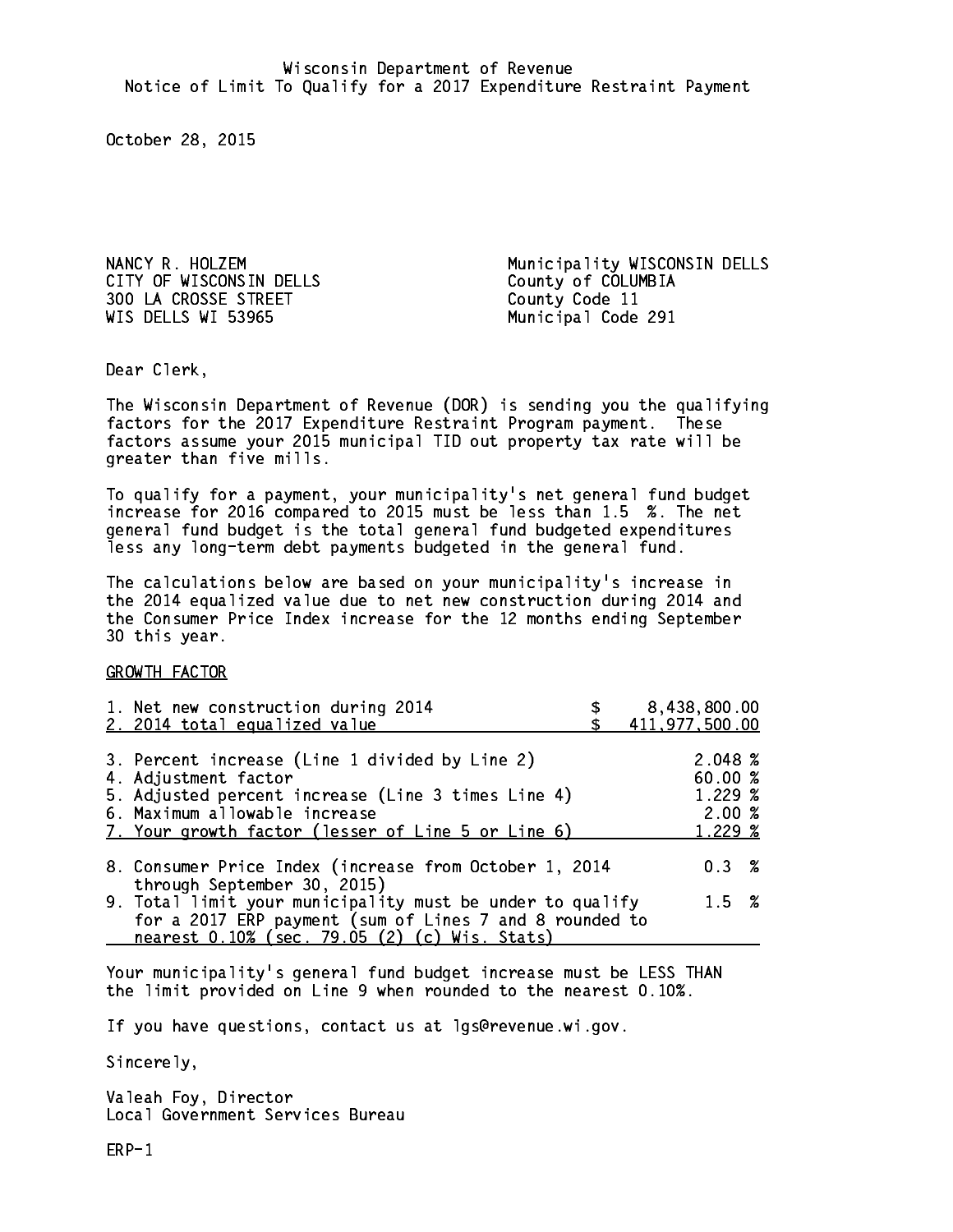JENNIFER BYL Municipality CLAYTON TOWN OF CLAYTON County of CRAWFORD 14255 COUNTY ROAD H County Code 12 SOLDIERS GROVE WI 54655 Municipal Code 004

Dear Clerk. Dear Clerk,

The Wisconsin Department of Revenue (DOR) is sending you the qualifying factors for the 2017 Expenditure Restraint Program payment. These factors assume your 2015 municipal TID out property tax rate will be greater than five mills.

 To qualify for a payment, your municipality's net general fund budget increase for 2016 compared to 2015 must be less than 0.5 %. The net general fund budget is the total general fund budgeted expenditures less any long-term debt payments budgeted in the general fund.

The calculations below are based on your municipality's increase in the 2014 equalized value due to net new construction during 2014 and the Consumer Price Index increase for the 12 months ending September 30 this year. 30 this year.

GROWTH FACTOR

| 1. Net new construction during 2014                                                                                                                                                                                 | 194,000.00                                                 |
|---------------------------------------------------------------------------------------------------------------------------------------------------------------------------------------------------------------------|------------------------------------------------------------|
| 2. 2014 total equalized value                                                                                                                                                                                       | 67,803,400.00                                              |
| 3. Percent increase (Line 1 divided by Line 2)<br>4. Adjustment factor<br>5. Adjusted percent increase (Line 3 times Line 4)<br>6. Maximum allowable increase<br>7. Your growth factor (lesser of Line 5 or Line 6) | 0.286~%<br>60.00%<br>$0.172 \;$ %<br>2.00%<br>$0.172 \; %$ |
| 8. Consumer Price Index (increase from October 1, 2014                                                                                                                                                              | $0.3 \t%$                                                  |
| through September 30, 2015)<br>9. Total limit your municipality must be under to qualify<br>for a 2017 ERP payment (sum of Lines 7 and 8 rounded to<br>nearest 0.10% (sec. 79.05 (2) (c) Wis. Stats)                | 0.5 %                                                      |

Your municipality's general fund budget increase must be LESS THAN the limit provided on Line 9 when rounded to the nearest 0.10%.

If you have questions, contact us at lgs@revenue.wi.gov.

Sincerely,

Valeah Foy, Director Local Government Services Bureau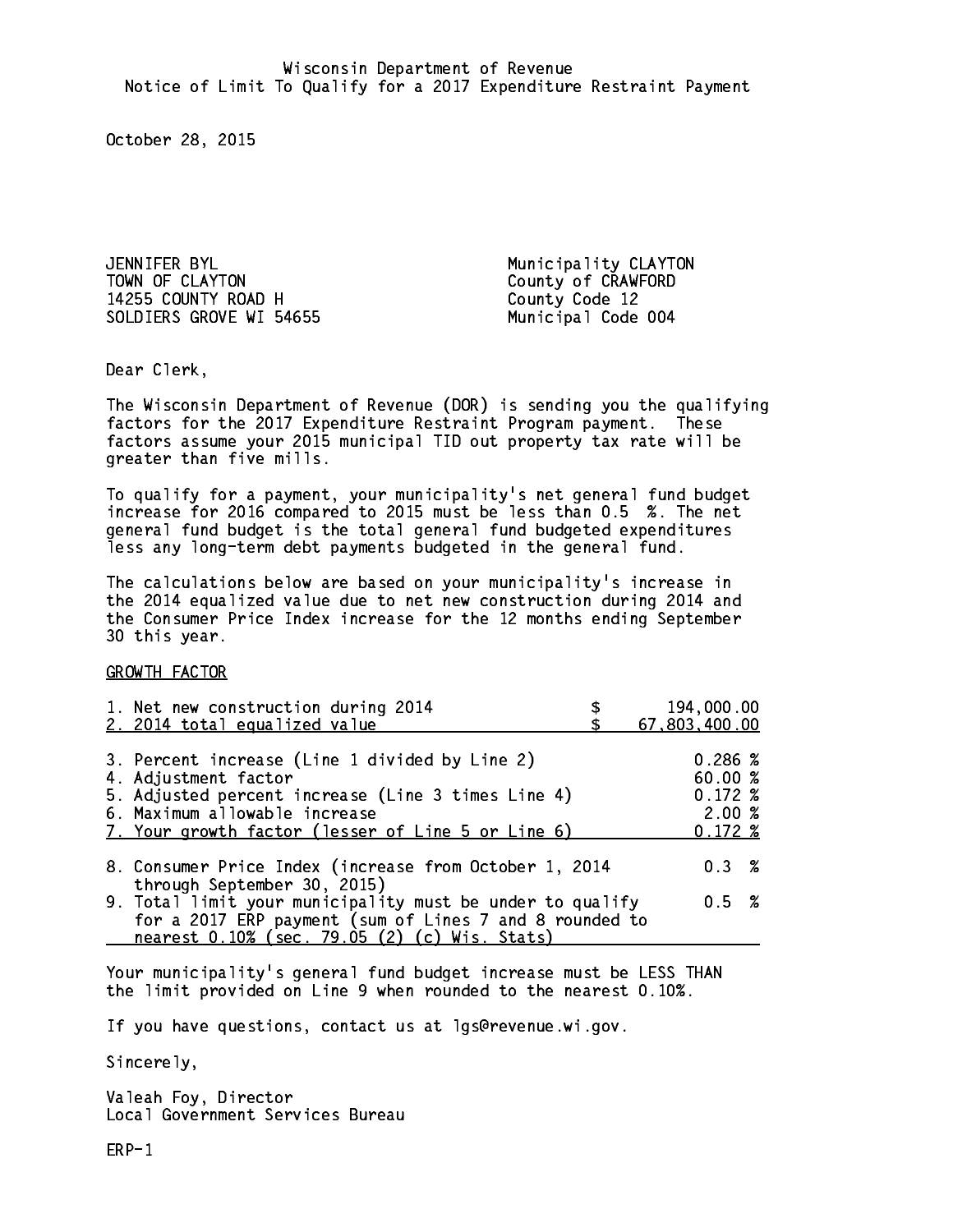CAROL MULLIKIN Municipality WAUZEKA TOWN OF WAUZEKA County of CRAWFORD 56606 OAK LN County Code 12 PR DU CHIEN WI 53821 Municipal Code 022

Dear Clerk. Dear Clerk,

The Wisconsin Department of Revenue (DOR) is sending you the qualifying factors for the 2017 Expenditure Restraint Program payment. These factors assume your 2015 municipal TID out property tax rate will be greater than five mills.

 To qualify for a payment, your municipality's net general fund budget increase for 2016 compared to 2015 must be less than 1.5 %. The net general fund budget is the total general fund budgeted expenditures less any long-term debt payments budgeted in the general fund.

The calculations below are based on your municipality's increase in the 2014 equalized value due to net new construction during 2014 and the Consumer Price Index increase for the 12 months ending September 30 this year. 30 this year.

GROWTH FACTOR

| 1. Net new construction during 2014                                                                                                                                                                                 | 523,000.00                                       |
|---------------------------------------------------------------------------------------------------------------------------------------------------------------------------------------------------------------------|--------------------------------------------------|
| 2. 2014 total equalized value                                                                                                                                                                                       | 25,509,200.00                                    |
| 3. Percent increase (Line 1 divided by Line 2)<br>4. Adjustment factor<br>5. Adjusted percent increase (Line 3 times Line 4)<br>6. Maximum allowable increase<br>7. Your growth factor (lesser of Line 5 or Line 6) | 2.050~%<br>60.00%<br>1.230 %<br>2.00%<br>1.230 % |
| 8. Consumer Price Index (increase from October 1, 2014<br>through September 30, 2015)                                                                                                                               | $0.3 \t%$                                        |
| 9. Total limit your municipality must be under to qualify<br>for a 2017 ERP payment (sum of Lines 7 and 8 rounded to<br>nearest 0.10% (sec. 79.05 (2) (c) Wis. Stats)                                               | $1.5 \t%$                                        |

Your municipality's general fund budget increase must be LESS THAN the limit provided on Line 9 when rounded to the nearest 0.10%.

If you have questions, contact us at lgs@revenue.wi.gov.

Sincerely,

Valeah Foy, Director Local Government Services Bureau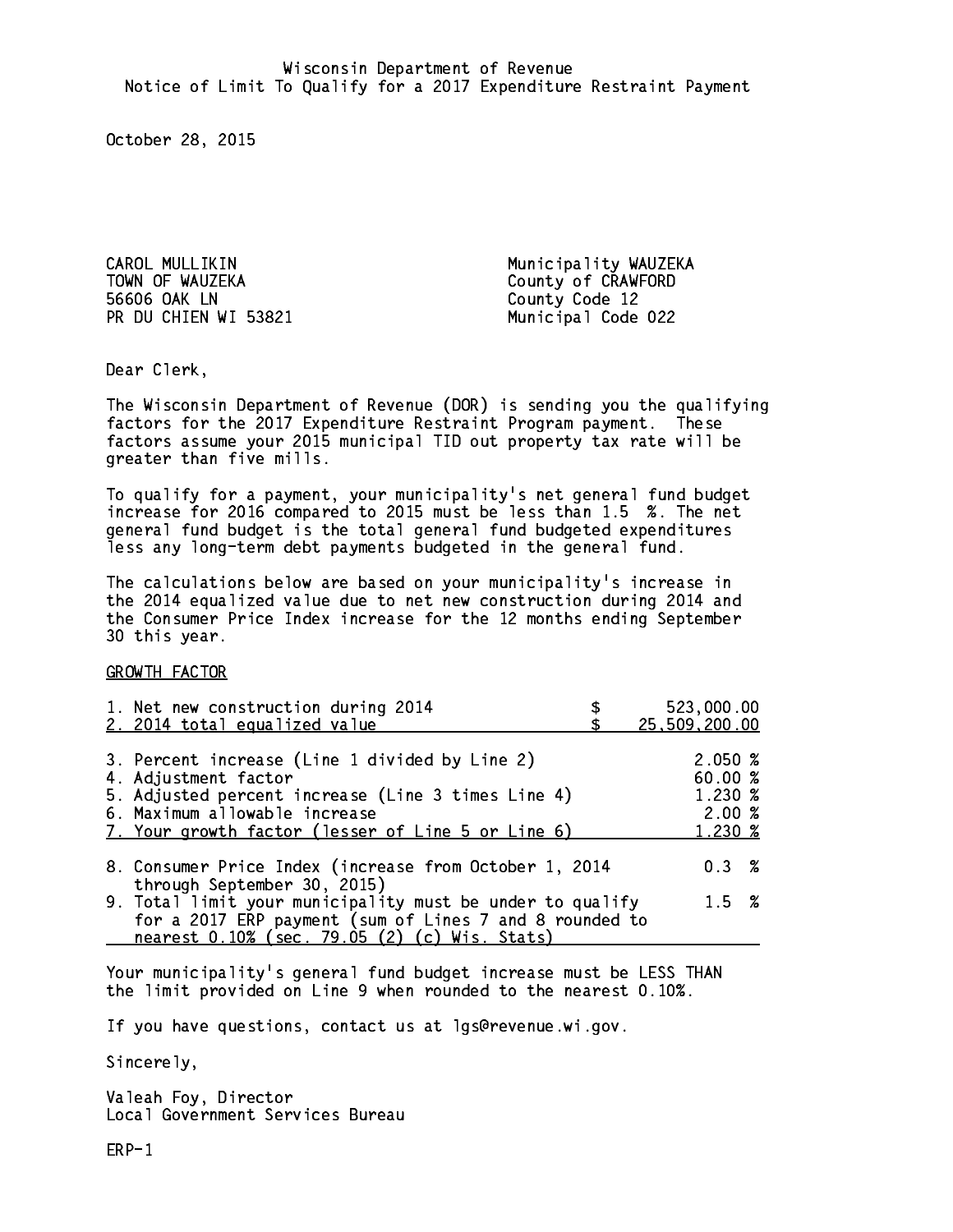TERI LAVENDER Municipality EASTMAN VILLAGE OF EASTMAN County of CRAWFORD PO BOX 42 EASTMAN WI 54626-0042 Municipal Code 121

County Code 12

Dear Clerk. Dear Clerk,

The Wisconsin Department of Revenue (DOR) is sending you the qualifying factors for the 2017 Expenditure Restraint Program payment. These factors assume your 2015 municipal TID out property tax rate will be greater than five mills.

 To qualify for a payment, your municipality's net general fund budget increase for 2016 compared to 2015 must be less than 0.8 %. The net general fund budget is the total general fund budgeted expenditures less any long-term debt payments budgeted in the general fund.

The calculations below are based on your municipality's increase in the 2014 equalized value due to net new construction during 2014 and the Consumer Price Index increase for the 12 months ending September 30 this year. 30 this year.

GROWTH FACTOR

| 1. Net new construction during 2014<br>2. 2014 total equalized value                                                                                                                                                | 129,300.00<br>16,148,800.00                    |
|---------------------------------------------------------------------------------------------------------------------------------------------------------------------------------------------------------------------|------------------------------------------------|
| 3. Percent increase (Line 1 divided by Line 2)<br>4. Adjustment factor<br>5. Adjusted percent increase (Line 3 times Line 4)<br>6. Maximum allowable increase<br>7. Your growth factor (lesser of Line 5 or Line 6) | 0.801%<br>60.00%<br>0.480~%<br>2.00%<br>0.480% |
| 8. Consumer Price Index (increase from October 1, 2014                                                                                                                                                              | $0.3 \t%$                                      |
| through September 30, 2015)<br>9. Total limit your municipality must be under to qualify<br>for a 2017 ERP payment (sum of Lines 7 and 8 rounded to<br>nearest 0.10% (sec. 79.05 (2) (c) Wis. Stats)                | 0.8 <sup>8</sup>                               |

Your municipality's general fund budget increase must be LESS THAN the limit provided on Line 9 when rounded to the nearest 0.10%.

If you have questions, contact us at lgs@revenue.wi.gov.

Sincerely,

Valeah Foy, Director Local Government Services Bureau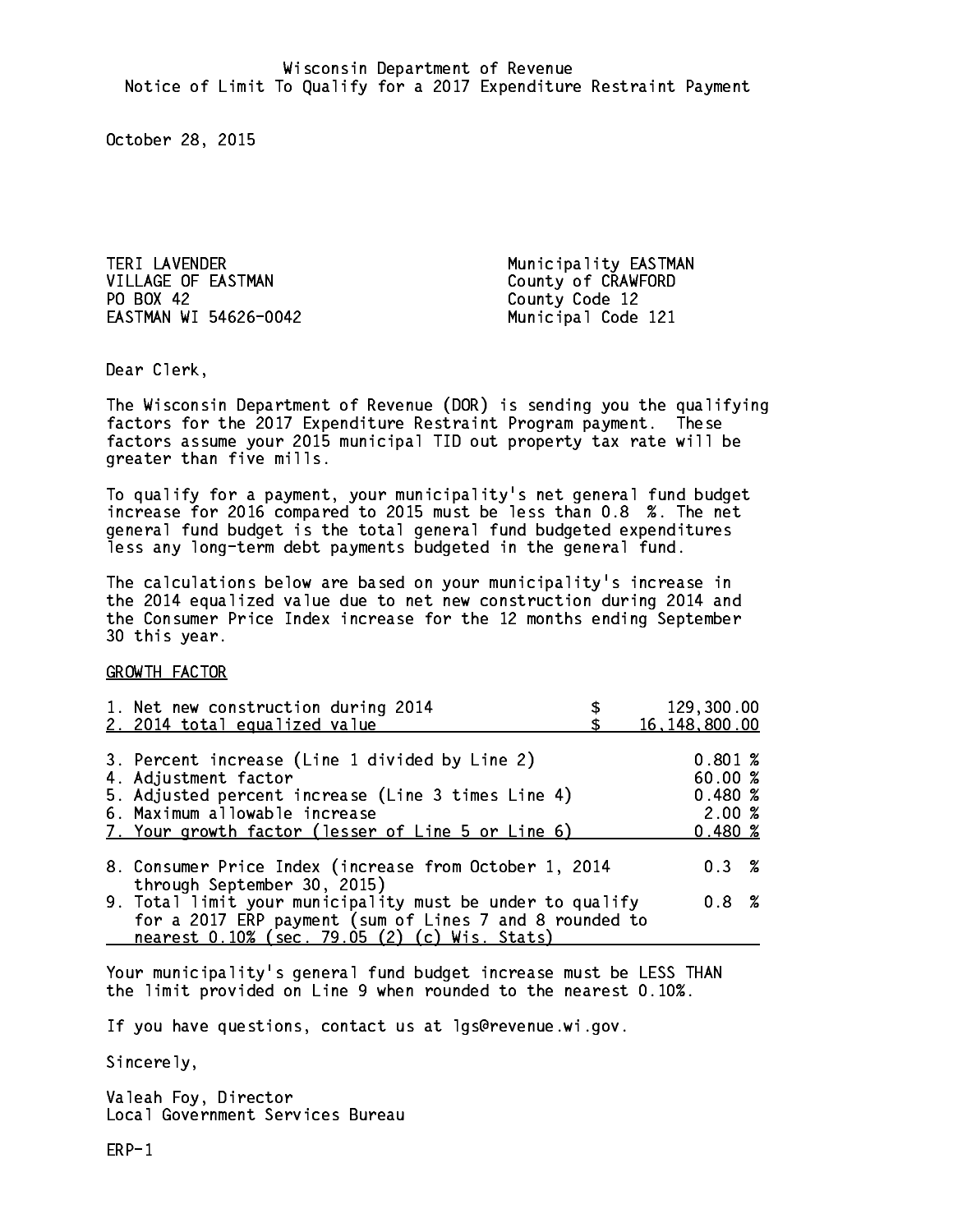DAWN MCCANN **Municipality GAYS** MILLS VILLAGE OF GAYS MILLS County of CRAWFORD 16381 STATE HWY 131 STE 1 County Code 12 GAYS MILLS WI 54631 Municipal Code 131

Dear Clerk. Dear Clerk,

The Wisconsin Department of Revenue (DOR) is sending you the qualifying factors for the 2017 Expenditure Restraint Program payment. These factors assume your 2015 municipal TID out property tax rate will be greater than five mills.

 To qualify for a payment, your municipality's net general fund budget increase for 2016 compared to 2015 must be less than 0.6 %. The net general fund budget is the total general fund budgeted expenditures less any long-term debt payments budgeted in the general fund.

The calculations below are based on your municipality's increase in the 2014 equalized value due to net new construction during 2014 and the Consumer Price Index increase for the 12 months ending September 30 this year. 30 this year.

GROWTH FACTOR

| 1. Net new construction during 2014<br>2. 2014 total equalized value                                                                                                                                                | 117,900.00<br>21,319,800.00                                 |
|---------------------------------------------------------------------------------------------------------------------------------------------------------------------------------------------------------------------|-------------------------------------------------------------|
| 3. Percent increase (Line 1 divided by Line 2)<br>4. Adjustment factor<br>5. Adjusted percent increase (Line 3 times Line 4)<br>6. Maximum allowable increase<br>7. Your growth factor (lesser of Line 5 or Line 6) | $0.553 \;$ %<br>60.00%<br>$0.332 \; %$<br>2.00%<br>$0.332*$ |
| 8. Consumer Price Index (increase from October 1, 2014<br>through September 30, 2015)                                                                                                                               | 0.3%                                                        |
| 9. Total limit your municipality must be under to qualify<br>for a 2017 ERP payment (sum of Lines 7 and 8 rounded to<br>nearest 0.10% (sec. 79.05 (2) (c) Wis. Stats)                                               | 0.6 %                                                       |

Your municipality's general fund budget increase must be LESS THAN the limit provided on Line 9 when rounded to the nearest 0.10%.

If you have questions, contact us at lgs@revenue.wi.gov.

Sincerely,

Valeah Foy, Director Local Government Services Bureau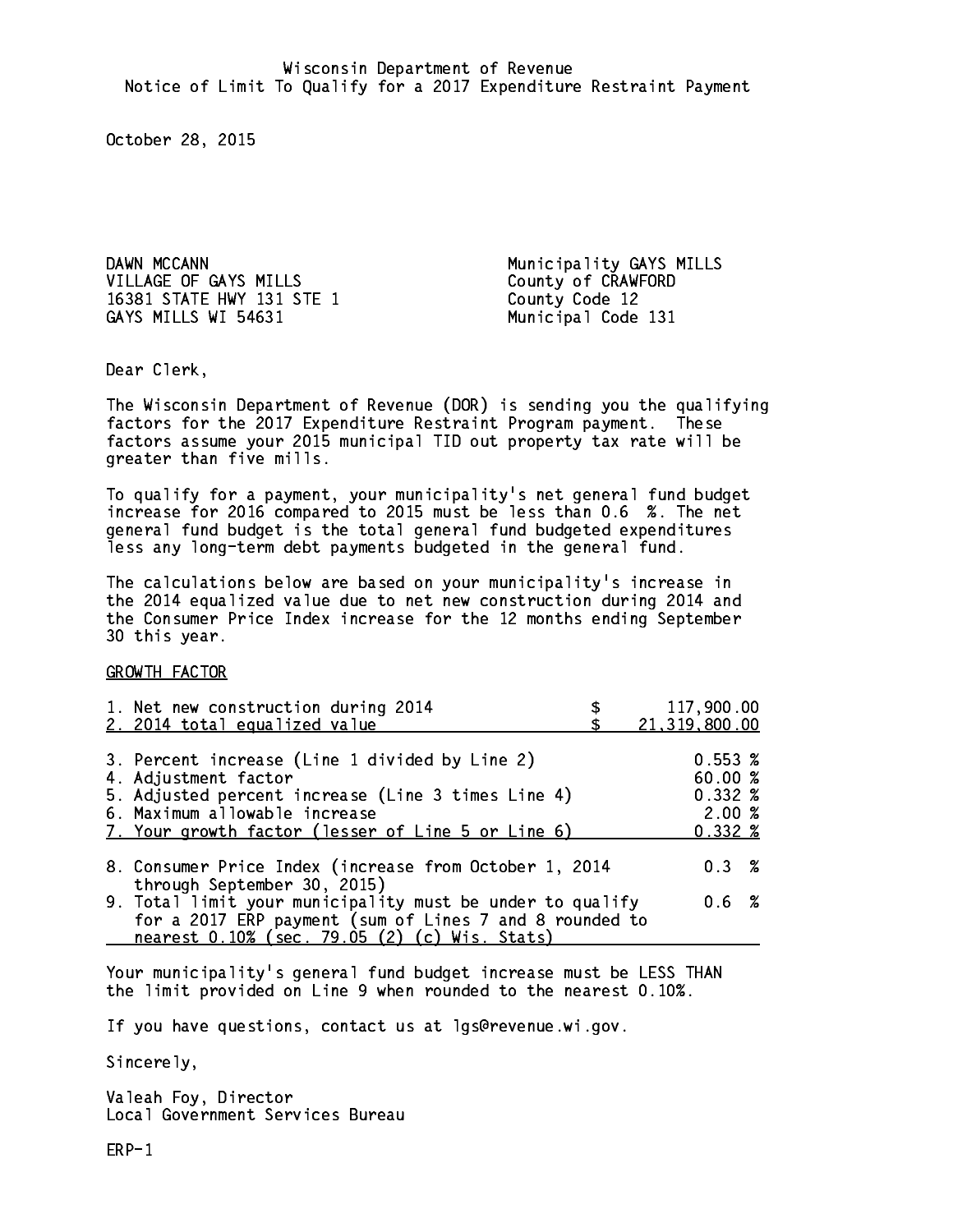JOLINDA BUNDERS Municipality STEUBEN VILLAGE OF STEUBEN County of CRAWFORD P 0 BOX 7 STEUBEN WI 54657-0007 Municipal Code 182

County Code 12

Dear Clerk. Dear Clerk,

The Wisconsin Department of Revenue (DOR) is sending you the qualifying factors for the 2017 Expenditure Restraint Program payment. These factors assume your 2015 municipal TID out property tax rate will be greater than five mills.

 To qualify for a payment, your municipality's net general fund budget increase for 2016 compared to 2015 must be less than 0.3 %. The net general fund budget is the total general fund budgeted expenditures less any long-term debt payments budgeted in the general fund.

The calculations below are based on your municipality's increase in the 2014 equalized value due to net new construction during 2014 and the Consumer Price Index increase for the 12 months ending September 30 this year. 30 this year.

GROWTH FACTOR

| 1. Net new construction during 2014<br>2. 2014 total equalized value                                     | $-19,600.00$<br>4,722,900.00 |
|----------------------------------------------------------------------------------------------------------|------------------------------|
|                                                                                                          |                              |
| 3. Percent increase (Line 1 divided by Line 2)<br>4. Adjustment factor                                   | $-.415~%$<br>60.00%          |
| 5. Adjusted percent increase (Line 3 times Line 4)                                                       | $-.249~%$                    |
| 6. Maximum allowable increase                                                                            | 2.00%                        |
| 7. Your growth factor (lesser of Line 5 or Line 6)                                                       | 0.000~%                      |
| 8. Consumer Price Index (increase from October 1, 2014<br>through September 30, 2015)                    | $0.3 \t%$                    |
| 9. Total limit your municipality must be under to qualify                                                | 0.3 %                        |
| for a 2017 ERP payment (sum of Lines 7 and 8 rounded to<br>nearest 0.10% (sec. 79.05 (2) (c) Wis. Stats) |                              |

Your municipality's general fund budget increase must be LESS THAN the limit provided on Line 9 when rounded to the nearest 0.10%.

If you have questions, contact us at lgs@revenue.wi.gov.

Sincerely,

Valeah Foy, Director Local Government Services Bureau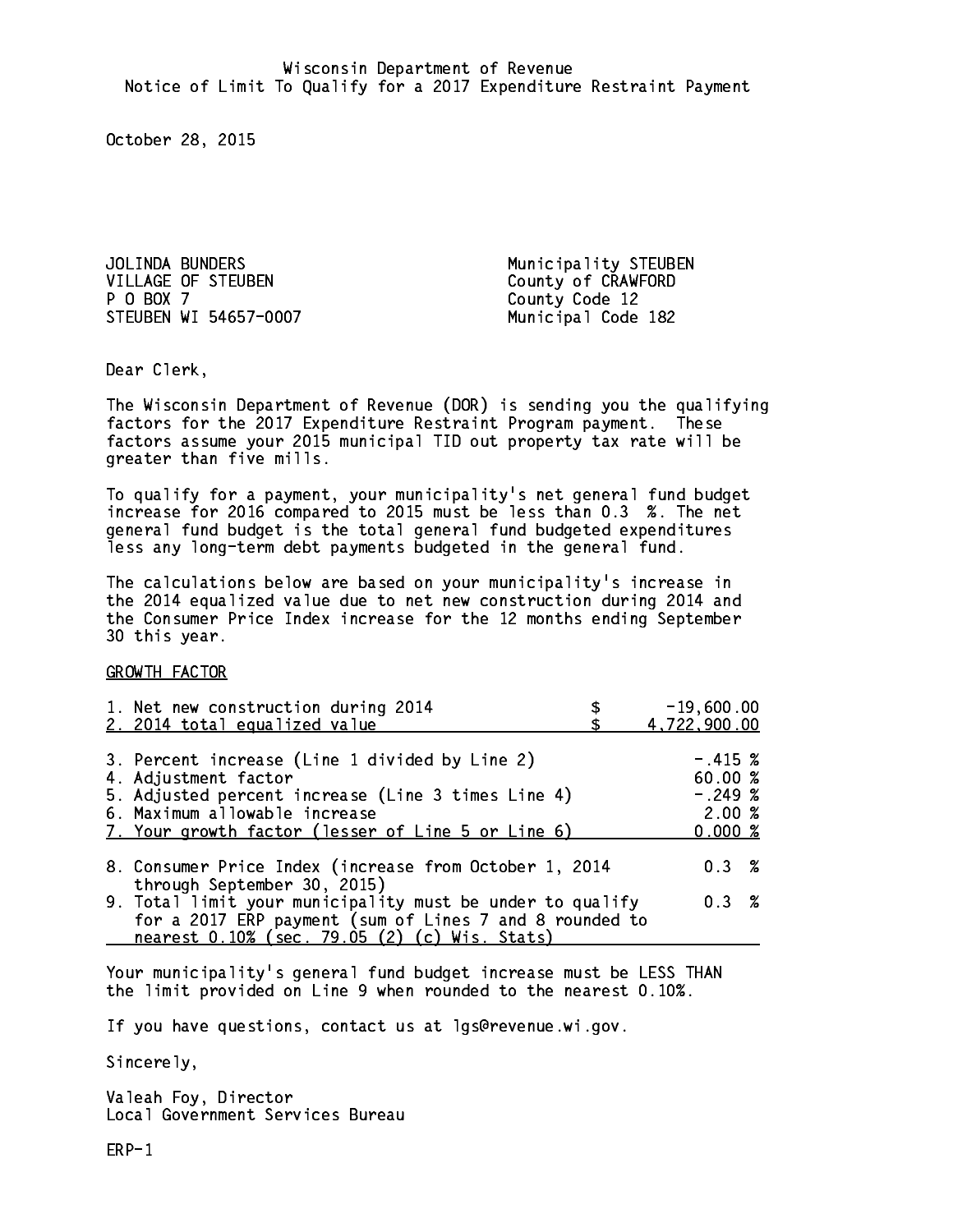PHYLLIS GROOM **Municipality WAUZEKA** VILLAGE OF WAUZEKA County of CRAWFORD PO BOX 344 County Code 12 WAUZEKA WI 53826-0344 Municipal Code 191

Dear Clerk. Dear Clerk,

The Wisconsin Department of Revenue (DOR) is sending you the qualifying factors for the 2017 Expenditure Restraint Program payment. These factors assume your 2015 municipal TID out property tax rate will be greater than five mills.

 To qualify for a payment, your municipality's net general fund budget increase for 2016 compared to 2015 must be less than 0.7 %. The net general fund budget is the total general fund budgeted expenditures less any long-term debt payments budgeted in the general fund.

The calculations below are based on your municipality's increase in the 2014 equalized value due to net new construction during 2014 and the Consumer Price Index increase for the 12 months ending September 30 this year. 30 this year. This year of the second terms of the second terms in the second terms in the second terms in the

GROWTH FACTOR

| 1. Net new construction during 2014<br>2. 2014 total equalized value                                                                                                                                                | 138,000.00<br>20,797,800.00                                        |
|---------------------------------------------------------------------------------------------------------------------------------------------------------------------------------------------------------------------|--------------------------------------------------------------------|
| 3. Percent increase (Line 1 divided by Line 2)<br>4. Adjustment factor<br>5. Adjusted percent increase (Line 3 times Line 4)<br>6. Maximum allowable increase<br>7. Your growth factor (lesser of Line 5 or Line 6) | 0.664~%<br>60.00%<br>$0.398 \; \text{\%}$<br>2.00%<br>$0.398 \; %$ |
| 8. Consumer Price Index (increase from October 1, 2014                                                                                                                                                              | $0.3 \t%$                                                          |
| through September 30, 2015)<br>9. Total limit your municipality must be under to qualify<br>for a 2017 ERP payment (sum of Lines 7 and 8 rounded to<br>nearest 0.10% (sec. 79.05 (2) (c) Wis. Stats)                | 0.7%                                                               |

Your municipality's general fund budget increase must be LESS THAN the limit provided on Line 9 when rounded to the nearest 0.10%.

If you have questions, contact us at lgs@revenue.wi.gov.

Sincerely,

Valeah Foy, Director Local Government Services Bureau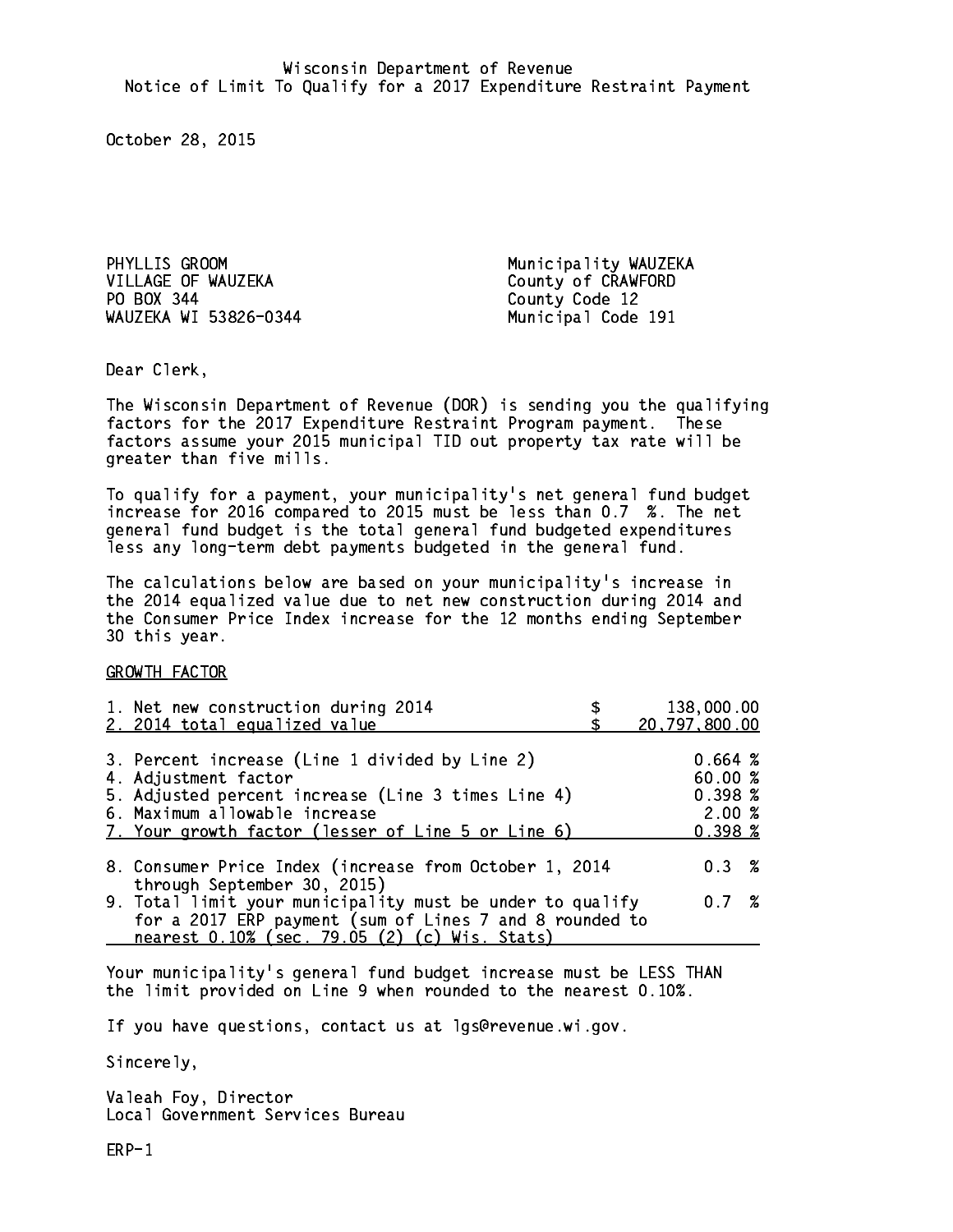CITY OF PRAIRIE DU CHIEN COUNTY OF CRAWFORD PO BOX 324 County Code 12 PRAIRIE DU CHIEN WI 53821-0324 Municipal Code 271

BARBARA ELVERT **Municipality PRAIRIE DU CHIEN** 

Dear Clerk. Dear Clerk,

The Wisconsin Department of Revenue (DOR) is sending you the qualifying factors for the 2017 Expenditure Restraint Program payment. These factors assume your 2015 municipal TID out property tax rate will be greater than five mills.

 To qualify for a payment, your municipality's net general fund budget increase for 2016 compared to 2015 must be less than 1.0 %. The net general fund budget is the total general fund budgeted expenditures less any long-term debt payments budgeted in the general fund.

The calculations below are based on your municipality's increase in the 2014 equalized value due to net new construction during 2014 and the Consumer Price Index increase for the 12 months ending September 30 this year. 30 this year.

GROWTH FACTOR

| 1. Net new construction during 2014<br>2. 2014 total equalized value                                                                                                                                                | 4,012,900.00<br>343,934,600.00                    |  |
|---------------------------------------------------------------------------------------------------------------------------------------------------------------------------------------------------------------------|---------------------------------------------------|--|
| 3. Percent increase (Line 1 divided by Line 2)<br>4. Adjustment factor<br>5. Adjusted percent increase (Line 3 times Line 4)<br>6. Maximum allowable increase<br>7. Your growth factor (lesser of Line 5 or Line 6) | 1.167 %<br>60.00 %<br>0.700~%<br>2.00%<br>0.700~% |  |
| 8. Consumer Price Index (increase from October 1, 2014                                                                                                                                                              | $0.3 \t%$                                         |  |
| through September 30, 2015)<br>9. Total limit your municipality must be under to qualify<br>for a 2017 ERP payment (sum of Lines 7 and 8 rounded to<br>nearest 0.10% (sec. 79.05 (2) (c) Wis. Stats)                | 1.0 %                                             |  |

Your municipality's general fund budget increase must be LESS THAN the limit provided on Line 9 when rounded to the nearest 0.10%.

If you have questions, contact us at lgs@revenue.wi.gov.

Sincerely,

Valeah Foy, Director Local Government Services Bureau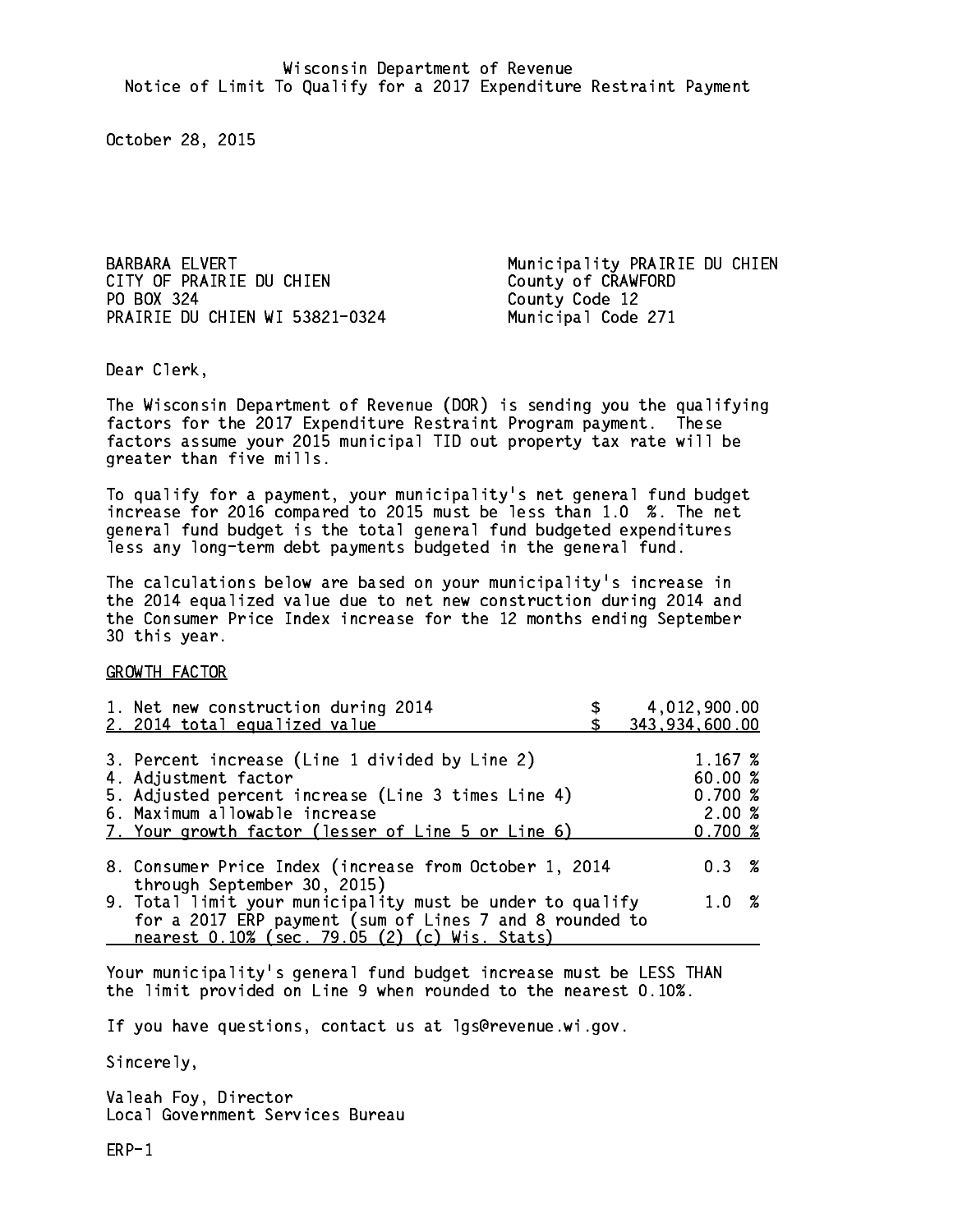RENEE SCHWASS Municipality MADISON TOWN OF MADISON County of DANE 2120 FISH HATCHERY RD County Code 13 MADISON WI 53713

Municipal Code 032

Dear Clerk. Dear Clerk,

The Wisconsin Department of Revenue (DOR) is sending you the qualifying factors for the 2017 Expenditure Restraint Program payment. These factors assume your 2015 municipal TID out property tax rate will be greater than five mills.

 To qualify for a payment, your municipality's net general fund budget increase for 2016 compared to 2015 must be less than 0.3 %. The net general fund budget is the total general fund budgeted expenditures less any long-term debt payments budgeted in the general fund.

The calculations below are based on your municipality's increase in the 2014 equalized value due to net new construction during 2014 and the Consumer Price Index increase for the 12 months ending September 30 this year. 30 this year.

GROWTH FACTOR

| 1. Net new construction during 2014<br>2. 2014 total equalized value                                                                                                                                                | $-745,900.00$<br>405,388,600.00                       |
|---------------------------------------------------------------------------------------------------------------------------------------------------------------------------------------------------------------------|-------------------------------------------------------|
| 3. Percent increase (Line 1 divided by Line 2)<br>4. Adjustment factor<br>5. Adjusted percent increase (Line 3 times Line 4)<br>6. Maximum allowable increase<br>7. Your growth factor (lesser of Line 5 or Line 6) | $-.184~%$<br>60.00 %<br>$-.110~%$<br>2.00%<br>0.000~% |
| 8. Consumer Price Index (increase from October 1, 2014<br>through September 30, 2015)                                                                                                                               | $0.3 \t%$                                             |
| 9. Total limit your municipality must be under to qualify<br>for a 2017 ERP payment (sum of Lines 7 and 8 rounded to<br>nearest 0.10% (sec. 79.05 (2) (c) Wis. Stats)                                               | 0.3%                                                  |

Your municipality's general fund budget increase must be LESS THAN the limit provided on Line 9 when rounded to the nearest 0.10%.

If you have questions, contact us at lgs@revenue.wi.gov.

Sincerely,

Valeah Foy, Director Local Government Services Bureau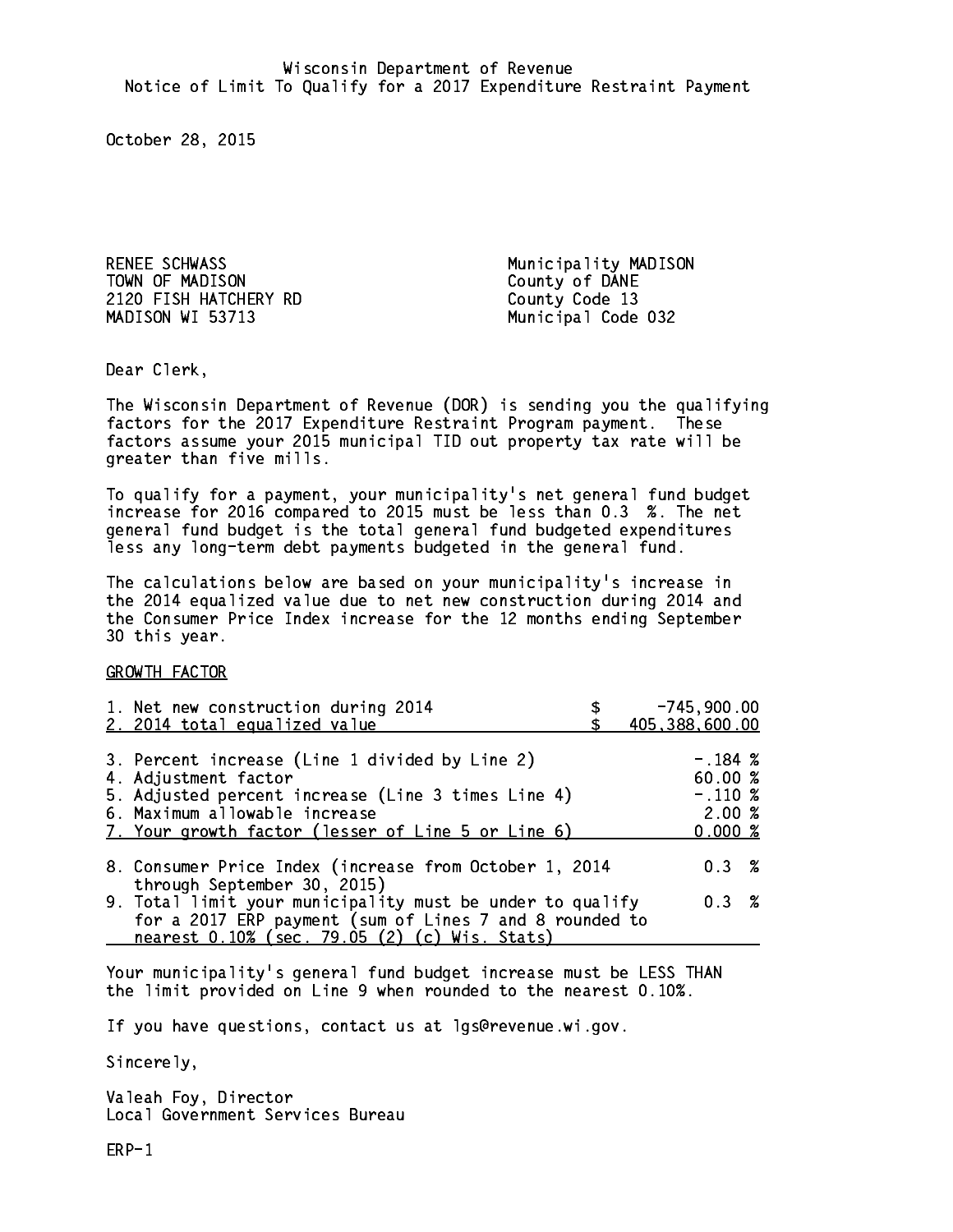CHRISTINE CAPSTRAN Municipality WINDSOR TOWN OF WINDSOR County of DANE 4084 MUELLER RD County Code 13

DE FOREST WI 53532 Municipal Code 068

Dear Clerk. Dear Clerk,

The Wisconsin Department of Revenue (DOR) is sending you the qualifying factors for the 2017 Expenditure Restraint Program payment. These factors assume your 2015 municipal TID out property tax rate will be greater than five mills.

 To qualify for a payment, your municipality's net general fund budget increase for 2016 compared to 2015 must be less than 2.3 %. The net general fund budget is the total general fund budgeted expenditures less any long-term debt payments budgeted in the general fund.

The calculations below are based on your municipality's increase in the 2014 equalized value due to net new construction during 2014 and the Consumer Price Index increase for the 12 months ending September 30 this year. 30 this year.

GROWTH FACTOR

| 1. Net new construction during 2014<br>2. 2014 total equalized value                                                                                                                                                | 21,689,900.00<br>614,505,900.00                  |
|---------------------------------------------------------------------------------------------------------------------------------------------------------------------------------------------------------------------|--------------------------------------------------|
| 3. Percent increase (Line 1 divided by Line 2)<br>4. Adjustment factor<br>5. Adjusted percent increase (Line 3 times Line 4)<br>6. Maximum allowable increase<br>7. Your growth factor (lesser of Line 5 or Line 6) | 3.530%<br>60.00 %<br>2.118 %<br>2.00%<br>2.000~% |
| 8. Consumer Price Index (increase from October 1, 2014                                                                                                                                                              | 0.3%                                             |
| through September 30, 2015)<br>9. Total limit your municipality must be under to qualify<br>for a 2017 ERP payment (sum of Lines 7 and 8 rounded to<br>nearest 0.10% (sec. 79.05 (2) (c) Wis. Stats)                | 2.3%                                             |

Your municipality's general fund budget increase must be LESS THAN the limit provided on Line 9 when rounded to the nearest 0.10%.

If you have questions, contact us at lgs@revenue.wi.gov.

Sincerely,

Valeah Foy, Director Local Government Services Bureau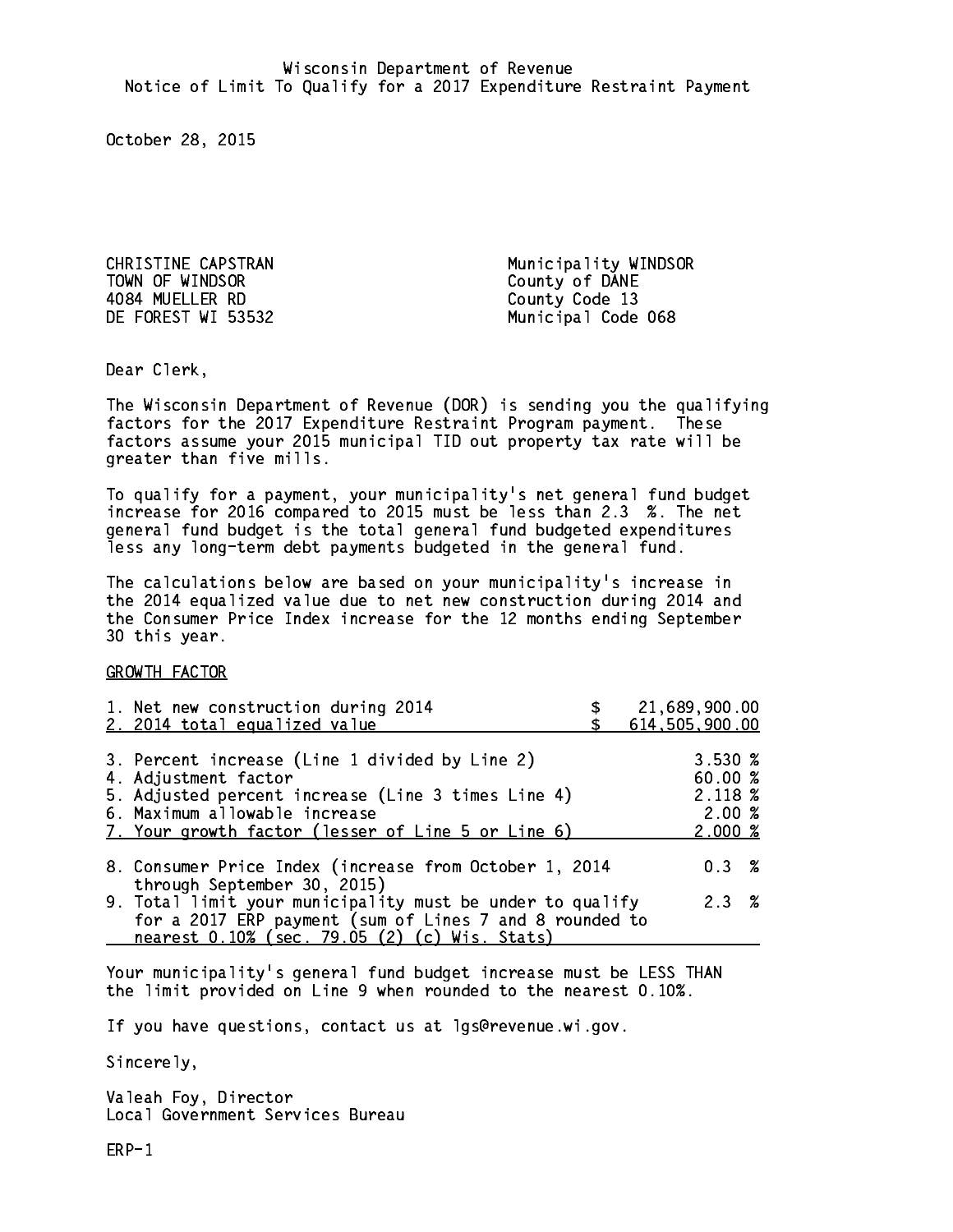APRIL LITTLE Municipality BELLEVILLE VILLAGE OF BELLEVILLE County of DANE PO BOX 79 BELLEVILLE WI 53508-0079 Municipal Code 106

County Code 13

Dear Clerk. Dear Clerk,

The Wisconsin Department of Revenue (DOR) is sending you the qualifying factors for the 2017 Expenditure Restraint Program payment. These factors assume your 2015 municipal TID out property tax rate will be greater than five mills.

 To qualify for a payment, your municipality's net general fund budget increase for 2016 compared to 2015 must be less than 0.6 %. The net general fund budget is the total general fund budgeted expenditures less any long-term debt payments budgeted in the general fund.

The calculations below are based on your municipality's increase in the 2014 equalized value due to net new construction during 2014 and the Consumer Price Index increase for the 12 months ending September 30 this year. 30 this year.

GROWTH FACTOR

| 1. Net new construction during 2014<br>2. 2014 total equalized value                                                                                                                                                | 791,500.00<br>180,731,000.00                          |
|---------------------------------------------------------------------------------------------------------------------------------------------------------------------------------------------------------------------|-------------------------------------------------------|
| 3. Percent increase (Line 1 divided by Line 2)<br>4. Adjustment factor<br>5. Adjusted percent increase (Line 3 times Line 4)<br>6. Maximum allowable increase<br>7. Your growth factor (lesser of Line 5 or Line 6) | 0.438~%<br>60.00%<br>0.263~%<br>2.00%<br>$0.263 \; %$ |
| 8. Consumer Price Index (increase from October 1, 2014                                                                                                                                                              | 0.3%                                                  |
| through September 30, 2015)<br>9. Total limit your municipality must be under to qualify<br>for a 2017 ERP payment (sum of Lines 7 and 8 rounded to<br>nearest 0.10% (sec. 79.05 (2) (c) Wis. Stats)                | 0.6 %                                                 |

Your municipality's general fund budget increase must be LESS THAN the limit provided on Line 9 when rounded to the nearest 0.10%.

If you have questions, contact us at lgs@revenue.wi.gov.

Sincerely,

Valeah Foy, Director Local Government Services Bureau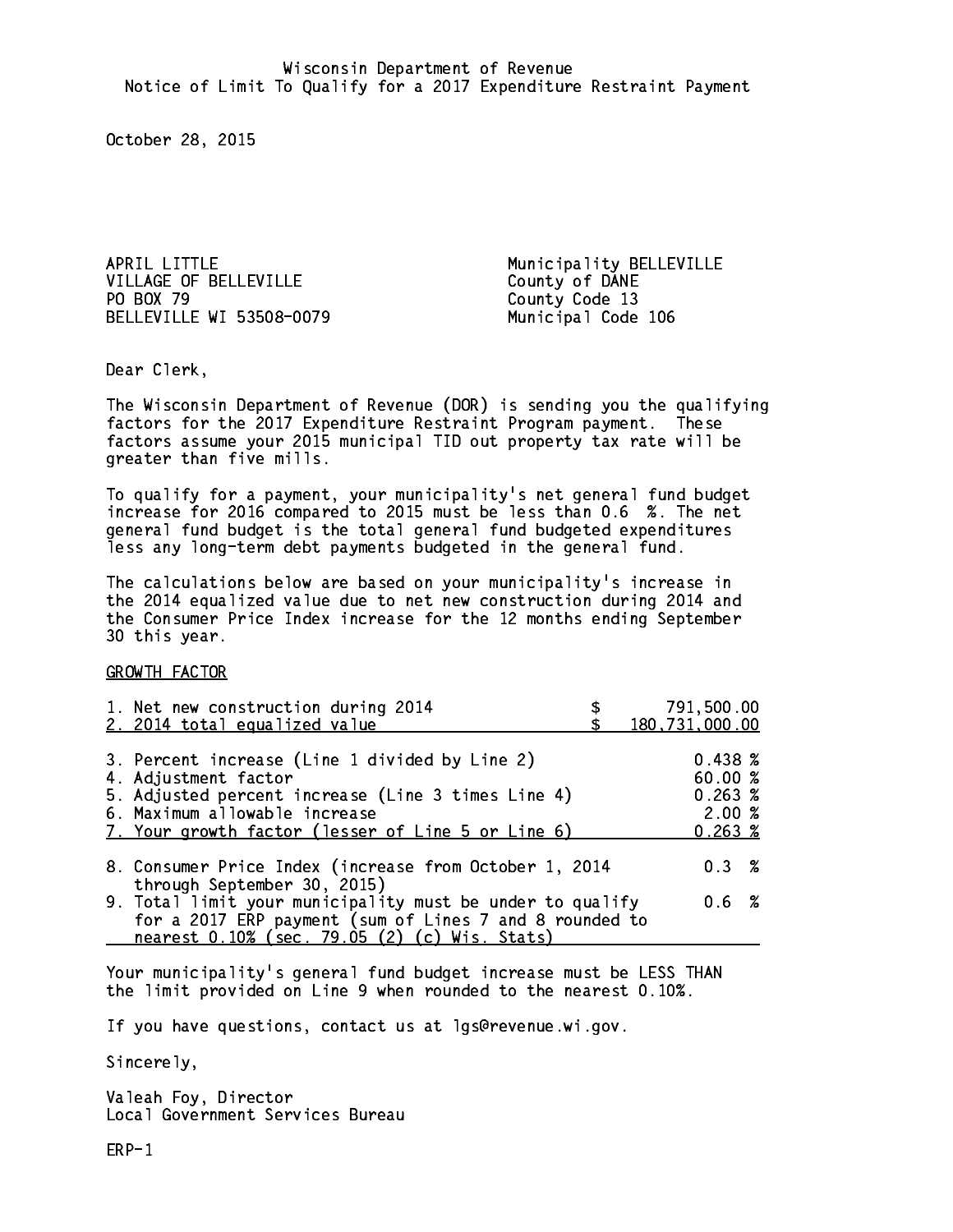SHELLIE BENISH Municipality BLACK EARTH VILLAGE OF BLACK EARTH County of DANE 1210 MILLS STREET County Code 13 BLACK EARTH WI 53515-0347 Municipal Code 107

Dear Clerk. Dear Clerk,

The Wisconsin Department of Revenue (DOR) is sending you the qualifying factors for the 2017 Expenditure Restraint Program payment. These factors assume your 2015 municipal TID out property tax rate will be greater than five mills.

 To qualify for a payment, your municipality's net general fund budget increase for 2016 compared to 2015 must be less than 0.9 %. The net general fund budget is the total general fund budgeted expenditures less any long-term debt payments budgeted in the general fund.

The calculations below are based on your municipality's increase in the 2014 equalized value due to net new construction during 2014 and the Consumer Price Index increase for the 12 months ending September 30 this year. 30 this year.

GROWTH FACTOR

| 1. Net new construction during 2014                                                                                                                                                                  | 1,112,900.00   |
|------------------------------------------------------------------------------------------------------------------------------------------------------------------------------------------------------|----------------|
| 2. 2014 total equalized value                                                                                                                                                                        | 109,043,700.00 |
| 3. Percent increase (Line 1 divided by Line 2)                                                                                                                                                       | 1.021%         |
| 4. Adjustment factor                                                                                                                                                                                 | 60.00%         |
| 5. Adjusted percent increase (Line 3 times Line 4)                                                                                                                                                   | $0.612*$       |
| 6. Maximum allowable increase                                                                                                                                                                        | 2.00%          |
| 7. Your growth factor (lesser of Line 5 or Line 6)                                                                                                                                                   | 0.612%         |
| 8. Consumer Price Index (increase from October 1, 2014                                                                                                                                               | $0.3 \t%$      |
| through September 30, 2015)<br>9. Total limit your municipality must be under to qualify<br>for a 2017 ERP payment (sum of Lines 7 and 8 rounded to<br>nearest 0.10% (sec. 79.05 (2) (c) Wis. Stats) | 0.9 %          |

Your municipality's general fund budget increase must be LESS THAN the limit provided on Line 9 when rounded to the nearest 0.10%.

If you have questions, contact us at lgs@revenue.wi.gov.

Sincerely,

Valeah Foy, Director Local Government Services Bureau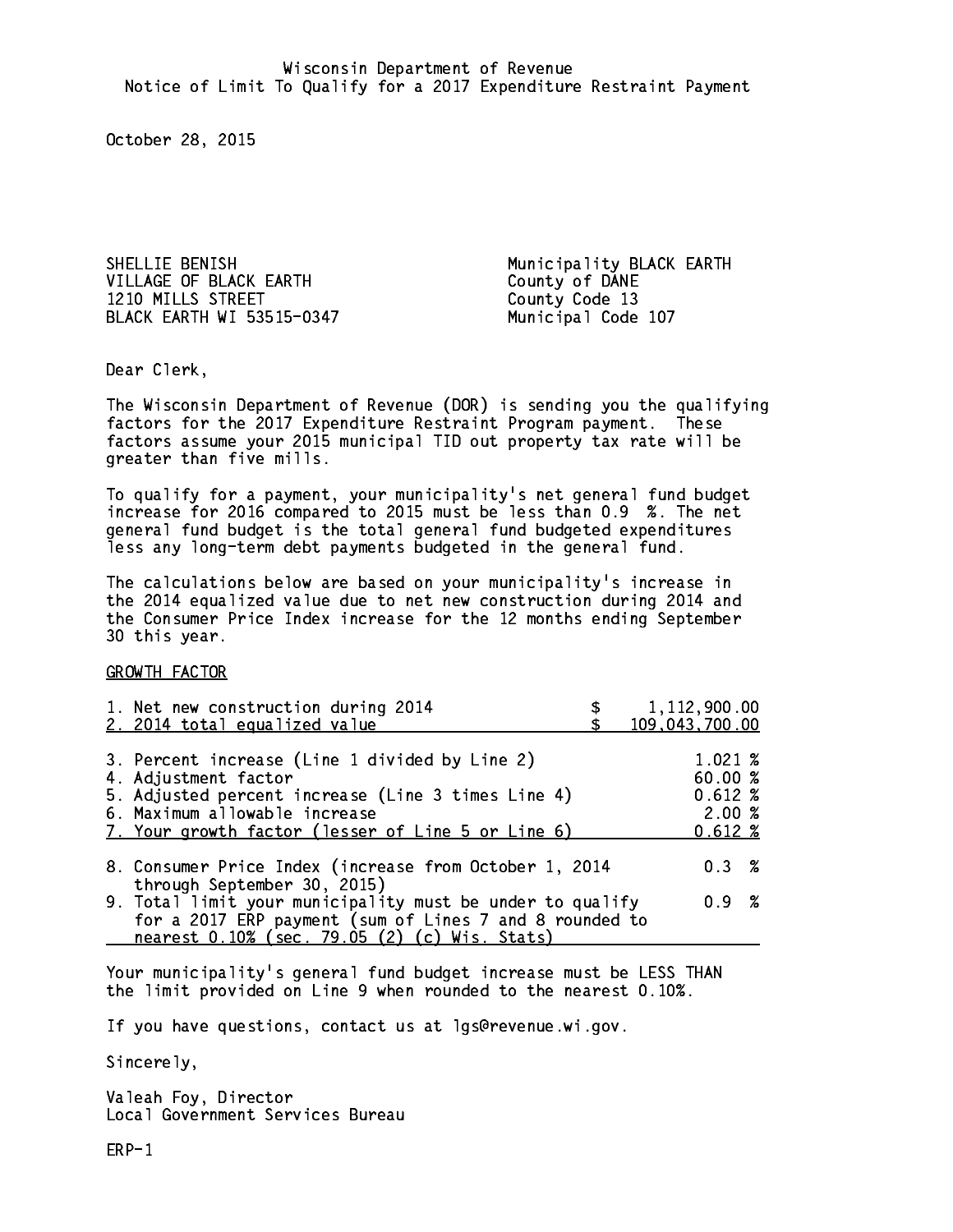MARY JO MICHEK **Municipality BLUE MOUNDS** VILLAGE OF BLUE MOUNDS County of DANE PO BOX 189 BLUE MOUNDS WI 53517-0189 Municipal Code 108

County Code 13

Dear Clerk. Dear Clerk,

The Wisconsin Department of Revenue (DOR) is sending you the qualifying factors for the 2017 Expenditure Restraint Program payment. These factors assume your 2015 municipal TID out property tax rate will be greater than five mills.

 To qualify for a payment, your municipality's net general fund budget increase for 2016 compared to 2015 must be less than 2.3 %. The net general fund budget is the total general fund budgeted expenditures less any long-term debt payments budgeted in the general fund.

The calculations below are based on your municipality's increase in the 2014 equalized value due to net new construction during 2014 and the Consumer Price Index increase for the 12 months ending September 30 this year. 30 this year.

GROWTH FACTOR

| 1. Net new construction during 2014<br>2. 2014 total equalized value                                                                                                                                                | 3,505,300.00<br>61, 233, 900.00                   |
|---------------------------------------------------------------------------------------------------------------------------------------------------------------------------------------------------------------------|---------------------------------------------------|
| 3. Percent increase (Line 1 divided by Line 2)<br>4. Adjustment factor<br>5. Adjusted percent increase (Line 3 times Line 4)<br>6. Maximum allowable increase<br>7. Your growth factor (lesser of Line 5 or Line 6) | 5.724~%<br>60.00 %<br>3.435~%<br>2.00%<br>2.000~% |
| 8. Consumer Price Index (increase from October 1, 2014<br>through September 30, 2015)                                                                                                                               | $0.3 \t%$                                         |
| 9. Total limit your municipality must be under to qualify<br>for a 2017 ERP payment (sum of Lines 7 and 8 rounded to<br>nearest 0.10% (sec. 79.05 (2) (c) Wis. Stats)                                               | 2.3%                                              |

Your municipality's general fund budget increase must be LESS THAN the limit provided on Line 9 when rounded to the nearest 0.10%.

If you have questions, contact us at lgs@revenue.wi.gov.

Sincerely,

Valeah Foy, Director Local Government Services Bureau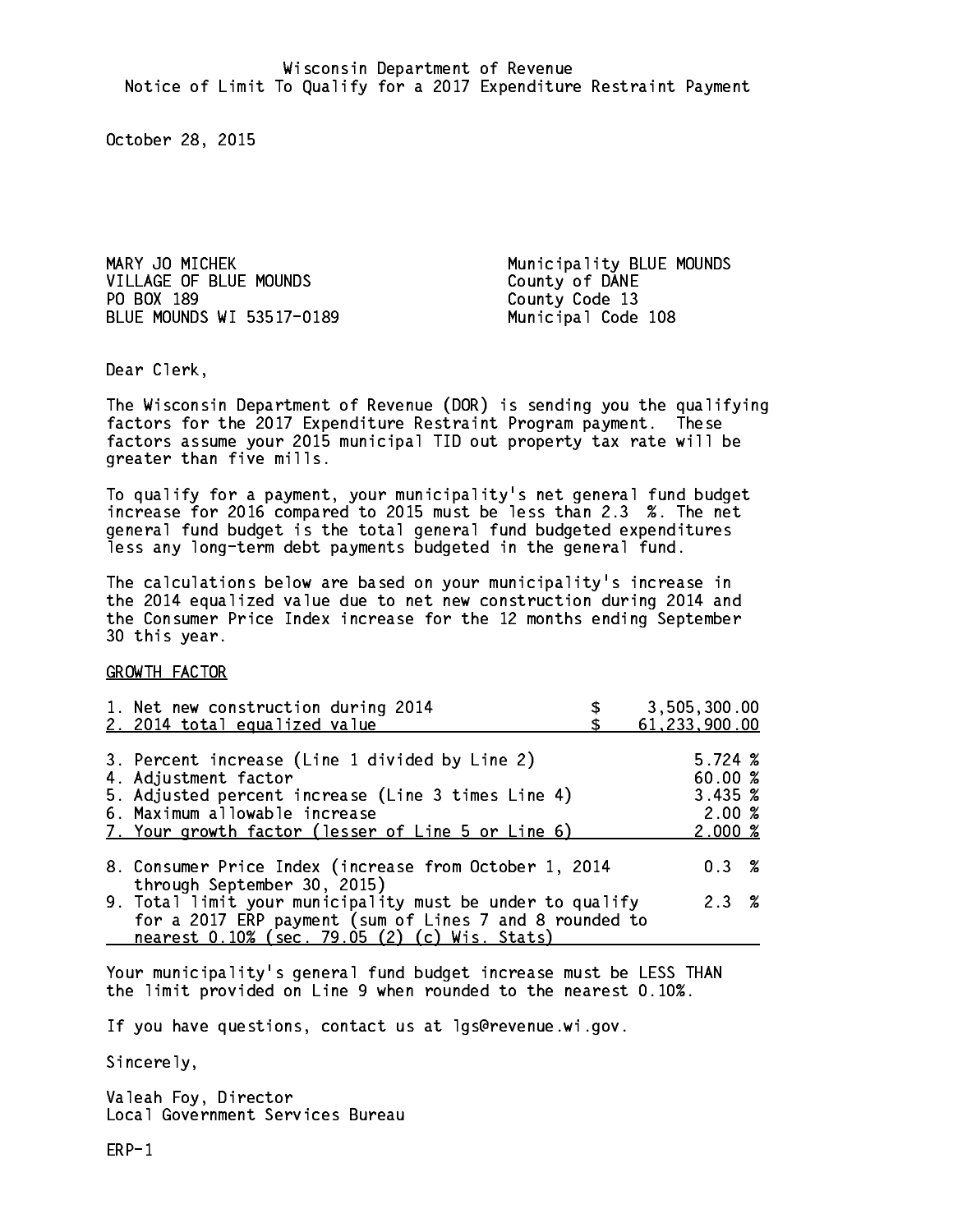LISA MOEN **Municipality CAMBRIDGE** VILLAGE OF CAMBRIDGE COUNTY OF DANE P.O. BOX 99 CAMBRIDGE WI 53523-0099 Municipal Code 111

County Code 13

Dear Clerk. Dear Clerk,

The Wisconsin Department of Revenue (DOR) is sending you the qualifying factors for the 2017 Expenditure Restraint Program payment. These factors assume your 2015 municipal TID out property tax rate will be greater than five mills.

 To qualify for a payment, your municipality's net general fund budget increase for 2016 compared to 2015 must be less than 0.4 %. The net general fund budget is the total general fund budgeted expenditures less any long-term debt payments budgeted in the general fund.

The calculations below are based on your municipality's increase in the 2014 equalized value due to net new construction during 2014 and the Consumer Price Index increase for the 12 months ending September 30 this year. 30 this year.

GROWTH FACTOR

| 1. Net new construction during 2014<br>2. 2014 total equalized value                                                                                                                                                |                                                                              | 177,400.00<br>128, 356, 800.00                                                                                                                                                 |
|---------------------------------------------------------------------------------------------------------------------------------------------------------------------------------------------------------------------|------------------------------------------------------------------------------|--------------------------------------------------------------------------------------------------------------------------------------------------------------------------------|
| 3. Percent increase (Line 1 divided by Line 2)<br>4. Adjustment factor<br>5. Adjusted percent increase (Line 3 times Line 4)<br>6. Maximum allowable increase<br>7. Your growth factor (lesser of Line 5 or Line 6) |                                                                              | $0.138 \; \text{\%}$<br>60.00%<br>0.083~%<br>2.00%<br>0.083%                                                                                                                   |
|                                                                                                                                                                                                                     |                                                                              | $0.3 \t%$                                                                                                                                                                      |
|                                                                                                                                                                                                                     |                                                                              | $0.4 \t%$                                                                                                                                                                      |
|                                                                                                                                                                                                                     | through September 30, 2015)<br>nearest 0.10% (sec. 79.05 (2) (c) Wis. Stats) | 8. Consumer Price Index (increase from October 1, 2014<br>9. Total limit your municipality must be under to qualify<br>for a 2017 ERP payment (sum of Lines 7 and 8 rounded to |

Your municipality's general fund budget increase must be LESS THAN the limit provided on Line 9 when rounded to the nearest 0.10%.

If you have questions, contact us at lgs@revenue.wi.gov.

Sincerely,

Valeah Foy, Director Local Government Services Bureau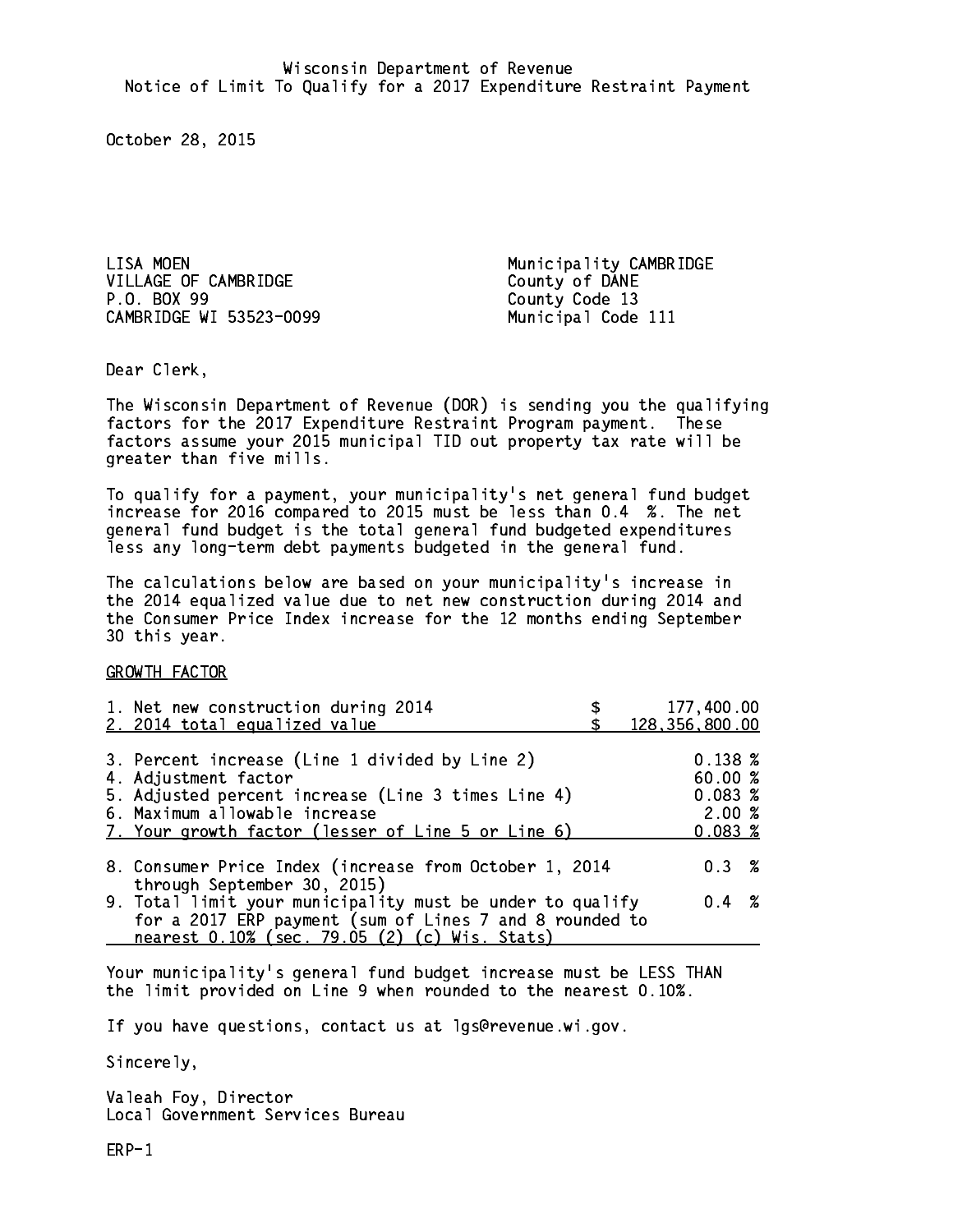DEBRA WINTER **Municipality COTTAGE GROVE** VILLAGE OF COTTAGE GROVE COUNTY Of DANE 221 E COTTAGE GROVE RD County Code 13 COTTAGE GROVE WI 53527-9619 Municipal Code 112

Dear Clerk. Dear Clerk,

The Wisconsin Department of Revenue (DOR) is sending you the qualifying factors for the 2017 Expenditure Restraint Program payment. These factors assume your 2015 municipal TID out property tax rate will be greater than five mills.

 To qualify for a payment, your municipality's net general fund budget increase for 2016 compared to 2015 must be less than 1.1 %. The net general fund budget is the total general fund budgeted expenditures less any long-term debt payments budgeted in the general fund.

The calculations below are based on your municipality's increase in the 2014 equalized value due to net new construction during 2014 and the Consumer Price Index increase for the 12 months ending September 30 this year. 30 this year.

GROWTH FACTOR

|                                                                                                                      | 8,475,000.00<br>603,733,600.00                                      |
|----------------------------------------------------------------------------------------------------------------------|---------------------------------------------------------------------|
|                                                                                                                      | $1.404 \; \text{\%}$<br>60.00%<br>$0.842*$<br>2.00%<br>$0.842 \; %$ |
| 8. Consumer Price Index (increase from October 1, 2014                                                               | $0.3 \t%$                                                           |
| 9. Total limit your municipality must be under to qualify<br>for a 2017 ERP payment (sum of Lines 7 and 8 rounded to | $1.1 \t%$                                                           |
|                                                                                                                      |                                                                     |

Your municipality's general fund budget increase must be LESS THAN the limit provided on Line 9 when rounded to the nearest 0.10%.

If you have questions, contact us at lgs@revenue.wi.gov.

Sincerely,

Valeah Foy, Director Local Government Services Bureau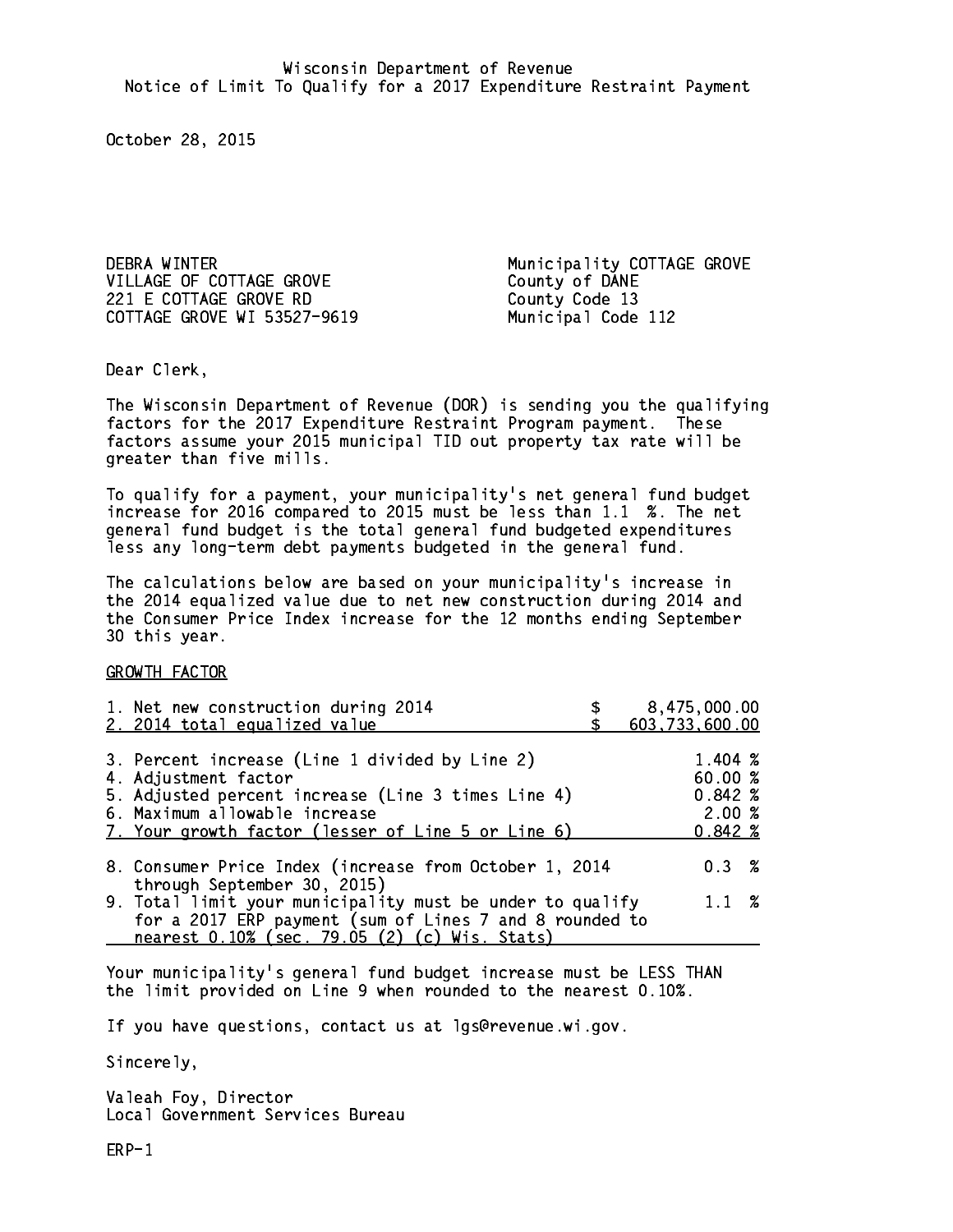MATT SCHUENKE **Municipality CROSS PLAINS** VILLAGE OF CROSS PLAINS County of DANE PO BOX 97 CROSS PLAINS WI 53528-0097 Municipal Code 113

County Code 13

Dear Clerk. Dear Clerk,

The Wisconsin Department of Revenue (DOR) is sending you the qualifying factors for the 2017 Expenditure Restraint Program payment. These factors assume your 2015 municipal TID out property tax rate will be greater than five mills.

 To qualify for a payment, your municipality's net general fund budget increase for 2016 compared to 2015 must be less than 1.4 %. The net general fund budget is the total general fund budgeted expenditures less any long-term debt payments budgeted in the general fund.

The calculations below are based on your municipality's increase in the 2014 equalized value due to net new construction during 2014 and the Consumer Price Index increase for the 12 months ending September 30 this year. 30 this year.

GROWTH FACTOR

| 1. Net new construction during 2014<br>2. 2014 total equalized value                                                                                                                                                | 6,485,200.00<br>341,993,100.00                    |
|---------------------------------------------------------------------------------------------------------------------------------------------------------------------------------------------------------------------|---------------------------------------------------|
| 3. Percent increase (Line 1 divided by Line 2)<br>4. Adjustment factor<br>5. Adjusted percent increase (Line 3 times Line 4)<br>6. Maximum allowable increase<br>7. Your growth factor (lesser of Line 5 or Line 6) | 1.896 %<br>60.00 %<br>1.138 %<br>2.00%<br>1.138 % |
| 8. Consumer Price Index (increase from October 1, 2014<br>through September 30, 2015)                                                                                                                               | 0.3%                                              |
| 9. Total limit your municipality must be under to qualify<br>for a 2017 ERP payment (sum of Lines 7 and 8 rounded to<br>nearest 0.10% (sec. 79.05 (2) (c) Wis. Stats)                                               | $1.4 \t%$                                         |

Your municipality's general fund budget increase must be LESS THAN the limit provided on Line 9 when rounded to the nearest 0.10%.

If you have questions, contact us at lgs@revenue.wi.gov.

Sincerely,

Valeah Foy, Director Local Government Services Bureau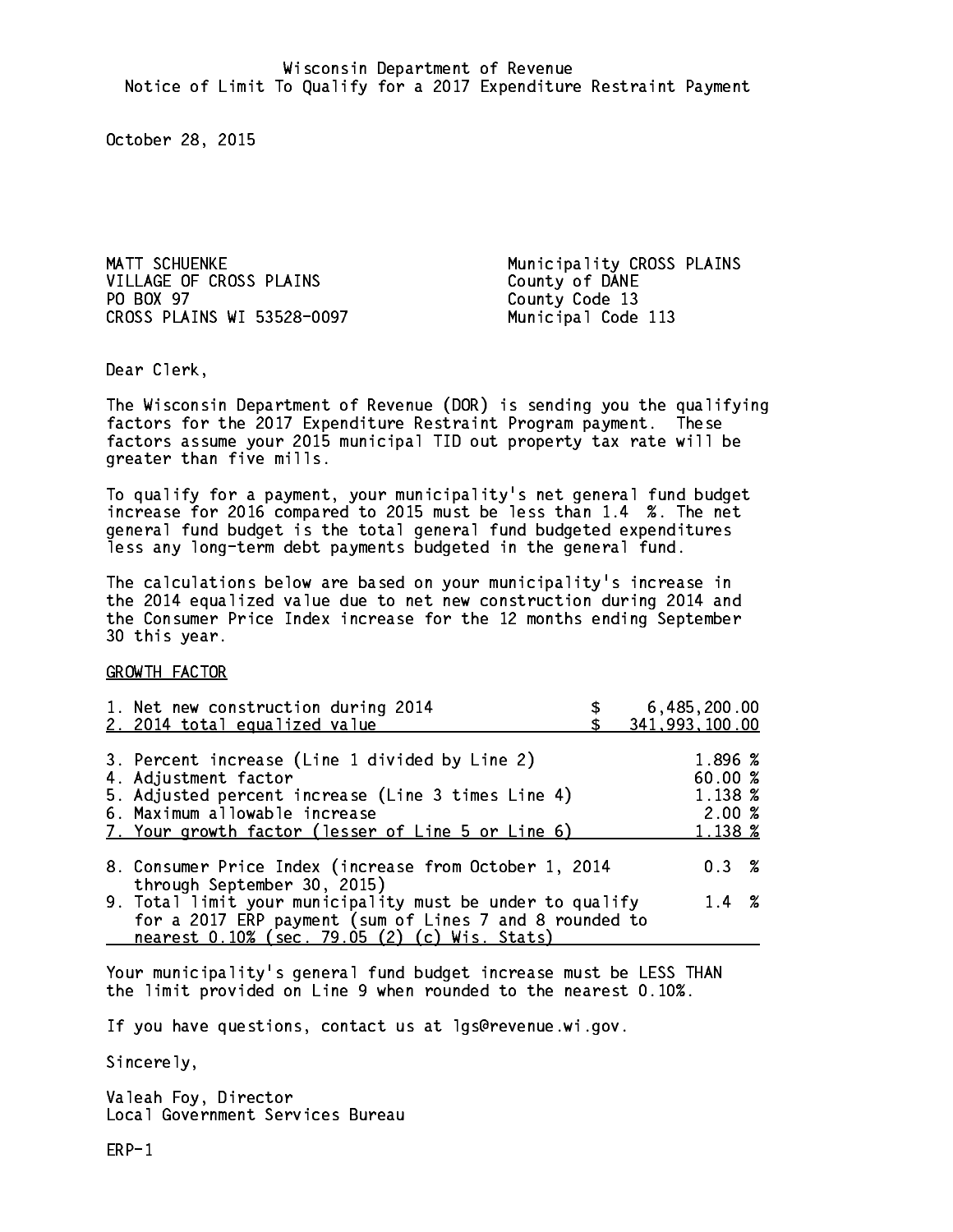THERESA HUGHEY GROVES Municipality DANE VILLAGE OF DANE County of DANE PO BOX 168 County Code 13 DANE WI 53529-0168

Municipal Code 116

Dear Clerk. Dear Clerk,

The Wisconsin Department of Revenue (DOR) is sending you the qualifying factors for the 2017 Expenditure Restraint Program payment. These factors assume your 2015 municipal TID out property tax rate will be greater than five mills.

 To qualify for a payment, your municipality's net general fund budget increase for 2016 compared to 2015 must be less than 2.0 %. The net general fund budget is the total general fund budgeted expenditures less any long-term debt payments budgeted in the general fund.

The calculations below are based on your municipality's increase in the 2014 equalized value due to net new construction during 2014 and the Consumer Price Index increase for the 12 months ending September 30 this year. 30 this year.

GROWTH FACTOR

| 1. Net new construction during 2014<br>2. 2014 total equalized value                                                                                                                                                | 2,227,100.00<br>77,997,900.00                     |
|---------------------------------------------------------------------------------------------------------------------------------------------------------------------------------------------------------------------|---------------------------------------------------|
| 3. Percent increase (Line 1 divided by Line 2)<br>4. Adjustment factor<br>5. Adjusted percent increase (Line 3 times Line 4)<br>6. Maximum allowable increase<br>7. Your growth factor (lesser of Line 5 or Line 6) | 2.855 %<br>60.00 %<br>1.713 %<br>2.00%<br>1.713 % |
| 8. Consumer Price Index (increase from October 1, 2014<br>through September 30, 2015)                                                                                                                               | 0.3%                                              |
| 9. Total limit your municipality must be under to qualify<br>for a 2017 ERP payment (sum of Lines 7 and 8 rounded to<br>nearest 0.10% (sec. 79.05 (2) (c) Wis. Stats)                                               | 2.0%                                              |

Your municipality's general fund budget increase must be LESS THAN the limit provided on Line 9 when rounded to the nearest 0.10%.

If you have questions, contact us at lgs@revenue.wi.gov.

Sincerely,

Valeah Foy, Director Local Government Services Bureau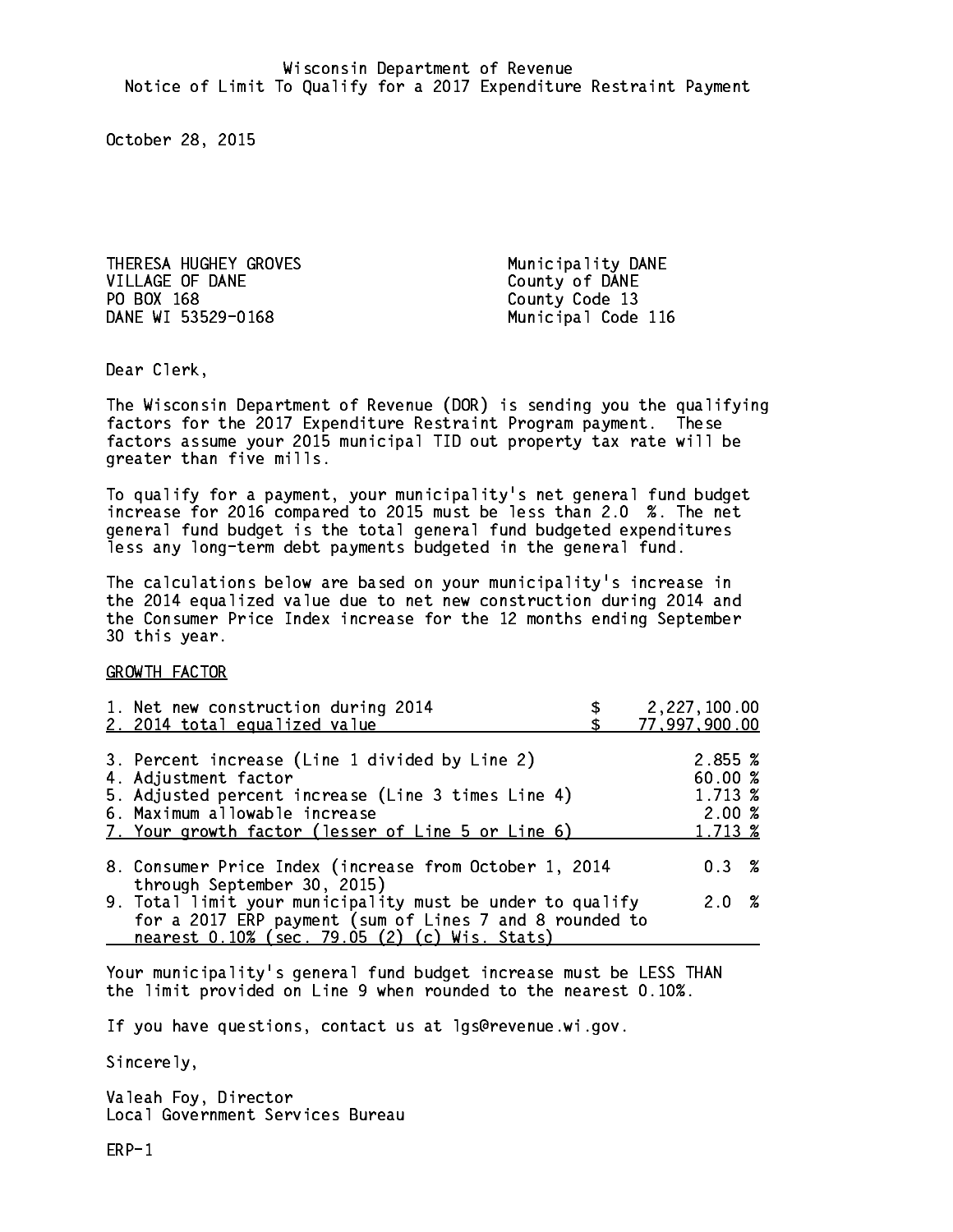ELIZABETH MCCREDIE Municipality DEERFIELD VILLAGE OF DEERFIELD County of DANE PO BOX 66 DEERFIELD WI 53531-0066 Municipal Code 117

County Code 13

Dear Clerk. Dear Clerk,

The Wisconsin Department of Revenue (DOR) is sending you the qualifying factors for the 2017 Expenditure Restraint Program payment. These factors assume your 2015 municipal TID out property tax rate will be greater than five mills.

 To qualify for a payment, your municipality's net general fund budget increase for 2016 compared to 2015 must be less than 1.1 %. The net general fund budget is the total general fund budgeted expenditures less any long-term debt payments budgeted in the general fund.

The calculations below are based on your municipality's increase in the 2014 equalized value due to net new construction during 2014 and the Consumer Price Index increase for the 12 months ending September 30 this year. 30 this year.

GROWTH FACTOR

|                                                                                                                      | 2,417,500.00<br>189,582,400.00                                                                                                                                                                                                                                                                               |
|----------------------------------------------------------------------------------------------------------------------|--------------------------------------------------------------------------------------------------------------------------------------------------------------------------------------------------------------------------------------------------------------------------------------------------------------|
|                                                                                                                      | 1.275~%<br>60.00 %<br>0.765~%<br>2.00%<br>0.765~%                                                                                                                                                                                                                                                            |
|                                                                                                                      | $0.3 \t%$                                                                                                                                                                                                                                                                                                    |
| 9. Total limit your municipality must be under to qualify<br>for a 2017 ERP payment (sum of Lines 7 and 8 rounded to | $1.1 \t%$                                                                                                                                                                                                                                                                                                    |
|                                                                                                                      | 1. Net new construction during 2014<br>3. Percent increase (Line 1 divided by Line 2)<br>5. Adjusted percent increase (Line 3 times Line 4)<br>7. Your growth factor (lesser of Line 5 or Line 6)<br>8. Consumer Price Index (increase from October 1, 2014<br>nearest 0.10% (sec. 79.05 (2) (c) Wis. Stats) |

Your municipality's general fund budget increase must be LESS THAN the limit provided on Line 9 when rounded to the nearest 0.10%.

If you have questions, contact us at lgs@revenue.wi.gov.

Sincerely,

Valeah Foy, Director Local Government Services Bureau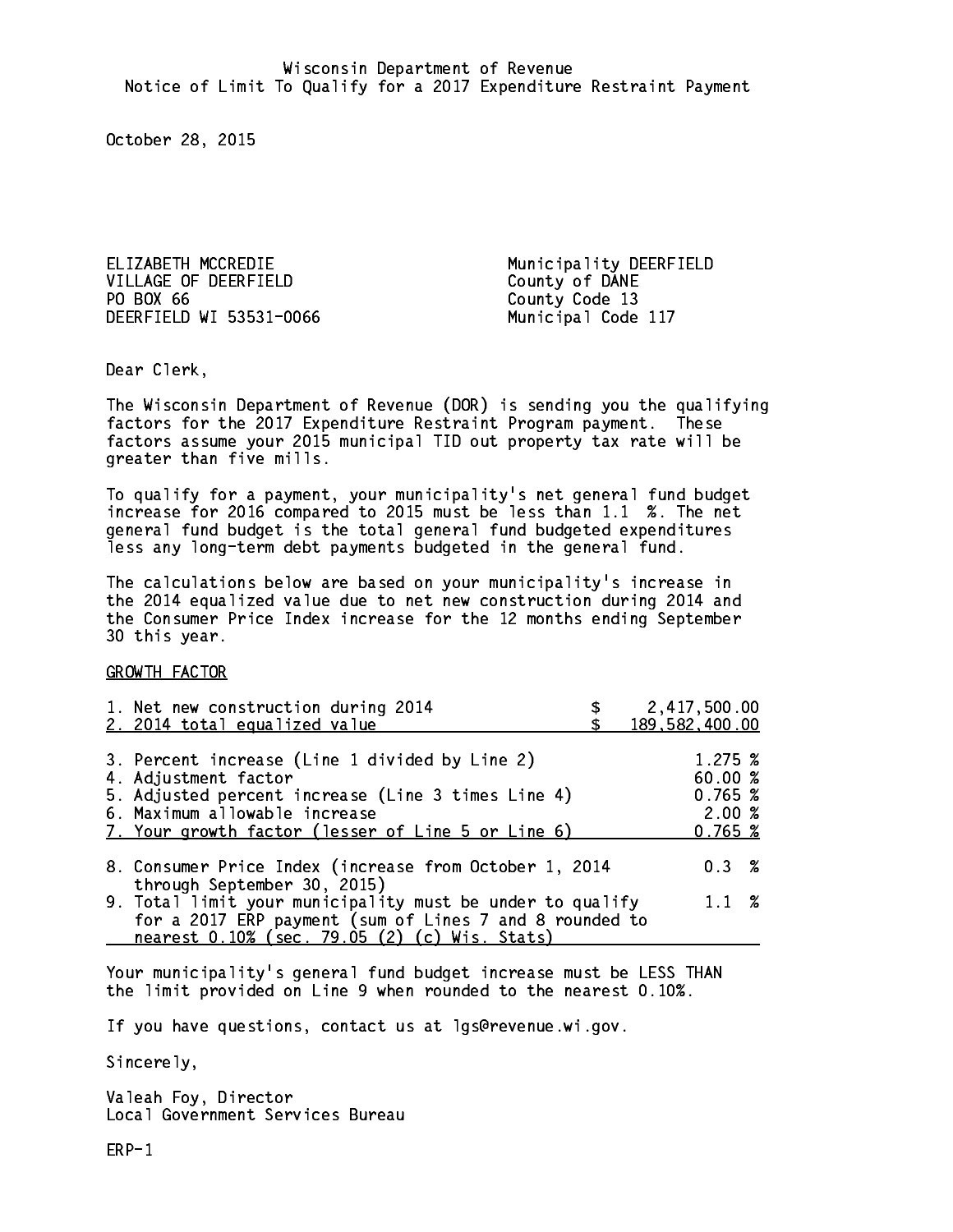LU ANN LEGGETT Municipality DEFOREST VILLAGE OF DEFOREST County of DANE 306 DEFOREST ST County Code 13 DE FOREST WI 53532 Municipal Code 118

Dear Clerk. Dear Clerk,

The Wisconsin Department of Revenue (DOR) is sending you the qualifying factors for the 2017 Expenditure Restraint Program payment. These factors assume your 2015 municipal TID out property tax rate will be greater than five mills.

 To qualify for a payment, your municipality's net general fund budget increase for 2016 compared to 2015 must be less than 2.0 %. The net general fund budget is the total general fund budgeted expenditures less any long-term debt payments budgeted in the general fund.

The calculations below are based on your municipality's increase in the 2014 equalized value due to net new construction during 2014 and the Consumer Price Index increase for the 12 months ending September 30 this year. 30 this year.

GROWTH FACTOR

| 1. Net new construction during 2014<br>2. 2014 total equalized value                                     | 24,610,400.00<br>848,055,100.00 |
|----------------------------------------------------------------------------------------------------------|---------------------------------|
|                                                                                                          |                                 |
| 3. Percent increase (Line 1 divided by Line 2)<br>4. Adjustment factor                                   | $2.902 \; \%$<br>60.00%         |
| 5. Adjusted percent increase (Line 3 times Line 4)                                                       | 1.741 %                         |
| 6. Maximum allowable increase                                                                            | 2.00%                           |
| 7. Your growth factor (lesser of Line 5 or Line 6)                                                       | 1.741 %                         |
| 8. Consumer Price Index (increase from October 1, 2014<br>through September 30, 2015)                    | $0.3 \t%$                       |
| 9. Total limit your municipality must be under to qualify                                                | 2.0%                            |
| for a 2017 ERP payment (sum of Lines 7 and 8 rounded to<br>nearest 0.10% (sec. 79.05 (2) (c) Wis. Stats) |                                 |

Your municipality's general fund budget increase must be LESS THAN the limit provided on Line 9 when rounded to the nearest 0.10%.

If you have questions, contact us at lgs@revenue.wi.gov.

Sincerely,

Valeah Foy, Director Local Government Services Bureau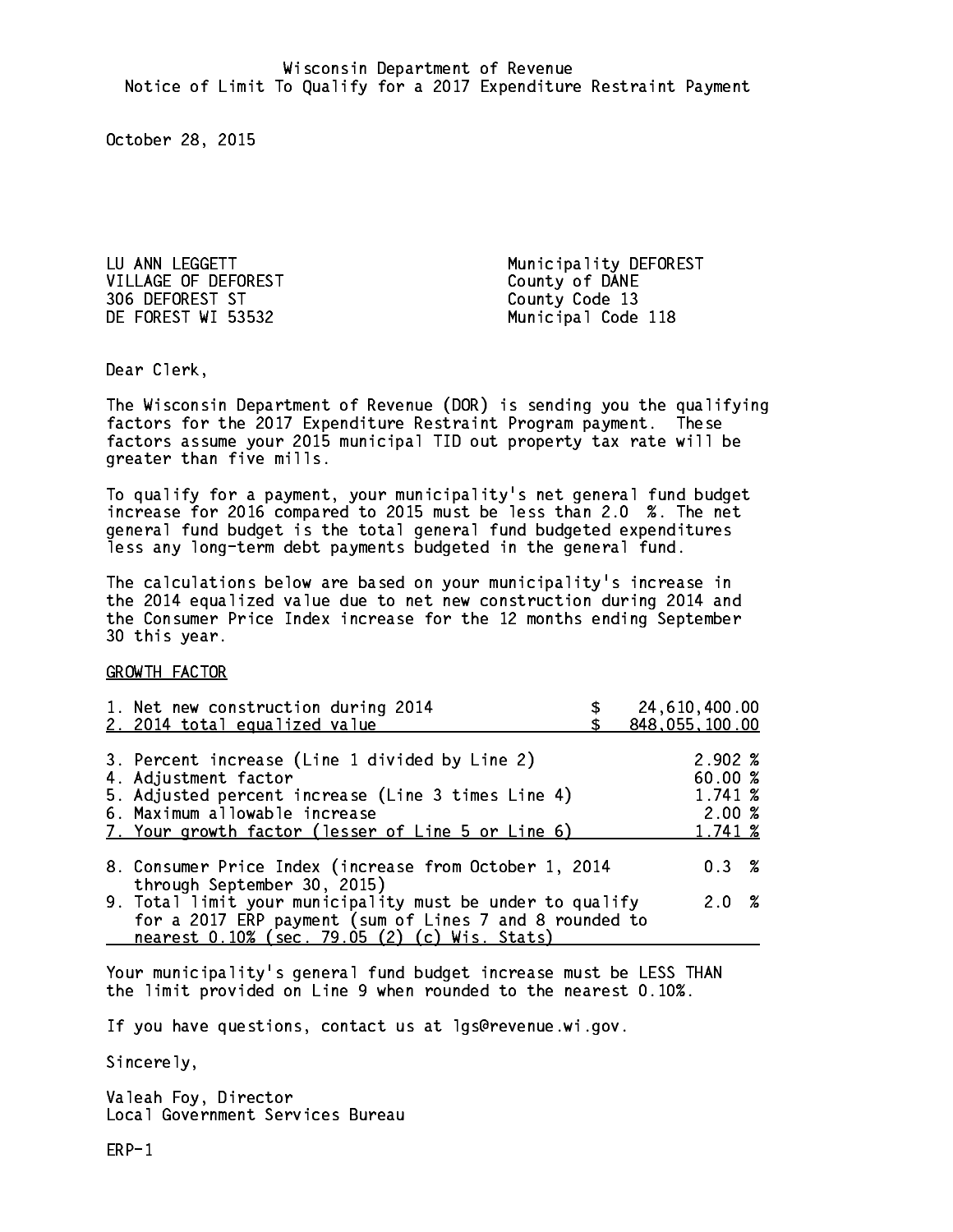VILLAGE OF MAPLE BLUFF COUNTY Of DANE 18 OXFORD PLACE County Code 13 MADISON WI 53704-5955 Municipal Code 151

SARAH DANZ **Municipality MAPLE BLUFF** 

Dear Clerk. Dear Clerk,

The Wisconsin Department of Revenue (DOR) is sending you the qualifying factors for the 2017 Expenditure Restraint Program payment. These factors assume your 2015 municipal TID out property tax rate will be greater than five mills.

 To qualify for a payment, your municipality's net general fund budget increase for 2016 compared to 2015 must be less than 0.9 %. The net general fund budget is the total general fund budgeted expenditures less any long-term debt payments budgeted in the general fund.

The calculations below are based on your municipality's increase in the 2014 equalized value due to net new construction during 2014 and the Consumer Price Index increase for the 12 months ending September 30 this year. 30 this year.

GROWTH FACTOR

| 1. Net new construction during 2014<br>2. 2014 total equalized value                                                                                                                                                | 3, 195, 100.00<br>347,035,000.00                             |
|---------------------------------------------------------------------------------------------------------------------------------------------------------------------------------------------------------------------|--------------------------------------------------------------|
| 3. Percent increase (Line 1 divided by Line 2)<br>4. Adjustment factor<br>5. Adjusted percent increase (Line 3 times Line 4)<br>6. Maximum allowable increase<br>7. Your growth factor (lesser of Line 5 or Line 6) | $0.921 \;$ %<br>60.00 %<br>$0.552*$<br>2.00%<br>$0.552 \; %$ |
| 8. Consumer Price Index (increase from October 1, 2014                                                                                                                                                              | 0.3%                                                         |
| through September 30, 2015)<br>9. Total limit your municipality must be under to qualify<br>for a 2017 ERP payment (sum of Lines 7 and 8 rounded to<br>nearest 0.10% (sec. 79.05 (2) (c) Wis. Stats)                | 0.9 %                                                        |

Your municipality's general fund budget increase must be LESS THAN the limit provided on Line 9 when rounded to the nearest 0.10%.

If you have questions, contact us at lgs@revenue.wi.gov.

Sincerely,

Valeah Foy, Director Local Government Services Bureau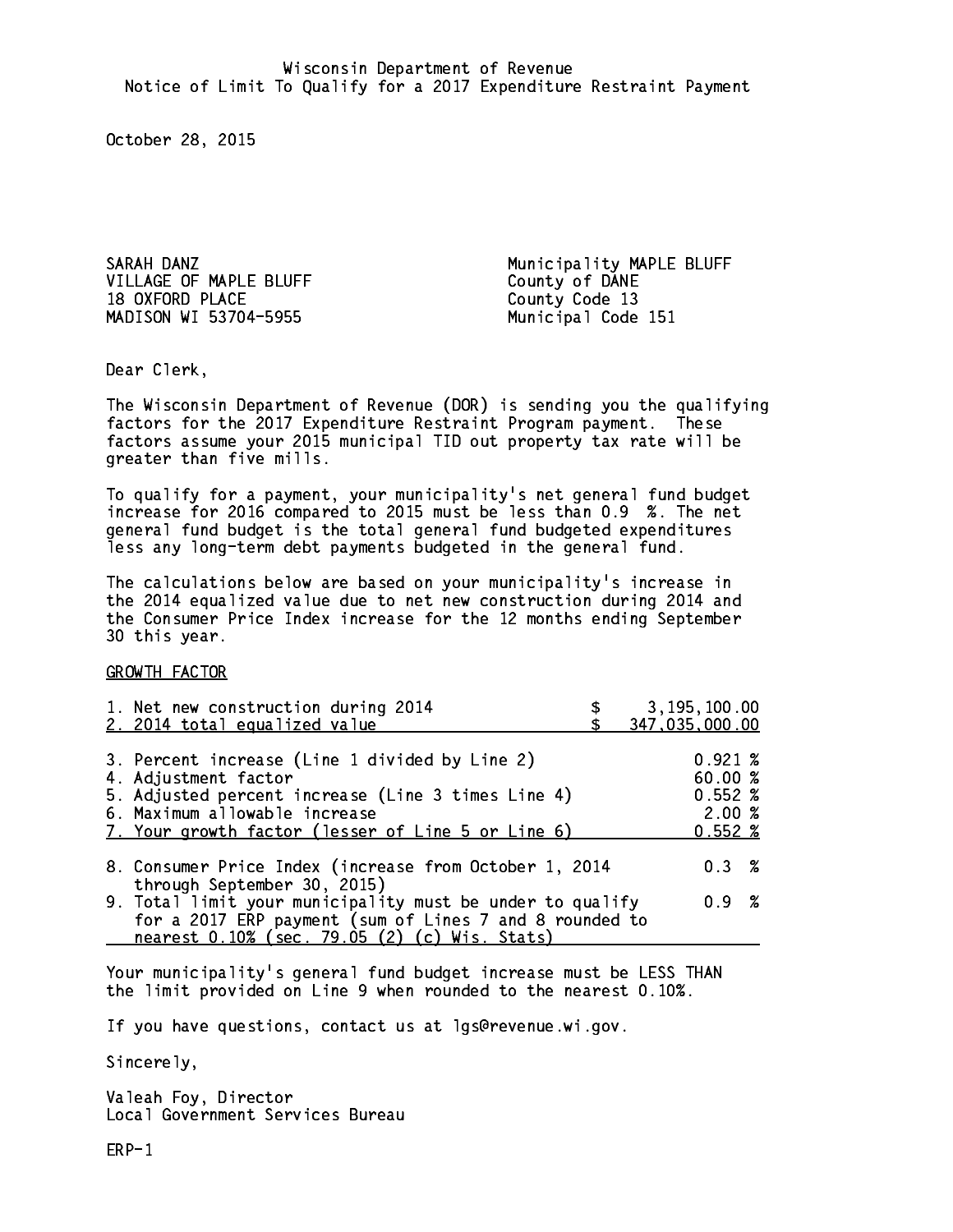MICHELLE MURPHY Municipality MARSHALL VILLAGE OF MARSHALL County of DANE PO BOX 45 MARSHALL WI 53559-0045 Municipal Code 152

County Code 13

Dear Clerk. Dear Clerk,

The Wisconsin Department of Revenue (DOR) is sending you the qualifying factors for the 2017 Expenditure Restraint Program payment. These factors assume your 2015 municipal TID out property tax rate will be greater than five mills.

 To qualify for a payment, your municipality's net general fund budget increase for 2016 compared to 2015 must be less than 0.5 %. The net general fund budget is the total general fund budgeted expenditures less any long-term debt payments budgeted in the general fund.

The calculations below are based on your municipality's increase in the 2014 equalized value due to net new construction during 2014 and the Consumer Price Index increase for the 12 months ending September 30 this year. 30 this year.

GROWTH FACTOR

| 1. Net new construction during 2014<br>2. 2014 total equalized value                                                                                                                                                | 751,400.00<br>187,792,600.00                     |
|---------------------------------------------------------------------------------------------------------------------------------------------------------------------------------------------------------------------|--------------------------------------------------|
| 3. Percent increase (Line 1 divided by Line 2)<br>4. Adjustment factor<br>5. Adjusted percent increase (Line 3 times Line 4)<br>6. Maximum allowable increase<br>7. Your growth factor (lesser of Line 5 or Line 6) | 0.400~%<br>60.00%<br>$0.240*$<br>2.00%<br>0.240% |
| 8. Consumer Price Index (increase from October 1, 2014<br>through September 30, 2015)                                                                                                                               | 0.3%                                             |
| 9. Total limit your municipality must be under to qualify<br>for a 2017 ERP payment (sum of Lines 7 and 8 rounded to<br>nearest 0.10% (sec. 79.05 (2) (c) Wis. Stats)                                               | 0.5 %                                            |

Your municipality's general fund budget increase must be LESS THAN the limit provided on Line 9 when rounded to the nearest 0.10%.

If you have questions, contact us at lgs@revenue.wi.gov.

Sincerely,

Valeah Foy, Director Local Government Services Bureau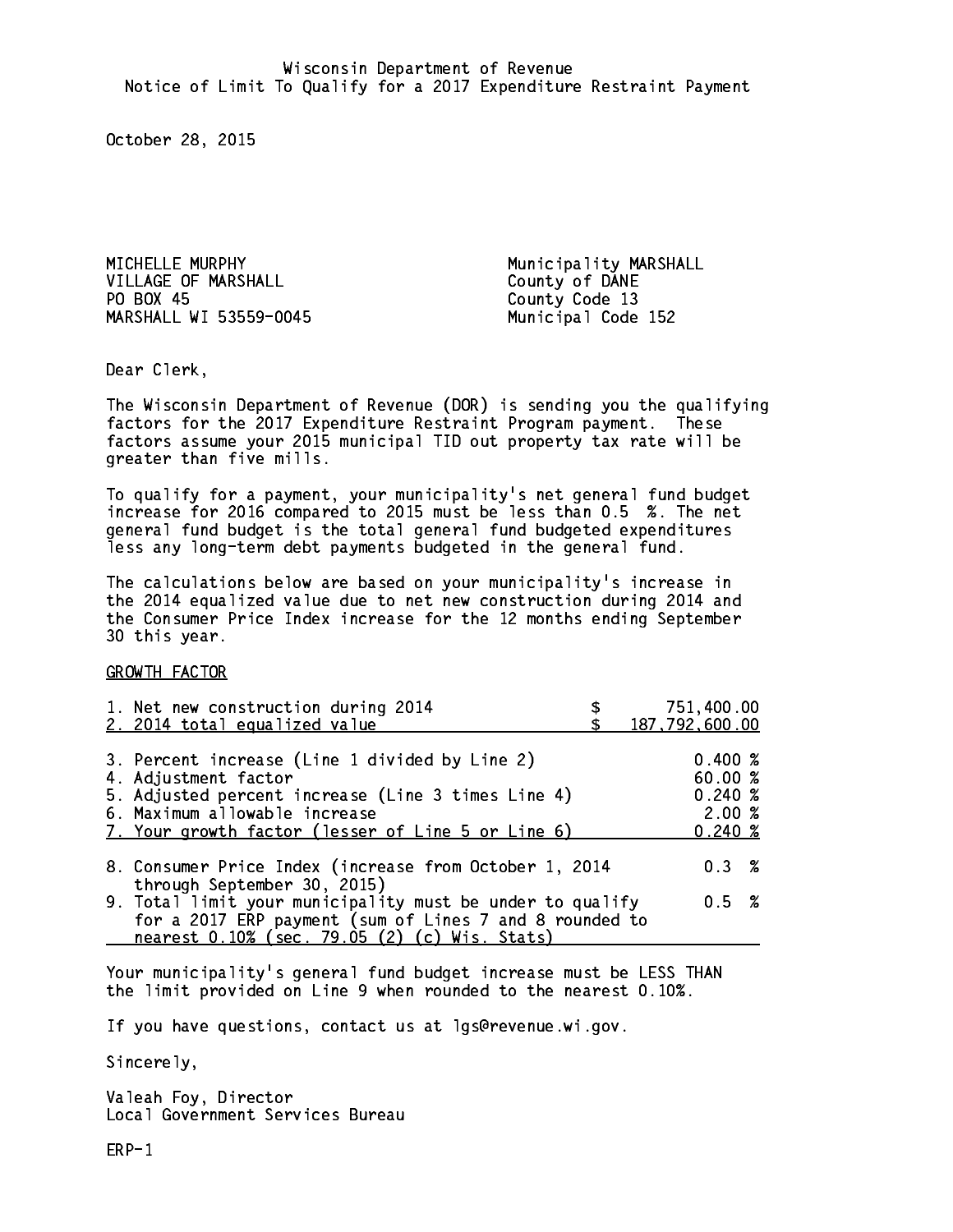SUSAN M DIETZEN Municipality MAZOMANIE VILLAGE OF MAZOMANIE County of DANE PO BOX 26 MAZOMANIE WI 53560-0026 Municipal Code 153

County Code 13

Dear Clerk. Dear Clerk,

The Wisconsin Department of Revenue (DOR) is sending you the qualifying factors for the 2017 Expenditure Restraint Program payment. These factors assume your 2015 municipal TID out property tax rate will be greater than five mills.

 To qualify for a payment, your municipality's net general fund budget increase for 2016 compared to 2015 must be less than 1.2 %. The net general fund budget is the total general fund budgeted expenditures less any long-term debt payments budgeted in the general fund.

The calculations below are based on your municipality's increase in the 2014 equalized value due to net new construction during 2014 and the Consumer Price Index increase for the 12 months ending September 30 this year. 30 this year.

GROWTH FACTOR

| 1. Net new construction during 2014<br>2. 2014 total equalized value                                                                                                                                                | 2,288,800.00<br>145,997,900.00                   |
|---------------------------------------------------------------------------------------------------------------------------------------------------------------------------------------------------------------------|--------------------------------------------------|
| 3. Percent increase (Line 1 divided by Line 2)<br>4. Adjustment factor<br>5. Adjusted percent increase (Line 3 times Line 4)<br>6. Maximum allowable increase<br>7. Your growth factor (lesser of Line 5 or Line 6) | 1.568 %<br>60.00%<br>0.941~%<br>2.00%<br>0.941~% |
| 8. Consumer Price Index (increase from October 1, 2014<br>through September 30, 2015)                                                                                                                               | $0.3 \t%$                                        |
| 9. Total limit your municipality must be under to qualify<br>for a 2017 ERP payment (sum of Lines 7 and 8 rounded to<br>nearest 0.10% (sec. 79.05 (2) (c) Wis. Stats)                                               | 1.2%                                             |

Your municipality's general fund budget increase must be LESS THAN the limit provided on Line 9 when rounded to the nearest 0.10%.

If you have questions, contact us at lgs@revenue.wi.gov.

Sincerely,

Valeah Foy, Director Local Government Services Bureau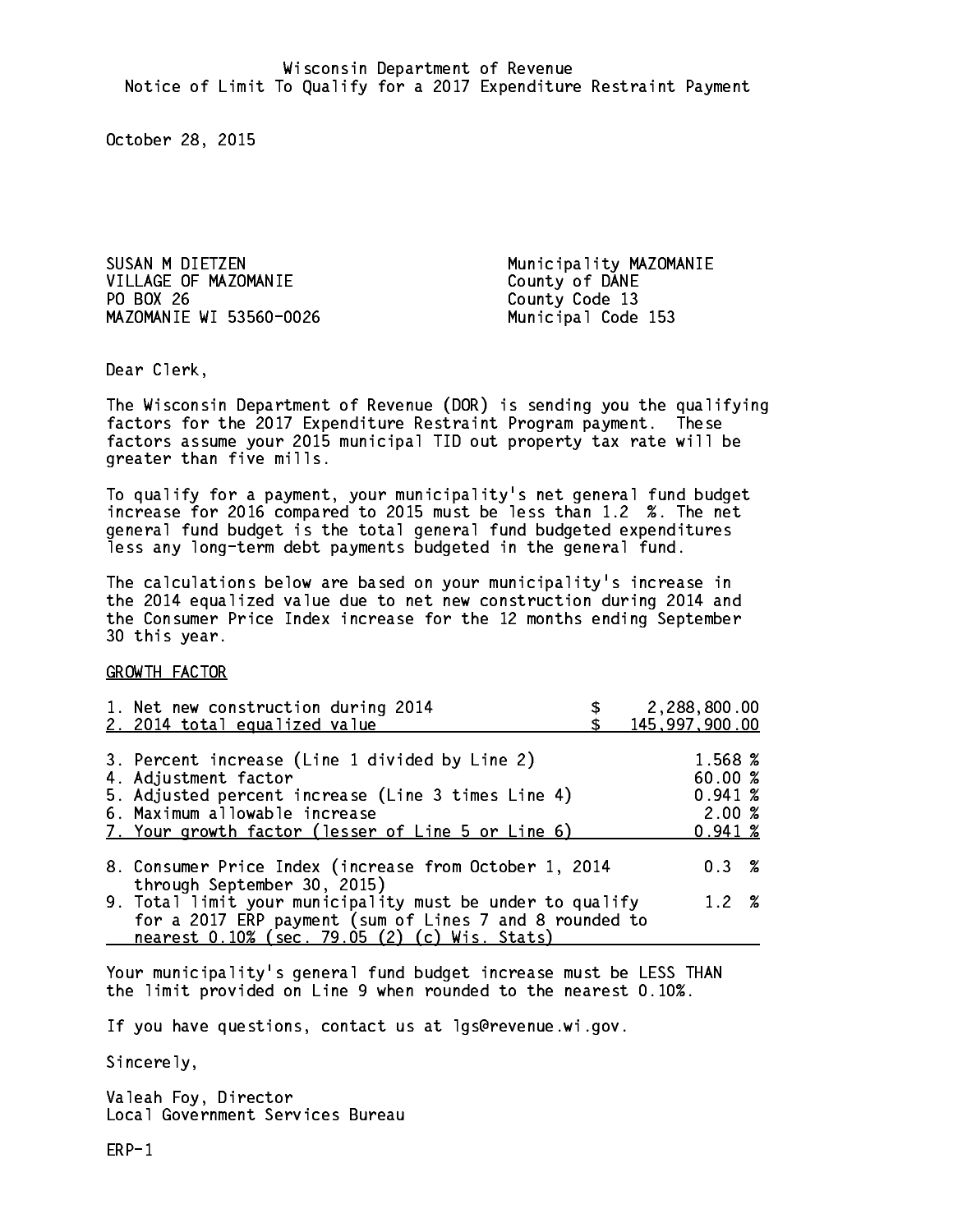TRACEY BERMAN Municipality MCFARLAND VILLAGE OF MCFARLAND County of DANE PO BOX 110 MC FARLAND WI 53558-0110 Municipal Code 154

County Code 13

Dear Clerk. Dear Clerk,

The Wisconsin Department of Revenue (DOR) is sending you the qualifying factors for the 2017 Expenditure Restraint Program payment. These factors assume your 2015 municipal TID out property tax rate will be greater than five mills.

 To qualify for a payment, your municipality's net general fund budget increase for 2016 compared to 2015 must be less than 0.9 %. The net general fund budget is the total general fund budgeted expenditures less any long-term debt payments budgeted in the general fund.

The calculations below are based on your municipality's increase in the 2014 equalized value due to net new construction during 2014 and the Consumer Price Index increase for the 12 months ending September 30 this year. 30 this year.

GROWTH FACTOR

| 1. Net new construction during 2014<br>2. 2014 total equalized value                                                                                                                                                | 7,563,900.00<br>770, 175, 400.00               |
|---------------------------------------------------------------------------------------------------------------------------------------------------------------------------------------------------------------------|------------------------------------------------|
| 3. Percent increase (Line 1 divided by Line 2)<br>4. Adjustment factor<br>5. Adjusted percent increase (Line 3 times Line 4)<br>6. Maximum allowable increase<br>7. Your growth factor (lesser of Line 5 or Line 6) | 0.982%<br>60.00 %<br>0.589%<br>2.00%<br>0.589% |
| 8. Consumer Price Index (increase from October 1, 2014                                                                                                                                                              | $0.3 \t%$                                      |
| through September 30, 2015)<br>9. Total limit your municipality must be under to qualify<br>for a 2017 ERP payment (sum of Lines 7 and 8 rounded to<br>nearest 0.10% (sec. 79.05 (2) (c) Wis. Stats)                | 0.9 %                                          |

Your municipality's general fund budget increase must be LESS THAN the limit provided on Line 9 when rounded to the nearest 0.10%.

If you have questions, contact us at lgs@revenue.wi.gov.

Sincerely,

Valeah Foy, Director Local Government Services Bureau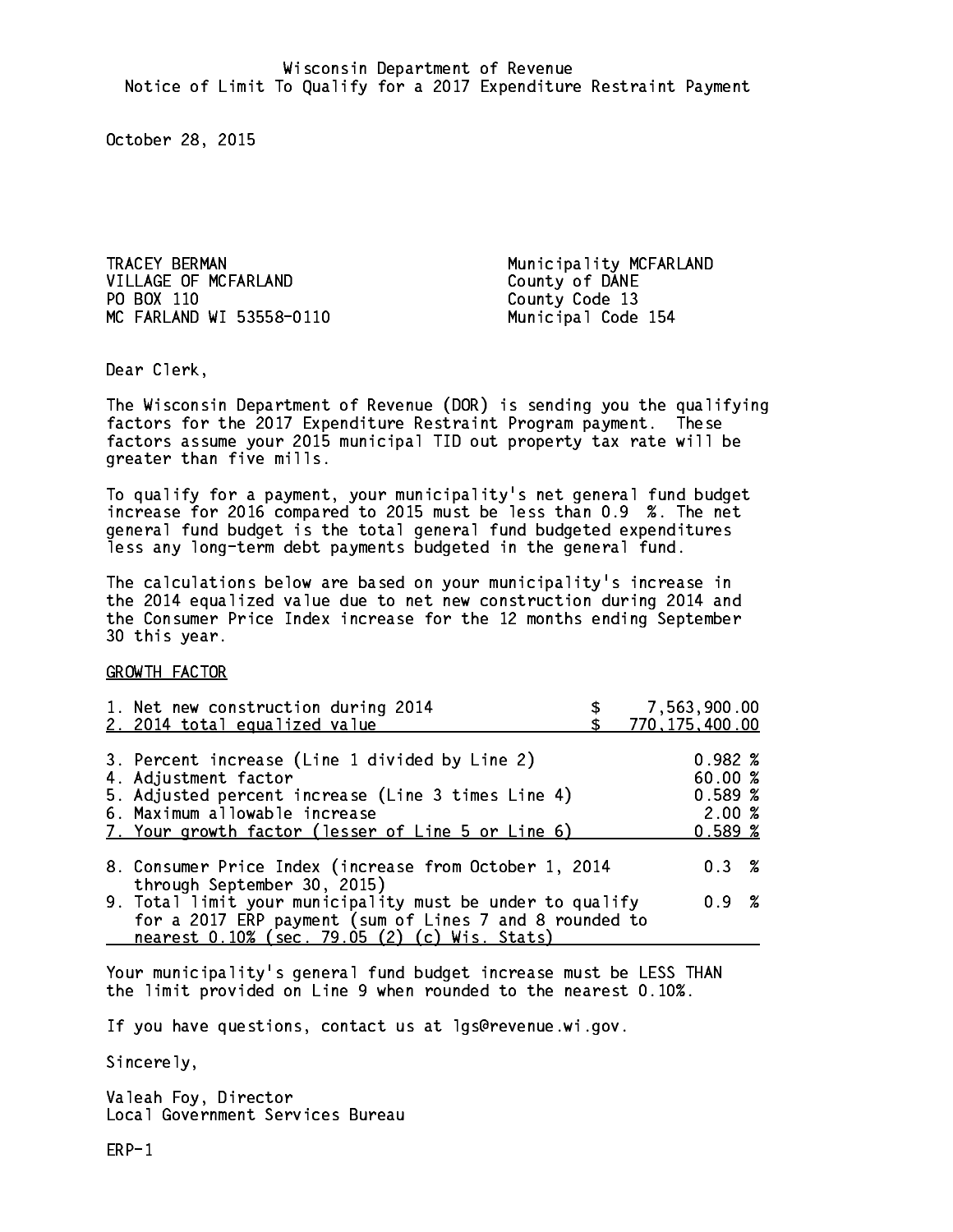ALYSSA GROSS **Municipality MOUNT HOREB** VILLAGE OF MOUNT HOREB County of DANE 138 E MAIN ST MT HOREB WI 53572-2138 Municipal Code 157

County Code 13

Dear Clerk. Dear Clerk,

The Wisconsin Department of Revenue (DOR) is sending you the qualifying factors for the 2017 Expenditure Restraint Program payment. These factors assume your 2015 municipal TID out property tax rate will be greater than five mills.

 To qualify for a payment, your municipality's net general fund budget increase for 2016 compared to 2015 must be less than 1.1 %. The net general fund budget is the total general fund budgeted expenditures less any long-term debt payments budgeted in the general fund.

The calculations below are based on your municipality's increase in the 2014 equalized value due to net new construction during 2014 and the Consumer Price Index increase for the 12 months ending September 30 this year. 30 this year.

GROWTH FACTOR

| 1. Net new construction during 2014<br>2. 2014 total equalized value                                                                                                                                                | 8,261,600.00<br>600,480,400.00                    |
|---------------------------------------------------------------------------------------------------------------------------------------------------------------------------------------------------------------------|---------------------------------------------------|
| 3. Percent increase (Line 1 divided by Line 2)<br>4. Adjustment factor<br>5. Adjusted percent increase (Line 3 times Line 4)<br>6. Maximum allowable increase<br>7. Your growth factor (lesser of Line 5 or Line 6) | 1.376 %<br>60.00 %<br>0.825~%<br>2.00%<br>0.825~% |
| 8. Consumer Price Index (increase from October 1, 2014<br>through September 30, 2015)                                                                                                                               | 0.3%                                              |
| 9. Total limit your municipality must be under to qualify<br>for a 2017 ERP payment (sum of Lines 7 and 8 rounded to<br>nearest 0.10% (sec. 79.05 (2) (c) Wis. Stats)                                               | $1.1 \t%$                                         |

Your municipality's general fund budget increase must be LESS THAN the limit provided on Line 9 when rounded to the nearest 0.10%.

If you have questions, contact us at lgs@revenue.wi.gov.

Sincerely,

Valeah Foy, Director Local Government Services Bureau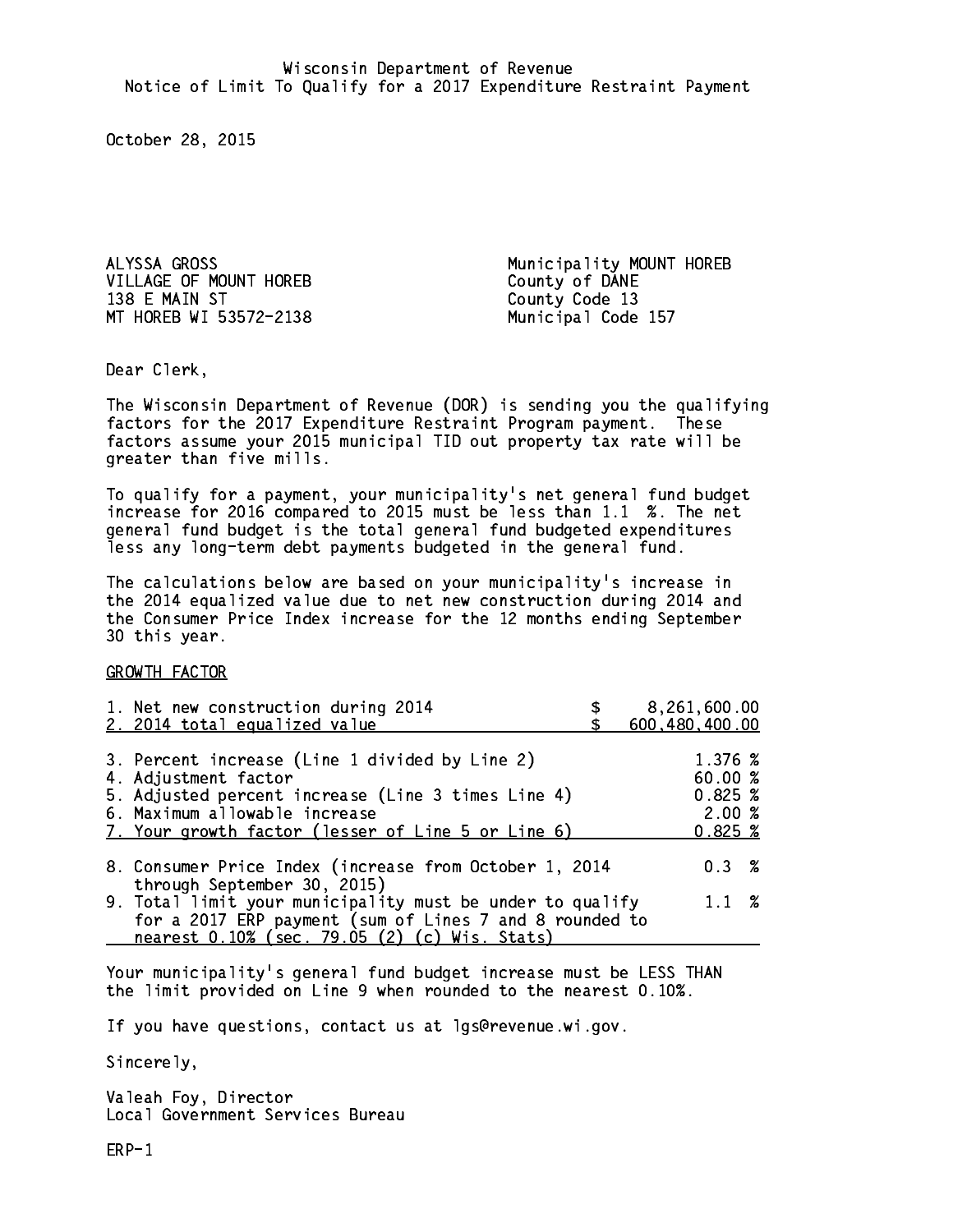PEGGY HAAG Municipality OREGON 117 SPRING ST County Code 13 OREGON WI 53575-1494 Municipal Code 165

County of DANE

Dear Clerk. Dear Clerk,

The Wisconsin Department of Revenue (DOR) is sending you the qualifying factors for the 2017 Expenditure Restraint Program payment. These factors assume your 2015 municipal TID out property tax rate will be greater than five mills.

 To qualify for a payment, your municipality's net general fund budget increase for 2016 compared to 2015 must be less than 1.6 %. The net general fund budget is the total general fund budgeted expenditures less any long-term debt payments budgeted in the general fund.

The calculations below are based on your municipality's increase in the 2014 equalized value due to net new construction during 2014 and the Consumer Price Index increase for the 12 months ending September 30 this year. 30 this year.

GROWTH FACTOR

|                                                                                                                                                              | 20,160,300.00<br>899,833,200.00                                                                                                                                                                                                                                                                                                                                                               |
|--------------------------------------------------------------------------------------------------------------------------------------------------------------|-----------------------------------------------------------------------------------------------------------------------------------------------------------------------------------------------------------------------------------------------------------------------------------------------------------------------------------------------------------------------------------------------|
|                                                                                                                                                              | $2.240 \; \text{\%}$<br>60.00 %<br>1.344 %<br>2.00%<br>1.344 %                                                                                                                                                                                                                                                                                                                                |
|                                                                                                                                                              | 0.3%                                                                                                                                                                                                                                                                                                                                                                                          |
|                                                                                                                                                              | $1.6 \t%$                                                                                                                                                                                                                                                                                                                                                                                     |
| 1. Net new construction during 2014<br>2. 2014 total equalized value<br>4. Adjustment factor<br>6. Maximum allowable increase<br>through September 30, 2015) | 3. Percent increase (Line 1 divided by Line 2)<br>5. Adjusted percent increase (Line 3 times Line 4)<br>7. Your growth factor (lesser of Line 5 or Line 6)<br>8. Consumer Price Index (increase from October 1, 2014<br>9. Total limit your municipality must be under to qualify<br>for a 2017 ERP payment (sum of Lines 7 and 8 rounded to<br>nearest 0.10% (sec. 79.05 (2) (c) Wis. Stats) |

Your municipality's general fund budget increase must be LESS THAN the limit provided on Line 9 when rounded to the nearest 0.10%.

If you have questions, contact us at lgs@revenue.wi.gov.

Sincerely,

Valeah Foy, Director Local Government Services Bureau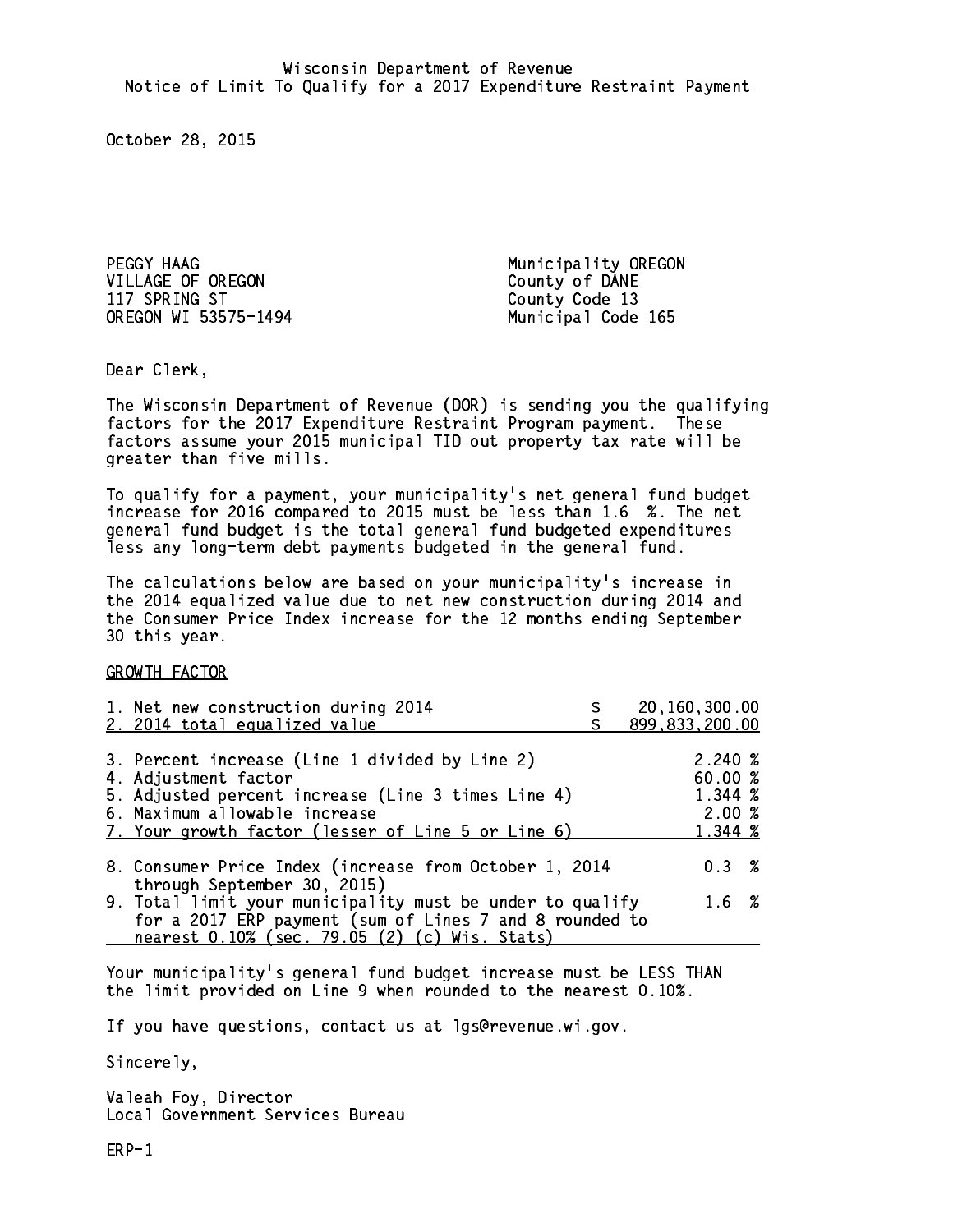JULEE HELT **Municipality WAUNAKEE** VILLAGE OF WAUNAKEE COUNTY OF DANE PO BOX 100 WAUNAKEE WI 53597-0100 Municipal Code 191

County Code 13

Dear Clerk. Dear Clerk,

The Wisconsin Department of Revenue (DOR) is sending you the qualifying factors for the 2017 Expenditure Restraint Program payment. These factors assume your 2015 municipal TID out property tax rate will be greater than five mills.

 To qualify for a payment, your municipality's net general fund budget increase for 2016 compared to 2015 must be less than 2.3 %. The net general fund budget is the total general fund budgeted expenditures less any long-term debt payments budgeted in the general fund.

The calculations below are based on your municipality's increase in the 2014 equalized value due to net new construction during 2014 and the Consumer Price Index increase for the 12 months ending September 30 this year. 30 this year.

GROWTH FACTOR

| 1. Net new construction during 2014<br>2. 2014 total equalized value                                                                                                                                                |  | \$59,406,300.00<br>\$1,399,852,000.00             |  |
|---------------------------------------------------------------------------------------------------------------------------------------------------------------------------------------------------------------------|--|---------------------------------------------------|--|
| 3. Percent increase (Line 1 divided by Line 2)<br>4. Adjustment factor<br>5. Adjusted percent increase (Line 3 times Line 4)<br>6. Maximum allowable increase<br>7. Your growth factor (lesser of Line 5 or Line 6) |  | 4.244 %<br>60.00 %<br>2.546 %<br>2.00%<br>2.000~% |  |
| 8. Consumer Price Index (increase from October 1, 2014<br>through September 30, 2015)                                                                                                                               |  | 0.3%                                              |  |
| 9. Total limit your municipality must be under to qualify<br>for a 2017 ERP payment (sum of Lines 7 and 8 rounded to<br>nearest 0.10% (sec. 79.05 (2) (c) Wis. Stats)                                               |  | 2.3%                                              |  |

Your municipality's general fund budget increase must be LESS THAN the limit provided on Line 9 when rounded to the nearest 0.10%.

If you have questions, contact us at lgs@revenue.wi.gov.

Sincerely,

Valeah Foy, Director Local Government Services Bureau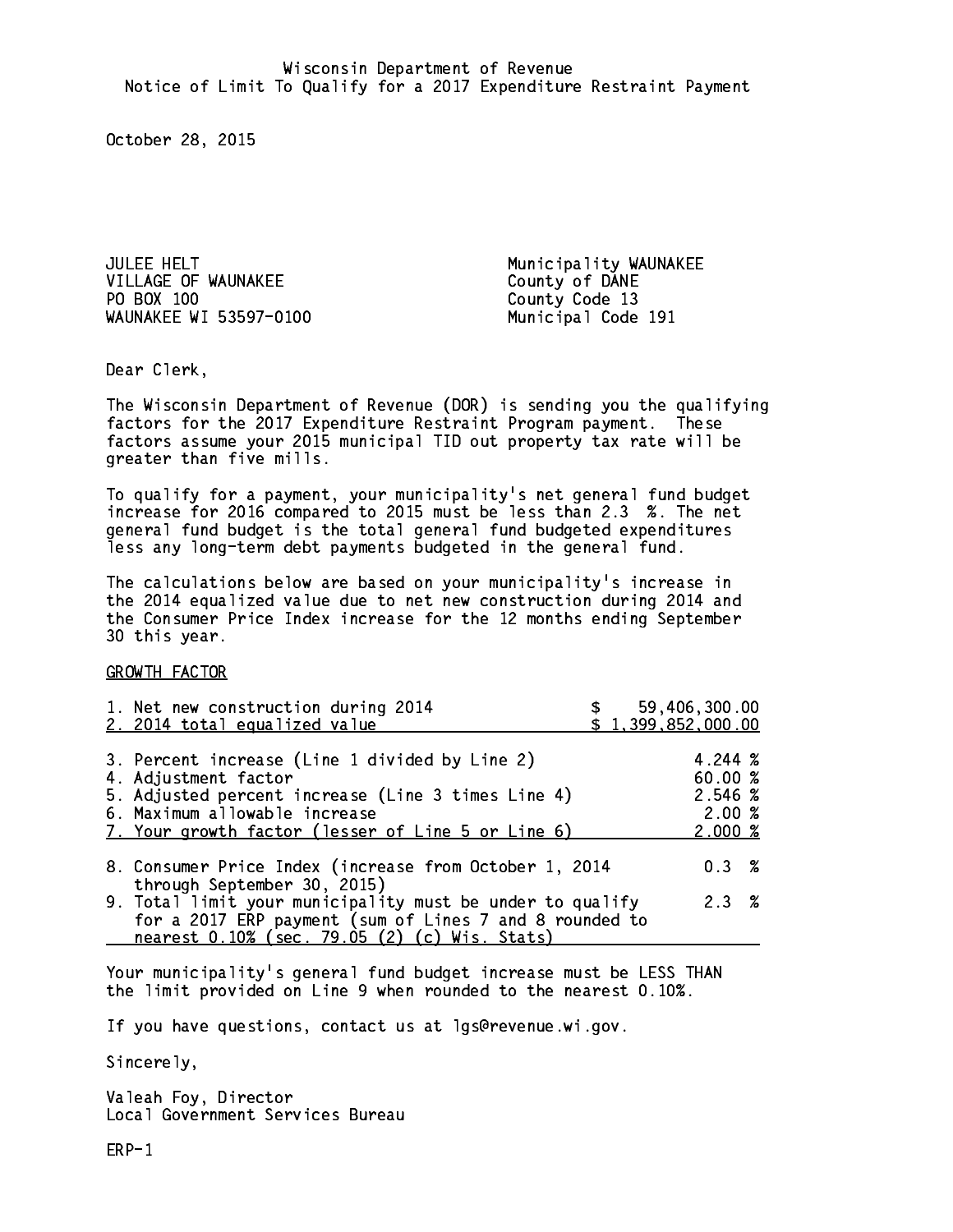PATTI ANDERSON **Municipality FITCHBURG** CITY OF FITCHBURG COUNTY OF DANE 5520 LACY RD FITCHBURG WI 53711-5318 Municipal Code 225

County Code 13

Dear Clerk. Dear Clerk,

The Wisconsin Department of Revenue (DOR) is sending you the qualifying factors for the 2017 Expenditure Restraint Program payment. These factors assume your 2015 municipal TID out property tax rate will be greater than five mills.

 To qualify for a payment, your municipality's net general fund budget increase for 2016 compared to 2015 must be less than 1.5 %. The net general fund budget is the total general fund budgeted expenditures less any long-term debt payments budgeted in the general fund.

The calculations below are based on your municipality's increase in the 2014 equalized value due to net new construction during 2014 and the Consumer Price Index increase for the 12 months ending September 30 this year. 30 this year.

GROWTH FACTOR

| 1. Net new construction during 2014<br>2. 2014 total equalized value                                                                                                                                                |  | \$51,214,800.00<br>\$2,623,964,200.00             |  |
|---------------------------------------------------------------------------------------------------------------------------------------------------------------------------------------------------------------------|--|---------------------------------------------------|--|
| 3. Percent increase (Line 1 divided by Line 2)<br>4. Adjustment factor<br>5. Adjusted percent increase (Line 3 times Line 4)<br>6. Maximum allowable increase<br>7. Your growth factor (lesser of Line 5 or Line 6) |  | 1.952 %<br>60.00 %<br>1.171 %<br>2.00%<br>1.171 % |  |
| 8. Consumer Price Index (increase from October 1, 2014<br>through September 30, 2015)                                                                                                                               |  | $0.3 \t%$                                         |  |
| 9. Total limit your municipality must be under to qualify<br>for a 2017 ERP payment (sum of Lines 7 and 8 rounded to<br>nearest 0.10% (sec. 79.05 (2) (c) Wis. Stats)                                               |  | $1.5 \t%$                                         |  |

Your municipality's general fund budget increase must be LESS THAN the limit provided on Line 9 when rounded to the nearest 0.10%.

If you have questions, contact us at lgs@revenue.wi.gov.

Sincerely,

Valeah Foy, Director Local Government Services Bureau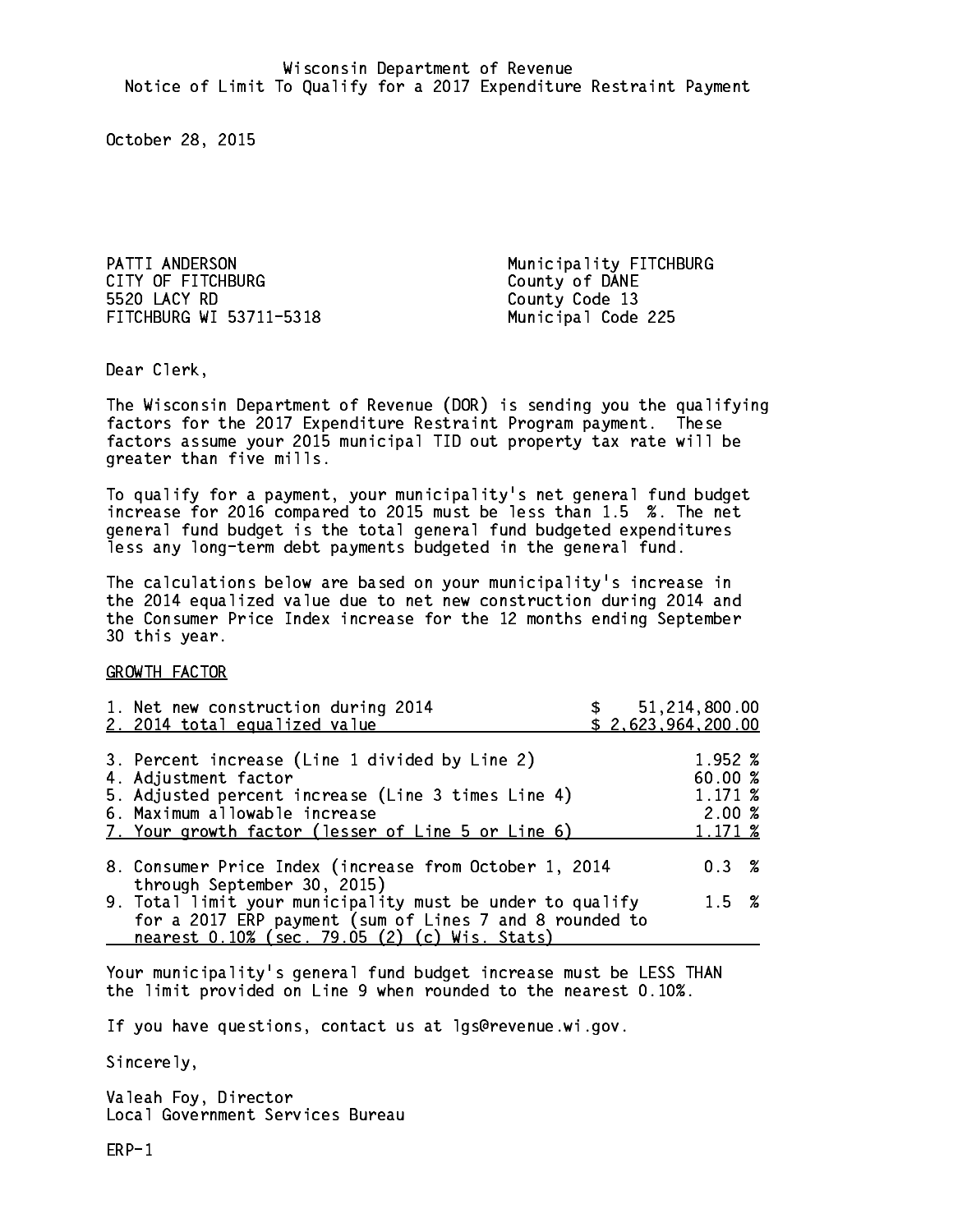MARIBETH WITZEL-BEHL Municipality MADISON CITY OF MADISON COUNTY OF DANE 210 M L K JR BLVD RM 103 County Code 13 MADISON WI 53703-3345 Municipal Code 251

Dear Clerk. Dear Clerk,

The Wisconsin Department of Revenue (DOR) is sending you the qualifying factors for the 2017 Expenditure Restraint Program payment. These factors assume your 2015 municipal TID out property tax rate will be greater than five mills.

 To qualify for a payment, your municipality's net general fund budget increase for 2016 compared to 2015 must be less than 1.7 %. The net general fund budget is the total general fund budgeted expenditures less any long-term debt payments budgeted in the general fund.

The calculations below are based on your municipality's increase in the 2014 equalized value due to net new construction during 2014 and the Consumer Price Index increase for the 12 months ending September 30 this year. 30 this year. This year of the second terms of the second terms in the second terms in the second terms in the

GROWTH FACTOR

| 3. Percent increase (Line 1 divided by Line 2)<br>2.280%<br>60.00%<br>4. Adjustment factor<br>1.368 %<br>5. Adjusted percent increase (Line 3 times Line 4)<br>2.00%<br>6. Maximum allowable increase<br>7. Your growth factor (lesser of Line 5 or Line 6)<br>1.368 %<br>0.3% | \$517,821,200.00<br>\$22,710,891,600.00 |  |
|--------------------------------------------------------------------------------------------------------------------------------------------------------------------------------------------------------------------------------------------------------------------------------|-----------------------------------------|--|
| 8. Consumer Price Index (increase from October 1, 2014                                                                                                                                                                                                                         |                                         |  |
|                                                                                                                                                                                                                                                                                |                                         |  |
| through September 30, 2015)<br>9. Total limit your municipality must be under to qualify<br>1.7%<br>for a 2017 ERP payment (sum of Lines 7 and 8 rounded to<br>nearest 0.10% (sec. 79.05 (2) (c) Wis. Stats)                                                                   |                                         |  |

Your municipality's general fund budget increase must be LESS THAN the limit provided on Line 9 when rounded to the nearest 0.10%.

If you have questions, contact us at lgs@revenue.wi.gov.

Sincerely,

Valeah Foy, Director Local Government Services Bureau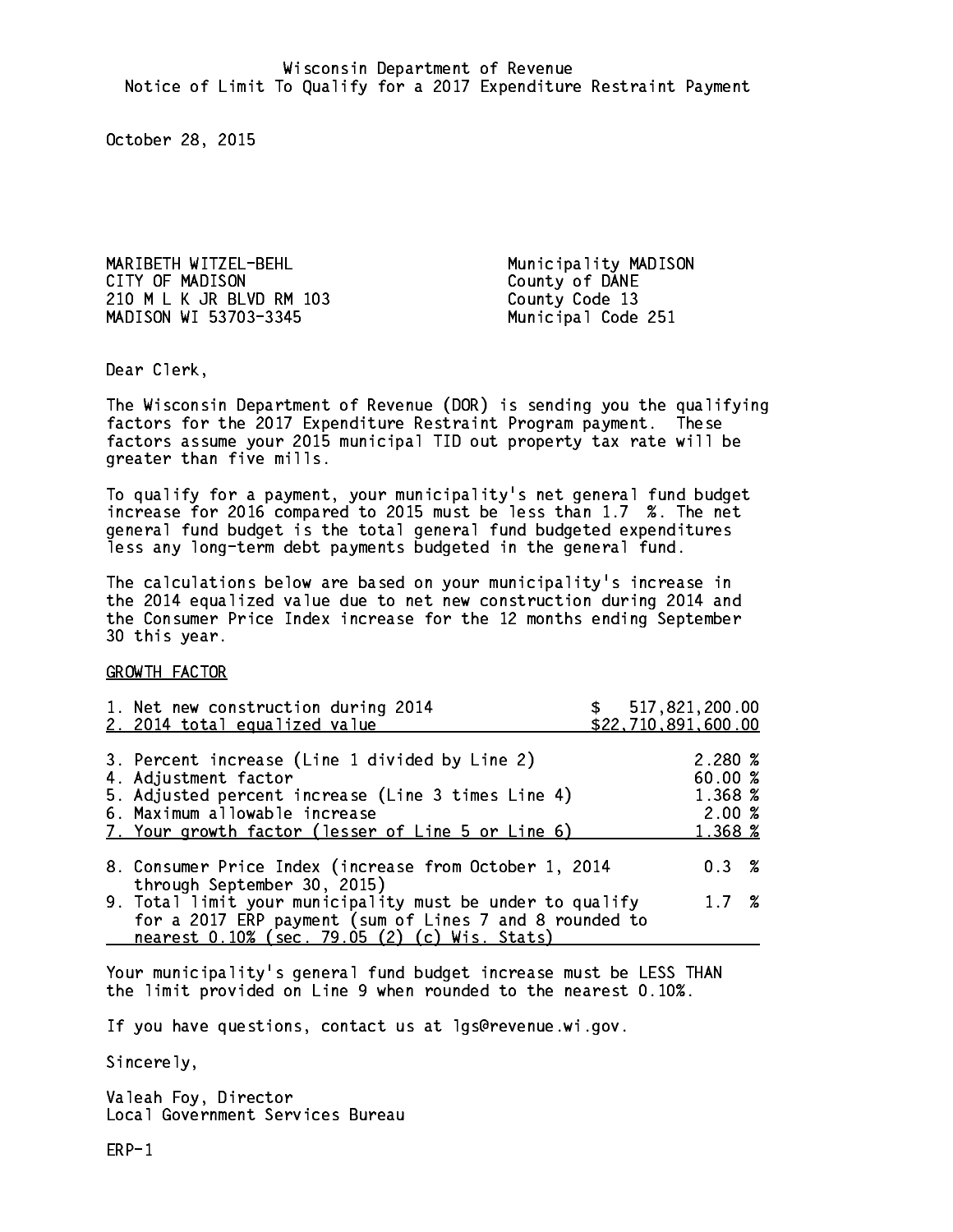LORIE BURNS **Municipality MIDDLETON** CITY OF MIDDLETON COUNTY OF DANE 7426 HUBBARD AVE County Code 13 MIDDLETON WI 53562-3118 Municipal Code 255

Dear Clerk. Dear Clerk,

The Wisconsin Department of Revenue (DOR) is sending you the qualifying factors for the 2017 Expenditure Restraint Program payment. These factors assume your 2015 municipal TID out property tax rate will be greater than five mills.

 To qualify for a payment, your municipality's net general fund budget increase for 2016 compared to 2015 must be less than 1.7 %. The net general fund budget is the total general fund budgeted expenditures less any long-term debt payments budgeted in the general fund.

The calculations below are based on your municipality's increase in the 2014 equalized value due to net new construction during 2014 and the Consumer Price Index increase for the 12 months ending September 30 this year. 30 this year. This year of the second terms of the second terms in the second terms in the second terms in the

GROWTH FACTOR

| 1. Net new construction during 2014<br>2. 2014 total equalized value                                                                                                                                                |  | 66,685,400.00<br>\$2,837,344,300.00                 |  |
|---------------------------------------------------------------------------------------------------------------------------------------------------------------------------------------------------------------------|--|-----------------------------------------------------|--|
| 3. Percent increase (Line 1 divided by Line 2)<br>4. Adjustment factor<br>5. Adjusted percent increase (Line 3 times Line 4)<br>6. Maximum allowable increase<br>7. Your growth factor (lesser of Line 5 or Line 6) |  | $2.350\%$<br>60.00 %<br>1.410 %<br>2.00%<br>1.410 % |  |
| 8. Consumer Price Index (increase from October 1, 2014<br>through September 30, 2015)                                                                                                                               |  | 0.3%                                                |  |
| 9. Total limit your municipality must be under to qualify<br>for a 2017 ERP payment (sum of Lines 7 and 8 rounded to<br>nearest 0.10% (sec. 79.05 (2) (c) Wis. Stats)                                               |  | 1.7 %                                               |  |

Your municipality's general fund budget increase must be LESS THAN the limit provided on Line 9 when rounded to the nearest 0.10%.

If you have questions, contact us at lgs@revenue.wi.gov.

Sincerely,

Valeah Foy, Director Local Government Services Bureau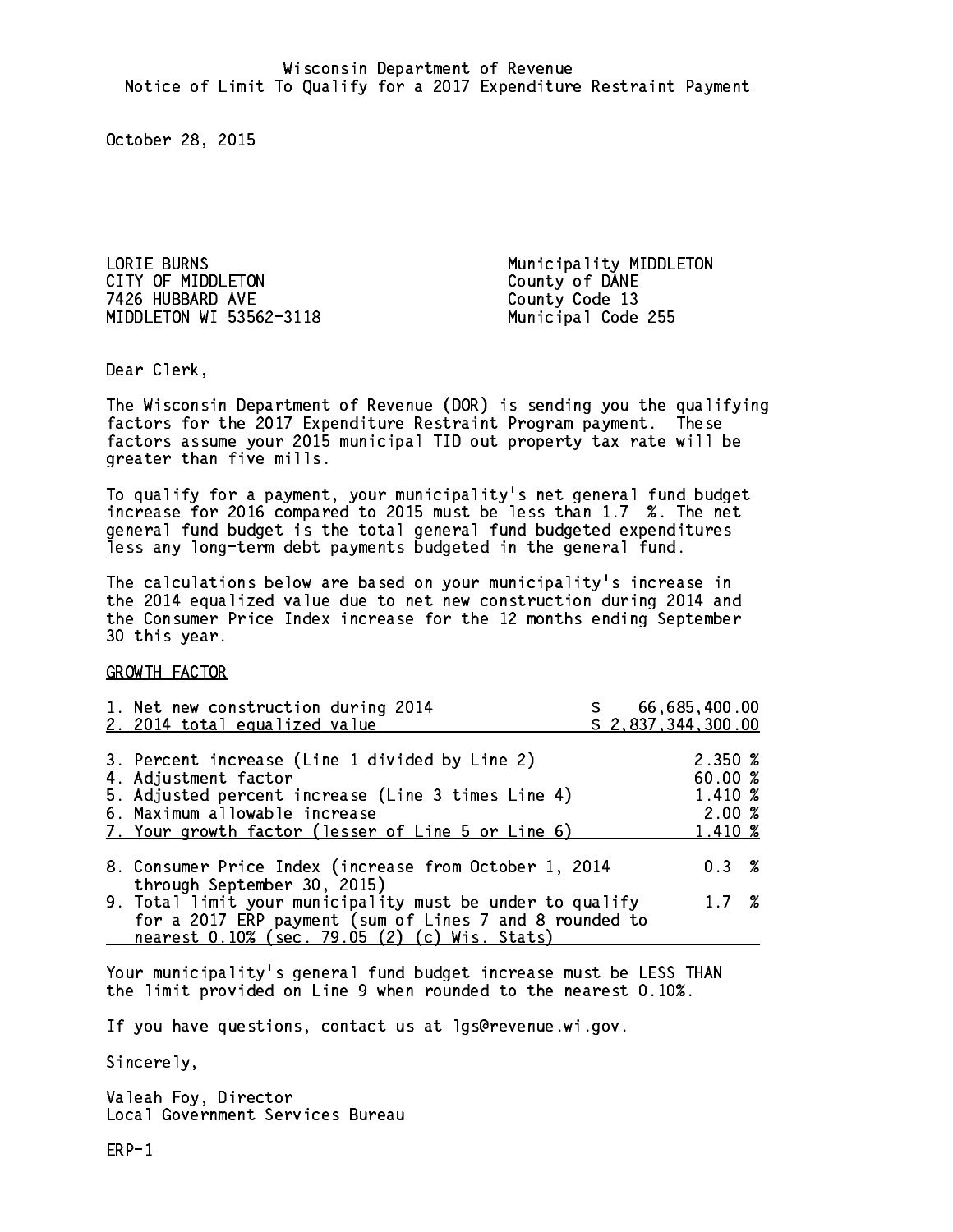JOAN ANDRUSZ **Municipality MONONA** CITY OF MONONA COUNTY OF DANE 5211 SCHLUTER RD County Code 13 MONONA WI 53716-2598 Municipal Code 258

Dear Clerk. Dear Clerk,

The Wisconsin Department of Revenue (DOR) is sending you the qualifying factors for the 2017 Expenditure Restraint Program payment. These factors assume your 2015 municipal TID out property tax rate will be greater than five mills.

 To qualify for a payment, your municipality's net general fund budget increase for 2016 compared to 2015 must be less than 0.7 %. The net general fund budget is the total general fund budgeted expenditures less any long-term debt payments budgeted in the general fund.

The calculations below are based on your municipality's increase in the 2014 equalized value due to net new construction during 2014 and the Consumer Price Index increase for the 12 months ending September 30 this year. 30 this year. This year of the second terms of the second terms in the second terms in the second terms in the

GROWTH FACTOR

| 1. Net new construction during 2014<br>2. 2014 total equalized value                                                                                                                                                | 7,806,800.00<br>\$1,096,677,100.00                     |
|---------------------------------------------------------------------------------------------------------------------------------------------------------------------------------------------------------------------|--------------------------------------------------------|
| 3. Percent increase (Line 1 divided by Line 2)<br>4. Adjustment factor<br>5. Adjusted percent increase (Line 3 times Line 4)<br>6. Maximum allowable increase<br>7. Your growth factor (lesser of Line 5 or Line 6) | $0.712 \;$ %<br>60.00 %<br>0.427~%<br>2.00%<br>0.427~% |
| 8. Consumer Price Index (increase from October 1, 2014<br>through September 30, 2015)                                                                                                                               | 0.3%                                                   |
| 9. Total limit your municipality must be under to qualify<br>for a 2017 ERP payment (sum of Lines 7 and 8 rounded to<br>nearest 0.10% (sec. 79.05 (2) (c) Wis. Stats)                                               | 0.7%                                                   |

Your municipality's general fund budget increase must be LESS THAN the limit provided on Line 9 when rounded to the nearest 0.10%.

If you have questions, contact us at lgs@revenue.wi.gov.

Sincerely,

Valeah Foy, Director Local Government Services Bureau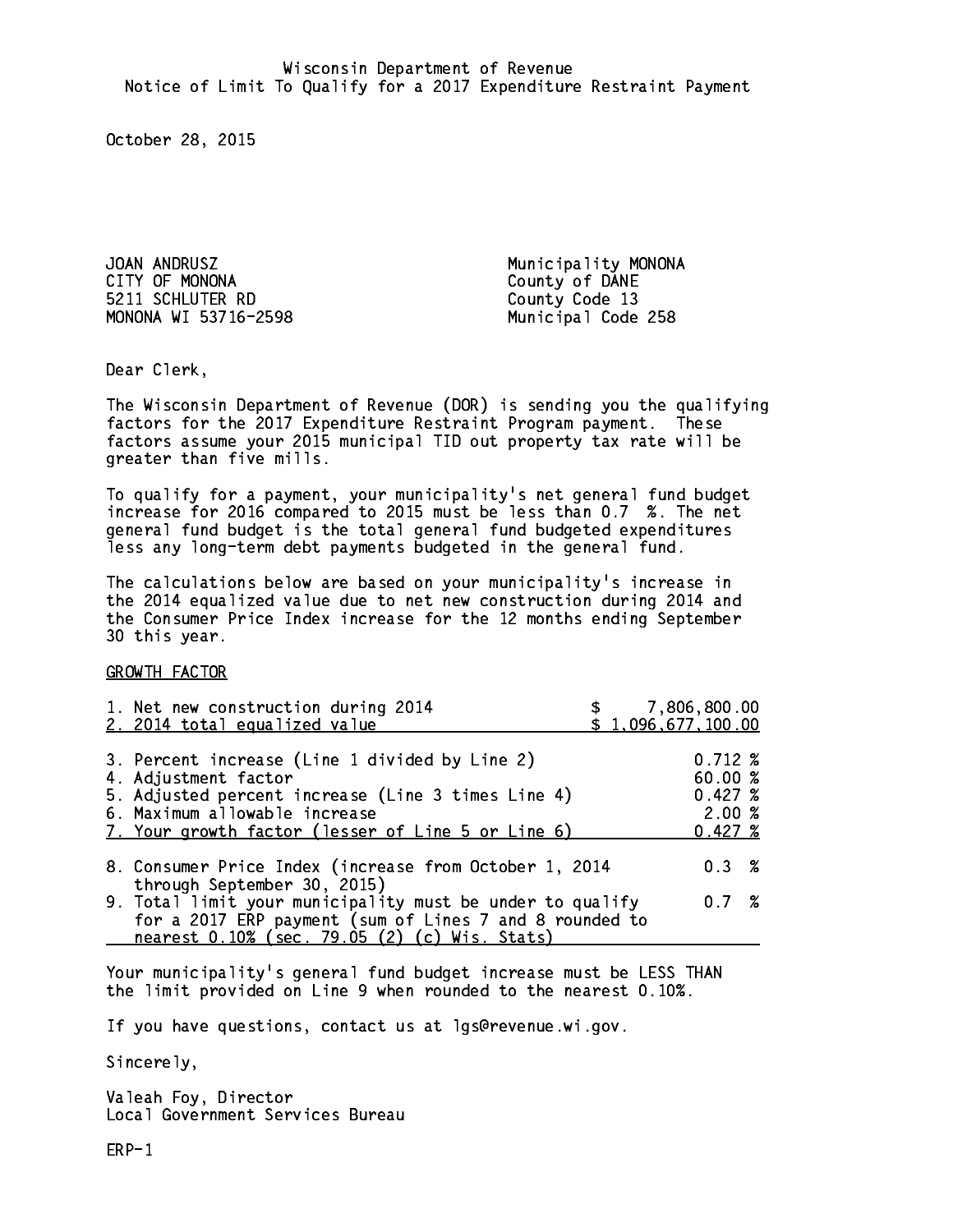LANA KROPF Municipality STOUGHTON CITY OF STOUGHTON<br>
381 E MAIN ST<br>
County Code 13 STOUGHTON WI 53589-1724 Municipal Code 281

County Code 13

Dear Clerk. Dear Clerk,

The Wisconsin Department of Revenue (DOR) is sending you the qualifying factors for the 2017 Expenditure Restraint Program payment. These factors assume your 2015 municipal TID out property tax rate will be greater than five mills.

 To qualify for a payment, your municipality's net general fund budget increase for 2016 compared to 2015 must be less than 1.0 %. The net general fund budget is the total general fund budgeted expenditures less any long-term debt payments budgeted in the general fund.

The calculations below are based on your municipality's increase in the 2014 equalized value due to net new construction during 2014 and the Consumer Price Index increase for the 12 months ending September 30 this year. 30 this year. This year of the second terms of the second terms in the second terms in the second terms in the

GROWTH FACTOR

| 1. Net new construction during 2014<br>2. 2014 total equalized value                                                 | 10,090,400.00<br>913,080,500.00 |
|----------------------------------------------------------------------------------------------------------------------|---------------------------------|
| 3. Percent increase (Line 1 divided by Line 2)                                                                       | 1.105~%                         |
| 4. Adjustment factor<br>5. Adjusted percent increase (Line 3 times Line 4)                                           | 60.00%<br>0.663~%               |
| 6. Maximum allowable increase<br>7. Your growth factor (lesser of Line 5 or Line 6)                                  | 2.00%<br>0.663~%                |
| 8. Consumer Price Index (increase from October 1, 2014<br>through September 30, 2015)                                | $0.3 \t%$                       |
| 9. Total limit your municipality must be under to qualify<br>for a 2017 ERP payment (sum of Lines 7 and 8 rounded to | $1.0 \t%$                       |
| nearest 0.10% (sec. 79.05 (2) (c) Wis. Stats)                                                                        |                                 |

Your municipality's general fund budget increase must be LESS THAN the limit provided on Line 9 when rounded to the nearest 0.10%.

If you have questions, contact us at lgs@revenue.wi.gov.

Sincerely,

Valeah Foy, Director Local Government Services Bureau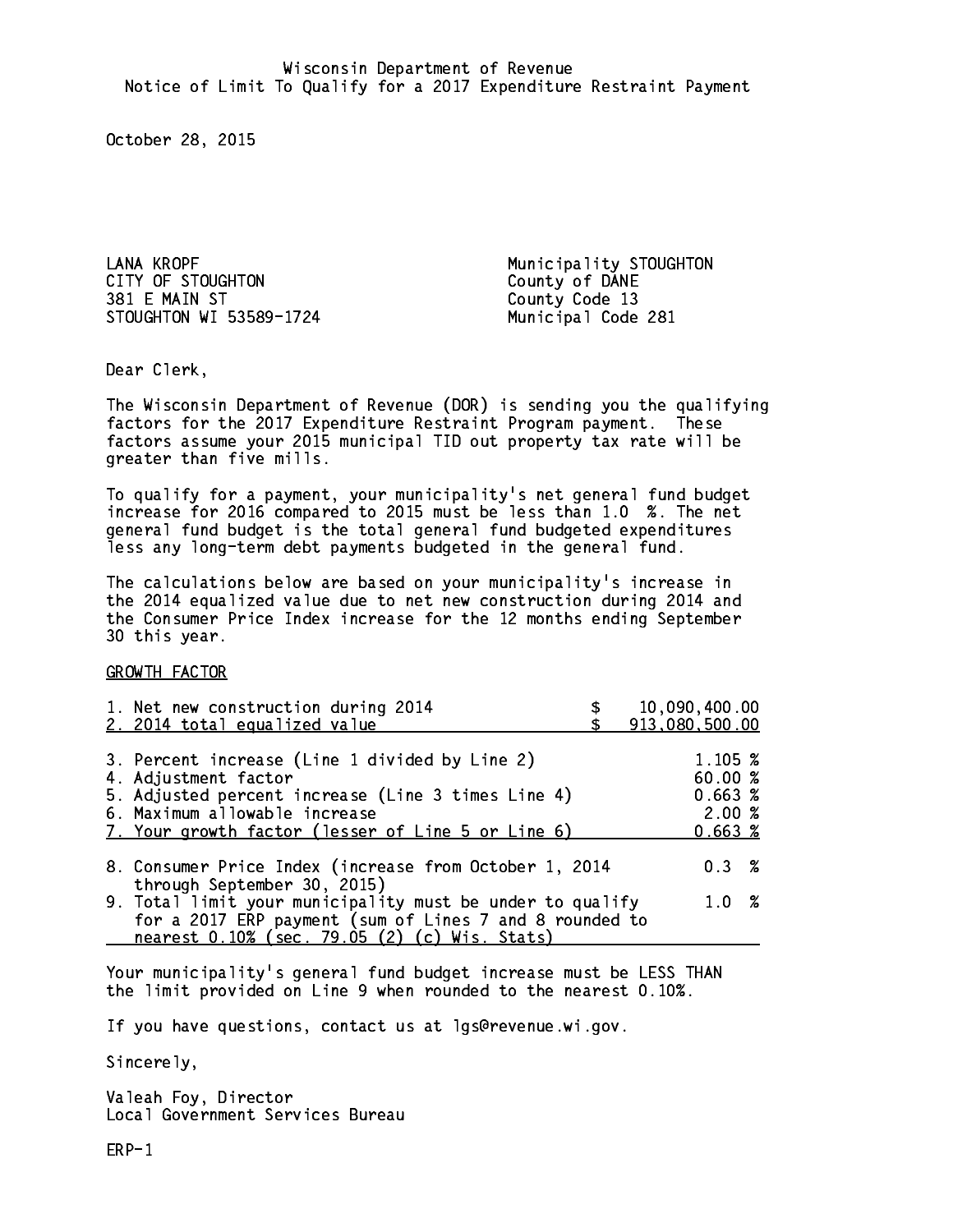DIANE HERMANN-BROWN Municipality SUN PRAIRIE CITY OF SUN PRAIRIE<br>300 E MAIN ST<br>County Code 13 SUN PRAIRIE WI 53590-2227 Municipal Code 282

County Code 13

Dear Clerk. Dear Clerk,

The Wisconsin Department of Revenue (DOR) is sending you the qualifying factors for the 2017 Expenditure Restraint Program payment. These factors assume your 2015 municipal TID out property tax rate will be greater than five mills.

 To qualify for a payment, your municipality's net general fund budget increase for 2016 compared to 2015 must be less than 2.3 %. The net general fund budget is the total general fund budgeted expenditures less any long-term debt payments budgeted in the general fund.

The calculations below are based on your municipality's increase in the 2014 equalized value due to net new construction during 2014 and the Consumer Price Index increase for the 12 months ending September 30 this year. 30 this year. This year of the second terms of the second terms in the second terms in the second terms in the

GROWTH FACTOR

| 1. Net new construction during 2014<br>2. 2014 total equalized value                                                                                                                                                |  | \$82,736,600.00<br>\$2,413,488,900.00                         |  |
|---------------------------------------------------------------------------------------------------------------------------------------------------------------------------------------------------------------------|--|---------------------------------------------------------------|--|
| 3. Percent increase (Line 1 divided by Line 2)<br>4. Adjustment factor<br>5. Adjusted percent increase (Line 3 times Line 4)<br>6. Maximum allowable increase<br>7. Your growth factor (lesser of Line 5 or Line 6) |  | 3.428~%<br>60.00%<br>2.057~%<br>2.00%<br>$2.000 \; \text{\%}$ |  |
| 8. Consumer Price Index (increase from October 1, 2014<br>through September 30, 2015)                                                                                                                               |  | $0.3 \t%$                                                     |  |
| 9. Total limit your municipality must be under to qualify<br>for a 2017 ERP payment (sum of Lines 7 and 8 rounded to<br>nearest 0.10% (sec. 79.05 (2) (c) Wis. Stats)                                               |  | 2.3%                                                          |  |

Your municipality's general fund budget increase must be LESS THAN the limit provided on Line 9 when rounded to the nearest 0.10%.

If you have questions, contact us at lgs@revenue.wi.gov.

Sincerely,

Valeah Foy, Director Local Government Services Bureau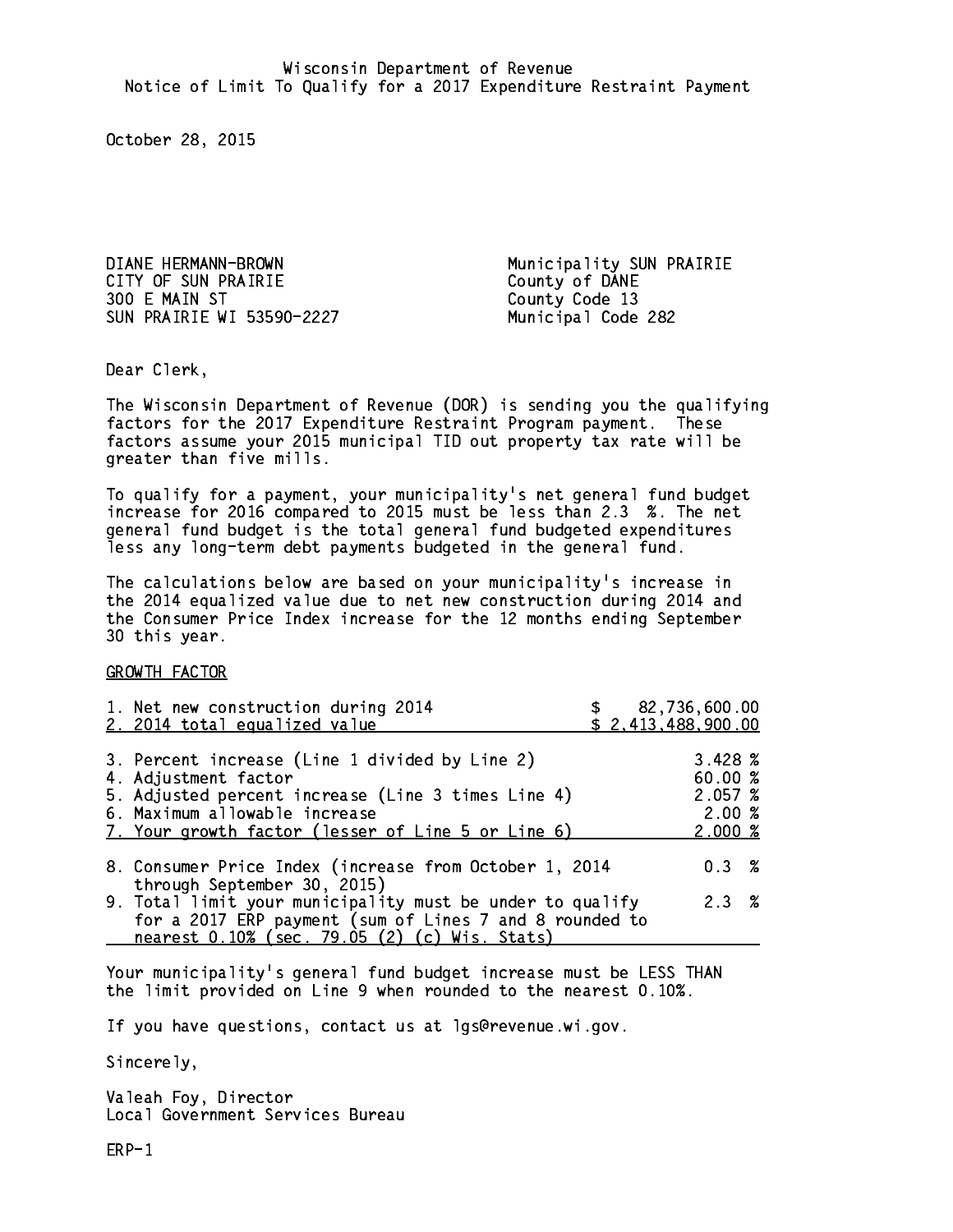CITY OF VERONA COUNTY OF DANE 111 LINCOLN ST VERONA WI 53593

KAMI LYNCH GOD CONTROLLER Municipality VERONA County Code 13 Municipal Code 286

Dear Clerk. Dear Clerk,

The Wisconsin Department of Revenue (DOR) is sending you the qualifying factors for the 2017 Expenditure Restraint Program payment. These factors assume your 2015 municipal TID out property tax rate will be greater than five mills.

 To qualify for a payment, your municipality's net general fund budget increase for 2016 compared to 2015 must be less than 2.3 %. The net general fund budget is the total general fund budgeted expenditures less any long-term debt payments budgeted in the general fund.

The calculations below are based on your municipality's increase in the 2014 equalized value due to net new construction during 2014 and the Consumer Price Index increase for the 12 months ending September 30 this year. 30 this year. This year of the second terms of the second terms in the second terms in the second terms in the

GROWTH FACTOR

| 1. Net new construction during 2014<br>2. 2014 total equalized value                                                                                                                                                |  | \$119,029,700.00<br>\$1,967,177,000.00          |  |
|---------------------------------------------------------------------------------------------------------------------------------------------------------------------------------------------------------------------|--|-------------------------------------------------|--|
| 3. Percent increase (Line 1 divided by Line 2)<br>4. Adjustment factor<br>5. Adjusted percent increase (Line 3 times Line 4)<br>6. Maximum allowable increase<br>7. Your growth factor (lesser of Line 5 or Line 6) |  | 6.051~%<br>60.00%<br>3.630%<br>2.00%<br>2.000~% |  |
| 8. Consumer Price Index (increase from October 1, 2014<br>through September 30, 2015)                                                                                                                               |  | 0.3%                                            |  |
| 9. Total limit your municipality must be under to qualify<br>for a 2017 ERP payment (sum of Lines 7 and 8 rounded to<br>nearest 0.10% (sec. 79.05 (2) (c) Wis. Stats)                                               |  | 2.3%                                            |  |
|                                                                                                                                                                                                                     |  |                                                 |  |

Your municipality's general fund budget increase must be LESS THAN the limit provided on Line 9 when rounded to the nearest 0.10%.

If you have questions, contact us at lgs@revenue.wi.gov.

Sincerely,

Valeah Foy, Director Local Government Services Bureau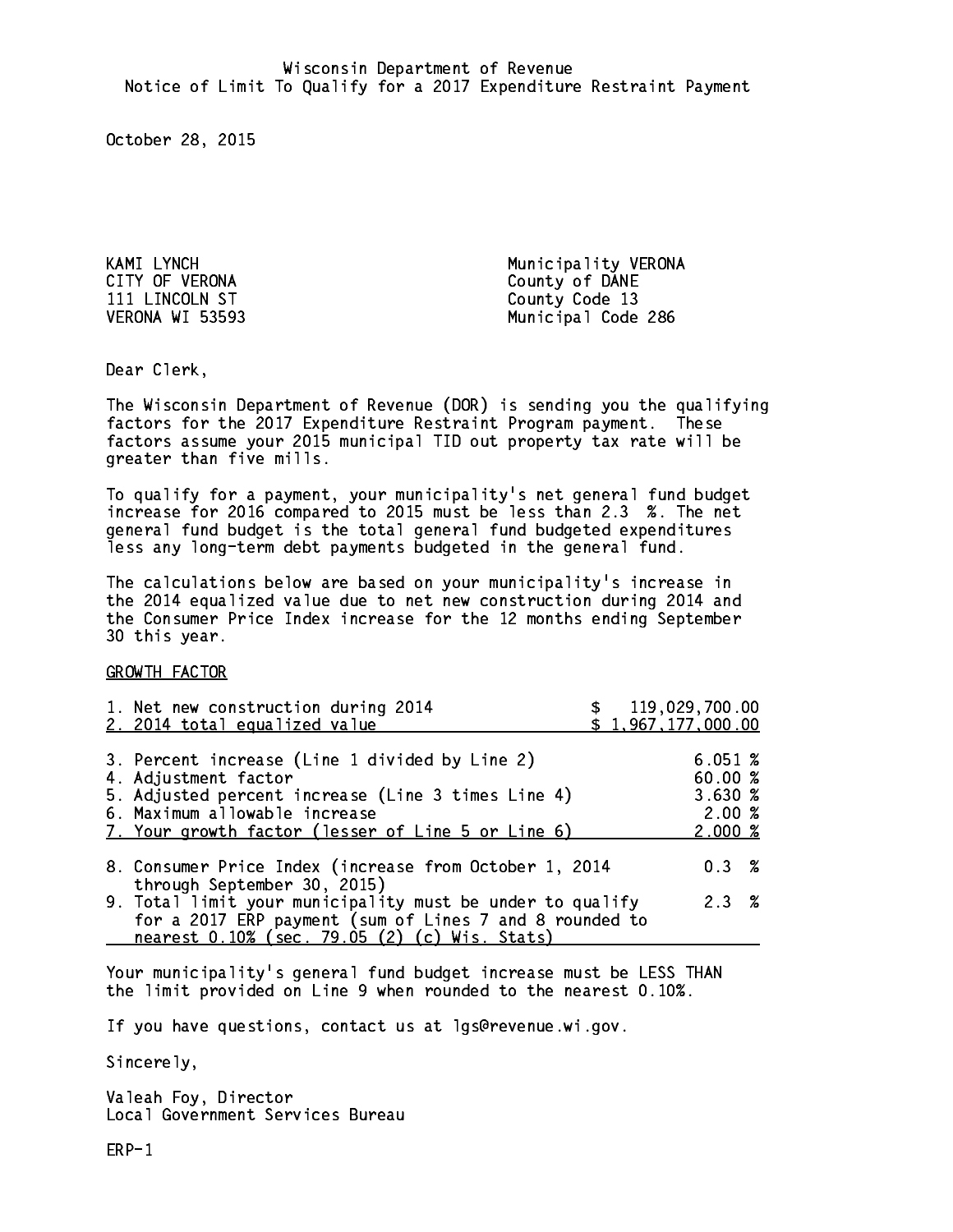MARILYN HALLEY **Municipality BROWNSVILLE** VILLAGE OF BROWNSVILLE County of DODGE 514 RAILROAD STREET County Code 14 BROWNSVILLE WI 53006-0308 Municipal Code 106

Dear Clerk. Dear Clerk,

The Wisconsin Department of Revenue (DOR) is sending you the qualifying factors for the 2017 Expenditure Restraint Program payment. These factors assume your 2015 municipal TID out property tax rate will be greater than five mills.

 To qualify for a payment, your municipality's net general fund budget increase for 2016 compared to 2015 must be less than 1.5 %. The net general fund budget is the total general fund budgeted expenditures less any long-term debt payments budgeted in the general fund.

The calculations below are based on your municipality's increase in the 2014 equalized value due to net new construction during 2014 and the Consumer Price Index increase for the 12 months ending September 30 this year. 30 this year. This year of the second terms of the second terms in the second terms in the second terms in the

GROWTH FACTOR

| 1. Net new construction during 2014<br>2. 2014 total equalized value                                                                                                                                                | 1,313,800.00<br>67,845,000.00                     |
|---------------------------------------------------------------------------------------------------------------------------------------------------------------------------------------------------------------------|---------------------------------------------------|
| 3. Percent increase (Line 1 divided by Line 2)<br>4. Adjustment factor<br>5. Adjusted percent increase (Line 3 times Line 4)<br>6. Maximum allowable increase<br>7. Your growth factor (lesser of Line 5 or Line 6) | 1.936 %<br>60.00 %<br>1.162 %<br>2.00%<br>1.162 % |
| 8. Consumer Price Index (increase from October 1, 2014<br>through September 30, 2015)                                                                                                                               | $0.3 \t%$                                         |
| 9. Total limit your municipality must be under to qualify<br>for a 2017 ERP payment (sum of Lines 7 and 8 rounded to<br>nearest 0.10% (sec. 79.05 (2) (c) Wis. Stats)                                               | $1.5 \t%$                                         |

Your municipality's general fund budget increase must be LESS THAN the limit provided on Line 9 when rounded to the nearest 0.10%.

If you have questions, contact us at lgs@revenue.wi.gov.

Sincerely,

Valeah Foy, Director Local Government Services Bureau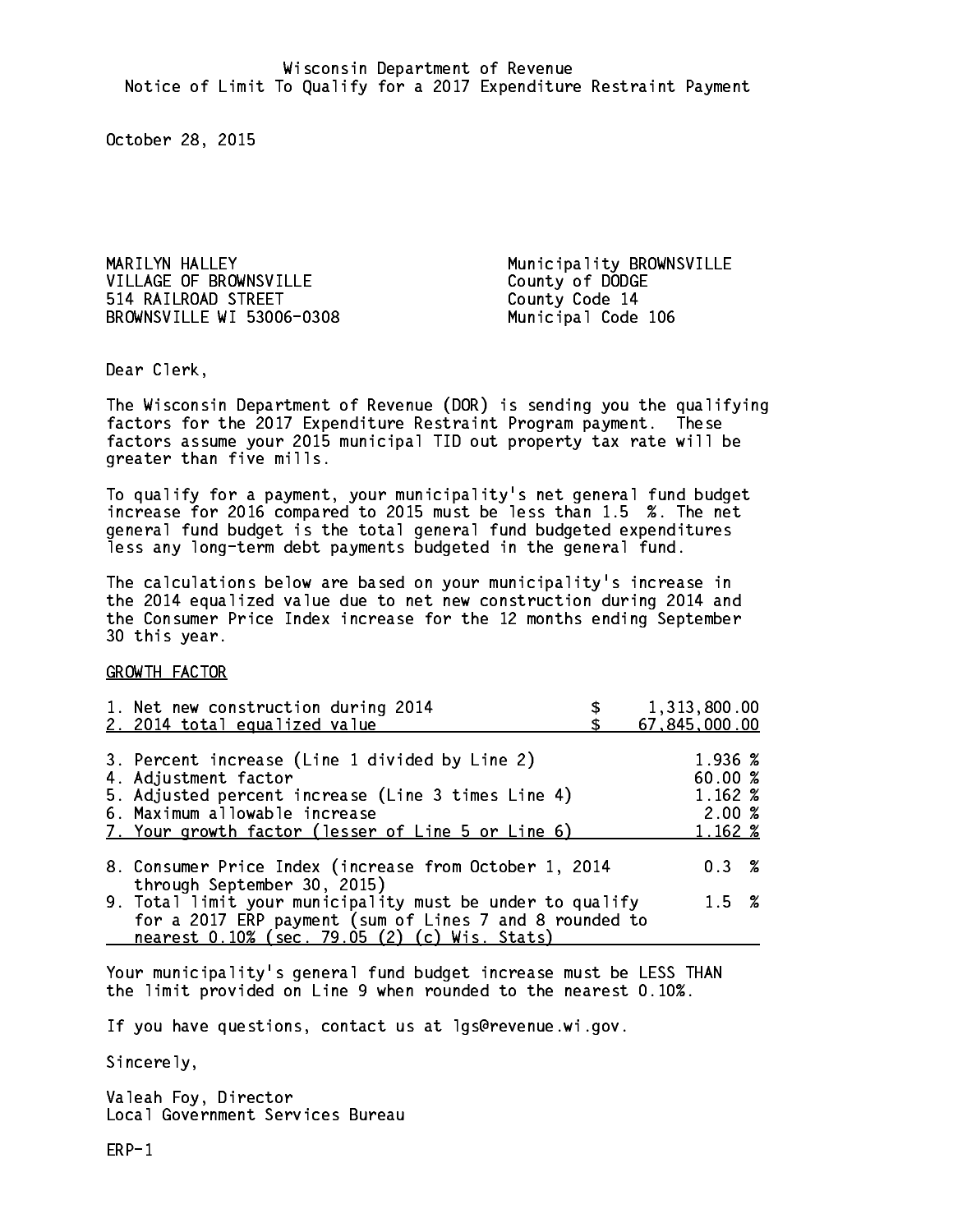KRIS KOHLHOFF Municipality CLYMAN VILLAGE OF CLYMAN County of DODGE PO BOX 129 County Code 14 CLYMAN WI 53016-0129 Municipal Code 111

Dear Clerk. Dear Clerk,

The Wisconsin Department of Revenue (DOR) is sending you the qualifying factors for the 2017 Expenditure Restraint Program payment. These factors assume your 2015 municipal TID out property tax rate will be greater than five mills.

 To qualify for a payment, your municipality's net general fund budget increase for 2016 compared to 2015 must be less than 0.3 %. The net general fund budget is the total general fund budgeted expenditures less any long-term debt payments budgeted in the general fund.

The calculations below are based on your municipality's increase in the 2014 equalized value due to net new construction during 2014 and the Consumer Price Index increase for the 12 months ending September 30 this year. 30 this year. This year of the second terms of the second terms in the second terms in the second terms in the

GROWTH FACTOR

| 1. Net new construction during 2014<br>2. 2014 total equalized value                                                                                                                                                | 15,400.00<br>19,029,900.00                       |
|---------------------------------------------------------------------------------------------------------------------------------------------------------------------------------------------------------------------|--------------------------------------------------|
| 3. Percent increase (Line 1 divided by Line 2)<br>4. Adjustment factor<br>5. Adjusted percent increase (Line 3 times Line 4)<br>6. Maximum allowable increase<br>7. Your growth factor (lesser of Line 5 or Line 6) | 0.081~%<br>60.00%<br>0.049~%<br>2.00%<br>0.049~% |
| 8. Consumer Price Index (increase from October 1, 2014                                                                                                                                                              | 0.3%                                             |
| through September 30, 2015)<br>9. Total limit your municipality must be under to qualify<br>for a 2017 ERP payment (sum of Lines 7 and 8 rounded to<br>nearest 0.10% (sec. 79.05 (2) (c) Wis. Stats)                | 0.3%                                             |

Your municipality's general fund budget increase must be LESS THAN the limit provided on Line 9 when rounded to the nearest 0.10%.

If you have questions, contact us at lgs@revenue.wi.gov.

Sincerely,

Valeah Foy, Director Local Government Services Bureau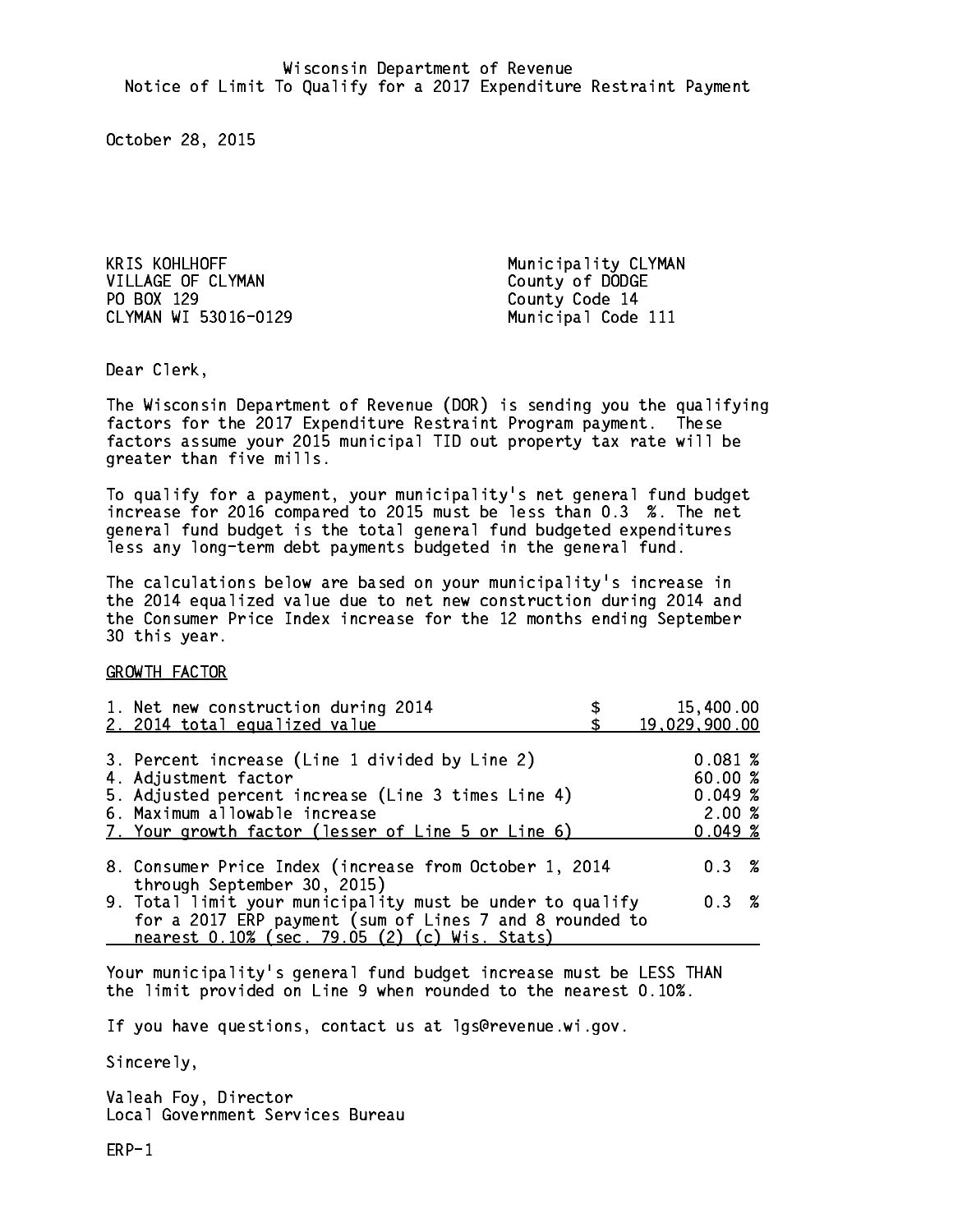KIM HOPFINGER Municipality HUSTISFORD VILLAGE OF HUSTISFORD County of DODGE PO BOX 345 County Code 14 HUSTISFORD WI 53034-0345 Municipal Code 136

Dear Clerk. Dear Clerk,

The Wisconsin Department of Revenue (DOR) is sending you the qualifying factors for the 2017 Expenditure Restraint Program payment. These factors assume your 2015 municipal TID out property tax rate will be greater than five mills.

 To qualify for a payment, your municipality's net general fund budget increase for 2016 compared to 2015 must be less than 0.4 %. The net general fund budget is the total general fund budgeted expenditures less any long-term debt payments budgeted in the general fund.

The calculations below are based on your municipality's increase in the 2014 equalized value due to net new construction during 2014 and the Consumer Price Index increase for the 12 months ending September 30 this year. 30 this year. This year of the second terms of the second terms in the second terms in the second terms in the

GROWTH FACTOR

| 1. Net new construction during 2014<br>2. 2014 total equalized value                                                                                                                                                | 122,900.00<br>67, 342, 500.00                         |
|---------------------------------------------------------------------------------------------------------------------------------------------------------------------------------------------------------------------|-------------------------------------------------------|
| 3. Percent increase (Line 1 divided by Line 2)<br>4. Adjustment factor<br>5. Adjusted percent increase (Line 3 times Line 4)<br>6. Maximum allowable increase<br>7. Your growth factor (lesser of Line 5 or Line 6) | $0.182 \; %$<br>60.00 %<br>0.109~%<br>2.00%<br>0.109% |
| 8. Consumer Price Index (increase from October 1, 2014<br>through September 30, 2015)                                                                                                                               | $0.3 \t%$                                             |
| 9. Total limit your municipality must be under to qualify<br>for a 2017 ERP payment (sum of Lines 7 and 8 rounded to<br>nearest 0.10% (sec. 79.05 (2) (c) Wis. Stats)                                               | $0.4 \t%$                                             |

Your municipality's general fund budget increase must be LESS THAN the limit provided on Line 9 when rounded to the nearest 0.10%.

If you have questions, contact us at lgs@revenue.wi.gov.

Sincerely,

Valeah Foy, Director Local Government Services Bureau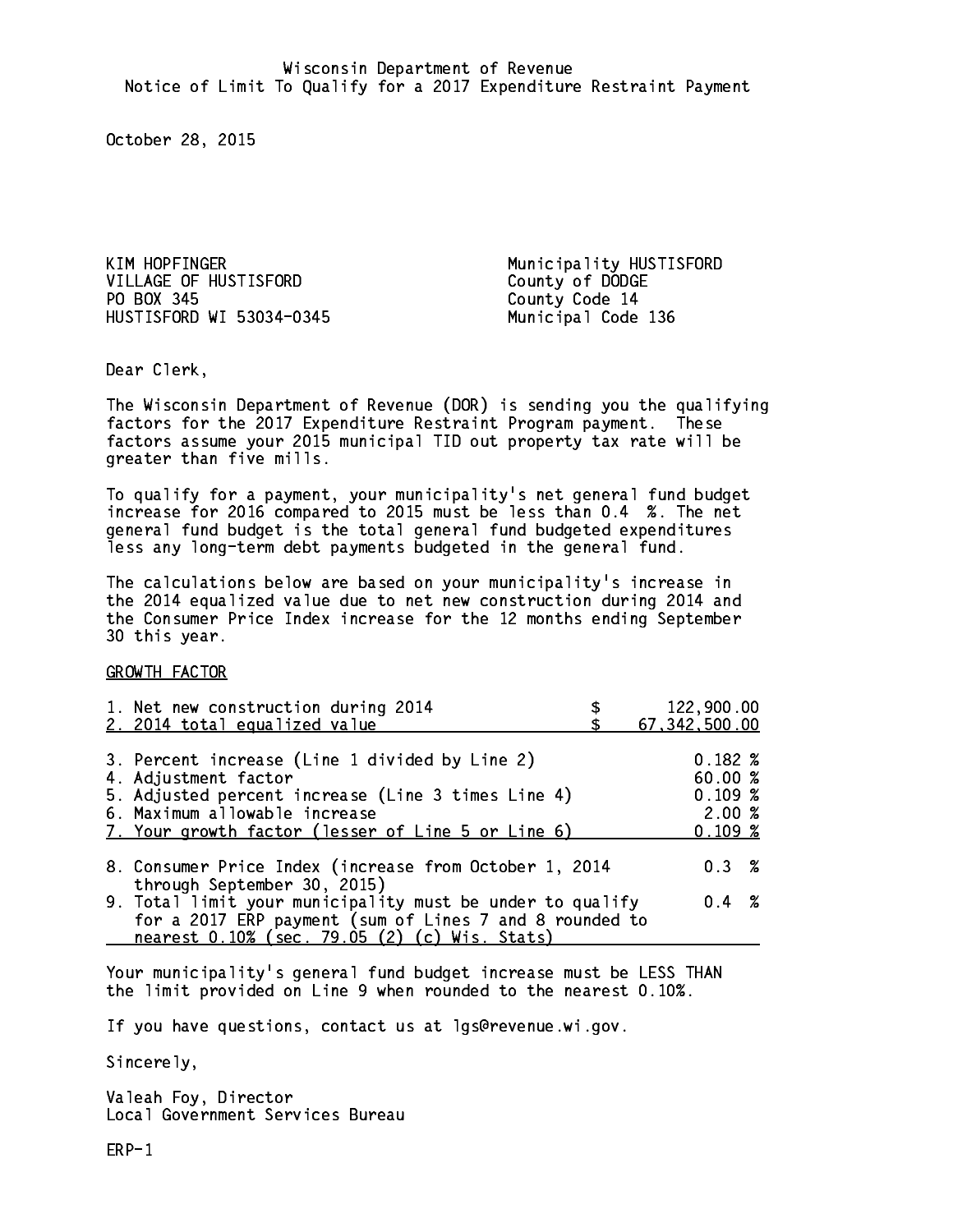JENNA S RHEIN Municipality LOMIRA VILLAGE OF LOMIRA County of DODGE 425 WATER ST County Code 14 LOMIRA WI 53048-9530 Municipal Code 146

Dear Clerk. Dear Clerk,

The Wisconsin Department of Revenue (DOR) is sending you the qualifying factors for the 2017 Expenditure Restraint Program payment. These factors assume your 2015 municipal TID out property tax rate will be greater than five mills.

 To qualify for a payment, your municipality's net general fund budget increase for 2016 compared to 2015 must be less than 0.3 %. The net general fund budget is the total general fund budgeted expenditures less any long-term debt payments budgeted in the general fund.

The calculations below are based on your municipality's increase in the 2014 equalized value due to net new construction during 2014 and the Consumer Price Index increase for the 12 months ending September 30 this year. 30 this year. This year of the second terms of the second terms in the second terms in the second terms in the

GROWTH FACTOR

| 1. Net new construction during 2014<br>2. 2014 total equalized value                                                                                                                                                | $-164, 200.00$<br>149,551,200.00                      |
|---------------------------------------------------------------------------------------------------------------------------------------------------------------------------------------------------------------------|-------------------------------------------------------|
| 3. Percent increase (Line 1 divided by Line 2)<br>4. Adjustment factor<br>5. Adjusted percent increase (Line 3 times Line 4)<br>6. Maximum allowable increase<br>7. Your growth factor (lesser of Line 5 or Line 6) | $-.110\%$<br>60.00 %<br>$-.066$ %<br>2.00%<br>0.000~% |
| 8. Consumer Price Index (increase from October 1, 2014                                                                                                                                                              | $0.3 \t%$                                             |
| through September 30, 2015)<br>9. Total limit your municipality must be under to qualify<br>for a 2017 ERP payment (sum of Lines 7 and 8 rounded to<br>nearest 0.10% (sec. 79.05 (2) (c) Wis. Stats)                | $0.3 \t%$                                             |

Your municipality's general fund budget increase must be LESS THAN the limit provided on Line 9 when rounded to the nearest 0.10%.

If you have questions, contact us at lgs@revenue.wi.gov.

Sincerely,

Valeah Foy, Director Local Government Services Bureau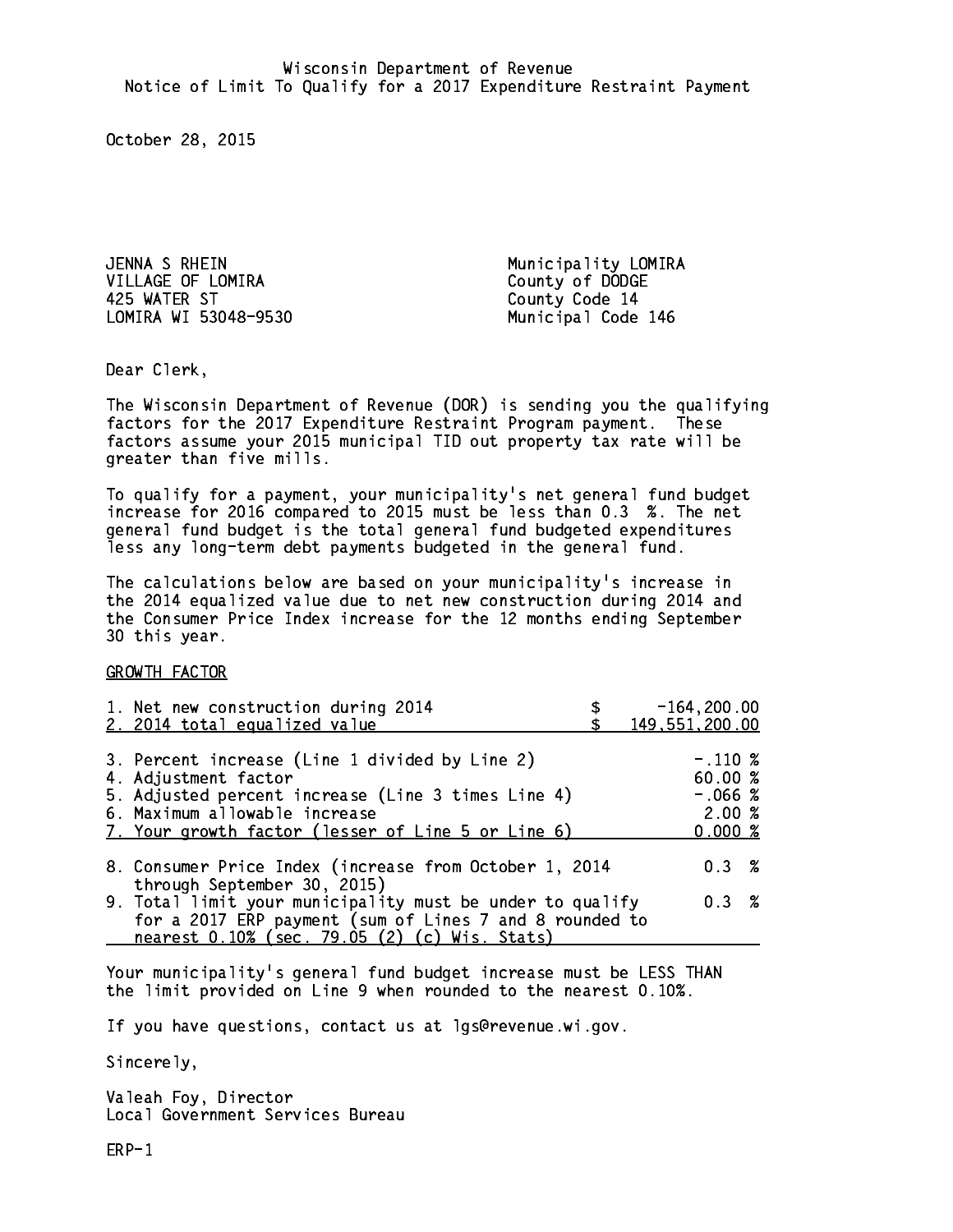SANDY POCIUS **Municipality** LOWELL VILLAGE OF LOWELL COUNTY OF DODGE PO BOX 397 County Code 14 LOWELL WI 53557-0397 Municipal Code 147

Dear Clerk. Dear Clerk,

The Wisconsin Department of Revenue (DOR) is sending you the qualifying factors for the 2017 Expenditure Restraint Program payment. These factors assume your 2015 municipal TID out property tax rate will be greater than five mills.

 To qualify for a payment, your municipality's net general fund budget increase for 2016 compared to 2015 must be less than 0.4 %. The net general fund budget is the total general fund budgeted expenditures less any long-term debt payments budgeted in the general fund.

The calculations below are based on your municipality's increase in the 2014 equalized value due to net new construction during 2014 and the Consumer Price Index increase for the 12 months ending September 30 this year. 30 this year. This year of the second terms of the second terms in the second terms in the second terms in the

GROWTH FACTOR

| 1. Net new construction during 2014<br>2. 2014 total equalized value                                                                                                                                                | 14,000.00<br>12,577,200.00                            |
|---------------------------------------------------------------------------------------------------------------------------------------------------------------------------------------------------------------------|-------------------------------------------------------|
| 3. Percent increase (Line 1 divided by Line 2)<br>4. Adjustment factor<br>5. Adjusted percent increase (Line 3 times Line 4)<br>6. Maximum allowable increase<br>7. Your growth factor (lesser of Line 5 or Line 6) | $0.111 \;$ %<br>60.00%<br>0.067~%<br>2.00%<br>0.067~% |
| 8. Consumer Price Index (increase from October 1, 2014                                                                                                                                                              | 0.3%                                                  |
| through September 30, 2015)<br>9. Total limit your municipality must be under to qualify<br>for a 2017 ERP payment (sum of Lines 7 and 8 rounded to<br>nearest 0.10% (sec. 79.05 (2) (c) Wis. Stats)                | $0.4 \t%$                                             |

Your municipality's general fund budget increase must be LESS THAN the limit provided on Line 9 when rounded to the nearest 0.10%.

If you have questions, contact us at lgs@revenue.wi.gov.

Sincerely,

Valeah Foy, Director Local Government Services Bureau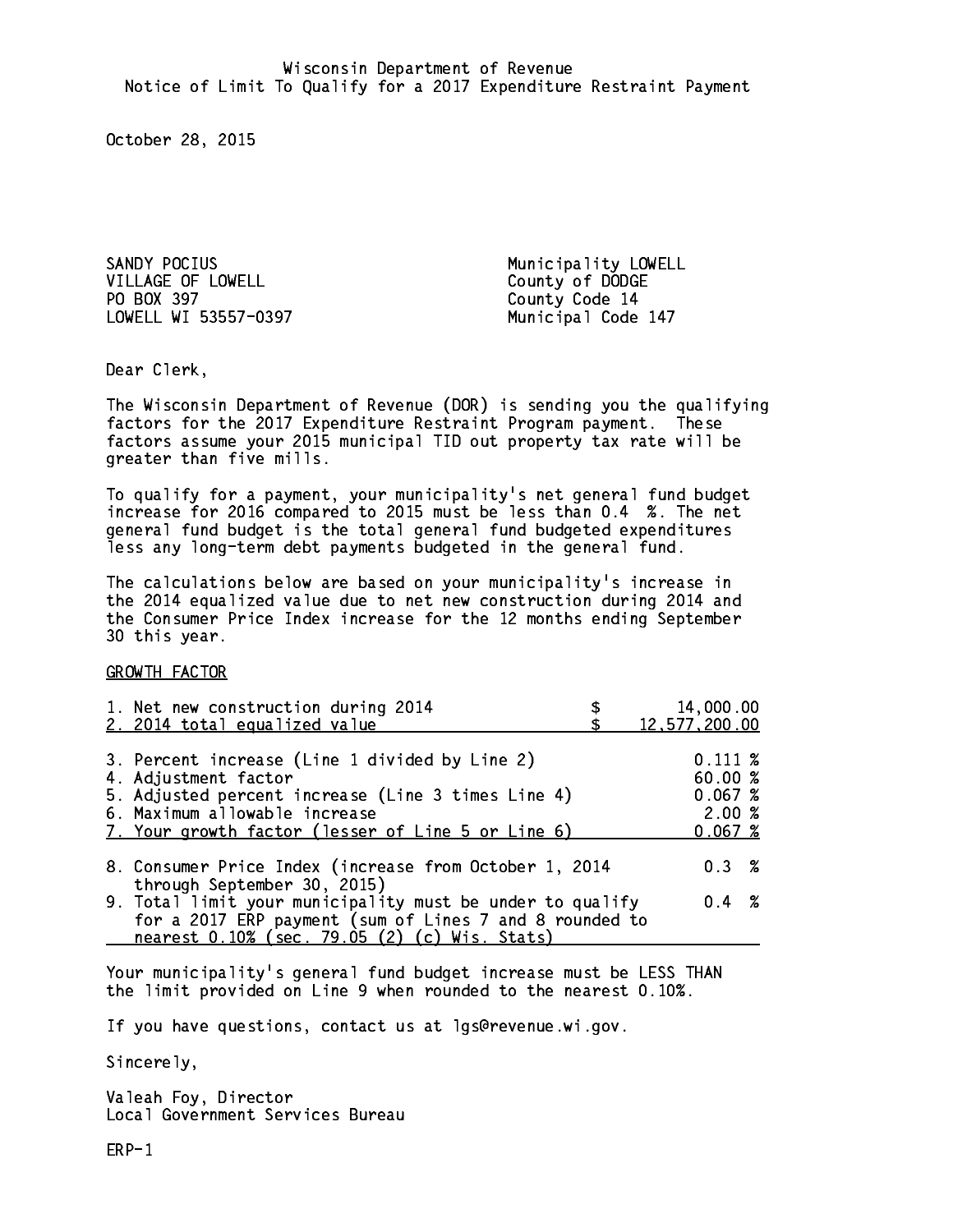ELLEN L JUNG **Municipality RANDOLPH** VILLAGE OF RANDOLPH County of DODGE 248 W STROUD ST County Code 14 RANDOLPH WI 53956-1272 Municipal Code 176

Dear Clerk. Dear Clerk,

The Wisconsin Department of Revenue (DOR) is sending you the qualifying factors for the 2017 Expenditure Restraint Program payment. These factors assume your 2015 municipal TID out property tax rate will be greater than five mills.

 To qualify for a payment, your municipality's net general fund budget increase for 2016 compared to 2015 must be less than 0.3 %. The net general fund budget is the total general fund budgeted expenditures less any long-term debt payments budgeted in the general fund.

The calculations below are based on your municipality's increase in the 2014 equalized value due to net new construction during 2014 and the Consumer Price Index increase for the 12 months ending September 30 this year. 30 this year. This year of the second terms of the second terms in the second terms in the second terms in the

GROWTH FACTOR

| 1. Net new construction during 2014<br>2. 2014 total equalized value                                                                                                                                                | $-485, 300.00$<br>99,093,200.00                      |
|---------------------------------------------------------------------------------------------------------------------------------------------------------------------------------------------------------------------|------------------------------------------------------|
| 3. Percent increase (Line 1 divided by Line 2)<br>4. Adjustment factor<br>5. Adjusted percent increase (Line 3 times Line 4)<br>6. Maximum allowable increase<br>7. Your growth factor (lesser of Line 5 or Line 6) | $-.490~%$<br>60.00%<br>$-.294$ %<br>2.00%<br>0.000 % |
| 8. Consumer Price Index (increase from October 1, 2014<br>through September 30, 2015)                                                                                                                               | 0.3%                                                 |
| 9. Total limit your municipality must be under to qualify<br>for a 2017 ERP payment (sum of Lines 7 and 8 rounded to<br>nearest 0.10% (sec. 79.05 (2) (c) Wis. Stats)                                               | 0.3%                                                 |

Your municipality's general fund budget increase must be LESS THAN the limit provided on Line 9 when rounded to the nearest 0.10%.

If you have questions, contact us at lgs@revenue.wi.gov.

Sincerely,

Valeah Foy, Director Local Government Services Bureau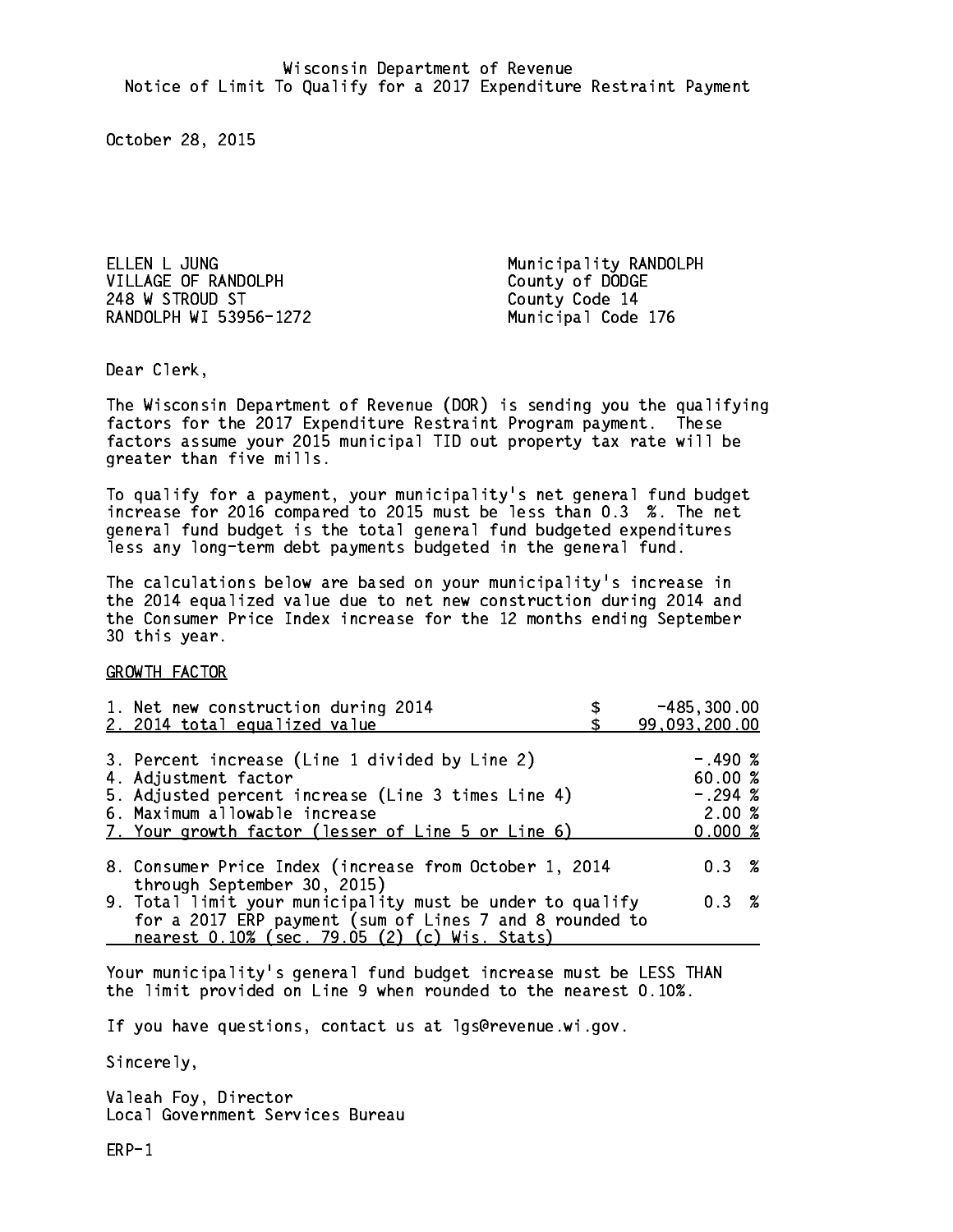JOHN SOMERS<br>CITY OF BEAVER DAM CITY County of DODGE 205 S LINCOLN AVE County Code 14 BEAVER DAM WI 53916-2323 Municipal Code 206

County of DODGE

Dear Clerk. Dear Clerk,

The Wisconsin Department of Revenue (DOR) is sending you the qualifying factors for the 2017 Expenditure Restraint Program payment. These factors assume your 2015 municipal TID out property tax rate will be greater than five mills.

 To qualify for a payment, your municipality's net general fund budget increase for 2016 compared to 2015 must be less than 0.8 %. The net general fund budget is the total general fund budgeted expenditures less any long-term debt payments budgeted in the general fund.

The calculations below are based on your municipality's increase in the 2014 equalized value due to net new construction during 2014 and the Consumer Price Index increase for the 12 months ending September 30 this year. 30 this year. This year of the second terms of the second terms in the second terms in the second terms in the

GROWTH FACTOR

| 1. Net new construction during 2014<br>2. 2014 total equalized value                                                                                                                                                | \$1,018,613,700.00 | \$7,872,900.00                                    |  |
|---------------------------------------------------------------------------------------------------------------------------------------------------------------------------------------------------------------------|--------------------|---------------------------------------------------|--|
| 3. Percent increase (Line 1 divided by Line 2)<br>4. Adjustment factor<br>5. Adjusted percent increase (Line 3 times Line 4)<br>6. Maximum allowable increase<br>7. Your growth factor (lesser of Line 5 or Line 6) |                    | 0.773~%<br>60.00 %<br>0.464~%<br>2.00%<br>0.464~% |  |
| 8. Consumer Price Index (increase from October 1, 2014<br>through September 30, 2015)                                                                                                                               |                    | $0.3 \t%$                                         |  |
| 9. Total limit your municipality must be under to qualify<br>for a 2017 ERP payment (sum of Lines 7 and 8 rounded to<br>nearest 0.10% (sec. 79.05 (2) (c) Wis. Stats)                                               |                    | 0.8 <sup>8</sup>                                  |  |

Your municipality's general fund budget increase must be LESS THAN the limit provided on Line 9 when rounded to the nearest 0.10%.

If you have questions, contact us at lgs@revenue.wi.gov.

Sincerely,

Valeah Foy, Director Local Government Services Bureau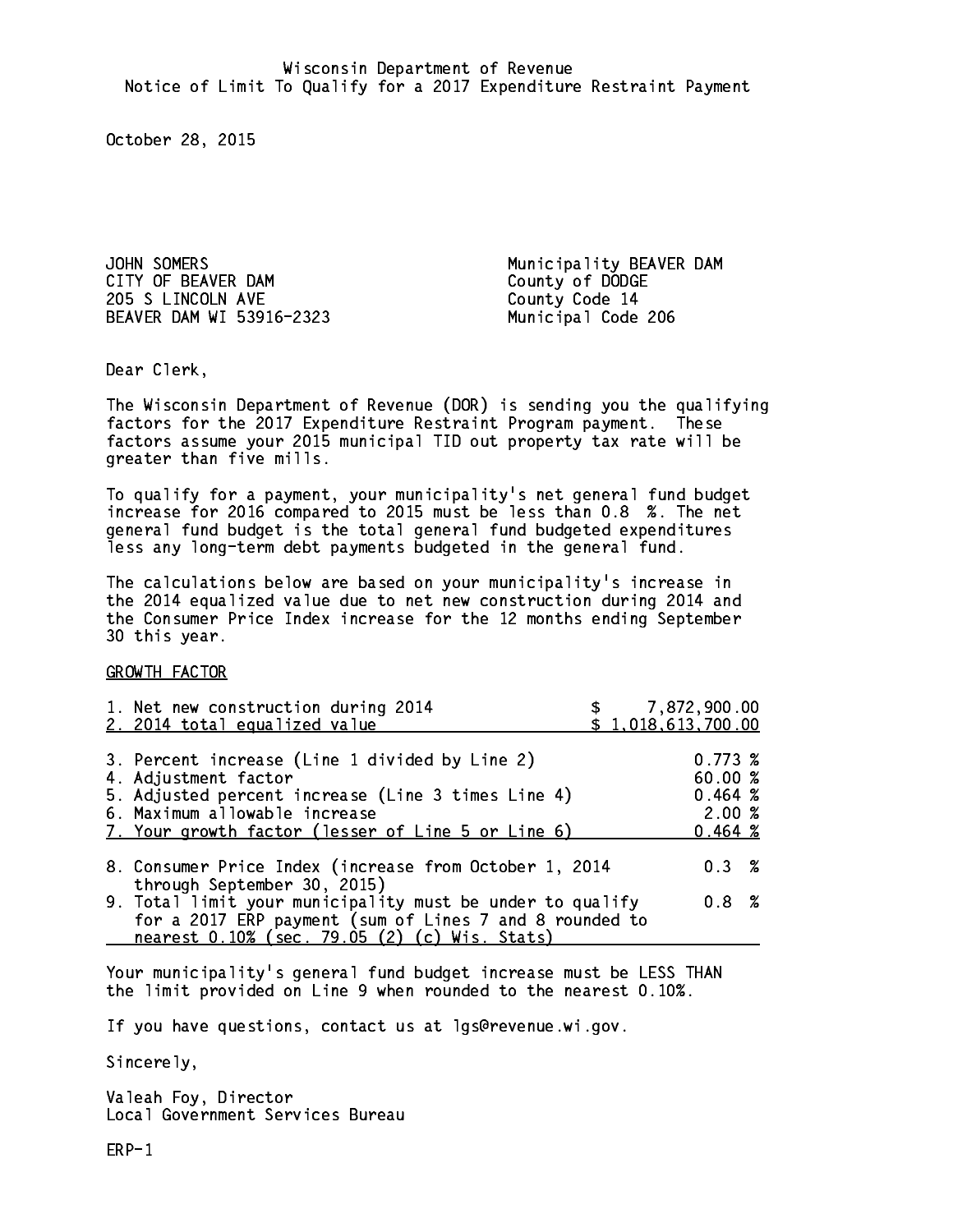SUSAN HOLLNAGEL **Municipality FOX LAKE** CITY OF FOX LAKE COUNTY OF DODGE PO BOX 105 FOX LAKE WI 53933-0105 Municipal Code 226

County Code 14

Dear Clerk. Dear Clerk,

The Wisconsin Department of Revenue (DOR) is sending you the qualifying factors for the 2017 Expenditure Restraint Program payment. These factors assume your 2015 municipal TID out property tax rate will be greater than five mills.

 To qualify for a payment, your municipality's net general fund budget increase for 2016 compared to 2015 must be less than 0.4 %. The net general fund budget is the total general fund budgeted expenditures less any long-term debt payments budgeted in the general fund.

The calculations below are based on your municipality's increase in the 2014 equalized value due to net new construction during 2014 and the Consumer Price Index increase for the 12 months ending September 30 this year. 30 this year. This year of the second terms of the second terms in the second terms in the second terms in the

GROWTH FACTOR

| 1. Net new construction during 2014                                                                                                                                                                                 | 136,100.00                                      |
|---------------------------------------------------------------------------------------------------------------------------------------------------------------------------------------------------------------------|-------------------------------------------------|
| 2. 2014 total equalized value                                                                                                                                                                                       | 75,515,600.00                                   |
| 3. Percent increase (Line 1 divided by Line 2)<br>4. Adjustment factor<br>5. Adjusted percent increase (Line 3 times Line 4)<br>6. Maximum allowable increase<br>7. Your growth factor (lesser of Line 5 or Line 6) | 0.180%<br>60.00%<br>0.108~%<br>2.00%<br>0.108~% |
| 8. Consumer Price Index (increase from October 1, 2014                                                                                                                                                              | $0.3 \t%$                                       |
| through September 30, 2015)<br>9. Total limit your municipality must be under to qualify<br>for a 2017 ERP payment (sum of Lines 7 and 8 rounded to<br>nearest 0.10% (sec. 79.05 (2) (c) Wis. Stats)                | $0.4 \t%$                                       |

Your municipality's general fund budget increase must be LESS THAN the limit provided on Line 9 when rounded to the nearest 0.10%.

If you have questions, contact us at lgs@revenue.wi.gov.

Sincerely,

Valeah Foy, Director Local Government Services Bureau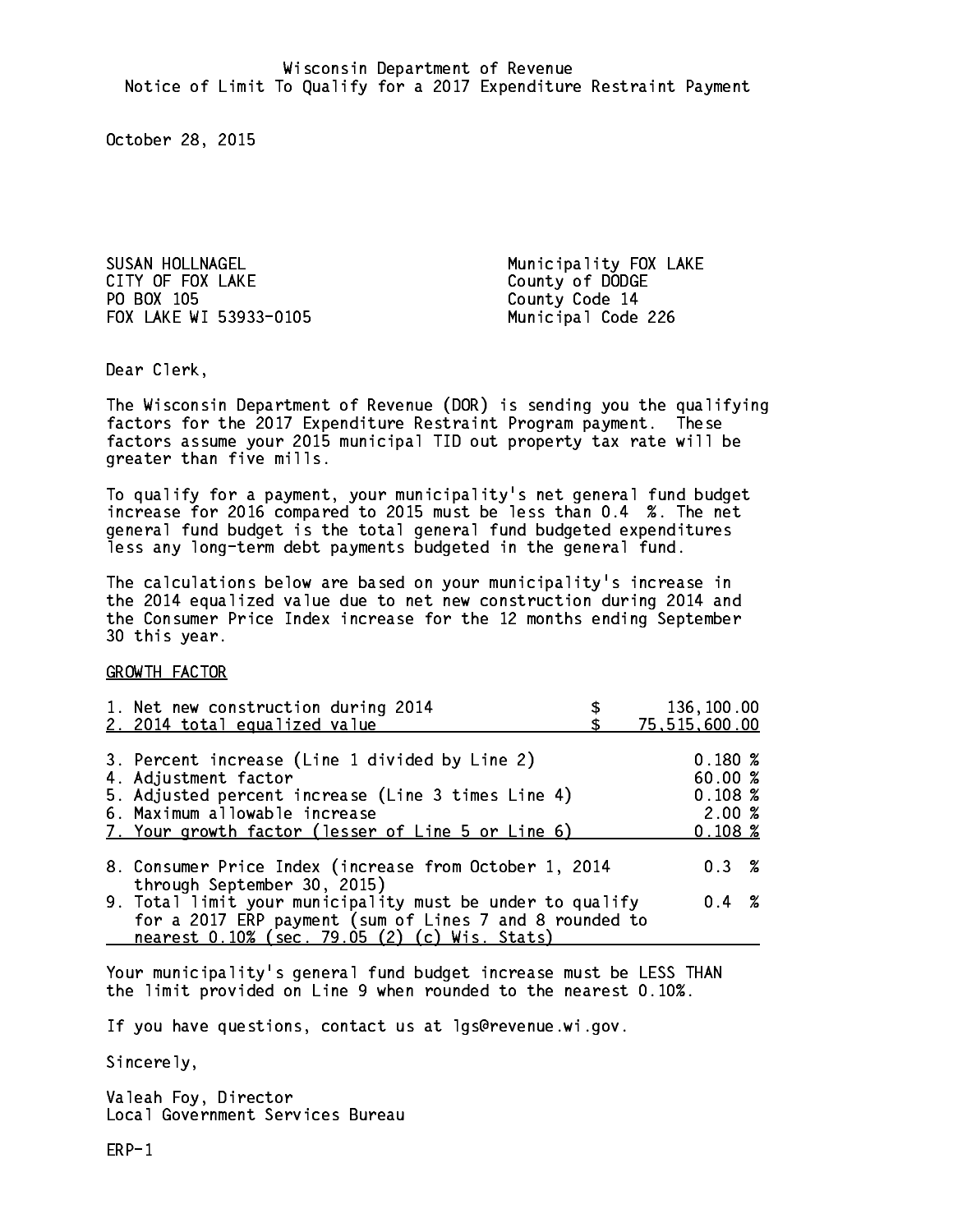KRISTEN M. JACOBSON Municipality HORICON CITY OF HORICON COUNTY OF DODGE 404 E LAKE ST County Code 14 HORICON WI 53032-1245

Municipal Code 236

Dear Clerk. Dear Clerk,

The Wisconsin Department of Revenue (DOR) is sending you the qualifying factors for the 2017 Expenditure Restraint Program payment. These factors assume your 2015 municipal TID out property tax rate will be greater than five mills.

 To qualify for a payment, your municipality's net general fund budget increase for 2016 compared to 2015 must be less than 1.4 %. The net general fund budget is the total general fund budgeted expenditures less any long-term debt payments budgeted in the general fund.

The calculations below are based on your municipality's increase in the 2014 equalized value due to net new construction during 2014 and the Consumer Price Index increase for the 12 months ending September 30 this year. 30 this year. This year of the second terms of the second terms in the second terms in the second terms in the

GROWTH FACTOR

| 1. Net new construction during 2014<br>2. 2014 total equalized value                                                                                                                                                | 3,816,900.00<br>207,026,900.00                   |
|---------------------------------------------------------------------------------------------------------------------------------------------------------------------------------------------------------------------|--------------------------------------------------|
| 3. Percent increase (Line 1 divided by Line 2)<br>4. Adjustment factor<br>5. Adjusted percent increase (Line 3 times Line 4)<br>6. Maximum allowable increase<br>7. Your growth factor (lesser of Line 5 or Line 6) | 1.844 %<br>60.00%<br>1.106 %<br>2.00%<br>1.106 % |
| 8. Consumer Price Index (increase from October 1, 2014                                                                                                                                                              | 0.3%                                             |
| through September 30, 2015)<br>9. Total limit your municipality must be under to qualify<br>for a 2017 ERP payment (sum of Lines 7 and 8 rounded to<br>nearest 0.10% (sec. 79.05 (2) (c) Wis. Stats)                | $1.4 \t%$                                        |

Your municipality's general fund budget increase must be LESS THAN the limit provided on Line 9 when rounded to the nearest 0.10%.

If you have questions, contact us at lgs@revenue.wi.gov.

Sincerely,

Valeah Foy, Director Local Government Services Bureau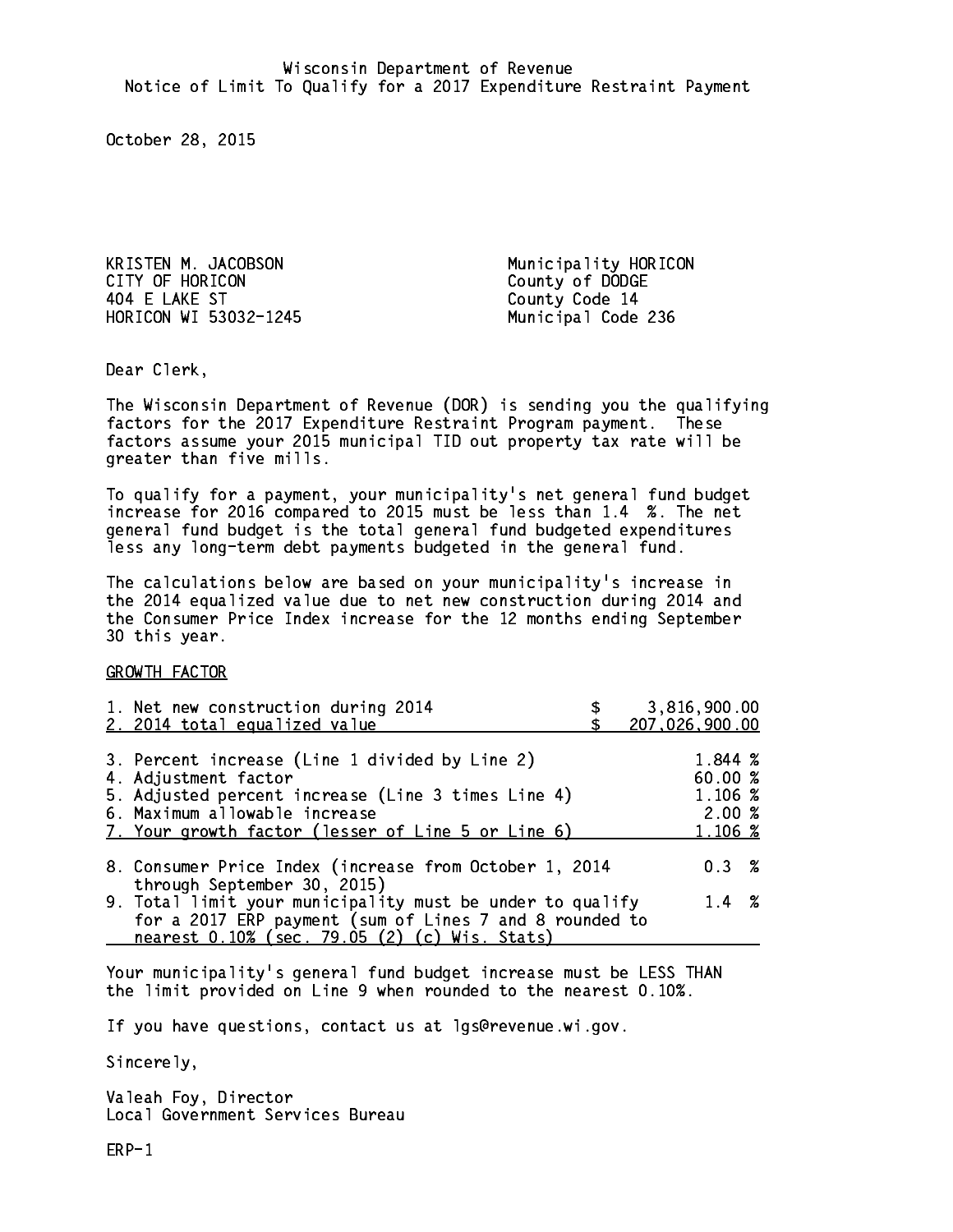GLADYS MCKAY Municipality JUNEAU PO BOX 163 County Code 14 JUNEAU WI 53039-0163 Municipal Code 241

County of DODGE

Dear Clerk. Dear Clerk,

The Wisconsin Department of Revenue (DOR) is sending you the qualifying factors for the 2017 Expenditure Restraint Program payment. These factors assume your 2015 municipal TID out property tax rate will be greater than five mills.

 To qualify for a payment, your municipality's net general fund budget increase for 2016 compared to 2015 must be less than 0.5 %. The net general fund budget is the total general fund budgeted expenditures less any long-term debt payments budgeted in the general fund.

The calculations below are based on your municipality's increase in the 2014 equalized value due to net new construction during 2014 and the Consumer Price Index increase for the 12 months ending September 30 this year. 30 this year. This year of the second terms of the second terms in the second terms in the second terms in the

GROWTH FACTOR

| 1. Net new construction during 2014<br>2. 2014 total equalized value                                                                                                                                                | 323,900.00<br>99, 395, 100.00                                  |
|---------------------------------------------------------------------------------------------------------------------------------------------------------------------------------------------------------------------|----------------------------------------------------------------|
| 3. Percent increase (Line 1 divided by Line 2)<br>4. Adjustment factor<br>5. Adjusted percent increase (Line 3 times Line 4)<br>6. Maximum allowable increase<br>7. Your growth factor (lesser of Line 5 or Line 6) | $0.326 \; \text{\%}$<br>60.00 %<br>0.196~%<br>2.00%<br>0.196~% |
| 8. Consumer Price Index (increase from October 1, 2014                                                                                                                                                              | 0.3%                                                           |
| through September 30, 2015)<br>9. Total limit your municipality must be under to qualify<br>for a 2017 ERP payment (sum of Lines 7 and 8 rounded to<br>nearest 0.10% (sec. 79.05 (2) (c) Wis. Stats)                | 0.5 %                                                          |

Your municipality's general fund budget increase must be LESS THAN the limit provided on Line 9 when rounded to the nearest 0.10%.

If you have questions, contact us at lgs@revenue.wi.gov.

Sincerely,

Valeah Foy, Director Local Government Services Bureau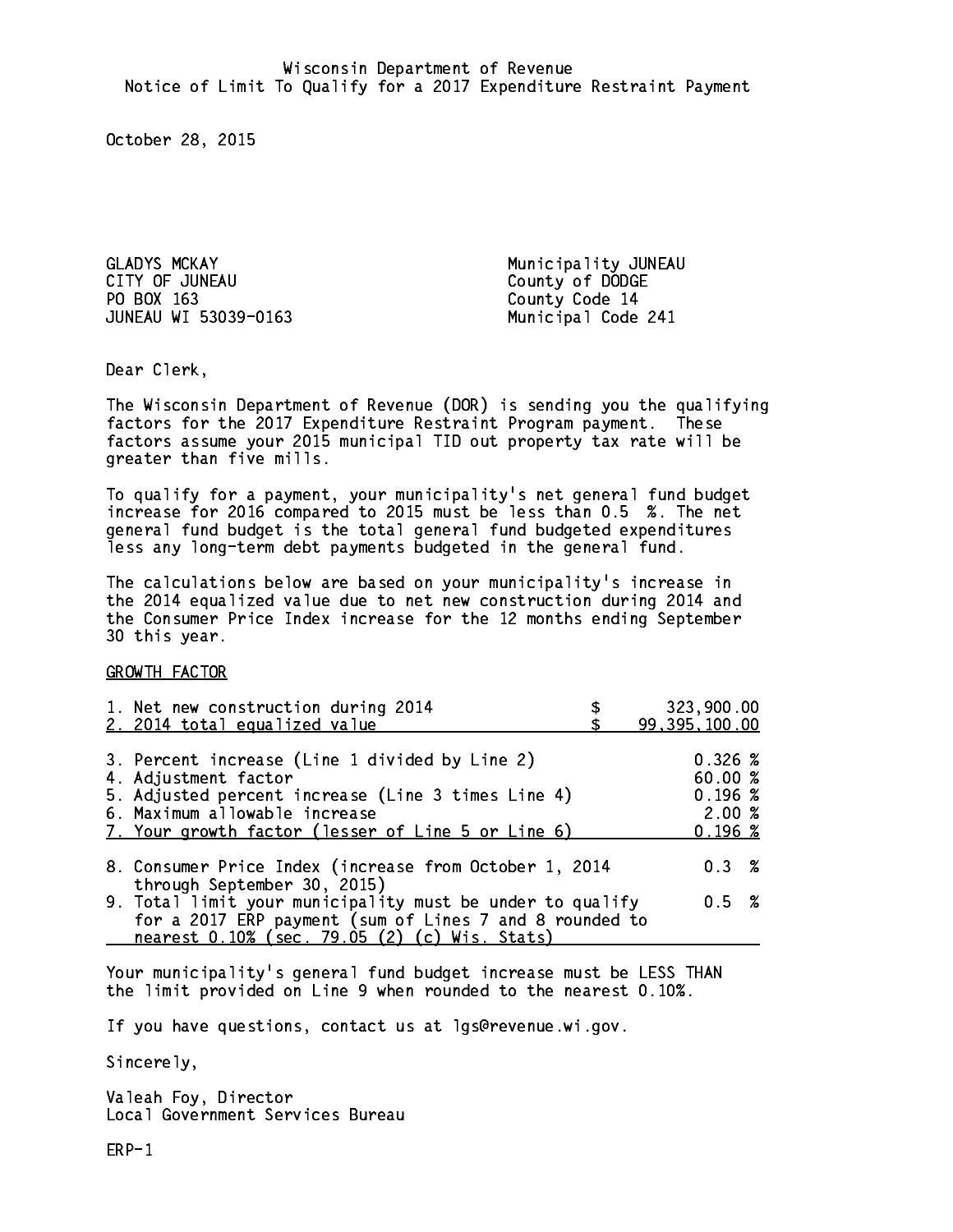DARLENE SMITH GARLENE SMITH MUNICIPALITY MAYVILLE<br>CITY OF MAYVILLE CITY County of DODGE PO BOX 273 MAYVILLE WI 53050-0273 Municipal Code 251

County of DODGE County Code 14

Dear Clerk. Dear Clerk,

The Wisconsin Department of Revenue (DOR) is sending you the qualifying factors for the 2017 Expenditure Restraint Program payment. These factors assume your 2015 municipal TID out property tax rate will be greater than five mills.

 To qualify for a payment, your municipality's net general fund budget increase for 2016 compared to 2015 must be less than 1.1 %. The net general fund budget is the total general fund budgeted expenditures less any long-term debt payments budgeted in the general fund.

The calculations below are based on your municipality's increase in the 2014 equalized value due to net new construction during 2014 and the Consumer Price Index increase for the 12 months ending September 30 this year. 30 this year.

GROWTH FACTOR

| 1. Net new construction during 2014<br>2. 2014 total equalized value                                                                                                                                                | 4,015,300.00<br>315,961,400.00                   |
|---------------------------------------------------------------------------------------------------------------------------------------------------------------------------------------------------------------------|--------------------------------------------------|
| 3. Percent increase (Line 1 divided by Line 2)<br>4. Adjustment factor<br>5. Adjusted percent increase (Line 3 times Line 4)<br>6. Maximum allowable increase<br>7. Your growth factor (lesser of Line 5 or Line 6) | 1.271~%<br>60.00 %<br>0.762~%<br>2.00%<br>0.762% |
| 8. Consumer Price Index (increase from October 1, 2014<br>through September 30, 2015)                                                                                                                               | $0.3 \t%$                                        |
| 9. Total limit your municipality must be under to qualify<br>for a 2017 ERP payment (sum of Lines 7 and 8 rounded to                                                                                                | $1.1 \t%$                                        |
| nearest 0.10% (sec. 79.05 (2) (c) Wis. Stats)                                                                                                                                                                       |                                                  |

Your municipality's general fund budget increase must be LESS THAN the limit provided on Line 9 when rounded to the nearest 0.10%.

If you have questions, contact us at lgs@revenue.wi.gov.

Sincerely,

Valeah Foy, Director Local Government Services Bureau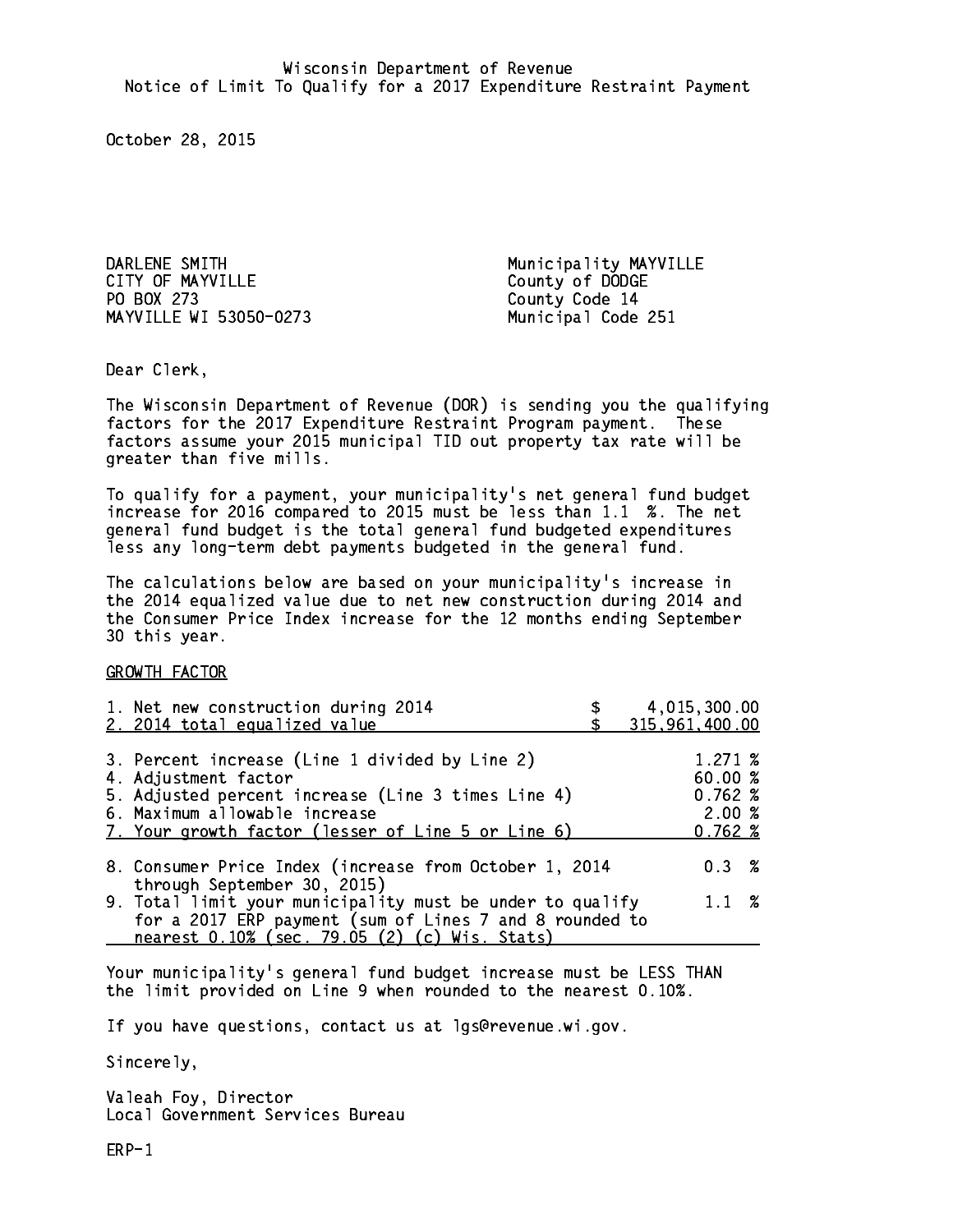201 E MAIN ST County Code 14 WAUPUN WI 53963

ANGELA HULL **Municipality WAUPUN** CITY OF WAUPUN COUNTY County of DODGE Municipal Code 292

Dear Clerk. Dear Clerk,

The Wisconsin Department of Revenue (DOR) is sending you the qualifying factors for the 2017 Expenditure Restraint Program payment. These factors assume your 2015 municipal TID out property tax rate will be greater than five mills.

 To qualify for a payment, your municipality's net general fund budget increase for 2016 compared to 2015 must be less than 1.5 %. The net general fund budget is the total general fund budgeted expenditures less any long-term debt payments budgeted in the general fund.

The calculations below are based on your municipality's increase in the 2014 equalized value due to net new construction during 2014 and the Consumer Price Index increase for the 12 months ending September 30 this year. 30 this year.

GROWTH FACTOR

| 1. Net new construction during 2014<br>2. 2014 total equalized value                                                                                                                                                | 8,290,100.00<br>411,282,800.00                    |
|---------------------------------------------------------------------------------------------------------------------------------------------------------------------------------------------------------------------|---------------------------------------------------|
| 3. Percent increase (Line 1 divided by Line 2)<br>4. Adjustment factor<br>5. Adjusted percent increase (Line 3 times Line 4)<br>6. Maximum allowable increase<br>7. Your growth factor (lesser of Line 5 or Line 6) | 2.016 %<br>60.00 %<br>1.209 %<br>2.00%<br>1.209 % |
| 8. Consumer Price Index (increase from October 1, 2014                                                                                                                                                              | 0.3%                                              |
| through September 30, 2015)<br>9. Total limit your municipality must be under to qualify<br>for a 2017 ERP payment (sum of Lines 7 and 8 rounded to<br>nearest 0.10% (sec. 79.05 (2) (c) Wis. Stats)                | $1.5 \t%$                                         |

Your municipality's general fund budget increase must be LESS THAN the limit provided on Line 9 when rounded to the nearest 0.10%.

If you have questions, contact us at lgs@revenue.wi.gov.

Sincerely,

Valeah Foy, Director Local Government Services Bureau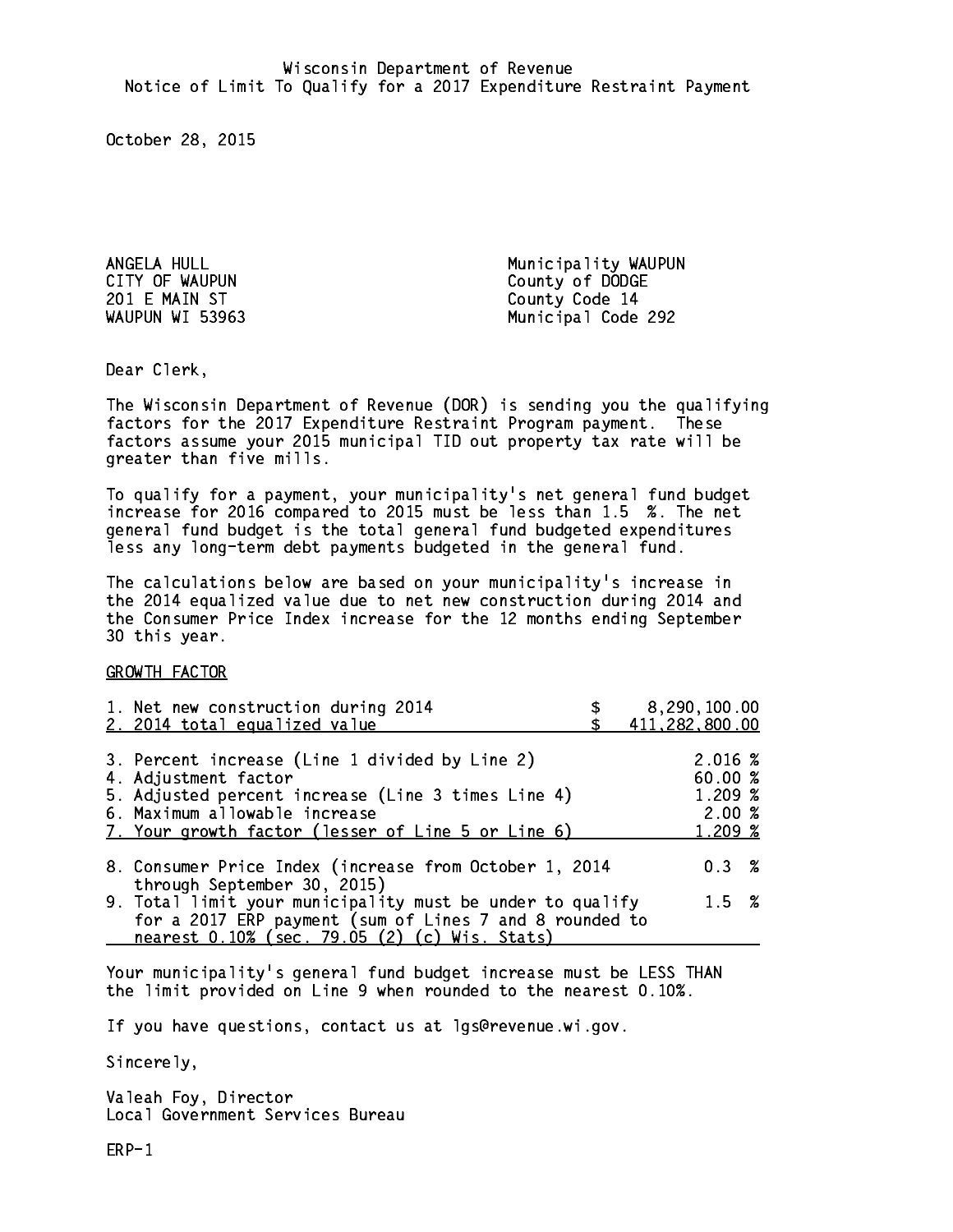CHRISTY SULLY, CMC Municipality SISTER BAY VILLAGE OF SISTER BAY County of DOOR PO BOX 769 County Code 15 SISTER BAY WI 54234-0769 Municipal Code 181

Dear Clerk. Dear Clerk,

The Wisconsin Department of Revenue (DOR) is sending you the qualifying factors for the 2017 Expenditure Restraint Program payment. These factors assume your 2015 municipal TID out property tax rate will be greater than five mills.

 To qualify for a payment, your municipality's net general fund budget increase for 2016 compared to 2015 must be less than 0.6 %. The net general fund budget is the total general fund budgeted expenditures less any long-term debt payments budgeted in the general fund.

The calculations below are based on your municipality's increase in the 2014 equalized value due to net new construction during 2014 and the Consumer Price Index increase for the 12 months ending September 30 this year. 30 this year.

GROWTH FACTOR

| 1. Net new construction during 2014<br>2. 2014 total equalized value                                                                                                                                                | 1,761,800.00<br>397,091,400.00                    |
|---------------------------------------------------------------------------------------------------------------------------------------------------------------------------------------------------------------------|---------------------------------------------------|
| 3. Percent increase (Line 1 divided by Line 2)<br>4. Adjustment factor<br>5. Adjusted percent increase (Line 3 times Line 4)<br>6. Maximum allowable increase<br>7. Your growth factor (lesser of Line 5 or Line 6) | 0.444~%<br>60.00 %<br>0.266~%<br>2.00%<br>0.266~% |
| 8. Consumer Price Index (increase from October 1, 2014<br>through September 30, 2015)                                                                                                                               | 0.3%                                              |
| 9. Total limit your municipality must be under to qualify<br>for a 2017 ERP payment (sum of Lines 7 and 8 rounded to<br>nearest 0.10% (sec. 79.05 (2) (c) Wis. Stats)                                               | $0.6\;$ %                                         |

Your municipality's general fund budget increase must be LESS THAN the limit provided on Line 9 when rounded to the nearest 0.10%.

If you have questions, contact us at lgs@revenue.wi.gov.

Sincerely,

Valeah Foy, Director Local Government Services Bureau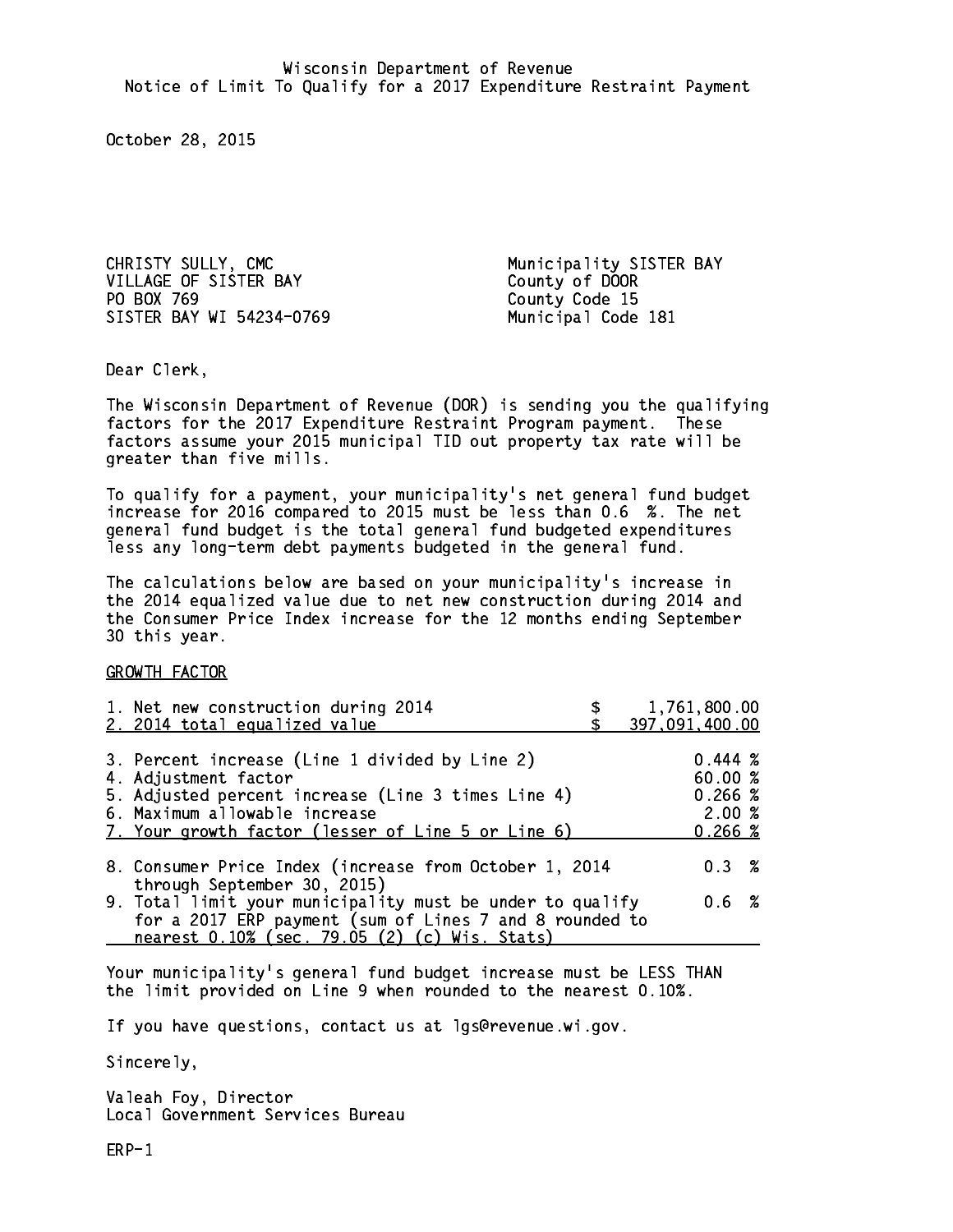CITY OF STURGEON BAY County of DOOR 421 MICHIGAN ST County Code 15 STURGEON BAY WI 54235 Municipal Code 281

STEPHANIE REINHARDT **Municipality STURGEON BAY** 

Dear Clerk. Dear Clerk,

The Wisconsin Department of Revenue (DOR) is sending you the qualifying factors for the 2017 Expenditure Restraint Program payment. These factors assume your 2015 municipal TID out property tax rate will be greater than five mills.

 To qualify for a payment, your municipality's net general fund budget increase for 2016 compared to 2015 must be less than 0.7 %. The net general fund budget is the total general fund budgeted expenditures less any long-term debt payments budgeted in the general fund.

The calculations below are based on your municipality's increase in the 2014 equalized value due to net new construction during 2014 and the Consumer Price Index increase for the 12 months ending September 30 this year. 30 this year.

GROWTH FACTOR

| 1. Net new construction during 2014                                                                                                                                                                  | 5,482,900.00     |
|------------------------------------------------------------------------------------------------------------------------------------------------------------------------------------------------------|------------------|
| 2. 2014 total equalized value                                                                                                                                                                        | 796, 553, 100.00 |
| 3. Percent increase (Line 1 divided by Line 2)                                                                                                                                                       | 0.688~%          |
| 4. Adjustment factor                                                                                                                                                                                 | 60.00 %          |
| 5. Adjusted percent increase (Line 3 times Line 4)                                                                                                                                                   | $0.413 \;$ %     |
| 6. Maximum allowable increase                                                                                                                                                                        | 2.00%            |
| 7. Your growth factor (lesser of Line 5 or Line 6)                                                                                                                                                   | $0.413 \;$ %     |
| 8. Consumer Price Index (increase from October 1, 2014                                                                                                                                               | $0.3 \t%$        |
| through September 30, 2015)<br>9. Total limit your municipality must be under to qualify<br>for a 2017 ERP payment (sum of Lines 7 and 8 rounded to<br>nearest 0.10% (sec. 79.05 (2) (c) Wis. Stats) | 0.7%             |

Your municipality's general fund budget increase must be LESS THAN the limit provided on Line 9 when rounded to the nearest 0.10%.

If you have questions, contact us at lgs@revenue.wi.gov.

Sincerely,

Valeah Foy, Director Local Government Services Bureau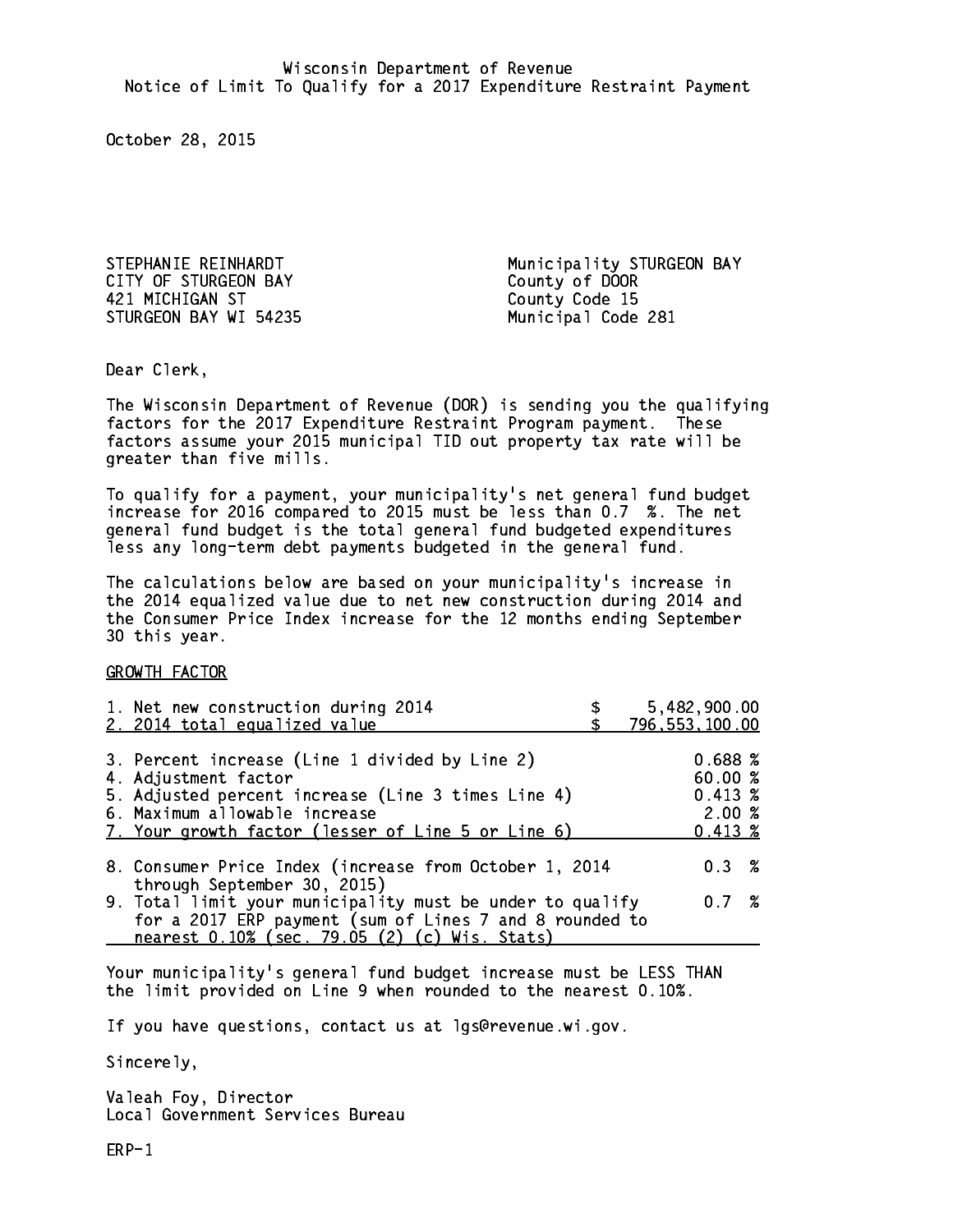VILLAGE OF SOLON SPRINGS County of DOUGLAS PO BOX 273 SOLON SPRINGS WI 54873-0273 Municipal Code 181

KATHY BURGER Municipality SOLON SPRINGS County Code 16

Dear Clerk. Dear Clerk,

The Wisconsin Department of Revenue (DOR) is sending you the qualifying factors for the 2017 Expenditure Restraint Program payment. These factors assume your 2015 municipal TID out property tax rate will be greater than five mills.

 To qualify for a payment, your municipality's net general fund budget increase for 2016 compared to 2015 must be less than 0.4 %. The net general fund budget is the total general fund budgeted expenditures less any long-term debt payments budgeted in the general fund.

The calculations below are based on your municipality's increase in the 2014 equalized value due to net new construction during 2014 and the Consumer Price Index increase for the 12 months ending September 30 this year. 30 this year.

GROWTH FACTOR

| 1. Net new construction during 2014<br>2. 2014 total equalized value                                                                                                                                                | 104,500.00<br>45, 144, 800.00                               |
|---------------------------------------------------------------------------------------------------------------------------------------------------------------------------------------------------------------------|-------------------------------------------------------------|
| 3. Percent increase (Line 1 divided by Line 2)<br>4. Adjustment factor<br>5. Adjusted percent increase (Line 3 times Line 4)<br>6. Maximum allowable increase<br>7. Your growth factor (lesser of Line 5 or Line 6) | $0.231 \;$ %<br>60.00 %<br>0.139~%<br>2.00%<br>$0.139 \;$ % |
| 8. Consumer Price Index (increase from October 1, 2014                                                                                                                                                              | $0.3 \t%$                                                   |
| through September 30, 2015)<br>9. Total limit your municipality must be under to qualify<br>for a 2017 ERP payment (sum of Lines 7 and 8 rounded to<br>nearest 0.10% (sec. 79.05 (2) (c) Wis. Stats)                | $0.4 \t%$                                                   |

Your municipality's general fund budget increase must be LESS THAN the limit provided on Line 9 when rounded to the nearest 0.10%.

If you have questions, contact us at lgs@revenue.wi.gov.

Sincerely,

Valeah Foy, Director Local Government Services Bureau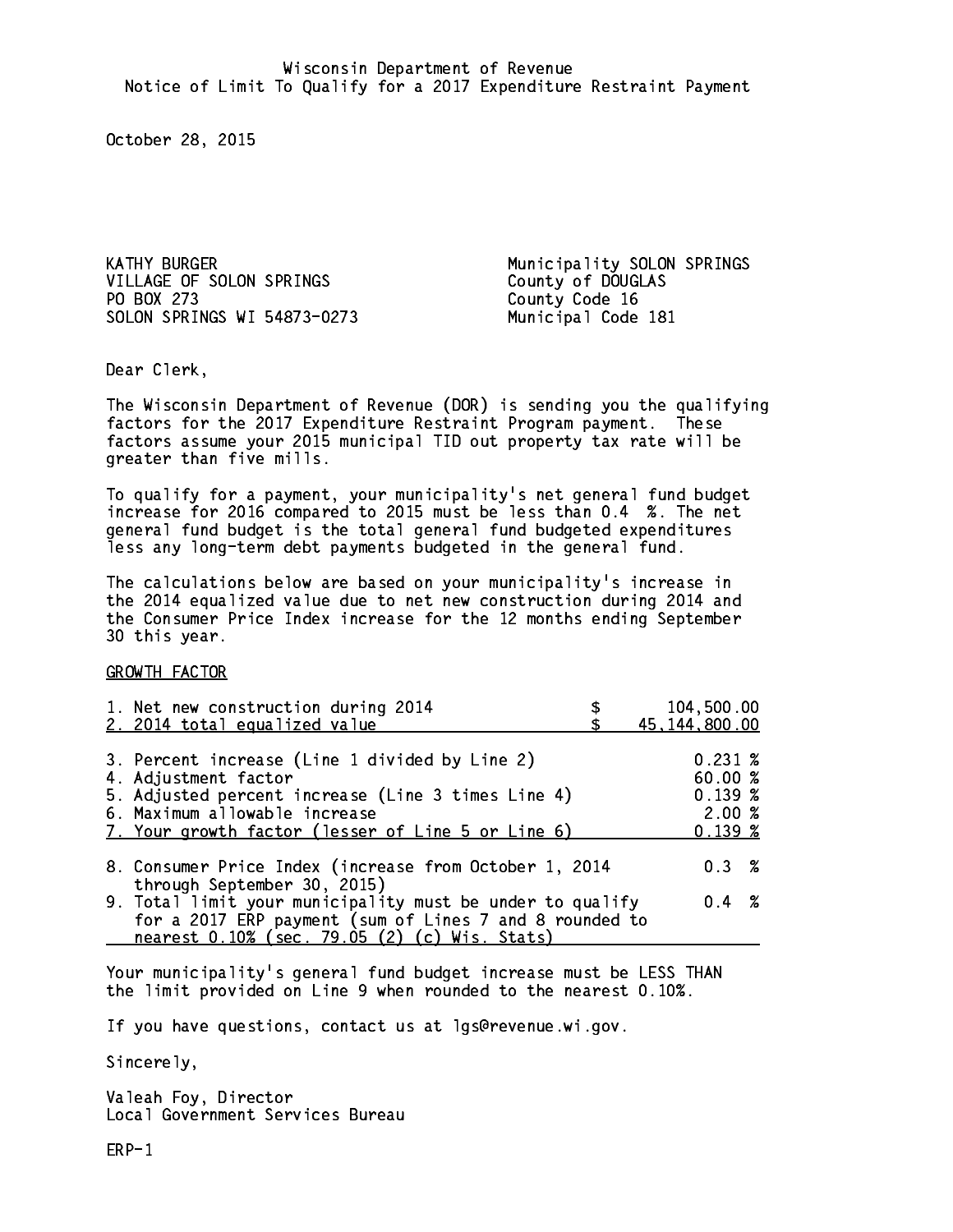TERRI KALAN Municipality SUPERIOR CITY OF SUPERIOR COUNTY OF SUPERIOR 1316 N 14TH ST, RM 200 County Code 16 SUPERIOR WI 54880 Municipal Code 281

Dear Clerk. Dear Clerk,

The Wisconsin Department of Revenue (DOR) is sending you the qualifying factors for the 2017 Expenditure Restraint Program payment. These factors assume your 2015 municipal TID out property tax rate will be greater than five mills.

 To qualify for a payment, your municipality's net general fund budget increase for 2016 compared to 2015 must be less than 0.7 %. The net general fund budget is the total general fund budgeted expenditures less any long-term debt payments budgeted in the general fund.

The calculations below are based on your municipality's increase in the 2014 equalized value due to net new construction during 2014 and the Consumer Price Index increase for the 12 months ending September 30 this year. 30 this year.

GROWTH FACTOR

| 1. Net new construction during 2014<br>2. 2014 total equalized value                                                                                                                                                |  | \$10,539,800.00<br>\$1,653,196,900.00                       |  |
|---------------------------------------------------------------------------------------------------------------------------------------------------------------------------------------------------------------------|--|-------------------------------------------------------------|--|
| 3. Percent increase (Line 1 divided by Line 2)<br>4. Adjustment factor<br>5. Adjusted percent increase (Line 3 times Line 4)<br>6. Maximum allowable increase<br>7. Your growth factor (lesser of Line 5 or Line 6) |  | 0.638~%<br>60.00 %<br>$0.383 \; %$<br>2.00%<br>$0.383 \; %$ |  |
| 8. Consumer Price Index (increase from October 1, 2014<br>through September 30, 2015)                                                                                                                               |  | $0.3 \t%$                                                   |  |
| 9. Total limit your municipality must be under to qualify<br>for a 2017 ERP payment (sum of Lines 7 and 8 rounded to<br>nearest 0.10% (sec. 79.05 (2) (c) Wis. Stats)                                               |  | $0.7\degree$                                                |  |

Your municipality's general fund budget increase must be LESS THAN the limit provided on Line 9 when rounded to the nearest 0.10%.

If you have questions, contact us at lgs@revenue.wi.gov.

Sincerely,

Valeah Foy, Director Local Government Services Bureau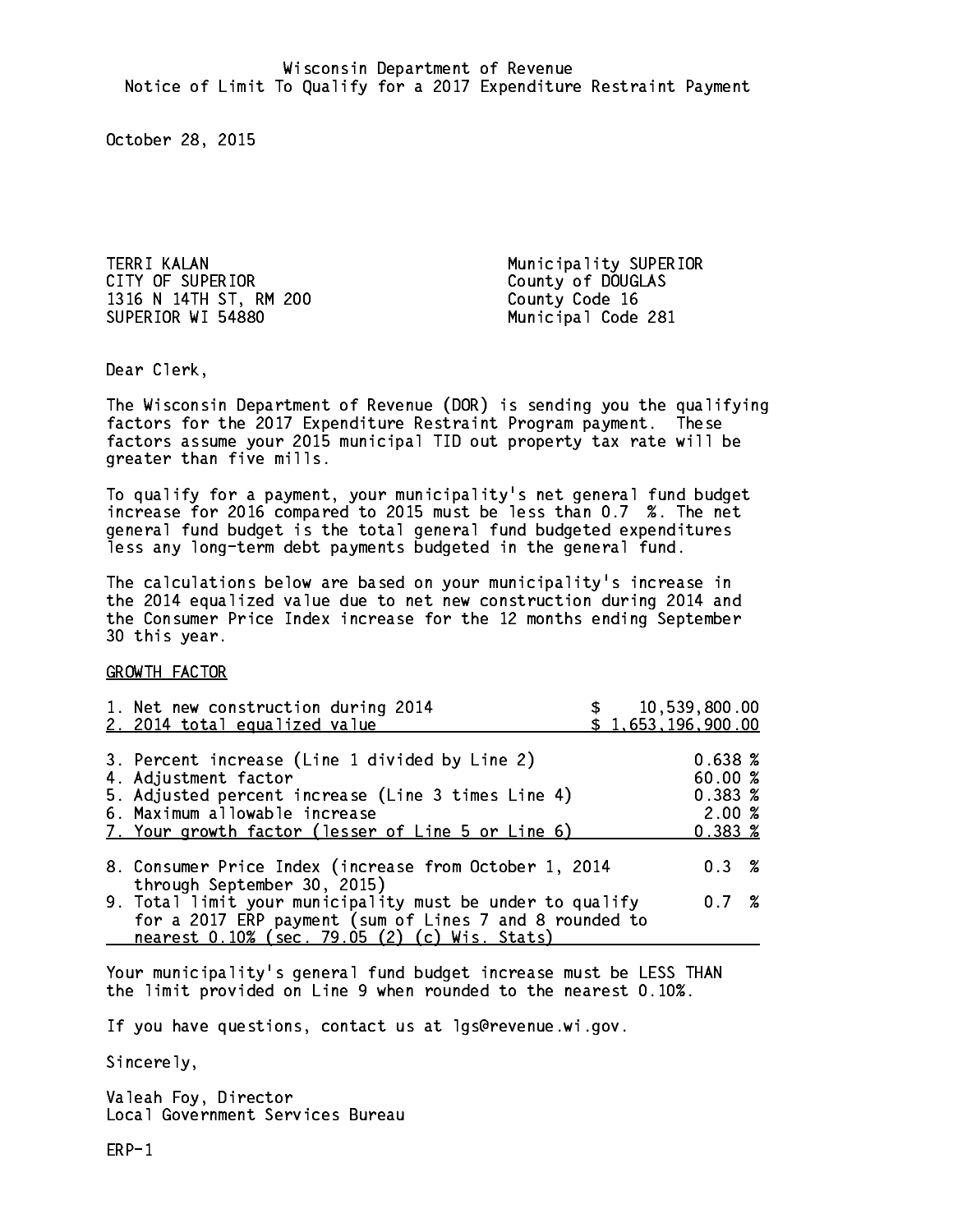TOWN OF NEW HAVEN COUNTY OF DUNN N12488 150TH ST County Code 17 BOYCEVILLE WI 54725 Municipal Code 018

DIANE DUERST **Municipality NEW HAVEN** 

Dear Clerk. Dear Clerk,

The Wisconsin Department of Revenue (DOR) is sending you the qualifying factors for the 2017 Expenditure Restraint Program payment. These factors assume your 2015 municipal TID out property tax rate will be greater than five mills.

 To qualify for a payment, your municipality's net general fund budget increase for 2016 compared to 2015 must be less than 0.7 %. The net general fund budget is the total general fund budgeted expenditures less any long-term debt payments budgeted in the general fund.

The calculations below are based on your municipality's increase in the 2014 equalized value due to net new construction during 2014 and the Consumer Price Index increase for the 12 months ending September 30 this year. 30 this year.

GROWTH FACTOR

| 1. Net new construction during 2014<br>2. 2014 total equalized value                                                                                                                                                | 212,800.00<br>35,453,800.00                      |
|---------------------------------------------------------------------------------------------------------------------------------------------------------------------------------------------------------------------|--------------------------------------------------|
| 3. Percent increase (Line 1 divided by Line 2)<br>4. Adjustment factor<br>5. Adjusted percent increase (Line 3 times Line 4)<br>6. Maximum allowable increase<br>7. Your growth factor (lesser of Line 5 or Line 6) | 0.600~%<br>60.00%<br>0.360~%<br>2.00%<br>0.360~% |
| 8. Consumer Price Index (increase from October 1, 2014                                                                                                                                                              | $0.3 \t%$                                        |
| through September 30, 2015)<br>9. Total limit your municipality must be under to qualify<br>for a 2017 ERP payment (sum of Lines 7 and 8 rounded to<br>nearest 0.10% (sec. 79.05 (2) (c) Wis. Stats)                | 0.7%                                             |

Your municipality's general fund budget increase must be LESS THAN the limit provided on Line 9 when rounded to the nearest 0.10%.

If you have questions, contact us at lgs@revenue.wi.gov.

Sincerely,

Valeah Foy, Director Local Government Services Bureau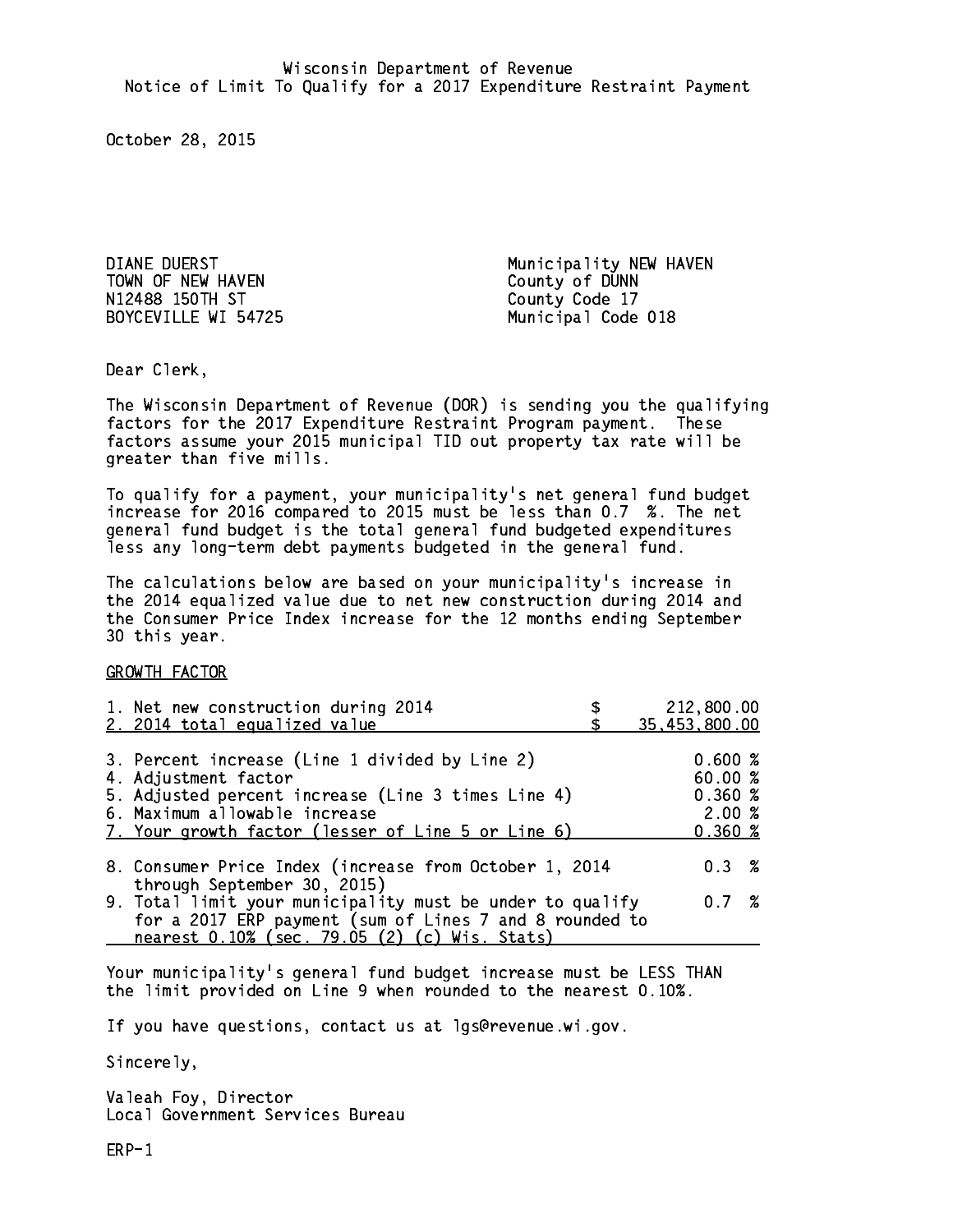TOWN OF SAND CREEK County of DUNN E8391 1330TH AVENUE County Code 17 NEW AUBURN WI 54757 Municipal Code 028

DOUG WESTHOLM Municipality SAND CREEK

Dear Clerk. Dear Clerk,

The Wisconsin Department of Revenue (DOR) is sending you the qualifying factors for the 2017 Expenditure Restraint Program payment. These factors assume your 2015 municipal TID out property tax rate will be greater than five mills.

 To qualify for a payment, your municipality's net general fund budget increase for 2016 compared to 2015 must be less than 1.3 %. The net general fund budget is the total general fund budgeted expenditures less any long-term debt payments budgeted in the general fund.

The calculations below are based on your municipality's increase in the 2014 equalized value due to net new construction during 2014 and the Consumer Price Index increase for the 12 months ending September 30 this year. 30 this year.

GROWTH FACTOR

| 1. Net new construction during 2014<br>2. 2014 total equalized value                                                                      | 589,000.00<br>34,595,000.00      |
|-------------------------------------------------------------------------------------------------------------------------------------------|----------------------------------|
|                                                                                                                                           |                                  |
| 3. Percent increase (Line 1 divided by Line 2)<br>4. Adjustment factor                                                                    | 1.703 %<br>60.00%                |
| 5. Adjusted percent increase (Line 3 times Line 4)<br>6. Maximum allowable increase<br>7. Your growth factor (lesser of Line 5 or Line 6) | $1.022 \;$ %<br>2.00%<br>1.022 % |
|                                                                                                                                           |                                  |
| 8. Consumer Price Index (increase from October 1, 2014<br>through September 30, 2015)                                                     | $0.3 \t%$                        |
| 9. Total limit your municipality must be under to qualify<br>for a 2017 ERP payment (sum of Lines 7 and 8 rounded to                      | 1.3%                             |
| nearest 0.10% (sec. 79.05 (2) (c) Wis. Stats)                                                                                             |                                  |

Your municipality's general fund budget increase must be LESS THAN the limit provided on Line 9 when rounded to the nearest 0.10%.

If you have questions, contact us at lgs@revenue.wi.gov.

Sincerely,

Valeah Foy, Director Local Government Services Bureau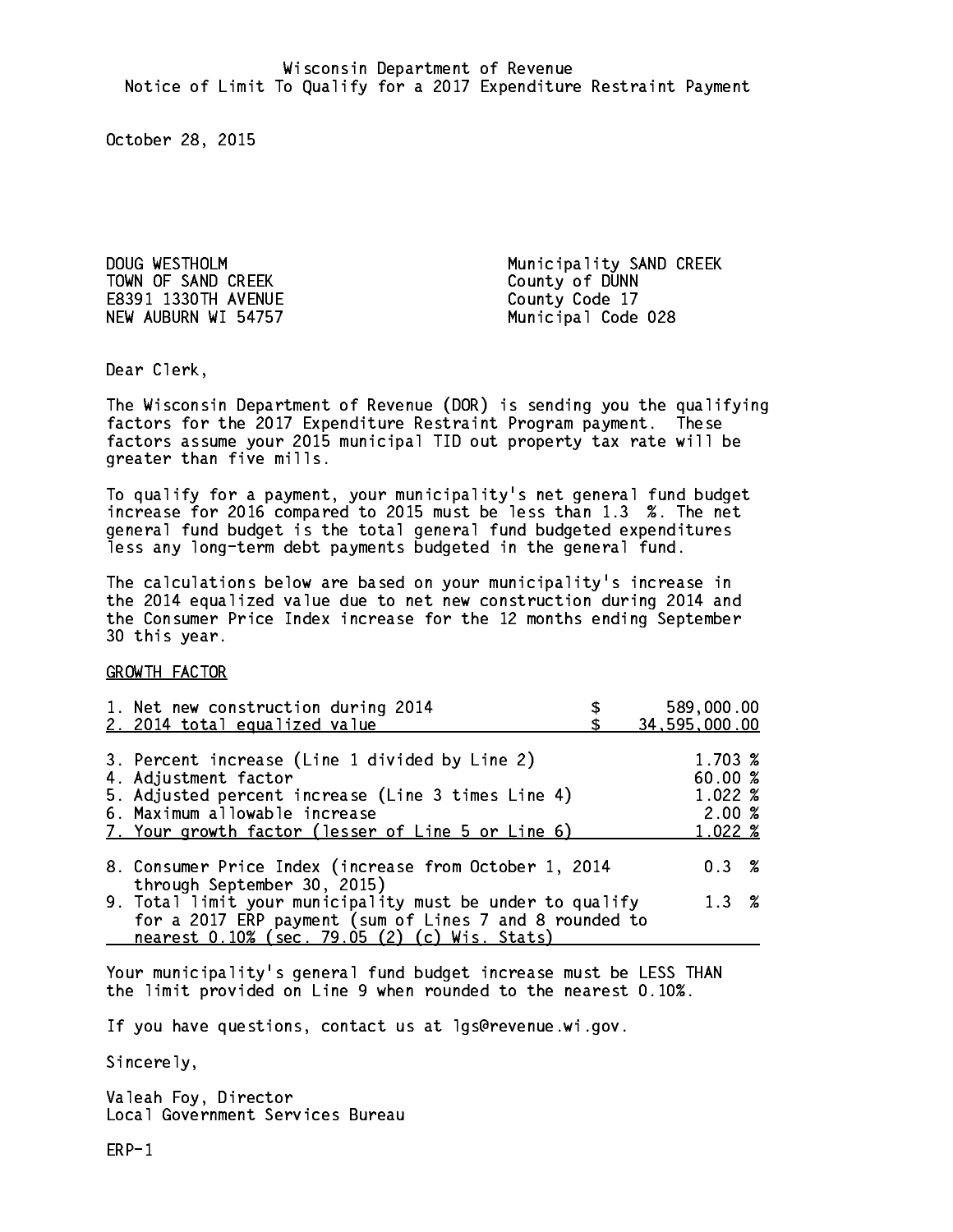KAREN ADAMS **Municipality TIFFANY** TOWN OF TIFFANY County of DUNN E1943 1070TH AVE BOYCEVILLE WI 54725-9424 Municipal Code 040

County Code 17

Dear Clerk. Dear Clerk,

The Wisconsin Department of Revenue (DOR) is sending you the qualifying factors for the 2017 Expenditure Restraint Program payment. These factors assume your 2015 municipal TID out property tax rate will be greater than five mills.

 To qualify for a payment, your municipality's net general fund budget increase for 2016 compared to 2015 must be less than 0.4 %. The net general fund budget is the total general fund budgeted expenditures less any long-term debt payments budgeted in the general fund.

The calculations below are based on your municipality's increase in the 2014 equalized value due to net new construction during 2014 and the Consumer Price Index increase for the 12 months ending September 30 this year. 30 this year.

GROWTH FACTOR

| 1. Net new construction during 2014                                                                                                                                                                                 | 35,300.00                                        |
|---------------------------------------------------------------------------------------------------------------------------------------------------------------------------------------------------------------------|--------------------------------------------------|
| 2. 2014 total equalized value                                                                                                                                                                                       | 36, 185, 300.00                                  |
| 3. Percent increase (Line 1 divided by Line 2)<br>4. Adjustment factor<br>5. Adjusted percent increase (Line 3 times Line 4)<br>6. Maximum allowable increase<br>7. Your growth factor (lesser of Line 5 or Line 6) | 0.098~%<br>60.00%<br>0.059~%<br>2.00%<br>0.059~% |
| 8. Consumer Price Index (increase from October 1, 2014                                                                                                                                                              | $0.3 \t%$                                        |
| through September 30, 2015)<br>9. Total limit your municipality must be under to qualify<br>for a 2017 ERP payment (sum of Lines 7 and 8 rounded to<br>nearest 0.10% (sec. 79.05 (2) (c) Wis. Stats)                | $0.4 \t%$                                        |

Your municipality's general fund budget increase must be LESS THAN the limit provided on Line 9 when rounded to the nearest 0.10%.

If you have questions, contact us at lgs@revenue.wi.gov.

Sincerely,

Valeah Foy, Director Local Government Services Bureau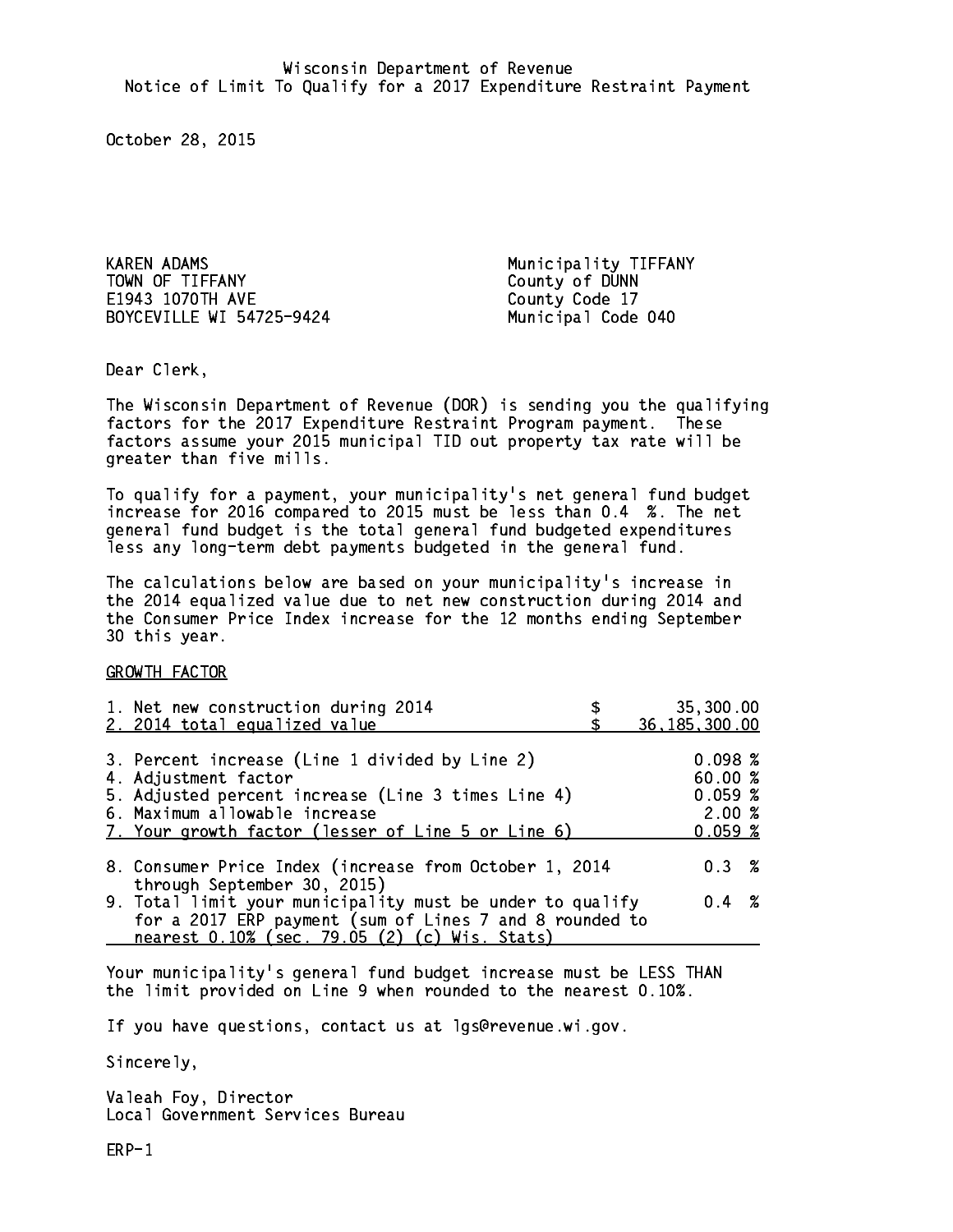LYNN NIGGEMANN Municipality COLFAX VILLAGE OF COLFAX County of DUNN PO BOX 417 County Code 17 COLFAX WI 54730-0417

Municipal Code 111

Dear Clerk. Dear Clerk,

The Wisconsin Department of Revenue (DOR) is sending you the qualifying factors for the 2017 Expenditure Restraint Program payment. These factors assume your 2015 municipal TID out property tax rate will be greater than five mills.

 To qualify for a payment, your municipality's net general fund budget increase for 2016 compared to 2015 must be less than 0.3 %. The net general fund budget is the total general fund budgeted expenditures less any long-term debt payments budgeted in the general fund.

The calculations below are based on your municipality's increase in the 2014 equalized value due to net new construction during 2014 and the Consumer Price Index increase for the 12 months ending September 30 this year. 30 this year.

GROWTH FACTOR

| 1. Net new construction during 2014<br>2. 2014 total equalized value                                                                                                                                                | $-125, 200.00$<br>45,883,100.00                       |
|---------------------------------------------------------------------------------------------------------------------------------------------------------------------------------------------------------------------|-------------------------------------------------------|
| 3. Percent increase (Line 1 divided by Line 2)<br>4. Adjustment factor<br>5. Adjusted percent increase (Line 3 times Line 4)<br>6. Maximum allowable increase<br>7. Your growth factor (lesser of Line 5 or Line 6) | $-.273$ %<br>60.00 %<br>$-.164~%$<br>2.00%<br>0.000 % |
| 8. Consumer Price Index (increase from October 1, 2014                                                                                                                                                              | 0.3%                                                  |
| through September 30, 2015)<br>9. Total limit your municipality must be under to qualify<br>for a 2017 ERP payment (sum of Lines 7 and 8 rounded to<br>nearest 0.10% (sec. 79.05 (2) (c) Wis. Stats)                | 0.3%                                                  |

Your municipality's general fund budget increase must be LESS THAN the limit provided on Line 9 when rounded to the nearest 0.10%.

If you have questions, contact us at lgs@revenue.wi.gov.

Sincerely,

Valeah Foy, Director Local Government Services Bureau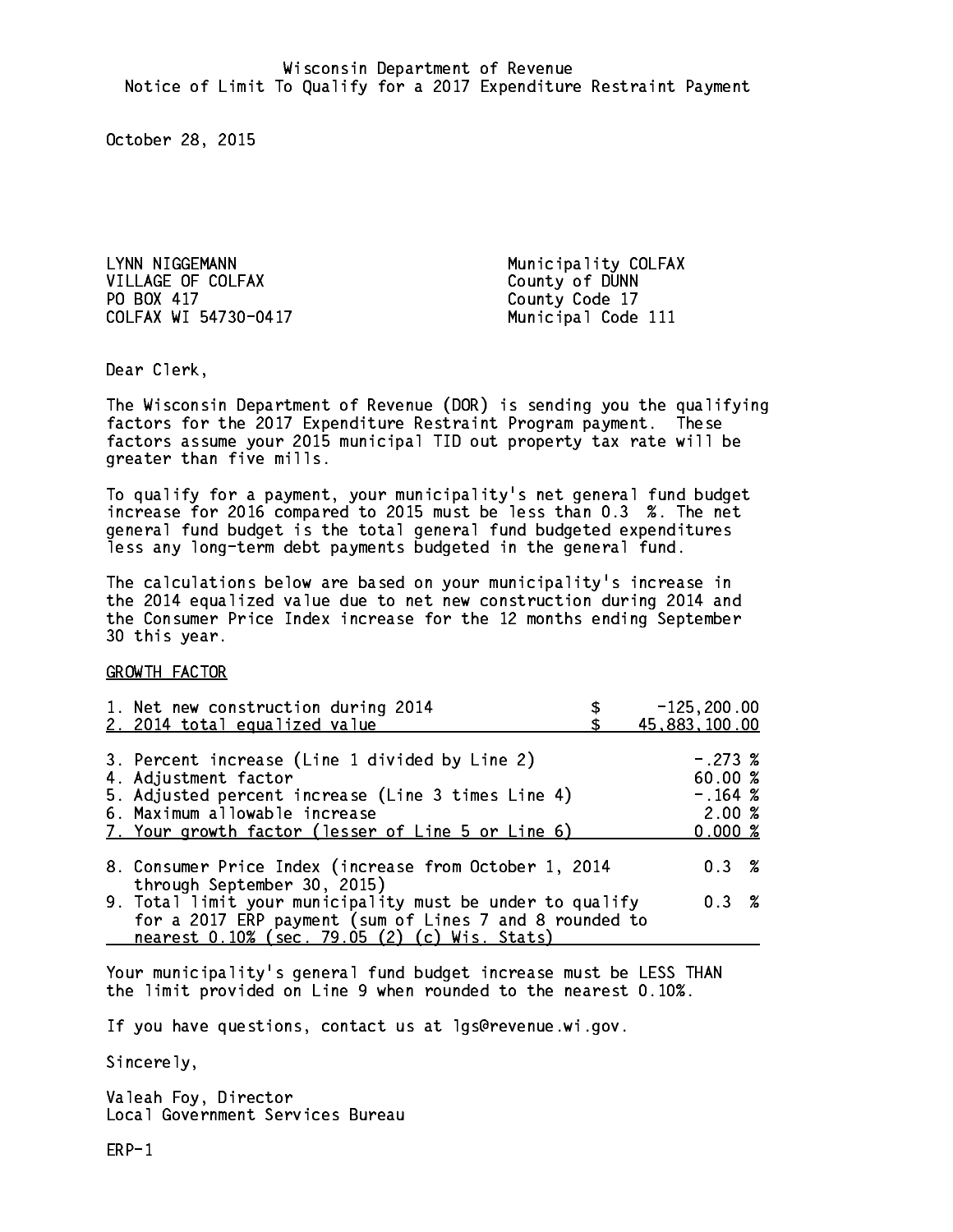PATRICIA HAHN Municipality ELK MOUND VILLAGE OF ELK MOUND County of DUNN PO BOX 188 ELK MOUND WI 54739-0188 Municipal Code 121

County Code 17

Dear Clerk. Dear Clerk,

The Wisconsin Department of Revenue (DOR) is sending you the qualifying factors for the 2017 Expenditure Restraint Program payment. These factors assume your 2015 municipal TID out property tax rate will be greater than five mills.

 To qualify for a payment, your municipality's net general fund budget increase for 2016 compared to 2015 must be less than 0.3 %. The net general fund budget is the total general fund budgeted expenditures less any long-term debt payments budgeted in the general fund.

The calculations below are based on your municipality's increase in the 2014 equalized value due to net new construction during 2014 and the Consumer Price Index increase for the 12 months ending September 30 this year. 30 this year.

GROWTH FACTOR

| 1. Net new construction during 2014<br>2. 2014 total equalized value                                                                                                                                                | $-53,000.00$<br>33,846,500.00                        |
|---------------------------------------------------------------------------------------------------------------------------------------------------------------------------------------------------------------------|------------------------------------------------------|
| 3. Percent increase (Line 1 divided by Line 2)<br>4. Adjustment factor<br>5. Adjusted percent increase (Line 3 times Line 4)<br>6. Maximum allowable increase<br>7. Your growth factor (lesser of Line 5 or Line 6) | $-.157$ %<br>60.00%<br>$-.094~%$<br>2.00%<br>0.000 % |
| 8. Consumer Price Index (increase from October 1, 2014                                                                                                                                                              | 0.3%                                                 |
| through September 30, 2015)<br>9. Total limit your municipality must be under to qualify<br>for a 2017 ERP payment (sum of Lines 7 and 8 rounded to<br>nearest 0.10% (sec. 79.05 (2) (c) Wis. Stats)                | 0.3%                                                 |

Your municipality's general fund budget increase must be LESS THAN the limit provided on Line 9 when rounded to the nearest 0.10%.

If you have questions, contact us at lgs@revenue.wi.gov.

Sincerely,

Valeah Foy, Director Local Government Services Bureau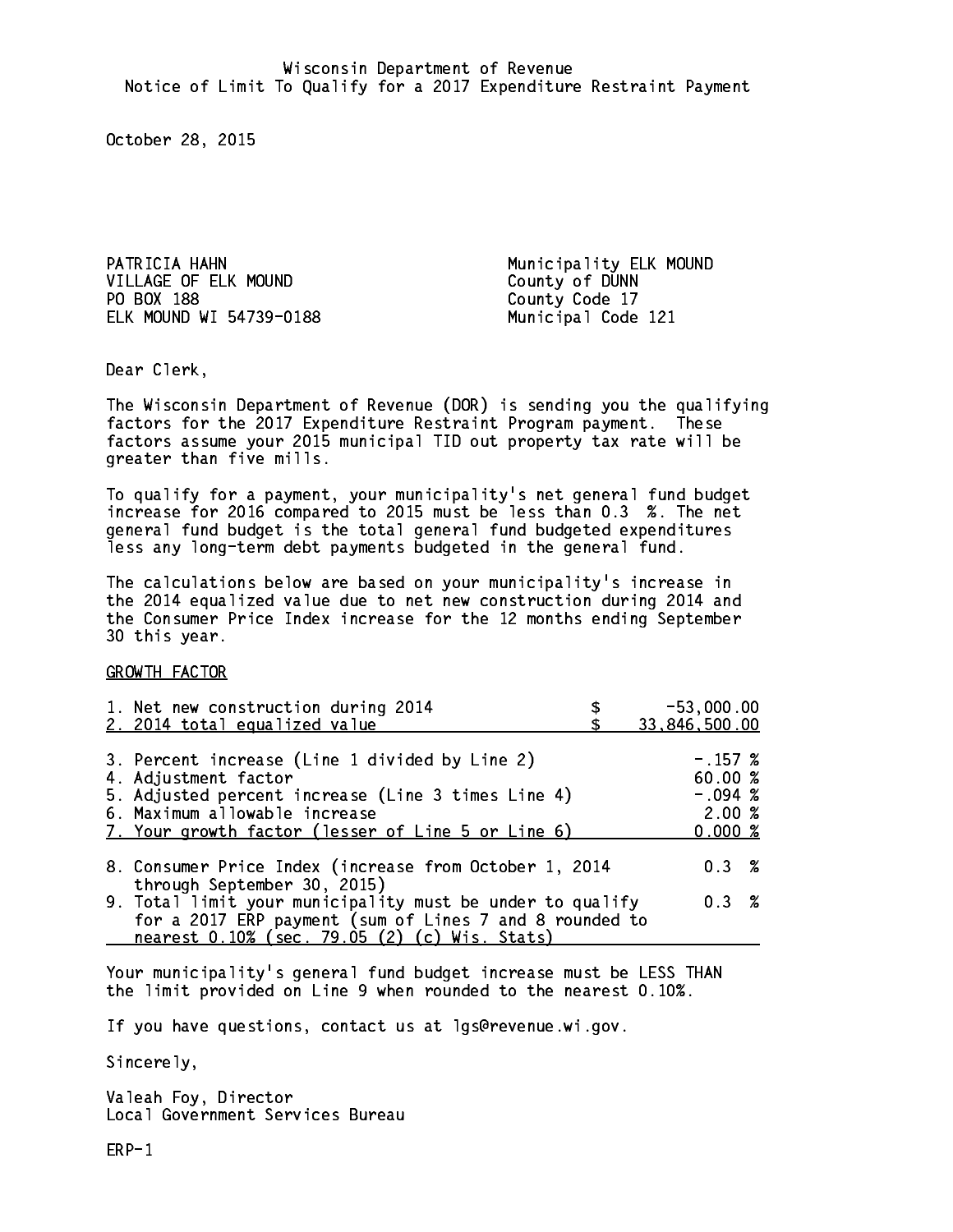VILLAGE OF KNAPP County of DUNN P.O. BOX 86 County Code 17 **KNAPP WI 54749** 

THERESA KOPACZ Municipality KNAPP Municipal Code 141

Dear Clerk. Dear Clerk,

The Wisconsin Department of Revenue (DOR) is sending you the qualifying factors for the 2017 Expenditure Restraint Program payment. These factors assume your 2015 municipal TID out property tax rate will be greater than five mills.

 To qualify for a payment, your municipality's net general fund budget increase for 2016 compared to 2015 must be less than 0.3 %. The net general fund budget is the total general fund budgeted expenditures less any long-term debt payments budgeted in the general fund.

The calculations below are based on your municipality's increase in the 2014 equalized value due to net new construction during 2014 and the Consumer Price Index increase for the 12 months ending September 30 this year. 30 this year.

GROWTH FACTOR

| 1. Net new construction during 2014<br>2. 2014 total equalized value                                                                                                                                                | 5,000.00<br>21,916,300.00                                  |
|---------------------------------------------------------------------------------------------------------------------------------------------------------------------------------------------------------------------|------------------------------------------------------------|
| 3. Percent increase (Line 1 divided by Line 2)<br>4. Adjustment factor<br>5. Adjusted percent increase (Line 3 times Line 4)<br>6. Maximum allowable increase<br>7. Your growth factor (lesser of Line 5 or Line 6) | $0.023 \;$ %<br>60.00%<br>0.014~%<br>2.00%<br>$0.014 \; %$ |
| 8. Consumer Price Index (increase from October 1, 2014<br>through September 30, 2015)                                                                                                                               | 0.3%                                                       |
| 9. Total limit your municipality must be under to qualify<br>for a 2017 ERP payment (sum of Lines 7 and 8 rounded to<br>nearest 0.10% (sec. 79.05 (2) (c) Wis. Stats)                                               | 0.3%                                                       |

Your municipality's general fund budget increase must be LESS THAN the limit provided on Line 9 when rounded to the nearest 0.10%.

If you have questions, contact us at lgs@revenue.wi.gov.

Sincerely,

Valeah Foy, Director Local Government Services Bureau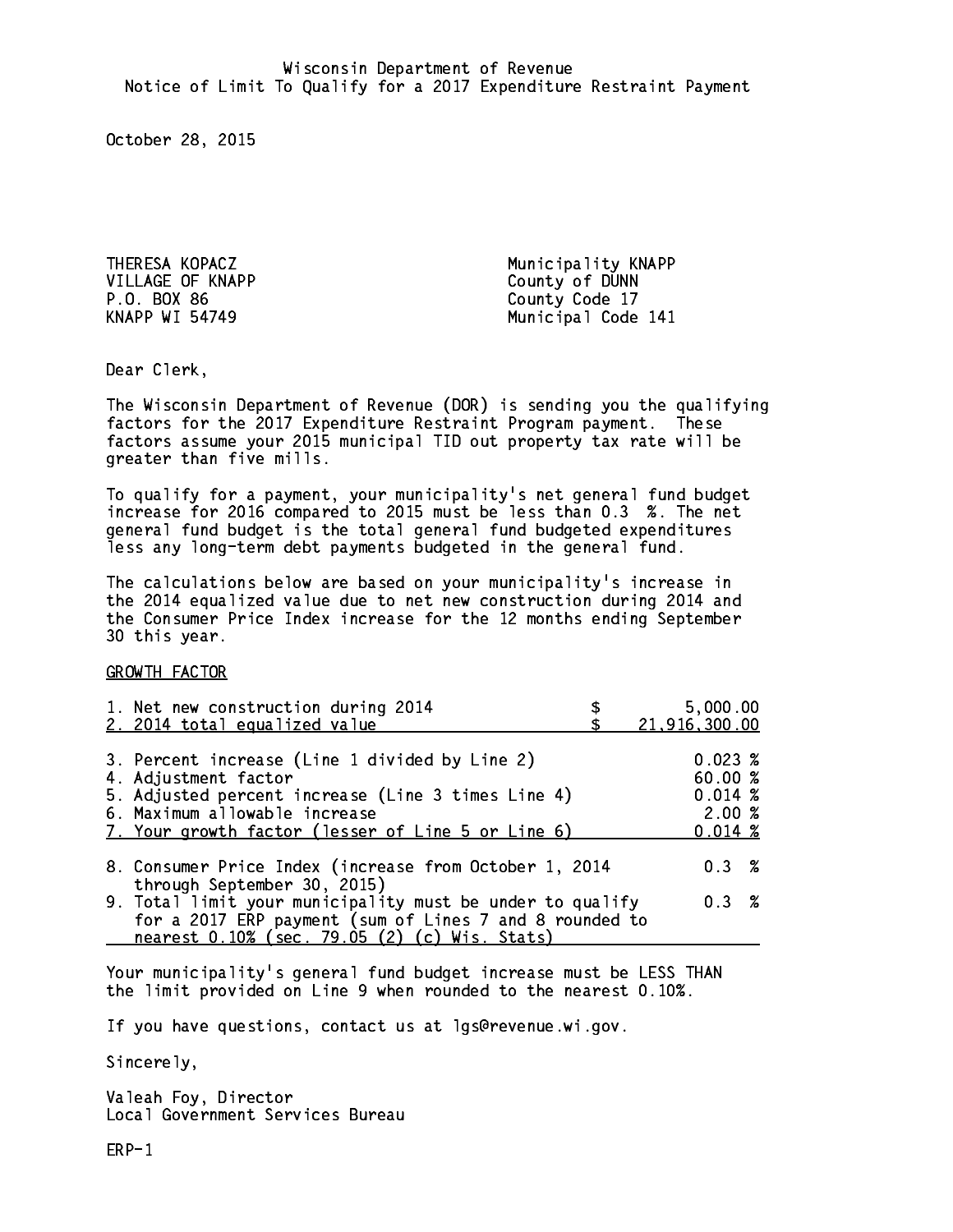ROBIN K. GOODELL Municipality WHEELER VILLAGE OF WHEELER County of DUNN PO BOX 16 County Code 17 WHEELER WI 54772-0016 Municipal Code 191

Dear Clerk. Dear Clerk,

The Wisconsin Department of Revenue (DOR) is sending you the qualifying factors for the 2017 Expenditure Restraint Program payment. These factors assume your 2015 municipal TID out property tax rate will be greater than five mills.

 To qualify for a payment, your municipality's net general fund budget increase for 2016 compared to 2015 must be less than 0.4 %. The net general fund budget is the total general fund budgeted expenditures less any long-term debt payments budgeted in the general fund.

The calculations below are based on your municipality's increase in the 2014 equalized value due to net new construction during 2014 and the Consumer Price Index increase for the 12 months ending September 30 this year. 30 this year.

GROWTH FACTOR

| 1. Net new construction during 2014                                                                                                                                                                                 | 19,000.00                                                 |  |
|---------------------------------------------------------------------------------------------------------------------------------------------------------------------------------------------------------------------|-----------------------------------------------------------|--|
| 2. 2014 total equalized value                                                                                                                                                                                       | 9,417,300.00                                              |  |
| 3. Percent increase (Line 1 divided by Line 2)<br>4. Adjustment factor<br>5. Adjusted percent increase (Line 3 times Line 4)<br>6. Maximum allowable increase<br>7. Your growth factor (lesser of Line 5 or Line 6) | 0.202%<br>60.00%<br>$0.121 \;$ %<br>2.00%<br>$0.121 \;$ % |  |
| 8. Consumer Price Index (increase from October 1, 2014                                                                                                                                                              | $0.3 \t%$                                                 |  |
| through September 30, 2015)<br>9. Total limit your municipality must be under to qualify<br>for a 2017 ERP payment (sum of Lines 7 and 8 rounded to<br>nearest 0.10% (sec. 79.05 (2) (c) Wis. Stats)                | $0.4 \t%$                                                 |  |

Your municipality's general fund budget increase must be LESS THAN the limit provided on Line 9 when rounded to the nearest 0.10%.

If you have questions, contact us at lgs@revenue.wi.gov.

Sincerely,

Valeah Foy, Director Local Government Services Bureau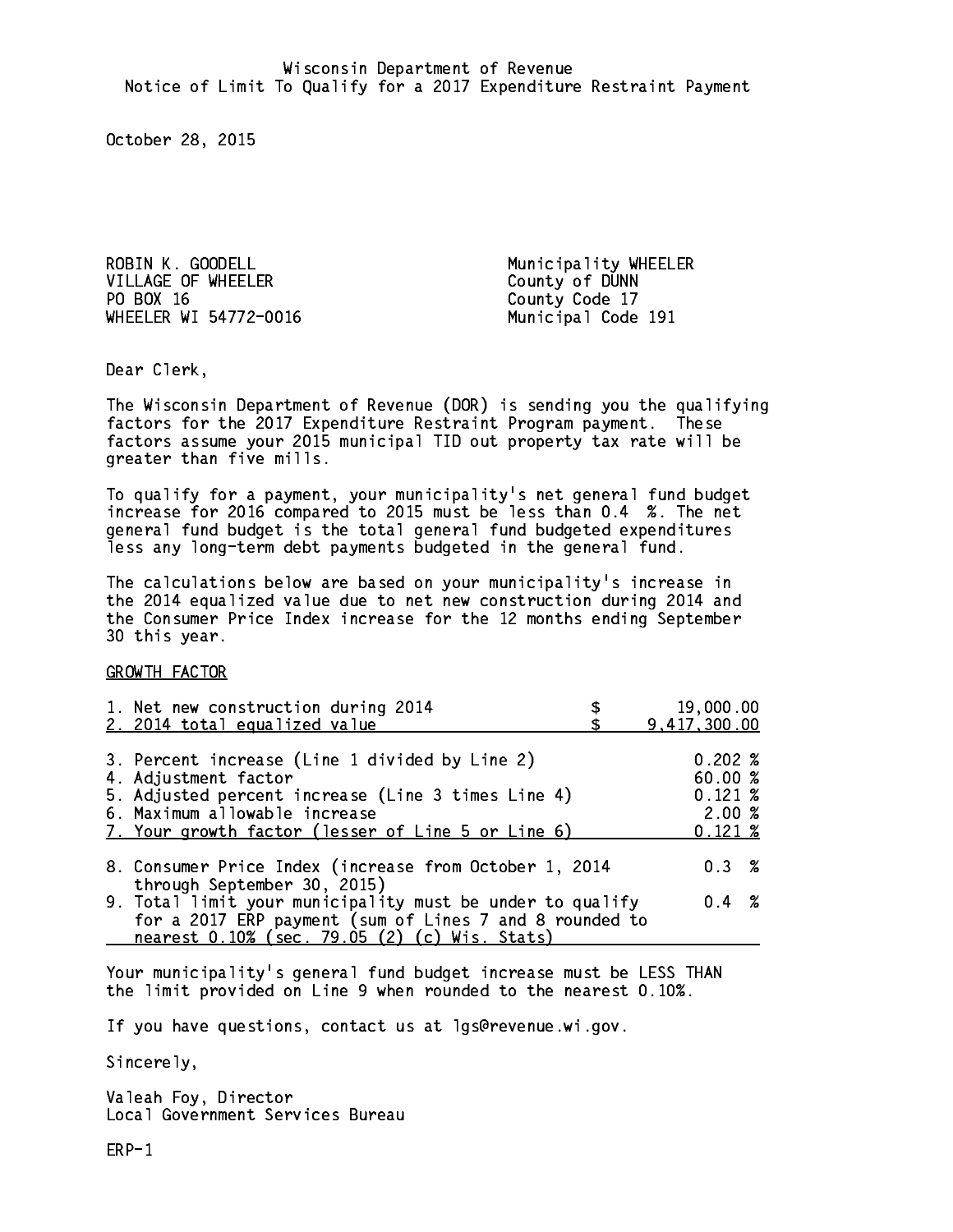JOANN L. KADINGER Municipality MENOMONIE CITY OF MENOMONIE CITY OF MENOMONIE 800 WILSON AVE County Code 17 MENOMONIE WI 54751-2734 Municipal Code 251

Dear Clerk. Dear Clerk,

The Wisconsin Department of Revenue (DOR) is sending you the qualifying factors for the 2017 Expenditure Restraint Program payment. These factors assume your 2015 municipal TID out property tax rate will be greater than five mills.

 To qualify for a payment, your municipality's net general fund budget increase for 2016 compared to 2015 must be less than 1.1 %. The net general fund budget is the total general fund budgeted expenditures less any long-term debt payments budgeted in the general fund.

The calculations below are based on your municipality's increase in the 2014 equalized value due to net new construction during 2014 and the Consumer Price Index increase for the 12 months ending September 30 this year. 30 this year.

GROWTH FACTOR

| 1. Net new construction during 2014<br>2. 2014 total equalized value                                                                                                                                                | 11,967,300.00<br>906, 972, 500.00                           |
|---------------------------------------------------------------------------------------------------------------------------------------------------------------------------------------------------------------------|-------------------------------------------------------------|
| 3. Percent increase (Line 1 divided by Line 2)<br>4. Adjustment factor<br>5. Adjusted percent increase (Line 3 times Line 4)<br>6. Maximum allowable increase<br>7. Your growth factor (lesser of Line 5 or Line 6) | 1.319 %<br>60.00 %<br>$0.792 \;$ %<br>2.00%<br>$0.792 \; %$ |
| 8. Consumer Price Index (increase from October 1, 2014<br>through September 30, 2015)                                                                                                                               | 0.3%                                                        |
| 9. Total limit your municipality must be under to qualify<br>for a 2017 ERP payment (sum of Lines 7 and 8 rounded to<br>nearest 0.10% (sec. 79.05 (2) (c) Wis. Stats)                                               | $1.1 \t%$                                                   |

Your municipality's general fund budget increase must be LESS THAN the limit provided on Line 9 when rounded to the nearest 0.10%.

If you have questions, contact us at lgs@revenue.wi.gov.

Sincerely,

Valeah Foy, Director Local Government Services Bureau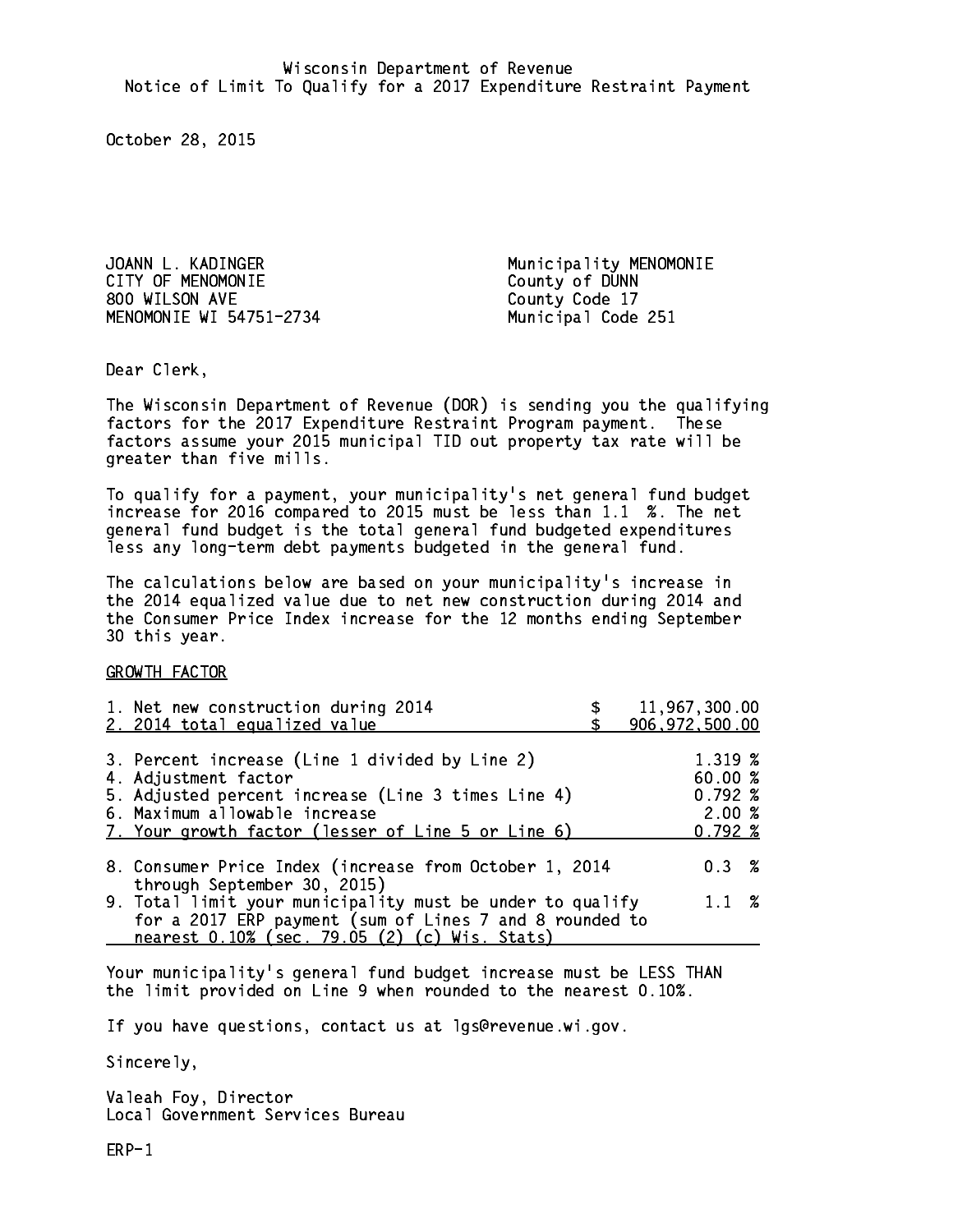DOREEN KUBERRA Municipality FAIRCHILD VILLAGE OF FAIRCHILD County of EAU CLAIRE BOX 310 FAIRCHILD WI 54741-0310 Municipal Code 126

County Code 18

Dear Clerk. Dear Clerk,

The Wisconsin Department of Revenue (DOR) is sending you the qualifying factors for the 2017 Expenditure Restraint Program payment. These factors assume your 2015 municipal TID out property tax rate will be greater than five mills.

 To qualify for a payment, your municipality's net general fund budget increase for 2016 compared to 2015 must be less than 0.4 %. The net general fund budget is the total general fund budgeted expenditures less any long-term debt payments budgeted in the general fund.

The calculations below are based on your municipality's increase in the 2014 equalized value due to net new construction during 2014 and the Consumer Price Index increase for the 12 months ending September 30 this year. 30 this year.

GROWTH FACTOR

| 1. Net new construction during 2014<br>2. 2014 total equalized value                                                                                                                                                | 15,600.00<br>12,040,100.00                            |
|---------------------------------------------------------------------------------------------------------------------------------------------------------------------------------------------------------------------|-------------------------------------------------------|
| 3. Percent increase (Line 1 divided by Line 2)<br>4. Adjustment factor<br>5. Adjusted percent increase (Line 3 times Line 4)<br>6. Maximum allowable increase<br>7. Your growth factor (lesser of Line 5 or Line 6) | $0.130 \;$ %<br>60.00%<br>0.078~%<br>2.00%<br>0.078~% |
| 8. Consumer Price Index (increase from October 1, 2014                                                                                                                                                              | $0.3 \t%$                                             |
| through September 30, 2015)<br>9. Total limit your municipality must be under to qualify<br>for a 2017 ERP payment (sum of Lines 7 and 8 rounded to<br>nearest 0.10% (sec. 79.05 (2) (c) Wis. Stats)                | $0.4 \t%$                                             |

Your municipality's general fund budget increase must be LESS THAN the limit provided on Line 9 when rounded to the nearest 0.10%.

If you have questions, contact us at lgs@revenue.wi.gov.

Sincerely,

Valeah Foy, Director Local Government Services Bureau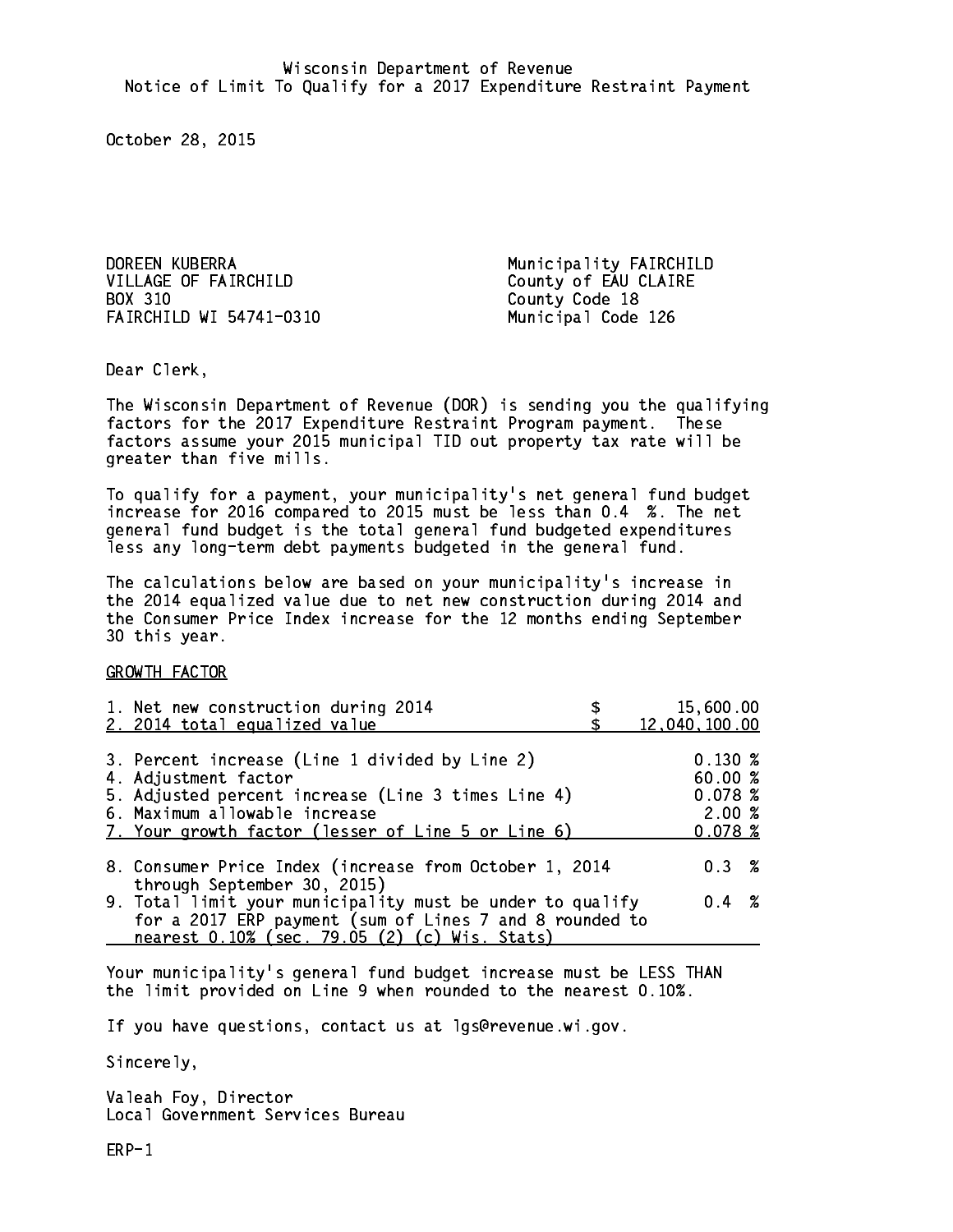RENEE ROEMHILD Municipality FALL CREEK VILLAGE OF FALL CREEK County of EAU CLAIRE PO BOX 156 FALL CREEK WI 54742-0156 Municipal Code 127

County Code 18

Dear Clerk. Dear Clerk,

The Wisconsin Department of Revenue (DOR) is sending you the qualifying factors for the 2017 Expenditure Restraint Program payment. These factors assume your 2015 municipal TID out property tax rate will be greater than five mills.

 To qualify for a payment, your municipality's net general fund budget increase for 2016 compared to 2015 must be less than 0.6 %. The net general fund budget is the total general fund budgeted expenditures less any long-term debt payments budgeted in the general fund.

The calculations below are based on your municipality's increase in the 2014 equalized value due to net new construction during 2014 and the Consumer Price Index increase for the 12 months ending September 30 this year. 30 this year.

GROWTH FACTOR

| 1. Net new construction during 2014                                                                                                                                                                                 | 293,300.00                                                   |
|---------------------------------------------------------------------------------------------------------------------------------------------------------------------------------------------------------------------|--------------------------------------------------------------|
| 2. 2014 total equalized value                                                                                                                                                                                       | 60,721,600.00                                                |
| 3. Percent increase (Line 1 divided by Line 2)<br>4. Adjustment factor<br>5. Adjusted percent increase (Line 3 times Line 4)<br>6. Maximum allowable increase<br>7. Your growth factor (lesser of Line 5 or Line 6) | 0.483~%<br>60.00%<br>$0.290 \; \text{\%}$<br>2.00%<br>0.290% |
| 8. Consumer Price Index (increase from October 1, 2014                                                                                                                                                              | $0.3 \t%$                                                    |
| through September 30, 2015)<br>9. Total limit your municipality must be under to qualify<br>for a 2017 ERP payment (sum of Lines 7 and 8 rounded to<br>nearest 0.10% (sec. 79.05 (2) (c) Wis. Stats)                | 0.6 %                                                        |

Your municipality's general fund budget increase must be LESS THAN the limit provided on Line 9 when rounded to the nearest 0.10%.

If you have questions, contact us at lgs@revenue.wi.gov.

Sincerely,

Valeah Foy, Director Local Government Services Bureau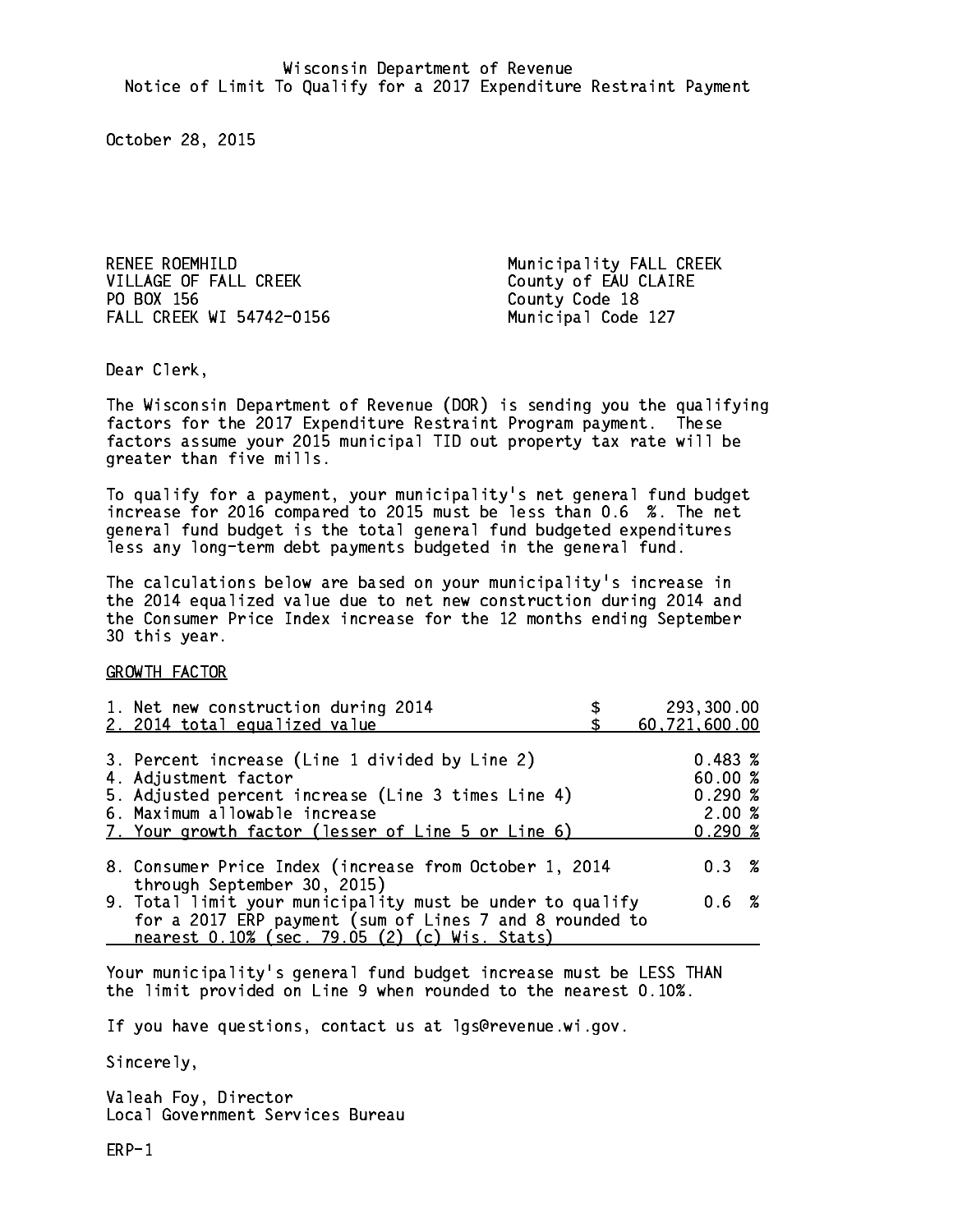CYNTHIA BAUER **Municipality ALTOONA** CITY OF ALTOONA COUNTY OF EAU CLAIRE 1303 LYNN AVENUE County Code 18 ALTOONA WI 54720-0008 Municipal Code 201

Dear Clerk. Dear Clerk,

The Wisconsin Department of Revenue (DOR) is sending you the qualifying factors for the 2017 Expenditure Restraint Program payment. These factors assume your 2015 municipal TID out property tax rate will be greater than five mills.

 To qualify for a payment, your municipality's net general fund budget increase for 2016 compared to 2015 must be less than 2.3 %. The net general fund budget is the total general fund budgeted expenditures less any long-term debt payments budgeted in the general fund.

The calculations below are based on your municipality's increase in the 2014 equalized value due to net new construction during 2014 and the Consumer Price Index increase for the 12 months ending September 30 this year. 30 this year.

GROWTH FACTOR

| 1. Net new construction during 2014<br>2. 2014 total equalized value                                                                                                                                                | 43,425,800.00<br>475,848,500.00                             |
|---------------------------------------------------------------------------------------------------------------------------------------------------------------------------------------------------------------------|-------------------------------------------------------------|
| 3. Percent increase (Line 1 divided by Line 2)<br>4. Adjustment factor<br>5. Adjusted percent increase (Line 3 times Line 4)<br>6. Maximum allowable increase<br>7. Your growth factor (lesser of Line 5 or Line 6) | $9.126 \text{ %}$<br>60.00 %<br>5.476~%<br>2.00%<br>2.000~% |
| 8. Consumer Price Index (increase from October 1, 2014                                                                                                                                                              | 0.3%                                                        |
| through September 30, 2015)<br>9. Total limit your municipality must be under to qualify<br>for a 2017 ERP payment (sum of Lines 7 and 8 rounded to<br>nearest 0.10% (sec. 79.05 (2) (c) Wis. Stats)                | 2.3%                                                        |

Your municipality's general fund budget increase must be LESS THAN the limit provided on Line 9 when rounded to the nearest 0.10%.

If you have questions, contact us at lgs@revenue.wi.gov.

Sincerely,

Valeah Foy, Director Local Government Services Bureau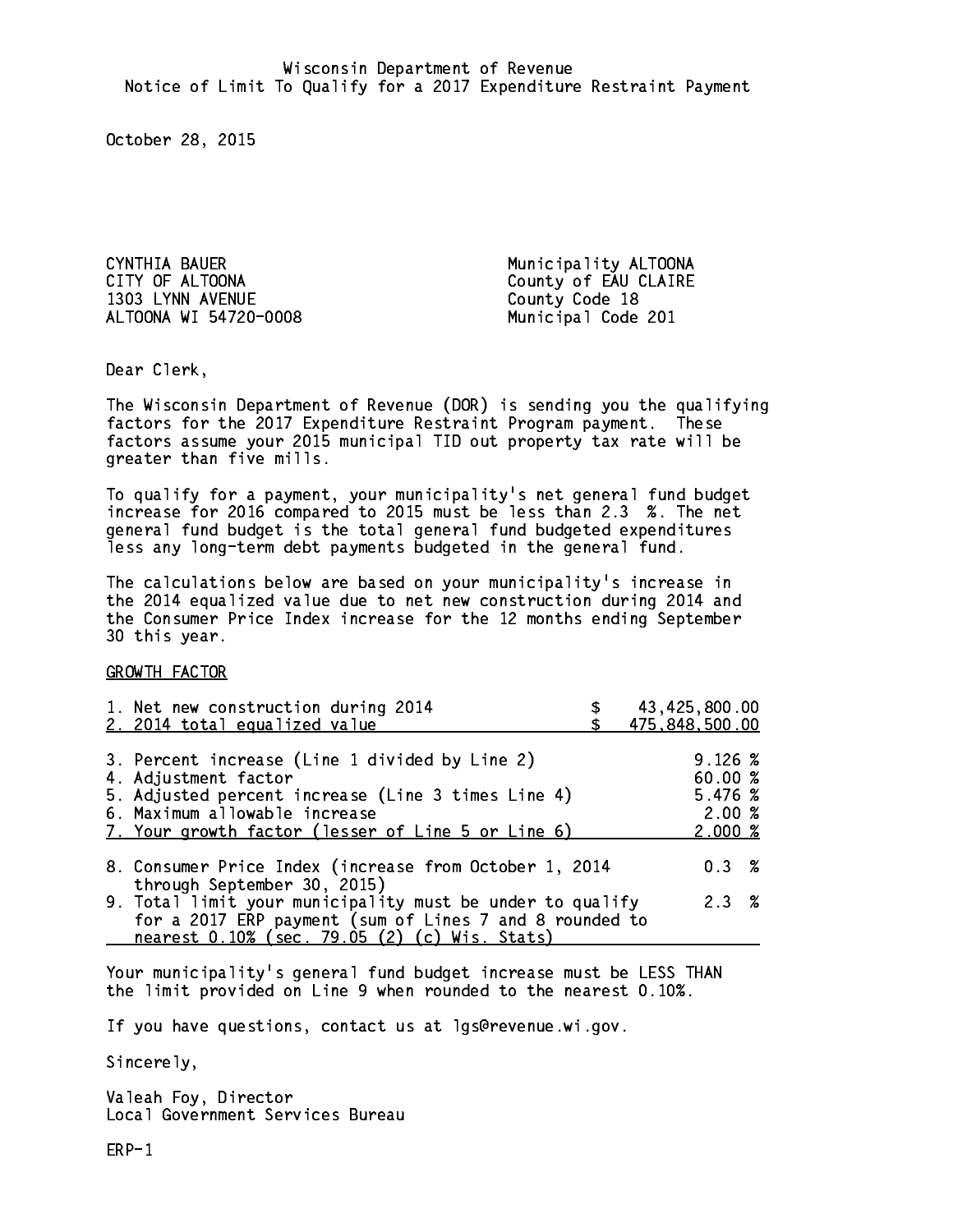CYNTHIA ANDEREGG **Municipality AUGUSTA** CITY OF AUGUSTA COUNTY OF EAU CLAIRE P.O. BOX 475 County Code 18 AUGUSTA WI 54722-0475

Municipal Code 202

Dear Clerk. Dear Clerk,

The Wisconsin Department of Revenue (DOR) is sending you the qualifying factors for the 2017 Expenditure Restraint Program payment. These factors assume your 2015 municipal TID out property tax rate will be greater than five mills.

 To qualify for a payment, your municipality's net general fund budget increase for 2016 compared to 2015 must be less than 2.3 %. The net general fund budget is the total general fund budgeted expenditures less any long-term debt payments budgeted in the general fund.

The calculations below are based on your municipality's increase in the 2014 equalized value due to net new construction during 2014 and the Consumer Price Index increase for the 12 months ending September 30 this year. 30 this year.

GROWTH FACTOR

| 1. Net new construction during 2014<br>2. 2014 total equalized value                                                                                                                                                | 4,976,400.00<br>82,335,900.00                   |
|---------------------------------------------------------------------------------------------------------------------------------------------------------------------------------------------------------------------|-------------------------------------------------|
| 3. Percent increase (Line 1 divided by Line 2)<br>4. Adjustment factor<br>5. Adjusted percent increase (Line 3 times Line 4)<br>6. Maximum allowable increase<br>7. Your growth factor (lesser of Line 5 or Line 6) | 6.044~%<br>60.00%<br>3.626%<br>2.00%<br>2.000~% |
| 8. Consumer Price Index (increase from October 1, 2014                                                                                                                                                              | $0.3 \t%$                                       |
| through September 30, 2015)<br>9. Total limit your municipality must be under to qualify<br>for a 2017 ERP payment (sum of Lines 7 and 8 rounded to<br>nearest 0.10% (sec. 79.05 (2) (c) Wis. Stats)                | 2.3%                                            |

Your municipality's general fund budget increase must be LESS THAN the limit provided on Line 9 when rounded to the nearest 0.10%.

If you have questions, contact us at lgs@revenue.wi.gov.

Sincerely,

Valeah Foy, Director Local Government Services Bureau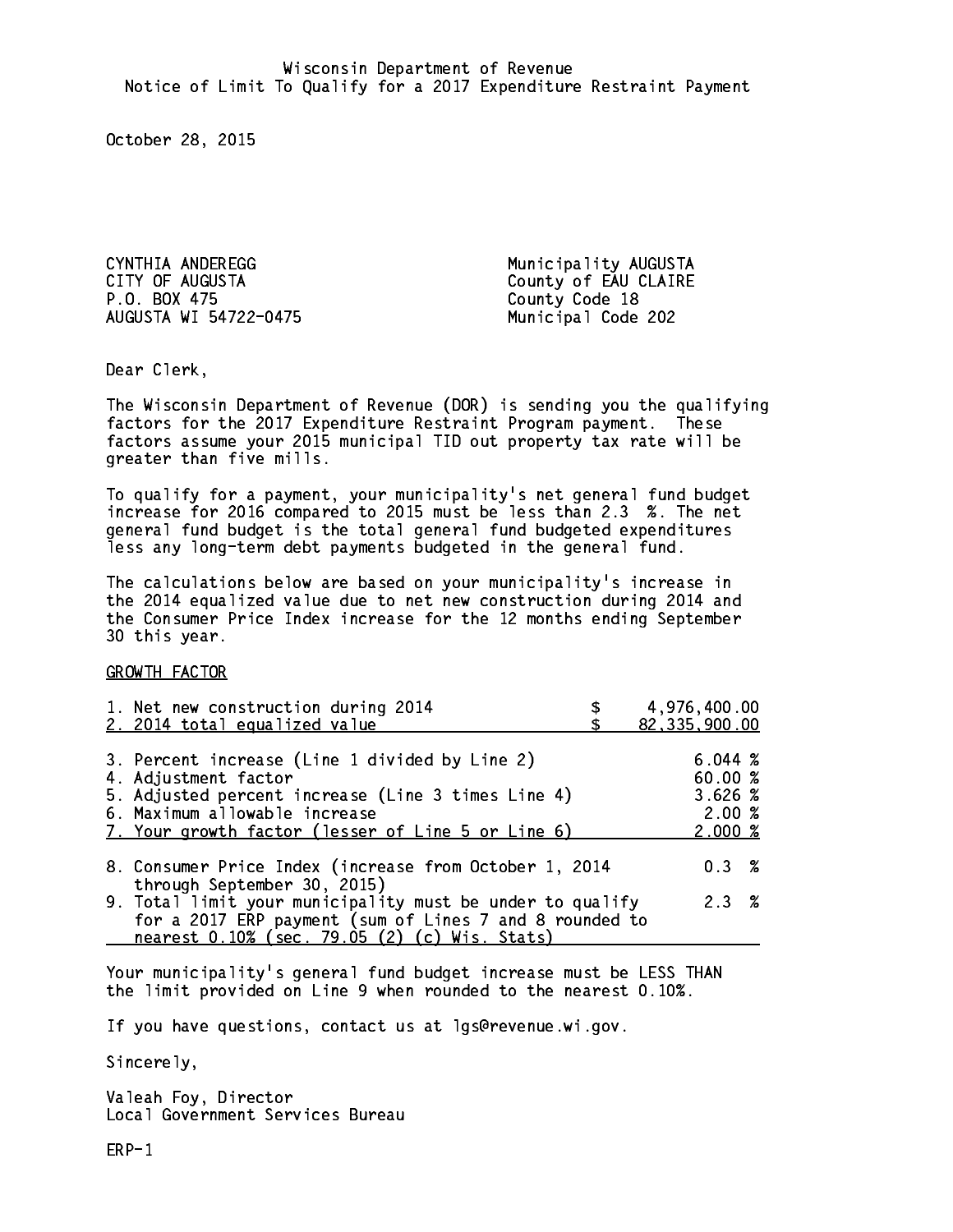DONNA AUSTAD Municipality EAU CLAIRE CITY OF EAU CLAIRE COUNTY OF EAU CLAIRE PO BOX 5148 EAU CLAIRE WI 54702-5148 Municipal Code 221

County Code 18

Dear Clerk. Dear Clerk,

The Wisconsin Department of Revenue (DOR) is sending you the qualifying factors for the 2017 Expenditure Restraint Program payment. These factors assume your 2015 municipal TID out property tax rate will be greater than five mills.

 To qualify for a payment, your municipality's net general fund budget increase for 2016 compared to 2015 must be less than 1.3 %. The net general fund budget is the total general fund budgeted expenditures less any long-term debt payments budgeted in the general fund.

The calculations below are based on your municipality's increase in the 2014 equalized value due to net new construction during 2014 and the Consumer Price Index increase for the 12 months ending September 30 this year. 30 this year.

GROWTH FACTOR

| 1. Net new construction during 2014<br>2. 2014 total equalized value                                                                                                                                                |  | 70,799,800.00<br>\$4,461,599,200.00                        |  |
|---------------------------------------------------------------------------------------------------------------------------------------------------------------------------------------------------------------------|--|------------------------------------------------------------|--|
| 3. Percent increase (Line 1 divided by Line 2)<br>4. Adjustment factor<br>5. Adjusted percent increase (Line 3 times Line 4)<br>6. Maximum allowable increase<br>7. Your growth factor (lesser of Line 5 or Line 6) |  | 1.587 %<br>60.00%<br>$0.952 \; %$<br>2.00%<br>$0.952 \; %$ |  |
| 8. Consumer Price Index (increase from October 1, 2014<br>through September 30, 2015)                                                                                                                               |  | $0.3 \t%$                                                  |  |
| 9. Total limit your municipality must be under to qualify<br>for a 2017 ERP payment (sum of Lines 7 and 8 rounded to<br>nearest 0.10% (sec. 79.05 (2) (c) Wis. Stats)                                               |  | $1.3 \t%$                                                  |  |

Your municipality's general fund budget increase must be LESS THAN the limit provided on Line 9 when rounded to the nearest 0.10%.

If you have questions, contact us at lgs@revenue.wi.gov.

Sincerely,

Valeah Foy, Director Local Government Services Bureau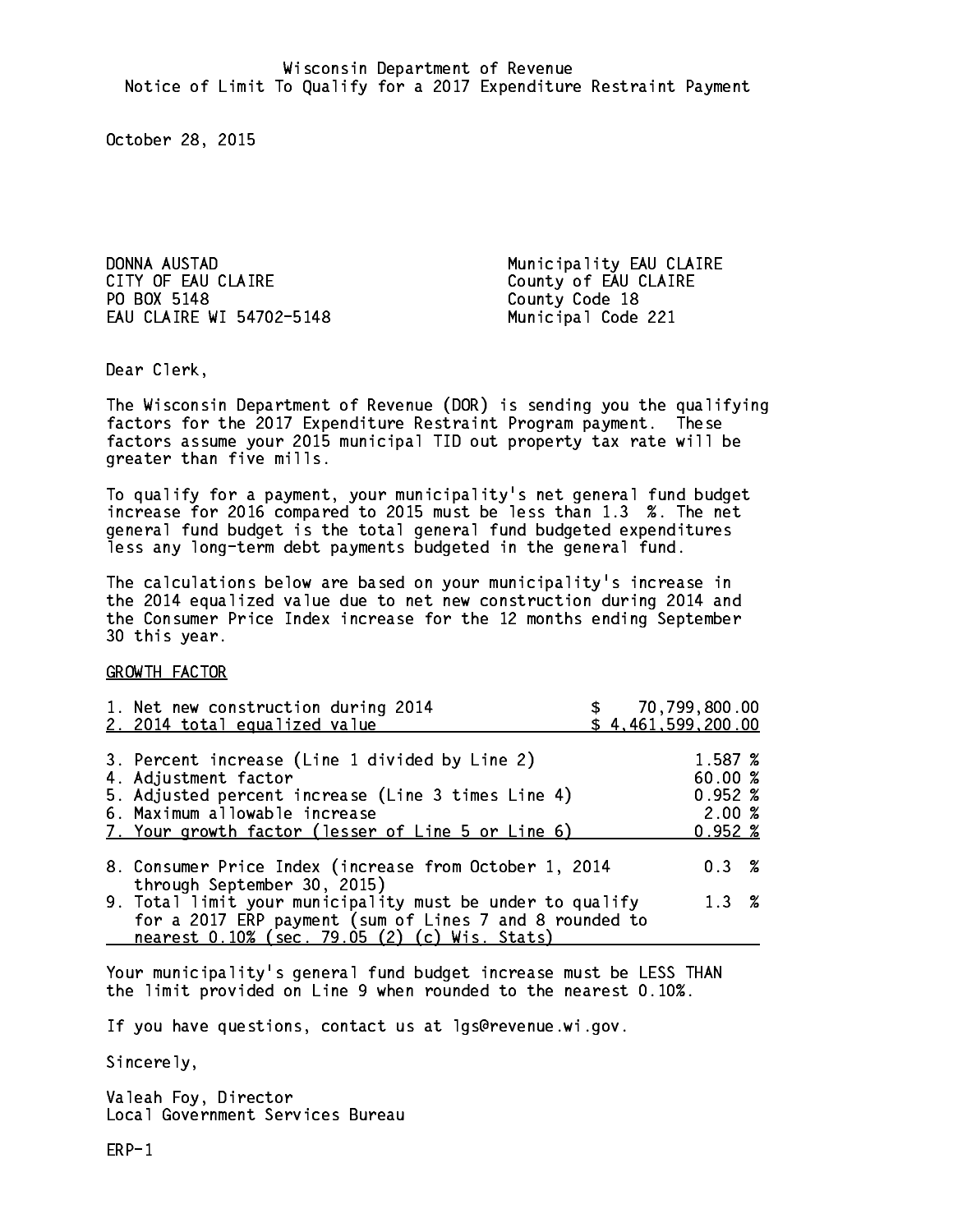CORINNE VANDE ZANDE Municipality BRANDON PO BOX 385 County Code 20 BRANDON WI 53919-0385

VILLAGE OF BRANDON County of FOND DU LAC Municipal Code 106

Dear Clerk. Dear Clerk,

The Wisconsin Department of Revenue (DOR) is sending you the qualifying factors for the 2017 Expenditure Restraint Program payment. These factors assume your 2015 municipal TID out property tax rate will be greater than five mills.

 To qualify for a payment, your municipality's net general fund budget increase for 2016 compared to 2015 must be less than 0.5 %. The net general fund budget is the total general fund budgeted expenditures less any long-term debt payments budgeted in the general fund.

The calculations below are based on your municipality's increase in the 2014 equalized value due to net new construction during 2014 and the Consumer Price Index increase for the 12 months ending September 30 this year. 30 this year.

GROWTH FACTOR

| 1. Net new construction during 2014                                                                                                                                                                                 | 115,400.00                                                 |
|---------------------------------------------------------------------------------------------------------------------------------------------------------------------------------------------------------------------|------------------------------------------------------------|
| 2. 2014 total equalized value                                                                                                                                                                                       | 40,295,400.00                                              |
| 3. Percent increase (Line 1 divided by Line 2)<br>4. Adjustment factor<br>5. Adjusted percent increase (Line 3 times Line 4)<br>6. Maximum allowable increase<br>7. Your growth factor (lesser of Line 5 or Line 6) | 0.286~%<br>60.00%<br>$0.172 \;$ %<br>2.00%<br>$0.172 \; %$ |
| 8. Consumer Price Index (increase from October 1, 2014                                                                                                                                                              | $0.3 \t%$                                                  |
| through September 30, 2015)<br>9. Total limit your municipality must be under to qualify<br>for a 2017 ERP payment (sum of Lines 7 and 8 rounded to<br>nearest 0.10% (sec. 79.05 (2) (c) Wis. Stats)                | 0.5 %                                                      |

Your municipality's general fund budget increase must be LESS THAN the limit provided on Line 9 when rounded to the nearest 0.10%.

If you have questions, contact us at lgs@revenue.wi.gov.

Sincerely,

Valeah Foy, Director Local Government Services Bureau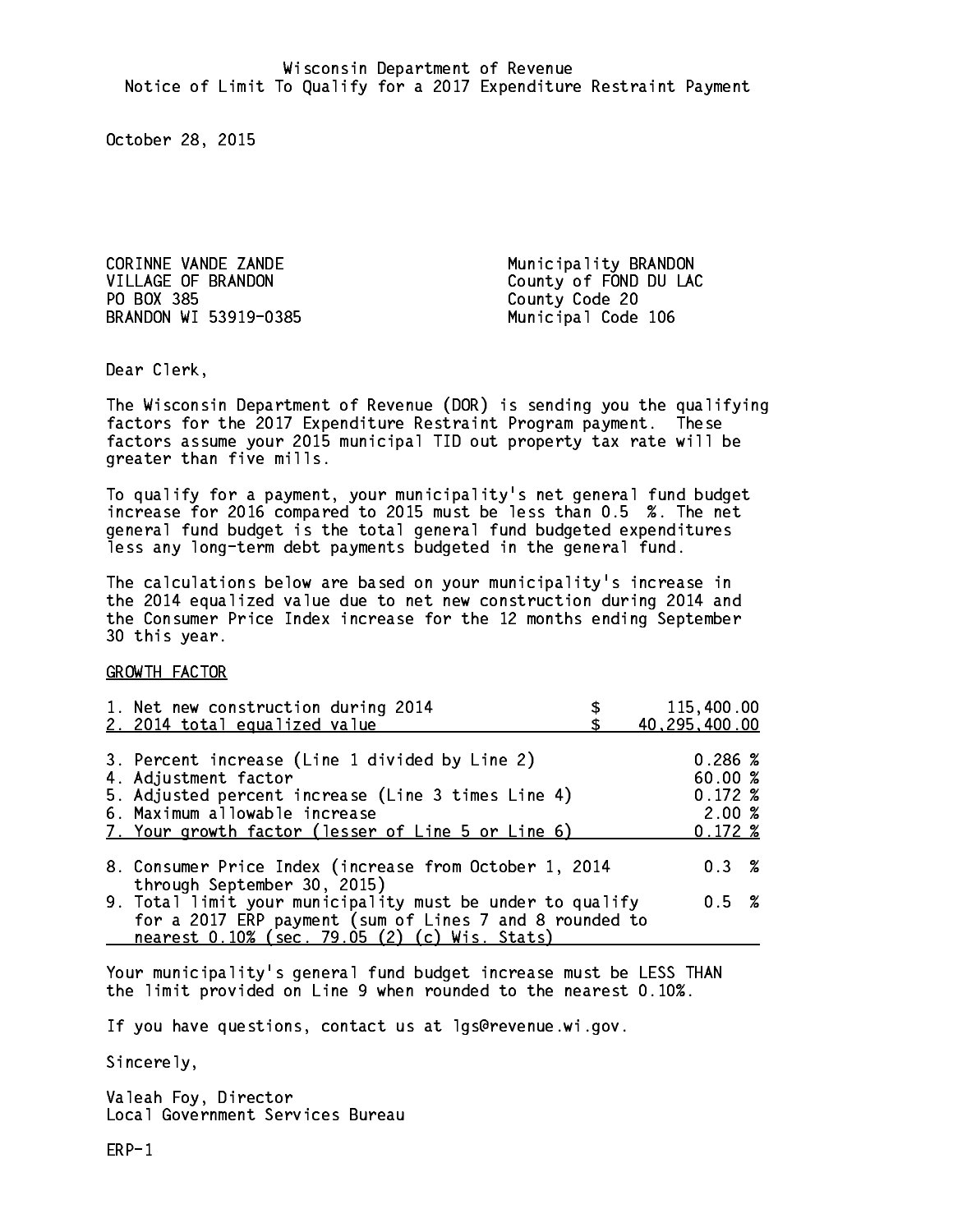VILLAGE OF CAMPBELLSPORT County of FOND DU LAC P.O. BOX 709 CAMPBELLSPORT WI 53010-0709 Municipal Code 111

BECKY TELLIER Municipality CAMPBELLSPORT County Code 20

Dear Clerk. Dear Clerk,

The Wisconsin Department of Revenue (DOR) is sending you the qualifying factors for the 2017 Expenditure Restraint Program payment. These factors assume your 2015 municipal TID out property tax rate will be greater than five mills.

 To qualify for a payment, your municipality's net general fund budget increase for 2016 compared to 2015 must be less than 0.6 %. The net general fund budget is the total general fund budgeted expenditures less any long-term debt payments budgeted in the general fund.

The calculations below are based on your municipality's increase in the 2014 equalized value due to net new construction during 2014 and the Consumer Price Index increase for the 12 months ending September 30 this year. 30 this year.

GROWTH FACTOR

| 1. Net new construction during 2014<br>2. 2014 total equalized value                                                                                                                                                | 457,200.00<br>103,264,400.00                          |
|---------------------------------------------------------------------------------------------------------------------------------------------------------------------------------------------------------------------|-------------------------------------------------------|
| 3. Percent increase (Line 1 divided by Line 2)<br>4. Adjustment factor<br>5. Adjusted percent increase (Line 3 times Line 4)<br>6. Maximum allowable increase<br>7. Your growth factor (lesser of Line 5 or Line 6) | $0.443 \;$ %<br>60.00%<br>0.266~%<br>2.00%<br>0.266~% |
| 8. Consumer Price Index (increase from October 1, 2014                                                                                                                                                              | 0.3%                                                  |
| through September 30, 2015)<br>9. Total limit your municipality must be under to qualify<br>for a 2017 ERP payment (sum of Lines 7 and 8 rounded to<br>nearest 0.10% (sec. 79.05 (2) (c) Wis. Stats)                | 0.6 %                                                 |

Your municipality's general fund budget increase must be LESS THAN the limit provided on Line 9 when rounded to the nearest 0.10%.

If you have questions, contact us at lgs@revenue.wi.gov.

Sincerely,

Valeah Foy, Director Local Government Services Bureau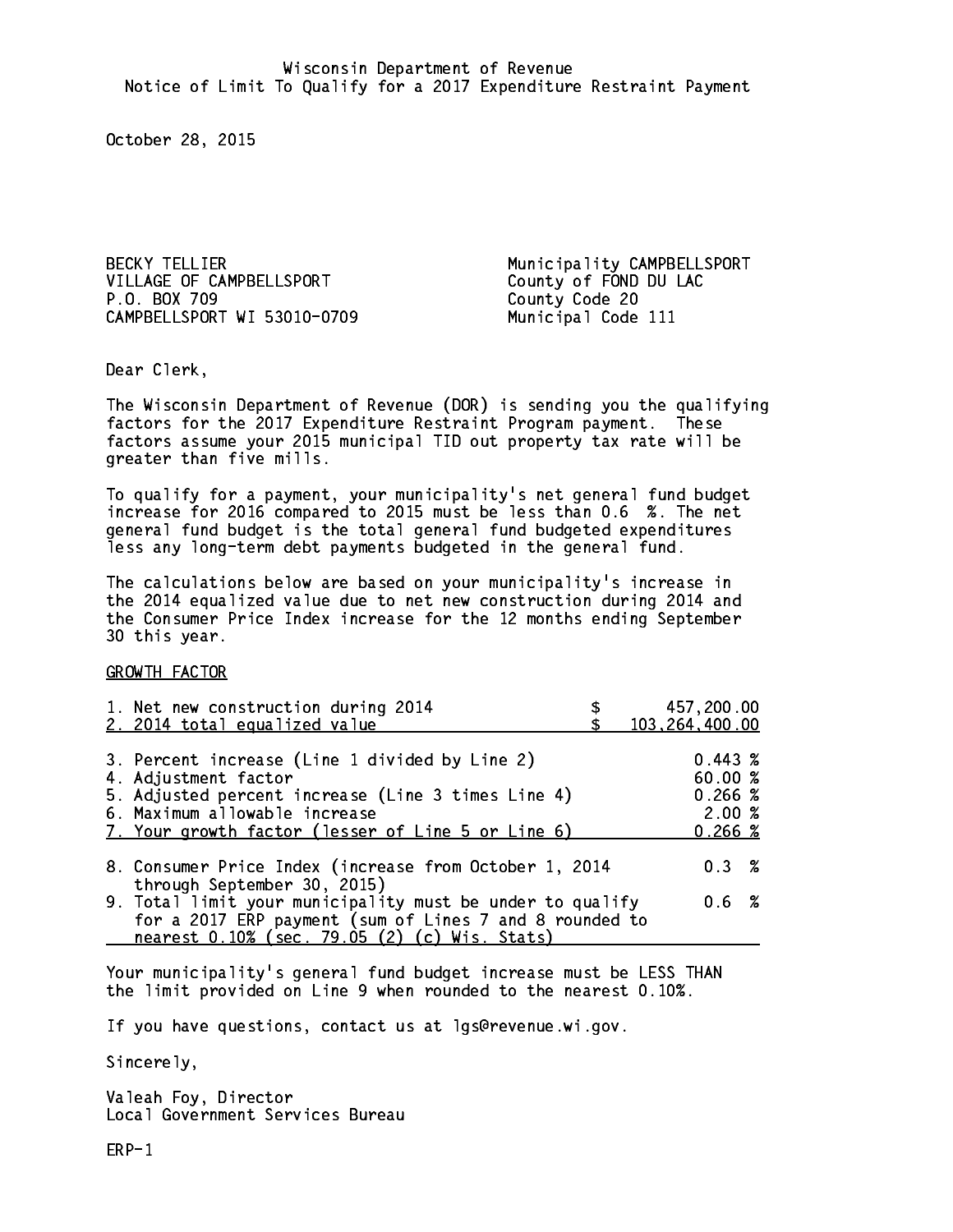KAREN SMIT **Municipality FAIRWATER** VILLAGE OF FAIRWATER County of FOND DU LAC PO BOX 15 FAIRWATER WI 53931-0015 Municipal Code 126

County Code 20

Dear Clerk. Dear Clerk,

The Wisconsin Department of Revenue (DOR) is sending you the qualifying factors for the 2017 Expenditure Restraint Program payment. These factors assume your 2015 municipal TID out property tax rate will be greater than five mills.

 To qualify for a payment, your municipality's net general fund budget increase for 2016 compared to 2015 must be less than 0.4 %. The net general fund budget is the total general fund budgeted expenditures less any long-term debt payments budgeted in the general fund.

The calculations below are based on your municipality's increase in the 2014 equalized value due to net new construction during 2014 and the Consumer Price Index increase for the 12 months ending September 30 this year. 30 this year.

GROWTH FACTOR

| 1. Net new construction during 2014<br>2. 2014 total equalized value | 29,700.00<br>19,626,100.00 |
|----------------------------------------------------------------------|----------------------------|
|                                                                      |                            |
| 3. Percent increase (Line 1 divided by Line 2)                       | 0.151~%                    |
| 4. Adjustment factor                                                 | 60.00%                     |
| 5. Adjusted percent increase (Line 3 times Line 4)                   | 0.091~%                    |
| 6. Maximum allowable increase                                        | 2.00%                      |
| 7. Your growth factor (lesser of Line 5 or Line 6)                   | 0.091%                     |
| 8. Consumer Price Index (increase from October 1, 2014               | $0.3 \t%$                  |
| through September 30, 2015)                                          |                            |
| 9. Total limit your municipality must be under to qualify            | $0.4 \t%$                  |
| for a 2017 ERP payment (sum of Lines 7 and 8 rounded to              |                            |
| nearest 0.10% (sec. 79.05 (2) (c) Wis. Stats)                        |                            |

Your municipality's general fund budget increase must be LESS THAN the limit provided on Line 9 when rounded to the nearest 0.10%.

If you have questions, contact us at lgs@revenue.wi.gov.

Sincerely,

Valeah Foy, Director Local Government Services Bureau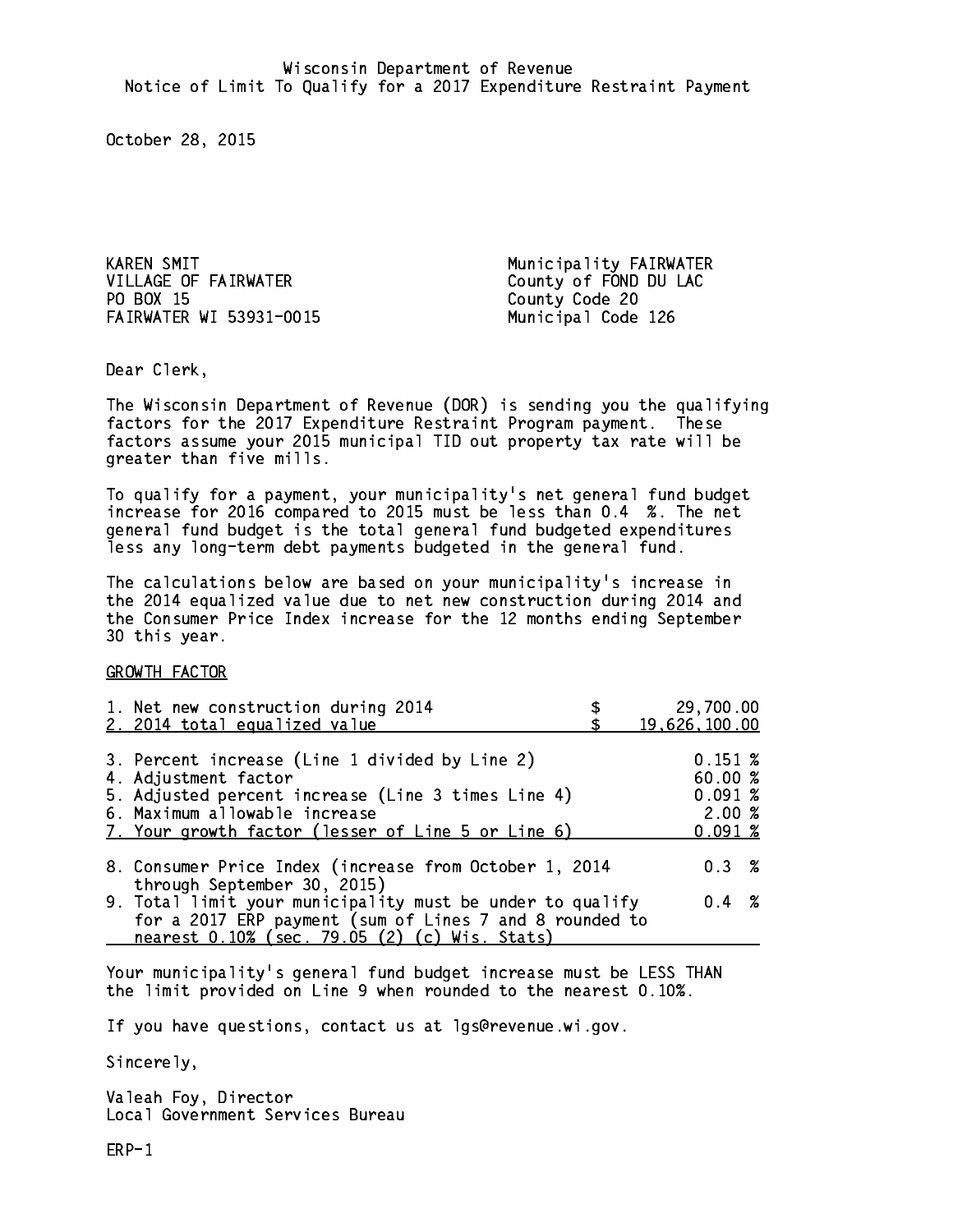VILLAGE OF NORTH FOND DU LAC County of FOND DU LAC 16 GARFIELD ST NORTH FOND DU LAC WI 54937-139 Municipal Code 161

CHUCK HORNUNG **Municipality NORTH FOND DU LAC** County Code 20

Dear Clerk. Dear Clerk,

The Wisconsin Department of Revenue (DOR) is sending you the qualifying factors for the 2017 Expenditure Restraint Program payment. These factors assume your 2015 municipal TID out property tax rate will be greater than five mills.

 To qualify for a payment, your municipality's net general fund budget increase for 2016 compared to 2015 must be less than 0.4 %. The net general fund budget is the total general fund budgeted expenditures less any long-term debt payments budgeted in the general fund.

The calculations below are based on your municipality's increase in the 2014 equalized value due to net new construction during 2014 and the Consumer Price Index increase for the 12 months ending September 30 this year. 30 this year.

GROWTH FACTOR

| 1. Net new construction during 2014<br>2. 2014 total equalized value                                                                                                                                                | 199,800.00<br>196,340,500.00                   |
|---------------------------------------------------------------------------------------------------------------------------------------------------------------------------------------------------------------------|------------------------------------------------|
| 3. Percent increase (Line 1 divided by Line 2)<br>4. Adjustment factor<br>5. Adjusted percent increase (Line 3 times Line 4)<br>6. Maximum allowable increase<br>7. Your growth factor (lesser of Line 5 or Line 6) | 0.102%<br>60.00%<br>0.061~%<br>2.00%<br>0.061% |
| 8. Consumer Price Index (increase from October 1, 2014                                                                                                                                                              | 0.3%                                           |
| through September 30, 2015)<br>9. Total limit your municipality must be under to qualify<br>for a 2017 ERP payment (sum of Lines 7 and 8 rounded to<br>nearest 0.10% (sec. 79.05 (2) (c) Wis. Stats)                | $0.4 \t%$                                      |

Your municipality's general fund budget increase must be LESS THAN the limit provided on Line 9 when rounded to the nearest 0.10%.

If you have questions, contact us at lgs@revenue.wi.gov.

Sincerely,

Valeah Foy, Director Local Government Services Bureau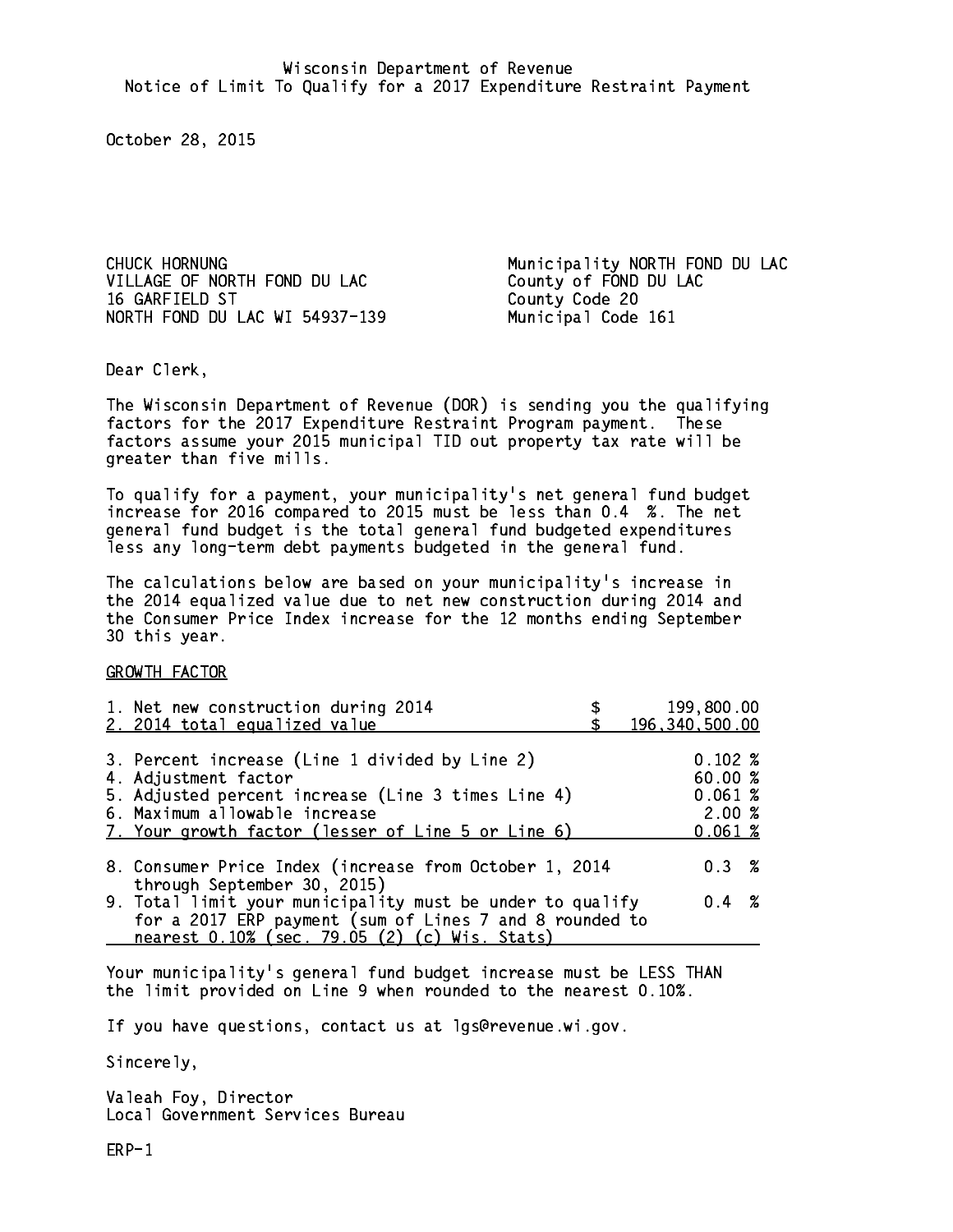MIRIAM THOMAS Municipality OAKFIELD VILLAGE OF OAKFIELD County of FOND DU LAC 130 N MAIN ST County Code 20 OAKFIELD WI 53065-0098 Municipal Code 165

Dear Clerk. Dear Clerk,

The Wisconsin Department of Revenue (DOR) is sending you the qualifying factors for the 2017 Expenditure Restraint Program payment. These factors assume your 2015 municipal TID out property tax rate will be greater than five mills.

 To qualify for a payment, your municipality's net general fund budget increase for 2016 compared to 2015 must be less than 0.4 %. The net general fund budget is the total general fund budgeted expenditures less any long-term debt payments budgeted in the general fund.

The calculations below are based on your municipality's increase in the 2014 equalized value due to net new construction during 2014 and the Consumer Price Index increase for the 12 months ending September 30 this year. 30 this year.

GROWTH FACTOR

| 1. Net new construction during 2014<br>2. 2014 total equalized value                                                                                                                                                | 59,200.00<br>59,937,700.00                      |
|---------------------------------------------------------------------------------------------------------------------------------------------------------------------------------------------------------------------|-------------------------------------------------|
| 3. Percent increase (Line 1 divided by Line 2)<br>4. Adjustment factor<br>5. Adjusted percent increase (Line 3 times Line 4)<br>6. Maximum allowable increase<br>7. Your growth factor (lesser of Line 5 or Line 6) | 0.099%<br>60.00%<br>0.059~%<br>2.00%<br>0.059~% |
| 8. Consumer Price Index (increase from October 1, 2014                                                                                                                                                              | $0.3 \t%$                                       |
| through September 30, 2015)<br>9. Total limit your municipality must be under to qualify<br>for a 2017 ERP payment (sum of Lines 7 and 8 rounded to<br>nearest 0.10% (sec. 79.05 (2) (c) Wis. Stats)                | $0.4 \t%$                                       |

Your municipality's general fund budget increase must be LESS THAN the limit provided on Line 9 when rounded to the nearest 0.10%.

If you have questions, contact us at lgs@revenue.wi.gov.

Sincerely,

Valeah Foy, Director Local Government Services Bureau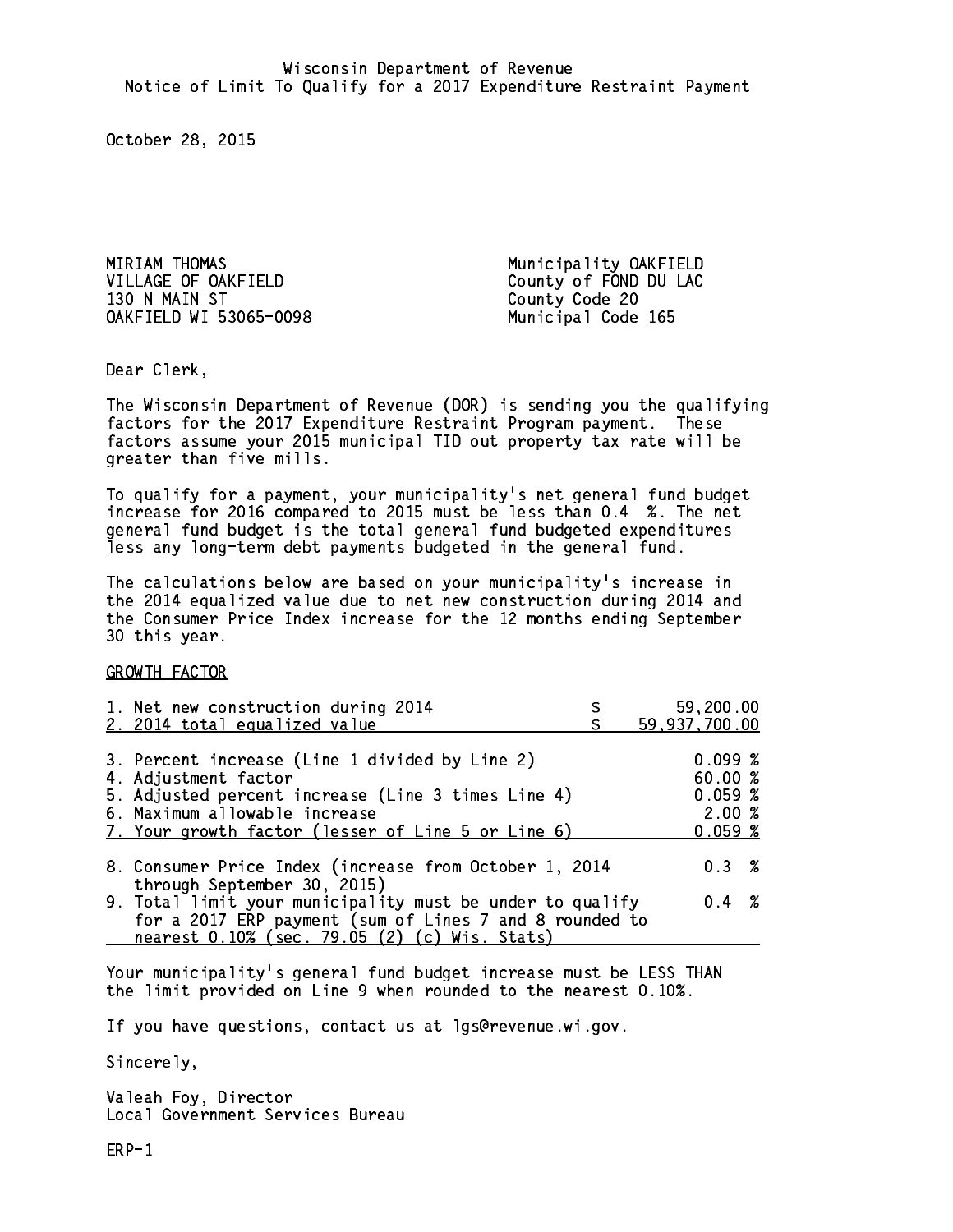VILLAGE OF SAINT CLOUD County of FOND DU LAC PO BOX 395 ST CLOUD WI 53079-0395 Municipal Code 181

MARY STEFFES Municipality SAINT CLOUD County Code 20

Dear Clerk. Dear Clerk,

The Wisconsin Department of Revenue (DOR) is sending you the qualifying factors for the 2017 Expenditure Restraint Program payment. These factors assume your 2015 municipal TID out property tax rate will be greater than five mills.

 To qualify for a payment, your municipality's net general fund budget increase for 2016 compared to 2015 must be less than 0.3 %. The net general fund budget is the total general fund budgeted expenditures less any long-term debt payments budgeted in the general fund.

The calculations below are based on your municipality's increase in the 2014 equalized value due to net new construction during 2014 and the Consumer Price Index increase for the 12 months ending September 30 this year. 30 this year.

GROWTH FACTOR

| 1. Net new construction during 2014                                                                                                                                                                                 | 8,300.00                                         |
|---------------------------------------------------------------------------------------------------------------------------------------------------------------------------------------------------------------------|--------------------------------------------------|
| 2. 2014 total equalized value                                                                                                                                                                                       | 26,977,500.00                                    |
| 3. Percent increase (Line 1 divided by Line 2)<br>4. Adjustment factor<br>5. Adjusted percent increase (Line 3 times Line 4)<br>6. Maximum allowable increase<br>7. Your growth factor (lesser of Line 5 or Line 6) | 0.031~%<br>60.00%<br>0.018~%<br>2.00%<br>0.018~% |
| 8. Consumer Price Index (increase from October 1, 2014                                                                                                                                                              | $0.3 \t%$                                        |
| through September 30, 2015)<br>9. Total limit your municipality must be under to qualify<br>for a 2017 ERP payment (sum of Lines 7 and 8 rounded to<br>nearest 0.10% (sec. 79.05 (2) (c) Wis. Stats)                | 0.3 %                                            |

Your municipality's general fund budget increase must be LESS THAN the limit provided on Line 9 when rounded to the nearest 0.10%.

If you have questions, contact us at lgs@revenue.wi.gov.

Sincerely,

Valeah Foy, Director Local Government Services Bureau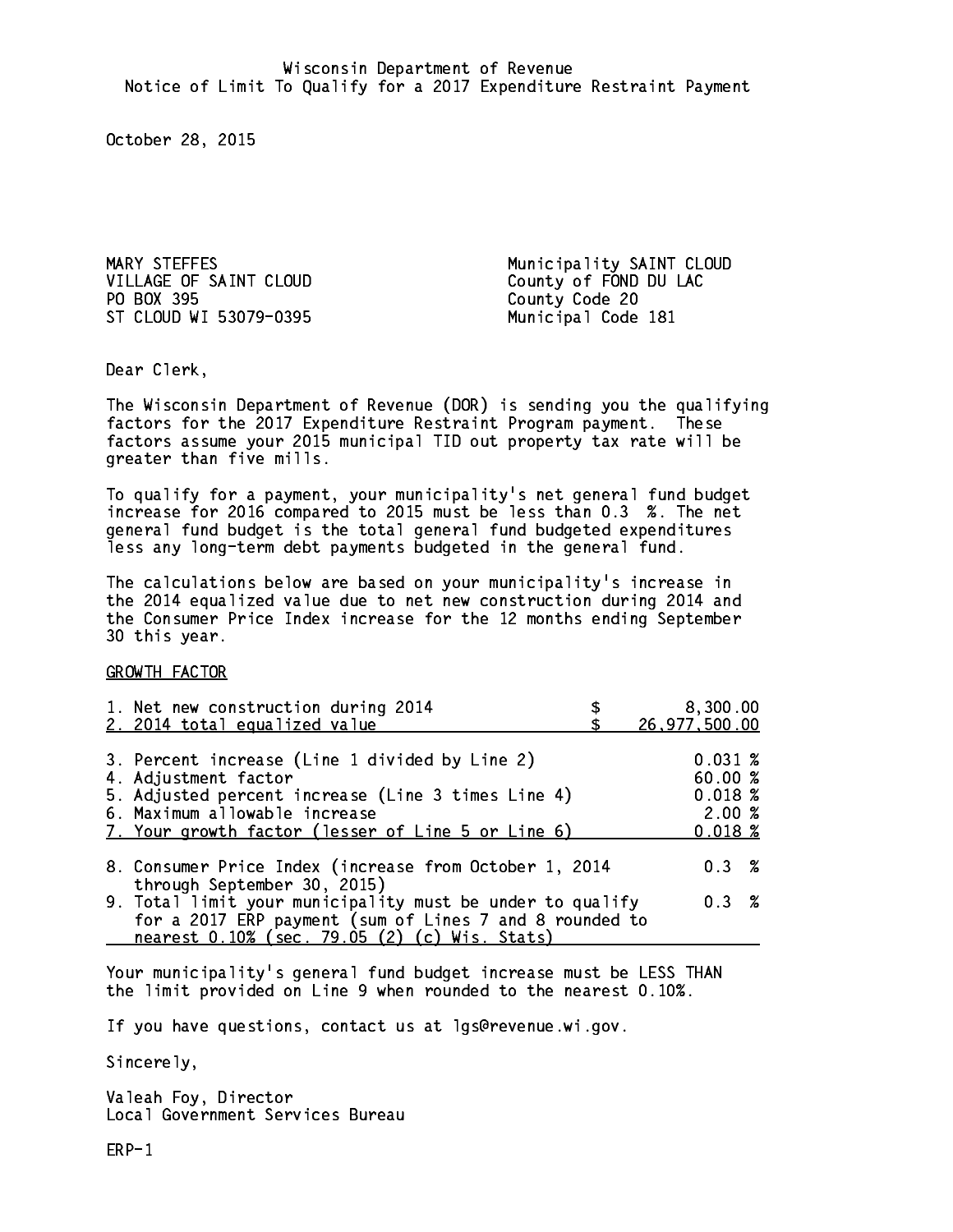MARGARET HEFTER Municipality FOND DU LAC CITY OF FOND DU LAC County of FOND DU LAC PO BOX 150 FOND DU LAC WI 54936-0150 Municipal Code 226

County Code 20

Dear Clerk. Dear Clerk,

The Wisconsin Department of Revenue (DOR) is sending you the qualifying factors for the 2017 Expenditure Restraint Program payment. These factors assume your 2015 municipal TID out property tax rate will be greater than five mills.

 To qualify for a payment, your municipality's net general fund budget increase for 2016 compared to 2015 must be less than 1.2 %. The net general fund budget is the total general fund budgeted expenditures less any long-term debt payments budgeted in the general fund.

The calculations below are based on your municipality's increase in the 2014 equalized value due to net new construction during 2014 and the Consumer Price Index increase for the 12 months ending September 30 this year. 30 this year.

GROWTH FACTOR

| 1. Net new construction during 2014<br>2. 2014 total equalized value                                                                                                                                                |  | 37,828,900.00<br>\$2,597,744,000.00              |  |
|---------------------------------------------------------------------------------------------------------------------------------------------------------------------------------------------------------------------|--|--------------------------------------------------|--|
| 3. Percent increase (Line 1 divided by Line 2)<br>4. Adjustment factor<br>5. Adjusted percent increase (Line 3 times Line 4)<br>6. Maximum allowable increase<br>7. Your growth factor (lesser of Line 5 or Line 6) |  | 1.456 %<br>60.00%<br>0.874~%<br>2.00%<br>0.874~% |  |
| 8. Consumer Price Index (increase from October 1, 2014<br>through September 30, 2015)                                                                                                                               |  | $0.3 \t%$                                        |  |
| 9. Total limit your municipality must be under to qualify<br>for a 2017 ERP payment (sum of Lines 7 and 8 rounded to<br>nearest 0.10% (sec. 79.05 (2) (c) Wis. Stats)                                               |  | 1.2%                                             |  |

Your municipality's general fund budget increase must be LESS THAN the limit provided on Line 9 when rounded to the nearest 0.10%.

If you have questions, contact us at lgs@revenue.wi.gov.

Sincerely,

Valeah Foy, Director Local Government Services Bureau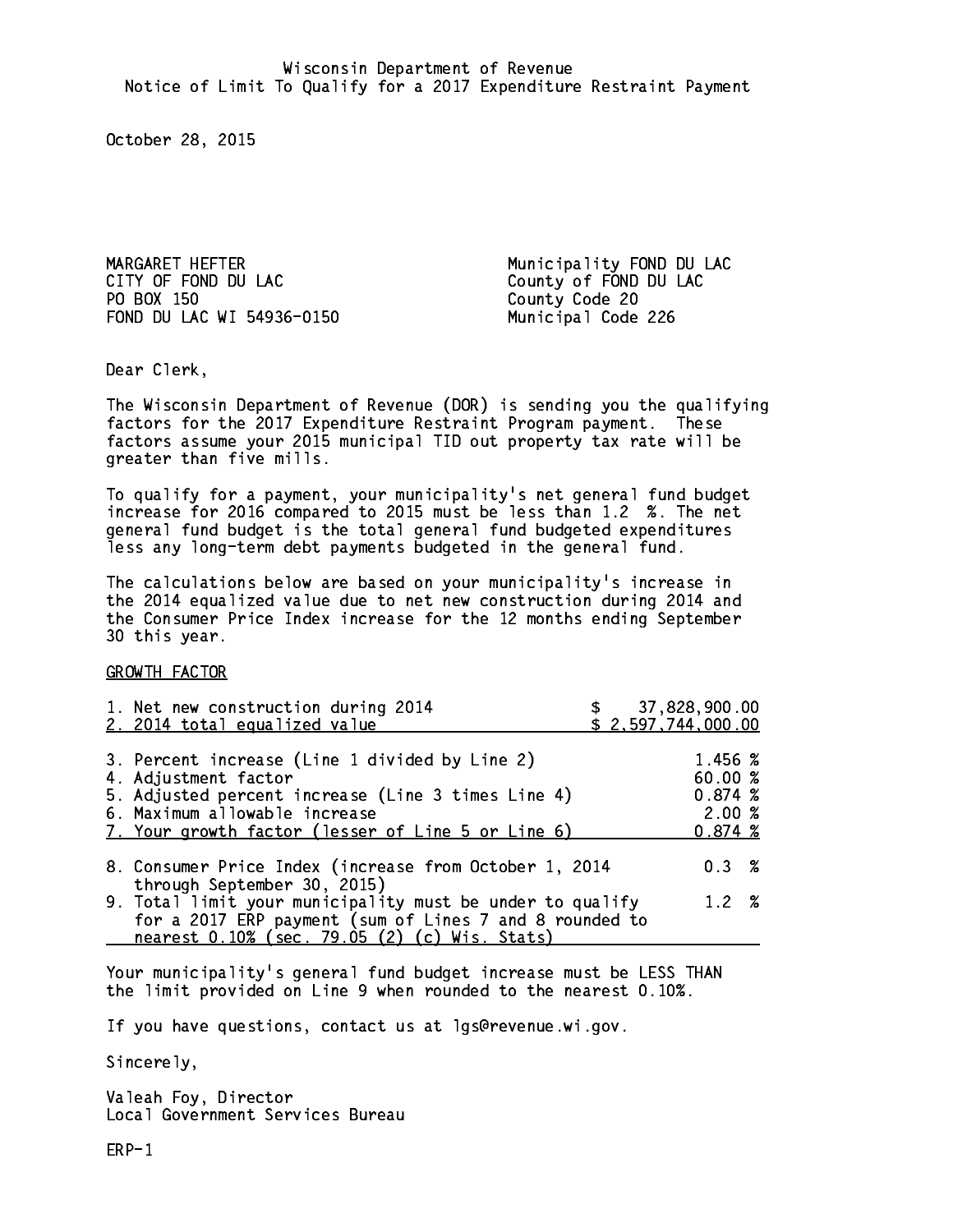ANN SCHOMMER Municipality RIPON 100 JACKSON ST County Code 20 RIPON WI 54971-1312

CITY OF RIPON COUNTY OF RIPON Municipal Code 276

Dear Clerk. Dear Clerk,

The Wisconsin Department of Revenue (DOR) is sending you the qualifying factors for the 2017 Expenditure Restraint Program payment. These factors assume your 2015 municipal TID out property tax rate will be greater than five mills.

 To qualify for a payment, your municipality's net general fund budget increase for 2016 compared to 2015 must be less than 2.3 %. The net general fund budget is the total general fund budgeted expenditures less any long-term debt payments budgeted in the general fund.

The calculations below are based on your municipality's increase in the 2014 equalized value due to net new construction during 2014 and the Consumer Price Index increase for the 12 months ending September 30 this year. 30 this year.

GROWTH FACTOR

| 1. Net new construction during 2014<br>2. 2014 total equalized value                                                                                                                                                | 14,462,100.00<br>438,639,200.00                  |  |
|---------------------------------------------------------------------------------------------------------------------------------------------------------------------------------------------------------------------|--------------------------------------------------|--|
| 3. Percent increase (Line 1 divided by Line 2)<br>4. Adjustment factor<br>5. Adjusted percent increase (Line 3 times Line 4)<br>6. Maximum allowable increase<br>7. Your growth factor (lesser of Line 5 or Line 6) | 3.297~%<br>60.00%<br>1.978 %<br>2.00%<br>1.978 % |  |
| 8. Consumer Price Index (increase from October 1, 2014                                                                                                                                                              | $0.3 \t%$                                        |  |
| 9. Total limit your municipality must be under to qualify<br>for a 2017 ERP payment (sum of Lines 7 and 8 rounded to                                                                                                | 2.3%                                             |  |
| through September 30, 2015)<br>nearest 0.10% (sec. 79.05 (2) (c) Wis. Stats)                                                                                                                                        |                                                  |  |

Your municipality's general fund budget increase must be LESS THAN the limit provided on Line 9 when rounded to the nearest 0.10%.

If you have questions, contact us at lgs@revenue.wi.gov.

Sincerely,

Valeah Foy, Director Local Government Services Bureau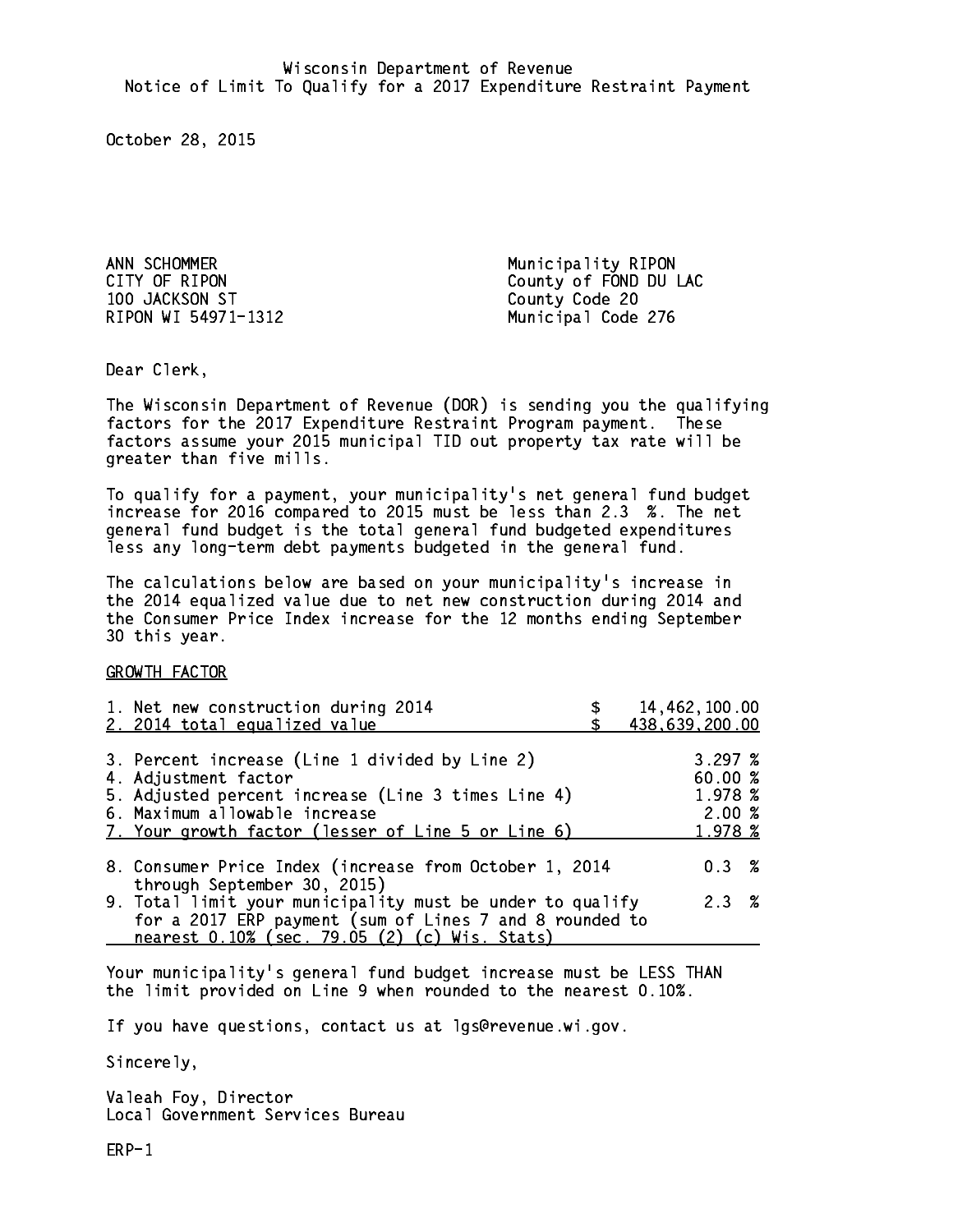CINDY BRADLEY **Municipality CRANDON** CITY OF CRANDON COUNTY OF COUNTY OF COUNTY OF COUNTY OF FOREST PO BOX 335 County Code 21 CRANDON WI 54520-0335 Municipal Code 211

Dear Clerk. Dear Clerk,

The Wisconsin Department of Revenue (DOR) is sending you the qualifying factors for the 2017 Expenditure Restraint Program payment. These factors assume your 2015 municipal TID out property tax rate will be greater than five mills.

 To qualify for a payment, your municipality's net general fund budget increase for 2016 compared to 2015 must be less than 0.6 %. The net general fund budget is the total general fund budgeted expenditures less any long-term debt payments budgeted in the general fund.

The calculations below are based on your municipality's increase in the 2014 equalized value due to net new construction during 2014 and the Consumer Price Index increase for the 12 months ending September 30 this year. 30 this year.

GROWTH FACTOR

| 1. Net new construction during 2014<br>2. 2014 total equalized value                                                                                                                                                | 524,000.00<br>91,834,700.00                                |
|---------------------------------------------------------------------------------------------------------------------------------------------------------------------------------------------------------------------|------------------------------------------------------------|
| 3. Percent increase (Line 1 divided by Line 2)<br>4. Adjustment factor<br>5. Adjusted percent increase (Line 3 times Line 4)<br>6. Maximum allowable increase<br>7. Your growth factor (lesser of Line 5 or Line 6) | 0.571~%<br>60.00%<br>$0.342 \; %$<br>2.00%<br>$0.342 \; %$ |
| 8. Consumer Price Index (increase from October 1, 2014                                                                                                                                                              | $0.3 \t%$                                                  |
| through September 30, 2015)<br>9. Total limit your municipality must be under to qualify<br>for a 2017 ERP payment (sum of Lines 7 and 8 rounded to<br>nearest 0.10% (sec. 79.05 (2) (c) Wis. Stats)                | 0.6 %                                                      |

Your municipality's general fund budget increase must be LESS THAN the limit provided on Line 9 when rounded to the nearest 0.10%.

If you have questions, contact us at lgs@revenue.wi.gov.

Sincerely,

Valeah Foy, Director Local Government Services Bureau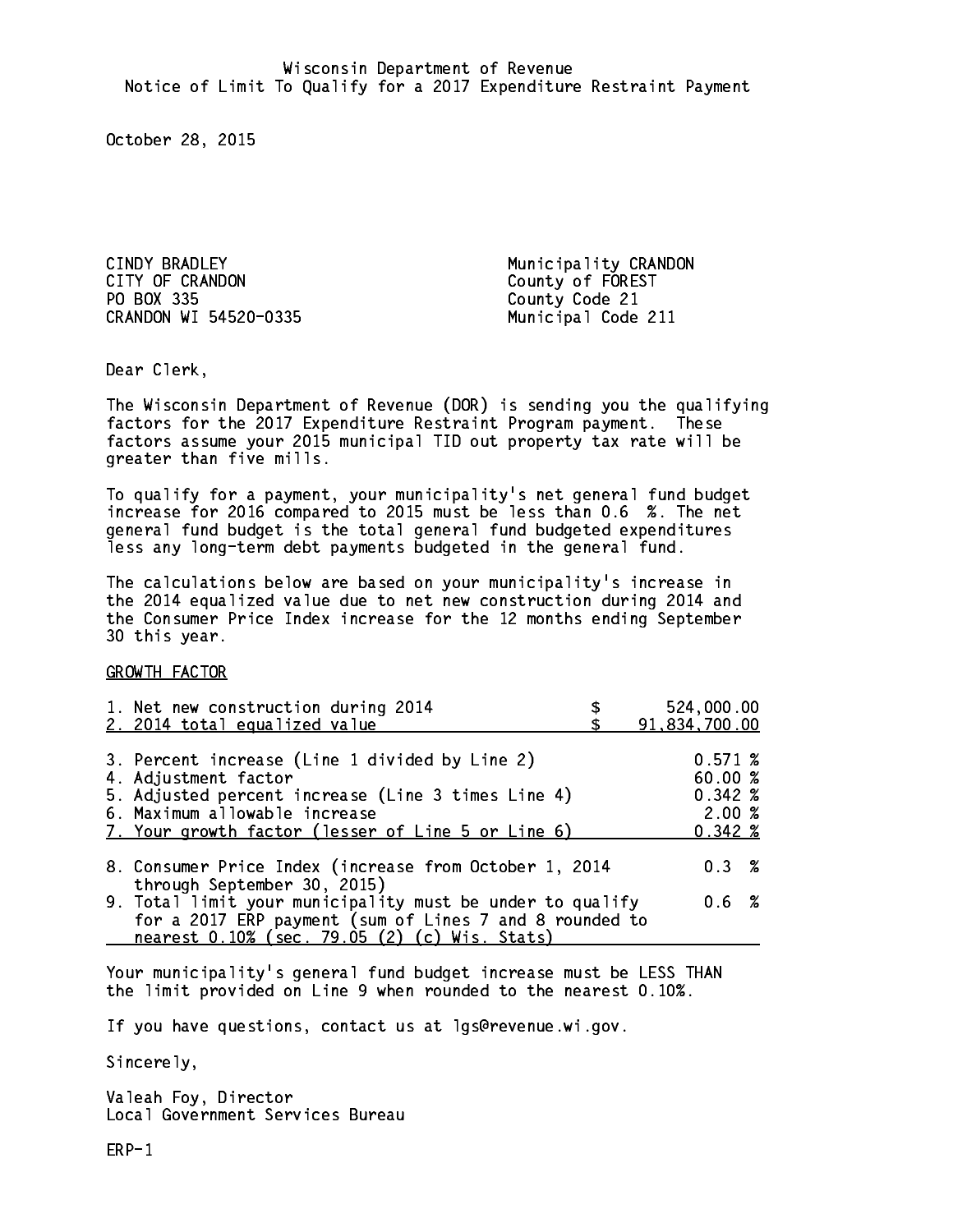TOWN OF BLOOMINGTON County of GRANT 3244 COUNTY E STITZER WI 53825

CHRIS CARL **Municipality BLOOMINGTON** County Code 22 Municipal Code 004

Dear Clerk. Dear Clerk,

The Wisconsin Department of Revenue (DOR) is sending you the qualifying factors for the 2017 Expenditure Restraint Program payment. These factors assume your 2015 municipal TID out property tax rate will be greater than five mills.

 To qualify for a payment, your municipality's net general fund budget increase for 2016 compared to 2015 must be less than 1.0 %. The net general fund budget is the total general fund budgeted expenditures less any long-term debt payments budgeted in the general fund.

The calculations below are based on your municipality's increase in the 2014 equalized value due to net new construction during 2014 and the Consumer Price Index increase for the 12 months ending September 30 this year. 30 this year.

GROWTH FACTOR

| 1. Net new construction during 2014<br>2. 2014 total equalized value                                                                                                  | 357,500.00<br>29,817,000.00     |
|-----------------------------------------------------------------------------------------------------------------------------------------------------------------------|---------------------------------|
|                                                                                                                                                                       |                                 |
| 3. Percent increase (Line 1 divided by Line 2)<br>4. Adjustment factor                                                                                                | $1.199~\%$<br>60.00%<br>0.719~% |
| 5. Adjusted percent increase (Line 3 times Line 4)<br>6. Maximum allowable increase<br>7. Your growth factor (lesser of Line 5 or Line 6)                             | 2.00%<br>0.719~%                |
| 8. Consumer Price Index (increase from October 1, 2014<br>through September 30, 2015)                                                                                 | $0.3 \t%$                       |
| 9. Total limit your municipality must be under to qualify<br>for a 2017 ERP payment (sum of Lines 7 and 8 rounded to<br>nearest 0.10% (sec. 79.05 (2) (c) Wis. Stats) | 1.0%                            |

Your municipality's general fund budget increase must be LESS THAN the limit provided on Line 9 when rounded to the nearest 0.10%.

If you have questions, contact us at lgs@revenue.wi.gov.

Sincerely,

Valeah Foy, Director Local Government Services Bureau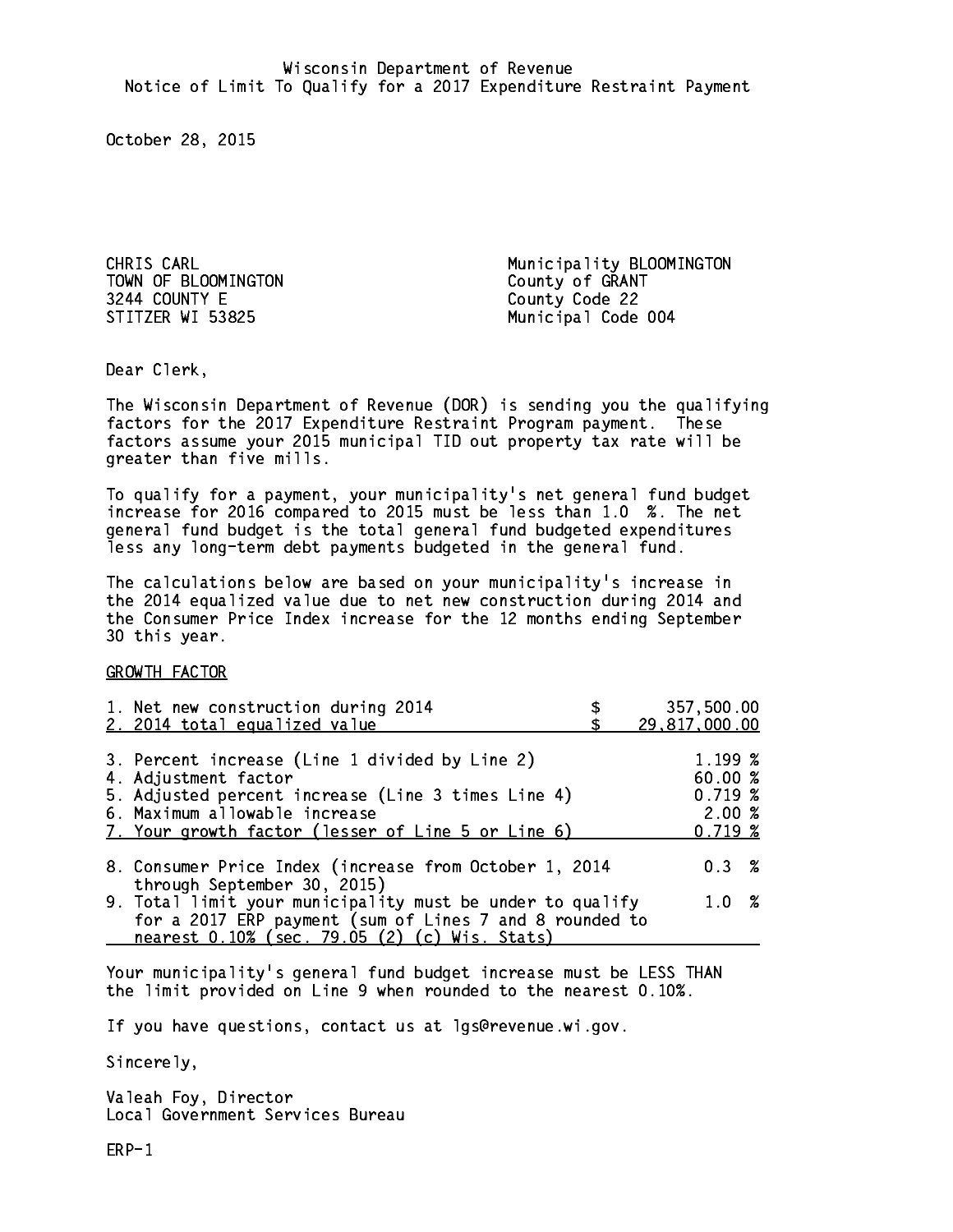TOWN OF CASTLE ROCK<br>2081 WITEK RD<br>2081 WITEK RD MUSCODA WI 53573-9455 Municipal Code 010

LAVERN HRUBES Municipality CASTLE ROCK County Code 22

Dear Clerk. Dear Clerk,

The Wisconsin Department of Revenue (DOR) is sending you the qualifying factors for the 2017 Expenditure Restraint Program payment. These factors assume your 2015 municipal TID out property tax rate will be greater than five mills.

 To qualify for a payment, your municipality's net general fund budget increase for 2016 compared to 2015 must be less than 0.3 %. The net general fund budget is the total general fund budgeted expenditures less any long-term debt payments budgeted in the general fund.

The calculations below are based on your municipality's increase in the 2014 equalized value due to net new construction during 2014 and the Consumer Price Index increase for the 12 months ending September 30 this year. 30 this year.

GROWTH FACTOR

| 1. Net new construction during 2014<br>2. 2014 total equalized value                                                                                                                                                | $-2,300.00$<br>17,634,600.00                         |
|---------------------------------------------------------------------------------------------------------------------------------------------------------------------------------------------------------------------|------------------------------------------------------|
| 3. Percent increase (Line 1 divided by Line 2)<br>4. Adjustment factor<br>5. Adjusted percent increase (Line 3 times Line 4)<br>6. Maximum allowable increase<br>7. Your growth factor (lesser of Line 5 or Line 6) | $-.013~%$<br>60.00%<br>$-.008$ %<br>2.00%<br>0.000 % |
| 8. Consumer Price Index (increase from October 1, 2014<br>through September 30, 2015)                                                                                                                               | 0.3%                                                 |
| 9. Total limit your municipality must be under to qualify<br>for a 2017 ERP payment (sum of Lines 7 and 8 rounded to<br>nearest 0.10% (sec. 79.05 (2) (c) Wis. Stats)                                               | 0.3%                                                 |

Your municipality's general fund budget increase must be LESS THAN the limit provided on Line 9 when rounded to the nearest 0.10%.

If you have questions, contact us at lgs@revenue.wi.gov.

Sincerely,

Valeah Foy, Director Local Government Services Bureau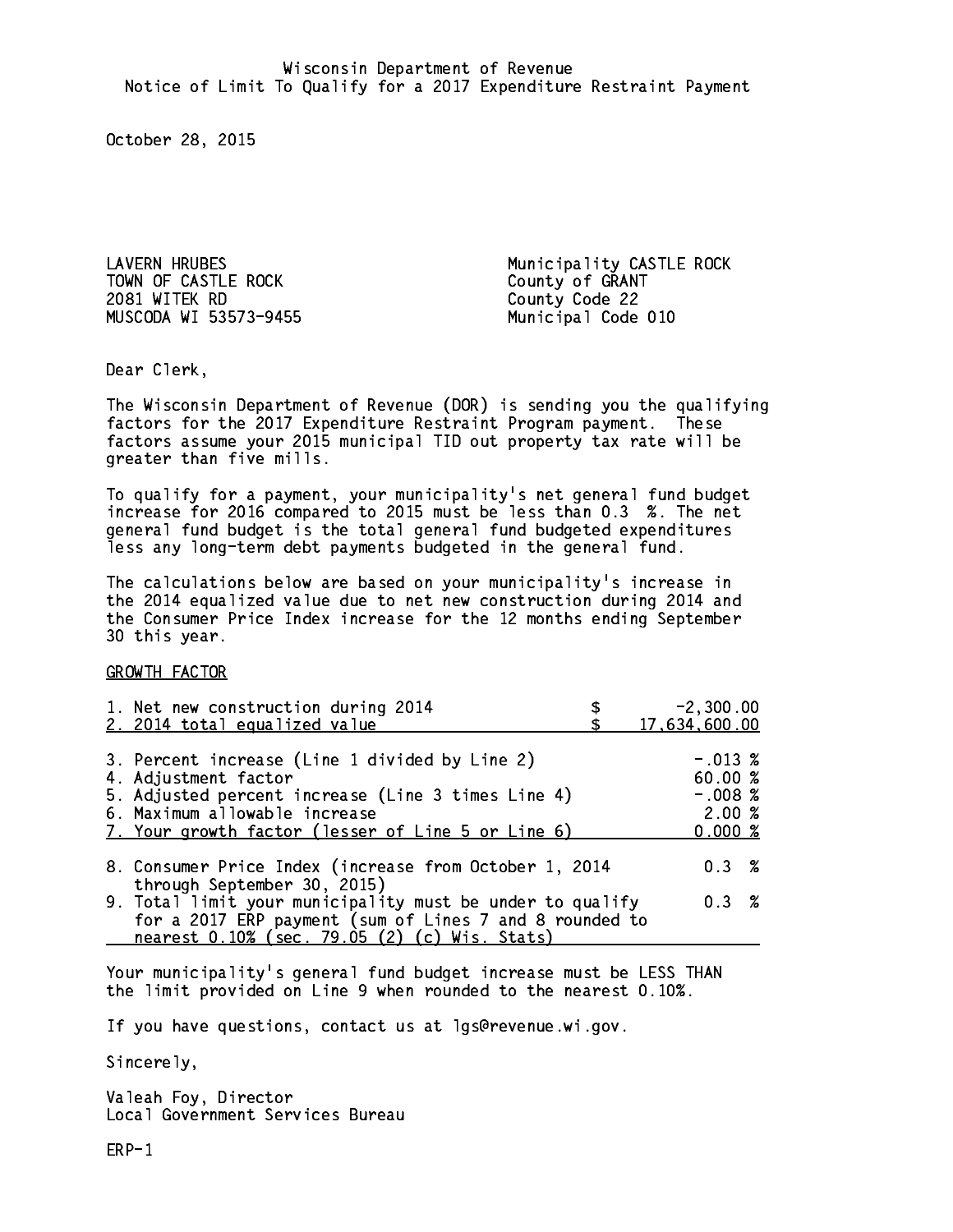SHELLY M OSTERNDORFF Municipality CLIFTON TOWN OF CLIFTON County of GRANT 1528 NEW CALIFORNIA RD County Code 22 LIVINGSTON WI 53554-9718 Municipal Code 012

Dear Clerk. Dear Clerk,

The Wisconsin Department of Revenue (DOR) is sending you the qualifying factors for the 2017 Expenditure Restraint Program payment. These factors assume your 2015 municipal TID out property tax rate will be greater than five mills.

 To qualify for a payment, your municipality's net general fund budget increase for 2016 compared to 2015 must be less than 0.9 %. The net general fund budget is the total general fund budgeted expenditures less any long-term debt payments budgeted in the general fund.

The calculations below are based on your municipality's increase in the 2014 equalized value due to net new construction during 2014 and the Consumer Price Index increase for the 12 months ending September 30 this year. 30 this year.

GROWTH FACTOR

| 1. Net new construction during 2014<br>2. 2014 total equalized value                                                                                                                                                | 305,000.00<br>30,287,100.00                     |
|---------------------------------------------------------------------------------------------------------------------------------------------------------------------------------------------------------------------|-------------------------------------------------|
|                                                                                                                                                                                                                     |                                                 |
| 3. Percent increase (Line 1 divided by Line 2)<br>4. Adjustment factor<br>5. Adjusted percent increase (Line 3 times Line 4)<br>6. Maximum allowable increase<br>7. Your growth factor (lesser of Line 5 or Line 6) | 1.007 %<br>60.00%<br>0.604~%<br>2.00%<br>0.604% |
| 8. Consumer Price Index (increase from October 1, 2014<br>through September 30, 2015)                                                                                                                               | $0.3 \t%$                                       |
| 9. Total limit your municipality must be under to qualify<br>for a 2017 ERP payment (sum of Lines 7 and 8 rounded to<br>nearest 0.10% (sec. 79.05 (2) (c) Wis. Stats)                                               | 0.9 %                                           |

Your municipality's general fund budget increase must be LESS THAN the limit provided on Line 9 when rounded to the nearest 0.10%.

If you have questions, contact us at lgs@revenue.wi.gov.

Sincerely,

Valeah Foy, Director Local Government Services Bureau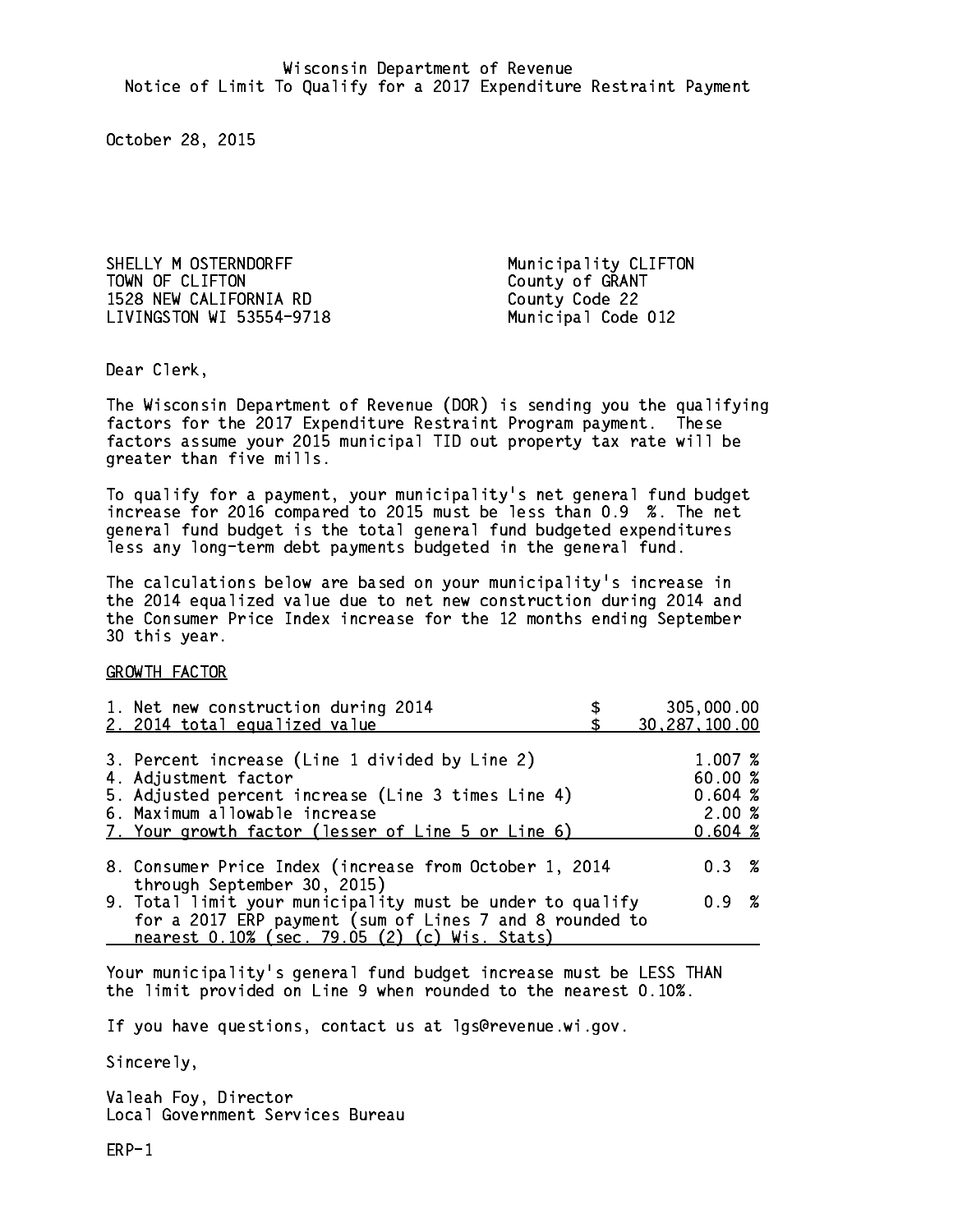TOWN OF GLEN HAVEN COUNTY OF GRANT 11037 CANAL ST County Code 22 GLEN HAVEN WI 53810 Municipal Code 018

LOIS NEMITZ Municipality GLEN HAVEN

Dear Clerk. Dear Clerk,

The Wisconsin Department of Revenue (DOR) is sending you the qualifying factors for the 2017 Expenditure Restraint Program payment. These factors assume your 2015 municipal TID out property tax rate will be greater than five mills.

 To qualify for a payment, your municipality's net general fund budget increase for 2016 compared to 2015 must be less than 1.0 %. The net general fund budget is the total general fund budgeted expenditures less any long-term debt payments budgeted in the general fund.

The calculations below are based on your municipality's increase in the 2014 equalized value due to net new construction during 2014 and the Consumer Price Index increase for the 12 months ending September 30 this year. 30 this year.

GROWTH FACTOR

| 1. Net new construction during 2014<br>2. 2014 total equalized value                                                 | 291,200.00<br>25,719,500.00 |
|----------------------------------------------------------------------------------------------------------------------|-----------------------------|
|                                                                                                                      |                             |
| 3. Percent increase (Line 1 divided by Line 2)<br>4. Adjustment factor                                               | 1.132 %<br>60.00%           |
| 5. Adjusted percent increase (Line 3 times Line 4)<br>6. Maximum allowable increase                                  | 0.679~%<br>2.00%            |
| 7. Your growth factor (lesser of Line 5 or Line 6)                                                                   | 0.679~%                     |
| 8. Consumer Price Index (increase from October 1, 2014<br>through September 30, 2015)                                | $0.3 \t%$                   |
| 9. Total limit your municipality must be under to qualify<br>for a 2017 ERP payment (sum of Lines 7 and 8 rounded to | 1.0%                        |
| nearest 0.10% (sec. 79.05 (2) (c) Wis. Stats)                                                                        |                             |

Your municipality's general fund budget increase must be LESS THAN the limit provided on Line 9 when rounded to the nearest 0.10%.

If you have questions, contact us at lgs@revenue.wi.gov.

Sincerely,

Valeah Foy, Director Local Government Services Bureau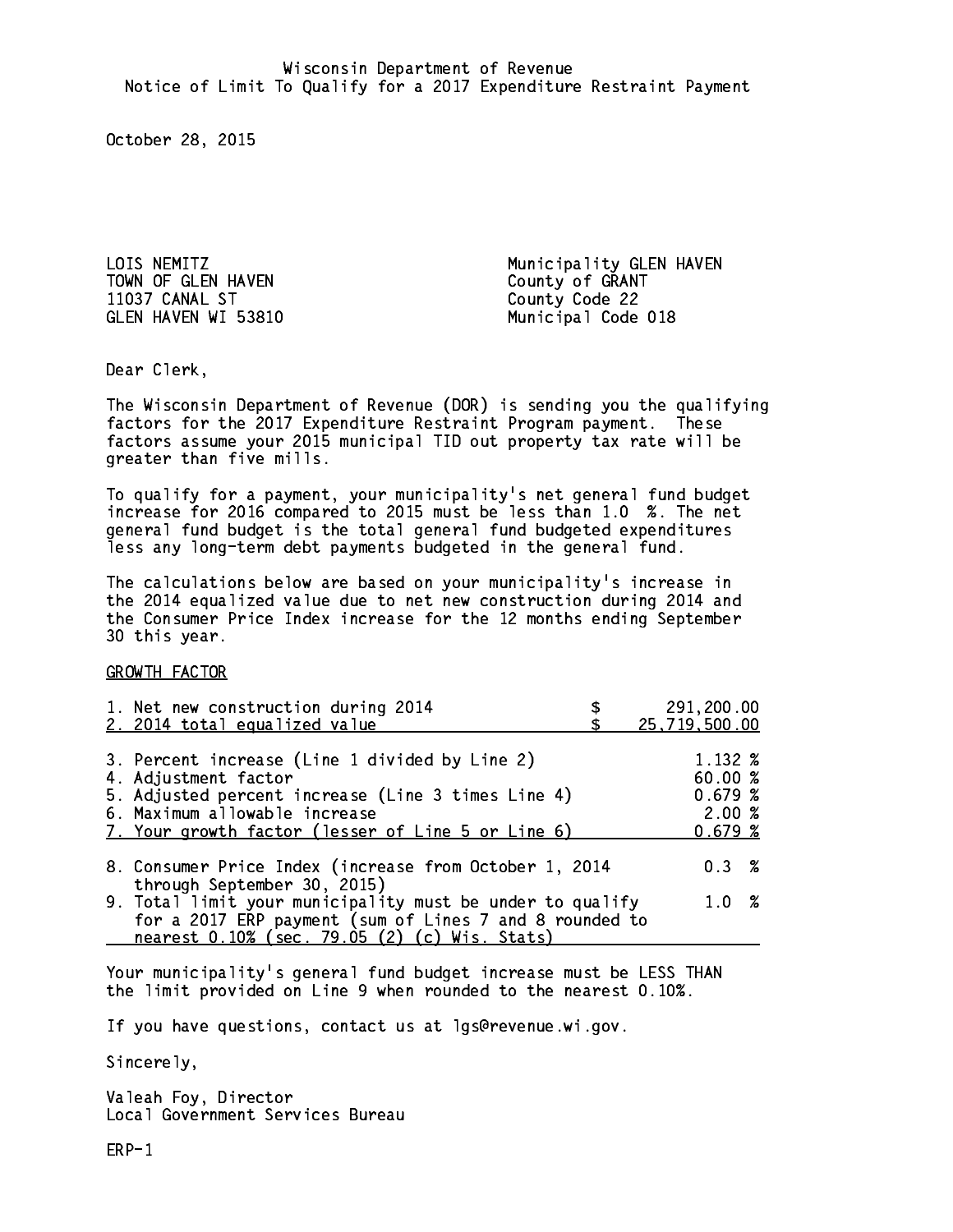BARBARA BROGLEY **Municipality HARRISON** TOWN OF HARRISON County of GRANT 3720 COUNTY RD B County Code 22 PLATTEVILLE WI 53818 Municipal Code 020

Dear Clerk. Dear Clerk,

The Wisconsin Department of Revenue (DOR) is sending you the qualifying factors for the 2017 Expenditure Restraint Program payment. These factors assume your 2015 municipal TID out property tax rate will be greater than five mills.

 To qualify for a payment, your municipality's net general fund budget increase for 2016 compared to 2015 must be less than 0.6 %. The net general fund budget is the total general fund budgeted expenditures less any long-term debt payments budgeted in the general fund.

The calculations below are based on your municipality's increase in the 2014 equalized value due to net new construction during 2014 and the Consumer Price Index increase for the 12 months ending September 30 this year. 30 this year.

GROWTH FACTOR

| 1. Net new construction during 2014<br>2. 2014 total equalized value                                                                                                                                                | 189,700.00<br>39,755,300.00                      |
|---------------------------------------------------------------------------------------------------------------------------------------------------------------------------------------------------------------------|--------------------------------------------------|
| 3. Percent increase (Line 1 divided by Line 2)<br>4. Adjustment factor<br>5. Adjusted percent increase (Line 3 times Line 4)<br>6. Maximum allowable increase<br>7. Your growth factor (lesser of Line 5 or Line 6) | 0.477~%<br>60.00%<br>0.286~%<br>2.00%<br>0.286~% |
| 8. Consumer Price Index (increase from October 1, 2014                                                                                                                                                              | $0.3 \t%$                                        |
| through September 30, 2015)<br>9. Total limit your municipality must be under to qualify<br>for a 2017 ERP payment (sum of Lines 7 and 8 rounded to<br>nearest 0.10% (sec. 79.05 (2) (c) Wis. Stats)                | 0.6 %                                            |

Your municipality's general fund budget increase must be LESS THAN the limit provided on Line 9 when rounded to the nearest 0.10%.

If you have questions, contact us at lgs@revenue.wi.gov.

Sincerely,

Valeah Foy, Director Local Government Services Bureau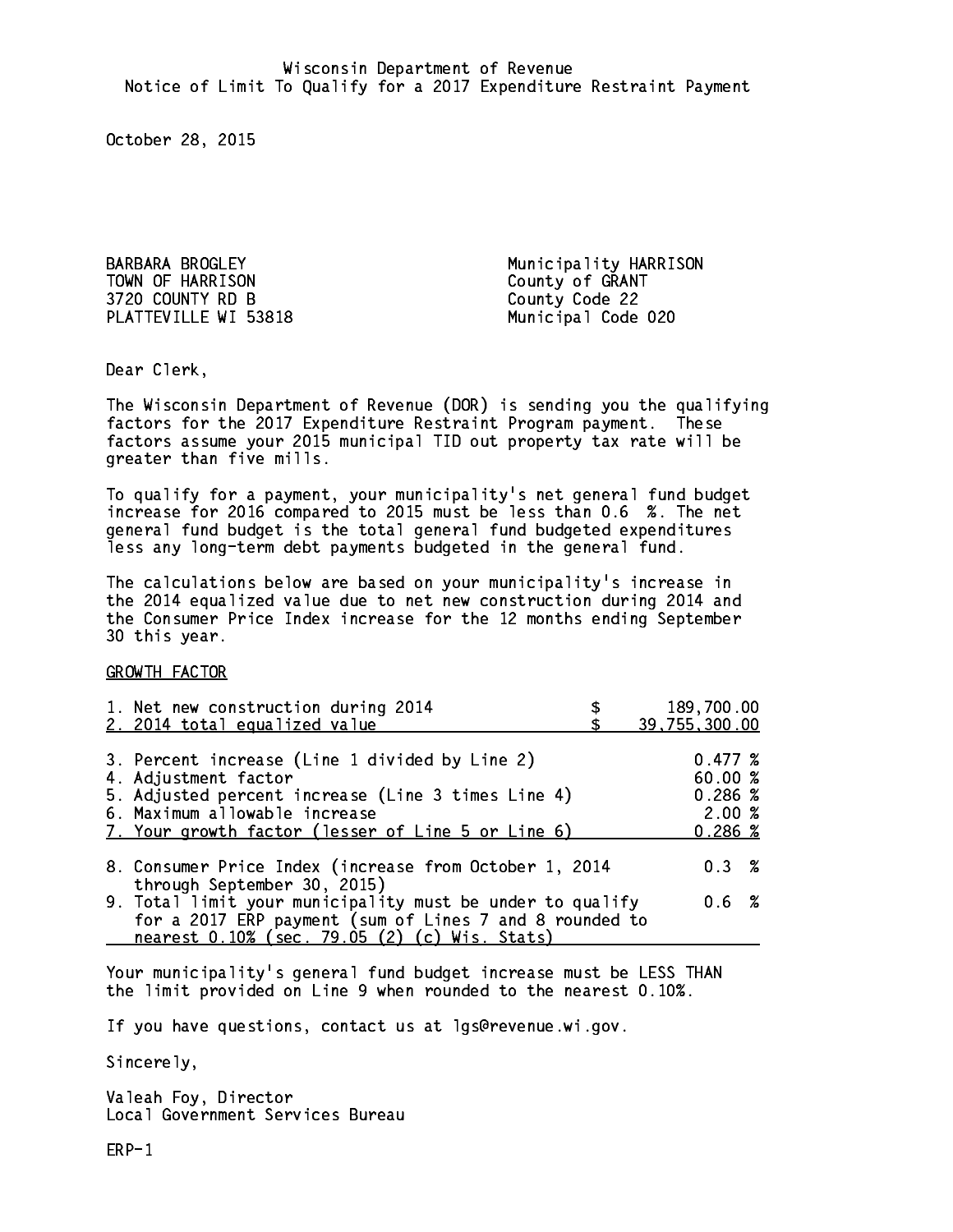3144 COUNTY HWY M County Code 22 BOSCOBEL WI 53805-9532 Municipal Code 024

GLENDON STASKAL Municipality HICKORY GROVE County of GRANT

Dear Clerk. Dear Clerk,

The Wisconsin Department of Revenue (DOR) is sending you the qualifying factors for the 2017 Expenditure Restraint Program payment. These factors assume your 2015 municipal TID out property tax rate will be greater than five mills.

 To qualify for a payment, your municipality's net general fund budget increase for 2016 compared to 2015 must be less than 0.5 %. The net general fund budget is the total general fund budgeted expenditures less any long-term debt payments budgeted in the general fund.

The calculations below are based on your municipality's increase in the 2014 equalized value due to net new construction during 2014 and the Consumer Price Index increase for the 12 months ending September 30 this year. 30 this year.

GROWTH FACTOR

| 1. Net new construction during 2014<br>2. 2014 total equalized value                                                                                                                                                | 112,700.00<br>31,680,700.00                                             |
|---------------------------------------------------------------------------------------------------------------------------------------------------------------------------------------------------------------------|-------------------------------------------------------------------------|
| 3. Percent increase (Line 1 divided by Line 2)<br>4. Adjustment factor<br>5. Adjusted percent increase (Line 3 times Line 4)<br>6. Maximum allowable increase<br>7. Your growth factor (lesser of Line 5 or Line 6) | $0.356 \; \text{\%}$<br>60.00%<br>$0.213 \;$ %<br>2.00%<br>$0.213 \; %$ |
| 8. Consumer Price Index (increase from October 1, 2014                                                                                                                                                              | $0.3 \t%$                                                               |
| through September 30, 2015)<br>9. Total limit your municipality must be under to qualify<br>for a 2017 ERP payment (sum of Lines 7 and 8 rounded to<br>nearest 0.10% (sec. 79.05 (2) (c) Wis. Stats)                | 0.5 %                                                                   |

Your municipality's general fund budget increase must be LESS THAN the limit provided on Line 9 when rounded to the nearest 0.10%.

If you have questions, contact us at lgs@revenue.wi.gov.

Sincerely,

Valeah Foy, Director Local Government Services Bureau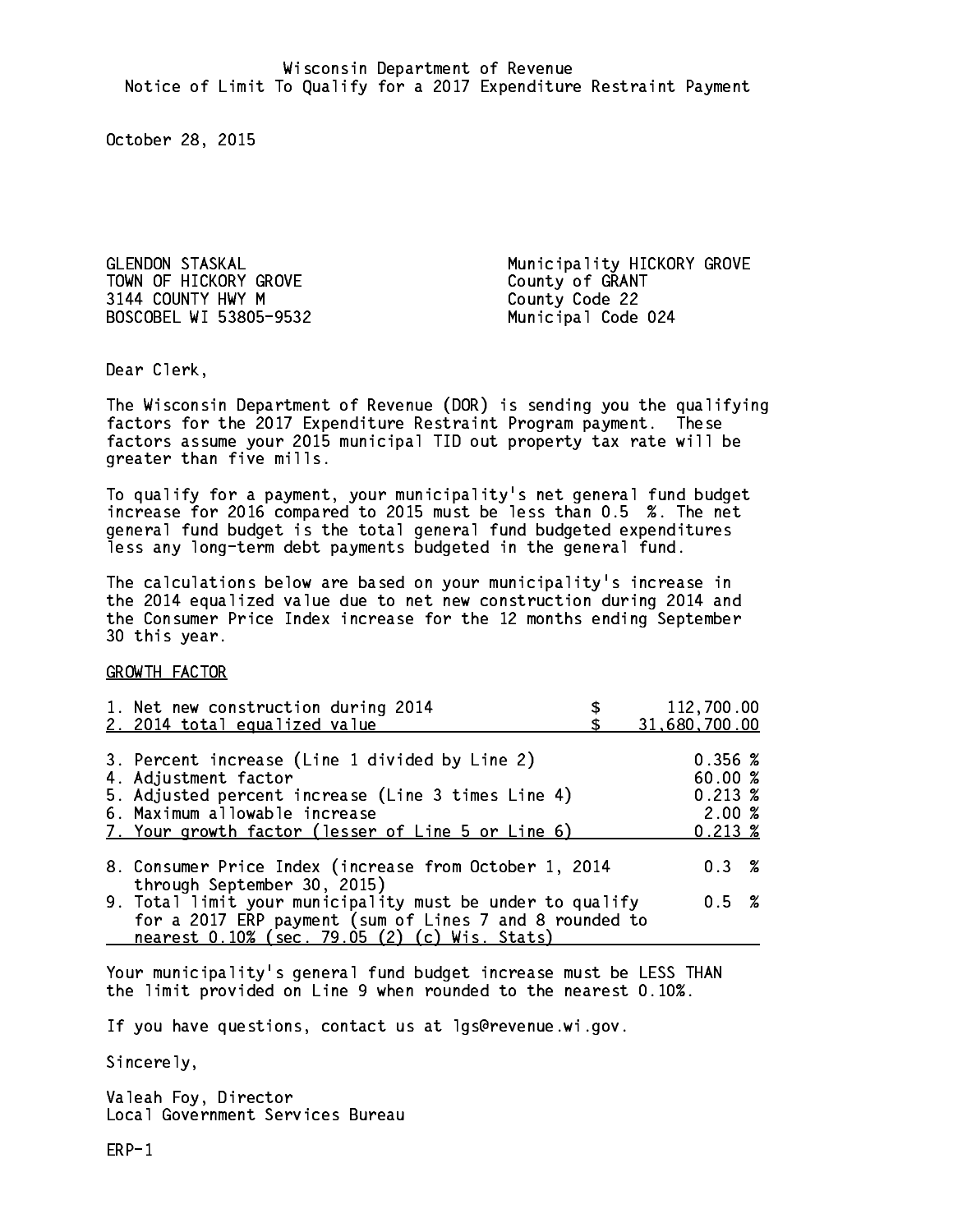TOWN OF LITTLE GRANT County of GRANT 9862 UNIVERSITY FARM RD County Code 22 BLOOMINGTON WI 53804 Municipal Code 032

ELAINE MUMM Municipality LITTLE GRANT

Dear Clerk. Dear Clerk,

The Wisconsin Department of Revenue (DOR) is sending you the qualifying factors for the 2017 Expenditure Restraint Program payment. These factors assume your 2015 municipal TID out property tax rate will be greater than five mills.

 To qualify for a payment, your municipality's net general fund budget increase for 2016 compared to 2015 must be less than 0.5 %. The net general fund budget is the total general fund budgeted expenditures less any long-term debt payments budgeted in the general fund.

The calculations below are based on your municipality's increase in the 2014 equalized value due to net new construction during 2014 and the Consumer Price Index increase for the 12 months ending September 30 this year. 30 this year.

GROWTH FACTOR

| 1. Net new construction during 2014                                                                                                                                                                                 | 91,900.00                                                         |
|---------------------------------------------------------------------------------------------------------------------------------------------------------------------------------------------------------------------|-------------------------------------------------------------------|
| 2. 2014 total equalized value                                                                                                                                                                                       | 25,897,500.00                                                     |
| 3. Percent increase (Line 1 divided by Line 2)<br>4. Adjustment factor<br>5. Adjusted percent increase (Line 3 times Line 4)<br>6. Maximum allowable increase<br>7. Your growth factor (lesser of Line 5 or Line 6) | 0.355~%<br>60.00%<br>$0.213 \; \text{%}$<br>2.00%<br>$0.213 \; %$ |
| 8. Consumer Price Index (increase from October 1, 2014                                                                                                                                                              | $0.3 \t%$                                                         |
| through September 30, 2015)<br>9. Total limit your municipality must be under to qualify<br>for a 2017 ERP payment (sum of Lines 7 and 8 rounded to<br>nearest 0.10% (sec. 79.05 (2) (c) Wis. Stats)                | 0.5 %                                                             |

Your municipality's general fund budget increase must be LESS THAN the limit provided on Line 9 when rounded to the nearest 0.10%.

If you have questions, contact us at lgs@revenue.wi.gov.

Sincerely,

Valeah Foy, Director Local Government Services Bureau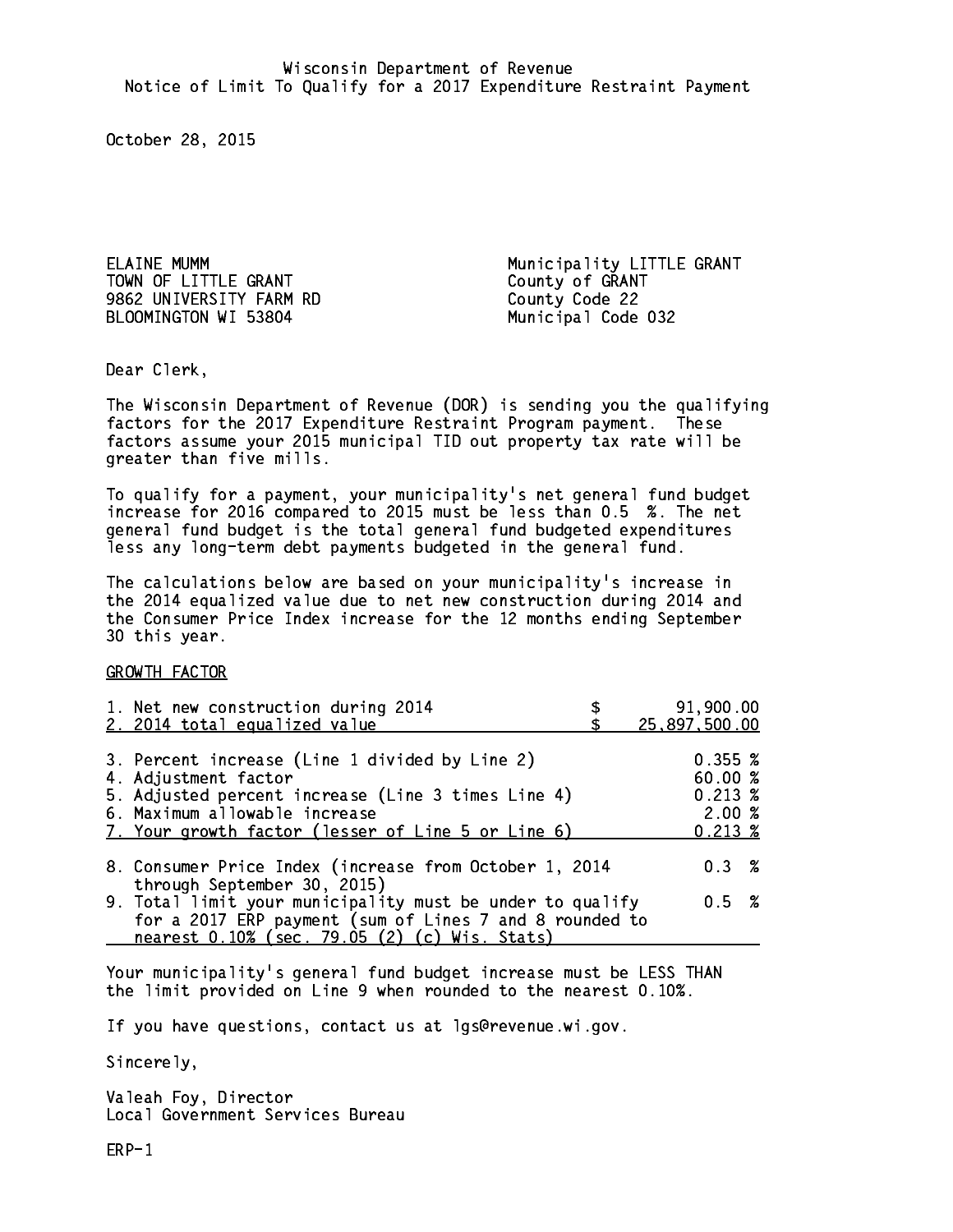TOWN OF PATCH GROVE COUNTY OF GRANT 12140 MORGAN RD County Code 22 BAGLEY WI 53801-8913 Municipal Code 048

PEGGY GUTHRIE Municipality PATCH GROVE

Dear Clerk. Dear Clerk,

The Wisconsin Department of Revenue (DOR) is sending you the qualifying factors for the 2017 Expenditure Restraint Program payment. These factors assume your 2015 municipal TID out property tax rate will be greater than five mills.

 To qualify for a payment, your municipality's net general fund budget increase for 2016 compared to 2015 must be less than 1.4 %. The net general fund budget is the total general fund budgeted expenditures less any long-term debt payments budgeted in the general fund.

The calculations below are based on your municipality's increase in the 2014 equalized value due to net new construction during 2014 and the Consumer Price Index increase for the 12 months ending September 30 this year. 30 this year.

GROWTH FACTOR

| 1. Net new construction during 2014<br>2. 2014 total equalized value                                                                                                                                                | 392,600.00<br>20,900,100.00                            |
|---------------------------------------------------------------------------------------------------------------------------------------------------------------------------------------------------------------------|--------------------------------------------------------|
| 3. Percent increase (Line 1 divided by Line 2)<br>4. Adjustment factor<br>5. Adjusted percent increase (Line 3 times Line 4)<br>6. Maximum allowable increase<br>7. Your growth factor (lesser of Line 5 or Line 6) | 1.878 %<br>60.00 %<br>$1.127 \;$ %<br>2.00%<br>1.127 % |
| 8. Consumer Price Index (increase from October 1, 2014<br>through September 30, 2015)                                                                                                                               | $0.3 \t%$                                              |
| 9. Total limit your municipality must be under to qualify<br>for a 2017 ERP payment (sum of Lines 7 and 8 rounded to<br>nearest 0.10% (sec. 79.05 (2) (c) Wis. Stats)                                               | $1.4 \t%$                                              |

Your municipality's general fund budget increase must be LESS THAN the limit provided on Line 9 when rounded to the nearest 0.10%.

If you have questions, contact us at lgs@revenue.wi.gov.

Sincerely,

Valeah Foy, Director Local Government Services Bureau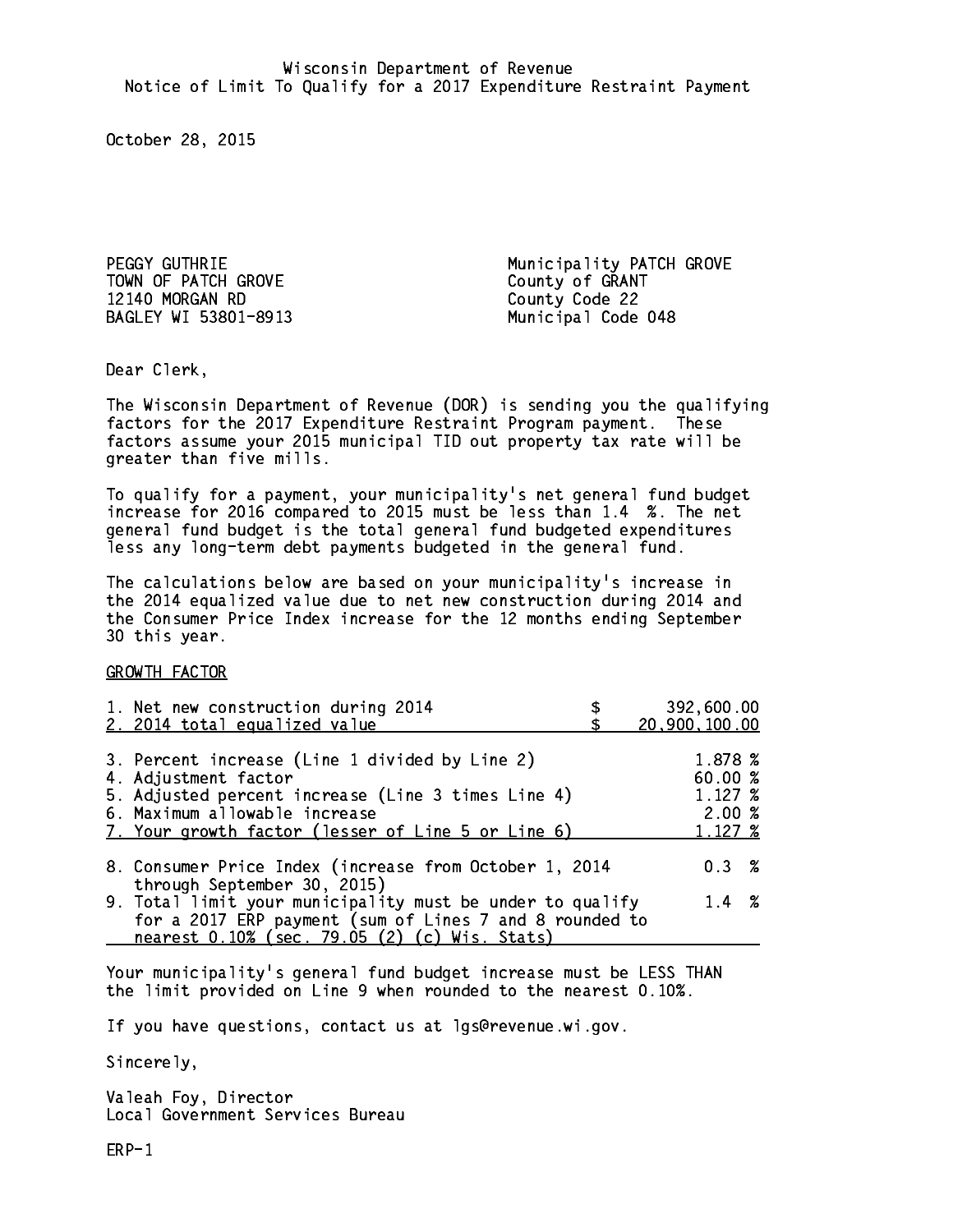MARLYS HELMICH Municipality WINGVILLE TOWN OF WINGVILLE County of GRANT 392 RT 66 MONTFORT WI 53569-9714 Municipal Code 062

County Code 22

Dear Clerk. Dear Clerk,

The Wisconsin Department of Revenue (DOR) is sending you the qualifying factors for the 2017 Expenditure Restraint Program payment. These factors assume your 2015 municipal TID out property tax rate will be greater than five mills.

 To qualify for a payment, your municipality's net general fund budget increase for 2016 compared to 2015 must be less than 1.0 %. The net general fund budget is the total general fund budgeted expenditures less any long-term debt payments budgeted in the general fund.

The calculations below are based on your municipality's increase in the 2014 equalized value due to net new construction during 2014 and the Consumer Price Index increase for the 12 months ending September 30 this year. 30 this year.

GROWTH FACTOR

| 1. Net new construction during 2014                                                                                                                                                                                 |                                                                                                               | 303,000.00                                                                                                                                                                     |
|---------------------------------------------------------------------------------------------------------------------------------------------------------------------------------------------------------------------|---------------------------------------------------------------------------------------------------------------|--------------------------------------------------------------------------------------------------------------------------------------------------------------------------------|
|                                                                                                                                                                                                                     |                                                                                                               | 24,259,600.00                                                                                                                                                                  |
| 3. Percent increase (Line 1 divided by Line 2)<br>4. Adjustment factor<br>5. Adjusted percent increase (Line 3 times Line 4)<br>6. Maximum allowable increase<br>7. Your growth factor (lesser of Line 5 or Line 6) |                                                                                                               | 1.249 %<br>60.00%<br>0.749~%<br>2.00%<br>0.749~%                                                                                                                               |
|                                                                                                                                                                                                                     |                                                                                                               | $0.3 \t%$                                                                                                                                                                      |
|                                                                                                                                                                                                                     |                                                                                                               | 1.0%                                                                                                                                                                           |
|                                                                                                                                                                                                                     | 2. 2014 total equalized value<br>through September 30, 2015)<br>nearest 0.10% (sec. 79.05 (2) (c) Wis. Stats) | 8. Consumer Price Index (increase from October 1, 2014<br>9. Total limit your municipality must be under to qualify<br>for a 2017 ERP payment (sum of Lines 7 and 8 rounded to |

Your municipality's general fund budget increase must be LESS THAN the limit provided on Line 9 when rounded to the nearest 0.10%.

If you have questions, contact us at lgs@revenue.wi.gov.

Sincerely,

Valeah Foy, Director Local Government Services Bureau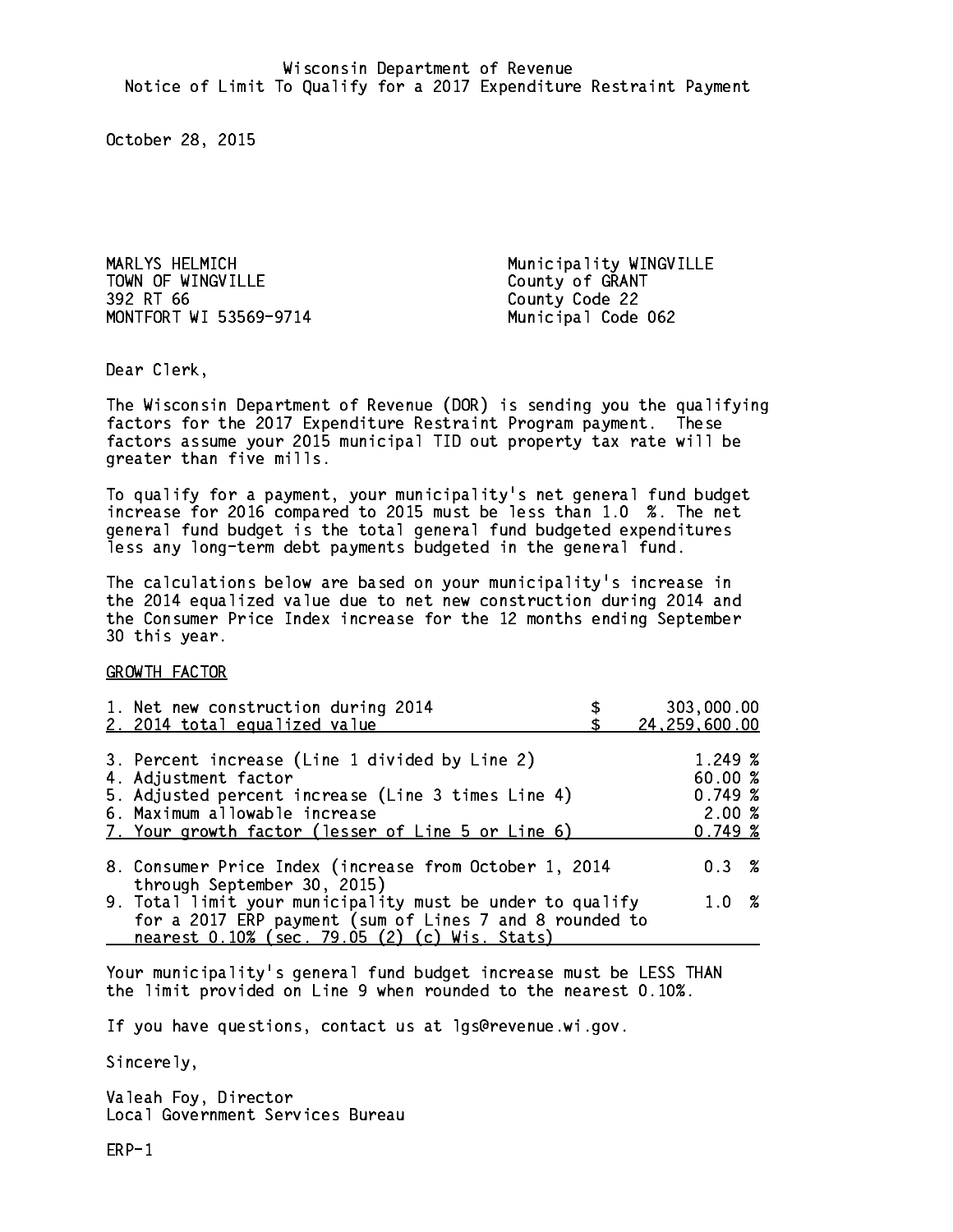DEBORAH KNOWLES Municipality WOODMAN TOWN OF WOODMAN County of GRANT 15247 COUNTY K County Code 22 WOODMAN WI 53827-9616 Municipal Code 064

Dear Clerk. Dear Clerk,

The Wisconsin Department of Revenue (DOR) is sending you the qualifying factors for the 2017 Expenditure Restraint Program payment. These factors assume your 2015 municipal TID out property tax rate will be greater than five mills.

 To qualify for a payment, your municipality's net general fund budget increase for 2016 compared to 2015 must be less than 1.6 %. The net general fund budget is the total general fund budgeted expenditures less any long-term debt payments budgeted in the general fund.

The calculations below are based on your municipality's increase in the 2014 equalized value due to net new construction during 2014 and the Consumer Price Index increase for the 12 months ending September 30 this year. 30 this year.

GROWTH FACTOR

| 1. Net new construction during 2014<br>2. 2014 total equalized value                                                                                                                                                | 314,400.00<br>14,434,200.00                      |
|---------------------------------------------------------------------------------------------------------------------------------------------------------------------------------------------------------------------|--------------------------------------------------|
| 3. Percent increase (Line 1 divided by Line 2)<br>4. Adjustment factor<br>5. Adjusted percent increase (Line 3 times Line 4)<br>6. Maximum allowable increase<br>7. Your growth factor (lesser of Line 5 or Line 6) | 2.178~%<br>60.00%<br>1.307 %<br>2.00%<br>1.307 % |
| 8. Consumer Price Index (increase from October 1, 2014<br>through September 30, 2015)                                                                                                                               | 0.3%                                             |
| 9. Total limit your municipality must be under to qualify<br>for a 2017 ERP payment (sum of Lines 7 and 8 rounded to<br>nearest 0.10% (sec. 79.05 (2) (c) Wis. Stats)                                               | 1.6 %                                            |

Your municipality's general fund budget increase must be LESS THAN the limit provided on Line 9 when rounded to the nearest 0.10%.

If you have questions, contact us at lgs@revenue.wi.gov.

Sincerely,

Valeah Foy, Director Local Government Services Bureau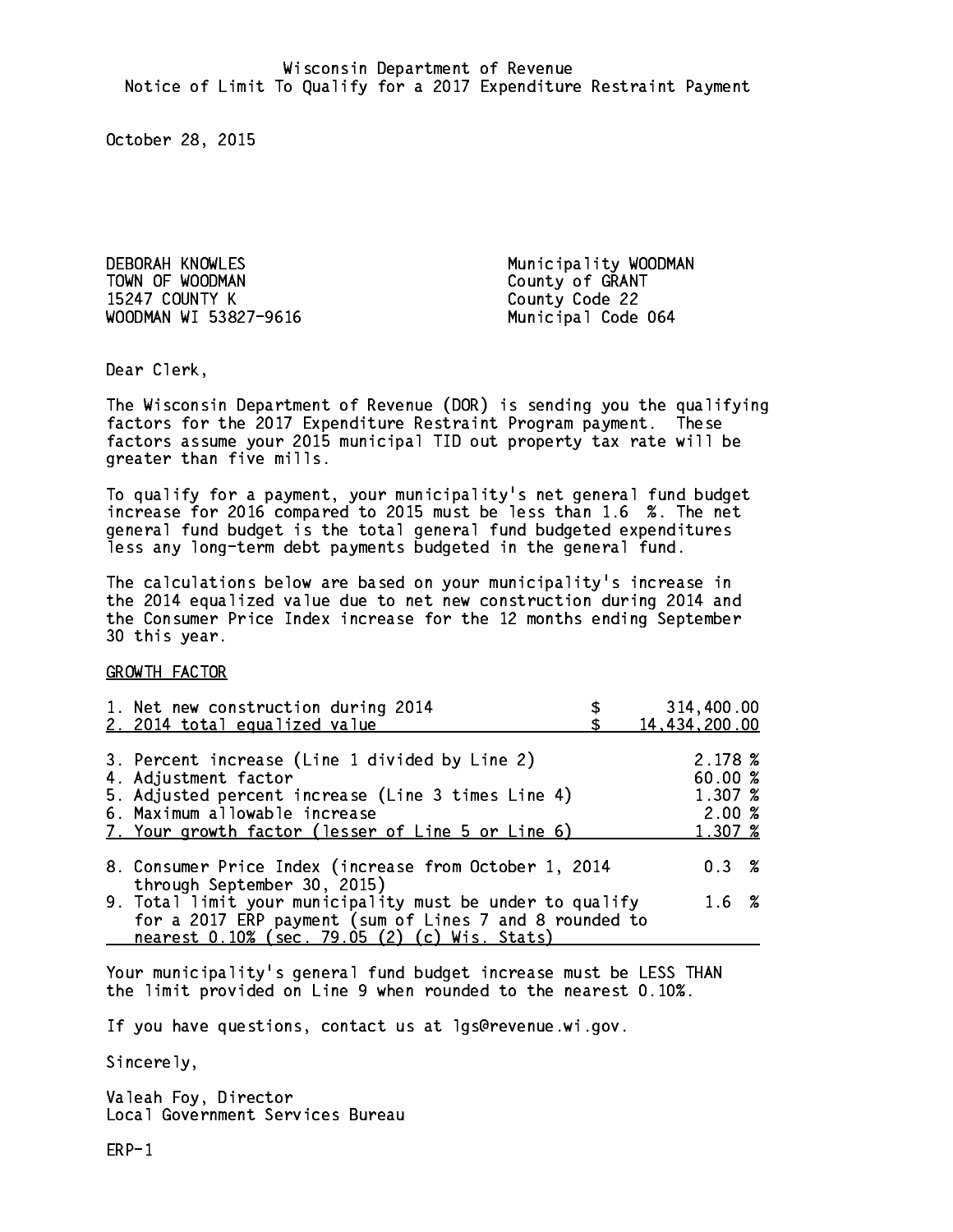MARY CULLIGAN **Municipality BLOOMINGTON** VILLAGE OF BLOOMINGTON County of GRANT PO BOX 156 BLOOMINGTON WI 53804-0156 Municipal Code 107

County Code 22

Dear Clerk. Dear Clerk,

The Wisconsin Department of Revenue (DOR) is sending you the qualifying factors for the 2017 Expenditure Restraint Program payment. These factors assume your 2015 municipal TID out property tax rate will be greater than five mills.

 To qualify for a payment, your municipality's net general fund budget increase for 2016 compared to 2015 must be less than 0.4 %. The net general fund budget is the total general fund budgeted expenditures less any long-term debt payments budgeted in the general fund.

The calculations below are based on your municipality's increase in the 2014 equalized value due to net new construction during 2014 and the Consumer Price Index increase for the 12 months ending September 30 this year. 30 this year.

GROWTH FACTOR

| 1. Net new construction during 2014                                                                                                                                                                                 | 34,300.00                                        |
|---------------------------------------------------------------------------------------------------------------------------------------------------------------------------------------------------------------------|--------------------------------------------------|
| 2. 2014 total equalized value                                                                                                                                                                                       | 28, 857, 200.00                                  |
| 3. Percent increase (Line 1 divided by Line 2)<br>4. Adjustment factor<br>5. Adjusted percent increase (Line 3 times Line 4)<br>6. Maximum allowable increase<br>7. Your growth factor (lesser of Line 5 or Line 6) | 0.119~%<br>60.00%<br>0.071~%<br>2.00%<br>0.071~% |
| 8. Consumer Price Index (increase from October 1, 2014                                                                                                                                                              | $0.3 \t%$                                        |
| through September 30, 2015)<br>9. Total limit your municipality must be under to qualify<br>for a 2017 ERP payment (sum of Lines 7 and 8 rounded to<br>nearest 0.10% (sec. 79.05 (2) (c) Wis. Stats)                | $0.4 \t%$                                        |

Your municipality's general fund budget increase must be LESS THAN the limit provided on Line 9 when rounded to the nearest 0.10%.

If you have questions, contact us at lgs@revenue.wi.gov.

Sincerely,

Valeah Foy, Director Local Government Services Bureau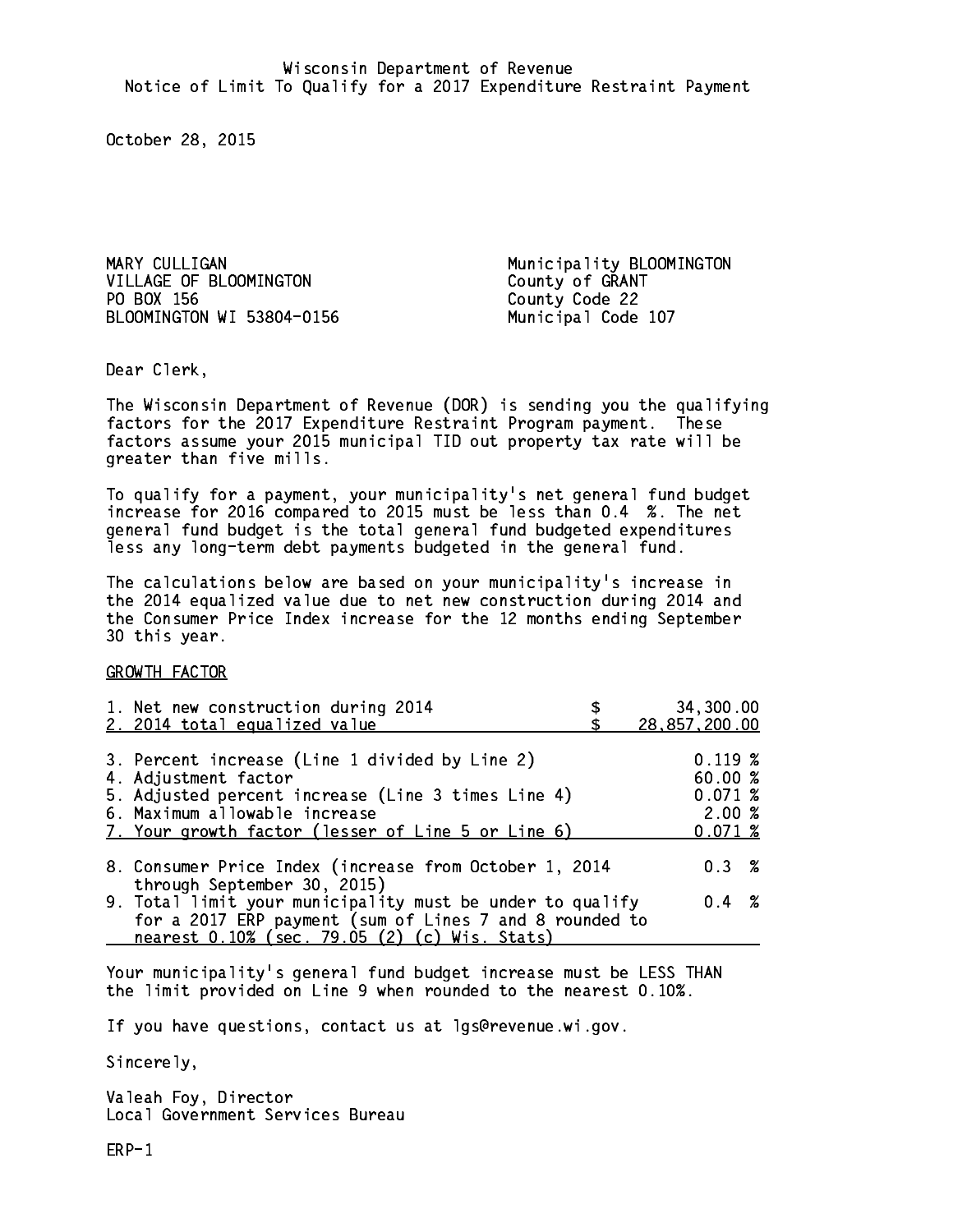VALERIE BAILEY **Municipality BLUE RIVER** VILLAGE OF BLUE RIVER County of GRANT PO BOX 217 BLUE RIVER WI 53518-0217 Municipal Code 108

County Code 22

Dear Clerk. Dear Clerk,

The Wisconsin Department of Revenue (DOR) is sending you the qualifying factors for the 2017 Expenditure Restraint Program payment. These factors assume your 2015 municipal TID out property tax rate will be greater than five mills.

 To qualify for a payment, your municipality's net general fund budget increase for 2016 compared to 2015 must be less than 0.3 %. The net general fund budget is the total general fund budgeted expenditures less any long-term debt payments budgeted in the general fund.

The calculations below are based on your municipality's increase in the 2014 equalized value due to net new construction during 2014 and the Consumer Price Index increase for the 12 months ending September 30 this year. 30 this year.

GROWTH FACTOR

| 1. Net new construction during 2014<br>2. 2014 total equalized value                                                                                                                                                | 4,100.00<br>13,088,200.00                       |
|---------------------------------------------------------------------------------------------------------------------------------------------------------------------------------------------------------------------|-------------------------------------------------|
| 3. Percent increase (Line 1 divided by Line 2)<br>4. Adjustment factor<br>5. Adjusted percent increase (Line 3 times Line 4)<br>6. Maximum allowable increase<br>7. Your growth factor (lesser of Line 5 or Line 6) | 0.031~%<br>60.00%<br>0.019~%<br>2.00%<br>0.019% |
| 8. Consumer Price Index (increase from October 1, 2014                                                                                                                                                              | $0.3 \t%$                                       |
| through September 30, 2015)<br>9. Total limit your municipality must be under to qualify<br>for a 2017 ERP payment (sum of Lines 7 and 8 rounded to<br>nearest 0.10% (sec. 79.05 (2) (c) Wis. Stats)                | 0.3 %                                           |

Your municipality's general fund budget increase must be LESS THAN the limit provided on Line 9 when rounded to the nearest 0.10%.

If you have questions, contact us at lgs@revenue.wi.gov.

Sincerely,

Valeah Foy, Director Local Government Services Bureau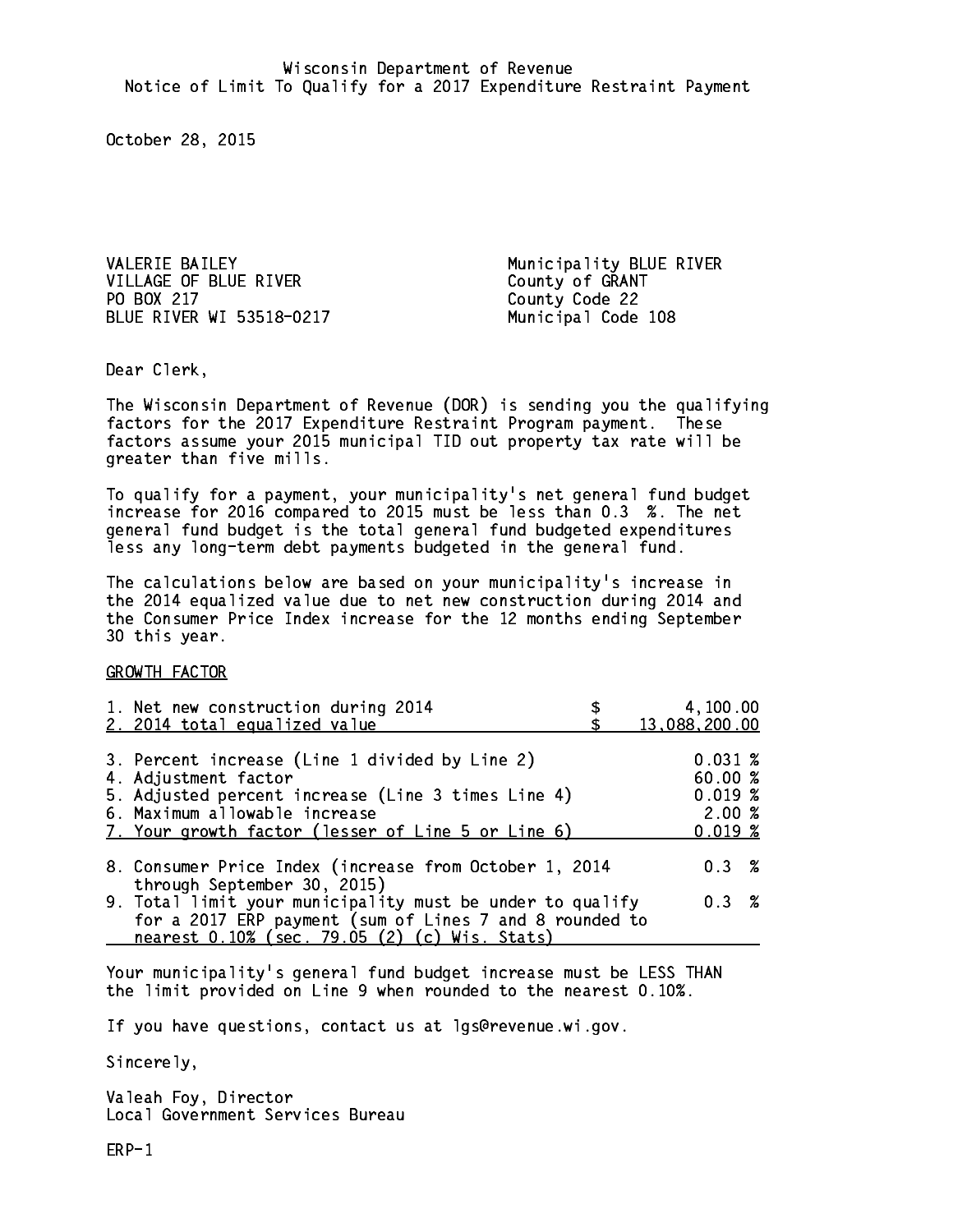MARLENE ESSER Municipality CASSVILLE VILLAGE OF CASSVILLE County of GRANT PO BOX 171 CASSVILLE WI 53806-0171 Municipal Code 111

County Code 22

Dear Clerk. Dear Clerk,

The Wisconsin Department of Revenue (DOR) is sending you the qualifying factors for the 2017 Expenditure Restraint Program payment. These factors assume your 2015 municipal TID out property tax rate will be greater than five mills.

 To qualify for a payment, your municipality's net general fund budget increase for 2016 compared to 2015 must be less than 0.6 %. The net general fund budget is the total general fund budgeted expenditures less any long-term debt payments budgeted in the general fund.

The calculations below are based on your municipality's increase in the 2014 equalized value due to net new construction during 2014 and the Consumer Price Index increase for the 12 months ending September 30 this year. 30 this year.

GROWTH FACTOR

| 1. Net new construction during 2014<br>2. 2014 total equalized value                                                                                                                                                | 207,700.00<br>44, 110, 800.00                         |
|---------------------------------------------------------------------------------------------------------------------------------------------------------------------------------------------------------------------|-------------------------------------------------------|
| 3. Percent increase (Line 1 divided by Line 2)<br>4. Adjustment factor<br>5. Adjusted percent increase (Line 3 times Line 4)<br>6. Maximum allowable increase<br>7. Your growth factor (lesser of Line 5 or Line 6) | 0.471~%<br>60.00%<br>0.283~%<br>2.00%<br>$0.283 \; %$ |
| 8. Consumer Price Index (increase from October 1, 2014                                                                                                                                                              | 0.3%                                                  |
| through September 30, 2015)<br>9. Total limit your municipality must be under to qualify<br>for a 2017 ERP payment (sum of Lines 7 and 8 rounded to<br>nearest 0.10% (sec. 79.05 (2) (c) Wis. Stats)                | 0.6 %                                                 |

Your municipality's general fund budget increase must be LESS THAN the limit provided on Line 9 when rounded to the nearest 0.10%.

If you have questions, contact us at lgs@revenue.wi.gov.

Sincerely,

Valeah Foy, Director Local Government Services Bureau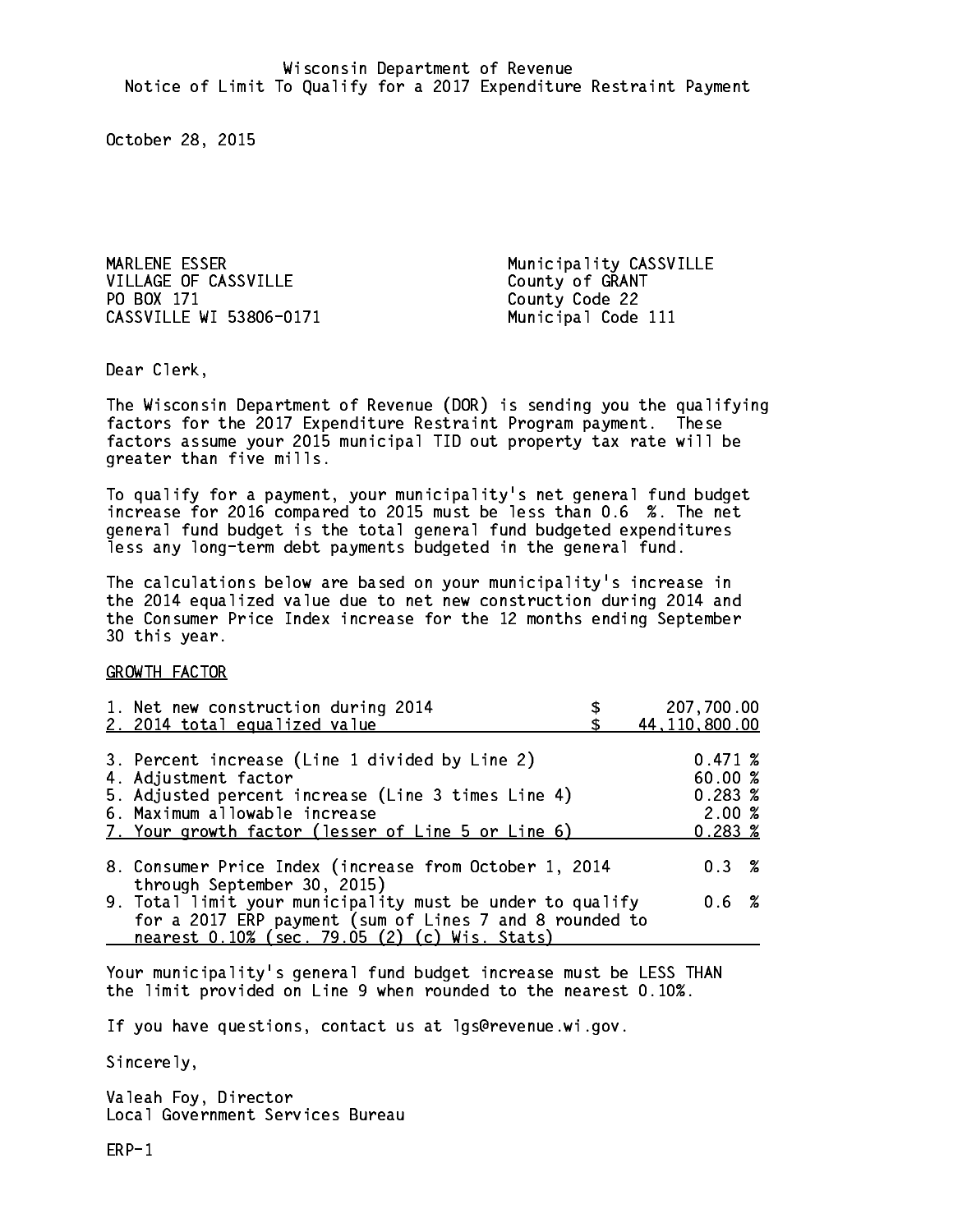MARY LEE POWELL **Municipality DICKEYVILLE** VILLAGE OF DICKEYVILLE County of GRANT PO BOX 219 DICKEYVILLE WI 53808-0219 Municipal Code 116

County Code 22

Dear Clerk. Dear Clerk,

The Wisconsin Department of Revenue (DOR) is sending you the qualifying factors for the 2017 Expenditure Restraint Program payment. These factors assume your 2015 municipal TID out property tax rate will be greater than five mills.

 To qualify for a payment, your municipality's net general fund budget increase for 2016 compared to 2015 must be less than 1.1 %. The net general fund budget is the total general fund budgeted expenditures less any long-term debt payments budgeted in the general fund.

The calculations below are based on your municipality's increase in the 2014 equalized value due to net new construction during 2014 and the Consumer Price Index increase for the 12 months ending September 30 this year. 30 this year.

GROWTH FACTOR

| 1. Net new construction during 2014<br>2. 2014 total equalized value                                                                                                                                                | 656,800.00<br>52, 176, 300.00                     |
|---------------------------------------------------------------------------------------------------------------------------------------------------------------------------------------------------------------------|---------------------------------------------------|
| 3. Percent increase (Line 1 divided by Line 2)<br>4. Adjustment factor<br>5. Adjusted percent increase (Line 3 times Line 4)<br>6. Maximum allowable increase<br>7. Your growth factor (lesser of Line 5 or Line 6) | 1.259~%<br>60.00 %<br>0.755~%<br>2.00%<br>0.755~% |
| 8. Consumer Price Index (increase from October 1, 2014<br>through September 30, 2015)                                                                                                                               | $0.3 \t%$                                         |
| 9. Total limit your municipality must be under to qualify<br>for a 2017 ERP payment (sum of Lines 7 and 8 rounded to<br>nearest 0.10% (sec. 79.05 (2) (c) Wis. Stats)                                               | $1.1 \t%$                                         |

Your municipality's general fund budget increase must be LESS THAN the limit provided on Line 9 when rounded to the nearest 0.10%.

If you have questions, contact us at lgs@revenue.wi.gov.

Sincerely,

Valeah Foy, Director Local Government Services Bureau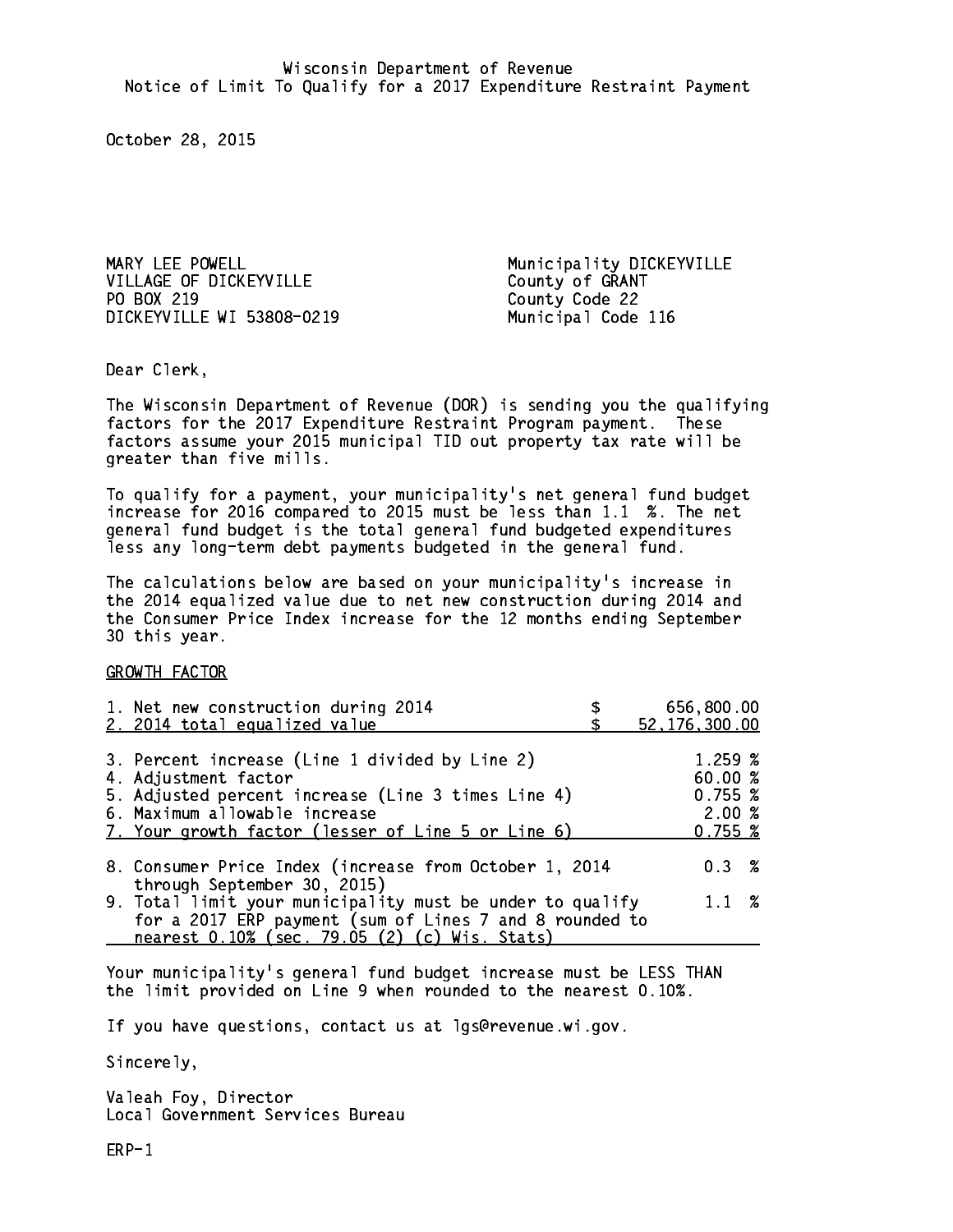SALLY BAUER **Municipality HAZEL GREEN** VILLAGE OF HAZEL GREEN County of GRANT 1610 FAIRPLAY STREET County Code 22 HAZEL GREEN WI 53811-0367 Municipal Code 136

Dear Clerk. Dear Clerk,

The Wisconsin Department of Revenue (DOR) is sending you the qualifying factors for the 2017 Expenditure Restraint Program payment. These factors assume your 2015 municipal TID out property tax rate will be greater than five mills.

 To qualify for a payment, your municipality's net general fund budget increase for 2016 compared to 2015 must be less than 1.1 %. The net general fund budget is the total general fund budgeted expenditures less any long-term debt payments budgeted in the general fund.

The calculations below are based on your municipality's increase in the 2014 equalized value due to net new construction during 2014 and the Consumer Price Index increase for the 12 months ending September 30 this year. 30 this year.

GROWTH FACTOR

| 1. Net new construction during 2014<br>2. 2014 total equalized value                                                                                                                                                | 641,100.00<br>47,944,200.00                    |
|---------------------------------------------------------------------------------------------------------------------------------------------------------------------------------------------------------------------|------------------------------------------------|
| 3. Percent increase (Line 1 divided by Line 2)<br>4. Adjustment factor<br>5. Adjusted percent increase (Line 3 times Line 4)<br>6. Maximum allowable increase<br>7. Your growth factor (lesser of Line 5 or Line 6) | 1.337 %<br>60.00%<br>0.802%<br>2.00%<br>0.802% |
| 8. Consumer Price Index (increase from October 1, 2014<br>through September 30, 2015)                                                                                                                               | $0.3 \t%$                                      |
| 9. Total limit your municipality must be under to qualify<br>for a 2017 ERP payment (sum of Lines 7 and 8 rounded to<br>nearest 0.10% (sec. 79.05 (2) (c) Wis. Stats)                                               | $1.1 \t%$                                      |

Your municipality's general fund budget increase must be LESS THAN the limit provided on Line 9 when rounded to the nearest 0.10%.

If you have questions, contact us at lgs@revenue.wi.gov.

Sincerely,

Valeah Foy, Director Local Government Services Bureau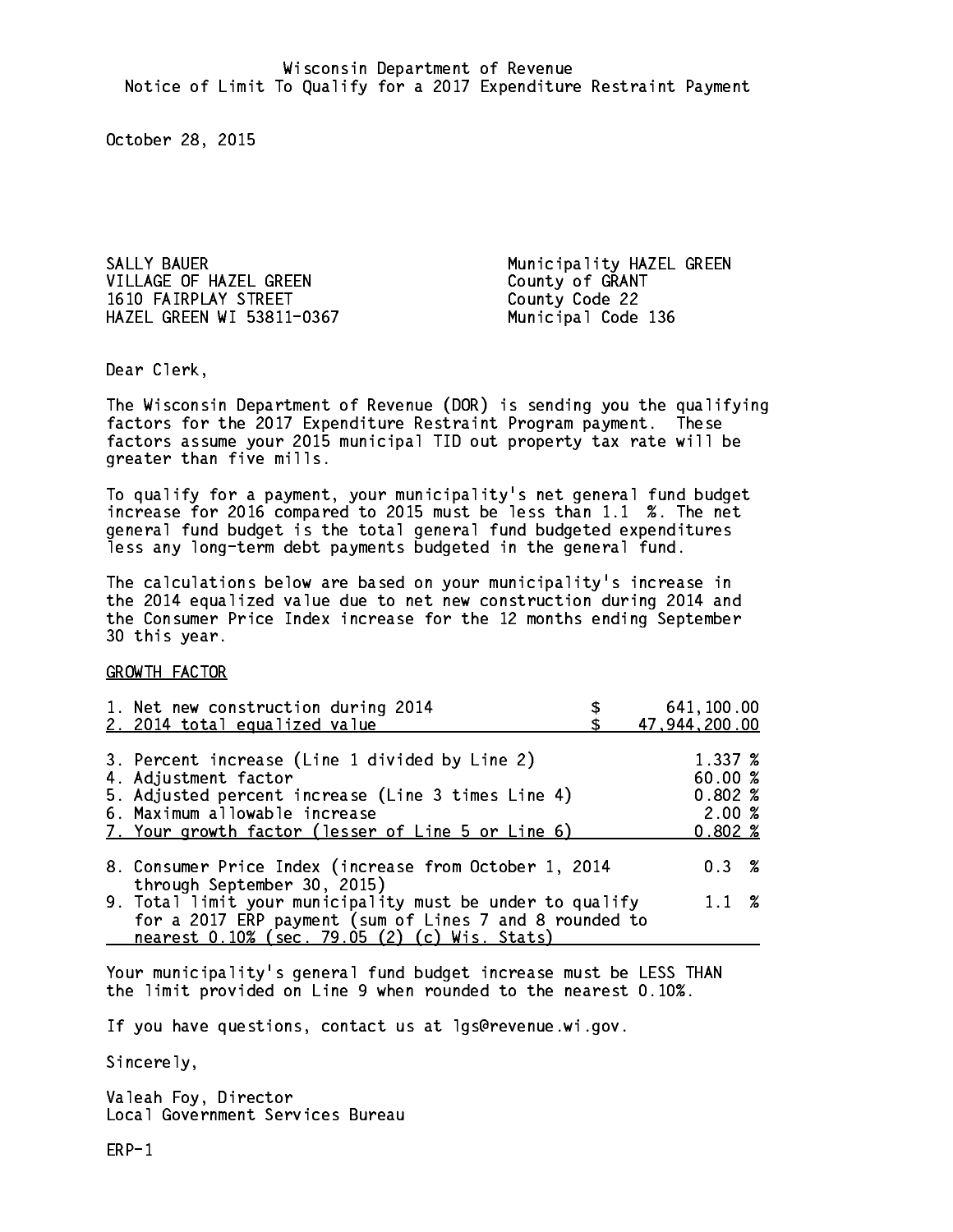CHRISTINA CHRISTIANSON Municipality LIVINGSTON VILLAGE OF LIVINGSTON<br>
P.O. BOX 90<br>
County Code 22 LIVINGSTON WI 53554-0090 Municipal Code 147

County Code 22

Dear Clerk. Dear Clerk,

The Wisconsin Department of Revenue (DOR) is sending you the qualifying factors for the 2017 Expenditure Restraint Program payment. These factors assume your 2015 municipal TID out property tax rate will be greater than five mills.

 To qualify for a payment, your municipality's net general fund budget increase for 2016 compared to 2015 must be less than 0.4 %. The net general fund budget is the total general fund budgeted expenditures less any long-term debt payments budgeted in the general fund.

The calculations below are based on your municipality's increase in the 2014 equalized value due to net new construction during 2014 and the Consumer Price Index increase for the 12 months ending September 30 this year. 30 this year.

GROWTH FACTOR

| 1. Net new construction during 2014                                                                                                                                                                                 | 26,200.00                                        |
|---------------------------------------------------------------------------------------------------------------------------------------------------------------------------------------------------------------------|--------------------------------------------------|
| 2. 2014 total equalized value                                                                                                                                                                                       | 26,805,700.00                                    |
| 3. Percent increase (Line 1 divided by Line 2)<br>4. Adjustment factor<br>5. Adjusted percent increase (Line 3 times Line 4)<br>6. Maximum allowable increase<br>7. Your growth factor (lesser of Line 5 or Line 6) | 0.098~%<br>60.00%<br>0.059~%<br>2.00%<br>0.059~% |
| 8. Consumer Price Index (increase from October 1, 2014                                                                                                                                                              | $0.3 \t%$                                        |
| through September 30, 2015)<br>9. Total limit your municipality must be under to qualify<br>for a 2017 ERP payment (sum of Lines 7 and 8 rounded to<br>nearest 0.10% (sec. 79.05 (2) (c) Wis. Stats)                | $0.4 \t%$                                        |

Your municipality's general fund budget increase must be LESS THAN the limit provided on Line 9 when rounded to the nearest 0.10%.

If you have questions, contact us at lgs@revenue.wi.gov.

Sincerely,

Valeah Foy, Director Local Government Services Bureau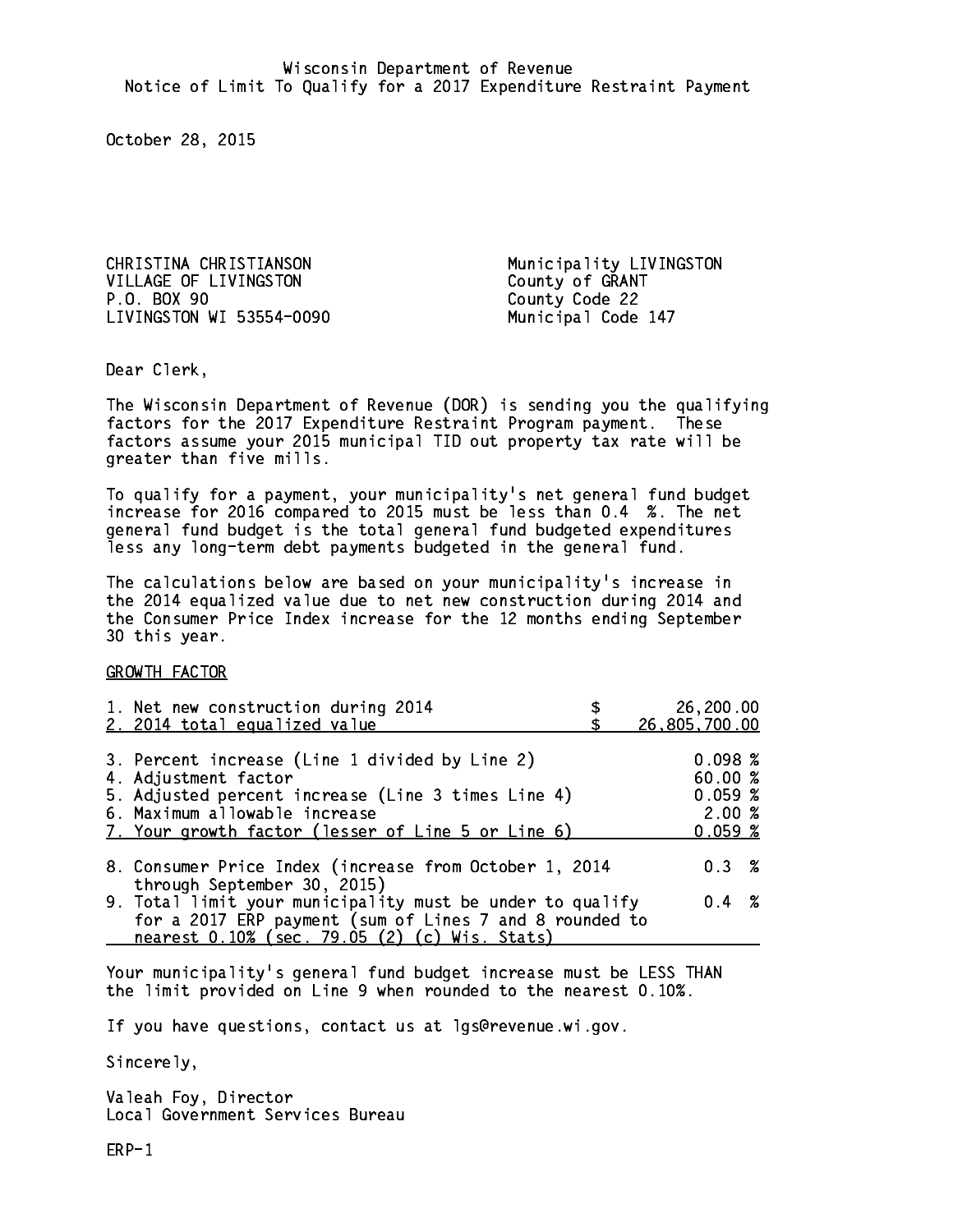SHELLY KAZDA Municipality MONTFORT VILLAGE OF MONTFORT County of GRANT PO BOX 157 MONTFORT WI 53569-0157 Municipal Code 151

County Code 22

Dear Clerk. Dear Clerk,

The Wisconsin Department of Revenue (DOR) is sending you the qualifying factors for the 2017 Expenditure Restraint Program payment. These factors assume your 2015 municipal TID out property tax rate will be greater than five mills.

 To qualify for a payment, your municipality's net general fund budget increase for 2016 compared to 2015 must be less than 0.6 %. The net general fund budget is the total general fund budgeted expenditures less any long-term debt payments budgeted in the general fund.

The calculations below are based on your municipality's increase in the 2014 equalized value due to net new construction during 2014 and the Consumer Price Index increase for the 12 months ending September 30 this year. 30 this year.

GROWTH FACTOR

| 1. Net new construction during 2014<br>2. 2014 total equalized value                                                                                                                                                | 187,200.00<br>32,422,300.00                       |
|---------------------------------------------------------------------------------------------------------------------------------------------------------------------------------------------------------------------|---------------------------------------------------|
| 3. Percent increase (Line 1 divided by Line 2)<br>4. Adjustment factor<br>5. Adjusted percent increase (Line 3 times Line 4)<br>6. Maximum allowable increase<br>7. Your growth factor (lesser of Line 5 or Line 6) | 0.577~%<br>60.00 %<br>0.346~%<br>2.00%<br>0.346~% |
| 8. Consumer Price Index (increase from October 1, 2014                                                                                                                                                              | 0.3%                                              |
| through September 30, 2015)<br>9. Total limit your municipality must be under to qualify<br>for a 2017 ERP payment (sum of Lines 7 and 8 rounded to<br>nearest 0.10% (sec. 79.05 (2) (c) Wis. Stats)                | 0.6 %                                             |

Your municipality's general fund budget increase must be LESS THAN the limit provided on Line 9 when rounded to the nearest 0.10%.

If you have questions, contact us at lgs@revenue.wi.gov.

Sincerely,

Valeah Foy, Director Local Government Services Bureau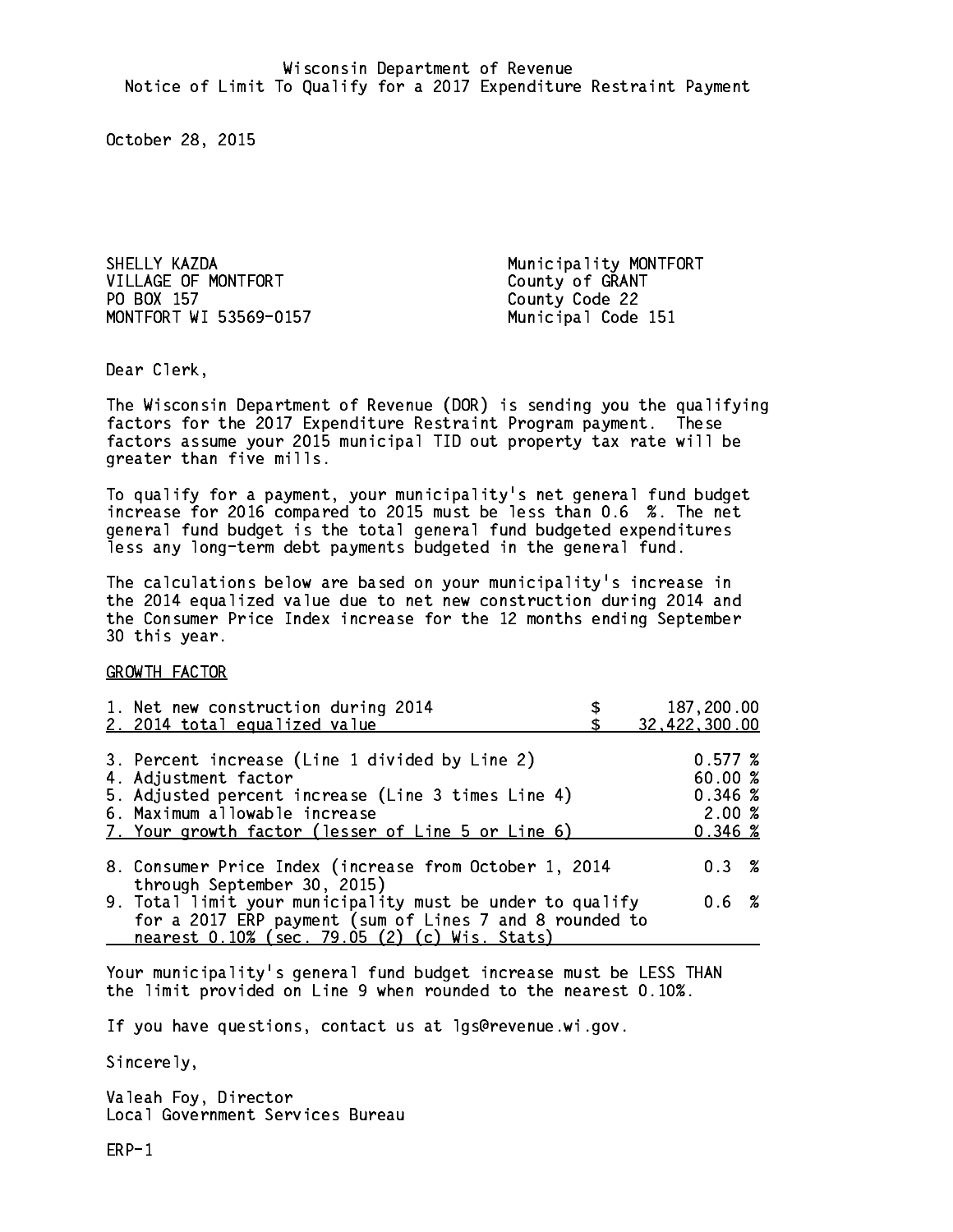CINDA JOHNSON Municipality MUSCODA VILLAGE OF MUSCODA County of GRANT PO BOX 206 County Code 22 MUSCODA WI 53573-0206 Municipal Code 153

Dear Clerk. Dear Clerk,

The Wisconsin Department of Revenue (DOR) is sending you the qualifying factors for the 2017 Expenditure Restraint Program payment. These factors assume your 2015 municipal TID out property tax rate will be greater than five mills.

 To qualify for a payment, your municipality's net general fund budget increase for 2016 compared to 2015 must be less than 2.3 %. The net general fund budget is the total general fund budgeted expenditures less any long-term debt payments budgeted in the general fund.

The calculations below are based on your municipality's increase in the 2014 equalized value due to net new construction during 2014 and the Consumer Price Index increase for the 12 months ending September 30 this year. 30 this year.

GROWTH FACTOR

| 1. Net new construction during 2014<br>2. 2014 total equalized value                                                                                                                                                | 3,179,200.00<br>65,061,600.00                    |
|---------------------------------------------------------------------------------------------------------------------------------------------------------------------------------------------------------------------|--------------------------------------------------|
| 3. Percent increase (Line 1 divided by Line 2)<br>4. Adjustment factor<br>5. Adjusted percent increase (Line 3 times Line 4)<br>6. Maximum allowable increase<br>7. Your growth factor (lesser of Line 5 or Line 6) | 4.886 %<br>60.00%<br>2.932 %<br>2.00%<br>2.000~% |
| 8. Consumer Price Index (increase from October 1, 2014                                                                                                                                                              | $0.3 \t%$                                        |
| through September 30, 2015)<br>9. Total limit your municipality must be under to qualify<br>for a 2017 ERP payment (sum of Lines 7 and 8 rounded to<br>nearest 0.10% (sec. 79.05 (2) (c) Wis. Stats)                | 2.3%                                             |

Your municipality's general fund budget increase must be LESS THAN the limit provided on Line 9 when rounded to the nearest 0.10%.

If you have questions, contact us at lgs@revenue.wi.gov.

Sincerely,

Valeah Foy, Director Local Government Services Bureau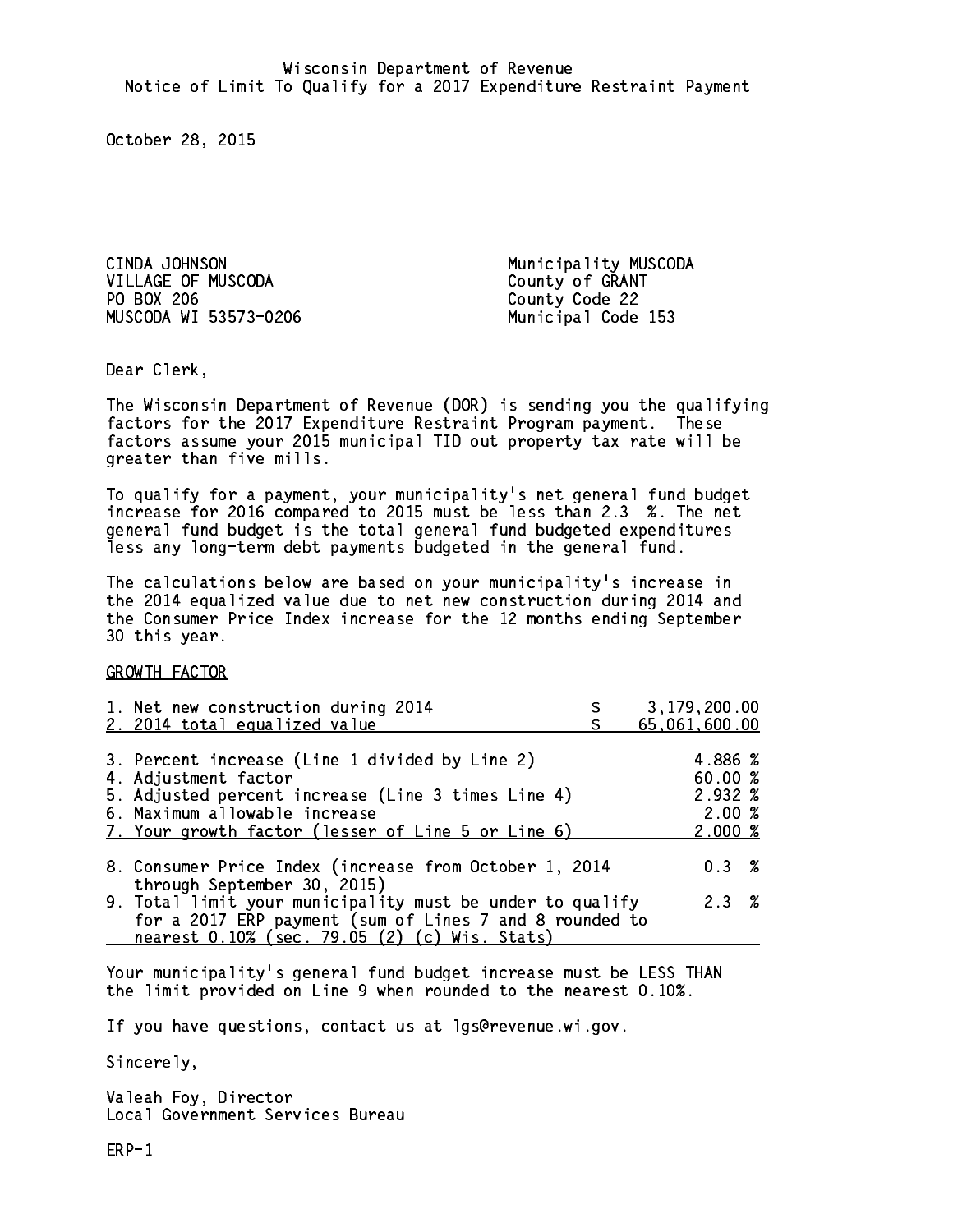ARLIE HARRIS Municipality BOSCOBEL CITY OF BOSCOBEL CITY OF GRANT 1006 WISCONSIN AVE County Code 22 BOSCOBEL WI 53805-1532 Municipal Code 206

Dear Clerk. Dear Clerk,

The Wisconsin Department of Revenue (DOR) is sending you the qualifying factors for the 2017 Expenditure Restraint Program payment. These factors assume your 2015 municipal TID out property tax rate will be greater than five mills.

 To qualify for a payment, your municipality's net general fund budget increase for 2016 compared to 2015 must be less than 1.3 %. The net general fund budget is the total general fund budgeted expenditures less any long-term debt payments budgeted in the general fund.

The calculations below are based on your municipality's increase in the 2014 equalized value due to net new construction during 2014 and the Consumer Price Index increase for the 12 months ending September 30 this year. 30 this year.

GROWTH FACTOR

| 1. Net new construction during 2014<br>2. 2014 total equalized value                                                                                                                                                | 1,854,000.00<br>112, 159, 100.00                       |
|---------------------------------------------------------------------------------------------------------------------------------------------------------------------------------------------------------------------|--------------------------------------------------------|
| 3. Percent increase (Line 1 divided by Line 2)<br>4. Adjustment factor<br>5. Adjusted percent increase (Line 3 times Line 4)<br>6. Maximum allowable increase<br>7. Your growth factor (lesser of Line 5 or Line 6) | 1.653 %<br>60.00%<br>$0.992 \;$ %<br>2.00%<br>$0.992*$ |
| 8. Consumer Price Index (increase from October 1, 2014<br>through September 30, 2015)                                                                                                                               | $0.3 \t%$                                              |
| 9. Total limit your municipality must be under to qualify<br>for a 2017 ERP payment (sum of Lines 7 and 8 rounded to<br>nearest 0.10% (sec. 79.05 (2) (c) Wis. Stats)                                               | 1.3%                                                   |

Your municipality's general fund budget increase must be LESS THAN the limit provided on Line 9 when rounded to the nearest 0.10%.

If you have questions, contact us at lgs@revenue.wi.gov.

Sincerely,

Valeah Foy, Director Local Government Services Bureau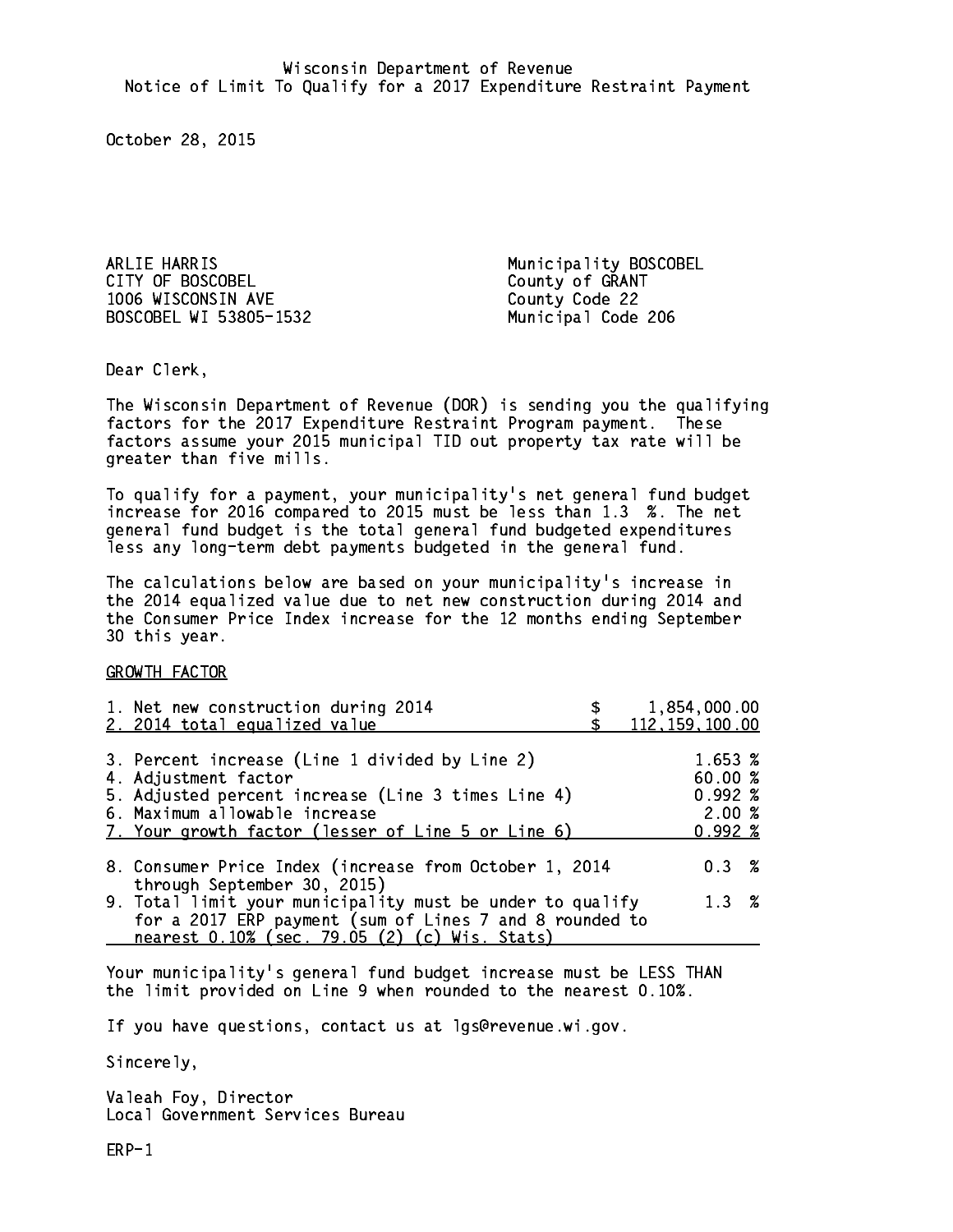KATHY H. SCHULTZ Municipality CUBA CITY CITY OF CUBA CITY<br>108 N MAIN ST County Code 22 CUBA CITY WI 53807-1538 Municipal Code 211

County Code 22

Dear Clerk. Dear Clerk,

The Wisconsin Department of Revenue (DOR) is sending you the qualifying factors for the 2017 Expenditure Restraint Program payment. These factors assume your 2015 municipal TID out property tax rate will be greater than five mills.

 To qualify for a payment, your municipality's net general fund budget increase for 2016 compared to 2015 must be less than 0.9 %. The net general fund budget is the total general fund budgeted expenditures less any long-term debt payments budgeted in the general fund.

The calculations below are based on your municipality's increase in the 2014 equalized value due to net new construction during 2014 and the Consumer Price Index increase for the 12 months ending September 30 this year. 30 this year.

GROWTH FACTOR

| 1,093,200.00<br>102,806,000.00                                                                                                |
|-------------------------------------------------------------------------------------------------------------------------------|
| 1.063~%<br>60.00%<br>0.638~%<br>2.00%<br>0.638~%                                                                              |
| 8. Consumer Price Index (increase from October 1, 2014<br>$0.3 \t%$                                                           |
| 9. Total limit your municipality must be under to qualify<br>0.9 %<br>for a 2017 ERP payment (sum of Lines 7 and 8 rounded to |
|                                                                                                                               |

Your municipality's general fund budget increase must be LESS THAN the limit provided on Line 9 when rounded to the nearest 0.10%.

If you have questions, contact us at lgs@revenue.wi.gov.

Sincerely,

Valeah Foy, Director Local Government Services Bureau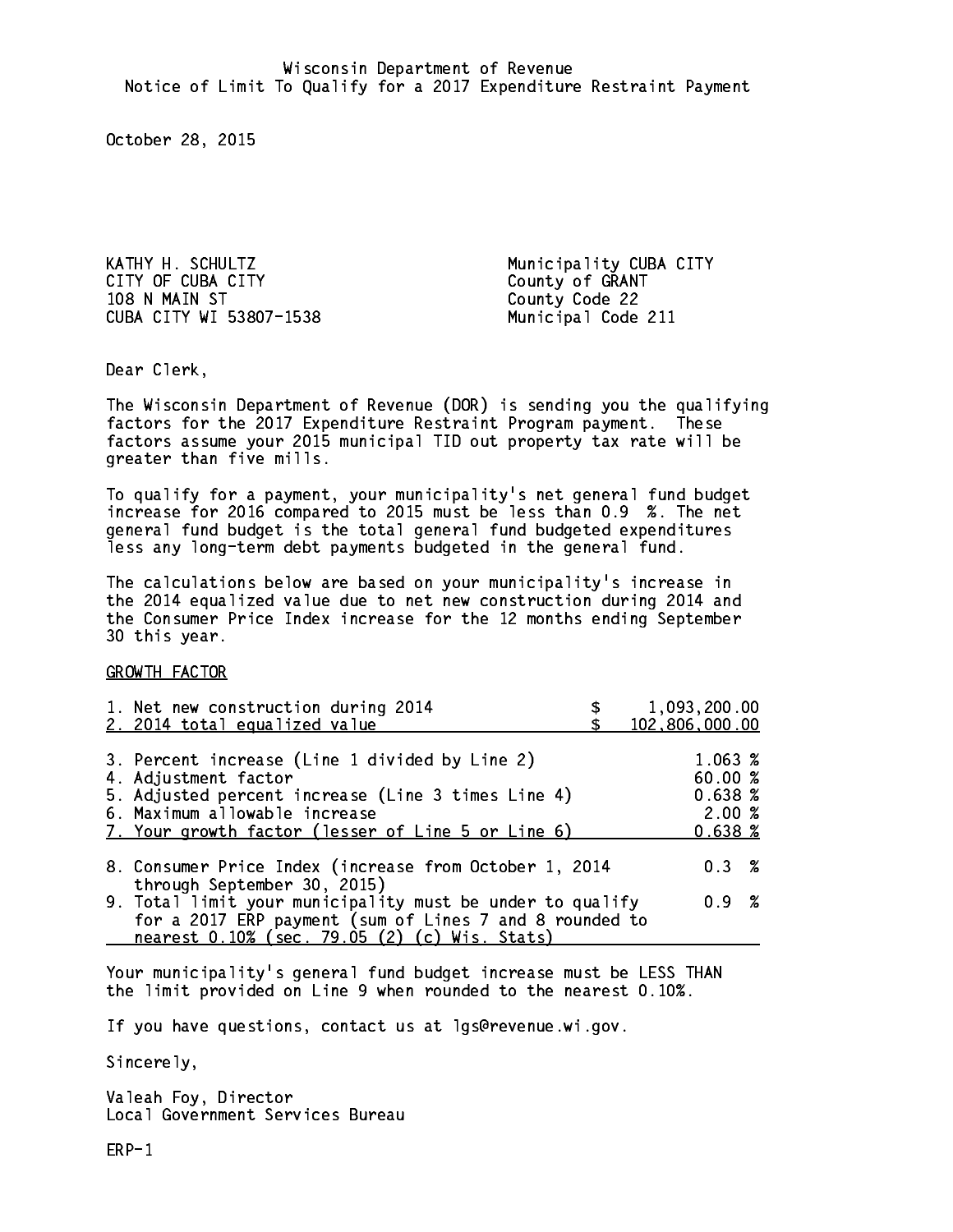CITY OF FENNIMORE CITY OF GRANT 860 LINCOLN AVE County Code 22

MARGARET SPRAGUE **Municipality FENNIMORE** FENNIMORE WI 53809 Municipal Code 226

Dear Clerk. Dear Clerk,

The Wisconsin Department of Revenue (DOR) is sending you the qualifying factors for the 2017 Expenditure Restraint Program payment. These factors assume your 2015 municipal TID out property tax rate will be greater than five mills.

 To qualify for a payment, your municipality's net general fund budget increase for 2016 compared to 2015 must be less than 1.1 %. The net general fund budget is the total general fund budgeted expenditures less any long-term debt payments budgeted in the general fund.

The calculations below are based on your municipality's increase in the 2014 equalized value due to net new construction during 2014 and the Consumer Price Index increase for the 12 months ending September 30 this year. 30 this year.

GROWTH FACTOR

| 1. Net new construction during 2014<br>2. 2014 total equalized value                                                                                                                                                | 1,308,500.00<br>99,923,600.00                     |
|---------------------------------------------------------------------------------------------------------------------------------------------------------------------------------------------------------------------|---------------------------------------------------|
| 3. Percent increase (Line 1 divided by Line 2)<br>4. Adjustment factor<br>5. Adjusted percent increase (Line 3 times Line 4)<br>6. Maximum allowable increase<br>7. Your growth factor (lesser of Line 5 or Line 6) | 1.310 %<br>60.00 %<br>0.786~%<br>2.00%<br>0.786~% |
| 8. Consumer Price Index (increase from October 1, 2014<br>through September 30, 2015)                                                                                                                               | $0.3 \t%$                                         |
| 9. Total limit your municipality must be under to qualify<br>for a 2017 ERP payment (sum of Lines 7 and 8 rounded to<br>nearest 0.10% (sec. 79.05 (2) (c) Wis. Stats)                                               | $1.1 \t%$                                         |

Your municipality's general fund budget increase must be LESS THAN the limit provided on Line 9 when rounded to the nearest 0.10%.

If you have questions, contact us at lgs@revenue.wi.gov.

Sincerely,

Valeah Foy, Director Local Government Services Bureau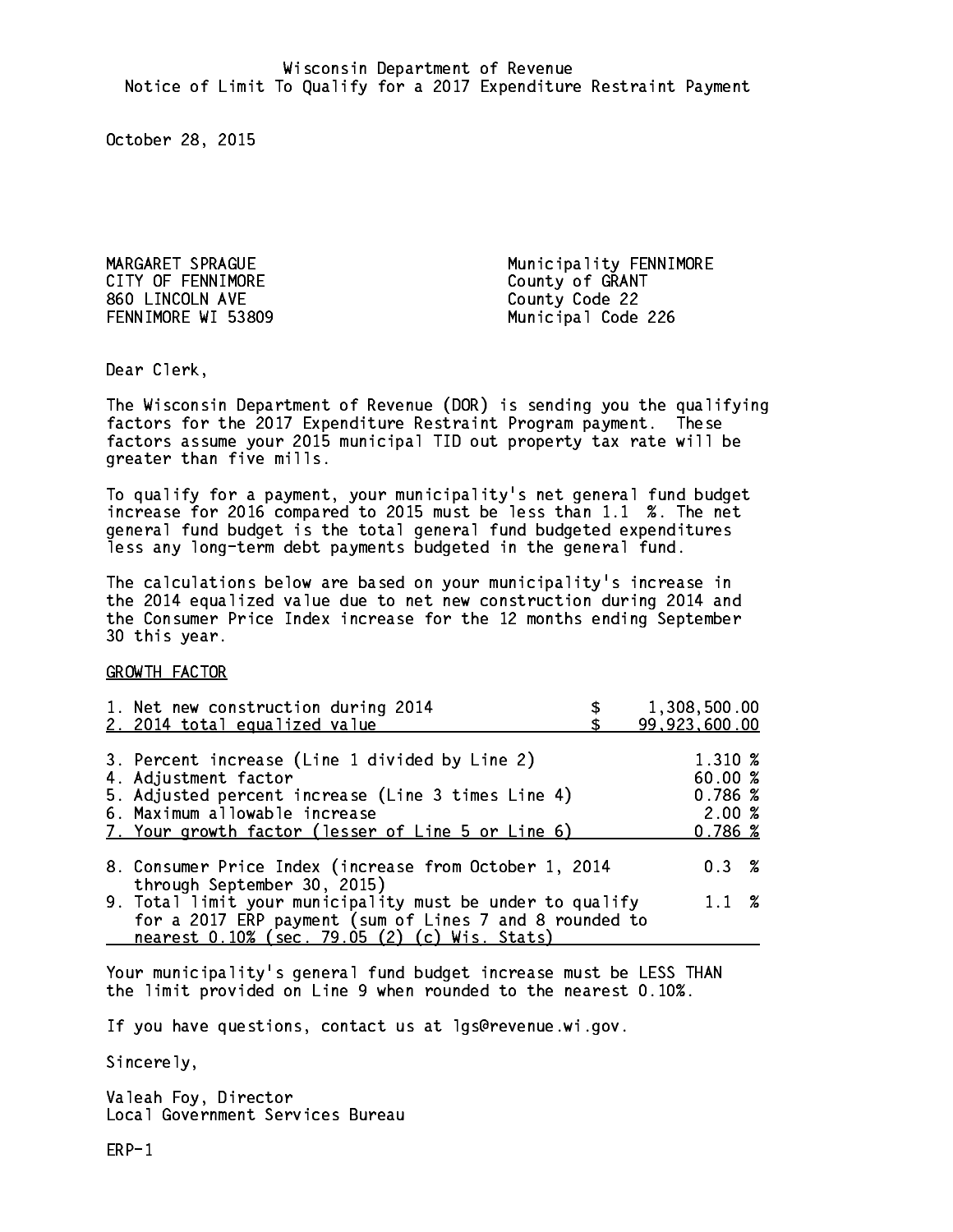DAVID KURIHARA Municipality LANCASTER CITY OF LANCASTER COUNTY OF GRANT 206 S MADISON ST County Code 22 LANCASTER WI 53813-1762 Municipal Code 246

Dear Clerk. Dear Clerk,

The Wisconsin Department of Revenue (DOR) is sending you the qualifying factors for the 2017 Expenditure Restraint Program payment. These factors assume your 2015 municipal TID out property tax rate will be greater than five mills.

 To qualify for a payment, your municipality's net general fund budget increase for 2016 compared to 2015 must be less than 1.1 %. The net general fund budget is the total general fund budgeted expenditures less any long-term debt payments budgeted in the general fund.

The calculations below are based on your municipality's increase in the 2014 equalized value due to net new construction during 2014 and the Consumer Price Index increase for the 12 months ending September 30 this year. 30 this year.

GROWTH FACTOR

| 1. Net new construction during 2014                                                                                                                                                                  | 2,902,300.00   |
|------------------------------------------------------------------------------------------------------------------------------------------------------------------------------------------------------|----------------|
| 2. 2014 total equalized value                                                                                                                                                                        | 214,563,400.00 |
| 3. Percent increase (Line 1 divided by Line 2)                                                                                                                                                       | 1.353 %        |
| 4. Adjustment factor                                                                                                                                                                                 | 60.00%         |
| 5. Adjusted percent increase (Line 3 times Line 4)                                                                                                                                                   | $0.812*$       |
| 6. Maximum allowable increase                                                                                                                                                                        | 2.00%          |
| 7. Your growth factor (lesser of Line 5 or Line 6)                                                                                                                                                   | $0.812 \; %$   |
| 8. Consumer Price Index (increase from October 1, 2014                                                                                                                                               | $0.3 \t%$      |
| through September 30, 2015)<br>9. Total limit your municipality must be under to qualify<br>for a 2017 ERP payment (sum of Lines 7 and 8 rounded to<br>nearest 0.10% (sec. 79.05 (2) (c) Wis. Stats) | $1.1 \t%$      |

Your municipality's general fund budget increase must be LESS THAN the limit provided on Line 9 when rounded to the nearest 0.10%.

If you have questions, contact us at lgs@revenue.wi.gov.

Sincerely,

Valeah Foy, Director Local Government Services Bureau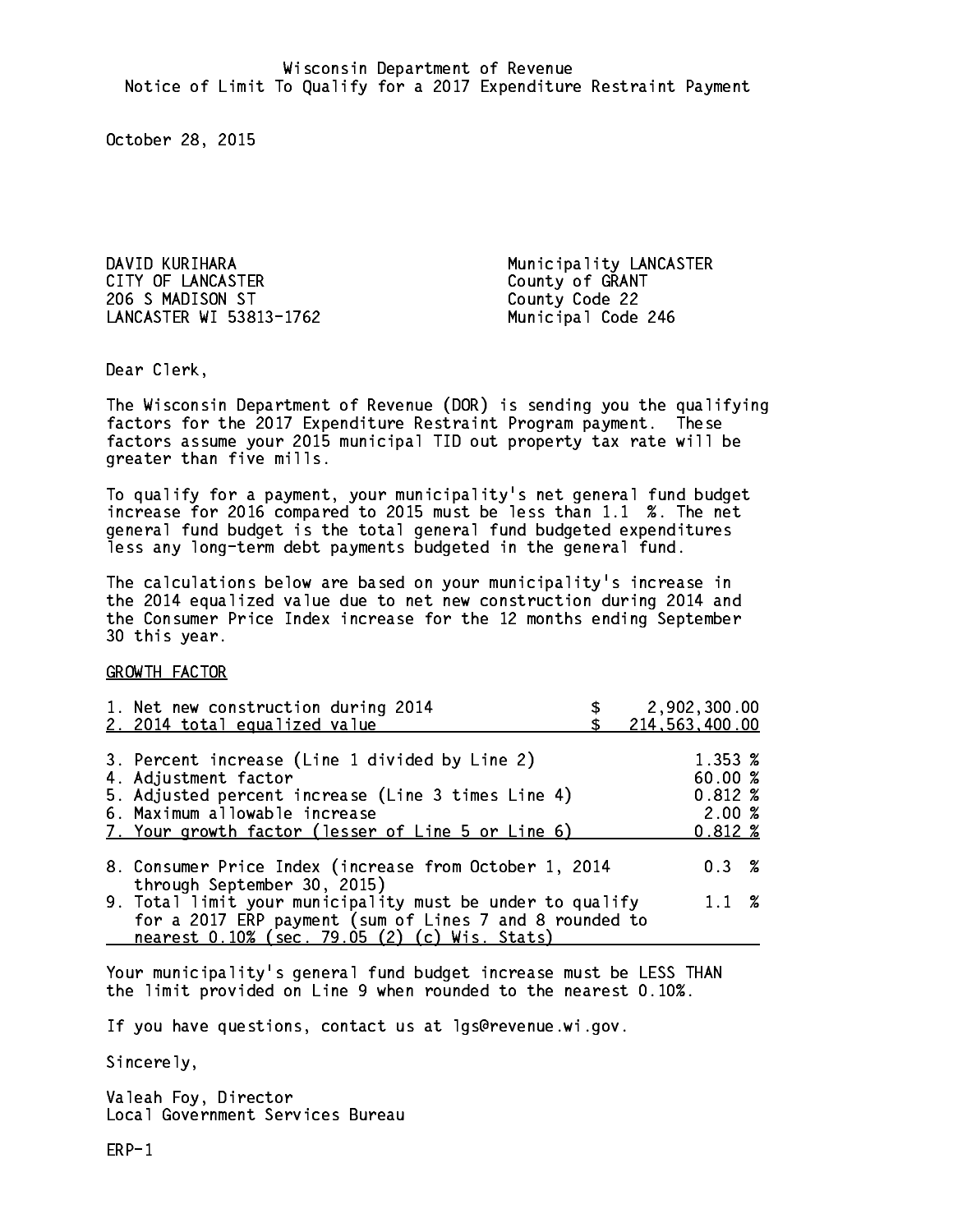JAN MARTIN Municipality PLATTEVILLE CITY OF PLATTEVILLE CITY OF GRANT PO BOX 780 PLATTEVILLE WI 53818-0780 Municipal Code 271

County Code 22

Dear Clerk. Dear Clerk,

The Wisconsin Department of Revenue (DOR) is sending you the qualifying factors for the 2017 Expenditure Restraint Program payment. These factors assume your 2015 municipal TID out property tax rate will be greater than five mills.

 To qualify for a payment, your municipality's net general fund budget increase for 2016 compared to 2015 must be less than 0.8 %. The net general fund budget is the total general fund budgeted expenditures less any long-term debt payments budgeted in the general fund.

The calculations below are based on your municipality's increase in the 2014 equalized value due to net new construction during 2014 and the Consumer Price Index increase for the 12 months ending September 30 this year. 30 this year.

GROWTH FACTOR

| 1. Net new construction during 2014<br>2. 2014 total equalized value                                                                                                                                                | 4,947,300.00<br>621,792,200.00                    |
|---------------------------------------------------------------------------------------------------------------------------------------------------------------------------------------------------------------------|---------------------------------------------------|
| 3. Percent increase (Line 1 divided by Line 2)<br>4. Adjustment factor<br>5. Adjusted percent increase (Line 3 times Line 4)<br>6. Maximum allowable increase<br>7. Your growth factor (lesser of Line 5 or Line 6) | 0.796~%<br>60.00 %<br>0.477~%<br>2.00%<br>0.477~% |
| 8. Consumer Price Index (increase from October 1, 2014                                                                                                                                                              | $0.3 \t%$                                         |
| through September 30, 2015)<br>9. Total limit your municipality must be under to qualify<br>for a 2017 ERP payment (sum of Lines 7 and 8 rounded to<br>nearest 0.10% (sec. 79.05 (2) (c) Wis. Stats)                | 0.8 %                                             |

Your municipality's general fund budget increase must be LESS THAN the limit provided on Line 9 when rounded to the nearest 0.10%.

If you have questions, contact us at lgs@revenue.wi.gov.

Sincerely,

Valeah Foy, Director Local Government Services Bureau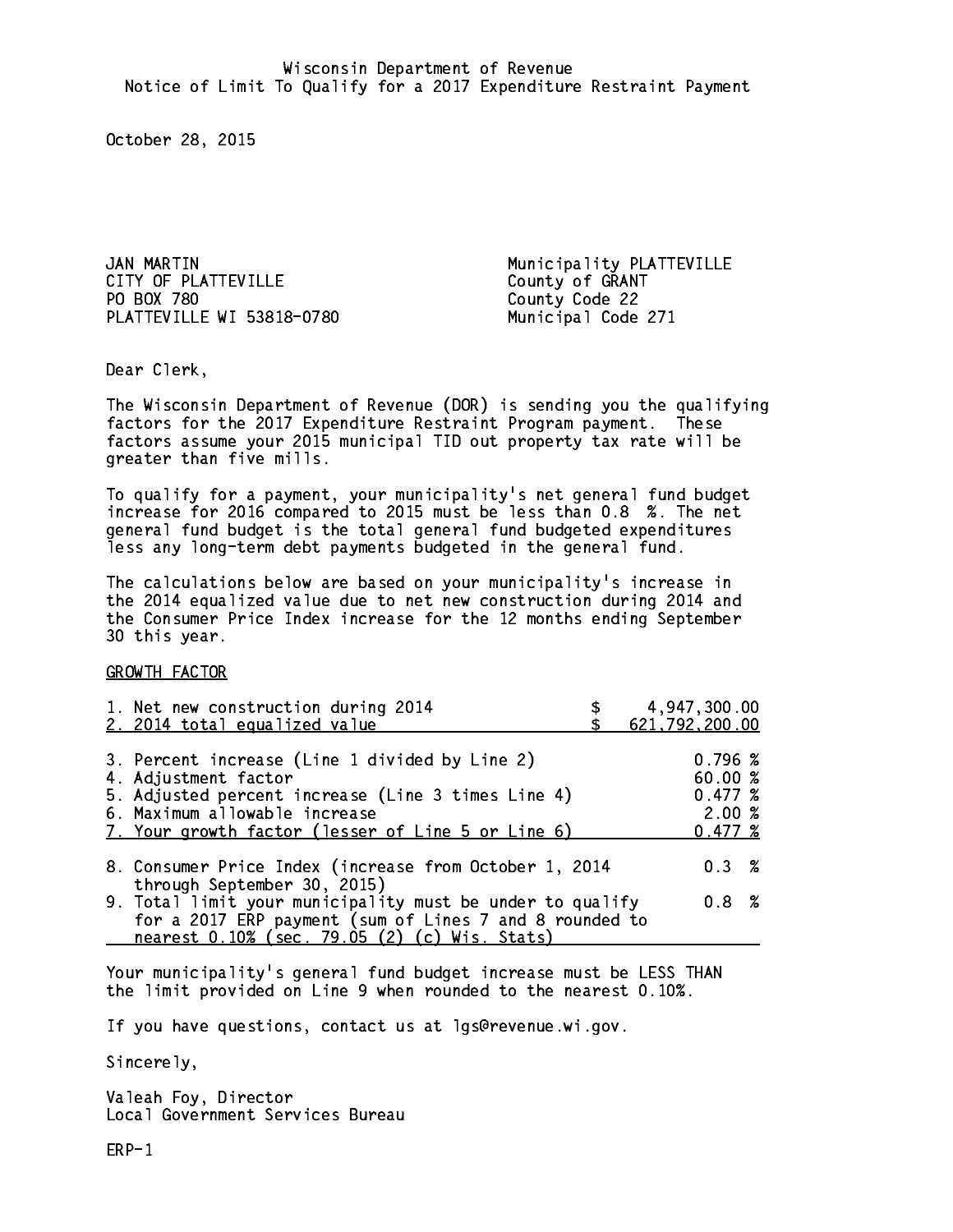LAURIE KEEPERS Municipality ALBANY VILLAGE OF ALBANY County of GREEN 206 NORTH WATER STREET County Code 23 ALBANY WI 53502

Municipal Code 101

Dear Clerk. Dear Clerk,

The Wisconsin Department of Revenue (DOR) is sending you the qualifying factors for the 2017 Expenditure Restraint Program payment. These factors assume your 2015 municipal TID out property tax rate will be greater than five mills.

 To qualify for a payment, your municipality's net general fund budget increase for 2016 compared to 2015 must be less than 0.4 %. The net general fund budget is the total general fund budgeted expenditures less any long-term debt payments budgeted in the general fund.

The calculations below are based on your municipality's increase in the 2014 equalized value due to net new construction during 2014 and the Consumer Price Index increase for the 12 months ending September 30 this year. 30 this year.

GROWTH FACTOR

| 1. Net new construction during 2014<br>2. 2014 total equalized value                | 78,000.00<br>49,578,100.00 |
|-------------------------------------------------------------------------------------|----------------------------|
|                                                                                     |                            |
| 3. Percent increase (Line 1 divided by Line 2)                                      | 0.157~%                    |
| 4. Adjustment factor                                                                | 60.00%                     |
| 5. Adjusted percent increase (Line 3 times Line 4)                                  | 0.094~%<br>2.00%           |
| 6. Maximum allowable increase<br>7. Your growth factor (lesser of Line 5 or Line 6) | $0.094 \; %$               |
|                                                                                     |                            |
| 8. Consumer Price Index (increase from October 1, 2014                              | $0.3 \t%$                  |
| through September 30, 2015)                                                         |                            |
| 9. Total limit your municipality must be under to qualify                           | $0.4 \t%$                  |
| for a 2017 ERP payment (sum of Lines 7 and 8 rounded to                             |                            |
| nearest 0.10% (sec. 79.05 (2) (c) Wis. Stats)                                       |                            |

Your municipality's general fund budget increase must be LESS THAN the limit provided on Line 9 when rounded to the nearest 0.10%.

If you have questions, contact us at lgs@revenue.wi.gov.

Sincerely,

Valeah Foy, Director Local Government Services Bureau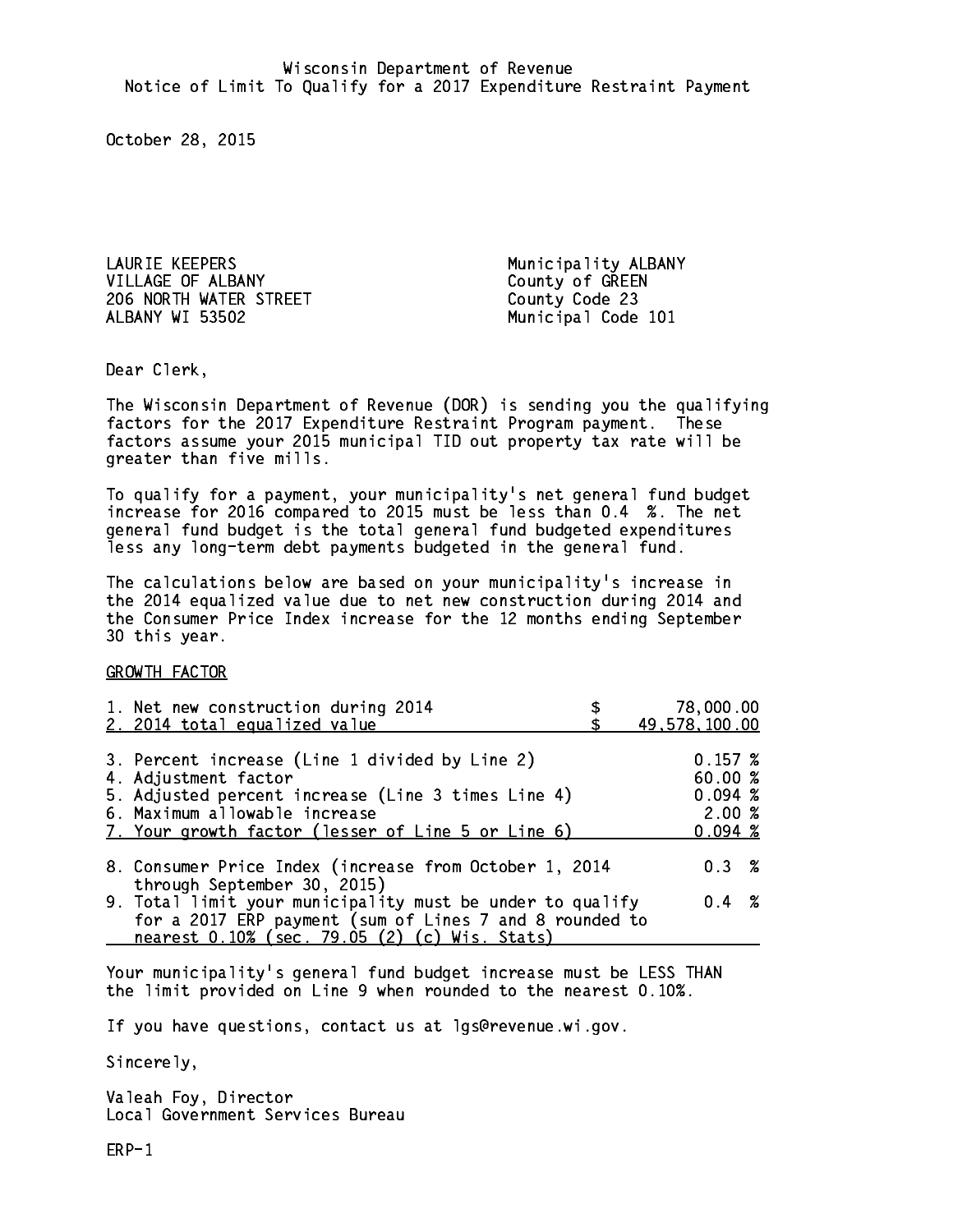CAROL STRAUSE Municipality BROOKLYN VILLAGE OF BROOKLYN COUNTY Of GREEN PO BOX 189 BROOKLYN WI 53521-0189 Municipal Code 109

County Code 23

Dear Clerk. Dear Clerk,

The Wisconsin Department of Revenue (DOR) is sending you the qualifying factors for the 2017 Expenditure Restraint Program payment. These factors assume your 2015 municipal TID out property tax rate will be greater than five mills.

 To qualify for a payment, your municipality's net general fund budget increase for 2016 compared to 2015 must be less than 1.2 %. The net general fund budget is the total general fund budgeted expenditures less any long-term debt payments budgeted in the general fund.

The calculations below are based on your municipality's increase in the 2014 equalized value due to net new construction during 2014 and the Consumer Price Index increase for the 12 months ending September 30 this year. 30 this year.

GROWTH FACTOR

| 1. Net new construction during 2014<br>2. 2014 total equalized value                                                                                                                                                | 1,278,600.00<br>84, 775, 700.00                  |
|---------------------------------------------------------------------------------------------------------------------------------------------------------------------------------------------------------------------|--------------------------------------------------|
| 3. Percent increase (Line 1 divided by Line 2)<br>4. Adjustment factor<br>5. Adjusted percent increase (Line 3 times Line 4)<br>6. Maximum allowable increase<br>7. Your growth factor (lesser of Line 5 or Line 6) | 1.508 %<br>60.00%<br>0.905~%<br>2.00%<br>0.905~% |
| 8. Consumer Price Index (increase from October 1, 2014<br>through September 30, 2015)                                                                                                                               | 0.3%                                             |
| 9. Total limit your municipality must be under to qualify<br>for a 2017 ERP payment (sum of Lines 7 and 8 rounded to<br>nearest 0.10% (sec. 79.05 (2) (c) Wis. Stats)                                               | 1.2%                                             |

Your municipality's general fund budget increase must be LESS THAN the limit provided on Line 9 when rounded to the nearest 0.10%.

If you have questions, contact us at lgs@revenue.wi.gov.

Sincerely,

Valeah Foy, Director Local Government Services Bureau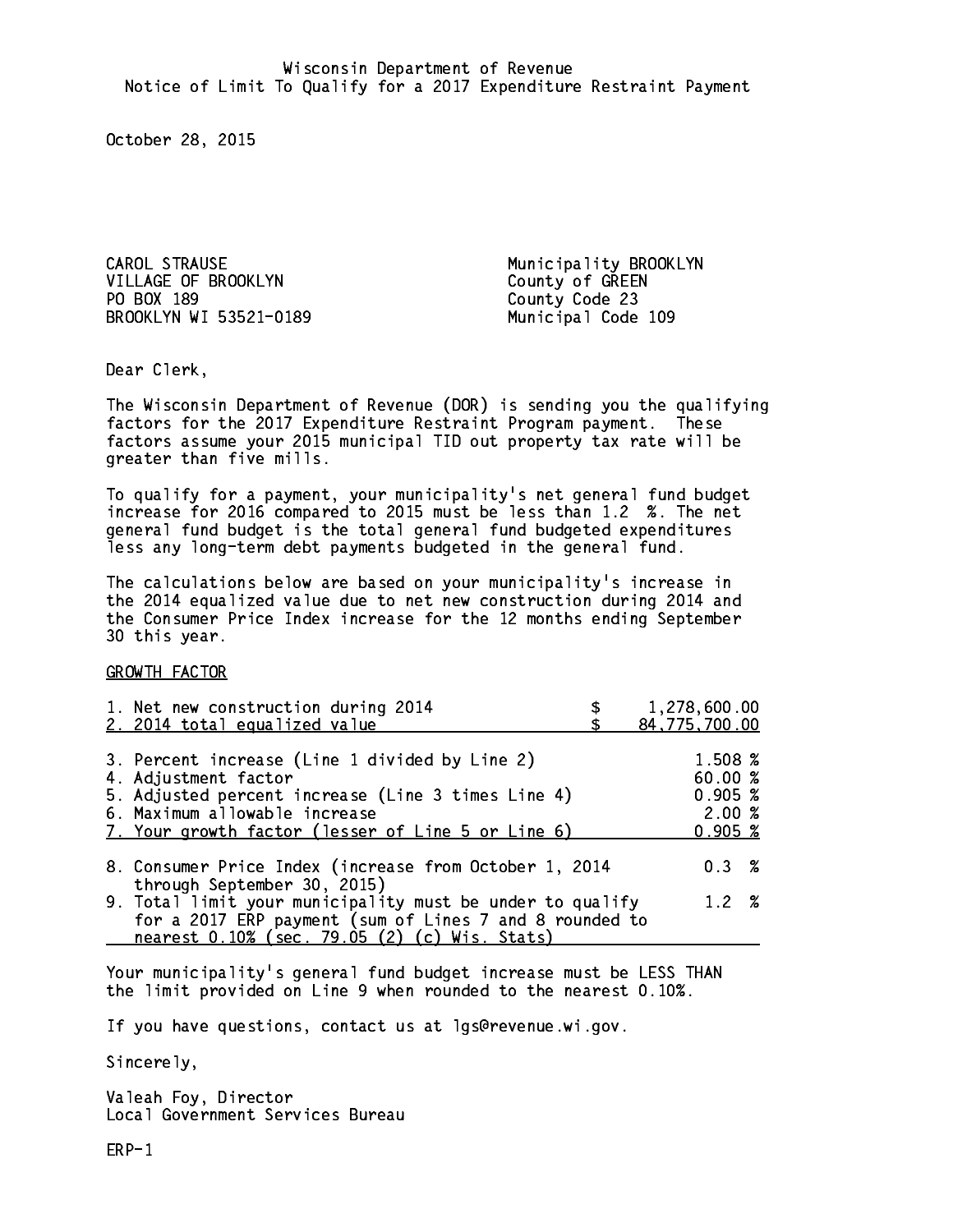DANEAN NAEGER Municipality MONTICELLO VILLAGE OF MONTICELLO County of GREEN PO BOX 147 MONTICELLO WI 53570-0147 Municipal Code 151

County Code 23

Dear Clerk. Dear Clerk,

The Wisconsin Department of Revenue (DOR) is sending you the qualifying factors for the 2017 Expenditure Restraint Program payment. These factors assume your 2015 municipal TID out property tax rate will be greater than five mills.

 To qualify for a payment, your municipality's net general fund budget increase for 2016 compared to 2015 must be less than 2.2 %. The net general fund budget is the total general fund budgeted expenditures less any long-term debt payments budgeted in the general fund.

The calculations below are based on your municipality's increase in the 2014 equalized value due to net new construction during 2014 and the Consumer Price Index increase for the 12 months ending September 30 this year. 30 this year.

GROWTH FACTOR

| 1. Net new construction during 2014<br>2. 2014 total equalized value                                                                                                                                                | 2,123,700.00<br>68,727,500.00                     |
|---------------------------------------------------------------------------------------------------------------------------------------------------------------------------------------------------------------------|---------------------------------------------------|
| 3. Percent increase (Line 1 divided by Line 2)<br>4. Adjustment factor<br>5. Adjusted percent increase (Line 3 times Line 4)<br>6. Maximum allowable increase<br>7. Your growth factor (lesser of Line 5 or Line 6) | 3.090~%<br>60.00 %<br>1.854 %<br>2.00%<br>1.854 % |
| 8. Consumer Price Index (increase from October 1, 2014<br>through September 30, 2015)                                                                                                                               | $0.3 \t%$                                         |
| 9. Total limit your municipality must be under to qualify<br>for a 2017 ERP payment (sum of Lines 7 and 8 rounded to<br>nearest 0.10% (sec. 79.05 (2) (c) Wis. Stats)                                               | 2.2%                                              |

Your municipality's general fund budget increase must be LESS THAN the limit provided on Line 9 when rounded to the nearest 0.10%.

If you have questions, contact us at lgs@revenue.wi.gov.

Sincerely,

Valeah Foy, Director Local Government Services Bureau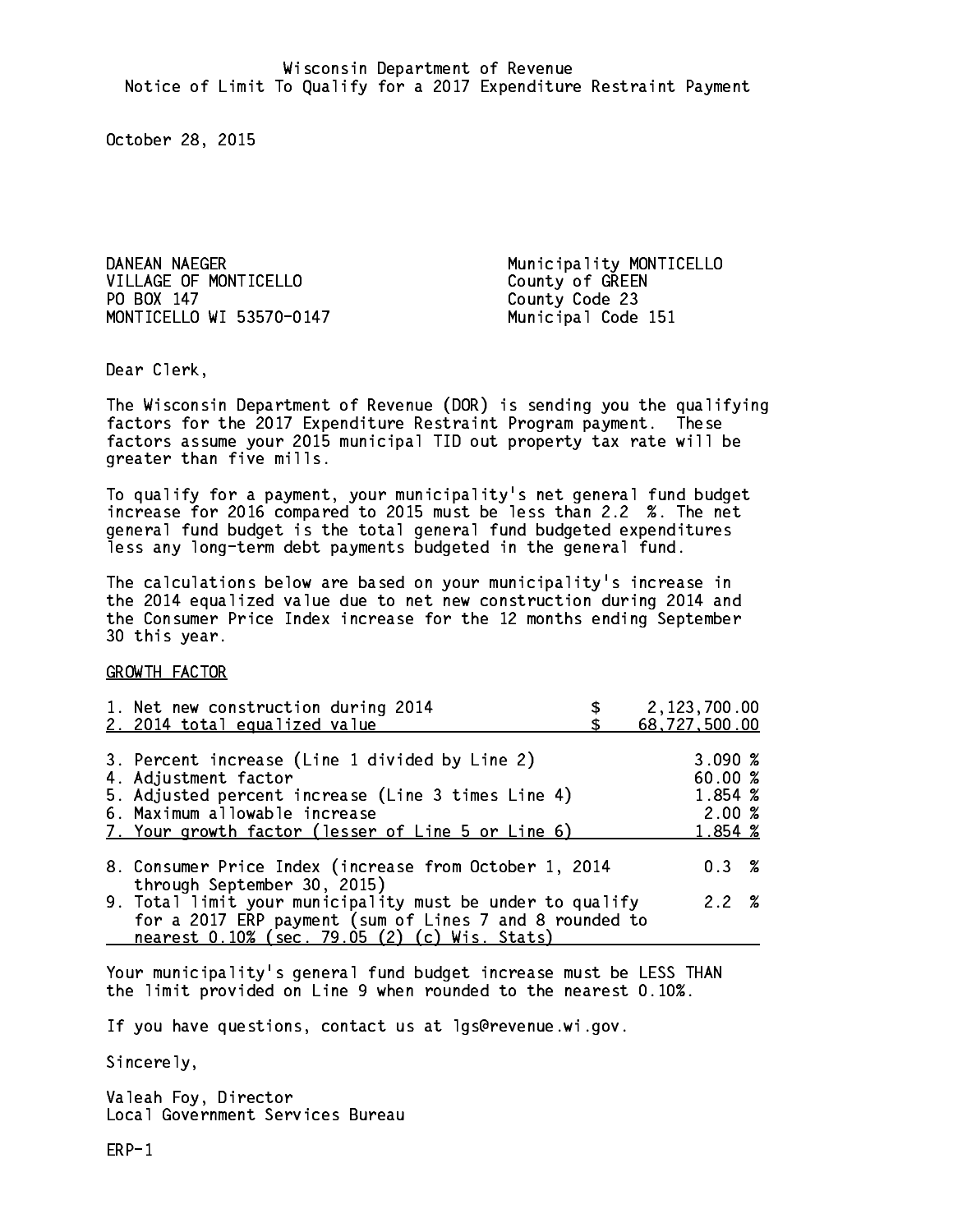VILLAGE OF NEW GLARUS County of GREEN PO BOX 399 NEW GLARUS WI 53574-0399 Municipal Code 161

LYNNE ERB **Municipality NEW GLARUS** County Code 23

Dear Clerk. Dear Clerk,

The Wisconsin Department of Revenue (DOR) is sending you the qualifying factors for the 2017 Expenditure Restraint Program payment. These factors assume your 2015 municipal TID out property tax rate will be greater than five mills.

 To qualify for a payment, your municipality's net general fund budget increase for 2016 compared to 2015 must be less than 1.6 %. The net general fund budget is the total general fund budgeted expenditures less any long-term debt payments budgeted in the general fund.

The calculations below are based on your municipality's increase in the 2014 equalized value due to net new construction during 2014 and the Consumer Price Index increase for the 12 months ending September 30 this year. 30 this year.

GROWTH FACTOR

| 1. Net new construction during 2014<br>2. 2014 total equalized value                                                                                                                                                | 3,442,100.00<br>155,439,700.00                          |
|---------------------------------------------------------------------------------------------------------------------------------------------------------------------------------------------------------------------|---------------------------------------------------------|
| 3. Percent increase (Line 1 divided by Line 2)<br>4. Adjustment factor<br>5. Adjusted percent increase (Line 3 times Line 4)<br>6. Maximum allowable increase<br>7. Your growth factor (lesser of Line 5 or Line 6) | $2.214 \; \%$<br>60.00 %<br>1.329 %<br>2.00%<br>1.329 % |
| 8. Consumer Price Index (increase from October 1, 2014                                                                                                                                                              | $0.3 \t%$                                               |
| through September 30, 2015)<br>9. Total limit your municipality must be under to qualify<br>for a 2017 ERP payment (sum of Lines 7 and 8 rounded to<br>nearest 0.10% (sec. 79.05 (2) (c) Wis. Stats)                | 1.6 %                                                   |

Your municipality's general fund budget increase must be LESS THAN the limit provided on Line 9 when rounded to the nearest 0.10%.

If you have questions, contact us at lgs@revenue.wi.gov.

Sincerely,

Valeah Foy, Director Local Government Services Bureau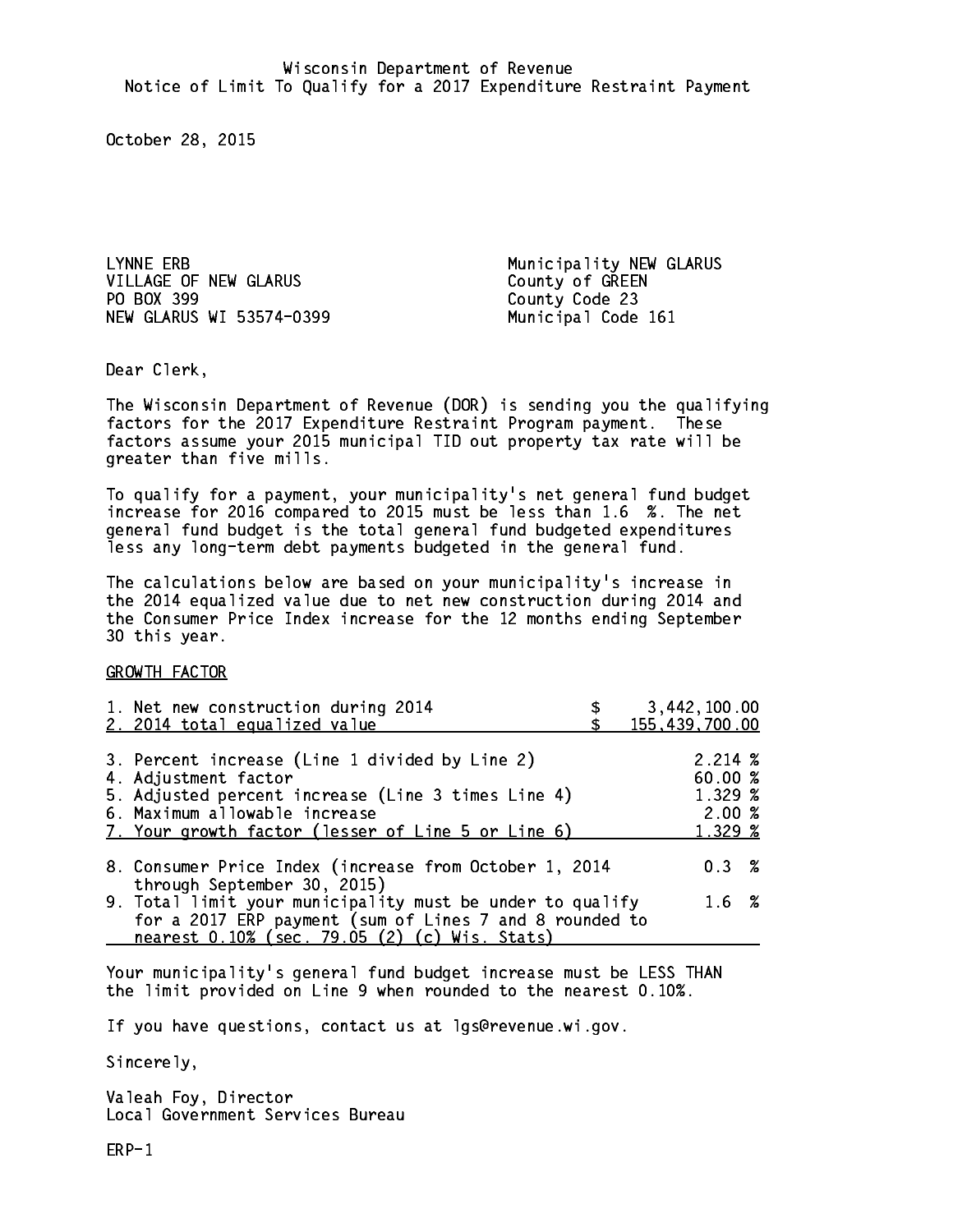TERESA WITHEE Municipality BRODHEAD CITY OF BRODHEAD COUNTY OF GREEN PO BOX 168 BRODHEAD WI 53520-0168 Municipal Code 206

County Code 23

Dear Clerk. Dear Clerk,

The Wisconsin Department of Revenue (DOR) is sending you the qualifying factors for the 2017 Expenditure Restraint Program payment. These factors assume your 2015 municipal TID out property tax rate will be greater than five mills.

 To qualify for a payment, your municipality's net general fund budget increase for 2016 compared to 2015 must be less than 1.7 %. The net general fund budget is the total general fund budgeted expenditures less any long-term debt payments budgeted in the general fund.

The calculations below are based on your municipality's increase in the 2014 equalized value due to net new construction during 2014 and the Consumer Price Index increase for the 12 months ending September 30 this year. 30 this year.

GROWTH FACTOR

| 1. Net new construction during 2014<br>2. 2014 total equalized value                                                                                                                                                | 3,623,700.00<br>158,718,100.00                   |
|---------------------------------------------------------------------------------------------------------------------------------------------------------------------------------------------------------------------|--------------------------------------------------|
| 3. Percent increase (Line 1 divided by Line 2)<br>4. Adjustment factor<br>5. Adjusted percent increase (Line 3 times Line 4)<br>6. Maximum allowable increase<br>7. Your growth factor (lesser of Line 5 or Line 6) | 2.283 %<br>60.00%<br>1.370 %<br>2.00%<br>1.370 % |
| 8. Consumer Price Index (increase from October 1, 2014                                                                                                                                                              | $0.3 \t%$                                        |
| through September 30, 2015)<br>9. Total limit your municipality must be under to qualify<br>for a 2017 ERP payment (sum of Lines 7 and 8 rounded to<br>nearest 0.10% (sec. 79.05 (2) (c) Wis. Stats)                | 1.7%                                             |

Your municipality's general fund budget increase must be LESS THAN the limit provided on Line 9 when rounded to the nearest 0.10%.

If you have questions, contact us at lgs@revenue.wi.gov.

Sincerely,

Valeah Foy, Director Local Government Services Bureau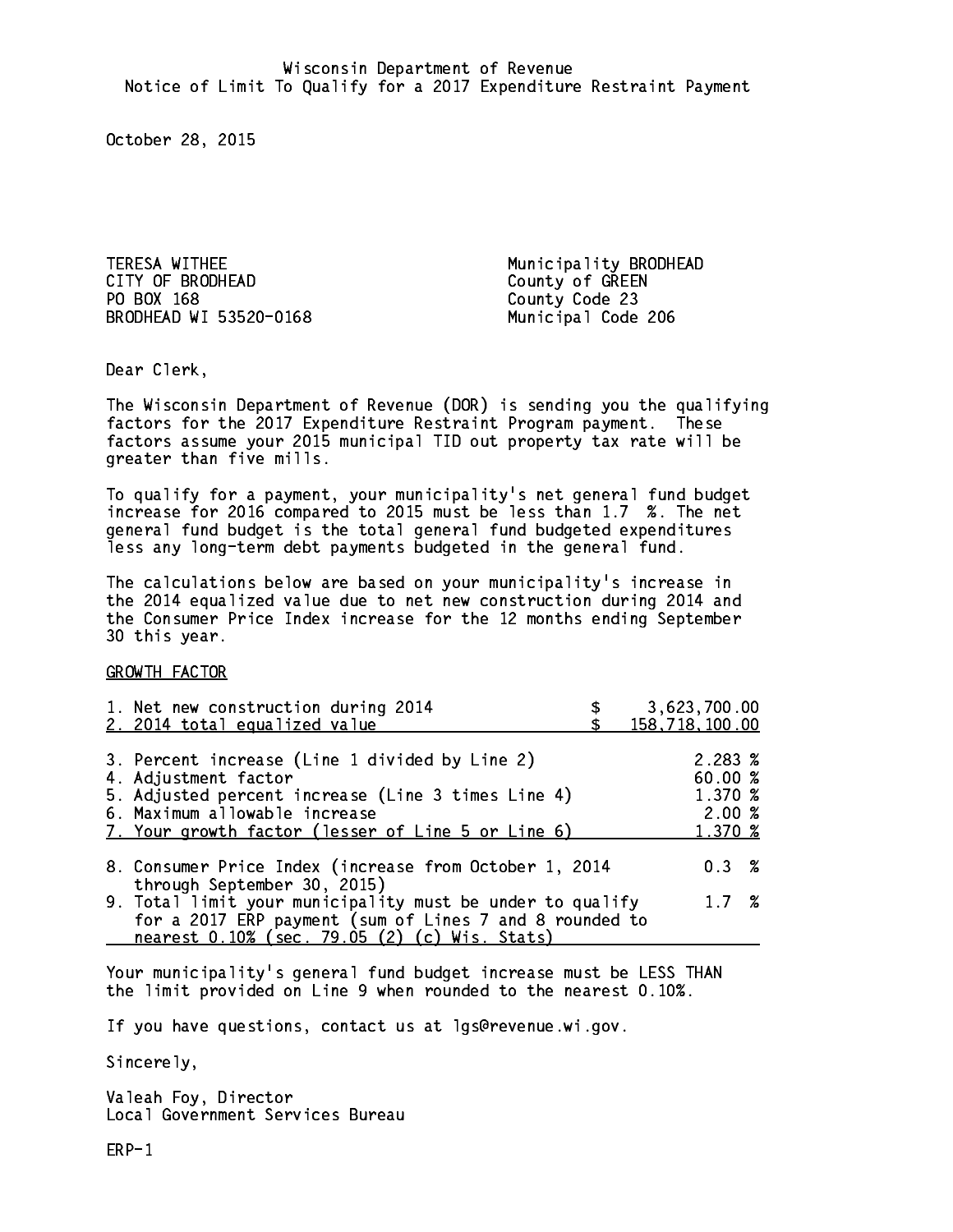CAROL STAMM **Municipality MONROE** CITY OF MONROE COUNTY OF GREEN 1110 18TH AVE County Code 23 MONROE WI 53566-1850 Municipal Code 251

Dear Clerk. Dear Clerk,

The Wisconsin Department of Revenue (DOR) is sending you the qualifying factors for the 2017 Expenditure Restraint Program payment. These factors assume your 2015 municipal TID out property tax rate will be greater than five mills.

 To qualify for a payment, your municipality's net general fund budget increase for 2016 compared to 2015 must be less than 0.7 %. The net general fund budget is the total general fund budgeted expenditures less any long-term debt payments budgeted in the general fund.

The calculations below are based on your municipality's increase in the 2014 equalized value due to net new construction during 2014 and the Consumer Price Index increase for the 12 months ending September 30 this year. 30 this year.

GROWTH FACTOR

| 1. Net new construction during 2014<br>2. 2014 total equalized value                                                                                                                                                | 4,383,900.00<br>659,261,900.00                   |
|---------------------------------------------------------------------------------------------------------------------------------------------------------------------------------------------------------------------|--------------------------------------------------|
| 3. Percent increase (Line 1 divided by Line 2)<br>4. Adjustment factor<br>5. Adjusted percent increase (Line 3 times Line 4)<br>6. Maximum allowable increase<br>7. Your growth factor (lesser of Line 5 or Line 6) | 0.665~%<br>60.00%<br>0.399~%<br>2.00%<br>0.399~% |
| 8. Consumer Price Index (increase from October 1, 2014                                                                                                                                                              | $0.3 \t%$                                        |
| through September 30, 2015)<br>9. Total limit your municipality must be under to qualify<br>for a 2017 ERP payment (sum of Lines 7 and 8 rounded to<br>nearest 0.10% (sec. 79.05 (2) (c) Wis. Stats)                | 0.7%                                             |

Your municipality's general fund budget increase must be LESS THAN the limit provided on Line 9 when rounded to the nearest 0.10%.

If you have questions, contact us at lgs@revenue.wi.gov.

Sincerely,

Valeah Foy, Director Local Government Services Bureau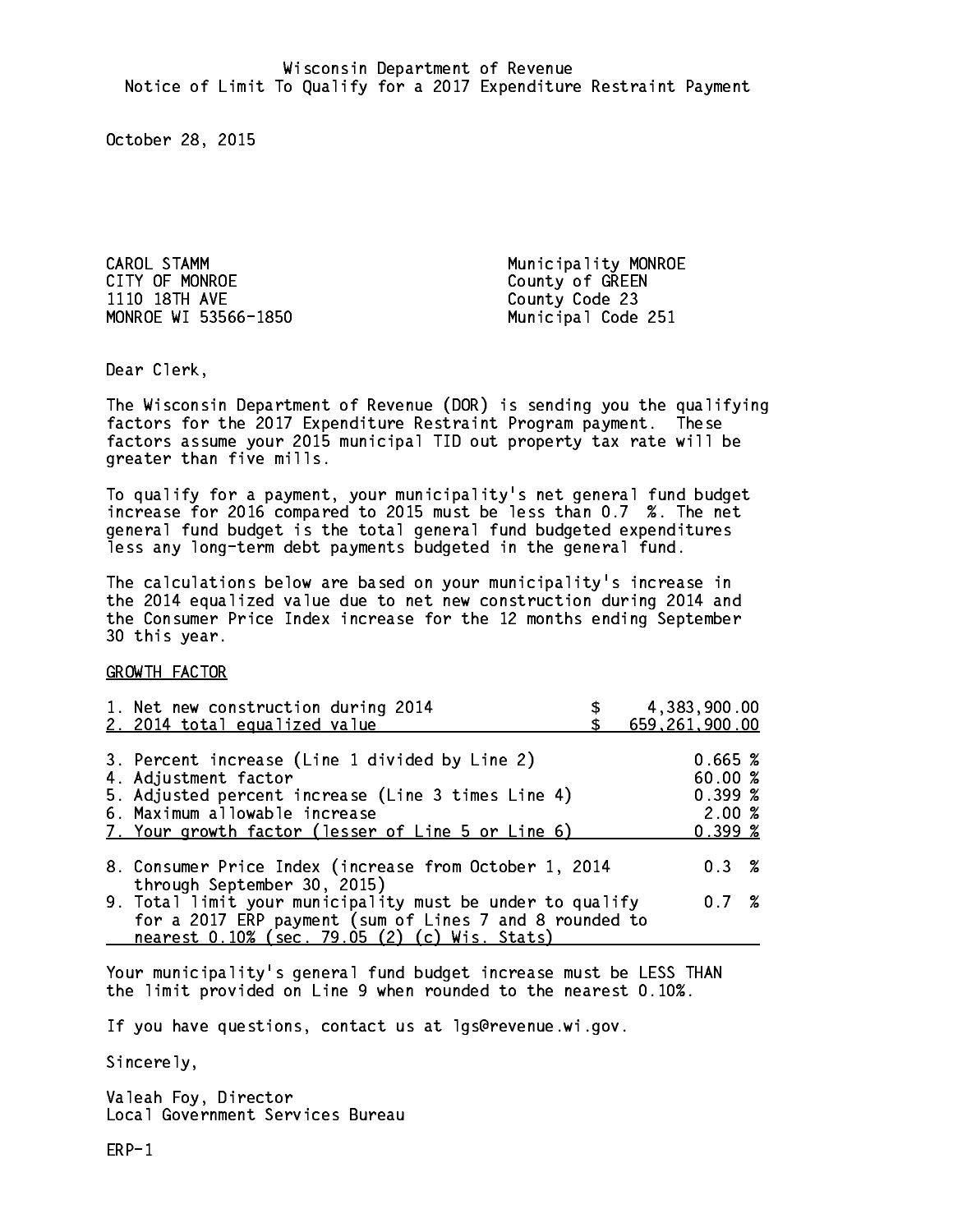JODIE OLSON Municipality BERLIN PO BOX 272 County Code 24 BERLIN WI 54923-0272 Municipal Code 206

CITY OF BERLIN COUNTY OF BERLIN

Dear Clerk. Dear Clerk,

The Wisconsin Department of Revenue (DOR) is sending you the qualifying factors for the 2017 Expenditure Restraint Program payment. These factors assume your 2015 municipal TID out property tax rate will be greater than five mills.

 To qualify for a payment, your municipality's net general fund budget increase for 2016 compared to 2015 must be less than 0.8 %. The net general fund budget is the total general fund budgeted expenditures less any long-term debt payments budgeted in the general fund.

The calculations below are based on your municipality's increase in the 2014 equalized value due to net new construction during 2014 and the Consumer Price Index increase for the 12 months ending September 30 this year. 30 this year.

GROWTH FACTOR

| 1. Net new construction during 2014<br>2. 2014 total equalized value                                                                                                                                                |                                                                              | 2,292,200.00<br>253,590,900.00                                                                                                                                                 |
|---------------------------------------------------------------------------------------------------------------------------------------------------------------------------------------------------------------------|------------------------------------------------------------------------------|--------------------------------------------------------------------------------------------------------------------------------------------------------------------------------|
| 3. Percent increase (Line 1 divided by Line 2)<br>4. Adjustment factor<br>5. Adjusted percent increase (Line 3 times Line 4)<br>6. Maximum allowable increase<br>7. Your growth factor (lesser of Line 5 or Line 6) |                                                                              | $0.904 \;$ %<br>60.00 %<br>$0.542 \; %$<br>2.00%<br>$0.542 \; %$                                                                                                               |
|                                                                                                                                                                                                                     |                                                                              | $0.3 \t%$                                                                                                                                                                      |
|                                                                                                                                                                                                                     |                                                                              | 0.8 %                                                                                                                                                                          |
|                                                                                                                                                                                                                     | through September 30, 2015)<br>nearest 0.10% (sec. 79.05 (2) (c) Wis. Stats) | 8. Consumer Price Index (increase from October 1, 2014<br>9. Total limit your municipality must be under to qualify<br>for a 2017 ERP payment (sum of Lines 7 and 8 rounded to |

Your municipality's general fund budget increase must be LESS THAN the limit provided on Line 9 when rounded to the nearest 0.10%.

If you have questions, contact us at lgs@revenue.wi.gov.

Sincerely,

Valeah Foy, Director Local Government Services Bureau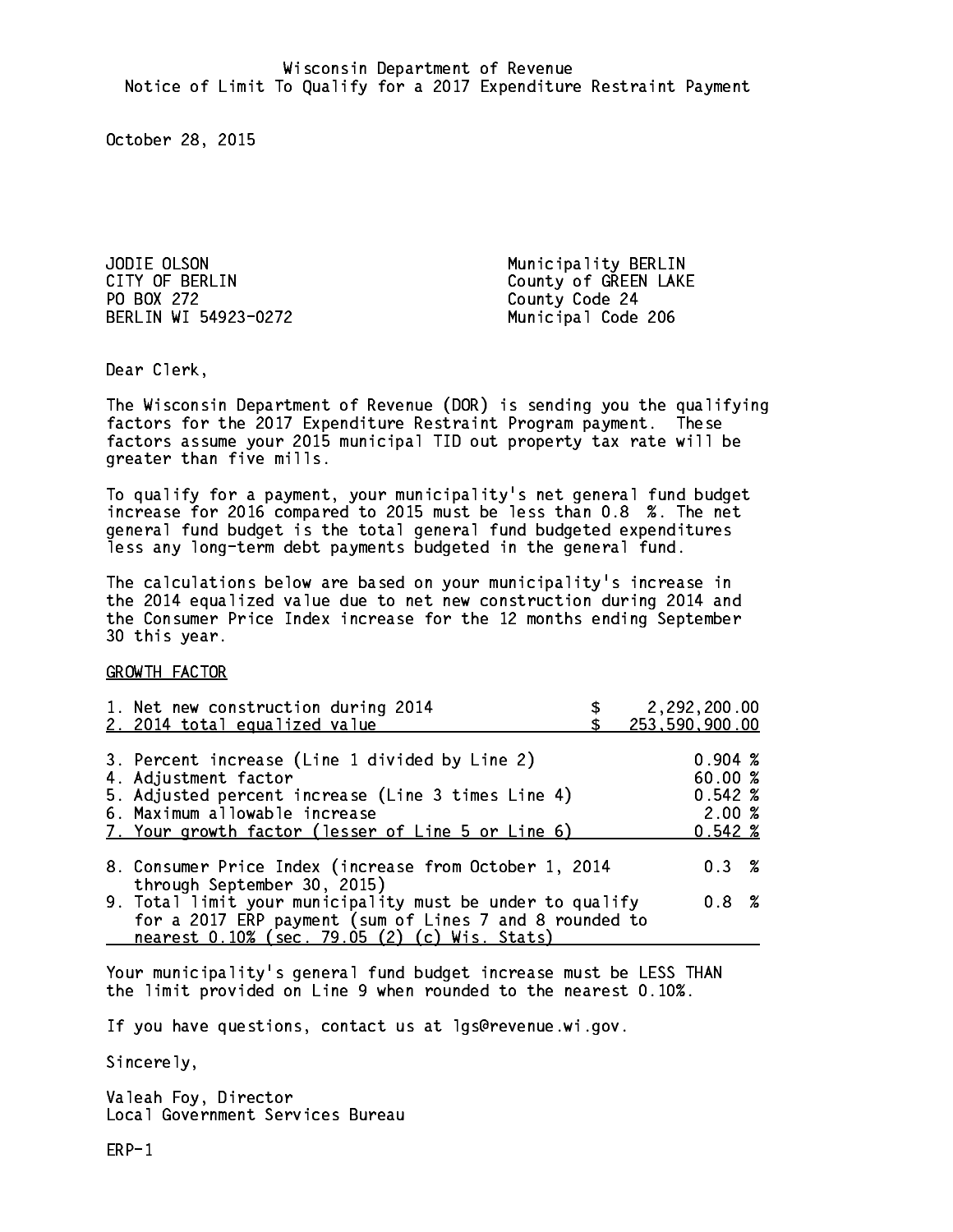BARBARA L. DUGENSKE Municipality GREEN LAKE CITY OF GREEN LAKE COUNTY OF GREEN LAKE PO BOX 216 GREEN LAKE WI 54941-0216 Municipal Code 231

County Code 24

Dear Clerk. Dear Clerk,

The Wisconsin Department of Revenue (DOR) is sending you the qualifying factors for the 2017 Expenditure Restraint Program payment. These factors assume your 2015 municipal TID out property tax rate will be greater than five mills.

 To qualify for a payment, your municipality's net general fund budget increase for 2016 compared to 2015 must be less than 0.8 %. The net general fund budget is the total general fund budgeted expenditures less any long-term debt payments budgeted in the general fund.

The calculations below are based on your municipality's increase in the 2014 equalized value due to net new construction during 2014 and the Consumer Price Index increase for the 12 months ending September 30 this year. 30 this year.

GROWTH FACTOR

| 1. Net new construction during 2014<br>2. 2014 total equalized value                                                                                                                                                | 2,094,000.00<br>228,501,800.00                                  |
|---------------------------------------------------------------------------------------------------------------------------------------------------------------------------------------------------------------------|-----------------------------------------------------------------|
| 3. Percent increase (Line 1 divided by Line 2)<br>4. Adjustment factor<br>5. Adjusted percent increase (Line 3 times Line 4)<br>6. Maximum allowable increase<br>7. Your growth factor (lesser of Line 5 or Line 6) | $0.916 \; \text{\%}$<br>60.00 %<br>$0.550*$<br>2.00%<br>0.550~% |
| 8. Consumer Price Index (increase from October 1, 2014                                                                                                                                                              | $0.3 \t%$                                                       |
| through September 30, 2015)<br>9. Total limit your municipality must be under to qualify<br>for a 2017 ERP payment (sum of Lines 7 and 8 rounded to<br>nearest 0.10% (sec. 79.05 (2) (c) Wis. Stats)                | 0.8 %                                                           |

Your municipality's general fund budget increase must be LESS THAN the limit provided on Line 9 when rounded to the nearest 0.10%.

If you have questions, contact us at lgs@revenue.wi.gov.

Sincerely,

Valeah Foy, Director Local Government Services Bureau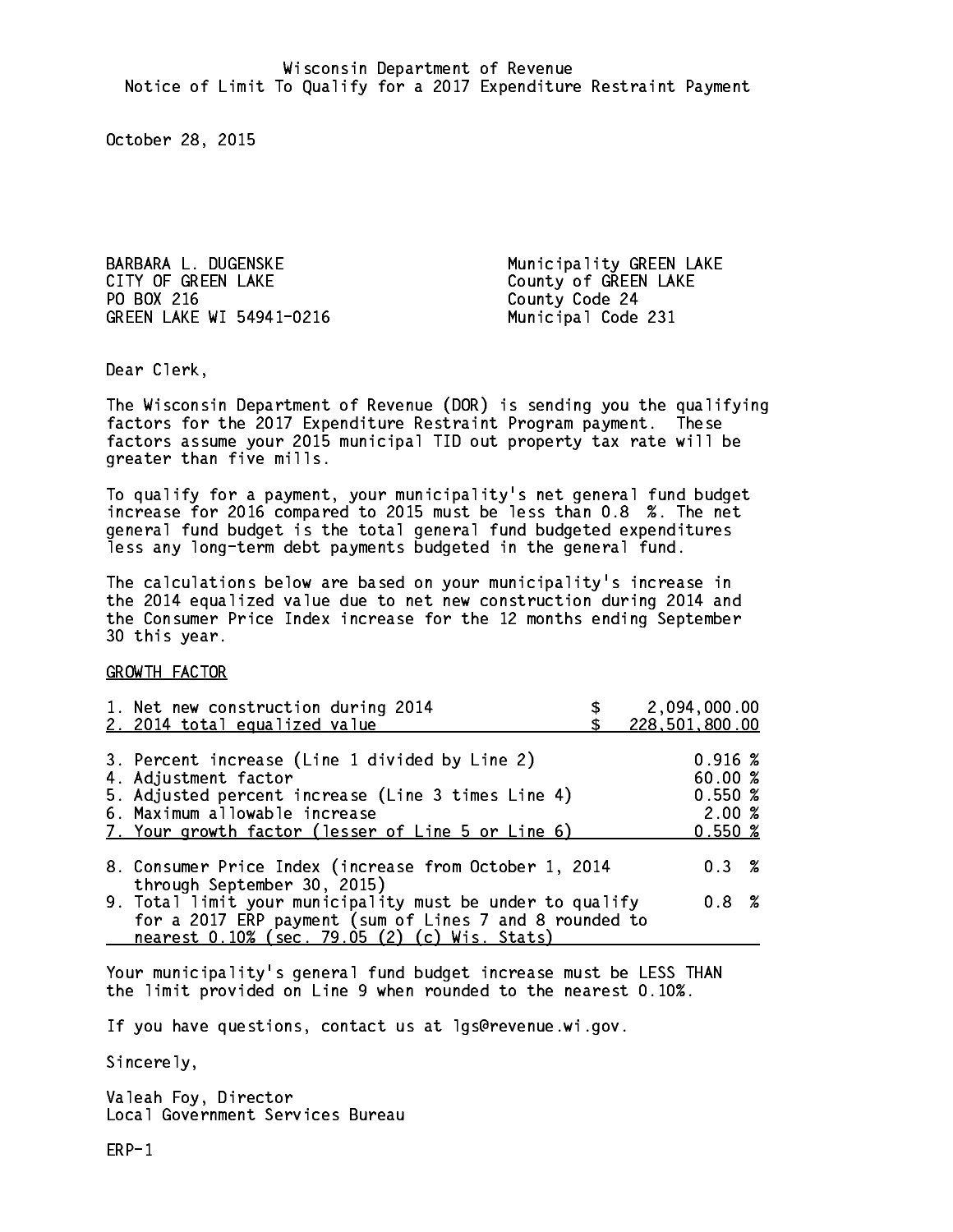LAVONNE ATHORP **Municipality MARKESAN** CITY OF MARKESAN COUNTY OF MARKESAN PO BOX 352 MARKESAN WI 53946-0352 Municipal Code 251

County Code 24

Dear Clerk. Dear Clerk,

The Wisconsin Department of Revenue (DOR) is sending you the qualifying factors for the 2017 Expenditure Restraint Program payment. These factors assume your 2015 municipal TID out property tax rate will be greater than five mills.

 To qualify for a payment, your municipality's net general fund budget increase for 2016 compared to 2015 must be less than 0.7 %. The net general fund budget is the total general fund budgeted expenditures less any long-term debt payments budgeted in the general fund.

The calculations below are based on your municipality's increase in the 2014 equalized value due to net new construction during 2014 and the Consumer Price Index increase for the 12 months ending September 30 this year. 30 this year.

GROWTH FACTOR

| 1. Net new construction during 2014<br>2. 2014 total equalized value                                                                                                                                                | 477,300.00<br>68,983,900.00                          |
|---------------------------------------------------------------------------------------------------------------------------------------------------------------------------------------------------------------------|------------------------------------------------------|
| 3. Percent increase (Line 1 divided by Line 2)<br>4. Adjustment factor<br>5. Adjusted percent increase (Line 3 times Line 4)<br>6. Maximum allowable increase<br>7. Your growth factor (lesser of Line 5 or Line 6) | 0.692%<br>60.00%<br>0.415~%<br>2.00%<br>$0.415 \;$ % |
| 8. Consumer Price Index (increase from October 1, 2014                                                                                                                                                              | $0.3 \t%$                                            |
| through September 30, 2015)<br>9. Total limit your municipality must be under to qualify<br>for a 2017 ERP payment (sum of Lines 7 and 8 rounded to<br>nearest 0.10% (sec. 79.05 (2) (c) Wis. Stats)                | 0.7%                                                 |

Your municipality's general fund budget increase must be LESS THAN the limit provided on Line 9 when rounded to the nearest 0.10%.

If you have questions, contact us at lgs@revenue.wi.gov.

Sincerely,

Valeah Foy, Director Local Government Services Bureau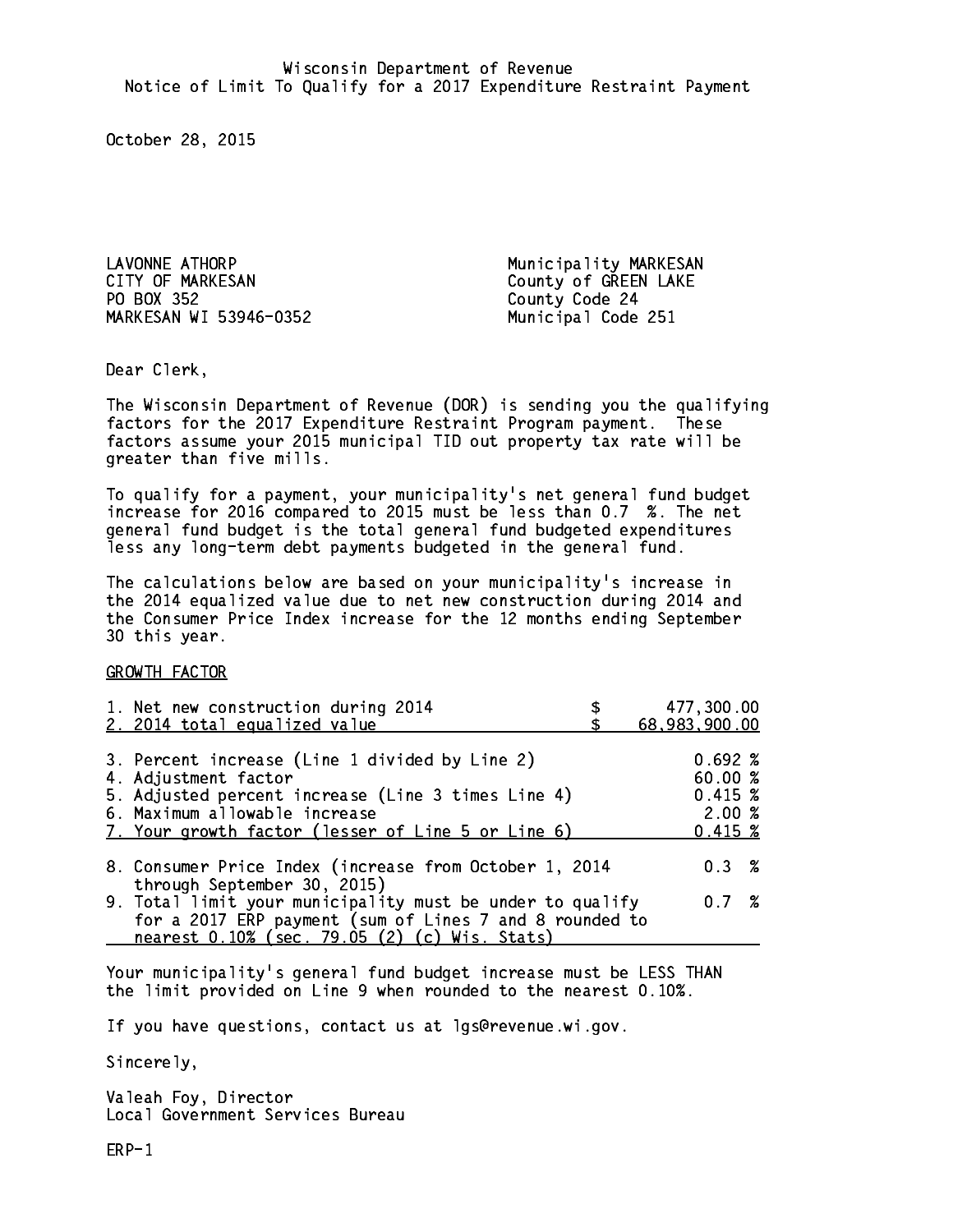MARY LOU NEUBAUER **Municipality PRINCETON** CITY OF PRINCETON COUNTY OF GREEN LAKE 531 S FULTON ST P.O. BOX 53 County Code 24 PRINCETON WI 54968 Municipal Code 271

Dear Clerk. Dear Clerk,

The Wisconsin Department of Revenue (DOR) is sending you the qualifying factors for the 2017 Expenditure Restraint Program payment. These factors assume your 2015 municipal TID out property tax rate will be greater than five mills.

 To qualify for a payment, your municipality's net general fund budget increase for 2016 compared to 2015 must be less than 0.9 %. The net general fund budget is the total general fund budgeted expenditures less any long-term debt payments budgeted in the general fund.

The calculations below are based on your municipality's increase in the 2014 equalized value due to net new construction during 2014 and the Consumer Price Index increase for the 12 months ending September 30 this year. 30 this year.

GROWTH FACTOR

| 1. Net new construction during 2014<br>2. 2014 total equalized value                                                                                                                                                | 468,300.00<br>50,503,800.00                                |
|---------------------------------------------------------------------------------------------------------------------------------------------------------------------------------------------------------------------|------------------------------------------------------------|
| 3. Percent increase (Line 1 divided by Line 2)<br>4. Adjustment factor<br>5. Adjusted percent increase (Line 3 times Line 4)<br>6. Maximum allowable increase<br>7. Your growth factor (lesser of Line 5 or Line 6) | $0.927 \;$ %<br>60.00 %<br>$0.556$ %<br>2.00%<br>$0.556$ % |
| 8. Consumer Price Index (increase from October 1, 2014                                                                                                                                                              | $0.3 \t%$                                                  |
| through September 30, 2015)<br>9. Total limit your municipality must be under to qualify<br>for a 2017 ERP payment (sum of Lines 7 and 8 rounded to<br>nearest 0.10% (sec. 79.05 (2) (c) Wis. Stats)                | 0.9 %                                                      |

Your municipality's general fund budget increase must be LESS THAN the limit provided on Line 9 when rounded to the nearest 0.10%.

If you have questions, contact us at lgs@revenue.wi.gov.

Sincerely,

Valeah Foy, Director Local Government Services Bureau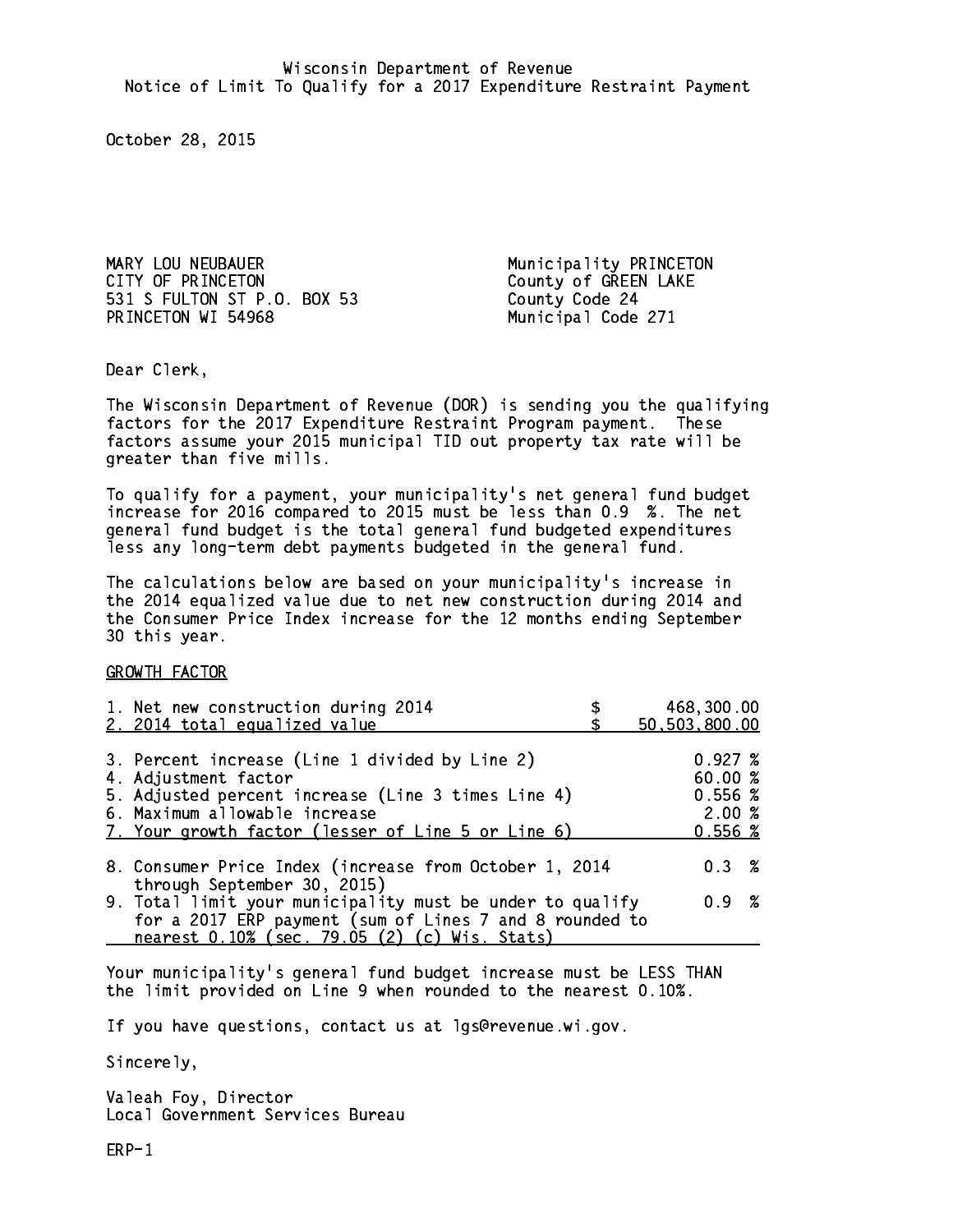TAMMY RUPP **Municipality** LINDEN TOWN OF LINDEN County of IOWA P.O. BOX 446 County Code 25 LINDEN WI 53553-0446 Municipal Code 014

Dear Clerk. Dear Clerk,

The Wisconsin Department of Revenue (DOR) is sending you the qualifying factors for the 2017 Expenditure Restraint Program payment. These factors assume your 2015 municipal TID out property tax rate will be greater than five mills.

 To qualify for a payment, your municipality's net general fund budget increase for 2016 compared to 2015 must be less than 1.3 %. The net general fund budget is the total general fund budgeted expenditures less any long-term debt payments budgeted in the general fund.

The calculations below are based on your municipality's increase in the 2014 equalized value due to net new construction during 2014 and the Consumer Price Index increase for the 12 months ending September 30 this year. 30 this year.

GROWTH FACTOR

| 1. Net new construction during 2014<br>2. 2014 total equalized value                                                                                                                                                | 900,200.00<br>52,908,800.00                      |
|---------------------------------------------------------------------------------------------------------------------------------------------------------------------------------------------------------------------|--------------------------------------------------|
| 3. Percent increase (Line 1 divided by Line 2)<br>4. Adjustment factor<br>5. Adjusted percent increase (Line 3 times Line 4)<br>6. Maximum allowable increase<br>7. Your growth factor (lesser of Line 5 or Line 6) | 1.701 %<br>60.00%<br>1.021 %<br>2.00%<br>1.021 % |
| 8. Consumer Price Index (increase from October 1, 2014<br>through September 30, 2015)                                                                                                                               | $0.3 \t%$                                        |
| 9. Total limit your municipality must be under to qualify<br>for a 2017 ERP payment (sum of Lines 7 and 8 rounded to<br>nearest 0.10% (sec. 79.05 (2) (c) Wis. Stats)                                               | 1.3%                                             |

Your municipality's general fund budget increase must be LESS THAN the limit provided on Line 9 when rounded to the nearest 0.10%.

If you have questions, contact us at lgs@revenue.wi.gov.

Sincerely,

Valeah Foy, Director Local Government Services Bureau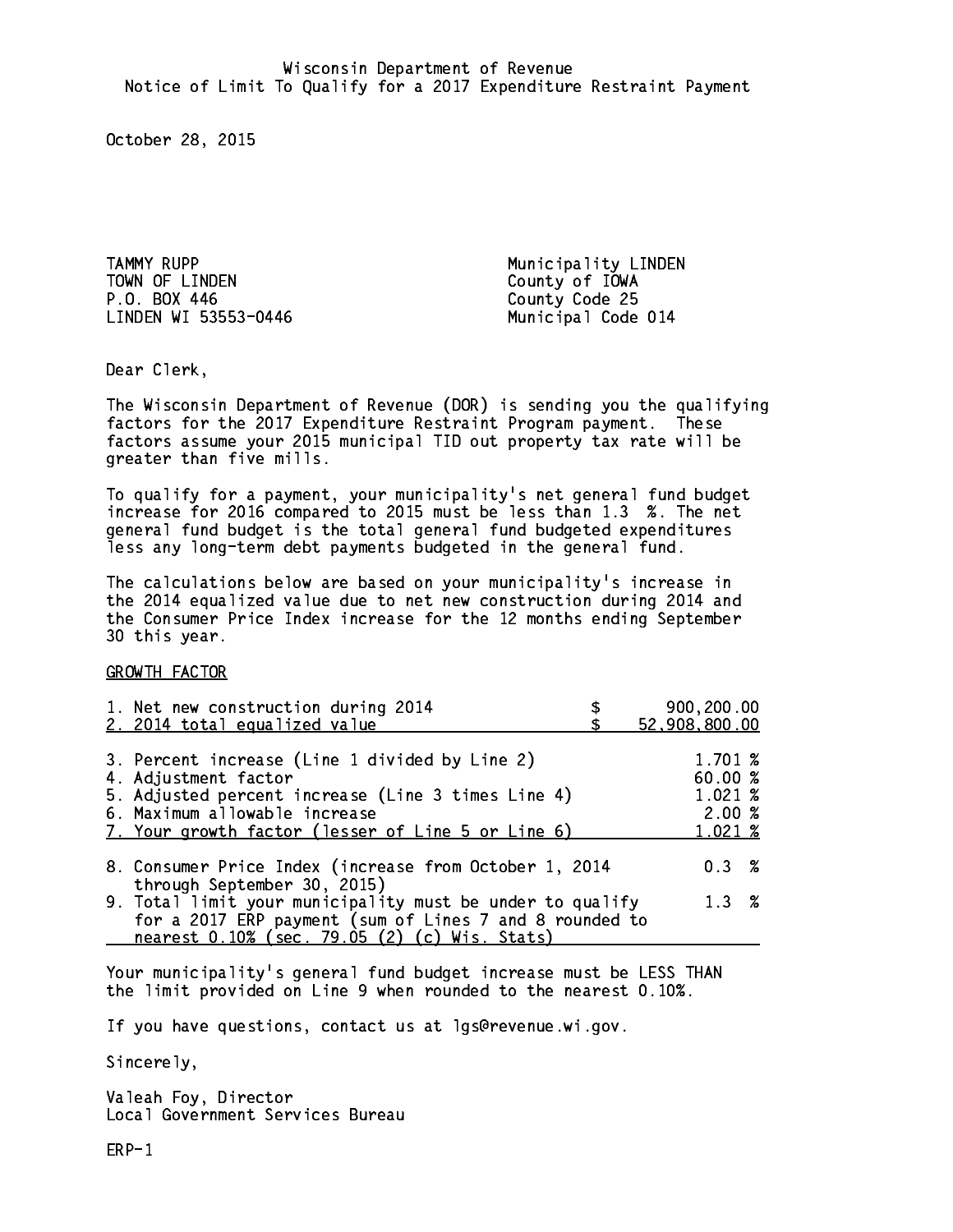LISA KOPIC **Municipality ARENA** VILLAGE OF ARENA County of IOWA 345 WEST ST County Code 25 ARENA WI 53503-9613 Municipal Code 101

Dear Clerk. Dear Clerk,

The Wisconsin Department of Revenue (DOR) is sending you the qualifying factors for the 2017 Expenditure Restraint Program payment. These factors assume your 2015 municipal TID out property tax rate will be greater than five mills.

 To qualify for a payment, your municipality's net general fund budget increase for 2016 compared to 2015 must be less than 0.4 %. The net general fund budget is the total general fund budgeted expenditures less any long-term debt payments budgeted in the general fund.

The calculations below are based on your municipality's increase in the 2014 equalized value due to net new construction during 2014 and the Consumer Price Index increase for the 12 months ending September 30 this year. 30 this year.

GROWTH FACTOR

| 1. Net new construction during 2014<br>2. 2014 total equalized value                                                                                                                                                | 47,500.00<br>40,713,200.00                            |
|---------------------------------------------------------------------------------------------------------------------------------------------------------------------------------------------------------------------|-------------------------------------------------------|
| 3. Percent increase (Line 1 divided by Line 2)<br>4. Adjustment factor<br>5. Adjusted percent increase (Line 3 times Line 4)<br>6. Maximum allowable increase<br>7. Your growth factor (lesser of Line 5 or Line 6) | $0.117 \;$ %<br>60.00%<br>0.070~%<br>2.00%<br>0.070~% |
| 8. Consumer Price Index (increase from October 1, 2014                                                                                                                                                              | 0.3%                                                  |
| through September 30, 2015)<br>9. Total limit your municipality must be under to qualify<br>for a 2017 ERP payment (sum of Lines 7 and 8 rounded to<br>nearest 0.10% (sec. 79.05 (2) (c) Wis. Stats)                | $0.4 \t%$                                             |

Your municipality's general fund budget increase must be LESS THAN the limit provided on Line 9 when rounded to the nearest 0.10%.

If you have questions, contact us at lgs@revenue.wi.gov.

Sincerely,

Valeah Foy, Director Local Government Services Bureau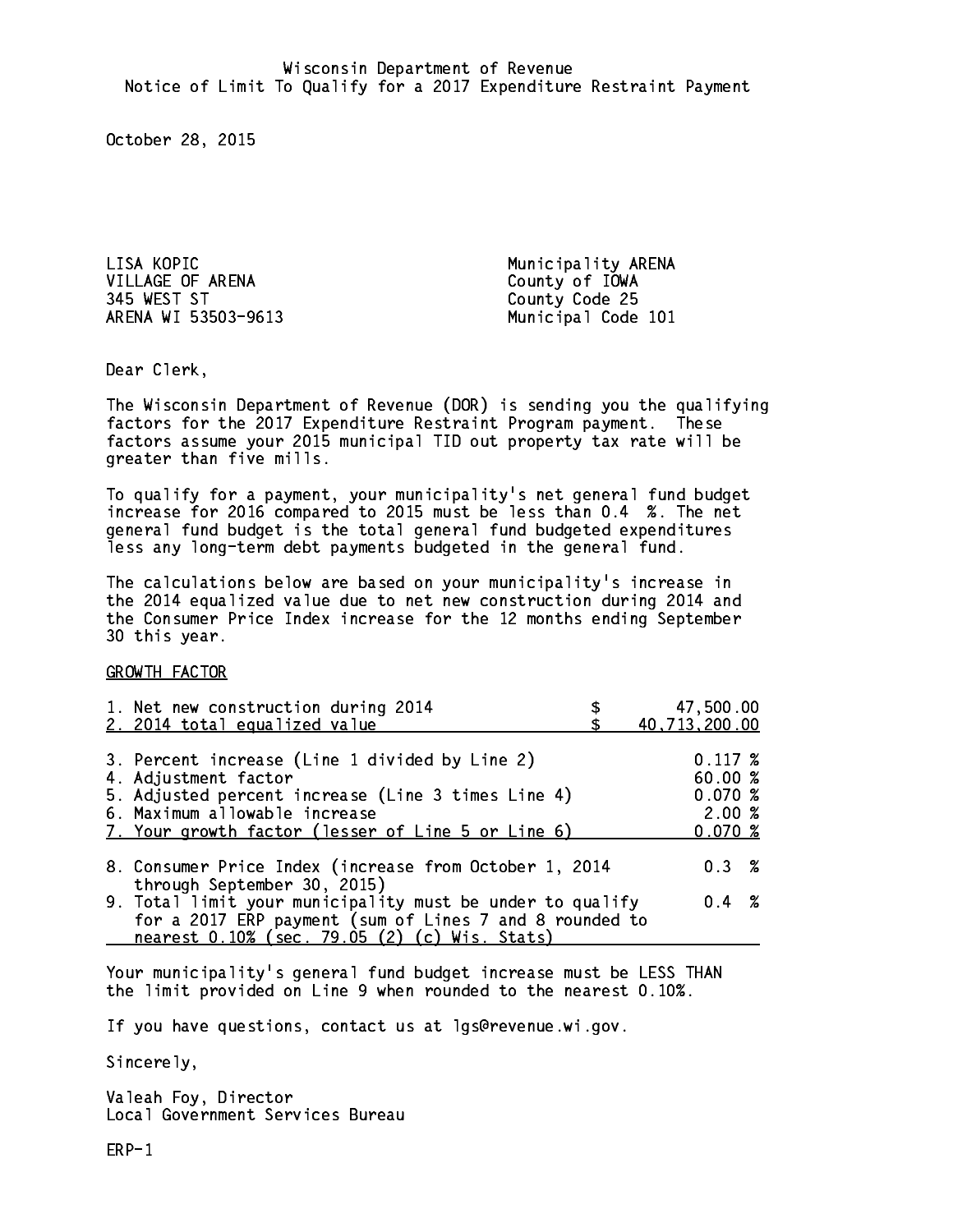SUSAN ZIEBARTH Municipality AVOCA VILLAGE OF AVOCA County of IOWA PO BOX 188 AVOCA WI 53506-0188 Municipal Code 102

County Code 25

Dear Clerk. Dear Clerk,

The Wisconsin Department of Revenue (DOR) is sending you the qualifying factors for the 2017 Expenditure Restraint Program payment. These factors assume your 2015 municipal TID out property tax rate will be greater than five mills.

 To qualify for a payment, your municipality's net general fund budget increase for 2016 compared to 2015 must be less than 1.0 %. The net general fund budget is the total general fund budgeted expenditures less any long-term debt payments budgeted in the general fund.

The calculations below are based on your municipality's increase in the 2014 equalized value due to net new construction during 2014 and the Consumer Price Index increase for the 12 months ending September 30 this year. 30 this year.

GROWTH FACTOR

| 1. Net new construction during 2014<br>2. 2014 total equalized value                                                                                                                                                | 190,800.00<br>16,091,200.00                      |
|---------------------------------------------------------------------------------------------------------------------------------------------------------------------------------------------------------------------|--------------------------------------------------|
| 3. Percent increase (Line 1 divided by Line 2)<br>4. Adjustment factor<br>5. Adjusted percent increase (Line 3 times Line 4)<br>6. Maximum allowable increase<br>7. Your growth factor (lesser of Line 5 or Line 6) | 1.186 %<br>60.00%<br>0.711~%<br>2.00%<br>0.711~% |
| 8. Consumer Price Index (increase from October 1, 2014                                                                                                                                                              | $0.3 \t%$                                        |
| through September 30, 2015)<br>9. Total limit your municipality must be under to qualify<br>for a 2017 ERP payment (sum of Lines 7 and 8 rounded to<br>nearest 0.10% (sec. 79.05 (2) (c) Wis. Stats)                | 1.0%                                             |

Your municipality's general fund budget increase must be LESS THAN the limit provided on Line 9 when rounded to the nearest 0.10%.

If you have questions, contact us at lgs@revenue.wi.gov.

Sincerely,

Valeah Foy, Director Local Government Services Bureau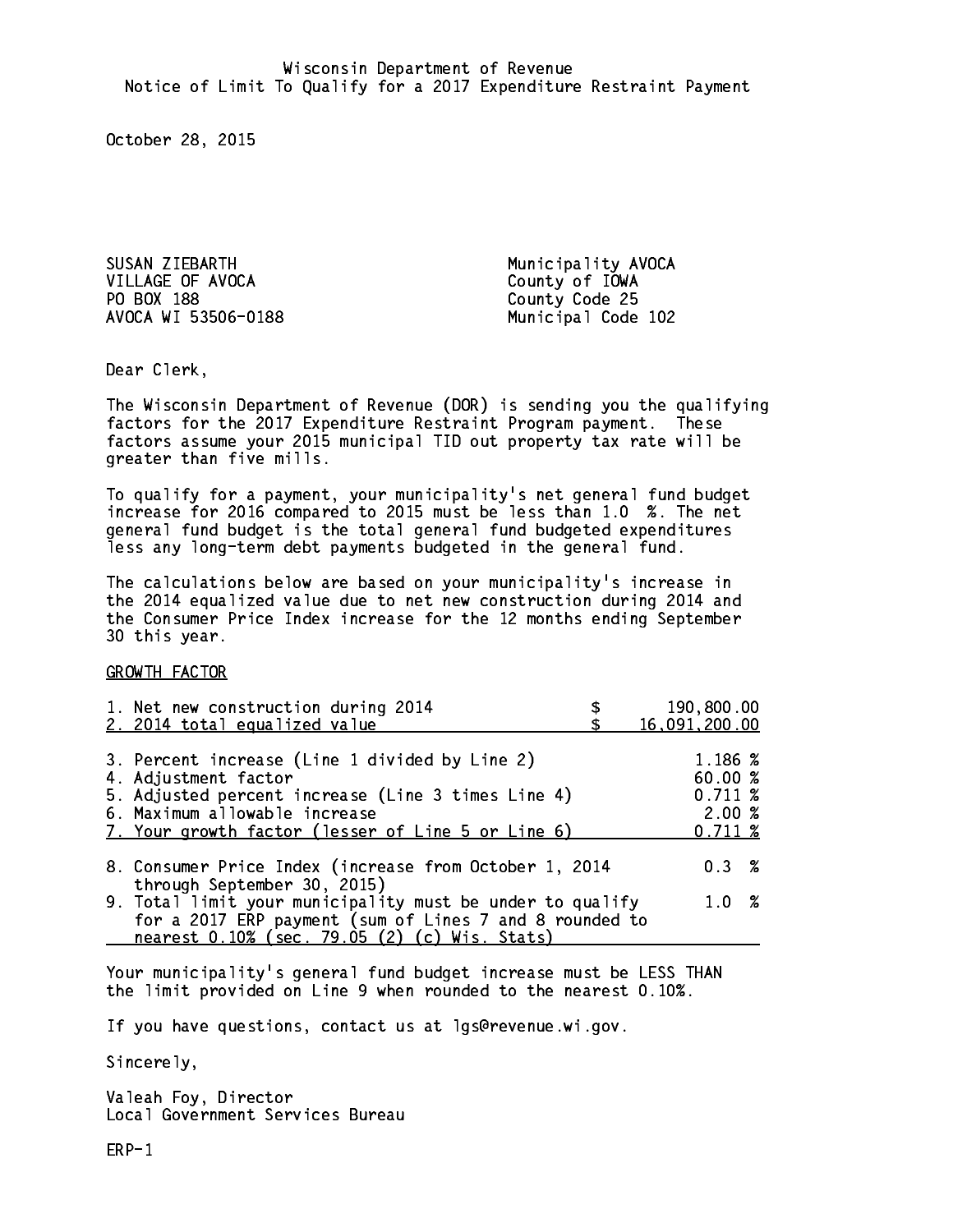MICHELLE WALKER Municipality BARNEVELD VILLAGE OF BARNEVELD County of IOWA 403 E COUNTY RD ID County Code 25 BARNEVELD WI 53507-9752 Municipal Code 106

Dear Clerk. Dear Clerk,

The Wisconsin Department of Revenue (DOR) is sending you the qualifying factors for the 2017 Expenditure Restraint Program payment. These factors assume your 2015 municipal TID out property tax rate will be greater than five mills.

 To qualify for a payment, your municipality's net general fund budget increase for 2016 compared to 2015 must be less than 0.4 %. The net general fund budget is the total general fund budgeted expenditures less any long-term debt payments budgeted in the general fund.

The calculations below are based on your municipality's increase in the 2014 equalized value due to net new construction during 2014 and the Consumer Price Index increase for the 12 months ending September 30 this year. 30 this year.

GROWTH FACTOR

| 1. Net new construction during 2014                                                                                                                                                                                 | 174,000.00                                                      |
|---------------------------------------------------------------------------------------------------------------------------------------------------------------------------------------------------------------------|-----------------------------------------------------------------|
| 2. 2014 total equalized value                                                                                                                                                                                       | 86, 371, 600.00                                                 |
| 3. Percent increase (Line 1 divided by Line 2)<br>4. Adjustment factor<br>5. Adjusted percent increase (Line 3 times Line 4)<br>6. Maximum allowable increase<br>7. Your growth factor (lesser of Line 5 or Line 6) | $0.201 \;$ %<br>60.00%<br>$0.121 \;$ %<br>2.00%<br>$0.121 \;$ % |
| 8. Consumer Price Index (increase from October 1, 2014                                                                                                                                                              | $0.3 \t%$                                                       |
| through September 30, 2015)<br>9. Total limit your municipality must be under to qualify<br>for a 2017 ERP payment (sum of Lines 7 and 8 rounded to<br>nearest 0.10% (sec. 79.05 (2) (c) Wis. Stats)                | $0.4 \t%$                                                       |

Your municipality's general fund budget increase must be LESS THAN the limit provided on Line 9 when rounded to the nearest 0.10%.

If you have questions, contact us at lgs@revenue.wi.gov.

Sincerely,

Valeah Foy, Director Local Government Services Bureau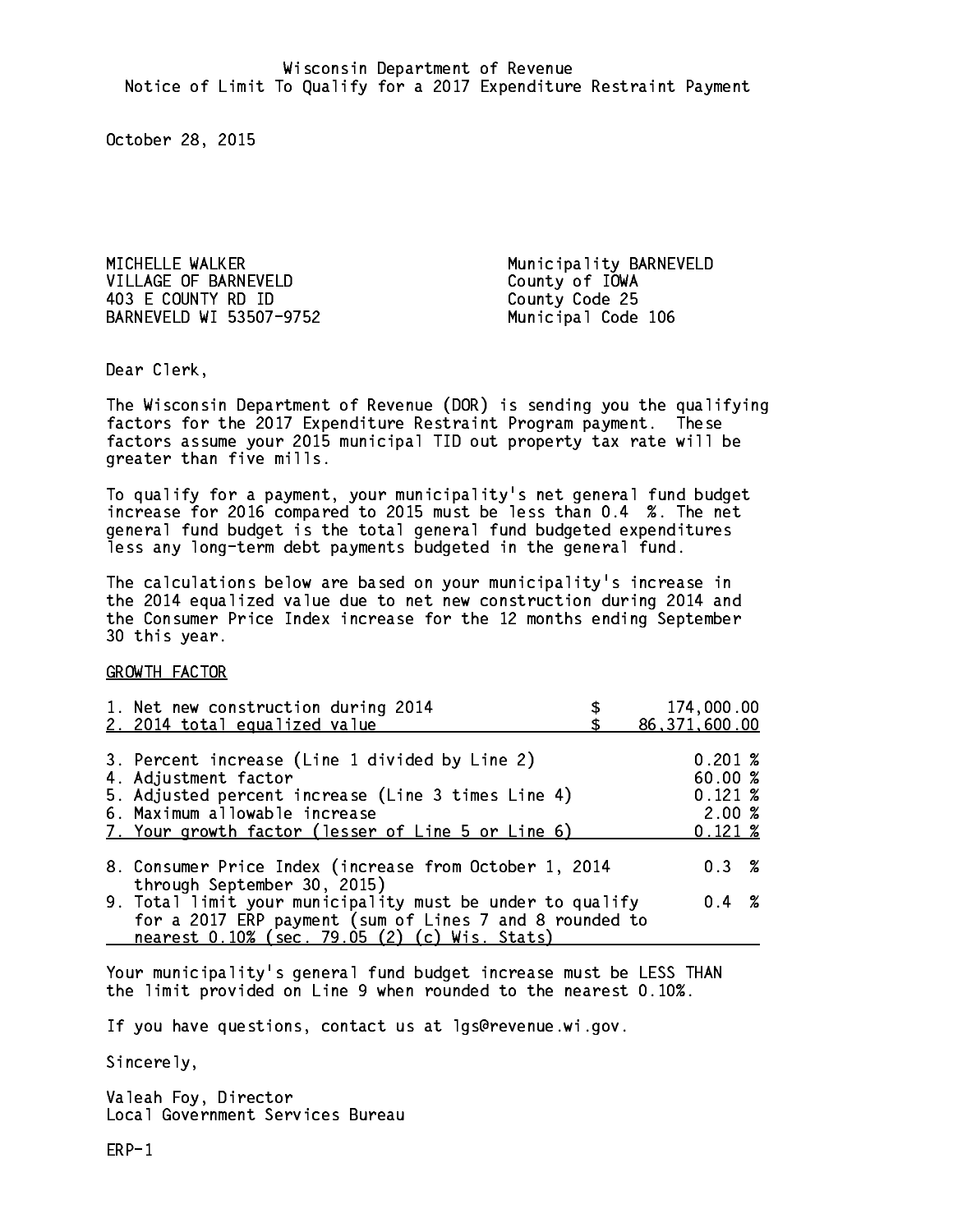LORI BREIWA **Municipality COBB** VILLAGE OF COBB County of IOWA PO BOX 158 County Code 25

COBB WI 53526-0158 Municipal Code 111

Dear Clerk. Dear Clerk,

The Wisconsin Department of Revenue (DOR) is sending you the qualifying factors for the 2017 Expenditure Restraint Program payment. These factors assume your 2015 municipal TID out property tax rate will be greater than five mills.

 To qualify for a payment, your municipality's net general fund budget increase for 2016 compared to 2015 must be less than 0.5 %. The net general fund budget is the total general fund budgeted expenditures less any long-term debt payments budgeted in the general fund.

The calculations below are based on your municipality's increase in the 2014 equalized value due to net new construction during 2014 and the Consumer Price Index increase for the 12 months ending September 30 this year. 30 this year.

GROWTH FACTOR

| 1. Net new construction during 2014<br>2. 2014 total equalized value                                                                                                                                                | 62,300.00<br>23, 195, 500.00                     |
|---------------------------------------------------------------------------------------------------------------------------------------------------------------------------------------------------------------------|--------------------------------------------------|
| 3. Percent increase (Line 1 divided by Line 2)<br>4. Adjustment factor<br>5. Adjusted percent increase (Line 3 times Line 4)<br>6. Maximum allowable increase<br>7. Your growth factor (lesser of Line 5 or Line 6) | 0.269~%<br>60.00%<br>0.161~%<br>2.00%<br>0.161~% |
| 8. Consumer Price Index (increase from October 1, 2014                                                                                                                                                              | 0.3%                                             |
| through September 30, 2015)<br>9. Total limit your municipality must be under to qualify<br>for a 2017 ERP payment (sum of Lines 7 and 8 rounded to<br>nearest 0.10% (sec. 79.05 (2) (c) Wis. Stats)                | 0.5 %                                            |

Your municipality's general fund budget increase must be LESS THAN the limit provided on Line 9 when rounded to the nearest 0.10%.

If you have questions, contact us at lgs@revenue.wi.gov.

Sincerely,

Valeah Foy, Director Local Government Services Bureau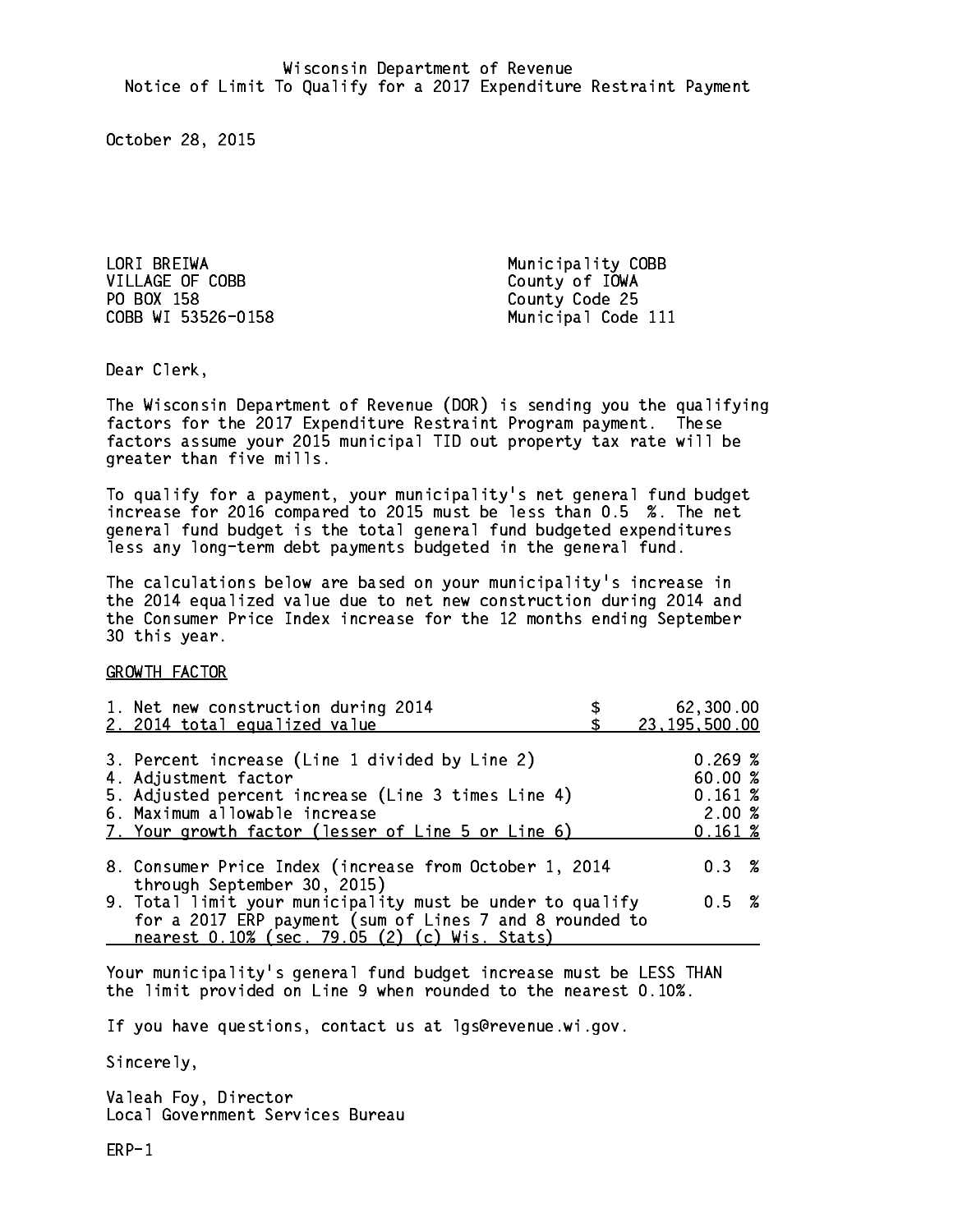HOLLY DEWITT **Municipality HOLLANDALE** VILLAGE OF HOLLANDALE County of IOWA PO BOX 55 HOLLANDALE WI 53544-0055 Municipal Code 137

County Code 25

Dear Clerk. Dear Clerk,

The Wisconsin Department of Revenue (DOR) is sending you the qualifying factors for the 2017 Expenditure Restraint Program payment. These factors assume your 2015 municipal TID out property tax rate will be greater than five mills.

 To qualify for a payment, your municipality's net general fund budget increase for 2016 compared to 2015 must be less than 0.3 %. The net general fund budget is the total general fund budgeted expenditures less any long-term debt payments budgeted in the general fund.

The calculations below are based on your municipality's increase in the 2014 equalized value due to net new construction during 2014 and the Consumer Price Index increase for the 12 months ending September 30 this year. 30 this year.

GROWTH FACTOR

| 1. Net new construction during 2014<br>2. 2014 total equalized value                                                                                                                                                | $-16,700.00$<br>12,906,100.00                        |
|---------------------------------------------------------------------------------------------------------------------------------------------------------------------------------------------------------------------|------------------------------------------------------|
| 3. Percent increase (Line 1 divided by Line 2)<br>4. Adjustment factor<br>5. Adjusted percent increase (Line 3 times Line 4)<br>6. Maximum allowable increase<br>7. Your growth factor (lesser of Line 5 or Line 6) | $-.129~%$<br>60.00%<br>$-.078$ %<br>2.00%<br>0.000 % |
| 8. Consumer Price Index (increase from October 1, 2014<br>through September 30, 2015)                                                                                                                               | $0.3 \t%$                                            |
| 9. Total limit your municipality must be under to qualify<br>for a 2017 ERP payment (sum of Lines 7 and 8 rounded to<br>nearest 0.10% (sec. 79.05 (2) (c) Wis. Stats)                                               | 0.3%                                                 |

Your municipality's general fund budget increase must be LESS THAN the limit provided on Line 9 when rounded to the nearest 0.10%.

If you have questions, contact us at lgs@revenue.wi.gov.

Sincerely,

Valeah Foy, Director Local Government Services Bureau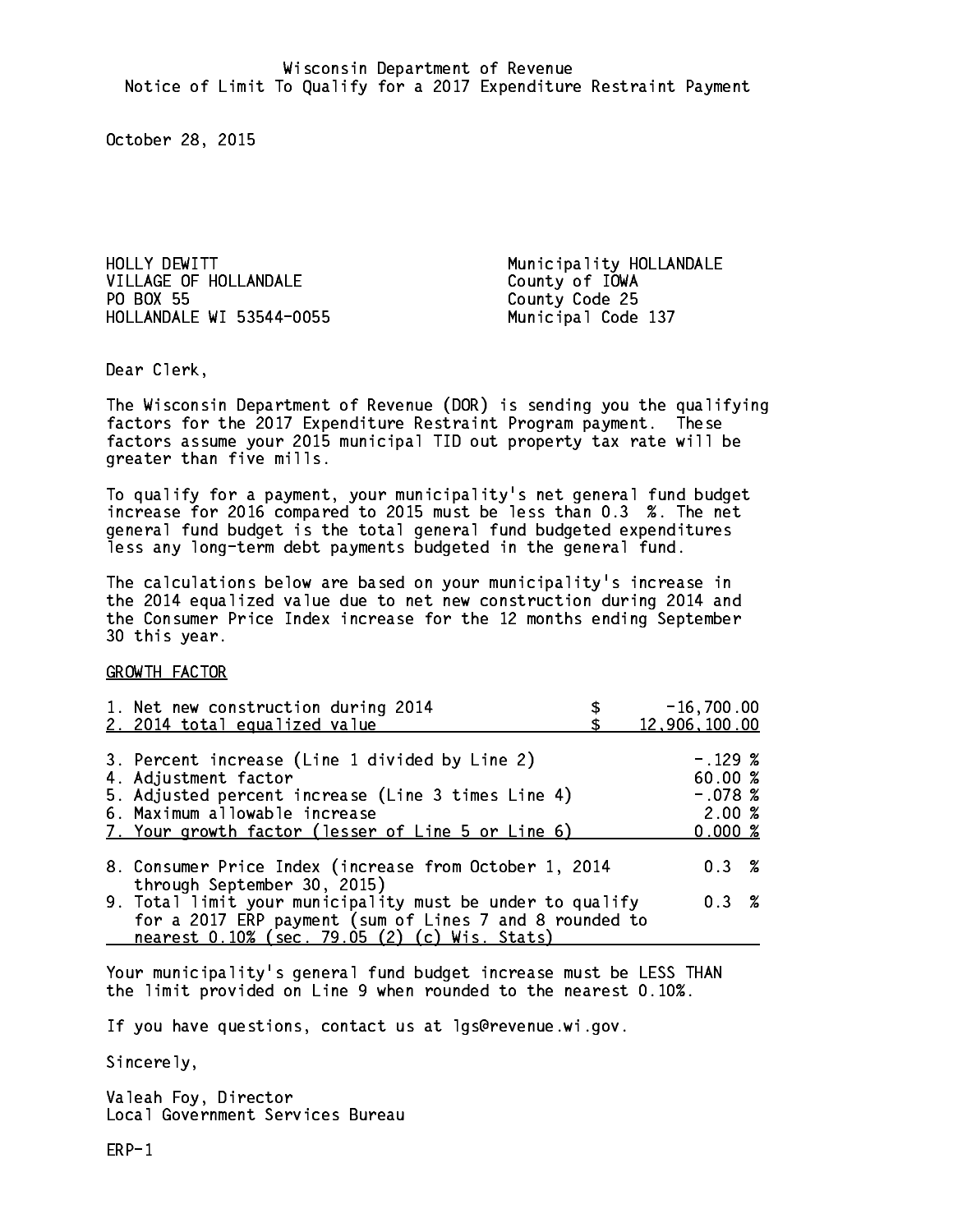DEANN SIPPOLA **Municipality REWEY** VILLAGE OF REWEY County of IOWA PO BOX 33 REWEY WI 53580-0033 Municipal Code 176

County Code 25

Dear Clerk. Dear Clerk,

The Wisconsin Department of Revenue (DOR) is sending you the qualifying factors for the 2017 Expenditure Restraint Program payment. These factors assume your 2015 municipal TID out property tax rate will be greater than five mills.

 To qualify for a payment, your municipality's net general fund budget increase for 2016 compared to 2015 must be less than 1.0 %. The net general fund budget is the total general fund budgeted expenditures less any long-term debt payments budgeted in the general fund.

The calculations below are based on your municipality's increase in the 2014 equalized value due to net new construction during 2014 and the Consumer Price Index increase for the 12 months ending September 30 this year. 30 this year.

GROWTH FACTOR

| 1. Net new construction during 2014<br>2. 2014 total equalized value                                                                                          | 79,600.00<br>6,845,000.00             |
|---------------------------------------------------------------------------------------------------------------------------------------------------------------|---------------------------------------|
|                                                                                                                                                               |                                       |
| 3. Percent increase (Line 1 divided by Line 2)<br>4. Adjustment factor<br>5. Adjusted percent increase (Line 3 times Line 4)<br>6. Maximum allowable increase | 1.163 %<br>60.00%<br>0.698~%<br>2.00% |
| 7. Your growth factor (lesser of Line 5 or Line 6)                                                                                                            | 0.698~%                               |
| 8. Consumer Price Index (increase from October 1, 2014                                                                                                        | $0.3 \t%$                             |
| through September 30, 2015)<br>9. Total limit your municipality must be under to qualify                                                                      | 1.0%                                  |
| for a 2017 ERP payment (sum of Lines 7 and 8 rounded to<br>nearest 0.10% (sec. 79.05 (2) (c) Wis. Stats)                                                      |                                       |

Your municipality's general fund budget increase must be LESS THAN the limit provided on Line 9 when rounded to the nearest 0.10%.

If you have questions, contact us at lgs@revenue.wi.gov.

Sincerely,

Valeah Foy, Director Local Government Services Bureau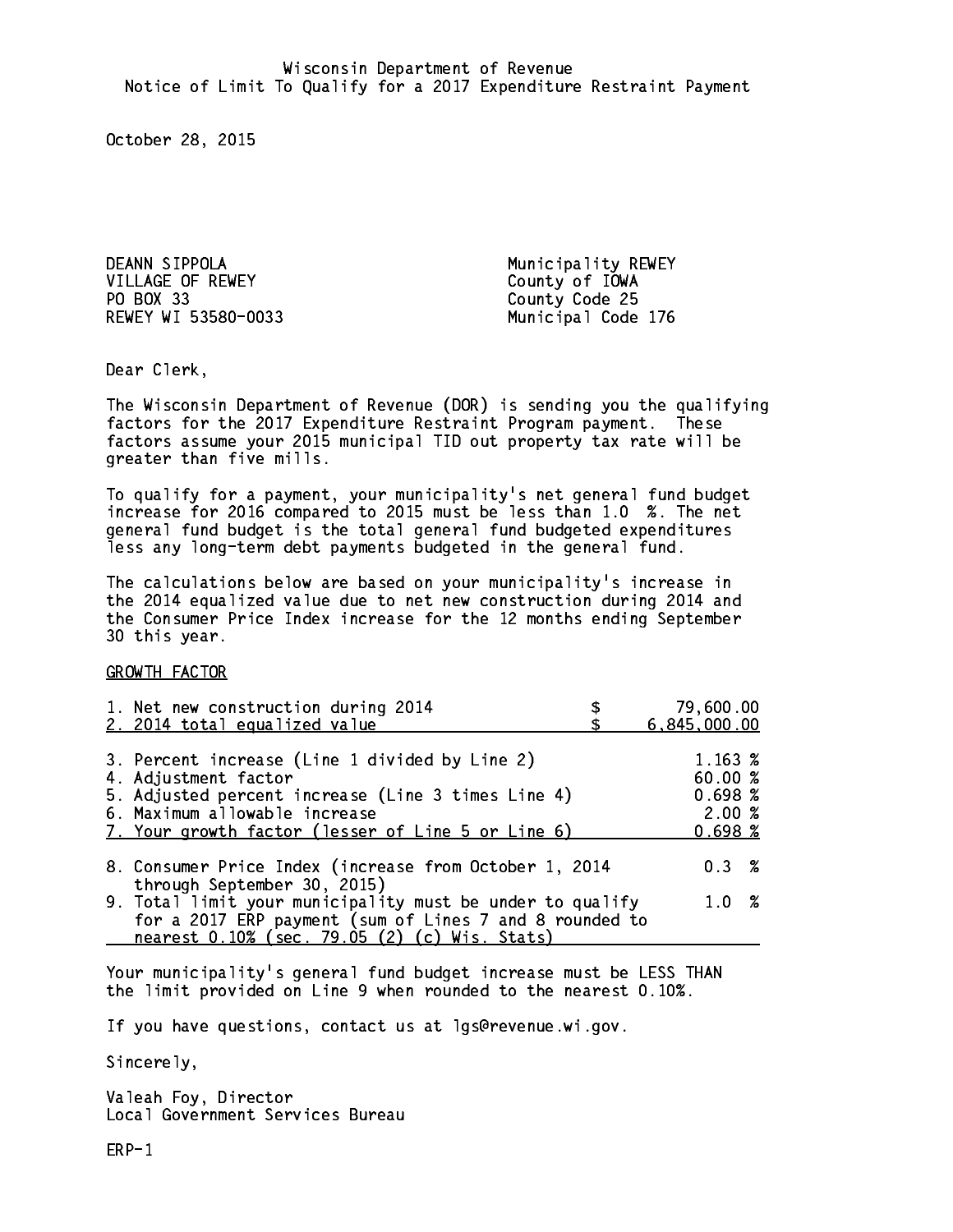LORI PHELAN Municipality RIDGEWAY VILLAGE OF RIDGEWAY County of IOWA 113 DOUGHERTY COURT COURT COUNT County Code 25 RIDGEWAY WI 53582-0128 Municipal Code 177

Dear Clerk. Dear Clerk,

The Wisconsin Department of Revenue (DOR) is sending you the qualifying factors for the 2017 Expenditure Restraint Program payment. These factors assume your 2015 municipal TID out property tax rate will be greater than five mills.

 To qualify for a payment, your municipality's net general fund budget increase for 2016 compared to 2015 must be less than 0.4 %. The net general fund budget is the total general fund budgeted expenditures less any long-term debt payments budgeted in the general fund.

The calculations below are based on your municipality's increase in the 2014 equalized value due to net new construction during 2014 and the Consumer Price Index increase for the 12 months ending September 30 this year. 30 this year.

GROWTH FACTOR

| 1. Net new construction during 2014<br>2. 2014 total equalized value                                                                                                                                                | 43,100.00<br>29,443,600.00                       |
|---------------------------------------------------------------------------------------------------------------------------------------------------------------------------------------------------------------------|--------------------------------------------------|
| 3. Percent increase (Line 1 divided by Line 2)<br>4. Adjustment factor<br>5. Adjusted percent increase (Line 3 times Line 4)<br>6. Maximum allowable increase<br>7. Your growth factor (lesser of Line 5 or Line 6) | 0.146~%<br>60.00%<br>0.088~%<br>2.00%<br>0.088~% |
| 8. Consumer Price Index (increase from October 1, 2014                                                                                                                                                              | 0.3%                                             |
| through September 30, 2015)<br>9. Total limit your municipality must be under to qualify<br>for a 2017 ERP payment (sum of Lines 7 and 8 rounded to<br>nearest 0.10% (sec. 79.05 (2) (c) Wis. Stats)                | $0.4 \t%$                                        |

Your municipality's general fund budget increase must be LESS THAN the limit provided on Line 9 when rounded to the nearest 0.10%.

If you have questions, contact us at lgs@revenue.wi.gov.

Sincerely,

Valeah Foy, Director Local Government Services Bureau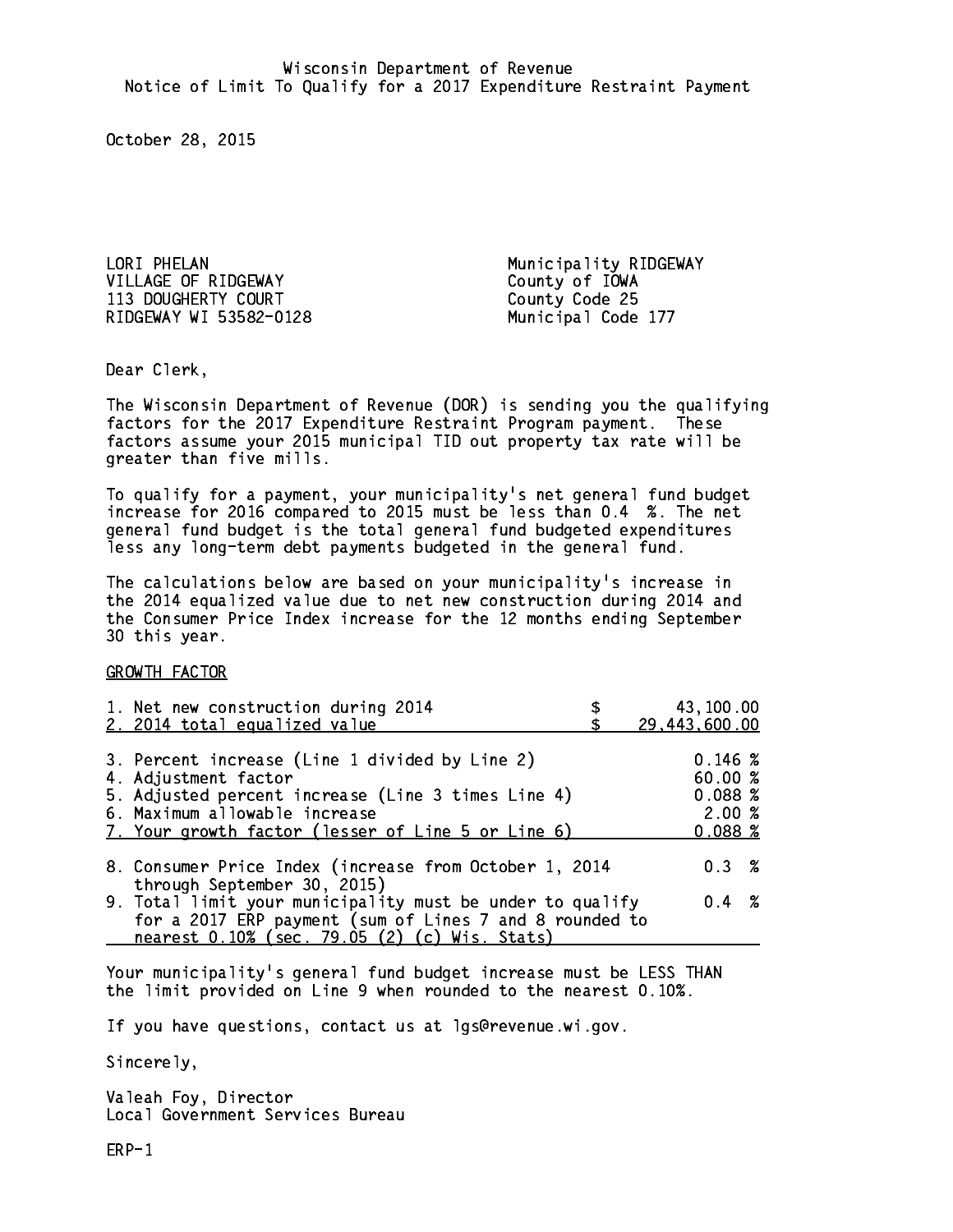LISA RILEY Municipality DODGEVILLE 100 E FOUNTAIN ST County Code 25 DODGEVILLE WI 53533-1750 Municipal Code 216

County of IOWA

Dear Clerk. Dear Clerk,

The Wisconsin Department of Revenue (DOR) is sending you the qualifying factors for the 2017 Expenditure Restraint Program payment. These factors assume your 2015 municipal TID out property tax rate will be greater than five mills.

 To qualify for a payment, your municipality's net general fund budget increase for 2016 compared to 2015 must be less than 0.5 %. The net general fund budget is the total general fund budgeted expenditures less any long-term debt payments budgeted in the general fund.

The calculations below are based on your municipality's increase in the 2014 equalized value due to net new construction during 2014 and the Consumer Price Index increase for the 12 months ending September 30 this year. 30 this year.

GROWTH FACTOR

| 1. Net new construction during 2014<br>2. 2014 total equalized value                                                                                                                                                | 948,400.00<br>315,803,500.00                                 |
|---------------------------------------------------------------------------------------------------------------------------------------------------------------------------------------------------------------------|--------------------------------------------------------------|
| 3. Percent increase (Line 1 divided by Line 2)<br>4. Adjustment factor<br>5. Adjusted percent increase (Line 3 times Line 4)<br>6. Maximum allowable increase<br>7. Your growth factor (lesser of Line 5 or Line 6) | $0.300 \; \text{%}$<br>60.00%<br>$0.180*$<br>2.00%<br>0.180% |
| 8. Consumer Price Index (increase from October 1, 2014                                                                                                                                                              | $0.3 \t%$                                                    |
| through September 30, 2015)<br>9. Total limit your municipality must be under to qualify<br>for a 2017 ERP payment (sum of Lines 7 and 8 rounded to<br>nearest 0.10% (sec. 79.05 (2) (c) Wis. Stats)                | 0.5 %                                                        |

Your municipality's general fund budget increase must be LESS THAN the limit provided on Line 9 when rounded to the nearest 0.10%.

If you have questions, contact us at lgs@revenue.wi.gov.

Sincerely,

Valeah Foy, Director Local Government Services Bureau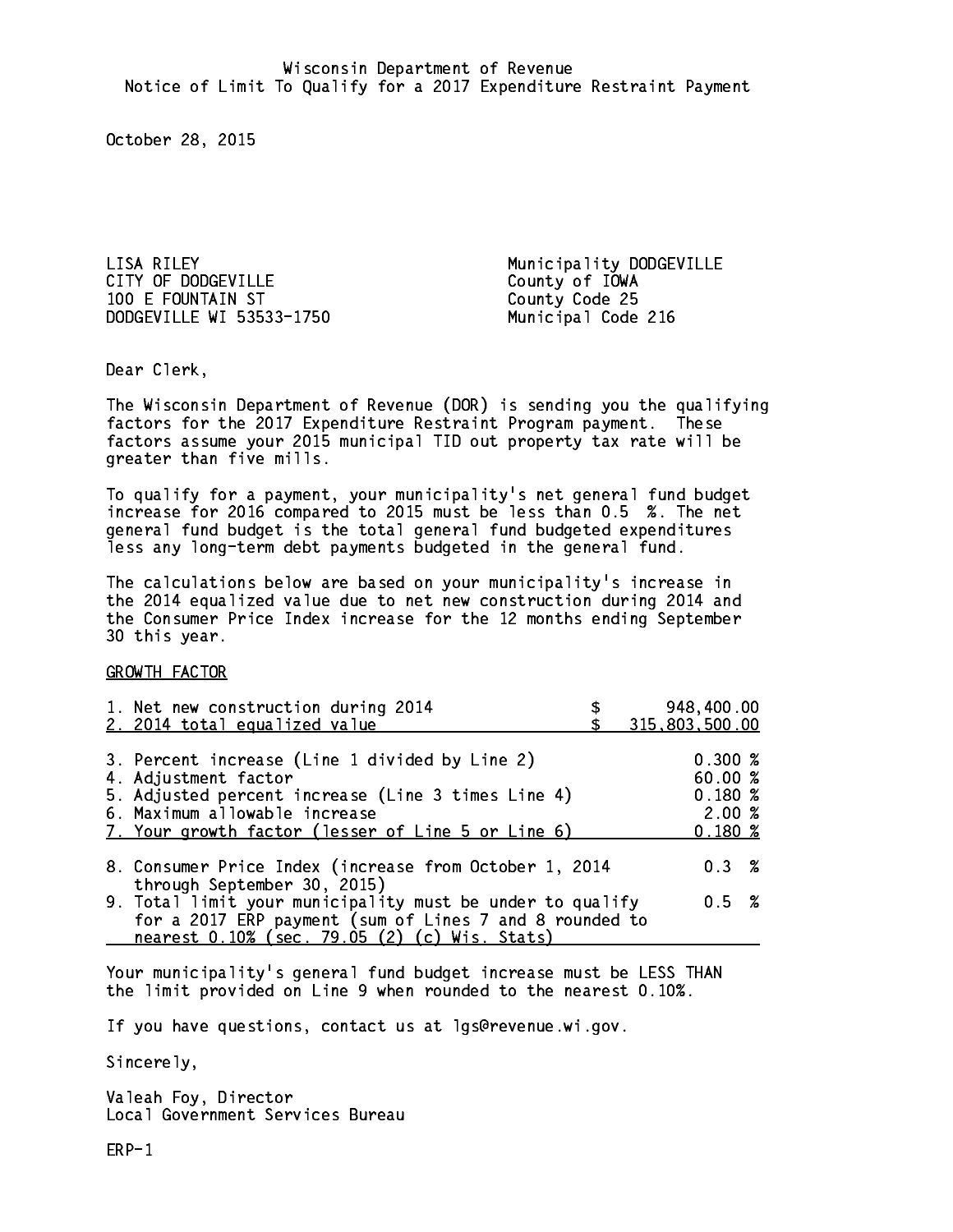CITY OF MINERAL POINT COUNTY OF IOWA 137 HIGH ST MINERAL POINT WI 53565 Municipal Code 251

DEBI HEISNER Municipality MINERAL POINT County Code 25

Dear Clerk. Dear Clerk,

The Wisconsin Department of Revenue (DOR) is sending you the qualifying factors for the 2017 Expenditure Restraint Program payment. These factors assume your 2015 municipal TID out property tax rate will be greater than five mills.

 To qualify for a payment, your municipality's net general fund budget increase for 2016 compared to 2015 must be less than 0.6 %. The net general fund budget is the total general fund budgeted expenditures less any long-term debt payments budgeted in the general fund.

The calculations below are based on your municipality's increase in the 2014 equalized value due to net new construction during 2014 and the Consumer Price Index increase for the 12 months ending September 30 this year. 30 this year.

GROWTH FACTOR

| 1. Net new construction during 2014<br>2. 2014 total equalized value                                                                                                                                                | 1,023,800.00<br>176,413,600.00                   |
|---------------------------------------------------------------------------------------------------------------------------------------------------------------------------------------------------------------------|--------------------------------------------------|
| 3. Percent increase (Line 1 divided by Line 2)<br>4. Adjustment factor<br>5. Adjusted percent increase (Line 3 times Line 4)<br>6. Maximum allowable increase<br>7. Your growth factor (lesser of Line 5 or Line 6) | 0.580%<br>60.00 %<br>0.348~%<br>2.00%<br>0.348~% |
| 8. Consumer Price Index (increase from October 1, 2014                                                                                                                                                              | 0.3%                                             |
| through September 30, 2015)<br>9. Total limit your municipality must be under to qualify<br>for a 2017 ERP payment (sum of Lines 7 and 8 rounded to<br>nearest 0.10% (sec. 79.05 (2) (c) Wis. Stats)                | $0.6\;$ %                                        |

Your municipality's general fund budget increase must be LESS THAN the limit provided on Line 9 when rounded to the nearest 0.10%.

If you have questions, contact us at lgs@revenue.wi.gov.

Sincerely,

Valeah Foy, Director Local Government Services Bureau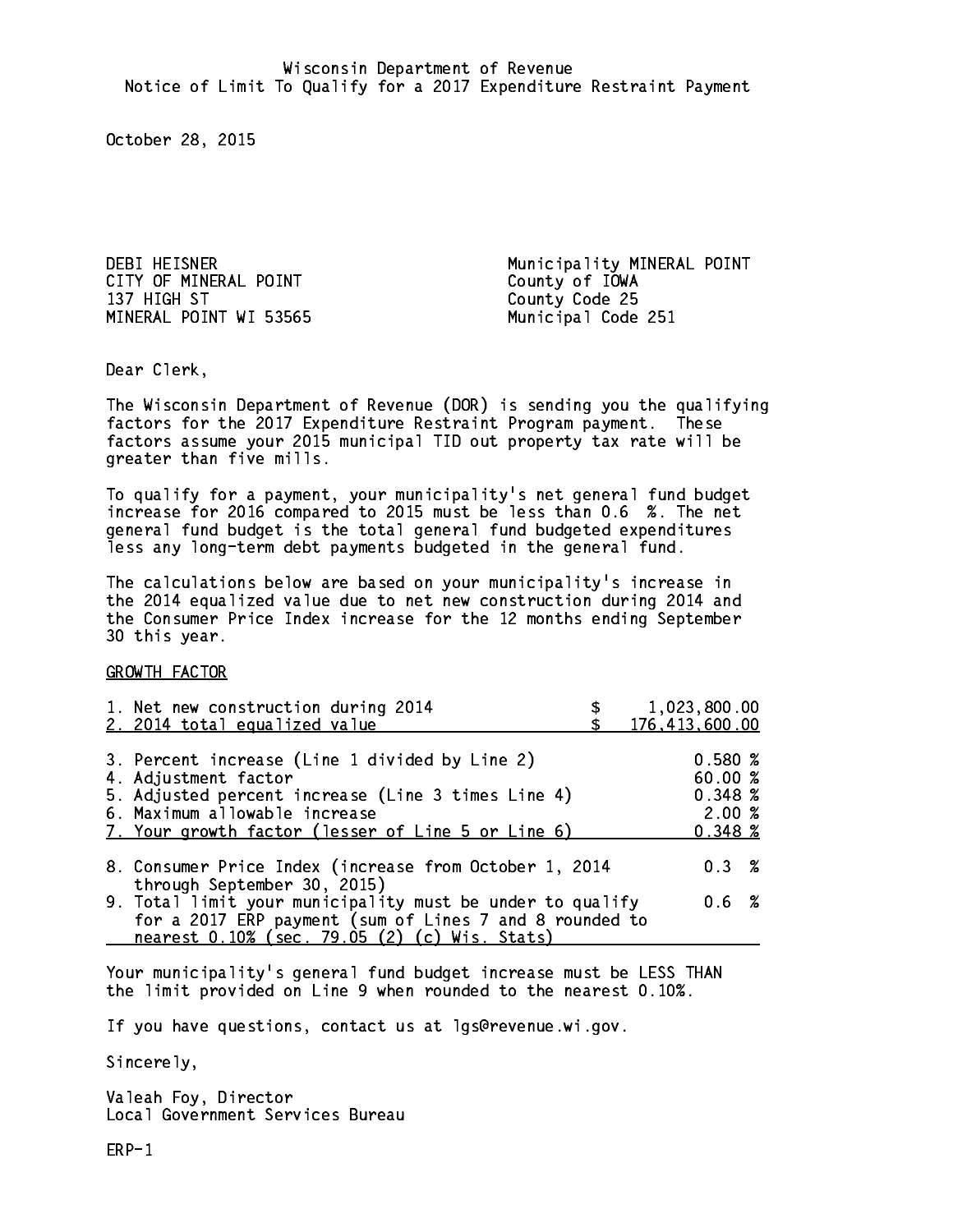LINDA RYSKEWECZ Municipality HURLEY CITY OF HURLEY COUNTY OF TRON 405 5TH AVE N County Code 26 HURLEY WI 54534-1178 Municipal Code 236

Dear Clerk. Dear Clerk,

The Wisconsin Department of Revenue (DOR) is sending you the qualifying factors for the 2017 Expenditure Restraint Program payment. These factors assume your 2015 municipal TID out property tax rate will be greater than five mills.

 To qualify for a payment, your municipality's net general fund budget increase for 2016 compared to 2015 must be less than 0.3 %. The net general fund budget is the total general fund budgeted expenditures less any long-term debt payments budgeted in the general fund.

The calculations below are based on your municipality's increase in the 2014 equalized value due to net new construction during 2014 and the Consumer Price Index increase for the 12 months ending September 30 this year. 30 this year.

GROWTH FACTOR

| 1. Net new construction during 2014<br>2. 2014 total equalized value                                                                                                                                                | $-22, 300.00$<br>57,605,600.00                       |
|---------------------------------------------------------------------------------------------------------------------------------------------------------------------------------------------------------------------|------------------------------------------------------|
| 3. Percent increase (Line 1 divided by Line 2)<br>4. Adjustment factor<br>5. Adjusted percent increase (Line 3 times Line 4)<br>6. Maximum allowable increase<br>7. Your growth factor (lesser of Line 5 or Line 6) | $-.039$ %<br>60.00%<br>$-.023$ %<br>2.00%<br>0.000 % |
| 8. Consumer Price Index (increase from October 1, 2014<br>through September 30, 2015)                                                                                                                               | 0.3%                                                 |
| 9. Total limit your municipality must be under to qualify<br>for a 2017 ERP payment (sum of Lines 7 and 8 rounded to<br>nearest 0.10% (sec. 79.05 (2) (c) Wis. Stats)                                               | 0.3%                                                 |

Your municipality's general fund budget increase must be LESS THAN the limit provided on Line 9 when rounded to the nearest 0.10%.

If you have questions, contact us at lgs@revenue.wi.gov.

Sincerely,

Valeah Foy, Director Local Government Services Bureau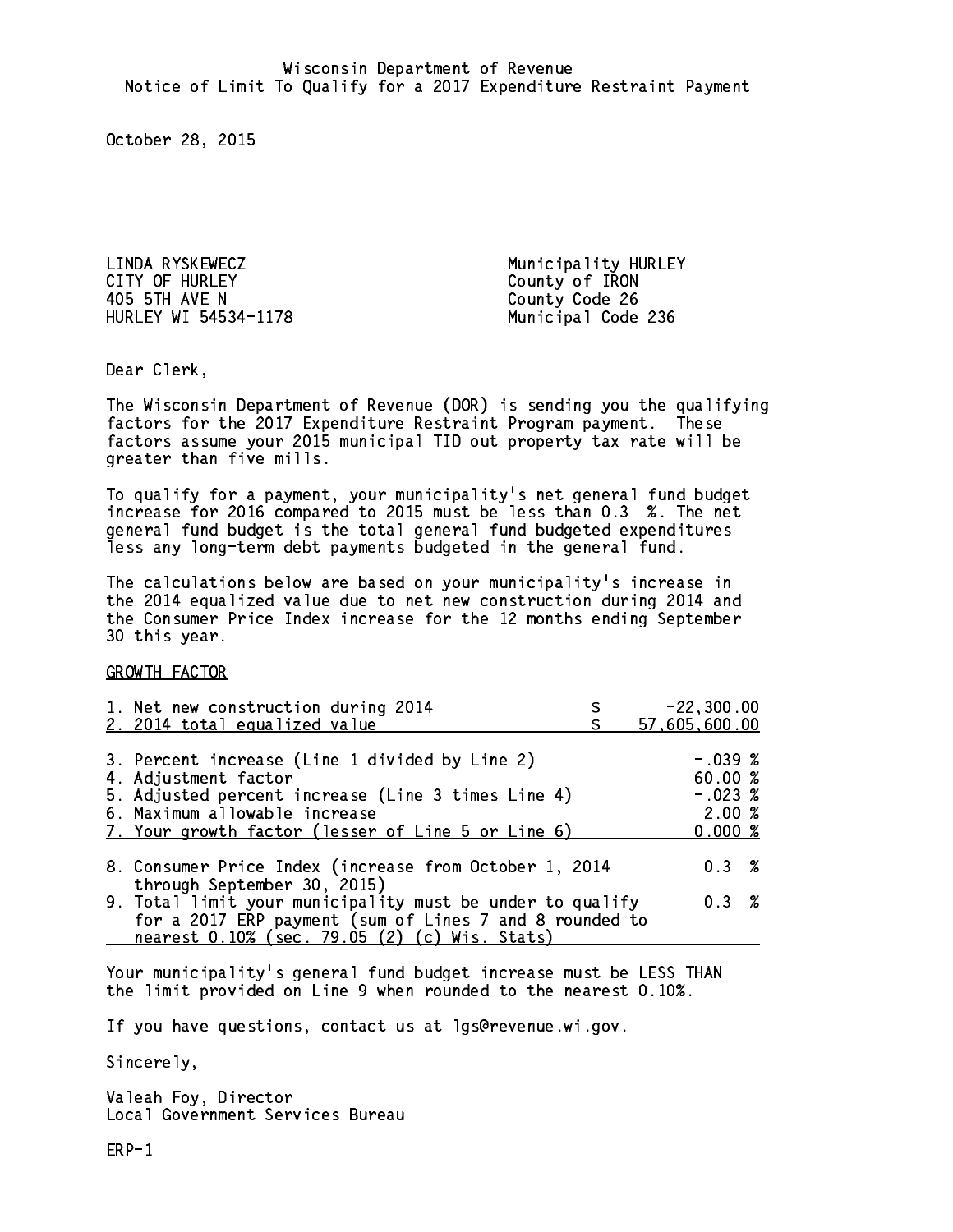CLAUDIA FIELDS Municipality ALMA CENTER VILLAGE OF ALMA CENTER County of JACKSON PO BOX 96 ALMA CENTER WI 54611-0096 Municipal Code 101

County Code 27

Dear Clerk. Dear Clerk,

The Wisconsin Department of Revenue (DOR) is sending you the qualifying factors for the 2017 Expenditure Restraint Program payment. These factors assume your 2015 municipal TID out property tax rate will be greater than five mills.

 To qualify for a payment, your municipality's net general fund budget increase for 2016 compared to 2015 must be less than 0.5 %. The net general fund budget is the total general fund budgeted expenditures less any long-term debt payments budgeted in the general fund.

The calculations below are based on your municipality's increase in the 2014 equalized value due to net new construction during 2014 and the Consumer Price Index increase for the 12 months ending September 30 this year. 30 this year.

GROWTH FACTOR

| 1. Net new construction during 2014                                                                                                                                                                                 | 47,300.00                                             |
|---------------------------------------------------------------------------------------------------------------------------------------------------------------------------------------------------------------------|-------------------------------------------------------|
| 2. 2014 total equalized value                                                                                                                                                                                       | 15,975,300.00                                         |
| 3. Percent increase (Line 1 divided by Line 2)<br>4. Adjustment factor<br>5. Adjusted percent increase (Line 3 times Line 4)<br>6. Maximum allowable increase<br>7. Your growth factor (lesser of Line 5 or Line 6) | $0.296 \; %$<br>60.00%<br>0.178~%<br>2.00%<br>0.178~% |
| 8. Consumer Price Index (increase from October 1, 2014                                                                                                                                                              | $0.3 \t%$                                             |
| through September 30, 2015)<br>9. Total limit your municipality must be under to qualify<br>for a 2017 ERP payment (sum of Lines 7 and 8 rounded to<br>nearest 0.10% (sec. 79.05 (2) (c) Wis. Stats)                | 0.5 %                                                 |

Your municipality's general fund budget increase must be LESS THAN the limit provided on Line 9 when rounded to the nearest 0.10%.

If you have questions, contact us at lgs@revenue.wi.gov.

Sincerely,

Valeah Foy, Director Local Government Services Bureau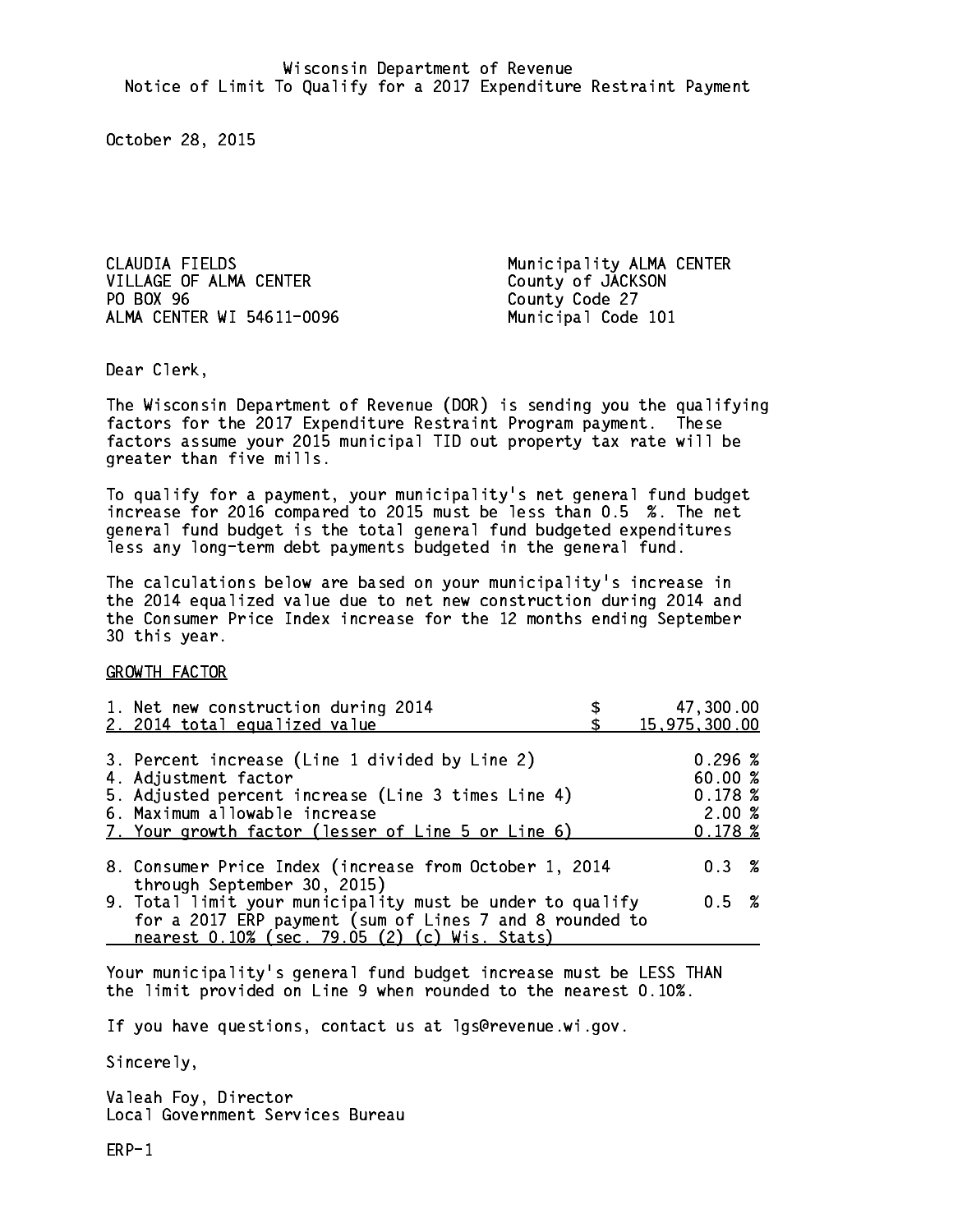WENDY BUE **Municipality TAYLOR** VILLAGE OF TAYLOR County of JACKSON PO BOX 130 County Code 27 TAYLOR WI 54659-0130 Municipal Code 186

Dear Clerk. Dear Clerk,

The Wisconsin Department of Revenue (DOR) is sending you the qualifying factors for the 2017 Expenditure Restraint Program payment. These factors assume your 2015 municipal TID out property tax rate will be greater than five mills.

 To qualify for a payment, your municipality's net general fund budget increase for 2016 compared to 2015 must be less than 0.7 %. The net general fund budget is the total general fund budgeted expenditures less any long-term debt payments budgeted in the general fund.

The calculations below are based on your municipality's increase in the 2014 equalized value due to net new construction during 2014 and the Consumer Price Index increase for the 12 months ending September 30 this year. 30 this year.

GROWTH FACTOR

| 1. Net new construction during 2014<br>2. 2014 total equalized value                                                                                                                                                | 82,900.00<br>12,690,000.00                              |
|---------------------------------------------------------------------------------------------------------------------------------------------------------------------------------------------------------------------|---------------------------------------------------------|
| 3. Percent increase (Line 1 divided by Line 2)<br>4. Adjustment factor<br>5. Adjusted percent increase (Line 3 times Line 4)<br>6. Maximum allowable increase<br>7. Your growth factor (lesser of Line 5 or Line 6) | 0.653~%<br>60.00%<br>$0.392 \; \%$<br>2.00%<br>$0.392*$ |
| 8. Consumer Price Index (increase from October 1, 2014                                                                                                                                                              | $0.3 \t%$                                               |
| through September 30, 2015)<br>9. Total limit your municipality must be under to qualify<br>for a 2017 ERP payment (sum of Lines 7 and 8 rounded to<br>nearest 0.10% (sec. 79.05 (2) (c) Wis. Stats)                | 0.7%                                                    |

Your municipality's general fund budget increase must be LESS THAN the limit provided on Line 9 when rounded to the nearest 0.10%.

If you have questions, contact us at lgs@revenue.wi.gov.

Sincerely,

Valeah Foy, Director Local Government Services Bureau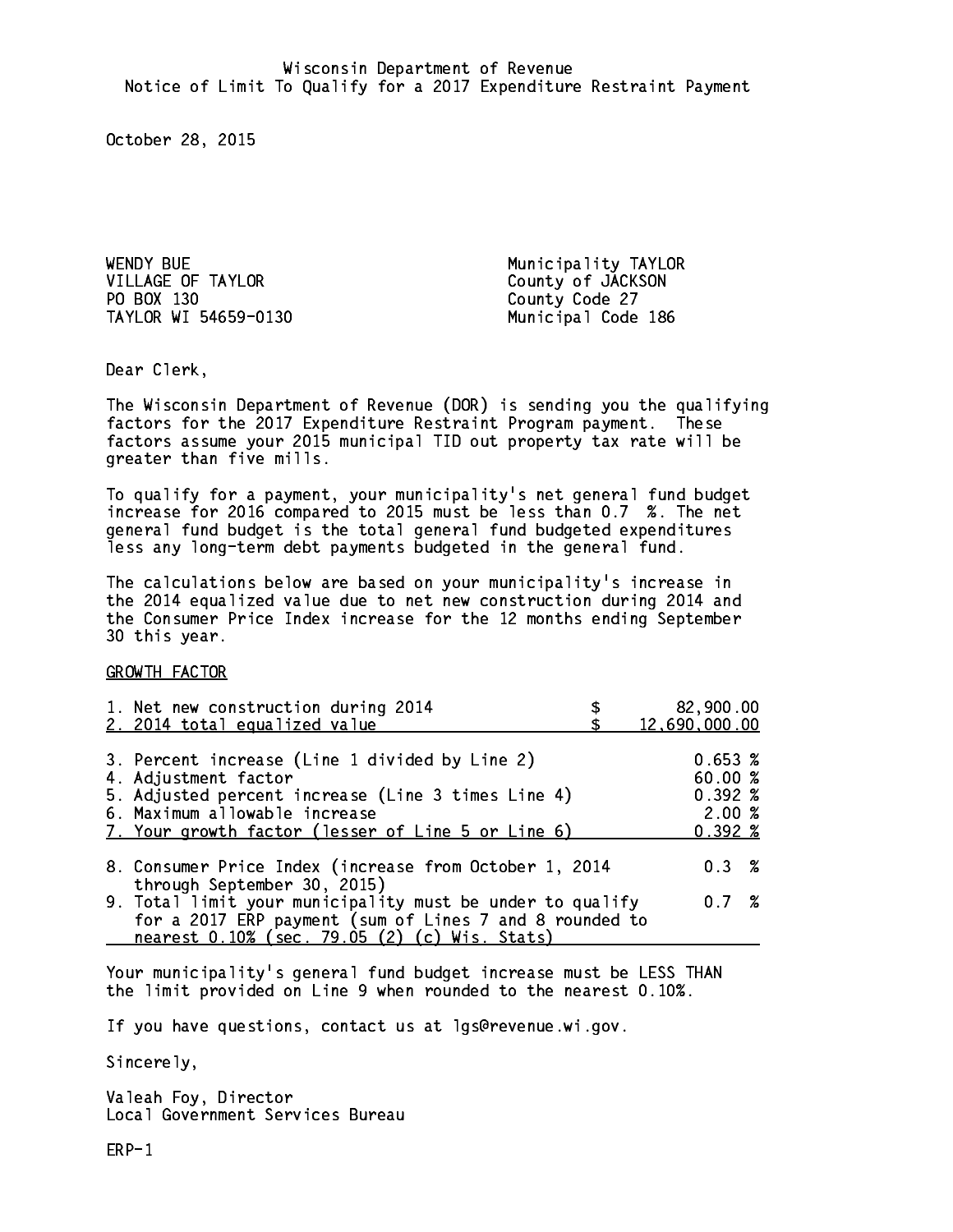CITY OF BLACK RIVER FALLS County of JACKSON 101 S 2ND ST County Code 27 BLACK RIVER FALLS WI 54615-172 Municipal Code 206

BRAD CHOWN **Municipality BLACK RIVER FALLS** 

Dear Clerk. Dear Clerk,

The Wisconsin Department of Revenue (DOR) is sending you the qualifying factors for the 2017 Expenditure Restraint Program payment. These factors assume your 2015 municipal TID out property tax rate will be greater than five mills.

 To qualify for a payment, your municipality's net general fund budget increase for 2016 compared to 2015 must be less than 0.8 %. The net general fund budget is the total general fund budgeted expenditures less any long-term debt payments budgeted in the general fund.

The calculations below are based on your municipality's increase in the 2014 equalized value due to net new construction during 2014 and the Consumer Price Index increase for the 12 months ending September 30 this year. 30 this year.

GROWTH FACTOR

| 1. Net new construction during 2014<br>2. 2014 total equalized value | 2,006,400.00<br>223,658,800.00 |
|----------------------------------------------------------------------|--------------------------------|
|                                                                      |                                |
| 3. Percent increase (Line 1 divided by Line 2)                       | 0.897~%                        |
| 4. Adjustment factor                                                 | 60.00 %                        |
| 5. Adjusted percent increase (Line 3 times Line 4)                   | 0.538~%                        |
| 6. Maximum allowable increase                                        | 2.00%                          |
| 7. Your growth factor (lesser of Line 5 or Line 6)                   | $0.538 \; \text{\%}$           |
|                                                                      |                                |
| 8. Consumer Price Index (increase from October 1, 2014               | $0.3 \t%$                      |
| through September 30, 2015)                                          |                                |
| 9. Total limit your municipality must be under to qualify            | $0.8 \t%$                      |
| for a 2017 ERP payment (sum of Lines 7 and 8 rounded to              |                                |
| nearest 0.10% (sec. 79.05 (2) (c) Wis. Stats)                        |                                |

Your municipality's general fund budget increase must be LESS THAN the limit provided on Line 9 when rounded to the nearest 0.10%.

If you have questions, contact us at lgs@revenue.wi.gov.

Sincerely,

Valeah Foy, Director Local Government Services Bureau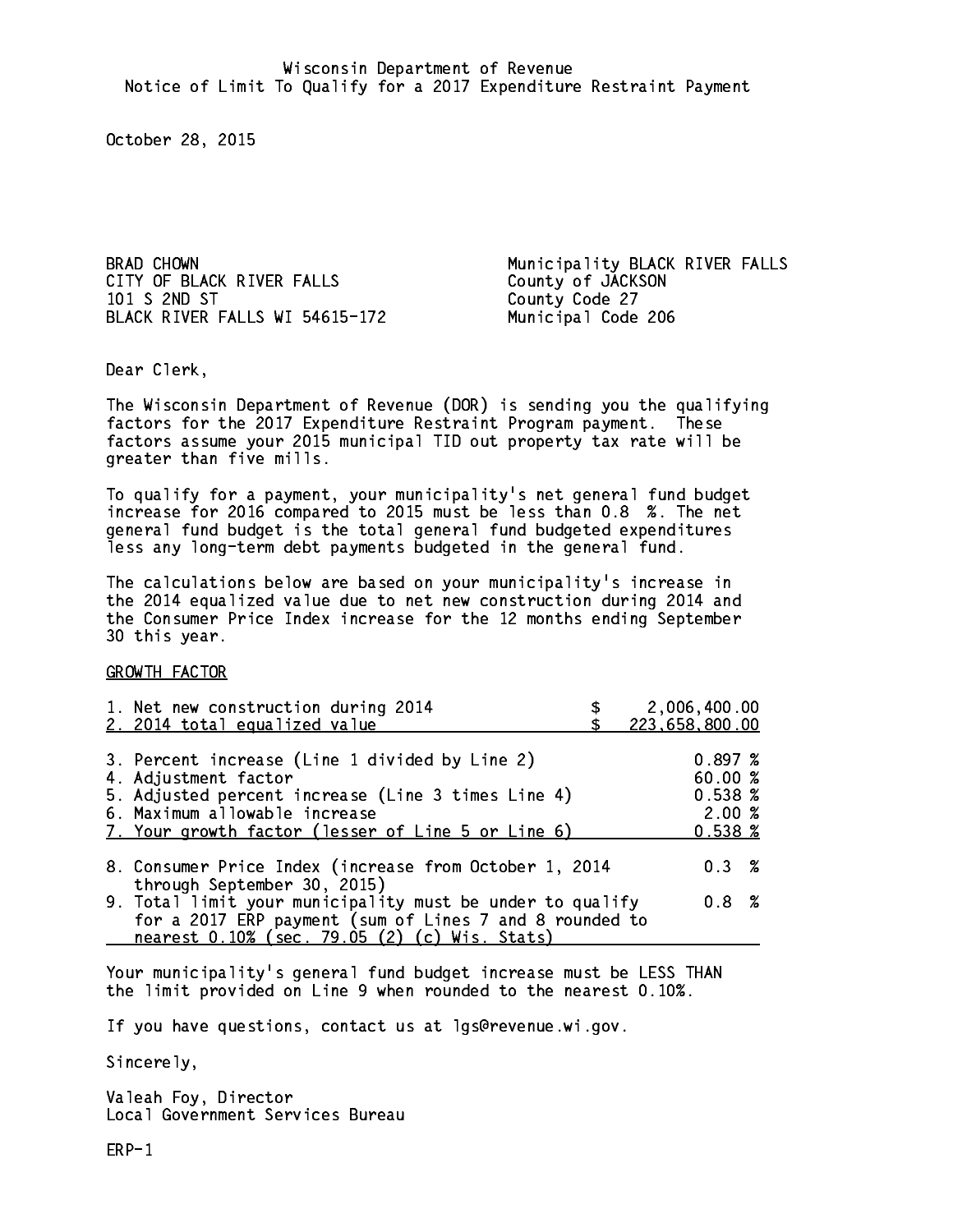VILLAGE OF JOHNSON CREEK County of JEFFERSON PO BOX 238 JOHNSON CREEK WI 53038-0238 Municipal Code 141

JOAN DYKSTRA Municipality JOHNSON CREEK County Code 28

Dear Clerk. Dear Clerk,

The Wisconsin Department of Revenue (DOR) is sending you the qualifying factors for the 2017 Expenditure Restraint Program payment. These factors assume your 2015 municipal TID out property tax rate will be greater than five mills.

 To qualify for a payment, your municipality's net general fund budget increase for 2016 compared to 2015 must be less than 1.5 %. The net general fund budget is the total general fund budgeted expenditures less any long-term debt payments budgeted in the general fund.

The calculations below are based on your municipality's increase in the 2014 equalized value due to net new construction during 2014 and the Consumer Price Index increase for the 12 months ending September 30 this year. 30 this year.

GROWTH FACTOR

| 1. Net new construction during 2014<br>2. 2014 total equalized value                                                                                                                                                | 5,643,800.00<br>294, 236, 400.00                  |  |
|---------------------------------------------------------------------------------------------------------------------------------------------------------------------------------------------------------------------|---------------------------------------------------|--|
| 3. Percent increase (Line 1 divided by Line 2)<br>4. Adjustment factor<br>5. Adjusted percent increase (Line 3 times Line 4)<br>6. Maximum allowable increase<br>7. Your growth factor (lesser of Line 5 or Line 6) | 1.918 %<br>60.00 %<br>1.151 %<br>2.00%<br>1.151 % |  |
| 8. Consumer Price Index (increase from October 1, 2014                                                                                                                                                              | $0.3 \t%$                                         |  |
| 9. Total limit your municipality must be under to qualify<br>for a 2017 ERP payment (sum of Lines 7 and 8 rounded to                                                                                                | $1.5 \t%$                                         |  |
| through September 30, 2015)<br>nearest 0.10% (sec. 79.05 (2) (c) Wis. Stats)                                                                                                                                        |                                                   |  |

Your municipality's general fund budget increase must be LESS THAN the limit provided on Line 9 when rounded to the nearest 0.10%.

If you have questions, contact us at lgs@revenue.wi.gov.

Sincerely,

Valeah Foy, Director Local Government Services Bureau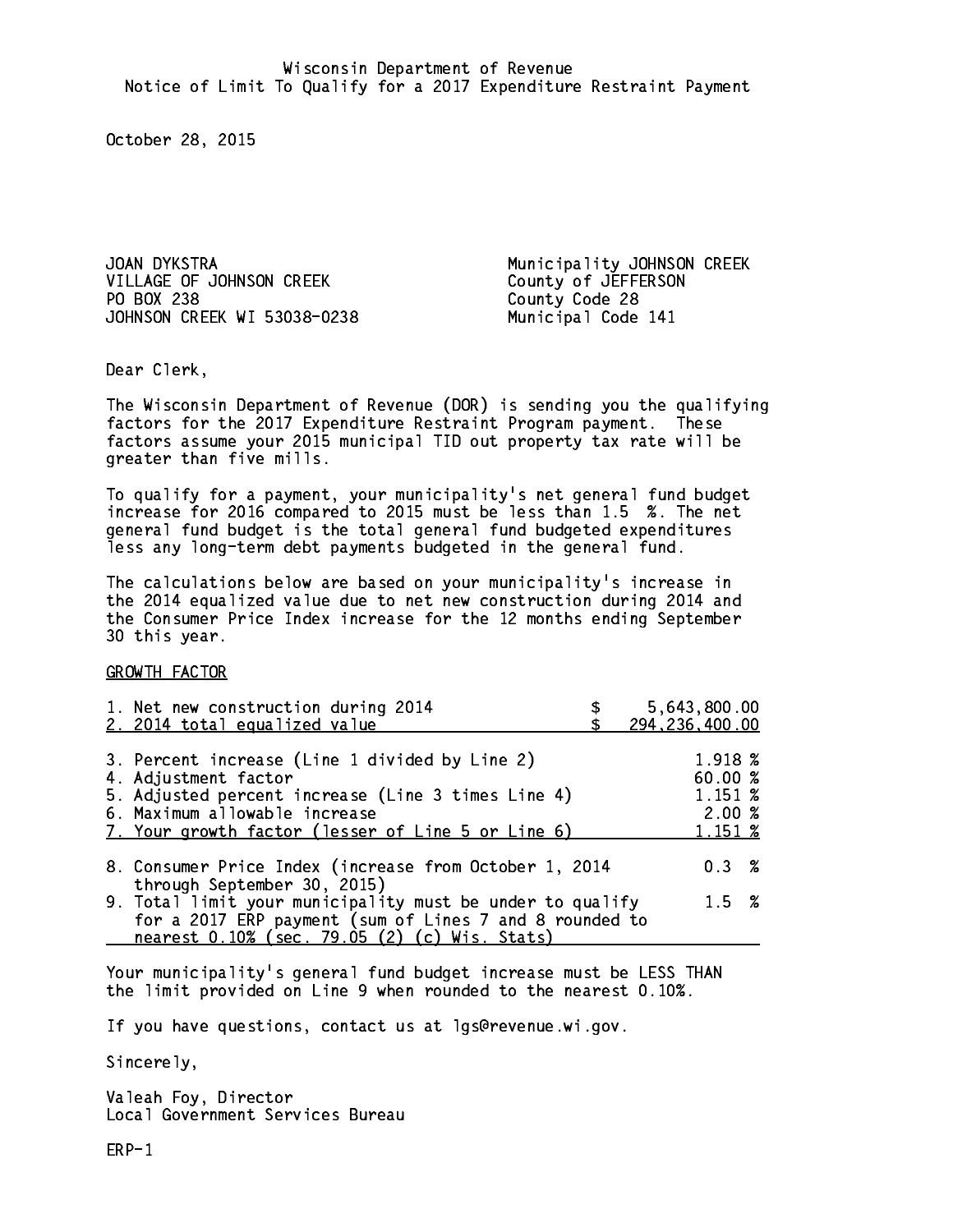LAURIE MUELLER Municipality PALMYRA VILLAGE OF PALMYRA County of JEFFERSON PO BOX 380 County Code 28 PALMYRA WI 53156-0380 Municipal Code 171

Dear Clerk. Dear Clerk,

The Wisconsin Department of Revenue (DOR) is sending you the qualifying factors for the 2017 Expenditure Restraint Program payment. These factors assume your 2015 municipal TID out property tax rate will be greater than five mills.

 To qualify for a payment, your municipality's net general fund budget increase for 2016 compared to 2015 must be less than 0.4 %. The net general fund budget is the total general fund budgeted expenditures less any long-term debt payments budgeted in the general fund.

The calculations below are based on your municipality's increase in the 2014 equalized value due to net new construction during 2014 and the Consumer Price Index increase for the 12 months ending September 30 this year. 30 this year.

GROWTH FACTOR

| 1. Net new construction during 2014<br>2. 2014 total equalized value                                                                                                                                                | 212,900.00<br>114,887,600.00                               |
|---------------------------------------------------------------------------------------------------------------------------------------------------------------------------------------------------------------------|------------------------------------------------------------|
| 3. Percent increase (Line 1 divided by Line 2)<br>4. Adjustment factor<br>5. Adjusted percent increase (Line 3 times Line 4)<br>6. Maximum allowable increase<br>7. Your growth factor (lesser of Line 5 or Line 6) | 0.185~%<br>60.00%<br>$0.111 \;$ %<br>2.00%<br>$0.111 \;$ % |
| 8. Consumer Price Index (increase from October 1, 2014                                                                                                                                                              | $0.3 \t%$                                                  |
| through September 30, 2015)<br>9. Total limit your municipality must be under to qualify<br>for a 2017 ERP payment (sum of Lines 7 and 8 rounded to<br>nearest 0.10% (sec. 79.05 (2) (c) Wis. Stats)                | $0.4 \t%$                                                  |

Your municipality's general fund budget increase must be LESS THAN the limit provided on Line 9 when rounded to the nearest 0.10%.

If you have questions, contact us at lgs@revenue.wi.gov.

Sincerely,

Valeah Foy, Director Local Government Services Bureau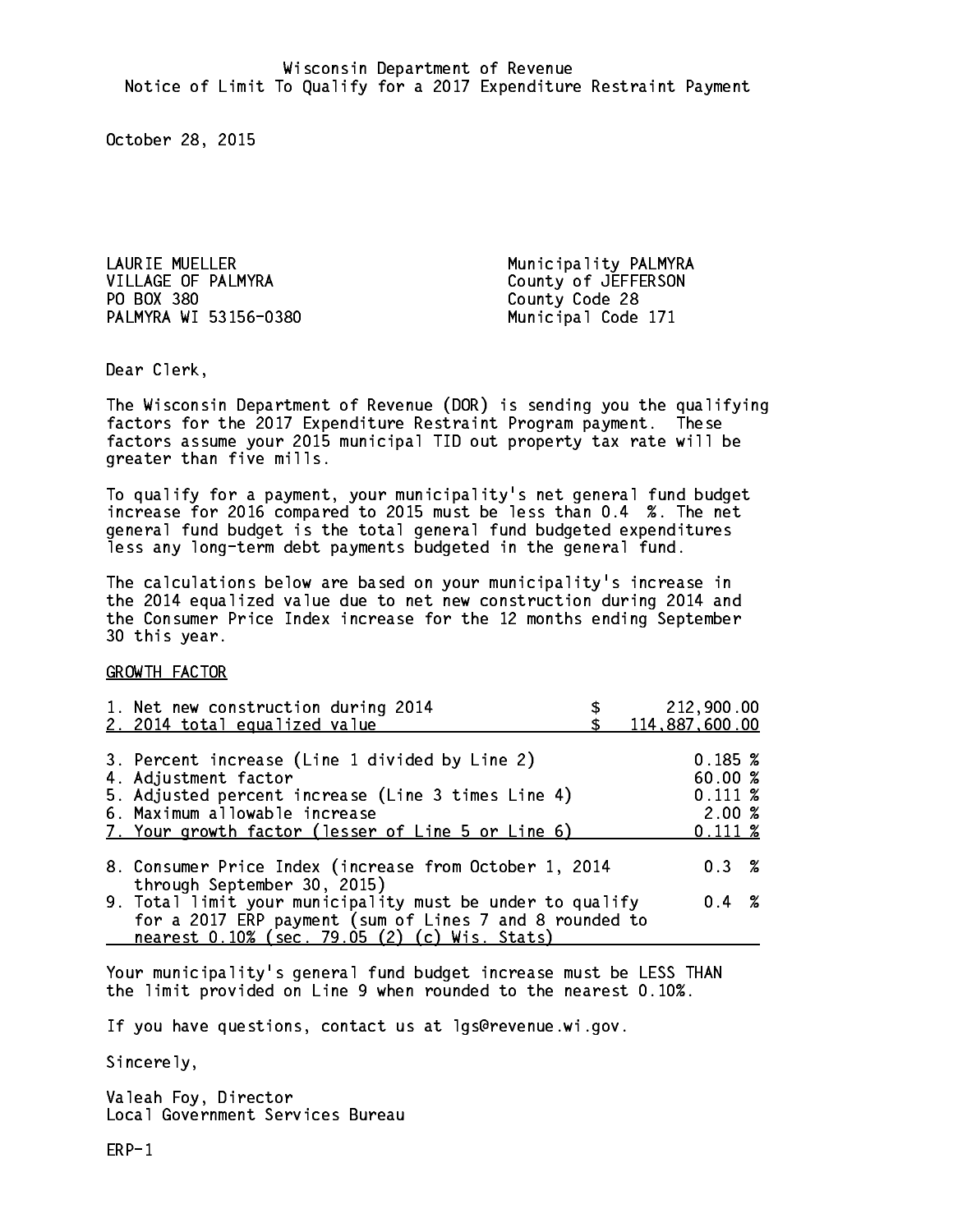HEATHER RUPNOW Municipality SULLIVAN VILLAGE OF SULLIVAN County of JEFFERSON PO BOX 6 SULLIVAN WI 53178-0006 Municipal Code 181

County Code 28

Dear Clerk. Dear Clerk,

The Wisconsin Department of Revenue (DOR) is sending you the qualifying factors for the 2017 Expenditure Restraint Program payment. These factors assume your 2015 municipal TID out property tax rate will be greater than five mills.

 To qualify for a payment, your municipality's net general fund budget increase for 2016 compared to 2015 must be less than 0.4 %. The net general fund budget is the total general fund budgeted expenditures less any long-term debt payments budgeted in the general fund.

The calculations below are based on your municipality's increase in the 2014 equalized value due to net new construction during 2014 and the Consumer Price Index increase for the 12 months ending September 30 this year. 30 this year.

GROWTH FACTOR

| 1. Net new construction during 2014                                                                                                                                                                                 | 58,300.00                                           |
|---------------------------------------------------------------------------------------------------------------------------------------------------------------------------------------------------------------------|-----------------------------------------------------|
| 2. 2014 total equalized value                                                                                                                                                                                       | 43,946,200.00                                       |
| 3. Percent increase (Line 1 divided by Line 2)<br>4. Adjustment factor<br>5. Adjusted percent increase (Line 3 times Line 4)<br>6. Maximum allowable increase<br>7. Your growth factor (lesser of Line 5 or Line 6) | $0.133 \;$ %<br>60.00%<br>0.080%<br>2.00%<br>0.080% |
| 8. Consumer Price Index (increase from October 1, 2014                                                                                                                                                              | $0.3 \t%$                                           |
| through September 30, 2015)<br>9. Total limit your municipality must be under to qualify<br>for a 2017 ERP payment (sum of Lines 7 and 8 rounded to<br>nearest 0.10% (sec. 79.05 (2) (c) Wis. Stats)                | $0.4 \t%$                                           |

Your municipality's general fund budget increase must be LESS THAN the limit provided on Line 9 when rounded to the nearest 0.10%.

If you have questions, contact us at lgs@revenue.wi.gov.

Sincerely,

Valeah Foy, Director Local Government Services Bureau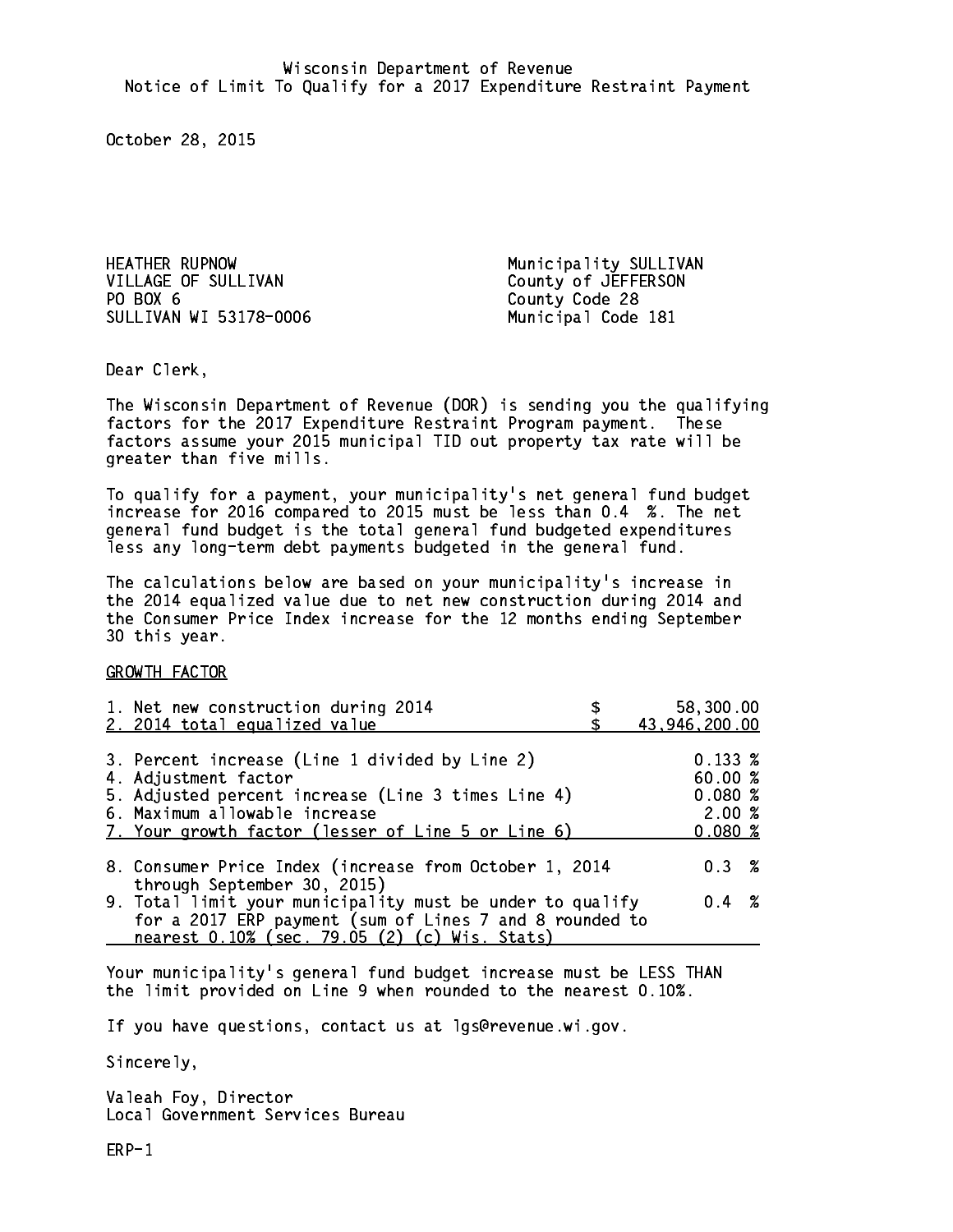MICHELLE EBBERT Municipality FORT ATKINSON CITY OF FORT ATKINSON County of JEFFERSON 101 N MAIN ST County Code 28 FORT ATKINSON WI 53538-1861 Municipal Code 226

Dear Clerk. Dear Clerk,

The Wisconsin Department of Revenue (DOR) is sending you the qualifying factors for the 2017 Expenditure Restraint Program payment. These factors assume your 2015 municipal TID out property tax rate will be greater than five mills.

 To qualify for a payment, your municipality's net general fund budget increase for 2016 compared to 2015 must be less than 0.5 %. The net general fund budget is the total general fund budgeted expenditures less any long-term debt payments budgeted in the general fund.

The calculations below are based on your municipality's increase in the 2014 equalized value due to net new construction during 2014 and the Consumer Price Index increase for the 12 months ending September 30 this year. 30 this year.

GROWTH FACTOR

| 0.387~%<br>60.00%<br>$0.232*$<br>2.00%<br>$0.232*$ |
|----------------------------------------------------|
| $0.3 \t%$                                          |
| 0.5 %                                              |
|                                                    |

Your municipality's general fund budget increase must be LESS THAN the limit provided on Line 9 when rounded to the nearest 0.10%.

If you have questions, contact us at lgs@revenue.wi.gov.

Sincerely,

Valeah Foy, Director Local Government Services Bureau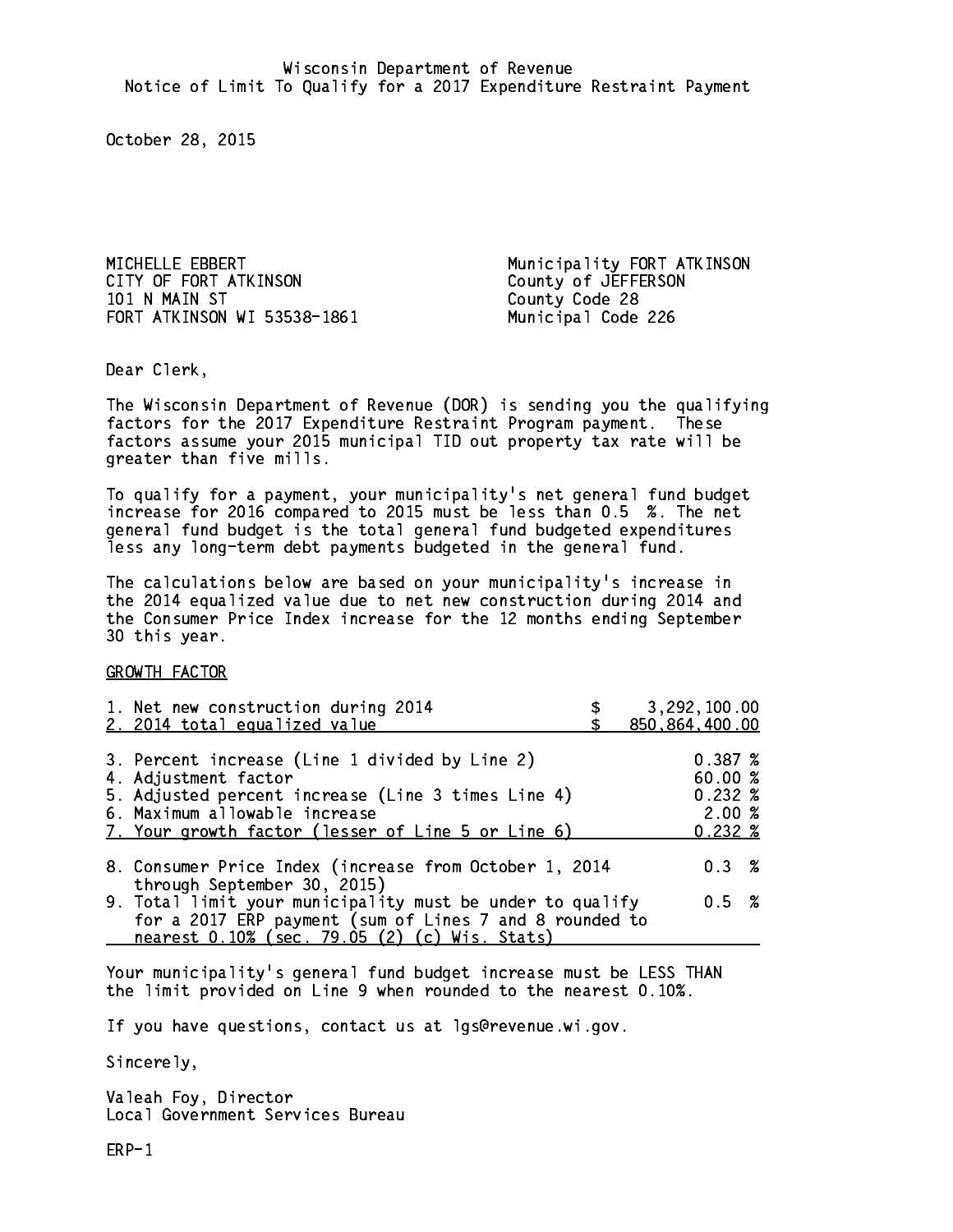317 S MAIN STREET County Code 28

RITA BAUMANN Municipality JEFFERSON CITY OF JEFFERSON COUNTY OF JEFFERSON JEFFERSON WI 53549 Municipal Code 241

Dear Clerk. Dear Clerk,

The Wisconsin Department of Revenue (DOR) is sending you the qualifying factors for the 2017 Expenditure Restraint Program payment. These factors assume your 2015 municipal TID out property tax rate will be greater than five mills.

 To qualify for a payment, your municipality's net general fund budget increase for 2016 compared to 2015 must be less than 1.4 %. The net general fund budget is the total general fund budgeted expenditures less any long-term debt payments budgeted in the general fund.

The calculations below are based on your municipality's increase in the 2014 equalized value due to net new construction during 2014 and the Consumer Price Index increase for the 12 months ending September 30 this year. 30 this year.

GROWTH FACTOR

| 1. Net new construction during 2014<br>2. 2014 total equalized value                                                                                                                                                | 8,421,900.00<br>461,734,100.00                   |
|---------------------------------------------------------------------------------------------------------------------------------------------------------------------------------------------------------------------|--------------------------------------------------|
| 3. Percent increase (Line 1 divided by Line 2)<br>4. Adjustment factor<br>5. Adjusted percent increase (Line 3 times Line 4)<br>6. Maximum allowable increase<br>7. Your growth factor (lesser of Line 5 or Line 6) | 1.824 %<br>60.00%<br>1.094 %<br>2.00%<br>1.094 % |
| 8. Consumer Price Index (increase from October 1, 2014                                                                                                                                                              | $0.3 \t%$                                        |
| through September 30, 2015)<br>9. Total limit your municipality must be under to qualify<br>for a 2017 ERP payment (sum of Lines 7 and 8 rounded to<br>nearest 0.10% (sec. 79.05 (2) (c) Wis. Stats)                | $1.4 \t%$                                        |

Your municipality's general fund budget increase must be LESS THAN the limit provided on Line 9 when rounded to the nearest 0.10%.

If you have questions, contact us at lgs@revenue.wi.gov.

Sincerely,

Valeah Foy, Director Local Government Services Bureau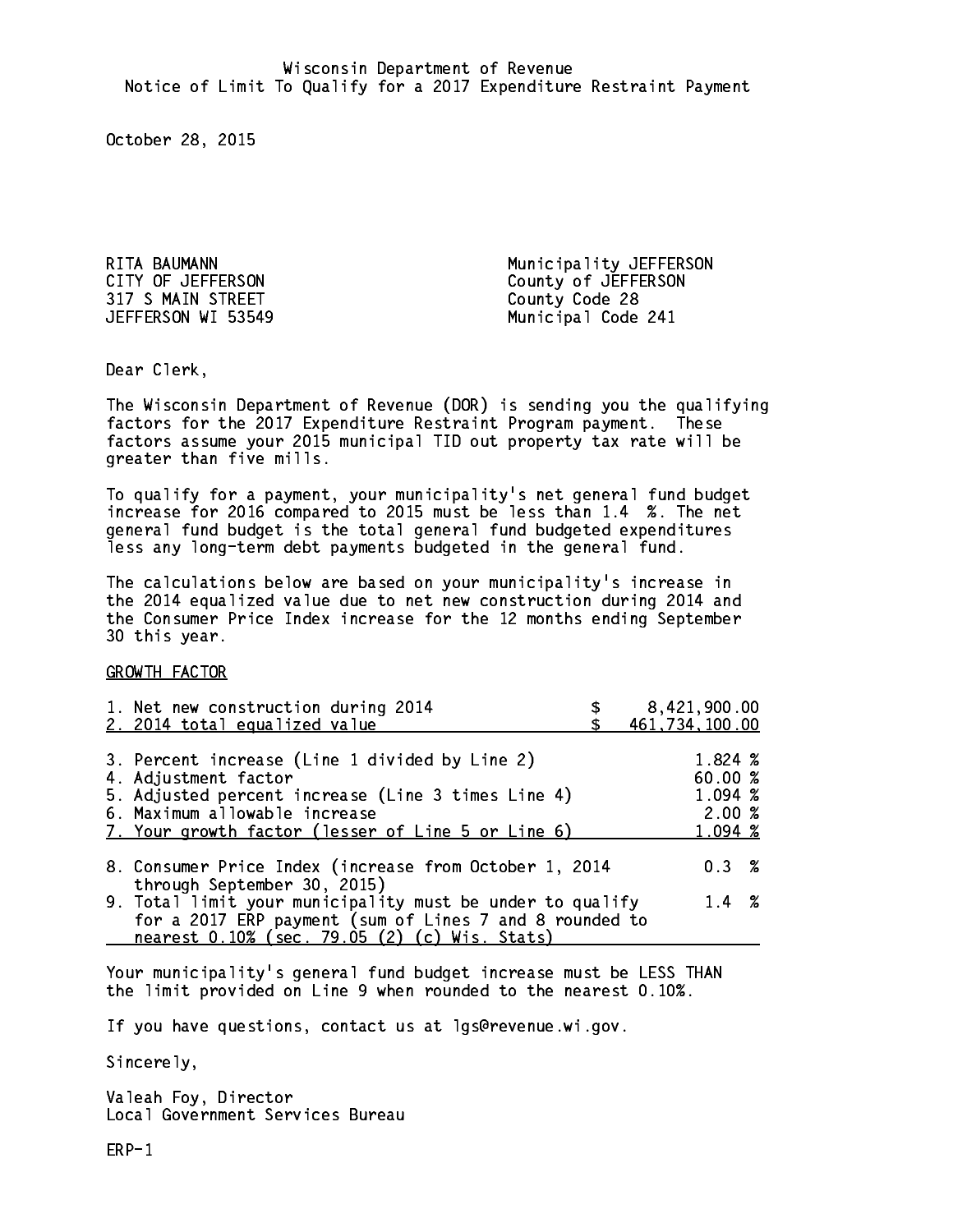200D WATER STREET County Code 28

MISTY QUEST<br>
CITY OF LAKE MILLS<br>
County of JEFFERSON County of JEFFERSON LAKE MILLS WI 53551 Municipal Code 246

Dear Clerk. Dear Clerk,

The Wisconsin Department of Revenue (DOR) is sending you the qualifying factors for the 2017 Expenditure Restraint Program payment. These factors assume your 2015 municipal TID out property tax rate will be greater than five mills.

 To qualify for a payment, your municipality's net general fund budget increase for 2016 compared to 2015 must be less than 1.2 %. The net general fund budget is the total general fund budgeted expenditures less any long-term debt payments budgeted in the general fund.

The calculations below are based on your municipality's increase in the 2014 equalized value due to net new construction during 2014 and the Consumer Price Index increase for the 12 months ending September 30 this year. 30 this year.

GROWTH FACTOR

| 1. Net new construction during 2014<br>2. 2014 total equalized value                                                                                                                                                | 7,301,100.00<br>488,728,900.00                               |
|---------------------------------------------------------------------------------------------------------------------------------------------------------------------------------------------------------------------|--------------------------------------------------------------|
| 3. Percent increase (Line 1 divided by Line 2)<br>4. Adjustment factor<br>5. Adjusted percent increase (Line 3 times Line 4)<br>6. Maximum allowable increase<br>7. Your growth factor (lesser of Line 5 or Line 6) | $1.494 \; \text{\%}$<br>60.00 %<br>0.896%<br>2.00%<br>0.896% |
| 8. Consumer Price Index (increase from October 1, 2014                                                                                                                                                              | $0.3 \t%$                                                    |
| through September 30, 2015)<br>9. Total limit your municipality must be under to qualify<br>for a 2017 ERP payment (sum of Lines 7 and 8 rounded to<br>nearest 0.10% (sec. 79.05 (2) (c) Wis. Stats)                | $1.2 \t%$                                                    |

Your municipality's general fund budget increase must be LESS THAN the limit provided on Line 9 when rounded to the nearest 0.10%.

If you have questions, contact us at lgs@revenue.wi.gov.

Sincerely,

Valeah Foy, Director Local Government Services Bureau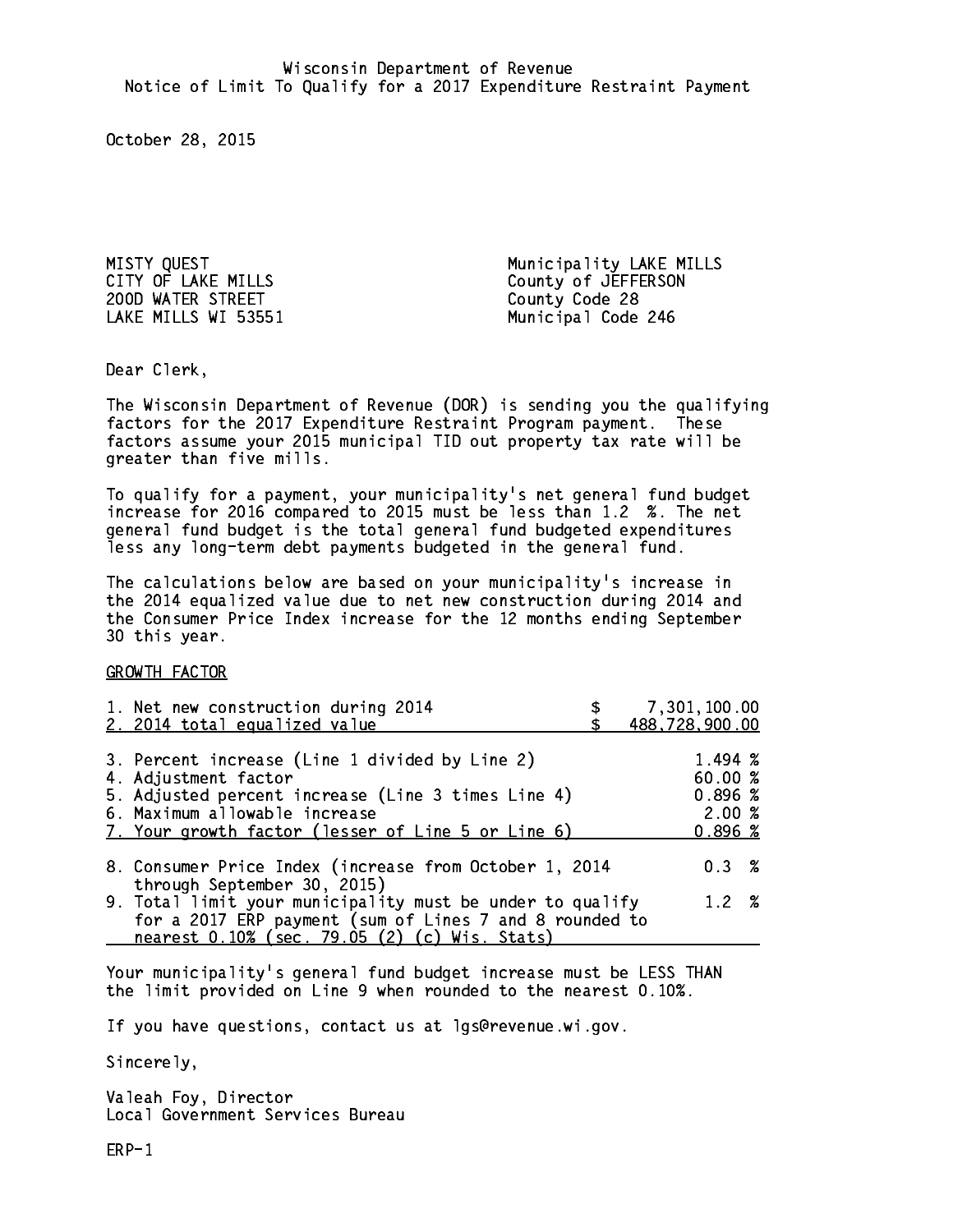MORTON HANSEN JR Municipality WATERLOO CITY OF WATERLOO COUNTY OF WATERSON 136 N MONROE ST County Code 28 WATERLOO WI 53594-1198 Municipal Code 290

Dear Clerk. Dear Clerk,

The Wisconsin Department of Revenue (DOR) is sending you the qualifying factors for the 2017 Expenditure Restraint Program payment. These factors assume your 2015 municipal TID out property tax rate will be greater than five mills.

 To qualify for a payment, your municipality's net general fund budget increase for 2016 compared to 2015 must be less than 0.5 %. The net general fund budget is the total general fund budgeted expenditures less any long-term debt payments budgeted in the general fund.

The calculations below are based on your municipality's increase in the 2014 equalized value due to net new construction during 2014 and the Consumer Price Index increase for the 12 months ending September 30 this year. 30 this year.

GROWTH FACTOR

| 1. Net new construction during 2014<br>2. 2014 total equalized value                                                                                                                                                | 484,200.00<br>190, 225, 300.00                         |
|---------------------------------------------------------------------------------------------------------------------------------------------------------------------------------------------------------------------|--------------------------------------------------------|
| 3. Percent increase (Line 1 divided by Line 2)<br>4. Adjustment factor<br>5. Adjusted percent increase (Line 3 times Line 4)<br>6. Maximum allowable increase<br>7. Your growth factor (lesser of Line 5 or Line 6) | 0.255~%<br>60.00 %<br>0.153~%<br>2.00%<br>$0.153 \;$ % |
| 8. Consumer Price Index (increase from October 1, 2014                                                                                                                                                              | 0.3%                                                   |
| through September 30, 2015)<br>9. Total limit your municipality must be under to qualify<br>for a 2017 ERP payment (sum of Lines 7 and 8 rounded to<br>nearest 0.10% (sec. 79.05 (2) (c) Wis. Stats)                | 0.5 %                                                  |

Your municipality's general fund budget increase must be LESS THAN the limit provided on Line 9 when rounded to the nearest 0.10%.

If you have questions, contact us at lgs@revenue.wi.gov.

Sincerely,

Valeah Foy, Director Local Government Services Bureau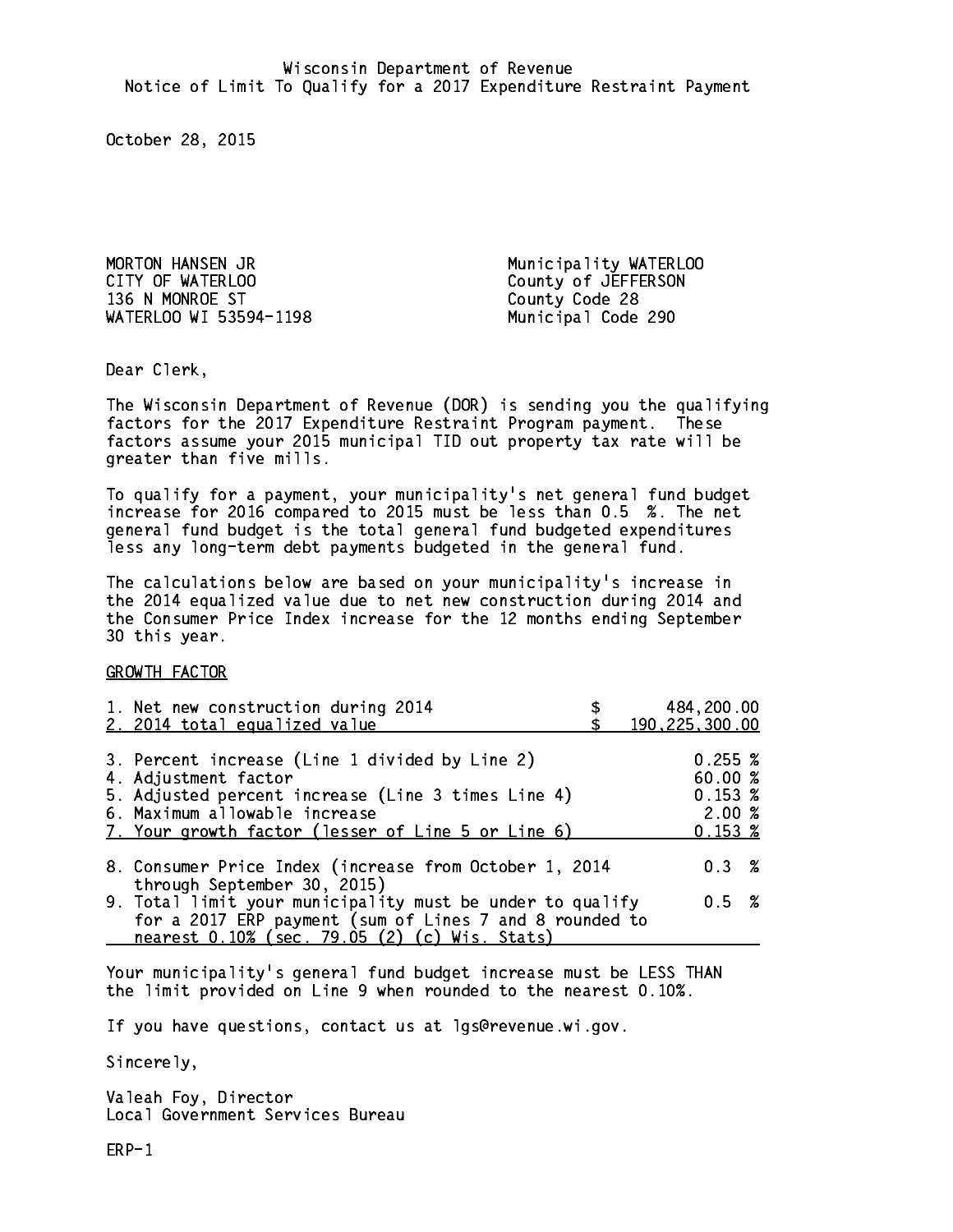CYNTHIA RUPPRECHT Municipality WATERTOWN CITY OF WATERTOWN COUNTY OF VATERSON PO BOX 477 WATERTOWN WI 53094-0477

County Code 28 Municipal Code 291

Dear Clerk. Dear Clerk,

The Wisconsin Department of Revenue (DOR) is sending you the qualifying factors for the 2017 Expenditure Restraint Program payment. These factors assume your 2015 municipal TID out property tax rate will be greater than five mills.

 To qualify for a payment, your municipality's net general fund budget increase for 2016 compared to 2015 must be less than 0.7 %. The net general fund budget is the total general fund budgeted expenditures less any long-term debt payments budgeted in the general fund.

The calculations below are based on your municipality's increase in the 2014 equalized value due to net new construction during 2014 and the Consumer Price Index increase for the 12 months ending September 30 this year. 30 this year.

GROWTH FACTOR

| 1. Net new construction during 2014<br>2. 2014 total equalized value                                                                                                                                                | 9,505,800.00<br>\$1,282,423,800.00                |  |
|---------------------------------------------------------------------------------------------------------------------------------------------------------------------------------------------------------------------|---------------------------------------------------|--|
| 3. Percent increase (Line 1 divided by Line 2)<br>4. Adjustment factor<br>5. Adjusted percent increase (Line 3 times Line 4)<br>6. Maximum allowable increase<br>7. Your growth factor (lesser of Line 5 or Line 6) | 0.741~%<br>60.00 %<br>0.445~%<br>2.00%<br>0.445~% |  |
| 8. Consumer Price Index (increase from October 1, 2014<br>through September 30, 2015)                                                                                                                               | 0.3%                                              |  |
| 9. Total limit your municipality must be under to qualify<br>for a 2017 ERP payment (sum of Lines 7 and 8 rounded to<br>nearest 0.10% (sec. 79.05 (2) (c) Wis. Stats)                                               | 0.7%                                              |  |

Your municipality's general fund budget increase must be LESS THAN the limit provided on Line 9 when rounded to the nearest 0.10%.

If you have questions, contact us at lgs@revenue.wi.gov.

Sincerely,

Valeah Foy, Director Local Government Services Bureau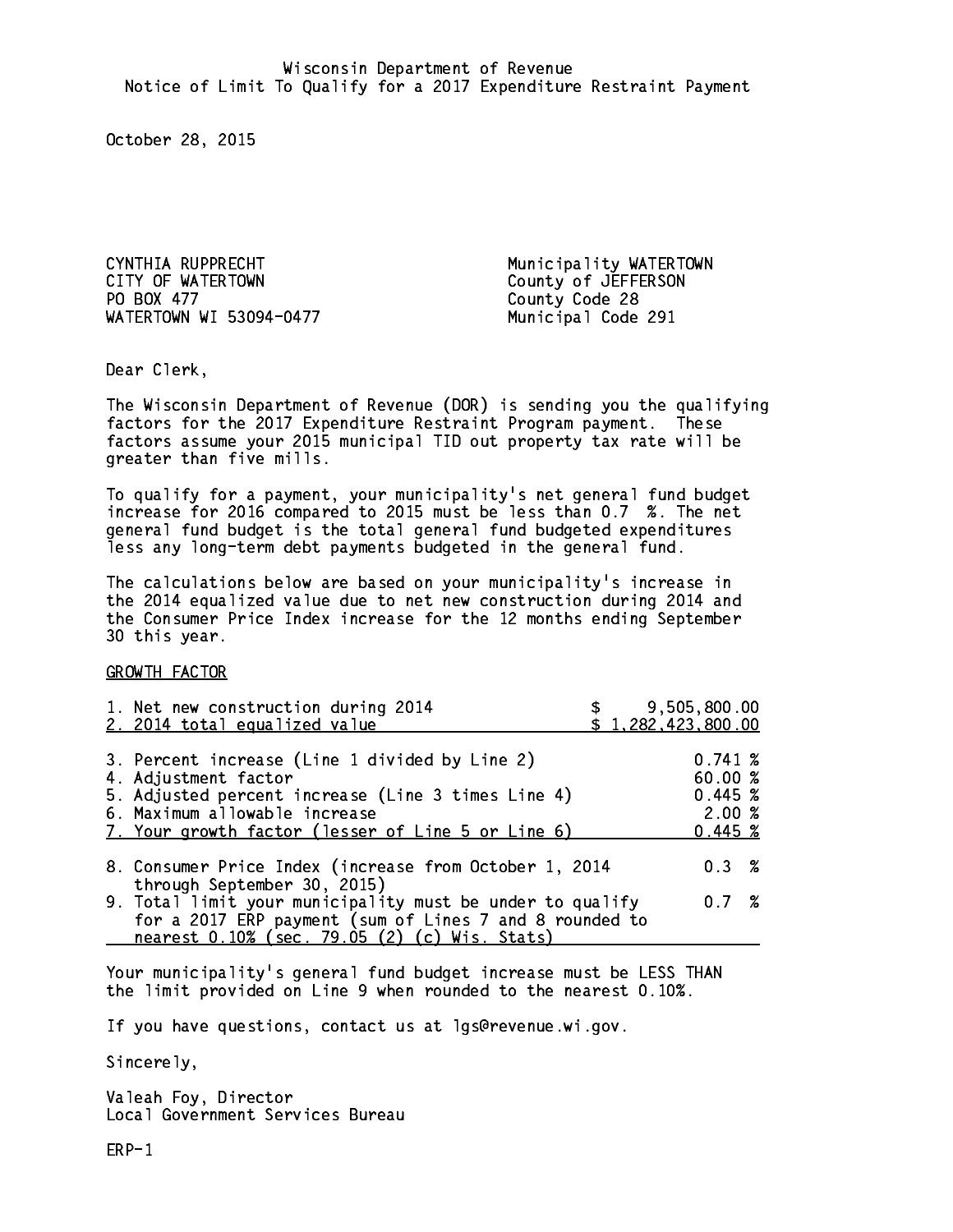TOWN OF SEVEN MILE CREEK County of JUNEAU N773 LA VALLE ROAD County Code 29 MAUSTON WI 53948

JENNIFER LUKE Municipality SEVEN MILE CREEK Municipal Code 034

Dear Clerk. Dear Clerk,

The Wisconsin Department of Revenue (DOR) is sending you the qualifying factors for the 2017 Expenditure Restraint Program payment. These factors assume your 2015 municipal TID out property tax rate will be greater than five mills.

 To qualify for a payment, your municipality's net general fund budget increase for 2016 compared to 2015 must be less than 1.2 %. The net general fund budget is the total general fund budgeted expenditures less any long-term debt payments budgeted in the general fund.

The calculations below are based on your municipality's increase in the 2014 equalized value due to net new construction during 2014 and the Consumer Price Index increase for the 12 months ending September 30 this year. 30 this year.

GROWTH FACTOR

| 1. Net new construction during 2014<br>2. 2014 total equalized value                                                                                                                                                | 444,100.00<br>29,882,700.00                      |
|---------------------------------------------------------------------------------------------------------------------------------------------------------------------------------------------------------------------|--------------------------------------------------|
| 3. Percent increase (Line 1 divided by Line 2)<br>4. Adjustment factor<br>5. Adjusted percent increase (Line 3 times Line 4)<br>6. Maximum allowable increase<br>7. Your growth factor (lesser of Line 5 or Line 6) | 1.486 %<br>60.00%<br>$0.892*$<br>2.00%<br>0.892% |
| 8. Consumer Price Index (increase from October 1, 2014<br>through September 30, 2015)                                                                                                                               | $0.3 \t%$                                        |
| 9. Total limit your municipality must be under to qualify<br>for a 2017 ERP payment (sum of Lines 7 and 8 rounded to<br>nearest 0.10% (sec. 79.05 (2) (c) Wis. Stats)                                               | 1.2%                                             |

Your municipality's general fund budget increase must be LESS THAN the limit provided on Line 9 when rounded to the nearest 0.10%.

If you have questions, contact us at lgs@revenue.wi.gov.

Sincerely,

Valeah Foy, Director Local Government Services Bureau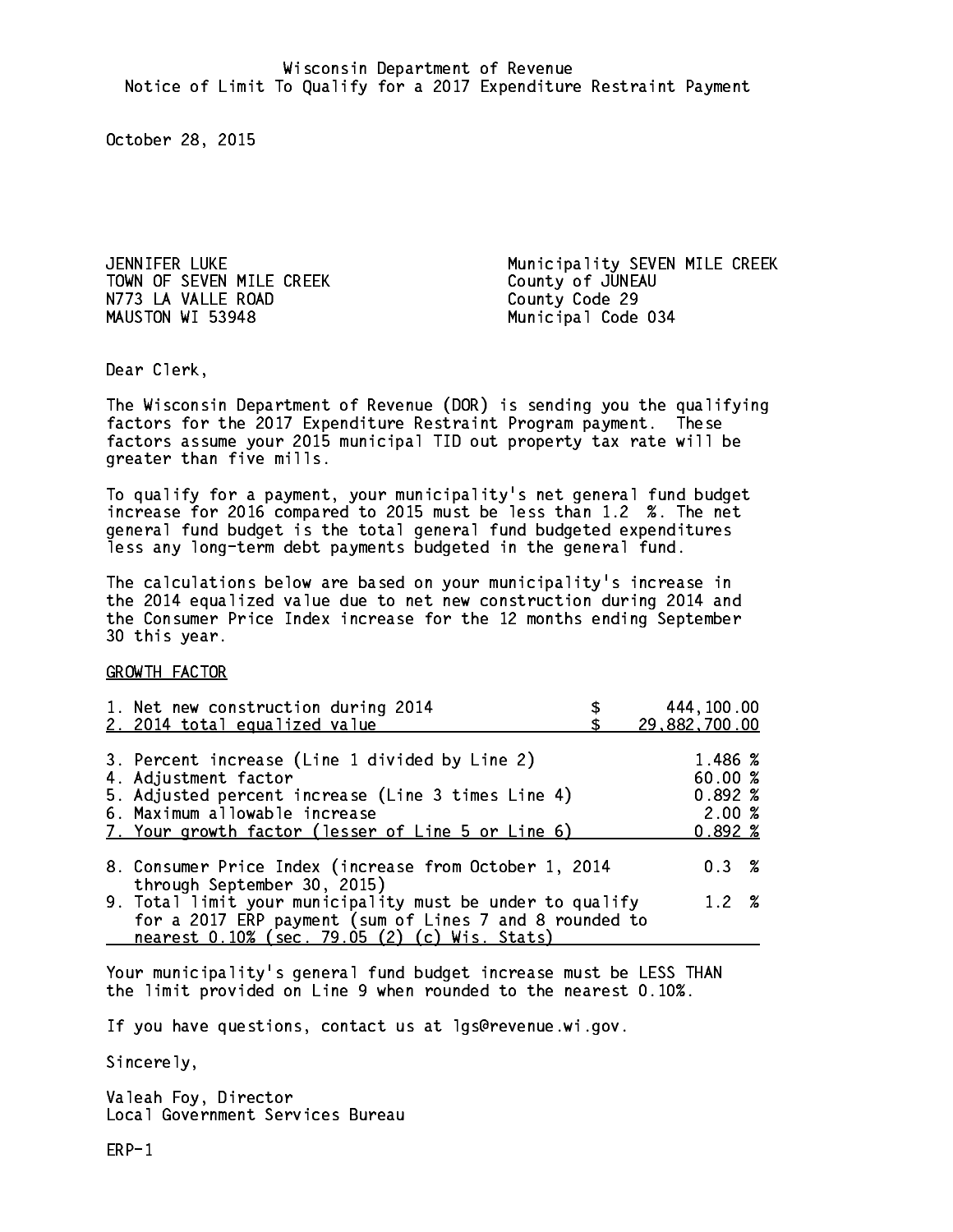W7686 MILLER RD County Code 29

TAMMY MILLER Municipality SUMMIT TOWN OF SUMMIT COUNTY OF JUNEAU WONEWOC WI 53968 Municipal Code 036

Dear Clerk. Dear Clerk,

The Wisconsin Department of Revenue (DOR) is sending you the qualifying factors for the 2017 Expenditure Restraint Program payment. These factors assume your 2015 municipal TID out property tax rate will be greater than five mills.

 To qualify for a payment, your municipality's net general fund budget increase for 2016 compared to 2015 must be less than 1.1 %. The net general fund budget is the total general fund budgeted expenditures less any long-term debt payments budgeted in the general fund.

The calculations below are based on your municipality's increase in the 2014 equalized value due to net new construction during 2014 and the Consumer Price Index increase for the 12 months ending September 30 this year. 30 this year.

GROWTH FACTOR

| 1. Net new construction during 2014<br>2. 2014 total equalized value                                                                                                                                                | 647,800.00<br>47,891,600.00                                 |
|---------------------------------------------------------------------------------------------------------------------------------------------------------------------------------------------------------------------|-------------------------------------------------------------|
| 3. Percent increase (Line 1 divided by Line 2)<br>4. Adjustment factor<br>5. Adjusted percent increase (Line 3 times Line 4)<br>6. Maximum allowable increase<br>7. Your growth factor (lesser of Line 5 or Line 6) | 1.353 %<br>60.00 %<br>$0.812 \; %$<br>2.00%<br>$0.812 \; %$ |
| 8. Consumer Price Index (increase from October 1, 2014<br>through September 30, 2015)                                                                                                                               | $0.3 \t%$                                                   |
| 9. Total limit your municipality must be under to qualify<br>for a 2017 ERP payment (sum of Lines 7 and 8 rounded to<br>nearest 0.10% (sec. 79.05 (2) (c) Wis. Stats)                                               | $1.1 \t%$                                                   |

Your municipality's general fund budget increase must be LESS THAN the limit provided on Line 9 when rounded to the nearest 0.10%.

If you have questions, contact us at lgs@revenue.wi.gov.

Sincerely,

Valeah Foy, Director Local Government Services Bureau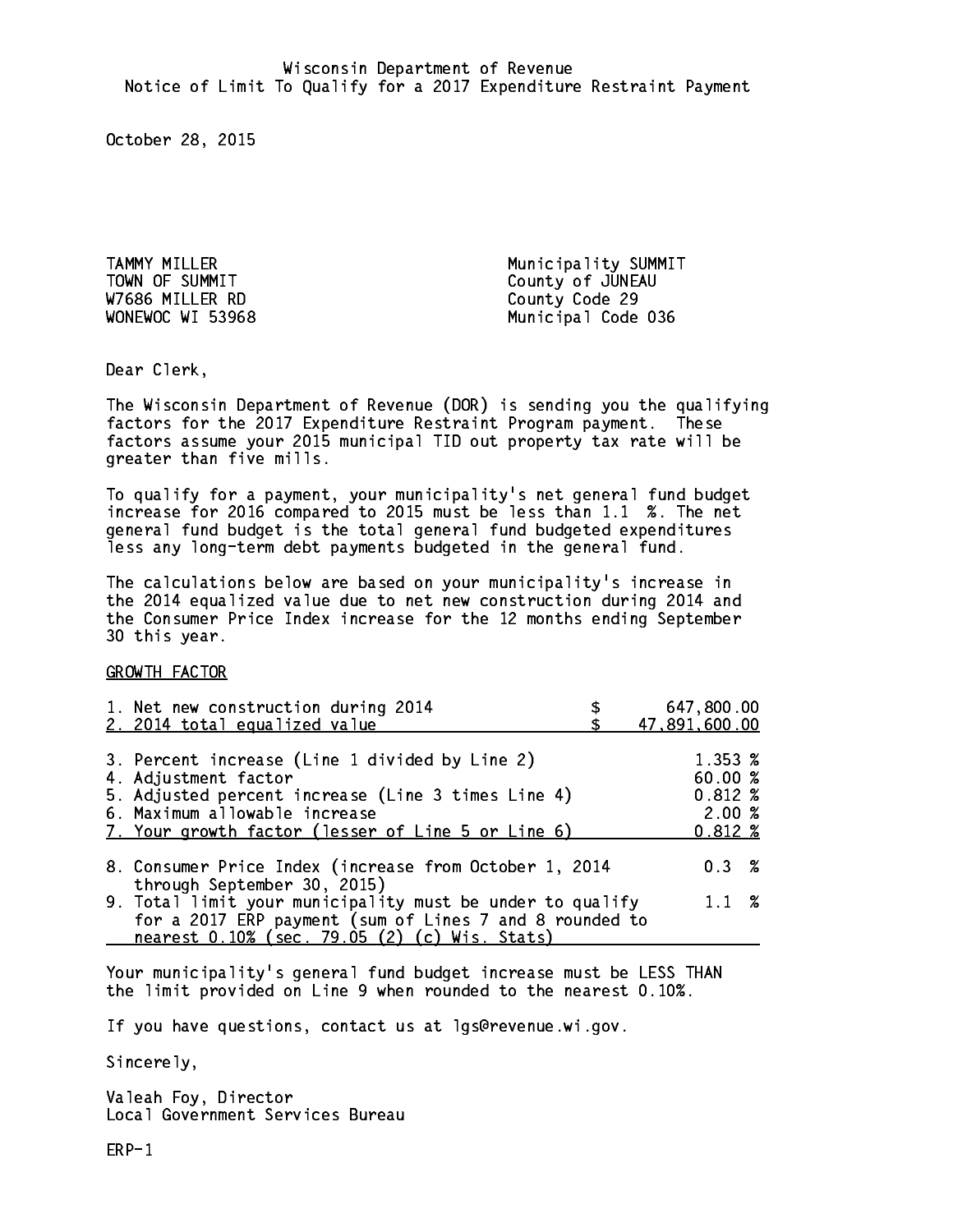VILLAGE OF CAMP DOUGLAS County of JUNEAU 304 CENTER ST CAMP DOUGLAS WI 54618-0294 Municipal Code 111

TAMMI LANDOWSKI Municipality CAMP DOUGLAS County Code 29

Dear Clerk. Dear Clerk,

The Wisconsin Department of Revenue (DOR) is sending you the qualifying factors for the 2017 Expenditure Restraint Program payment. These factors assume your 2015 municipal TID out property tax rate will be greater than five mills.

 To qualify for a payment, your municipality's net general fund budget increase for 2016 compared to 2015 must be less than 0.3 %. The net general fund budget is the total general fund budgeted expenditures less any long-term debt payments budgeted in the general fund.

The calculations below are based on your municipality's increase in the 2014 equalized value due to net new construction during 2014 and the Consumer Price Index increase for the 12 months ending September 30 this year. 30 this year.

GROWTH FACTOR

| 1. Net new construction during 2014<br>2. 2014 total equalized value                                                                                                                                                | 0.00<br>20,220,900.00                           |
|---------------------------------------------------------------------------------------------------------------------------------------------------------------------------------------------------------------------|-------------------------------------------------|
| 3. Percent increase (Line 1 divided by Line 2)<br>4. Adjustment factor<br>5. Adjusted percent increase (Line 3 times Line 4)<br>6. Maximum allowable increase<br>7. Your growth factor (lesser of Line 5 or Line 6) | 0.000%<br>60.00%<br>0.000~%<br>2.00%<br>0.000 % |
| 8. Consumer Price Index (increase from October 1, 2014                                                                                                                                                              | 0.3%                                            |
| through September 30, 2015)<br>9. Total limit your municipality must be under to qualify<br>for a 2017 ERP payment (sum of Lines 7 and 8 rounded to<br>nearest 0.10% (sec. 79.05 (2) (c) Wis. Stats)                | 0.3%                                            |

Your municipality's general fund budget increase must be LESS THAN the limit provided on Line 9 when rounded to the nearest 0.10%.

If you have questions, contact us at lgs@revenue.wi.gov.

Sincerely,

Valeah Foy, Director Local Government Services Bureau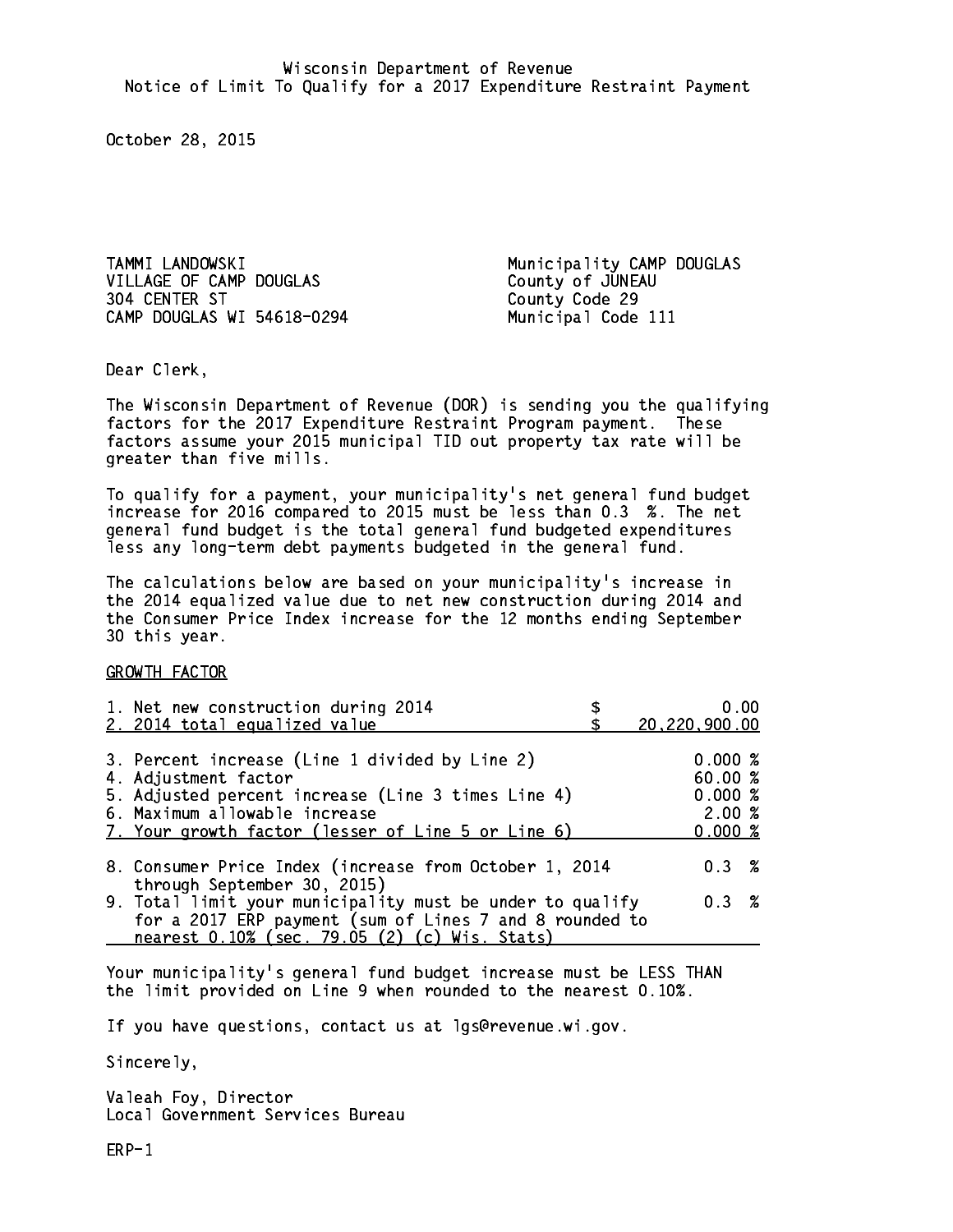ROGER HERRIED **Municipality NECEDAH** VILLAGE OF NECEDAH County of JUNEAU PO BOX 371 County Code 29 NECEDAH WI 54646-0371 Municipal Code 161

Dear Clerk. Dear Clerk,

The Wisconsin Department of Revenue (DOR) is sending you the qualifying factors for the 2017 Expenditure Restraint Program payment. These factors assume your 2015 municipal TID out property tax rate will be greater than five mills.

 To qualify for a payment, your municipality's net general fund budget increase for 2016 compared to 2015 must be less than 0.3 %. The net general fund budget is the total general fund budgeted expenditures less any long-term debt payments budgeted in the general fund.

The calculations below are based on your municipality's increase in the 2014 equalized value due to net new construction during 2014 and the Consumer Price Index increase for the 12 months ending September 30 this year. 30 this year.

GROWTH FACTOR

| 1. Net new construction during 2014<br>2. 2014 total equalized value                                                                                                                                                | $-136,400.00$<br>41,306,800.00                       |
|---------------------------------------------------------------------------------------------------------------------------------------------------------------------------------------------------------------------|------------------------------------------------------|
| 3. Percent increase (Line 1 divided by Line 2)<br>4. Adjustment factor<br>5. Adjusted percent increase (Line 3 times Line 4)<br>6. Maximum allowable increase<br>7. Your growth factor (lesser of Line 5 or Line 6) | $-.3308$<br>60.00 %<br>$-.198~%$<br>2.00%<br>0.000~% |
| 8. Consumer Price Index (increase from October 1, 2014                                                                                                                                                              | $0.3 \t%$                                            |
| through September 30, 2015)<br>9. Total limit your municipality must be under to qualify<br>for a 2017 ERP payment (sum of Lines 7 and 8 rounded to<br>nearest 0.10% (sec. 79.05 (2) (c) Wis. Stats)                | $0.3 \t%$                                            |

Your municipality's general fund budget increase must be LESS THAN the limit provided on Line 9 when rounded to the nearest 0.10%.

If you have questions, contact us at lgs@revenue.wi.gov.

Sincerely,

Valeah Foy, Director Local Government Services Bureau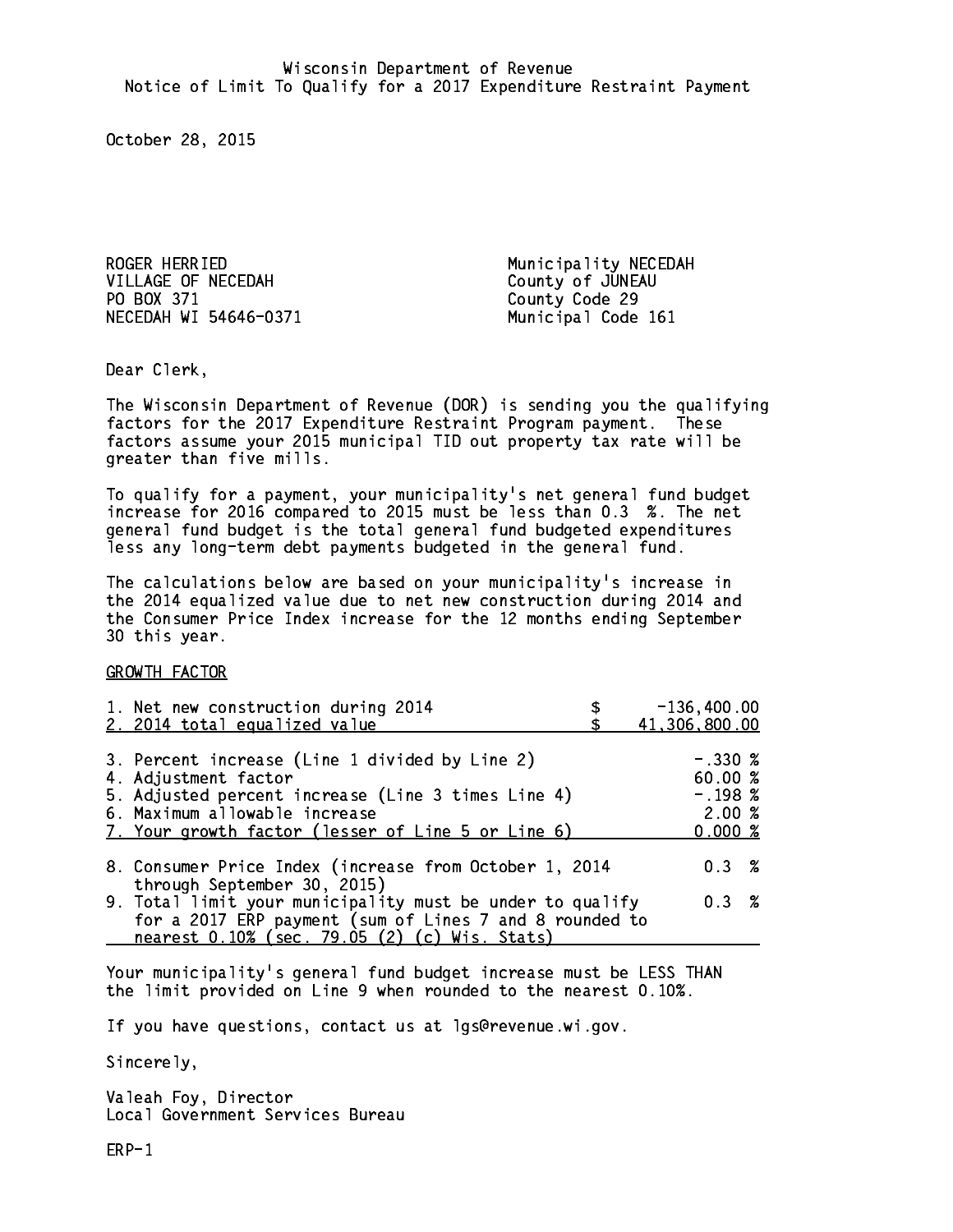VILLAGE OF UNION CENTER County of JUNEAU PO BOX 96 UNION CENTER WI 53962-0096 Municipal Code 186

ROBIN LAUBSCHER Municipality UNION CENTER County Code 29

Dear Clerk. Dear Clerk,

The Wisconsin Department of Revenue (DOR) is sending you the qualifying factors for the 2017 Expenditure Restraint Program payment. These factors assume your 2015 municipal TID out property tax rate will be greater than five mills.

 To qualify for a payment, your municipality's net general fund budget increase for 2016 compared to 2015 must be less than 0.4 %. The net general fund budget is the total general fund budgeted expenditures less any long-term debt payments budgeted in the general fund.

The calculations below are based on your municipality's increase in the 2014 equalized value due to net new construction during 2014 and the Consumer Price Index increase for the 12 months ending September 30 this year. 30 this year.

GROWTH FACTOR

| 1. Net new construction during 2014<br>2. 2014 total equalized value                                                                                                                                                | 8,900.00<br>10,335,900.00                      |
|---------------------------------------------------------------------------------------------------------------------------------------------------------------------------------------------------------------------|------------------------------------------------|
| 3. Percent increase (Line 1 divided by Line 2)<br>4. Adjustment factor<br>5. Adjusted percent increase (Line 3 times Line 4)<br>6. Maximum allowable increase<br>7. Your growth factor (lesser of Line 5 or Line 6) | 0.086~%<br>60.00%<br>0.052%<br>2.00%<br>0.052% |
| 8. Consumer Price Index (increase from October 1, 2014                                                                                                                                                              | 0.3%                                           |
| through September 30, 2015)<br>9. Total limit your municipality must be under to qualify<br>for a 2017 ERP payment (sum of Lines 7 and 8 rounded to<br>nearest 0.10% (sec. 79.05 (2) (c) Wis. Stats)                | $0.4 \t%$                                      |

Your municipality's general fund budget increase must be LESS THAN the limit provided on Line 9 when rounded to the nearest 0.10%.

If you have questions, contact us at lgs@revenue.wi.gov.

Sincerely,

Valeah Foy, Director Local Government Services Bureau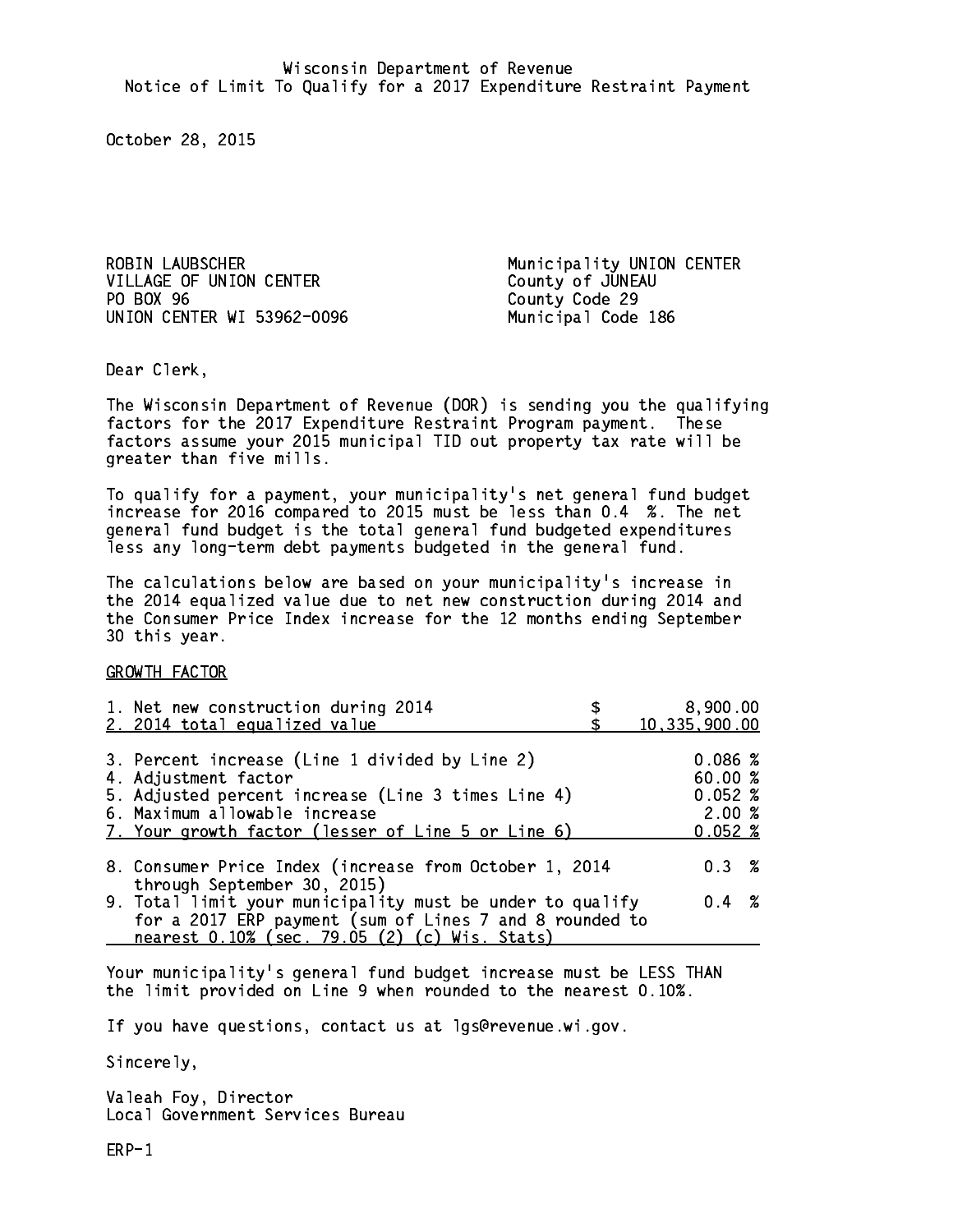LEE KUCHER Municipality WONEWOC VILLAGE OF WONEWOC COUNTY Of JUNEAU PO BOX 37 County Code 29 WONEWOC WI 53968-0037 Municipal Code 191

Dear Clerk. Dear Clerk,

The Wisconsin Department of Revenue (DOR) is sending you the qualifying factors for the 2017 Expenditure Restraint Program payment. These factors assume your 2015 municipal TID out property tax rate will be greater than five mills.

 To qualify for a payment, your municipality's net general fund budget increase for 2016 compared to 2015 must be less than 1.2 %. The net general fund budget is the total general fund budgeted expenditures less any long-term debt payments budgeted in the general fund.

The calculations below are based on your municipality's increase in the 2014 equalized value due to net new construction during 2014 and the Consumer Price Index increase for the 12 months ending September 30 this year. 30 this year.

GROWTH FACTOR

| 1. Net new construction during 2014<br>2. 2014 total equalized value                                                                                                                                                | 322,400.00<br>21,921,900.00                    |  |
|---------------------------------------------------------------------------------------------------------------------------------------------------------------------------------------------------------------------|------------------------------------------------|--|
| 3. Percent increase (Line 1 divided by Line 2)<br>4. Adjustment factor<br>5. Adjusted percent increase (Line 3 times Line 4)<br>6. Maximum allowable increase<br>7. Your growth factor (lesser of Line 5 or Line 6) | 1.471 %<br>60.00%<br>0.882%<br>2.00%<br>0.882% |  |
| 8. Consumer Price Index (increase from October 1, 2014                                                                                                                                                              | $0.3 \t%$                                      |  |
| through September 30, 2015)<br>9. Total limit your municipality must be under to qualify<br>for a 2017 ERP payment (sum of Lines 7 and 8 rounded to<br>nearest 0.10% (sec. 79.05 (2) (c) Wis. Stats)                | 1.2%                                           |  |

Your municipality's general fund budget increase must be LESS THAN the limit provided on Line 9 when rounded to the nearest 0.10%.

If you have questions, contact us at lgs@revenue.wi.gov.

Sincerely,

Valeah Foy, Director Local Government Services Bureau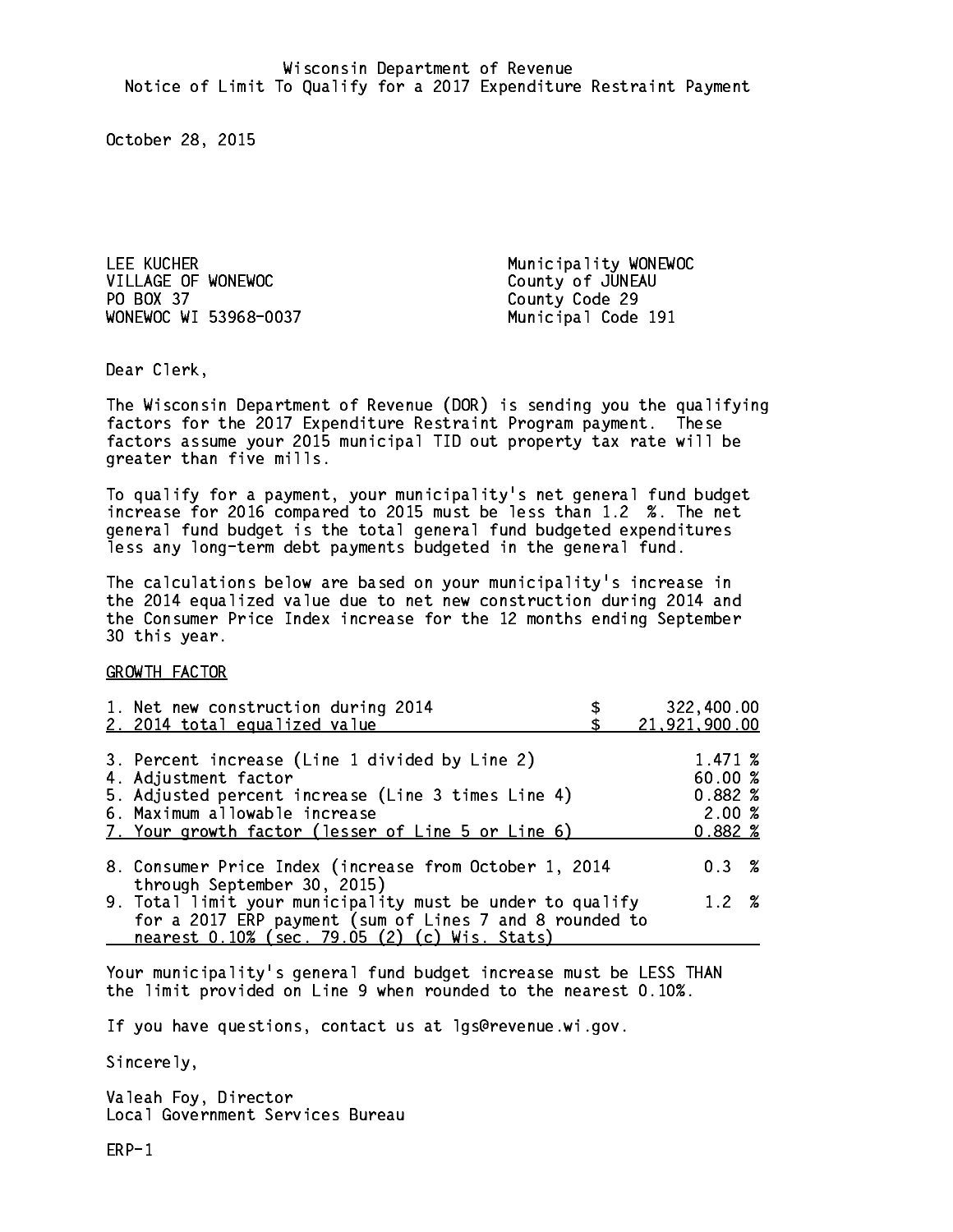MARK STEWARD Municipality ELROY<br>
CITY OF ELROY COUNTY County of JUNEAU 225 MAIN ST County Code 29 ELROY WI 53929-1251 Municipal Code 221

County of JUNEAU

Dear Clerk. Dear Clerk,

The Wisconsin Department of Revenue (DOR) is sending you the qualifying factors for the 2017 Expenditure Restraint Program payment. These factors assume your 2015 municipal TID out property tax rate will be greater than five mills.

 To qualify for a payment, your municipality's net general fund budget increase for 2016 compared to 2015 must be less than 2.0 %. The net general fund budget is the total general fund budgeted expenditures less any long-term debt payments budgeted in the general fund.

The calculations below are based on your municipality's increase in the 2014 equalized value due to net new construction during 2014 and the Consumer Price Index increase for the 12 months ending September 30 this year. 30 this year.

GROWTH FACTOR

| 1. Net new construction during 2014<br>2. 2014 total equalized value                                                                                                                                                | 1,419,000.00<br>48,725,700.00                     |
|---------------------------------------------------------------------------------------------------------------------------------------------------------------------------------------------------------------------|---------------------------------------------------|
| 3. Percent increase (Line 1 divided by Line 2)<br>4. Adjustment factor<br>5. Adjusted percent increase (Line 3 times Line 4)<br>6. Maximum allowable increase<br>7. Your growth factor (lesser of Line 5 or Line 6) | 2.912 %<br>60.00 %<br>1.747 %<br>2.00%<br>1.747 % |
| 8. Consumer Price Index (increase from October 1, 2014<br>through September 30, 2015)                                                                                                                               | $0.3 \t%$                                         |
| 9. Total limit your municipality must be under to qualify<br>for a 2017 ERP payment (sum of Lines 7 and 8 rounded to<br>nearest 0.10% (sec. 79.05 (2) (c) Wis. Stats)                                               | 2.0%                                              |

Your municipality's general fund budget increase must be LESS THAN the limit provided on Line 9 when rounded to the nearest 0.10%.

If you have questions, contact us at lgs@revenue.wi.gov.

Sincerely,

Valeah Foy, Director Local Government Services Bureau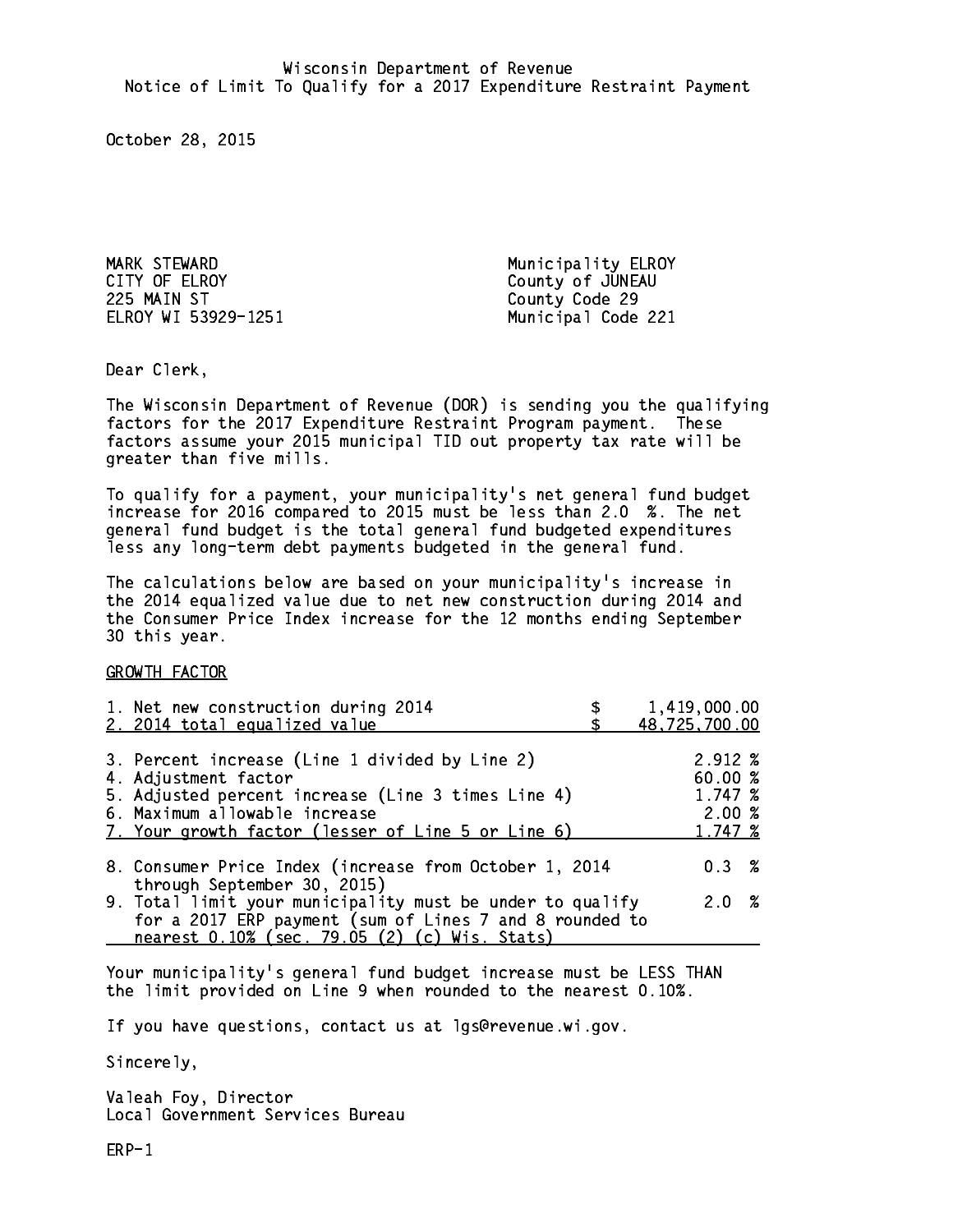NATHAN THIEL **Municipality MAUSTON** CITY OF MAUSTON COUNTY OF MAUSTON 303 MANSION ST County Code 29 MAUSTON WI 53948-1329

Municipal Code 251

Dear Clerk. Dear Clerk,

The Wisconsin Department of Revenue (DOR) is sending you the qualifying factors for the 2017 Expenditure Restraint Program payment. These factors assume your 2015 municipal TID out property tax rate will be greater than five mills.

 To qualify for a payment, your municipality's net general fund budget increase for 2016 compared to 2015 must be less than 0.6 %. The net general fund budget is the total general fund budgeted expenditures less any long-term debt payments budgeted in the general fund.

The calculations below are based on your municipality's increase in the 2014 equalized value due to net new construction during 2014 and the Consumer Price Index increase for the 12 months ending September 30 this year. 30 this year.

GROWTH FACTOR

| 1. Net new construction during 2014<br>2. 2014 total equalized value                                                                                                                                                | 953,100.00<br>203,066,500.00                   |
|---------------------------------------------------------------------------------------------------------------------------------------------------------------------------------------------------------------------|------------------------------------------------|
| 3. Percent increase (Line 1 divided by Line 2)<br>4. Adjustment factor<br>5. Adjusted percent increase (Line 3 times Line 4)<br>6. Maximum allowable increase<br>7. Your growth factor (lesser of Line 5 or Line 6) | 0.469~%<br>60.00%<br>0.282%<br>2.00%<br>0.282% |
| 8. Consumer Price Index (increase from October 1, 2014<br>through September 30, 2015)                                                                                                                               | $0.3 \t%$                                      |
| 9. Total limit your municipality must be under to qualify<br>for a 2017 ERP payment (sum of Lines 7 and 8 rounded to<br>nearest 0.10% (sec. 79.05 (2) (c) Wis. Stats)                                               | 0.6 %                                          |

Your municipality's general fund budget increase must be LESS THAN the limit provided on Line 9 when rounded to the nearest 0.10%.

If you have questions, contact us at lgs@revenue.wi.gov.

Sincerely,

Valeah Foy, Director Local Government Services Bureau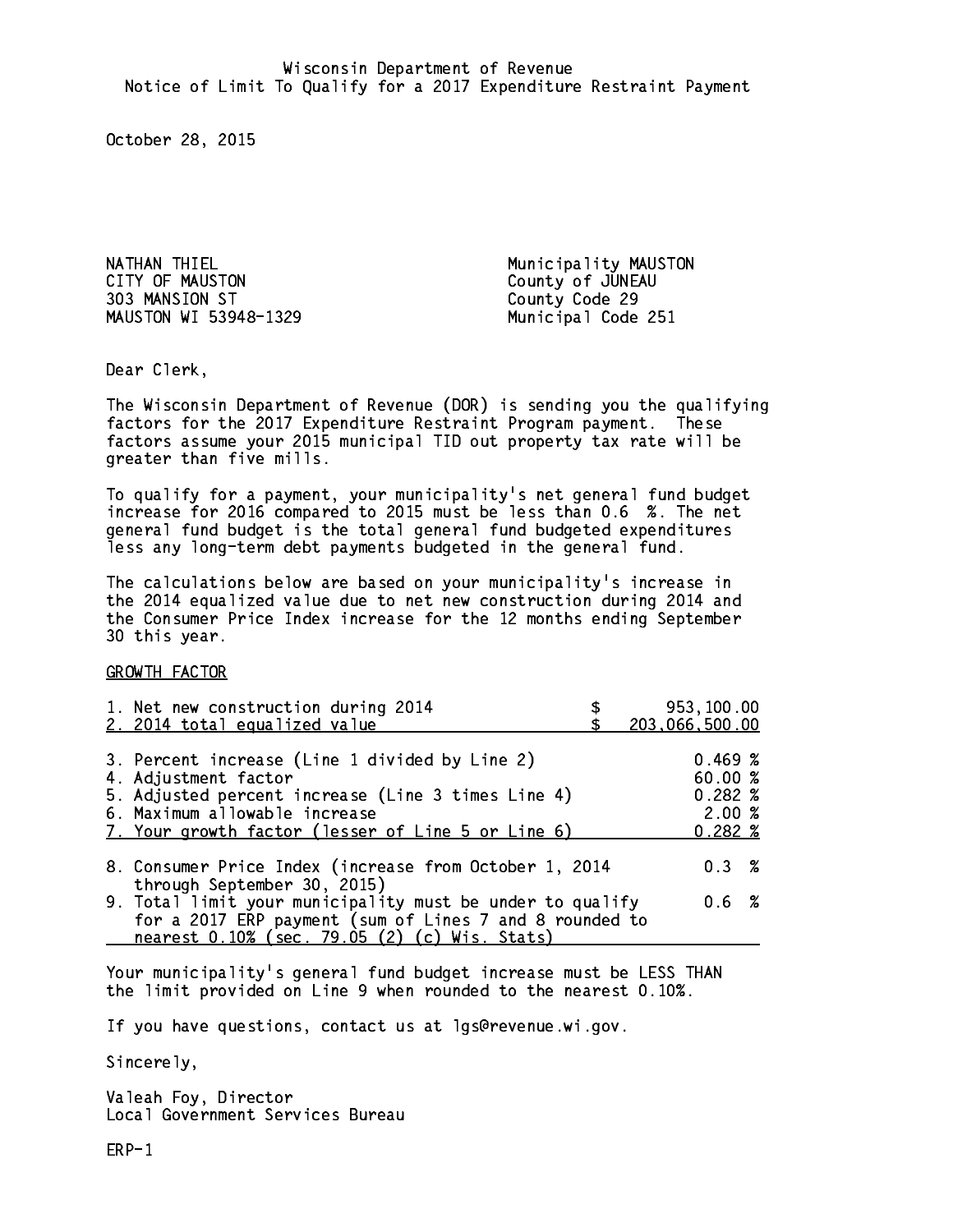LISA VINZ<br>
CITY OF NEW LISBON COUNTY OF NEW LISBON 232 W PLEASANT ST County Code 29 NEW LISBON WI 53950 Municipal Code 261

Municipality NEW LISBON

Dear Clerk. Dear Clerk,

The Wisconsin Department of Revenue (DOR) is sending you the qualifying factors for the 2017 Expenditure Restraint Program payment. These factors assume your 2015 municipal TID out property tax rate will be greater than five mills.

 To qualify for a payment, your municipality's net general fund budget increase for 2016 compared to 2015 must be less than 0.8 %. The net general fund budget is the total general fund budgeted expenditures less any long-term debt payments budgeted in the general fund.

The calculations below are based on your municipality's increase in the 2014 equalized value due to net new construction during 2014 and the Consumer Price Index increase for the 12 months ending September 30 this year. 30 this year.

GROWTH FACTOR

| 1. Net new construction during 2014<br>2. 2014 total equalized value                                                                                                                                                | 569,400.00<br>71,386,100.00                       |
|---------------------------------------------------------------------------------------------------------------------------------------------------------------------------------------------------------------------|---------------------------------------------------|
| 3. Percent increase (Line 1 divided by Line 2)<br>4. Adjustment factor<br>5. Adjusted percent increase (Line 3 times Line 4)<br>6. Maximum allowable increase<br>7. Your growth factor (lesser of Line 5 or Line 6) | 0.798~%<br>60.00 %<br>0.479~%<br>2.00%<br>0.479~% |
| 8. Consumer Price Index (increase from October 1, 2014<br>through September 30, 2015)                                                                                                                               | $0.3 \t%$                                         |
| 9. Total limit your municipality must be under to qualify<br>for a 2017 ERP payment (sum of Lines 7 and 8 rounded to<br>nearest 0.10% (sec. 79.05 (2) (c) Wis. Stats)                                               | 0.8 %                                             |

Your municipality's general fund budget increase must be LESS THAN the limit provided on Line 9 when rounded to the nearest 0.10%.

If you have questions, contact us at lgs@revenue.wi.gov.

Sincerely,

Valeah Foy, Director Local Government Services Bureau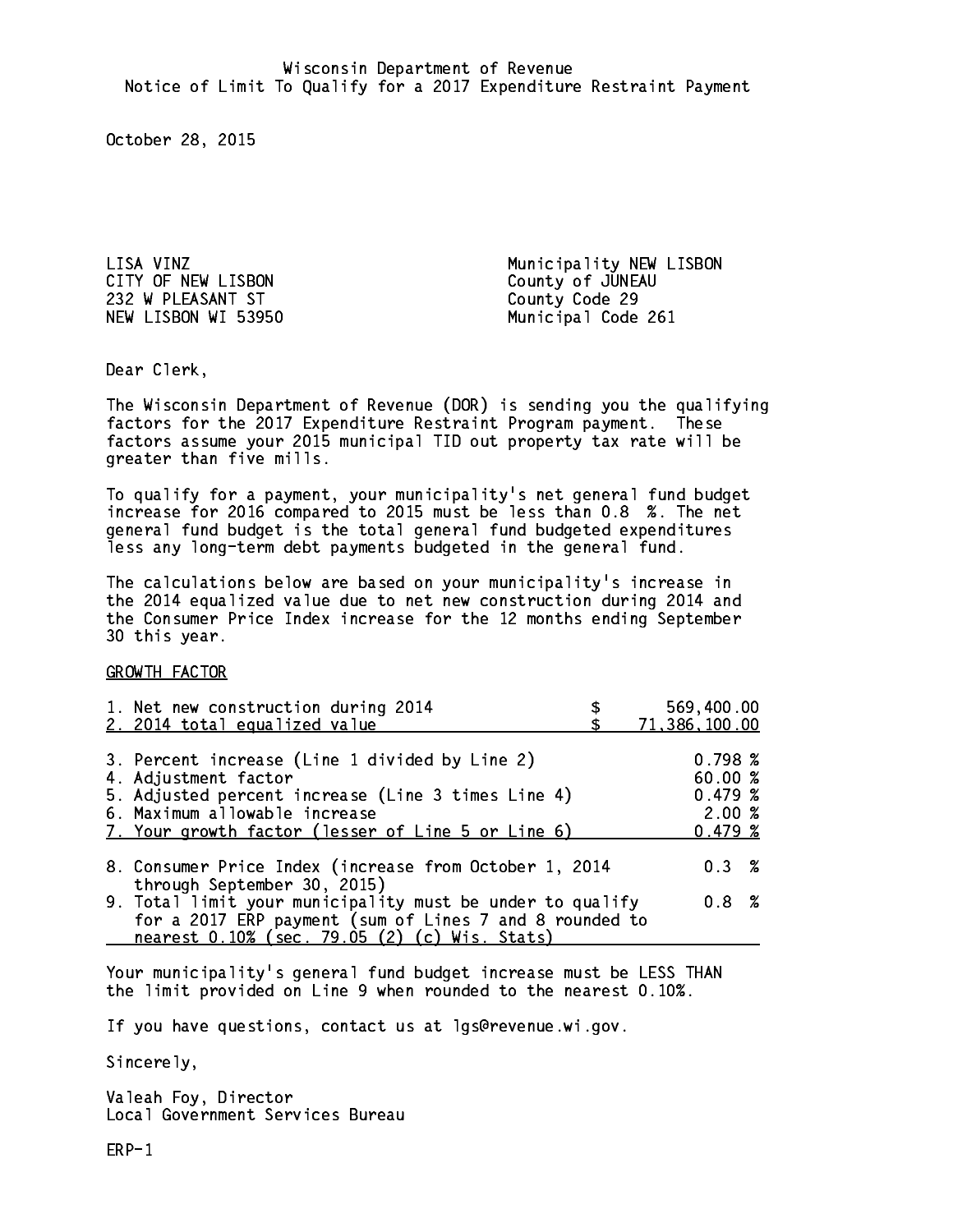TIMOTHY KITZMAN Municipality SOMERS TOWN OF SOMERS County of KENOSHA PO BOX 197 County Code 30 SOMERS WI 53171-0197 Municipal Code 014

Dear Clerk. Dear Clerk,

The Wisconsin Department of Revenue (DOR) is sending you the qualifying factors for the 2017 Expenditure Restraint Program payment. These factors assume your 2015 municipal TID out property tax rate will be greater than five mills.

 To qualify for a payment, your municipality's net general fund budget increase for 2016 compared to 2015 must be less than 0.7 %. The net general fund budget is the total general fund budgeted expenditures less any long-term debt payments budgeted in the general fund.

The calculations below are based on your municipality's increase in the 2014 equalized value due to net new construction during 2014 and the Consumer Price Index increase for the 12 months ending September 30 this year. 30 this year.

GROWTH FACTOR

| 1. Net new construction during 2014<br>2. 2014 total equalized value                                                                                                                                                | 5,130,800.00<br>741,006,700.00                         |
|---------------------------------------------------------------------------------------------------------------------------------------------------------------------------------------------------------------------|--------------------------------------------------------|
| 3. Percent increase (Line 1 divided by Line 2)<br>4. Adjustment factor<br>5. Adjusted percent increase (Line 3 times Line 4)<br>6. Maximum allowable increase<br>7. Your growth factor (lesser of Line 5 or Line 6) | $0.692 \; %$<br>60.00 %<br>0.415~%<br>2.00%<br>0.415~% |
| 8. Consumer Price Index (increase from October 1, 2014<br>through September 30, 2015)                                                                                                                               | 0.3%                                                   |
| 9. Total limit your municipality must be under to qualify<br>for a 2017 ERP payment (sum of Lines 7 and 8 rounded to<br>nearest 0.10% (sec. 79.05 (2) (c) Wis. Stats)                                               | 0.7%                                                   |

Your municipality's general fund budget increase must be LESS THAN the limit provided on Line 9 when rounded to the nearest 0.10%.

If you have questions, contact us at lgs@revenue.wi.gov.

Sincerely,

Valeah Foy, Director Local Government Services Bureau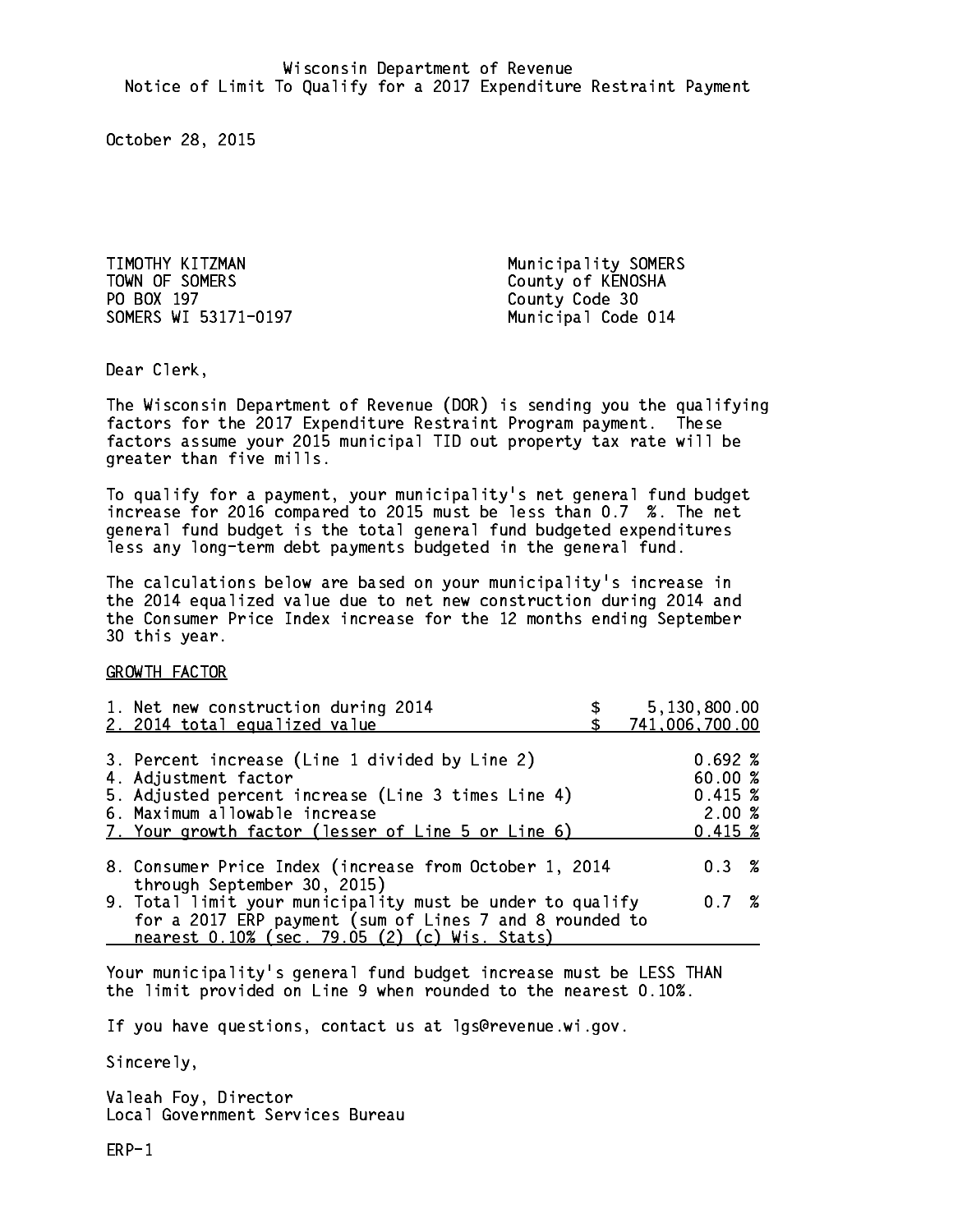VILLAGE OF PADDOCK LAKE County of KENOSHA 6969 236TH AVE County Code 30 SALEM WI 53168-9624

EMILY UHLENHAKE Municipality PADDOCK LAKE Municipal Code 171

Dear Clerk. Dear Clerk,

The Wisconsin Department of Revenue (DOR) is sending you the qualifying factors for the 2017 Expenditure Restraint Program payment. These factors assume your 2015 municipal TID out property tax rate will be greater than five mills.

 To qualify for a payment, your municipality's net general fund budget increase for 2016 compared to 2015 must be less than 0.6 %. The net general fund budget is the total general fund budgeted expenditures less any long-term debt payments budgeted in the general fund.

The calculations below are based on your municipality's increase in the 2014 equalized value due to net new construction during 2014 and the Consumer Price Index increase for the 12 months ending September 30 this year. 30 this year.

GROWTH FACTOR

| 1. Net new construction during 2014<br>2. 2014 total equalized value                                                                                                                                                | 1,267,600.00<br>220,467,500.00                    |
|---------------------------------------------------------------------------------------------------------------------------------------------------------------------------------------------------------------------|---------------------------------------------------|
| 3. Percent increase (Line 1 divided by Line 2)<br>4. Adjustment factor<br>5. Adjusted percent increase (Line 3 times Line 4)<br>6. Maximum allowable increase<br>7. Your growth factor (lesser of Line 5 or Line 6) | 0.575~%<br>60.00 %<br>0.345~%<br>2.00%<br>0.345~% |
| 8. Consumer Price Index (increase from October 1, 2014                                                                                                                                                              | 0.3%                                              |
| through September 30, 2015)<br>9. Total limit your municipality must be under to qualify<br>for a 2017 ERP payment (sum of Lines 7 and 8 rounded to<br>nearest 0.10% (sec. 79.05 (2) (c) Wis. Stats)                | $0.6\;{\;}$ %                                     |

Your municipality's general fund budget increase must be LESS THAN the limit provided on Line 9 when rounded to the nearest 0.10%.

If you have questions, contact us at lgs@revenue.wi.gov.

Sincerely,

Valeah Foy, Director Local Government Services Bureau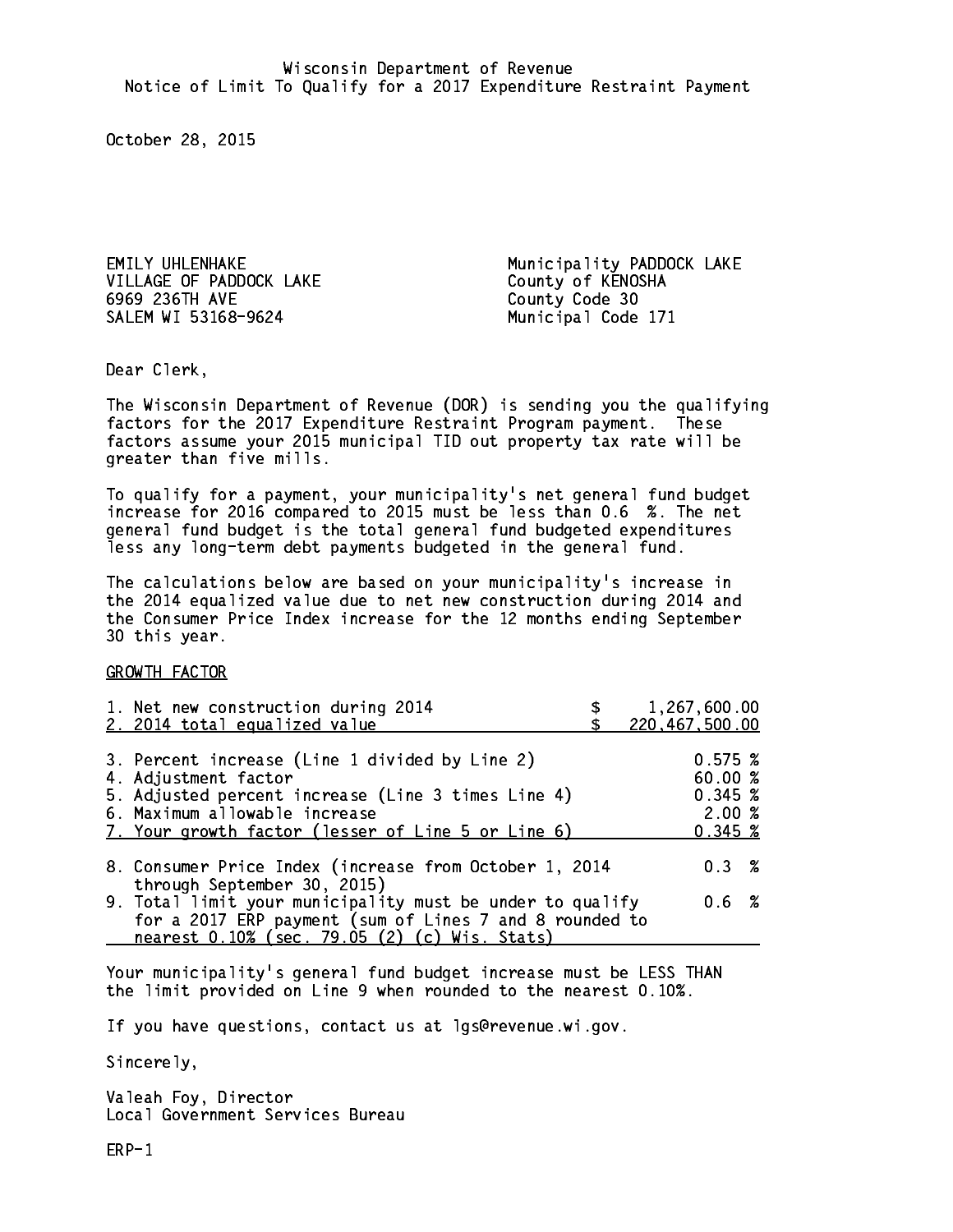TERRY L FABER Municipality SILVER LAKE VILLAGE OF SILVER LAKE County of KENOSHA 113 S FIRST ST County Code 30 SILVER LAKE WI 53170-1724 Municipal Code 181

Dear Clerk. Dear Clerk,

The Wisconsin Department of Revenue (DOR) is sending you the qualifying factors for the 2017 Expenditure Restraint Program payment. These factors assume your 2015 municipal TID out property tax rate will be greater than five mills.

 To qualify for a payment, your municipality's net general fund budget increase for 2016 compared to 2015 must be less than 0.4 %. The net general fund budget is the total general fund budgeted expenditures less any long-term debt payments budgeted in the general fund.

The calculations below are based on your municipality's increase in the 2014 equalized value due to net new construction during 2014 and the Consumer Price Index increase for the 12 months ending September 30 this year. 30 this year.

GROWTH FACTOR

| 1. Net new construction during 2014<br>2. 2014 total equalized value                                                                                                                                                | 200,000.00<br>162,893,500.00                           |
|---------------------------------------------------------------------------------------------------------------------------------------------------------------------------------------------------------------------|--------------------------------------------------------|
| 3. Percent increase (Line 1 divided by Line 2)<br>4. Adjustment factor<br>5. Adjusted percent increase (Line 3 times Line 4)<br>6. Maximum allowable increase<br>7. Your growth factor (lesser of Line 5 or Line 6) | $0.123 \;$ %<br>60.00 %<br>0.074~%<br>2.00%<br>0.074~% |
| 8. Consumer Price Index (increase from October 1, 2014                                                                                                                                                              | $0.3 \t%$                                              |
| through September 30, 2015)<br>9. Total limit your municipality must be under to qualify<br>for a 2017 ERP payment (sum of Lines 7 and 8 rounded to<br>nearest 0.10% (sec. 79.05 (2) (c) Wis. Stats)                | $0.4 \t%$                                              |

Your municipality's general fund budget increase must be LESS THAN the limit provided on Line 9 when rounded to the nearest 0.10%.

If you have questions, contact us at lgs@revenue.wi.gov.

Sincerely,

Valeah Foy, Director Local Government Services Bureau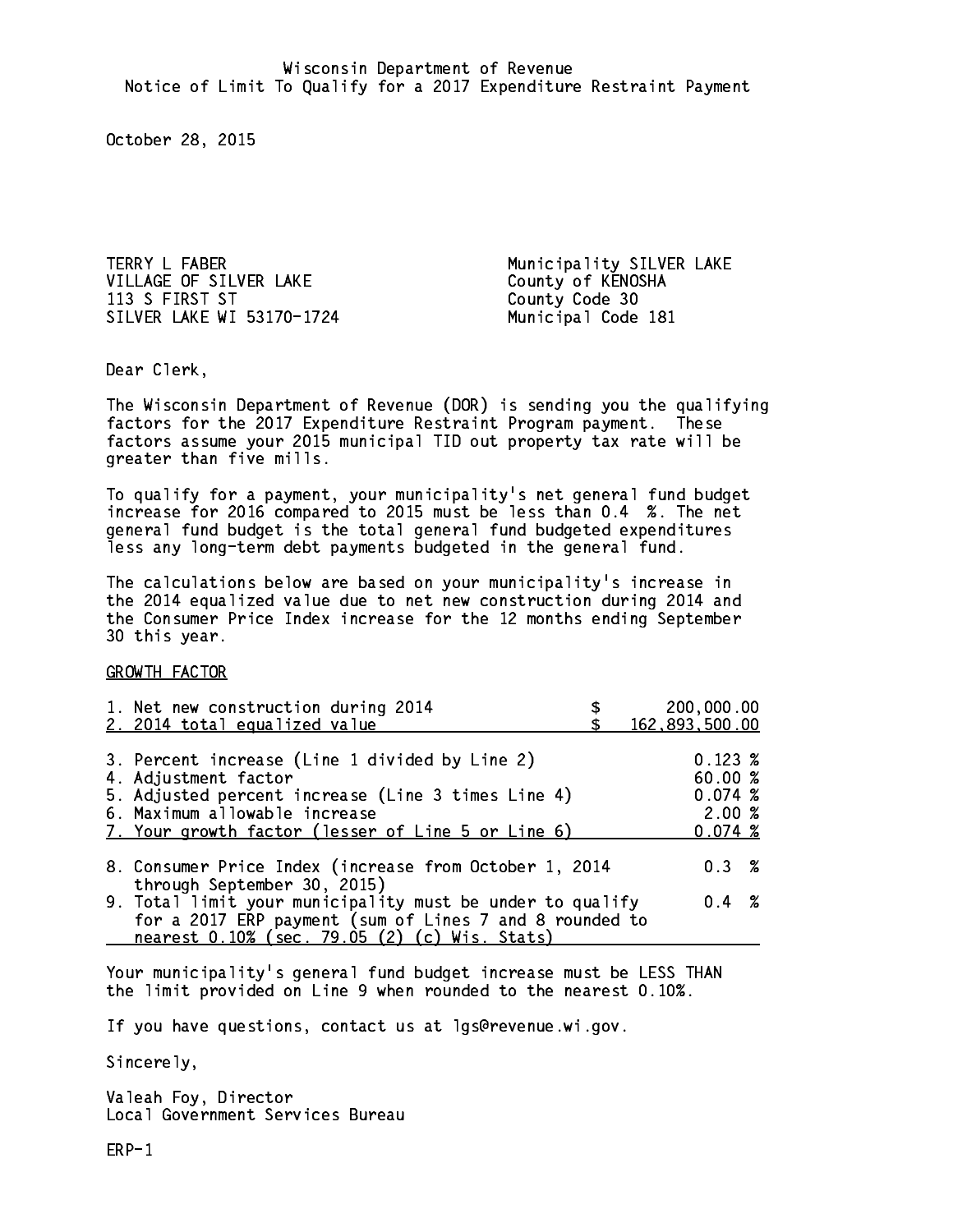KATHLEEN RICHARDSON, CMC Municipality TWIN LAKES VILLAGE OF TWIN LAKES County of KENOSHA PO BOX 1024 TWIN LAKES WI 53181-1024 Municipal Code 186

County Code 30

Dear Clerk. Dear Clerk,

The Wisconsin Department of Revenue (DOR) is sending you the qualifying factors for the 2017 Expenditure Restraint Program payment. These factors assume your 2015 municipal TID out property tax rate will be greater than five mills.

 To qualify for a payment, your municipality's net general fund budget increase for 2016 compared to 2015 must be less than 0.7 %. The net general fund budget is the total general fund budgeted expenditures less any long-term debt payments budgeted in the general fund.

The calculations below are based on your municipality's increase in the 2014 equalized value due to net new construction during 2014 and the Consumer Price Index increase for the 12 months ending September 30 this year. 30 this year.

GROWTH FACTOR

| 4,292,800.00<br>670,494,500.00                                                                                               |
|------------------------------------------------------------------------------------------------------------------------------|
| 0.640%<br>60.00%<br>0.384~%<br>2.00%<br>0.384~%                                                                              |
| 8. Consumer Price Index (increase from October 1, 2014<br>$0.3 \t%$                                                          |
| 9. Total limit your municipality must be under to qualify<br>0.7%<br>for a 2017 ERP payment (sum of Lines 7 and 8 rounded to |
|                                                                                                                              |

Your municipality's general fund budget increase must be LESS THAN the limit provided on Line 9 when rounded to the nearest 0.10%.

If you have questions, contact us at lgs@revenue.wi.gov.

Sincerely,

Valeah Foy, Director Local Government Services Bureau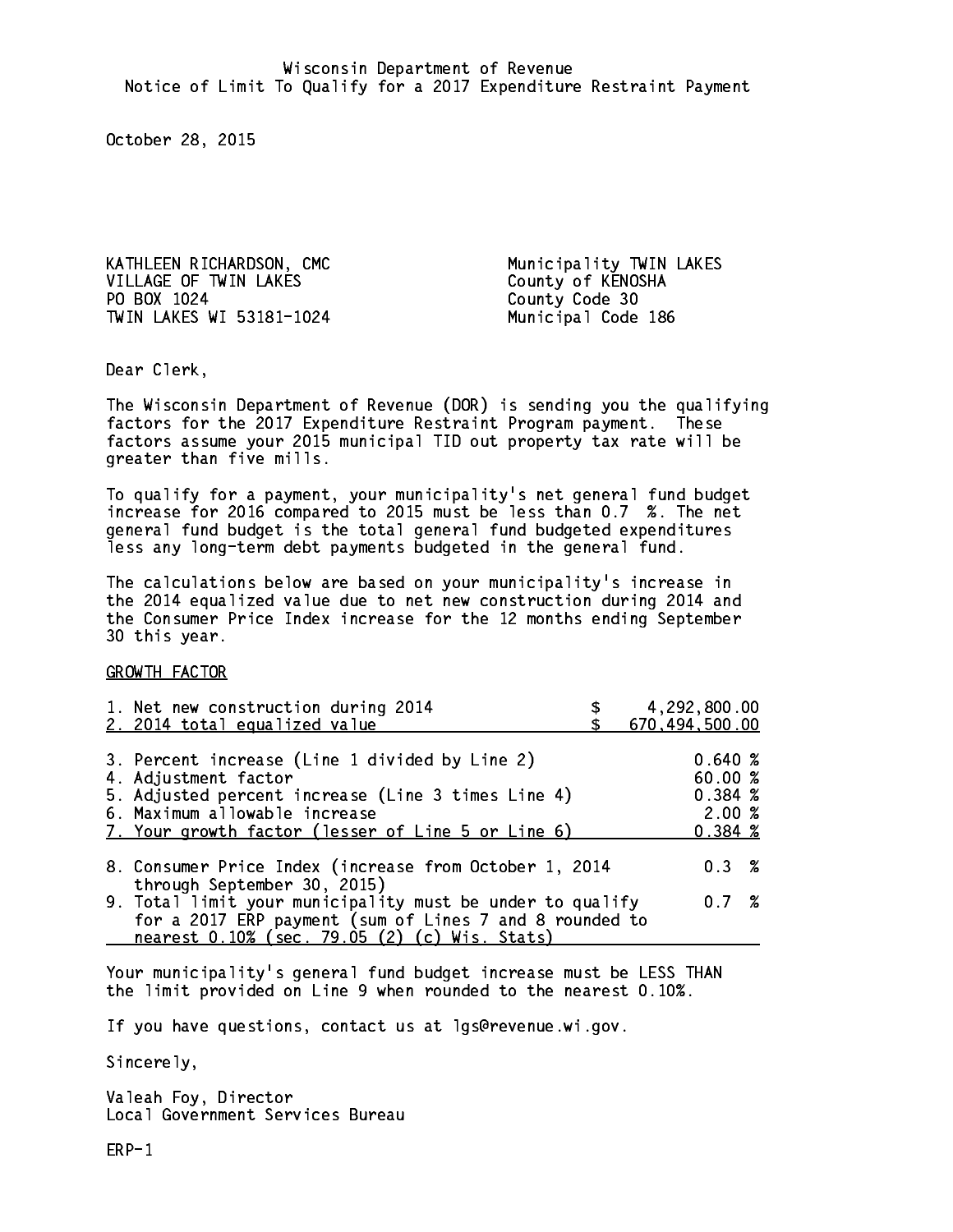DEB SALAS Municipality KENOSHA CITY OF KENOSHA COUNTY OF KENOSHA 625 52ND ST, RM 105 County Code 30 KENOSHA WI 53140-3480 Municipal Code 241

Dear Clerk. Dear Clerk,

The Wisconsin Department of Revenue (DOR) is sending you the qualifying factors for the 2017 Expenditure Restraint Program payment. These factors assume your 2015 municipal TID out property tax rate will be greater than five mills.

 To qualify for a payment, your municipality's net general fund budget increase for 2016 compared to 2015 must be less than 2.3 %. The net general fund budget is the total general fund budgeted expenditures less any long-term debt payments budgeted in the general fund.

The calculations below are based on your municipality's increase in the 2014 equalized value due to net new construction during 2014 and the Consumer Price Index increase for the 12 months ending September 30 this year. 30 this year.

GROWTH FACTOR

| 1. Net new construction during 2014<br>2. 2014 total equalized value                                                                                                                                                |  | \$185, 196, 900.00<br>\$5,524,779,300.00                          |  |
|---------------------------------------------------------------------------------------------------------------------------------------------------------------------------------------------------------------------|--|-------------------------------------------------------------------|--|
| 3. Percent increase (Line 1 divided by Line 2)<br>4. Adjustment factor<br>5. Adjusted percent increase (Line 3 times Line 4)<br>6. Maximum allowable increase<br>7. Your growth factor (lesser of Line 5 or Line 6) |  | 3.352%<br>60.00%<br>$2.011 \;$ %<br>2.00%<br>$2.000 \; \text{\%}$ |  |
| 8. Consumer Price Index (increase from October 1, 2014<br>through September 30, 2015)                                                                                                                               |  | $0.3 \t%$                                                         |  |
| 9. Total limit your municipality must be under to qualify<br>for a 2017 ERP payment (sum of Lines 7 and 8 rounded to<br>nearest 0.10% (sec. 79.05 (2) (c) Wis. Stats)                                               |  | 2.3%                                                              |  |

Your municipality's general fund budget increase must be LESS THAN the limit provided on Line 9 when rounded to the nearest 0.10%.

If you have questions, contact us at lgs@revenue.wi.gov.

Sincerely,

Valeah Foy, Director Local Government Services Bureau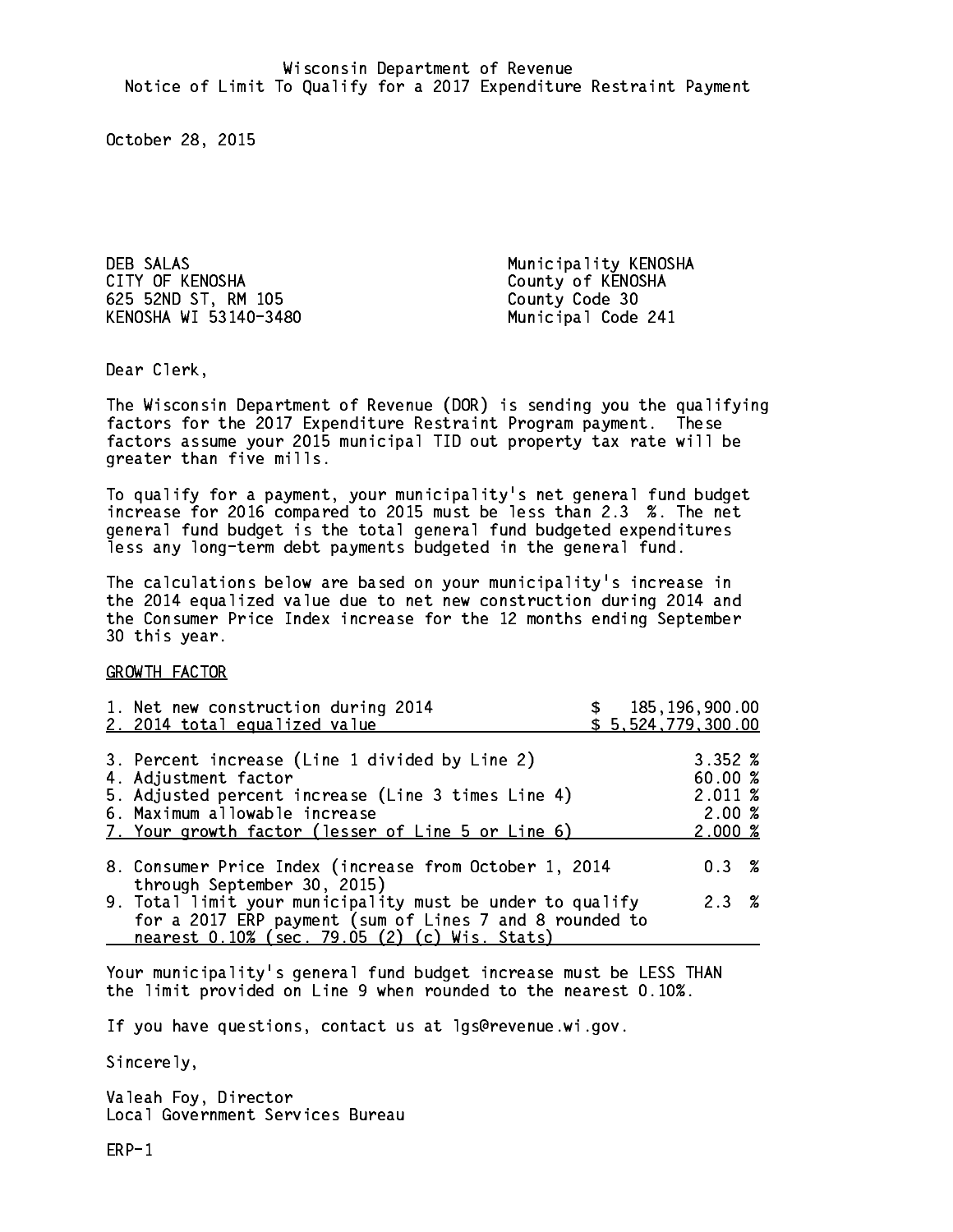JEFF WISWELL Municipality ALGOMA 416 FREMONT ST County Code 31 ALGOMA WI 54201-1353 Municipal Code 201

County of KEWAUNEE

Dear Clerk. Dear Clerk,

The Wisconsin Department of Revenue (DOR) is sending you the qualifying factors for the 2017 Expenditure Restraint Program payment. These factors assume your 2015 municipal TID out property tax rate will be greater than five mills.

 To qualify for a payment, your municipality's net general fund budget increase for 2016 compared to 2015 must be less than 0.8 %. The net general fund budget is the total general fund budgeted expenditures less any long-term debt payments budgeted in the general fund.

The calculations below are based on your municipality's increase in the 2014 equalized value due to net new construction during 2014 and the Consumer Price Index increase for the 12 months ending September 30 this year. 30 this year.

GROWTH FACTOR

| 1. Net new construction during 2014<br>2. 2014 total equalized value                                                                                                                                                | 1,362,400.00<br>160, 256, 700.00                   |
|---------------------------------------------------------------------------------------------------------------------------------------------------------------------------------------------------------------------|----------------------------------------------------|
| 3. Percent increase (Line 1 divided by Line 2)<br>4. Adjustment factor<br>5. Adjusted percent increase (Line 3 times Line 4)<br>6. Maximum allowable increase<br>7. Your growth factor (lesser of Line 5 or Line 6) | 0.850%<br>60.00 %<br>$0.510*$<br>2.00%<br>$0.510*$ |
| 8. Consumer Price Index (increase from October 1, 2014                                                                                                                                                              | $0.3 \t%$                                          |
| through September 30, 2015)<br>9. Total limit your municipality must be under to qualify<br>for a 2017 ERP payment (sum of Lines 7 and 8 rounded to<br>nearest 0.10% (sec. 79.05 (2) (c) Wis. Stats)                | 0.8%                                               |

Your municipality's general fund budget increase must be LESS THAN the limit provided on Line 9 when rounded to the nearest 0.10%.

If you have questions, contact us at lgs@revenue.wi.gov.

Sincerely,

Valeah Foy, Director Local Government Services Bureau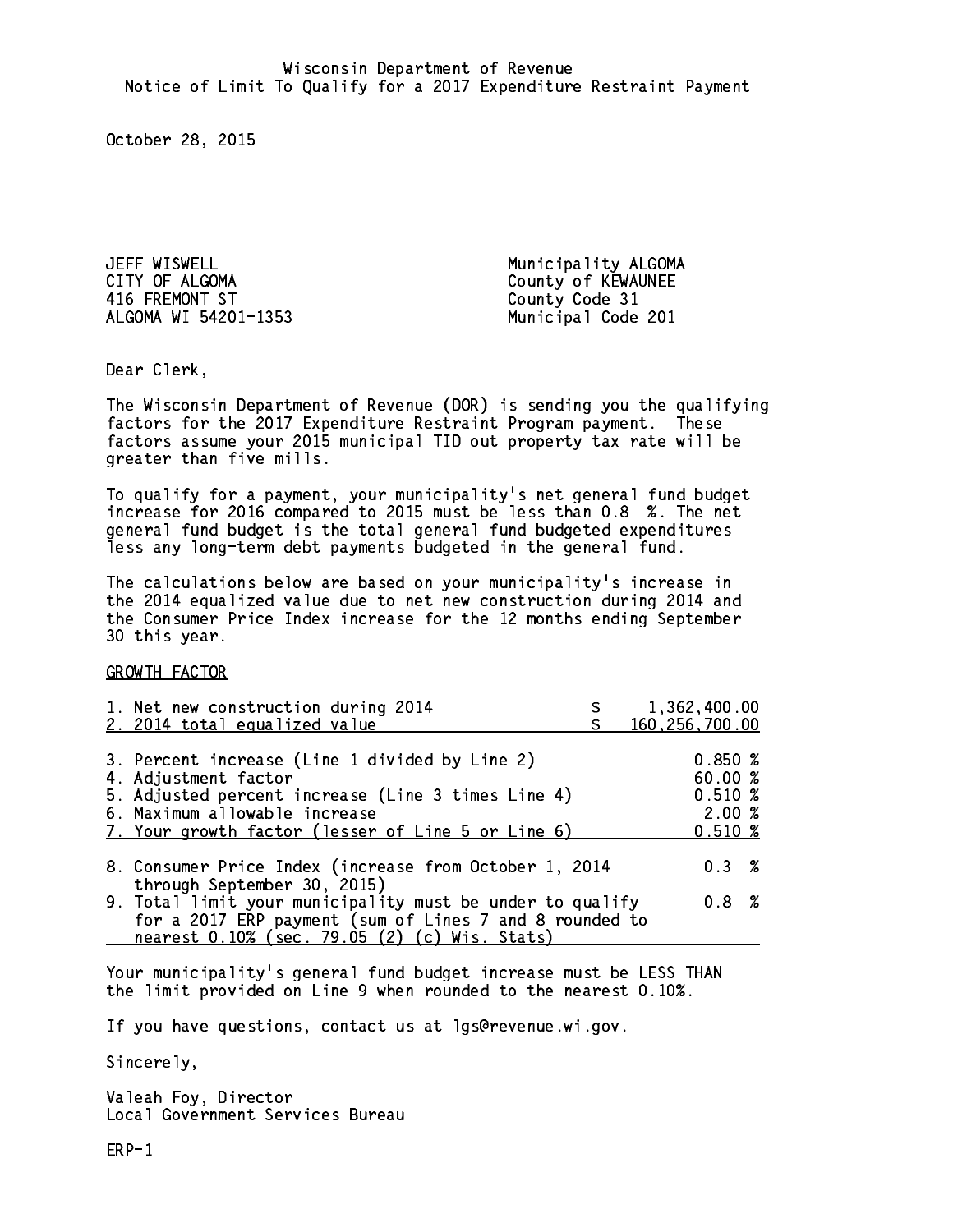BRIAN KRANZ Municipality KEWAUNEE CITY OF KEWAUNEE CITY OF KEWAUNEE 401 FIFTH STREET County Code 31 KEWAUNEE WI 54216-1023 Municipal Code 241

Dear Clerk. Dear Clerk,

The Wisconsin Department of Revenue (DOR) is sending you the qualifying factors for the 2017 Expenditure Restraint Program payment. These factors assume your 2015 municipal TID out property tax rate will be greater than five mills.

 To qualify for a payment, your municipality's net general fund budget increase for 2016 compared to 2015 must be less than 0.4 %. The net general fund budget is the total general fund budgeted expenditures less any long-term debt payments budgeted in the general fund.

The calculations below are based on your municipality's increase in the 2014 equalized value due to net new construction during 2014 and the Consumer Price Index increase for the 12 months ending September 30 this year. 30 this year.

GROWTH FACTOR

| 1. Net new construction during 2014<br>2. 2014 total equalized value                                                                                                                                                | 185,500.00<br>154, 184, 100.00                             |
|---------------------------------------------------------------------------------------------------------------------------------------------------------------------------------------------------------------------|------------------------------------------------------------|
| 3. Percent increase (Line 1 divided by Line 2)<br>4. Adjustment factor<br>5. Adjusted percent increase (Line 3 times Line 4)<br>6. Maximum allowable increase<br>7. Your growth factor (lesser of Line 5 or Line 6) | $0.120 \; \text{%}$<br>60.00%<br>0.072%<br>2.00%<br>0.072% |
| 8. Consumer Price Index (increase from October 1, 2014                                                                                                                                                              | $0.3 \t%$                                                  |
| through September 30, 2015)<br>9. Total limit your municipality must be under to qualify<br>for a 2017 ERP payment (sum of Lines 7 and 8 rounded to<br>nearest 0.10% (sec. 79.05 (2) (c) Wis. Stats)                | $0.4 \t%$                                                  |

Your municipality's general fund budget increase must be LESS THAN the limit provided on Line 9 when rounded to the nearest 0.10%.

If you have questions, contact us at lgs@revenue.wi.gov.

Sincerely,

Valeah Foy, Director Local Government Services Bureau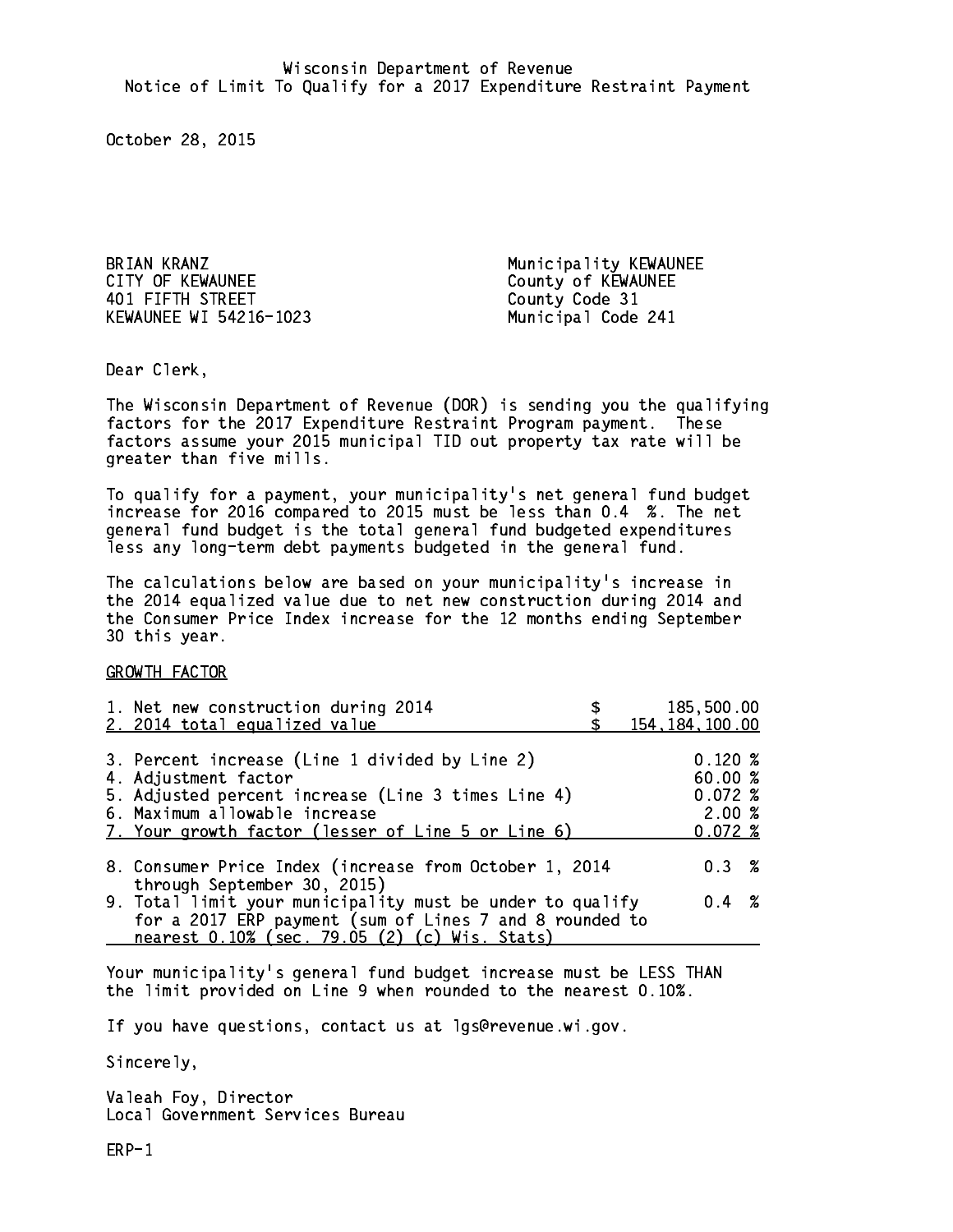Shelly results and the set of the set of the set of the set of the set of the set of the set of the set of the VILLAGE OF BANGOR County of LA CROSSE PO BOX 220 County Code 32 BANGOR WI 54614-0220 Municipal Code 106

Dear Clerk. Dear Clerk,

The Wisconsin Department of Revenue (DOR) is sending you the qualifying factors for the 2017 Expenditure Restraint Program payment. These factors assume your 2015 municipal TID out property tax rate will be greater than five mills.

 To qualify for a payment, your municipality's net general fund budget increase for 2016 compared to 2015 must be less than 0.6 %. The net general fund budget is the total general fund budgeted expenditures less any long-term debt payments budgeted in the general fund.

The calculations below are based on your municipality's increase in the 2014 equalized value due to net new construction during 2014 and the Consumer Price Index increase for the 12 months ending September 30 this year. 30 this year.

GROWTH FACTOR

| 1. Net new construction during 2014<br>2. 2014 total equalized value                                                                                                                                                | 424,700.00<br>74,380,700.00                      |
|---------------------------------------------------------------------------------------------------------------------------------------------------------------------------------------------------------------------|--------------------------------------------------|
| 3. Percent increase (Line 1 divided by Line 2)<br>4. Adjustment factor<br>5. Adjusted percent increase (Line 3 times Line 4)<br>6. Maximum allowable increase<br>7. Your growth factor (lesser of Line 5 or Line 6) | 0.571~%<br>60.00%<br>0.343~%<br>2.00%<br>0.343~% |
| 8. Consumer Price Index (increase from October 1, 2014                                                                                                                                                              | 0.3%                                             |
| through September 30, 2015)<br>9. Total limit your municipality must be under to qualify<br>for a 2017 ERP payment (sum of Lines 7 and 8 rounded to<br>nearest 0.10% (sec. 79.05 (2) (c) Wis. Stats)                | 0.6 %                                            |

Your municipality's general fund budget increase must be LESS THAN the limit provided on Line 9 when rounded to the nearest 0.10%.

If you have questions, contact us at lgs@revenue.wi.gov.

Sincerely,

Valeah Foy, Director Local Government Services Bureau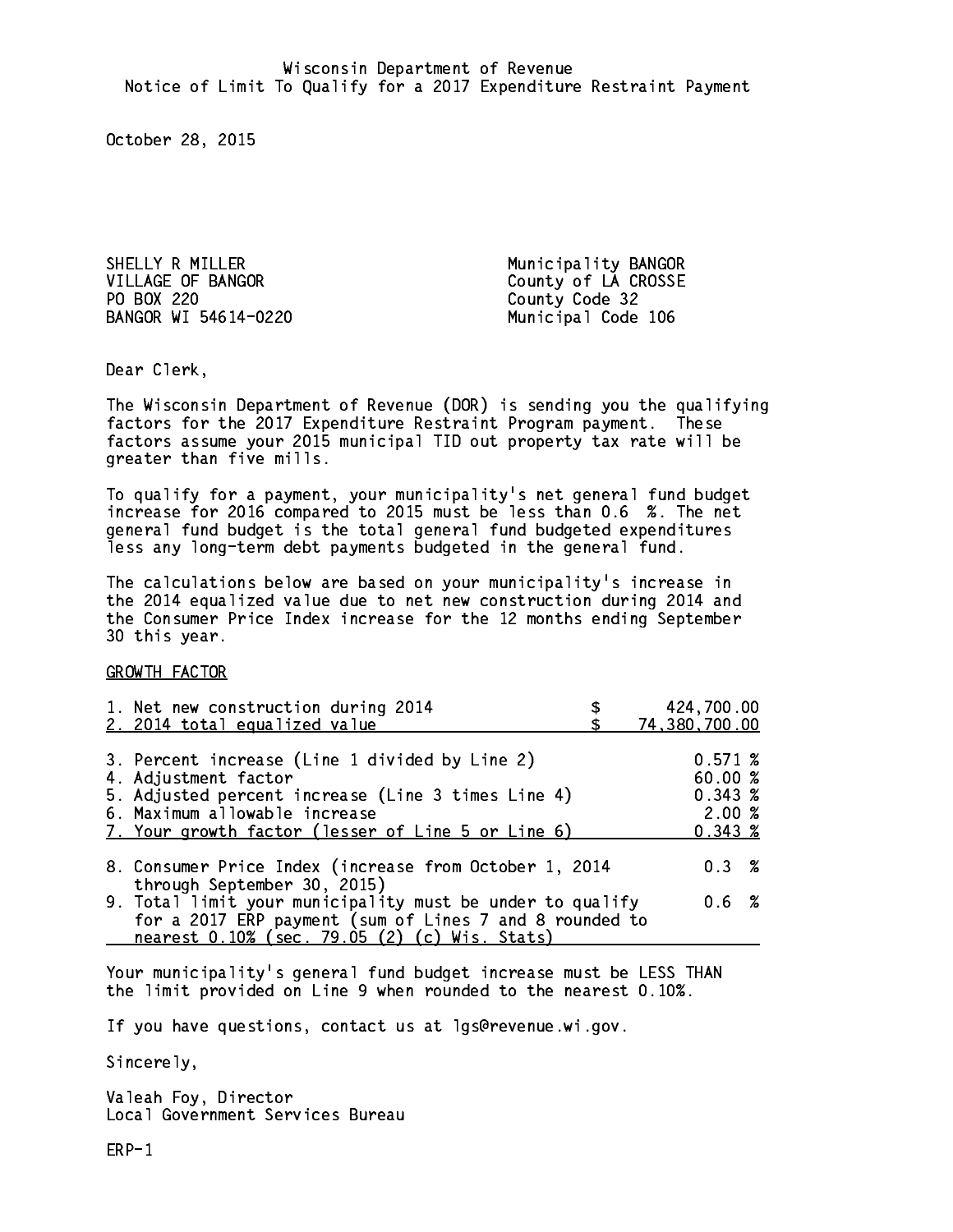Teri Lehri La Crosse municipality La Crosse municipality La Crosse municipality La Crosse municipality La Cross CITY OF LA CROSSE County of LA CROSSE 400 LA CROSSE ST County Code 32 LA CROSSE WI 54601-3396 Municipal Code 246

Dear Clerk. Dear Clerk,

The Wisconsin Department of Revenue (DOR) is sending you the qualifying factors for the 2017 Expenditure Restraint Program payment. These factors assume your 2015 municipal TID out property tax rate will be greater than five mills.

 To qualify for a payment, your municipality's net general fund budget increase for 2016 compared to 2015 must be less than 1.1 %. The net general fund budget is the total general fund budgeted expenditures less any long-term debt payments budgeted in the general fund.

The calculations below are based on your municipality's increase in the 2014 equalized value due to net new construction during 2014 and the Consumer Price Index increase for the 12 months ending September 30 this year. 30 this year.

GROWTH FACTOR

| 1. Net new construction during 2014<br>2. 2014 total equalized value                                                                                                                                                | \$ 45,144,500.00<br>\$3,211,853,600.00                |
|---------------------------------------------------------------------------------------------------------------------------------------------------------------------------------------------------------------------|-------------------------------------------------------|
| 3. Percent increase (Line 1 divided by Line 2)<br>4. Adjustment factor<br>5. Adjusted percent increase (Line 3 times Line 4)<br>6. Maximum allowable increase<br>7. Your growth factor (lesser of Line 5 or Line 6) | 1.406 %<br>60.00%<br>0.843~%<br>2.00%<br>$0.843 \; %$ |
| 8. Consumer Price Index (increase from October 1, 2014<br>through September 30, 2015)                                                                                                                               | $0.3 \t%$                                             |
| 9. Total limit your municipality must be under to qualify<br>for a 2017 ERP payment (sum of Lines 7 and 8 rounded to<br>nearest 0.10% (sec. 79.05 (2) (c) Wis. Stats)                                               | $1.1 \t%$                                             |

Your municipality's general fund budget increase must be LESS THAN the limit provided on Line 9 when rounded to the nearest 0.10%.

If you have questions, contact us at lgs@revenue.wi.gov.

Sincerely,

Valeah Foy, Director Local Government Services Bureau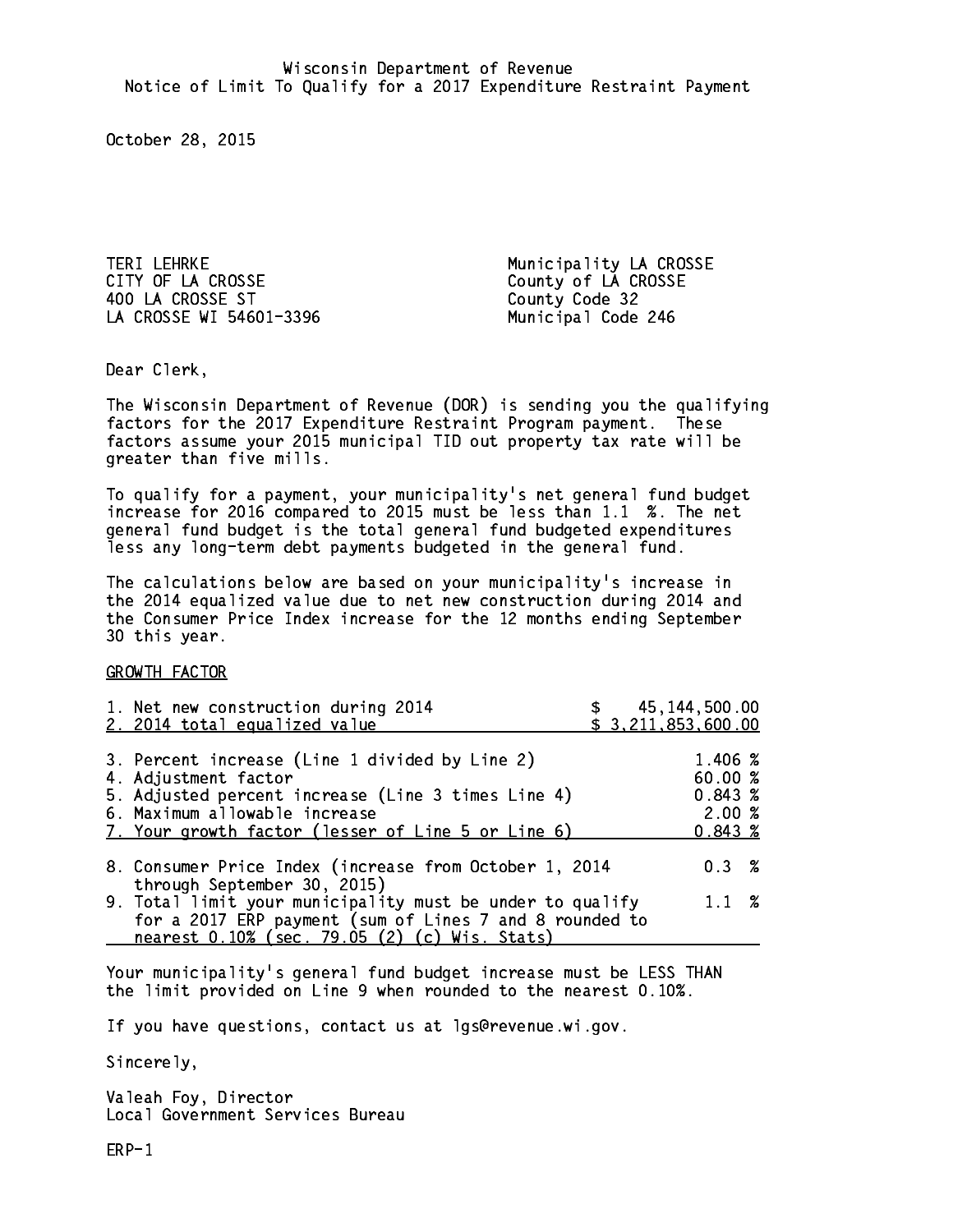CARI BURMASTER Municipality ONALASKA CITY OF ONALASKA County of LA CROSSE 415 MAIN ST ONALASKA WI 54650-2953 Municipal Code 265

County Code 32

Dear Clerk. Dear Clerk,

The Wisconsin Department of Revenue (DOR) is sending you the qualifying factors for the 2017 Expenditure Restraint Program payment. These factors assume your 2015 municipal TID out property tax rate will be greater than five mills.

 To qualify for a payment, your municipality's net general fund budget increase for 2016 compared to 2015 must be less than 1.3 %. The net general fund budget is the total general fund budgeted expenditures less any long-term debt payments budgeted in the general fund.

The calculations below are based on your municipality's increase in the 2014 equalized value due to net new construction during 2014 and the Consumer Price Index increase for the 12 months ending September 30 this year. 30 this year.

GROWTH FACTOR

| 1. Net new construction during 2014<br>2. 2014 total equalized value                                                                                                                                                | 28,604,500.00<br>\$1,733,946,900.00 |                                                      |  |
|---------------------------------------------------------------------------------------------------------------------------------------------------------------------------------------------------------------------|-------------------------------------|------------------------------------------------------|--|
| 3. Percent increase (Line 1 divided by Line 2)<br>4. Adjustment factor<br>5. Adjusted percent increase (Line 3 times Line 4)<br>6. Maximum allowable increase<br>7. Your growth factor (lesser of Line 5 or Line 6) |                                     | 1.650 %<br>60.00%<br>0.990%<br>2.00%<br>$0.990 \; %$ |  |
| 8. Consumer Price Index (increase from October 1, 2014<br>through September 30, 2015)                                                                                                                               |                                     | $0.3 \t%$                                            |  |
| 9. Total limit your municipality must be under to qualify<br>for a 2017 ERP payment (sum of Lines 7 and 8 rounded to<br>nearest 0.10% (sec. 79.05 (2) (c) Wis. Stats)                                               |                                     | $1.3 \t%$                                            |  |

Your municipality's general fund budget increase must be LESS THAN the limit provided on Line 9 when rounded to the nearest 0.10%.

If you have questions, contact us at lgs@revenue.wi.gov.

Sincerely,

Valeah Foy, Director Local Government Services Bureau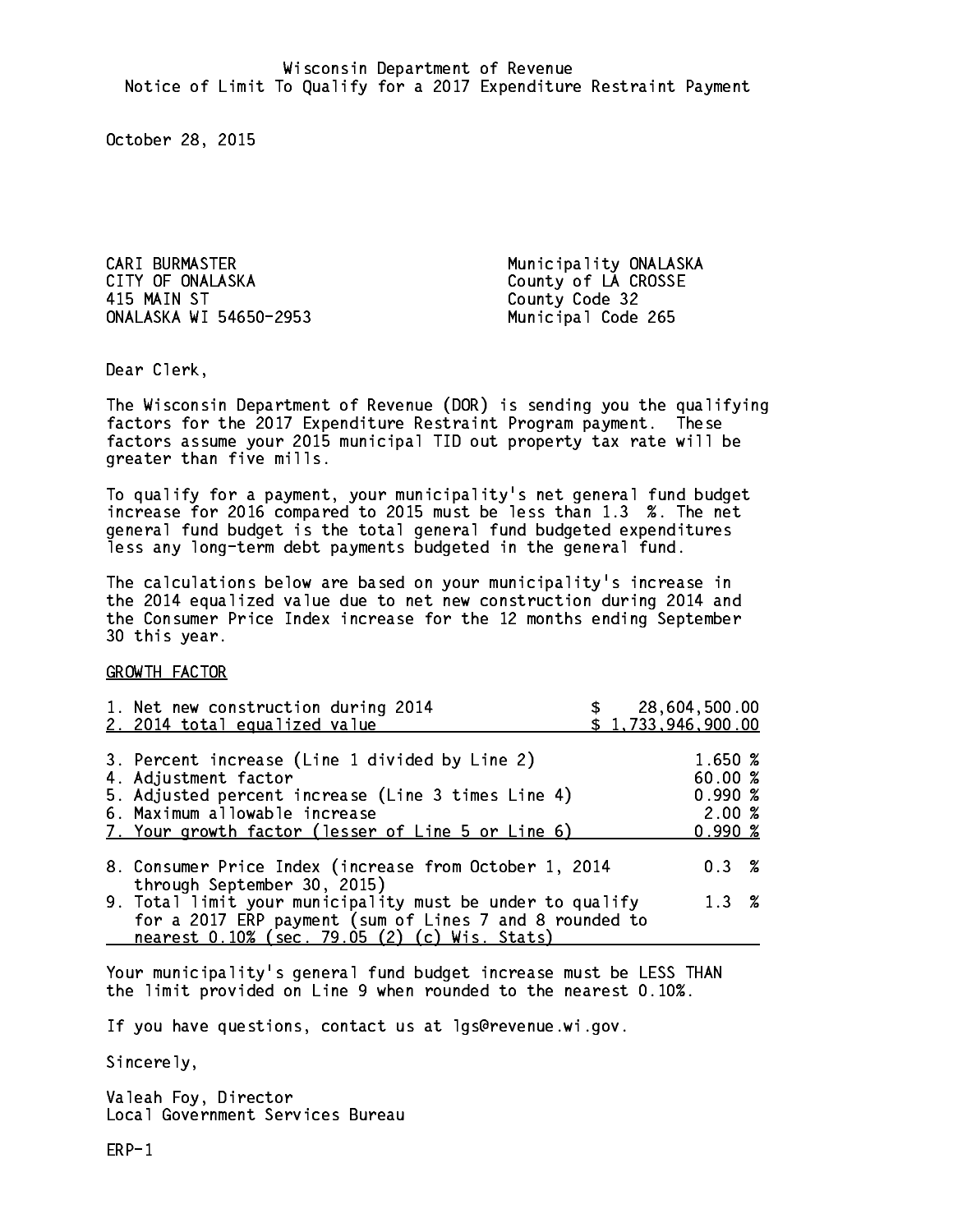PHILLIP CARROLL **Municipality GRATIOT** TOWN OF GRATIOT County of LAFAYETTE 5885 STATE RD 78 County Code 33 GRATIOT WI 53541-9793

Municipal Code 016

Dear Clerk. Dear Clerk,

The Wisconsin Department of Revenue (DOR) is sending you the qualifying factors for the 2017 Expenditure Restraint Program payment. These factors assume your 2015 municipal TID out property tax rate will be greater than five mills.

 To qualify for a payment, your municipality's net general fund budget increase for 2016 compared to 2015 must be less than 0.9 %. The net general fund budget is the total general fund budgeted expenditures less any long-term debt payments budgeted in the general fund.

The calculations below are based on your municipality's increase in the 2014 equalized value due to net new construction during 2014 and the Consumer Price Index increase for the 12 months ending September 30 this year. 30 this year.

GROWTH FACTOR

| 1. Net new construction during 2014                                                                                                                                                                                 | 395,100.00                                            |
|---------------------------------------------------------------------------------------------------------------------------------------------------------------------------------------------------------------------|-------------------------------------------------------|
| 2. 2014 total equalized value                                                                                                                                                                                       | 42,100,200.00                                         |
| 3. Percent increase (Line 1 divided by Line 2)<br>4. Adjustment factor<br>5. Adjusted percent increase (Line 3 times Line 4)<br>6. Maximum allowable increase<br>7. Your growth factor (lesser of Line 5 or Line 6) | $0.938 \;$ %<br>60.00%<br>0.563~%<br>2.00%<br>0.563~% |
| 8. Consumer Price Index (increase from October 1, 2014                                                                                                                                                              | $0.3 \t%$                                             |
| through September 30, 2015)<br>9. Total limit your municipality must be under to qualify<br>for a 2017 ERP payment (sum of Lines 7 and 8 rounded to<br>nearest 0.10% (sec. 79.05 (2) (c) Wis. Stats)                | 0.9 %                                                 |

Your municipality's general fund budget increase must be LESS THAN the limit provided on Line 9 when rounded to the nearest 0.10%.

If you have questions, contact us at lgs@revenue.wi.gov.

Sincerely,

Valeah Foy, Director Local Government Services Bureau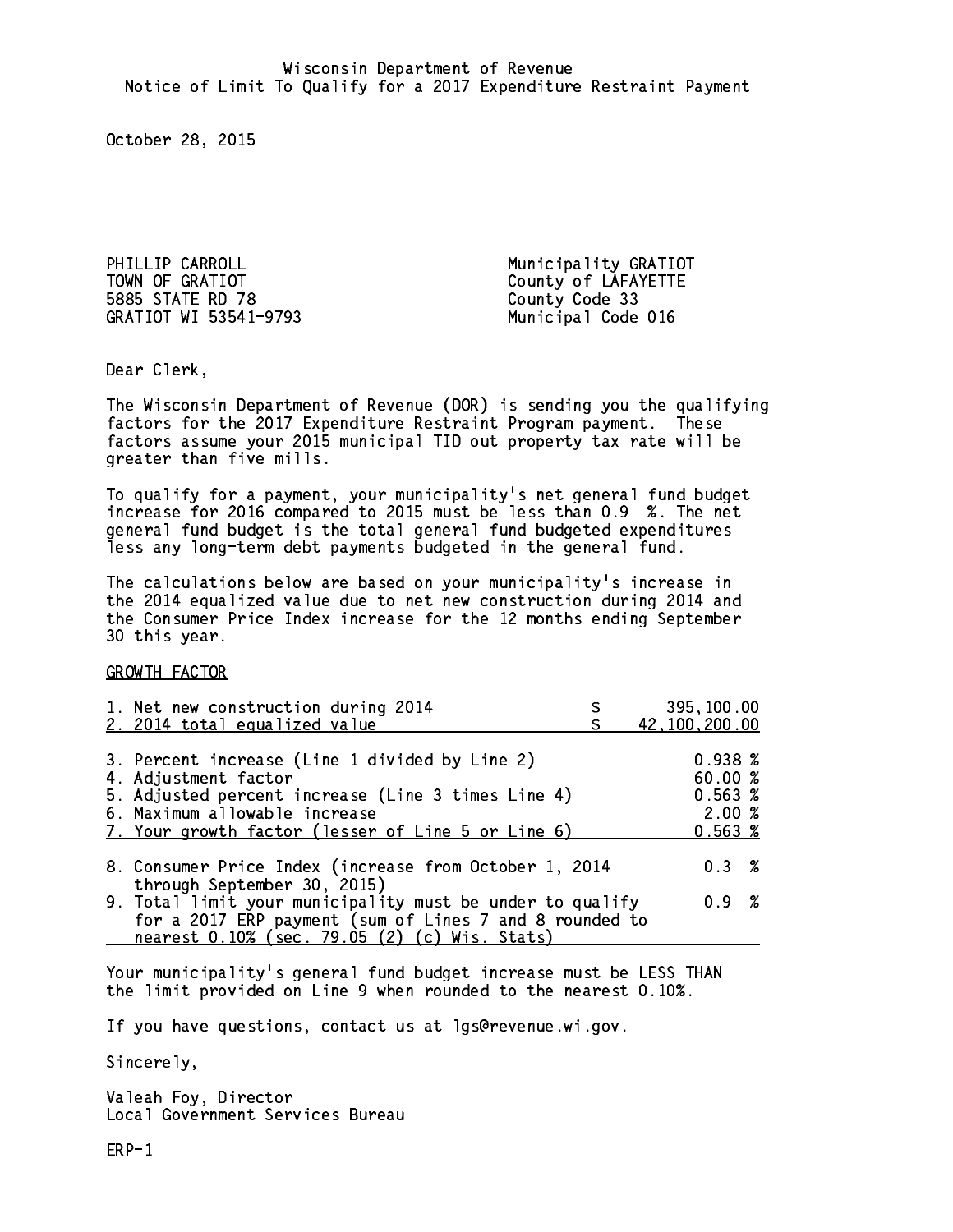MARY LEAHY Municipality KENDALL 15548 COUNTY ROAD O County Code 33 DARLINGTON WI 53530 Municipal Code 018

TOWN OF KENDALL **COUNTY OF LAFAYETTE** 

Dear Clerk. Dear Clerk,

The Wisconsin Department of Revenue (DOR) is sending you the qualifying factors for the 2017 Expenditure Restraint Program payment. These factors assume your 2015 municipal TID out property tax rate will be greater than five mills.

 To qualify for a payment, your municipality's net general fund budget increase for 2016 compared to 2015 must be less than 0.3 %. The net general fund budget is the total general fund budgeted expenditures less any long-term debt payments budgeted in the general fund.

The calculations below are based on your municipality's increase in the 2014 equalized value due to net new construction during 2014 and the Consumer Price Index increase for the 12 months ending September 30 this year. 30 this year.

GROWTH FACTOR

| 1. Net new construction during 2014<br>2. 2014 total equalized value                                                                                                                                                | $-64, 400.00$<br>31,942,100.00                        |
|---------------------------------------------------------------------------------------------------------------------------------------------------------------------------------------------------------------------|-------------------------------------------------------|
| 3. Percent increase (Line 1 divided by Line 2)<br>4. Adjustment factor<br>5. Adjusted percent increase (Line 3 times Line 4)<br>6. Maximum allowable increase<br>7. Your growth factor (lesser of Line 5 or Line 6) | $-.202~%$<br>60.00 %<br>$-.121~%$<br>2.00%<br>0.000~% |
| 8. Consumer Price Index (increase from October 1, 2014<br>through September 30, 2015)                                                                                                                               | $0.3 \t%$                                             |
| 9. Total limit your municipality must be under to qualify<br>for a 2017 ERP payment (sum of Lines 7 and 8 rounded to                                                                                                | $0.3 \t%$                                             |
| nearest 0.10% (sec. 79.05 (2) (c) Wis. Stats)                                                                                                                                                                       |                                                       |

Your municipality's general fund budget increase must be LESS THAN the limit provided on Line 9 when rounded to the nearest 0.10%.

If you have questions, contact us at lgs@revenue.wi.gov.

Sincerely,

Valeah Foy, Director Local Government Services Bureau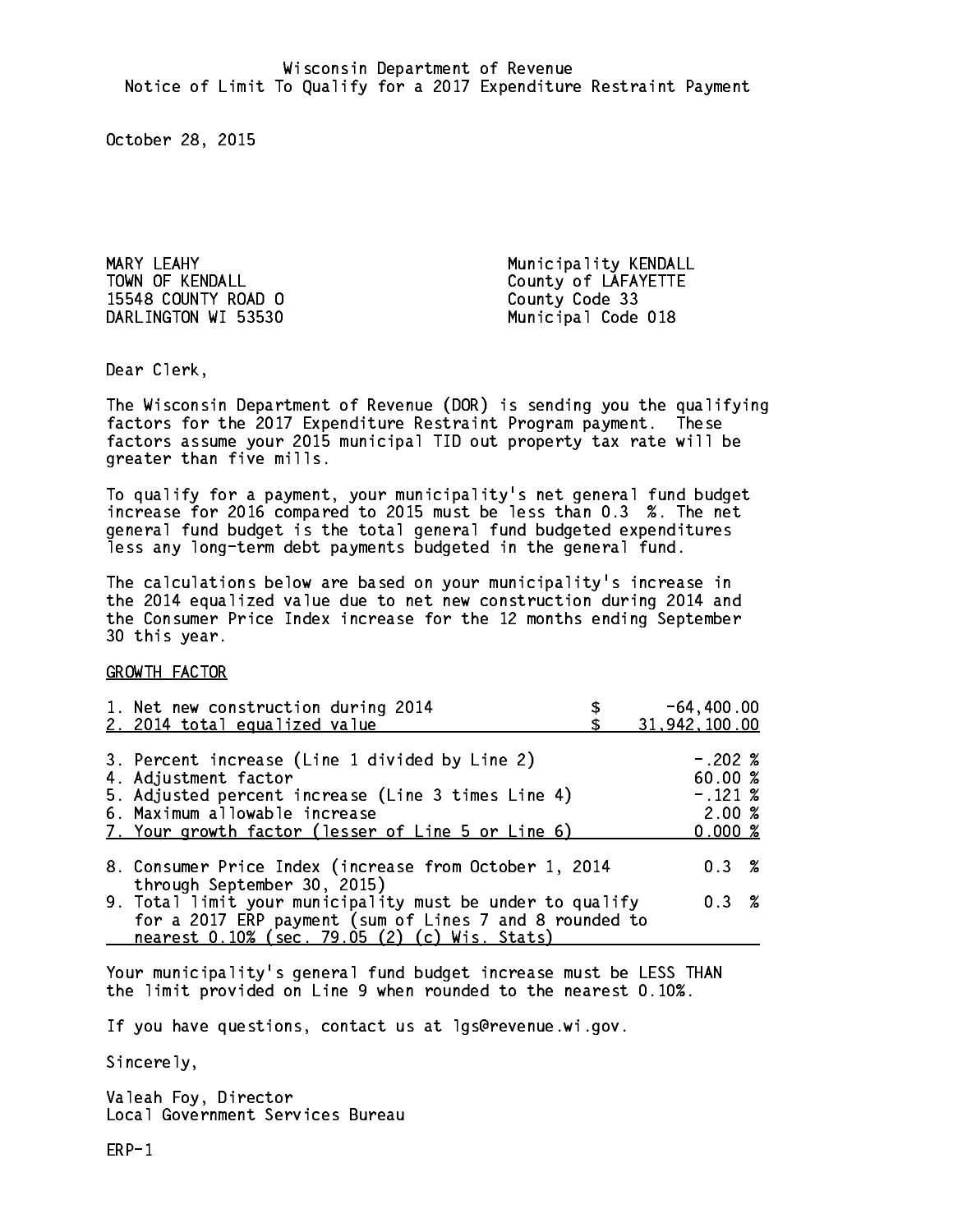PAM FENNER Municipality LAMONT TOWN OF LAMONT County of LAFAYETTE 10784 LANCASTER ROAD County Code 33 DARLINGTON WI 53530 Municipal Code 020

Dear Clerk. Dear Clerk,

The Wisconsin Department of Revenue (DOR) is sending you the qualifying factors for the 2017 Expenditure Restraint Program payment. These factors assume your 2015 municipal TID out property tax rate will be greater than five mills.

 To qualify for a payment, your municipality's net general fund budget increase for 2016 compared to 2015 must be less than 1.1 %. The net general fund budget is the total general fund budgeted expenditures less any long-term debt payments budgeted in the general fund.

The calculations below are based on your municipality's increase in the 2014 equalized value due to net new construction during 2014 and the Consumer Price Index increase for the 12 months ending September 30 this year. 30 this year.

GROWTH FACTOR

| 1. Net new construction during 2014<br>2. 2014 total equalized value                                                                                                                                                | 268,700.00<br>19,091,300.00                      |
|---------------------------------------------------------------------------------------------------------------------------------------------------------------------------------------------------------------------|--------------------------------------------------|
| 3. Percent increase (Line 1 divided by Line 2)<br>4. Adjustment factor<br>5. Adjusted percent increase (Line 3 times Line 4)<br>6. Maximum allowable increase<br>7. Your growth factor (lesser of Line 5 or Line 6) | 1.407 %<br>60.00%<br>0.844~%<br>2.00%<br>0.844~% |
| 8. Consumer Price Index (increase from October 1, 2014                                                                                                                                                              | 0.3%                                             |
| through September 30, 2015)<br>9. Total limit your municipality must be under to qualify<br>for a 2017 ERP payment (sum of Lines 7 and 8 rounded to<br>nearest 0.10% (sec. 79.05 (2) (c) Wis. Stats)                | $1.1 \t%$                                        |

Your municipality's general fund budget increase must be LESS THAN the limit provided on Line 9 when rounded to the nearest 0.10%.

If you have questions, contact us at lgs@revenue.wi.gov.

Sincerely,

Valeah Foy, Director Local Government Services Bureau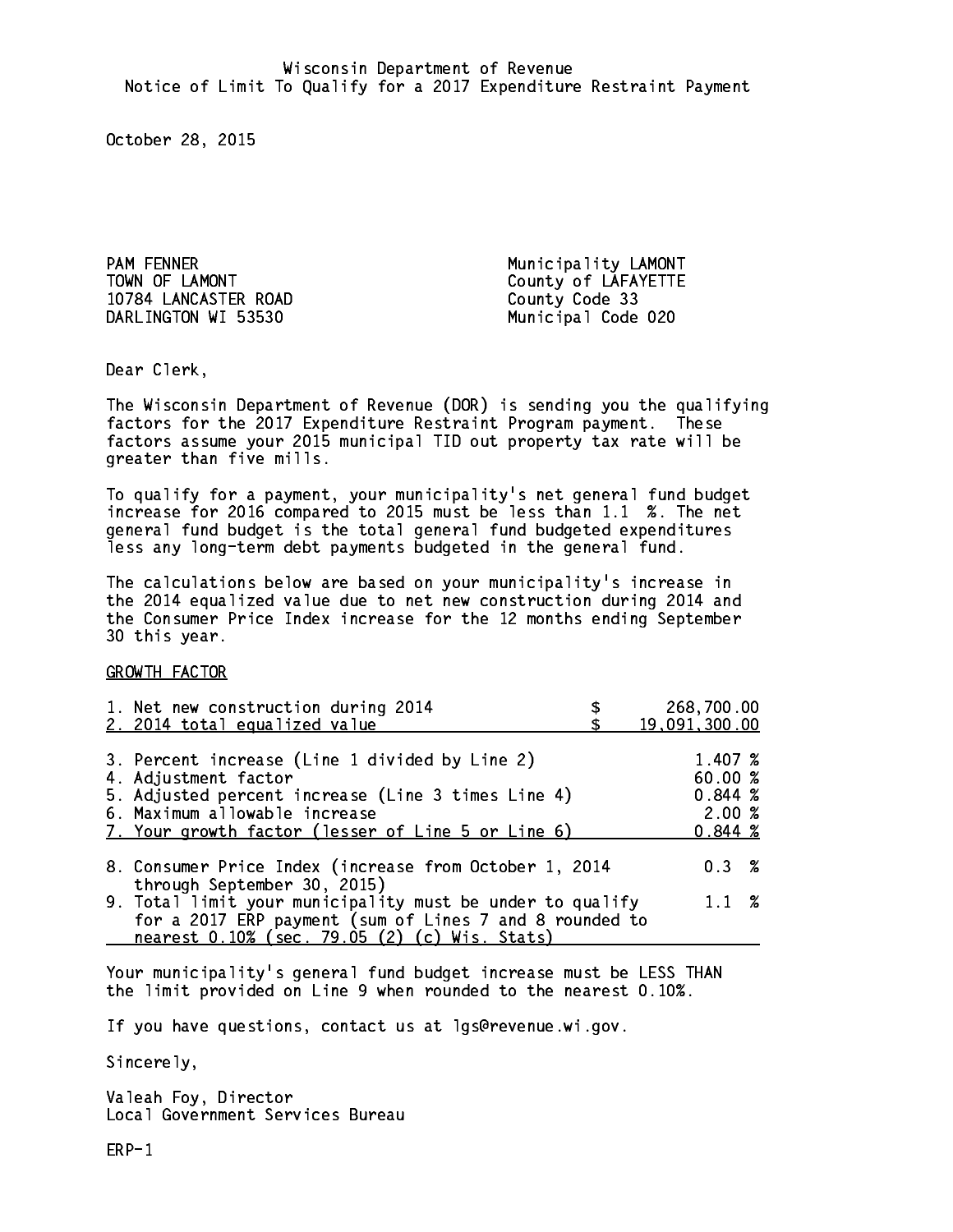3921 CUB HOLLOW RD County Code 33

LORIE ROBELIA **Municipality MONTICELLO** TOWN OF MONTICELLO County of LAFAYETTE GRATIOT WI 53541 Municipal Code 022

Dear Clerk. Dear Clerk,

The Wisconsin Department of Revenue (DOR) is sending you the qualifying factors for the 2017 Expenditure Restraint Program payment. These factors assume your 2015 municipal TID out property tax rate will be greater than five mills.

 To qualify for a payment, your municipality's net general fund budget increase for 2016 compared to 2015 must be less than 2.3 %. The net general fund budget is the total general fund budgeted expenditures less any long-term debt payments budgeted in the general fund.

The calculations below are based on your municipality's increase in the 2014 equalized value due to net new construction during 2014 and the Consumer Price Index increase for the 12 months ending September 30 this year. 30 this year. This year of the second terms of the second terms in the second terms in the second terms in the

GROWTH FACTOR

| 1. Net new construction during 2014<br>2. 2014 total equalized value                                                                                                                                                | 407,700.00<br>11,852,600.00                                   |
|---------------------------------------------------------------------------------------------------------------------------------------------------------------------------------------------------------------------|---------------------------------------------------------------|
| 3. Percent increase (Line 1 divided by Line 2)<br>4. Adjustment factor<br>5. Adjusted percent increase (Line 3 times Line 4)<br>6. Maximum allowable increase<br>7. Your growth factor (lesser of Line 5 or Line 6) | 3.440~%<br>60.00%<br>2.064~%<br>2.00%<br>$2.000 \; \text{\%}$ |
| 8. Consumer Price Index (increase from October 1, 2014<br>through September 30, 2015)                                                                                                                               | $0.3 \t%$                                                     |
| 9. Total limit your municipality must be under to qualify<br>for a 2017 ERP payment (sum of Lines 7 and 8 rounded to<br>nearest 0.10% (sec. 79.05 (2) (c) Wis. Stats)                                               | 2.3%                                                          |

Your municipality's general fund budget increase must be LESS THAN the limit provided on Line 9 when rounded to the nearest 0.10%.

If you have questions, contact us at lgs@revenue.wi.gov.

Sincerely,

Valeah Foy, Director Local Government Services Bureau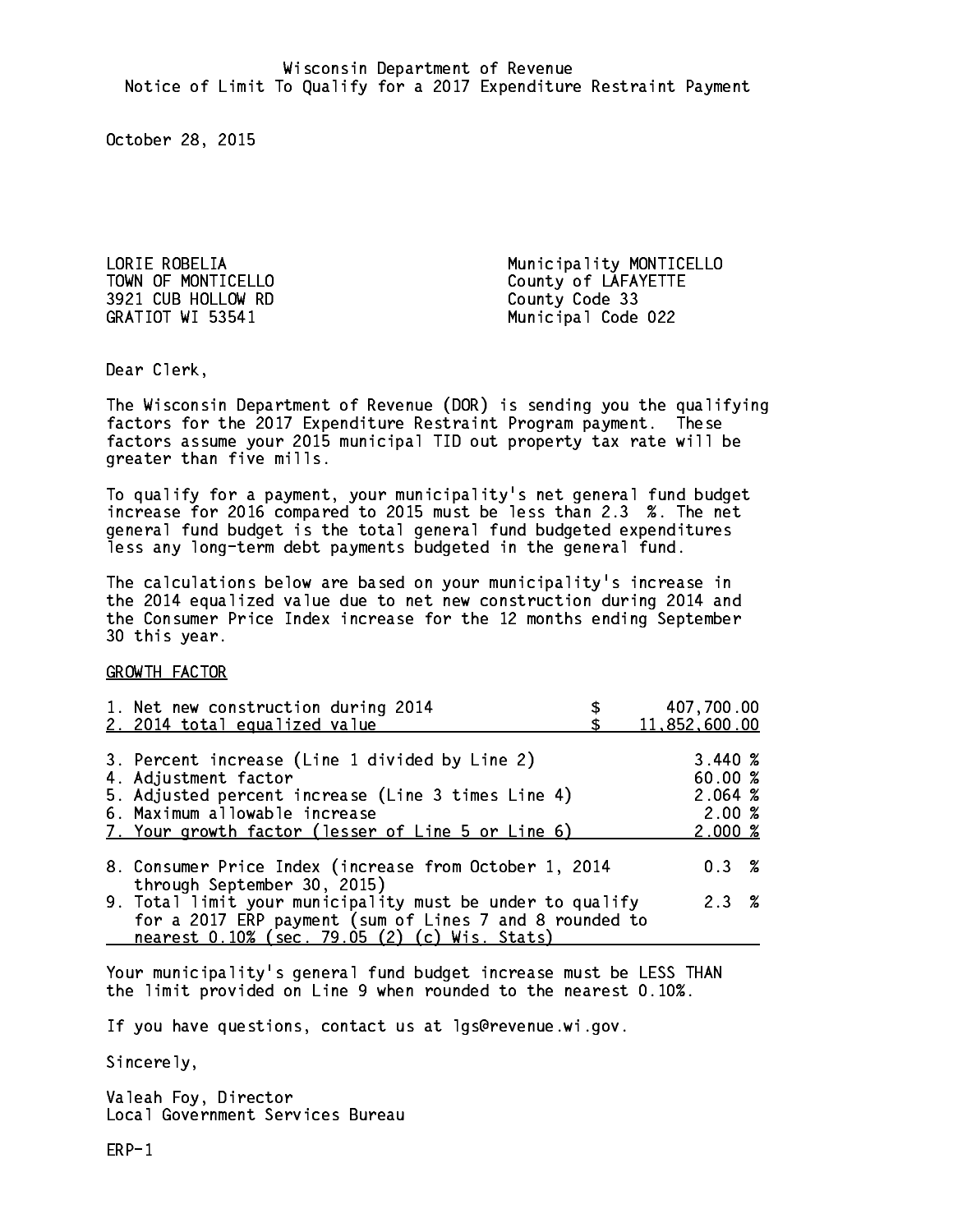DIANA KREBS Municipality WAYNE 1311 COUNTY RD B County Code 33

TOWN OF WAYNE County of LAFAYETTE BROWNTOWN WI 53522 Municipal Code 030

Dear Clerk. Dear Clerk,

The Wisconsin Department of Revenue (DOR) is sending you the qualifying factors for the 2017 Expenditure Restraint Program payment. These factors assume your 2015 municipal TID out property tax rate will be greater than five mills.

 To qualify for a payment, your municipality's net general fund budget increase for 2016 compared to 2015 must be less than 1.0 %. The net general fund budget is the total general fund budgeted expenditures less any long-term debt payments budgeted in the general fund.

The calculations below are based on your municipality's increase in the 2014 equalized value due to net new construction during 2014 and the Consumer Price Index increase for the 12 months ending September 30 this year. 30 this year. This year of the second terms of the second terms in the second terms in the second terms in the

GROWTH FACTOR

| 1. Net new construction during 2014<br>2. 2014 total equalized value                                                                                                                                                | 410,000.00<br>34, 142, 900.00                               |
|---------------------------------------------------------------------------------------------------------------------------------------------------------------------------------------------------------------------|-------------------------------------------------------------|
| 3. Percent increase (Line 1 divided by Line 2)<br>4. Adjustment factor<br>5. Adjusted percent increase (Line 3 times Line 4)<br>6. Maximum allowable increase<br>7. Your growth factor (lesser of Line 5 or Line 6) | $1.201 \;$ %<br>60.00 %<br>$0.721 \;$ %<br>2.00%<br>0.721~% |
| 8. Consumer Price Index (increase from October 1, 2014                                                                                                                                                              | $0.3 \t%$                                                   |
| through September 30, 2015)<br>9. Total limit your municipality must be under to qualify<br>for a 2017 ERP payment (sum of Lines 7 and 8 rounded to<br>nearest 0.10% (sec. 79.05 (2) (c) Wis. Stats)                | 1.0 %                                                       |

Your municipality's general fund budget increase must be LESS THAN the limit provided on Line 9 when rounded to the nearest 0.10%.

If you have questions, contact us at lgs@revenue.wi.gov.

Sincerely,

Valeah Foy, Director Local Government Services Bureau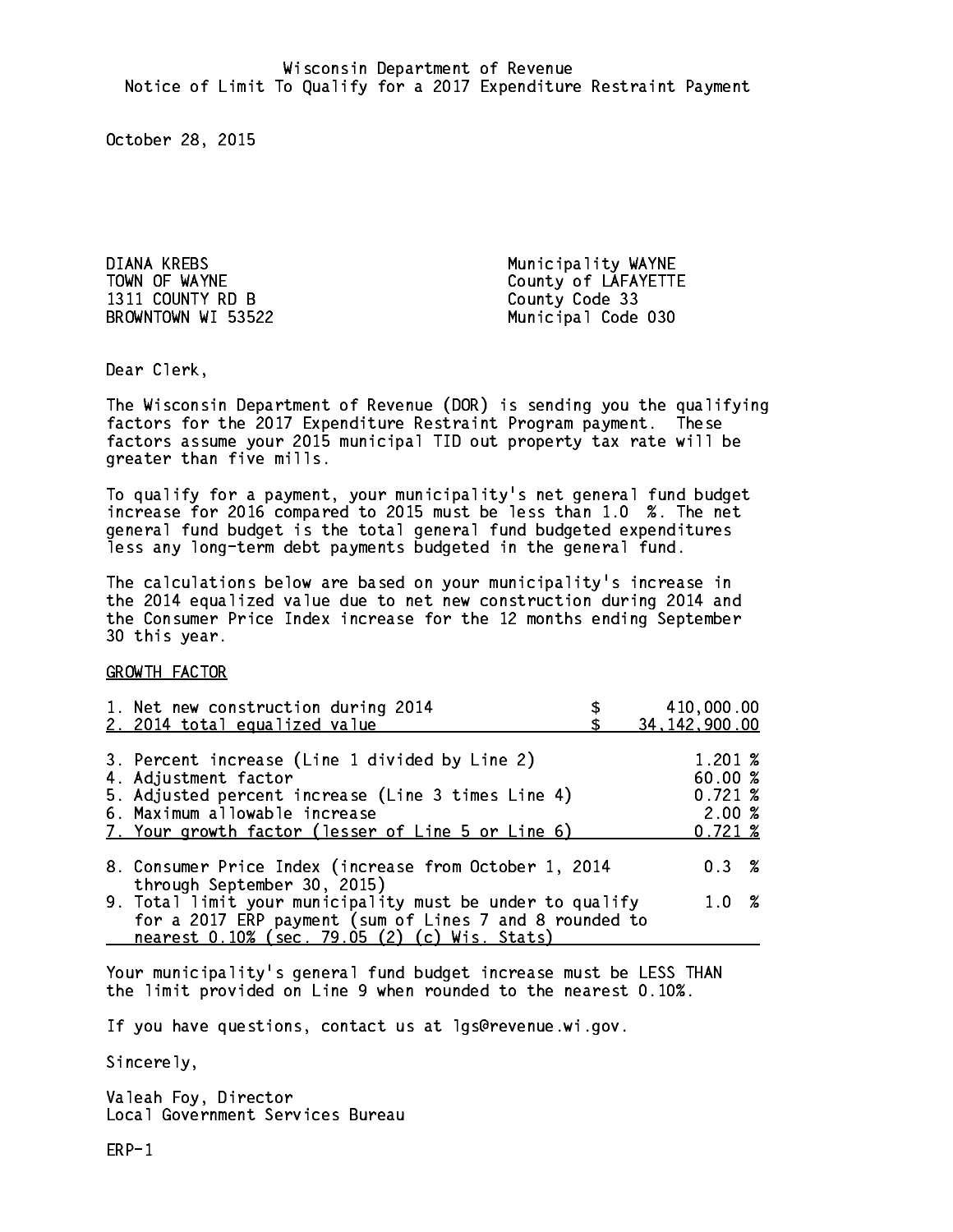VILLAGE OF BLANCHARDVILLE County of LAFAYETTE PO BOX 9 BLANCHARDVILLE WI 53516-0009 Municipal Code 108

KATHRYN KAMMERUDE **Municipality BLANCHARDVILLE** County Code 33

Dear Clerk. Dear Clerk,

The Wisconsin Department of Revenue (DOR) is sending you the qualifying factors for the 2017 Expenditure Restraint Program payment. These factors assume your 2015 municipal TID out property tax rate will be greater than five mills.

 To qualify for a payment, your municipality's net general fund budget increase for 2016 compared to 2015 must be less than 0.5 %. The net general fund budget is the total general fund budgeted expenditures less any long-term debt payments budgeted in the general fund.

The calculations below are based on your municipality's increase in the 2014 equalized value due to net new construction during 2014 and the Consumer Price Index increase for the 12 months ending September 30 this year. 30 this year. This year of the second terms of the second terms in the second terms in the second terms in the

GROWTH FACTOR

| 1. Net new construction during 2014<br>2. 2014 total equalized value                                                                                                                                                | 116,700.00<br>37,102,800.00                                    |
|---------------------------------------------------------------------------------------------------------------------------------------------------------------------------------------------------------------------|----------------------------------------------------------------|
| 3. Percent increase (Line 1 divided by Line 2)<br>4. Adjustment factor<br>5. Adjusted percent increase (Line 3 times Line 4)<br>6. Maximum allowable increase<br>7. Your growth factor (lesser of Line 5 or Line 6) | $0.315 \; \text{%}$<br>60.00 %<br>0.189~%<br>2.00%<br>$0.189*$ |
| 8. Consumer Price Index (increase from October 1, 2014<br>through September 30, 2015)                                                                                                                               | $0.3 \t%$                                                      |
| 9. Total limit your municipality must be under to qualify<br>for a 2017 ERP payment (sum of Lines 7 and 8 rounded to<br>nearest 0.10% (sec. 79.05 (2) (c) Wis. Stats)                                               | 0.5 %                                                          |

Your municipality's general fund budget increase must be LESS THAN the limit provided on Line 9 when rounded to the nearest 0.10%.

If you have questions, contact us at lgs@revenue.wi.gov.

Sincerely,

Valeah Foy, Director Local Government Services Bureau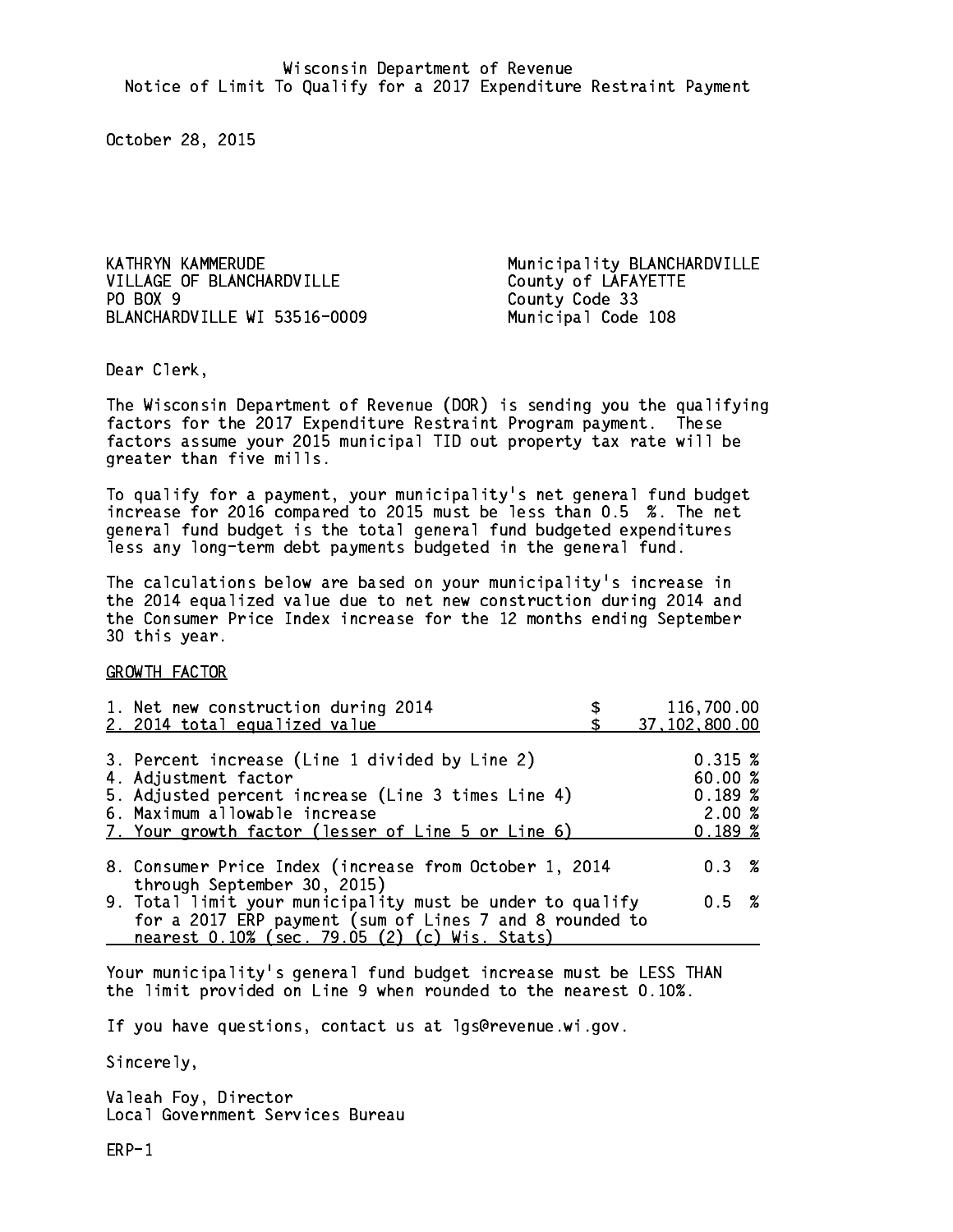PHIL CARROLL **Municipality GRATIOT** VILLAGE OF GRATIOT County of LAFAYETTE PO BOX 189 County Code 33 GRATIOT WI 53541-0189 Municipal Code 131

Dear Clerk. Dear Clerk,

The Wisconsin Department of Revenue (DOR) is sending you the qualifying factors for the 2017 Expenditure Restraint Program payment. These factors assume your 2015 municipal TID out property tax rate will be greater than five mills.

 To qualify for a payment, your municipality's net general fund budget increase for 2016 compared to 2015 must be less than 0.5 %. The net general fund budget is the total general fund budgeted expenditures less any long-term debt payments budgeted in the general fund.

The calculations below are based on your municipality's increase in the 2014 equalized value due to net new construction during 2014 and the Consumer Price Index increase for the 12 months ending September 30 this year. 30 this year.

GROWTH FACTOR

| 1. Net new construction during 2014<br>2. 2014 total equalized value                                                 | 30,400.00<br>7,319,200.00 |  |
|----------------------------------------------------------------------------------------------------------------------|---------------------------|--|
|                                                                                                                      |                           |  |
| 3. Percent increase (Line 1 divided by Line 2)<br>4. Adjustment factor                                               | $0.415 \;$ %<br>60.00%    |  |
| 5. Adjusted percent increase (Line 3 times Line 4)                                                                   | 0.249~%                   |  |
| 6. Maximum allowable increase<br>7. Your growth factor (lesser of Line 5 or Line 6)                                  | 2.00%<br>0.249~%          |  |
| 8. Consumer Price Index (increase from October 1, 2014<br>through September 30, 2015)                                | $0.3 \t%$                 |  |
| 9. Total limit your municipality must be under to qualify<br>for a 2017 ERP payment (sum of Lines 7 and 8 rounded to | 0.5 %                     |  |
| nearest 0.10% (sec. 79.05 (2) (c) Wis. Stats)                                                                        |                           |  |

Your municipality's general fund budget increase must be LESS THAN the limit provided on Line 9 when rounded to the nearest 0.10%.

If you have questions, contact us at lgs@revenue.wi.gov.

Sincerely,

Valeah Foy, Director Local Government Services Bureau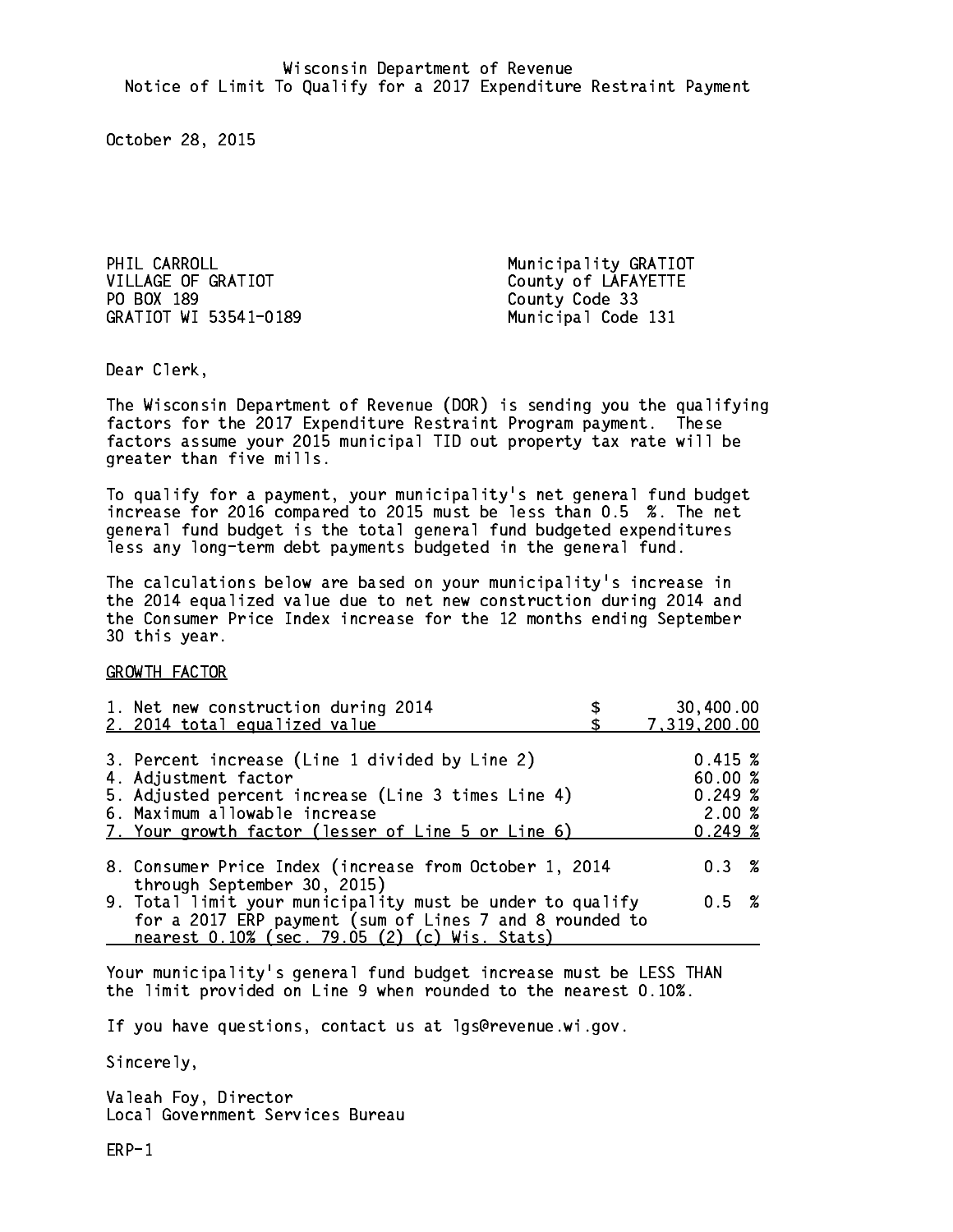VILLAGE OF SOUTH WAYNE County of LAFAYETTE PO BOX 305 County Code 33 SOUTH WAYNE WI 53587 Municipal Code 181

PHIL CARROLL **Municipality SOUTH WAYNE** 

Dear Clerk. Dear Clerk,

The Wisconsin Department of Revenue (DOR) is sending you the qualifying factors for the 2017 Expenditure Restraint Program payment. These factors assume your 2015 municipal TID out property tax rate will be greater than five mills.

 To qualify for a payment, your municipality's net general fund budget increase for 2016 compared to 2015 must be less than 0.3 %. The net general fund budget is the total general fund budgeted expenditures less any long-term debt payments budgeted in the general fund.

The calculations below are based on your municipality's increase in the 2014 equalized value due to net new construction during 2014 and the Consumer Price Index increase for the 12 months ending September 30 this year. 30 this year.

GROWTH FACTOR

| 1. Net new construction during 2014<br>2. 2014 total equalized value                                                                                                                                                | 5,700.00<br>17, 522, 900.00                         |
|---------------------------------------------------------------------------------------------------------------------------------------------------------------------------------------------------------------------|-----------------------------------------------------|
| 3. Percent increase (Line 1 divided by Line 2)<br>4. Adjustment factor<br>5. Adjusted percent increase (Line 3 times Line 4)<br>6. Maximum allowable increase<br>7. Your growth factor (lesser of Line 5 or Line 6) | $0.033 \;$ %<br>60.00%<br>0.020%<br>2.00%<br>0.020% |
| 8. Consumer Price Index (increase from October 1, 2014<br>through September 30, 2015)                                                                                                                               | $0.3 \t%$                                           |
| 9. Total limit your municipality must be under to qualify<br>for a 2017 ERP payment (sum of Lines 7 and 8 rounded to<br>nearest 0.10% (sec. 79.05 (2) (c) Wis. Stats)                                               | 0.3%                                                |

Your municipality's general fund budget increase must be LESS THAN the limit provided on Line 9 when rounded to the nearest 0.10%.

If you have questions, contact us at lgs@revenue.wi.gov.

Sincerely,

Valeah Foy, Director Local Government Services Bureau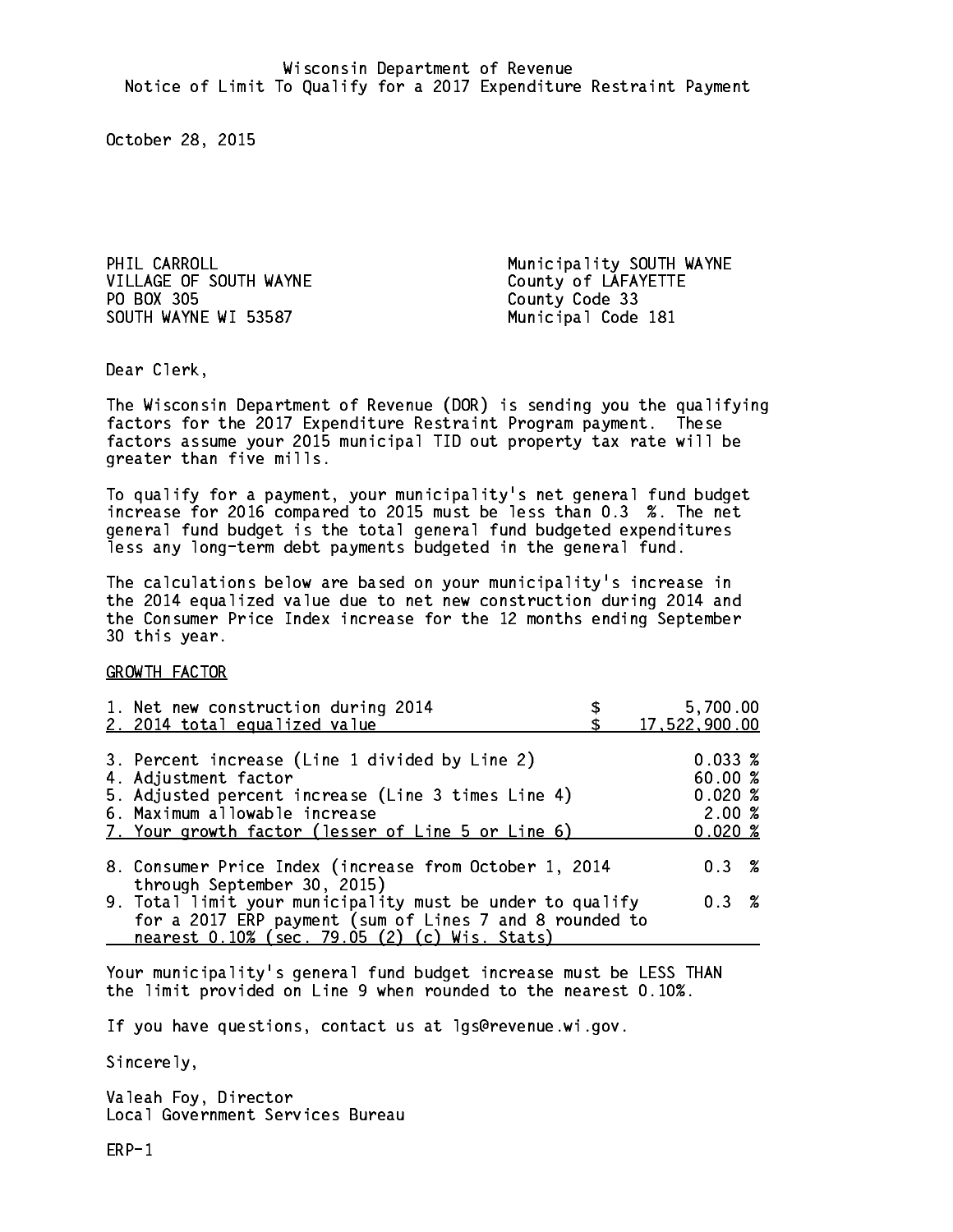PHILIP A RISSEEUW Municipality DARLINGTON CITY OF DARLINGTON COUNTY OF LAFAYETTE PO BOX 207 DARLINGTON WI 53530-0207 Municipal Code 216

County Code 33

Dear Clerk. Dear Clerk,

The Wisconsin Department of Revenue (DOR) is sending you the qualifying factors for the 2017 Expenditure Restraint Program payment. These factors assume your 2015 municipal TID out property tax rate will be greater than five mills.

 To qualify for a payment, your municipality's net general fund budget increase for 2016 compared to 2015 must be less than 2.3 %. The net general fund budget is the total general fund budgeted expenditures less any long-term debt payments budgeted in the general fund.

The calculations below are based on your municipality's increase in the 2014 equalized value due to net new construction during 2014 and the Consumer Price Index increase for the 12 months ending September 30 this year. 30 this year.

GROWTH FACTOR

| 1. Net new construction during 2014<br>2. 2014 total equalized value                                                                                                                                                | 3,787,100.00<br>98,753,200.00                                 |
|---------------------------------------------------------------------------------------------------------------------------------------------------------------------------------------------------------------------|---------------------------------------------------------------|
| 3. Percent increase (Line 1 divided by Line 2)<br>4. Adjustment factor<br>5. Adjusted percent increase (Line 3 times Line 4)<br>6. Maximum allowable increase<br>7. Your growth factor (lesser of Line 5 or Line 6) | $3.835 \; \text{\%}$<br>60.00%<br>2.301 %<br>2.00%<br>2.000~% |
| 8. Consumer Price Index (increase from October 1, 2014                                                                                                                                                              | $0.3 \t%$                                                     |
| through September 30, 2015)<br>9. Total limit your municipality must be under to qualify<br>for a 2017 ERP payment (sum of Lines 7 and 8 rounded to<br>nearest 0.10% (sec. 79.05 (2) (c) Wis. Stats)                | 2.3%                                                          |

Your municipality's general fund budget increase must be LESS THAN the limit provided on Line 9 when rounded to the nearest 0.10%.

If you have questions, contact us at lgs@revenue.wi.gov.

Sincerely,

Valeah Foy, Director Local Government Services Bureau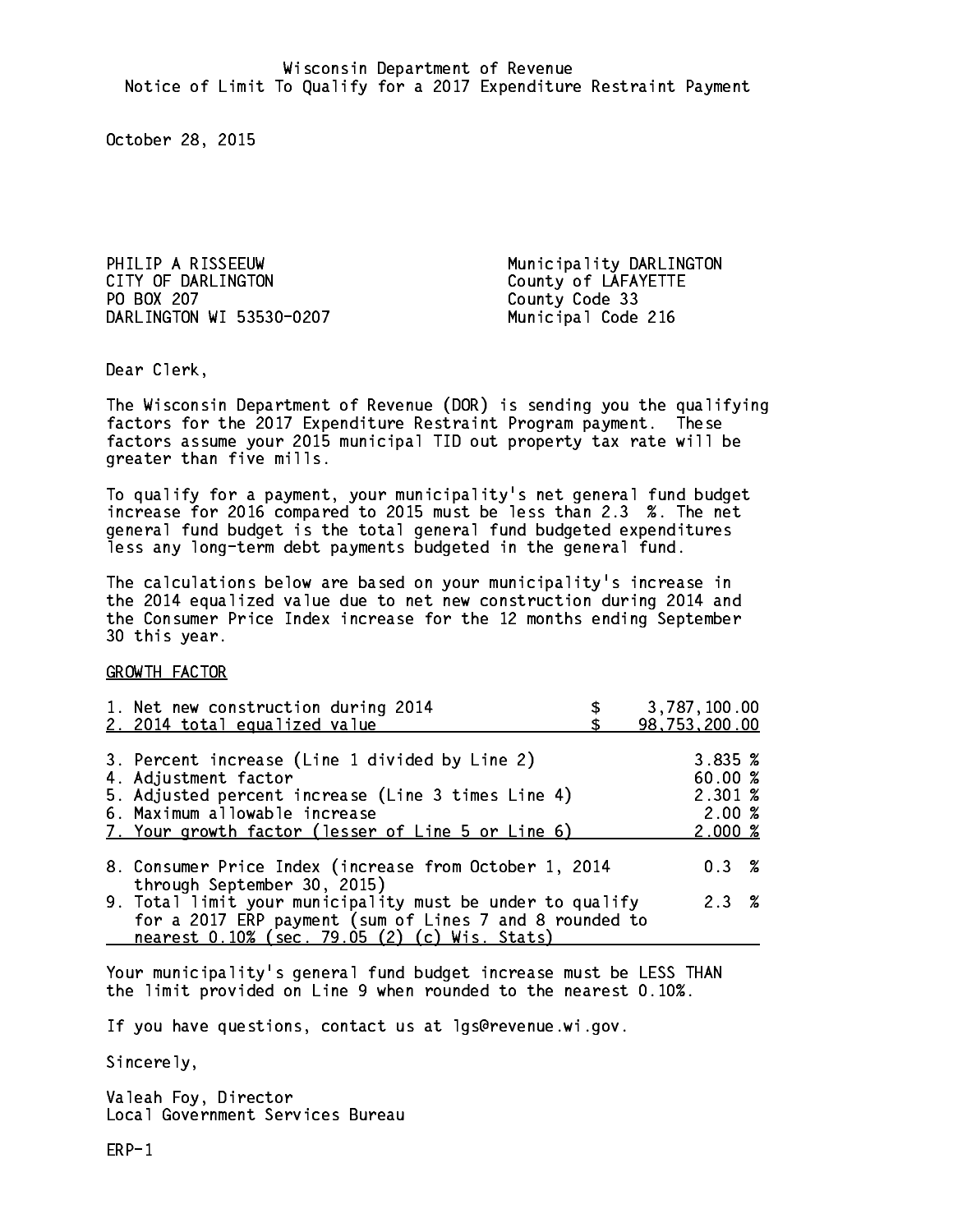MARSHA EINSWEILER Municipality SHULLSBURG CITY OF SHULLSBURG COUNTY OF LAFAYETTE PO BOX 580 SHULLSBURG WI 53586-0580 Municipal Code 281

County Code 33

Dear Clerk. Dear Clerk,

The Wisconsin Department of Revenue (DOR) is sending you the qualifying factors for the 2017 Expenditure Restraint Program payment. These factors assume your 2015 municipal TID out property tax rate will be greater than five mills.

 To qualify for a payment, your municipality's net general fund budget increase for 2016 compared to 2015 must be less than 0.6 %. The net general fund budget is the total general fund budgeted expenditures less any long-term debt payments budgeted in the general fund.

The calculations below are based on your municipality's increase in the 2014 equalized value due to net new construction during 2014 and the Consumer Price Index increase for the 12 months ending September 30 this year. 30 this year.

GROWTH FACTOR

| 1. Net new construction during 2014<br>2. 2014 total equalized value                                                                                                                                                | 268,300.00<br>52,645,800.00                                  |
|---------------------------------------------------------------------------------------------------------------------------------------------------------------------------------------------------------------------|--------------------------------------------------------------|
| 3. Percent increase (Line 1 divided by Line 2)<br>4. Adjustment factor<br>5. Adjusted percent increase (Line 3 times Line 4)<br>6. Maximum allowable increase<br>7. Your growth factor (lesser of Line 5 or Line 6) | 0.510%<br>60.00%<br>$0.306 \; \text{\%}$<br>2.00%<br>0.306~% |
| 8. Consumer Price Index (increase from October 1, 2014<br>through September 30, 2015)                                                                                                                               | 0.3%                                                         |
| 9. Total limit your municipality must be under to qualify<br>for a 2017 ERP payment (sum of Lines 7 and 8 rounded to<br>nearest 0.10% (sec. 79.05 (2) (c) Wis. Stats)                                               | 0.6 %                                                        |

Your municipality's general fund budget increase must be LESS THAN the limit provided on Line 9 when rounded to the nearest 0.10%.

If you have questions, contact us at lgs@revenue.wi.gov.

Sincerely,

Valeah Foy, Director Local Government Services Bureau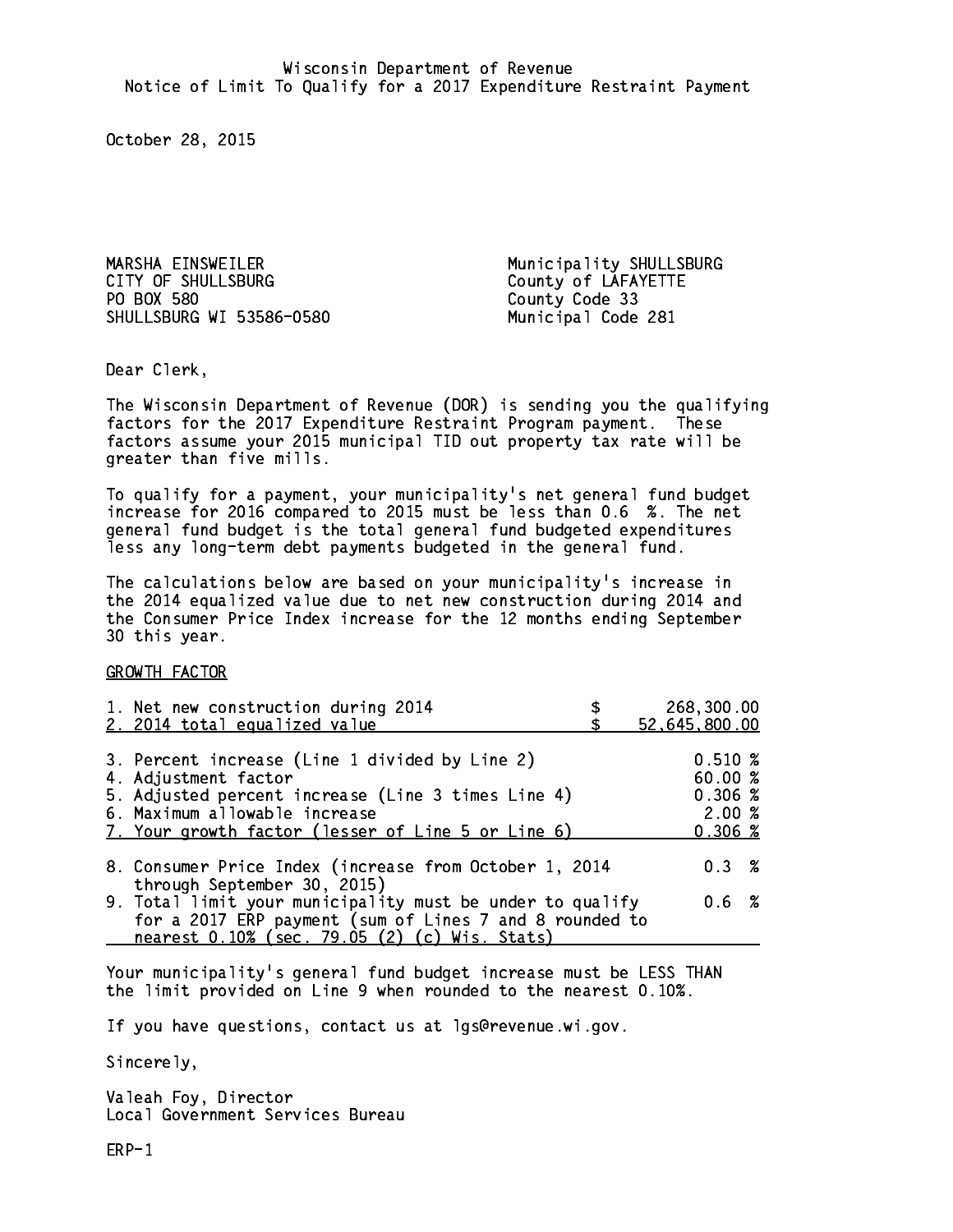CAROL BLAWAT **Municipality WHITE LAKE** VILLAGE OF WHITE LAKE County of LANGLADE PO BOX 8,615 SCHOOL ST County Code 34 WHITE LAKE WI 54491-0008 Municipal Code 191

Dear Clerk. Dear Clerk,

The Wisconsin Department of Revenue (DOR) is sending you the qualifying factors for the 2017 Expenditure Restraint Program payment. These factors assume your 2015 municipal TID out property tax rate will be greater than five mills.

 To qualify for a payment, your municipality's net general fund budget increase for 2016 compared to 2015 must be less than 0.4 %. The net general fund budget is the total general fund budgeted expenditures less any long-term debt payments budgeted in the general fund.

The calculations below are based on your municipality's increase in the 2014 equalized value due to net new construction during 2014 and the Consumer Price Index increase for the 12 months ending September 30 this year. 30 this year.

GROWTH FACTOR

| 1. Net new construction during 2014                                                                                                                                                                                 | 43,900.00                                       |
|---------------------------------------------------------------------------------------------------------------------------------------------------------------------------------------------------------------------|-------------------------------------------------|
| 2. 2014 total equalized value                                                                                                                                                                                       | 17,582,600.00                                   |
| 3. Percent increase (Line 1 divided by Line 2)<br>4. Adjustment factor<br>5. Adjusted percent increase (Line 3 times Line 4)<br>6. Maximum allowable increase<br>7. Your growth factor (lesser of Line 5 or Line 6) | 0.250%<br>60.00%<br>0.150~%<br>2.00%<br>0.150~% |
| 8. Consumer Price Index (increase from October 1, 2014                                                                                                                                                              | $0.3 \t%$                                       |
| through September 30, 2015)<br>9. Total limit your municipality must be under to qualify<br>for a 2017 ERP payment (sum of Lines 7 and 8 rounded to<br>nearest 0.10% (sec. 79.05 (2) (c) Wis. Stats)                | $0.4 \t%$                                       |

Your municipality's general fund budget increase must be LESS THAN the limit provided on Line 9 when rounded to the nearest 0.10%.

If you have questions, contact us at lgs@revenue.wi.gov.

Sincerely,

Valeah Foy, Director Local Government Services Bureau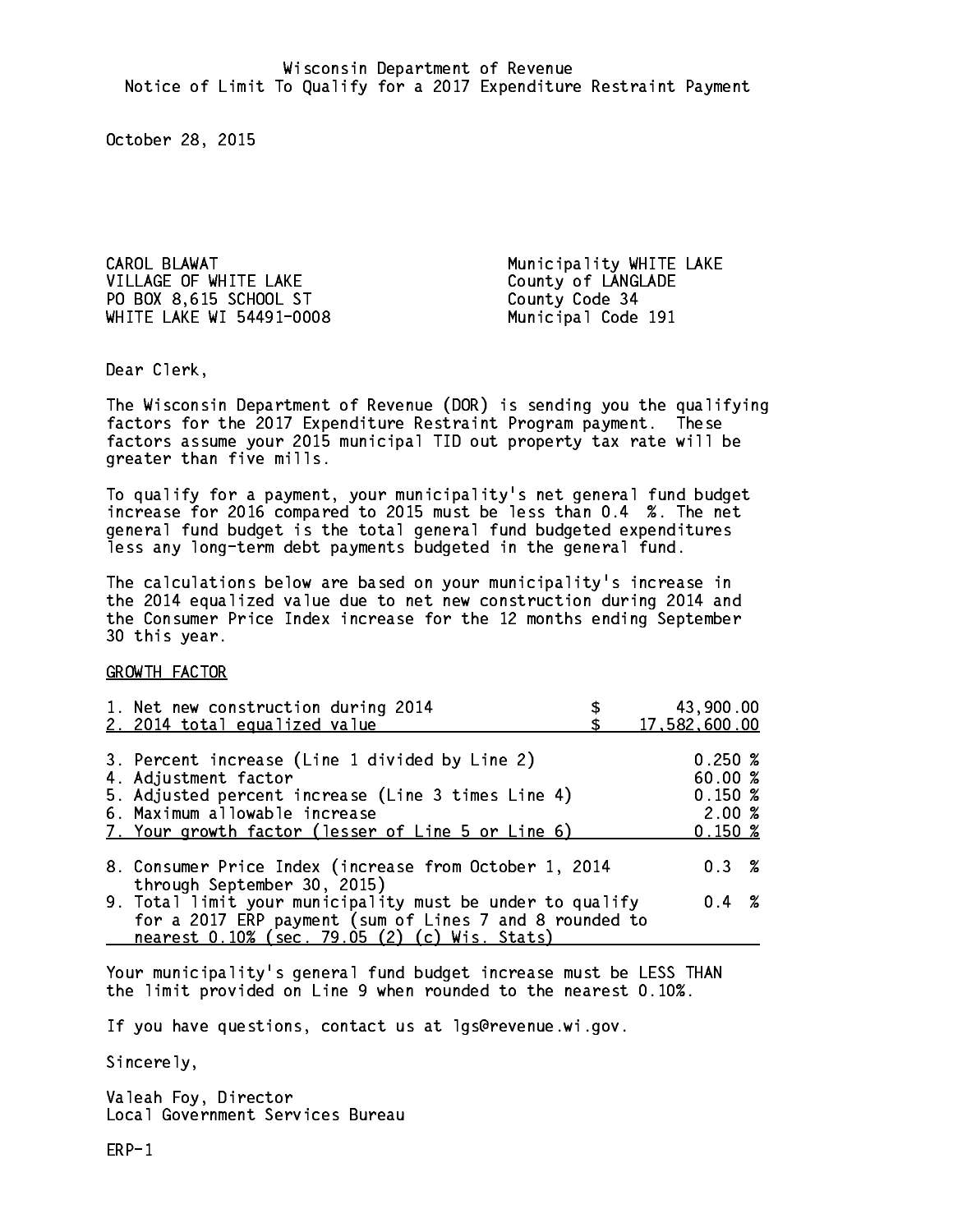KAYE M. MATUCHESKI Municipality ANTIGO 700 EDISON ST County Code 34 ANTIGO WI 54409-1955 Municipal Code 201

County of LANGLADE

Dear Clerk. Dear Clerk,

The Wisconsin Department of Revenue (DOR) is sending you the qualifying factors for the 2017 Expenditure Restraint Program payment. These factors assume your 2015 municipal TID out property tax rate will be greater than five mills.

 To qualify for a payment, your municipality's net general fund budget increase for 2016 compared to 2015 must be less than 1.5 %. The net general fund budget is the total general fund budgeted expenditures less any long-term debt payments budgeted in the general fund.

The calculations below are based on your municipality's increase in the 2014 equalized value due to net new construction during 2014 and the Consumer Price Index increase for the 12 months ending September 30 this year. 30 this year.

GROWTH FACTOR

| 1. Net new construction during 2014<br>2. 2014 total equalized value                                                                                                                                                | 7,071,000.00<br>362,508,600.00                    |
|---------------------------------------------------------------------------------------------------------------------------------------------------------------------------------------------------------------------|---------------------------------------------------|
| 3. Percent increase (Line 1 divided by Line 2)<br>4. Adjustment factor<br>5. Adjusted percent increase (Line 3 times Line 4)<br>6. Maximum allowable increase<br>7. Your growth factor (lesser of Line 5 or Line 6) | 1.951 %<br>60.00 %<br>1.170 %<br>2.00%<br>1.170 % |
| 8. Consumer Price Index (increase from October 1, 2014<br>through September 30, 2015)                                                                                                                               | $0.3 \t%$                                         |
| 9. Total limit your municipality must be under to qualify<br>for a 2017 ERP payment (sum of Lines 7 and 8 rounded to<br>nearest 0.10% (sec. 79.05 (2) (c) Wis. Stats)                                               | $1.5 \t%$                                         |
|                                                                                                                                                                                                                     |                                                   |

Your municipality's general fund budget increase must be LESS THAN the limit provided on Line 9 when rounded to the nearest 0.10%.

If you have questions, contact us at lgs@revenue.wi.gov.

Sincerely,

Valeah Foy, Director Local Government Services Bureau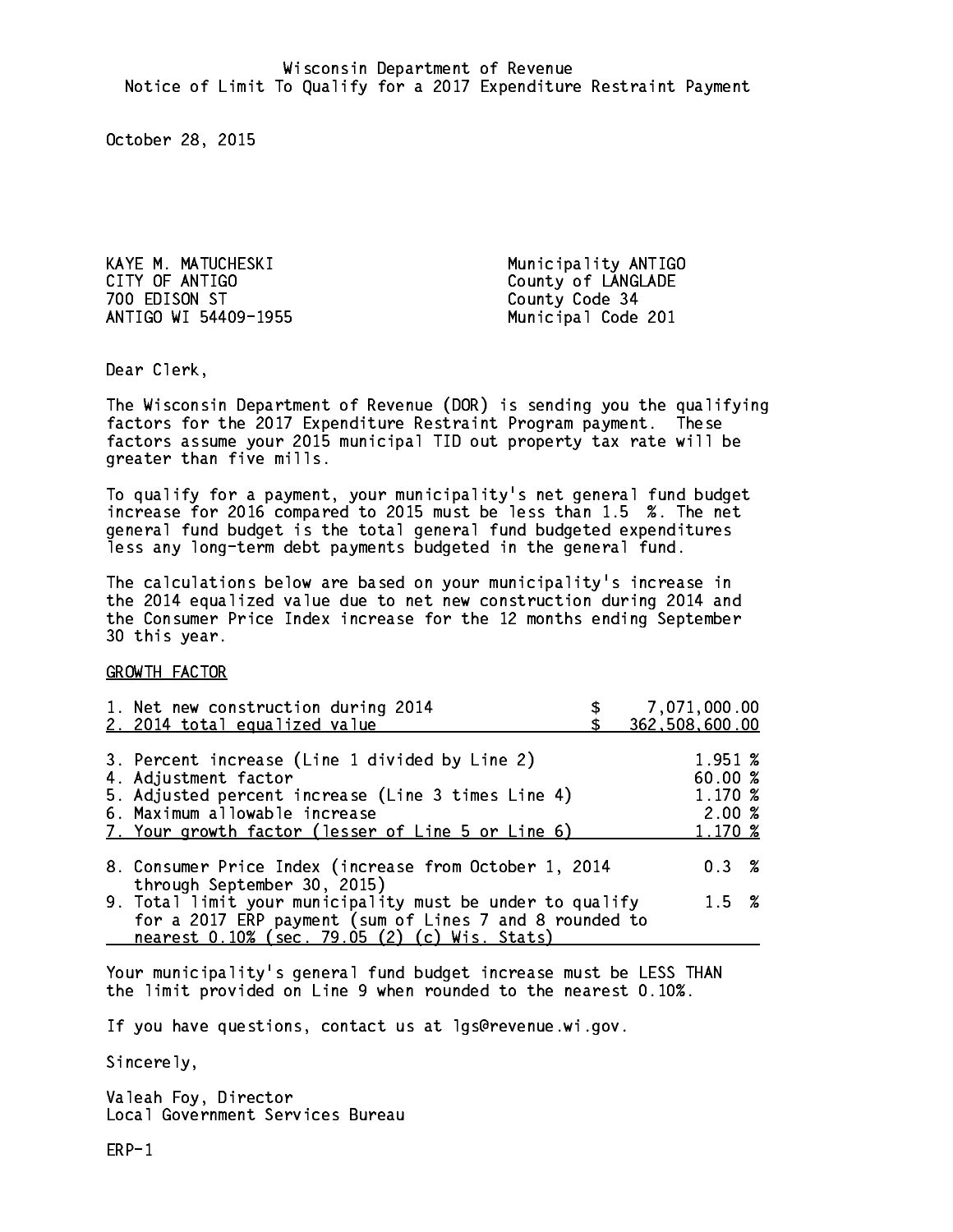WILLIAM N HEIDEMAN **Municipality MERRILL** CITY OF MERRILL CITY OF MERRILL 1004 E FIRST ST County Code 35 MERRILL WI 54452-2560 Municipal Code 251

Dear Clerk. Dear Clerk,

The Wisconsin Department of Revenue (DOR) is sending you the qualifying factors for the 2017 Expenditure Restraint Program payment. These factors assume your 2015 municipal TID out property tax rate will be greater than five mills.

 To qualify for a payment, your municipality's net general fund budget increase for 2016 compared to 2015 must be less than 0.8 %. The net general fund budget is the total general fund budgeted expenditures less any long-term debt payments budgeted in the general fund.

The calculations below are based on your municipality's increase in the 2014 equalized value due to net new construction during 2014 and the Consumer Price Index increase for the 12 months ending September 30 this year. 30 this year.

GROWTH FACTOR

|                                                                                                                      | 2,994,600.00<br>360,801,800.00                        |
|----------------------------------------------------------------------------------------------------------------------|-------------------------------------------------------|
| 5. Adjusted percent increase (Line 3 times Line 4)<br>7. Your growth factor (lesser of Line 5 or Line 6)             | 0.830%<br>60.00 %<br>0.498~%<br>2.00%<br>$0.498 \;$ % |
| 8. Consumer Price Index (increase from October 1, 2014                                                               | $0.3 \t%$                                             |
| 9. Total limit your municipality must be under to qualify<br>for a 2017 ERP payment (sum of Lines 7 and 8 rounded to | 0.8%                                                  |
|                                                                                                                      |                                                       |

Your municipality's general fund budget increase must be LESS THAN the limit provided on Line 9 when rounded to the nearest 0.10%.

If you have questions, contact us at lgs@revenue.wi.gov.

Sincerely,

Valeah Foy, Director Local Government Services Bureau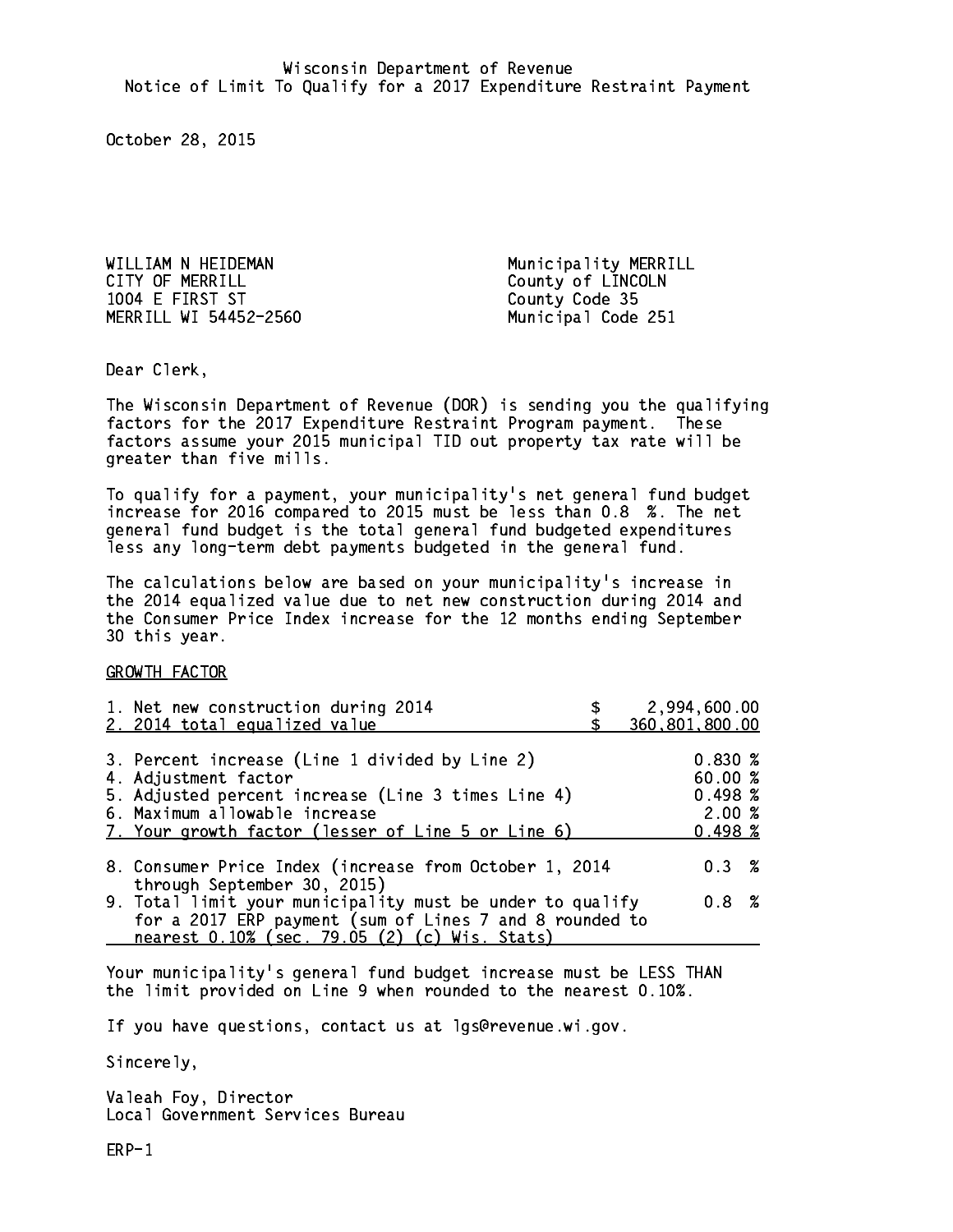AMANDA BARTZ Municipality TOMAHAWK CITY OF TOMAHAWK COUNTY OF LINCOLN PO BOX 469 TOMAHAWK WI 54487-0469 Municipal Code 286

County Code 35

Dear Clerk. Dear Clerk,

The Wisconsin Department of Revenue (DOR) is sending you the qualifying factors for the 2017 Expenditure Restraint Program payment. These factors assume your 2015 municipal TID out property tax rate will be greater than five mills.

 To qualify for a payment, your municipality's net general fund budget increase for 2016 compared to 2015 must be less than 0.6 %. The net general fund budget is the total general fund budgeted expenditures less any long-term debt payments budgeted in the general fund.

The calculations below are based on your municipality's increase in the 2014 equalized value due to net new construction during 2014 and the Consumer Price Index increase for the 12 months ending September 30 this year. 30 this year.

GROWTH FACTOR

| 1. Net new construction during 2014<br>2. 2014 total equalized value                                                                                                                                                | 1,208,700.00<br>216,303,800.00                                 |
|---------------------------------------------------------------------------------------------------------------------------------------------------------------------------------------------------------------------|----------------------------------------------------------------|
| 3. Percent increase (Line 1 divided by Line 2)<br>4. Adjustment factor<br>5. Adjusted percent increase (Line 3 times Line 4)<br>6. Maximum allowable increase<br>7. Your growth factor (lesser of Line 5 or Line 6) | 0.559~%<br>60.00 %<br>0.335~%<br>2.00%<br>$0.335 \; \text{\%}$ |
| 8. Consumer Price Index (increase from October 1, 2014                                                                                                                                                              | 0.3%                                                           |
| through September 30, 2015)<br>9. Total limit your municipality must be under to qualify<br>for a 2017 ERP payment (sum of Lines 7 and 8 rounded to<br>nearest 0.10% (sec. 79.05 (2) (c) Wis. Stats)                | $0.6\;$ %                                                      |

Your municipality's general fund budget increase must be LESS THAN the limit provided on Line 9 when rounded to the nearest 0.10%.

If you have questions, contact us at lgs@revenue.wi.gov.

Sincerely,

Valeah Foy, Director Local Government Services Bureau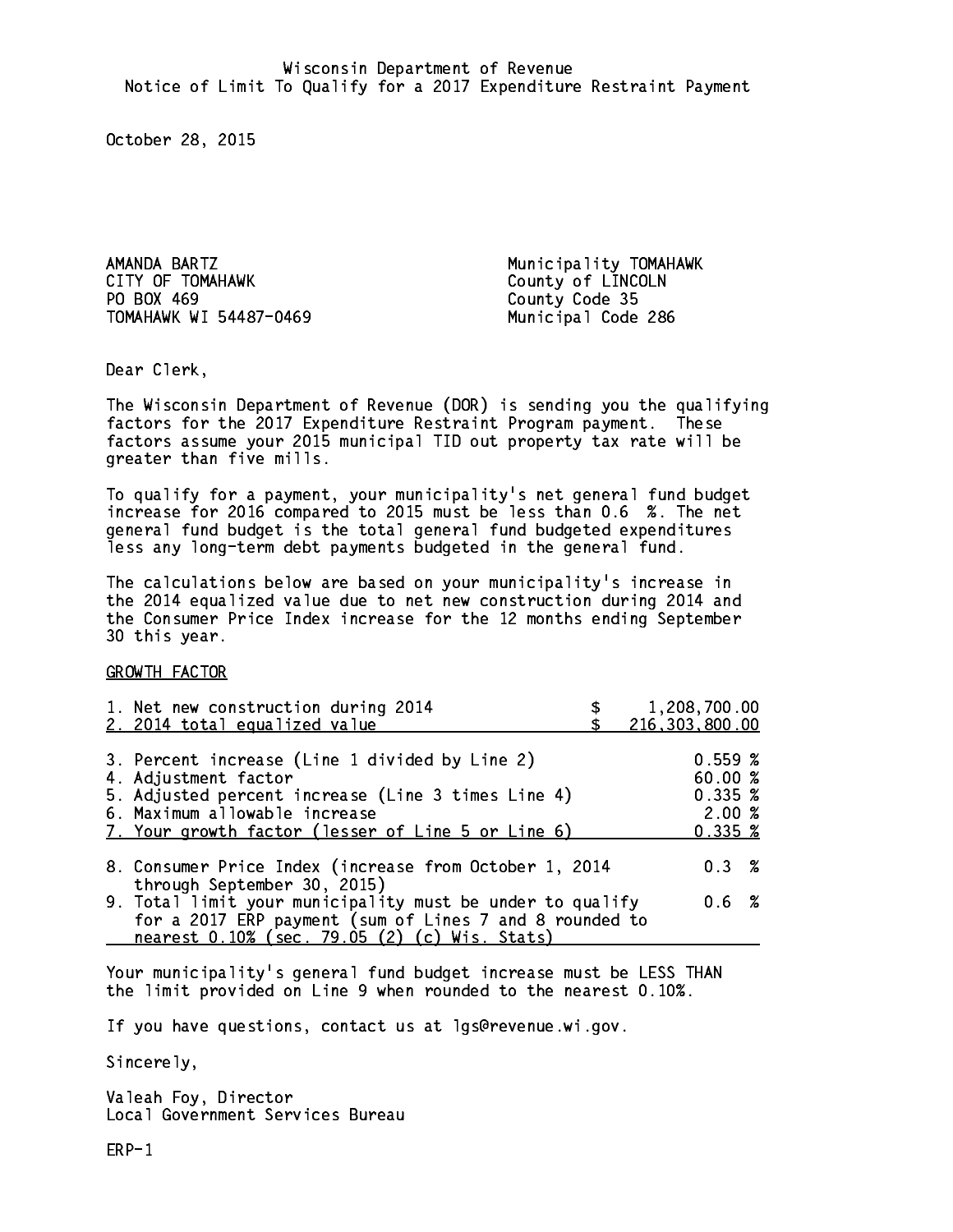STACY GRUNWALD Municipality CLEVELAND VILLAGE OF CLEVELAND County of MANITOWOC PO BOX 87 CLEVELAND WI 53015-0087 Municipal Code 112

County Code 36

Dear Clerk. Dear Clerk,

The Wisconsin Department of Revenue (DOR) is sending you the qualifying factors for the 2017 Expenditure Restraint Program payment. These factors assume your 2015 municipal TID out property tax rate will be greater than five mills.

 To qualify for a payment, your municipality's net general fund budget increase for 2016 compared to 2015 must be less than 0.5 %. The net general fund budget is the total general fund budgeted expenditures less any long-term debt payments budgeted in the general fund.

The calculations below are based on your municipality's increase in the 2014 equalized value due to net new construction during 2014 and the Consumer Price Index increase for the 12 months ending September 30 this year. 30 this year.

GROWTH FACTOR

|                                                                                                                                                                                                                                                                                                                                                                             | 0.311~%<br>60.00%<br>0.187~%<br>2.00%<br>0.187~%                                                                    |                                                                                        |
|-----------------------------------------------------------------------------------------------------------------------------------------------------------------------------------------------------------------------------------------------------------------------------------------------------------------------------------------------------------------------------|---------------------------------------------------------------------------------------------------------------------|----------------------------------------------------------------------------------------|
|                                                                                                                                                                                                                                                                                                                                                                             | $0.3 \t%$                                                                                                           |                                                                                        |
|                                                                                                                                                                                                                                                                                                                                                                             | 0.5 %                                                                                                               |                                                                                        |
| 1. Net new construction during 2014<br>2. 2014 total equalized value<br>3. Percent increase (Line 1 divided by Line 2)<br>4. Adjustment factor<br>5. Adjusted percent increase (Line 3 times Line 4)<br>6. Maximum allowable increase<br>7. Your growth factor (lesser of Line 5 or Line 6)<br>through September 30, 2015)<br>nearest 0.10% (sec. 79.05 (2) (c) Wis. Stats) | 8. Consumer Price Index (increase from October 1, 2014<br>9. Total limit your municipality must be under to qualify | 269,000.00<br>86,485,400.00<br>for a 2017 ERP payment (sum of Lines 7 and 8 rounded to |

Your municipality's general fund budget increase must be LESS THAN the limit provided on Line 9 when rounded to the nearest 0.10%.

If you have questions, contact us at lgs@revenue.wi.gov.

Sincerely,

Valeah Foy, Director Local Government Services Bureau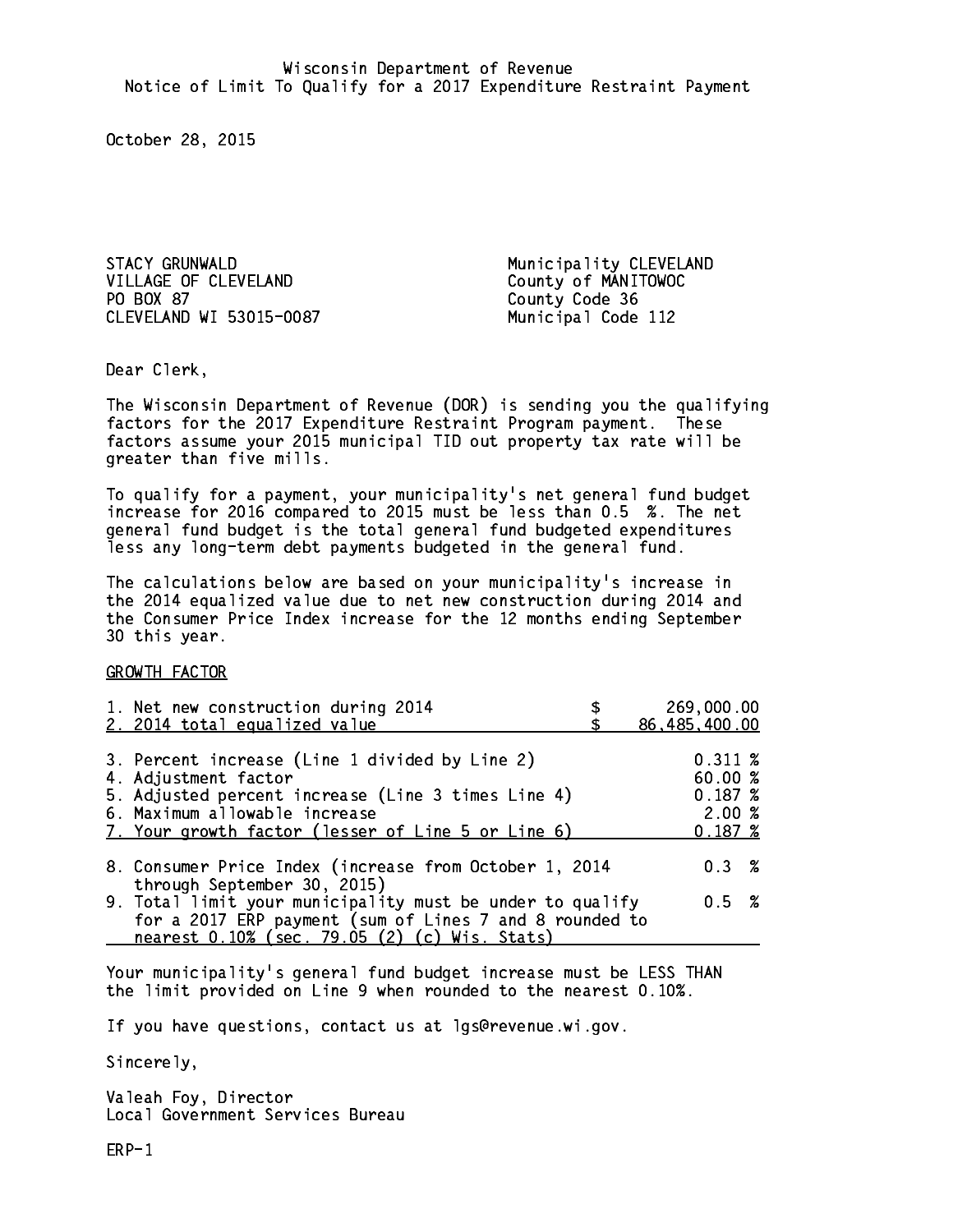CONNIE TESARIK Municipality MISHICOT VILLAGE OF MISHICOT County of MANITOWOC PO BOX 385 MISHICOT WI 54228-0385 Municipal Code 151

County Code 36

Dear Clerk. Dear Clerk,

The Wisconsin Department of Revenue (DOR) is sending you the qualifying factors for the 2017 Expenditure Restraint Program payment. These factors assume your 2015 municipal TID out property tax rate will be greater than five mills.

 To qualify for a payment, your municipality's net general fund budget increase for 2016 compared to 2015 must be less than 0.7 %. The net general fund budget is the total general fund budgeted expenditures less any long-term debt payments budgeted in the general fund.

The calculations below are based on your municipality's increase in the 2014 equalized value due to net new construction during 2014 and the Consumer Price Index increase for the 12 months ending September 30 this year. 30 this year.

GROWTH FACTOR

| 1. Net new construction during 2014<br>2. 2014 total equalized value                                     | 517,300.00<br>80,251,000.00 |  |
|----------------------------------------------------------------------------------------------------------|-----------------------------|--|
|                                                                                                          |                             |  |
| 3. Percent increase (Line 1 divided by Line 2)                                                           | 0.645~%                     |  |
| 4. Adjustment factor                                                                                     | 60.00%                      |  |
| 5. Adjusted percent increase (Line 3 times Line 4)                                                       | 0.387~%                     |  |
| 6. Maximum allowable increase                                                                            | 2.00%                       |  |
| 7. Your growth factor (lesser of Line 5 or Line 6)                                                       | 0.387~%                     |  |
| 8. Consumer Price Index (increase from October 1, 2014                                                   | $0.3 \t%$                   |  |
| through September 30, 2015)<br>9. Total limit your municipality must be under to qualify                 | 0.7%                        |  |
| for a 2017 ERP payment (sum of Lines 7 and 8 rounded to<br>nearest 0.10% (sec. 79.05 (2) (c) Wis. Stats) |                             |  |

Your municipality's general fund budget increase must be LESS THAN the limit provided on Line 9 when rounded to the nearest 0.10%.

If you have questions, contact us at lgs@revenue.wi.gov.

Sincerely,

Valeah Foy, Director Local Government Services Bureau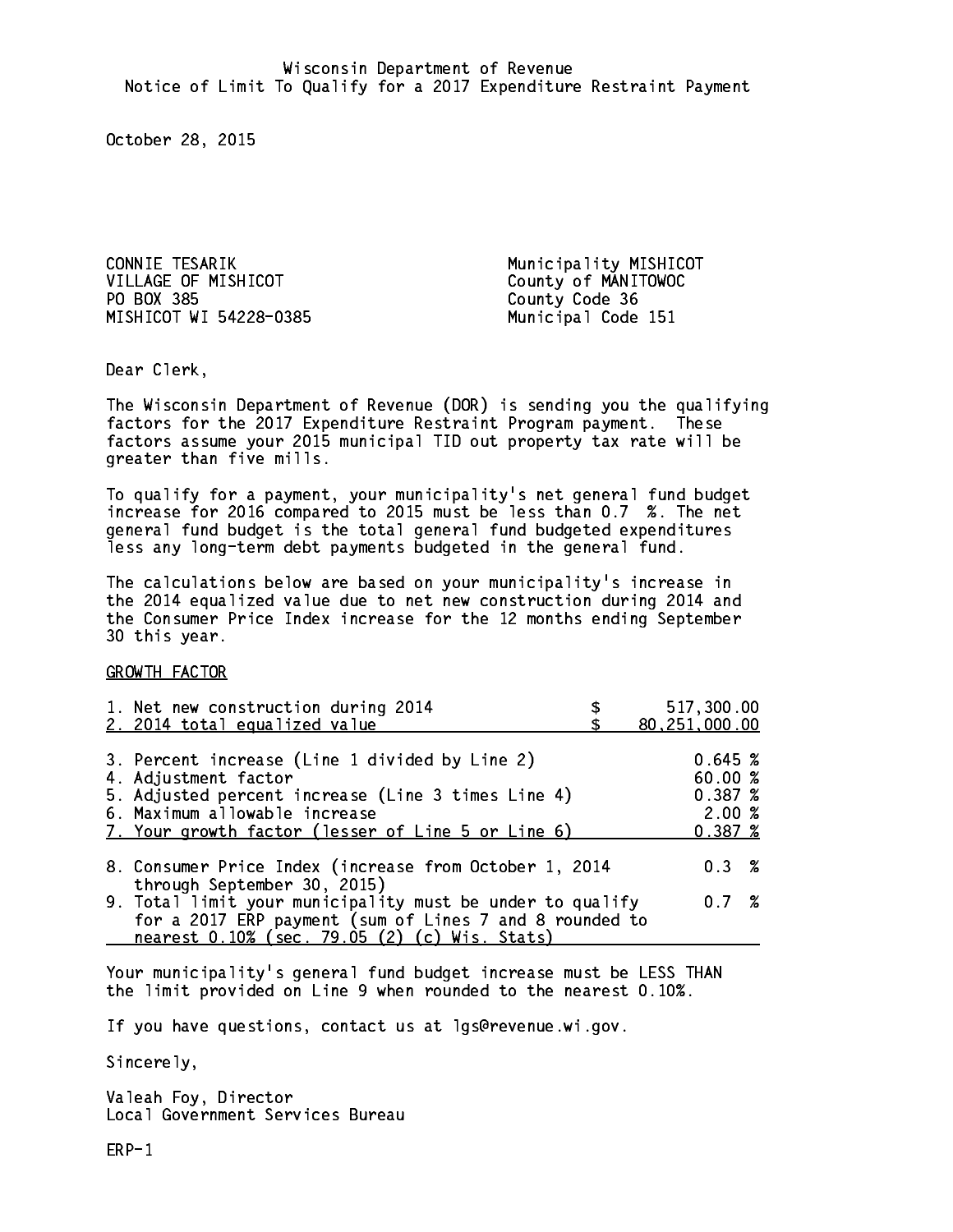MARY JO KRAHN MUNICIPALITY REEDSVILLE VILLAGE OF REEDSVILLE County of MANITOWOC 217 MENASHA ST REEDSVILLE WI 54230-8597 Municipal Code 176

County Code 36

Dear Clerk. Dear Clerk,

The Wisconsin Department of Revenue (DOR) is sending you the qualifying factors for the 2017 Expenditure Restraint Program payment. These factors assume your 2015 municipal TID out property tax rate will be greater than five mills.

 To qualify for a payment, your municipality's net general fund budget increase for 2016 compared to 2015 must be less than 0.3 %. The net general fund budget is the total general fund budgeted expenditures less any long-term debt payments budgeted in the general fund.

The calculations below are based on your municipality's increase in the 2014 equalized value due to net new construction during 2014 and the Consumer Price Index increase for the 12 months ending September 30 this year. 30 this year.

GROWTH FACTOR

| 1. Net new construction during 2014<br>2. 2014 total equalized value                                                                                                                                                | $-155, 300.00$<br>49,605,800.00                       |
|---------------------------------------------------------------------------------------------------------------------------------------------------------------------------------------------------------------------|-------------------------------------------------------|
| 3. Percent increase (Line 1 divided by Line 2)<br>4. Adjustment factor<br>5. Adjusted percent increase (Line 3 times Line 4)<br>6. Maximum allowable increase<br>7. Your growth factor (lesser of Line 5 or Line 6) | $-.313~%$<br>60.00 %<br>$-.188~%$<br>2.00%<br>0.000~% |
| 8. Consumer Price Index (increase from October 1, 2014                                                                                                                                                              | $0.3 \t%$                                             |
| through September 30, 2015)<br>9. Total limit your municipality must be under to qualify<br>for a 2017 ERP payment (sum of Lines 7 and 8 rounded to<br>nearest 0.10% (sec. 79.05 (2) (c) Wis. Stats)                | $0.3 \t%$                                             |

Your municipality's general fund budget increase must be LESS THAN the limit provided on Line 9 when rounded to the nearest 0.10%.

If you have questions, contact us at lgs@revenue.wi.gov.

Sincerely,

Valeah Foy, Director Local Government Services Bureau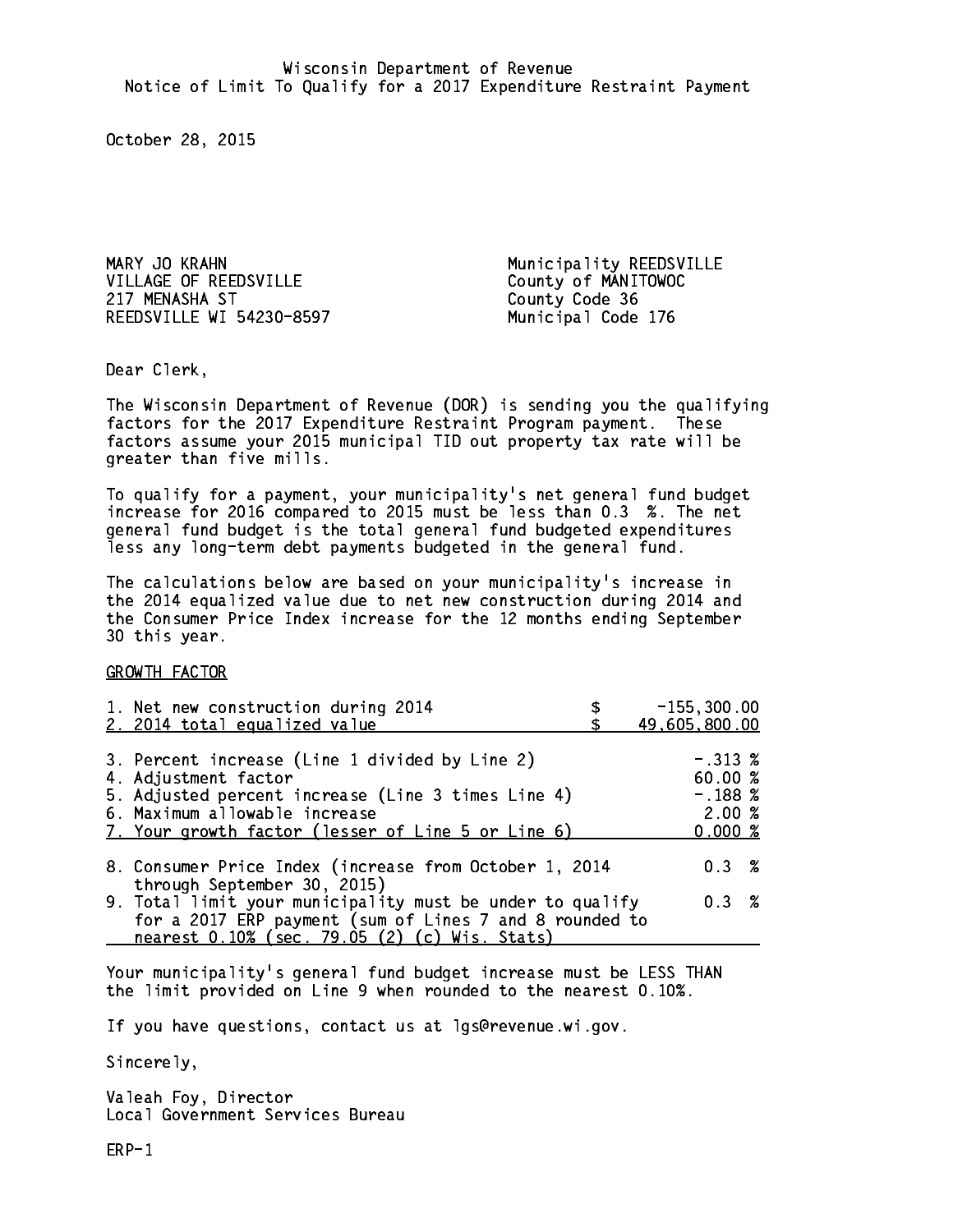VILLAGE OF SAINT NAZIANZ County of MANITOWOC PO BOX 302 County Code 36 ST NAZIANZ WI 54232-0302 Municipal Code 181

KAY M. MUELLER Municipality SAINT NAZIANZ

Dear Clerk. Dear Clerk,

The Wisconsin Department of Revenue (DOR) is sending you the qualifying factors for the 2017 Expenditure Restraint Program payment. These factors assume your 2015 municipal TID out property tax rate will be greater than five mills.

 To qualify for a payment, your municipality's net general fund budget increase for 2016 compared to 2015 must be less than 2.3 %. The net general fund budget is the total general fund budgeted expenditures less any long-term debt payments budgeted in the general fund.

The calculations below are based on your municipality's increase in the 2014 equalized value due to net new construction during 2014 and the Consumer Price Index increase for the 12 months ending September 30 this year. 30 this year.

GROWTH FACTOR

| 1. Net new construction during 2014<br>2. 2014 total equalized value                                                                                                                                                | 1,379,600.00<br>37,011,300.00                   |
|---------------------------------------------------------------------------------------------------------------------------------------------------------------------------------------------------------------------|-------------------------------------------------|
| 3. Percent increase (Line 1 divided by Line 2)<br>4. Adjustment factor<br>5. Adjusted percent increase (Line 3 times Line 4)<br>6. Maximum allowable increase<br>7. Your growth factor (lesser of Line 5 or Line 6) | 3.728~%<br>60.00%<br>2.237%<br>2.00%<br>2.000~% |
| 8. Consumer Price Index (increase from October 1, 2014                                                                                                                                                              | $0.3 \t%$                                       |
| through September 30, 2015)<br>9. Total limit your municipality must be under to qualify<br>for a 2017 ERP payment (sum of Lines 7 and 8 rounded to<br>nearest 0.10% (sec. 79.05 (2) (c) Wis. Stats)                | 2.3%                                            |

Your municipality's general fund budget increase must be LESS THAN the limit provided on Line 9 when rounded to the nearest 0.10%.

If you have questions, contact us at lgs@revenue.wi.gov.

Sincerely,

Valeah Foy, Director Local Government Services Bureau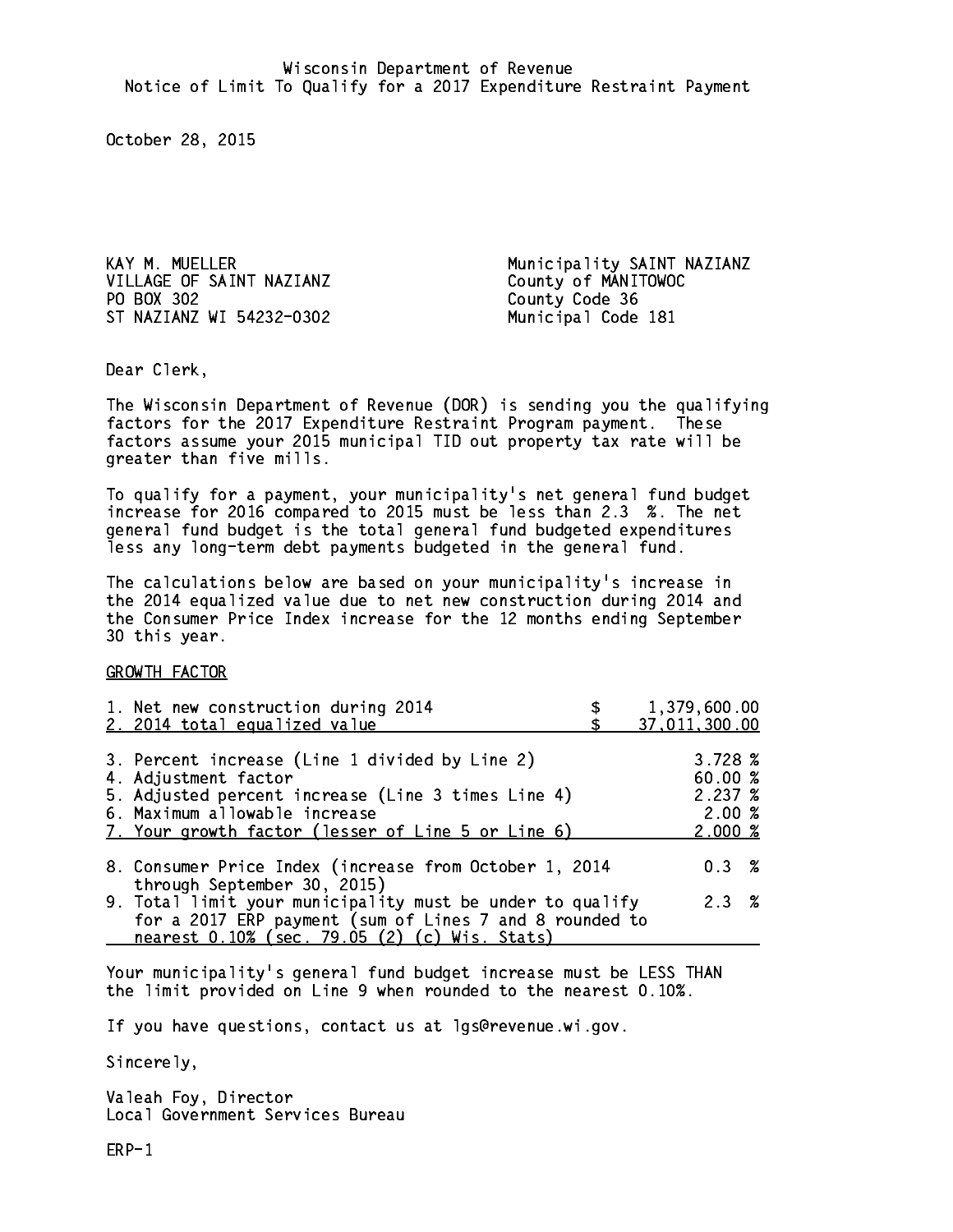LORI BRUCKNER **Municipality VALDERS** VILLAGE OF VALDERS County of MANITOWOC PO BOX 459 VALDERS WI 54245-0459 Municipal Code 186

County Code 36

Dear Clerk. Dear Clerk,

The Wisconsin Department of Revenue (DOR) is sending you the qualifying factors for the 2017 Expenditure Restraint Program payment. These factors assume your 2015 municipal TID out property tax rate will be greater than five mills.

 To qualify for a payment, your municipality's net general fund budget increase for 2016 compared to 2015 must be less than 0.6 %. The net general fund budget is the total general fund budgeted expenditures less any long-term debt payments budgeted in the general fund.

The calculations below are based on your municipality's increase in the 2014 equalized value due to net new construction during 2014 and the Consumer Price Index increase for the 12 months ending September 30 this year. 30 this year.

GROWTH FACTOR

| 1. Net new construction during 2014<br>2. 2014 total equalized value                                                                                                                                                | 260,600.00<br>51,797,800.00                         |
|---------------------------------------------------------------------------------------------------------------------------------------------------------------------------------------------------------------------|-----------------------------------------------------|
| 3. Percent increase (Line 1 divided by Line 2)<br>4. Adjustment factor<br>5. Adjusted percent increase (Line 3 times Line 4)<br>6. Maximum allowable increase<br>7. Your growth factor (lesser of Line 5 or Line 6) | 0.503%<br>60.00%<br>0.302%<br>2.00%<br>$0.302 \; %$ |
| 8. Consumer Price Index (increase from October 1, 2014<br>through September 30, 2015)                                                                                                                               | 0.3%                                                |
| 9. Total limit your municipality must be under to qualify<br>for a 2017 ERP payment (sum of Lines 7 and 8 rounded to<br>nearest 0.10% (sec. 79.05 (2) (c) Wis. Stats)                                               | 0.6 %                                               |

Your municipality's general fund budget increase must be LESS THAN the limit provided on Line 9 when rounded to the nearest 0.10%.

If you have questions, contact us at lgs@revenue.wi.gov.

Sincerely,

Valeah Foy, Director Local Government Services Bureau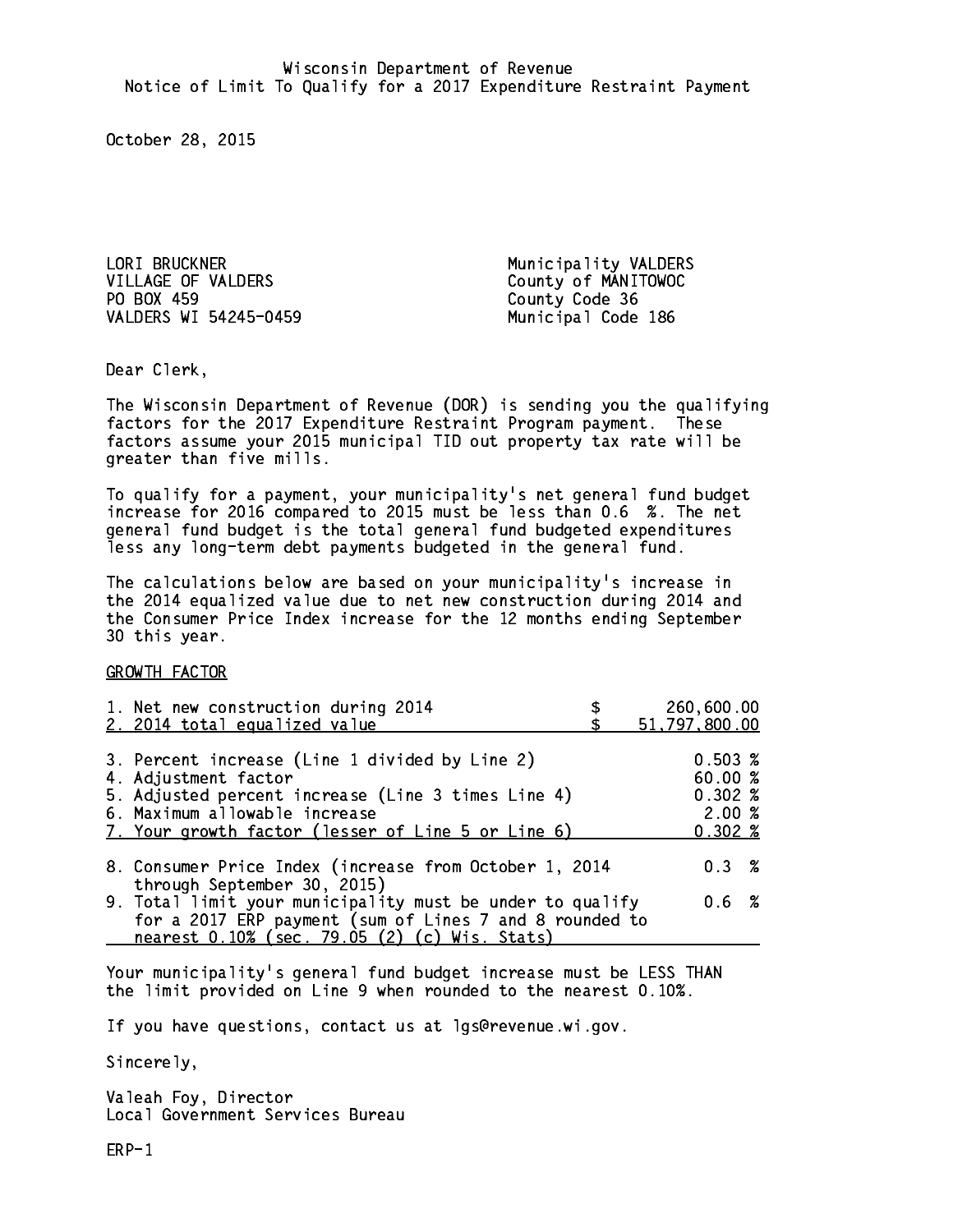JENNIFER HUDON Municipality MANITOWOC CITY OF MANITOWOC COUNTY OF MANITOWOC 900 QUAY ST County Code 36 MANITOWOC WI 54220-4543 Municipal Code 251

Dear Clerk. Dear Clerk,

The Wisconsin Department of Revenue (DOR) is sending you the qualifying factors for the 2017 Expenditure Restraint Program payment. These factors assume your 2015 municipal TID out property tax rate will be greater than five mills.

 To qualify for a payment, your municipality's net general fund budget increase for 2016 compared to 2015 must be less than 0.6 %. The net general fund budget is the total general fund budgeted expenditures less any long-term debt payments budgeted in the general fund.

The calculations below are based on your municipality's increase in the 2014 equalized value due to net new construction during 2014 and the Consumer Price Index increase for the 12 months ending September 30 this year. 30 this year.

GROWTH FACTOR

| 1. Net new construction during 2014<br>2. 2014 total equalized value                                                                                                                                                |                             |                                                                                                                                                                                |                                       |
|---------------------------------------------------------------------------------------------------------------------------------------------------------------------------------------------------------------------|-----------------------------|--------------------------------------------------------------------------------------------------------------------------------------------------------------------------------|---------------------------------------|
| 3. Percent increase (Line 1 divided by Line 2)<br>4. Adjustment factor<br>5. Adjusted percent increase (Line 3 times Line 4)<br>6. Maximum allowable increase<br>7. Your growth factor (lesser of Line 5 or Line 6) |                             | $0.583 \; %$<br>60.00%<br>0.350~%<br>2.00%<br>0.350~%                                                                                                                          |                                       |
|                                                                                                                                                                                                                     |                             | 0.3%                                                                                                                                                                           |                                       |
| nearest 0.10% (sec. 79.05 (2) (c) Wis. Stats)                                                                                                                                                                       |                             | 0.6 %                                                                                                                                                                          |                                       |
|                                                                                                                                                                                                                     | through September 30, 2015) | 8. Consumer Price Index (increase from October 1, 2014<br>9. Total limit your municipality must be under to qualify<br>for a 2017 ERP payment (sum of Lines 7 and 8 rounded to | \$11,034,500.00<br>\$1,893,849,200.00 |

Your municipality's general fund budget increase must be LESS THAN the limit provided on Line 9 when rounded to the nearest 0.10%.

If you have questions, contact us at lgs@revenue.wi.gov.

Sincerely,

Valeah Foy, Director Local Government Services Bureau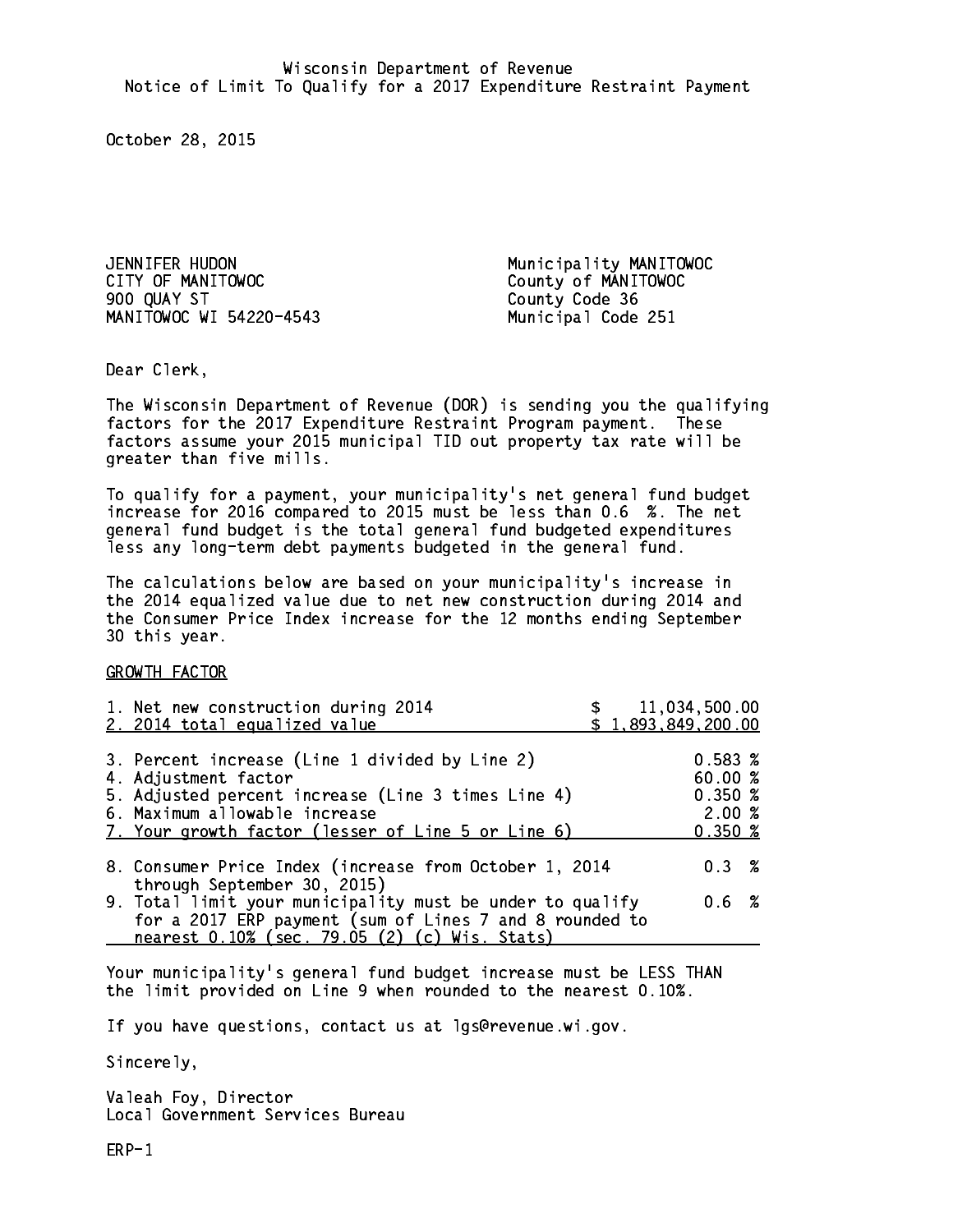KIM GRAVES **Municipality TWO RIVERS** CITY OF TWO RIVERS<br>
P.O. BOX 87<br>
P.O. BOX 87 TWO RIVERS WI 54241-0087 Municipal Code 286

County Code 36

Dear Clerk. Dear Clerk,

The Wisconsin Department of Revenue (DOR) is sending you the qualifying factors for the 2017 Expenditure Restraint Program payment. These factors assume your 2015 municipal TID out property tax rate will be greater than five mills.

 To qualify for a payment, your municipality's net general fund budget increase for 2016 compared to 2015 must be less than 0.5 %. The net general fund budget is the total general fund budgeted expenditures less any long-term debt payments budgeted in the general fund.

The calculations below are based on your municipality's increase in the 2014 equalized value due to net new construction during 2014 and the Consumer Price Index increase for the 12 months ending September 30 this year. 30 this year.

GROWTH FACTOR

| 1. Net new construction during 2014<br>2. 2014 total equalized value                                                                                                                                                                                           | 1,864,900.00<br>510,431,200.00                   |  |
|----------------------------------------------------------------------------------------------------------------------------------------------------------------------------------------------------------------------------------------------------------------|--------------------------------------------------|--|
| 3. Percent increase (Line 1 divided by Line 2)<br>4. Adjustment factor<br>5. Adjusted percent increase (Line 3 times Line 4)<br>6. Maximum allowable increase<br>7. Your growth factor (lesser of Line 5 or Line 6)                                            | 0.365~%<br>60.00%<br>0.219~%<br>2.00%<br>0.219~% |  |
| 8. Consumer Price Index (increase from October 1, 2014<br>through September 30, 2015)<br>9. Total limit your municipality must be under to qualify<br>for a 2017 ERP payment (sum of Lines 7 and 8 rounded to<br>nearest 0.10% (sec. 79.05 (2) (c) Wis. Stats) | $0.3 \t%$<br>0.5 %                               |  |

Your municipality's general fund budget increase must be LESS THAN the limit provided on Line 9 when rounded to the nearest 0.10%.

If you have questions, contact us at lgs@revenue.wi.gov.

Sincerely,

Valeah Foy, Director Local Government Services Bureau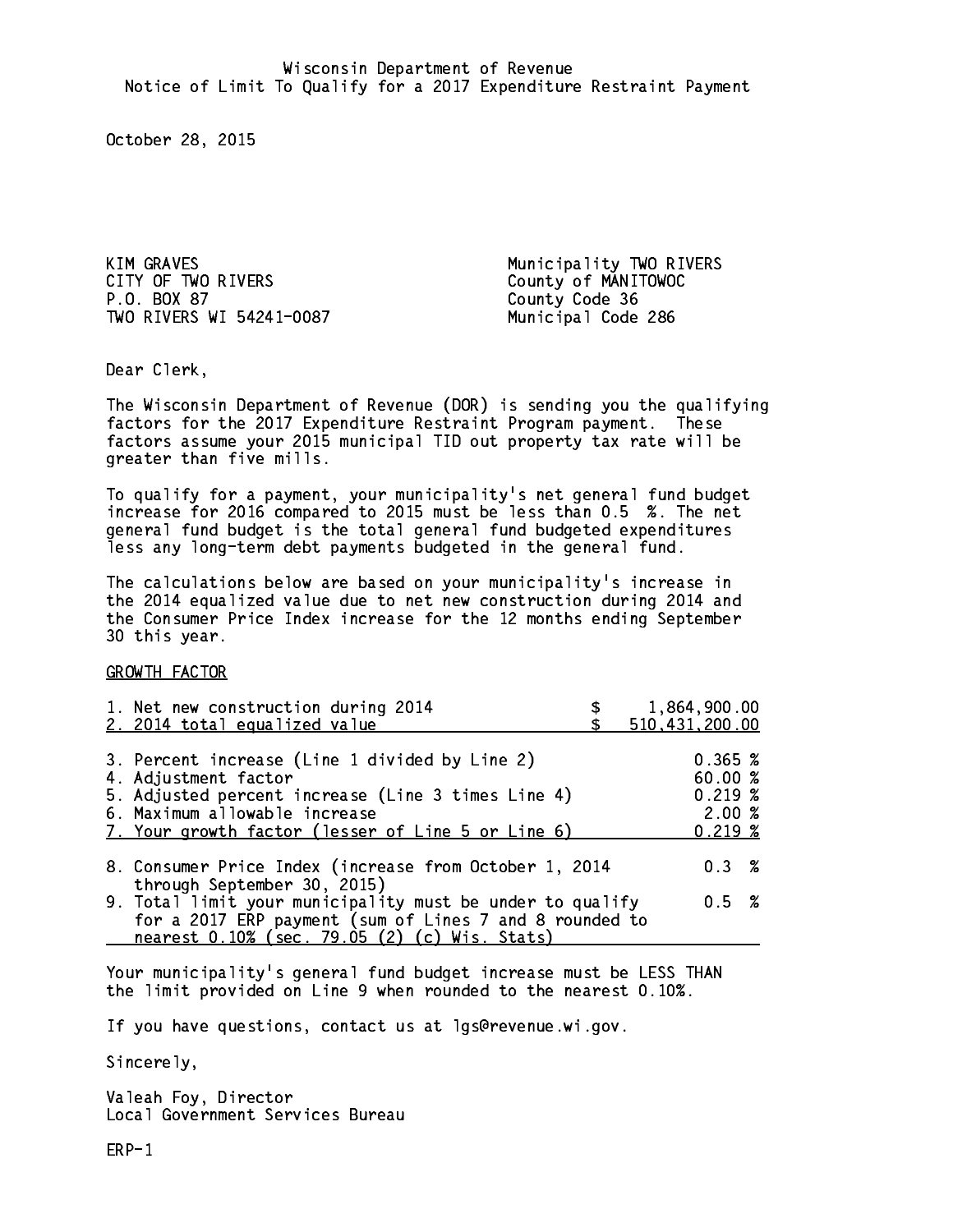LISA CZECH Municipality ATHENS VILLAGE OF ATHENS County of MARATHON PO BOX 220 County Code 37 ATHENS WI 54411-0220 Municipal Code 102

Dear Clerk. Dear Clerk,

The Wisconsin Department of Revenue (DOR) is sending you the qualifying factors for the 2017 Expenditure Restraint Program payment. These factors assume your 2015 municipal TID out property tax rate will be greater than five mills.

 To qualify for a payment, your municipality's net general fund budget increase for 2016 compared to 2015 must be less than 1.0 %. The net general fund budget is the total general fund budgeted expenditures less any long-term debt payments budgeted in the general fund.

The calculations below are based on your municipality's increase in the 2014 equalized value due to net new construction during 2014 and the Consumer Price Index increase for the 12 months ending September 30 this year. 30 this year.

GROWTH FACTOR

| 1. Net new construction during 2014<br>2. 2014 total equalized value                  | 549,700.00<br>49,551,800.00 |
|---------------------------------------------------------------------------------------|-----------------------------|
|                                                                                       |                             |
| 3. Percent increase (Line 1 divided by Line 2)                                        | 1.109 %                     |
| 4. Adjustment factor                                                                  | 60.00%                      |
| 5. Adjusted percent increase (Line 3 times Line 4)                                    | 0.666~%                     |
| 6. Maximum allowable increase                                                         | 2.00%                       |
| 7. Your growth factor (lesser of Line 5 or Line 6)                                    | 0.666~%                     |
|                                                                                       |                             |
| 8. Consumer Price Index (increase from October 1, 2014<br>through September 30, 2015) | $0.3 \t%$                   |
| 9. Total limit your municipality must be under to qualify                             | 1.0%                        |
| for a 2017 ERP payment (sum of Lines 7 and 8 rounded to                               |                             |
| nearest 0.10% (sec. 79.05 (2) (c) Wis. Stats)                                         |                             |
|                                                                                       |                             |

Your municipality's general fund budget increase must be LESS THAN the limit provided on Line 9 when rounded to the nearest 0.10%.

If you have questions, contact us at lgs@revenue.wi.gov.

Sincerely,

Valeah Foy, Director Local Government Services Bureau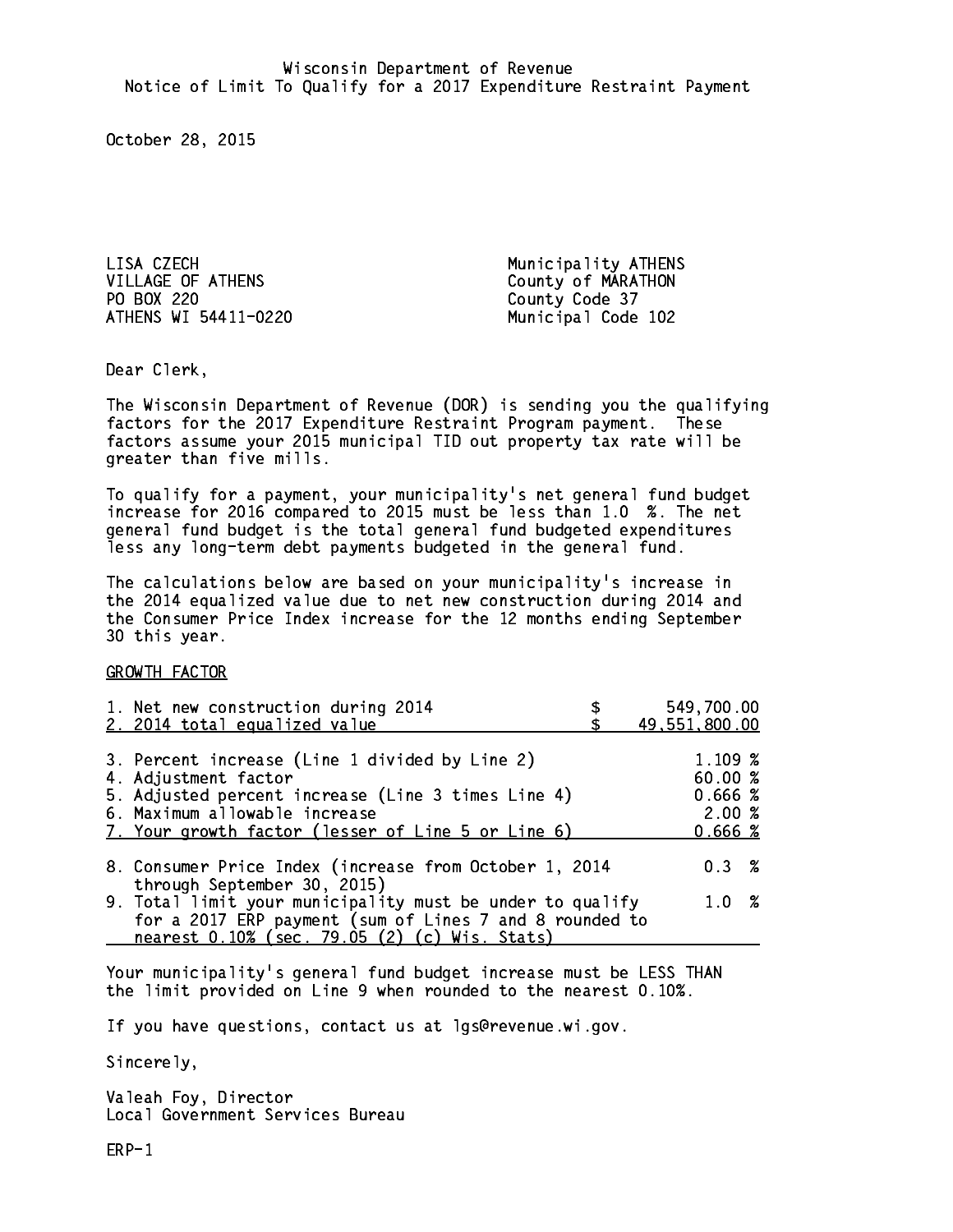WAYNE H UTECHT **Municipality BROKAW** VILLAGE OF BROKAW County of MARATHON PO BOX 108 County Code 37 BROKAW WI 54417-0108 Municipal Code 106

Dear Clerk. Dear Clerk,

The Wisconsin Department of Revenue (DOR) is sending you the qualifying factors for the 2017 Expenditure Restraint Program payment. These factors assume your 2015 municipal TID out property tax rate will be greater than five mills.

 To qualify for a payment, your municipality's net general fund budget increase for 2016 compared to 2015 must be less than 0.3 %. The net general fund budget is the total general fund budgeted expenditures less any long-term debt payments budgeted in the general fund.

The calculations below are based on your municipality's increase in the 2014 equalized value due to net new construction during 2014 and the Consumer Price Index increase for the 12 months ending September 30 this year. 30 this year. This year of the second terms of the second terms in the second terms in the second terms in the

GROWTH FACTOR

| 1. Net new construction during 2014<br>2. 2014 total equalized value                                                                                                                                                | $-365, 300.00$<br>25, 458, 100.00                   |
|---------------------------------------------------------------------------------------------------------------------------------------------------------------------------------------------------------------------|-----------------------------------------------------|
| 3. Percent increase (Line 1 divided by Line 2)<br>4. Adjustment factor<br>5. Adjusted percent increase (Line 3 times Line 4)<br>6. Maximum allowable increase<br>7. Your growth factor (lesser of Line 5 or Line 6) | $-1.43~%$<br>60.00%<br>$-.861%$<br>2.00%<br>0.000 % |
| 8. Consumer Price Index (increase from October 1, 2014<br>through September 30, 2015)                                                                                                                               | 0.3%                                                |
| 9. Total limit your municipality must be under to qualify<br>for a 2017 ERP payment (sum of Lines 7 and 8 rounded to<br>nearest 0.10% (sec. 79.05 (2) (c) Wis. Stats)                                               | 0.3%                                                |

Your municipality's general fund budget increase must be LESS THAN the limit provided on Line 9 when rounded to the nearest 0.10%.

If you have questions, contact us at lgs@revenue.wi.gov.

Sincerely,

Valeah Foy, Director Local Government Services Bureau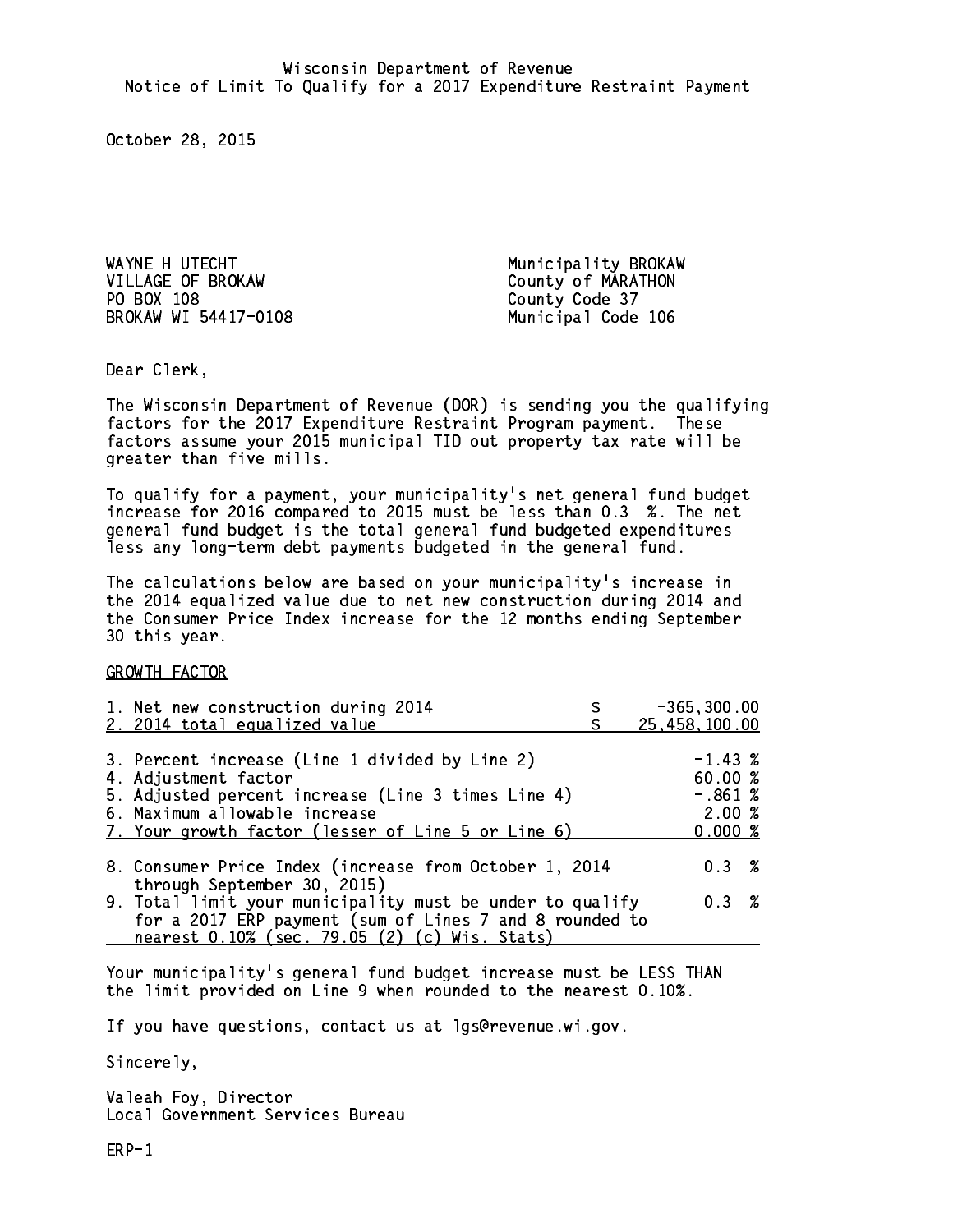LOUELLA LUEDTKE Municipality EDGAR VILLAGE OF EDGAR County of MARATHON PO BOX 67 EDGAR WI 54426-0067 Municipal Code 121

County Code 37

Dear Clerk. Dear Clerk,

The Wisconsin Department of Revenue (DOR) is sending you the qualifying factors for the 2017 Expenditure Restraint Program payment. These factors assume your 2015 municipal TID out property tax rate will be greater than five mills.

 To qualify for a payment, your municipality's net general fund budget increase for 2016 compared to 2015 must be less than 1.1 %. The net general fund budget is the total general fund budgeted expenditures less any long-term debt payments budgeted in the general fund.

The calculations below are based on your municipality's increase in the 2014 equalized value due to net new construction during 2014 and the Consumer Price Index increase for the 12 months ending September 30 this year. 30 this year. This year of the second terms of the second terms in the second terms in the second terms in the

GROWTH FACTOR

| 1. Net new construction during 2014<br>2. 2014 total equalized value                                                                                                                                                | 834,600.00<br>62,550,800.00                     |
|---------------------------------------------------------------------------------------------------------------------------------------------------------------------------------------------------------------------|-------------------------------------------------|
| 3. Percent increase (Line 1 divided by Line 2)<br>4. Adjustment factor<br>5. Adjusted percent increase (Line 3 times Line 4)<br>6. Maximum allowable increase<br>7. Your growth factor (lesser of Line 5 or Line 6) | 1.334 %<br>60.00%<br>0.801~%<br>2.00%<br>0.801% |
| 8. Consumer Price Index (increase from October 1, 2014                                                                                                                                                              | 0.3%                                            |
| through September 30, 2015)<br>9. Total limit your municipality must be under to qualify<br>for a 2017 ERP payment (sum of Lines 7 and 8 rounded to<br>nearest 0.10% (sec. 79.05 (2) (c) Wis. Stats)                | $1.1 \t%$                                       |

Your municipality's general fund budget increase must be LESS THAN the limit provided on Line 9 when rounded to the nearest 0.10%.

If you have questions, contact us at lgs@revenue.wi.gov.

Sincerely,

Valeah Foy, Director Local Government Services Bureau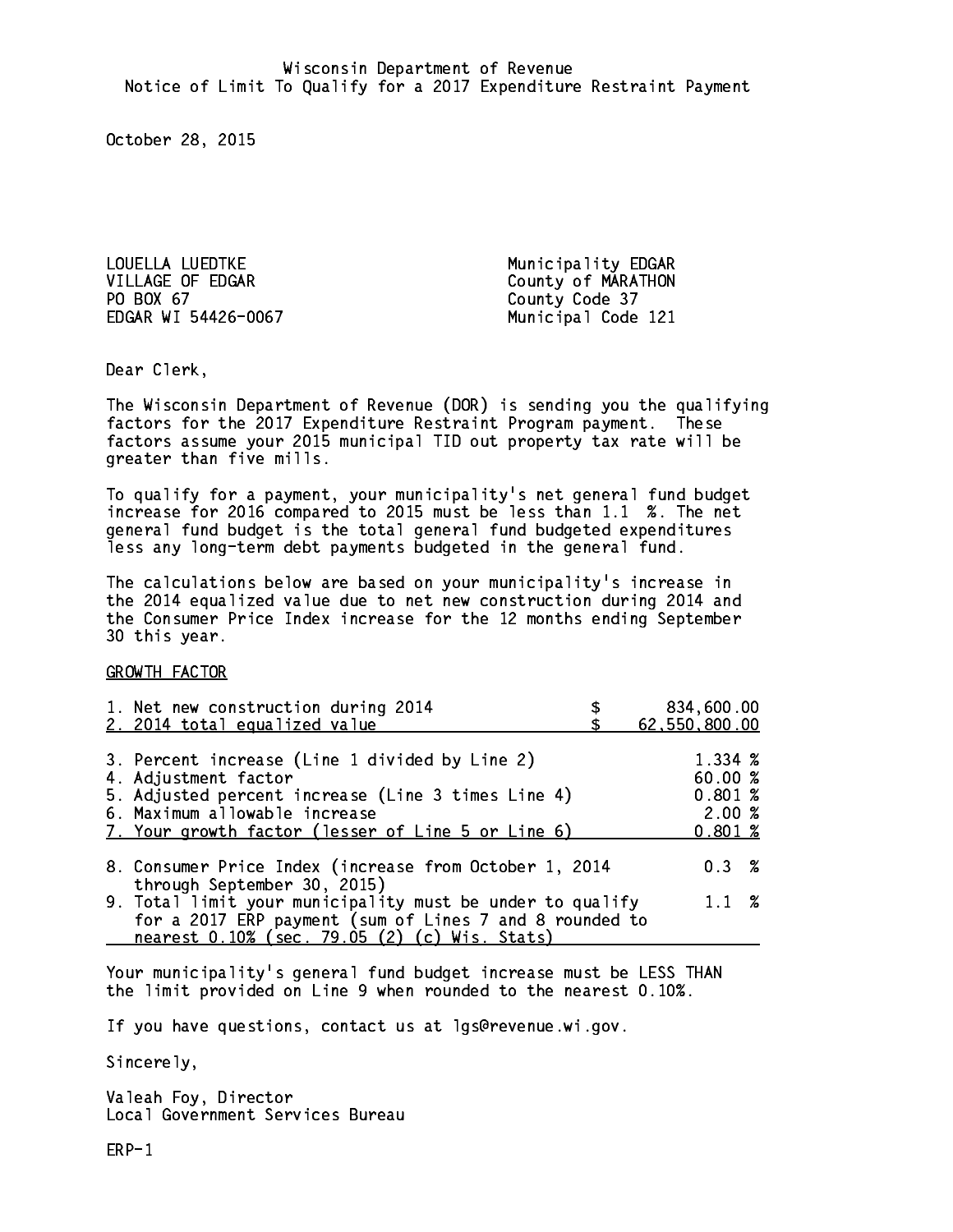ANDREW KURTZ **Municipality MARATHON** VILLAGE OF MARATHON County of MARATHON PO BOX 487 MARATHON WI 54448-0487 Municipal Code 151

County Code 37

Dear Clerk. Dear Clerk,

The Wisconsin Department of Revenue (DOR) is sending you the qualifying factors for the 2017 Expenditure Restraint Program payment. These factors assume your 2015 municipal TID out property tax rate will be greater than five mills.

 To qualify for a payment, your municipality's net general fund budget increase for 2016 compared to 2015 must be less than 0.6 %. The net general fund budget is the total general fund budgeted expenditures less any long-term debt payments budgeted in the general fund.

The calculations below are based on your municipality's increase in the 2014 equalized value due to net new construction during 2014 and the Consumer Price Index increase for the 12 months ending September 30 this year. 30 this year. This year of the second terms of the second terms in the second terms in the second terms in the

GROWTH FACTOR

| 1. Net new construction during 2014<br>2. 2014 total equalized value                                                                                                                                                | 627,500.00<br>116,592,800.00                                             |
|---------------------------------------------------------------------------------------------------------------------------------------------------------------------------------------------------------------------|--------------------------------------------------------------------------|
| 3. Percent increase (Line 1 divided by Line 2)<br>4. Adjustment factor<br>5. Adjusted percent increase (Line 3 times Line 4)<br>6. Maximum allowable increase<br>7. Your growth factor (lesser of Line 5 or Line 6) | $0.538 \; \text{\%}$<br>60.00 %<br>$0.323 \; %$<br>2.00%<br>$0.323 \; %$ |
| 8. Consumer Price Index (increase from October 1, 2014                                                                                                                                                              | $0.3 \t%$                                                                |
| through September 30, 2015)<br>9. Total limit your municipality must be under to qualify<br>for a 2017 ERP payment (sum of Lines 7 and 8 rounded to<br>nearest 0.10% (sec. 79.05 (2) (c) Wis. Stats)                | 0.6 %                                                                    |

Your municipality's general fund budget increase must be LESS THAN the limit provided on Line 9 when rounded to the nearest 0.10%.

If you have questions, contact us at lgs@revenue.wi.gov.

Sincerely,

Valeah Foy, Director Local Government Services Bureau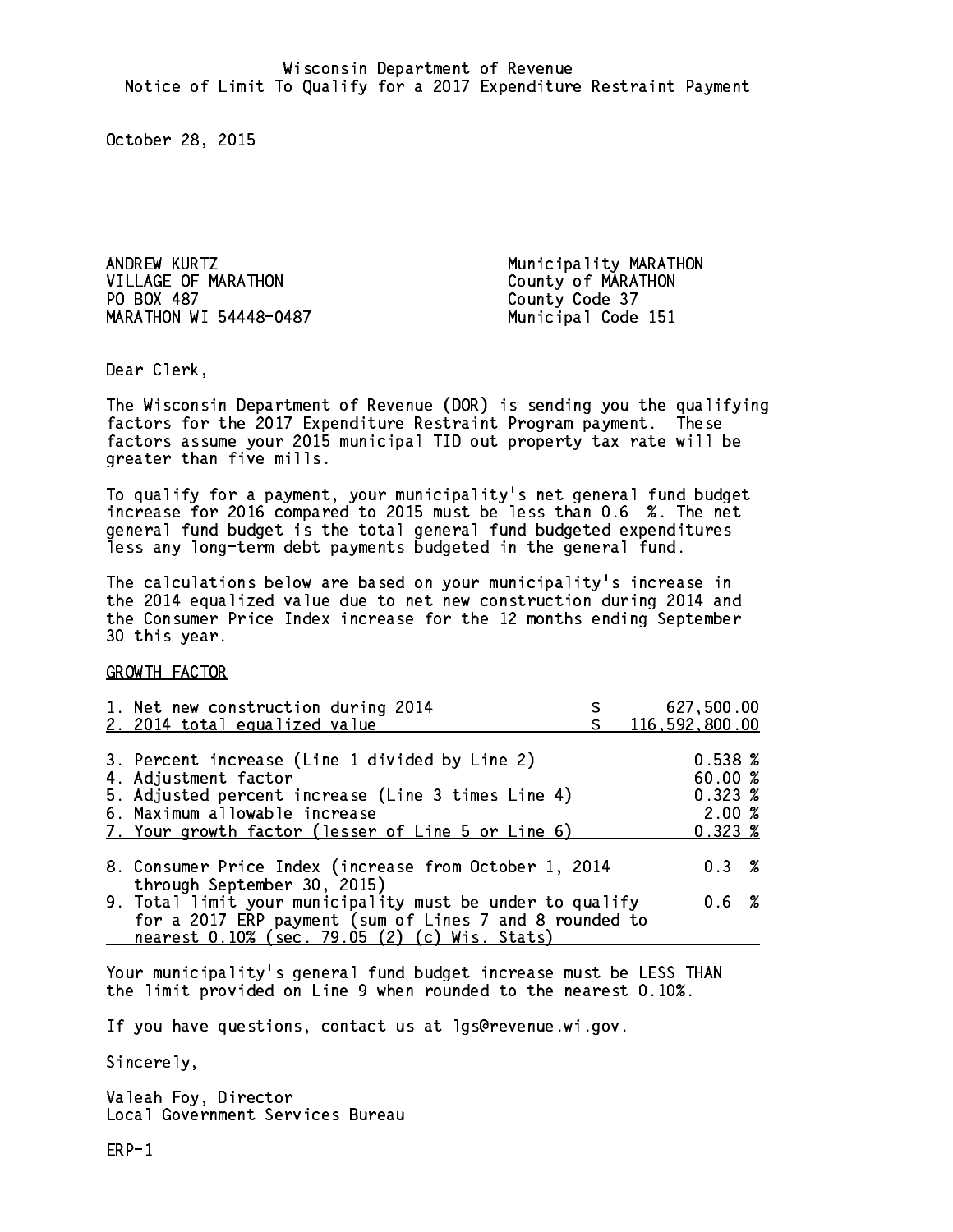DEBBIE ESPELAND Municipality ROTHSCHILD VILLAGE OF ROTHSCHILD County of MARATHON 211 GRAND AVE County Code 37 ROTHSCHILD WI 54474-1199 Municipal Code 176

Dear Clerk. Dear Clerk,

The Wisconsin Department of Revenue (DOR) is sending you the qualifying factors for the 2017 Expenditure Restraint Program payment. These factors assume your 2015 municipal TID out property tax rate will be greater than five mills.

 To qualify for a payment, your municipality's net general fund budget increase for 2016 compared to 2015 must be less than 1.5 %. The net general fund budget is the total general fund budgeted expenditures less any long-term debt payments budgeted in the general fund.

The calculations below are based on your municipality's increase in the 2014 equalized value due to net new construction during 2014 and the Consumer Price Index increase for the 12 months ending September 30 this year. 30 this year. This year of the second terms of the second terms in the second terms in the second terms in the

GROWTH FACTOR

| 1. Net new construction during 2014<br>2. 2014 total equalized value                                                                                                                                                | 7,944,700.00<br>404, 107, 600.00                  |
|---------------------------------------------------------------------------------------------------------------------------------------------------------------------------------------------------------------------|---------------------------------------------------|
| 3. Percent increase (Line 1 divided by Line 2)<br>4. Adjustment factor<br>5. Adjusted percent increase (Line 3 times Line 4)<br>6. Maximum allowable increase<br>7. Your growth factor (lesser of Line 5 or Line 6) | 1.966 %<br>60.00 %<br>1.180 %<br>2.00%<br>1.180 % |
| 8. Consumer Price Index (increase from October 1, 2014                                                                                                                                                              | $0.3 \t%$                                         |
| through September 30, 2015)<br>9. Total limit your municipality must be under to qualify<br>for a 2017 ERP payment (sum of Lines 7 and 8 rounded to<br>nearest 0.10% (sec. 79.05 (2) (c) Wis. Stats)                | $1.5 \t%$                                         |

Your municipality's general fund budget increase must be LESS THAN the limit provided on Line 9 when rounded to the nearest 0.10%.

If you have questions, contact us at lgs@revenue.wi.gov.

Sincerely,

Valeah Foy, Director Local Government Services Bureau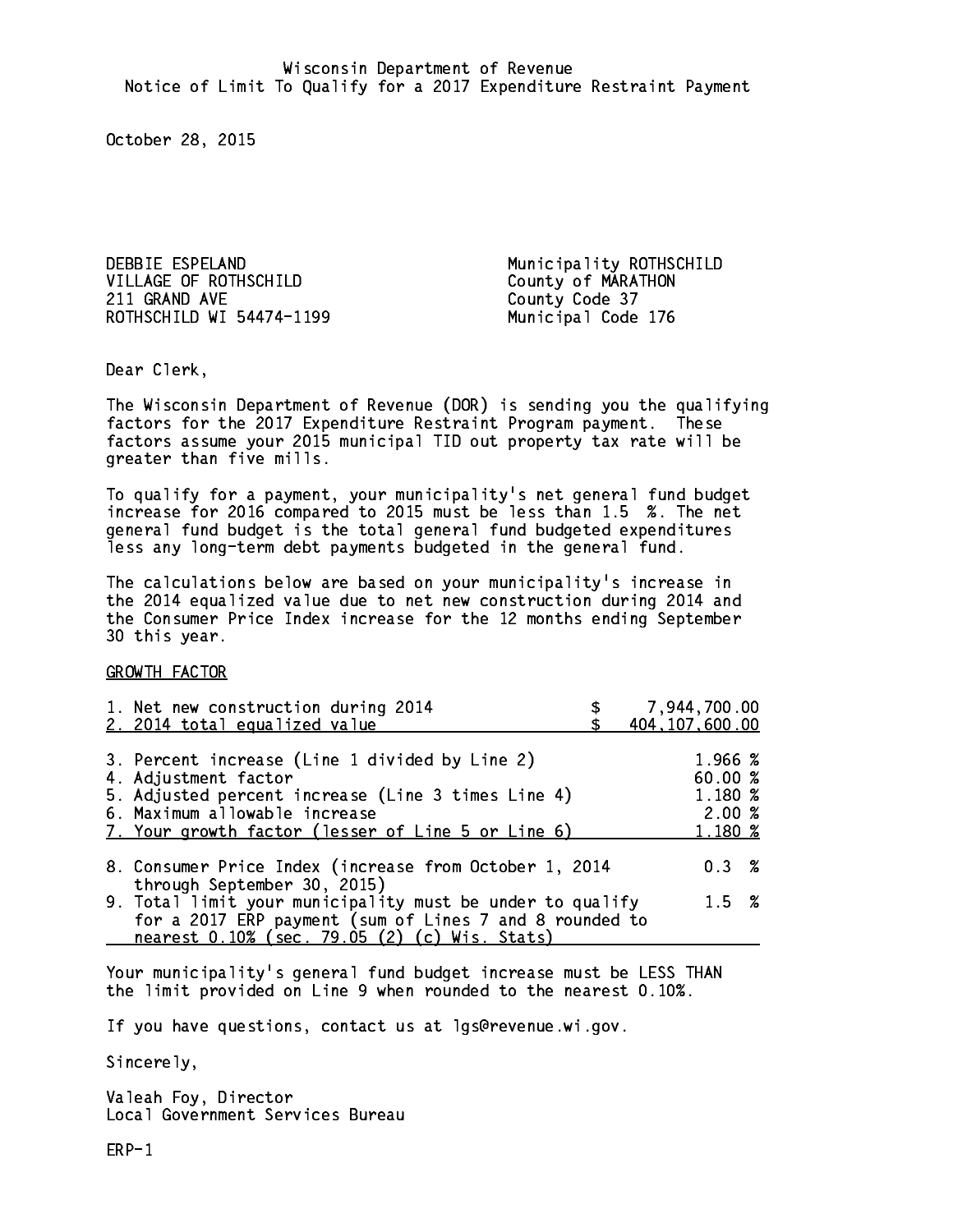THADDEUS KUBISIAK Municipality SPENCER VILLAGE OF SPENCER County of MARATHON PO BOX 360 County Code 37 SPENCER WI 54479-0360 Municipal Code 181

Dear Clerk. Dear Clerk,

The Wisconsin Department of Revenue (DOR) is sending you the qualifying factors for the 2017 Expenditure Restraint Program payment. These factors assume your 2015 municipal TID out property tax rate will be greater than five mills.

 To qualify for a payment, your municipality's net general fund budget increase for 2016 compared to 2015 must be less than 0.5 %. The net general fund budget is the total general fund budgeted expenditures less any long-term debt payments budgeted in the general fund.

The calculations below are based on your municipality's increase in the 2014 equalized value due to net new construction during 2014 and the Consumer Price Index increase for the 12 months ending September 30 this year. 30 this year. This year of the second terms of the second terms in the second terms in the second terms in the

GROWTH FACTOR

| 1. Net new construction during 2014<br>2. 2014 total equalized value                                                                                                                                                | 337,800.00<br>91,770,300.00                                |
|---------------------------------------------------------------------------------------------------------------------------------------------------------------------------------------------------------------------|------------------------------------------------------------|
| 3. Percent increase (Line 1 divided by Line 2)<br>4. Adjustment factor<br>5. Adjusted percent increase (Line 3 times Line 4)<br>6. Maximum allowable increase<br>7. Your growth factor (lesser of Line 5 or Line 6) | 0.368~%<br>60.00%<br>$0.221 \;$ %<br>2.00%<br>$0.221 \;$ % |
| 8. Consumer Price Index (increase from October 1, 2014                                                                                                                                                              | $0.3 \t%$                                                  |
| through September 30, 2015)<br>9. Total limit your municipality must be under to qualify<br>for a 2017 ERP payment (sum of Lines 7 and 8 rounded to<br>nearest 0.10% (sec. 79.05 (2) (c) Wis. Stats)                | 0.5 %                                                      |

Your municipality's general fund budget increase must be LESS THAN the limit provided on Line 9 when rounded to the nearest 0.10%.

If you have questions, contact us at lgs@revenue.wi.gov.

Sincerely,

Valeah Foy, Director Local Government Services Bureau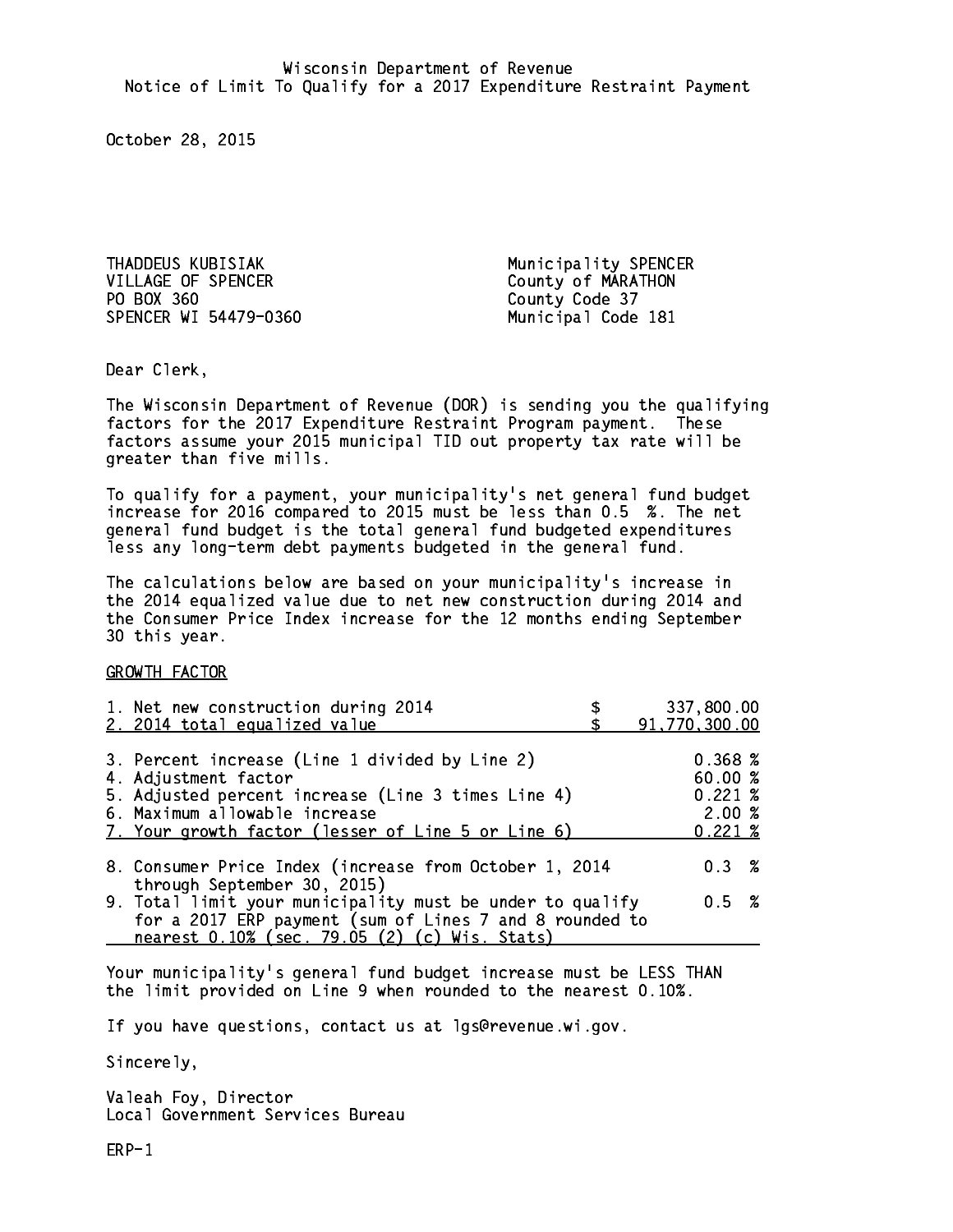JUNE KRUEGER Municipality STRATFORD VILLAGE OF STRATFORD County of MARATHON PO BOX 12 STRATFORD WI 54484-0012 Municipal Code 182

County Code 37

Dear Clerk. Dear Clerk,

The Wisconsin Department of Revenue (DOR) is sending you the qualifying factors for the 2017 Expenditure Restraint Program payment. These factors assume your 2015 municipal TID out property tax rate will be greater than five mills.

 To qualify for a payment, your municipality's net general fund budget increase for 2016 compared to 2015 must be less than 1.1 %. The net general fund budget is the total general fund budgeted expenditures less any long-term debt payments budgeted in the general fund.

The calculations below are based on your municipality's increase in the 2014 equalized value due to net new construction during 2014 and the Consumer Price Index increase for the 12 months ending September 30 this year. 30 this year. This year of the second terms of the second terms in the second terms in the second terms in the

GROWTH FACTOR

| 1. Net new construction during 2014<br>2. 2014 total equalized value                                                                                                                                                | 1,183,200.00<br>93,263,900.00                    |
|---------------------------------------------------------------------------------------------------------------------------------------------------------------------------------------------------------------------|--------------------------------------------------|
| 3. Percent increase (Line 1 divided by Line 2)<br>4. Adjustment factor<br>5. Adjusted percent increase (Line 3 times Line 4)<br>6. Maximum allowable increase<br>7. Your growth factor (lesser of Line 5 or Line 6) | 1.269~%<br>60.00%<br>0.761~%<br>2.00%<br>0.761~% |
| 8. Consumer Price Index (increase from October 1, 2014<br>through September 30, 2015)                                                                                                                               | 0.3%                                             |
| 9. Total limit your municipality must be under to qualify<br>for a 2017 ERP payment (sum of Lines 7 and 8 rounded to<br>nearest 0.10% (sec. 79.05 (2) (c) Wis. Stats)                                               | $1.1 \t%$                                        |

Your municipality's general fund budget increase must be LESS THAN the limit provided on Line 9 when rounded to the nearest 0.10%.

If you have questions, contact us at lgs@revenue.wi.gov.

Sincerely,

Valeah Foy, Director Local Government Services Bureau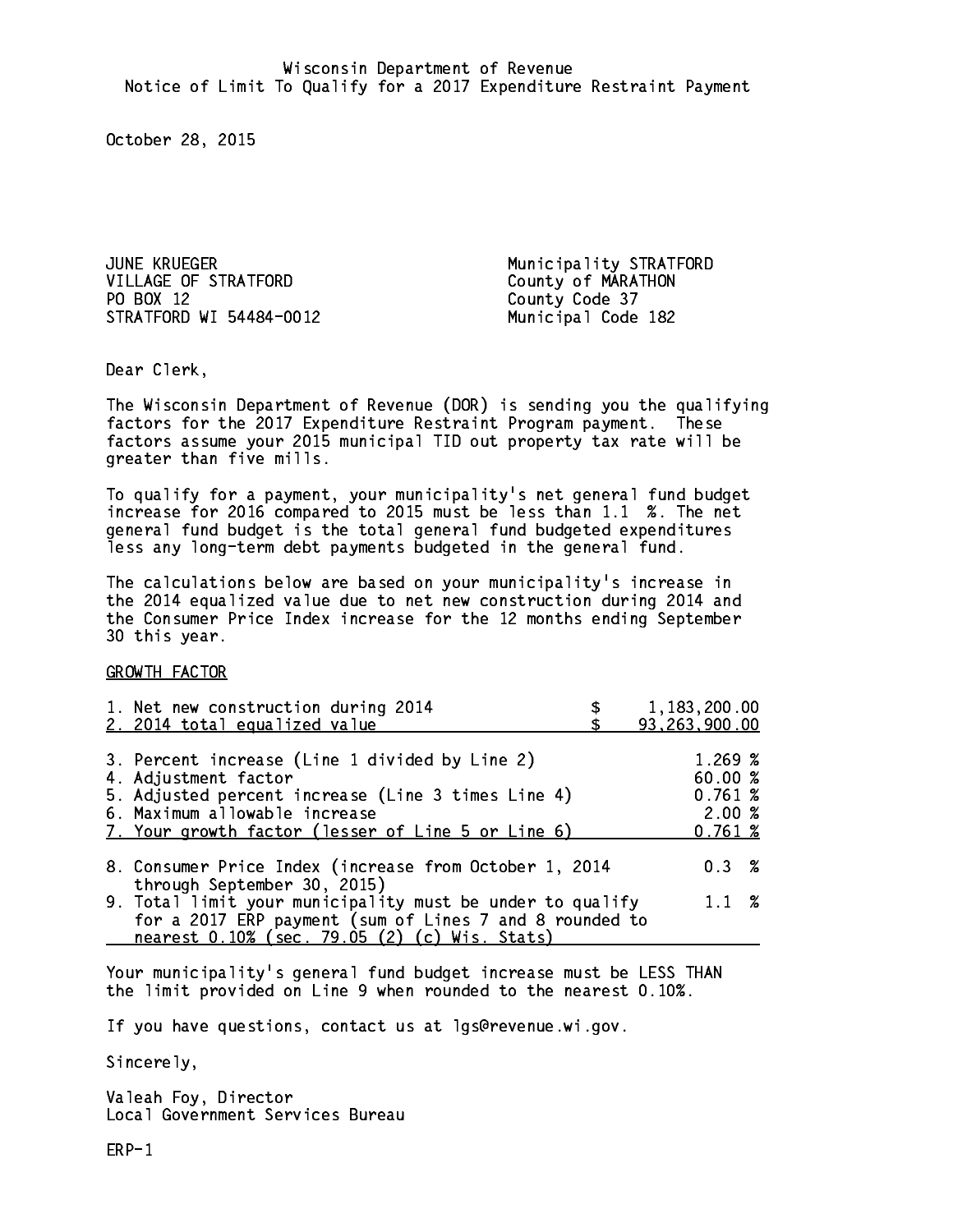SHERRY WEINKAUF **Municipality WESTON** 5500 SCHOFIELD AVE County Code 37 WESTON WI 54476

VILLAGE OF WESTON County of MARATHON Municipal Code 192

Dear Clerk. Dear Clerk,

The Wisconsin Department of Revenue (DOR) is sending you the qualifying factors for the 2017 Expenditure Restraint Program payment. These factors assume your 2015 municipal TID out property tax rate will be greater than five mills.

 To qualify for a payment, your municipality's net general fund budget increase for 2016 compared to 2015 must be less than 1.6 %. The net general fund budget is the total general fund budgeted expenditures less any long-term debt payments budgeted in the general fund.

The calculations below are based on your municipality's increase in the 2014 equalized value due to net new construction during 2014 and the Consumer Price Index increase for the 12 months ending September 30 this year. 30 this year. This year of the second terms of the second terms in the second terms in the second terms in the

GROWTH FACTOR

| 2. 2014 total equalized value                                                                                                                                                                                       | 22,057,000.00<br>\$1,000,982,900.00              |
|---------------------------------------------------------------------------------------------------------------------------------------------------------------------------------------------------------------------|--------------------------------------------------|
| 3. Percent increase (Line 1 divided by Line 2)<br>4. Adjustment factor<br>5. Adjusted percent increase (Line 3 times Line 4)<br>6. Maximum allowable increase<br>7. Your growth factor (lesser of Line 5 or Line 6) | 2.204~%<br>60.00%<br>1.322 %<br>2.00%<br>1.322 % |
| 8. Consumer Price Index (increase from October 1, 2014<br>through September 30, 2015)                                                                                                                               | 0.3%                                             |
| 9. Total limit your municipality must be under to qualify<br>for a 2017 ERP payment (sum of Lines 7 and 8 rounded to<br>nearest 0.10% (sec. 79.05 (2) (c) Wis. Stats)                                               | 1.6%                                             |

Your municipality's general fund budget increase must be LESS THAN the limit provided on Line 9 when rounded to the nearest 0.10%.

If you have questions, contact us at lgs@revenue.wi.gov.

Sincerely,

Valeah Foy, Director Local Government Services Bureau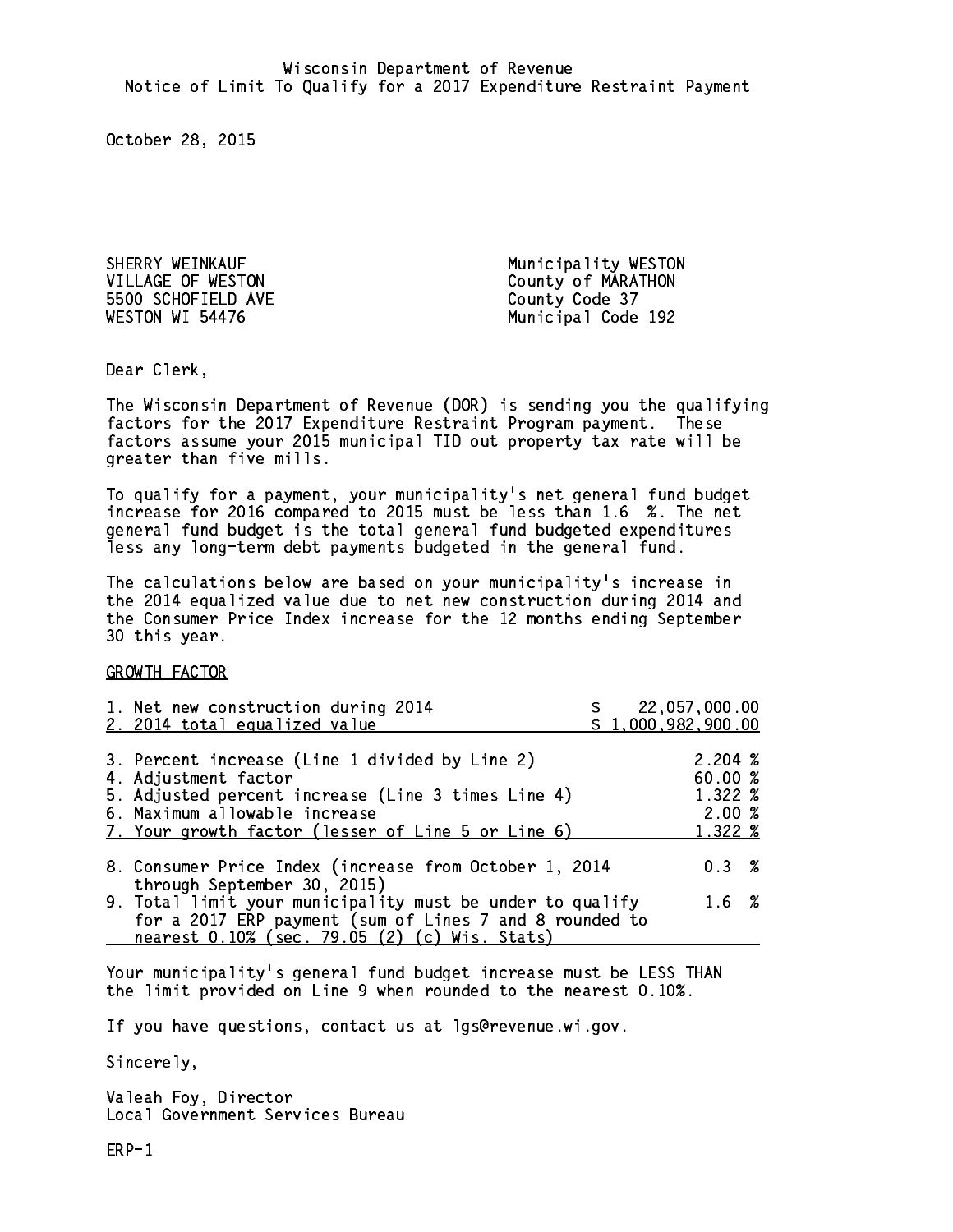BRUCE JAMROZ Municipality MOSINEE CITY OF MOSINEE CITY OF MARATHON 225 MAIN ST County Code 37 MOSINEE WI 54555-1443 Municipal Code 251

Dear Clerk. Dear Clerk,

The Wisconsin Department of Revenue (DOR) is sending you the qualifying factors for the 2017 Expenditure Restraint Program payment. These factors assume your 2015 municipal TID out property tax rate will be greater than five mills.

 To qualify for a payment, your municipality's net general fund budget increase for 2016 compared to 2015 must be less than 1.0 %. The net general fund budget is the total general fund budgeted expenditures less any long-term debt payments budgeted in the general fund.

The calculations below are based on your municipality's increase in the 2014 equalized value due to net new construction during 2014 and the Consumer Price Index increase for the 12 months ending September 30 this year. 30 this year. This year of the second terms of the second terms in the second terms in the second terms in the

GROWTH FACTOR

| 1. Net new construction during 2014<br>2. 2014 total equalized value                                                                                                                                                | 2,863,600.00<br>253,278,800.00                   |
|---------------------------------------------------------------------------------------------------------------------------------------------------------------------------------------------------------------------|--------------------------------------------------|
| 3. Percent increase (Line 1 divided by Line 2)<br>4. Adjustment factor<br>5. Adjusted percent increase (Line 3 times Line 4)<br>6. Maximum allowable increase<br>7. Your growth factor (lesser of Line 5 or Line 6) | 1.131 %<br>60.00%<br>0.678~%<br>2.00%<br>0.678~% |
| 8. Consumer Price Index (increase from October 1, 2014                                                                                                                                                              | $0.3 \t%$                                        |
| through September 30, 2015)<br>9. Total limit your municipality must be under to qualify<br>for a 2017 ERP payment (sum of Lines 7 and 8 rounded to<br>nearest 0.10% (sec. 79.05 (2) (c) Wis. Stats)                | 1.0 %                                            |

Your municipality's general fund budget increase must be LESS THAN the limit provided on Line 9 when rounded to the nearest 0.10%.

If you have questions, contact us at lgs@revenue.wi.gov.

Sincerely,

Valeah Foy, Director Local Government Services Bureau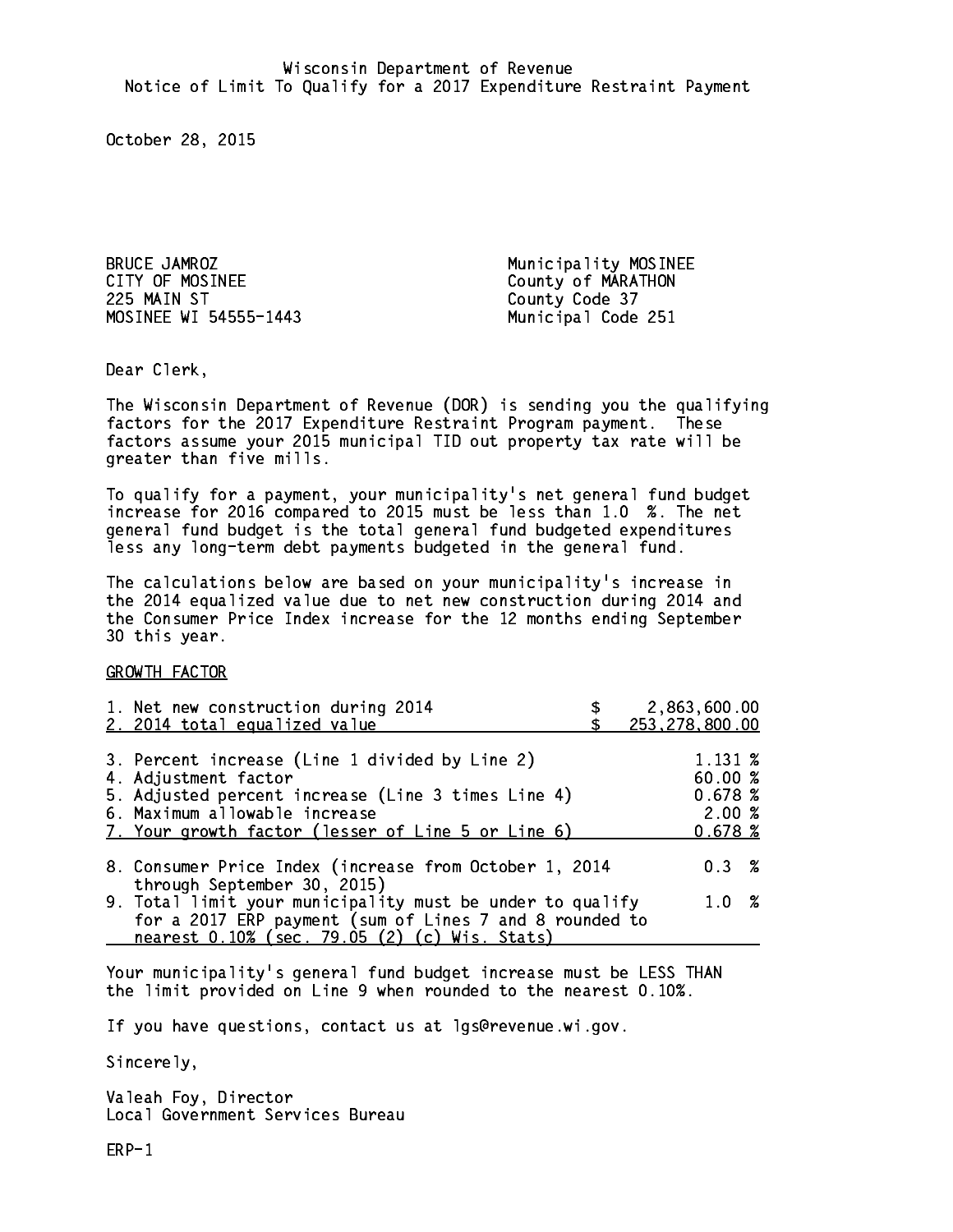LISA QUINN<br>
CITY OF SCHOFIELD<br>
County of MARATHON 200 PARK ST County Code 37 SCHOFIELD WI 54476-1164 Municipal Code 281

County of MARATHON

Dear Clerk. Dear Clerk,

The Wisconsin Department of Revenue (DOR) is sending you the qualifying factors for the 2017 Expenditure Restraint Program payment. These factors assume your 2015 municipal TID out property tax rate will be greater than five mills.

 To qualify for a payment, your municipality's net general fund budget increase for 2016 compared to 2015 must be less than 1.5 %. The net general fund budget is the total general fund budgeted expenditures less any long-term debt payments budgeted in the general fund.

The calculations below are based on your municipality's increase in the 2014 equalized value due to net new construction during 2014 and the Consumer Price Index increase for the 12 months ending September 30 this year. 30 this year. This year of the second terms of the second terms in the second terms in the second terms in the

GROWTH FACTOR

| 1. Net new construction during 2014<br>2. 2014 total equalized value                                                                                                                                                | 3,895,900.00<br>188, 857, 200.00                 |
|---------------------------------------------------------------------------------------------------------------------------------------------------------------------------------------------------------------------|--------------------------------------------------|
| 3. Percent increase (Line 1 divided by Line 2)<br>4. Adjustment factor<br>5. Adjusted percent increase (Line 3 times Line 4)<br>6. Maximum allowable increase<br>7. Your growth factor (lesser of Line 5 or Line 6) | 2.063~%<br>60.00%<br>1.238 %<br>2.00%<br>1.238 % |
| 8. Consumer Price Index (increase from October 1, 2014<br>through September 30, 2015)                                                                                                                               | $0.3 \t%$                                        |
| 9. Total limit your municipality must be under to qualify<br>for a 2017 ERP payment (sum of Lines 7 and 8 rounded to<br>nearest 0.10% (sec. 79.05 (2) (c) Wis. Stats)                                               | $1.5 \t%$                                        |

Your municipality's general fund budget increase must be LESS THAN the limit provided on Line 9 when rounded to the nearest 0.10%.

If you have questions, contact us at lgs@revenue.wi.gov.

Sincerely,

Valeah Foy, Director Local Government Services Bureau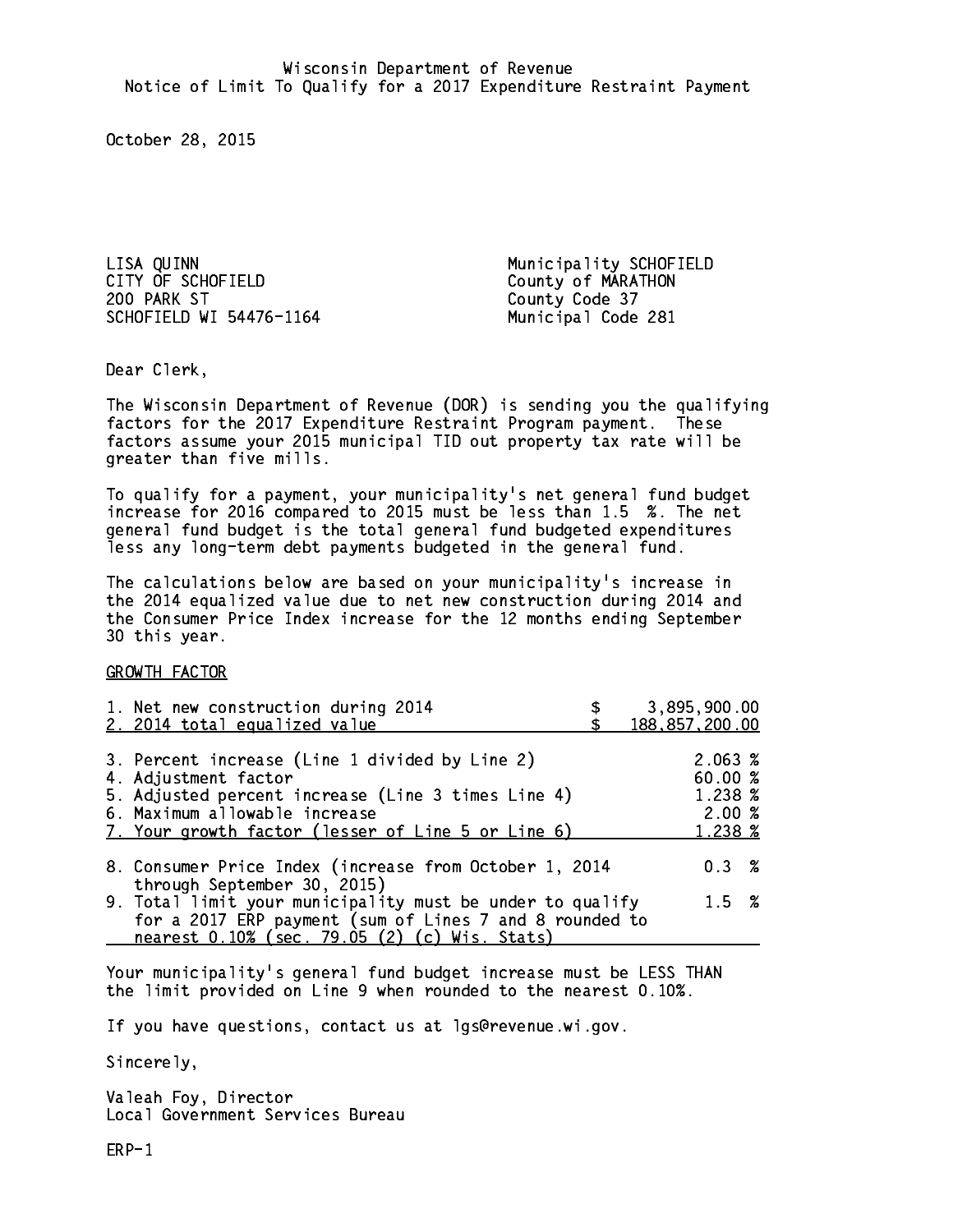407 GRANT ST WAUSAU WI 54403

TONI RAYALA Municipality WAUSAU CITY OF WAUSAU COUNTY OF WARATHON County Code 37 Municipal Code 291

Dear Clerk. Dear Clerk,

The Wisconsin Department of Revenue (DOR) is sending you the qualifying factors for the 2017 Expenditure Restraint Program payment. These factors assume your 2015 municipal TID out property tax rate will be greater than five mills.

 To qualify for a payment, your municipality's net general fund budget increase for 2016 compared to 2015 must be less than 0.8 %. The net general fund budget is the total general fund budgeted expenditures less any long-term debt payments budgeted in the general fund.

The calculations below are based on your municipality's increase in the 2014 equalized value due to net new construction during 2014 and the Consumer Price Index increase for the 12 months ending September 30 this year. 30 this year. This year of the second terms of the second terms in the second terms in the second terms in the

GROWTH FACTOR

| 1. Net new construction during 2014<br>2. 2014 total equalized value                                                                                                                                                |  | \$ 23,742,000.00<br>\$2,655,928,800.00                                     |  |
|---------------------------------------------------------------------------------------------------------------------------------------------------------------------------------------------------------------------|--|----------------------------------------------------------------------------|--|
| 3. Percent increase (Line 1 divided by Line 2)<br>4. Adjustment factor<br>5. Adjusted percent increase (Line 3 times Line 4)<br>6. Maximum allowable increase<br>7. Your growth factor (lesser of Line 5 or Line 6) |  | 0.894~%<br>60.00%<br>$0.536 \; \text{\%}$<br>2.00%<br>$0.536 \; \text{\%}$ |  |
| 8. Consumer Price Index (increase from October 1, 2014                                                                                                                                                              |  | 0.3%                                                                       |  |
| through September 30, 2015)<br>9. Total limit your municipality must be under to qualify<br>for a 2017 ERP payment (sum of Lines 7 and 8 rounded to<br>nearest 0.10% (sec. 79.05 (2) (c) Wis. Stats)                |  | 0.8 <sup>8</sup>                                                           |  |
|                                                                                                                                                                                                                     |  |                                                                            |  |

Your municipality's general fund budget increase must be LESS THAN the limit provided on Line 9 when rounded to the nearest 0.10%.

If you have questions, contact us at lgs@revenue.wi.gov.

Sincerely,

Valeah Foy, Director Local Government Services Bureau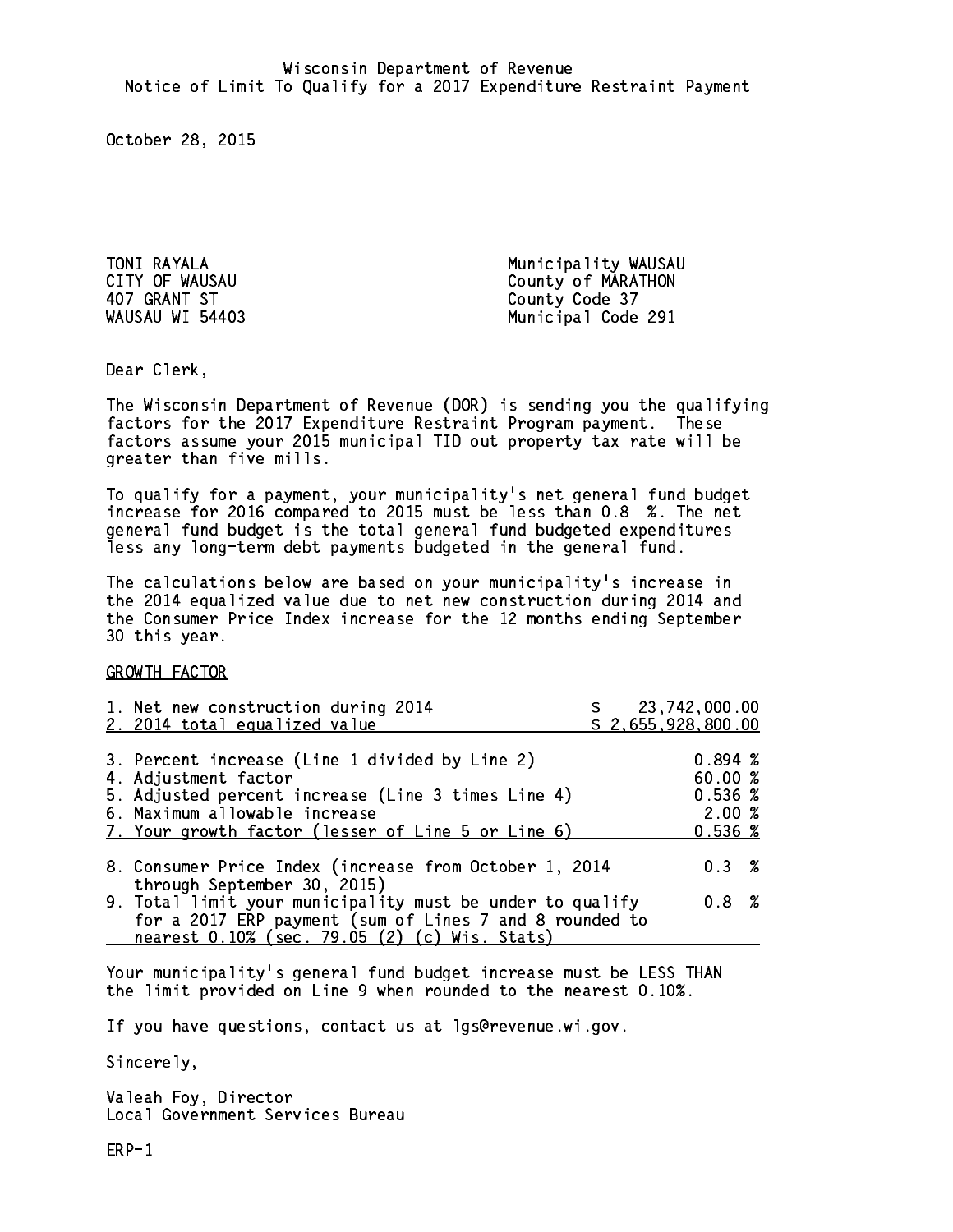JULIE NOSGOVITZ **Municipality COLEMAN** VILLAGE OF COLEMAN County of MARINETTE PO BOX 52 COLEMAN WI 54112-0052 Municipal Code 111

County Code 38

Dear Clerk. Dear Clerk,

The Wisconsin Department of Revenue (DOR) is sending you the qualifying factors for the 2017 Expenditure Restraint Program payment. These factors assume your 2015 municipal TID out property tax rate will be greater than five mills.

 To qualify for a payment, your municipality's net general fund budget increase for 2016 compared to 2015 must be less than 0.7 %. The net general fund budget is the total general fund budgeted expenditures less any long-term debt payments budgeted in the general fund.

The calculations below are based on your municipality's increase in the 2014 equalized value due to net new construction during 2014 and the Consumer Price Index increase for the 12 months ending September 30 this year. 30 this year. This year of the second terms of the second terms in the second terms in the second terms in the

GROWTH FACTOR

| 1. Net new construction during 2014                       | 241,800.00    |  |
|-----------------------------------------------------------|---------------|--|
| 2. 2014 total equalized value                             | 36,308,700.00 |  |
| 3. Percent increase (Line 1 divided by Line 2)            | 0.666~%       |  |
| 4. Adjustment factor                                      | 60.00%        |  |
| 5. Adjusted percent increase (Line 3 times Line 4)        | 0.400~%       |  |
| 6. Maximum allowable increase                             | 2.00%         |  |
| 7. Your growth factor (lesser of Line 5 or Line 6)        | $0.400 \; %$  |  |
|                                                           |               |  |
| 8. Consumer Price Index (increase from October 1, 2014    | $0.3 \t%$     |  |
| through September 30, 2015)                               |               |  |
| 9. Total limit your municipality must be under to qualify | 0.7%          |  |
| for a 2017 ERP payment (sum of Lines 7 and 8 rounded to   |               |  |
| nearest 0.10% (sec. 79.05 (2) (c) Wis. Stats)             |               |  |

Your municipality's general fund budget increase must be LESS THAN the limit provided on Line 9 when rounded to the nearest 0.10%.

If you have questions, contact us at lgs@revenue.wi.gov.

Sincerely,

Valeah Foy, Director Local Government Services Bureau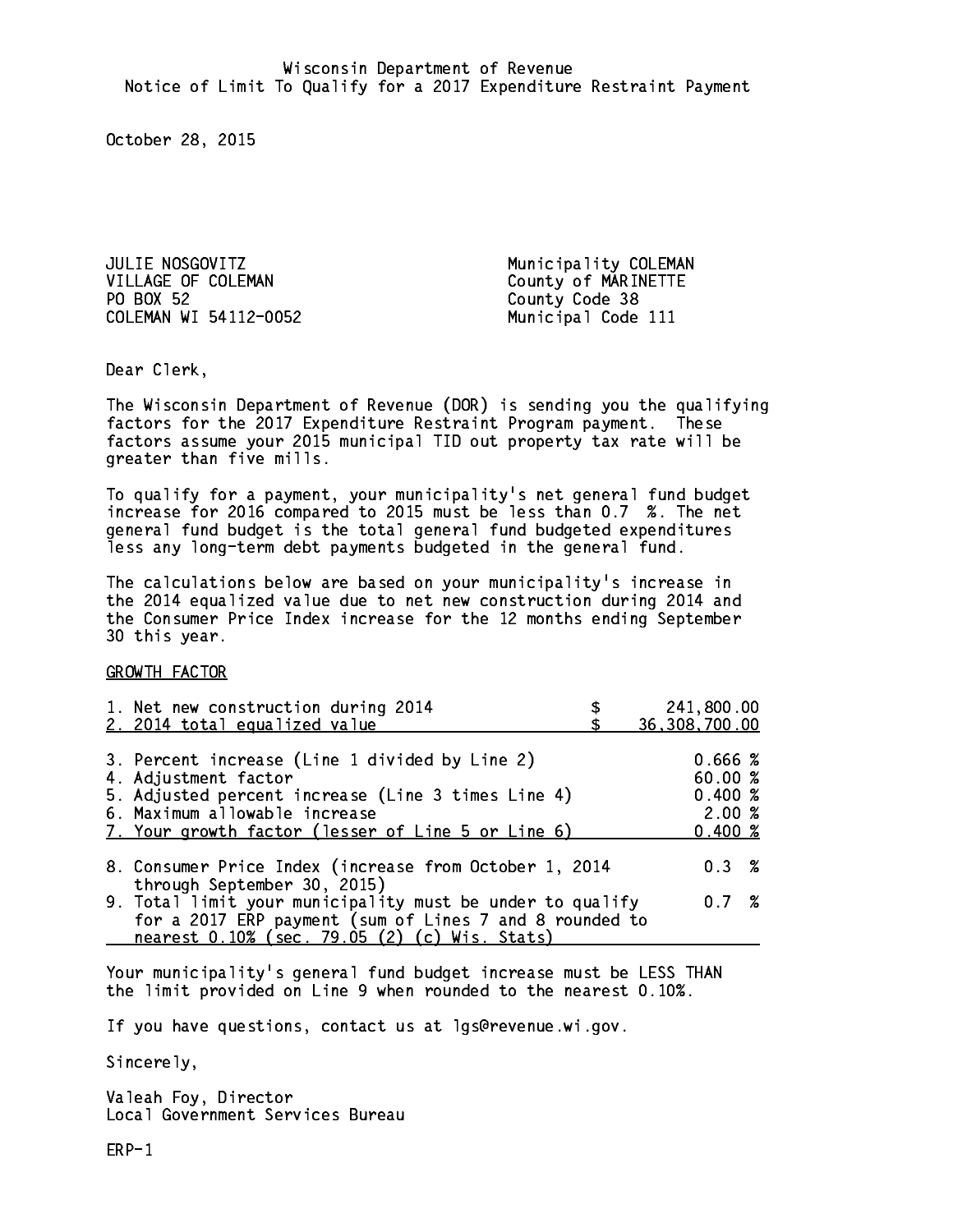MARILYN L. PADGETT **Municipality CRIVITZ** VILLAGE OF CRIVITZ County of MARINETTE PO BOX 727 CRIVITZ WI 54114-0727 Municipal Code 121

County Code 38

Dear Clerk. Dear Clerk,

The Wisconsin Department of Revenue (DOR) is sending you the qualifying factors for the 2017 Expenditure Restraint Program payment. These factors assume your 2015 municipal TID out property tax rate will be greater than five mills.

 To qualify for a payment, your municipality's net general fund budget increase for 2016 compared to 2015 must be less than 1.5 %. The net general fund budget is the total general fund budgeted expenditures less any long-term debt payments budgeted in the general fund.

The calculations below are based on your municipality's increase in the 2014 equalized value due to net new construction during 2014 and the Consumer Price Index increase for the 12 months ending September 30 this year. 30 this year. This year of the second terms of the second terms in the second terms in the second terms in the

GROWTH FACTOR

| 1. Net new construction during 2014<br>2. 2014 total equalized value                                                                                                                                                | 1,483,700.00<br>73,519,300.00                     |
|---------------------------------------------------------------------------------------------------------------------------------------------------------------------------------------------------------------------|---------------------------------------------------|
| 3. Percent increase (Line 1 divided by Line 2)<br>4. Adjustment factor<br>5. Adjusted percent increase (Line 3 times Line 4)<br>6. Maximum allowable increase<br>7. Your growth factor (lesser of Line 5 or Line 6) | 2.018 %<br>60.00 %<br>1.211 %<br>2.00%<br>1.211 % |
| 8. Consumer Price Index (increase from October 1, 2014<br>through September 30, 2015)                                                                                                                               | $0.3 \t%$                                         |
| 9. Total limit your municipality must be under to qualify<br>for a 2017 ERP payment (sum of Lines 7 and 8 rounded to<br>nearest 0.10% (sec. 79.05 (2) (c) Wis. Stats)                                               | $1.5 \t%$                                         |

Your municipality's general fund budget increase must be LESS THAN the limit provided on Line 9 when rounded to the nearest 0.10%.

If you have questions, contact us at lgs@revenue.wi.gov.

Sincerely,

Valeah Foy, Director Local Government Services Bureau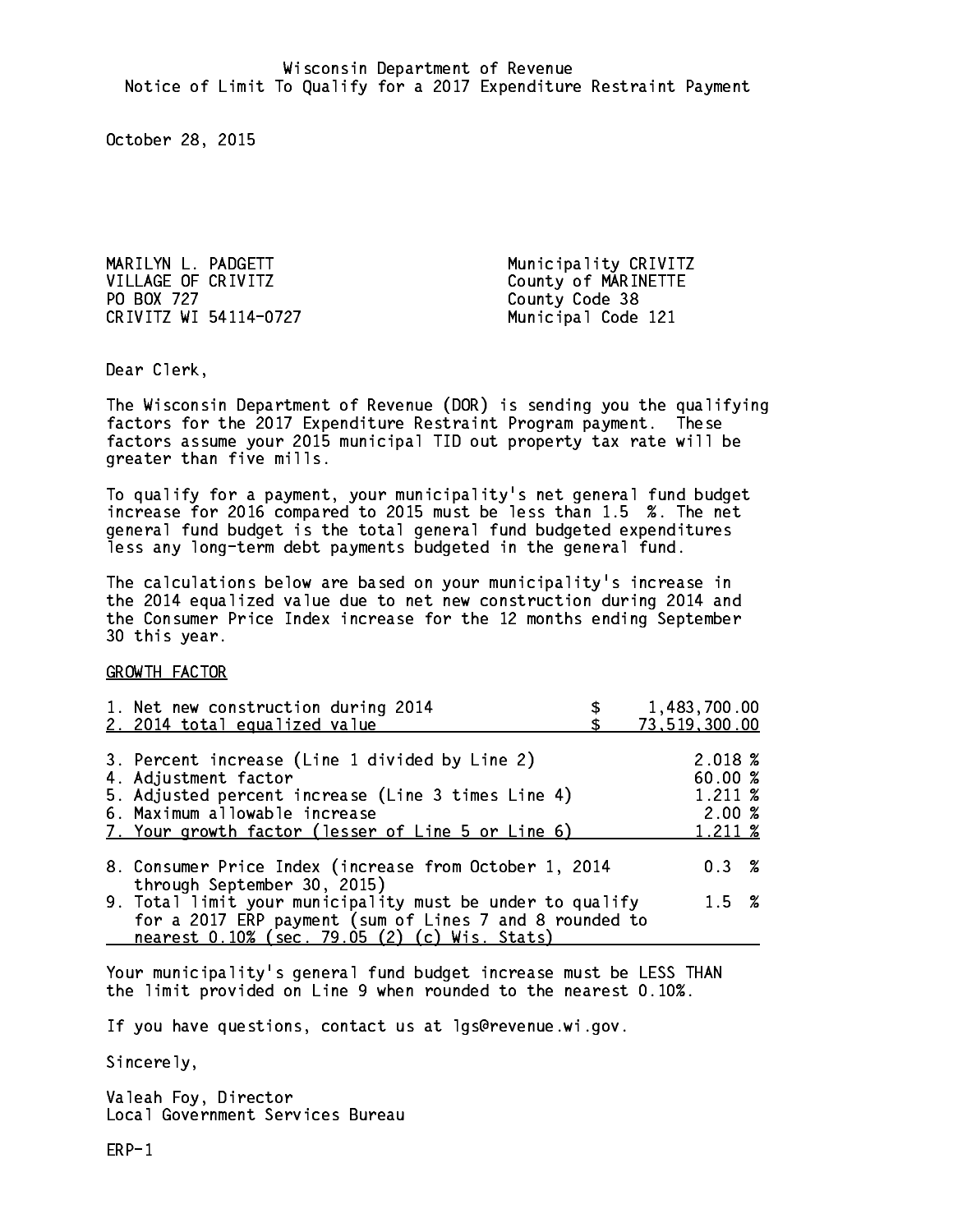PATRICIA SCHUTTE Municipality POUND 2002 COUNTY Q County Code 38 POUND WI 54161-0127 Municipal Code 171

VILLAGE OF POUND County of MARINETTE

Dear Clerk. Dear Clerk,

The Wisconsin Department of Revenue (DOR) is sending you the qualifying factors for the 2017 Expenditure Restraint Program payment. These factors assume your 2015 municipal TID out property tax rate will be greater than five mills.

 To qualify for a payment, your municipality's net general fund budget increase for 2016 compared to 2015 must be less than 0.3 %. The net general fund budget is the total general fund budgeted expenditures less any long-term debt payments budgeted in the general fund.

The calculations below are based on your municipality's increase in the 2014 equalized value due to net new construction during 2014 and the Consumer Price Index increase for the 12 months ending September 30 this year. 30 this year. This year of the second terms of the second terms in the second terms in the second terms in the

GROWTH FACTOR

| 1. Net new construction during 2014<br>2. 2014 total equalized value                                                                                                                                                | $-58,500.00$<br>11,638,900.00                         |
|---------------------------------------------------------------------------------------------------------------------------------------------------------------------------------------------------------------------|-------------------------------------------------------|
| 3. Percent increase (Line 1 divided by Line 2)<br>4. Adjustment factor<br>5. Adjusted percent increase (Line 3 times Line 4)<br>6. Maximum allowable increase<br>7. Your growth factor (lesser of Line 5 or Line 6) | $-.503~%$<br>60.00 %<br>$-.302$ %<br>2.00%<br>0.000 % |
| 8. Consumer Price Index (increase from October 1, 2014<br>through September 30, 2015)                                                                                                                               | $0.3 \t%$                                             |
| 9. Total limit your municipality must be under to qualify<br>for a 2017 ERP payment (sum of Lines 7 and 8 rounded to<br>nearest 0.10% (sec. 79.05 (2) (c) Wis. Stats)                                               | 0.3%                                                  |

Your municipality's general fund budget increase must be LESS THAN the limit provided on Line 9 when rounded to the nearest 0.10%.

If you have questions, contact us at lgs@revenue.wi.gov.

Sincerely,

Valeah Foy, Director Local Government Services Bureau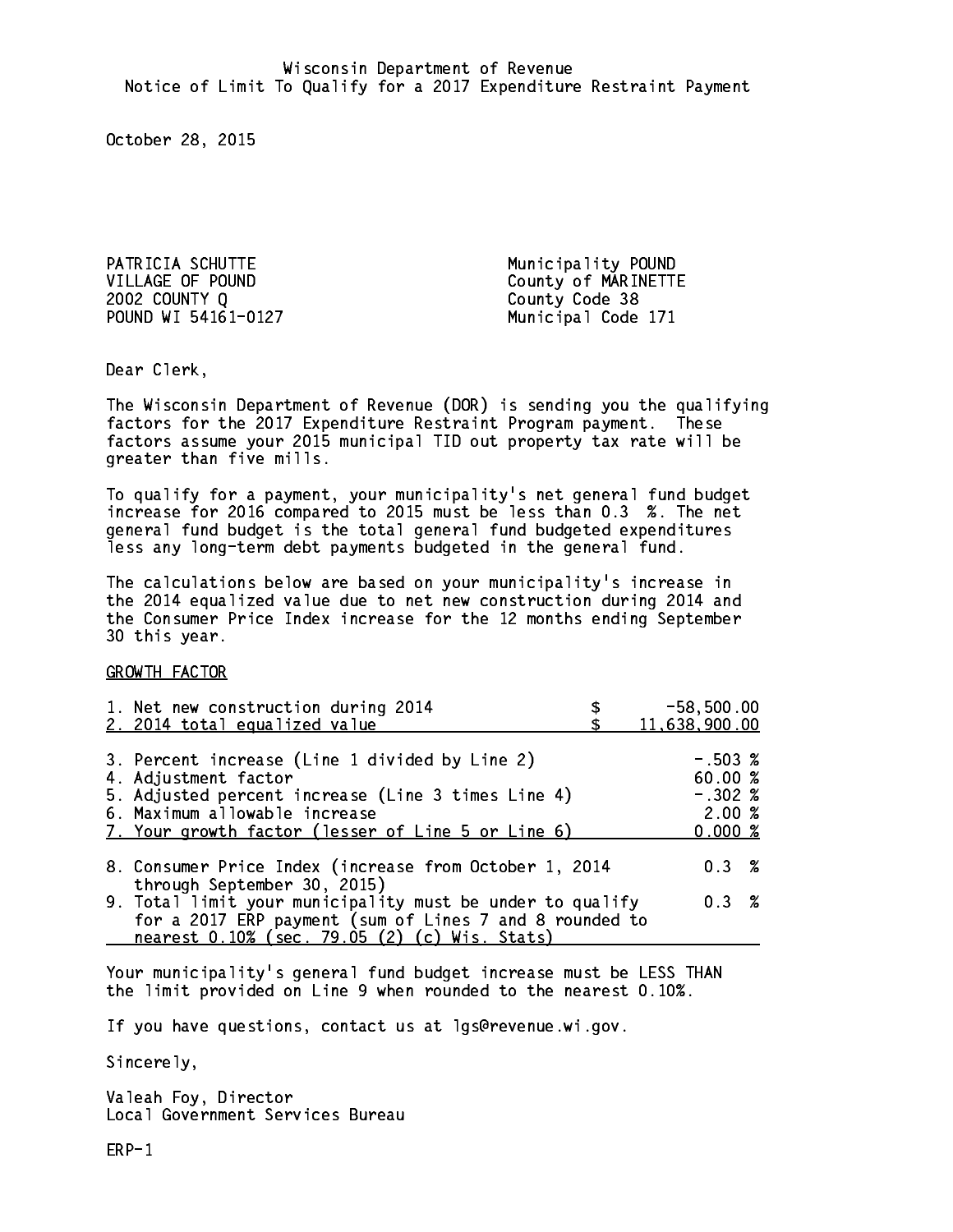TOSHIA RANALLO **Municipality WAUSAUKEE** VILLAGE OF WAUSAUKEE COUNTY OF MARINETTE P 0 BOX 475 WAUSAUKEE WI 54177 Municipal Code 191

County Code 38

Dear Clerk. Dear Clerk,

The Wisconsin Department of Revenue (DOR) is sending you the qualifying factors for the 2017 Expenditure Restraint Program payment. These factors assume your 2015 municipal TID out property tax rate will be greater than five mills.

 To qualify for a payment, your municipality's net general fund budget increase for 2016 compared to 2015 must be less than 0.5 %. The net general fund budget is the total general fund budgeted expenditures less any long-term debt payments budgeted in the general fund.

The calculations below are based on your municipality's increase in the 2014 equalized value due to net new construction during 2014 and the Consumer Price Index increase for the 12 months ending September 30 this year. 30 this year. This year of the second terms of the second terms in the second terms in the second terms in the

GROWTH FACTOR

| 1. Net new construction during 2014<br>2. 2014 total equalized value                                                                                                                                                | 64,300.00<br>23,888,700.00                        |
|---------------------------------------------------------------------------------------------------------------------------------------------------------------------------------------------------------------------|---------------------------------------------------|
| 3. Percent increase (Line 1 divided by Line 2)<br>4. Adjustment factor<br>5. Adjusted percent increase (Line 3 times Line 4)<br>6. Maximum allowable increase<br>7. Your growth factor (lesser of Line 5 or Line 6) | 0.269~%<br>60.00 %<br>0.161~%<br>2.00%<br>0.161~% |
| 8. Consumer Price Index (increase from October 1, 2014                                                                                                                                                              | $0.3 \t%$                                         |
| through September 30, 2015)<br>9. Total limit your municipality must be under to qualify<br>for a 2017 ERP payment (sum of Lines 7 and 8 rounded to<br>nearest 0.10% (sec. 79.05 (2) (c) Wis. Stats)                | 0.5 %                                             |

Your municipality's general fund budget increase must be LESS THAN the limit provided on Line 9 when rounded to the nearest 0.10%.

If you have questions, contact us at lgs@revenue.wi.gov.

Sincerely,

Valeah Foy, Director Local Government Services Bureau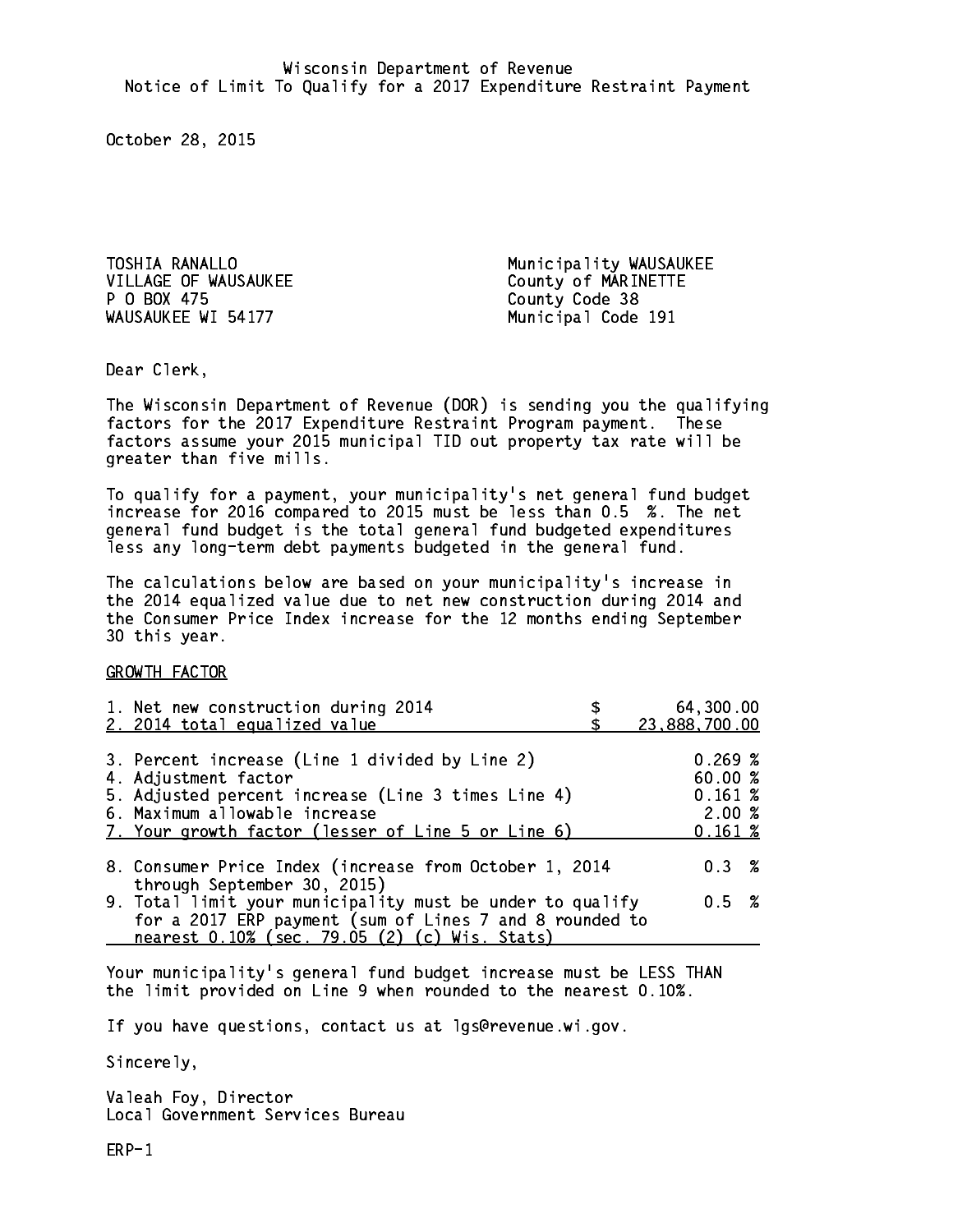JAMES M ANDERSON Municipality MARINETTE CITY OF MARINETTE COUNTY OF MARINETTE 1905 HALL AVE County Code 38 MARINETTE WI 54143-1716 Municipal Code 251

Dear Clerk. Dear Clerk,

The Wisconsin Department of Revenue (DOR) is sending you the qualifying factors for the 2017 Expenditure Restraint Program payment. These factors assume your 2015 municipal TID out property tax rate will be greater than five mills.

 To qualify for a payment, your municipality's net general fund budget increase for 2016 compared to 2015 must be less than 0.7 %. The net general fund budget is the total general fund budgeted expenditures less any long-term debt payments budgeted in the general fund.

The calculations below are based on your municipality's increase in the 2014 equalized value due to net new construction during 2014 and the Consumer Price Index increase for the 12 months ending September 30 this year. 30 this year. This year of the second terms of the second terms in the second terms in the second terms in the

GROWTH FACTOR

| 1. Net new construction during 2014<br>2. 2014 total equalized value                                                 | 3,616,600.00<br>595,480,100.00 |
|----------------------------------------------------------------------------------------------------------------------|--------------------------------|
| 3. Percent increase (Line 1 divided by Line 2)                                                                       | 0.607%                         |
| 4. Adjustment factor<br>5. Adjusted percent increase (Line 3 times Line 4)                                           | 60.00%<br>0.364~%              |
| 6. Maximum allowable increase<br>7. Your growth factor (lesser of Line 5 or Line 6)                                  | 2.00%<br>0.364~%               |
| 8. Consumer Price Index (increase from October 1, 2014<br>through September 30, 2015)                                | $0.3 \t%$                      |
| 9. Total limit your municipality must be under to qualify<br>for a 2017 ERP payment (sum of Lines 7 and 8 rounded to | 0.7%                           |
| nearest 0.10% (sec. 79.05 (2) (c) Wis. Stats)                                                                        |                                |

Your municipality's general fund budget increase must be LESS THAN the limit provided on Line 9 when rounded to the nearest 0.10%.

If you have questions, contact us at lgs@revenue.wi.gov.

Sincerely,

Valeah Foy, Director Local Government Services Bureau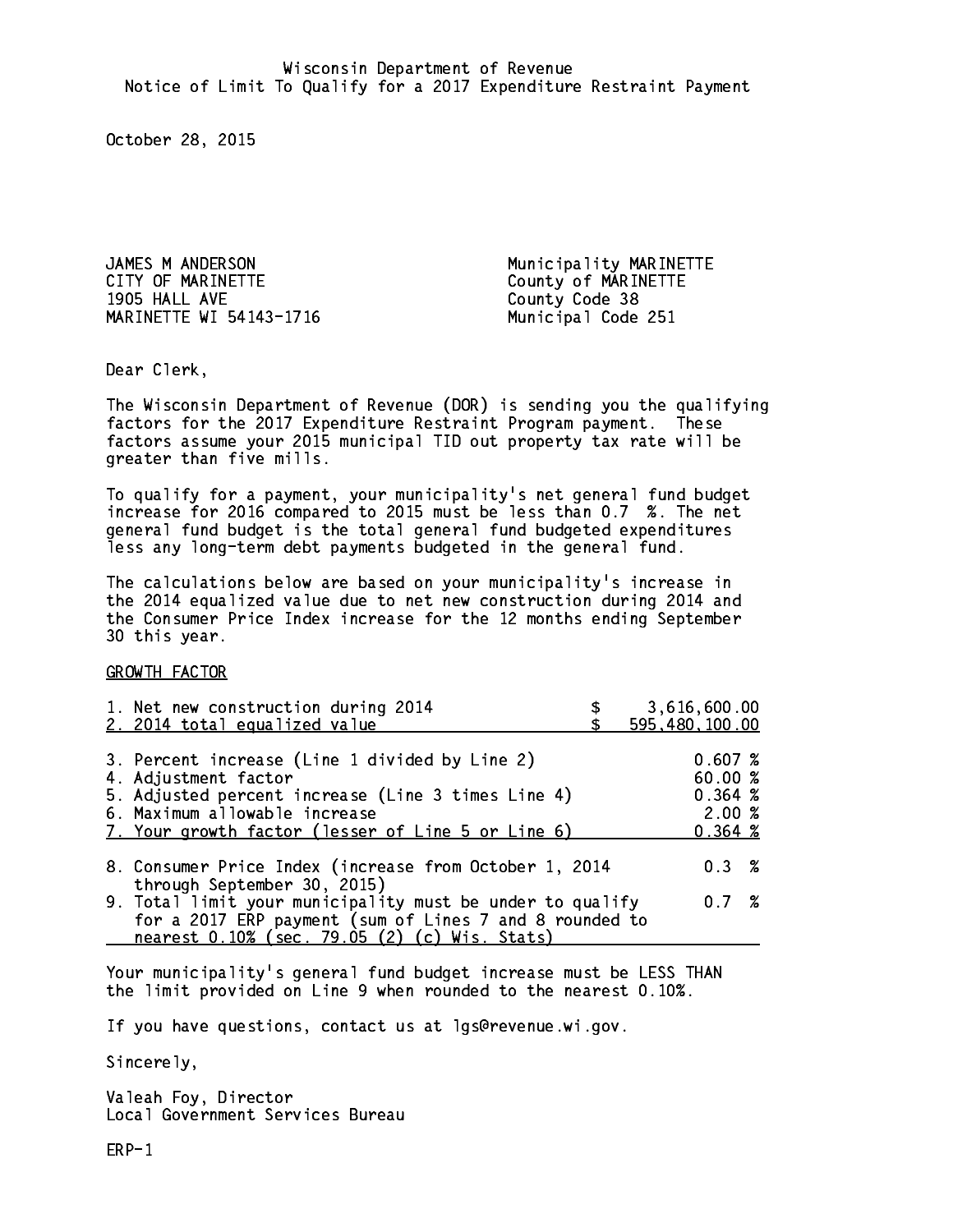LEANNE WIERSCHKE Municipality NIAGARA CITY OF NIAGARA COUNTY OF NARINETTE PO BOX 24 NIAGARA WI 54151-0024 Municipal Code 261

County Code 38

Dear Clerk. Dear Clerk,

The Wisconsin Department of Revenue (DOR) is sending you the qualifying factors for the 2017 Expenditure Restraint Program payment. These factors assume your 2015 municipal TID out property tax rate will be greater than five mills.

 To qualify for a payment, your municipality's net general fund budget increase for 2016 compared to 2015 must be less than 0.3 %. The net general fund budget is the total general fund budgeted expenditures less any long-term debt payments budgeted in the general fund.

The calculations below are based on your municipality's increase in the 2014 equalized value due to net new construction during 2014 and the Consumer Price Index increase for the 12 months ending September 30 this year. 30 this year. This year of the second terms of the second terms in the second terms in the second terms in the

GROWTH FACTOR

| 1. Net new construction during 2014<br>2. 2014 total equalized value                                                                                                                                                | 12,800.00<br>70,450,500.00                       |
|---------------------------------------------------------------------------------------------------------------------------------------------------------------------------------------------------------------------|--------------------------------------------------|
| 3. Percent increase (Line 1 divided by Line 2)<br>4. Adjustment factor<br>5. Adjusted percent increase (Line 3 times Line 4)<br>6. Maximum allowable increase<br>7. Your growth factor (lesser of Line 5 or Line 6) | 0.018~%<br>60.00%<br>0.011~%<br>2.00%<br>0.011~% |
| 8. Consumer Price Index (increase from October 1, 2014<br>through September 30, 2015)                                                                                                                               | $0.3 \t%$                                        |
| 9. Total limit your municipality must be under to qualify<br>for a 2017 ERP payment (sum of Lines 7 and 8 rounded to<br>nearest 0.10% (sec. 79.05 (2) (c) Wis. Stats)                                               | 0.3%                                             |

Your municipality's general fund budget increase must be LESS THAN the limit provided on Line 9 when rounded to the nearest 0.10%.

If you have questions, contact us at lgs@revenue.wi.gov.

Sincerely,

Valeah Foy, Director Local Government Services Bureau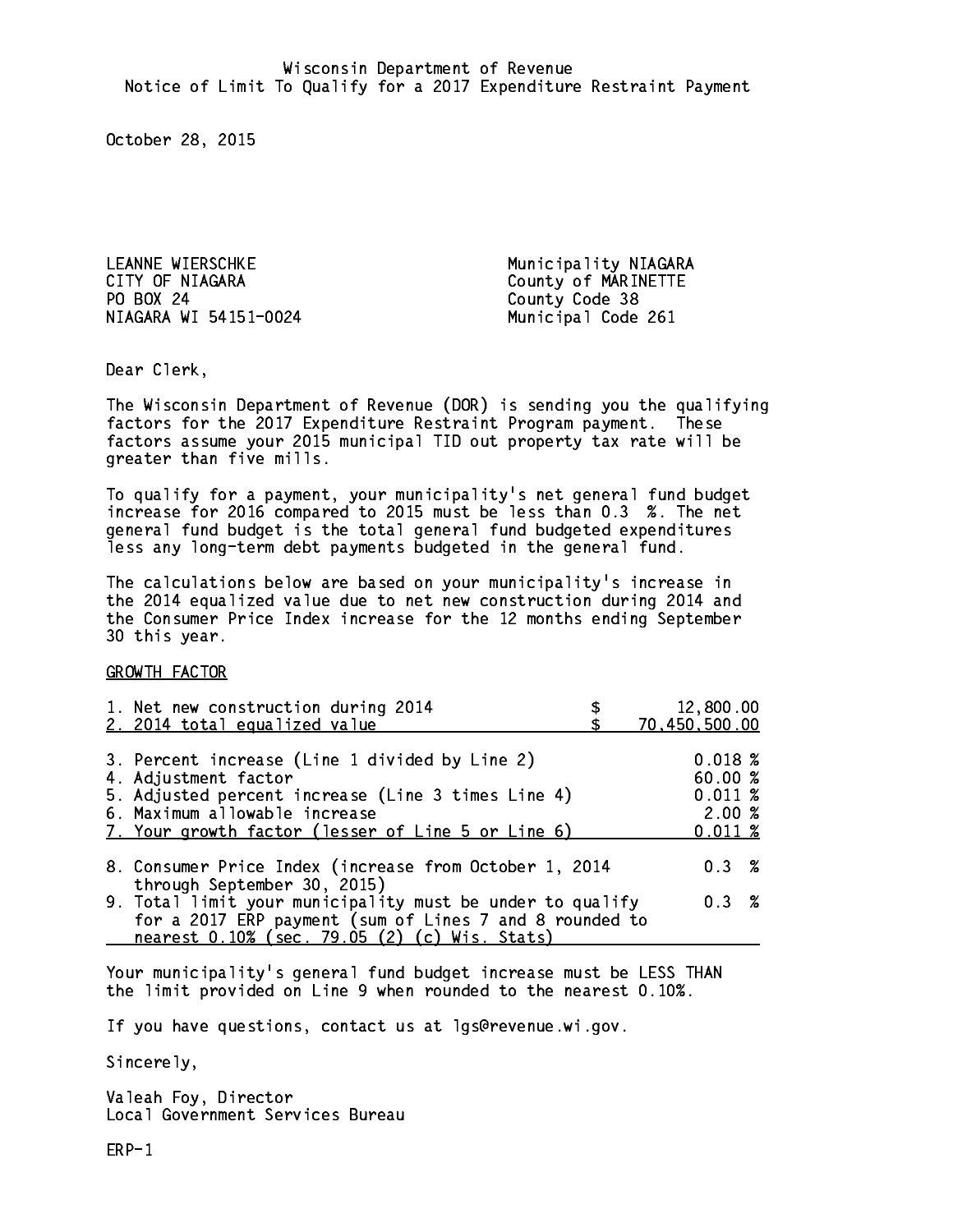P.O. BOX 228 County Code 39 ENDEAVOR WI 53930

LAURA MYERS **Municipality ENDEAVOR** VILLAGE OF ENDEAVOR County of MARQUETTE Municipal Code 121

Dear Clerk. Dear Clerk,

The Wisconsin Department of Revenue (DOR) is sending you the qualifying factors for the 2017 Expenditure Restraint Program payment. These factors assume your 2015 municipal TID out property tax rate will be greater than five mills.

 To qualify for a payment, your municipality's net general fund budget increase for 2016 compared to 2015 must be less than 0.3 %. The net general fund budget is the total general fund budgeted expenditures less any long-term debt payments budgeted in the general fund.

The calculations below are based on your municipality's increase in the 2014 equalized value due to net new construction during 2014 and the Consumer Price Index increase for the 12 months ending September 30 this year. 30 this year. This year of the second terms of the second terms in the second terms in the second terms in the

GROWTH FACTOR

| 1. Net new construction during 2014<br>2. 2014 total equalized value                                                                                                                                                | 100.00<br>17,756,800.00                         |
|---------------------------------------------------------------------------------------------------------------------------------------------------------------------------------------------------------------------|-------------------------------------------------|
| 3. Percent increase (Line 1 divided by Line 2)<br>4. Adjustment factor<br>5. Adjusted percent increase (Line 3 times Line 4)<br>6. Maximum allowable increase<br>7. Your growth factor (lesser of Line 5 or Line 6) | 0.001%<br>60.00%<br>0.000~%<br>2.00%<br>0.000 % |
| 8. Consumer Price Index (increase from October 1, 2014<br>through September 30, 2015)                                                                                                                               | 0.3%                                            |
| 9. Total limit your municipality must be under to qualify<br>for a 2017 ERP payment (sum of Lines 7 and 8 rounded to<br>nearest 0.10% (sec. 79.05 (2) (c) Wis. Stats)                                               | 0.3%                                            |

Your municipality's general fund budget increase must be LESS THAN the limit provided on Line 9 when rounded to the nearest 0.10%.

If you have questions, contact us at lgs@revenue.wi.gov.

Sincerely,

Valeah Foy, Director Local Government Services Bureau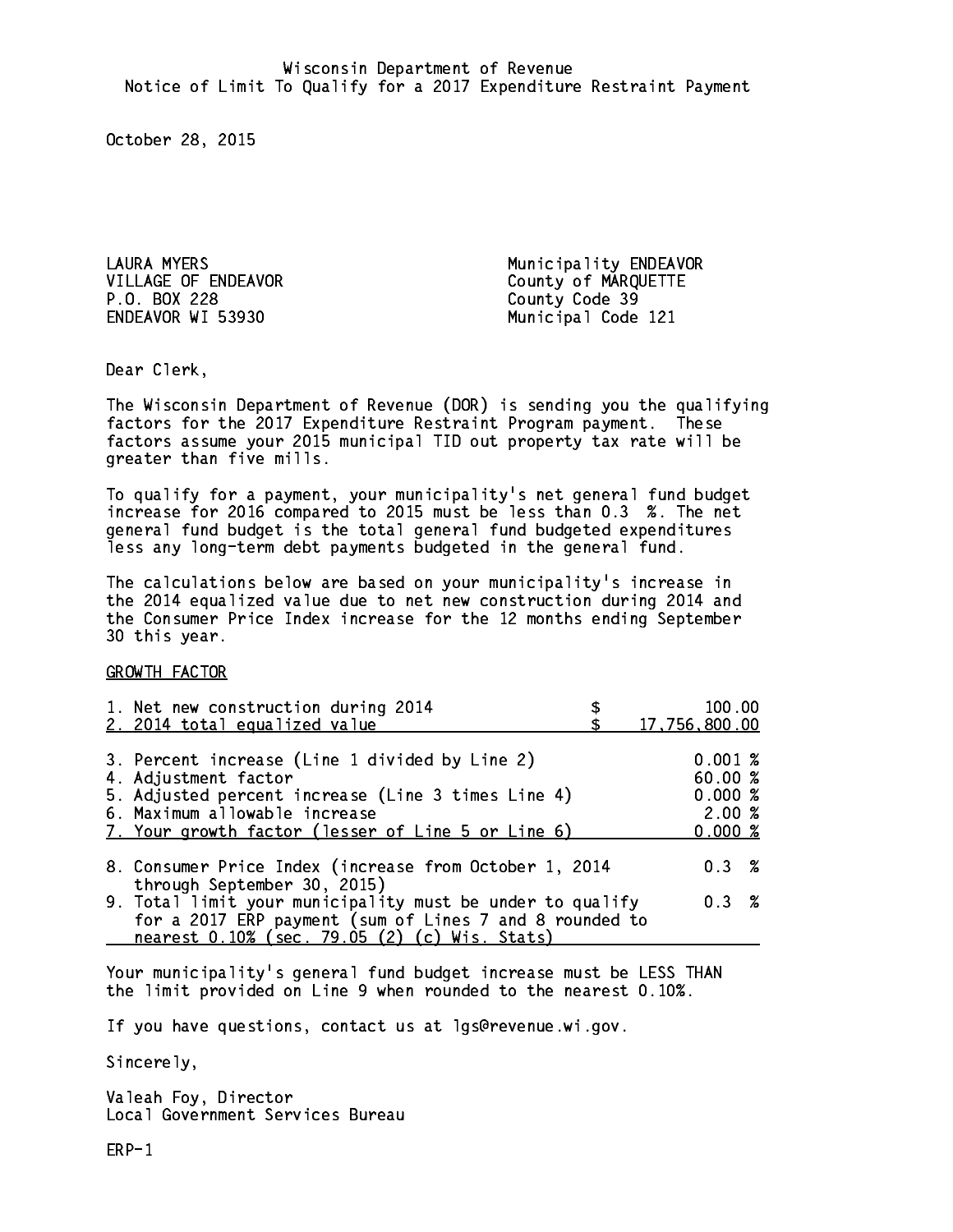LYNN GOHLKE Municipality NESHKORO VILLAGE OF NESHKORO County of MARQUETTE PO BOX 265 NESHKORO WI 54960-0265 Municipal Code 161

County Code 39

Dear Clerk. Dear Clerk,

The Wisconsin Department of Revenue (DOR) is sending you the qualifying factors for the 2017 Expenditure Restraint Program payment. These factors assume your 2015 municipal TID out property tax rate will be greater than five mills.

 To qualify for a payment, your municipality's net general fund budget increase for 2016 compared to 2015 must be less than 0.3 %. The net general fund budget is the total general fund budgeted expenditures less any long-term debt payments budgeted in the general fund.

The calculations below are based on your municipality's increase in the 2014 equalized value due to net new construction during 2014 and the Consumer Price Index increase for the 12 months ending September 30 this year. 30 this year. This year of the second terms of the second terms in the second terms in the second terms in the

GROWTH FACTOR

| 1. Net new construction during 2014<br>2. 2014 total equalized value                                                                                                                                                | $-1,200.00$<br>22,500,500.00                         |
|---------------------------------------------------------------------------------------------------------------------------------------------------------------------------------------------------------------------|------------------------------------------------------|
| 3. Percent increase (Line 1 divided by Line 2)<br>4. Adjustment factor<br>5. Adjusted percent increase (Line 3 times Line 4)<br>6. Maximum allowable increase<br>7. Your growth factor (lesser of Line 5 or Line 6) | $-.005$ %<br>60.00%<br>$-.003$ %<br>2.00%<br>0.000~% |
| 8. Consumer Price Index (increase from October 1, 2014<br>through September 30, 2015)                                                                                                                               | $0.3 \t%$                                            |
| 9. Total limit your municipality must be under to qualify<br>for a 2017 ERP payment (sum of Lines 7 and 8 rounded to<br>nearest 0.10% (sec. 79.05 (2) (c) Wis. Stats)                                               | 0.3%                                                 |

Your municipality's general fund budget increase must be LESS THAN the limit provided on Line 9 when rounded to the nearest 0.10%.

If you have questions, contact us at lgs@revenue.wi.gov.

Sincerely,

Valeah Foy, Director Local Government Services Bureau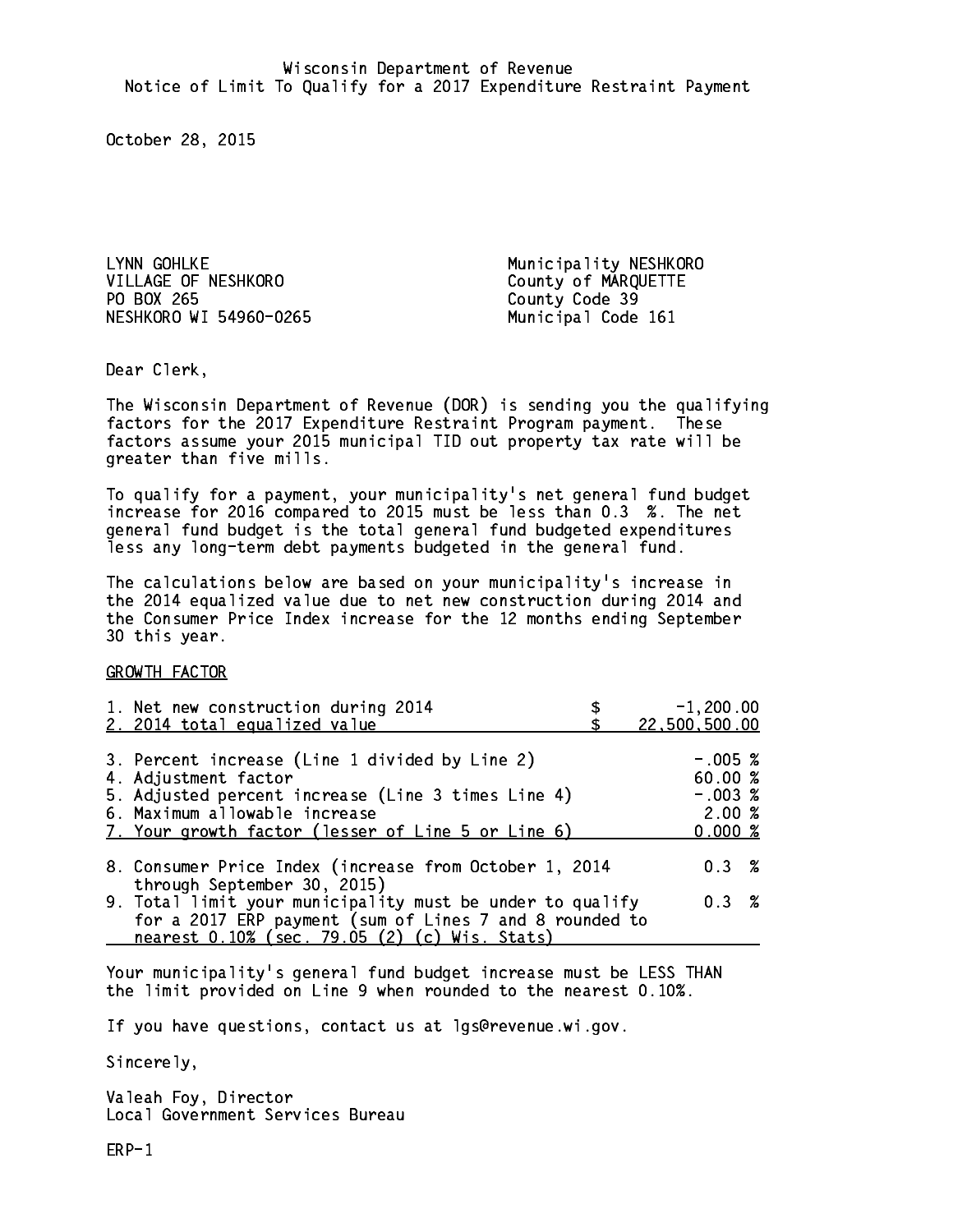SHANNON MCMULLIN Municipality OXFORD VILLAGE OF OXFORD<br>
PO BOX 122<br>
County Code 39 OXFORD WI 53952-0122 Municipal Code 165

County Code 39

Dear Clerk. Dear Clerk,

The Wisconsin Department of Revenue (DOR) is sending you the qualifying factors for the 2017 Expenditure Restraint Program payment. These factors assume your 2015 municipal TID out property tax rate will be greater than five mills.

 To qualify for a payment, your municipality's net general fund budget increase for 2016 compared to 2015 must be less than 0.3 %. The net general fund budget is the total general fund budgeted expenditures less any long-term debt payments budgeted in the general fund.

The calculations below are based on your municipality's increase in the 2014 equalized value due to net new construction during 2014 and the Consumer Price Index increase for the 12 months ending September 30 this year. 30 this year. This year of the second terms of the second terms in the second terms in the second terms in the

GROWTH FACTOR

| 1. Net new construction during 2014<br>2. 2014 total equalized value                                                                                                                                                | $-79,800.00$<br>25,252,800.00                         |
|---------------------------------------------------------------------------------------------------------------------------------------------------------------------------------------------------------------------|-------------------------------------------------------|
| 3. Percent increase (Line 1 divided by Line 2)<br>4. Adjustment factor<br>5. Adjusted percent increase (Line 3 times Line 4)<br>6. Maximum allowable increase<br>7. Your growth factor (lesser of Line 5 or Line 6) | $-.316$ %<br>60.00 %<br>$-.190~%$<br>2.00%<br>0.000 % |
| 8. Consumer Price Index (increase from October 1, 2014                                                                                                                                                              | $0.3 \t%$                                             |
| through September 30, 2015)<br>9. Total limit your municipality must be under to qualify<br>for a 2017 ERP payment (sum of Lines 7 and 8 rounded to<br>nearest 0.10% (sec. 79.05 (2) (c) Wis. Stats)                | 0.3%                                                  |

Your municipality's general fund budget increase must be LESS THAN the limit provided on Line 9 when rounded to the nearest 0.10%.

If you have questions, contact us at lgs@revenue.wi.gov.

Sincerely,

Valeah Foy, Director Local Government Services Bureau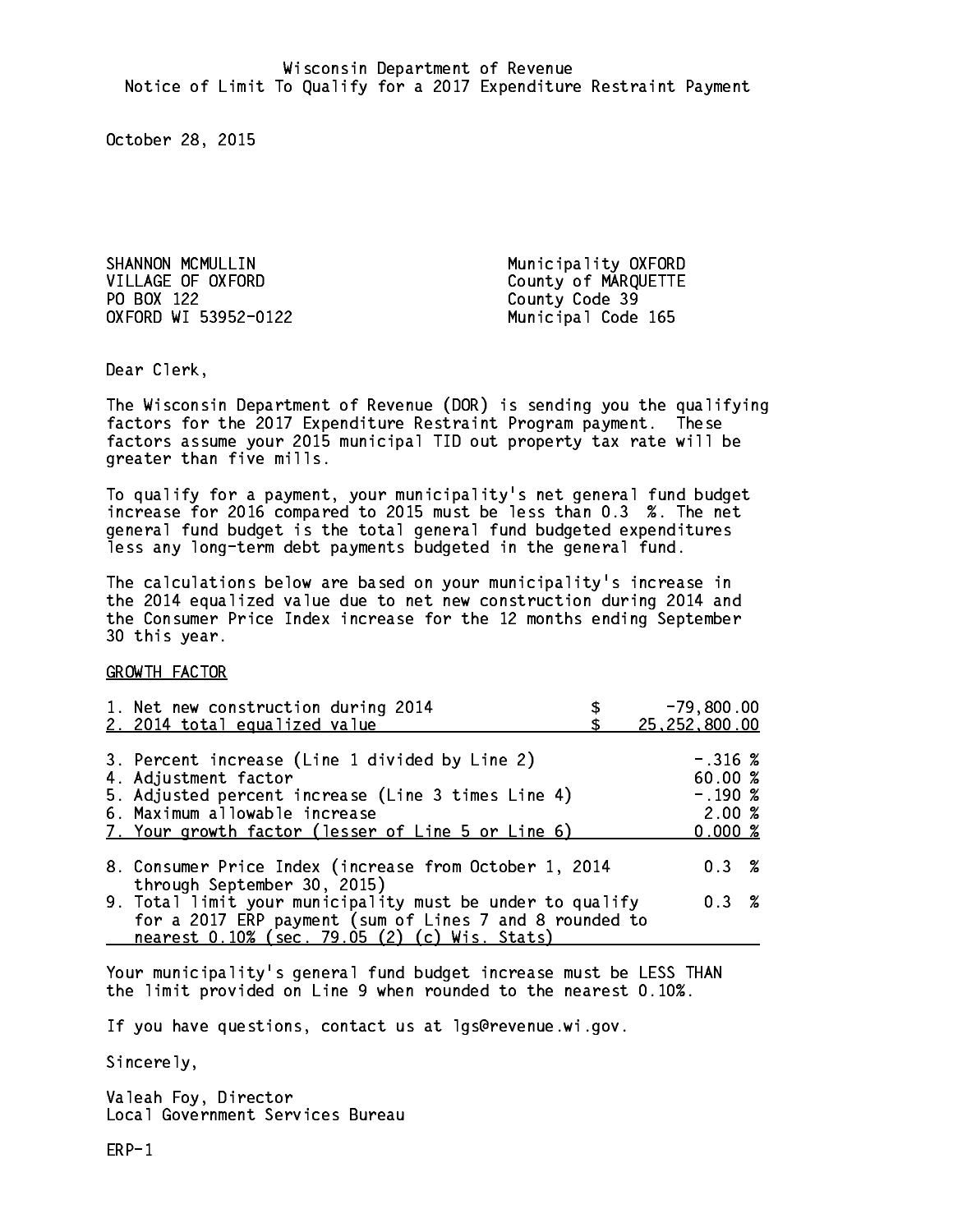LINDA QUINN Municipality WESTFIELD PO BOX 250 WESTFIELD WI 53964-0250 Municipal Code 191

County of MARQUETTE County Code 39

Dear Clerk. Dear Clerk,

The Wisconsin Department of Revenue (DOR) is sending you the qualifying factors for the 2017 Expenditure Restraint Program payment. These factors assume your 2015 municipal TID out property tax rate will be greater than five mills.

 To qualify for a payment, your municipality's net general fund budget increase for 2016 compared to 2015 must be less than 1.1 %. The net general fund budget is the total general fund budgeted expenditures less any long-term debt payments budgeted in the general fund.

The calculations below are based on your municipality's increase in the 2014 equalized value due to net new construction during 2014 and the Consumer Price Index increase for the 12 months ending September 30 this year. 30 this year. This year of the second terms of the second terms in the second terms in the second terms in the

GROWTH FACTOR

| 1. Net new construction during 2014<br>2. 2014 total equalized value                                                                                                                                                | 718,600.00<br>54,877,800.00                      |
|---------------------------------------------------------------------------------------------------------------------------------------------------------------------------------------------------------------------|--------------------------------------------------|
| 3. Percent increase (Line 1 divided by Line 2)<br>4. Adjustment factor<br>5. Adjusted percent increase (Line 3 times Line 4)<br>6. Maximum allowable increase<br>7. Your growth factor (lesser of Line 5 or Line 6) | 1.309 %<br>60.00%<br>0.786~%<br>2.00%<br>0.786~% |
| 8. Consumer Price Index (increase from October 1, 2014                                                                                                                                                              | $0.3 \t%$                                        |
| through September 30, 2015)<br>9. Total limit your municipality must be under to qualify<br>for a 2017 ERP payment (sum of Lines 7 and 8 rounded to<br>nearest 0.10% (sec. 79.05 (2) (c) Wis. Stats)                | $1.1 \t%$                                        |

Your municipality's general fund budget increase must be LESS THAN the limit provided on Line 9 when rounded to the nearest 0.10%.

If you have questions, contact us at lgs@revenue.wi.gov.

Sincerely,

Valeah Foy, Director Local Government Services Bureau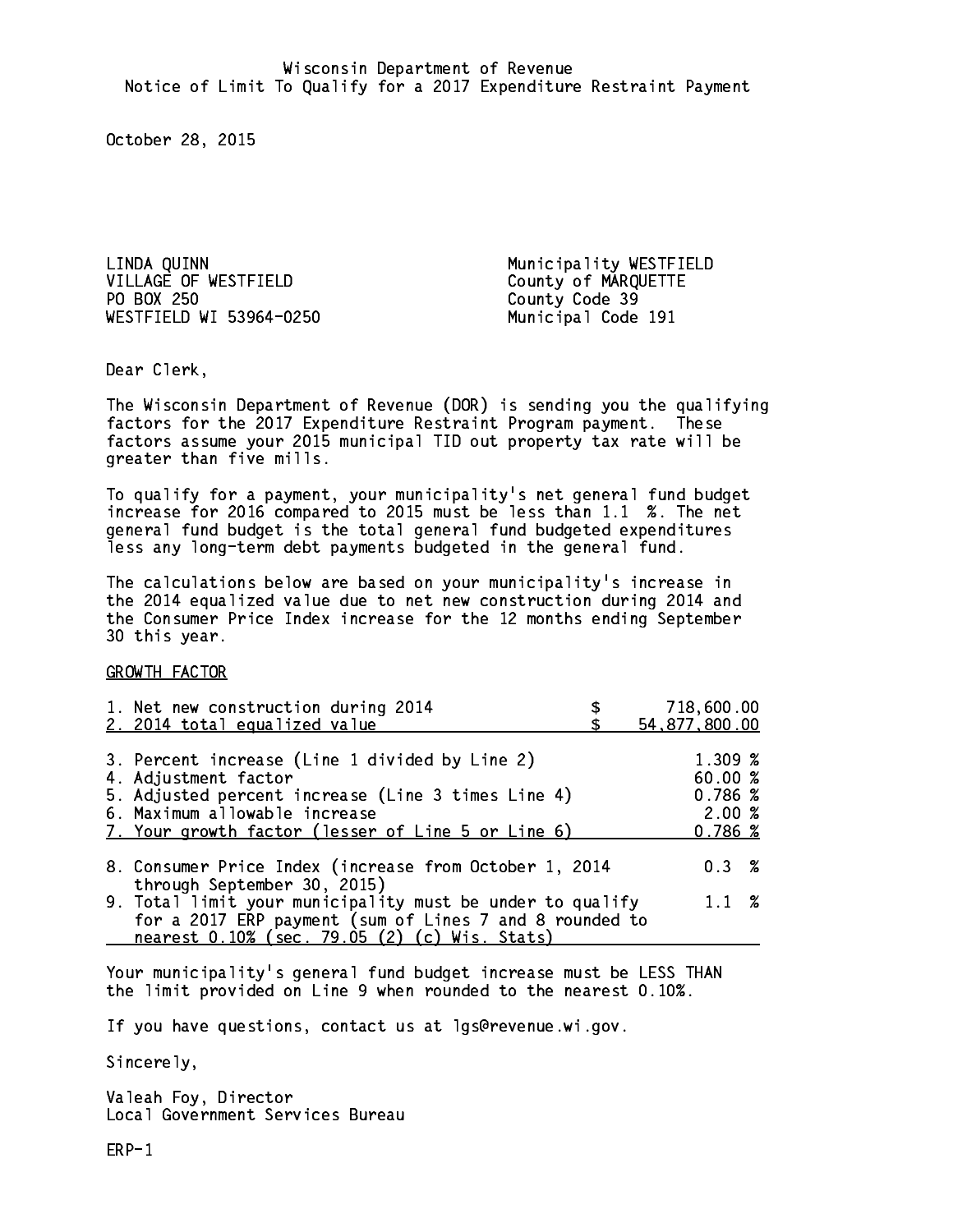DAWN CALNIN **Municipality MONTELLO** CITY OF MONTELLO COUNTY OF MARQUETTE PO BOX 39 County Code 39 MONTELLO WI 53949-0039 Municipal Code 251

Dear Clerk. Dear Clerk,

The Wisconsin Department of Revenue (DOR) is sending you the qualifying factors for the 2017 Expenditure Restraint Program payment. These factors assume your 2015 municipal TID out property tax rate will be greater than five mills.

 To qualify for a payment, your municipality's net general fund budget increase for 2016 compared to 2015 must be less than 0.3 %. The net general fund budget is the total general fund budgeted expenditures less any long-term debt payments budgeted in the general fund.

The calculations below are based on your municipality's increase in the 2014 equalized value due to net new construction during 2014 and the Consumer Price Index increase for the 12 months ending September 30 this year. 30 this year.

GROWTH FACTOR

| 1. Net new construction during 2014<br>2. 2014 total equalized value                                                                                                                                                | $-220,800.00$<br>88,792,700.00                        |
|---------------------------------------------------------------------------------------------------------------------------------------------------------------------------------------------------------------------|-------------------------------------------------------|
| 3. Percent increase (Line 1 divided by Line 2)<br>4. Adjustment factor<br>5. Adjusted percent increase (Line 3 times Line 4)<br>6. Maximum allowable increase<br>7. Your growth factor (lesser of Line 5 or Line 6) | $-.249~%$<br>60.00 %<br>$-.149~%$<br>2.00%<br>0.000 % |
| 8. Consumer Price Index (increase from October 1, 2014<br>through September 30, 2015)                                                                                                                               | 0.3%                                                  |
| 9. Total limit your municipality must be under to qualify<br>for a 2017 ERP payment (sum of Lines 7 and 8 rounded to<br>nearest 0.10% (sec. 79.05 (2) (c) Wis. Stats)                                               | 0.3%                                                  |

Your municipality's general fund budget increase must be LESS THAN the limit provided on Line 9 when rounded to the nearest 0.10%.

If you have questions, contact us at lgs@revenue.wi.gov.

Sincerely,

Valeah Foy, Director Local Government Services Bureau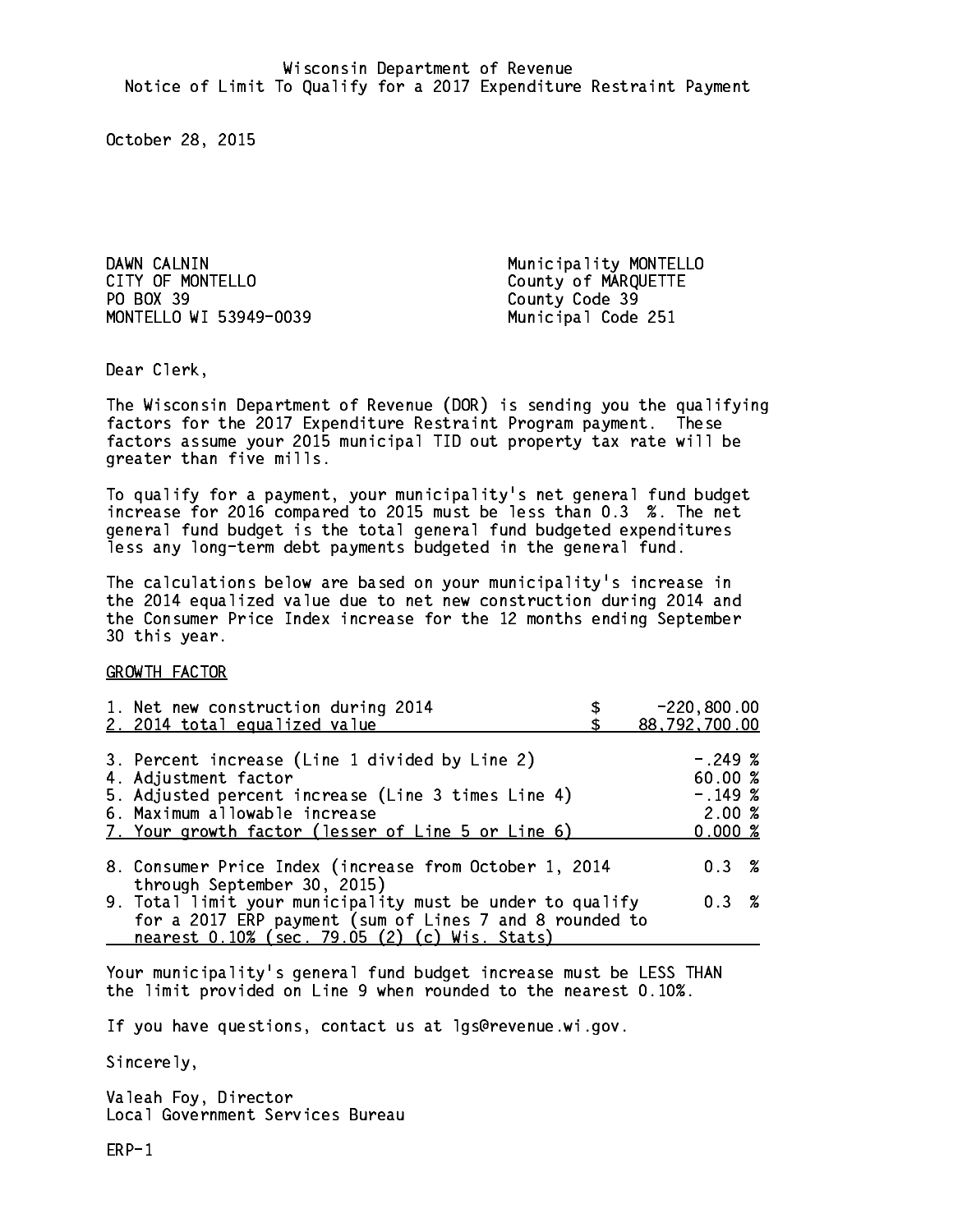LYNN GALYARDT **Municipality BAYSIDE** VILLAGE OF BAYSIDE County of MILWAUKEE 9075 N REGENT RD County Code 40 BAYSIDE WI 53217-1802

Municipal Code 106

Dear Clerk. Dear Clerk,

The Wisconsin Department of Revenue (DOR) is sending you the qualifying factors for the 2017 Expenditure Restraint Program payment. These factors assume your 2015 municipal TID out property tax rate will be greater than five mills.

 To qualify for a payment, your municipality's net general fund budget increase for 2016 compared to 2015 must be less than 1.0 %. The net general fund budget is the total general fund budgeted expenditures less any long-term debt payments budgeted in the general fund.

The calculations below are based on your municipality's increase in the 2014 equalized value due to net new construction during 2014 and the Consumer Price Index increase for the 12 months ending September 30 this year. 30 this year.

GROWTH FACTOR

| 1. Net new construction during 2014<br>2. 2014 total equalized value                                     | 6,901,700.00<br>588, 248, 100.00 |
|----------------------------------------------------------------------------------------------------------|----------------------------------|
|                                                                                                          |                                  |
| 3. Percent increase (Line 1 divided by Line 2)                                                           | 1.173~%                          |
| 4. Adjustment factor                                                                                     | 60.00 %                          |
| 5. Adjusted percent increase (Line 3 times Line 4)                                                       | 0.704~%                          |
| 6. Maximum allowable increase                                                                            | 2.00%                            |
| 7. Your growth factor (lesser of Line 5 or Line 6)                                                       | 0.704~%                          |
| 8. Consumer Price Index (increase from October 1, 2014<br>through September 30, 2015)                    | $0.3 \t%$                        |
| 9. Total limit your municipality must be under to qualify                                                | 1.0 %                            |
| for a 2017 ERP payment (sum of Lines 7 and 8 rounded to<br>nearest 0.10% (sec. 79.05 (2) (c) Wis. Stats) |                                  |

Your municipality's general fund budget increase must be LESS THAN the limit provided on Line 9 when rounded to the nearest 0.10%.

If you have questions, contact us at lgs@revenue.wi.gov.

Sincerely,

Valeah Foy, Director Local Government Services Bureau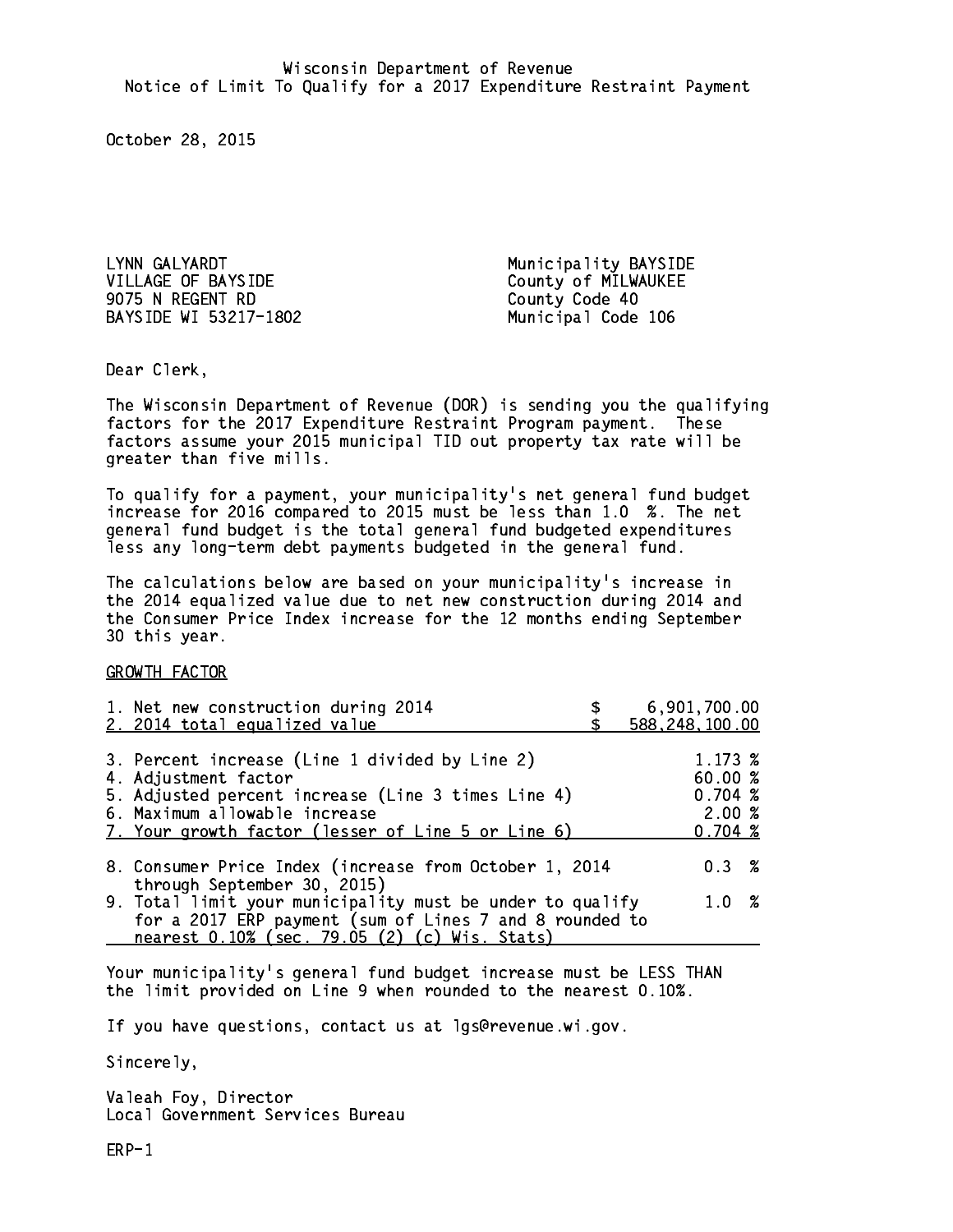JILL KENDA-LUBETSKI Municipality BROWN DEER VILLAGE OF BROWN DEER County of MILWAUKEE 4800 W GREEN BROOK DR County Code 40 BROWN DEER WI 53223-2492 Municipal Code 107

Dear Clerk. Dear Clerk,

The Wisconsin Department of Revenue (DOR) is sending you the qualifying factors for the 2017 Expenditure Restraint Program payment. These factors assume your 2015 municipal TID out property tax rate will be greater than five mills.

 To qualify for a payment, your municipality's net general fund budget increase for 2016 compared to 2015 must be less than 0.7 %. The net general fund budget is the total general fund budgeted expenditures less any long-term debt payments budgeted in the general fund.

The calculations below are based on your municipality's increase in the 2014 equalized value due to net new construction during 2014 and the Consumer Price Index increase for the 12 months ending September 30 this year. 30 this year.

GROWTH FACTOR

| 5,821,800.00<br>942,430,400.00                                                                                               |
|------------------------------------------------------------------------------------------------------------------------------|
| 0.618%<br>60.00 %<br>0.371~%<br>2.00%<br>0.371~%                                                                             |
| $0.3 \t%$                                                                                                                    |
| 9. Total limit your municipality must be under to qualify<br>0.7%<br>for a 2017 ERP payment (sum of Lines 7 and 8 rounded to |
|                                                                                                                              |

Your municipality's general fund budget increase must be LESS THAN the limit provided on Line 9 when rounded to the nearest 0.10%.

If you have questions, contact us at lgs@revenue.wi.gov.

Sincerely,

Valeah Foy, Director Local Government Services Bureau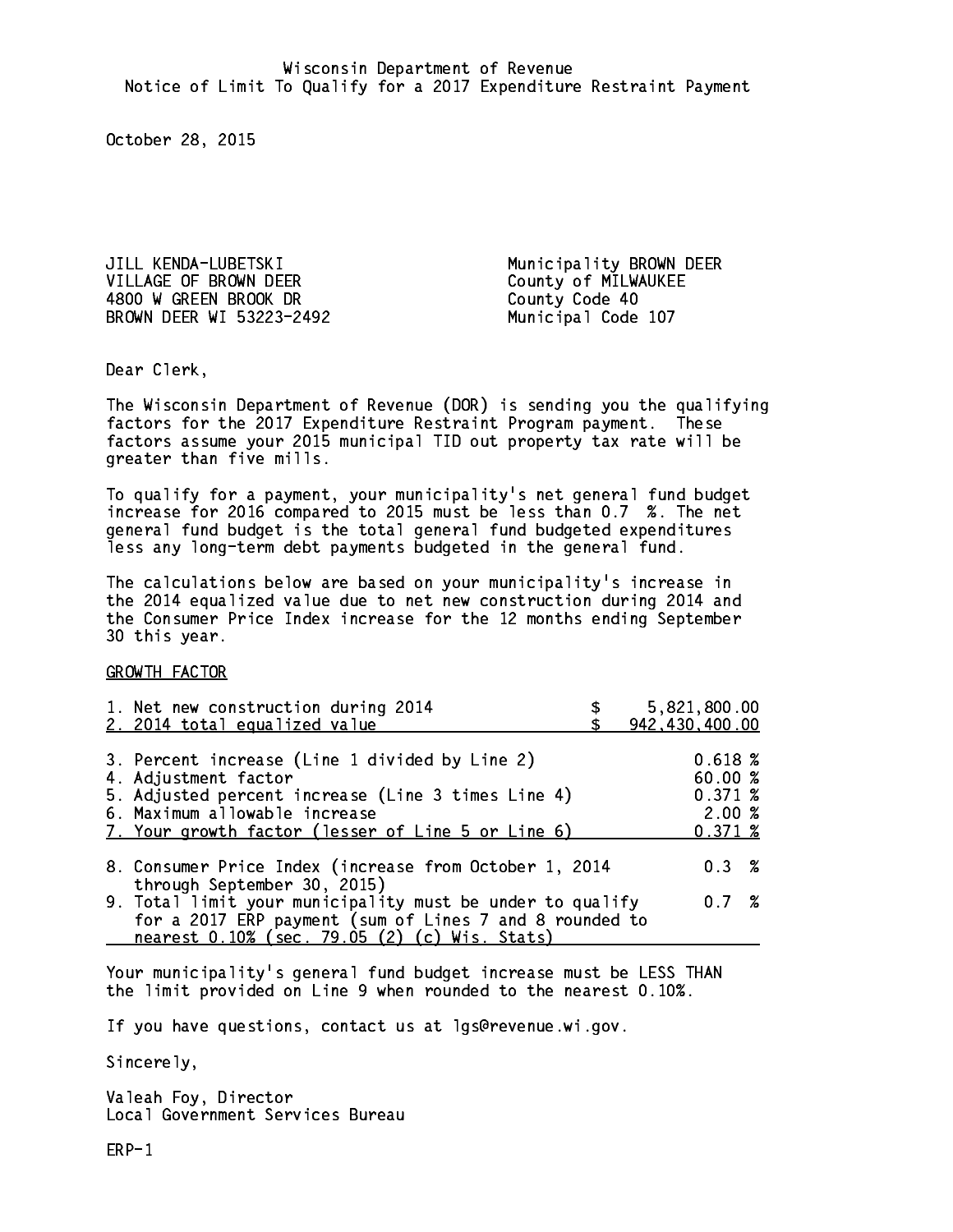TANYA O'MALLEY **Municipality FOX POINT** VILLAGE OF FOX POINT County of MILWAUKEE 7200 N SANTA MONICA BLVD County Code 40 FOX POINT WI 53217 Municipal Code 126

Dear Clerk. Dear Clerk,

The Wisconsin Department of Revenue (DOR) is sending you the qualifying factors for the 2017 Expenditure Restraint Program payment. These factors assume your 2015 municipal TID out property tax rate will be greater than five mills.

 To qualify for a payment, your municipality's net general fund budget increase for 2016 compared to 2015 must be less than 0.5 %. The net general fund budget is the total general fund budgeted expenditures less any long-term debt payments budgeted in the general fund.

The calculations below are based on your municipality's increase in the 2014 equalized value due to net new construction during 2014 and the Consumer Price Index increase for the 12 months ending September 30 this year. 30 this year.

GROWTH FACTOR

| 1. Net new construction during 2014<br>2. 2014 total equalized value                                                                                                                                                | \$1,059,864,500.00 | 2,714,700.00                                      |  |
|---------------------------------------------------------------------------------------------------------------------------------------------------------------------------------------------------------------------|--------------------|---------------------------------------------------|--|
| 3. Percent increase (Line 1 divided by Line 2)<br>4. Adjustment factor<br>5. Adjusted percent increase (Line 3 times Line 4)<br>6. Maximum allowable increase<br>7. Your growth factor (lesser of Line 5 or Line 6) |                    | 0.256~%<br>60.00 %<br>0.154~%<br>2.00%<br>0.154~% |  |
| 8. Consumer Price Index (increase from October 1, 2014<br>through September 30, 2015)                                                                                                                               |                    | 0.3%                                              |  |
| 9. Total limit your municipality must be under to qualify<br>for a 2017 ERP payment (sum of Lines 7 and 8 rounded to<br>nearest 0.10% (sec. 79.05 (2) (c) Wis. Stats)                                               |                    | 0.5 %                                             |  |

Your municipality's general fund budget increase must be LESS THAN the limit provided on Line 9 when rounded to the nearest 0.10%.

If you have questions, contact us at lgs@revenue.wi.gov.

Sincerely,

Valeah Foy, Director Local Government Services Bureau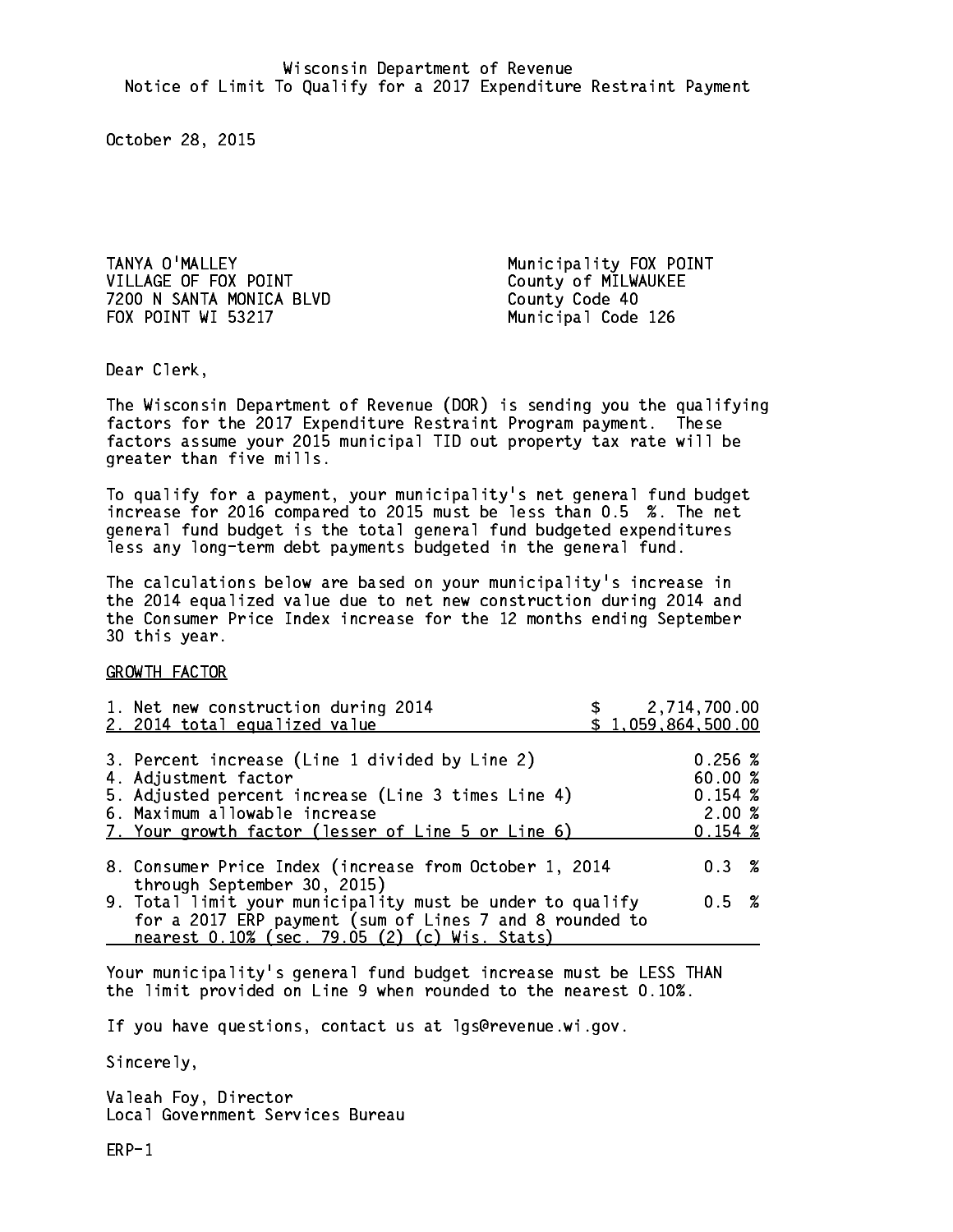KRISTEN VICTORY Municipality GREENDALE 6500 NORTHWAY GREENDALE WI 53129-1815 Municipal Code 131

County of MILWAUKEE County Code 40

Dear Clerk. Dear Clerk,

The Wisconsin Department of Revenue (DOR) is sending you the qualifying factors for the 2017 Expenditure Restraint Program payment. These factors assume your 2015 municipal TID out property tax rate will be greater than five mills.

 To qualify for a payment, your municipality's net general fund budget increase for 2016 compared to 2015 must be less than 0.4 %. The net general fund budget is the total general fund budgeted expenditures less any long-term debt payments budgeted in the general fund.

The calculations below are based on your municipality's increase in the 2014 equalized value due to net new construction during 2014 and the Consumer Price Index increase for the 12 months ending September 30 this year. 30 this year.

GROWTH FACTOR

| 1. Net new construction during 2014<br>2. 2014 total equalized value                                                                                                                                                | 1,667,000.00<br>\$1,314,167,900.00                     |  |
|---------------------------------------------------------------------------------------------------------------------------------------------------------------------------------------------------------------------|--------------------------------------------------------|--|
| 3. Percent increase (Line 1 divided by Line 2)<br>4. Adjustment factor<br>5. Adjusted percent increase (Line 3 times Line 4)<br>6. Maximum allowable increase<br>7. Your growth factor (lesser of Line 5 or Line 6) | $0.127 \;$ %<br>60.00 %<br>0.076~%<br>2.00%<br>0.076~% |  |
| 8. Consumer Price Index (increase from October 1, 2014<br>through September 30, 2015)                                                                                                                               | $0.3 \t%$                                              |  |
| 9. Total limit your municipality must be under to qualify<br>for a 2017 ERP payment (sum of Lines 7 and 8 rounded to<br>nearest 0.10% (sec. 79.05 (2) (c) Wis. Stats)                                               | $0.4 \t%$                                              |  |

Your municipality's general fund budget increase must be LESS THAN the limit provided on Line 9 when rounded to the nearest 0.10%.

If you have questions, contact us at lgs@revenue.wi.gov.

Sincerely,

Valeah Foy, Director Local Government Services Bureau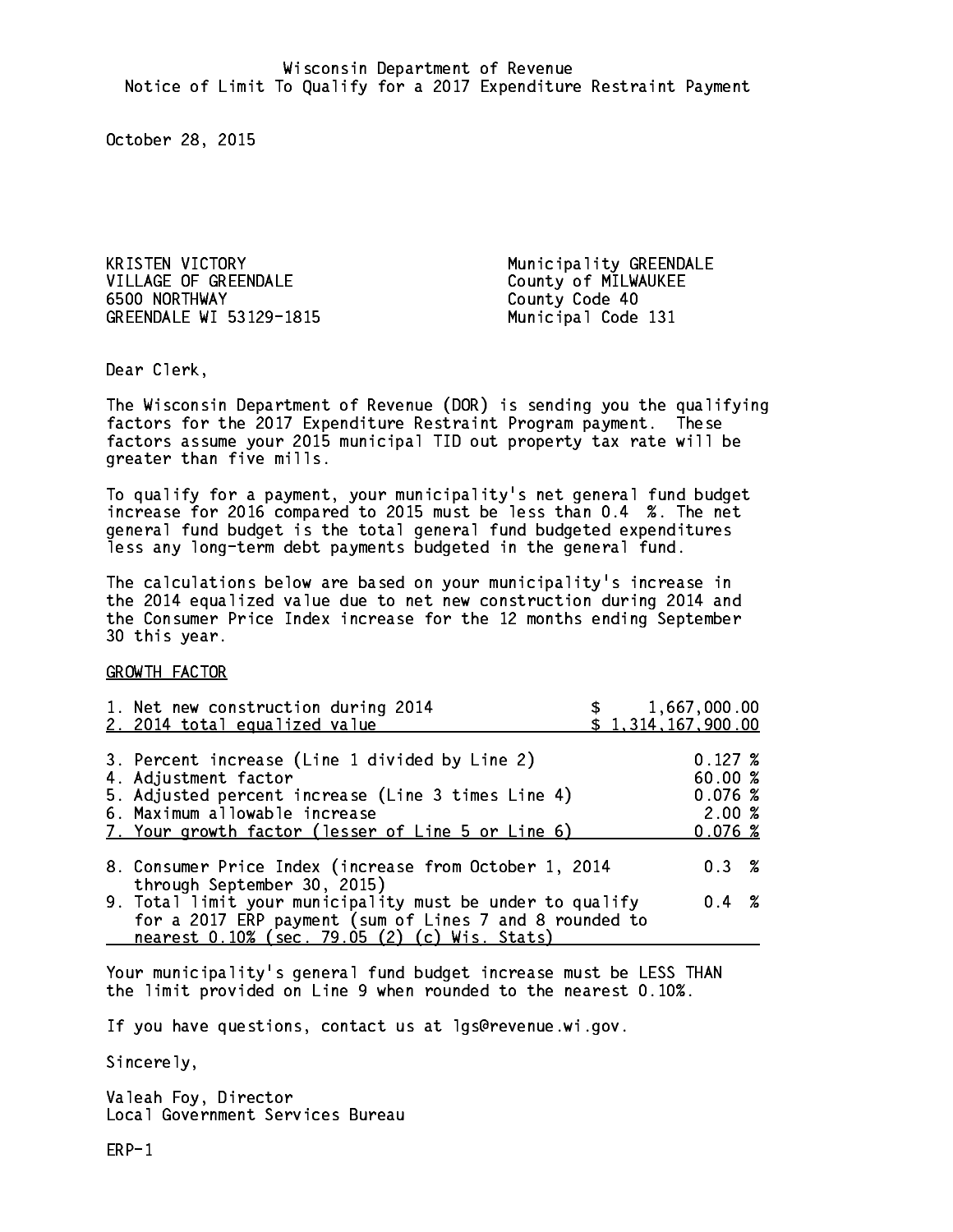MICHAEL F WEBER Municipality HALES CORNERS VILLAGE OF HALES CORNERS CORNERS COUNTY OF MILWAUKEE 5635 S NEW BERLIN RD County Code 40 HALES CORNERS WI 53130-1775 Municipal Code 136

Dear Clerk. Dear Clerk,

The Wisconsin Department of Revenue (DOR) is sending you the qualifying factors for the 2017 Expenditure Restraint Program payment. These factors assume your 2015 municipal TID out property tax rate will be greater than five mills.

 To qualify for a payment, your municipality's net general fund budget increase for 2016 compared to 2015 must be less than 0.3 %. The net general fund budget is the total general fund budgeted expenditures less any long-term debt payments budgeted in the general fund.

The calculations below are based on your municipality's increase in the 2014 equalized value due to net new construction during 2014 and the Consumer Price Index increase for the 12 months ending September 30 this year. 30 this year.

GROWTH FACTOR

| 1. Net new construction during 2014<br>2. 2014 total equalized value                                                                                                                                                | $-1, 264, 100.00$<br>629, 136, 100.00                 |
|---------------------------------------------------------------------------------------------------------------------------------------------------------------------------------------------------------------------|-------------------------------------------------------|
| 3. Percent increase (Line 1 divided by Line 2)<br>4. Adjustment factor<br>5. Adjusted percent increase (Line 3 times Line 4)<br>6. Maximum allowable increase<br>7. Your growth factor (lesser of Line 5 or Line 6) | $-.201~%$<br>60.00 %<br>$-.121~%$<br>2.00%<br>0.000~% |
| 8. Consumer Price Index (increase from October 1, 2014                                                                                                                                                              | $0.3 \t%$                                             |
| through September 30, 2015)<br>9. Total limit your municipality must be under to qualify<br>for a 2017 ERP payment (sum of Lines 7 and 8 rounded to<br>nearest 0.10% (sec. 79.05 (2) (c) Wis. Stats)                | 0.3%                                                  |

Your municipality's general fund budget increase must be LESS THAN the limit provided on Line 9 when rounded to the nearest 0.10%.

If you have questions, contact us at lgs@revenue.wi.gov.

Sincerely,

Valeah Foy, Director Local Government Services Bureau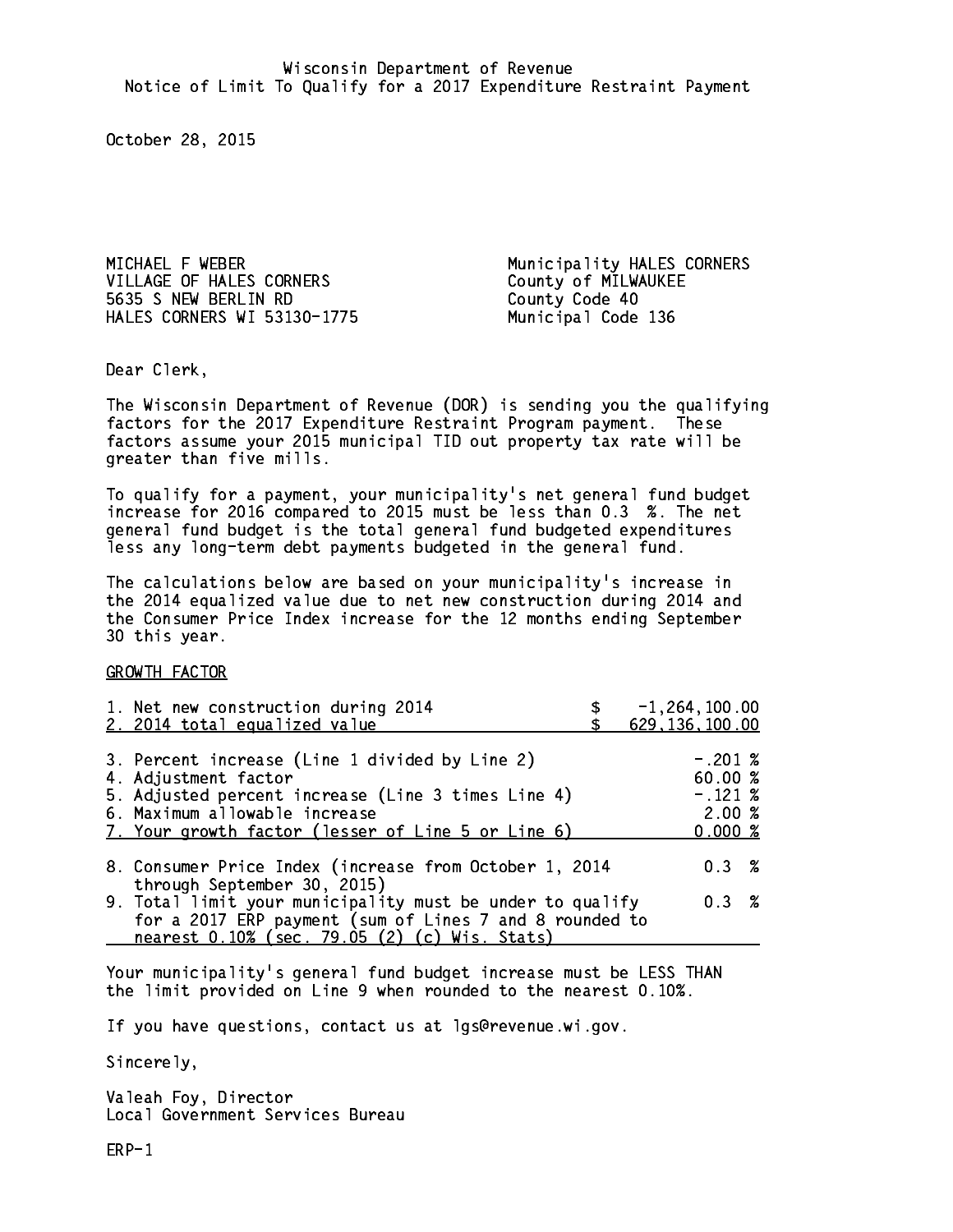CHRIS LEAR Municipality RIVER HILLS VILLAGE OF RIVER HILLS County of MILWAUKEE 7650 N PHEASANT LN County Code 40 RIVER HILLS WI 53217-3012 Municipal Code 176

Dear Clerk. Dear Clerk,

The Wisconsin Department of Revenue (DOR) is sending you the qualifying factors for the 2017 Expenditure Restraint Program payment. These factors assume your 2015 municipal TID out property tax rate will be greater than five mills.

 To qualify for a payment, your municipality's net general fund budget increase for 2016 compared to 2015 must be less than 0.5 %. The net general fund budget is the total general fund budgeted expenditures less any long-term debt payments budgeted in the general fund.

The calculations below are based on your municipality's increase in the 2014 equalized value due to net new construction during 2014 and the Consumer Price Index increase for the 12 months ending September 30 this year. 30 this year.

GROWTH FACTOR

| 1. Net new construction during 2014                                                                                                                                                                  | 1,228,500.00     |
|------------------------------------------------------------------------------------------------------------------------------------------------------------------------------------------------------|------------------|
| 2. 2014 total equalized value                                                                                                                                                                        | 460, 291, 500.00 |
| 3. Percent increase (Line 1 divided by Line 2)                                                                                                                                                       | 0.267~%          |
| 4. Adjustment factor                                                                                                                                                                                 | 60.00 %          |
| 5. Adjusted percent increase (Line 3 times Line 4)                                                                                                                                                   | 0.160~%          |
| 6. Maximum allowable increase                                                                                                                                                                        | 2.00%            |
| 7. Your growth factor (lesser of Line 5 or Line 6)                                                                                                                                                   | 0.160~%          |
| 8. Consumer Price Index (increase from October 1, 2014                                                                                                                                               | $0.3 \t%$        |
| through September 30, 2015)<br>9. Total limit your municipality must be under to qualify<br>for a 2017 ERP payment (sum of Lines 7 and 8 rounded to<br>nearest 0.10% (sec. 79.05 (2) (c) Wis. Stats) | 0.5 %            |

Your municipality's general fund budget increase must be LESS THAN the limit provided on Line 9 when rounded to the nearest 0.10%.

If you have questions, contact us at lgs@revenue.wi.gov.

Sincerely,

Valeah Foy, Director Local Government Services Bureau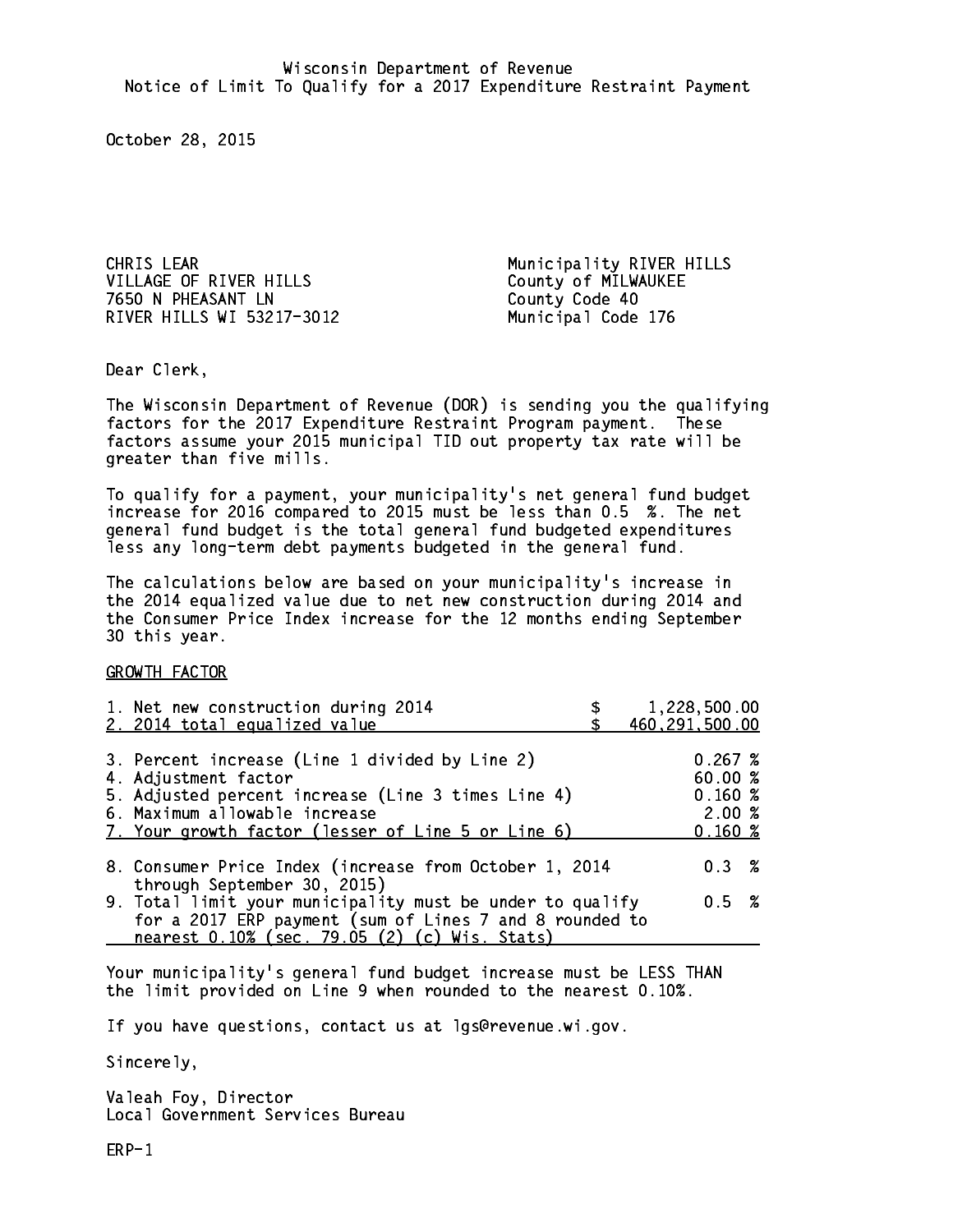CYNDEE FARNHANM Municipality SHOREWOOD VILLAGE OF SHOREWOOD County of MILWAUKEE 3930 N MURRAY AVE County Code 40 SHOREWOOD WI 53211-2303 Municipal Code 181

Dear Clerk. Dear Clerk,

The Wisconsin Department of Revenue (DOR) is sending you the qualifying factors for the 2017 Expenditure Restraint Program payment. These factors assume your 2015 municipal TID out property tax rate will be greater than five mills.

 To qualify for a payment, your municipality's net general fund budget increase for 2016 compared to 2015 must be less than 0.6 %. The net general fund budget is the total general fund budgeted expenditures less any long-term debt payments budgeted in the general fund.

The calculations below are based on your municipality's increase in the 2014 equalized value due to net new construction during 2014 and the Consumer Price Index increase for the 12 months ending September 30 this year. 30 this year.

GROWTH FACTOR

| 1. Net new construction during 2014<br>2. 2014 total equalized value                                                                                                                                                |  | 6,700,000.00<br>\$1,431,921,200.00              |  |
|---------------------------------------------------------------------------------------------------------------------------------------------------------------------------------------------------------------------|--|-------------------------------------------------|--|
| 3. Percent increase (Line 1 divided by Line 2)<br>4. Adjustment factor<br>5. Adjusted percent increase (Line 3 times Line 4)<br>6. Maximum allowable increase<br>7. Your growth factor (lesser of Line 5 or Line 6) |  | 0.468~%<br>60.00%<br>0.281~%<br>2.00%<br>0.281% |  |
| 8. Consumer Price Index (increase from October 1, 2014<br>through September 30, 2015)                                                                                                                               |  | $0.3 \t%$                                       |  |
| 9. Total limit your municipality must be under to qualify<br>for a 2017 ERP payment (sum of Lines 7 and 8 rounded to<br>nearest 0.10% (sec. 79.05 (2) (c) Wis. Stats)                                               |  | 0.6 %                                           |  |

Your municipality's general fund budget increase must be LESS THAN the limit provided on Line 9 when rounded to the nearest 0.10%.

If you have questions, contact us at lgs@revenue.wi.gov.

Sincerely,

Valeah Foy, Director Local Government Services Bureau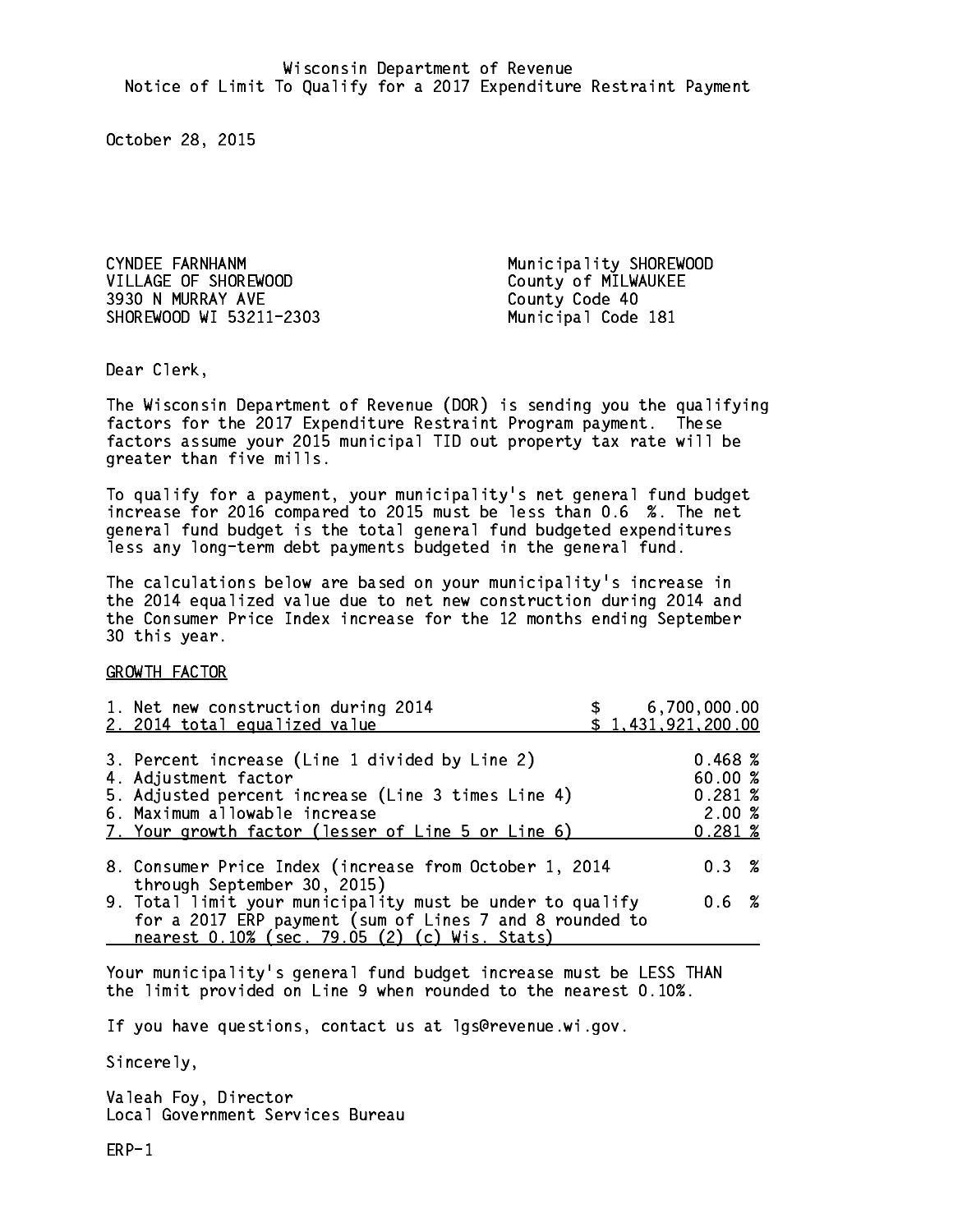SUSAN M SCHUPP Municipality WEST MILWAUKEE VILLAGE OF WEST MILWAUKEE County of MILWAUKEE 4755 W BELOIT ROAD County Code 40 WEST MILWAUKEE WI 53214-3517 Municipal Code 191

Dear Clerk. Dear Clerk,

The Wisconsin Department of Revenue (DOR) is sending you the qualifying factors for the 2017 Expenditure Restraint Program payment. These factors assume your 2015 municipal TID out property tax rate will be greater than five mills.

 To qualify for a payment, your municipality's net general fund budget increase for 2016 compared to 2015 must be less than 0.6 %. The net general fund budget is the total general fund budgeted expenditures less any long-term debt payments budgeted in the general fund.

The calculations below are based on your municipality's increase in the 2014 equalized value due to net new construction during 2014 and the Consumer Price Index increase for the 12 months ending September 30 this year. 30 this year.

GROWTH FACTOR

| 1,683,300.00<br>368,960,500.00                                                                                                                                                                                                                                                                                                                                                                |
|-----------------------------------------------------------------------------------------------------------------------------------------------------------------------------------------------------------------------------------------------------------------------------------------------------------------------------------------------------------------------------------------------|
| 0.456~%<br>60.00 %<br>0.274~%<br>2.00%<br>0.274~%                                                                                                                                                                                                                                                                                                                                             |
| 0.3%                                                                                                                                                                                                                                                                                                                                                                                          |
| $0.6\;$ %                                                                                                                                                                                                                                                                                                                                                                                     |
| 3. Percent increase (Line 1 divided by Line 2)<br>5. Adjusted percent increase (Line 3 times Line 4)<br>7. Your growth factor (lesser of Line 5 or Line 6)<br>8. Consumer Price Index (increase from October 1, 2014<br>9. Total limit your municipality must be under to qualify<br>for a 2017 ERP payment (sum of Lines 7 and 8 rounded to<br>nearest 0.10% (sec. 79.05 (2) (c) Wis. Stats) |

Your municipality's general fund budget increase must be LESS THAN the limit provided on Line 9 when rounded to the nearest 0.10%.

If you have questions, contact us at lgs@revenue.wi.gov.

Sincerely,

Valeah Foy, Director Local Government Services Bureau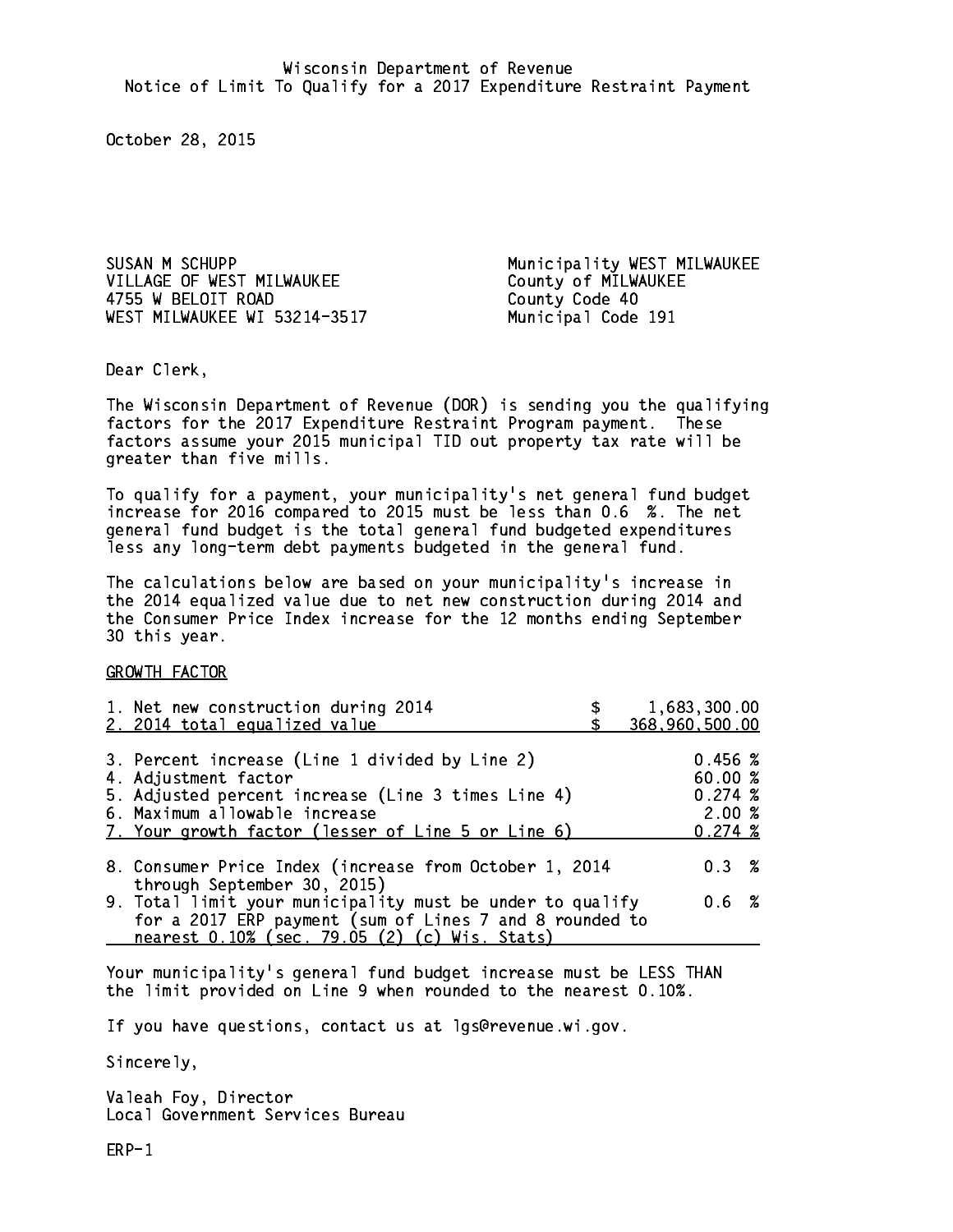JENNIFER AMERELL Municipality WHITEFISH BAY VILLAGE OF WHITEFISH BAY County of MILWAUKEE 5300 N MARLBOROUGH DR County Code 40 WHITEFISH BAY WI 53217-5344 Municipal Code 192

Dear Clerk. Dear Clerk,

The Wisconsin Department of Revenue (DOR) is sending you the qualifying factors for the 2017 Expenditure Restraint Program payment. These factors assume your 2015 municipal TID out property tax rate will be greater than five mills.

 To qualify for a payment, your municipality's net general fund budget increase for 2016 compared to 2015 must be less than 0.8 %. The net general fund budget is the total general fund budgeted expenditures less any long-term debt payments budgeted in the general fund.

The calculations below are based on your municipality's increase in the 2014 equalized value due to net new construction during 2014 and the Consumer Price Index increase for the 12 months ending September 30 this year. 30 this year.

GROWTH FACTOR

| 1. Net new construction during 2014<br>2. 2014 total equalized value                                                                                                                                                | 15,505,200.00<br>\$2,018,898,700.00             |
|---------------------------------------------------------------------------------------------------------------------------------------------------------------------------------------------------------------------|-------------------------------------------------|
| 3. Percent increase (Line 1 divided by Line 2)<br>4. Adjustment factor<br>5. Adjusted percent increase (Line 3 times Line 4)<br>6. Maximum allowable increase<br>7. Your growth factor (lesser of Line 5 or Line 6) | 0.768~%<br>60.00%<br>0.461~%<br>2.00%<br>0.461% |
| 8. Consumer Price Index (increase from October 1, 2014<br>through September 30, 2015)                                                                                                                               | $0.3 \t%$                                       |
| 9. Total limit your municipality must be under to qualify<br>for a 2017 ERP payment (sum of Lines 7 and 8 rounded to<br>nearest 0.10% (sec. 79.05 (2) (c) Wis. Stats)                                               | 0.8 <sup>8</sup>                                |

Your municipality's general fund budget increase must be LESS THAN the limit provided on Line 9 when rounded to the nearest 0.10%.

If you have questions, contact us at lgs@revenue.wi.gov.

Sincerely,

Valeah Foy, Director Local Government Services Bureau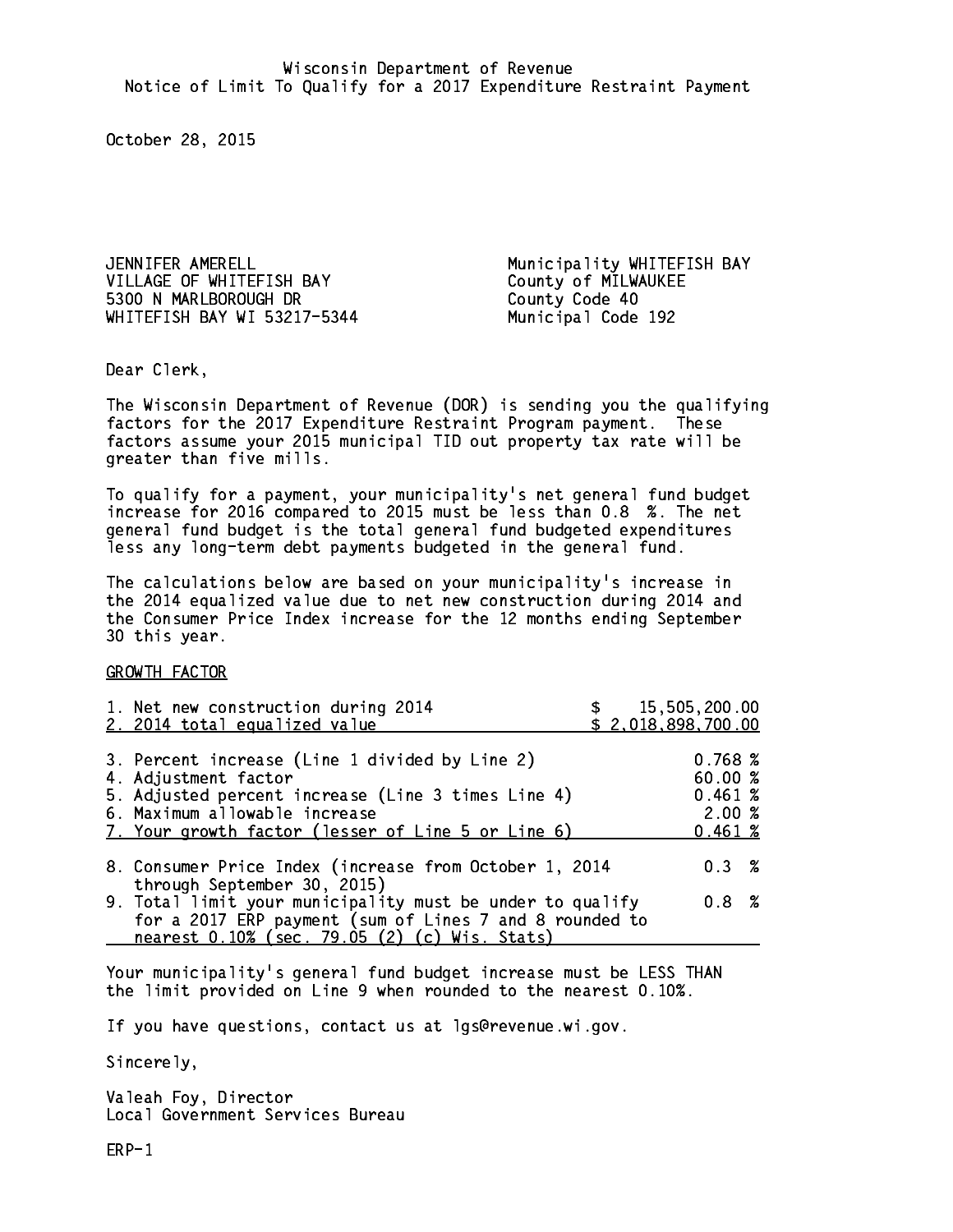DENNIS BRODERICK Municipality CUDAHY CITY OF CUDAHY COUNTY County of MILWAUKEE PO BOX 100510 County Code 40 CUDAHY WI 53110-0510 Municipal Code 211

Dear Clerk. Dear Clerk,

The Wisconsin Department of Revenue (DOR) is sending you the qualifying factors for the 2017 Expenditure Restraint Program payment. These factors assume your 2015 municipal TID out property tax rate will be greater than five mills.

 To qualify for a payment, your municipality's net general fund budget increase for 2016 compared to 2015 must be less than 0.8 %. The net general fund budget is the total general fund budgeted expenditures less any long-term debt payments budgeted in the general fund.

The calculations below are based on your municipality's increase in the 2014 equalized value due to net new construction during 2014 and the Consumer Price Index increase for the 12 months ending September 30 this year. 30 this year.

GROWTH FACTOR

| 1. Net new construction during 2014<br>2. 2014 total equalized value                                                                                                                                                | 9,222,900.00<br>\$1,219,166,500.00                |  |
|---------------------------------------------------------------------------------------------------------------------------------------------------------------------------------------------------------------------|---------------------------------------------------|--|
| 3. Percent increase (Line 1 divided by Line 2)<br>4. Adjustment factor<br>5. Adjusted percent increase (Line 3 times Line 4)<br>6. Maximum allowable increase<br>7. Your growth factor (lesser of Line 5 or Line 6) | 0.756~%<br>60.00 %<br>0.454~%<br>2.00%<br>0.454~% |  |
| 8. Consumer Price Index (increase from October 1, 2014<br>through September 30, 2015)                                                                                                                               | 0.3%                                              |  |
| 9. Total limit your municipality must be under to qualify<br>for a 2017 ERP payment (sum of Lines 7 and 8 rounded to<br>nearest 0.10% (sec. 79.05 (2) (c) Wis. Stats)                                               | 0.8 <sup>8</sup>                                  |  |

Your municipality's general fund budget increase must be LESS THAN the limit provided on Line 9 when rounded to the nearest 0.10%.

If you have questions, contact us at lgs@revenue.wi.gov.

Sincerely,

Valeah Foy, Director Local Government Services Bureau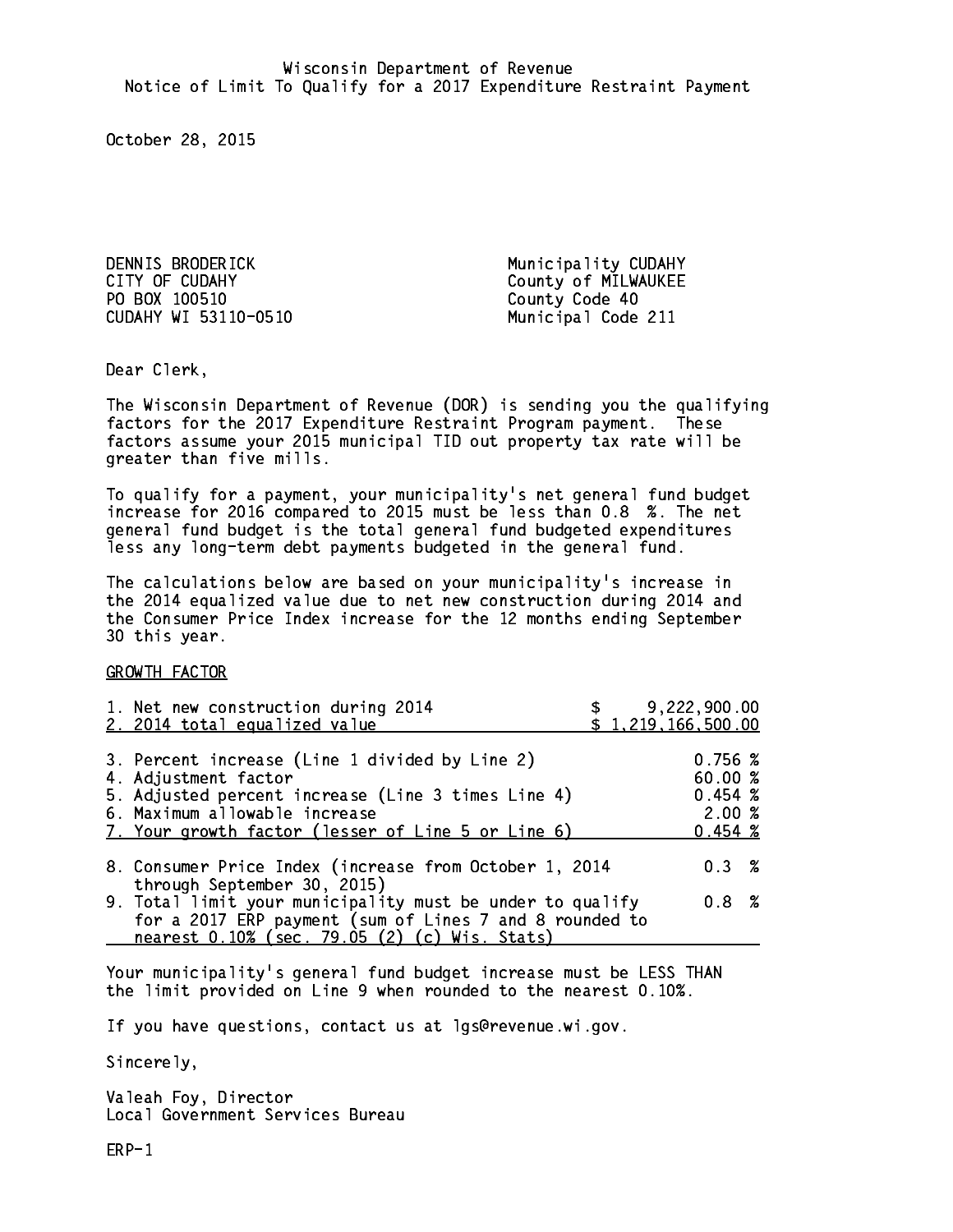SANDRA WESOLOWSKI Municipality FRANKLIN CITY OF FRANKLIN COUNTY OF MILWAUKEE 9229 W LOOMIS RD County Code 40 FRANKLIN WI 53132-9630 Municipal Code 226

Dear Clerk. Dear Clerk,

The Wisconsin Department of Revenue (DOR) is sending you the qualifying factors for the 2017 Expenditure Restraint Program payment. These factors assume your 2015 municipal TID out property tax rate will be greater than five mills.

 To qualify for a payment, your municipality's net general fund budget increase for 2016 compared to 2015 must be less than 0.9 %. The net general fund budget is the total general fund budgeted expenditures less any long-term debt payments budgeted in the general fund.

The calculations below are based on your municipality's increase in the 2014 equalized value due to net new construction during 2014 and the Consumer Price Index increase for the 12 months ending September 30 this year. 30 this year.

GROWTH FACTOR

| 1. Net new construction during 2014<br>2. 2014 total equalized value                                                                                                                                                |  | 33,778,900.00<br>\$3,589,694,100.00               |  |
|---------------------------------------------------------------------------------------------------------------------------------------------------------------------------------------------------------------------|--|---------------------------------------------------|--|
| 3. Percent increase (Line 1 divided by Line 2)<br>4. Adjustment factor<br>5. Adjusted percent increase (Line 3 times Line 4)<br>6. Maximum allowable increase<br>7. Your growth factor (lesser of Line 5 or Line 6) |  | 0.941~%<br>60.00 %<br>0.565~%<br>2.00%<br>0.565~% |  |
| 8. Consumer Price Index (increase from October 1, 2014<br>through September 30, 2015)                                                                                                                               |  | $0.3 \t%$                                         |  |
| 9. Total limit your municipality must be under to qualify<br>for a 2017 ERP payment (sum of Lines 7 and 8 rounded to<br>nearest 0.10% (sec. 79.05 (2) (c) Wis. Stats)                                               |  | 0.9 %                                             |  |

Your municipality's general fund budget increase must be LESS THAN the limit provided on Line 9 when rounded to the nearest 0.10%.

If you have questions, contact us at lgs@revenue.wi.gov.

Sincerely,

Valeah Foy, Director Local Government Services Bureau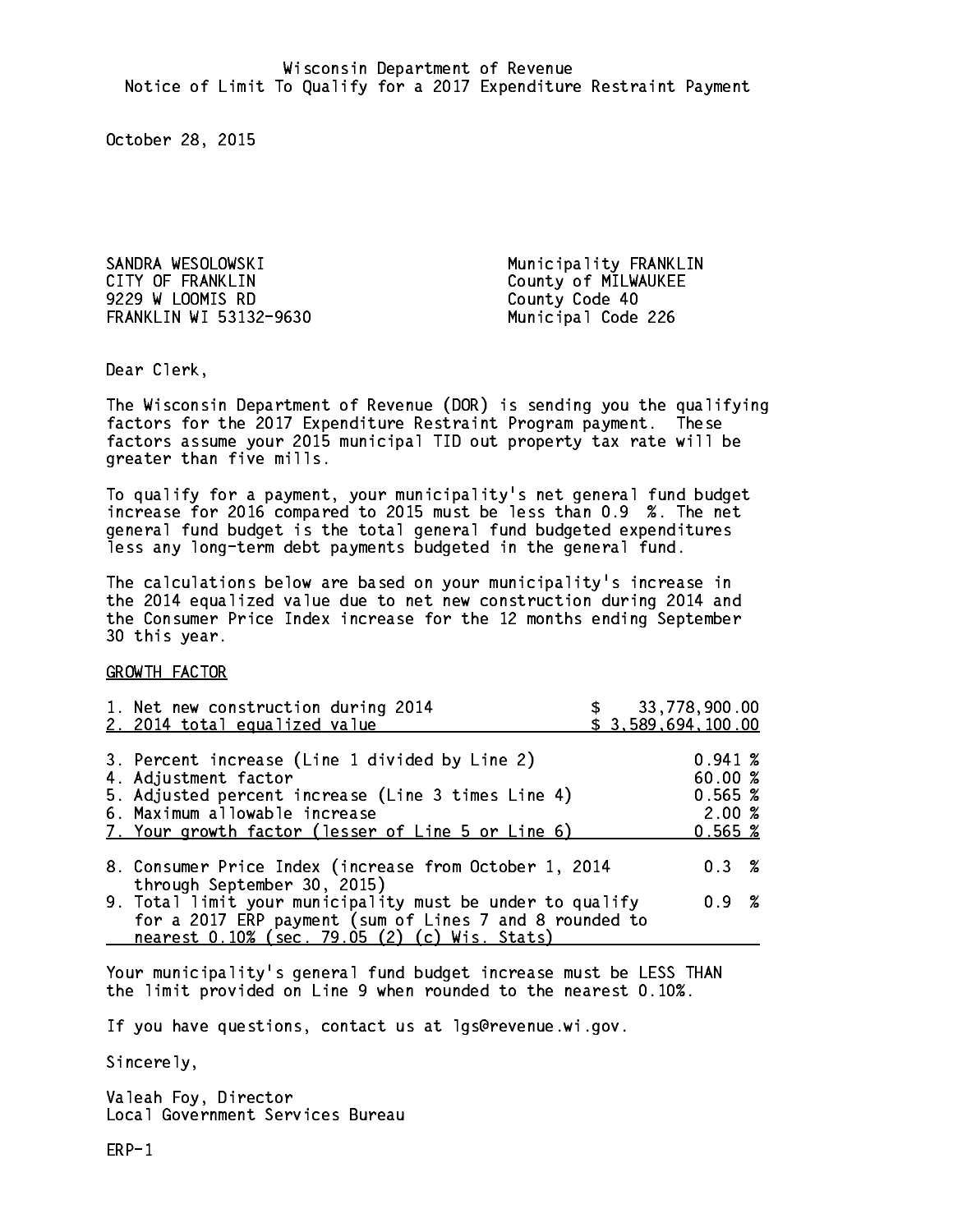KAREN COUILLARD Municipality GLENDALE CITY OF GLENDALE COUNTY OF MILWAUKEE 5909 N MILWAUKEE RIVER PKWY County Code 40 GLENDALE WI 53209 Municipal Code 231

Dear Clerk. Dear Clerk,

The Wisconsin Department of Revenue (DOR) is sending you the qualifying factors for the 2017 Expenditure Restraint Program payment. These factors assume your 2015 municipal TID out property tax rate will be greater than five mills.

 To qualify for a payment, your municipality's net general fund budget increase for 2016 compared to 2015 must be less than 0.4 %. The net general fund budget is the total general fund budgeted expenditures less any long-term debt payments budgeted in the general fund.

The calculations below are based on your municipality's increase in the 2014 equalized value due to net new construction during 2014 and the Consumer Price Index increase for the 12 months ending September 30 this year. 30 this year.

GROWTH FACTOR

| 1. Net new construction during 2014<br>2. 2014 total equalized value                                                                                                                                                | 2,236,500.00<br>\$2,046,008,200.00                |  |
|---------------------------------------------------------------------------------------------------------------------------------------------------------------------------------------------------------------------|---------------------------------------------------|--|
| 3. Percent increase (Line 1 divided by Line 2)<br>4. Adjustment factor<br>5. Adjusted percent increase (Line 3 times Line 4)<br>6. Maximum allowable increase<br>7. Your growth factor (lesser of Line 5 or Line 6) | 0.109~%<br>60.00 %<br>0.066~%<br>2.00%<br>0.066~% |  |
| 8. Consumer Price Index (increase from October 1, 2014<br>through September 30, 2015)                                                                                                                               | $0.3 \t%$                                         |  |
| 9. Total limit your municipality must be under to qualify<br>for a 2017 ERP payment (sum of Lines 7 and 8 rounded to<br>nearest 0.10% (sec. 79.05 (2) (c) Wis. Stats)                                               | $0.4 \t%$                                         |  |

Your municipality's general fund budget increase must be LESS THAN the limit provided on Line 9 when rounded to the nearest 0.10%.

If you have questions, contact us at lgs@revenue.wi.gov.

Sincerely,

Valeah Foy, Director Local Government Services Bureau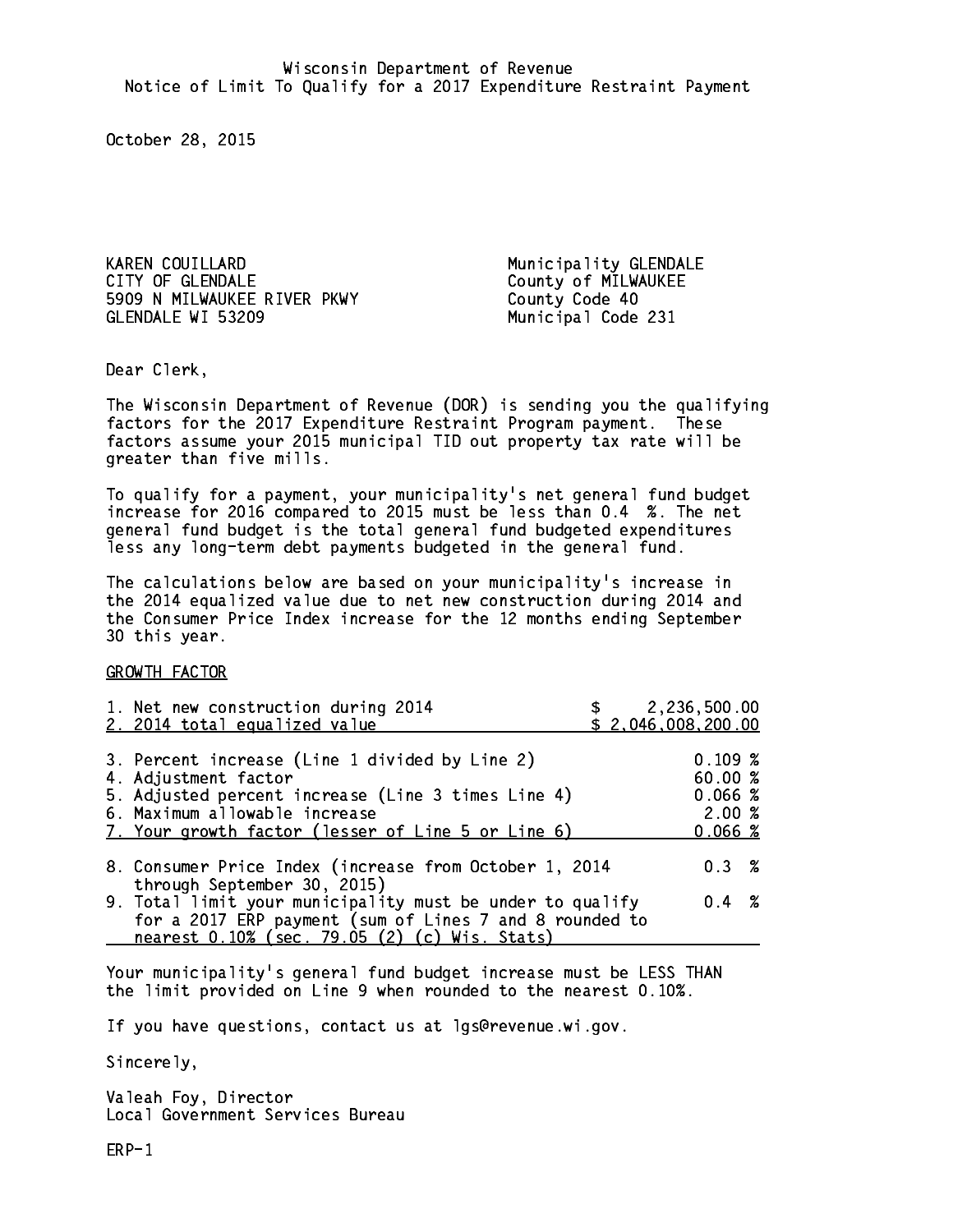JENNIFER GOERGEN Municipality GREENFIELD CITY OF GREENFIELD County of MILWAUKEE 7325 W FOREST HOME AVE RM 102 County Code 40 GREENFIELD WI 53220-3356 Municipal Code 236

Dear Clerk. Dear Clerk,

The Wisconsin Department of Revenue (DOR) is sending you the qualifying factors for the 2017 Expenditure Restraint Program payment. These factors assume your 2015 municipal TID out property tax rate will be greater than five mills.

 To qualify for a payment, your municipality's net general fund budget increase for 2016 compared to 2015 must be less than 0.7 %. The net general fund budget is the total general fund budgeted expenditures less any long-term debt payments budgeted in the general fund.

The calculations below are based on your municipality's increase in the 2014 equalized value due to net new construction during 2014 and the Consumer Price Index increase for the 12 months ending September 30 this year. 30 this year.

GROWTH FACTOR

| 1. Net new construction during 2014<br>2. 2014 total equalized value                                                                                                                                                | \$19,434,500.00<br>\$2,759,844,500.00 |                                                             |  |
|---------------------------------------------------------------------------------------------------------------------------------------------------------------------------------------------------------------------|---------------------------------------|-------------------------------------------------------------|--|
| 3. Percent increase (Line 1 divided by Line 2)<br>4. Adjustment factor<br>5. Adjusted percent increase (Line 3 times Line 4)<br>6. Maximum allowable increase<br>7. Your growth factor (lesser of Line 5 or Line 6) |                                       | 0.704~%<br>60.00 %<br>$0.423 \; %$<br>2.00%<br>$0.423 \; %$ |  |
| 8. Consumer Price Index (increase from October 1, 2014<br>through September 30, 2015)                                                                                                                               |                                       | $0.3 \t%$                                                   |  |
| 9. Total limit your municipality must be under to qualify<br>for a 2017 ERP payment (sum of Lines 7 and 8 rounded to<br>nearest 0.10% (sec. 79.05 (2) (c) Wis. Stats)                                               |                                       | $0.7\degree$                                                |  |

Your municipality's general fund budget increase must be LESS THAN the limit provided on Line 9 when rounded to the nearest 0.10%.

If you have questions, contact us at lgs@revenue.wi.gov.

Sincerely,

Valeah Foy, Director Local Government Services Bureau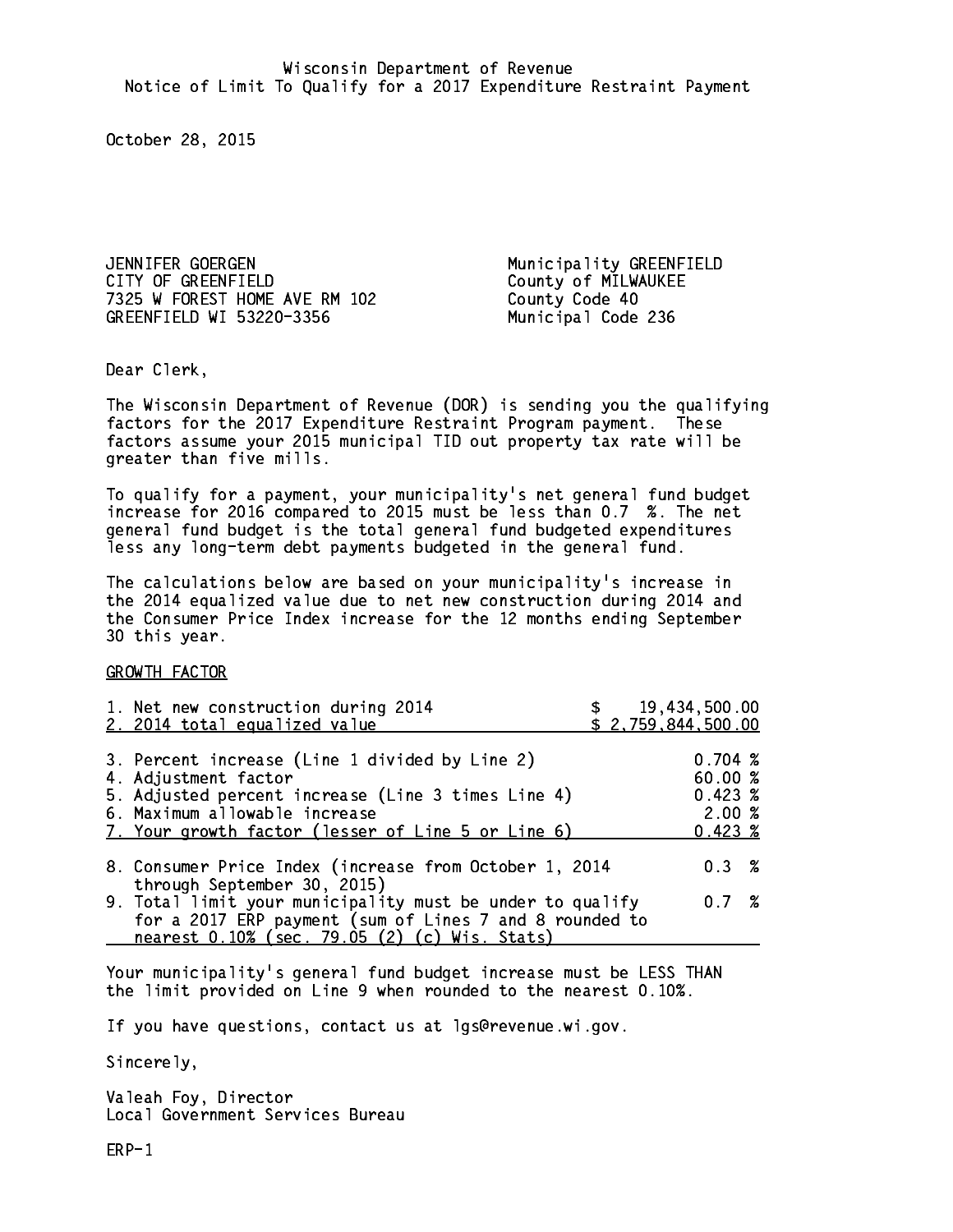JAMES OWCZARSKI Municipality MILWAUKEE CITY OF MILWAUKEE CITY OF MILWAUKEE 200 E WELLS ST RM #205 MILWAUKEE WI 53202-3515 Municipal Code 251

Dear Clerk. Dear Clerk,

The Wisconsin Department of Revenue (DOR) is sending you the qualifying factors for the 2017 Expenditure Restraint Program payment. These factors assume your 2015 municipal TID out property tax rate will be greater than five mills.

 To qualify for a payment, your municipality's net general fund budget increase for 2016 compared to 2015 must be less than 1.0 %. The net general fund budget is the total general fund budgeted expenditures less any long-term debt payments budgeted in the general fund.

The calculations below are based on your municipality's increase in the 2014 equalized value due to net new construction during 2014 and the Consumer Price Index increase for the 12 months ending September 30 this year. 30 this year.

GROWTH FACTOR

| 1. Net new construction during 2014<br>2. 2014 total equalized value                                                                                                                                                | \$290,018,200.00<br>\$26,138,108,100.00           |
|---------------------------------------------------------------------------------------------------------------------------------------------------------------------------------------------------------------------|---------------------------------------------------|
| 3. Percent increase (Line 1 divided by Line 2)<br>4. Adjustment factor<br>5. Adjusted percent increase (Line 3 times Line 4)<br>6. Maximum allowable increase<br>7. Your growth factor (lesser of Line 5 or Line 6) | 1.110 %<br>60.00 %<br>0.666~%<br>2.00%<br>0.666~% |
| 8. Consumer Price Index (increase from October 1, 2014<br>through September 30, 2015)                                                                                                                               | 0.3%                                              |
| 9. Total limit your municipality must be under to qualify<br>for a 2017 ERP payment (sum of Lines 7 and 8 rounded to<br>nearest 0.10% (sec. 79.05 (2) (c) Wis. Stats)                                               | 1.0%                                              |

Your municipality's general fund budget increase must be LESS THAN the limit provided on Line 9 when rounded to the nearest 0.10%.

If you have questions, contact us at lgs@revenue.wi.gov.

Sincerely,

Valeah Foy, Director Local Government Services Bureau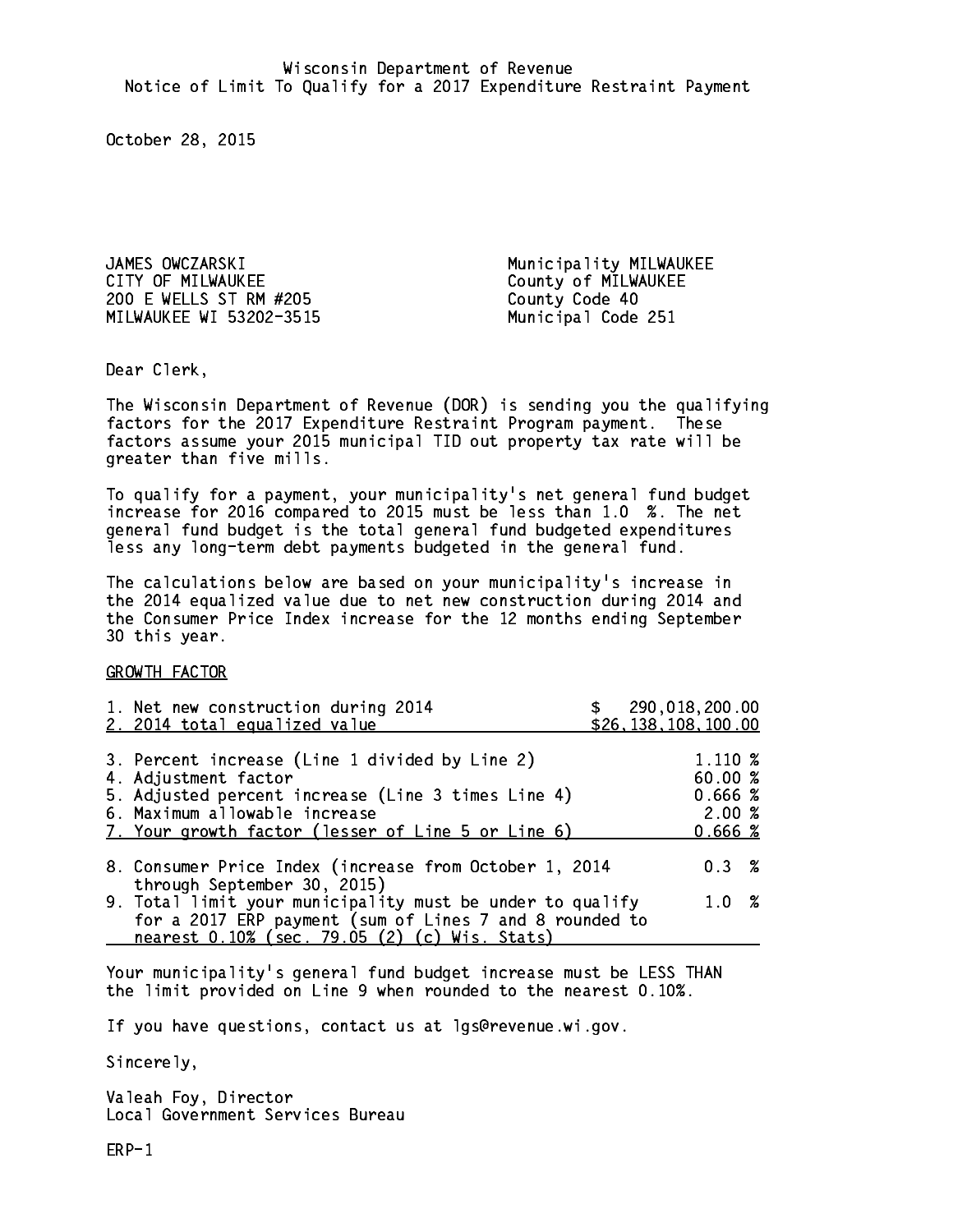CATHERINE A ROESKE Municipality OAK CREEK CITY OF OAK CREEK COUNTY OF MILWAUKEE PO BOX 27 OAK CREEK WI 53154-0027 Municipal Code 265

County Code 40

Dear Clerk. Dear Clerk,

The Wisconsin Department of Revenue (DOR) is sending you the qualifying factors for the 2017 Expenditure Restraint Program payment. These factors assume your 2015 municipal TID out property tax rate will be greater than five mills.

 To qualify for a payment, your municipality's net general fund budget increase for 2016 compared to 2015 must be less than 1.0 %. The net general fund budget is the total general fund budgeted expenditures less any long-term debt payments budgeted in the general fund.

The calculations below are based on your municipality's increase in the 2014 equalized value due to net new construction during 2014 and the Consumer Price Index increase for the 12 months ending September 30 this year. 30 this year.

GROWTH FACTOR

| 1. Net new construction during 2014<br>2. 2014 total equalized value                                                                                                                                                |  | 35,645,800.00<br>\$2,952,097,300.00                                      |  |
|---------------------------------------------------------------------------------------------------------------------------------------------------------------------------------------------------------------------|--|--------------------------------------------------------------------------|--|
| 3. Percent increase (Line 1 divided by Line 2)<br>4. Adjustment factor<br>5. Adjusted percent increase (Line 3 times Line 4)<br>6. Maximum allowable increase<br>7. Your growth factor (lesser of Line 5 or Line 6) |  | $1.207 \; \text{\%}$<br>60.00 %<br>$0.724 \;$ %<br>2.00%<br>$0.724 \; %$ |  |
| 8. Consumer Price Index (increase from October 1, 2014                                                                                                                                                              |  | 0.3%                                                                     |  |
| through September 30, 2015)<br>9. Total limit your municipality must be under to qualify<br>for a 2017 ERP payment (sum of Lines 7 and 8 rounded to<br>nearest 0.10% (sec. 79.05 (2) (c) Wis. Stats)                |  | 1.0 %                                                                    |  |

Your municipality's general fund budget increase must be LESS THAN the limit provided on Line 9 when rounded to the nearest 0.10%.

If you have questions, contact us at lgs@revenue.wi.gov.

Sincerely,

Valeah Foy, Director Local Government Services Bureau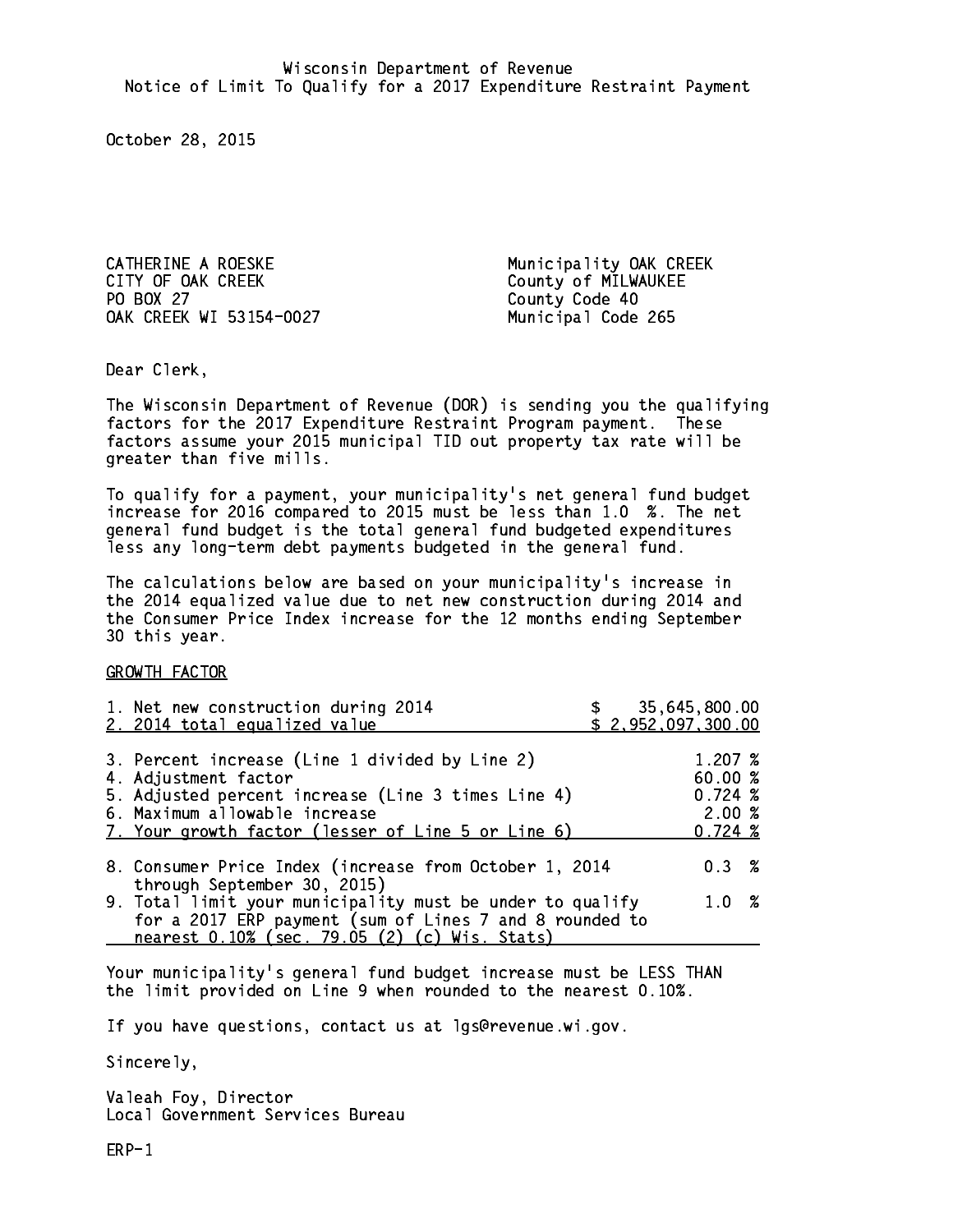4235 S NICHOLSON AVENUE County Code 40 SAINT FRANCIS WI 53235-5839 Municipal Code 281

ANNE UECKER<br>CITY OF SAINT FRANCIS FOR THE MUNICIPALITY OF SAINT FRANCIS County of MILWAUKEE

Dear Clerk. Dear Clerk,

The Wisconsin Department of Revenue (DOR) is sending you the qualifying factors for the 2017 Expenditure Restraint Program payment. These factors assume your 2015 municipal TID out property tax rate will be greater than five mills.

 To qualify for a payment, your municipality's net general fund budget increase for 2016 compared to 2015 must be less than 0.4 %. The net general fund budget is the total general fund budgeted expenditures less any long-term debt payments budgeted in the general fund.

The calculations below are based on your municipality's increase in the 2014 equalized value due to net new construction during 2014 and the Consumer Price Index increase for the 12 months ending September 30 this year. 30 this year.

GROWTH FACTOR

| 1. Net new construction during 2014<br>2. 2014 total equalized value                                                                                                                                                | 1,233,300.00<br>569,633,300.00                              |
|---------------------------------------------------------------------------------------------------------------------------------------------------------------------------------------------------------------------|-------------------------------------------------------------|
| 3. Percent increase (Line 1 divided by Line 2)<br>4. Adjustment factor<br>5. Adjusted percent increase (Line 3 times Line 4)<br>6. Maximum allowable increase<br>7. Your growth factor (lesser of Line 5 or Line 6) | $0.217 \;$ %<br>60.00%<br>$0.130*$<br>2.00%<br>$0.130 \; %$ |
| 8. Consumer Price Index (increase from October 1, 2014                                                                                                                                                              | $0.3 \t%$                                                   |
| through September 30, 2015)<br>9. Total limit your municipality must be under to qualify<br>for a 2017 ERP payment (sum of Lines 7 and 8 rounded to<br>nearest 0.10% (sec. 79.05 (2) (c) Wis. Stats)                | $0.4 \t%$                                                   |

Your municipality's general fund budget increase must be LESS THAN the limit provided on Line 9 when rounded to the nearest 0.10%.

If you have questions, contact us at lgs@revenue.wi.gov.

Sincerely,

Valeah Foy, Director Local Government Services Bureau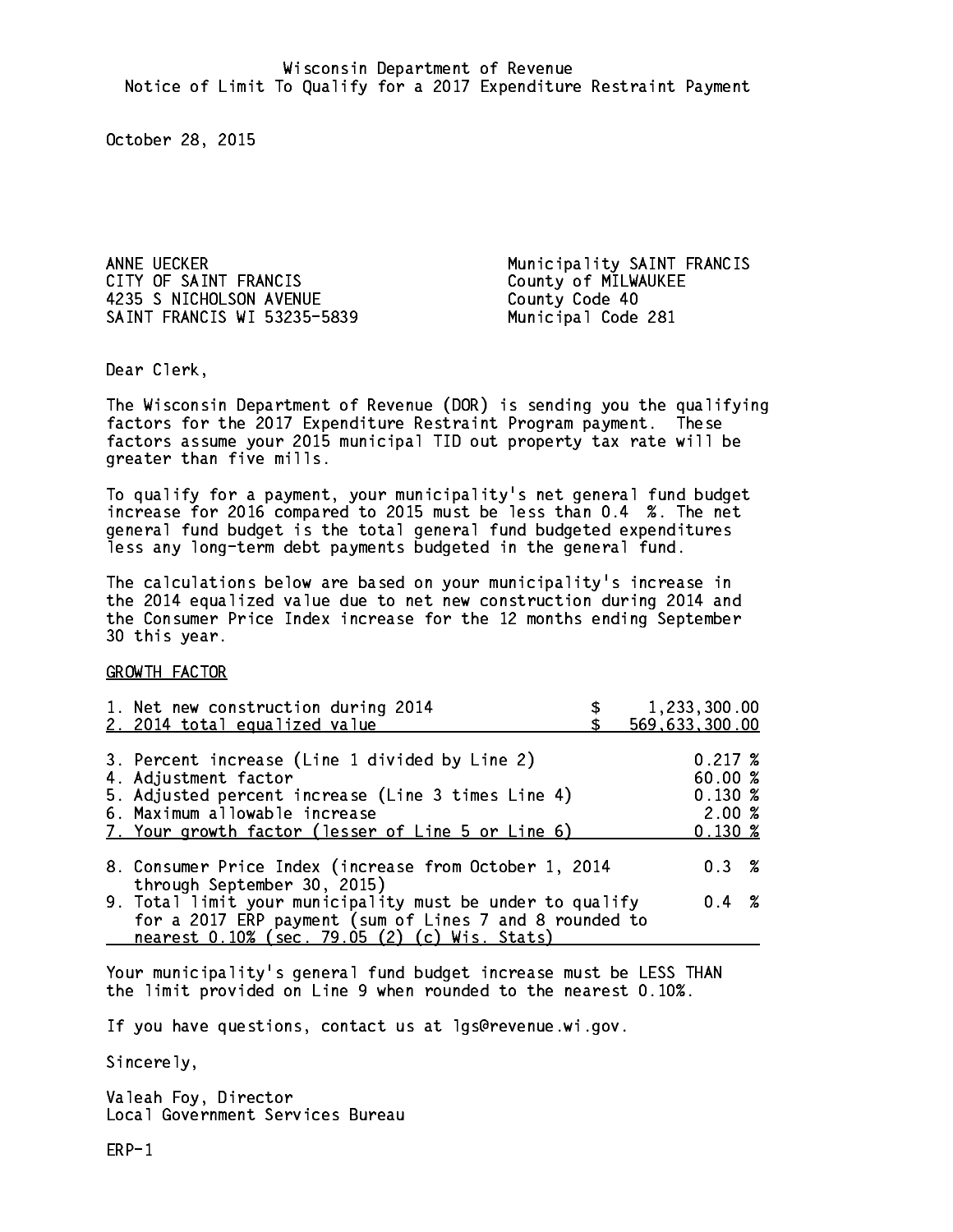CITY OF SOUTH MILWAUKEE COUNTY OF MILWAUKEE 2424 15TH AVE SO MILWAUKEE WI 53172-2410 Municipal Code 282

JAMES SHELENSKE Municipality SOUTH MILWAUKEE County Code 40

Dear Clerk. Dear Clerk,

The Wisconsin Department of Revenue (DOR) is sending you the qualifying factors for the 2017 Expenditure Restraint Program payment. These factors assume your 2015 municipal TID out property tax rate will be greater than five mills.

 To qualify for a payment, your municipality's net general fund budget increase for 2016 compared to 2015 must be less than 0.4 %. The net general fund budget is the total general fund budgeted expenditures less any long-term debt payments budgeted in the general fund.

The calculations below are based on your municipality's increase in the 2014 equalized value due to net new construction during 2014 and the Consumer Price Index increase for the 12 months ending September 30 this year. 30 this year.

GROWTH FACTOR

| 1. Net new construction during 2014<br>2. 2014 total equalized value                                                                                                                                                | 1,902,500.00<br>\$1,139,880,200.00                                        |  |
|---------------------------------------------------------------------------------------------------------------------------------------------------------------------------------------------------------------------|---------------------------------------------------------------------------|--|
| 3. Percent increase (Line 1 divided by Line 2)<br>4. Adjustment factor<br>5. Adjusted percent increase (Line 3 times Line 4)<br>6. Maximum allowable increase<br>7. Your growth factor (lesser of Line 5 or Line 6) | 0.167~%<br>60.00 %<br>$0.100 \; \text{%}$<br>2.00%<br>$0.100 \; \text{%}$ |  |
| 8. Consumer Price Index (increase from October 1, 2014                                                                                                                                                              | $0.3 \t%$                                                                 |  |
| through September 30, 2015)<br>9. Total limit your municipality must be under to qualify<br>for a 2017 ERP payment (sum of Lines 7 and 8 rounded to<br>nearest 0.10% (sec. 79.05 (2) (c) Wis. Stats)                | $0.4 \t%$                                                                 |  |

Your municipality's general fund budget increase must be LESS THAN the limit provided on Line 9 when rounded to the nearest 0.10%.

If you have questions, contact us at lgs@revenue.wi.gov.

Sincerely,

Valeah Foy, Director Local Government Services Bureau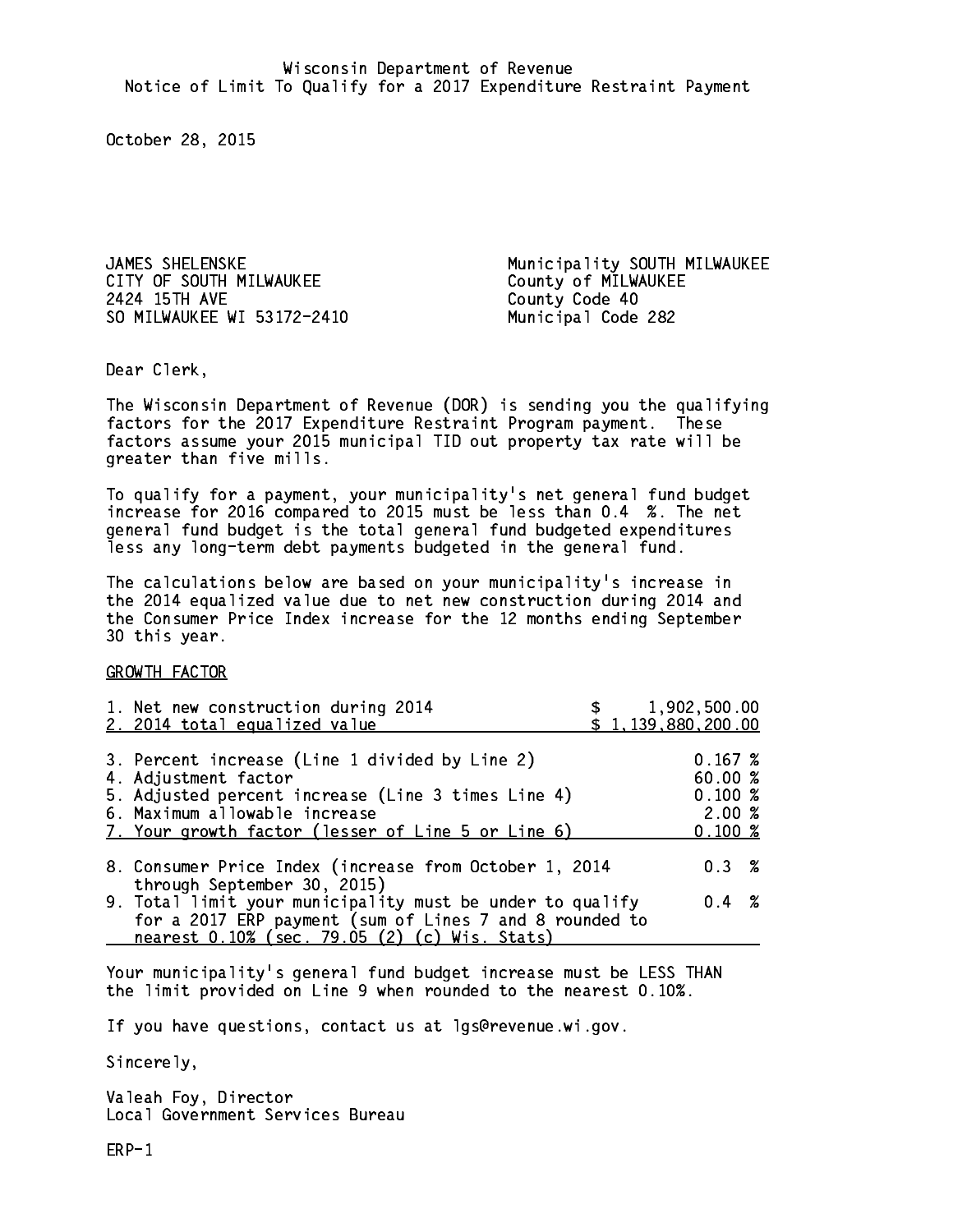CARLA A. LEDESMA, CMC **Municipality WAUWATOSA** CITY OF WAUWATOSA COUNTY OF MILWAUKEE 7725 W NORTH AVE County Code 40 WAUWATOSA WI 53213-1720 Municipal Code 291

Dear Clerk. Dear Clerk,

The Wisconsin Department of Revenue (DOR) is sending you the qualifying factors for the 2017 Expenditure Restraint Program payment. These factors assume your 2015 municipal TID out property tax rate will be greater than five mills.

 To qualify for a payment, your municipality's net general fund budget increase for 2016 compared to 2015 must be less than 1.6 %. The net general fund budget is the total general fund budgeted expenditures less any long-term debt payments budgeted in the general fund.

The calculations below are based on your municipality's increase in the 2014 equalized value due to net new construction during 2014 and the Consumer Price Index increase for the 12 months ending September 30 this year. 30 this year.

GROWTH FACTOR

| 1. Net new construction during 2014<br>2. 2014 total equalized value                                                                                                                                                | \$115,788,900.00<br>\$5,350,627,100.00            |  |
|---------------------------------------------------------------------------------------------------------------------------------------------------------------------------------------------------------------------|---------------------------------------------------|--|
| 3. Percent increase (Line 1 divided by Line 2)<br>4. Adjustment factor<br>5. Adjusted percent increase (Line 3 times Line 4)<br>6. Maximum allowable increase<br>7. Your growth factor (lesser of Line 5 or Line 6) | 2.164~%<br>60.00 %<br>1.298 %<br>2.00%<br>1.298 % |  |
| 8. Consumer Price Index (increase from October 1, 2014<br>through September 30, 2015)                                                                                                                               | 0.3%                                              |  |
| 9. Total limit your municipality must be under to qualify<br>for a 2017 ERP payment (sum of Lines 7 and 8 rounded to<br>nearest 0.10% (sec. 79.05 (2) (c) Wis. Stats)                                               | 1.6%                                              |  |

Your municipality's general fund budget increase must be LESS THAN the limit provided on Line 9 when rounded to the nearest 0.10%.

If you have questions, contact us at lgs@revenue.wi.gov.

Sincerely,

Valeah Foy, Director Local Government Services Bureau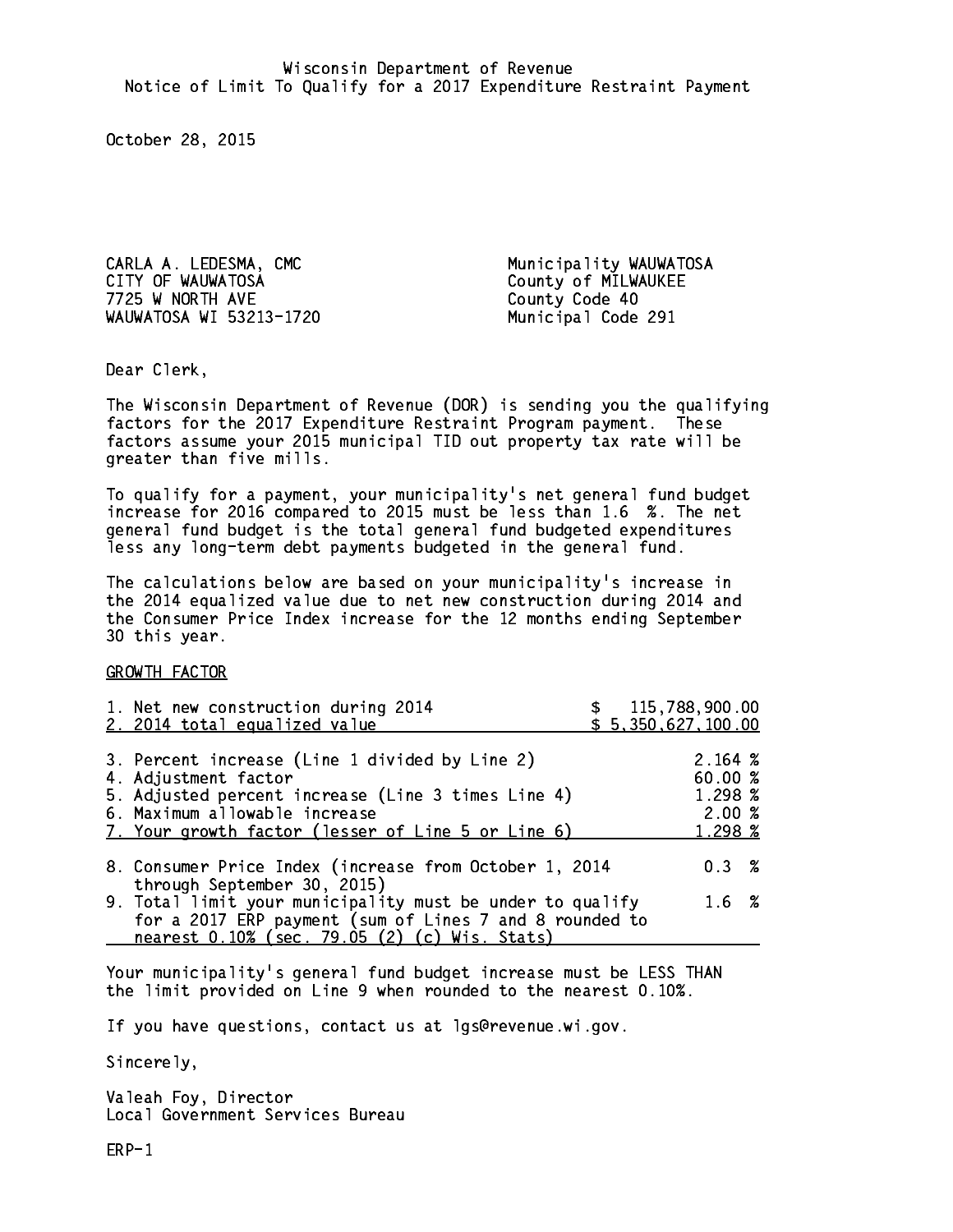MONICA SCHULTZ Municipality WEST ALLIS CITY OF WEST ALLIS County of MILWAUKEE 7525 W GREENFIELD AVENUE County Code 40 WEST ALLIS WI 53214 Municipal Code 292

Dear Clerk. Dear Clerk,

The Wisconsin Department of Revenue (DOR) is sending you the qualifying factors for the 2017 Expenditure Restraint Program payment. These factors assume your 2015 municipal TID out property tax rate will be greater than five mills.

 To qualify for a payment, your municipality's net general fund budget increase for 2016 compared to 2015 must be less than 0.7 %. The net general fund budget is the total general fund budgeted expenditures less any long-term debt payments budgeted in the general fund.

The calculations below are based on your municipality's increase in the 2014 equalized value due to net new construction during 2014 and the Consumer Price Index increase for the 12 months ending September 30 this year. 30 this year.

GROWTH FACTOR

| 1. Net new construction during 2014<br>2. 2014 total equalized value                                                                                                                                                | \$ 26,374,000.00<br>\$3,712,641,300.00           |  |
|---------------------------------------------------------------------------------------------------------------------------------------------------------------------------------------------------------------------|--------------------------------------------------|--|
| 3. Percent increase (Line 1 divided by Line 2)<br>4. Adjustment factor<br>5. Adjusted percent increase (Line 3 times Line 4)<br>6. Maximum allowable increase<br>7. Your growth factor (lesser of Line 5 or Line 6) | 0.710%<br>60.00 %<br>0.426~%<br>2.00%<br>0.426~% |  |
| 8. Consumer Price Index (increase from October 1, 2014<br>through September 30, 2015)                                                                                                                               | $0.3 \t%$                                        |  |
| 9. Total limit your municipality must be under to qualify<br>for a 2017 ERP payment (sum of Lines 7 and 8 rounded to<br>nearest 0.10% (sec. 79.05 (2) (c) Wis. Stats)                                               | 0.7%                                             |  |

Your municipality's general fund budget increase must be LESS THAN the limit provided on Line 9 when rounded to the nearest 0.10%.

If you have questions, contact us at lgs@revenue.wi.gov.

Sincerely,

Valeah Foy, Director Local Government Services Bureau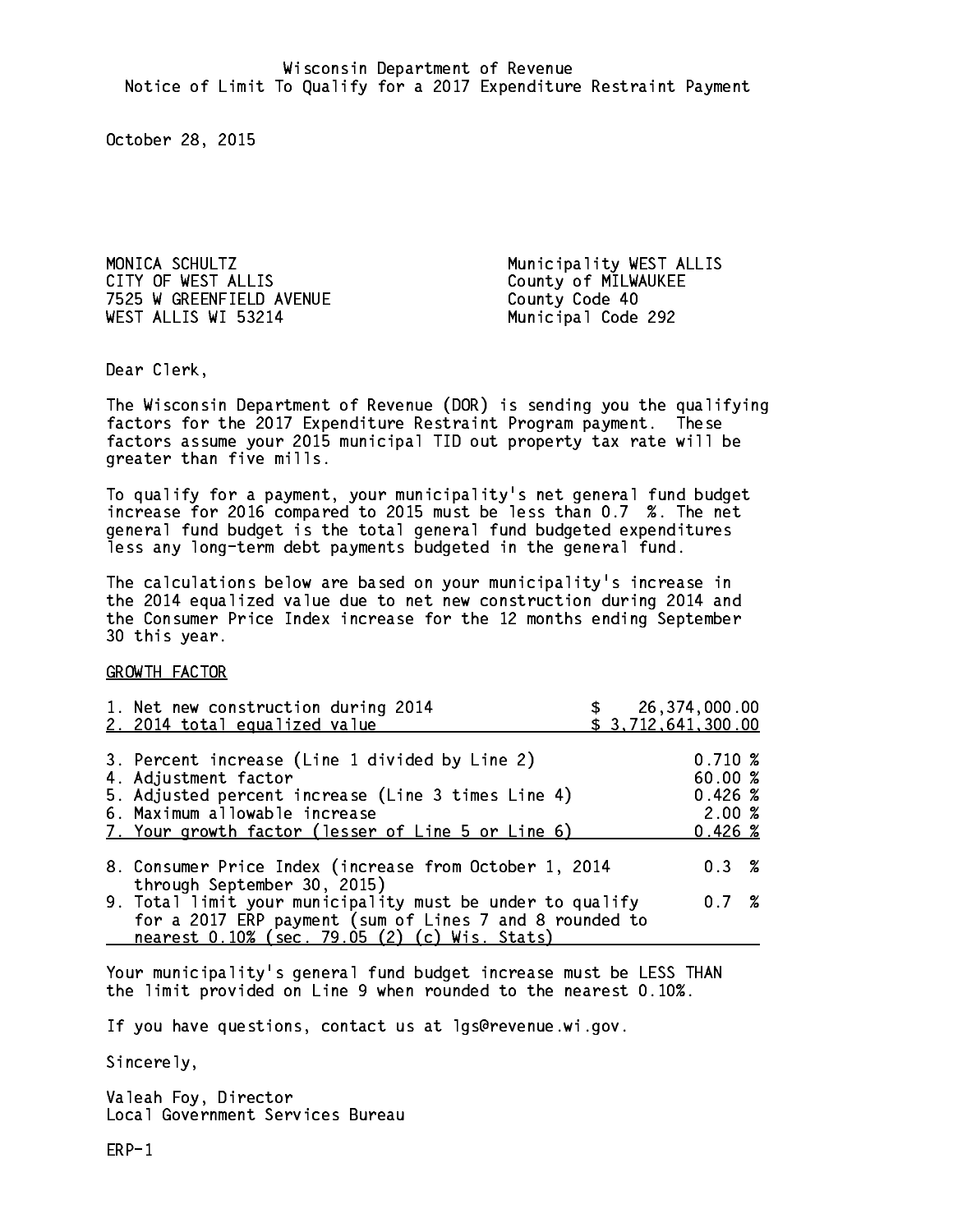TOWN OF JEFFERSON County of MONROE 29251 OKLEE RD County Code 41 CASHTON WI 54619

DEB MASHAK-HUNDT Municipality JEFFERSON Municipal Code 016

Dear Clerk. Dear Clerk,

The Wisconsin Department of Revenue (DOR) is sending you the qualifying factors for the 2017 Expenditure Restraint Program payment. These factors assume your 2015 municipal TID out property tax rate will be greater than five mills.

 To qualify for a payment, your municipality's net general fund budget increase for 2016 compared to 2015 must be less than 2.3 %. The net general fund budget is the total general fund budgeted expenditures less any long-term debt payments budgeted in the general fund.

The calculations below are based on your municipality's increase in the 2014 equalized value due to net new construction during 2014 and the Consumer Price Index increase for the 12 months ending September 30 this year. 30 this year.

GROWTH FACTOR

| 1. Net new construction during 2014<br>2. 2014 total equalized value                                                                                                                                                | 1,346,800.00<br>36, 175, 600.00                 |
|---------------------------------------------------------------------------------------------------------------------------------------------------------------------------------------------------------------------|-------------------------------------------------|
| 3. Percent increase (Line 1 divided by Line 2)<br>4. Adjustment factor<br>5. Adjusted percent increase (Line 3 times Line 4)<br>6. Maximum allowable increase<br>7. Your growth factor (lesser of Line 5 or Line 6) | 3.723~%<br>60.00%<br>2.234%<br>2.00%<br>2.000~% |
| 8. Consumer Price Index (increase from October 1, 2014<br>through September 30, 2015)                                                                                                                               | $0.3 \t%$                                       |
| 9. Total limit your municipality must be under to qualify<br>for a 2017 ERP payment (sum of Lines 7 and 8 rounded to<br>nearest 0.10% (sec. 79.05 (2) (c) Wis. Stats)                                               | 2.3%                                            |

Your municipality's general fund budget increase must be LESS THAN the limit provided on Line 9 when rounded to the nearest 0.10%.

If you have questions, contact us at lgs@revenue.wi.gov.

Sincerely,

Valeah Foy, Director Local Government Services Bureau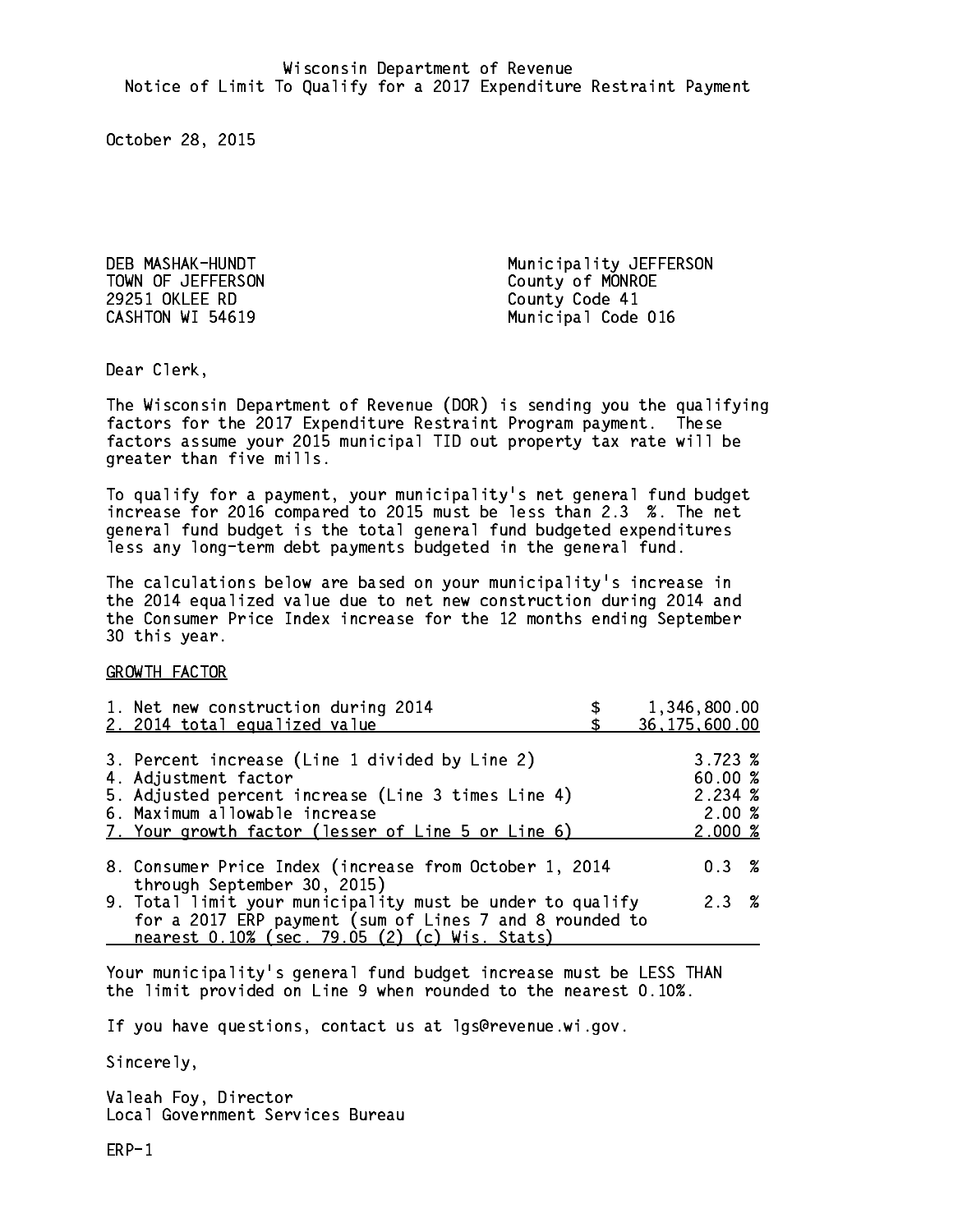TOWN OF PORTLAND County of MONROE 30794 STATE HWY 27 County Code 41

DAVID MILNE Municipality PORTLAND CASHTON WI 54619 Municipal Code 032

Dear Clerk. Dear Clerk,

The Wisconsin Department of Revenue (DOR) is sending you the qualifying factors for the 2017 Expenditure Restraint Program payment. These factors assume your 2015 municipal TID out property tax rate will be greater than five mills.

 To qualify for a payment, your municipality's net general fund budget increase for 2016 compared to 2015 must be less than 1.2 %. The net general fund budget is the total general fund budgeted expenditures less any long-term debt payments budgeted in the general fund.

The calculations below are based on your municipality's increase in the 2014 equalized value due to net new construction during 2014 and the Consumer Price Index increase for the 12 months ending September 30 this year. 30 this year.

GROWTH FACTOR

| 1. Net new construction during 2014<br>2. 2014 total equalized value                                                                                                                                                | 765,600.00<br>50,709,200.00                                                |
|---------------------------------------------------------------------------------------------------------------------------------------------------------------------------------------------------------------------|----------------------------------------------------------------------------|
| 3. Percent increase (Line 1 divided by Line 2)<br>4. Adjustment factor<br>5. Adjusted percent increase (Line 3 times Line 4)<br>6. Maximum allowable increase<br>7. Your growth factor (lesser of Line 5 or Line 6) | 1.510 %<br>60.00%<br>$0.906 \; \text{\%}$<br>2.00%<br>$0.906 \; \text{\%}$ |
| 8. Consumer Price Index (increase from October 1, 2014                                                                                                                                                              | $0.3 \t%$                                                                  |
| through September 30, 2015)<br>9. Total limit your municipality must be under to qualify<br>for a 2017 ERP payment (sum of Lines 7 and 8 rounded to<br>nearest 0.10% (sec. 79.05 (2) (c) Wis. Stats)                | 1.2%                                                                       |

Your municipality's general fund budget increase must be LESS THAN the limit provided on Line 9 when rounded to the nearest 0.10%.

If you have questions, contact us at lgs@revenue.wi.gov.

Sincerely,

Valeah Foy, Director Local Government Services Bureau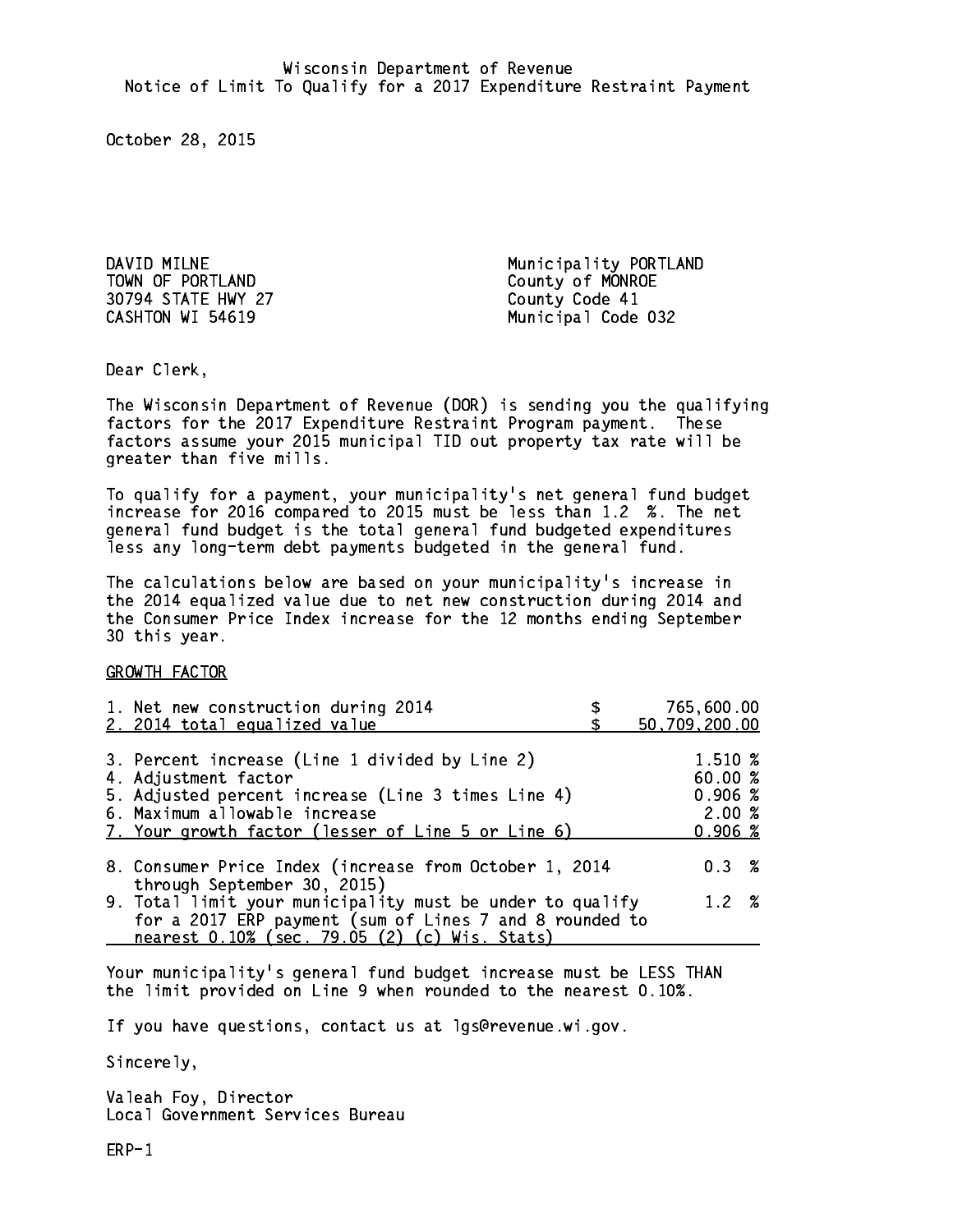BETH HEMMERSBACH Municipality CASHTON VILLAGE OF CASHTON COUNTY Of MONROE PO BOX 188 County Code 41 CASHTON WI 54619-0188 Municipal Code 111

Dear Clerk. Dear Clerk,

The Wisconsin Department of Revenue (DOR) is sending you the qualifying factors for the 2017 Expenditure Restraint Program payment. These factors assume your 2015 municipal TID out property tax rate will be greater than five mills.

 To qualify for a payment, your municipality's net general fund budget increase for 2016 compared to 2015 must be less than 0.9 %. The net general fund budget is the total general fund budgeted expenditures less any long-term debt payments budgeted in the general fund.

The calculations below are based on your municipality's increase in the 2014 equalized value due to net new construction during 2014 and the Consumer Price Index increase for the 12 months ending September 30 this year. 30 this year.

GROWTH FACTOR

| 1. Net new construction during 2014<br>2. 2014 total equalized value                                                                                                                                                | 566,100.00<br>59,339,500.00                          |
|---------------------------------------------------------------------------------------------------------------------------------------------------------------------------------------------------------------------|------------------------------------------------------|
| 3. Percent increase (Line 1 divided by Line 2)<br>4. Adjustment factor<br>5. Adjusted percent increase (Line 3 times Line 4)<br>6. Maximum allowable increase<br>7. Your growth factor (lesser of Line 5 or Line 6) | $0.954 \;$ %<br>60.00%<br>0.572~%<br>2.00%<br>0.572% |
| 8. Consumer Price Index (increase from October 1, 2014<br>through September 30, 2015)                                                                                                                               | $0.3 \t%$                                            |
| 9. Total limit your municipality must be under to qualify<br>for a 2017 ERP payment (sum of Lines 7 and 8 rounded to<br>nearest 0.10% (sec. 79.05 (2) (c) Wis. Stats)                                               | 0.9 %                                                |

Your municipality's general fund budget increase must be LESS THAN the limit provided on Line 9 when rounded to the nearest 0.10%.

If you have questions, contact us at lgs@revenue.wi.gov.

Sincerely,

Valeah Foy, Director Local Government Services Bureau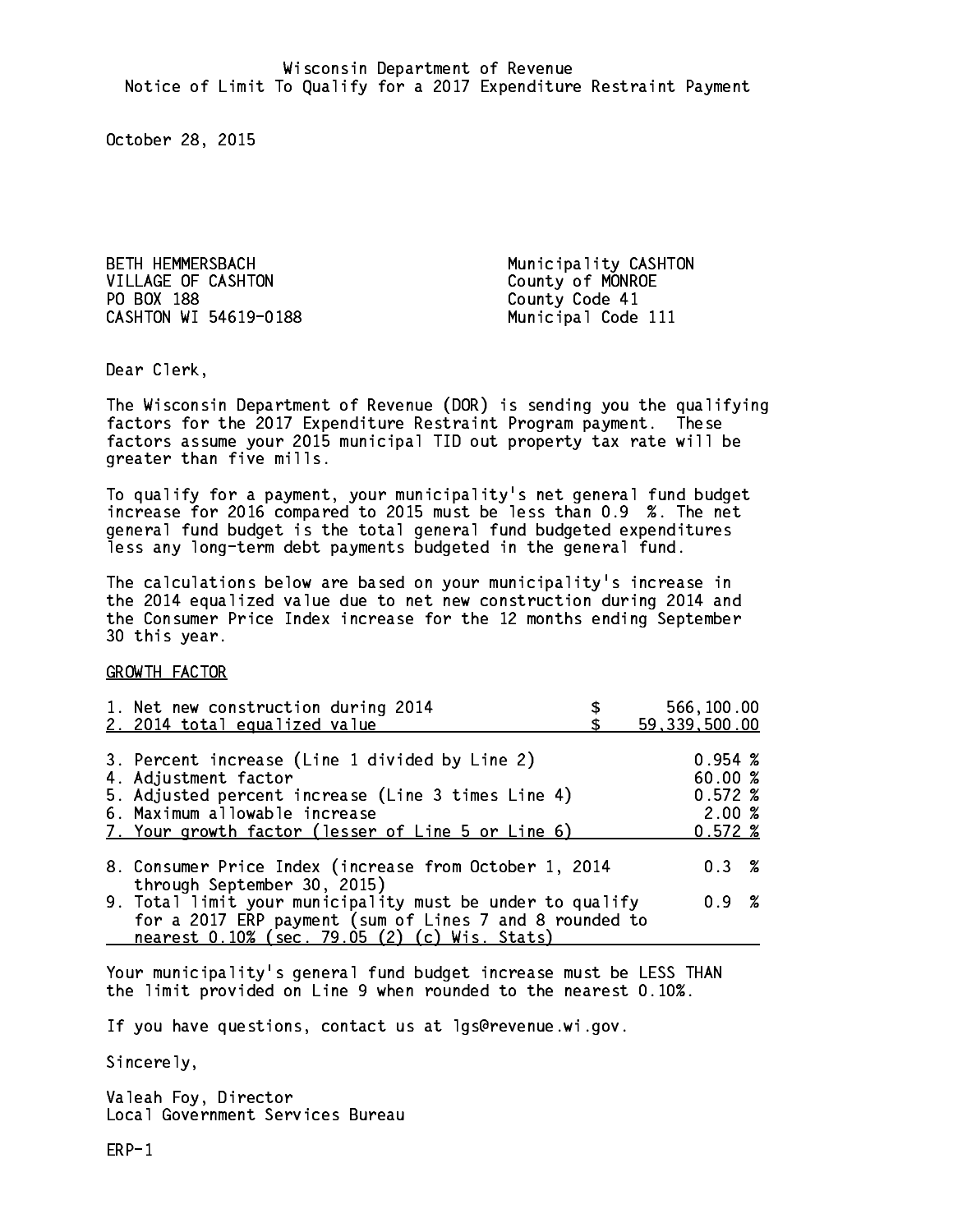LYNNE HANSON Municipality KENDALL VILLAGE OF KENDALL County of MONROE PO BOX 216 County Code 41 KENDALL WI 54638-0216 Municipal Code 141

Dear Clerk. Dear Clerk,

The Wisconsin Department of Revenue (DOR) is sending you the qualifying factors for the 2017 Expenditure Restraint Program payment. These factors assume your 2015 municipal TID out property tax rate will be greater than five mills.

 To qualify for a payment, your municipality's net general fund budget increase for 2016 compared to 2015 must be less than 0.4 %. The net general fund budget is the total general fund budgeted expenditures less any long-term debt payments budgeted in the general fund.

The calculations below are based on your municipality's increase in the 2014 equalized value due to net new construction during 2014 and the Consumer Price Index increase for the 12 months ending September 30 this year. 30 this year.

GROWTH FACTOR

| 1. Net new construction during 2014                                                                                                                                                                                 | 20,300.00                                             |
|---------------------------------------------------------------------------------------------------------------------------------------------------------------------------------------------------------------------|-------------------------------------------------------|
| 2. 2014 total equalized value                                                                                                                                                                                       | 16,799,600.00                                         |
| 3. Percent increase (Line 1 divided by Line 2)<br>4. Adjustment factor<br>5. Adjusted percent increase (Line 3 times Line 4)<br>6. Maximum allowable increase<br>7. Your growth factor (lesser of Line 5 or Line 6) | $0.121 \;$ %<br>60.00%<br>0.073~%<br>2.00%<br>0.073~% |
| 8. Consumer Price Index (increase from October 1, 2014                                                                                                                                                              | $0.3 \t%$                                             |
| through September 30, 2015)<br>9. Total limit your municipality must be under to qualify<br>for a 2017 ERP payment (sum of Lines 7 and 8 rounded to<br>nearest 0.10% (sec. 79.05 (2) (c) Wis. Stats)                | $0.4 \t%$                                             |

Your municipality's general fund budget increase must be LESS THAN the limit provided on Line 9 when rounded to the nearest 0.10%.

If you have questions, contact us at lgs@revenue.wi.gov.

Sincerely,

Valeah Foy, Director Local Government Services Bureau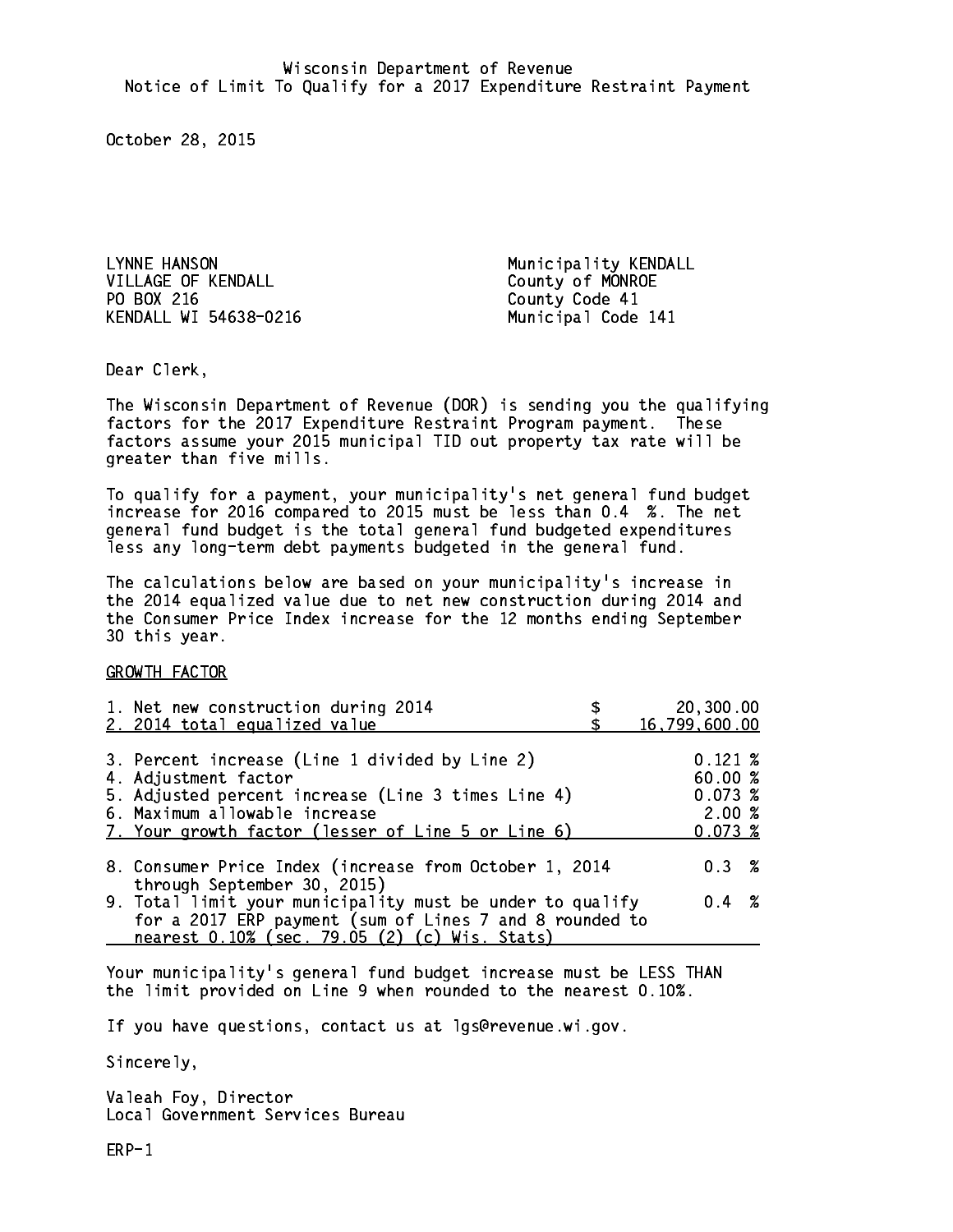SHARON K. KARIS **Municipality NORWALK** VILLAGE OF NORWALK County of MONROE 208 S. CHURCH ST P.O. BOX 230 County Code 41 NORWALK WI 54648

Municipal Code 161

Dear Clerk. Dear Clerk,

The Wisconsin Department of Revenue (DOR) is sending you the qualifying factors for the 2017 Expenditure Restraint Program payment. These factors assume your 2015 municipal TID out property tax rate will be greater than five mills.

 To qualify for a payment, your municipality's net general fund budget increase for 2016 compared to 2015 must be less than 1.2 %. The net general fund budget is the total general fund budgeted expenditures less any long-term debt payments budgeted in the general fund.

The calculations below are based on your municipality's increase in the 2014 equalized value due to net new construction during 2014 and the Consumer Price Index increase for the 12 months ending September 30 this year. 30 this year.

GROWTH FACTOR

| 1. Net new construction during 2014<br>2. 2014 total equalized value                                                                                                                                                | 223,100.00<br>14,901,200.00                      |
|---------------------------------------------------------------------------------------------------------------------------------------------------------------------------------------------------------------------|--------------------------------------------------|
| 3. Percent increase (Line 1 divided by Line 2)<br>4. Adjustment factor<br>5. Adjusted percent increase (Line 3 times Line 4)<br>6. Maximum allowable increase<br>7. Your growth factor (lesser of Line 5 or Line 6) | 1.497 %<br>60.00%<br>0.898~%<br>2.00%<br>0.898~% |
| 8. Consumer Price Index (increase from October 1, 2014                                                                                                                                                              | $0.3 \t%$                                        |
| through September 30, 2015)<br>9. Total limit your municipality must be under to qualify<br>for a 2017 ERP payment (sum of Lines 7 and 8 rounded to<br>nearest 0.10% (sec. 79.05 (2) (c) Wis. Stats)                | 1.2%                                             |

Your municipality's general fund budget increase must be LESS THAN the limit provided on Line 9 when rounded to the nearest 0.10%.

If you have questions, contact us at lgs@revenue.wi.gov.

Sincerely,

Valeah Foy, Director Local Government Services Bureau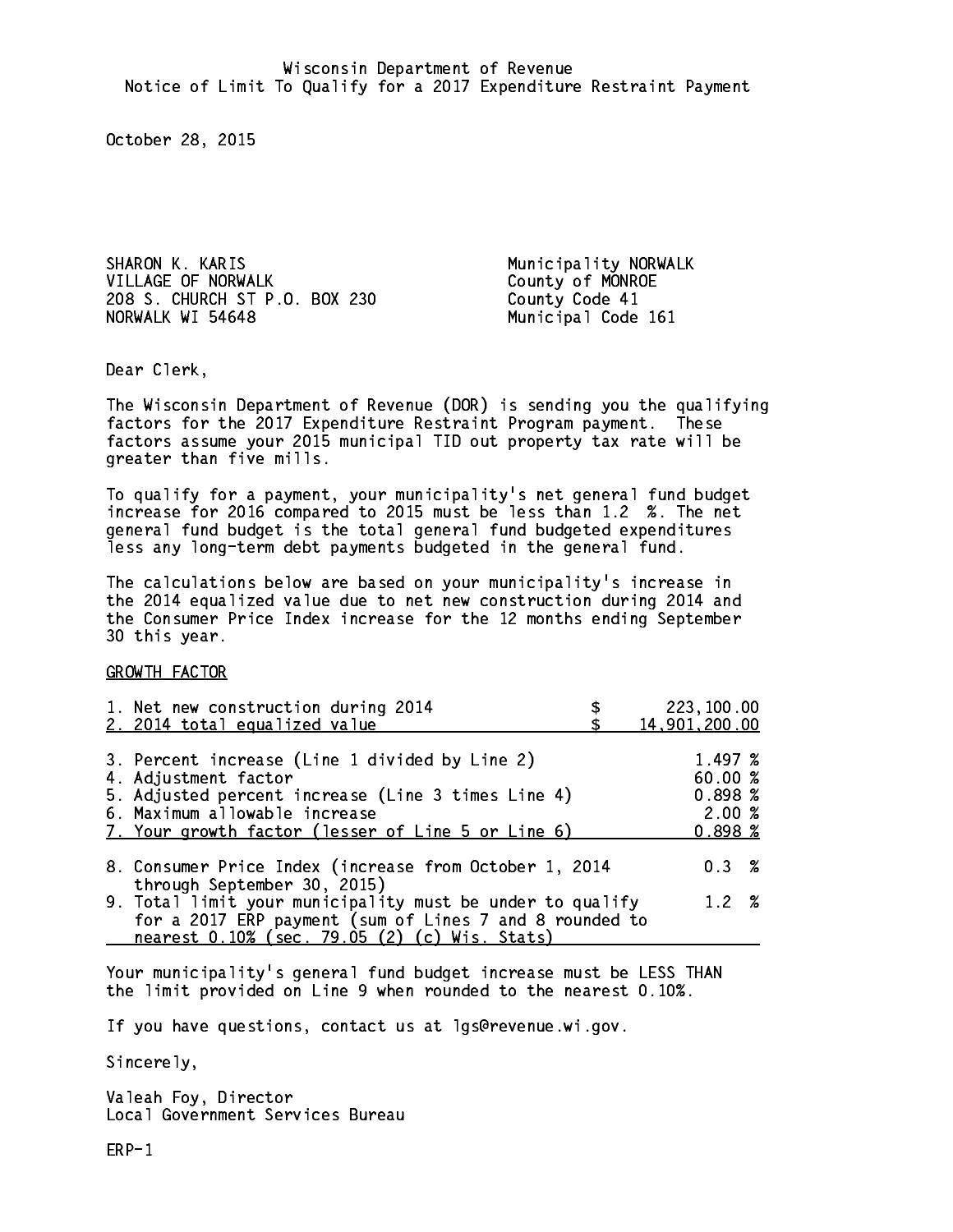PAULETTE BRADLEY **Municipality OAKDALE** VILLAGE OF OAKDALE County of MONROE PO BOX 87 OAKDALE WI 54649-0087 Municipal Code 165

County Code 41

Dear Clerk. Dear Clerk,

The Wisconsin Department of Revenue (DOR) is sending you the qualifying factors for the 2017 Expenditure Restraint Program payment. These factors assume your 2015 municipal TID out property tax rate will be greater than five mills.

 To qualify for a payment, your municipality's net general fund budget increase for 2016 compared to 2015 must be less than 0.3 %. The net general fund budget is the total general fund budgeted expenditures less any long-term debt payments budgeted in the general fund.

The calculations below are based on your municipality's increase in the 2014 equalized value due to net new construction during 2014 and the Consumer Price Index increase for the 12 months ending September 30 this year. 30 this year.

GROWTH FACTOR

| 1. Net new construction during 2014<br>2. 2014 total equalized value                                                                                                                                                | $-89, 300.00$<br>20,461,000.00                      |
|---------------------------------------------------------------------------------------------------------------------------------------------------------------------------------------------------------------------|-----------------------------------------------------|
| 3. Percent increase (Line 1 divided by Line 2)<br>4. Adjustment factor<br>5. Adjusted percent increase (Line 3 times Line 4)<br>6. Maximum allowable increase<br>7. Your growth factor (lesser of Line 5 or Line 6) | $-.436~%$<br>60.00%<br>$-.262%$<br>2.00%<br>0.000 % |
| 8. Consumer Price Index (increase from October 1, 2014                                                                                                                                                              | 0.3%                                                |
| through September 30, 2015)<br>9. Total limit your municipality must be under to qualify<br>for a 2017 ERP payment (sum of Lines 7 and 8 rounded to<br>nearest 0.10% (sec. 79.05 (2) (c) Wis. Stats)                | 0.3%                                                |

Your municipality's general fund budget increase must be LESS THAN the limit provided on Line 9 when rounded to the nearest 0.10%.

If you have questions, contact us at lgs@revenue.wi.gov.

Sincerely,

Valeah Foy, Director Local Government Services Bureau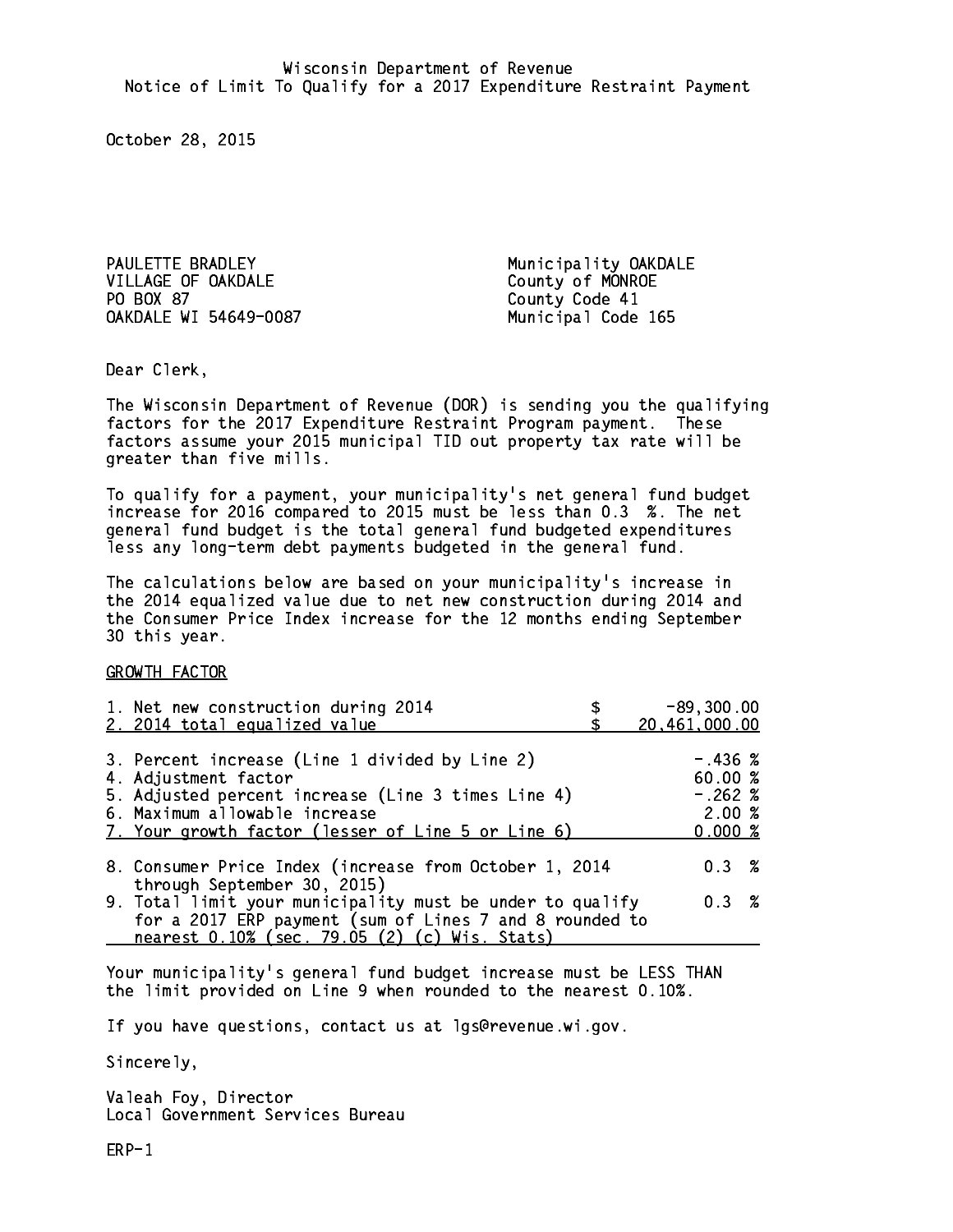JOLENE RHEA Municipality WARRENS VILLAGE OF WARRENS County of MONROE P.O. BOX 97 WARRENS WI 54666-0097 Municipal Code 185

County Code 41

Dear Clerk. Dear Clerk,

The Wisconsin Department of Revenue (DOR) is sending you the qualifying factors for the 2017 Expenditure Restraint Program payment. These factors assume your 2015 municipal TID out property tax rate will be greater than five mills.

 To qualify for a payment, your municipality's net general fund budget increase for 2016 compared to 2015 must be less than 0.3 %. The net general fund budget is the total general fund budgeted expenditures less any long-term debt payments budgeted in the general fund.

The calculations below are based on your municipality's increase in the 2014 equalized value due to net new construction during 2014 and the Consumer Price Index increase for the 12 months ending September 30 this year. 30 this year.

GROWTH FACTOR

| 1. Net new construction during 2014<br>2. 2014 total equalized value                                                                                                                                                | 6,900.00<br>57,726,000.00                      |
|---------------------------------------------------------------------------------------------------------------------------------------------------------------------------------------------------------------------|------------------------------------------------|
| 3. Percent increase (Line 1 divided by Line 2)<br>4. Adjustment factor<br>5. Adjusted percent increase (Line 3 times Line 4)<br>6. Maximum allowable increase<br>7. Your growth factor (lesser of Line 5 or Line 6) | 0.012%<br>60.00%<br>0.007~%<br>2.00%<br>0.007% |
| 8. Consumer Price Index (increase from October 1, 2014<br>through September 30, 2015)                                                                                                                               | 0.3%                                           |
| 9. Total limit your municipality must be under to qualify<br>for a 2017 ERP payment (sum of Lines 7 and 8 rounded to<br>nearest 0.10% (sec. 79.05 (2) (c) Wis. Stats)                                               | 0.3%                                           |

Your municipality's general fund budget increase must be LESS THAN the limit provided on Line 9 when rounded to the nearest 0.10%.

If you have questions, contact us at lgs@revenue.wi.gov.

Sincerely,

Valeah Foy, Director Local Government Services Bureau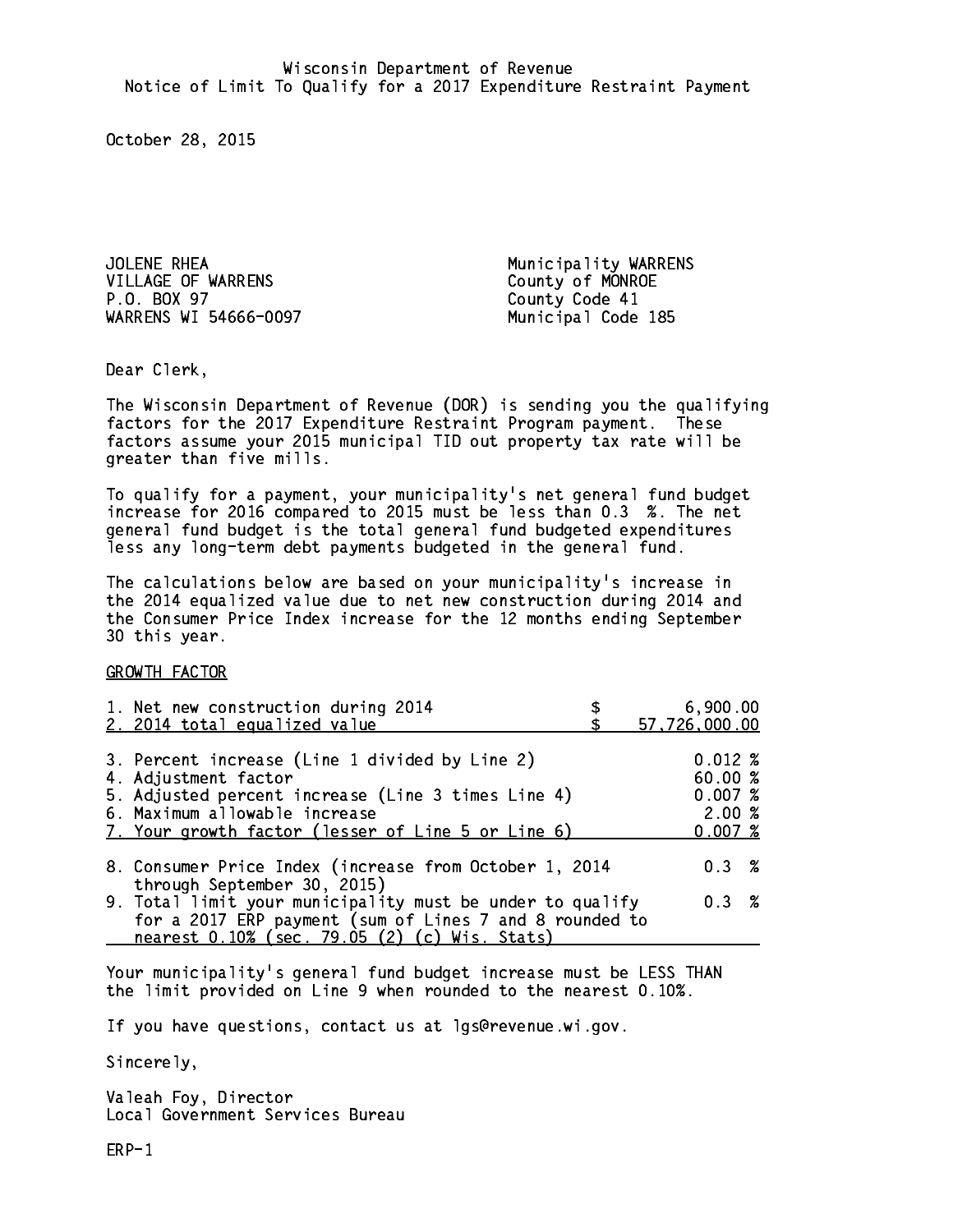LORI BRUEGGEN Municipality WILTON VILLAGE OF WILTON County of MONROE 400 EAST ST SUITE 103 County Code 41 WILTON WI 54670-7763 Municipal Code 191

Dear Clerk. Dear Clerk,

The Wisconsin Department of Revenue (DOR) is sending you the qualifying factors for the 2017 Expenditure Restraint Program payment. These factors assume your 2015 municipal TID out property tax rate will be greater than five mills.

 To qualify for a payment, your municipality's net general fund budget increase for 2016 compared to 2015 must be less than 0.5 %. The net general fund budget is the total general fund budgeted expenditures less any long-term debt payments budgeted in the general fund.

The calculations below are based on your municipality's increase in the 2014 equalized value due to net new construction during 2014 and the Consumer Price Index increase for the 12 months ending September 30 this year. 30 this year.

GROWTH FACTOR

| 1. Net new construction during 2014                       | 59,400.00       |
|-----------------------------------------------------------|-----------------|
| 2. 2014 total equalized value                             | 23, 557, 300.00 |
|                                                           |                 |
| 3. Percent increase (Line 1 divided by Line 2)            | $0.252 \; %$    |
| 4. Adjustment factor                                      | 60.00%          |
| 5. Adjusted percent increase (Line 3 times Line 4)        | 0.151~%         |
| 6. Maximum allowable increase                             | 2.00%           |
| 7. Your growth factor (lesser of Line 5 or Line 6)        | 0.151~%         |
|                                                           |                 |
| 8. Consumer Price Index (increase from October 1, 2014    | $0.3 \t%$       |
| through September 30, 2015)                               |                 |
| 9. Total limit your municipality must be under to qualify | 0.5 %           |
| for a 2017 ERP payment (sum of Lines 7 and 8 rounded to   |                 |
| nearest 0.10% (sec. 79.05 (2) (c) Wis. Stats)             |                 |

Your municipality's general fund budget increase must be LESS THAN the limit provided on Line 9 when rounded to the nearest 0.10%.

If you have questions, contact us at lgs@revenue.wi.gov.

Sincerely,

Valeah Foy, Director Local Government Services Bureau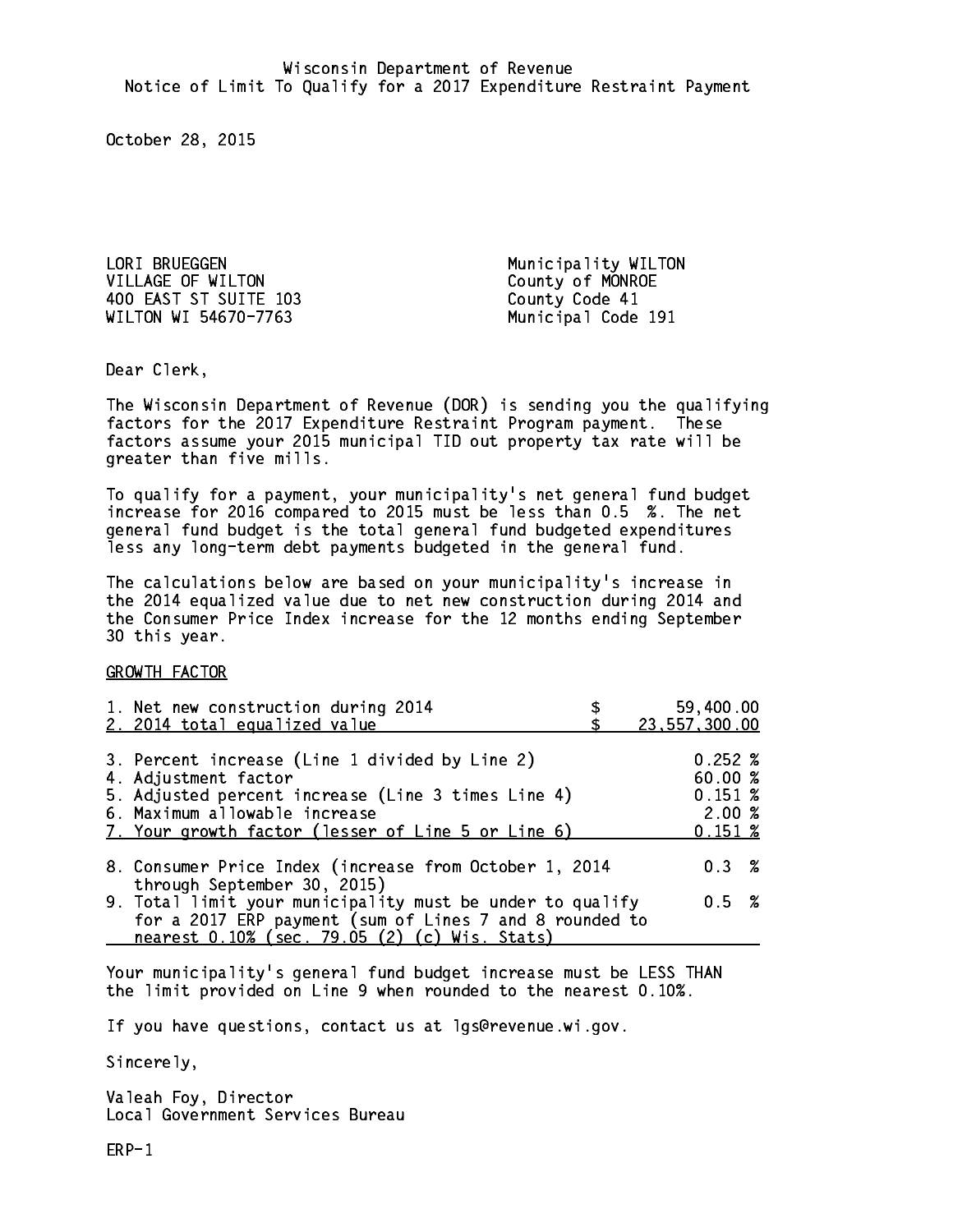JULIE HANSON Municipality SPARTA CITY OF SPARTA COUNTY OF SPARTA 201 W OAK ST County Code 41 SPARTA WI 54656-2148 Municipal Code 281

Dear Clerk. Dear Clerk,

The Wisconsin Department of Revenue (DOR) is sending you the qualifying factors for the 2017 Expenditure Restraint Program payment. These factors assume your 2015 municipal TID out property tax rate will be greater than five mills.

 To qualify for a payment, your municipality's net general fund budget increase for 2016 compared to 2015 must be less than 1.8 %. The net general fund budget is the total general fund budgeted expenditures less any long-term debt payments budgeted in the general fund.

The calculations below are based on your municipality's increase in the 2014 equalized value due to net new construction during 2014 and the Consumer Price Index increase for the 12 months ending September 30 this year. 30 this year.

GROWTH FACTOR

| 1. Net new construction during 2014<br>2. 2014 total equalized value                                                                                                                                                | 12,839,600.00<br>514,687,200.00                   |
|---------------------------------------------------------------------------------------------------------------------------------------------------------------------------------------------------------------------|---------------------------------------------------|
| 3. Percent increase (Line 1 divided by Line 2)<br>4. Adjustment factor<br>5. Adjusted percent increase (Line 3 times Line 4)<br>6. Maximum allowable increase<br>7. Your growth factor (lesser of Line 5 or Line 6) | 2.495~%<br>60.00 %<br>1.497 %<br>2.00%<br>1.497 % |
| 8. Consumer Price Index (increase from October 1, 2014<br>through September 30, 2015)                                                                                                                               | $0.3 \t%$                                         |
| 9. Total limit your municipality must be under to qualify<br>for a 2017 ERP payment (sum of Lines 7 and 8 rounded to                                                                                                | 1.8%                                              |
| nearest 0.10% (sec. 79.05 (2) (c) Wis. Stats)                                                                                                                                                                       |                                                   |

Your municipality's general fund budget increase must be LESS THAN the limit provided on Line 9 when rounded to the nearest 0.10%.

If you have questions, contact us at lgs@revenue.wi.gov.

Sincerely,

Valeah Foy, Director Local Government Services Bureau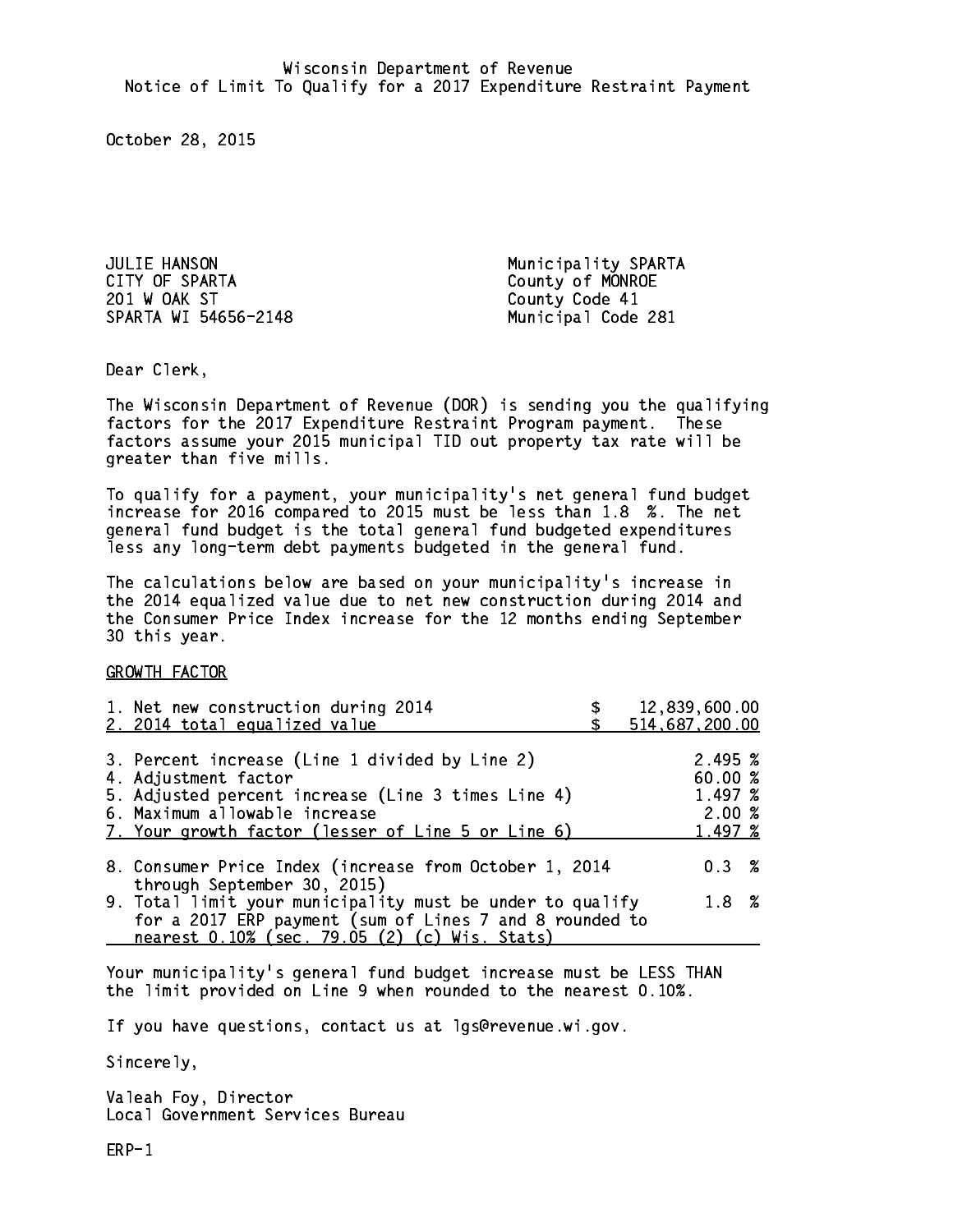JOANN M. CRAM Municipality TOMAH CITY OF TOMAH COUNTY OF TOMAH 819 SUPERIOR AVE County Code 41 TOMAH WI 54660-2046

Municipal Code 286

Dear Clerk. Dear Clerk,

The Wisconsin Department of Revenue (DOR) is sending you the qualifying factors for the 2017 Expenditure Restraint Program payment. These factors assume your 2015 municipal TID out property tax rate will be greater than five mills.

 To qualify for a payment, your municipality's net general fund budget increase for 2016 compared to 2015 must be less than 0.7 %. The net general fund budget is the total general fund budgeted expenditures less any long-term debt payments budgeted in the general fund.

The calculations below are based on your municipality's increase in the 2014 equalized value due to net new construction during 2014 and the Consumer Price Index increase for the 12 months ending September 30 this year. 30 this year.

GROWTH FACTOR

| 1. Net new construction during 2014<br>2. 2014 total equalized value                                                                                                                                                | 4,328,900.00<br>599,386,900.00                                  |
|---------------------------------------------------------------------------------------------------------------------------------------------------------------------------------------------------------------------|-----------------------------------------------------------------|
| 3. Percent increase (Line 1 divided by Line 2)<br>4. Adjustment factor<br>5. Adjusted percent increase (Line 3 times Line 4)<br>6. Maximum allowable increase<br>7. Your growth factor (lesser of Line 5 or Line 6) | $0.722 \;$ %<br>60.00%<br>$0.433 \;$ %<br>2.00%<br>$0.433 \;$ % |
| 8. Consumer Price Index (increase from October 1, 2014<br>through September 30, 2015)<br>9. Total limit your municipality must be under to qualify<br>for a 2017 ERP payment (sum of Lines 7 and 8 rounded to       | $0.3 \t%$<br>0.7%                                               |
| nearest 0.10% (sec. 79.05 (2) (c) Wis. Stats)                                                                                                                                                                       |                                                                 |

Your municipality's general fund budget increase must be LESS THAN the limit provided on Line 9 when rounded to the nearest 0.10%.

If you have questions, contact us at lgs@revenue.wi.gov.

Sincerely,

Valeah Foy, Director Local Government Services Bureau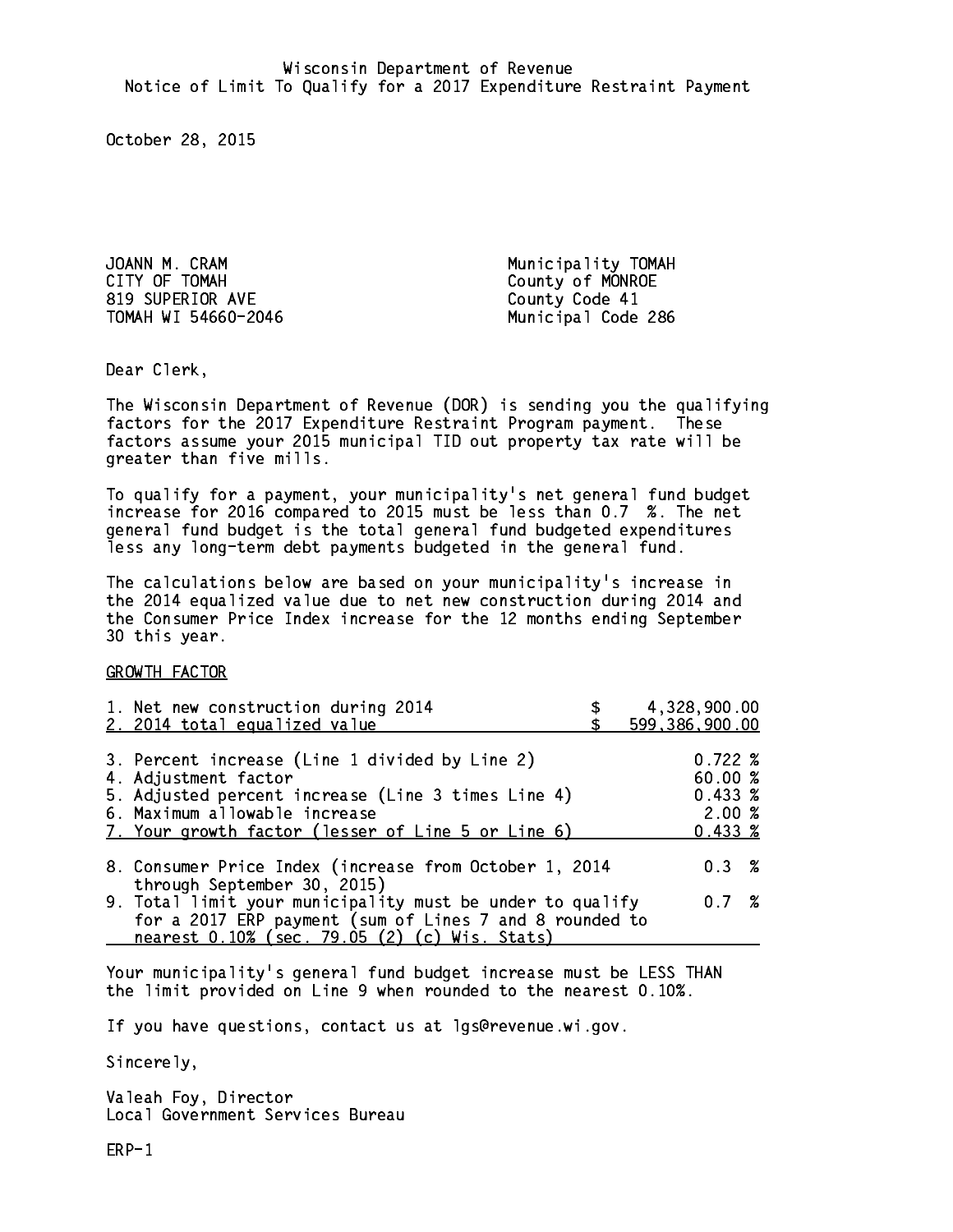CHARLENE MEIER Municipality LENA VILLAGE OF LENA County of OCONTO 117 E MAIN ST County Code 42 LENA WI 54139-9486

Municipal Code 146

Dear Clerk. Dear Clerk,

The Wisconsin Department of Revenue (DOR) is sending you the qualifying factors for the 2017 Expenditure Restraint Program payment. These factors assume your 2015 municipal TID out property tax rate will be greater than five mills.

 To qualify for a payment, your municipality's net general fund budget increase for 2016 compared to 2015 must be less than 0.4 %. The net general fund budget is the total general fund budgeted expenditures less any long-term debt payments budgeted in the general fund.

The calculations below are based on your municipality's increase in the 2014 equalized value due to net new construction during 2014 and the Consumer Price Index increase for the 12 months ending September 30 this year. 30 this year.

GROWTH FACTOR

| 1. Net new construction during 2014<br>2. 2014 total equalized value                                                                                                                                 | 69,400.00<br>29,204,700.00                 |  |
|------------------------------------------------------------------------------------------------------------------------------------------------------------------------------------------------------|--------------------------------------------|--|
| 3. Percent increase (Line 1 divided by Line 2)<br>4. Adjustment factor<br>5. Adjusted percent increase (Line 3 times Line 4)<br>6. Maximum allowable increase                                        | $0.238 \; %$<br>60.00%<br>0.143~%<br>2.00% |  |
| 7. Your growth factor (lesser of Line 5 or Line 6)<br>8. Consumer Price Index (increase from October 1, 2014                                                                                         | 0.143~%<br>$0.3 \t%$                       |  |
| through September 30, 2015)<br>9. Total limit your municipality must be under to qualify<br>for a 2017 ERP payment (sum of Lines 7 and 8 rounded to<br>nearest 0.10% (sec. 79.05 (2) (c) Wis. Stats) | $0.4 \t%$                                  |  |

Your municipality's general fund budget increase must be LESS THAN the limit provided on Line 9 when rounded to the nearest 0.10%.

If you have questions, contact us at lgs@revenue.wi.gov.

Sincerely,

Valeah Foy, Director Local Government Services Bureau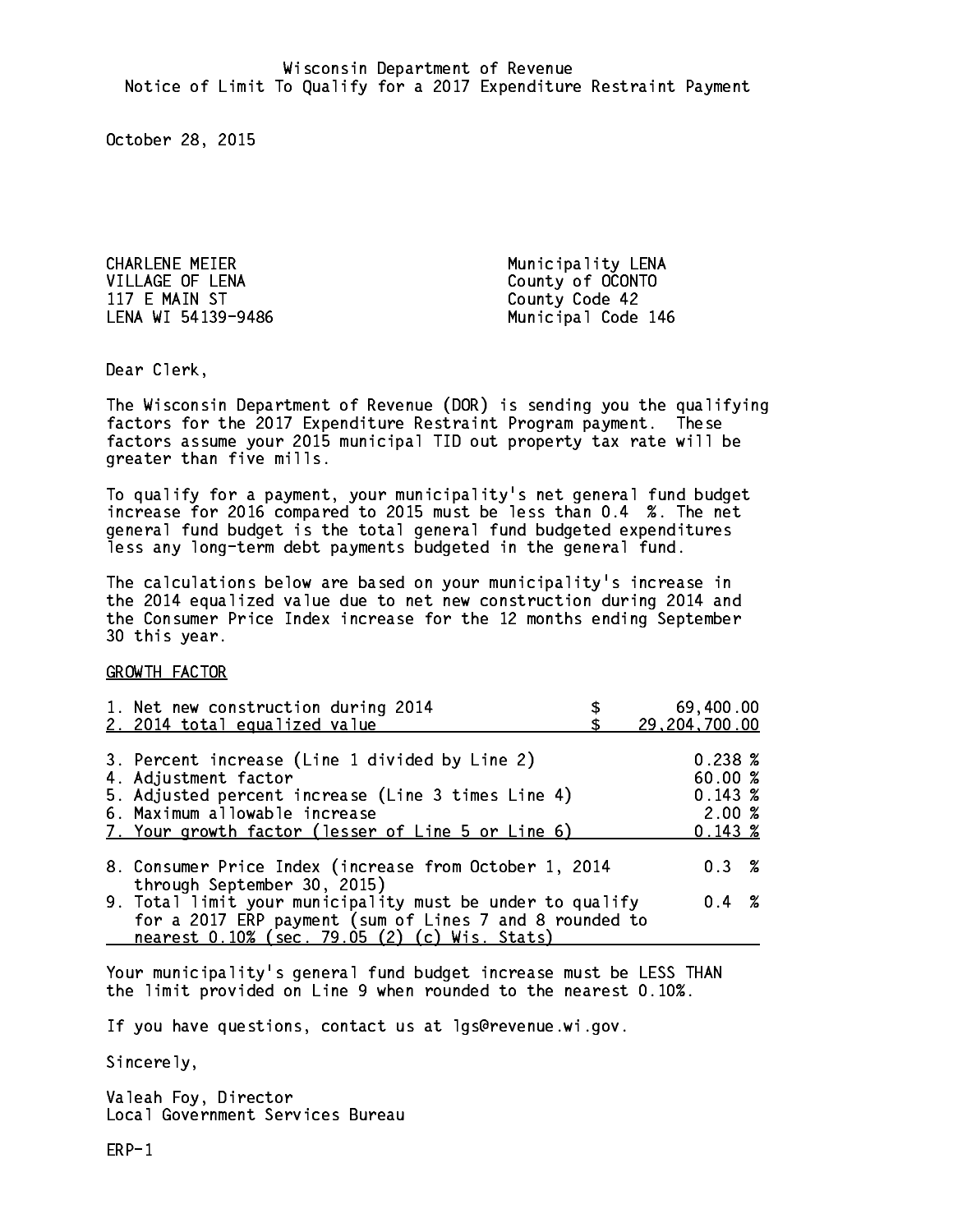CAROL HEISE, CMC VILLAGE OF SURING County of OCONTO PO BOX 31 County Code 42 SURING WI 54174-0031 Municipal Code 181

Municipality SURING

Dear Clerk. Dear Clerk,

The Wisconsin Department of Revenue (DOR) is sending you the qualifying factors for the 2017 Expenditure Restraint Program payment. These factors assume your 2015 municipal TID out property tax rate will be greater than five mills.

 To qualify for a payment, your municipality's net general fund budget increase for 2016 compared to 2015 must be less than 0.9 %. The net general fund budget is the total general fund budgeted expenditures less any long-term debt payments budgeted in the general fund.

The calculations below are based on your municipality's increase in the 2014 equalized value due to net new construction during 2014 and the Consumer Price Index increase for the 12 months ending September 30 this year. 30 this year.

GROWTH FACTOR

| 1. Net new construction during 2014<br>2. 2014 total equalized value                                                                                                                                                | 238,900.00<br>22,690,100.00                    |
|---------------------------------------------------------------------------------------------------------------------------------------------------------------------------------------------------------------------|------------------------------------------------|
| 3. Percent increase (Line 1 divided by Line 2)<br>4. Adjustment factor<br>5. Adjusted percent increase (Line 3 times Line 4)<br>6. Maximum allowable increase<br>7. Your growth factor (lesser of Line 5 or Line 6) | 1.053 %<br>60.00%<br>0.632%<br>2.00%<br>0.632% |
| 8. Consumer Price Index (increase from October 1, 2014                                                                                                                                                              | $0.3 \t%$                                      |
| through September 30, 2015)<br>9. Total limit your municipality must be under to qualify<br>for a 2017 ERP payment (sum of Lines 7 and 8 rounded to<br>nearest 0.10% (sec. 79.05 (2) (c) Wis. Stats)                | 0.9 %                                          |

Your municipality's general fund budget increase must be LESS THAN the limit provided on Line 9 when rounded to the nearest 0.10%.

If you have questions, contact us at lgs@revenue.wi.gov.

Sincerely,

Valeah Foy, Director Local Government Services Bureau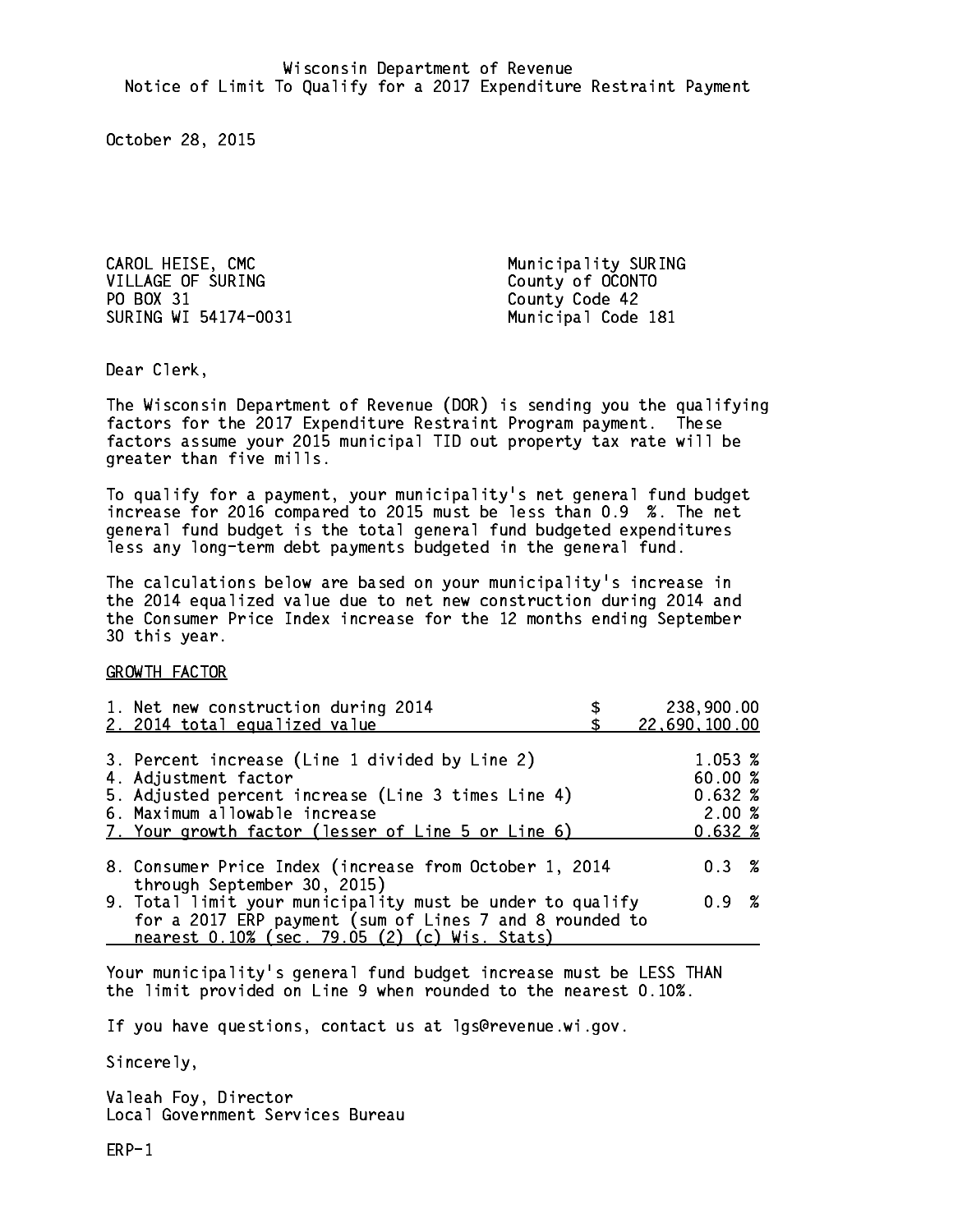BETH RANK **Municipality GILLETT** CITY OF GILLETT COUNTY OF GILLETT 150 N MCKENZIE AVE County Code 42 GILLETT WI 54124-9330 Municipal Code 231

Dear Clerk. Dear Clerk,

The Wisconsin Department of Revenue (DOR) is sending you the qualifying factors for the 2017 Expenditure Restraint Program payment. These factors assume your 2015 municipal TID out property tax rate will be greater than five mills.

 To qualify for a payment, your municipality's net general fund budget increase for 2016 compared to 2015 must be less than 0.8 %. The net general fund budget is the total general fund budgeted expenditures less any long-term debt payments budgeted in the general fund.

The calculations below are based on your municipality's increase in the 2014 equalized value due to net new construction during 2014 and the Consumer Price Index increase for the 12 months ending September 30 this year. 30 this year.

GROWTH FACTOR

| 1. Net new construction during 2014<br>2. 2014 total equalized value                                                                                                                                                | 488,300.00<br>55, 331, 800.00                  |
|---------------------------------------------------------------------------------------------------------------------------------------------------------------------------------------------------------------------|------------------------------------------------|
| 3. Percent increase (Line 1 divided by Line 2)<br>4. Adjustment factor<br>5. Adjusted percent increase (Line 3 times Line 4)<br>6. Maximum allowable increase<br>7. Your growth factor (lesser of Line 5 or Line 6) | 0.882%<br>60.00 %<br>0.529%<br>2.00%<br>0.529% |
| 8. Consumer Price Index (increase from October 1, 2014                                                                                                                                                              | $0.3 \t%$                                      |
| through September 30, 2015)<br>9. Total limit your municipality must be under to qualify<br>for a 2017 ERP payment (sum of Lines 7 and 8 rounded to<br>nearest 0.10% (sec. 79.05 (2) (c) Wis. Stats)                | 0.8 %                                          |

Your municipality's general fund budget increase must be LESS THAN the limit provided on Line 9 when rounded to the nearest 0.10%.

If you have questions, contact us at lgs@revenue.wi.gov.

Sincerely,

Valeah Foy, Director Local Government Services Bureau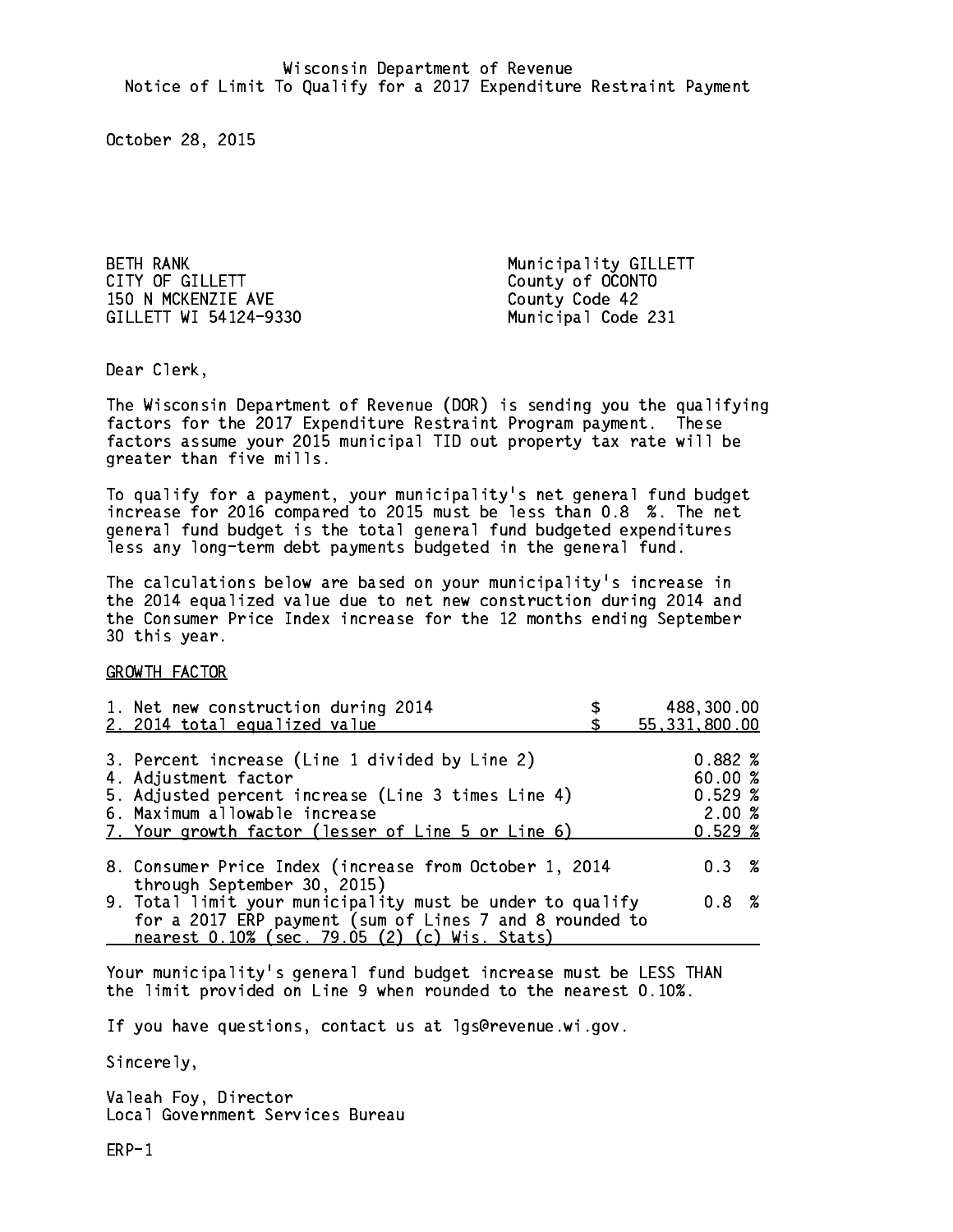SARA J. PERRIZO Municipality OCONTO 1210 MAIN ST County Code 42 OCONTO WI 54153-1542 Municipal Code 265

County of OCONTO

Dear Clerk. Dear Clerk,

The Wisconsin Department of Revenue (DOR) is sending you the qualifying factors for the 2017 Expenditure Restraint Program payment. These factors assume your 2015 municipal TID out property tax rate will be greater than five mills.

 To qualify for a payment, your municipality's net general fund budget increase for 2016 compared to 2015 must be less than 0.9 %. The net general fund budget is the total general fund budgeted expenditures less any long-term debt payments budgeted in the general fund.

The calculations below are based on your municipality's increase in the 2014 equalized value due to net new construction during 2014 and the Consumer Price Index increase for the 12 months ending September 30 this year. 30 this year.

GROWTH FACTOR

| 1. Net new construction during 2014<br>2. 2014 total equalized value                                                                                                                                                | 1,782,800.00<br>182,071,700.00                   |
|---------------------------------------------------------------------------------------------------------------------------------------------------------------------------------------------------------------------|--------------------------------------------------|
| 3. Percent increase (Line 1 divided by Line 2)<br>4. Adjustment factor<br>5. Adjusted percent increase (Line 3 times Line 4)<br>6. Maximum allowable increase<br>7. Your growth factor (lesser of Line 5 or Line 6) | 0.979~%<br>60.00%<br>0.588~%<br>2.00%<br>0.588~% |
| 8. Consumer Price Index (increase from October 1, 2014                                                                                                                                                              | $0.3 \t%$                                        |
| through September 30, 2015)<br>9. Total limit your municipality must be under to qualify<br>for a 2017 ERP payment (sum of Lines 7 and 8 rounded to<br>nearest 0.10% (sec. 79.05 (2) (c) Wis. Stats)                | 0.9 %                                            |

Your municipality's general fund budget increase must be LESS THAN the limit provided on Line 9 when rounded to the nearest 0.10%.

If you have questions, contact us at lgs@revenue.wi.gov.

Sincerely,

Valeah Foy, Director Local Government Services Bureau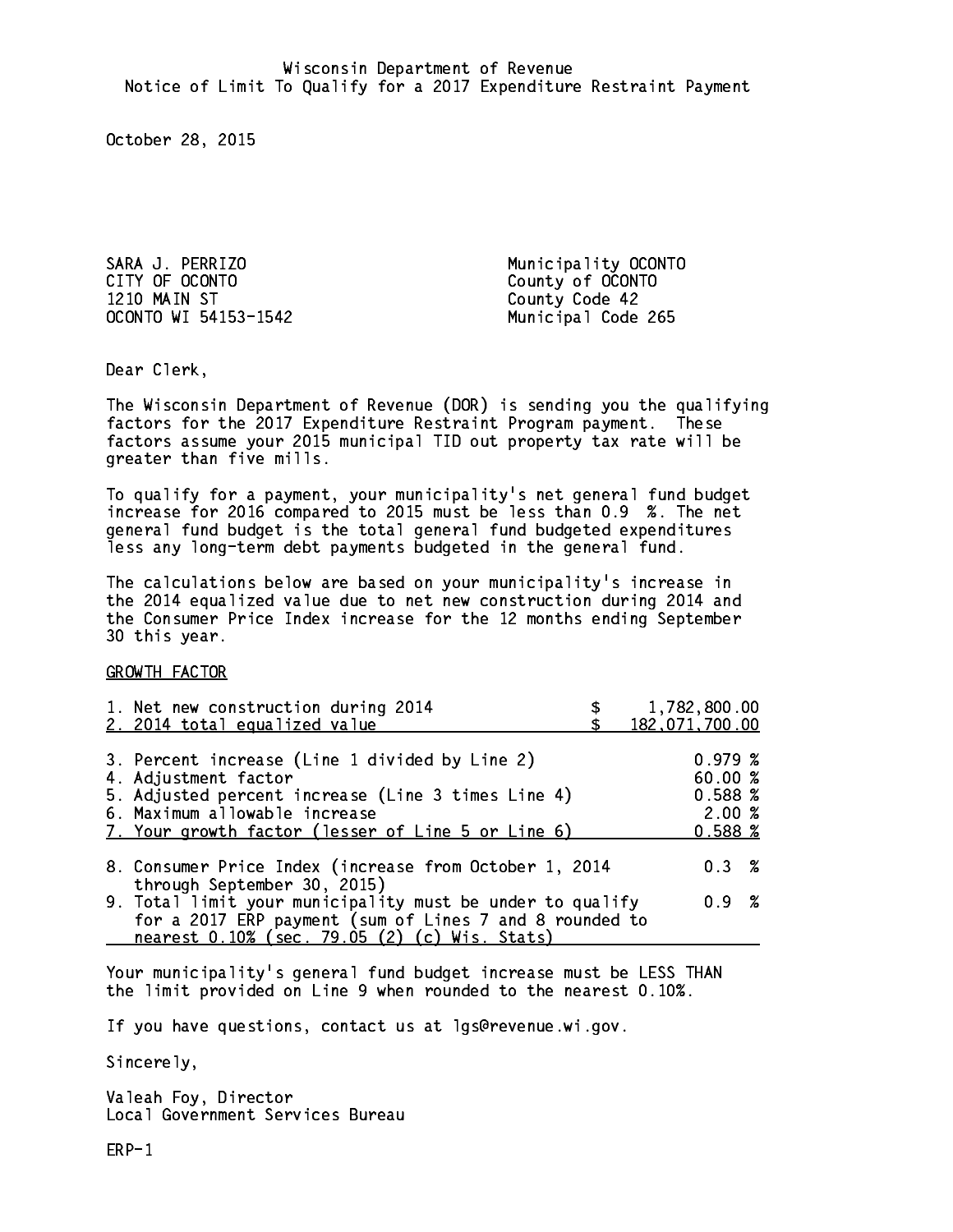VICKI ROBERTS Municipality OCONTO FALLS CITY OF OCONTO FALLS County of OCONTO PO BOX 70 County Code 42 OCONTO FALLS WI 54154-0070 Municipal Code 266

Dear Clerk. Dear Clerk,

The Wisconsin Department of Revenue (DOR) is sending you the qualifying factors for the 2017 Expenditure Restraint Program payment. These factors assume your 2015 municipal TID out property tax rate will be greater than five mills.

 To qualify for a payment, your municipality's net general fund budget increase for 2016 compared to 2015 must be less than 2.3 %. The net general fund budget is the total general fund budgeted expenditures less any long-term debt payments budgeted in the general fund.

The calculations below are based on your municipality's increase in the 2014 equalized value due to net new construction during 2014 and the Consumer Price Index increase for the 12 months ending September 30 this year. 30 this year.

GROWTH FACTOR

| 1. Net new construction during 2014<br>2. 2014 total equalized value                                                                                                                                                | 6,335,100.00<br>143,094,000.00                    |
|---------------------------------------------------------------------------------------------------------------------------------------------------------------------------------------------------------------------|---------------------------------------------------|
| 3. Percent increase (Line 1 divided by Line 2)<br>4. Adjustment factor<br>5. Adjusted percent increase (Line 3 times Line 4)<br>6. Maximum allowable increase<br>7. Your growth factor (lesser of Line 5 or Line 6) | 4.427 %<br>60.00 %<br>2.656 %<br>2.00%<br>2.000~% |
| 8. Consumer Price Index (increase from October 1, 2014                                                                                                                                                              | $0.3 \t%$                                         |
| through September 30, 2015)<br>9. Total limit your municipality must be under to qualify<br>for a 2017 ERP payment (sum of Lines 7 and 8 rounded to<br>nearest 0.10% (sec. 79.05 (2) (c) Wis. Stats)                | 2.3%                                              |

Your municipality's general fund budget increase must be LESS THAN the limit provided on Line 9 when rounded to the nearest 0.10%.

If you have questions, contact us at lgs@revenue.wi.gov.

Sincerely,

Valeah Foy, Director Local Government Services Bureau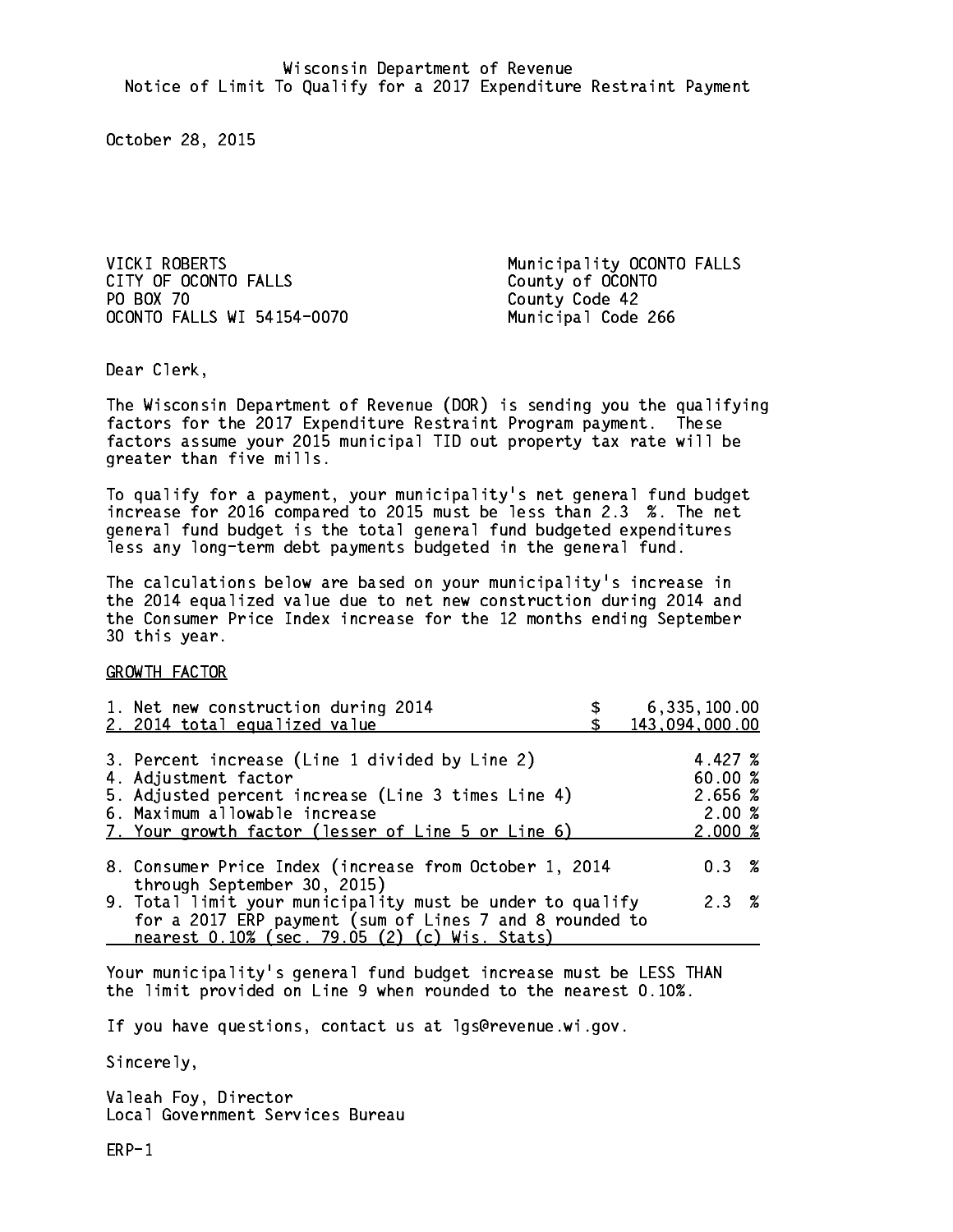VALERIE FOLEY **Municipality RHINELANDER** CITY OF RHINELANDER COUNTY OF ONEIDA 135 S STEVENS ST County Code 43 RHINELANDER WI 54501-3434 Municipal Code 276

Dear Clerk. Dear Clerk,

The Wisconsin Department of Revenue (DOR) is sending you the qualifying factors for the 2017 Expenditure Restraint Program payment. These factors assume your 2015 municipal TID out property tax rate will be greater than five mills.

 To qualify for a payment, your municipality's net general fund budget increase for 2016 compared to 2015 must be less than 1.0 %. The net general fund budget is the total general fund budgeted expenditures less any long-term debt payments budgeted in the general fund.

The calculations below are based on your municipality's increase in the 2014 equalized value due to net new construction during 2014 and the Consumer Price Index increase for the 12 months ending September 30 this year. 30 this year.

GROWTH FACTOR

| 1. Net new construction during 2014<br>2. 2014 total equalized value                                                                                                                                                | 6,571,100.00<br>573,094,700.00                   |
|---------------------------------------------------------------------------------------------------------------------------------------------------------------------------------------------------------------------|--------------------------------------------------|
| 3. Percent increase (Line 1 divided by Line 2)<br>4. Adjustment factor<br>5. Adjusted percent increase (Line 3 times Line 4)<br>6. Maximum allowable increase<br>7. Your growth factor (lesser of Line 5 or Line 6) | 1.147~%<br>60.00%<br>0.688~%<br>2.00%<br>0.688~% |
| 8. Consumer Price Index (increase from October 1, 2014                                                                                                                                                              | $0.3 \t%$                                        |
| through September 30, 2015)<br>9. Total limit your municipality must be under to qualify<br>for a 2017 ERP payment (sum of Lines 7 and 8 rounded to<br>nearest 0.10% (sec. 79.05 (2) (c) Wis. Stats)                | 1.0 %                                            |

Your municipality's general fund budget increase must be LESS THAN the limit provided on Line 9 when rounded to the nearest 0.10%.

If you have questions, contact us at lgs@revenue.wi.gov.

Sincerely,

Valeah Foy, Director Local Government Services Bureau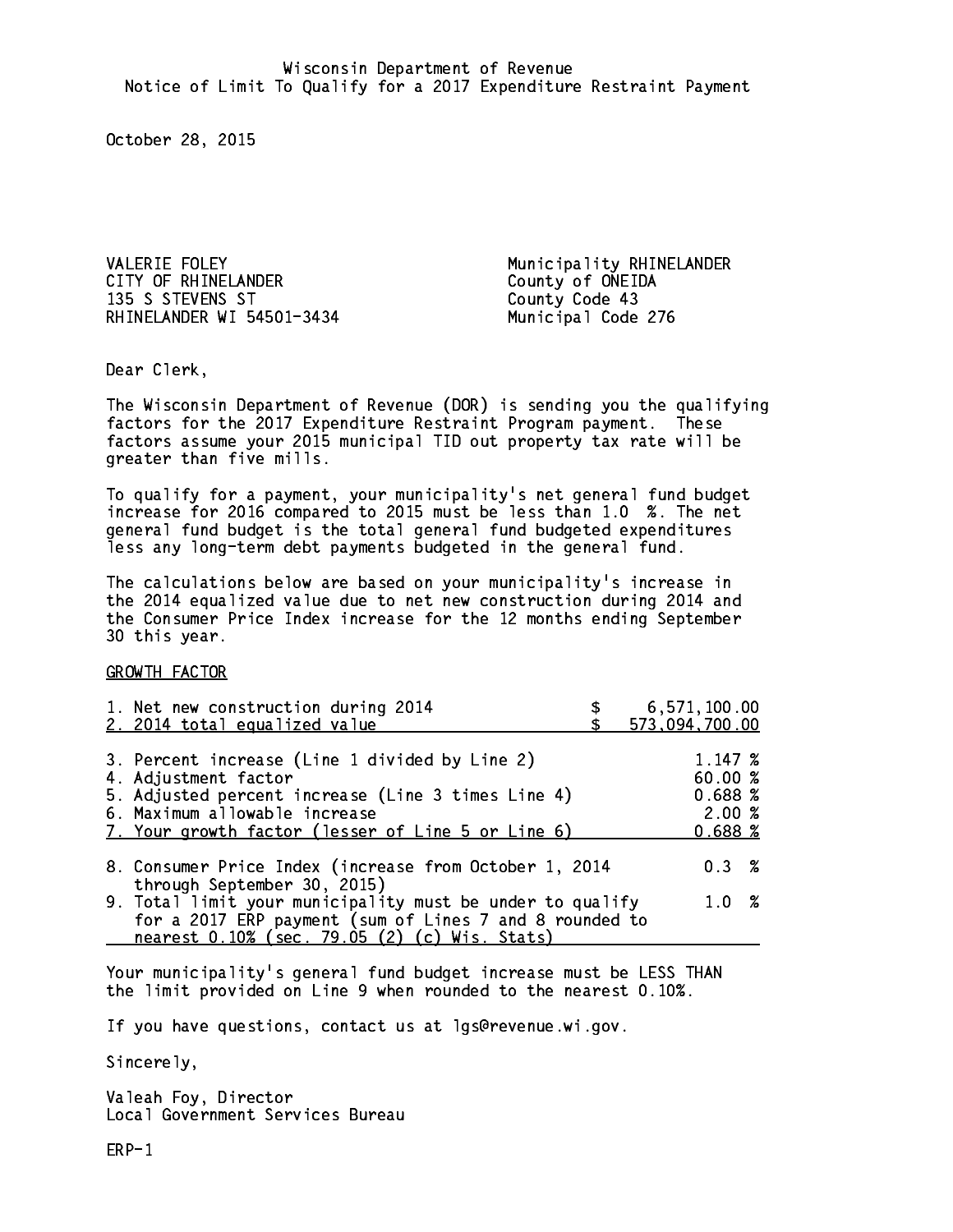ROCHELLE OSKEY **Municipality BLACK** CREEK VILLAGE OF BLACK CREEK COUNTY County of OUTAGAMIE 301 N MAPLE STREET County Code 44 BLACK CREEK WI 54106-9791 Municipal Code 107

Dear Clerk. Dear Clerk,

The Wisconsin Department of Revenue (DOR) is sending you the qualifying factors for the 2017 Expenditure Restraint Program payment. These factors assume your 2015 municipal TID out property tax rate will be greater than five mills.

 To qualify for a payment, your municipality's net general fund budget increase for 2016 compared to 2015 must be less than 0.9 %. The net general fund budget is the total general fund budgeted expenditures less any long-term debt payments budgeted in the general fund.

The calculations below are based on your municipality's increase in the 2014 equalized value due to net new construction during 2014 and the Consumer Price Index increase for the 12 months ending September 30 this year. 30 this year.

GROWTH FACTOR

| 1. Net new construction during 2014<br>2. 2014 total equalized value                                                                                                  | 665,800.00<br>63,621,900.00  |
|-----------------------------------------------------------------------------------------------------------------------------------------------------------------------|------------------------------|
|                                                                                                                                                                       |                              |
| 3. Percent increase (Line 1 divided by Line 2)<br>4. Adjustment factor<br>5. Adjusted percent increase (Line 3 times Line 4)                                          | 1.046 %<br>60.00%<br>0.628~% |
| 6. Maximum allowable increase<br>7. Your growth factor (lesser of Line 5 or Line 6)                                                                                   | 2.00%<br>0.628~%             |
| 8. Consumer Price Index (increase from October 1, 2014<br>through September 30, 2015)                                                                                 | $0.3 \t%$                    |
| 9. Total limit your municipality must be under to qualify<br>for a 2017 ERP payment (sum of Lines 7 and 8 rounded to<br>nearest 0.10% (sec. 79.05 (2) (c) Wis. Stats) | 0.9 %                        |

Your municipality's general fund budget increase must be LESS THAN the limit provided on Line 9 when rounded to the nearest 0.10%.

If you have questions, contact us at lgs@revenue.wi.gov.

Sincerely,

Valeah Foy, Director Local Government Services Bureau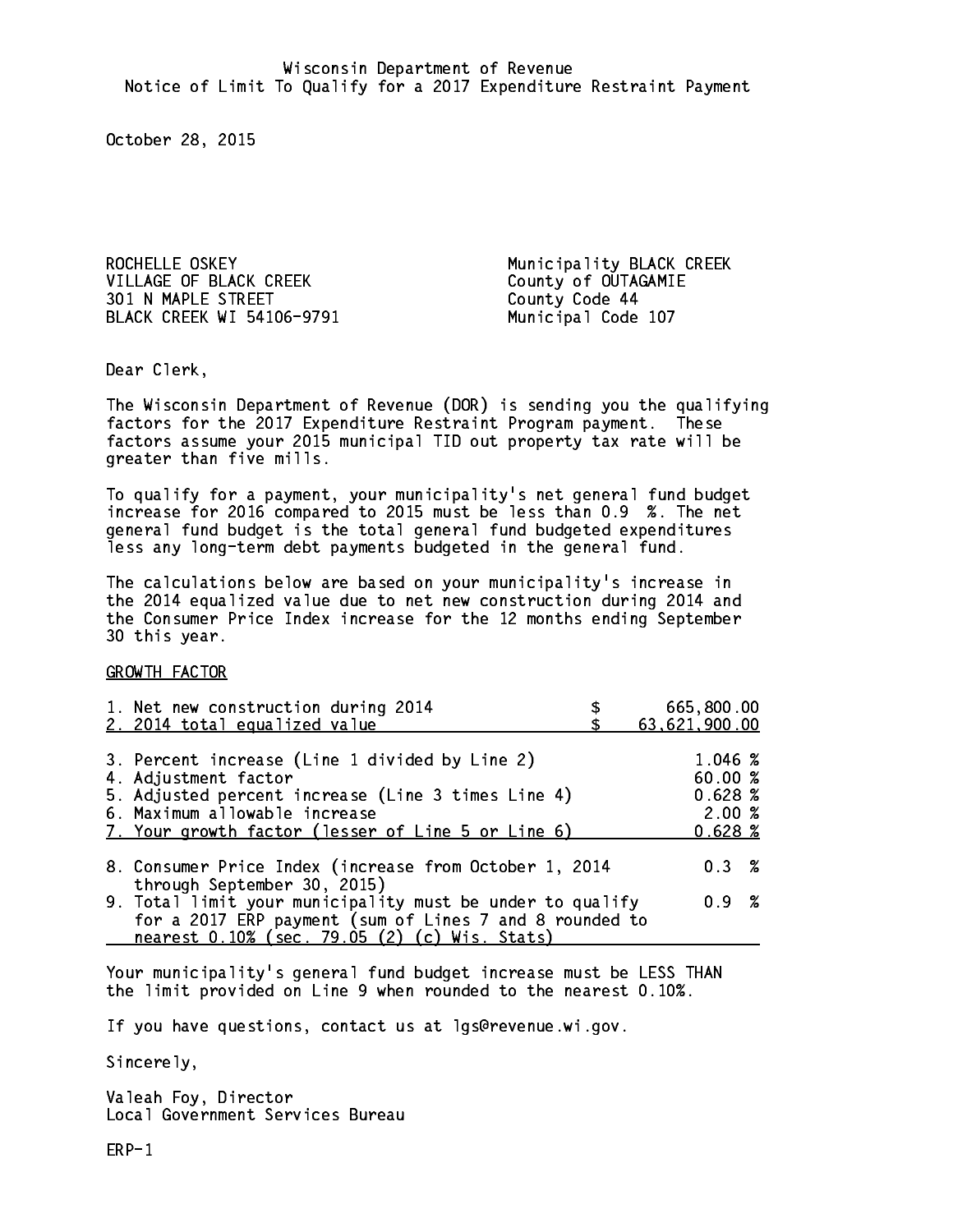VILLAGE OF COMBINED LOCKS County of OUTAGAMIE 405 WALLACE ST COMBINED LOCKS WI 54113-1129 Municipal Code 111

RACQUEL SHAMPO-GIESE Municipality COMBINED LOCKS County Code 44

Dear Clerk. Dear Clerk,

The Wisconsin Department of Revenue (DOR) is sending you the qualifying factors for the 2017 Expenditure Restraint Program payment. These factors assume your 2015 municipal TID out property tax rate will be greater than five mills.

 To qualify for a payment, your municipality's net general fund budget increase for 2016 compared to 2015 must be less than 1.1 %. The net general fund budget is the total general fund budgeted expenditures less any long-term debt payments budgeted in the general fund.

The calculations below are based on your municipality's increase in the 2014 equalized value due to net new construction during 2014 and the Consumer Price Index increase for the 12 months ending September 30 this year. 30 this year.

GROWTH FACTOR

| 1. Net new construction during 2014<br>2. 2014 total equalized value                                                                                                                                                | 3,398,700.00<br>268,645,800.00                    |
|---------------------------------------------------------------------------------------------------------------------------------------------------------------------------------------------------------------------|---------------------------------------------------|
| 3. Percent increase (Line 1 divided by Line 2)<br>4. Adjustment factor<br>5. Adjusted percent increase (Line 3 times Line 4)<br>6. Maximum allowable increase<br>7. Your growth factor (lesser of Line 5 or Line 6) | 1.265~%<br>60.00 %<br>0.759~%<br>2.00%<br>0.759~% |
| 8. Consumer Price Index (increase from October 1, 2014                                                                                                                                                              | $0.3 \t%$                                         |
| through September 30, 2015)<br>9. Total limit your municipality must be under to qualify<br>for a 2017 ERP payment (sum of Lines 7 and 8 rounded to<br>nearest 0.10% (sec. 79.05 (2) (c) Wis. Stats)                | $1.1 \t%$                                         |

Your municipality's general fund budget increase must be LESS THAN the limit provided on Line 9 when rounded to the nearest 0.10%.

If you have questions, contact us at lgs@revenue.wi.gov.

Sincerely,

Valeah Foy, Director Local Government Services Bureau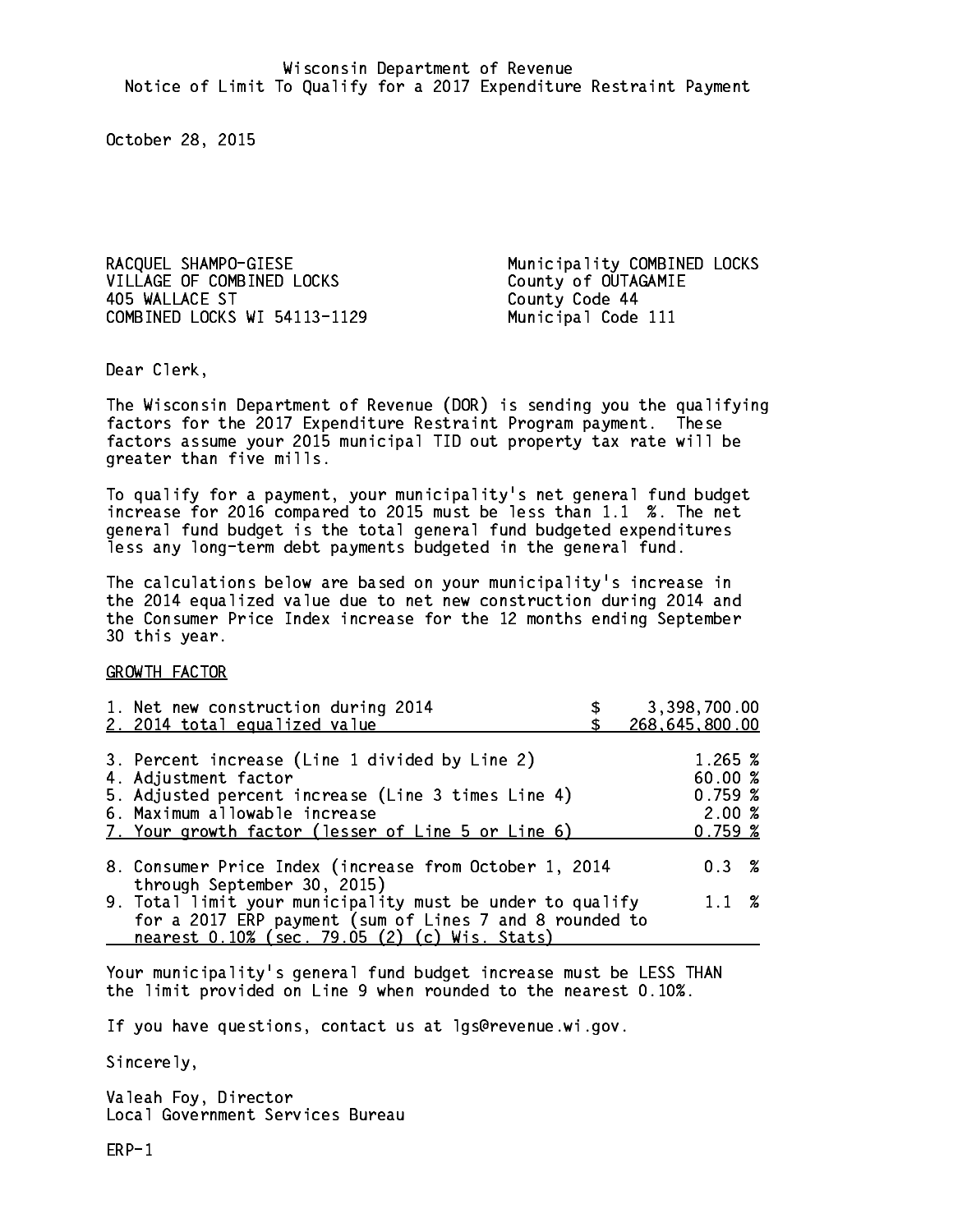LYNNE MISCHKER MUNICIPALITY Municipality HORTONVILLE VILLAGE OF HORTONVILLE County of OUTAGAMIE PO BOX 99 HORTONVILLE WI 54944-0099 Municipal Code 136

County Code 44

Dear Clerk. Dear Clerk,

The Wisconsin Department of Revenue (DOR) is sending you the qualifying factors for the 2017 Expenditure Restraint Program payment. These factors assume your 2015 municipal TID out property tax rate will be greater than five mills.

 To qualify for a payment, your municipality's net general fund budget increase for 2016 compared to 2015 must be less than 1.9 %. The net general fund budget is the total general fund budgeted expenditures less any long-term debt payments budgeted in the general fund.

The calculations below are based on your municipality's increase in the 2014 equalized value due to net new construction during 2014 and the Consumer Price Index increase for the 12 months ending September 30 this year. 30 this year.

GROWTH FACTOR

| 1. Net new construction during 2014<br>2. 2014 total equalized value                                                                                                                                                | 4,353,900.00<br>167, 673, 900.00                 |
|---------------------------------------------------------------------------------------------------------------------------------------------------------------------------------------------------------------------|--------------------------------------------------|
| 3. Percent increase (Line 1 divided by Line 2)<br>4. Adjustment factor<br>5. Adjusted percent increase (Line 3 times Line 4)<br>6. Maximum allowable increase<br>7. Your growth factor (lesser of Line 5 or Line 6) | 2.597%<br>60.00 %<br>1.558 %<br>2.00%<br>1.558 % |
| 8. Consumer Price Index (increase from October 1, 2014                                                                                                                                                              | $0.3 \t%$                                        |
| through September 30, 2015)<br>9. Total limit your municipality must be under to qualify<br>for a 2017 ERP payment (sum of Lines 7 and 8 rounded to<br>nearest 0.10% (sec. 79.05 (2) (c) Wis. Stats)                | 1.9 %                                            |

Your municipality's general fund budget increase must be LESS THAN the limit provided on Line 9 when rounded to the nearest 0.10%.

If you have questions, contact us at lgs@revenue.wi.gov.

Sincerely,

Valeah Foy, Director Local Government Services Bureau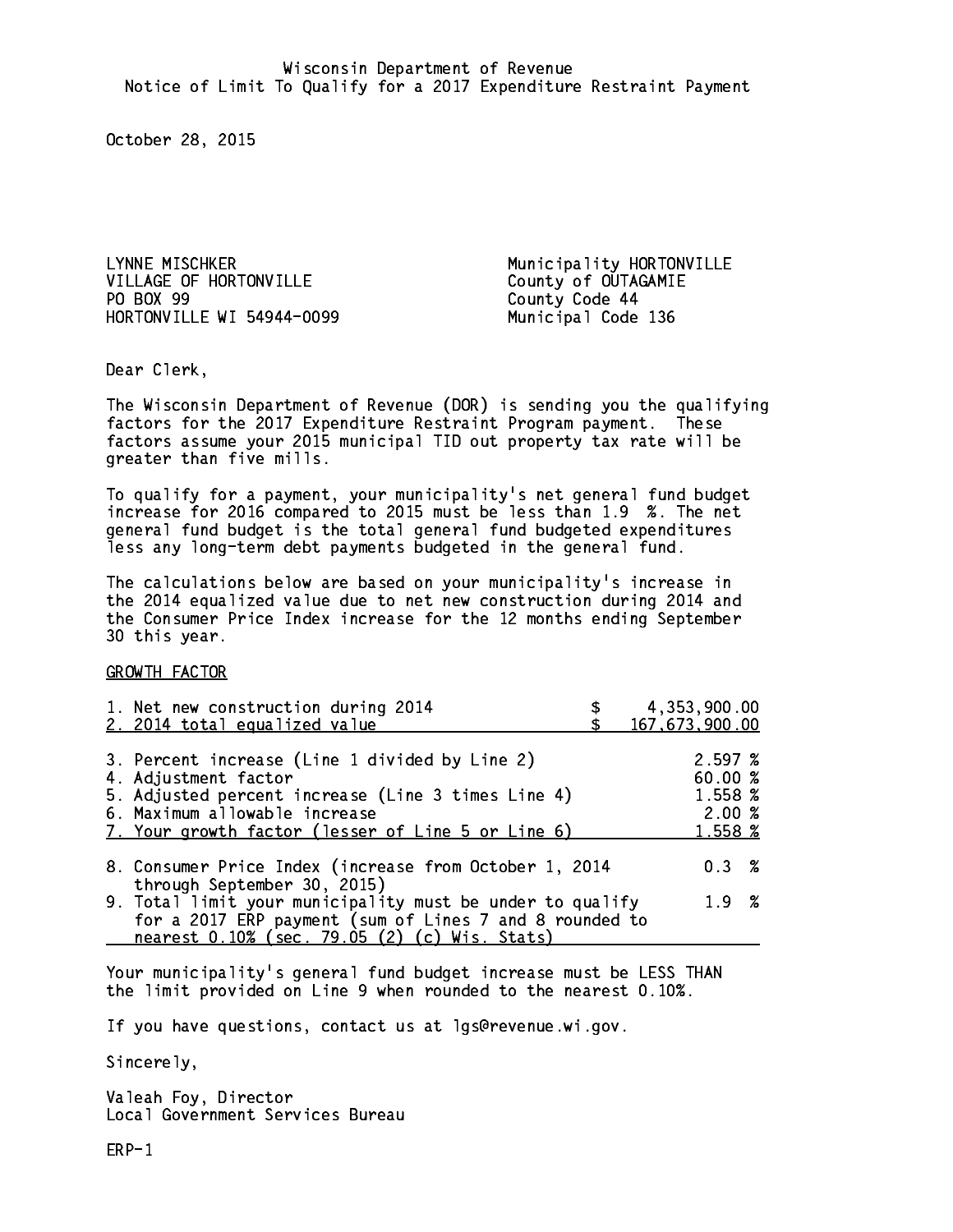ADAM HAMMATT NEWSLET Municipality KIMBERLY VILLAGE OF KIMBERLY County of OUTAGAMIE 515 W KIMBERLY AVE County Code 44 KIMBERLY WI 54136-1335 Municipal Code 141

Dear Clerk. Dear Clerk,

The Wisconsin Department of Revenue (DOR) is sending you the qualifying factors for the 2017 Expenditure Restraint Program payment. These factors assume your 2015 municipal TID out property tax rate will be greater than five mills.

 To qualify for a payment, your municipality's net general fund budget increase for 2016 compared to 2015 must be less than 0.9 %. The net general fund budget is the total general fund budgeted expenditures less any long-term debt payments budgeted in the general fund.

The calculations below are based on your municipality's increase in the 2014 equalized value due to net new construction during 2014 and the Consumer Price Index increase for the 12 months ending September 30 this year. 30 this year.

GROWTH FACTOR

| 1. Net new construction during 2014<br>2. 2014 total equalized value                                                                                                                                                | 4,693,400.00<br>456, 335, 200.00                 |
|---------------------------------------------------------------------------------------------------------------------------------------------------------------------------------------------------------------------|--------------------------------------------------|
| 3. Percent increase (Line 1 divided by Line 2)<br>4. Adjustment factor<br>5. Adjusted percent increase (Line 3 times Line 4)<br>6. Maximum allowable increase<br>7. Your growth factor (lesser of Line 5 or Line 6) | 1.028 %<br>60.00%<br>0.617~%<br>2.00%<br>0.617~% |
| 8. Consumer Price Index (increase from October 1, 2014                                                                                                                                                              | 0.3%                                             |
| through September 30, 2015)<br>9. Total limit your municipality must be under to qualify<br>for a 2017 ERP payment (sum of Lines 7 and 8 rounded to<br>nearest 0.10% (sec. 79.05 (2) (c) Wis. Stats)                | 0.9 %                                            |

Your municipality's general fund budget increase must be LESS THAN the limit provided on Line 9 when rounded to the nearest 0.10%.

If you have questions, contact us at lgs@revenue.wi.gov.

Sincerely,

Valeah Foy, Director Local Government Services Bureau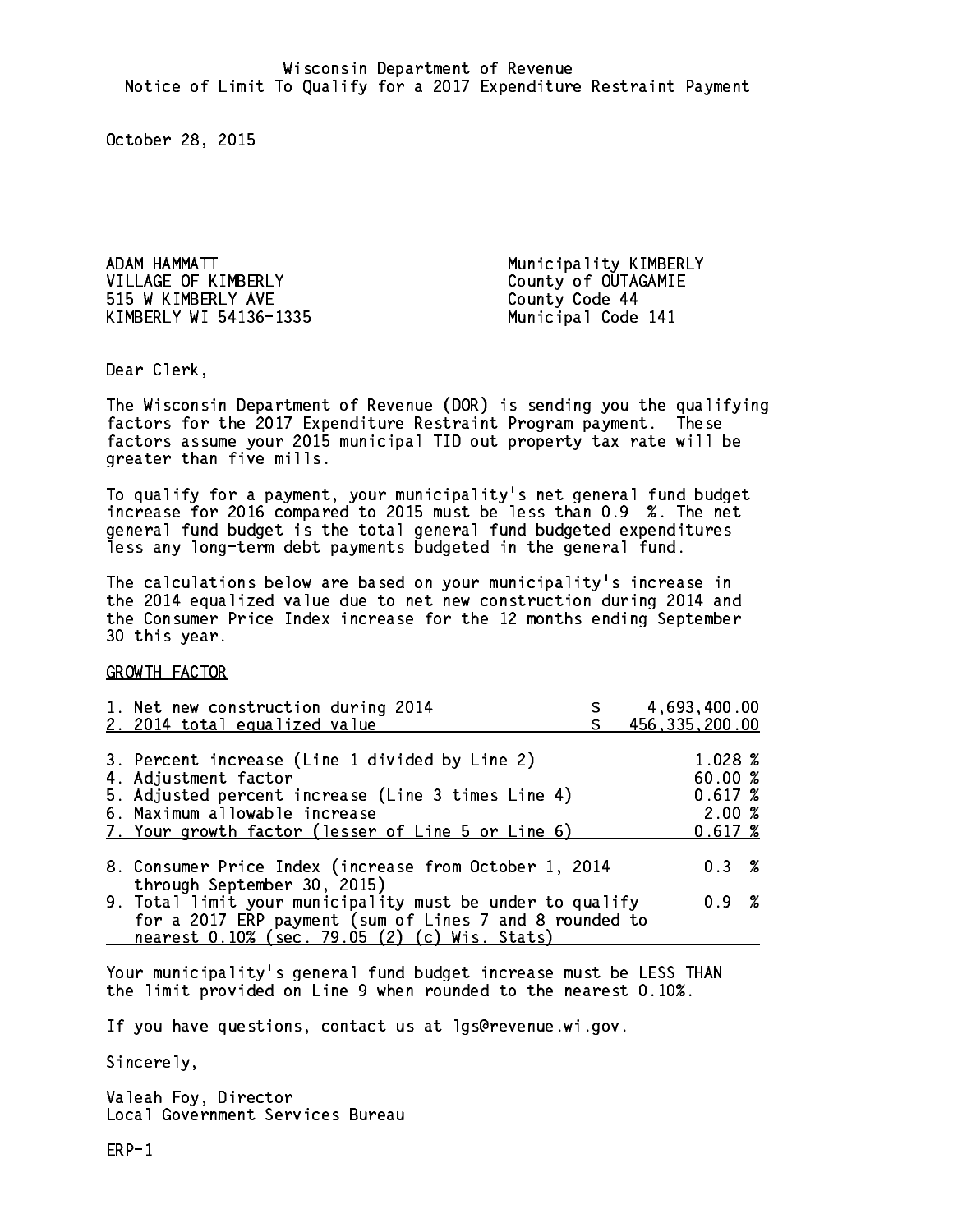LAURIE DECKER Municipality LITTLE CHUTE VILLAGE OF LITTLE CHUTE COUNTY OF OUTAGAMIE 108 W MAIN ST County Code 44 LITTLE CHUTE WI 54140-1750 Municipal Code 146

Dear Clerk. Dear Clerk,

The Wisconsin Department of Revenue (DOR) is sending you the qualifying factors for the 2017 Expenditure Restraint Program payment. These factors assume your 2015 municipal TID out property tax rate will be greater than five mills.

 To qualify for a payment, your municipality's net general fund budget increase for 2016 compared to 2015 must be less than 1.8 %. The net general fund budget is the total general fund budgeted expenditures less any long-term debt payments budgeted in the general fund.

The calculations below are based on your municipality's increase in the 2014 equalized value due to net new construction during 2014 and the Consumer Price Index increase for the 12 months ending September 30 this year. 30 this year.

GROWTH FACTOR

| 1. Net new construction during 2014<br>2. 2014 total equalized value                                                                                                                                                | 16,513,700.00<br>677,706,100.00                   |
|---------------------------------------------------------------------------------------------------------------------------------------------------------------------------------------------------------------------|---------------------------------------------------|
| 3. Percent increase (Line 1 divided by Line 2)<br>4. Adjustment factor<br>5. Adjusted percent increase (Line 3 times Line 4)<br>6. Maximum allowable increase<br>7. Your growth factor (lesser of Line 5 or Line 6) | 2.437~%<br>60.00 %<br>1.462 %<br>2.00%<br>1.462 % |
| 8. Consumer Price Index (increase from October 1, 2014<br>through September 30, 2015)                                                                                                                               | 0.3%                                              |
| 9. Total limit your municipality must be under to qualify<br>for a 2017 ERP payment (sum of Lines 7 and 8 rounded to<br>nearest 0.10% (sec. 79.05 (2) (c) Wis. Stats)                                               | $1.8 \t%$                                         |

Your municipality's general fund budget increase must be LESS THAN the limit provided on Line 9 when rounded to the nearest 0.10%.

If you have questions, contact us at lgs@revenue.wi.gov.

Sincerely,

Valeah Foy, Director Local Government Services Bureau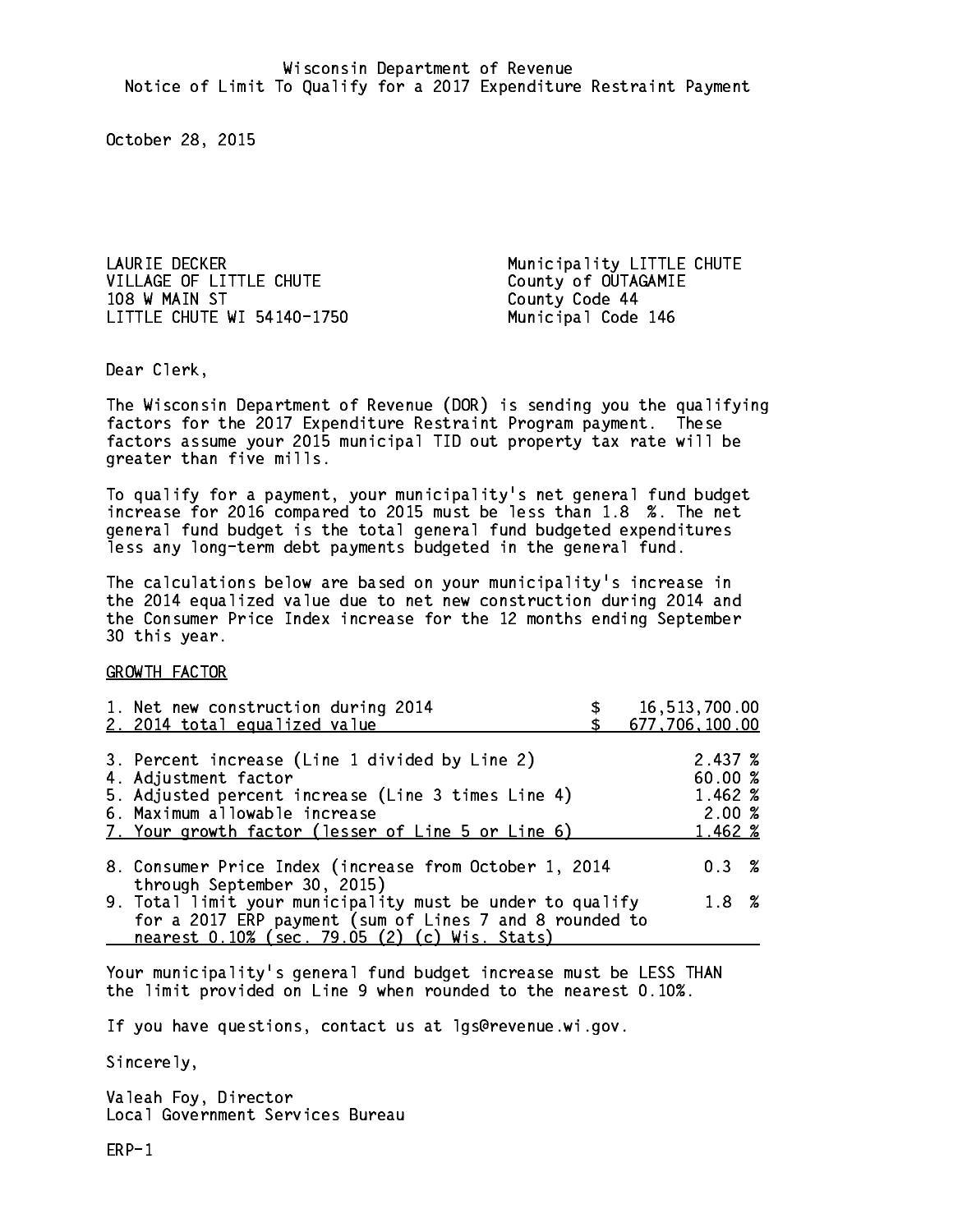SHERRYL PUES Municipality NICHOLS VILLAGE OF NICHOLS County of OUTAGAMIE PO BOX 169 County Code 44 NICHOLS WI 54152-0169 Municipal Code 155

Dear Clerk. Dear Clerk,

The Wisconsin Department of Revenue (DOR) is sending you the qualifying factors for the 2017 Expenditure Restraint Program payment. These factors assume your 2015 municipal TID out property tax rate will be greater than five mills.

 To qualify for a payment, your municipality's net general fund budget increase for 2016 compared to 2015 must be less than 0.3 %. The net general fund budget is the total general fund budgeted expenditures less any long-term debt payments budgeted in the general fund.

The calculations below are based on your municipality's increase in the 2014 equalized value due to net new construction during 2014 and the Consumer Price Index increase for the 12 months ending September 30 this year. 30 this year.

GROWTH FACTOR

| 1. Net new construction during 2014<br>2. 2014 total equalized value                                                                                                                                                | 6,800.00<br>8,811,400.00                         |
|---------------------------------------------------------------------------------------------------------------------------------------------------------------------------------------------------------------------|--------------------------------------------------|
| 3. Percent increase (Line 1 divided by Line 2)<br>4. Adjustment factor<br>5. Adjusted percent increase (Line 3 times Line 4)<br>6. Maximum allowable increase<br>7. Your growth factor (lesser of Line 5 or Line 6) | 0.077~%<br>60.00%<br>0.046~%<br>2.00%<br>0.046~% |
| 8. Consumer Price Index (increase from October 1, 2014                                                                                                                                                              | $0.3 \t%$                                        |
| through September 30, 2015)<br>9. Total limit your municipality must be under to qualify<br>for a 2017 ERP payment (sum of Lines 7 and 8 rounded to<br>nearest 0.10% (sec. 79.05 (2) (c) Wis. Stats)                | 0.3%                                             |

Your municipality's general fund budget increase must be LESS THAN the limit provided on Line 9 when rounded to the nearest 0.10%.

If you have questions, contact us at lgs@revenue.wi.gov.

Sincerely,

Valeah Foy, Director Local Government Services Bureau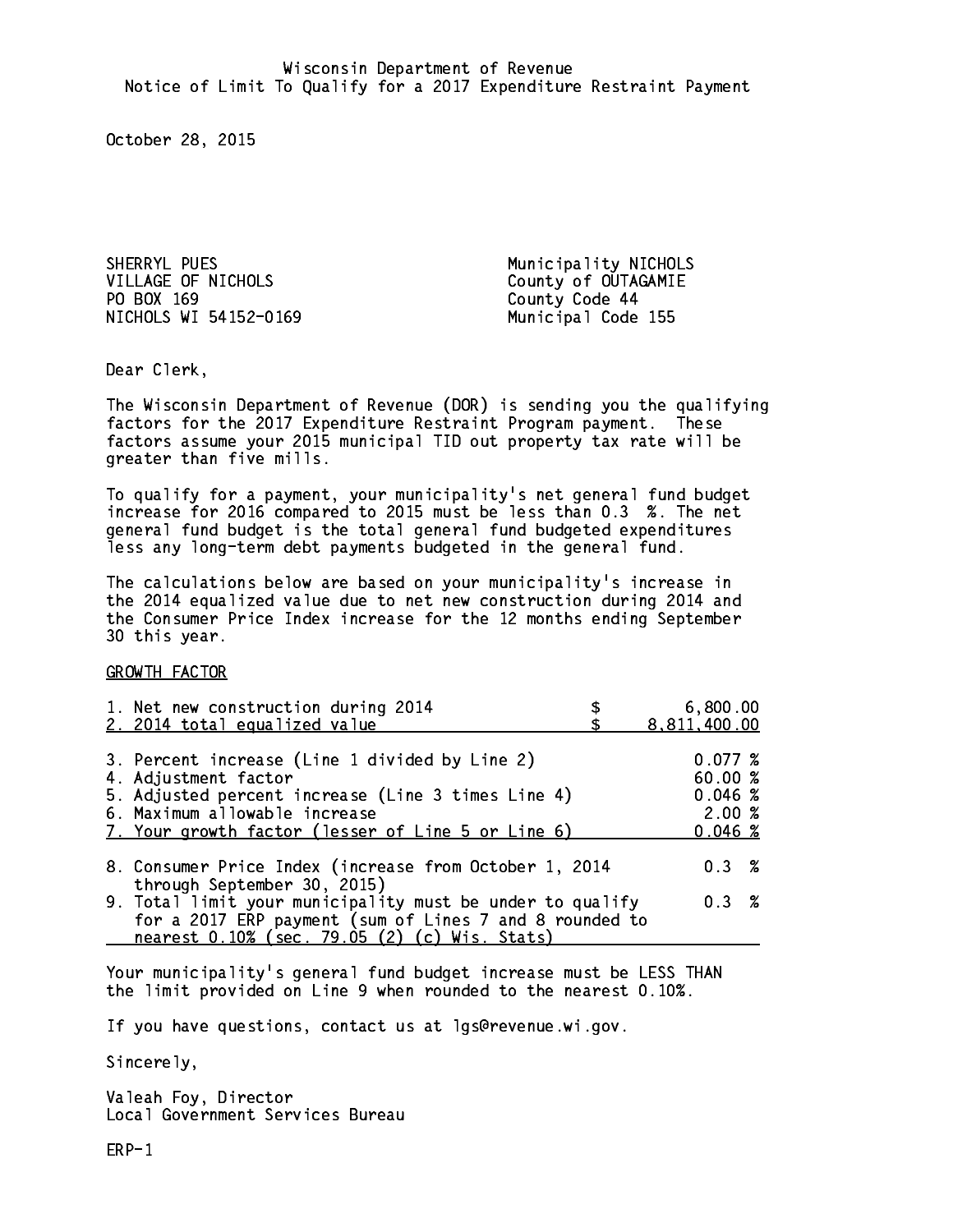LAURIE BUNNELL **Municipality SHIOCTON** VILLAGE OF SHIOCTON County of OUTAGAMIE PO BOX 96 SHIOCTON WI 54170-0096 Municipal Code 181

County Code 44

Dear Clerk. Dear Clerk,

The Wisconsin Department of Revenue (DOR) is sending you the qualifying factors for the 2017 Expenditure Restraint Program payment. These factors assume your 2015 municipal TID out property tax rate will be greater than five mills.

 To qualify for a payment, your municipality's net general fund budget increase for 2016 compared to 2015 must be less than 0.4 %. The net general fund budget is the total general fund budgeted expenditures less any long-term debt payments budgeted in the general fund.

The calculations below are based on your municipality's increase in the 2014 equalized value due to net new construction during 2014 and the Consumer Price Index increase for the 12 months ending September 30 this year. 30 this year.

GROWTH FACTOR

| 1. Net new construction during 2014                                                                                                                                                                                 | 66,200.00                                             |
|---------------------------------------------------------------------------------------------------------------------------------------------------------------------------------------------------------------------|-------------------------------------------------------|
| 2. 2014 total equalized value                                                                                                                                                                                       | 36,414,900.00                                         |
| 3. Percent increase (Line 1 divided by Line 2)<br>4. Adjustment factor<br>5. Adjusted percent increase (Line 3 times Line 4)<br>6. Maximum allowable increase<br>7. Your growth factor (lesser of Line 5 or Line 6) | $0.182 \; %$<br>60.00%<br>0.109~%<br>2.00%<br>0.109~% |
| 8. Consumer Price Index (increase from October 1, 2014                                                                                                                                                              | $0.3 \t%$                                             |
| through September 30, 2015)<br>9. Total limit your municipality must be under to qualify<br>for a 2017 ERP payment (sum of Lines 7 and 8 rounded to<br>nearest 0.10% (sec. 79.05 (2) (c) Wis. Stats)                | $0.4 \t%$                                             |

Your municipality's general fund budget increase must be LESS THAN the limit provided on Line 9 when rounded to the nearest 0.10%.

If you have questions, contact us at lgs@revenue.wi.gov.

Sincerely,

Valeah Foy, Director Local Government Services Bureau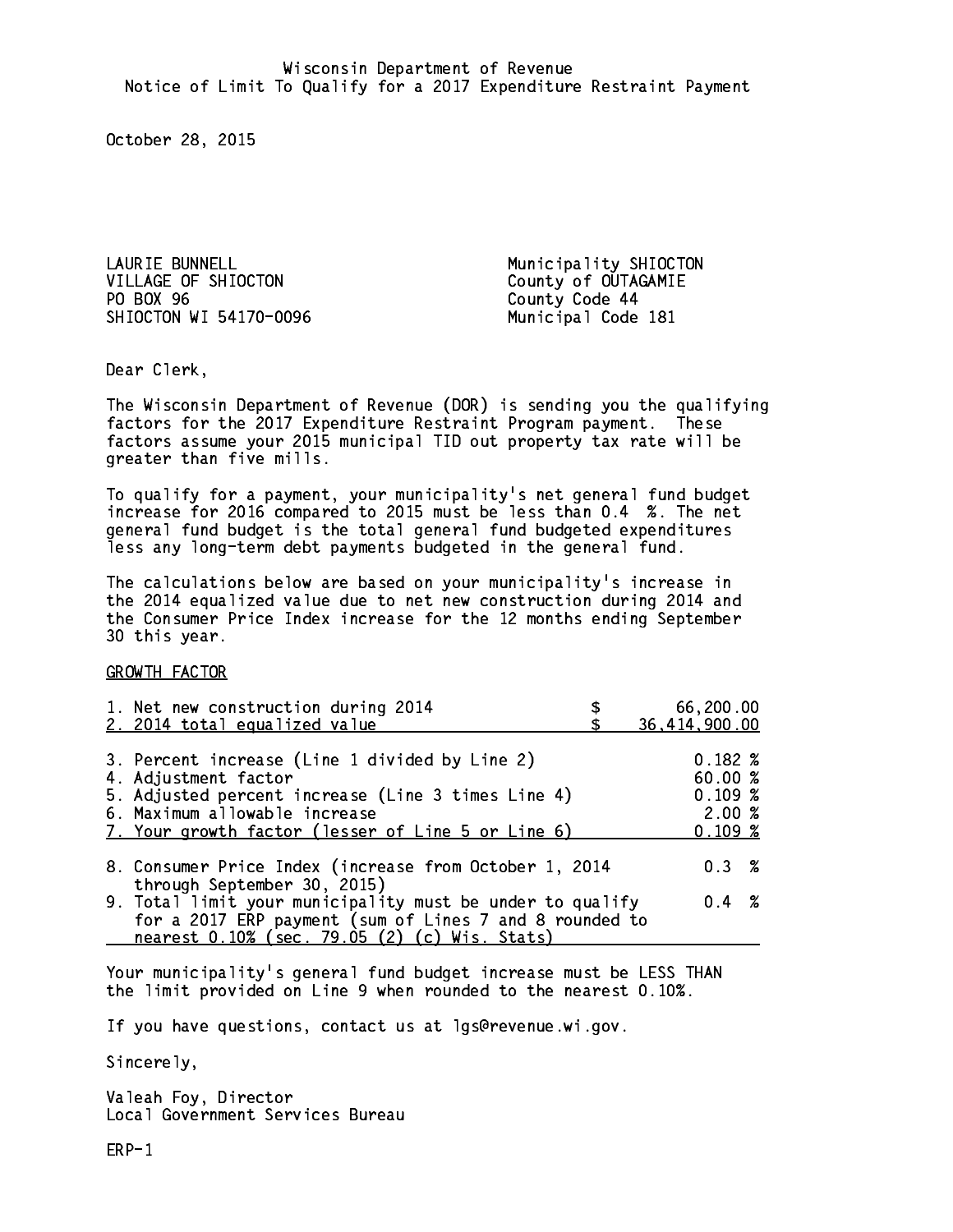DAWN COLLINS Municipality APPLETON CITY OF APPLETON COUNTY OF APPLETON 100 N APPLETON ST County Code 44 APPLETON WI 54911-4799 Municipal Code 201

Dear Clerk. Dear Clerk,

The Wisconsin Department of Revenue (DOR) is sending you the qualifying factors for the 2017 Expenditure Restraint Program payment. These factors assume your 2015 municipal TID out property tax rate will be greater than five mills.

 To qualify for a payment, your municipality's net general fund budget increase for 2016 compared to 2015 must be less than 1.0 %. The net general fund budget is the total general fund budgeted expenditures less any long-term debt payments budgeted in the general fund.

The calculations below are based on your municipality's increase in the 2014 equalized value due to net new construction during 2014 and the Consumer Price Index increase for the 12 months ending September 30 this year. 30 this year.

GROWTH FACTOR

| 1. Net new construction during 2014<br>2. 2014 total equalized value                                                                                                                                                |  | \$51,444,400.00<br>\$4,696,660,500.00             |  |
|---------------------------------------------------------------------------------------------------------------------------------------------------------------------------------------------------------------------|--|---------------------------------------------------|--|
| 3. Percent increase (Line 1 divided by Line 2)<br>4. Adjustment factor<br>5. Adjusted percent increase (Line 3 times Line 4)<br>6. Maximum allowable increase<br>7. Your growth factor (lesser of Line 5 or Line 6) |  | 1.095 %<br>60.00 %<br>0.657~%<br>2.00%<br>0.657~% |  |
| 8. Consumer Price Index (increase from October 1, 2014<br>through September 30, 2015)                                                                                                                               |  | $0.3 \t%$                                         |  |
| 9. Total limit your municipality must be under to qualify<br>for a 2017 ERP payment (sum of Lines 7 and 8 rounded to<br>nearest 0.10% (sec. 79.05 (2) (c) Wis. Stats)                                               |  | 1.0%                                              |  |

Your municipality's general fund budget increase must be LESS THAN the limit provided on Line 9 when rounded to the nearest 0.10%.

If you have questions, contact us at lgs@revenue.wi.gov.

Sincerely,

Valeah Foy, Director Local Government Services Bureau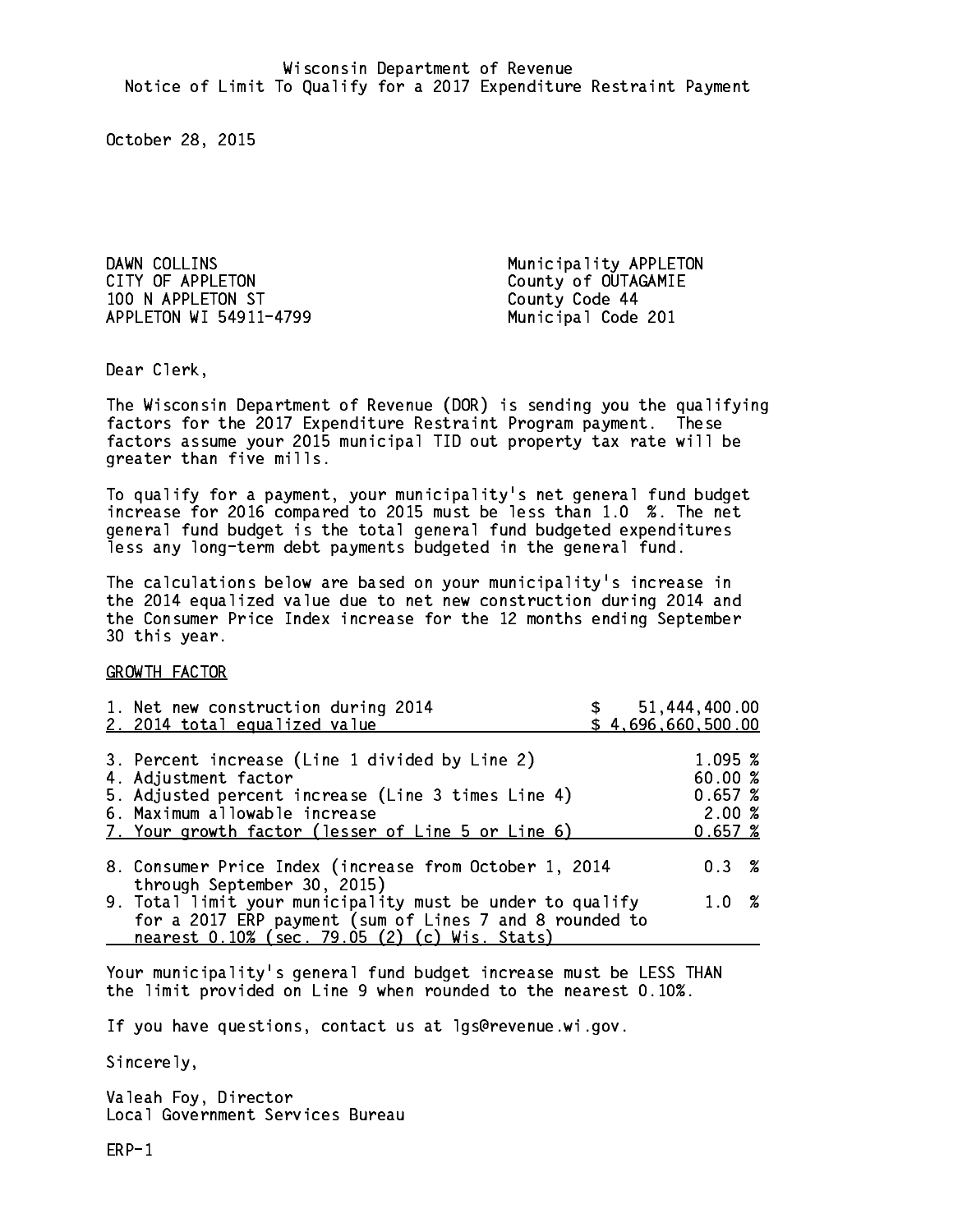SUSAN J. DUDA Municipality KAUKAUNA CITY OF KAUKAUNA COUNTY OF COUNTY OF COUTAGAMIE PO BOX 890 KAUKAUNA WI 54130-0890 Municipal Code 241

County Code 44

Dear Clerk. Dear Clerk,

The Wisconsin Department of Revenue (DOR) is sending you the qualifying factors for the 2017 Expenditure Restraint Program payment. These factors assume your 2015 municipal TID out property tax rate will be greater than five mills.

 To qualify for a payment, your municipality's net general fund budget increase for 2016 compared to 2015 must be less than 1.3 %. The net general fund budget is the total general fund budgeted expenditures less any long-term debt payments budgeted in the general fund.

The calculations below are based on your municipality's increase in the 2014 equalized value due to net new construction during 2014 and the Consumer Price Index increase for the 12 months ending September 30 this year. 30 this year.

GROWTH FACTOR

| 1. Net new construction during 2014<br>2. 2014 total equalized value                                                                                                                                                | 15,160,200.00<br>922,944,000.00                  |
|---------------------------------------------------------------------------------------------------------------------------------------------------------------------------------------------------------------------|--------------------------------------------------|
| 3. Percent increase (Line 1 divided by Line 2)<br>4. Adjustment factor<br>5. Adjusted percent increase (Line 3 times Line 4)<br>6. Maximum allowable increase<br>7. Your growth factor (lesser of Line 5 or Line 6) | 1.643 %<br>60.00 %<br>0.986~%<br>2.00%<br>0.986% |
| 8. Consumer Price Index (increase from October 1, 2014                                                                                                                                                              | 0.3%                                             |
| through September 30, 2015)<br>9. Total limit your municipality must be under to qualify<br>for a 2017 ERP payment (sum of Lines 7 and 8 rounded to<br>nearest 0.10% (sec. 79.05 (2) (c) Wis. Stats)                | $1.3 \t%$                                        |

Your municipality's general fund budget increase must be LESS THAN the limit provided on Line 9 when rounded to the nearest 0.10%.

If you have questions, contact us at lgs@revenue.wi.gov.

Sincerely,

Valeah Foy, Director Local Government Services Bureau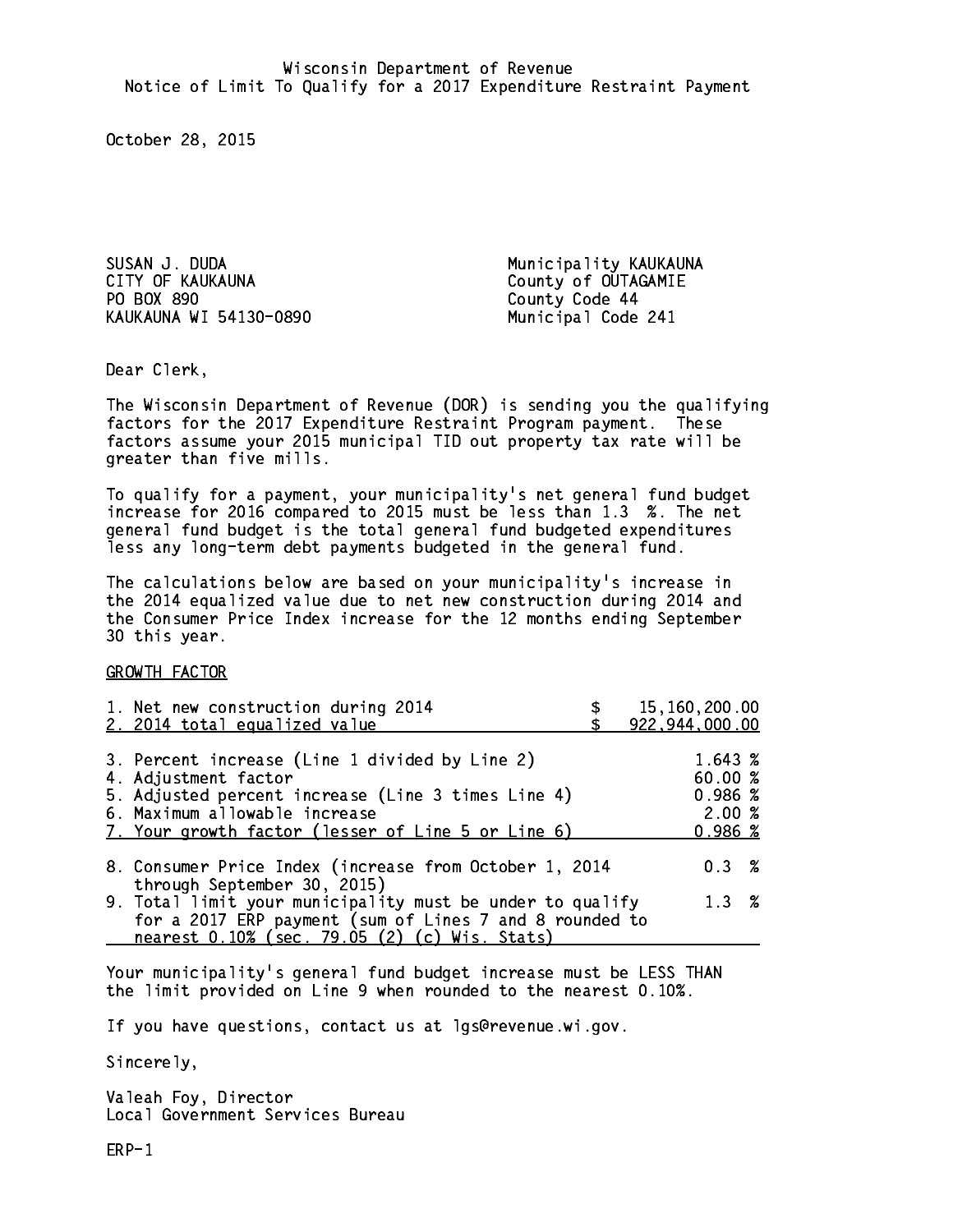SUSAN GARSOW Municipality SEYMOUR CITY OF SEYMOUR COUNTY OF SEYMOUR 328 N MAIN ST County Code 44 SEYMOUR WI 54165-1312 Municipal Code 281

Dear Clerk. Dear Clerk,

The Wisconsin Department of Revenue (DOR) is sending you the qualifying factors for the 2017 Expenditure Restraint Program payment. These factors assume your 2015 municipal TID out property tax rate will be greater than five mills.

 To qualify for a payment, your municipality's net general fund budget increase for 2016 compared to 2015 must be less than 0.9 %. The net general fund budget is the total general fund budgeted expenditures less any long-term debt payments budgeted in the general fund.

The calculations below are based on your municipality's increase in the 2014 equalized value due to net new construction during 2014 and the Consumer Price Index increase for the 12 months ending September 30 this year. 30 this year.

GROWTH FACTOR

| 1,802,400.00<br>181,414,800.00                                                                                                |
|-------------------------------------------------------------------------------------------------------------------------------|
| $0.994 \;$ %<br>60.00 %<br>0.596%<br>2.00%<br>0.596~%                                                                         |
| $0.3 \t%$                                                                                                                     |
| 9. Total limit your municipality must be under to qualify<br>0.9 %<br>for a 2017 ERP payment (sum of Lines 7 and 8 rounded to |
|                                                                                                                               |

Your municipality's general fund budget increase must be LESS THAN the limit provided on Line 9 when rounded to the nearest 0.10%.

If you have questions, contact us at lgs@revenue.wi.gov.

Sincerely,

Valeah Foy, Director Local Government Services Bureau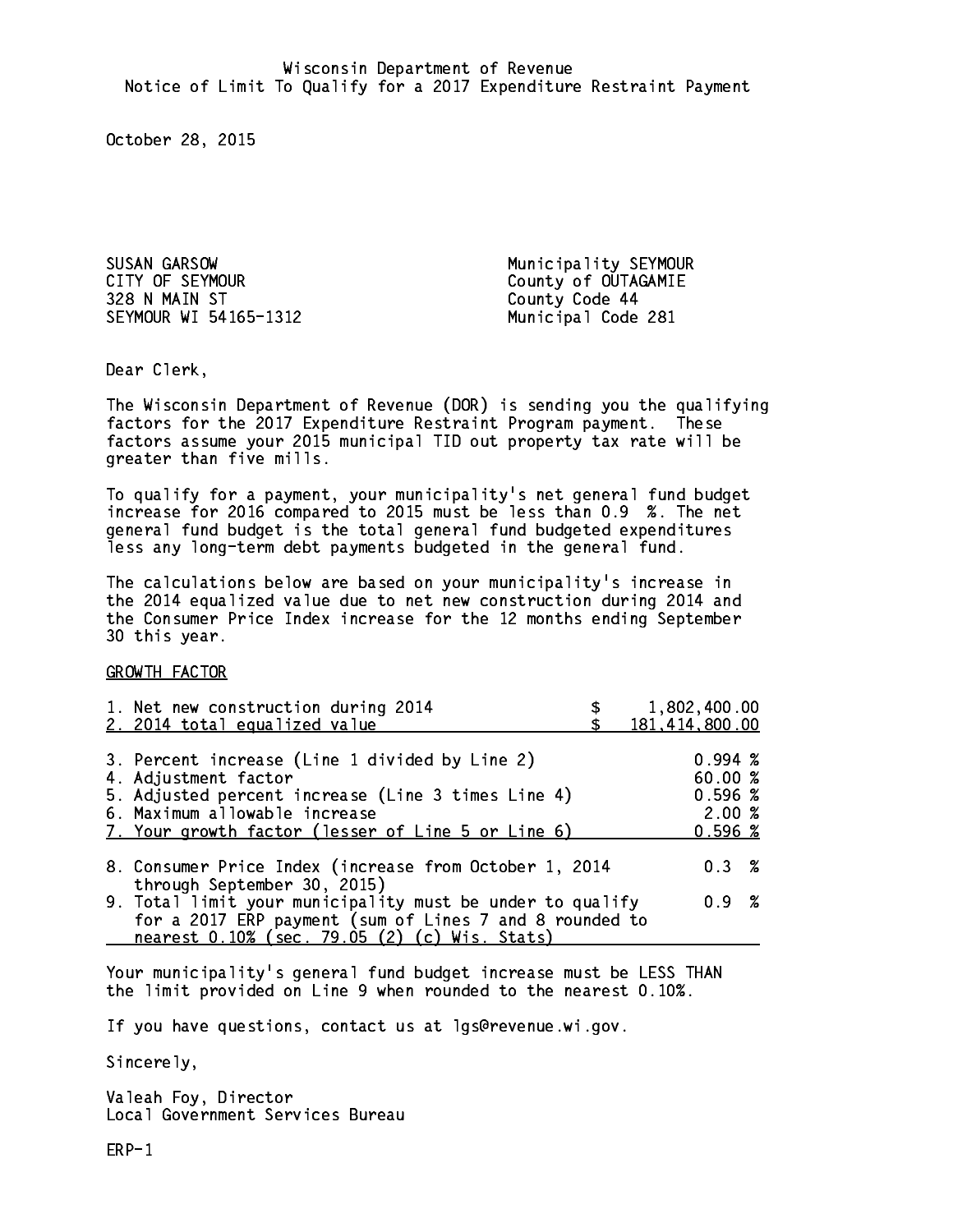KAITY OLSEN 1999 - ANNO 1999 - Municipality BELGIUM VILLAGE OF BELGIUM County of OZAUKEE 104 PETER THEIN AVE County Code 45 BELGIUM WI 53004-9520 Municipal Code 106

Dear Clerk. Dear Clerk,

The Wisconsin Department of Revenue (DOR) is sending you the qualifying factors for the 2017 Expenditure Restraint Program payment. These factors assume your 2015 municipal TID out property tax rate will be greater than five mills.

 To qualify for a payment, your municipality's net general fund budget increase for 2016 compared to 2015 must be less than 1.0 %. The net general fund budget is the total general fund budgeted expenditures less any long-term debt payments budgeted in the general fund.

The calculations below are based on your municipality's increase in the 2014 equalized value due to net new construction during 2014 and the Consumer Price Index increase for the 12 months ending September 30 this year. 30 this year.

GROWTH FACTOR

| 1. Net new construction during 2014<br>2. 2014 total equalized value                                                                                                                                                | 1,956,800.00<br>163,776,200.00                   |
|---------------------------------------------------------------------------------------------------------------------------------------------------------------------------------------------------------------------|--------------------------------------------------|
| 3. Percent increase (Line 1 divided by Line 2)<br>4. Adjustment factor<br>5. Adjusted percent increase (Line 3 times Line 4)<br>6. Maximum allowable increase<br>7. Your growth factor (lesser of Line 5 or Line 6) | 1.195~%<br>60.00%<br>0.717~%<br>2.00%<br>0.717~% |
| 8. Consumer Price Index (increase from October 1, 2014<br>through September 30, 2015)                                                                                                                               | $0.3 \t%$                                        |
| 9. Total limit your municipality must be under to qualify<br>for a 2017 ERP payment (sum of Lines 7 and 8 rounded to<br>nearest 0.10% (sec. 79.05 (2) (c) Wis. Stats)                                               | 1.0 %                                            |

Your municipality's general fund budget increase must be LESS THAN the limit provided on Line 9 when rounded to the nearest 0.10%.

If you have questions, contact us at lgs@revenue.wi.gov.

Sincerely,

Valeah Foy, Director Local Government Services Bureau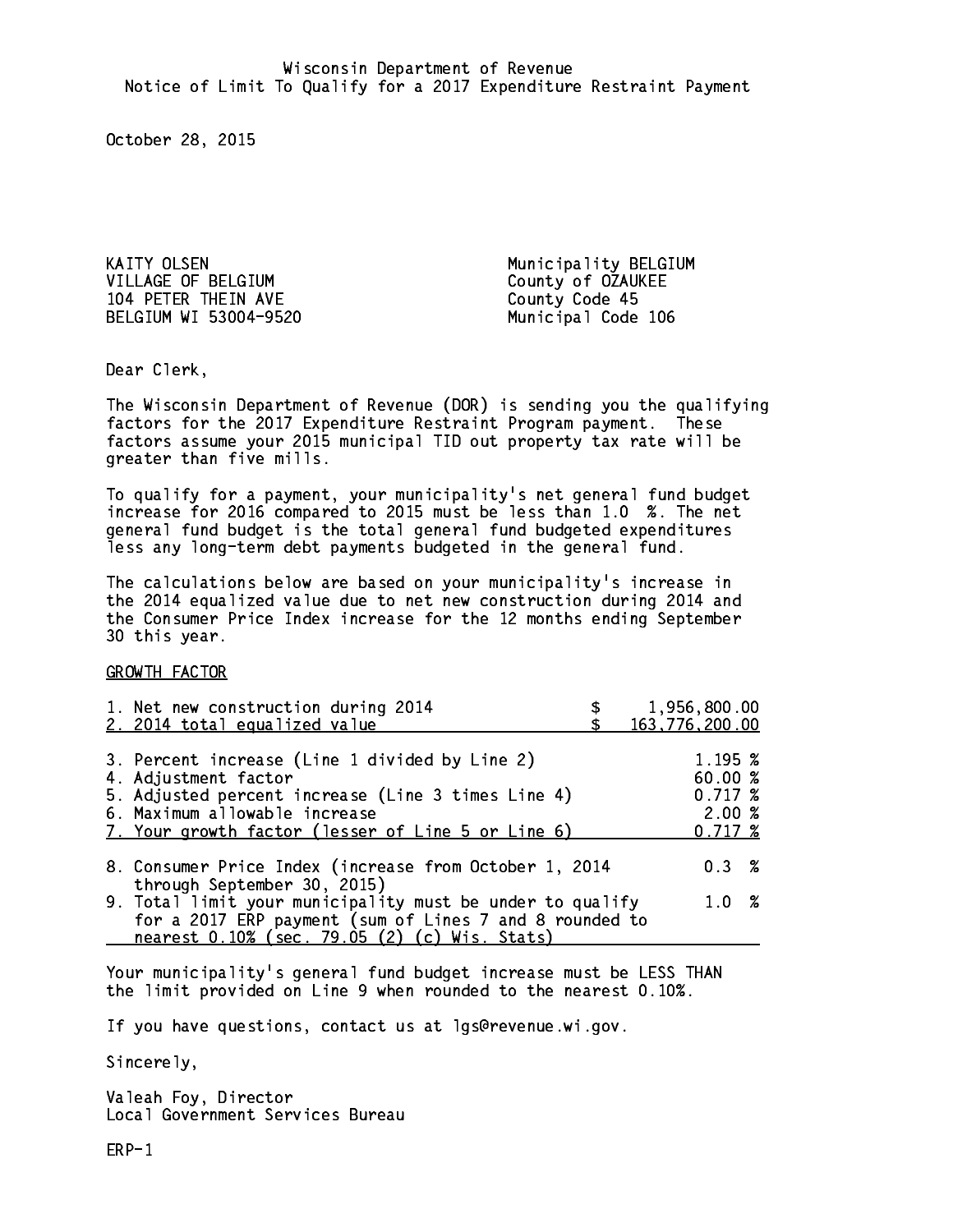SANDRA TRETOW Municipality FREDONIA VILLAGE OF FREDONIA County of OZAUKEE 242 FREDONIA AVENUE County Code 45 FREDONIA WI 53021-9401 Municipal Code 126

Dear Clerk. Dear Clerk,

The Wisconsin Department of Revenue (DOR) is sending you the qualifying factors for the 2017 Expenditure Restraint Program payment. These factors assume your 2015 municipal TID out property tax rate will be greater than five mills.

 To qualify for a payment, your municipality's net general fund budget increase for 2016 compared to 2015 must be less than 1.0 %. The net general fund budget is the total general fund budgeted expenditures less any long-term debt payments budgeted in the general fund.

The calculations below are based on your municipality's increase in the 2014 equalized value due to net new construction during 2014 and the Consumer Price Index increase for the 12 months ending September 30 this year. 30 this year.

GROWTH FACTOR

|                                                                                                                      | 1,757,800.00<br>149,699,000.00                    |
|----------------------------------------------------------------------------------------------------------------------|---------------------------------------------------|
|                                                                                                                      | 1.174~%<br>60.00 %<br>0.705~%<br>2.00%<br>0.705~% |
| 8. Consumer Price Index (increase from October 1, 2014                                                               | $0.3 \t%$                                         |
| 9. Total limit your municipality must be under to qualify<br>for a 2017 ERP payment (sum of Lines 7 and 8 rounded to | 1.0 %                                             |
|                                                                                                                      |                                                   |

Your municipality's general fund budget increase must be LESS THAN the limit provided on Line 9 when rounded to the nearest 0.10%.

If you have questions, contact us at lgs@revenue.wi.gov.

Sincerely,

Valeah Foy, Director Local Government Services Bureau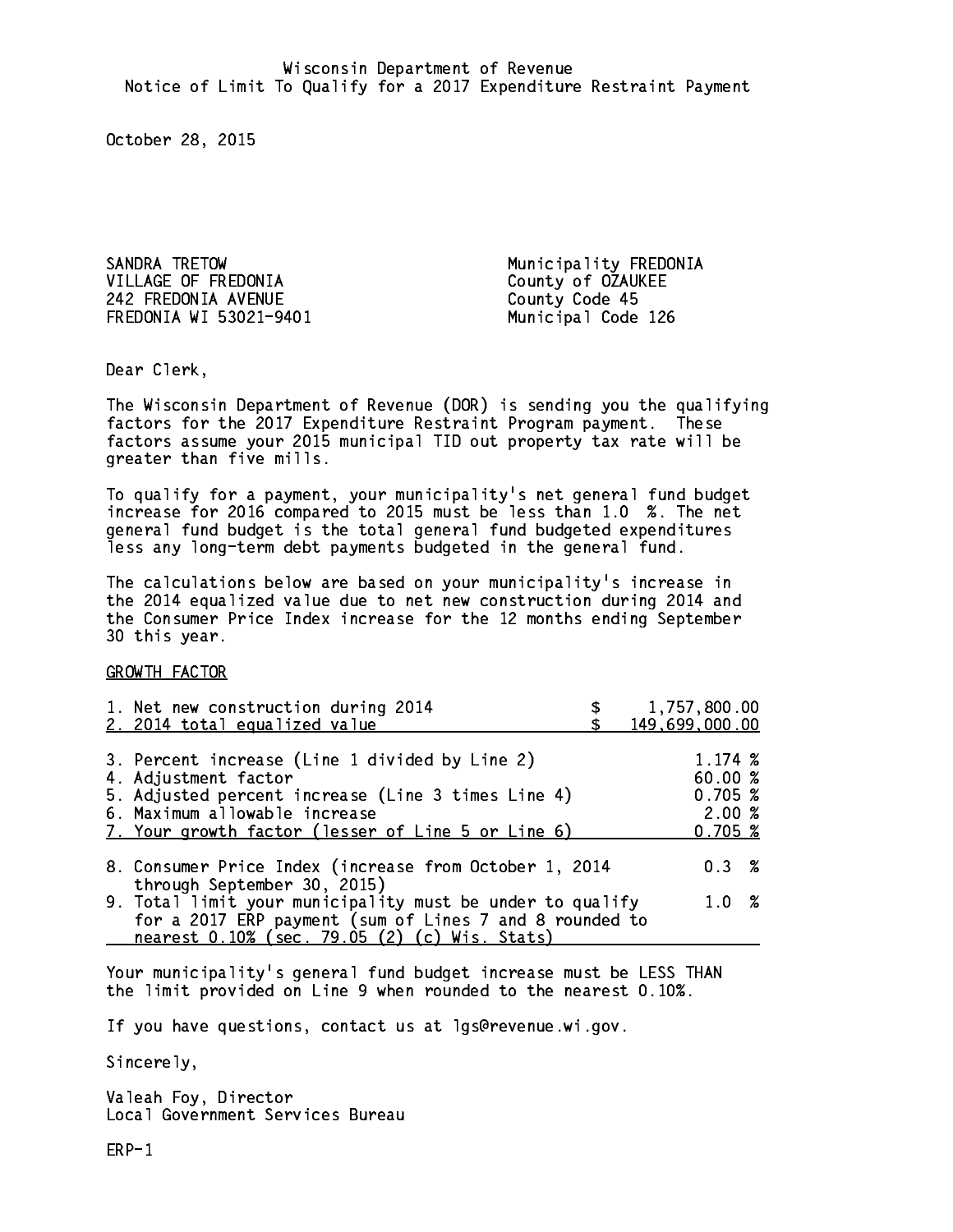VILLAGE OF GRAFTON County of OZAUKEE 860 BADGER CIRCLE COUNTY Code 45 GRAFTON WI 53024

KELLY MEYER **Municipality GRAFTON** Municipal Code 131

Dear Clerk. Dear Clerk,

The Wisconsin Department of Revenue (DOR) is sending you the qualifying factors for the 2017 Expenditure Restraint Program payment. These factors assume your 2015 municipal TID out property tax rate will be greater than five mills.

 To qualify for a payment, your municipality's net general fund budget increase for 2016 compared to 2015 must be less than 1.5 %. The net general fund budget is the total general fund budgeted expenditures less any long-term debt payments budgeted in the general fund.

The calculations below are based on your municipality's increase in the 2014 equalized value due to net new construction during 2014 and the Consumer Price Index increase for the 12 months ending September 30 this year. 30 this year.

GROWTH FACTOR

| 1. Net new construction during 2014<br>2. 2014 total equalized value                                                                                                                                                |  | \$22,569,800.00<br>\$1,148,445,000.00             |  |
|---------------------------------------------------------------------------------------------------------------------------------------------------------------------------------------------------------------------|--|---------------------------------------------------|--|
| 3. Percent increase (Line 1 divided by Line 2)<br>4. Adjustment factor<br>5. Adjusted percent increase (Line 3 times Line 4)<br>6. Maximum allowable increase<br>7. Your growth factor (lesser of Line 5 or Line 6) |  | 1.965 %<br>60.00 %<br>1.179 %<br>2.00%<br>1.179 % |  |
| 8. Consumer Price Index (increase from October 1, 2014<br>through September 30, 2015)                                                                                                                               |  | $0.3 \t%$                                         |  |
| 9. Total limit your municipality must be under to qualify<br>for a 2017 ERP payment (sum of Lines 7 and 8 rounded to<br>nearest 0.10% (sec. 79.05 (2) (c) Wis. Stats)                                               |  | $1.5 \t%$                                         |  |

Your municipality's general fund budget increase must be LESS THAN the limit provided on Line 9 when rounded to the nearest 0.10%.

If you have questions, contact us at lgs@revenue.wi.gov.

Sincerely,

Valeah Foy, Director Local Government Services Bureau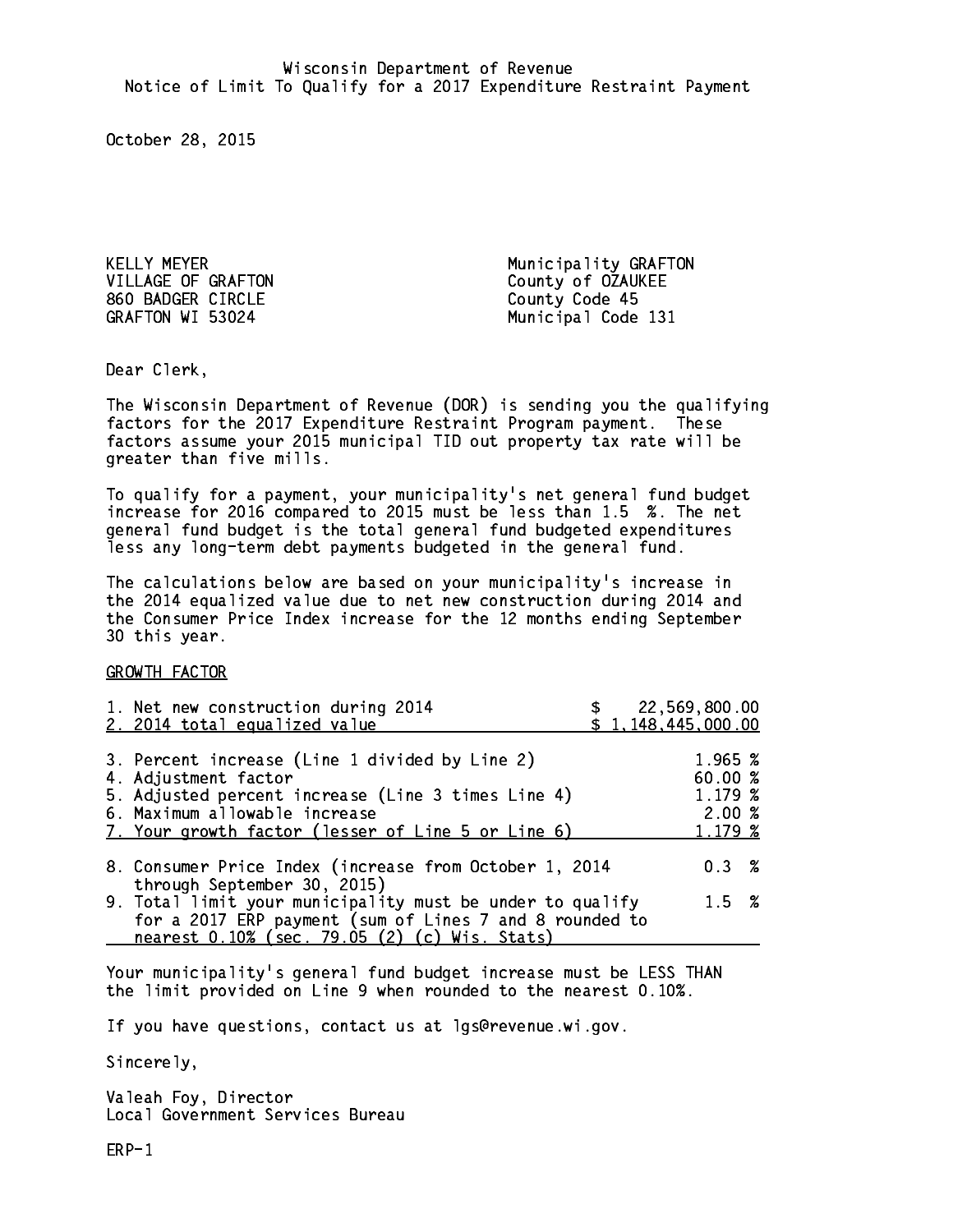DAWN WAGNER **Municipality SAUKVILLE** VILLAGE OF SAUKVILLE County of OZAUKEE 639 E GREEN BAY AVE County Code 45 SAUKVILLE WI 53080-2013 Municipal Code 181

Dear Clerk. Dear Clerk,

The Wisconsin Department of Revenue (DOR) is sending you the qualifying factors for the 2017 Expenditure Restraint Program payment. These factors assume your 2015 municipal TID out property tax rate will be greater than five mills.

 To qualify for a payment, your municipality's net general fund budget increase for 2016 compared to 2015 must be less than 1.1 %. The net general fund budget is the total general fund budgeted expenditures less any long-term debt payments budgeted in the general fund.

The calculations below are based on your municipality's increase in the 2014 equalized value due to net new construction during 2014 and the Consumer Price Index increase for the 12 months ending September 30 this year. 30 this year.

GROWTH FACTOR

| 1. Net new construction during 2014<br>2. 2014 total equalized value                                                                                                                                                | 5,692,000.00<br>406,566,100.00                  |
|---------------------------------------------------------------------------------------------------------------------------------------------------------------------------------------------------------------------|-------------------------------------------------|
| 3. Percent increase (Line 1 divided by Line 2)<br>4. Adjustment factor<br>5. Adjusted percent increase (Line 3 times Line 4)<br>6. Maximum allowable increase<br>7. Your growth factor (lesser of Line 5 or Line 6) | 1.400 %<br>60.00%<br>0.840~%<br>2.00%<br>0.840% |
| 8. Consumer Price Index (increase from October 1, 2014<br>through September 30, 2015)                                                                                                                               | 0.3%                                            |
| 9. Total limit your municipality must be under to qualify<br>for a 2017 ERP payment (sum of Lines 7 and 8 rounded to<br>nearest 0.10% (sec. 79.05 (2) (c) Wis. Stats)                                               | $1.1 \t%$                                       |

Your municipality's general fund budget increase must be LESS THAN the limit provided on Line 9 when rounded to the nearest 0.10%.

If you have questions, contact us at lgs@revenue.wi.gov.

Sincerely,

Valeah Foy, Director Local Government Services Bureau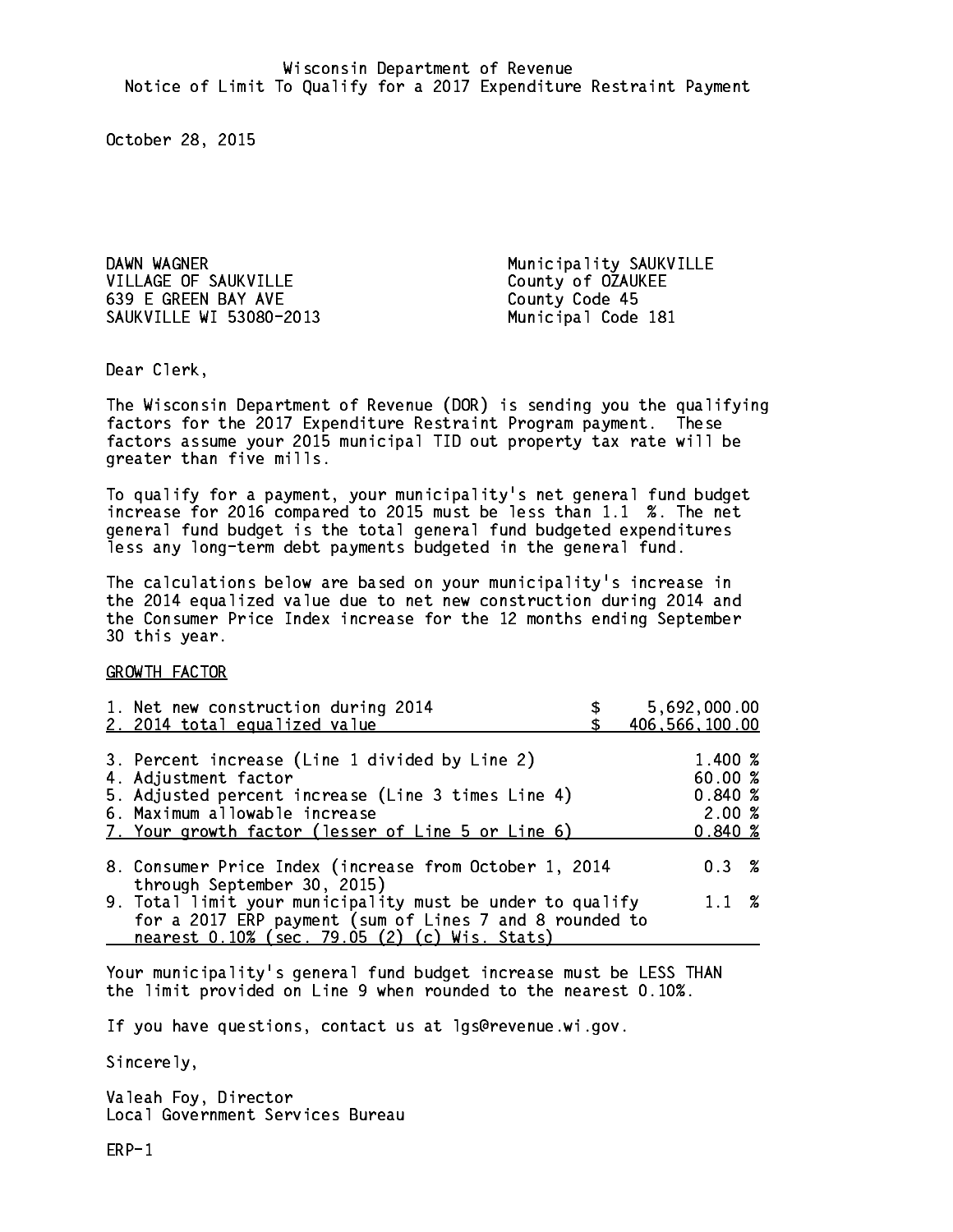AMY L.LANGLOIS Municipality THIENSVILLE VILLAGE OF THIENSVILLE County of OZAUKEE **250 ELM ST** THIENSVILLE WI 53092-1602 Municipal Code 186

County Code 45

Dear Clerk. Dear Clerk,

The Wisconsin Department of Revenue (DOR) is sending you the qualifying factors for the 2017 Expenditure Restraint Program payment. These factors assume your 2015 municipal TID out property tax rate will be greater than five mills.

 To qualify for a payment, your municipality's net general fund budget increase for 2016 compared to 2015 must be less than 0.5 %. The net general fund budget is the total general fund budgeted expenditures less any long-term debt payments budgeted in the general fund.

The calculations below are based on your municipality's increase in the 2014 equalized value due to net new construction during 2014 and the Consumer Price Index increase for the 12 months ending September 30 this year. 30 this year.

GROWTH FACTOR

| 1. Net new construction during 2014<br>2. 2014 total equalized value                                                                                                                                                | 824,300.00<br>309,512,200.00                          |
|---------------------------------------------------------------------------------------------------------------------------------------------------------------------------------------------------------------------|-------------------------------------------------------|
| 3. Percent increase (Line 1 divided by Line 2)<br>4. Adjustment factor<br>5. Adjusted percent increase (Line 3 times Line 4)<br>6. Maximum allowable increase<br>7. Your growth factor (lesser of Line 5 or Line 6) | 0.266~%<br>60.00%<br>0.160~%<br>2.00%<br>$0.160 \;$ % |
| 8. Consumer Price Index (increase from October 1, 2014                                                                                                                                                              | 0.3%                                                  |
| through September 30, 2015)<br>9. Total limit your municipality must be under to qualify<br>for a 2017 ERP payment (sum of Lines 7 and 8 rounded to<br>nearest 0.10% (sec. 79.05 (2) (c) Wis. Stats)                | 0.5 %                                                 |

Your municipality's general fund budget increase must be LESS THAN the limit provided on Line 9 when rounded to the nearest 0.10%.

If you have questions, contact us at lgs@revenue.wi.gov.

Sincerely,

Valeah Foy, Director Local Government Services Bureau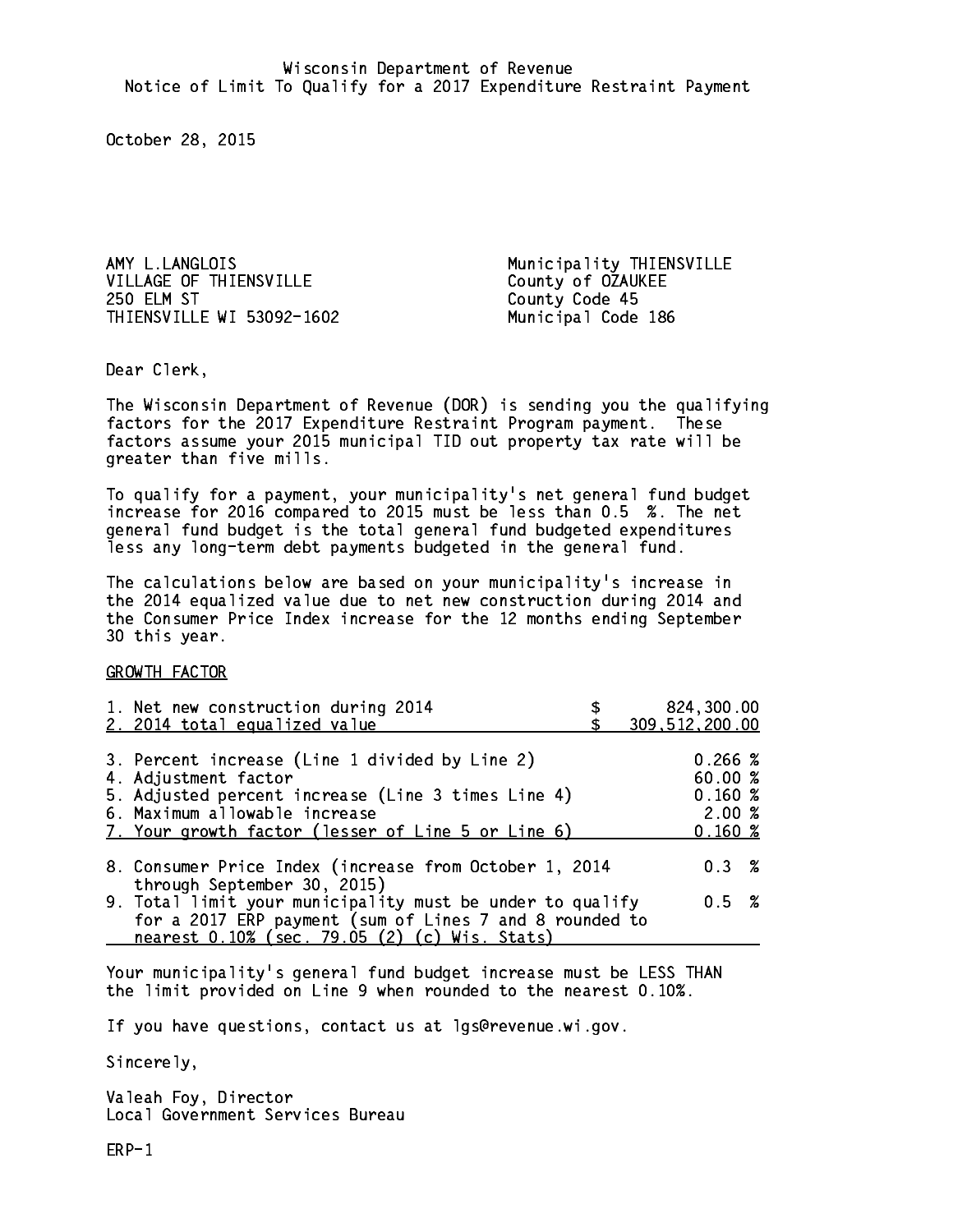CONSTANCE K. MCHUGH Municipality CEDARBURG CITY OF CEDARBURG COUNTY OF OZAUKEE PO BOX 49 CEDARBURG WI 53012-0049 Municipal Code 211

County Code 45

Dear Clerk. Dear Clerk,

The Wisconsin Department of Revenue (DOR) is sending you the qualifying factors for the 2017 Expenditure Restraint Program payment. These factors assume your 2015 municipal TID out property tax rate will be greater than five mills.

 To qualify for a payment, your municipality's net general fund budget increase for 2016 compared to 2015 must be less than 0.9 %. The net general fund budget is the total general fund budgeted expenditures less any long-term debt payments budgeted in the general fund.

The calculations below are based on your municipality's increase in the 2014 equalized value due to net new construction during 2014 and the Consumer Price Index increase for the 12 months ending September 30 this year. 30 this year.

GROWTH FACTOR

| 1. Net new construction during 2014<br>2. 2014 total equalized value                                                                                                                                                |  | 12,003,000.00<br>\$1,187,131,800.00              |  |
|---------------------------------------------------------------------------------------------------------------------------------------------------------------------------------------------------------------------|--|--------------------------------------------------|--|
| 3. Percent increase (Line 1 divided by Line 2)<br>4. Adjustment factor<br>5. Adjusted percent increase (Line 3 times Line 4)<br>6. Maximum allowable increase<br>7. Your growth factor (lesser of Line 5 or Line 6) |  | 1.011 %<br>60.00 %<br>0.607~%<br>2.00%<br>0.607% |  |
| 8. Consumer Price Index (increase from October 1, 2014<br>through September 30, 2015)                                                                                                                               |  | $0.3 \t%$                                        |  |
| 9. Total limit your municipality must be under to qualify<br>for a 2017 ERP payment (sum of Lines 7 and 8 rounded to<br>nearest 0.10% (sec. 79.05 (2) (c) Wis. Stats)                                               |  | 0.9 %                                            |  |

Your municipality's general fund budget increase must be LESS THAN the limit provided on Line 9 when rounded to the nearest 0.10%.

If you have questions, contact us at lgs@revenue.wi.gov.

Sincerely,

Valeah Foy, Director Local Government Services Bureau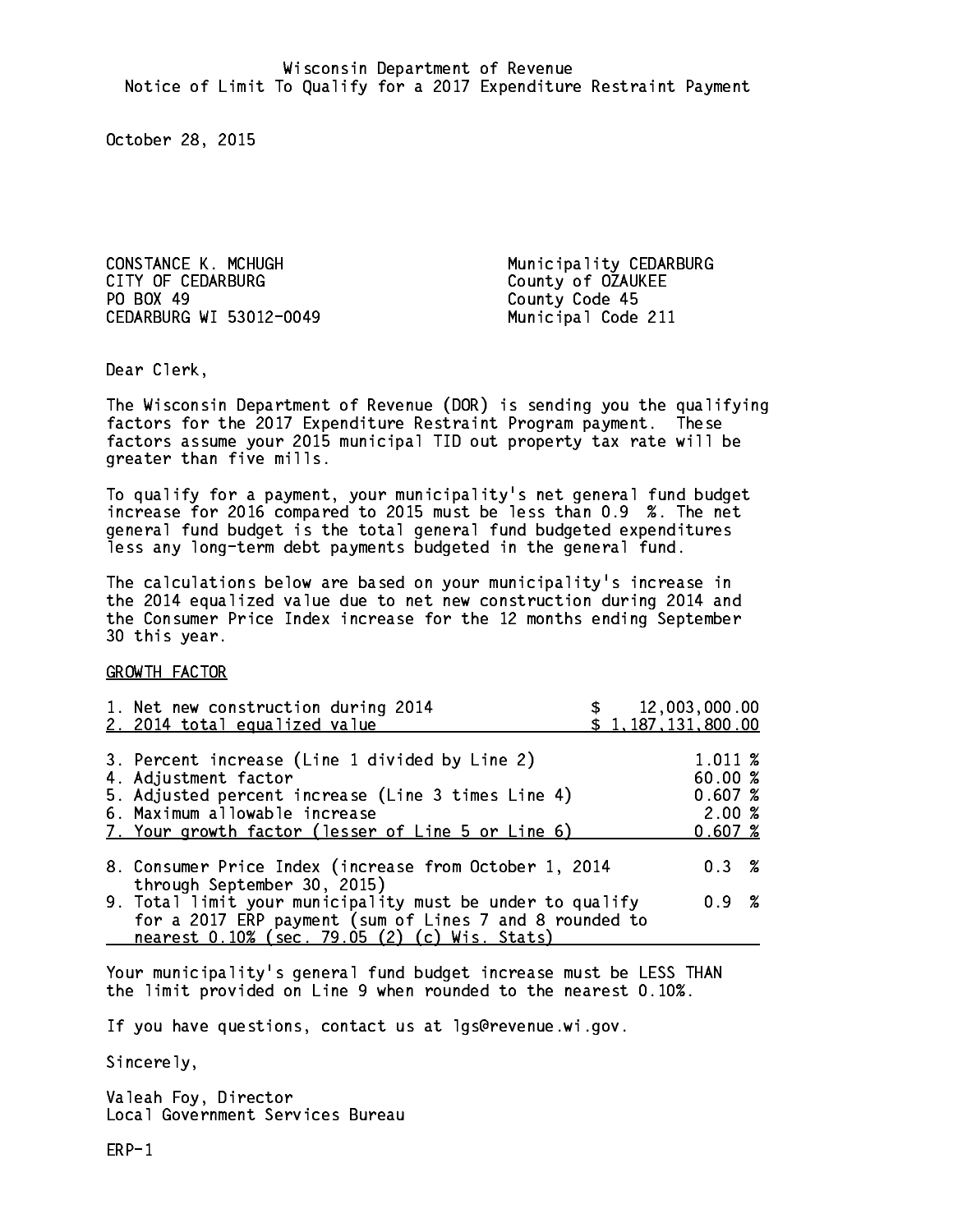CITY OF PORT WASHINGTON COUNTY OF OZAUKEE PO BOX 307 PORT WASHINGTON WI 53074-0307 Municipal Code 271

SUSAN L.WESTERBEKE Municipality PORT WASHINGTON County Code 45

Dear Clerk. Dear Clerk,

The Wisconsin Department of Revenue (DOR) is sending you the qualifying factors for the 2017 Expenditure Restraint Program payment. These factors assume your 2015 municipal TID out property tax rate will be greater than five mills.

 To qualify for a payment, your municipality's net general fund budget increase for 2016 compared to 2015 must be less than 0.9 %. The net general fund budget is the total general fund budgeted expenditures less any long-term debt payments budgeted in the general fund.

The calculations below are based on your municipality's increase in the 2014 equalized value due to net new construction during 2014 and the Consumer Price Index increase for the 12 months ending September 30 this year. 30 this year.

GROWTH FACTOR

| 1. Net new construction during 2014<br>2. 2014 total equalized value                                                                                                                                                | 8,472,700.00<br>879,395,800.00                    |
|---------------------------------------------------------------------------------------------------------------------------------------------------------------------------------------------------------------------|---------------------------------------------------|
| 3. Percent increase (Line 1 divided by Line 2)<br>4. Adjustment factor<br>5. Adjusted percent increase (Line 3 times Line 4)<br>6. Maximum allowable increase<br>7. Your growth factor (lesser of Line 5 or Line 6) | 0.963~%<br>60.00 %<br>0.578~%<br>2.00%<br>0.578~% |
| 8. Consumer Price Index (increase from October 1, 2014<br>through September 30, 2015)                                                                                                                               | 0.3%                                              |
| 9. Total limit your municipality must be under to qualify<br>for a 2017 ERP payment (sum of Lines 7 and 8 rounded to<br>nearest 0.10% (sec. 79.05 (2) (c) Wis. Stats)                                               | 0.9 %                                             |

Your municipality's general fund budget increase must be LESS THAN the limit provided on Line 9 when rounded to the nearest 0.10%.

If you have questions, contact us at lgs@revenue.wi.gov.

Sincerely,

Valeah Foy, Director Local Government Services Bureau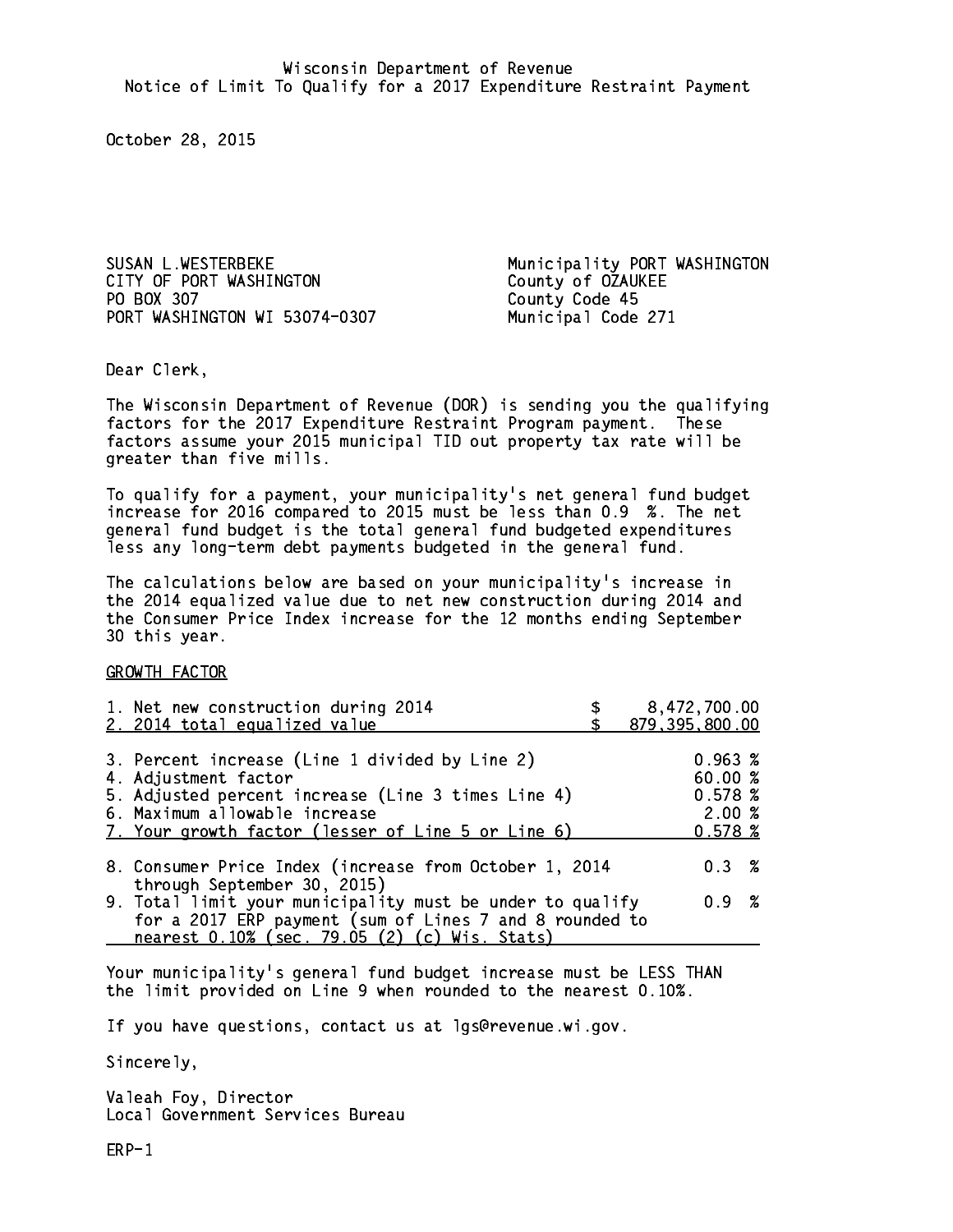JOSHUA EGGLESTON Municipality DURAND CITY OF DURAND COUNTY OF PEPIN PO BOX 202 County Code 46 DURAND WI 54736-0202

Municipal Code 216

Dear Clerk. Dear Clerk,

The Wisconsin Department of Revenue (DOR) is sending you the qualifying factors for the 2017 Expenditure Restraint Program payment. These factors assume your 2015 municipal TID out property tax rate will be greater than five mills.

 To qualify for a payment, your municipality's net general fund budget increase for 2016 compared to 2015 must be less than 0.7 %. The net general fund budget is the total general fund budgeted expenditures less any long-term debt payments budgeted in the general fund.

The calculations below are based on your municipality's increase in the 2014 equalized value due to net new construction during 2014 and the Consumer Price Index increase for the 12 months ending September 30 this year. 30 this year.

GROWTH FACTOR

| 1. Net new construction during 2014<br>2. 2014 total equalized value                                                                                                                                                | 557,200.00<br>92,630,700.00                     |
|---------------------------------------------------------------------------------------------------------------------------------------------------------------------------------------------------------------------|-------------------------------------------------|
| 3. Percent increase (Line 1 divided by Line 2)<br>4. Adjustment factor<br>5. Adjusted percent increase (Line 3 times Line 4)<br>6. Maximum allowable increase<br>7. Your growth factor (lesser of Line 5 or Line 6) | 0.602%<br>60.00%<br>0.361~%<br>2.00%<br>0.361~% |
| 8. Consumer Price Index (increase from October 1, 2014                                                                                                                                                              | 0.3%                                            |
| through September 30, 2015)<br>9. Total limit your municipality must be under to qualify<br>for a 2017 ERP payment (sum of Lines 7 and 8 rounded to<br>nearest 0.10% (sec. 79.05 (2) (c) Wis. Stats)                | 0.7%                                            |

Your municipality's general fund budget increase must be LESS THAN the limit provided on Line 9 when rounded to the nearest 0.10%.

If you have questions, contact us at lgs@revenue.wi.gov.

Sincerely,

Valeah Foy, Director Local Government Services Bureau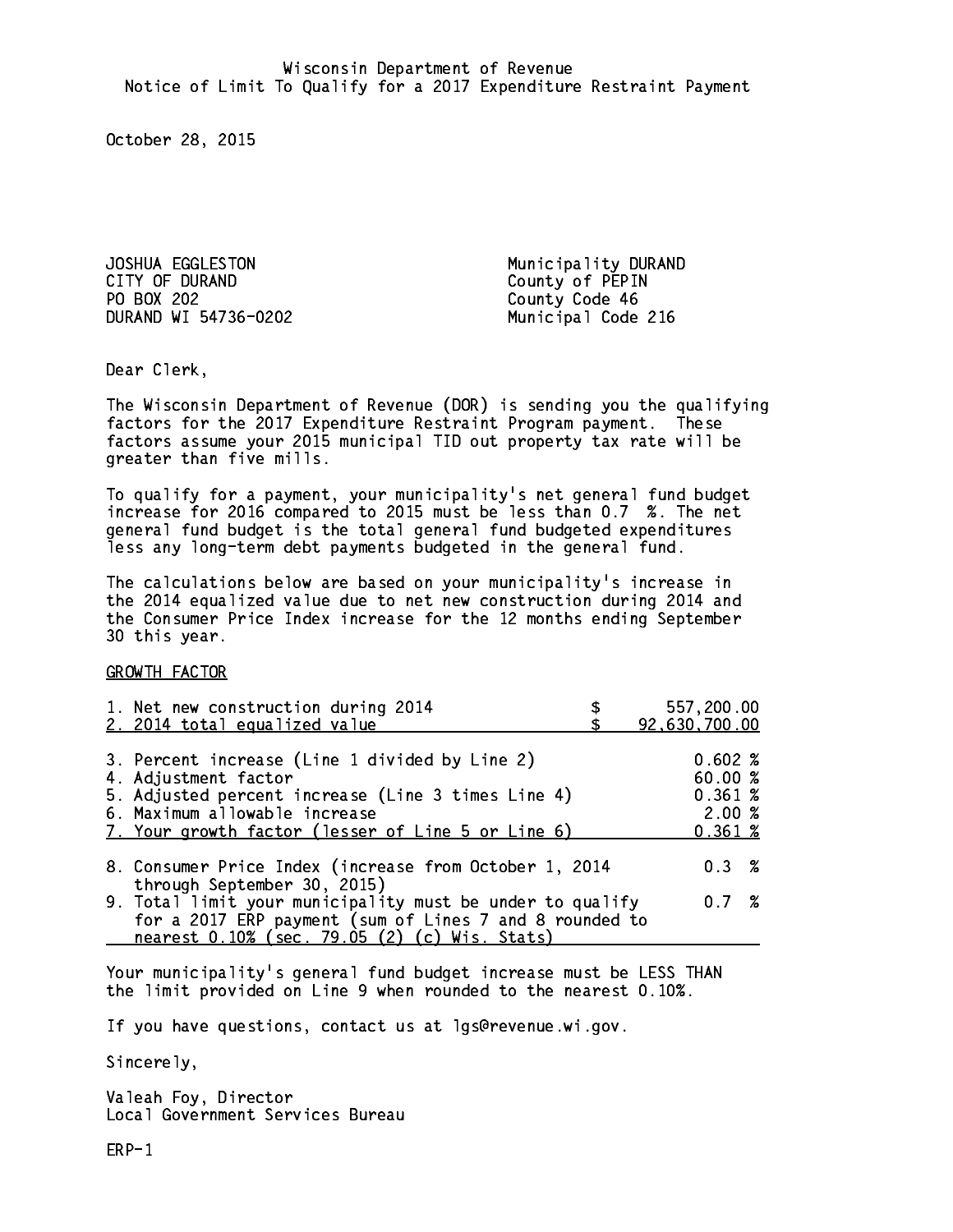TOWN OF EL PASO County of PIERCE N5325 450TH ST County Code 47

MELANIE SCHOEPP **Municipality EL PASO** ELLSWORTH WI 54011 Municipal Code 008

Dear Clerk. Dear Clerk,

The Wisconsin Department of Revenue (DOR) is sending you the qualifying factors for the 2017 Expenditure Restraint Program payment. These factors assume your 2015 municipal TID out property tax rate will be greater than five mills.

 To qualify for a payment, your municipality's net general fund budget increase for 2016 compared to 2015 must be less than 1.6 %. The net general fund budget is the total general fund budgeted expenditures less any long-term debt payments budgeted in the general fund.

The calculations below are based on your municipality's increase in the 2014 equalized value due to net new construction during 2014 and the Consumer Price Index increase for the 12 months ending September 30 this year. 30 this year.

GROWTH FACTOR

| 1. Net new construction during 2014<br>2. 2014 total equalized value                                                                                                                                                | 1,143,900.00<br>53,674,300.00                                  |
|---------------------------------------------------------------------------------------------------------------------------------------------------------------------------------------------------------------------|----------------------------------------------------------------|
| 3. Percent increase (Line 1 divided by Line 2)<br>4. Adjustment factor<br>5. Adjusted percent increase (Line 3 times Line 4)<br>6. Maximum allowable increase<br>7. Your growth factor (lesser of Line 5 or Line 6) | $2.131 \; \text{\%}$<br>60.00 %<br>1.279~%<br>2.00%<br>1.279 % |
| 8. Consumer Price Index (increase from October 1, 2014                                                                                                                                                              | $0.3 \t%$                                                      |
| through September 30, 2015)<br>9. Total limit your municipality must be under to qualify<br>for a 2017 ERP payment (sum of Lines 7 and 8 rounded to<br>nearest 0.10% (sec. 79.05 (2) (c) Wis. Stats)                | 1.6 %                                                          |

Your municipality's general fund budget increase must be LESS THAN the limit provided on Line 9 when rounded to the nearest 0.10%.

If you have questions, contact us at lgs@revenue.wi.gov.

Sincerely,

Valeah Foy, Director Local Government Services Bureau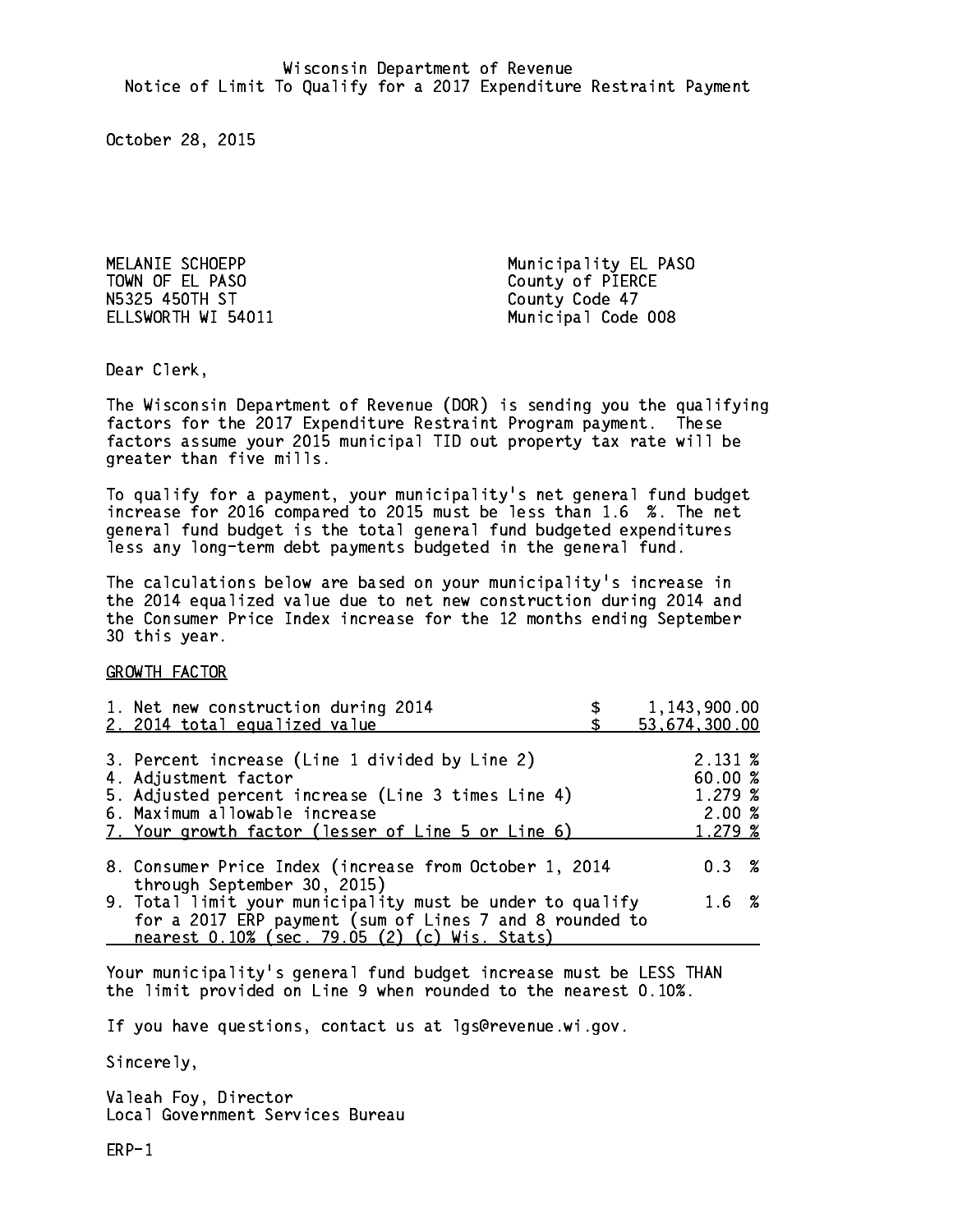TOWN OF ROCK ELM County of PIERCE W2253 COUNTY RD HH County Code 47 ELMWOOD WI 54740

TAMMY WALTZ **Municipality ROCK ELM** Municipal Code 024

Dear Clerk. Dear Clerk,

The Wisconsin Department of Revenue (DOR) is sending you the qualifying factors for the 2017 Expenditure Restraint Program payment. These factors assume your 2015 municipal TID out property tax rate will be greater than five mills.

 To qualify for a payment, your municipality's net general fund budget increase for 2016 compared to 2015 must be less than 0.8 %. The net general fund budget is the total general fund budgeted expenditures less any long-term debt payments budgeted in the general fund.

The calculations below are based on your municipality's increase in the 2014 equalized value due to net new construction during 2014 and the Consumer Price Index increase for the 12 months ending September 30 this year. 30 this year.

GROWTH FACTOR

| 1. Net new construction during 2014<br>2. 2014 total equalized value                                                                                                                                                | 274,900.00<br>32,629,600.00                           |
|---------------------------------------------------------------------------------------------------------------------------------------------------------------------------------------------------------------------|-------------------------------------------------------|
| 3. Percent increase (Line 1 divided by Line 2)<br>4. Adjustment factor<br>5. Adjusted percent increase (Line 3 times Line 4)<br>6. Maximum allowable increase<br>7. Your growth factor (lesser of Line 5 or Line 6) | $0.842 \; %$<br>60.00%<br>0.505~%<br>2.00%<br>0.505~% |
| 8. Consumer Price Index (increase from October 1, 2014<br>through September 30, 2015)                                                                                                                               | $0.3 \t%$                                             |
| 9. Total limit your municipality must be under to qualify<br>for a 2017 ERP payment (sum of Lines 7 and 8 rounded to<br>nearest 0.10% (sec. 79.05 (2) (c) Wis. Stats)                                               | 0.8%                                                  |

Your municipality's general fund budget increase must be LESS THAN the limit provided on Line 9 when rounded to the nearest 0.10%.

If you have questions, contact us at lgs@revenue.wi.gov.

Sincerely,

Valeah Foy, Director Local Government Services Bureau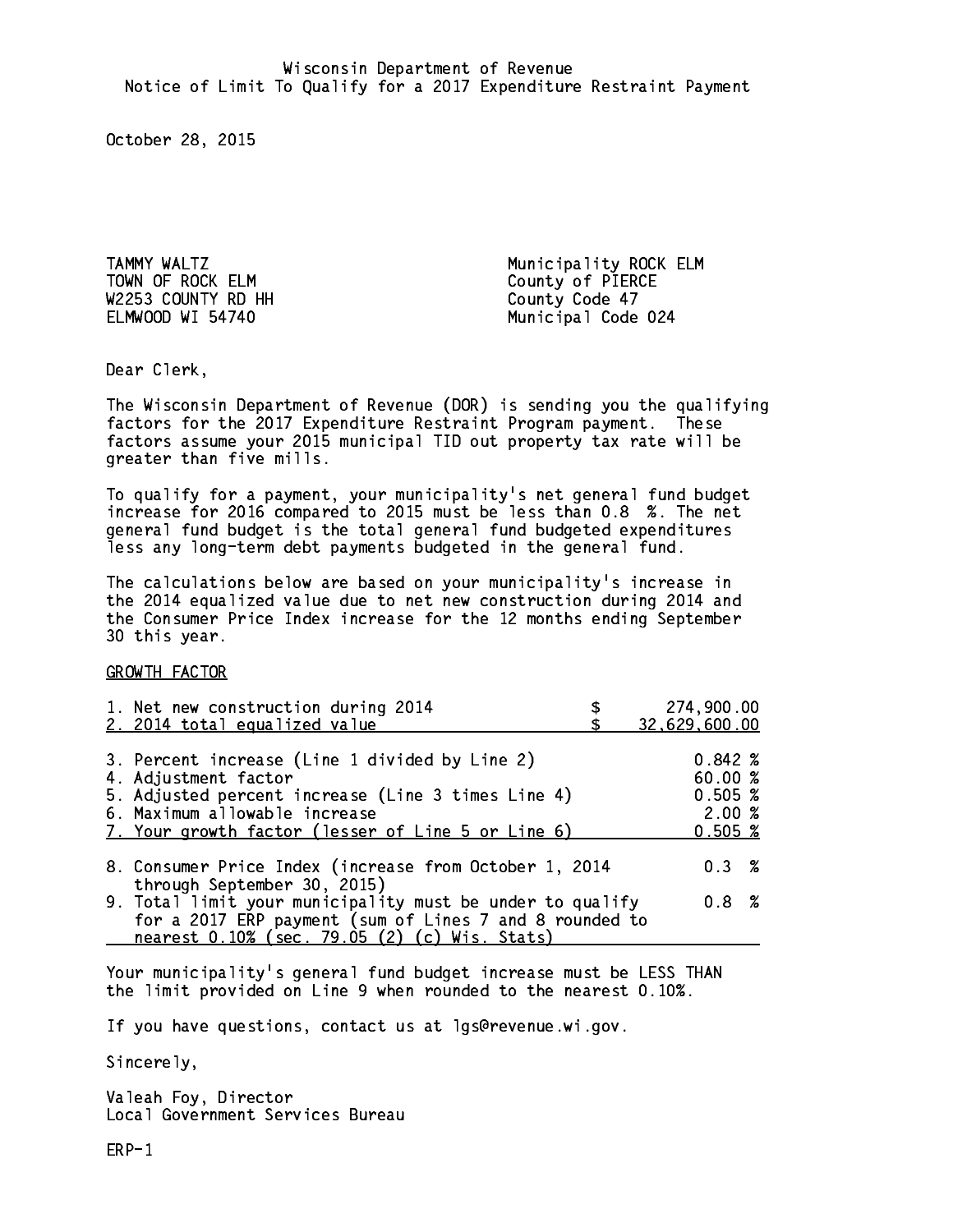LYNETTE TRAYNOR<br>TOWN OF SALEM W2801 230TH AVE County Code 47 MAIDEN ROCK WI 54750-8105 Municipal Code 026

Municipality SALEM County of PIERCE

Dear Clerk. Dear Clerk,

The Wisconsin Department of Revenue (DOR) is sending you the qualifying factors for the 2017 Expenditure Restraint Program payment. These factors assume your 2015 municipal TID out property tax rate will be greater than five mills.

 To qualify for a payment, your municipality's net general fund budget increase for 2016 compared to 2015 must be less than 0.7 %. The net general fund budget is the total general fund budgeted expenditures less any long-term debt payments budgeted in the general fund.

The calculations below are based on your municipality's increase in the 2014 equalized value due to net new construction during 2014 and the Consumer Price Index increase for the 12 months ending September 30 this year. 30 this year.

GROWTH FACTOR

| 1. Net new construction during 2014<br>2. 2014 total equalized value                                                                                                                                                | 244,600.00<br>41,802,400.00                      |
|---------------------------------------------------------------------------------------------------------------------------------------------------------------------------------------------------------------------|--------------------------------------------------|
| 3. Percent increase (Line 1 divided by Line 2)<br>4. Adjustment factor<br>5. Adjusted percent increase (Line 3 times Line 4)<br>6. Maximum allowable increase<br>7. Your growth factor (lesser of Line 5 or Line 6) | 0.585~%<br>60.00%<br>0.351~%<br>2.00%<br>0.351~% |
| 8. Consumer Price Index (increase from October 1, 2014                                                                                                                                                              | 0.3%                                             |
| through September 30, 2015)<br>9. Total limit your municipality must be under to qualify<br>for a 2017 ERP payment (sum of Lines 7 and 8 rounded to<br>nearest 0.10% (sec. 79.05 (2) (c) Wis. Stats)                | 0.7%                                             |

Your municipality's general fund budget increase must be LESS THAN the limit provided on Line 9 when rounded to the nearest 0.10%.

If you have questions, contact us at lgs@revenue.wi.gov.

Sincerely,

Valeah Foy, Director Local Government Services Bureau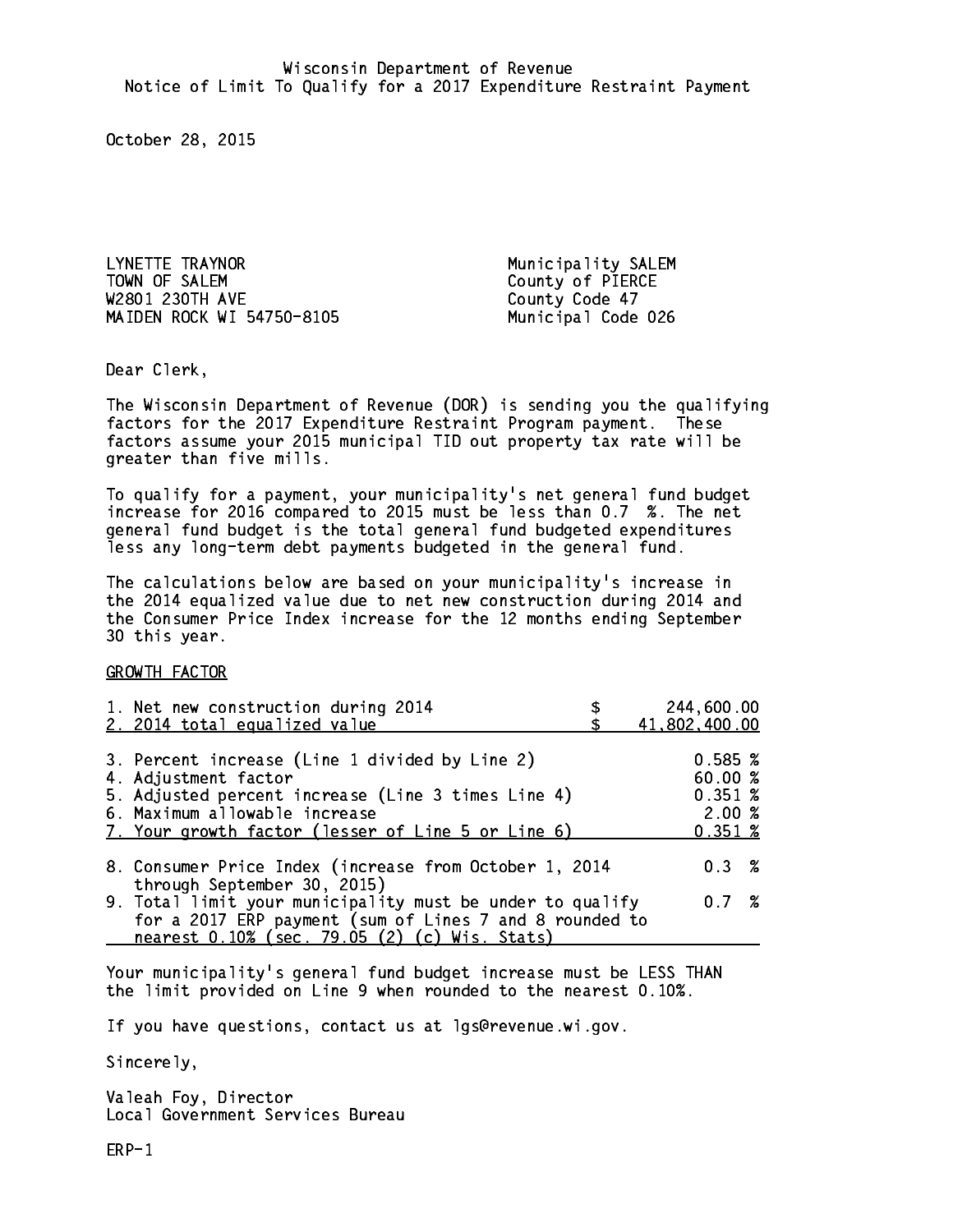SHAWNIE KING **Municipality BAY CITY** VILLAGE OF BAY CITY COUNTY County of PIERCE PO BOX 9 BAY CITY WI 54723-0009 Municipal Code 106

County Code 47

Dear Clerk. Dear Clerk,

The Wisconsin Department of Revenue (DOR) is sending you the qualifying factors for the 2017 Expenditure Restraint Program payment. These factors assume your 2015 municipal TID out property tax rate will be greater than five mills.

 To qualify for a payment, your municipality's net general fund budget increase for 2016 compared to 2015 must be less than 0.5 %. The net general fund budget is the total general fund budgeted expenditures less any long-term debt payments budgeted in the general fund.

The calculations below are based on your municipality's increase in the 2014 equalized value due to net new construction during 2014 and the Consumer Price Index increase for the 12 months ending September 30 this year. 30 this year.

GROWTH FACTOR

| 1. Net new construction during 2014<br>2. 2014 total equalized value                                                                                                                                                | 72,300.00<br>18,836,900.00                                    |
|---------------------------------------------------------------------------------------------------------------------------------------------------------------------------------------------------------------------|---------------------------------------------------------------|
| 3. Percent increase (Line 1 divided by Line 2)<br>4. Adjustment factor<br>5. Adjusted percent increase (Line 3 times Line 4)<br>6. Maximum allowable increase<br>7. Your growth factor (lesser of Line 5 or Line 6) | 0.384~%<br>60.00%<br>$0.230*$<br>2.00%<br>$0.230 \; \text{%}$ |
| 8. Consumer Price Index (increase from October 1, 2014                                                                                                                                                              | 0.3%                                                          |
| through September 30, 2015)<br>9. Total limit your municipality must be under to qualify<br>for a 2017 ERP payment (sum of Lines 7 and 8 rounded to<br>nearest 0.10% (sec. 79.05 (2) (c) Wis. Stats)                | 0.5 %                                                         |

Your municipality's general fund budget increase must be LESS THAN the limit provided on Line 9 when rounded to the nearest 0.10%.

If you have questions, contact us at lgs@revenue.wi.gov.

Sincerely,

Valeah Foy, Director Local Government Services Bureau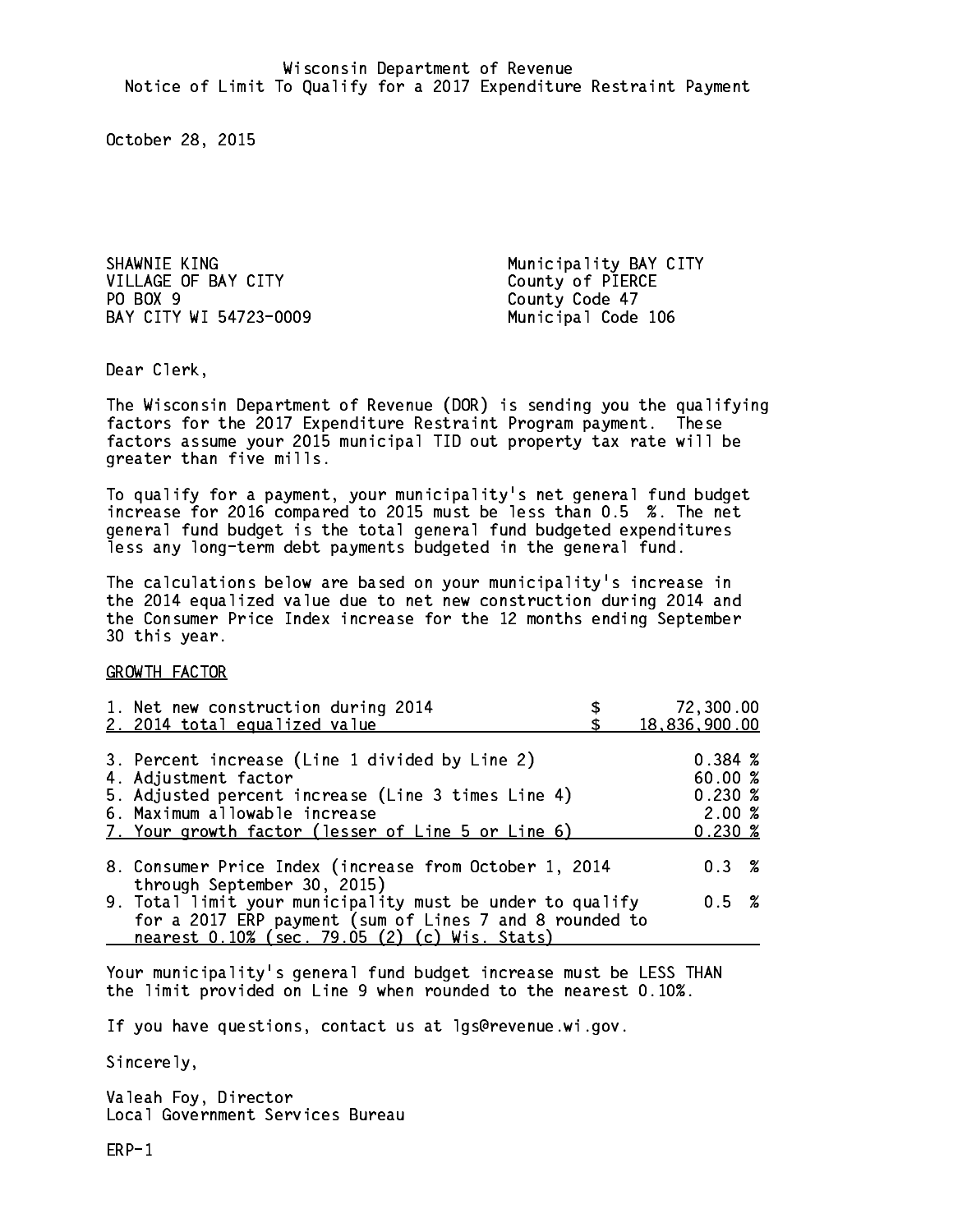PEGGY A NELSON **Municipality ELLSWORTH** VILLAGE OF ELLSWORTH County of PIERCE 130 N CHESTNUT ST County Code 47 ELLSWORTH WI 54011-4135 Municipal Code 121

Dear Clerk. Dear Clerk,

The Wisconsin Department of Revenue (DOR) is sending you the qualifying factors for the 2017 Expenditure Restraint Program payment. These factors assume your 2015 municipal TID out property tax rate will be greater than five mills.

 To qualify for a payment, your municipality's net general fund budget increase for 2016 compared to 2015 must be less than 1.6 %. The net general fund budget is the total general fund budgeted expenditures less any long-term debt payments budgeted in the general fund.

The calculations below are based on your municipality's increase in the 2014 equalized value due to net new construction during 2014 and the Consumer Price Index increase for the 12 months ending September 30 this year. 30 this year.

GROWTH FACTOR

| 1. Net new construction during 2014                                                                                                                                                                  | 3,465,300.00     |
|------------------------------------------------------------------------------------------------------------------------------------------------------------------------------------------------------|------------------|
| 2. 2014 total equalized value                                                                                                                                                                        | 164, 213, 500.00 |
| 3. Percent increase (Line 1 divided by Line 2)                                                                                                                                                       | $2.110\%$        |
| 4. Adjustment factor                                                                                                                                                                                 | 60.00%           |
| 5. Adjusted percent increase (Line 3 times Line 4)                                                                                                                                                   | 1.266 %          |
| 6. Maximum allowable increase                                                                                                                                                                        | 2.00%            |
| 7. Your growth factor (lesser of Line 5 or Line 6)                                                                                                                                                   | 1.266 %          |
| 8. Consumer Price Index (increase from October 1, 2014                                                                                                                                               | $0.3 \t%$        |
| through September 30, 2015)<br>9. Total limit your municipality must be under to qualify<br>for a 2017 ERP payment (sum of Lines 7 and 8 rounded to<br>nearest 0.10% (sec. 79.05 (2) (c) Wis. Stats) | 1.6 %            |

Your municipality's general fund budget increase must be LESS THAN the limit provided on Line 9 when rounded to the nearest 0.10%.

If you have questions, contact us at lgs@revenue.wi.gov.

Sincerely,

Valeah Foy, Director Local Government Services Bureau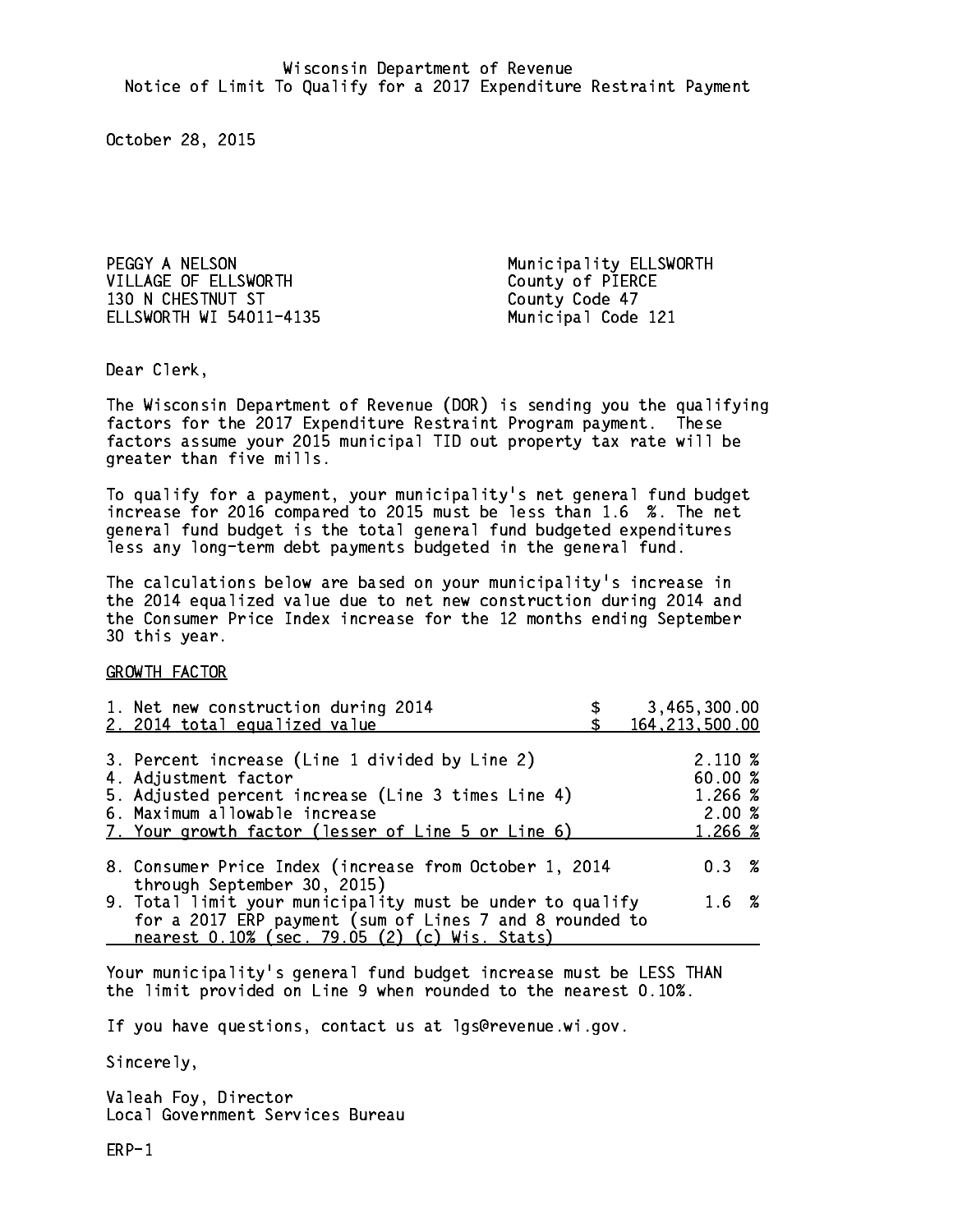SHIRLEY C. GILLES Municipality MAIDEN ROCK VILLAGE OF MAIDEN ROCK County of PIERCE PO BOX 186 County Code 47 MAIDEN ROCK WI 54750-0186 Municipal Code 151

Dear Clerk. Dear Clerk,

The Wisconsin Department of Revenue (DOR) is sending you the qualifying factors for the 2017 Expenditure Restraint Program payment. These factors assume your 2015 municipal TID out property tax rate will be greater than five mills.

 To qualify for a payment, your municipality's net general fund budget increase for 2016 compared to 2015 must be less than 1.0 %. The net general fund budget is the total general fund budgeted expenditures less any long-term debt payments budgeted in the general fund.

The calculations below are based on your municipality's increase in the 2014 equalized value due to net new construction during 2014 and the Consumer Price Index increase for the 12 months ending September 30 this year. 30 this year.

GROWTH FACTOR

| 1. Net new construction during 2014<br>2. 2014 total equalized value                                                                                                  | 229,800.00<br>19,834,100.00  |
|-----------------------------------------------------------------------------------------------------------------------------------------------------------------------|------------------------------|
|                                                                                                                                                                       |                              |
| 3. Percent increase (Line 1 divided by Line 2)<br>4. Adjustment factor<br>5. Adjusted percent increase (Line 3 times Line 4)                                          | 1.159 %<br>60.00%<br>0.695~% |
| 6. Maximum allowable increase<br>7. Your growth factor (lesser of Line 5 or Line 6)                                                                                   | 2.00%<br>0.695~%             |
| 8. Consumer Price Index (increase from October 1, 2014<br>through September 30, 2015)                                                                                 | $0.3 \t%$                    |
| 9. Total limit your municipality must be under to qualify<br>for a 2017 ERP payment (sum of Lines 7 and 8 rounded to<br>nearest 0.10% (sec. 79.05 (2) (c) Wis. Stats) | 1.0%                         |

Your municipality's general fund budget increase must be LESS THAN the limit provided on Line 9 when rounded to the nearest 0.10%.

If you have questions, contact us at lgs@revenue.wi.gov.

Sincerely,

Valeah Foy, Director Local Government Services Bureau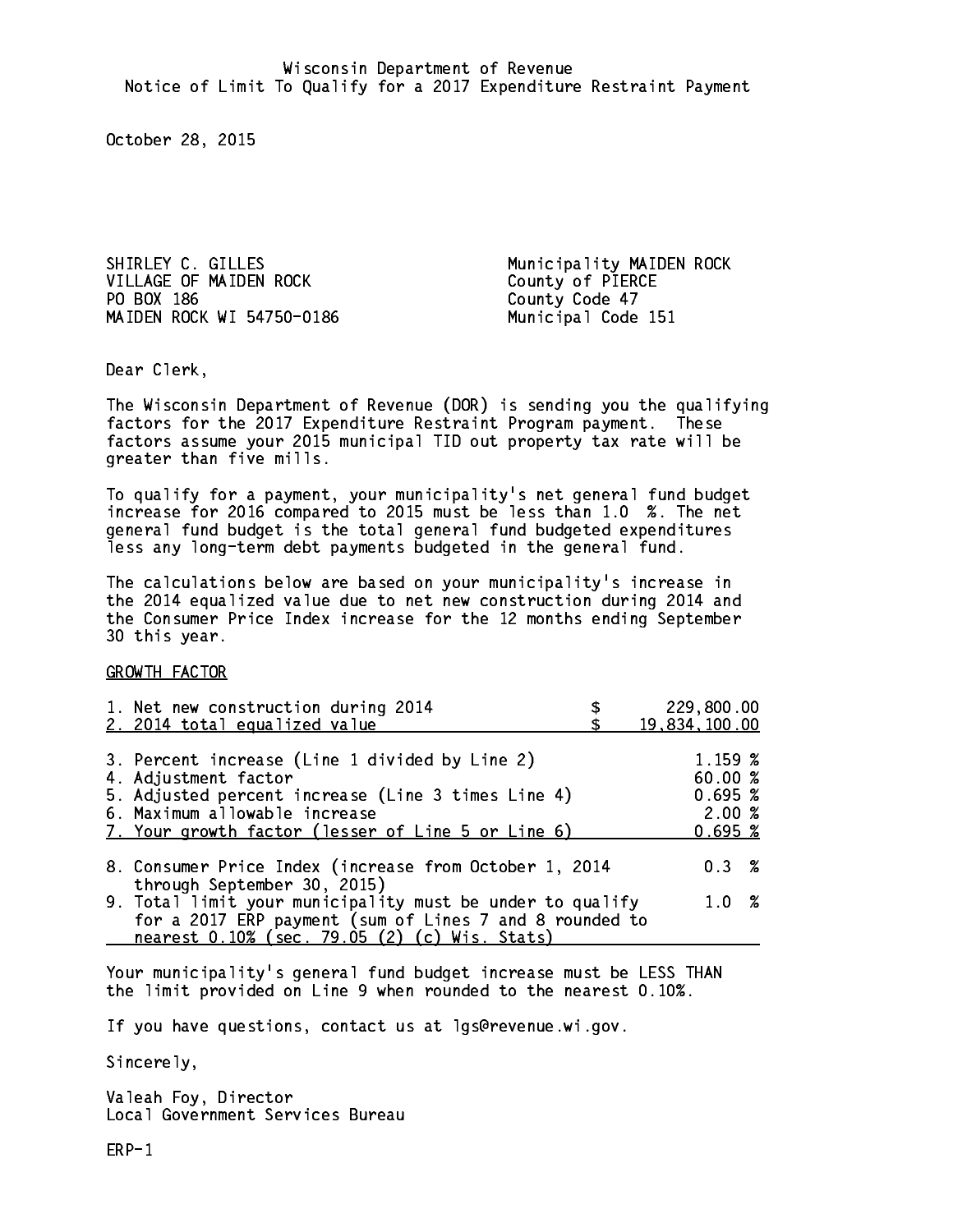MICHELE BURG Municipality PLUM CITY VILLAGE OF PLUM CITY County of PIERCE PO BOX 207 PLUM CITY WI 54761-0207 Municipal Code 171

County Code 47

Dear Clerk. Dear Clerk,

The Wisconsin Department of Revenue (DOR) is sending you the qualifying factors for the 2017 Expenditure Restraint Program payment. These factors assume your 2015 municipal TID out property tax rate will be greater than five mills.

 To qualify for a payment, your municipality's net general fund budget increase for 2016 compared to 2015 must be less than 2.2 %. The net general fund budget is the total general fund budgeted expenditures less any long-term debt payments budgeted in the general fund.

The calculations below are based on your municipality's increase in the 2014 equalized value due to net new construction during 2014 and the Consumer Price Index increase for the 12 months ending September 30 this year. 30 this year.

GROWTH FACTOR

| 1. Net new construction during 2014<br>2. 2014 total equalized value                                                                                                                                                | 777,000.00<br>24, 216, 500.00                   |
|---------------------------------------------------------------------------------------------------------------------------------------------------------------------------------------------------------------------|-------------------------------------------------|
| 3. Percent increase (Line 1 divided by Line 2)<br>4. Adjustment factor<br>5. Adjusted percent increase (Line 3 times Line 4)<br>6. Maximum allowable increase<br>7. Your growth factor (lesser of Line 5 or Line 6) | 3.209%<br>60.00%<br>1.925 %<br>2.00%<br>1.925 % |
| 8. Consumer Price Index (increase from October 1, 2014<br>through September 30, 2015)                                                                                                                               | $0.3 \t%$                                       |
| 9. Total limit your municipality must be under to qualify<br>for a 2017 ERP payment (sum of Lines 7 and 8 rounded to<br>nearest 0.10% (sec. 79.05 (2) (c) Wis. Stats)                                               | 2.2%                                            |

Your municipality's general fund budget increase must be LESS THAN the limit provided on Line 9 when rounded to the nearest 0.10%.

If you have questions, contact us at lgs@revenue.wi.gov.

Sincerely,

Valeah Foy, Director Local Government Services Bureau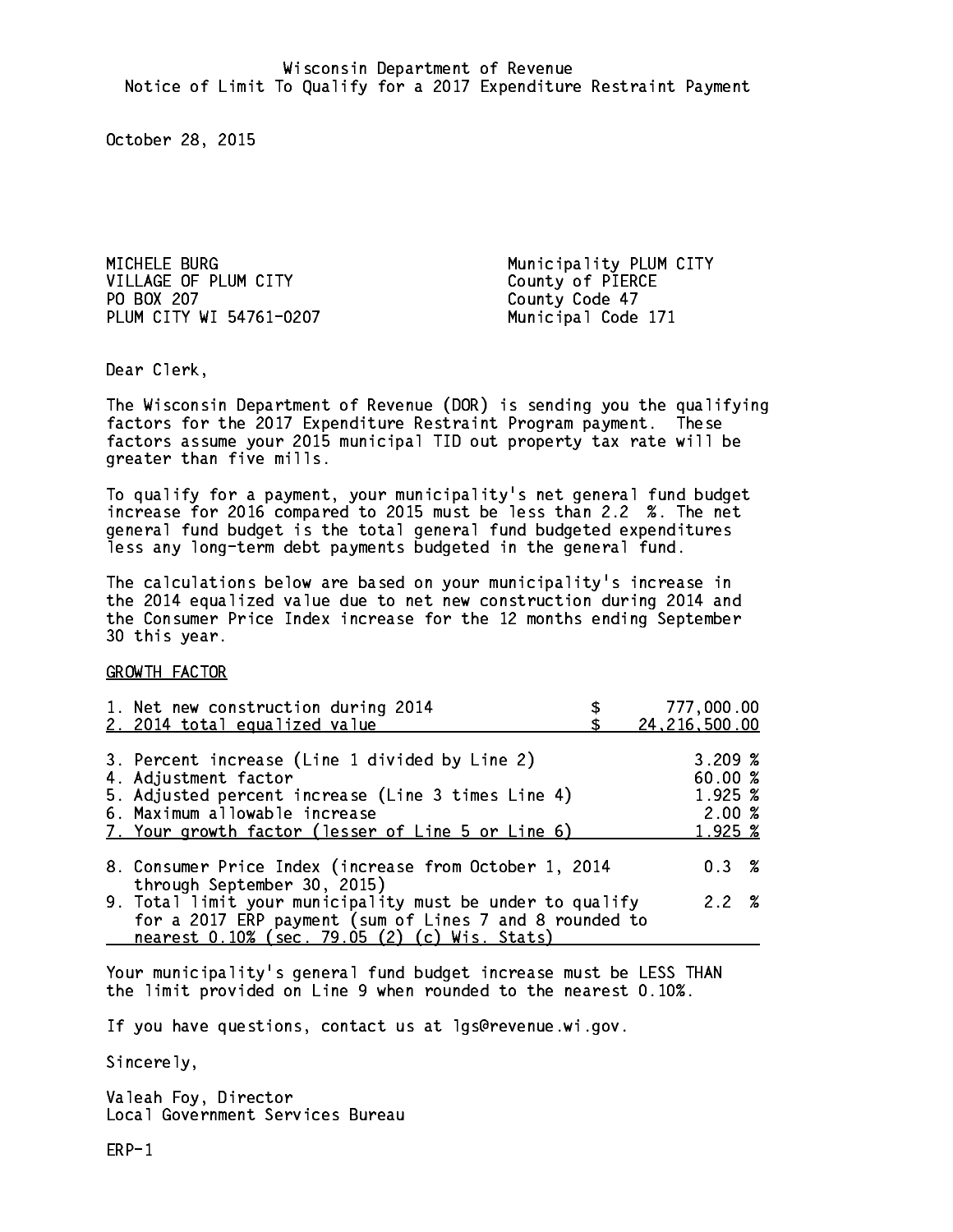LUANN KIRBY **Municipality SPRING VALLEY** VILLAGE OF SPRING VALLEY County of PIERCE PO BOX 276 County Code 47 SPRING VALLEY WI 54767-0276 Municipal Code 181

Dear Clerk. Dear Clerk,

The Wisconsin Department of Revenue (DOR) is sending you the qualifying factors for the 2017 Expenditure Restraint Program payment. These factors assume your 2015 municipal TID out property tax rate will be greater than five mills.

 To qualify for a payment, your municipality's net general fund budget increase for 2016 compared to 2015 must be less than 0.4 %. The net general fund budget is the total general fund budgeted expenditures less any long-term debt payments budgeted in the general fund.

The calculations below are based on your municipality's increase in the 2014 equalized value due to net new construction during 2014 and the Consumer Price Index increase for the 12 months ending September 30 this year. 30 this year.

GROWTH FACTOR

| 1. Net new construction during 2014<br>2. 2014 total equalized value                                                                                                                                                | 82,200.00<br>61,095,300.00                      |
|---------------------------------------------------------------------------------------------------------------------------------------------------------------------------------------------------------------------|-------------------------------------------------|
| 3. Percent increase (Line 1 divided by Line 2)<br>4. Adjustment factor<br>5. Adjusted percent increase (Line 3 times Line 4)<br>6. Maximum allowable increase<br>7. Your growth factor (lesser of Line 5 or Line 6) | 0.135~%<br>60.00%<br>0.081~%<br>2.00%<br>0.081% |
| 8. Consumer Price Index (increase from October 1, 2014<br>through September 30, 2015)                                                                                                                               | $0.3 \t%$                                       |
| 9. Total limit your municipality must be under to qualify<br>for a 2017 ERP payment (sum of Lines 7 and 8 rounded to<br>nearest 0.10% (sec. 79.05 (2) (c) Wis. Stats)                                               | $0.4 \t%$                                       |

Your municipality's general fund budget increase must be LESS THAN the limit provided on Line 9 when rounded to the nearest 0.10%.

If you have questions, contact us at lgs@revenue.wi.gov.

Sincerely,

Valeah Foy, Director Local Government Services Bureau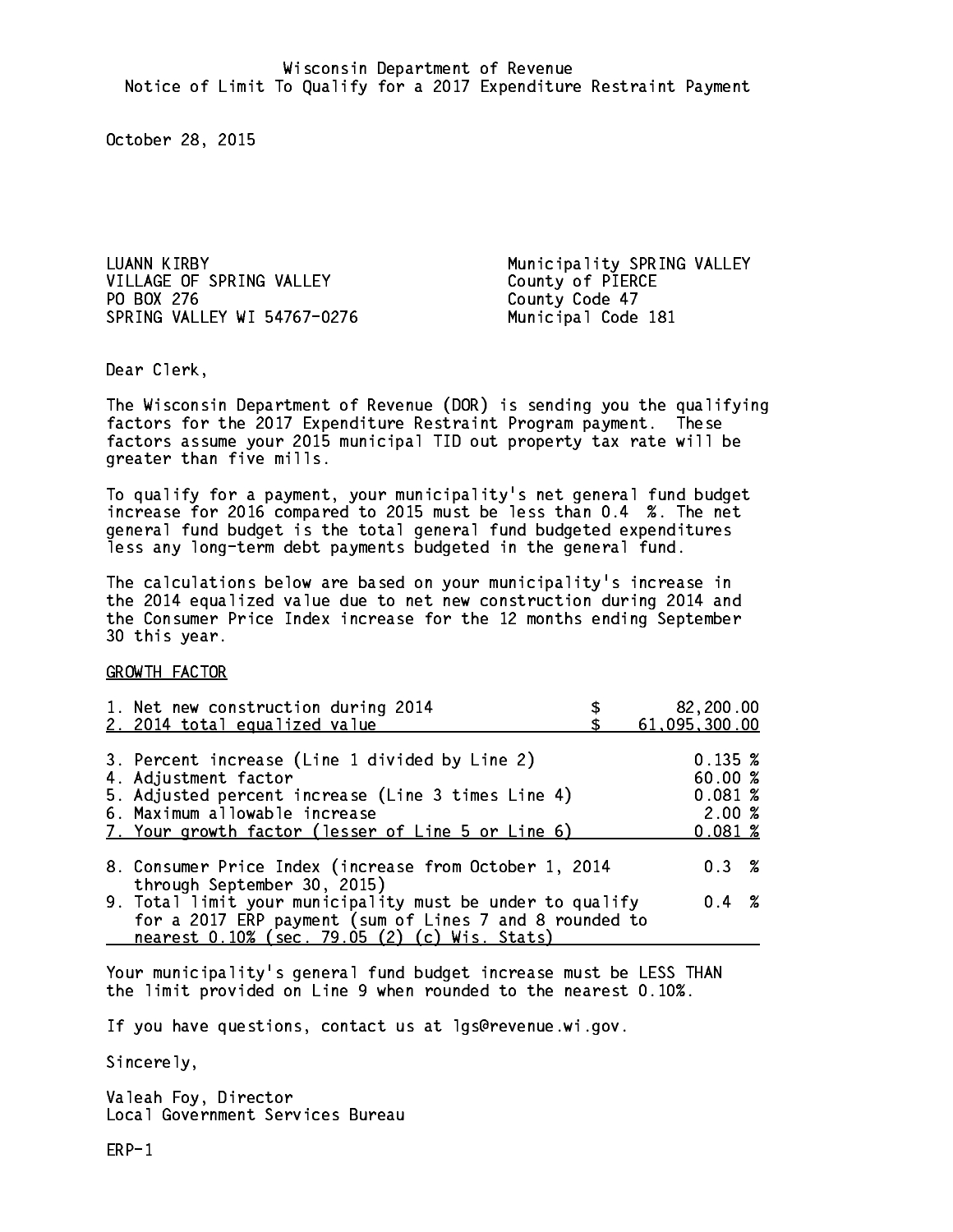CITY OF PRESCOTT COUNTY OF PIERCE 800 BORNER ST County Code 47

JAYNE BRAND **Municipality PRESCOTT** PRESCOTT WI 54021 Municipal Code 271

Dear Clerk. Dear Clerk,

The Wisconsin Department of Revenue (DOR) is sending you the qualifying factors for the 2017 Expenditure Restraint Program payment. These factors assume your 2015 municipal TID out property tax rate will be greater than five mills.

 To qualify for a payment, your municipality's net general fund budget increase for 2016 compared to 2015 must be less than 2.3 %. The net general fund budget is the total general fund budgeted expenditures less any long-term debt payments budgeted in the general fund.

The calculations below are based on your municipality's increase in the 2014 equalized value due to net new construction during 2014 and the Consumer Price Index increase for the 12 months ending September 30 this year. 30 this year.

GROWTH FACTOR

| 1. Net new construction during 2014<br>2. 2014 total equalized value                                                                                                                                                | 27,702,800.00<br>305,957,000.00                  |
|---------------------------------------------------------------------------------------------------------------------------------------------------------------------------------------------------------------------|--------------------------------------------------|
| 3. Percent increase (Line 1 divided by Line 2)<br>4. Adjustment factor<br>5. Adjusted percent increase (Line 3 times Line 4)<br>6. Maximum allowable increase<br>7. Your growth factor (lesser of Line 5 or Line 6) | 9.054~%<br>60.00%<br>5.433~%<br>2.00%<br>2.000~% |
| 8. Consumer Price Index (increase from October 1, 2014                                                                                                                                                              | $0.3 \t%$                                        |
| through September 30, 2015)<br>9. Total limit your municipality must be under to qualify<br>for a 2017 ERP payment (sum of Lines 7 and 8 rounded to<br>nearest 0.10% (sec. 79.05 (2) (c) Wis. Stats)                | 2.3%                                             |

Your municipality's general fund budget increase must be LESS THAN the limit provided on Line 9 when rounded to the nearest 0.10%.

If you have questions, contact us at lgs@revenue.wi.gov.

Sincerely,

Valeah Foy, Director Local Government Services Bureau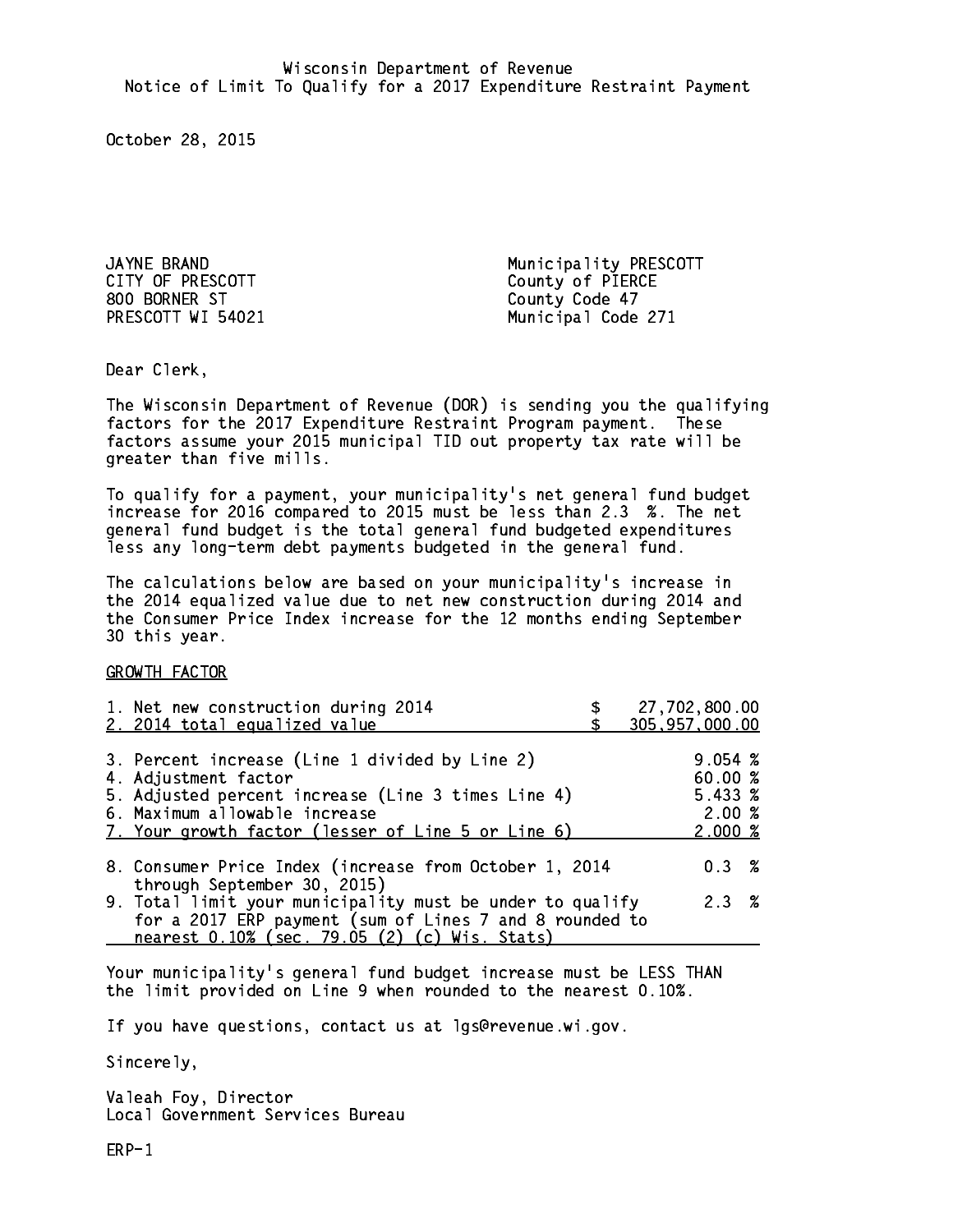CITY OF RIVER FALLS County of PIERCE 222 LEWIS ST STE 202 County Code 47 RIVER FALLS WI 54022 Municipal Code 276

LU ANN HECHT Municipality RIVER FALLS

Dear Clerk. Dear Clerk,

The Wisconsin Department of Revenue (DOR) is sending you the qualifying factors for the 2017 Expenditure Restraint Program payment. These factors assume your 2015 municipal TID out property tax rate will be greater than five mills.

 To qualify for a payment, your municipality's net general fund budget increase for 2016 compared to 2015 must be less than 1.6 %. The net general fund budget is the total general fund budgeted expenditures less any long-term debt payments budgeted in the general fund.

The calculations below are based on your municipality's increase in the 2014 equalized value due to net new construction during 2014 and the Consumer Price Index increase for the 12 months ending September 30 this year. 30 this year.

GROWTH FACTOR

| 1. Net new construction during 2014<br>2. 2014 total equalized value                                                                                                                                                | 17,796,200.00<br>852,304,900.00                                |
|---------------------------------------------------------------------------------------------------------------------------------------------------------------------------------------------------------------------|----------------------------------------------------------------|
| 3. Percent increase (Line 1 divided by Line 2)<br>4. Adjustment factor<br>5. Adjusted percent increase (Line 3 times Line 4)<br>6. Maximum allowable increase<br>7. Your growth factor (lesser of Line 5 or Line 6) | 2.088 %<br>60.00 %<br>1.253 %<br>2.00%<br>$1.253 \; \text{\%}$ |
| 8. Consumer Price Index (increase from October 1, 2014<br>through September 30, 2015)                                                                                                                               | $0.3 \t%$                                                      |
| 9. Total limit your municipality must be under to qualify<br>for a 2017 ERP payment (sum of Lines 7 and 8 rounded to<br>nearest 0.10% (sec. 79.05 (2) (c) Wis. Stats)                                               | 1.6%                                                           |

Your municipality's general fund budget increase must be LESS THAN the limit provided on Line 9 when rounded to the nearest 0.10%.

If you have questions, contact us at lgs@revenue.wi.gov.

Sincerely,

Valeah Foy, Director Local Government Services Bureau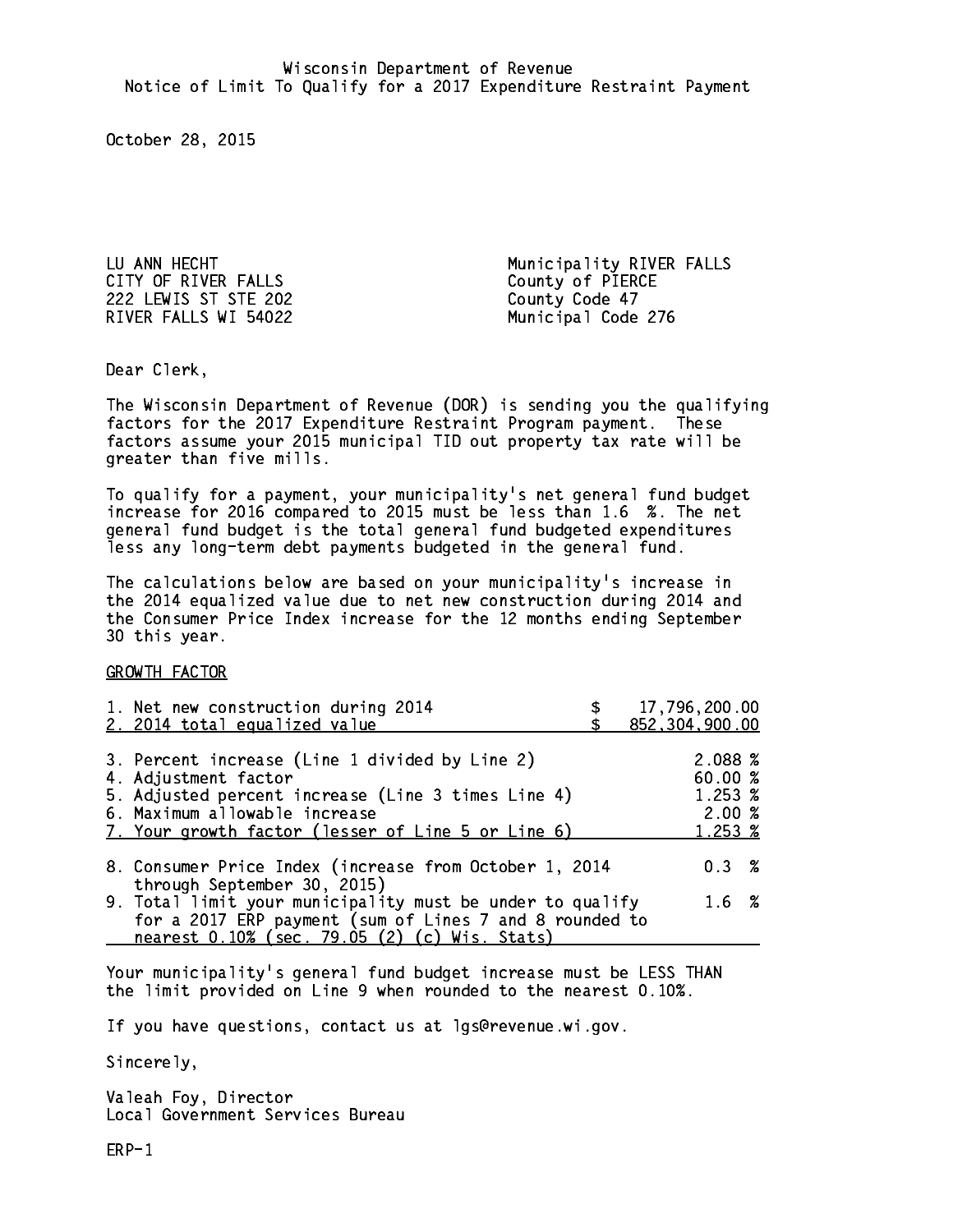TOWN OF CLEAR LAKE COUNTY OF POLK 209 50TH AVE County Code 48 CLAYTON WI 54004

JANELLE JOHNSON **Municipality CLEAR LAKE** Municipal Code 018

Dear Clerk. Dear Clerk,

The Wisconsin Department of Revenue (DOR) is sending you the qualifying factors for the 2017 Expenditure Restraint Program payment. These factors assume your 2015 municipal TID out property tax rate will be greater than five mills.

 To qualify for a payment, your municipality's net general fund budget increase for 2016 compared to 2015 must be less than 0.4 %. The net general fund budget is the total general fund budgeted expenditures less any long-term debt payments budgeted in the general fund.

The calculations below are based on your municipality's increase in the 2014 equalized value due to net new construction during 2014 and the Consumer Price Index increase for the 12 months ending September 30 this year. 30 this year.

GROWTH FACTOR

| 1. Net new construction during 2014<br>2. 2014 total equalized value                                                                                                                                                | 85,400.00<br>51,673,600.00                       |
|---------------------------------------------------------------------------------------------------------------------------------------------------------------------------------------------------------------------|--------------------------------------------------|
| 3. Percent increase (Line 1 divided by Line 2)<br>4. Adjustment factor<br>5. Adjusted percent increase (Line 3 times Line 4)<br>6. Maximum allowable increase<br>7. Your growth factor (lesser of Line 5 or Line 6) | 0.165~%<br>60.00%<br>0.099~%<br>2.00%<br>0.099~% |
| 8. Consumer Price Index (increase from October 1, 2014                                                                                                                                                              | $0.3 \t%$                                        |
| through September 30, 2015)<br>9. Total limit your municipality must be under to qualify<br>for a 2017 ERP payment (sum of Lines 7 and 8 rounded to<br>nearest 0.10% (sec. 79.05 (2) (c) Wis. Stats)                | $0.4 \t%$                                        |

Your municipality's general fund budget increase must be LESS THAN the limit provided on Line 9 when rounded to the nearest 0.10%.

If you have questions, contact us at lgs@revenue.wi.gov.

Sincerely,

Valeah Foy, Director Local Government Services Bureau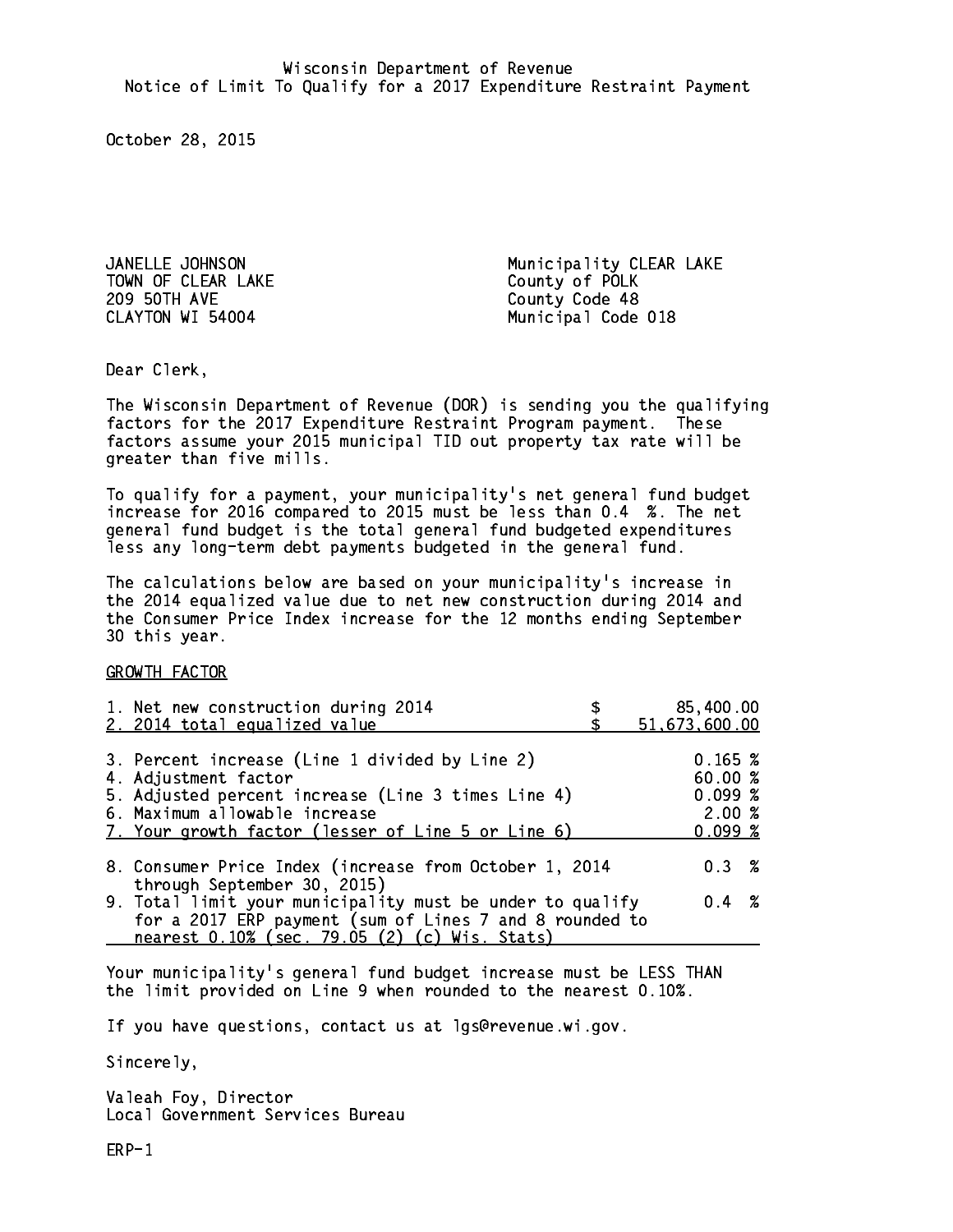LORI A DUNCAN Municipality BALSAM LAKE VILLAGE OF BALSAM LAKE County of POLK PO BOX 506 County Code 48 BALSAM LAKE WI 54810-0506 Municipal Code 106

Dear Clerk. Dear Clerk,

The Wisconsin Department of Revenue (DOR) is sending you the qualifying factors for the 2017 Expenditure Restraint Program payment. These factors assume your 2015 municipal TID out property tax rate will be greater than five mills.

 To qualify for a payment, your municipality's net general fund budget increase for 2016 compared to 2015 must be less than 0.3 %. The net general fund budget is the total general fund budgeted expenditures less any long-term debt payments budgeted in the general fund.

The calculations below are based on your municipality's increase in the 2014 equalized value due to net new construction during 2014 and the Consumer Price Index increase for the 12 months ending September 30 this year. 30 this year.

GROWTH FACTOR

| 1. Net new construction during 2014<br>2. 2014 total equalized value                                                                                                                                                | $-417,500.00$<br>122,696,400.00                       |
|---------------------------------------------------------------------------------------------------------------------------------------------------------------------------------------------------------------------|-------------------------------------------------------|
| 3. Percent increase (Line 1 divided by Line 2)<br>4. Adjustment factor<br>5. Adjusted percent increase (Line 3 times Line 4)<br>6. Maximum allowable increase<br>7. Your growth factor (lesser of Line 5 or Line 6) | $-.340~%$<br>60.00 %<br>$-.204$ %<br>2.00%<br>0.000~% |
| 8. Consumer Price Index (increase from October 1, 2014<br>through September 30, 2015)                                                                                                                               | 0.3%                                                  |
| 9. Total limit your municipality must be under to qualify<br>for a 2017 ERP payment (sum of Lines 7 and 8 rounded to<br>nearest 0.10% (sec. 79.05 (2) (c) Wis. Stats)                                               | 0.3%                                                  |

Your municipality's general fund budget increase must be LESS THAN the limit provided on Line 9 when rounded to the nearest 0.10%.

If you have questions, contact us at lgs@revenue.wi.gov.

Sincerely,

Valeah Foy, Director Local Government Services Bureau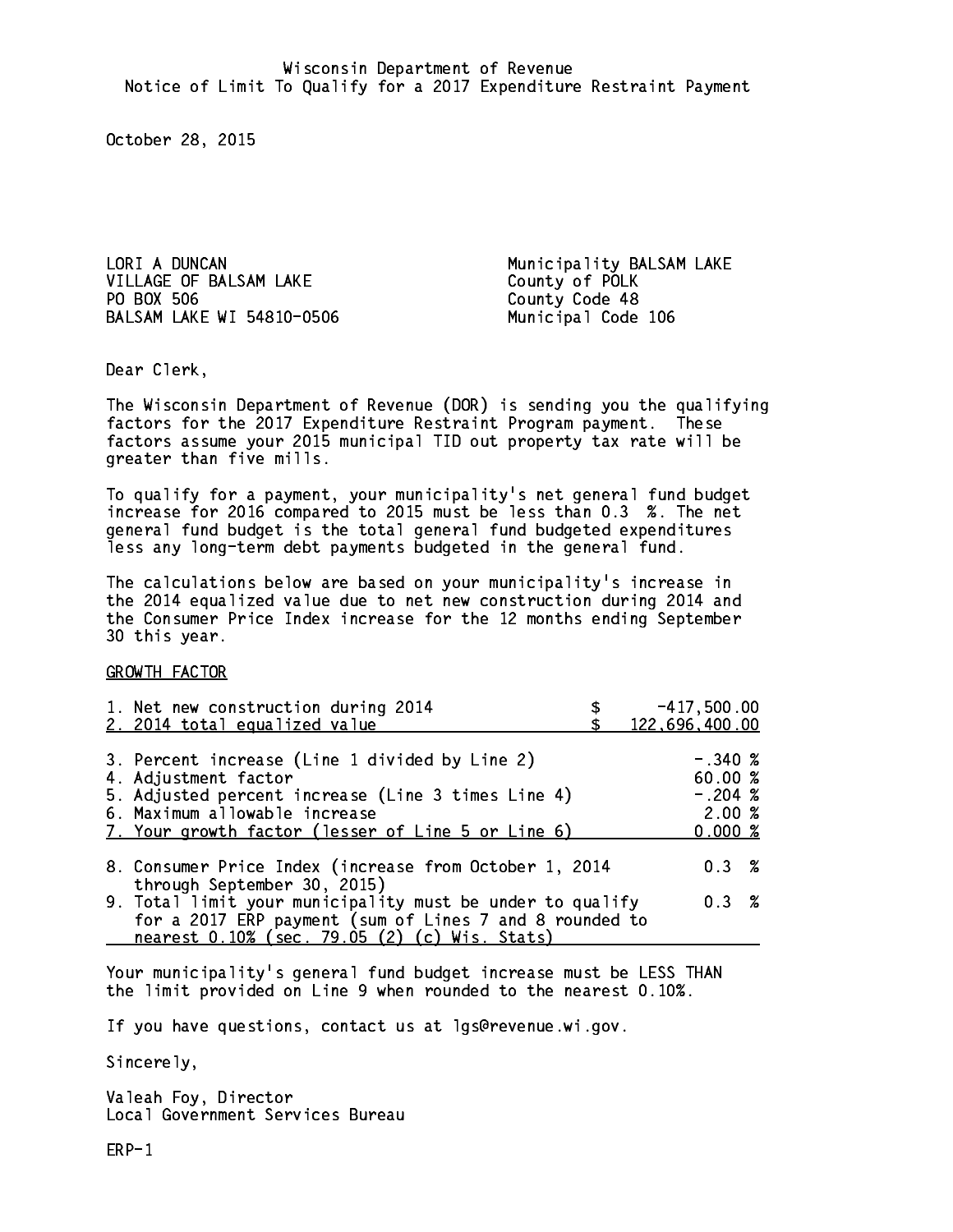JUDITH JEPSEN Municipality CENTURIA VILLAGE OF CENTURIA County of POLK PO BOX 280 CENTURIA WI 54824-0280 Municipal Code 111

County Code 48

Dear Clerk. Dear Clerk,

The Wisconsin Department of Revenue (DOR) is sending you the qualifying factors for the 2017 Expenditure Restraint Program payment. These factors assume your 2015 municipal TID out property tax rate will be greater than five mills.

 To qualify for a payment, your municipality's net general fund budget increase for 2016 compared to 2015 must be less than 0.5 %. The net general fund budget is the total general fund budgeted expenditures less any long-term debt payments budgeted in the general fund.

The calculations below are based on your municipality's increase in the 2014 equalized value due to net new construction during 2014 and the Consumer Price Index increase for the 12 months ending September 30 this year. 30 this year. This year of the second terms of the second terms in the second terms in the second terms in the

GROWTH FACTOR

| 1. Net new construction during 2014<br>2. 2014 total equalized value                                                                                                                                                | 72,500.00<br>27,952,000.00                       |
|---------------------------------------------------------------------------------------------------------------------------------------------------------------------------------------------------------------------|--------------------------------------------------|
| 3. Percent increase (Line 1 divided by Line 2)<br>4. Adjustment factor<br>5. Adjusted percent increase (Line 3 times Line 4)<br>6. Maximum allowable increase<br>7. Your growth factor (lesser of Line 5 or Line 6) | 0.259~%<br>60.00%<br>0.156~%<br>2.00%<br>0.156~% |
| 8. Consumer Price Index (increase from October 1, 2014                                                                                                                                                              | $0.3 \t%$                                        |
| through September 30, 2015)<br>9. Total limit your municipality must be under to qualify<br>for a 2017 ERP payment (sum of Lines 7 and 8 rounded to<br>nearest 0.10% (sec. 79.05 (2) (c) Wis. Stats)                | 0.5 %                                            |

Your municipality's general fund budget increase must be LESS THAN the limit provided on Line 9 when rounded to the nearest 0.10%.

If you have questions, contact us at lgs@revenue.wi.gov.

Sincerely,

Valeah Foy, Director Local Government Services Bureau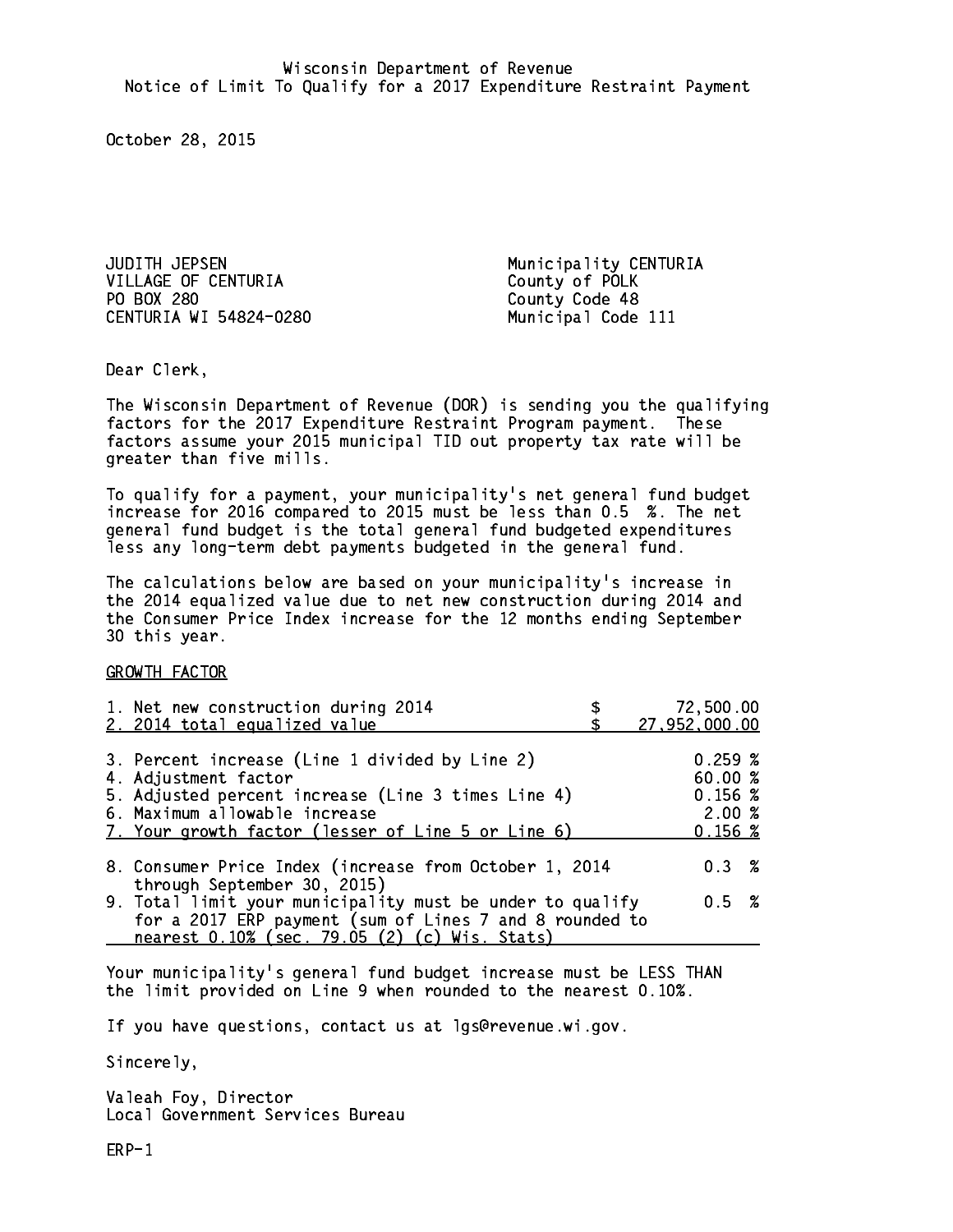CALLY LAUERSDORF **Municipality CLAYTON** VILLAGE OF CLAYTON County of POLK PO BOX 63 CLAYTON WI 54004-0063 Municipal Code 112

County Code 48

Dear Clerk. Dear Clerk,

The Wisconsin Department of Revenue (DOR) is sending you the qualifying factors for the 2017 Expenditure Restraint Program payment. These factors assume your 2015 municipal TID out property tax rate will be greater than five mills.

 To qualify for a payment, your municipality's net general fund budget increase for 2016 compared to 2015 must be less than 0.3 %. The net general fund budget is the total general fund budgeted expenditures less any long-term debt payments budgeted in the general fund.

The calculations below are based on your municipality's increase in the 2014 equalized value due to net new construction during 2014 and the Consumer Price Index increase for the 12 months ending September 30 this year. 30 this year. This year of the second terms of the second terms in the second terms in the second terms in the

GROWTH FACTOR

| 1. Net new construction during 2014<br>2. 2014 total equalized value                                                                                                                                                | 2,000.00<br>21,517,800.00                      |
|---------------------------------------------------------------------------------------------------------------------------------------------------------------------------------------------------------------------|------------------------------------------------|
| 3. Percent increase (Line 1 divided by Line 2)<br>4. Adjustment factor<br>5. Adjusted percent increase (Line 3 times Line 4)<br>6. Maximum allowable increase<br>7. Your growth factor (lesser of Line 5 or Line 6) | 0.009%<br>60.00%<br>0.006%<br>2.00%<br>0.006~% |
| 8. Consumer Price Index (increase from October 1, 2014                                                                                                                                                              | $0.3 \t%$                                      |
| through September 30, 2015)<br>9. Total limit your municipality must be under to qualify<br>for a 2017 ERP payment (sum of Lines 7 and 8 rounded to<br>nearest 0.10% (sec. 79.05 (2) (c) Wis. Stats)                | 0.3 %                                          |

Your municipality's general fund budget increase must be LESS THAN the limit provided on Line 9 when rounded to the nearest 0.10%.

If you have questions, contact us at lgs@revenue.wi.gov.

Sincerely,

Valeah Foy, Director Local Government Services Bureau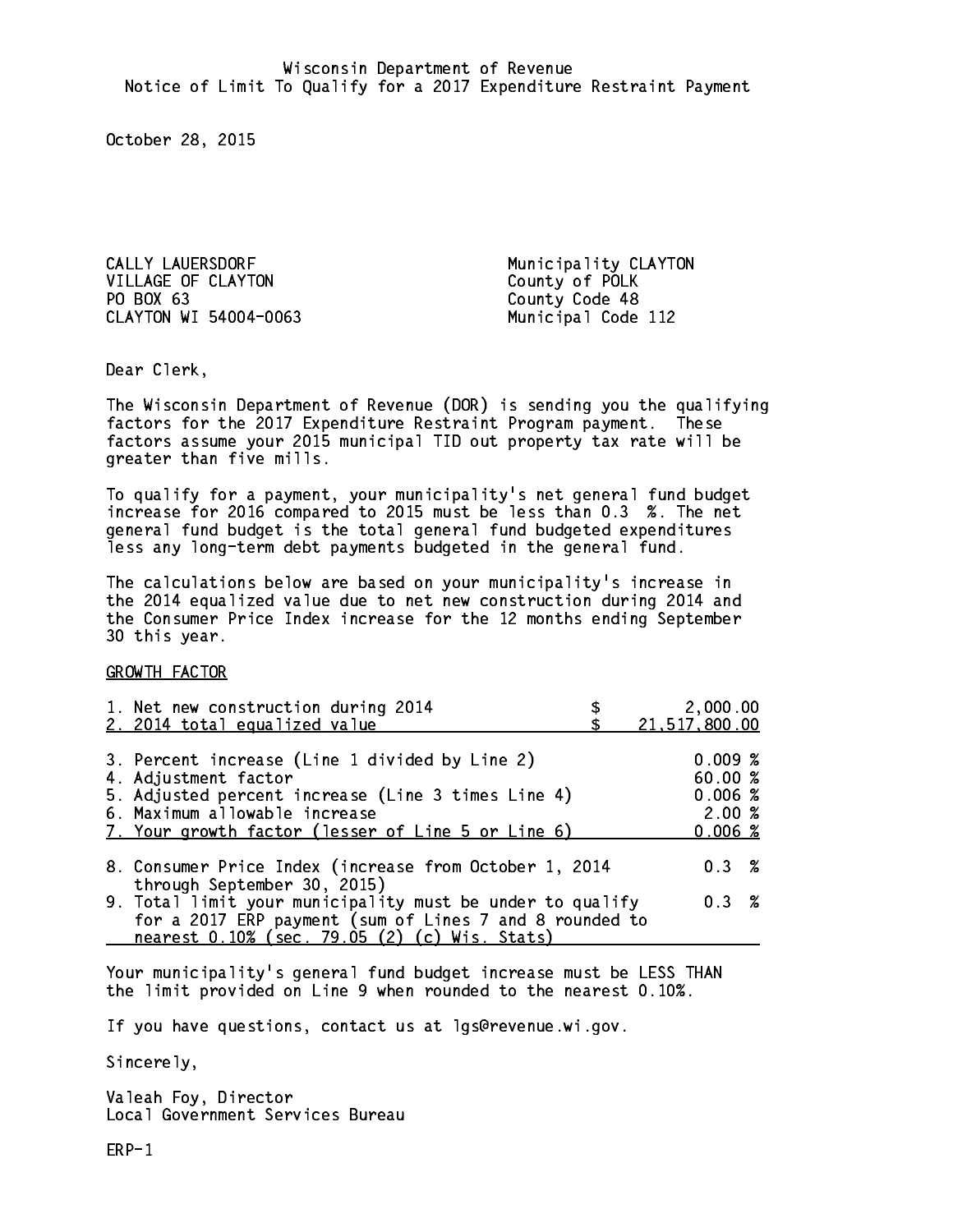AL BANNINK Municipality CLEAR LAKE VILLAGE OF CLEAR LAKE County of POLK PO BOX 48 CLEAR LAKE WI 54005-0048 Municipal Code 113

County Code 48

Dear Clerk. Dear Clerk,

The Wisconsin Department of Revenue (DOR) is sending you the qualifying factors for the 2017 Expenditure Restraint Program payment. These factors assume your 2015 municipal TID out property tax rate will be greater than five mills.

 To qualify for a payment, your municipality's net general fund budget increase for 2016 compared to 2015 must be less than 0.3 %. The net general fund budget is the total general fund budgeted expenditures less any long-term debt payments budgeted in the general fund.

The calculations below are based on your municipality's increase in the 2014 equalized value due to net new construction during 2014 and the Consumer Price Index increase for the 12 months ending September 30 this year. 30 this year. This year of the second terms of the second terms in the second terms in the second terms in the

GROWTH FACTOR

| 1. Net new construction during 2014<br>2. 2014 total equalized value                                                                                                                                                | $-9, 344, 200.00$<br>59,246,100.00                   |
|---------------------------------------------------------------------------------------------------------------------------------------------------------------------------------------------------------------------|------------------------------------------------------|
| 3. Percent increase (Line 1 divided by Line 2)<br>4. Adjustment factor<br>5. Adjusted percent increase (Line 3 times Line 4)<br>6. Maximum allowable increase<br>7. Your growth factor (lesser of Line 5 or Line 6) | $-15.8%$<br>60.00 %<br>$-9.46~%$<br>2.00%<br>0.000 % |
| 8. Consumer Price Index (increase from October 1, 2014<br>through September 30, 2015)                                                                                                                               | 0.3%                                                 |
| 9. Total limit your municipality must be under to qualify<br>for a 2017 ERP payment (sum of Lines 7 and 8 rounded to<br>nearest 0.10% (sec. 79.05 (2) (c) Wis. Stats)                                               | 0.3%                                                 |

Your municipality's general fund budget increase must be LESS THAN the limit provided on Line 9 when rounded to the nearest 0.10%.

If you have questions, contact us at lgs@revenue.wi.gov.

Sincerely,

Valeah Foy, Director Local Government Services Bureau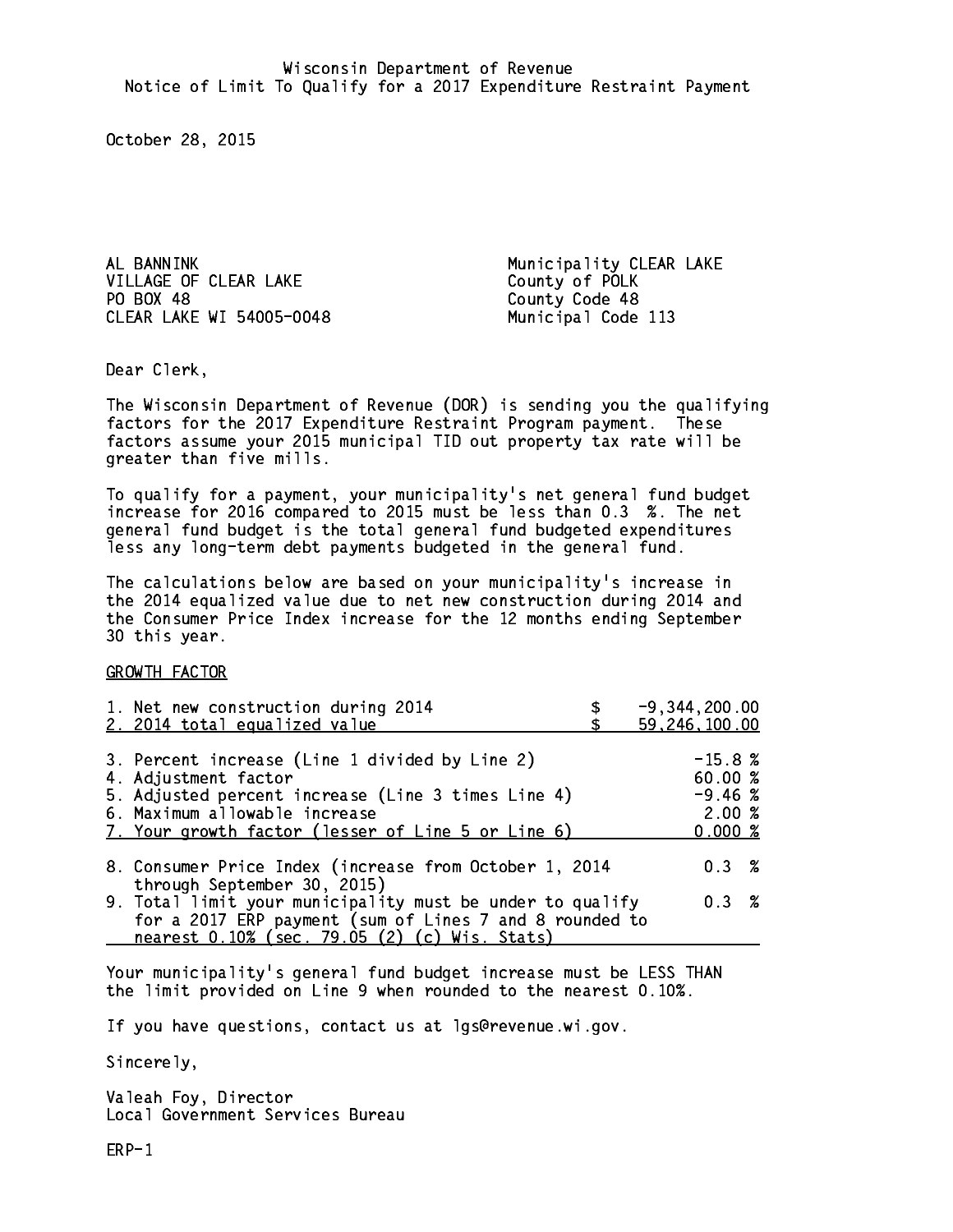JODI A. GILBERT Municipality DRESSER VILLAGE OF DRESSER County of POLK PO BOX 547 County Code 48

Municipal Code 116

Dear Clerk. Dear Clerk,

The Wisconsin Department of Revenue (DOR) is sending you the qualifying factors for the 2017 Expenditure Restraint Program payment. These factors assume your 2015 municipal TID out property tax rate will be greater than five mills.

 To qualify for a payment, your municipality's net general fund budget increase for 2016 compared to 2015 must be less than 0.6 %. The net general fund budget is the total general fund budgeted expenditures less any long-term debt payments budgeted in the general fund.

The calculations below are based on your municipality's increase in the 2014 equalized value due to net new construction during 2014 and the Consumer Price Index increase for the 12 months ending September 30 this year. 30 this year. This year of the second terms of the second terms in the second terms in the second terms in the

GROWTH FACTOR

| 1. Net new construction during 2014<br>2. 2014 total equalized value                                                                                                  | 238,400.00<br>48,262,100.00              |
|-----------------------------------------------------------------------------------------------------------------------------------------------------------------------|------------------------------------------|
| 3. Percent increase (Line 1 divided by Line 2)<br>4. Adjustment factor                                                                                                | $0.494 \; %$<br>60.00%                   |
| 5. Adjusted percent increase (Line 3 times Line 4)<br>6. Maximum allowable increase<br>7. Your growth factor (lesser of Line 5 or Line 6)                             | $0.296 \; \text{\%}$<br>2.00%<br>0.296~% |
| 8. Consumer Price Index (increase from October 1, 2014<br>through September 30, 2015)                                                                                 | $0.3 \t%$                                |
| 9. Total limit your municipality must be under to qualify<br>for a 2017 ERP payment (sum of Lines 7 and 8 rounded to<br>nearest 0.10% (sec. 79.05 (2) (c) Wis. Stats) | 0.6 %                                    |

Your municipality's general fund budget increase must be LESS THAN the limit provided on Line 9 when rounded to the nearest 0.10%.

If you have questions, contact us at lgs@revenue.wi.gov.

Sincerely,

Valeah Foy, Director Local Government Services Bureau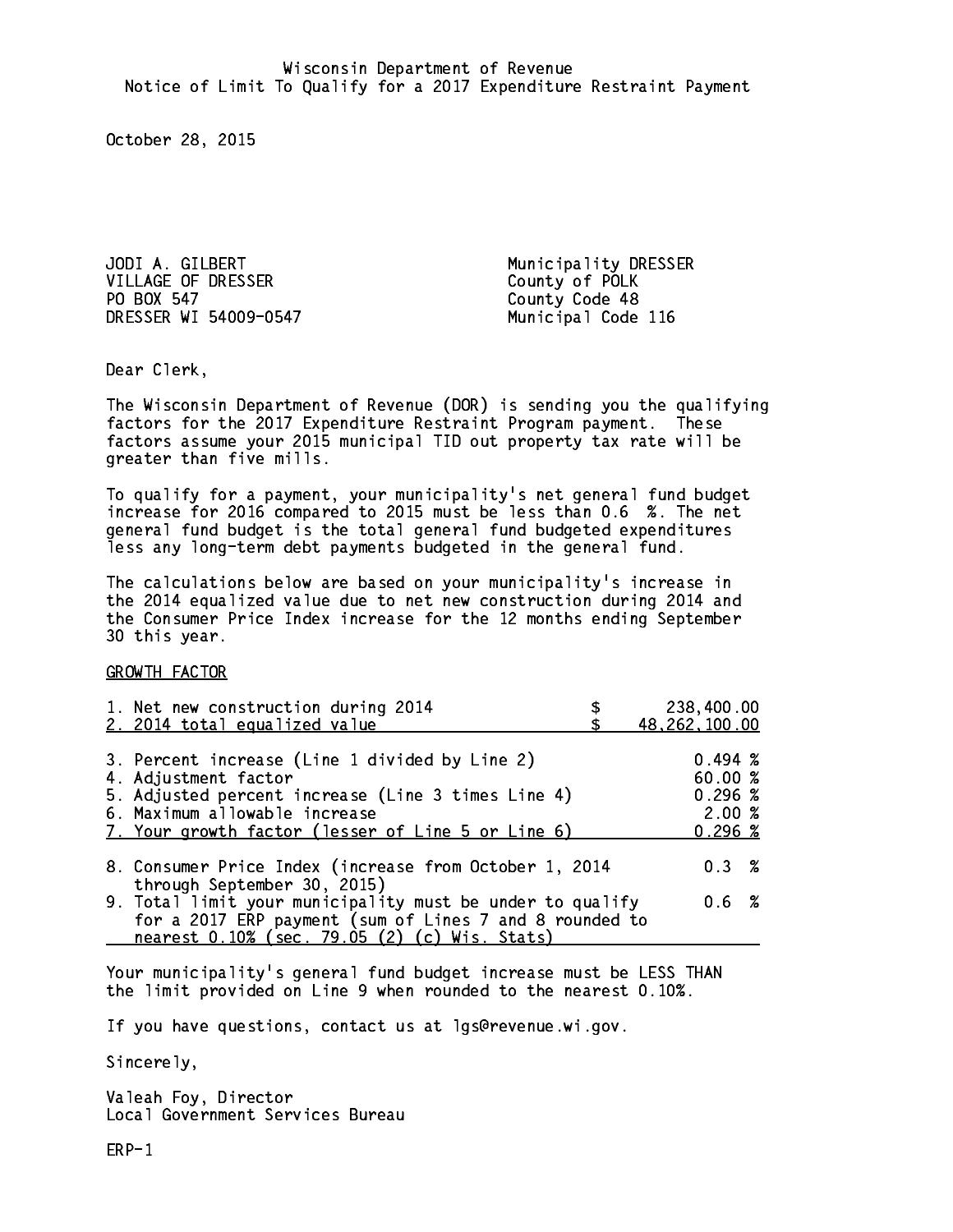JENNIFER PHERNETTON Municipality FREDERIC VILLAGE OF FREDERIC County of POLK P 0 BOX 567 FREDERIC WI 54837-0567 Municipal Code 126

County Code 48

Dear Clerk. Dear Clerk,

The Wisconsin Department of Revenue (DOR) is sending you the qualifying factors for the 2017 Expenditure Restraint Program payment. These factors assume your 2015 municipal TID out property tax rate will be greater than five mills.

 To qualify for a payment, your municipality's net general fund budget increase for 2016 compared to 2015 must be less than 0.4 %. The net general fund budget is the total general fund budgeted expenditures less any long-term debt payments budgeted in the general fund.

The calculations below are based on your municipality's increase in the 2014 equalized value due to net new construction during 2014 and the Consumer Price Index increase for the 12 months ending September 30 this year. 30 this year. This year of the second terms of the second terms in the second terms in the second terms in the

GROWTH FACTOR

| 1. Net new construction during 2014<br>2. 2014 total equalized value                                                                                                                                                | 70,600.00<br>51,068,100.00                            |
|---------------------------------------------------------------------------------------------------------------------------------------------------------------------------------------------------------------------|-------------------------------------------------------|
| 3. Percent increase (Line 1 divided by Line 2)<br>4. Adjustment factor<br>5. Adjusted percent increase (Line 3 times Line 4)<br>6. Maximum allowable increase<br>7. Your growth factor (lesser of Line 5 or Line 6) | $0.138 \;$ %<br>60.00%<br>0.083~%<br>2.00%<br>0.083~% |
| 8. Consumer Price Index (increase from October 1, 2014                                                                                                                                                              | $0.3 \t%$                                             |
| through September 30, 2015)<br>9. Total limit your municipality must be under to qualify<br>for a 2017 ERP payment (sum of Lines 7 and 8 rounded to<br>nearest 0.10% (sec. 79.05 (2) (c) Wis. Stats)                | $0.4 \t%$                                             |

Your municipality's general fund budget increase must be LESS THAN the limit provided on Line 9 when rounded to the nearest 0.10%.

If you have questions, contact us at lgs@revenue.wi.gov.

Sincerely,

Valeah Foy, Director Local Government Services Bureau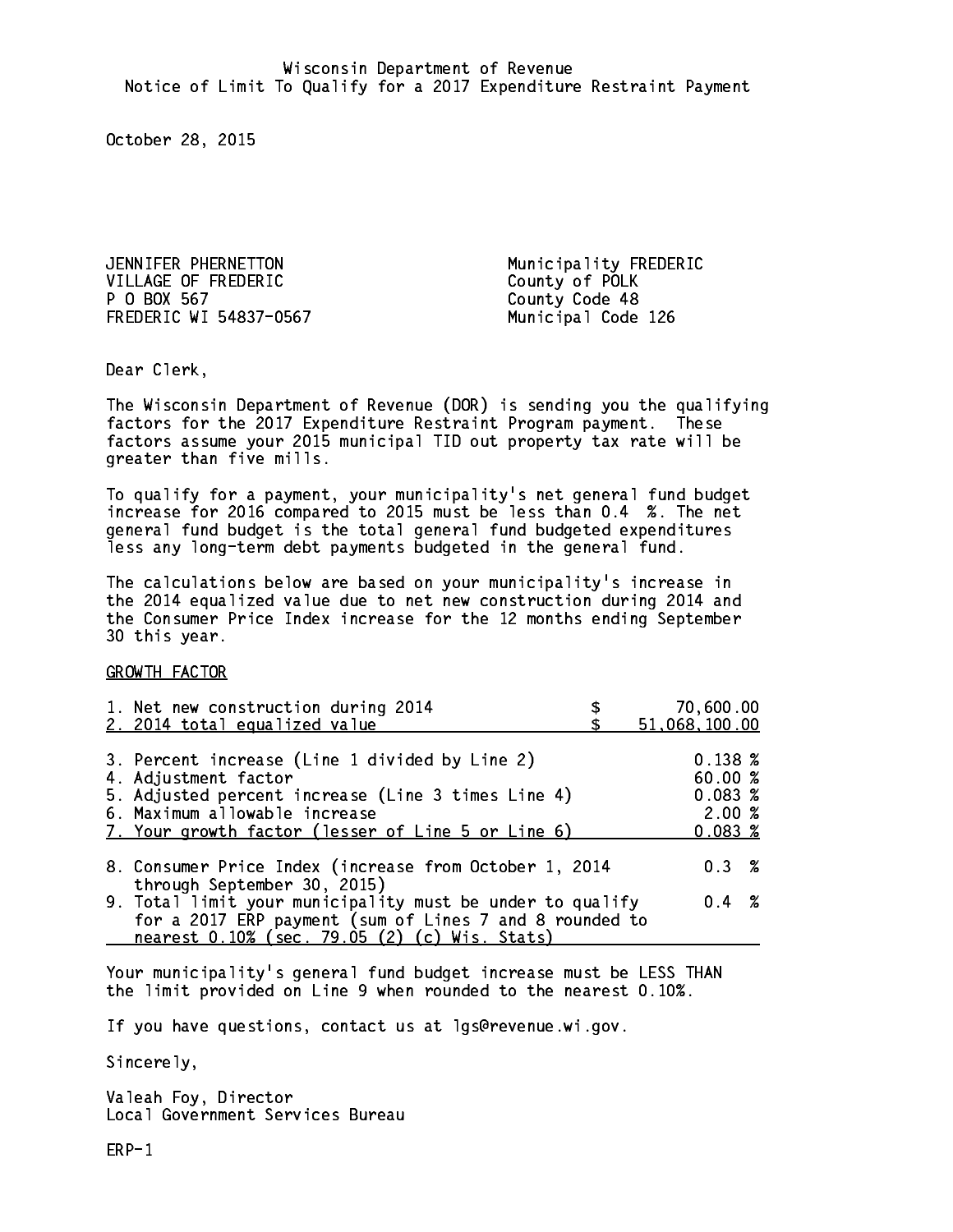LORI PARDUN Municipality LUCK VILLAGE OF LUCK County of POLK P.O.BOX 315 County Code 48

LUCK WI 54853-0315 Municipal Code 146

Dear Clerk. Dear Clerk,

The Wisconsin Department of Revenue (DOR) is sending you the qualifying factors for the 2017 Expenditure Restraint Program payment. These factors assume your 2015 municipal TID out property tax rate will be greater than five mills.

 To qualify for a payment, your municipality's net general fund budget increase for 2016 compared to 2015 must be less than 1.3 %. The net general fund budget is the total general fund budgeted expenditures less any long-term debt payments budgeted in the general fund.

The calculations below are based on your municipality's increase in the 2014 equalized value due to net new construction during 2014 and the Consumer Price Index increase for the 12 months ending September 30 this year. 30 this year. This year of the second terms of the second terms in the second terms in the second terms in the

GROWTH FACTOR

| 1. Net new construction during 2014<br>2. 2014 total equalized value                                                                                                                                                | 1,043,500.00<br>64,039,400.00                   |
|---------------------------------------------------------------------------------------------------------------------------------------------------------------------------------------------------------------------|-------------------------------------------------|
| 3. Percent increase (Line 1 divided by Line 2)<br>4. Adjustment factor<br>5. Adjusted percent increase (Line 3 times Line 4)<br>6. Maximum allowable increase<br>7. Your growth factor (lesser of Line 5 or Line 6) | 1.629%<br>60.00%<br>0.978~%<br>2.00%<br>0.978~% |
| 8. Consumer Price Index (increase from October 1, 2014                                                                                                                                                              | $0.3 \t%$                                       |
| through September 30, 2015)<br>9. Total limit your municipality must be under to qualify<br>for a 2017 ERP payment (sum of Lines 7 and 8 rounded to<br>nearest 0.10% (sec. 79.05 (2) (c) Wis. Stats)                | 1.3%                                            |

Your municipality's general fund budget increase must be LESS THAN the limit provided on Line 9 when rounded to the nearest 0.10%.

If you have questions, contact us at lgs@revenue.wi.gov.

Sincerely,

Valeah Foy, Director Local Government Services Bureau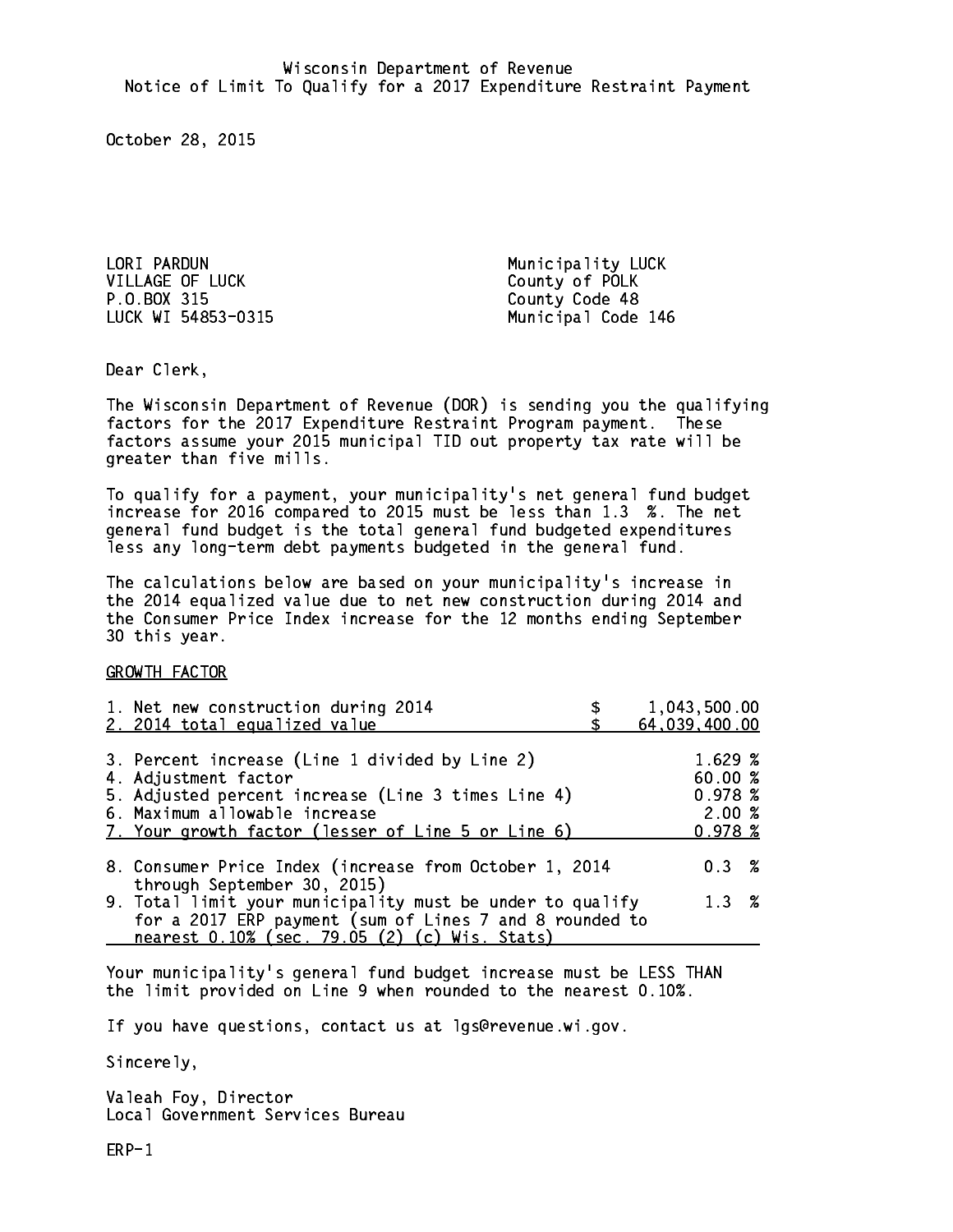AMY ALBRECHT **Municipality MILLTOWN** VILLAGE OF MILLTOWN County of POLK P.O.BOX 485 MILLTOWN WI 54858-0485 Municipal Code 151

County Code 48

Dear Clerk. Dear Clerk,

The Wisconsin Department of Revenue (DOR) is sending you the qualifying factors for the 2017 Expenditure Restraint Program payment. These factors assume your 2015 municipal TID out property tax rate will be greater than five mills.

 To qualify for a payment, your municipality's net general fund budget increase for 2016 compared to 2015 must be less than 1.0 %. The net general fund budget is the total general fund budgeted expenditures less any long-term debt payments budgeted in the general fund.

The calculations below are based on your municipality's increase in the 2014 equalized value due to net new construction during 2014 and the Consumer Price Index increase for the 12 months ending September 30 this year. 30 this year.

GROWTH FACTOR

| 1. Net new construction during 2014                                                                                                                                                                                 | 436,200.00                                       |
|---------------------------------------------------------------------------------------------------------------------------------------------------------------------------------------------------------------------|--------------------------------------------------|
| 2. 2014 total equalized value                                                                                                                                                                                       | 36,943,600.00                                    |
| 3. Percent increase (Line 1 divided by Line 2)<br>4. Adjustment factor<br>5. Adjusted percent increase (Line 3 times Line 4)<br>6. Maximum allowable increase<br>7. Your growth factor (lesser of Line 5 or Line 6) | 1.181 %<br>60.00%<br>0.708~%<br>2.00%<br>0.708~% |
| 8. Consumer Price Index (increase from October 1, 2014                                                                                                                                                              | $0.3 \t%$                                        |
| through September 30, 2015)<br>9. Total limit your municipality must be under to qualify<br>for a 2017 ERP payment (sum of Lines 7 and 8 rounded to<br>nearest 0.10% (sec. 79.05 (2) (c) Wis. Stats)                | 1.0%                                             |

Your municipality's general fund budget increase must be LESS THAN the limit provided on Line 9 when rounded to the nearest 0.10%.

If you have questions, contact us at lgs@revenue.wi.gov.

Sincerely,

Valeah Foy, Director Local Government Services Bureau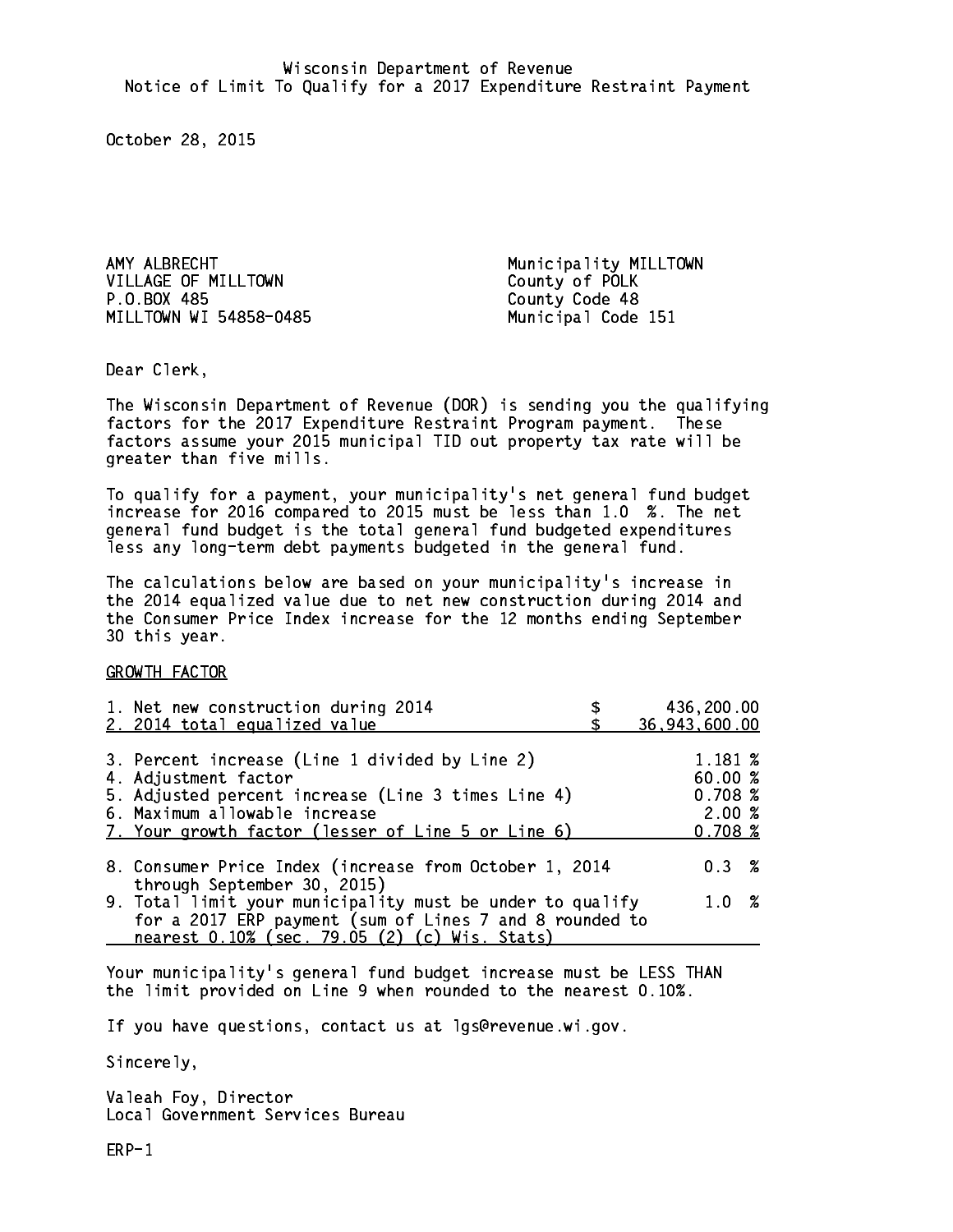KARI ZEGARSKI Municipality OSCEOLA VILLAGE OF OSCEOLA County of POLK PO BOX 217 310 CHIEFTAIN ST County Code 48 OSCEOLA WI 54020-0217 Municipal Code 165

Dear Clerk. Dear Clerk,

The Wisconsin Department of Revenue (DOR) is sending you the qualifying factors for the 2017 Expenditure Restraint Program payment. These factors assume your 2015 municipal TID out property tax rate will be greater than five mills.

 To qualify for a payment, your municipality's net general fund budget increase for 2016 compared to 2015 must be less than 0.5 %. The net general fund budget is the total general fund budgeted expenditures less any long-term debt payments budgeted in the general fund.

The calculations below are based on your municipality's increase in the 2014 equalized value due to net new construction during 2014 and the Consumer Price Index increase for the 12 months ending September 30 this year. 30 this year.

GROWTH FACTOR

| 1. Net new construction during 2014<br>2. 2014 total equalized value                                                                                                                                                | 465,100.00<br>163, 545, 700.00                   |
|---------------------------------------------------------------------------------------------------------------------------------------------------------------------------------------------------------------------|--------------------------------------------------|
| 3. Percent increase (Line 1 divided by Line 2)<br>4. Adjustment factor<br>5. Adjusted percent increase (Line 3 times Line 4)<br>6. Maximum allowable increase<br>7. Your growth factor (lesser of Line 5 or Line 6) | 0.284~%<br>60.00%<br>0.171~%<br>2.00%<br>0.171~% |
| 8. Consumer Price Index (increase from October 1, 2014                                                                                                                                                              | $0.3 \t%$                                        |
| through September 30, 2015)<br>9. Total limit your municipality must be under to qualify<br>for a 2017 ERP payment (sum of Lines 7 and 8 rounded to<br>nearest 0.10% (sec. 79.05 (2) (c) Wis. Stats)                | 0.5 %                                            |

Your municipality's general fund budget increase must be LESS THAN the limit provided on Line 9 when rounded to the nearest 0.10%.

If you have questions, contact us at lgs@revenue.wi.gov.

Sincerely,

Valeah Foy, Director Local Government Services Bureau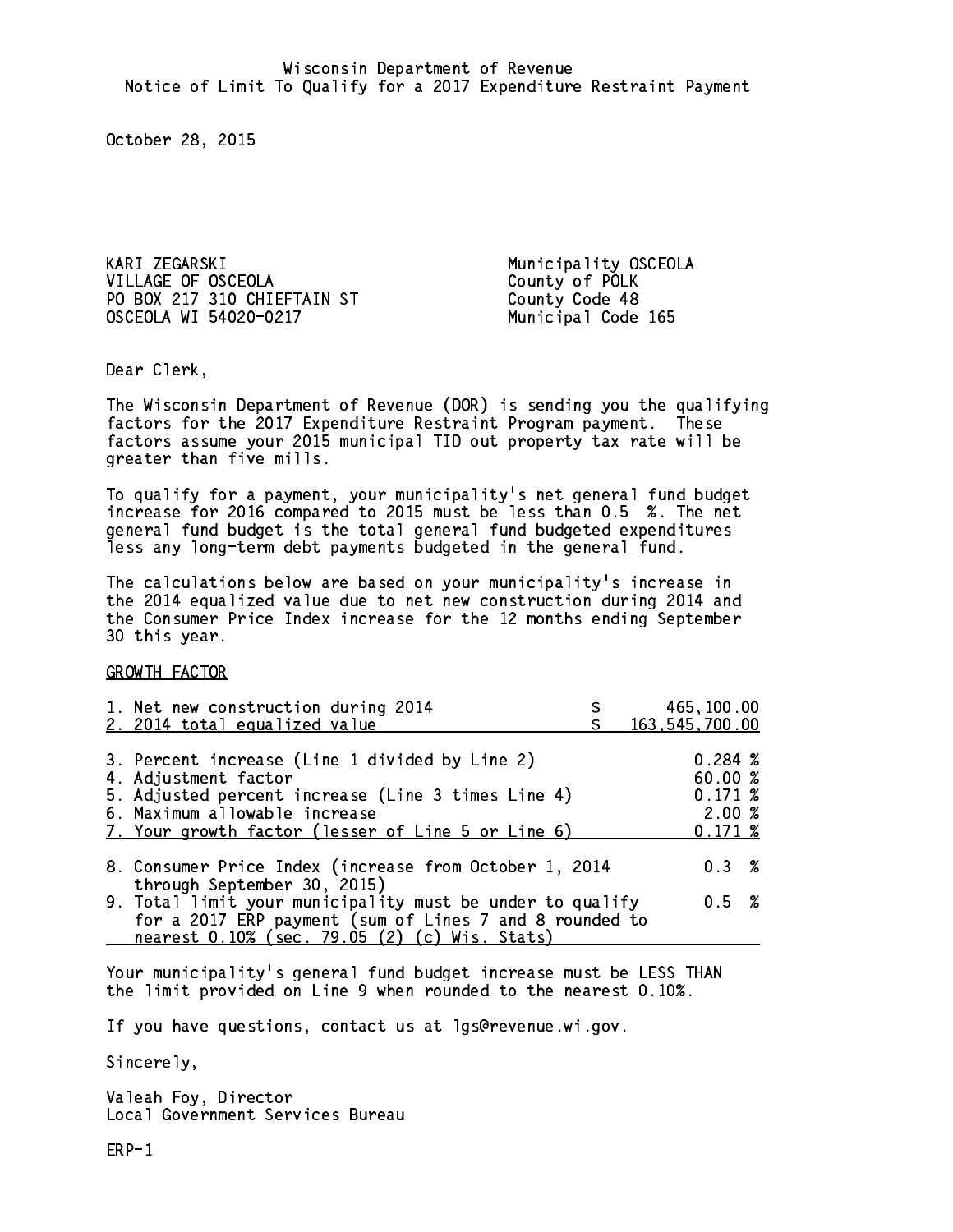FRAN DUNCANSON Municipality AMERY CITY OF AMERY **COUNTY COUNTY OF AMERY** 118 CENTER ST W County Code 48 AMERY WI 54001-1151 Municipal Code 201

Dear Clerk. Dear Clerk,

The Wisconsin Department of Revenue (DOR) is sending you the qualifying factors for the 2017 Expenditure Restraint Program payment. These factors assume your 2015 municipal TID out property tax rate will be greater than five mills.

 To qualify for a payment, your municipality's net general fund budget increase for 2016 compared to 2015 must be less than 0.4 %. The net general fund budget is the total general fund budgeted expenditures less any long-term debt payments budgeted in the general fund.

The calculations below are based on your municipality's increase in the 2014 equalized value due to net new construction during 2014 and the Consumer Price Index increase for the 12 months ending September 30 this year. 30 this year.

GROWTH FACTOR

| 1. Net new construction during 2014<br>2. 2014 total equalized value                                                                                                                                                | 400,900.00<br>184,909,000.00                                |
|---------------------------------------------------------------------------------------------------------------------------------------------------------------------------------------------------------------------|-------------------------------------------------------------|
| 3. Percent increase (Line 1 divided by Line 2)<br>4. Adjustment factor<br>5. Adjusted percent increase (Line 3 times Line 4)<br>6. Maximum allowable increase<br>7. Your growth factor (lesser of Line 5 or Line 6) | $0.217 \;$ %<br>60.00%<br>$0.130*$<br>2.00%<br>$0.130 \;$ % |
| 8. Consumer Price Index (increase from October 1, 2014                                                                                                                                                              | 0.3%                                                        |
| through September 30, 2015)<br>9. Total limit your municipality must be under to qualify<br>for a 2017 ERP payment (sum of Lines 7 and 8 rounded to<br>nearest 0.10% (sec. 79.05 (2) (c) Wis. Stats)                | $0.4 \t%$                                                   |

Your municipality's general fund budget increase must be LESS THAN the limit provided on Line 9 when rounded to the nearest 0.10%.

If you have questions, contact us at lgs@revenue.wi.gov.

Sincerely,

Valeah Foy, Director Local Government Services Bureau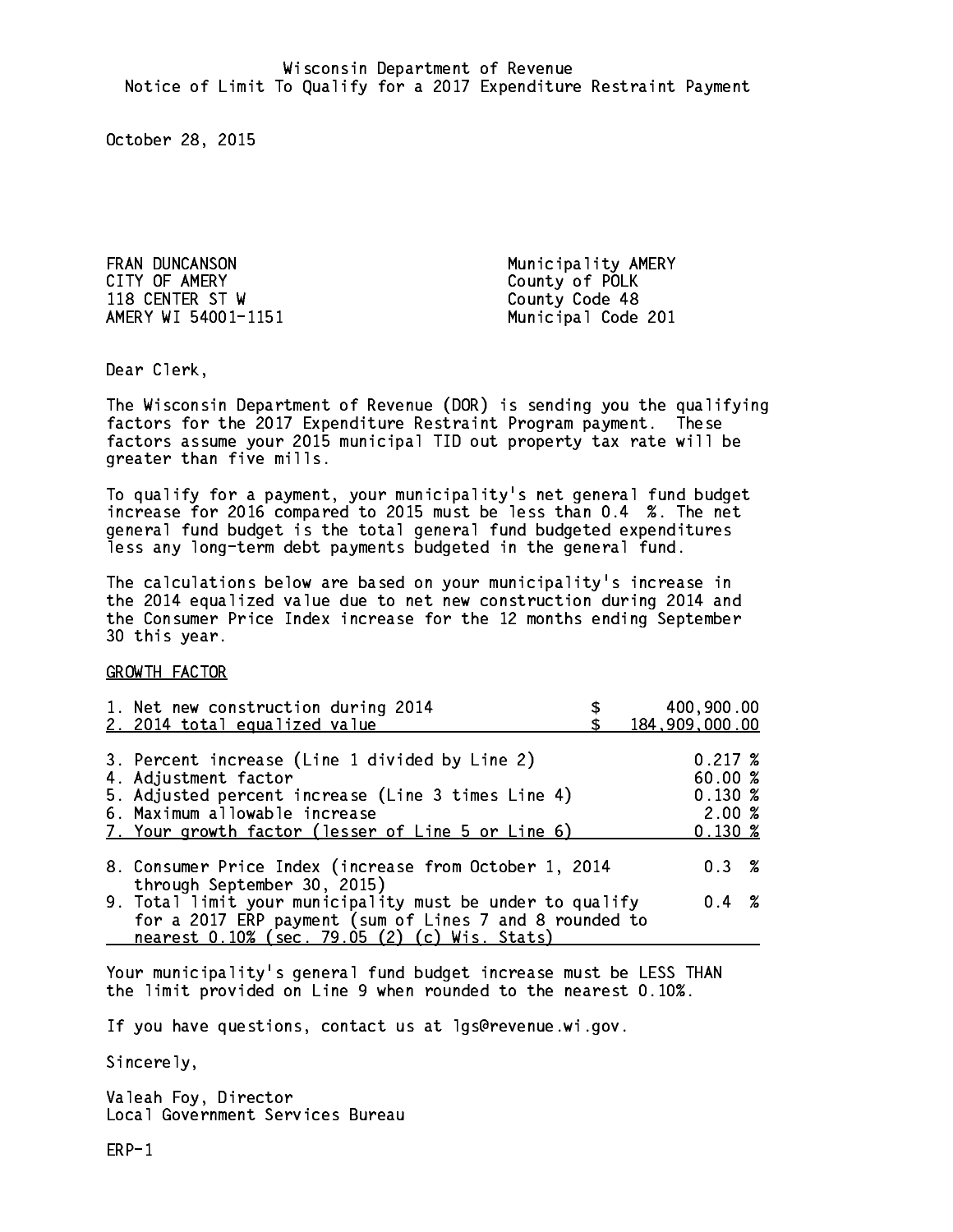CITY OF SAINT CROIX FALLS County of POLK 710 STATE RD 35 S County Code 48 ST CROIX FALLS WI 54024-8324 Municipal Code 281

BONITA LEGGITT **Municipality SAINT CROIX FALLS** 

Dear Clerk. Dear Clerk,

The Wisconsin Department of Revenue (DOR) is sending you the qualifying factors for the 2017 Expenditure Restraint Program payment. These factors assume your 2015 municipal TID out property tax rate will be greater than five mills.

 To qualify for a payment, your municipality's net general fund budget increase for 2016 compared to 2015 must be less than 0.4 %. The net general fund budget is the total general fund budgeted expenditures less any long-term debt payments budgeted in the general fund.

The calculations below are based on your municipality's increase in the 2014 equalized value due to net new construction during 2014 and the Consumer Price Index increase for the 12 months ending September 30 this year. 30 this year.

GROWTH FACTOR

| 1. Net new construction during 2014<br>2. 2014 total equalized value                                                                                                                                                | 223,400.00<br>207,986,500.00                      |
|---------------------------------------------------------------------------------------------------------------------------------------------------------------------------------------------------------------------|---------------------------------------------------|
| 3. Percent increase (Line 1 divided by Line 2)<br>4. Adjustment factor<br>5. Adjusted percent increase (Line 3 times Line 4)<br>6. Maximum allowable increase<br>7. Your growth factor (lesser of Line 5 or Line 6) | 0.107~%<br>60.00 %<br>0.064~%<br>2.00%<br>0.064~% |
| 8. Consumer Price Index (increase from October 1, 2014                                                                                                                                                              | $0.3 \t%$                                         |
| through September 30, 2015)<br>9. Total limit your municipality must be under to qualify<br>for a 2017 ERP payment (sum of Lines 7 and 8 rounded to<br>nearest 0.10% (sec. 79.05 (2) (c) Wis. Stats)                | $0.4 \t%$                                         |

Your municipality's general fund budget increase must be LESS THAN the limit provided on Line 9 when rounded to the nearest 0.10%.

If you have questions, contact us at lgs@revenue.wi.gov.

Sincerely,

Valeah Foy, Director Local Government Services Bureau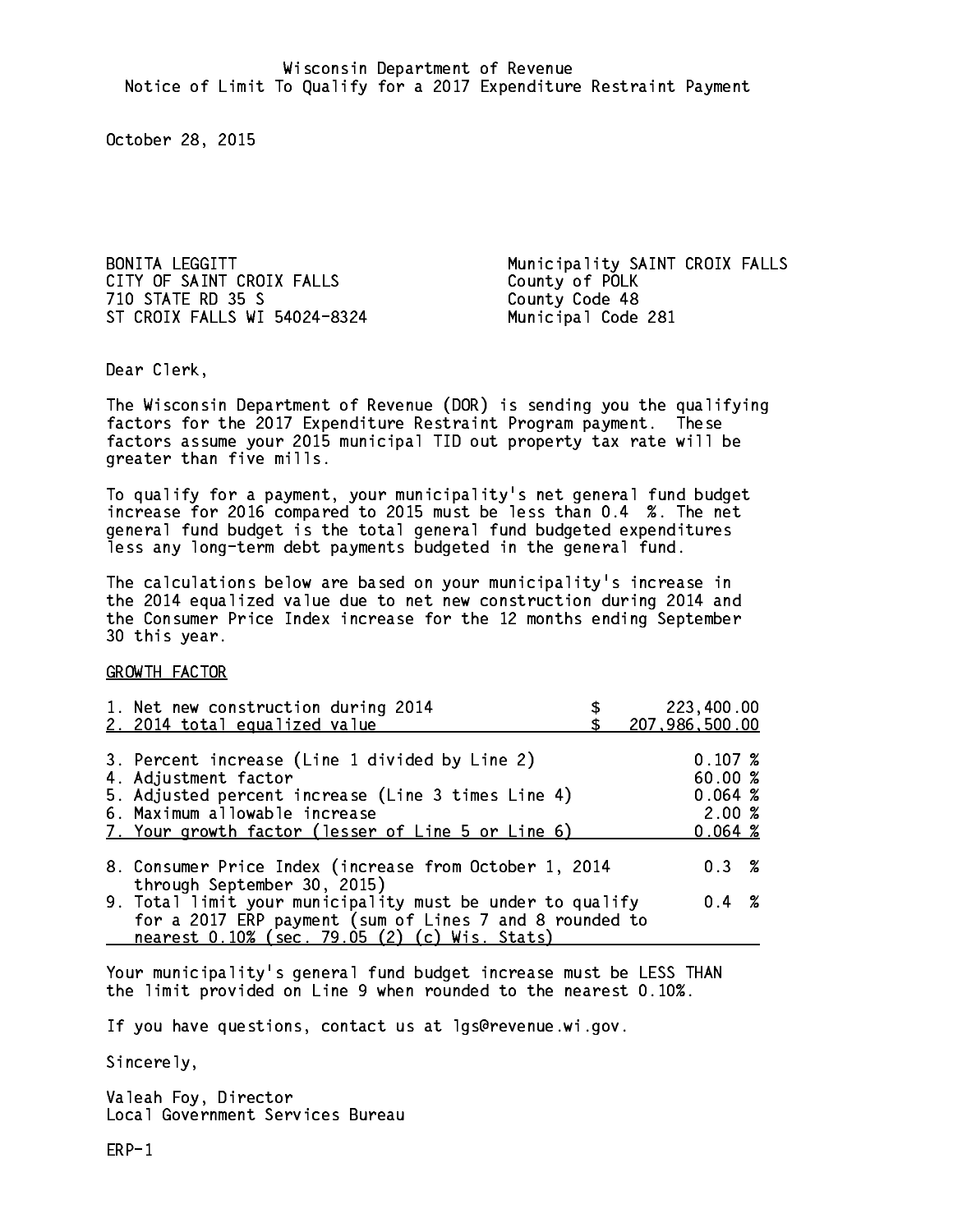MARCY PETERSON Municipality AMHERST VILLAGE OF AMHERST County of PORTAGE PO BOX 36 County Code 49 AMHERST WI 54406-0036 Municipal Code 102

Dear Clerk. Dear Clerk,

The Wisconsin Department of Revenue (DOR) is sending you the qualifying factors for the 2017 Expenditure Restraint Program payment. These factors assume your 2015 municipal TID out property tax rate will be greater than five mills.

 To qualify for a payment, your municipality's net general fund budget increase for 2016 compared to 2015 must be less than 0.9 %. The net general fund budget is the total general fund budgeted expenditures less any long-term debt payments budgeted in the general fund.

The calculations below are based on your municipality's increase in the 2014 equalized value due to net new construction during 2014 and the Consumer Price Index increase for the 12 months ending September 30 this year. 30 this year.

GROWTH FACTOR

| 1. Net new construction during 2014                                                                                  | 550,000.00             |
|----------------------------------------------------------------------------------------------------------------------|------------------------|
| 2. 2014 total equalized value                                                                                        | 59,369,300.00          |
| 3. Percent increase (Line 1 divided by Line 2)<br>4. Adjustment factor                                               | $0.926 \; %$<br>60.00% |
| 5. Adjusted percent increase (Line 3 times Line 4)                                                                   | $0.556$ %              |
| 6. Maximum allowable increase<br>7. Your growth factor (lesser of Line 5 or Line 6)                                  | 2.00%<br>$0.556$ %     |
| 8. Consumer Price Index (increase from October 1, 2014<br>through September 30, 2015)                                | $0.3 \t%$              |
| 9. Total limit your municipality must be under to qualify<br>for a 2017 ERP payment (sum of Lines 7 and 8 rounded to | 0.9 %                  |
| nearest 0.10% (sec. 79.05 (2) (c) Wis. Stats)                                                                        |                        |

Your municipality's general fund budget increase must be LESS THAN the limit provided on Line 9 when rounded to the nearest 0.10%.

If you have questions, contact us at lgs@revenue.wi.gov.

Sincerely,

Valeah Foy, Director Local Government Services Bureau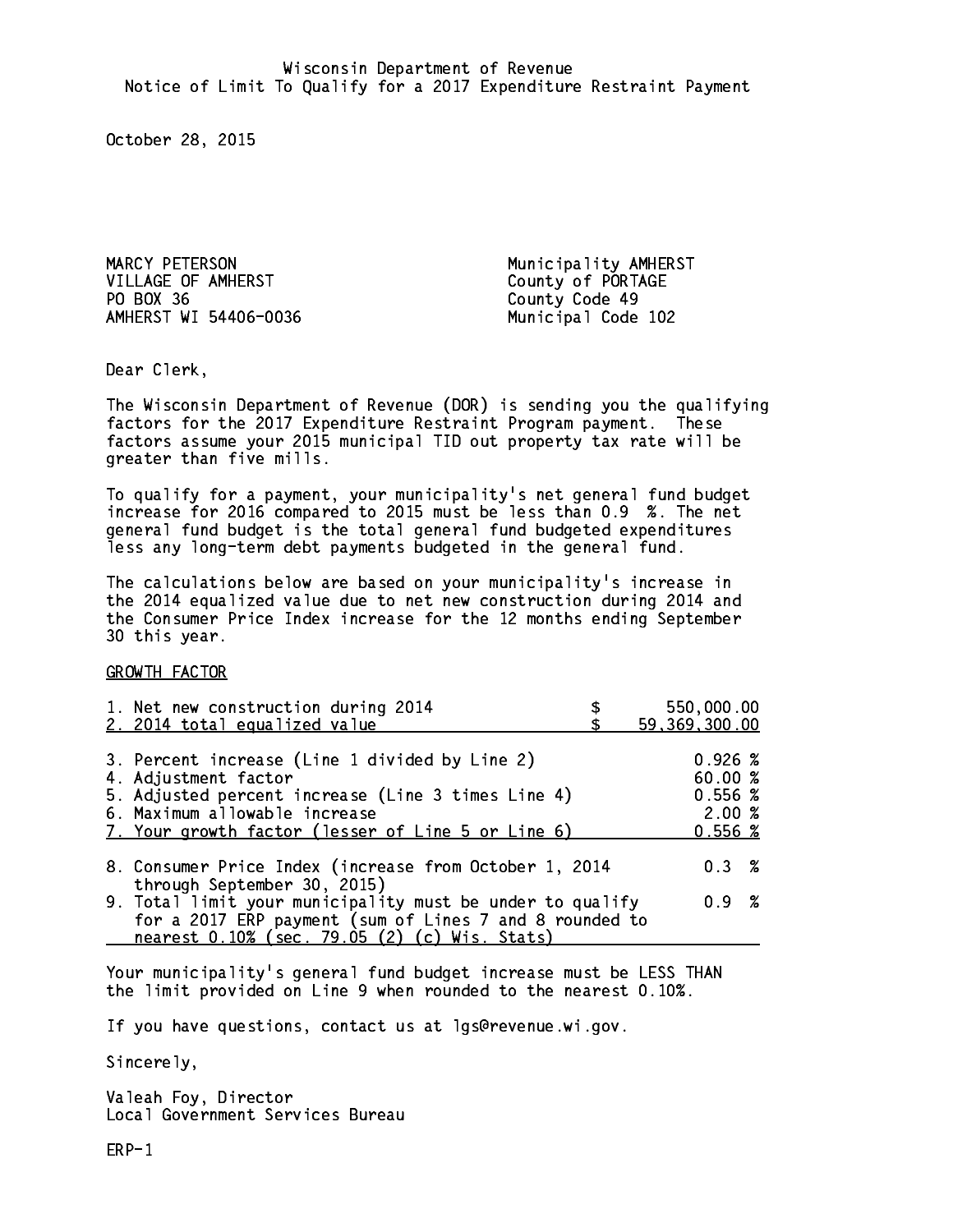KAREN SWANSON Municipality PLOVER VILLAGE OF PLOVER County of PORTAGE PO BOX 37 County Code 49 PLOVER WI 54467-0037 Municipal Code 173

Dear Clerk. Dear Clerk,

The Wisconsin Department of Revenue (DOR) is sending you the qualifying factors for the 2017 Expenditure Restraint Program payment. These factors assume your 2015 municipal TID out property tax rate will be greater than five mills.

 To qualify for a payment, your municipality's net general fund budget increase for 2016 compared to 2015 must be less than 0.9 %. The net general fund budget is the total general fund budgeted expenditures less any long-term debt payments budgeted in the general fund.

The calculations below are based on your municipality's increase in the 2014 equalized value due to net new construction during 2014 and the Consumer Price Index increase for the 12 months ending September 30 this year. 30 this year.

GROWTH FACTOR

| 1. Net new construction during 2014<br>2. 2014 total equalized value                                                                                                                                                | 9,174,300.00<br>993, 119, 800.00                       |
|---------------------------------------------------------------------------------------------------------------------------------------------------------------------------------------------------------------------|--------------------------------------------------------|
| 3. Percent increase (Line 1 divided by Line 2)<br>4. Adjustment factor<br>5. Adjusted percent increase (Line 3 times Line 4)<br>6. Maximum allowable increase<br>7. Your growth factor (lesser of Line 5 or Line 6) | $0.924 \;$ %<br>60.00 %<br>0.554~%<br>2.00%<br>0.554~% |
| 8. Consumer Price Index (increase from October 1, 2014<br>through September 30, 2015)                                                                                                                               | $0.3 \t%$                                              |
| 9. Total limit your municipality must be under to qualify<br>for a 2017 ERP payment (sum of Lines 7 and 8 rounded to<br>nearest 0.10% (sec. 79.05 (2) (c) Wis. Stats)                                               | 0.9 %                                                  |

Your municipality's general fund budget increase must be LESS THAN the limit provided on Line 9 when rounded to the nearest 0.10%.

If you have questions, contact us at lgs@revenue.wi.gov.

Sincerely,

Valeah Foy, Director Local Government Services Bureau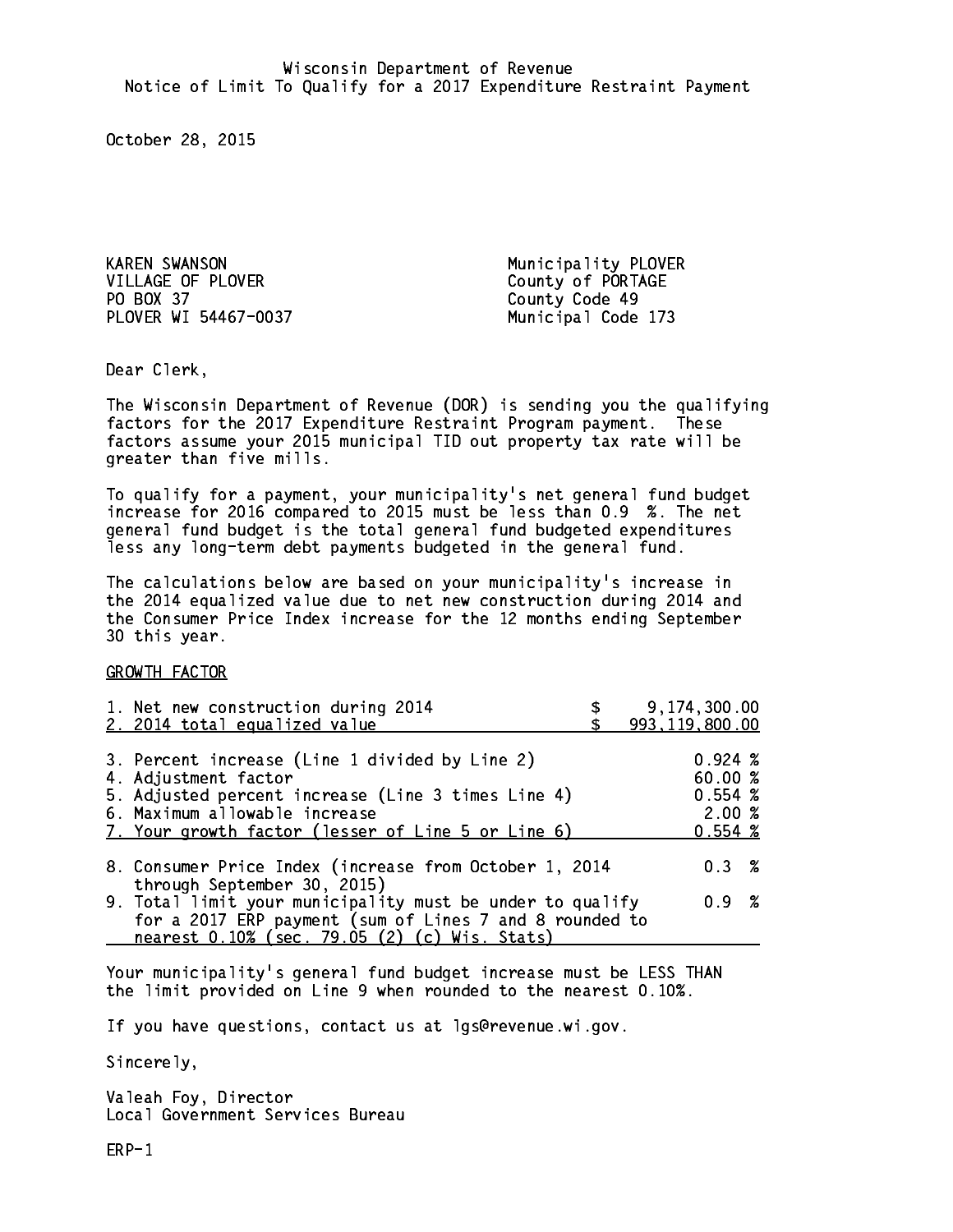THERESA HARTVIG Municipality ROSHOLT VILLAGE OF ROSHOLT County of PORTAGE PO BOX 245 County Code 49 ROSHOLT WI 54473-0245 Municipal Code 176

Dear Clerk. Dear Clerk,

The Wisconsin Department of Revenue (DOR) is sending you the qualifying factors for the 2017 Expenditure Restraint Program payment. These factors assume your 2015 municipal TID out property tax rate will be greater than five mills.

 To qualify for a payment, your municipality's net general fund budget increase for 2016 compared to 2015 must be less than 0.4 %. The net general fund budget is the total general fund budgeted expenditures less any long-term debt payments budgeted in the general fund.

The calculations below are based on your municipality's increase in the 2014 equalized value due to net new construction during 2014 and the Consumer Price Index increase for the 12 months ending September 30 this year. 30 this year.

GROWTH FACTOR

| 1. Net new construction during 2014<br>2. 2014 total equalized value                                                                                                                                                | 44,400.00<br>19,716,300.00                       |  |
|---------------------------------------------------------------------------------------------------------------------------------------------------------------------------------------------------------------------|--------------------------------------------------|--|
| 3. Percent increase (Line 1 divided by Line 2)<br>4. Adjustment factor<br>5. Adjusted percent increase (Line 3 times Line 4)<br>6. Maximum allowable increase<br>7. Your growth factor (lesser of Line 5 or Line 6) | 0.225~%<br>60.00%<br>0.135~%<br>2.00%<br>0.135~% |  |
| 8. Consumer Price Index (increase from October 1, 2014                                                                                                                                                              | $0.3 \t%$                                        |  |
| through September 30, 2015)<br>9. Total limit your municipality must be under to qualify<br>for a 2017 ERP payment (sum of Lines 7 and 8 rounded to<br>nearest 0.10% (sec. 79.05 (2) (c) Wis. Stats)                | $0.4 \t%$                                        |  |

Your municipality's general fund budget increase must be LESS THAN the limit provided on Line 9 when rounded to the nearest 0.10%.

If you have questions, contact us at lgs@revenue.wi.gov.

Sincerely,

Valeah Foy, Director Local Government Services Bureau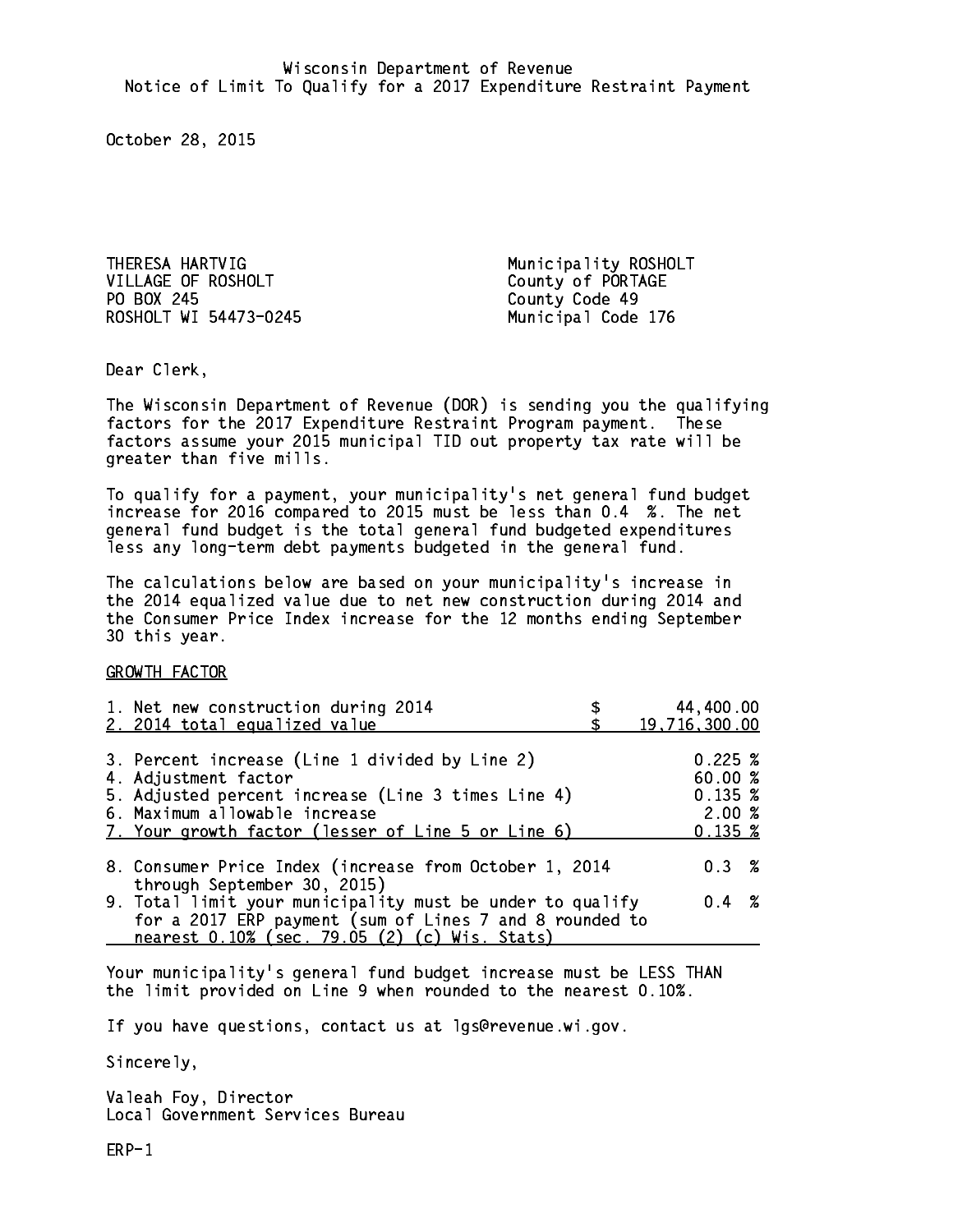JOHN MOE<br>CITY OF STEVENS POINT THE Municipality STEVENS POINT<br>County of PORTAGE 1515 STRONGS AVE County Code 49 STEVENS POINT WI 54481-3543 Municipal Code 281

County of PORTAGE

Dear Clerk. Dear Clerk,

The Wisconsin Department of Revenue (DOR) is sending you the qualifying factors for the 2017 Expenditure Restraint Program payment. These factors assume your 2015 municipal TID out property tax rate will be greater than five mills.

 To qualify for a payment, your municipality's net general fund budget increase for 2016 compared to 2015 must be less than 1.3 %. The net general fund budget is the total general fund budgeted expenditures less any long-term debt payments budgeted in the general fund.

The calculations below are based on your municipality's increase in the 2014 equalized value due to net new construction during 2014 and the Consumer Price Index increase for the 12 months ending September 30 this year. 30 this year.

GROWTH FACTOR

| 1. Net new construction during 2014<br>2. 2014 total equalized value                                                                                                                                                | \$1,664,973,700.00 | 26,970,600.00                                        |  |
|---------------------------------------------------------------------------------------------------------------------------------------------------------------------------------------------------------------------|--------------------|------------------------------------------------------|--|
| 3. Percent increase (Line 1 divided by Line 2)<br>4. Adjustment factor<br>5. Adjusted percent increase (Line 3 times Line 4)<br>6. Maximum allowable increase<br>7. Your growth factor (lesser of Line 5 or Line 6) |                    | 1.620%<br>60.00 %<br>$0.972 \;$ %<br>2.00%<br>0.972% |  |
| 8. Consumer Price Index (increase from October 1, 2014<br>through September 30, 2015)                                                                                                                               |                    | $0.3 \t%$                                            |  |
| 9. Total limit your municipality must be under to qualify<br>for a 2017 ERP payment (sum of Lines 7 and 8 rounded to<br>nearest 0.10% (sec. 79.05 (2) (c) Wis. Stats)                                               |                    | $1.3 \t%$                                            |  |

Your municipality's general fund budget increase must be LESS THAN the limit provided on Line 9 when rounded to the nearest 0.10%.

If you have questions, contact us at lgs@revenue.wi.gov.

Sincerely,

Valeah Foy, Director Local Government Services Bureau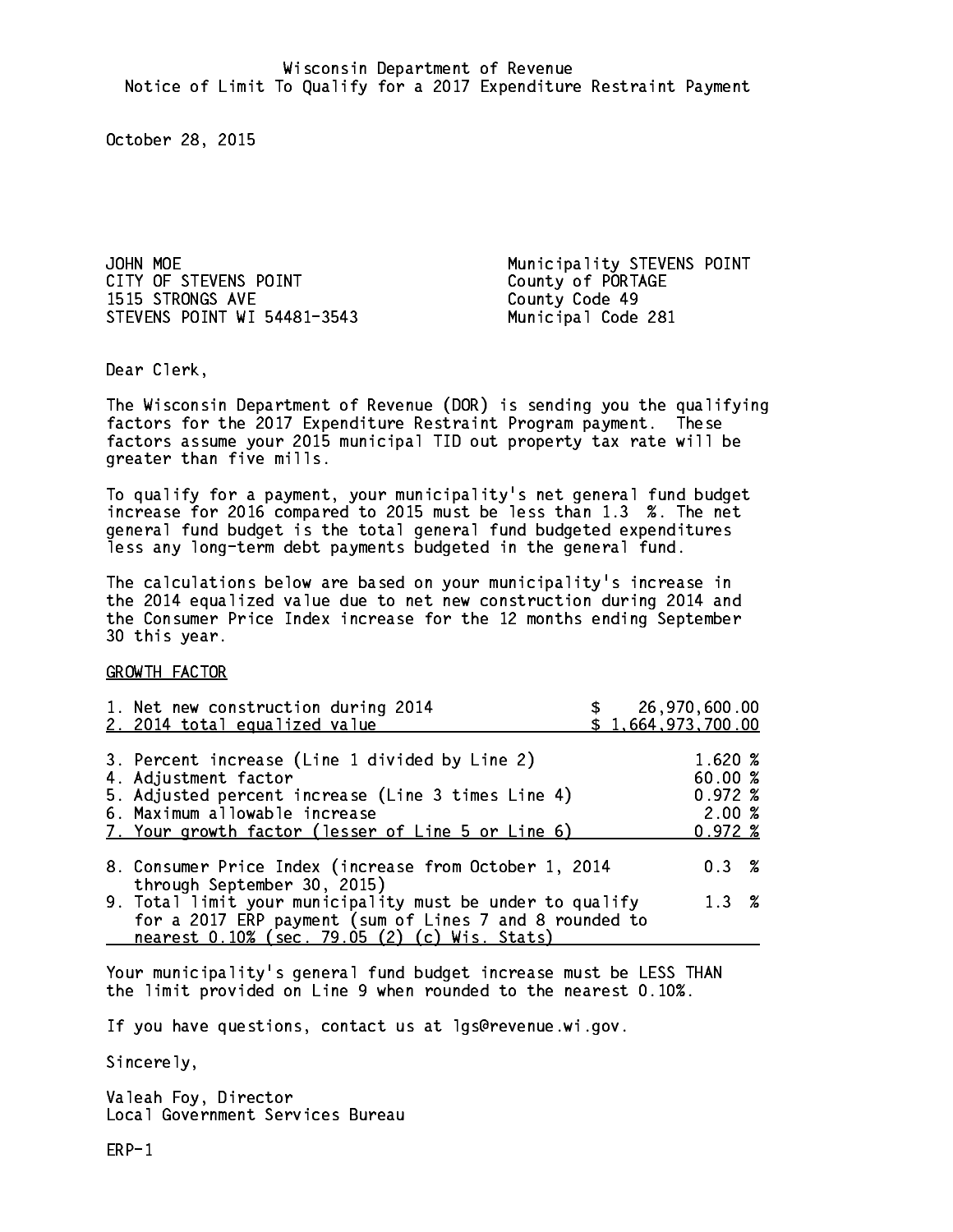ARLA HOMANN Municipality PARK FALLS CITY OF PARK FALLS County of PRICE PO BOX 146 PARK FALLS WI 54552-0146 Municipal Code 271

County Code 50

Dear Clerk. Dear Clerk,

The Wisconsin Department of Revenue (DOR) is sending you the qualifying factors for the 2017 Expenditure Restraint Program payment. These factors assume your 2015 municipal TID out property tax rate will be greater than five mills.

 To qualify for a payment, your municipality's net general fund budget increase for 2016 compared to 2015 must be less than 0.3 %. The net general fund budget is the total general fund budgeted expenditures less any long-term debt payments budgeted in the general fund.

The calculations below are based on your municipality's increase in the 2014 equalized value due to net new construction during 2014 and the Consumer Price Index increase for the 12 months ending September 30 this year. 30 this year.

GROWTH FACTOR

| 1. Net new construction during 2014<br>2. 2014 total equalized value                                                                                                                                                | 1,000.00<br>124,971,700.00                      |           |
|---------------------------------------------------------------------------------------------------------------------------------------------------------------------------------------------------------------------|-------------------------------------------------|-----------|
| 3. Percent increase (Line 1 divided by Line 2)<br>4. Adjustment factor<br>5. Adjusted percent increase (Line 3 times Line 4)<br>6. Maximum allowable increase<br>7. Your growth factor (lesser of Line 5 or Line 6) | 0.001%<br>60.00%<br>0.000~%<br>2.00%<br>0.000~% |           |
| 8. Consumer Price Index (increase from October 1, 2014                                                                                                                                                              |                                                 | $0.3 \t%$ |
| through September 30, 2015)<br>9. Total limit your municipality must be under to qualify<br>for a 2017 ERP payment (sum of Lines 7 and 8 rounded to<br>nearest 0.10% (sec. 79.05 (2) (c) Wis. Stats)                |                                                 | 0.3 %     |

Your municipality's general fund budget increase must be LESS THAN the limit provided on Line 9 when rounded to the nearest 0.10%.

If you have questions, contact us at lgs@revenue.wi.gov.

Sincerely,

Valeah Foy, Director Local Government Services Bureau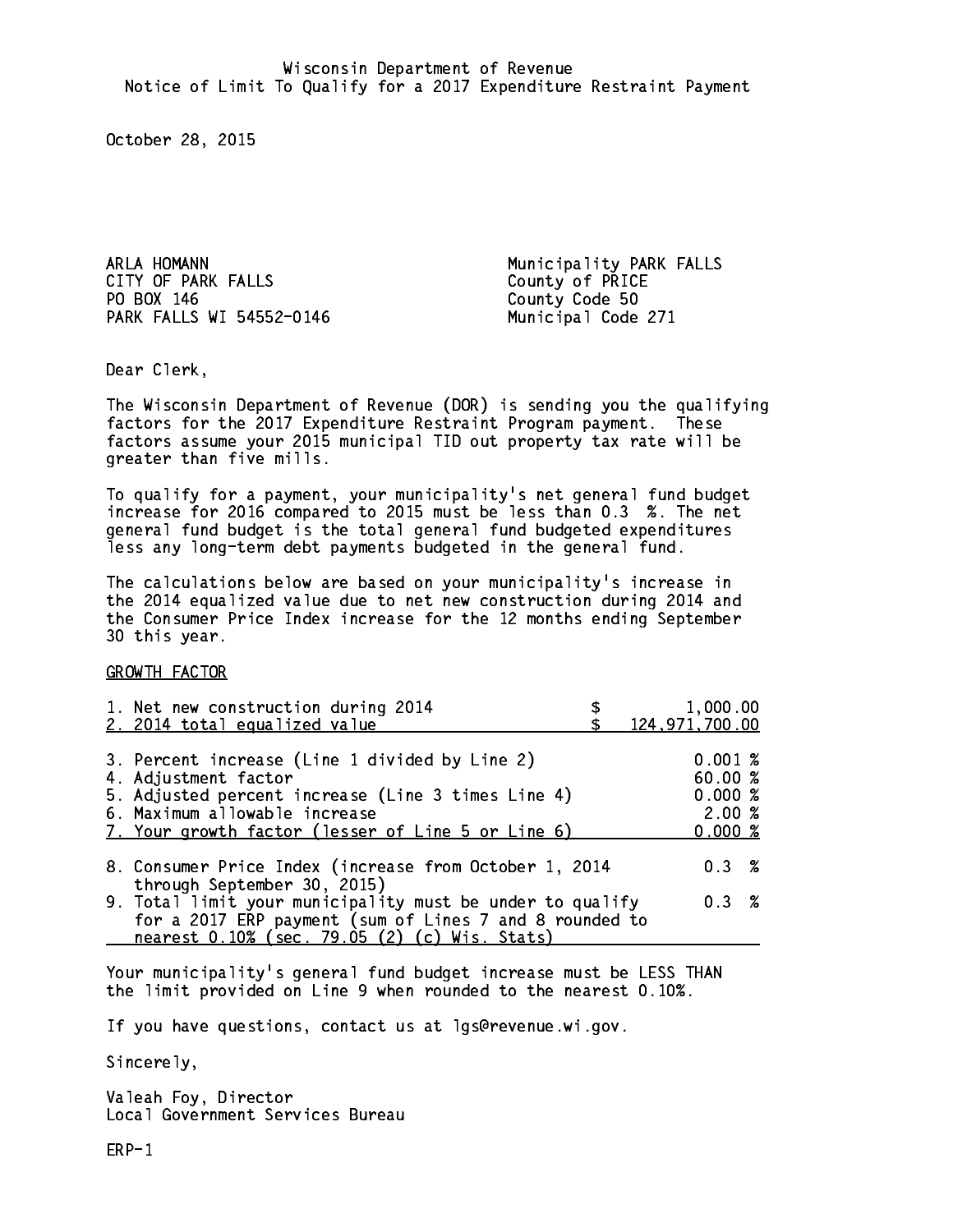BARBARA REVAK Municipality PHILLIPS CITY OF PHILLIPS County of PRICE 174 S EYDER AVE County Code 50 PHILLIPS WI 54555-1337 Municipal Code 272

Dear Clerk. Dear Clerk,

The Wisconsin Department of Revenue (DOR) is sending you the qualifying factors for the 2017 Expenditure Restraint Program payment. These factors assume your 2015 municipal TID out property tax rate will be greater than five mills.

 To qualify for a payment, your municipality's net general fund budget increase for 2016 compared to 2015 must be less than 0.6 %. The net general fund budget is the total general fund budgeted expenditures less any long-term debt payments budgeted in the general fund.

The calculations below are based on your municipality's increase in the 2014 equalized value due to net new construction during 2014 and the Consumer Price Index increase for the 12 months ending September 30 this year. 30 this year.

GROWTH FACTOR

| 1. Net new construction during 2014<br>2. 2014 total equalized value                                                                                                                                                | 480,900.00<br>90,054,600.00                                  |
|---------------------------------------------------------------------------------------------------------------------------------------------------------------------------------------------------------------------|--------------------------------------------------------------|
| 3. Percent increase (Line 1 divided by Line 2)<br>4. Adjustment factor<br>5. Adjusted percent increase (Line 3 times Line 4)<br>6. Maximum allowable increase<br>7. Your growth factor (lesser of Line 5 or Line 6) | 0.534~%<br>60.00%<br>0.320%<br>2.00%<br>$0.320 \; \text{\%}$ |
| 8. Consumer Price Index (increase from October 1, 2014                                                                                                                                                              | $0.3 \t%$                                                    |
| through September 30, 2015)<br>9. Total limit your municipality must be under to qualify<br>for a 2017 ERP payment (sum of Lines 7 and 8 rounded to<br>nearest 0.10% (sec. 79.05 (2) (c) Wis. Stats)                | 0.6 %                                                        |

Your municipality's general fund budget increase must be LESS THAN the limit provided on Line 9 when rounded to the nearest 0.10%.

If you have questions, contact us at lgs@revenue.wi.gov.

Sincerely,

Valeah Foy, Director Local Government Services Bureau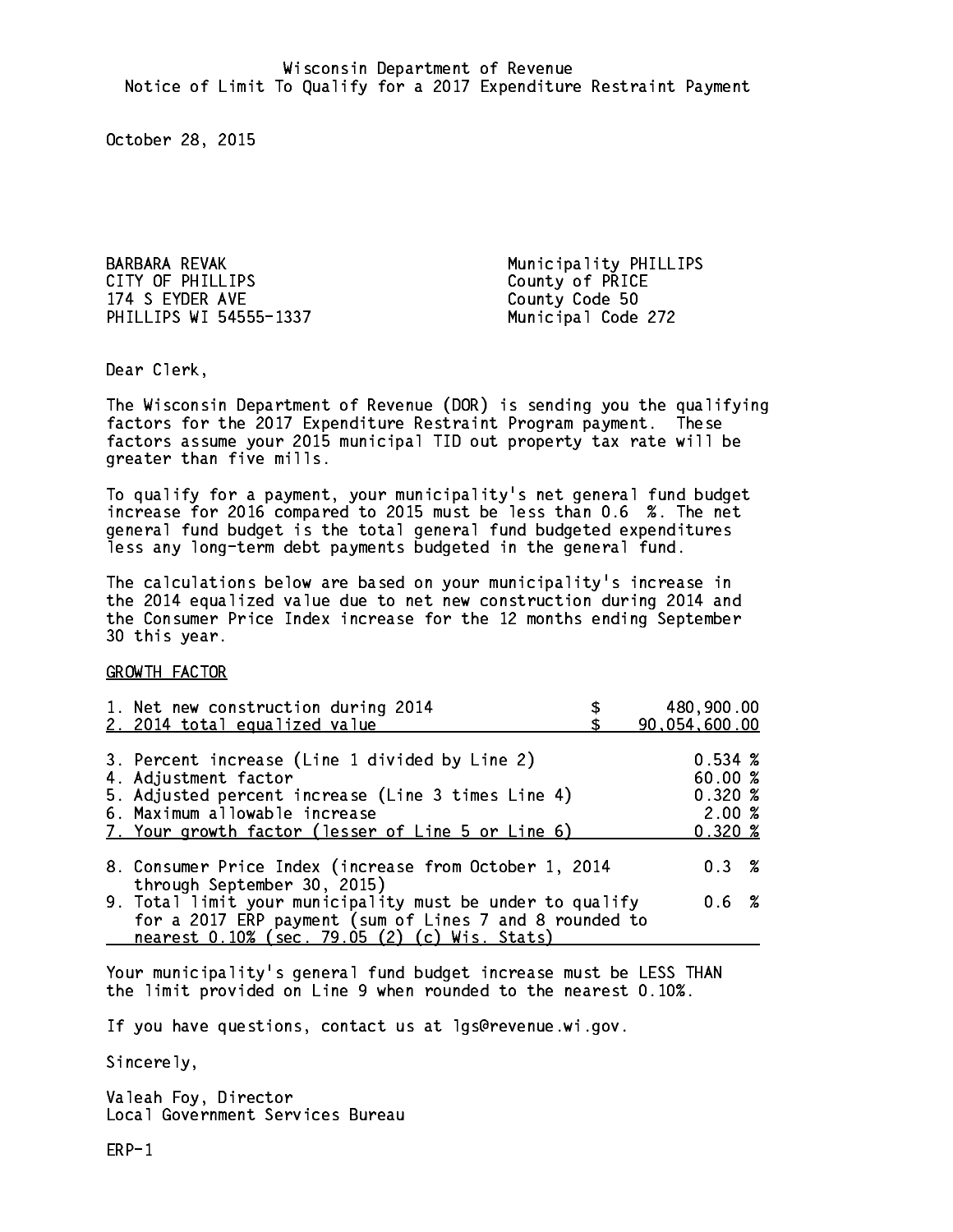KARIE TORKILSEN Municipality CALEDONIA VILLAGE OF CALEDONIA County of RACINE 6922 NICHOLSON RD County Code 51 CALEDONIA WI 53108-9648 Municipal Code 104

Dear Clerk. Dear Clerk,

The Wisconsin Department of Revenue (DOR) is sending you the qualifying factors for the 2017 Expenditure Restraint Program payment. These factors assume your 2015 municipal TID out property tax rate will be greater than five mills.

 To qualify for a payment, your municipality's net general fund budget increase for 2016 compared to 2015 must be less than 0.8 %. The net general fund budget is the total general fund budgeted expenditures less any long-term debt payments budgeted in the general fund.

The calculations below are based on your municipality's increase in the 2014 equalized value due to net new construction during 2014 and the Consumer Price Index increase for the 12 months ending September 30 this year. 30 this year.

GROWTH FACTOR

| 1. Net new construction during 2014<br>2. 2014 total equalized value                                                                                                                                                | \$15,293,000.00<br>\$1,963,451,300.00             |
|---------------------------------------------------------------------------------------------------------------------------------------------------------------------------------------------------------------------|---------------------------------------------------|
| 3. Percent increase (Line 1 divided by Line 2)<br>4. Adjustment factor<br>5. Adjusted percent increase (Line 3 times Line 4)<br>6. Maximum allowable increase<br>7. Your growth factor (lesser of Line 5 or Line 6) | 0.779~%<br>60.00 %<br>0.467~%<br>2.00%<br>0.467~% |
| 8. Consumer Price Index (increase from October 1, 2014                                                                                                                                                              | 0.3%                                              |
| through September 30, 2015)<br>9. Total limit your municipality must be under to qualify<br>for a 2017 ERP payment (sum of Lines 7 and 8 rounded to<br>nearest 0.10% (sec. 79.05 (2) (c) Wis. Stats)                | $0.8 \t%$                                         |

Your municipality's general fund budget increase must be LESS THAN the limit provided on Line 9 when rounded to the nearest 0.10%.

If you have questions, contact us at lgs@revenue.wi.gov.

Sincerely,

Valeah Foy, Director Local Government Services Bureau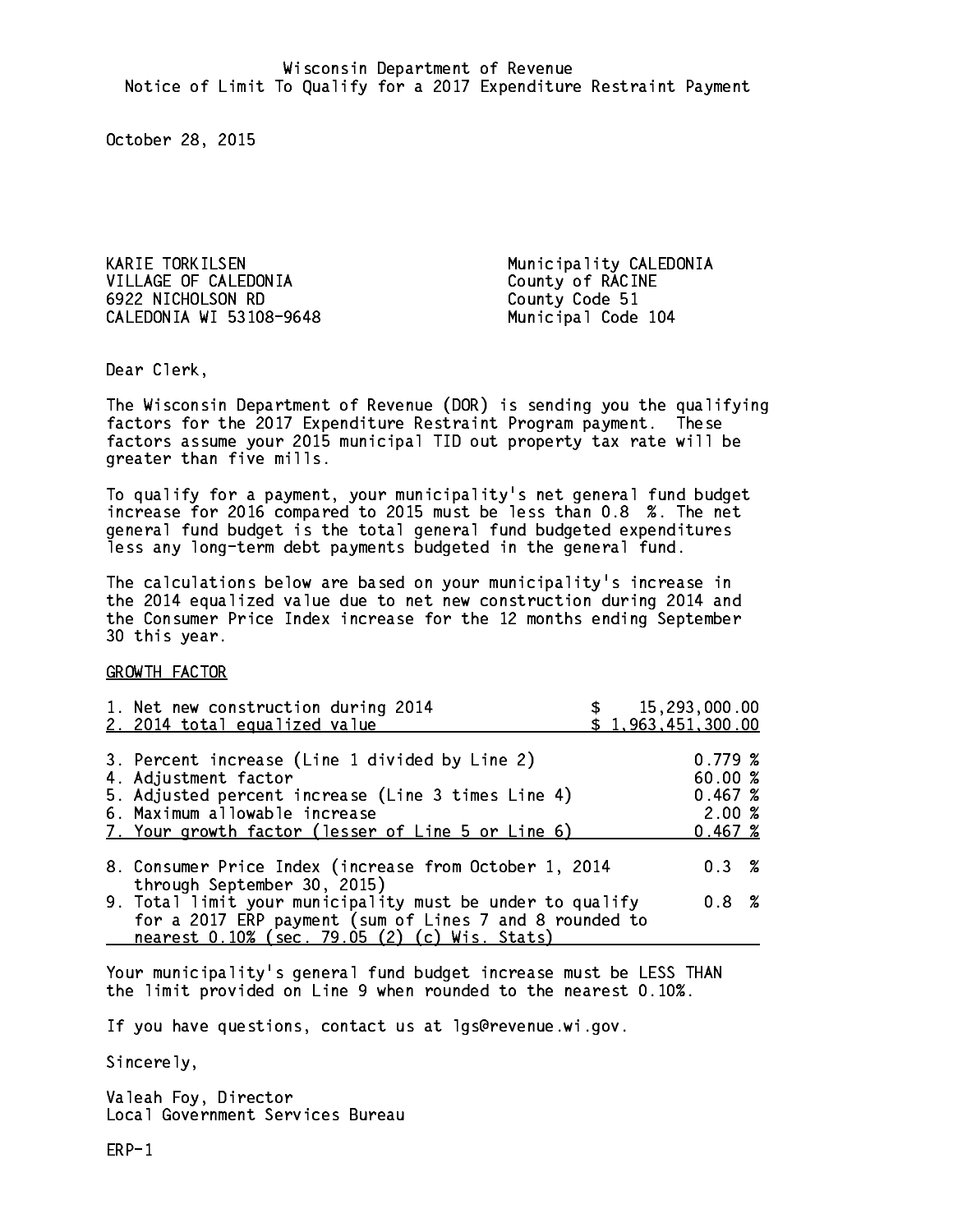TAMMY RUGGABER Municipality ELMWOOD PARK VILLAGE OF ELMWOOD PARK County of RACINE 3131 TAYLOR AVENUE, UNIT 1 County Code 51 RACINE WI 53403-4503 Municipal Code 121

Dear Clerk. Dear Clerk,

The Wisconsin Department of Revenue (DOR) is sending you the qualifying factors for the 2017 Expenditure Restraint Program payment. These factors assume your 2015 municipal TID out property tax rate will be greater than five mills.

 To qualify for a payment, your municipality's net general fund budget increase for 2016 compared to 2015 must be less than 0.4 %. The net general fund budget is the total general fund budgeted expenditures less any long-term debt payments budgeted in the general fund.

The calculations below are based on your municipality's increase in the 2014 equalized value due to net new construction during 2014 and the Consumer Price Index increase for the 12 months ending September 30 this year. 30 this year.

GROWTH FACTOR

| 1. Net new construction during 2014<br>2. 2014 total equalized value                                                                                                                                                | 55,000.00<br>35,755,900.00                     |
|---------------------------------------------------------------------------------------------------------------------------------------------------------------------------------------------------------------------|------------------------------------------------|
| 3. Percent increase (Line 1 divided by Line 2)<br>4. Adjustment factor<br>5. Adjusted percent increase (Line 3 times Line 4)<br>6. Maximum allowable increase<br>7. Your growth factor (lesser of Line 5 or Line 6) | 0.154~%<br>60.00%<br>0.092%<br>2.00%<br>0.092% |
| 8. Consumer Price Index (increase from October 1, 2014<br>through September 30, 2015)                                                                                                                               | $0.3 \t%$                                      |
| 9. Total limit your municipality must be under to qualify<br>for a 2017 ERP payment (sum of Lines 7 and 8 rounded to<br>nearest 0.10% (sec. 79.05 (2) (c) Wis. Stats)                                               | $0.4 \t%$                                      |

Your municipality's general fund budget increase must be LESS THAN the limit provided on Line 9 when rounded to the nearest 0.10%.

If you have questions, contact us at lgs@revenue.wi.gov.

Sincerely,

Valeah Foy, Director Local Government Services Bureau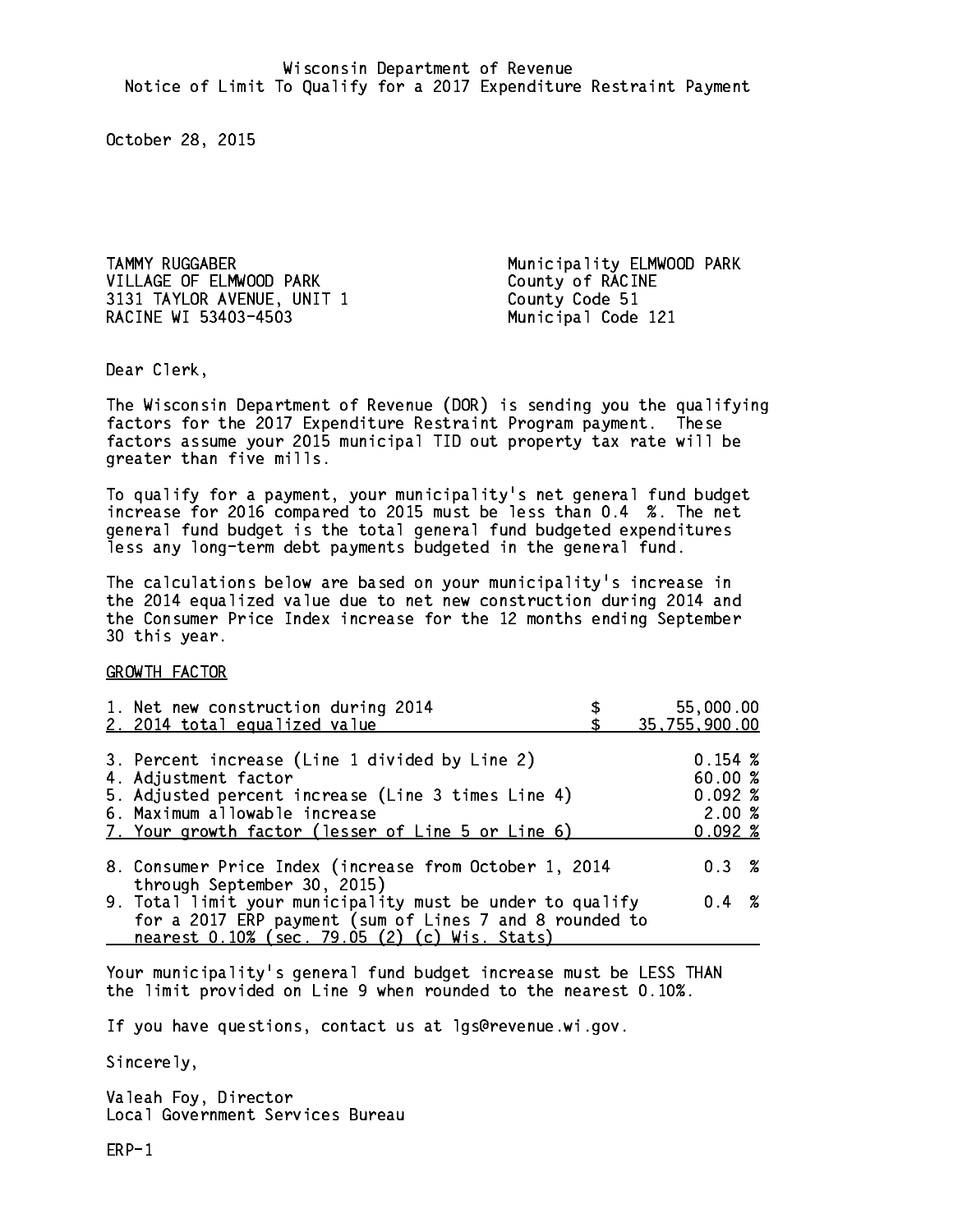VILLAGE OF MOUNT PLEASANT County of RACINE 8811 CAMPUS DRIVE County Code 51 MT PLEASANT WI 53406-7014 Municipal Code 151

STEPHANIE KOHLHAGEN Municipality MOUNT PLEASANT

Dear Clerk. Dear Clerk,

The Wisconsin Department of Revenue (DOR) is sending you the qualifying factors for the 2017 Expenditure Restraint Program payment. These factors assume your 2015 municipal TID out property tax rate will be greater than five mills.

 To qualify for a payment, your municipality's net general fund budget increase for 2016 compared to 2015 must be less than 1.0 %. The net general fund budget is the total general fund budgeted expenditures less any long-term debt payments budgeted in the general fund.

The calculations below are based on your municipality's increase in the 2014 equalized value due to net new construction during 2014 and the Consumer Price Index increase for the 12 months ending September 30 this year. 30 this year.

GROWTH FACTOR

| 1. Net new construction during 2014<br>2. 2014 total equalized value                                                                                                                                                | 29,639,400.00<br>\$2,380,865,300.00                            |  |
|---------------------------------------------------------------------------------------------------------------------------------------------------------------------------------------------------------------------|----------------------------------------------------------------|--|
| 3. Percent increase (Line 1 divided by Line 2)<br>4. Adjustment factor<br>5. Adjusted percent increase (Line 3 times Line 4)<br>6. Maximum allowable increase<br>7. Your growth factor (lesser of Line 5 or Line 6) | $1.245 \; \text{\%}$<br>60.00 %<br>0.747~%<br>2.00%<br>0.747~% |  |
| 8. Consumer Price Index (increase from October 1, 2014<br>through September 30, 2015)                                                                                                                               | $0.3 \t%$                                                      |  |
| 9. Total limit your municipality must be under to qualify<br>for a 2017 ERP payment (sum of Lines 7 and 8 rounded to<br>nearest 0.10% (sec. 79.05 (2) (c) Wis. Stats)                                               | $1.0 \t%$                                                      |  |

Your municipality's general fund budget increase must be LESS THAN the limit provided on Line 9 when rounded to the nearest 0.10%.

If you have questions, contact us at lgs@revenue.wi.gov.

Sincerely,

Valeah Foy, Director Local Government Services Bureau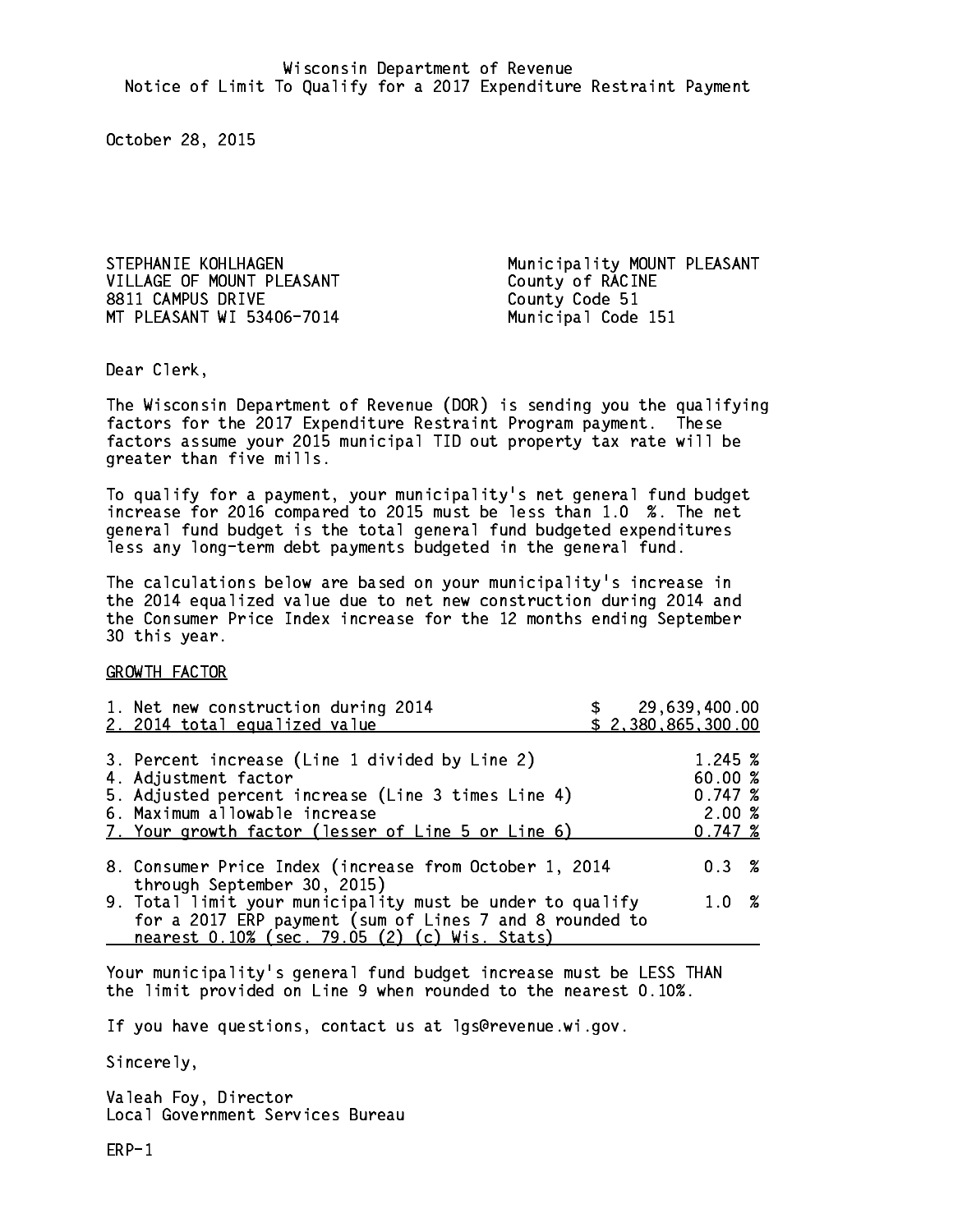VILLAGE OF NORTH BAY County of RACINE 3615 HENNEPIN PLACE County Code 51 RACINE WI 53402

ALIX SANCHEZ Municipality NORTH BAY Municipal Code 161

Dear Clerk. Dear Clerk,

The Wisconsin Department of Revenue (DOR) is sending you the qualifying factors for the 2017 Expenditure Restraint Program payment. These factors assume your 2015 municipal TID out property tax rate will be greater than five mills.

 To qualify for a payment, your municipality's net general fund budget increase for 2016 compared to 2015 must be less than 0.3 %. The net general fund budget is the total general fund budgeted expenditures less any long-term debt payments budgeted in the general fund.

The calculations below are based on your municipality's increase in the 2014 equalized value due to net new construction during 2014 and the Consumer Price Index increase for the 12 months ending September 30 this year. 30 this year.

GROWTH FACTOR

| 1. Net new construction during 2014<br>2. 2014 total equalized value                                                                                                                                                | 0.00<br>34,684,900.00                           |
|---------------------------------------------------------------------------------------------------------------------------------------------------------------------------------------------------------------------|-------------------------------------------------|
| 3. Percent increase (Line 1 divided by Line 2)<br>4. Adjustment factor<br>5. Adjusted percent increase (Line 3 times Line 4)<br>6. Maximum allowable increase<br>7. Your growth factor (lesser of Line 5 or Line 6) | 0.000%<br>60.00%<br>0.000~%<br>2.00%<br>0.000 % |
| 8. Consumer Price Index (increase from October 1, 2014<br>through September 30, 2015)                                                                                                                               | 0.3%                                            |
| 9. Total limit your municipality must be under to qualify<br>for a 2017 ERP payment (sum of Lines 7 and 8 rounded to<br>nearest 0.10% (sec. 79.05 (2) (c) Wis. Stats)                                               | 0.3%                                            |

Your municipality's general fund budget increase must be LESS THAN the limit provided on Line 9 when rounded to the nearest 0.10%.

If you have questions, contact us at lgs@revenue.wi.gov.

Sincerely,

Valeah Foy, Director Local Government Services Bureau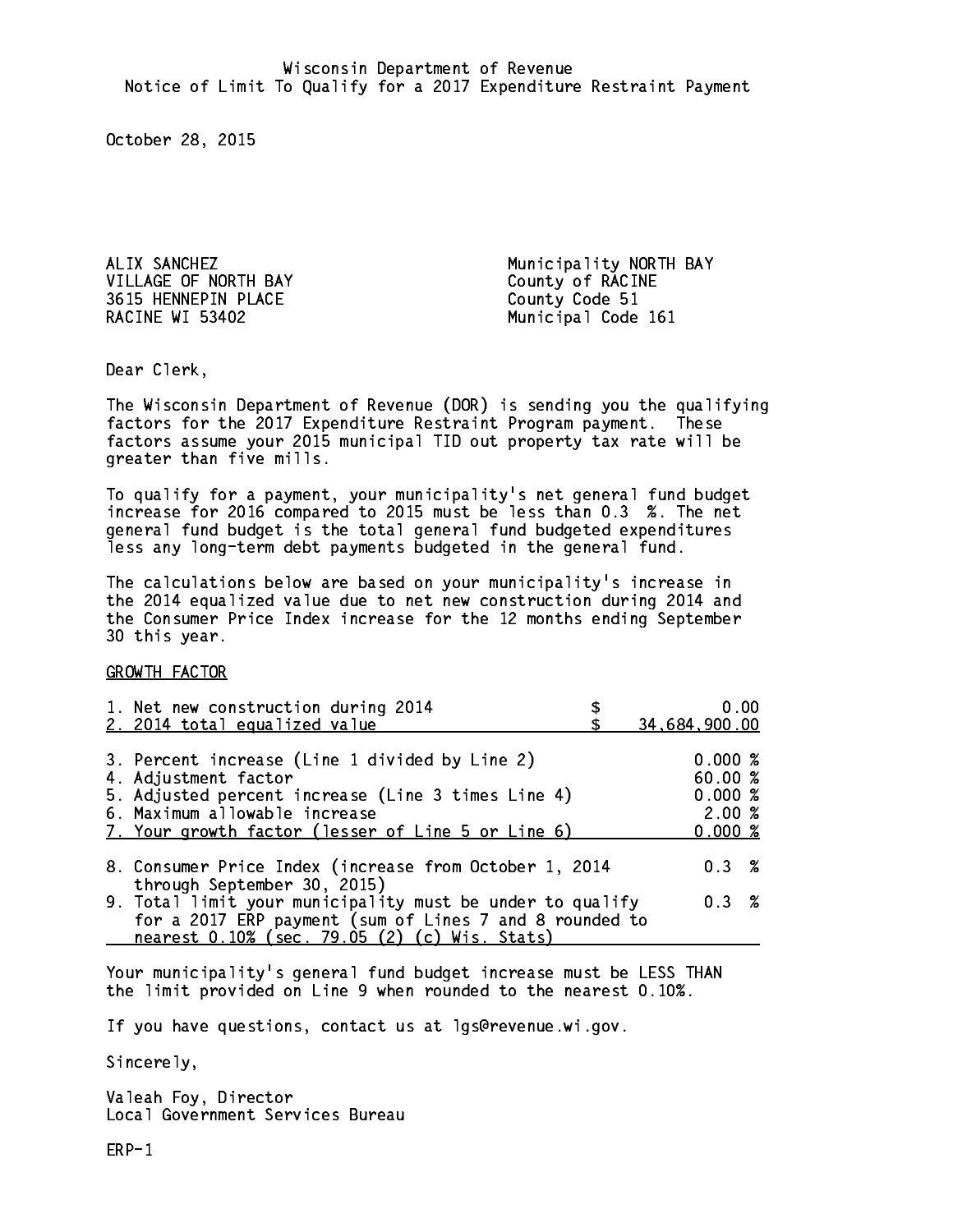MARY COLE and the matrix of the Municipality STURTEVANT VILLAGE OF STURTEVANT County of RACINE 2801 89TH STREET County Code 51 STURTEVANT WI 53177-0595 Municipal Code 181

Dear Clerk. Dear Clerk,

The Wisconsin Department of Revenue (DOR) is sending you the qualifying factors for the 2017 Expenditure Restraint Program payment. These factors assume your 2015 municipal TID out property tax rate will be greater than five mills.

 To qualify for a payment, your municipality's net general fund budget increase for 2016 compared to 2015 must be less than 2.3 %. The net general fund budget is the total general fund budgeted expenditures less any long-term debt payments budgeted in the general fund.

The calculations below are based on your municipality's increase in the 2014 equalized value due to net new construction during 2014 and the Consumer Price Index increase for the 12 months ending September 30 this year. 30 this year.

GROWTH FACTOR

| 1. Net new construction during 2014<br>2. 2014 total equalized value                                                                                                                                                | 32,866,000.00<br>501,791,000.00                               |
|---------------------------------------------------------------------------------------------------------------------------------------------------------------------------------------------------------------------|---------------------------------------------------------------|
| 3. Percent increase (Line 1 divided by Line 2)<br>4. Adjustment factor<br>5. Adjusted percent increase (Line 3 times Line 4)<br>6. Maximum allowable increase<br>7. Your growth factor (lesser of Line 5 or Line 6) | 6.550%<br>60.00 %<br>$3.930 \; \text{\%}$<br>2.00%<br>2.000~% |
| 8. Consumer Price Index (increase from October 1, 2014                                                                                                                                                              | $0.3 \t%$                                                     |
| through September 30, 2015)<br>9. Total limit your municipality must be under to qualify<br>for a 2017 ERP payment (sum of Lines 7 and 8 rounded to<br>nearest 0.10% (sec. 79.05 (2) (c) Wis. Stats)                | 2.3%                                                          |

Your municipality's general fund budget increase must be LESS THAN the limit provided on Line 9 when rounded to the nearest 0.10%.

If you have questions, contact us at lgs@revenue.wi.gov.

Sincerely,

Valeah Foy, Director Local Government Services Bureau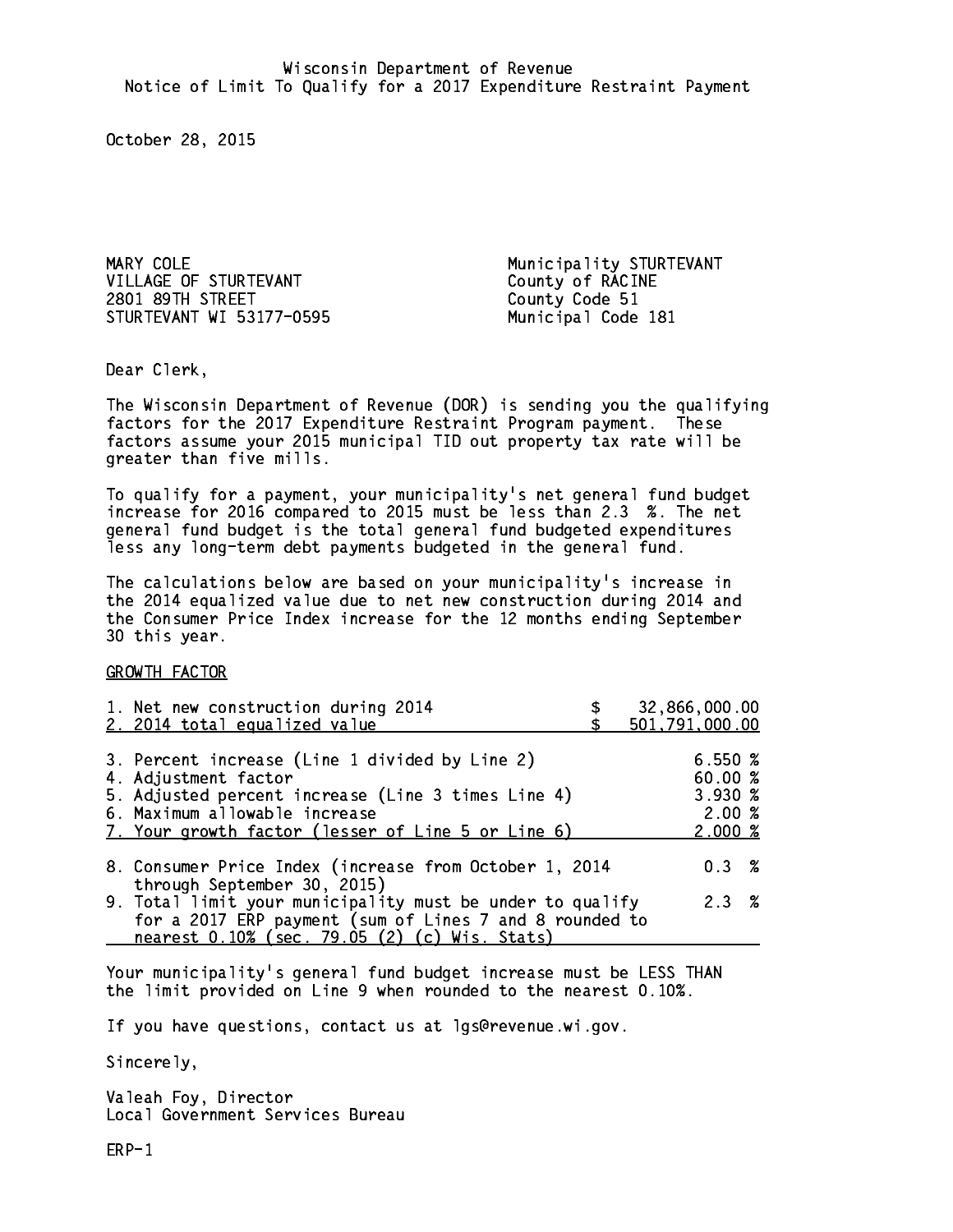JILL M. KOPP **Municipality UNION GROVE** VILLAGE OF UNION GROVE County of RACINE<br>925 15TH AVE COUNTY Code 51 UNION GROVE WI 53182-1427 Municipal Code 186

County Code 51

Dear Clerk. Dear Clerk,

The Wisconsin Department of Revenue (DOR) is sending you the qualifying factors for the 2017 Expenditure Restraint Program payment. These factors assume your 2015 municipal TID out property tax rate will be greater than five mills.

 To qualify for a payment, your municipality's net general fund budget increase for 2016 compared to 2015 must be less than 1.2 %. The net general fund budget is the total general fund budgeted expenditures less any long-term debt payments budgeted in the general fund.

The calculations below are based on your municipality's increase in the 2014 equalized value due to net new construction during 2014 and the Consumer Price Index increase for the 12 months ending September 30 this year. 30 this year.

GROWTH FACTOR

| 1. Net new construction during 2014<br>2. 2014 total equalized value                                                                                                                                                | 4,584,200.00<br>294,630,900.00                              |
|---------------------------------------------------------------------------------------------------------------------------------------------------------------------------------------------------------------------|-------------------------------------------------------------|
| 3. Percent increase (Line 1 divided by Line 2)<br>4. Adjustment factor<br>5. Adjusted percent increase (Line 3 times Line 4)<br>6. Maximum allowable increase<br>7. Your growth factor (lesser of Line 5 or Line 6) | 1.556 %<br>60.00 %<br>$0.934 \; %$<br>2.00%<br>$0.934 \;$ % |
| 8. Consumer Price Index (increase from October 1, 2014<br>through September 30, 2015)                                                                                                                               | $0.3 \t%$                                                   |
| 9. Total limit your municipality must be under to qualify<br>for a 2017 ERP payment (sum of Lines 7 and 8 rounded to<br>nearest 0.10% (sec. 79.05 (2) (c) Wis. Stats)                                               | 1.2%                                                        |
|                                                                                                                                                                                                                     |                                                             |

Your municipality's general fund budget increase must be LESS THAN the limit provided on Line 9 when rounded to the nearest 0.10%.

If you have questions, contact us at lgs@revenue.wi.gov.

Sincerely,

Valeah Foy, Director Local Government Services Bureau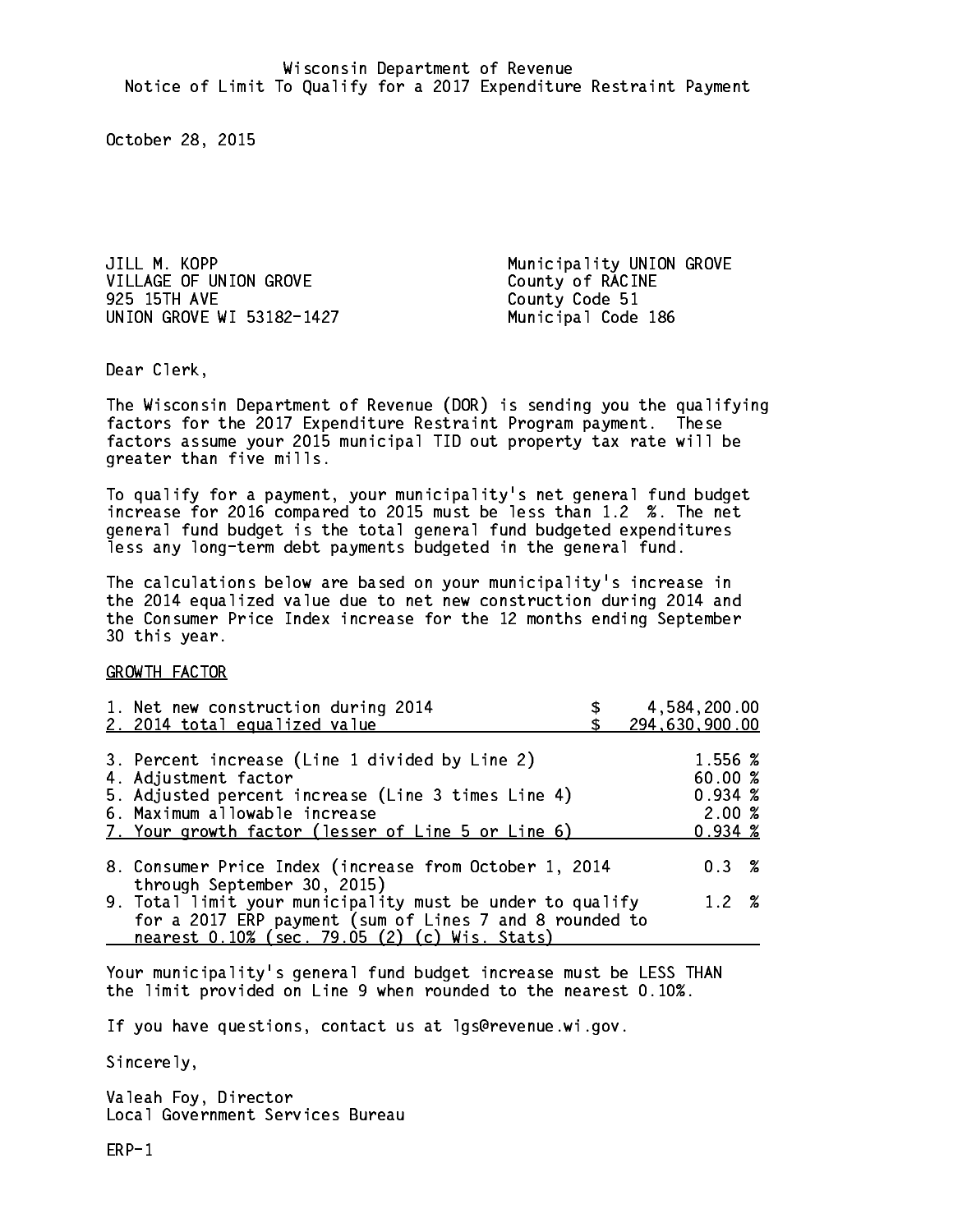CARRIE ORLOVSKY **Municipality WATERFORD** VILLAGE OF WATERFORD County of RACINE 123 N RIVER ST County Code 51 WATERFORD WI 53185-4149

Municipal Code 191

Dear Clerk. Dear Clerk,

The Wisconsin Department of Revenue (DOR) is sending you the qualifying factors for the 2017 Expenditure Restraint Program payment. These factors assume your 2015 municipal TID out property tax rate will be greater than five mills.

 To qualify for a payment, your municipality's net general fund budget increase for 2016 compared to 2015 must be less than 0.6 %. The net general fund budget is the total general fund budgeted expenditures less any long-term debt payments budgeted in the general fund.

The calculations below are based on your municipality's increase in the 2014 equalized value due to net new construction during 2014 and the Consumer Price Index increase for the 12 months ending September 30 this year. 30 this year.

GROWTH FACTOR

| 1. Net new construction during 2014<br>2. 2014 total equalized value                                                                                                                                                | 2,400,000.00<br>418, 418, 100.00                  |
|---------------------------------------------------------------------------------------------------------------------------------------------------------------------------------------------------------------------|---------------------------------------------------|
| 3. Percent increase (Line 1 divided by Line 2)<br>4. Adjustment factor<br>5. Adjusted percent increase (Line 3 times Line 4)<br>6. Maximum allowable increase<br>7. Your growth factor (lesser of Line 5 or Line 6) | 0.574~%<br>60.00 %<br>0.344~%<br>2.00%<br>0.344~% |
| 8. Consumer Price Index (increase from October 1, 2014<br>through September 30, 2015)                                                                                                                               | 0.3%                                              |
| 9. Total limit your municipality must be under to qualify<br>for a 2017 ERP payment (sum of Lines 7 and 8 rounded to<br>nearest 0.10% (sec. 79.05 (2) (c) Wis. Stats)                                               | $0.6\;{\;}\;%$                                    |

Your municipality's general fund budget increase must be LESS THAN the limit provided on Line 9 when rounded to the nearest 0.10%.

If you have questions, contact us at lgs@revenue.wi.gov.

Sincerely,

Valeah Foy, Director Local Government Services Bureau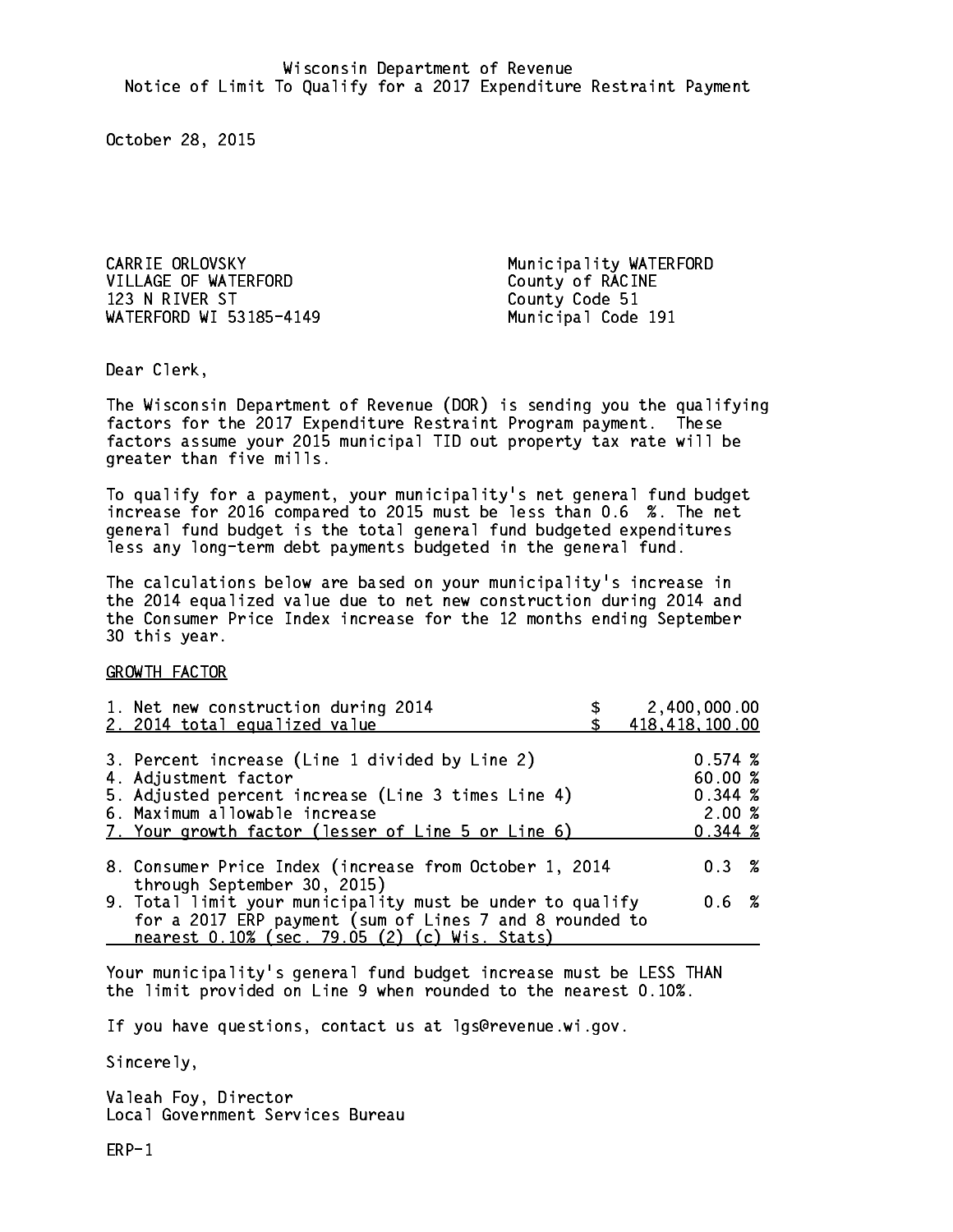DIAHNN HALBACH Municipality BURLINGTON CITY OF BURLINGTON COUNTY OF RACINE 300 N PINE ST County Code 51 BURLINGTON WI 53105-1460 Municipal Code 206

Dear Clerk. Dear Clerk,

The Wisconsin Department of Revenue (DOR) is sending you the qualifying factors for the 2017 Expenditure Restraint Program payment. These factors assume your 2015 municipal TID out property tax rate will be greater than five mills.

 To qualify for a payment, your municipality's net general fund budget increase for 2016 compared to 2015 must be less than 1.2 %. The net general fund budget is the total general fund budgeted expenditures less any long-term debt payments budgeted in the general fund.

The calculations below are based on your municipality's increase in the 2014 equalized value due to net new construction during 2014 and the Consumer Price Index increase for the 12 months ending September 30 this year. 30 this year.

GROWTH FACTOR

| 1. Net new construction during 2014<br>2. 2014 total equalized value                                                                                                                                                | 11,579,200.00<br>807,245,600.00                   |
|---------------------------------------------------------------------------------------------------------------------------------------------------------------------------------------------------------------------|---------------------------------------------------|
| 3. Percent increase (Line 1 divided by Line 2)<br>4. Adjustment factor<br>5. Adjusted percent increase (Line 3 times Line 4)<br>6. Maximum allowable increase<br>7. Your growth factor (lesser of Line 5 or Line 6) | 1.434 %<br>60.00 %<br>0.861~%<br>2.00%<br>0.861~% |
| 8. Consumer Price Index (increase from October 1, 2014                                                                                                                                                              | $0.3 \t%$                                         |
| through September 30, 2015)<br>9. Total limit your municipality must be under to qualify<br>for a 2017 ERP payment (sum of Lines 7 and 8 rounded to<br>nearest 0.10% (sec. 79.05 (2) (c) Wis. Stats)                | $1.2 \t%$                                         |

Your municipality's general fund budget increase must be LESS THAN the limit provided on Line 9 when rounded to the nearest 0.10%.

If you have questions, contact us at lgs@revenue.wi.gov.

Sincerely,

Valeah Foy, Director Local Government Services Bureau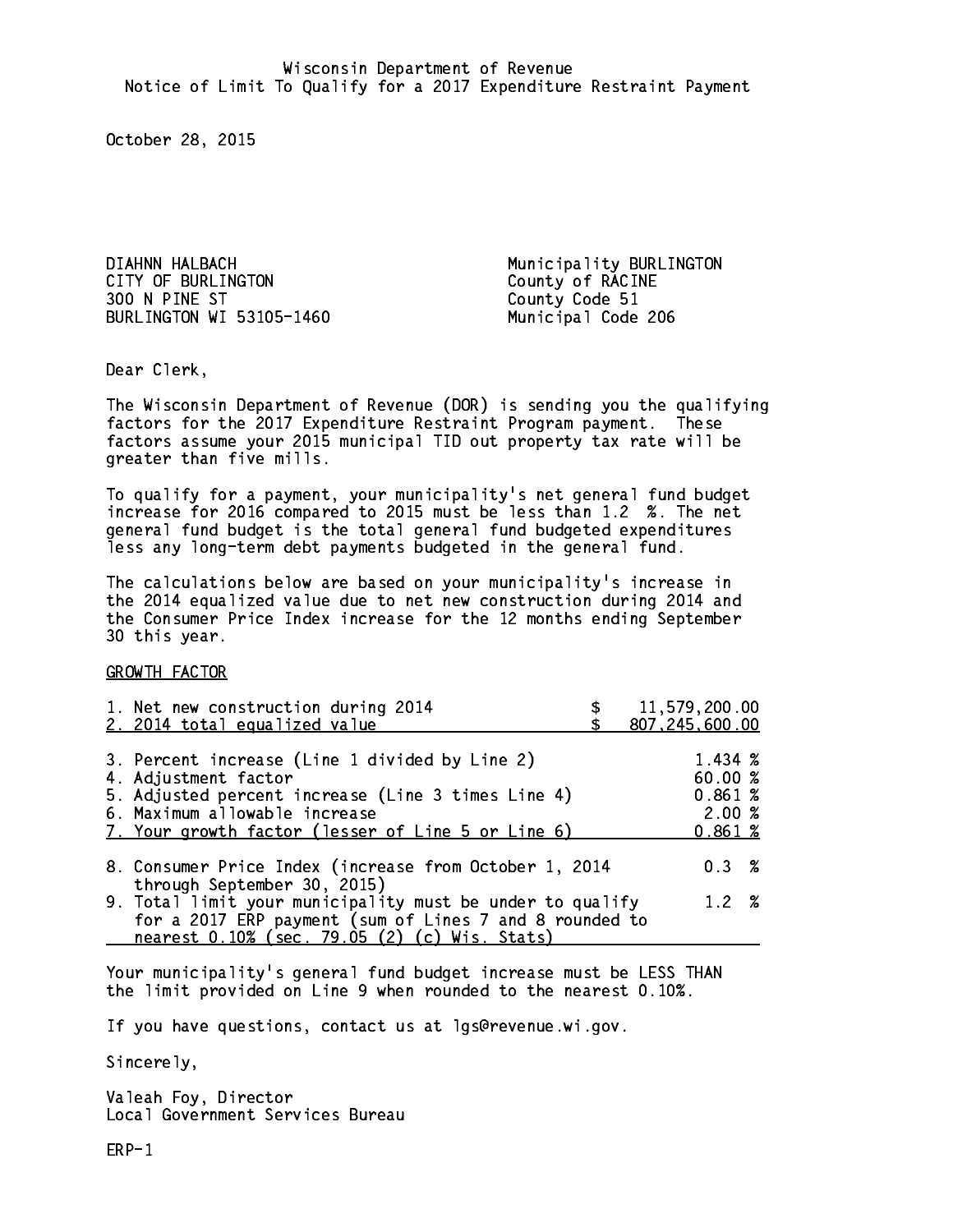JANICE JOHNSON-MARTIN Municipality RACINE CITY OF RACINE COUNTY OF RACINE 730 WASHINGTON AVE #102 County Code 51 RACINE WI 53403-1146 Municipal Code 276

Dear Clerk. Dear Clerk,

The Wisconsin Department of Revenue (DOR) is sending you the qualifying factors for the 2017 Expenditure Restraint Program payment. These factors assume your 2015 municipal TID out property tax rate will be greater than five mills.

 To qualify for a payment, your municipality's net general fund budget increase for 2016 compared to 2015 must be less than 0.4 %. The net general fund budget is the total general fund budgeted expenditures less any long-term debt payments budgeted in the general fund.

The calculations below are based on your municipality's increase in the 2014 equalized value due to net new construction during 2014 and the Consumer Price Index increase for the 12 months ending September 30 this year. 30 this year.

GROWTH FACTOR

| 1. Net new construction during 2014<br>2. 2014 total equalized value                                                                                                                                                | 3,368,200.00<br>\$3,208,322,900.00               |  |
|---------------------------------------------------------------------------------------------------------------------------------------------------------------------------------------------------------------------|--------------------------------------------------|--|
| 3. Percent increase (Line 1 divided by Line 2)<br>4. Adjustment factor<br>5. Adjusted percent increase (Line 3 times Line 4)<br>6. Maximum allowable increase<br>7. Your growth factor (lesser of Line 5 or Line 6) | 0.105~%<br>60.00%<br>0.063~%<br>2.00%<br>0.063~% |  |
| 8. Consumer Price Index (increase from October 1, 2014<br>through September 30, 2015)                                                                                                                               | $0.3 \t%$                                        |  |
| 9. Total limit your municipality must be under to qualify<br>for a 2017 ERP payment (sum of Lines 7 and 8 rounded to<br>nearest 0.10% (sec. 79.05 (2) (c) Wis. Stats)                                               | $0.4 \t%$                                        |  |

Your municipality's general fund budget increase must be LESS THAN the limit provided on Line 9 when rounded to the nearest 0.10%.

If you have questions, contact us at lgs@revenue.wi.gov.

Sincerely,

Valeah Foy, Director Local Government Services Bureau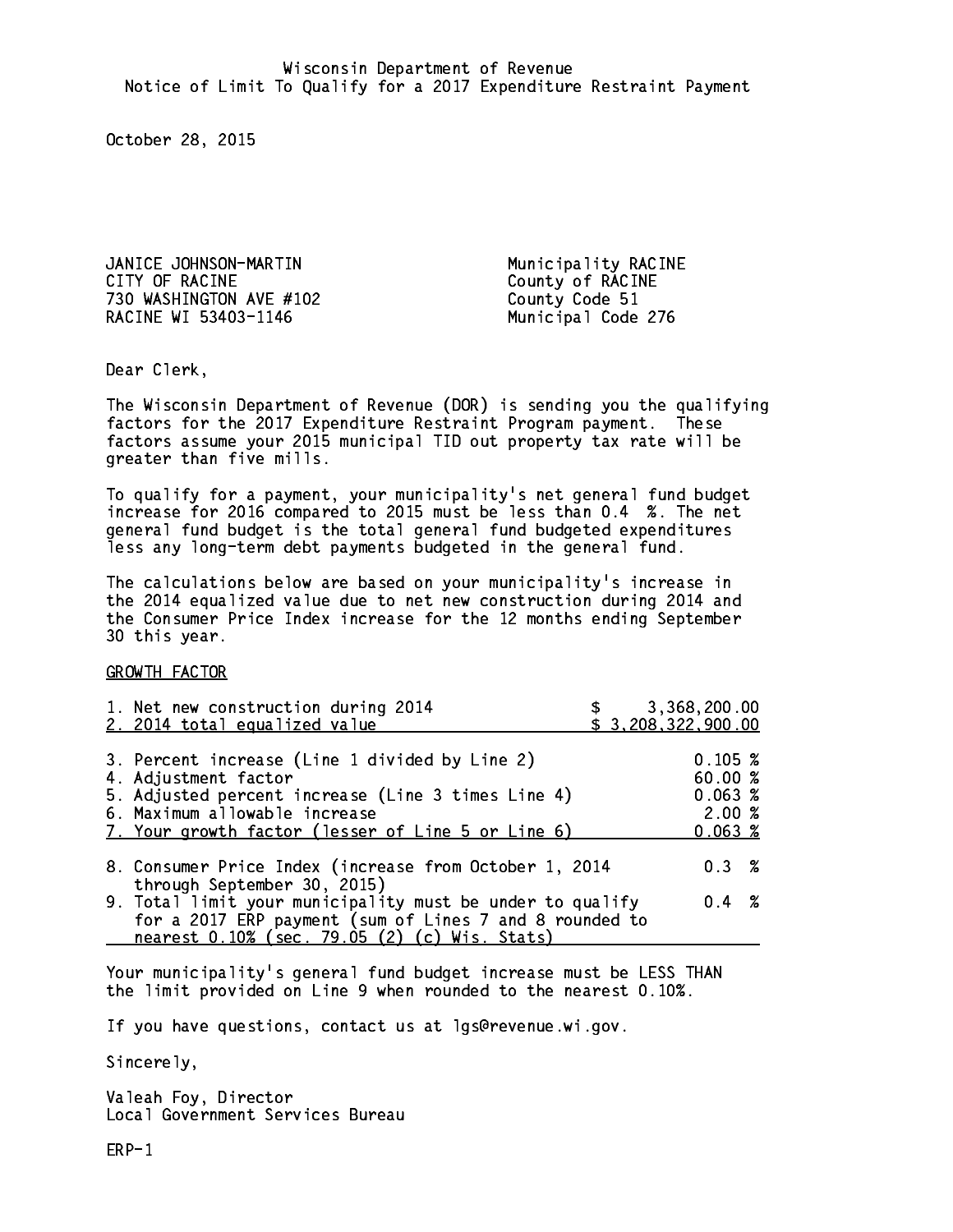ROBIN LANDSINGER Municipality CAZENOVIA VILLAGE OF CAZENOVIA County of RICHLAND PO BOX 72 CAZENOVIA WI 53924-0072 Municipal Code 111

County Code 52

Dear Clerk. Dear Clerk,

The Wisconsin Department of Revenue (DOR) is sending you the qualifying factors for the 2017 Expenditure Restraint Program payment. These factors assume your 2015 municipal TID out property tax rate will be greater than five mills.

 To qualify for a payment, your municipality's net general fund budget increase for 2016 compared to 2015 must be less than 0.3 %. The net general fund budget is the total general fund budgeted expenditures less any long-term debt payments budgeted in the general fund.

The calculations below are based on your municipality's increase in the 2014 equalized value due to net new construction during 2014 and the Consumer Price Index increase for the 12 months ending September 30 this year. 30 this year.

GROWTH FACTOR

| 1. Net new construction during 2014<br>2. 2014 total equalized value                                                                                                                                                | 500.00<br>15,655,900.00                       |
|---------------------------------------------------------------------------------------------------------------------------------------------------------------------------------------------------------------------|-----------------------------------------------|
| 3. Percent increase (Line 1 divided by Line 2)<br>4. Adjustment factor<br>5. Adjusted percent increase (Line 3 times Line 4)<br>6. Maximum allowable increase<br>7. Your growth factor (lesser of Line 5 or Line 6) | 0.003%<br>60.00%<br>0.002%<br>2.00%<br>0.002% |
| 8. Consumer Price Index (increase from October 1, 2014                                                                                                                                                              | $0.3 \t%$                                     |
| through September 30, 2015)<br>9. Total limit your municipality must be under to qualify<br>for a 2017 ERP payment (sum of Lines 7 and 8 rounded to<br>nearest 0.10% (sec. 79.05 (2) (c) Wis. Stats)                | 0.3 %                                         |

Your municipality's general fund budget increase must be LESS THAN the limit provided on Line 9 when rounded to the nearest 0.10%.

If you have questions, contact us at lgs@revenue.wi.gov.

Sincerely,

Valeah Foy, Director Local Government Services Bureau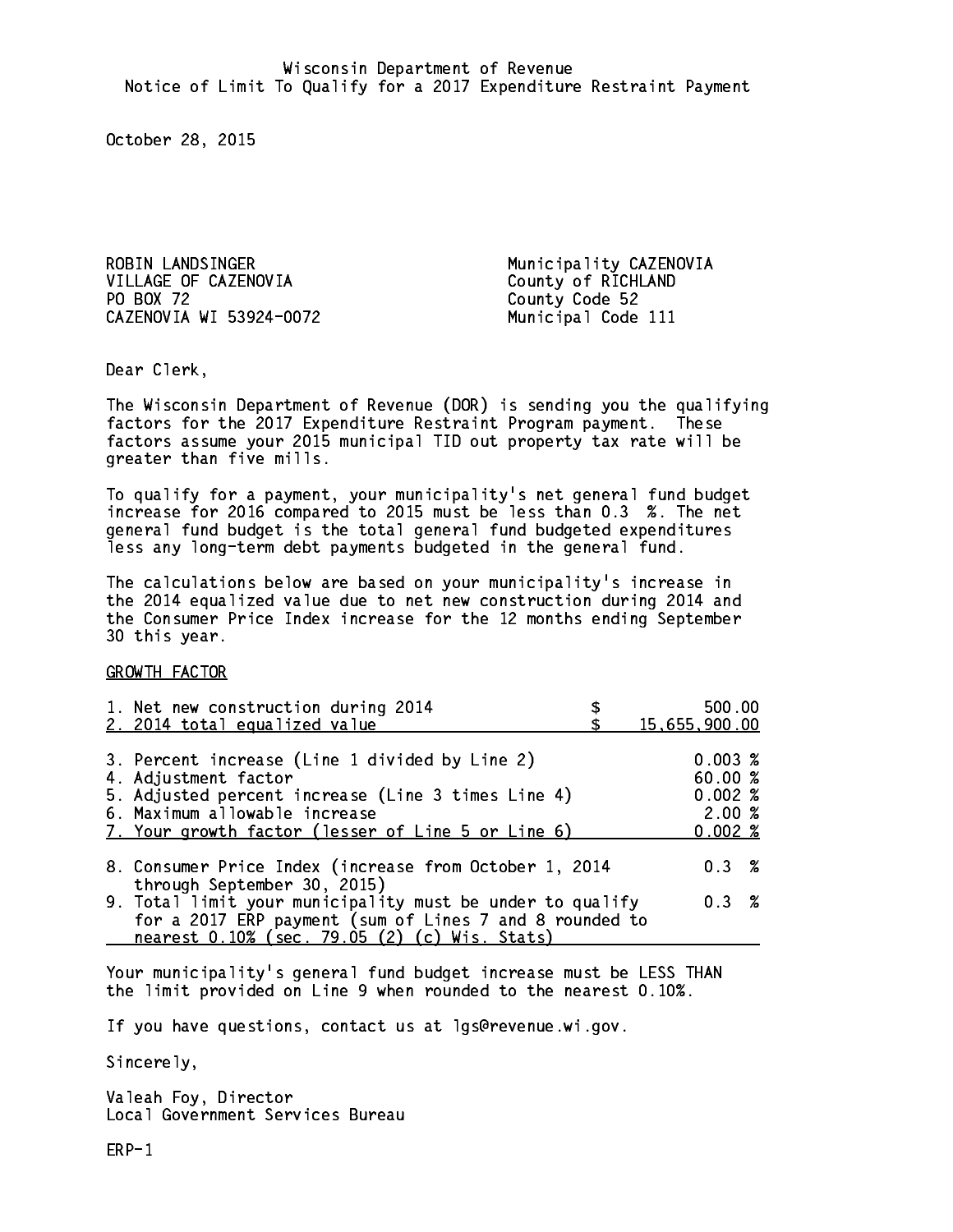CITY OF RICHLAND CENTER<br>450 S MAIN ST<br>County Code 52 RICHLAND CENTER WI 53581-2545 Municipal Code 276

MELINDA JONES **Municipality RICHLAND CENTER** County Code 52

Dear Clerk. Dear Clerk,

The Wisconsin Department of Revenue (DOR) is sending you the qualifying factors for the 2017 Expenditure Restraint Program payment. These factors assume your 2015 municipal TID out property tax rate will be greater than five mills.

 To qualify for a payment, your municipality's net general fund budget increase for 2016 compared to 2015 must be less than 1.6 %. The net general fund budget is the total general fund budgeted expenditures less any long-term debt payments budgeted in the general fund.

The calculations below are based on your municipality's increase in the 2014 equalized value due to net new construction during 2014 and the Consumer Price Index increase for the 12 months ending September 30 this year. 30 this year.

GROWTH FACTOR

| 1. Net new construction during 2014<br>2. 2014 total equalized value                                                                                | 5,606,700.00<br>263,058,000.00 |
|-----------------------------------------------------------------------------------------------------------------------------------------------------|--------------------------------|
| 3. Percent increase (Line 1 divided by Line 2)                                                                                                      | $2.131 \;$ %                   |
| 4. Adjustment factor<br>5. Adjusted percent increase (Line 3 times Line 4)                                                                          | 60.00%<br>1.279~%              |
| 6. Maximum allowable increase<br>7. Your growth factor (lesser of Line 5 or Line 6)                                                                 | 2.00%<br>1.279 %               |
| 8. Consumer Price Index (increase from October 1, 2014                                                                                              | $0.3 \t%$                      |
| through September 30, 2015)<br>9. Total limit your municipality must be under to qualify<br>for a 2017 ERP payment (sum of Lines 7 and 8 rounded to | $1.6 \t%$                      |
| nearest 0.10% (sec. 79.05 (2) (c) Wis. Stats)                                                                                                       |                                |

Your municipality's general fund budget increase must be LESS THAN the limit provided on Line 9 when rounded to the nearest 0.10%.

If you have questions, contact us at lgs@revenue.wi.gov.

Sincerely,

Valeah Foy, Director Local Government Services Bureau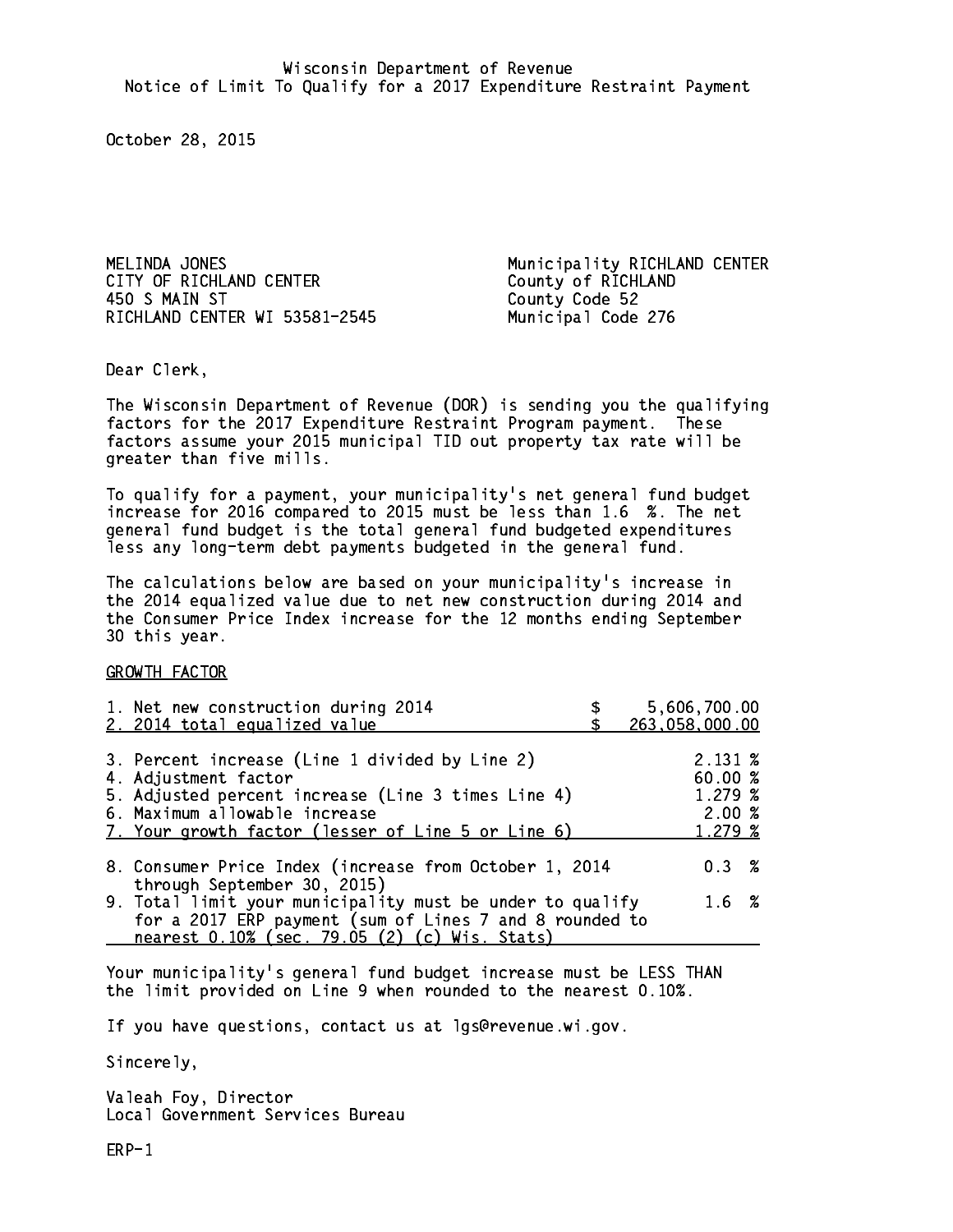KARRY DEVAULT NARRY Municipality BELOIT TOWN OF BELOIT County of ROCK 2871 S AFTON RD County Code 53 BELOIT WI 53511-8666 Municipal Code 004

Dear Clerk. Dear Clerk,

The Wisconsin Department of Revenue (DOR) is sending you the qualifying factors for the 2017 Expenditure Restraint Program payment. These factors assume your 2015 municipal TID out property tax rate will be greater than five mills.

 To qualify for a payment, your municipality's net general fund budget increase for 2016 compared to 2015 must be less than 0.8 %. The net general fund budget is the total general fund budgeted expenditures less any long-term debt payments budgeted in the general fund.

The calculations below are based on your municipality's increase in the 2014 equalized value due to net new construction during 2014 and the Consumer Price Index increase for the 12 months ending September 30 this year. 30 this year.

GROWTH FACTOR

| 1. Net new construction during 2014<br>2. 2014 total equalized value                                     | 3,543,900.00<br>394,959,600.00 |
|----------------------------------------------------------------------------------------------------------|--------------------------------|
|                                                                                                          |                                |
| 3. Percent increase (Line 1 divided by Line 2)<br>4. Adjustment factor                                   | 0.897~%<br>60.00 %             |
| 5. Adjusted percent increase (Line 3 times Line 4)                                                       | 0.538~%<br>2.00%               |
| 6. Maximum allowable increase<br>7. Your growth factor (lesser of Line 5 or Line 6)                      | $0.538 \; \text{\%}$           |
| 8. Consumer Price Index (increase from October 1, 2014                                                   | 0.3%                           |
| through September 30, 2015)<br>9. Total limit your municipality must be under to qualify                 | $0.8 \t%$                      |
| for a 2017 ERP payment (sum of Lines 7 and 8 rounded to<br>nearest 0.10% (sec. 79.05 (2) (c) Wis. Stats) |                                |

Your municipality's general fund budget increase must be LESS THAN the limit provided on Line 9 when rounded to the nearest 0.10%.

If you have questions, contact us at lgs@revenue.wi.gov.

Sincerely,

Valeah Foy, Director Local Government Services Bureau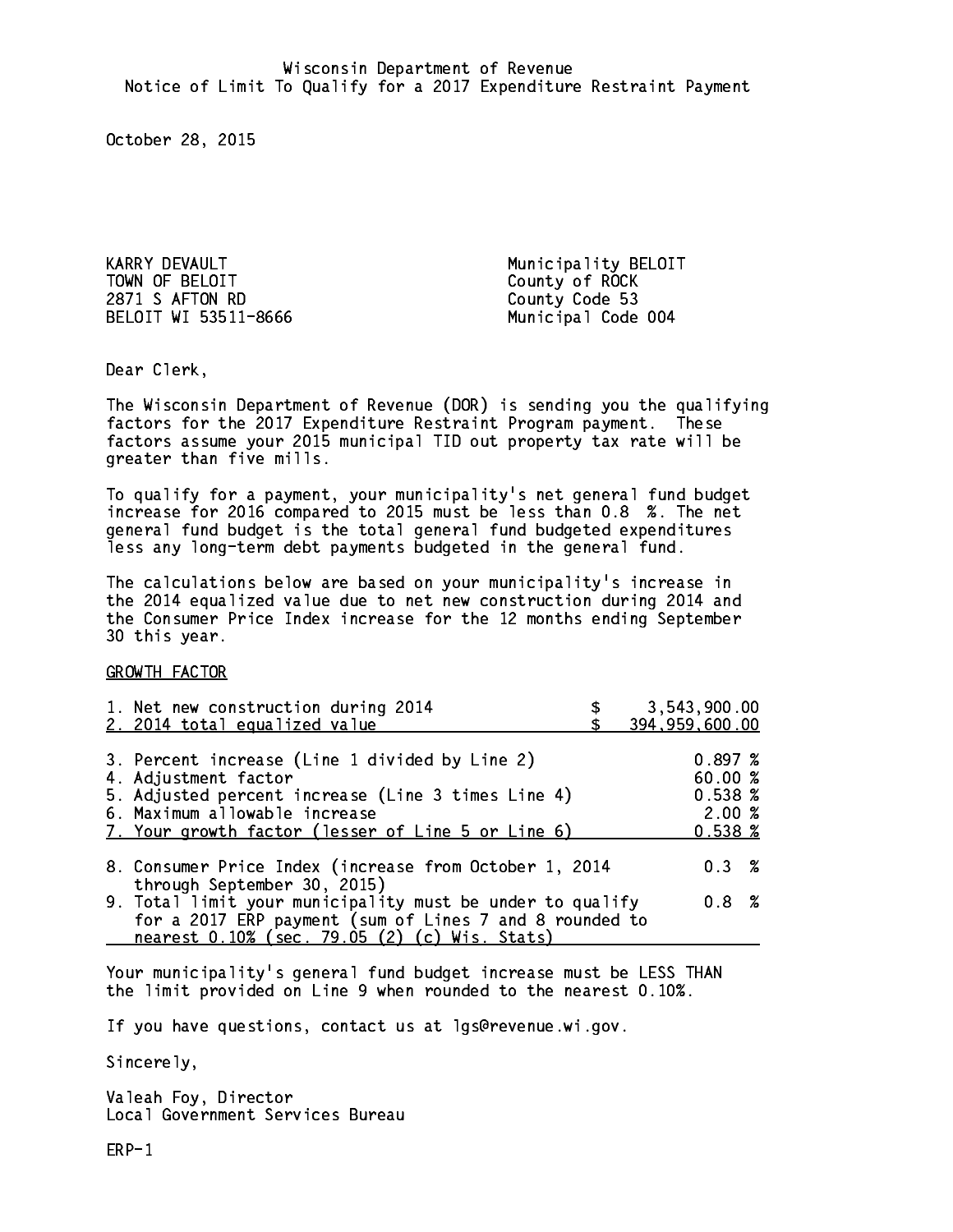PAM FRANSEEN Municipality CLINTON VILLAGE OF CLINTON County of ROCK P.O. BOX 129 CLINTON WI 53525-0129 Municipal Code 111

County Code 53

Dear Clerk. Dear Clerk,

The Wisconsin Department of Revenue (DOR) is sending you the qualifying factors for the 2017 Expenditure Restraint Program payment. These factors assume your 2015 municipal TID out property tax rate will be greater than five mills.

 To qualify for a payment, your municipality's net general fund budget increase for 2016 compared to 2015 must be less than 0.7 %. The net general fund budget is the total general fund budgeted expenditures less any long-term debt payments budgeted in the general fund.

The calculations below are based on your municipality's increase in the 2014 equalized value due to net new construction during 2014 and the Consumer Price Index increase for the 12 months ending September 30 this year. 30 this year.

GROWTH FACTOR

| 1. Net new construction during 2014<br>2. 2014 total equalized value                                                                                                                                                | 870,700.00<br>116,682,200.00                     |
|---------------------------------------------------------------------------------------------------------------------------------------------------------------------------------------------------------------------|--------------------------------------------------|
| 3. Percent increase (Line 1 divided by Line 2)<br>4. Adjustment factor<br>5. Adjusted percent increase (Line 3 times Line 4)<br>6. Maximum allowable increase<br>7. Your growth factor (lesser of Line 5 or Line 6) | 0.746~%<br>60.00%<br>0.448~%<br>2.00%<br>0.448~% |
| 8. Consumer Price Index (increase from October 1, 2014                                                                                                                                                              | $0.3 \t%$                                        |
| through September 30, 2015)<br>9. Total limit your municipality must be under to qualify<br>for a 2017 ERP payment (sum of Lines 7 and 8 rounded to<br>nearest 0.10% (sec. 79.05 (2) (c) Wis. Stats)                | 0.7%                                             |

Your municipality's general fund budget increase must be LESS THAN the limit provided on Line 9 when rounded to the nearest 0.10%.

If you have questions, contact us at lgs@revenue.wi.gov.

Sincerely,

Valeah Foy, Director Local Government Services Bureau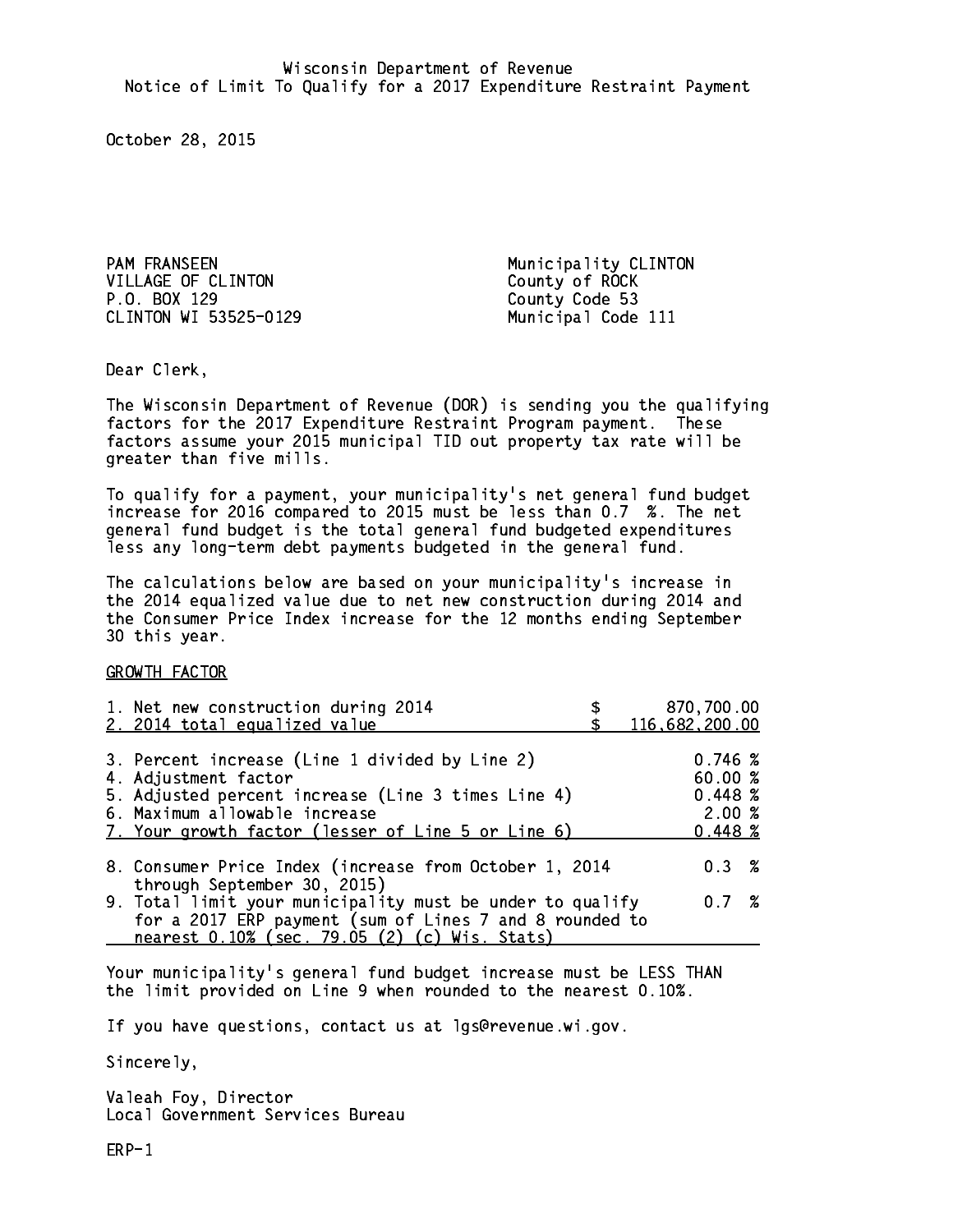JENNIFER BECKER Municipality FOOTVILLE VILLAGE OF FOOTVILLE County of ROCK PO BOX 445 FOOTVILLE WI 53537-0445 Municipal Code 126

County Code 53

Dear Clerk. Dear Clerk,

The Wisconsin Department of Revenue (DOR) is sending you the qualifying factors for the 2017 Expenditure Restraint Program payment. These factors assume your 2015 municipal TID out property tax rate will be greater than five mills.

 To qualify for a payment, your municipality's net general fund budget increase for 2016 compared to 2015 must be less than 0.4 %. The net general fund budget is the total general fund budgeted expenditures less any long-term debt payments budgeted in the general fund.

The calculations below are based on your municipality's increase in the 2014 equalized value due to net new construction during 2014 and the Consumer Price Index increase for the 12 months ending September 30 this year. 30 this year.

GROWTH FACTOR

| 1. Net new construction during 2014<br>2. 2014 total equalized value                                                                                                                                                | 51,100.00<br>33,792,200.00                     |
|---------------------------------------------------------------------------------------------------------------------------------------------------------------------------------------------------------------------|------------------------------------------------|
| 3. Percent increase (Line 1 divided by Line 2)<br>4. Adjustment factor<br>5. Adjusted percent increase (Line 3 times Line 4)<br>6. Maximum allowable increase<br>7. Your growth factor (lesser of Line 5 or Line 6) | 0.151~%<br>60.00%<br>0.091%<br>2.00%<br>0.091% |
| 8. Consumer Price Index (increase from October 1, 2014                                                                                                                                                              | 0.3%                                           |
| through September 30, 2015)<br>9. Total limit your municipality must be under to qualify<br>for a 2017 ERP payment (sum of Lines 7 and 8 rounded to<br>nearest 0.10% (sec. 79.05 (2) (c) Wis. Stats)                | $0.4 \t%$                                      |

Your municipality's general fund budget increase must be LESS THAN the limit provided on Line 9 when rounded to the nearest 0.10%.

If you have questions, contact us at lgs@revenue.wi.gov.

Sincerely,

Valeah Foy, Director Local Government Services Bureau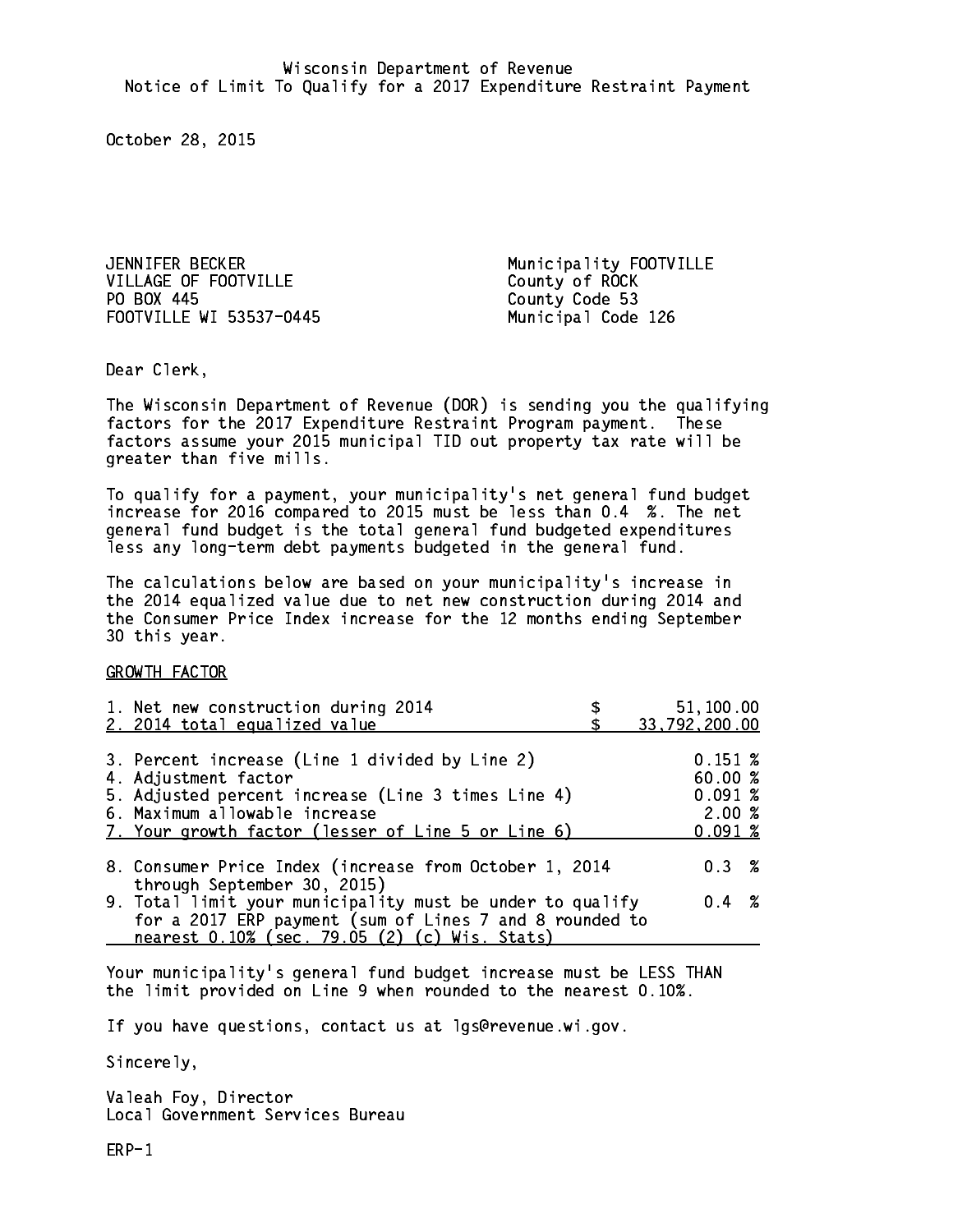SHERRI WAEGE Municipality ORFORDVILLE VILLAGE OF ORFORDVILLE County of ROCK PO BOX 409 ORFORDVILLE WI 53576-0409 Municipal Code 165

County Code 53

Dear Clerk. Dear Clerk,

The Wisconsin Department of Revenue (DOR) is sending you the qualifying factors for the 2017 Expenditure Restraint Program payment. These factors assume your 2015 municipal TID out property tax rate will be greater than five mills.

 To qualify for a payment, your municipality's net general fund budget increase for 2016 compared to 2015 must be less than 1.0 %. The net general fund budget is the total general fund budgeted expenditures less any long-term debt payments budgeted in the general fund.

The calculations below are based on your municipality's increase in the 2014 equalized value due to net new construction during 2014 and the Consumer Price Index increase for the 12 months ending September 30 this year. 30 this year.

GROWTH FACTOR

| 1. Net new construction during 2014                                                                                                                                                                                 | 827,400.00                                       |
|---------------------------------------------------------------------------------------------------------------------------------------------------------------------------------------------------------------------|--------------------------------------------------|
| 2. 2014 total equalized value                                                                                                                                                                                       | 66,682,700.00                                    |
| 3. Percent increase (Line 1 divided by Line 2)<br>4. Adjustment factor<br>5. Adjusted percent increase (Line 3 times Line 4)<br>6. Maximum allowable increase<br>7. Your growth factor (lesser of Line 5 or Line 6) | 1.241 %<br>60.00%<br>0.744~%<br>2.00%<br>0.744~% |
| 8. Consumer Price Index (increase from October 1, 2014                                                                                                                                                              | $0.3 \t%$                                        |
| through September 30, 2015)<br>9. Total limit your municipality must be under to qualify<br>for a 2017 ERP payment (sum of Lines 7 and 8 rounded to<br>nearest 0.10% (sec. 79.05 (2) (c) Wis. Stats)                | 1.0%                                             |

Your municipality's general fund budget increase must be LESS THAN the limit provided on Line 9 when rounded to the nearest 0.10%.

If you have questions, contact us at lgs@revenue.wi.gov.

Sincerely,

Valeah Foy, Director Local Government Services Bureau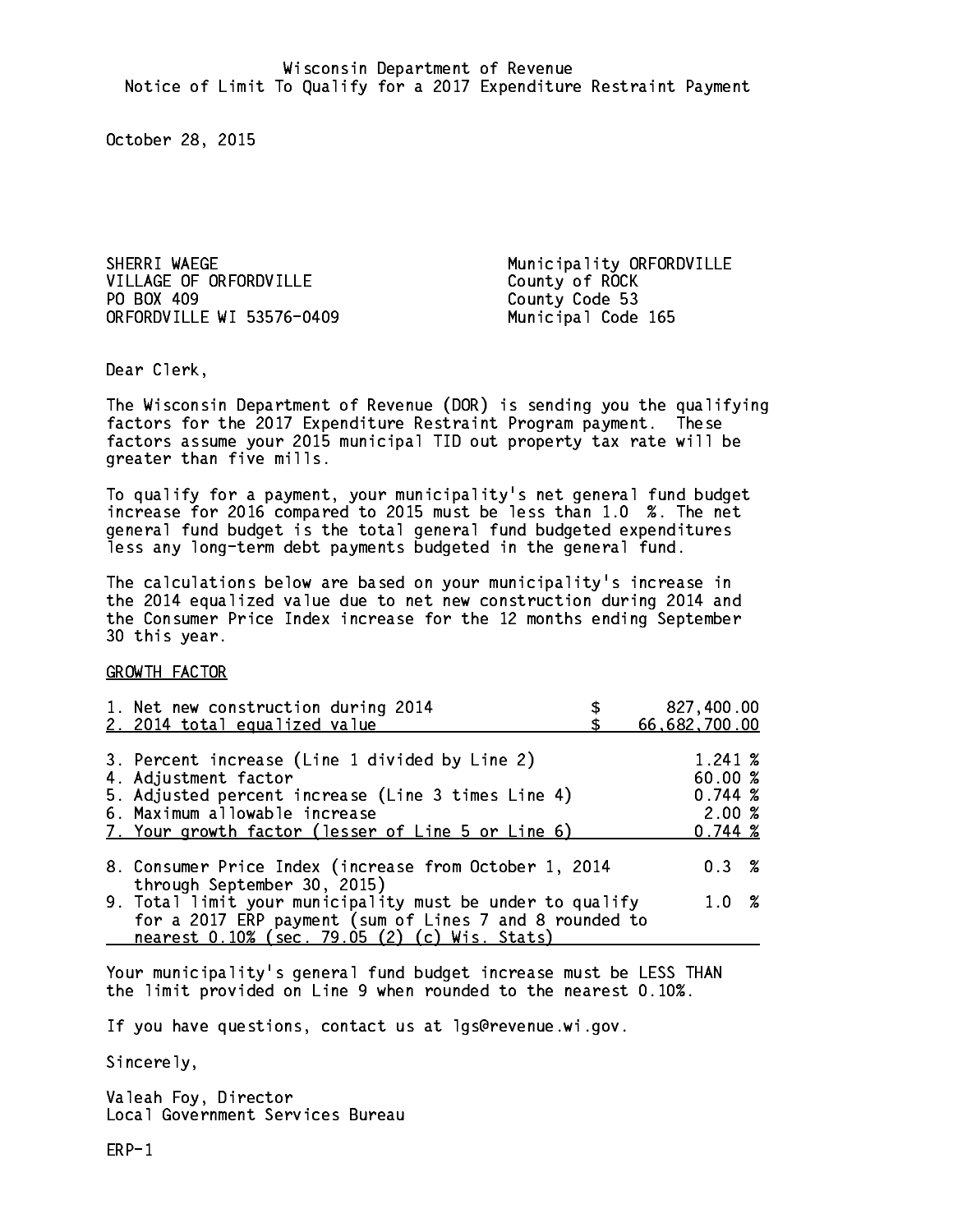LORI STOTTLER<br>
CITY OF BELOIT CITY COunty of ROCK 100 STATE ST County Code 53 BELOIT WI 53511-6234 Municipal Code 206

County of ROCK

Dear Clerk. Dear Clerk,

The Wisconsin Department of Revenue (DOR) is sending you the qualifying factors for the 2017 Expenditure Restraint Program payment. These factors assume your 2015 municipal TID out property tax rate will be greater than five mills.

 To qualify for a payment, your municipality's net general fund budget increase for 2016 compared to 2015 must be less than 1.0 %. The net general fund budget is the total general fund budgeted expenditures less any long-term debt payments budgeted in the general fund.

The calculations below are based on your municipality's increase in the 2014 equalized value due to net new construction during 2014 and the Consumer Price Index increase for the 12 months ending September 30 this year. 30 this year.

GROWTH FACTOR

| 1. Net new construction during 2014<br>2. 2014 total equalized value                                                                                                                                                | \$1,471,696,200.00 | 16,601,900.00                                     |  |
|---------------------------------------------------------------------------------------------------------------------------------------------------------------------------------------------------------------------|--------------------|---------------------------------------------------|--|
| 3. Percent increase (Line 1 divided by Line 2)<br>4. Adjustment factor<br>5. Adjusted percent increase (Line 3 times Line 4)<br>6. Maximum allowable increase<br>7. Your growth factor (lesser of Line 5 or Line 6) |                    | 1.128 %<br>60.00 %<br>0.677~%<br>2.00%<br>0.677~% |  |
| 8. Consumer Price Index (increase from October 1, 2014<br>through September 30, 2015)                                                                                                                               |                    | 0.3%                                              |  |
| 9. Total limit your municipality must be under to qualify<br>for a 2017 ERP payment (sum of Lines 7 and 8 rounded to<br>nearest 0.10% (sec. 79.05 (2) (c) Wis. Stats)                                               |                    | 1.0%                                              |  |

Your municipality's general fund budget increase must be LESS THAN the limit provided on Line 9 when rounded to the nearest 0.10%.

If you have questions, contact us at lgs@revenue.wi.gov.

Sincerely,

Valeah Foy, Director Local Government Services Bureau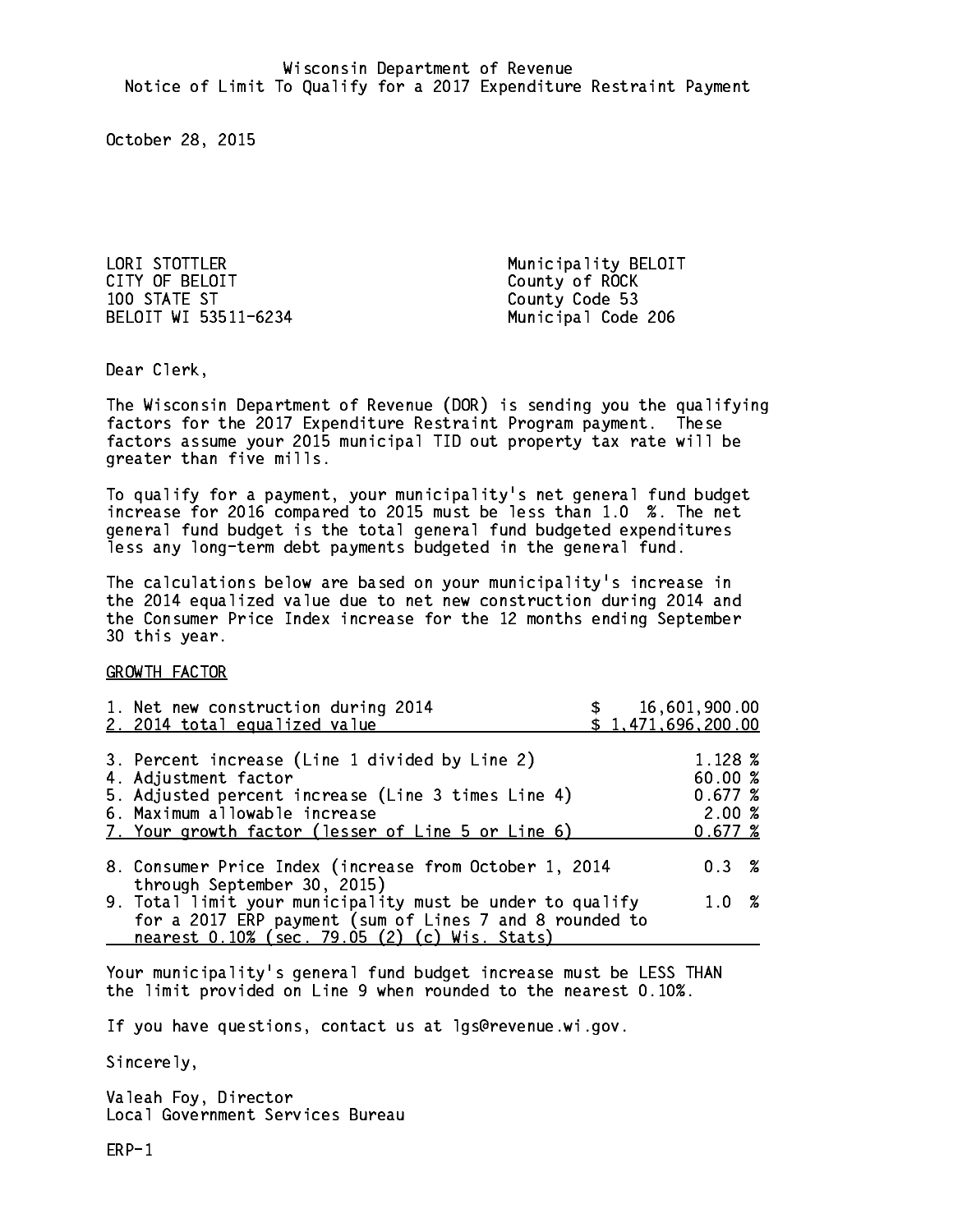CINTHIA HEGGLUND **Municipality EDGERTON** CITY OF EDGERTON COUNTY OF ROCK 12 ALBION ST EDGERTON WI 53534-1866 Municipal Code 221

County Code 53

Dear Clerk. Dear Clerk,

The Wisconsin Department of Revenue (DOR) is sending you the qualifying factors for the 2017 Expenditure Restraint Program payment. These factors assume your 2015 municipal TID out property tax rate will be greater than five mills.

 To qualify for a payment, your municipality's net general fund budget increase for 2016 compared to 2015 must be less than 0.6 %. The net general fund budget is the total general fund budgeted expenditures less any long-term debt payments budgeted in the general fund.

The calculations below are based on your municipality's increase in the 2014 equalized value due to net new construction during 2014 and the Consumer Price Index increase for the 12 months ending September 30 this year. 30 this year.

GROWTH FACTOR

| 1. Net new construction during 2014<br>2. 2014 total equalized value                                                                                                                                                | 1,521,000.00<br>324, 181, 500.00               |
|---------------------------------------------------------------------------------------------------------------------------------------------------------------------------------------------------------------------|------------------------------------------------|
| 3. Percent increase (Line 1 divided by Line 2)<br>4. Adjustment factor<br>5. Adjusted percent increase (Line 3 times Line 4)<br>6. Maximum allowable increase<br>7. Your growth factor (lesser of Line 5 or Line 6) | 0.469~%<br>60.00%<br>0.282%<br>2.00%<br>0.282% |
| 8. Consumer Price Index (increase from October 1, 2014                                                                                                                                                              | $0.3 \t%$                                      |
| through September 30, 2015)<br>9. Total limit your municipality must be under to qualify<br>for a 2017 ERP payment (sum of Lines 7 and 8 rounded to<br>nearest 0.10% (sec. 79.05 (2) (c) Wis. Stats)                | 0.6 %                                          |

Your municipality's general fund budget increase must be LESS THAN the limit provided on Line 9 when rounded to the nearest 0.10%.

If you have questions, contact us at lgs@revenue.wi.gov.

Sincerely,

Valeah Foy, Director Local Government Services Bureau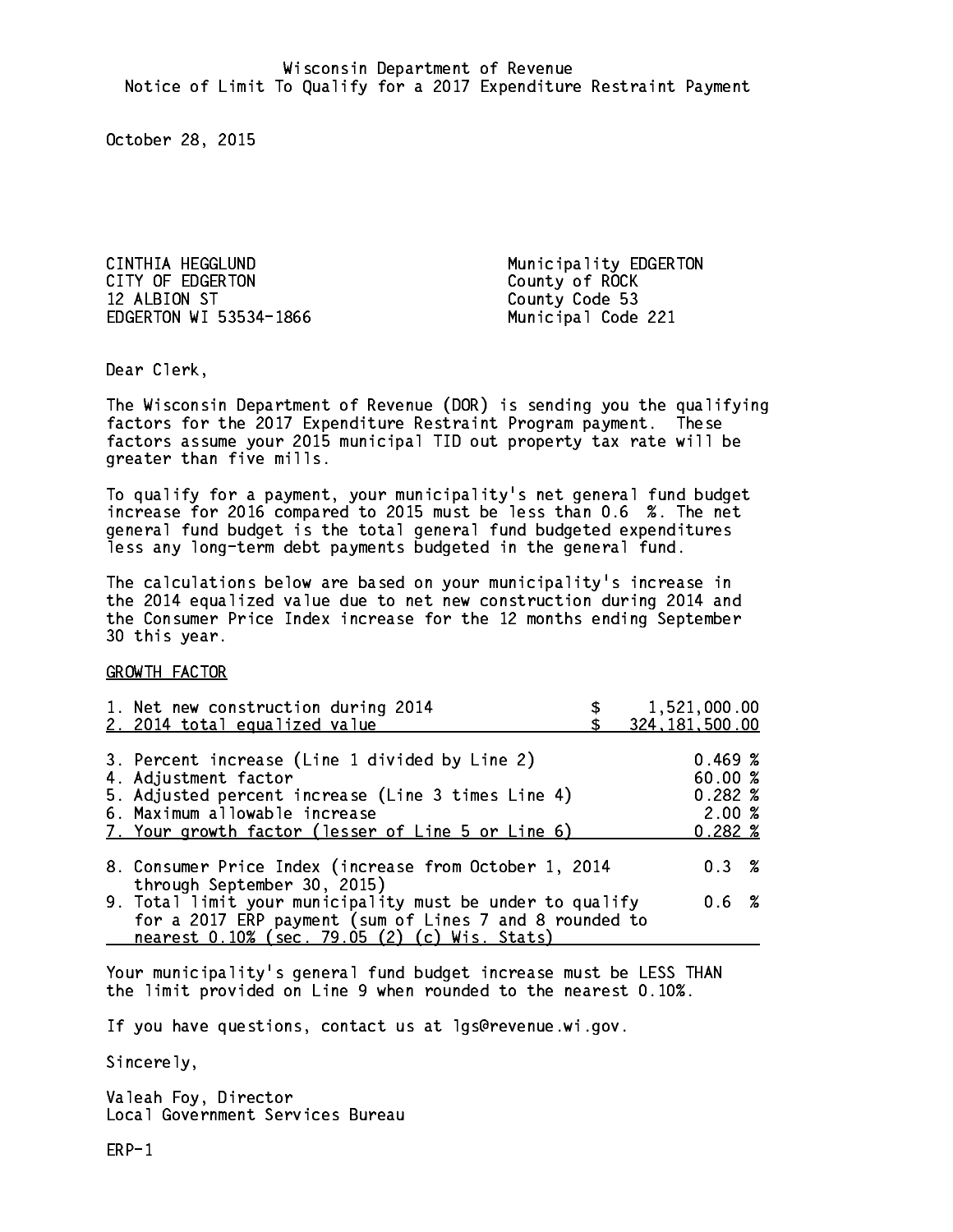JUDY WALTON **Municipality EVANSVILLE** CITY OF EVANSVILLE CITY OF ROCK P.O. BOX 76 County Code 53 EVANSVILLE WI 53536-0076 Municipal Code 222

Dear Clerk. Dear Clerk,

The Wisconsin Department of Revenue (DOR) is sending you the qualifying factors for the 2017 Expenditure Restraint Program payment. These factors assume your 2015 municipal TID out property tax rate will be greater than five mills.

 To qualify for a payment, your municipality's net general fund budget increase for 2016 compared to 2015 must be less than 1.1 %. The net general fund budget is the total general fund budgeted expenditures less any long-term debt payments budgeted in the general fund.

The calculations below are based on your municipality's increase in the 2014 equalized value due to net new construction during 2014 and the Consumer Price Index increase for the 12 months ending September 30 this year. 30 this year.

GROWTH FACTOR

| 1. Net new construction during 2014                                                                                                                                                                  | 4,471,500.00   |
|------------------------------------------------------------------------------------------------------------------------------------------------------------------------------------------------------|----------------|
| 2. 2014 total equalized value                                                                                                                                                                        | 318,725,500.00 |
| 3. Percent increase (Line 1 divided by Line 2)                                                                                                                                                       | 1.403 %        |
| 4. Adjustment factor                                                                                                                                                                                 | 60.00%         |
| 5. Adjusted percent increase (Line 3 times Line 4)                                                                                                                                                   | $0.842*$       |
| 6. Maximum allowable increase                                                                                                                                                                        | 2.00%          |
| 7. Your growth factor (lesser of Line 5 or Line 6)                                                                                                                                                   | $0.842 \; %$   |
| 8. Consumer Price Index (increase from October 1, 2014                                                                                                                                               | $0.3 \t%$      |
| through September 30, 2015)<br>9. Total limit your municipality must be under to qualify<br>for a 2017 ERP payment (sum of Lines 7 and 8 rounded to<br>nearest 0.10% (sec. 79.05 (2) (c) Wis. Stats) | $1.1 \t%$      |

Your municipality's general fund budget increase must be LESS THAN the limit provided on Line 9 when rounded to the nearest 0.10%.

If you have questions, contact us at lgs@revenue.wi.gov.

Sincerely,

Valeah Foy, Director Local Government Services Bureau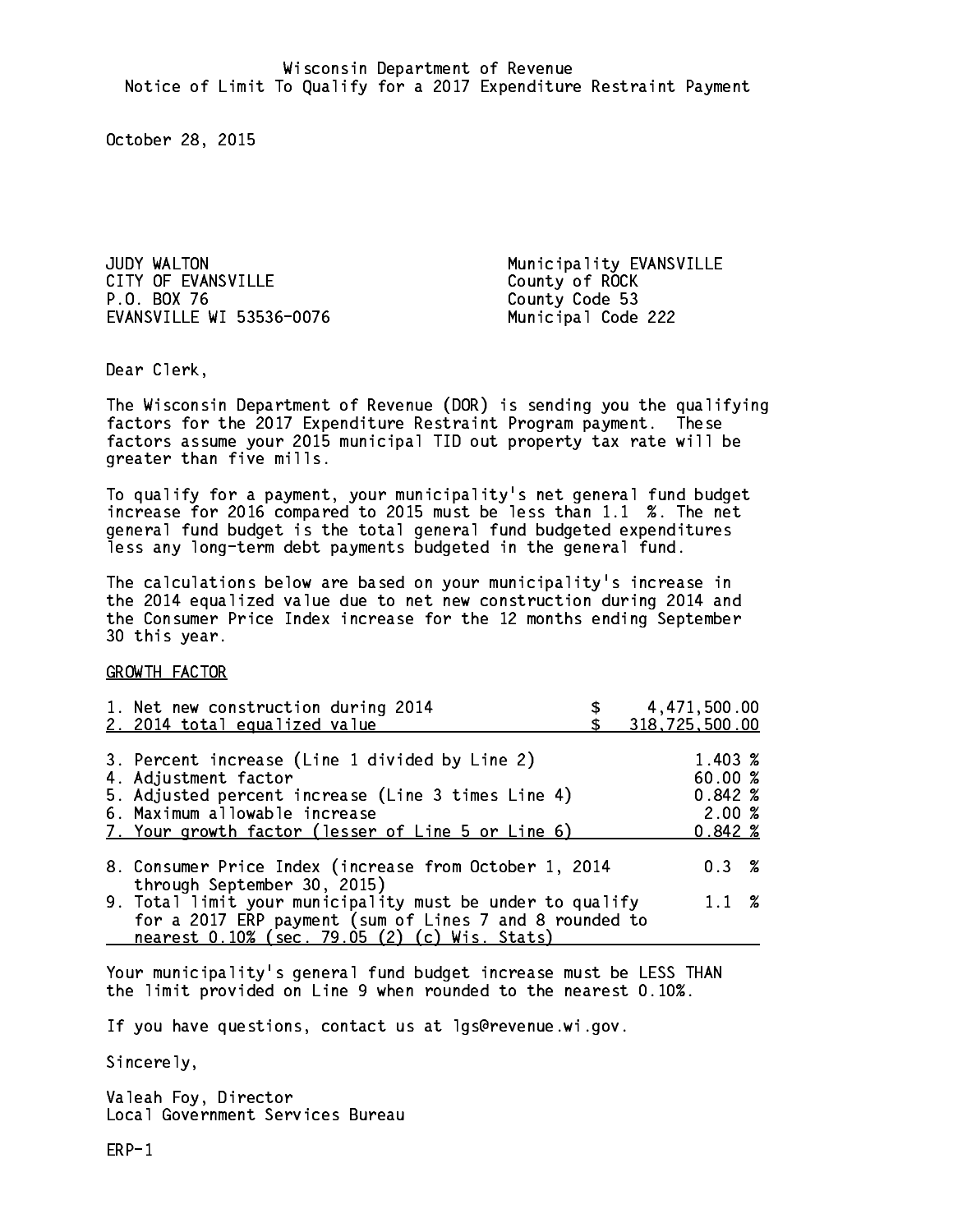DAVID GODEK Municipality JANESVILLE CITY OF JANESVILLE CITY OF ROCK PO BOX 5005 JANESVILLE WI 53547-5005 Municipal Code 241

County Code 53

Dear Clerk. Dear Clerk,

The Wisconsin Department of Revenue (DOR) is sending you the qualifying factors for the 2017 Expenditure Restraint Program payment. These factors assume your 2015 municipal TID out property tax rate will be greater than five mills.

 To qualify for a payment, your municipality's net general fund budget increase for 2016 compared to 2015 must be less than 0.9 %. The net general fund budget is the total general fund budgeted expenditures less any long-term debt payments budgeted in the general fund.

The calculations below are based on your municipality's increase in the 2014 equalized value due to net new construction during 2014 and the Consumer Price Index increase for the 12 months ending September 30 this year. 30 this year.

GROWTH FACTOR

| 1. Net new construction during 2014<br>2. 2014 total equalized value                                                                                                                                                | \$37,346,300.00<br>\$4,005,876,500.00 |                                                        |  |
|---------------------------------------------------------------------------------------------------------------------------------------------------------------------------------------------------------------------|---------------------------------------|--------------------------------------------------------|--|
| 3. Percent increase (Line 1 divided by Line 2)<br>4. Adjustment factor<br>5. Adjusted percent increase (Line 3 times Line 4)<br>6. Maximum allowable increase<br>7. Your growth factor (lesser of Line 5 or Line 6) |                                       | $0.932 \;$ %<br>60.00 %<br>0.559~%<br>2.00%<br>0.559~% |  |
| 8. Consumer Price Index (increase from October 1, 2014<br>through September 30, 2015)                                                                                                                               |                                       | $0.3 \t%$                                              |  |
| 9. Total limit your municipality must be under to qualify<br>for a 2017 ERP payment (sum of Lines 7 and 8 rounded to<br>nearest 0.10% (sec. 79.05 (2) (c) Wis. Stats)                                               |                                       | 0.9 %                                                  |  |

Your municipality's general fund budget increase must be LESS THAN the limit provided on Line 9 when rounded to the nearest 0.10%.

If you have questions, contact us at lgs@revenue.wi.gov.

Sincerely,

Valeah Foy, Director Local Government Services Bureau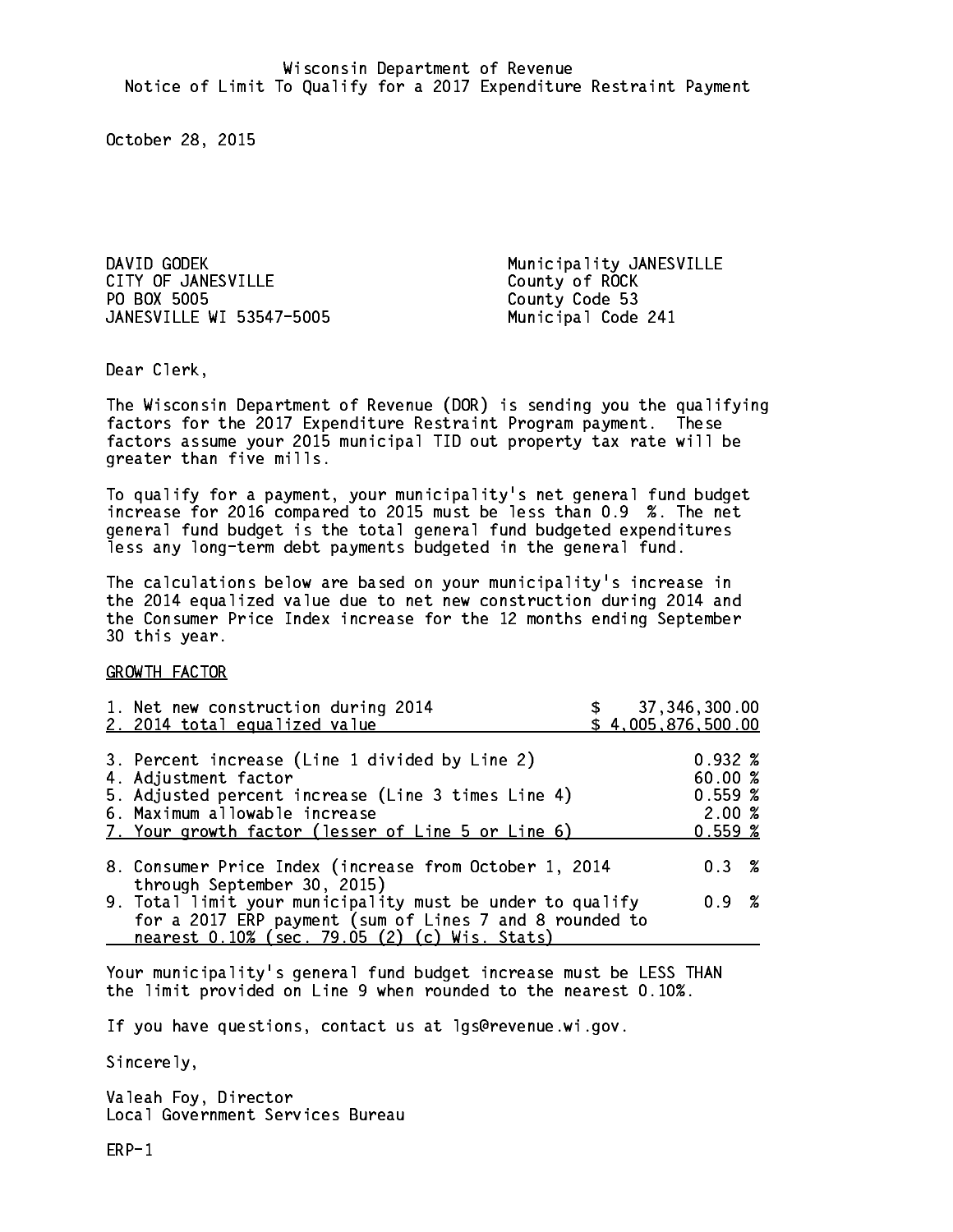ELENA HILBY **Municipality MILTON** CITY OF MILTON COUNTY OF ROCK 710 S JANESVILLE STREET County Code 53 MILTON WI 53563-1579 Municipal Code 257

Dear Clerk. Dear Clerk,

The Wisconsin Department of Revenue (DOR) is sending you the qualifying factors for the 2017 Expenditure Restraint Program payment. These factors assume your 2015 municipal TID out property tax rate will be greater than five mills.

 To qualify for a payment, your municipality's net general fund budget increase for 2016 compared to 2015 must be less than 1.5 %. The net general fund budget is the total general fund budgeted expenditures less any long-term debt payments budgeted in the general fund.

The calculations below are based on your municipality's increase in the 2014 equalized value due to net new construction during 2014 and the Consumer Price Index increase for the 12 months ending September 30 this year. 30 this year.

GROWTH FACTOR

| 1. Net new construction during 2014<br>2. 2014 total equalized value                                     | 6,741,000.00<br>327,885,900.00 |
|----------------------------------------------------------------------------------------------------------|--------------------------------|
|                                                                                                          |                                |
| 3. Percent increase (Line 1 divided by Line 2)                                                           | 2.056~%                        |
| 4. Adjustment factor                                                                                     | 60.00%                         |
| 5. Adjusted percent increase (Line 3 times Line 4)                                                       | $1.234 \; \text{\%}$           |
| 6. Maximum allowable increase                                                                            | 2.00%                          |
| 7. Your growth factor (lesser of Line 5 or Line 6)                                                       | 1.234 %                        |
| 8. Consumer Price Index (increase from October 1, 2014                                                   | $0.3 \t%$                      |
| through September 30, 2015)<br>9. Total limit your municipality must be under to qualify                 | $1.5 \t%$                      |
| for a 2017 ERP payment (sum of Lines 7 and 8 rounded to<br>nearest 0.10% (sec. 79.05 (2) (c) Wis. Stats) |                                |

Your municipality's general fund budget increase must be LESS THAN the limit provided on Line 9 when rounded to the nearest 0.10%.

If you have questions, contact us at lgs@revenue.wi.gov.

Sincerely,

Valeah Foy, Director Local Government Services Bureau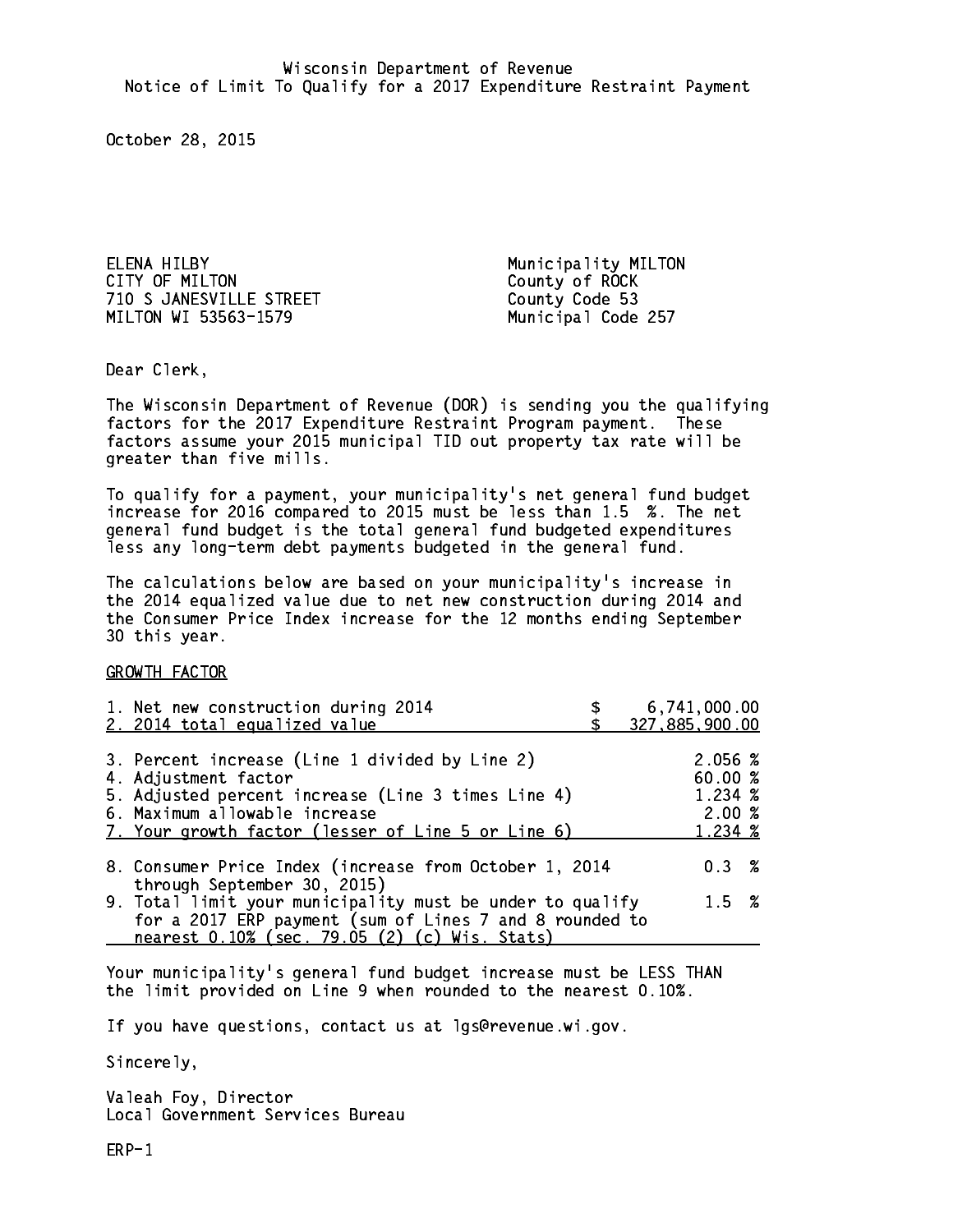CASSANDRA CAMREN Municipality GLEN FLORA VILLAGE OF GLEN FLORA County of RUSK P.O. BOX 221 GLEN FLORA WI 54526-0221 Municipal Code 131

County Code 54

Dear Clerk. Dear Clerk,

The Wisconsin Department of Revenue (DOR) is sending you the qualifying factors for the 2017 Expenditure Restraint Program payment. These factors assume your 2015 municipal TID out property tax rate will be greater than five mills.

 To qualify for a payment, your municipality's net general fund budget increase for 2016 compared to 2015 must be less than 0.3 %. The net general fund budget is the total general fund budgeted expenditures less any long-term debt payments budgeted in the general fund.

The calculations below are based on your municipality's increase in the 2014 equalized value due to net new construction during 2014 and the Consumer Price Index increase for the 12 months ending September 30 this year. 30 this year.

GROWTH FACTOR

| 1. Net new construction during 2014<br>2. 2014 total equalized value                                     | 0.00<br>5,506,900.00 |  |
|----------------------------------------------------------------------------------------------------------|----------------------|--|
| 3. Percent increase (Line 1 divided by Line 2)                                                           | 0.000%               |  |
| 4. Adjustment factor<br>5. Adjusted percent increase (Line 3 times Line 4)                               | 60.00%<br>0.000~%    |  |
| 6. Maximum allowable increase<br>7. Your growth factor (lesser of Line 5 or Line 6)                      | 2.00%<br>0.000~%     |  |
| 8. Consumer Price Index (increase from October 1, 2014                                                   | $0.3 \t%$            |  |
| through September 30, 2015)<br>9. Total limit your municipality must be under to qualify                 | 0.3 %                |  |
| for a 2017 ERP payment (sum of Lines 7 and 8 rounded to<br>nearest 0.10% (sec. 79.05 (2) (c) Wis. Stats) |                      |  |

Your municipality's general fund budget increase must be LESS THAN the limit provided on Line 9 when rounded to the nearest 0.10%.

If you have questions, contact us at lgs@revenue.wi.gov.

Sincerely,

Valeah Foy, Director Local Government Services Bureau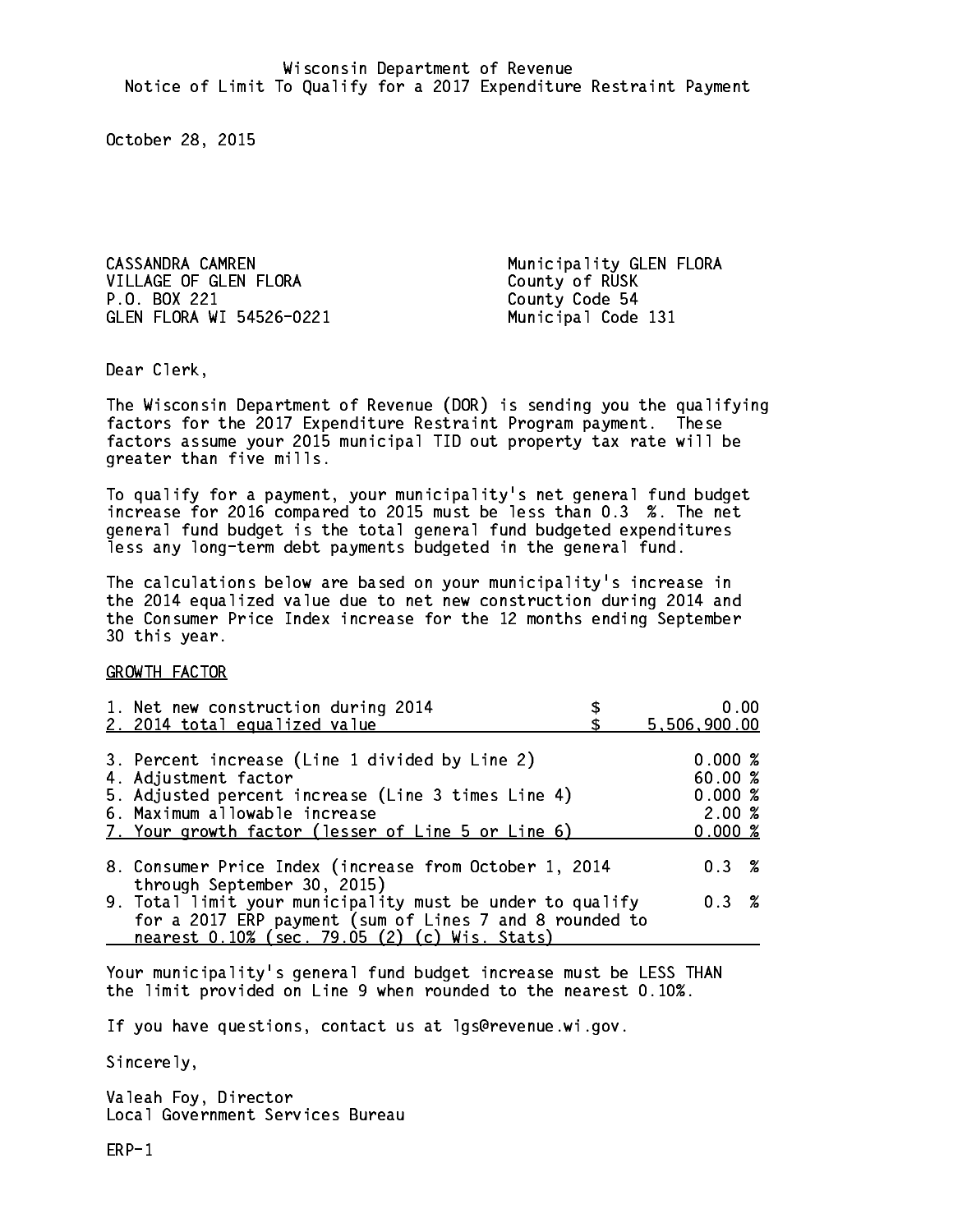KELLY SPORTS **Municipality** TONY VILLAGE OF TONY County of RUSK N5399 WALNUT STREET County Code 54 TONY WI 54563

Municipal Code 186

Dear Clerk. Dear Clerk,

The Wisconsin Department of Revenue (DOR) is sending you the qualifying factors for the 2017 Expenditure Restraint Program payment. These factors assume your 2015 municipal TID out property tax rate will be greater than five mills.

 To qualify for a payment, your municipality's net general fund budget increase for 2016 compared to 2015 must be less than 0.4 %. The net general fund budget is the total general fund budgeted expenditures less any long-term debt payments budgeted in the general fund.

The calculations below are based on your municipality's increase in the 2014 equalized value due to net new construction during 2014 and the Consumer Price Index increase for the 12 months ending September 30 this year. 30 this year.

GROWTH FACTOR

| 1. Net new construction during 2014<br>2. 2014 total equalized value                                                                                                                                                | 10,400.00<br>4,642,200.00                                  |
|---------------------------------------------------------------------------------------------------------------------------------------------------------------------------------------------------------------------|------------------------------------------------------------|
| 3. Percent increase (Line 1 divided by Line 2)<br>4. Adjustment factor<br>5. Adjusted percent increase (Line 3 times Line 4)<br>6. Maximum allowable increase<br>7. Your growth factor (lesser of Line 5 or Line 6) | $0.224 \;$ %<br>60.00%<br>0.134~%<br>2.00%<br>$0.134 \;$ % |
| 8. Consumer Price Index (increase from October 1, 2014                                                                                                                                                              | 0.3%                                                       |
| through September 30, 2015)<br>9. Total limit your municipality must be under to qualify<br>for a 2017 ERP payment (sum of Lines 7 and 8 rounded to<br>nearest 0.10% (sec. 79.05 (2) (c) Wis. Stats)                | $0.4 \t%$                                                  |

Your municipality's general fund budget increase must be LESS THAN the limit provided on Line 9 when rounded to the nearest 0.10%.

If you have questions, contact us at lgs@revenue.wi.gov.

Sincerely,

Valeah Foy, Director Local Government Services Bureau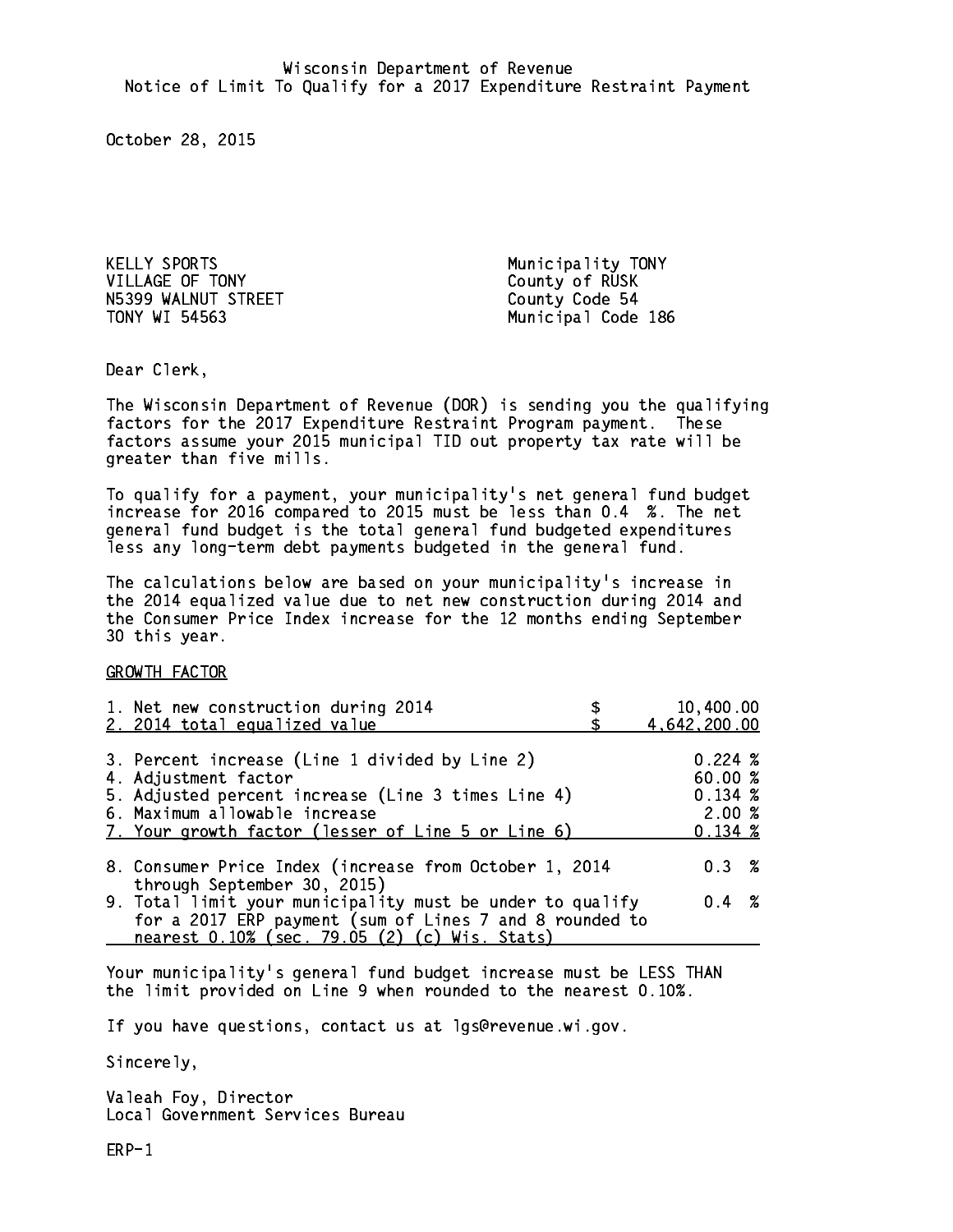VILLAGE OF WEYERHAEUSER County of RUSK PO BOX 168 WEYERHAEUSER WI 54895 Municipal Code 191

KATHLEEN STEWART Municipality WEYERHAEUSER County Code 54

Dear Clerk. Dear Clerk,

The Wisconsin Department of Revenue (DOR) is sending you the qualifying factors for the 2017 Expenditure Restraint Program payment. These factors assume your 2015 municipal TID out property tax rate will be greater than five mills.

 To qualify for a payment, your municipality's net general fund budget increase for 2016 compared to 2015 must be less than 2.3 %. The net general fund budget is the total general fund budgeted expenditures less any long-term debt payments budgeted in the general fund.

The calculations below are based on your municipality's increase in the 2014 equalized value due to net new construction during 2014 and the Consumer Price Index increase for the 12 months ending September 30 this year. 30 this year.

GROWTH FACTOR

| 1. Net new construction during 2014<br>2. 2014 total equalized value                                                                                                                                                | 3,896,500.00<br>13,609,200.00                                 |
|---------------------------------------------------------------------------------------------------------------------------------------------------------------------------------------------------------------------|---------------------------------------------------------------|
| 3. Percent increase (Line 1 divided by Line 2)<br>4. Adjustment factor<br>5. Adjusted percent increase (Line 3 times Line 4)<br>6. Maximum allowable increase<br>7. Your growth factor (lesser of Line 5 or Line 6) | 28.63 %<br>60.00%<br>17.18 %<br>2.00%<br>$2.000 \; \text{\%}$ |
| 8. Consumer Price Index (increase from October 1, 2014<br>through September 30, 2015)                                                                                                                               | 0.3%                                                          |
| 9. Total limit your municipality must be under to qualify<br>for a 2017 ERP payment (sum of Lines 7 and 8 rounded to<br>nearest 0.10% (sec. 79.05 (2) (c) Wis. Stats)                                               | 2.3%                                                          |

Your municipality's general fund budget increase must be LESS THAN the limit provided on Line 9 when rounded to the nearest 0.10%.

If you have questions, contact us at lgs@revenue.wi.gov.

Sincerely,

Valeah Foy, Director Local Government Services Bureau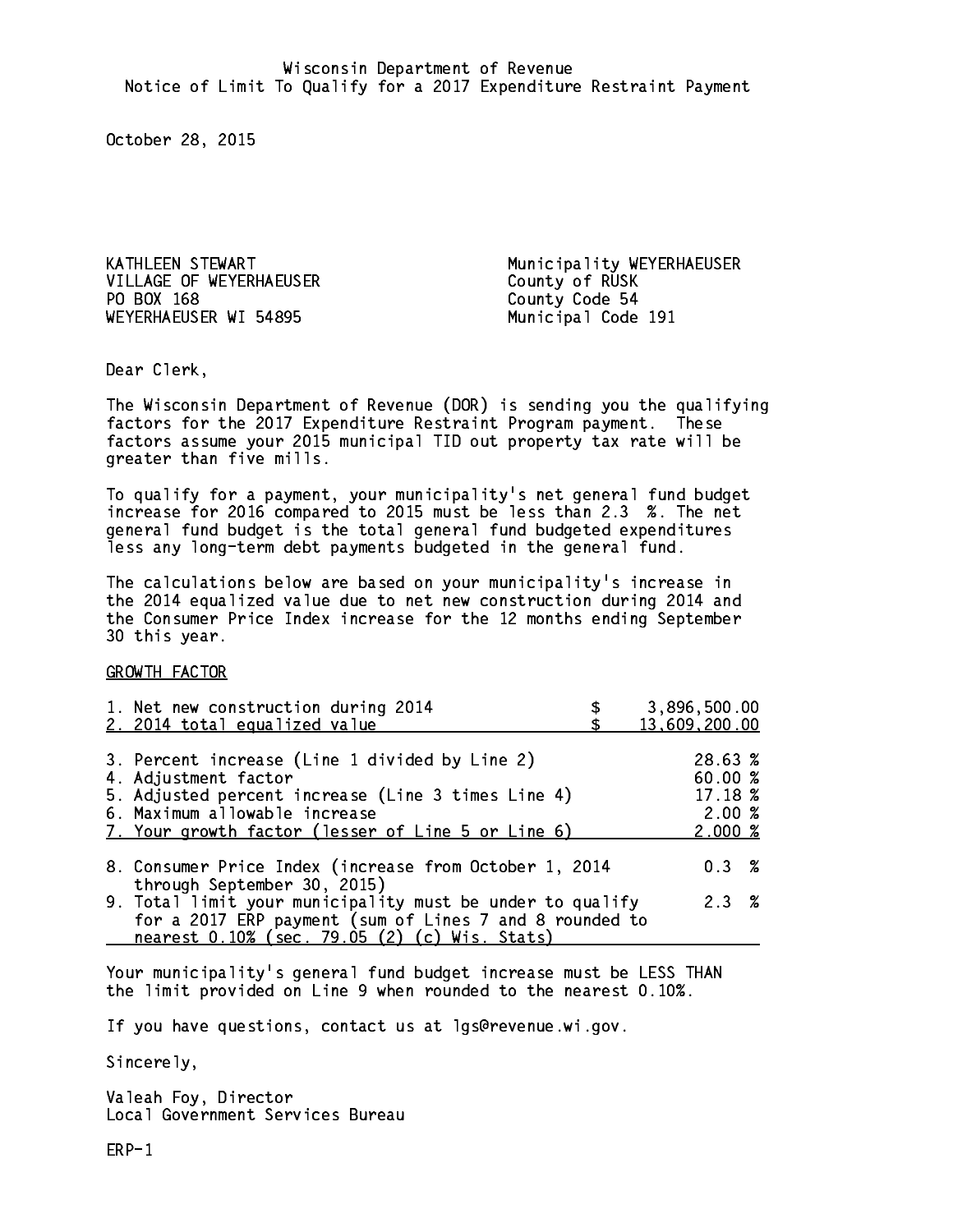SHARI KAVANAGH Municipality LADYSMITH CITY OF LADYSMITH CITY County of RUSK PO BOX 431 LADYSMITH WI 54848-0431 Municipal Code 246

County Code 54

Dear Clerk. Dear Clerk,

The Wisconsin Department of Revenue (DOR) is sending you the qualifying factors for the 2017 Expenditure Restraint Program payment. These factors assume your 2015 municipal TID out property tax rate will be greater than five mills.

 To qualify for a payment, your municipality's net general fund budget increase for 2016 compared to 2015 must be less than 0.5 %. The net general fund budget is the total general fund budgeted expenditures less any long-term debt payments budgeted in the general fund.

The calculations below are based on your municipality's increase in the 2014 equalized value due to net new construction during 2014 and the Consumer Price Index increase for the 12 months ending September 30 this year. 30 this year.

GROWTH FACTOR

| 1. Net new construction during 2014<br>2. 2014 total equalized value                                                                                                                                                | 681,200.00<br>171,294,200.00                                  |
|---------------------------------------------------------------------------------------------------------------------------------------------------------------------------------------------------------------------|---------------------------------------------------------------|
| 3. Percent increase (Line 1 divided by Line 2)<br>4. Adjustment factor<br>5. Adjusted percent increase (Line 3 times Line 4)<br>6. Maximum allowable increase<br>7. Your growth factor (lesser of Line 5 or Line 6) | $0.398 \; \text{\%}$<br>60.00%<br>$0.239*$<br>2.00%<br>0.239% |
| 8. Consumer Price Index (increase from October 1, 2014<br>through September 30, 2015)                                                                                                                               | $0.3 \t%$                                                     |
| 9. Total limit your municipality must be under to qualify<br>for a 2017 ERP payment (sum of Lines 7 and 8 rounded to<br>nearest 0.10% (sec. 79.05 (2) (c) Wis. Stats)                                               | 0.5 %                                                         |

Your municipality's general fund budget increase must be LESS THAN the limit provided on Line 9 when rounded to the nearest 0.10%.

If you have questions, contact us at lgs@revenue.wi.gov.

Sincerely,

Valeah Foy, Director Local Government Services Bureau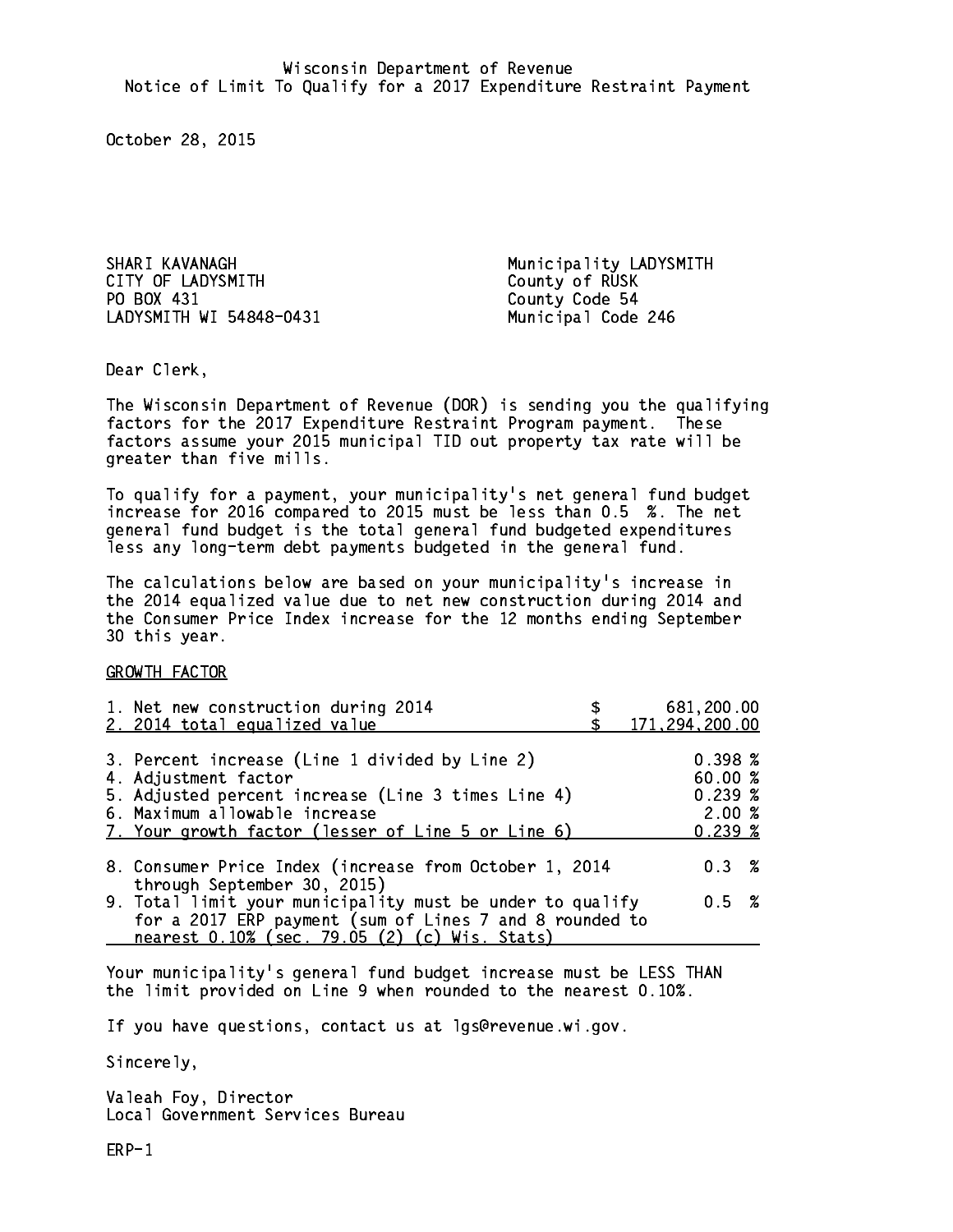2330 COUNTY RD G County Code 55 EMERALD WI 54013

BARBARA PRINSEN Municipality EMERALD TOWN OF EMERALD County of ST CROIX Municipal Code 010

Dear Clerk. Dear Clerk,

The Wisconsin Department of Revenue (DOR) is sending you the qualifying factors for the 2017 Expenditure Restraint Program payment. These factors assume your 2015 municipal TID out property tax rate will be greater than five mills.

 To qualify for a payment, your municipality's net general fund budget increase for 2016 compared to 2015 must be less than 0.5 %. The net general fund budget is the total general fund budgeted expenditures less any long-term debt payments budgeted in the general fund.

The calculations below are based on your municipality's increase in the 2014 equalized value due to net new construction during 2014 and the Consumer Price Index increase for the 12 months ending September 30 this year. 30 this year.

GROWTH FACTOR

| 1. Net new construction during 2014<br>2. 2014 total equalized value                                                                                                                                                | 172,300.00<br>47,690,900.00                                |
|---------------------------------------------------------------------------------------------------------------------------------------------------------------------------------------------------------------------|------------------------------------------------------------|
| 3. Percent increase (Line 1 divided by Line 2)<br>4. Adjustment factor<br>5. Adjusted percent increase (Line 3 times Line 4)<br>6. Maximum allowable increase<br>7. Your growth factor (lesser of Line 5 or Line 6) | 0.361~%<br>60.00%<br>$0.217 \;$ %<br>2.00%<br>$0.217 \; %$ |
| 8. Consumer Price Index (increase from October 1, 2014                                                                                                                                                              | 0.3%                                                       |
| through September 30, 2015)<br>9. Total limit your municipality must be under to qualify<br>for a 2017 ERP payment (sum of Lines 7 and 8 rounded to<br>nearest 0.10% (sec. 79.05 (2) (c) Wis. Stats)                | 0.5 %                                                      |

Your municipality's general fund budget increase must be LESS THAN the limit provided on Line 9 when rounded to the nearest 0.10%.

If you have questions, contact us at lgs@revenue.wi.gov.

Sincerely,

Valeah Foy, Director Local Government Services Bureau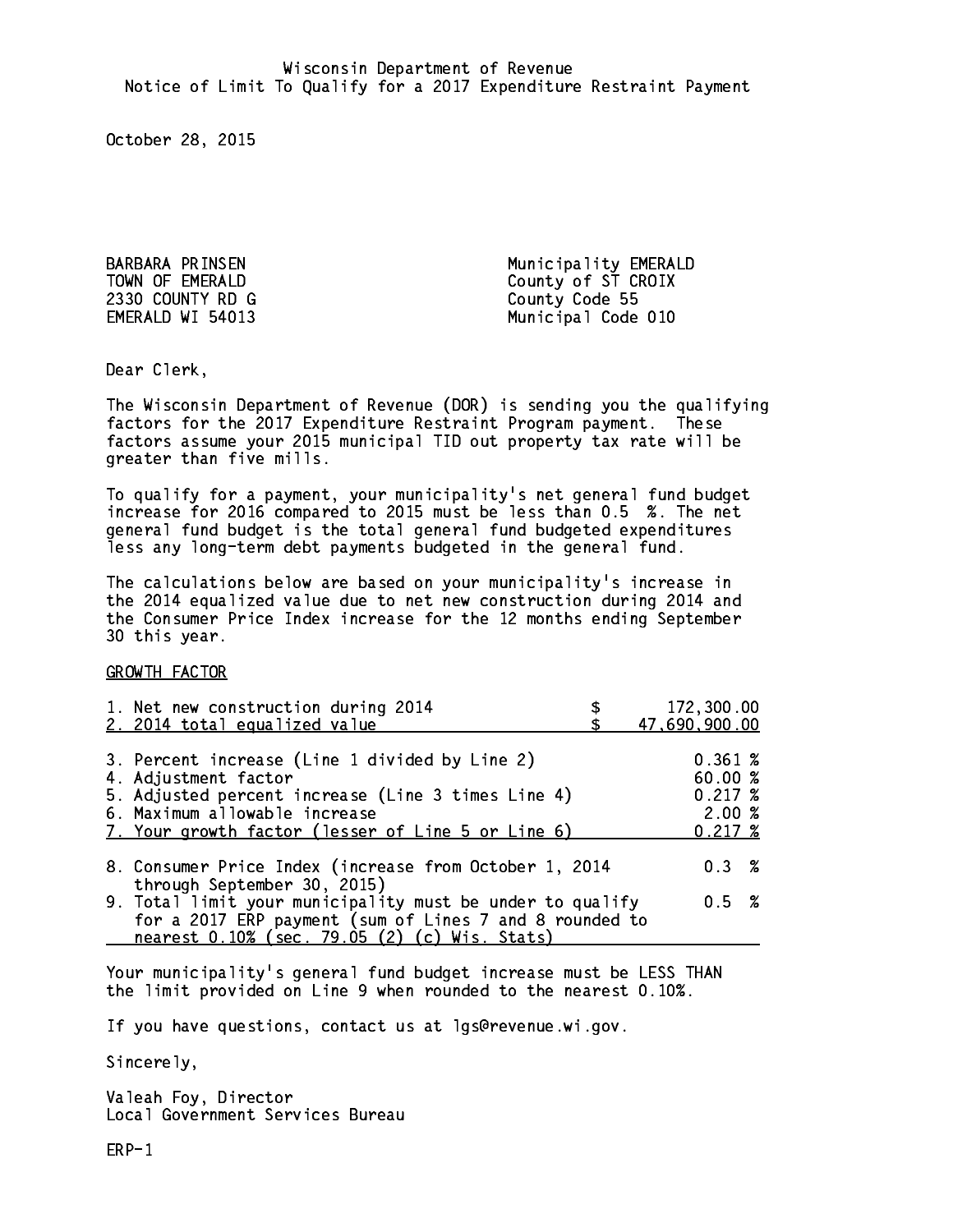2934 210TH AVENUE County Code 55

ANNE JOHNSTON Municipality FOREST TOWN OF FOREST County of ST CROIX EMERALD WI 54013 Municipal Code 014

Dear Clerk. Dear Clerk,

The Wisconsin Department of Revenue (DOR) is sending you the qualifying factors for the 2017 Expenditure Restraint Program payment. These factors assume your 2015 municipal TID out property tax rate will be greater than five mills.

 To qualify for a payment, your municipality's net general fund budget increase for 2016 compared to 2015 must be less than 0.7 %. The net general fund budget is the total general fund budgeted expenditures less any long-term debt payments budgeted in the general fund.

The calculations below are based on your municipality's increase in the 2014 equalized value due to net new construction during 2014 and the Consumer Price Index increase for the 12 months ending September 30 this year. 30 this year.

GROWTH FACTOR

| 1. Net new construction during 2014<br>2. 2014 total equalized value                                                                                                  | 258,400.00<br>38,760,300.00      |
|-----------------------------------------------------------------------------------------------------------------------------------------------------------------------|----------------------------------|
|                                                                                                                                                                       |                                  |
| 3. Percent increase (Line 1 divided by Line 2)<br>4. Adjustment factor                                                                                                | 0.667~%<br>60.00%                |
| 5. Adjusted percent increase (Line 3 times Line 4)<br>6. Maximum allowable increase<br>7. Your growth factor (lesser of Line 5 or Line 6)                             | 0.400~%<br>2.00%<br>$0.400 \; %$ |
| 8. Consumer Price Index (increase from October 1, 2014<br>through September 30, 2015)                                                                                 | $0.3 \t%$                        |
| 9. Total limit your municipality must be under to qualify<br>for a 2017 ERP payment (sum of Lines 7 and 8 rounded to<br>nearest 0.10% (sec. 79.05 (2) (c) Wis. Stats) | 0.7%                             |

Your municipality's general fund budget increase must be LESS THAN the limit provided on Line 9 when rounded to the nearest 0.10%.

If you have questions, contact us at lgs@revenue.wi.gov.

Sincerely,

Valeah Foy, Director Local Government Services Bureau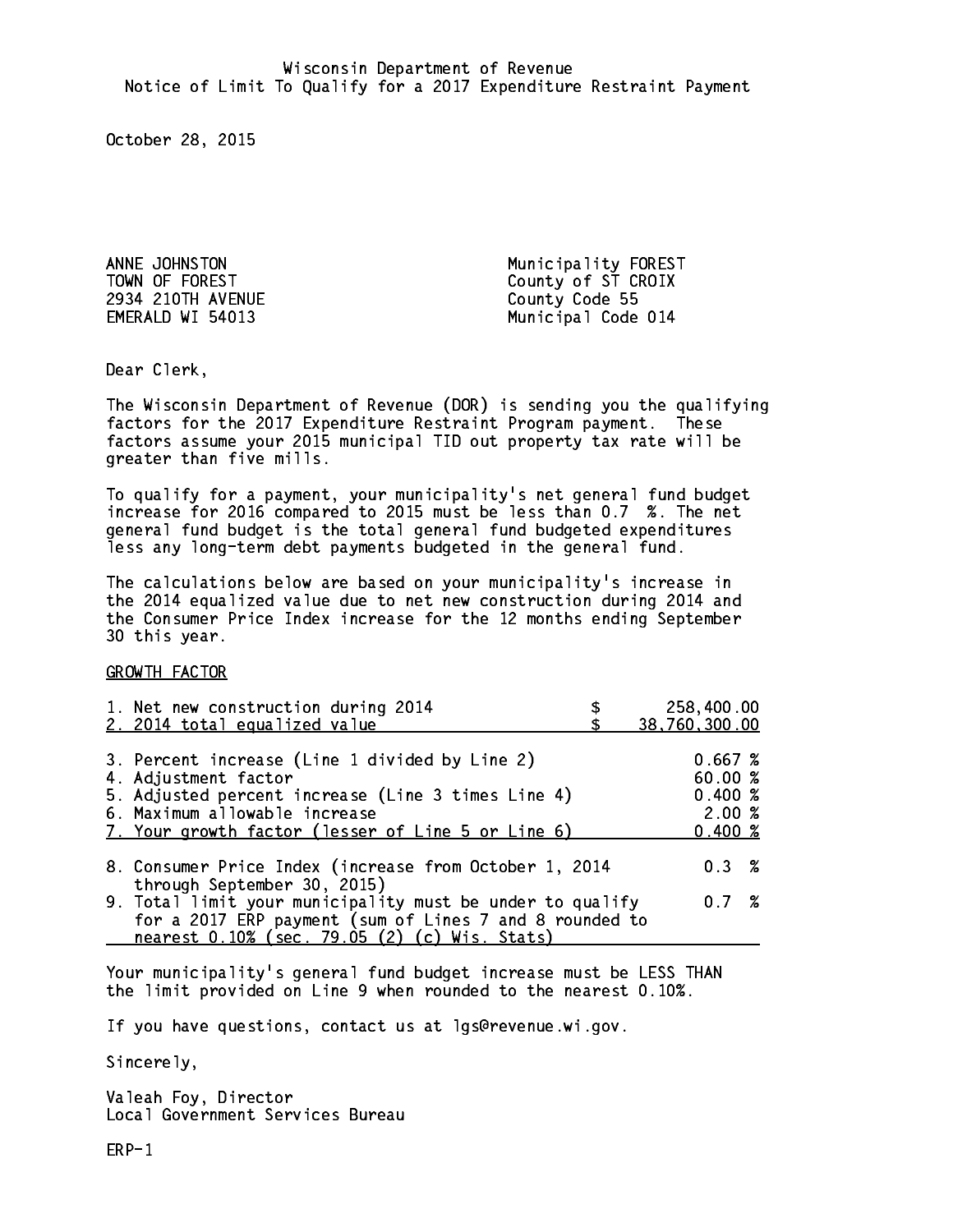MIKE MYERS Municipality GLENWOOD TOWN OF GLENWOOD County of ST CROIX 2943 130TH AVENUE County Code 55 GLENWOOD CITY WI 54013 Municipal Code 016

Dear Clerk. Dear Clerk,

The Wisconsin Department of Revenue (DOR) is sending you the qualifying factors for the 2017 Expenditure Restraint Program payment. These factors assume your 2015 municipal TID out property tax rate will be greater than five mills.

 To qualify for a payment, your municipality's net general fund budget increase for 2016 compared to 2015 must be less than 1.5 %. The net general fund budget is the total general fund budgeted expenditures less any long-term debt payments budgeted in the general fund.

The calculations below are based on your municipality's increase in the 2014 equalized value due to net new construction during 2014 and the Consumer Price Index increase for the 12 months ending September 30 this year. 30 this year.

GROWTH FACTOR

| 1. Net new construction during 2014<br>2. 2014 total equalized value                                                                                                                                                | 994,200.00<br>49, 217, 300.00                   |
|---------------------------------------------------------------------------------------------------------------------------------------------------------------------------------------------------------------------|-------------------------------------------------|
| 3. Percent increase (Line 1 divided by Line 2)<br>4. Adjustment factor<br>5. Adjusted percent increase (Line 3 times Line 4)<br>6. Maximum allowable increase<br>7. Your growth factor (lesser of Line 5 or Line 6) | 2.020%<br>60.00%<br>1.212 %<br>2.00%<br>1.212 % |
| 8. Consumer Price Index (increase from October 1, 2014                                                                                                                                                              | $0.3 \t%$                                       |
| through September 30, 2015)<br>9. Total limit your municipality must be under to qualify<br>for a 2017 ERP payment (sum of Lines 7 and 8 rounded to<br>nearest 0.10% (sec. 79.05 (2) (c) Wis. Stats)                | $1.5 \t%$                                       |

Your municipality's general fund budget increase must be LESS THAN the limit provided on Line 9 when rounded to the nearest 0.10%.

If you have questions, contact us at lgs@revenue.wi.gov.

Sincerely,

Valeah Foy, Director Local Government Services Bureau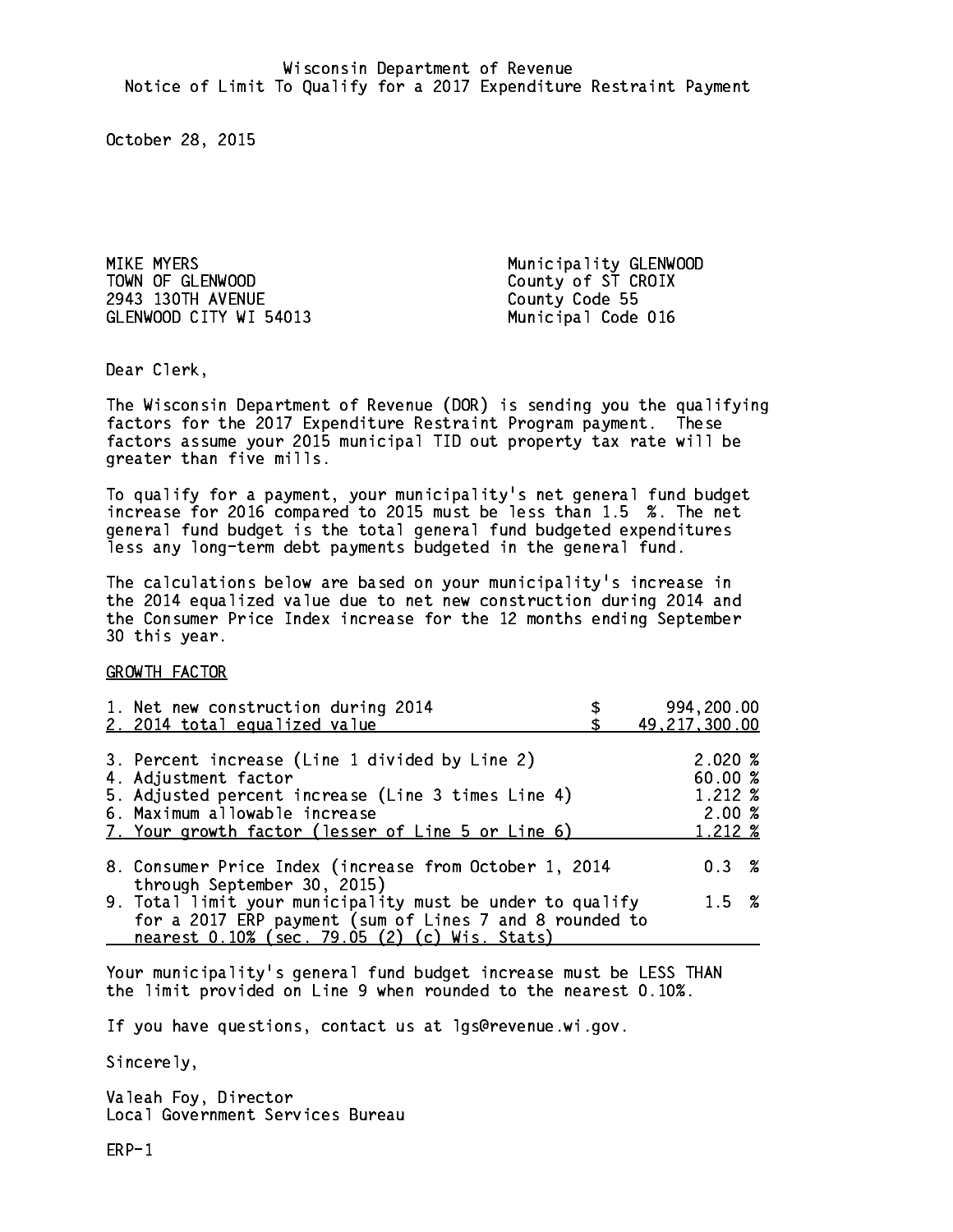TRACY CARLSON MUNICIPALITY BALL CARLSON MUNICIPALITY BALL CARLSON MUNICIPALITY BALL CARLSON MUNICIPALITY BALL CARLS VILLAGE OF BALDWIN County of ST CROIX PO BOX 97 BALDWIN WI 54002-0097 Municipal Code 106

County Code 55

Dear Clerk. Dear Clerk,

The Wisconsin Department of Revenue (DOR) is sending you the qualifying factors for the 2017 Expenditure Restraint Program payment. These factors assume your 2015 municipal TID out property tax rate will be greater than five mills.

 To qualify for a payment, your municipality's net general fund budget increase for 2016 compared to 2015 must be less than 1.2 %. The net general fund budget is the total general fund budgeted expenditures less any long-term debt payments budgeted in the general fund.

The calculations below are based on your municipality's increase in the 2014 equalized value due to net new construction during 2014 and the Consumer Price Index increase for the 12 months ending September 30 this year. 30 this year.

GROWTH FACTOR

| 1. Net new construction during 2014<br>2. 2014 total equalized value                                                                                                                                                | 3,593,700.00<br>231,944,300.00                         |
|---------------------------------------------------------------------------------------------------------------------------------------------------------------------------------------------------------------------|--------------------------------------------------------|
| 3. Percent increase (Line 1 divided by Line 2)<br>4. Adjustment factor<br>5. Adjusted percent increase (Line 3 times Line 4)<br>6. Maximum allowable increase<br>7. Your growth factor (lesser of Line 5 or Line 6) | 1.549 %<br>60.00%<br>$0.930*$<br>2.00%<br>$0.930 \; %$ |
| 8. Consumer Price Index (increase from October 1, 2014<br>through September 30, 2015)                                                                                                                               | $0.3 \t%$                                              |
| 9. Total limit your municipality must be under to qualify<br>for a 2017 ERP payment (sum of Lines 7 and 8 rounded to<br>nearest 0.10% (sec. 79.05 (2) (c) Wis. Stats)                                               | 1.2%                                                   |

Your municipality's general fund budget increase must be LESS THAN the limit provided on Line 9 when rounded to the nearest 0.10%.

If you have questions, contact us at lgs@revenue.wi.gov.

Sincerely,

Valeah Foy, Director Local Government Services Bureau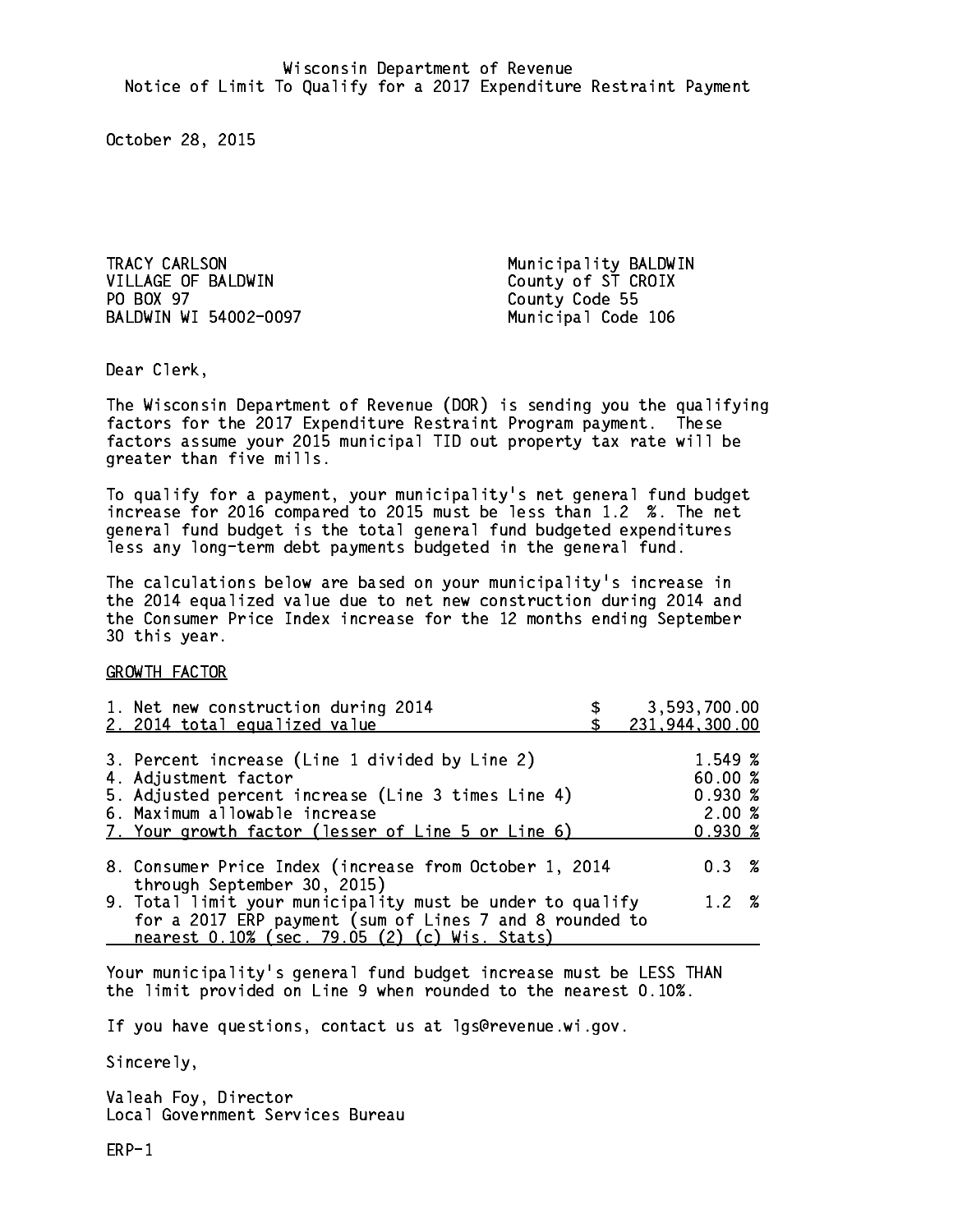sand in the same dependent of the same dependent of the same dependent of the same dependent of the same dependence of the same dependence of the same dependence of the same dependence of the same dependence of the same de VILLAGE OF HAMMOND County of ST CROIX PO BOX 337 County Code 55 HAMMOND WI 54015-0337 Municipal Code 136

Dear Clerk. Dear Clerk,

The Wisconsin Department of Revenue (DOR) is sending you the qualifying factors for the 2017 Expenditure Restraint Program payment. These factors assume your 2015 municipal TID out property tax rate will be greater than five mills.

 To qualify for a payment, your municipality's net general fund budget increase for 2016 compared to 2015 must be less than 0.3 %. The net general fund budget is the total general fund budgeted expenditures less any long-term debt payments budgeted in the general fund.

The calculations below are based on your municipality's increase in the 2014 equalized value due to net new construction during 2014 and the Consumer Price Index increase for the 12 months ending September 30 this year. 30 this year.

GROWTH FACTOR

| 1. Net new construction during 2014<br>2. 2014 total equalized value                                                                                                                                                | $-57,700.00$<br>113,621,400.00                       |
|---------------------------------------------------------------------------------------------------------------------------------------------------------------------------------------------------------------------|------------------------------------------------------|
| 3. Percent increase (Line 1 divided by Line 2)<br>4. Adjustment factor<br>5. Adjusted percent increase (Line 3 times Line 4)<br>6. Maximum allowable increase<br>7. Your growth factor (lesser of Line 5 or Line 6) | $-.051$ %<br>60.00%<br>$-.030~%$<br>2.00%<br>0.000~% |
| 8. Consumer Price Index (increase from October 1, 2014<br>through September 30, 2015)                                                                                                                               | $0.3 \t%$                                            |
| 9. Total limit your municipality must be under to qualify<br>for a 2017 ERP payment (sum of Lines 7 and 8 rounded to<br>nearest 0.10% (sec. 79.05 (2) (c) Wis. Stats)                                               | 0.3%                                                 |

Your municipality's general fund budget increase must be LESS THAN the limit provided on Line 9 when rounded to the nearest 0.10%.

If you have questions, contact us at lgs@revenue.wi.gov.

Sincerely,

Valeah Foy, Director Local Government Services Bureau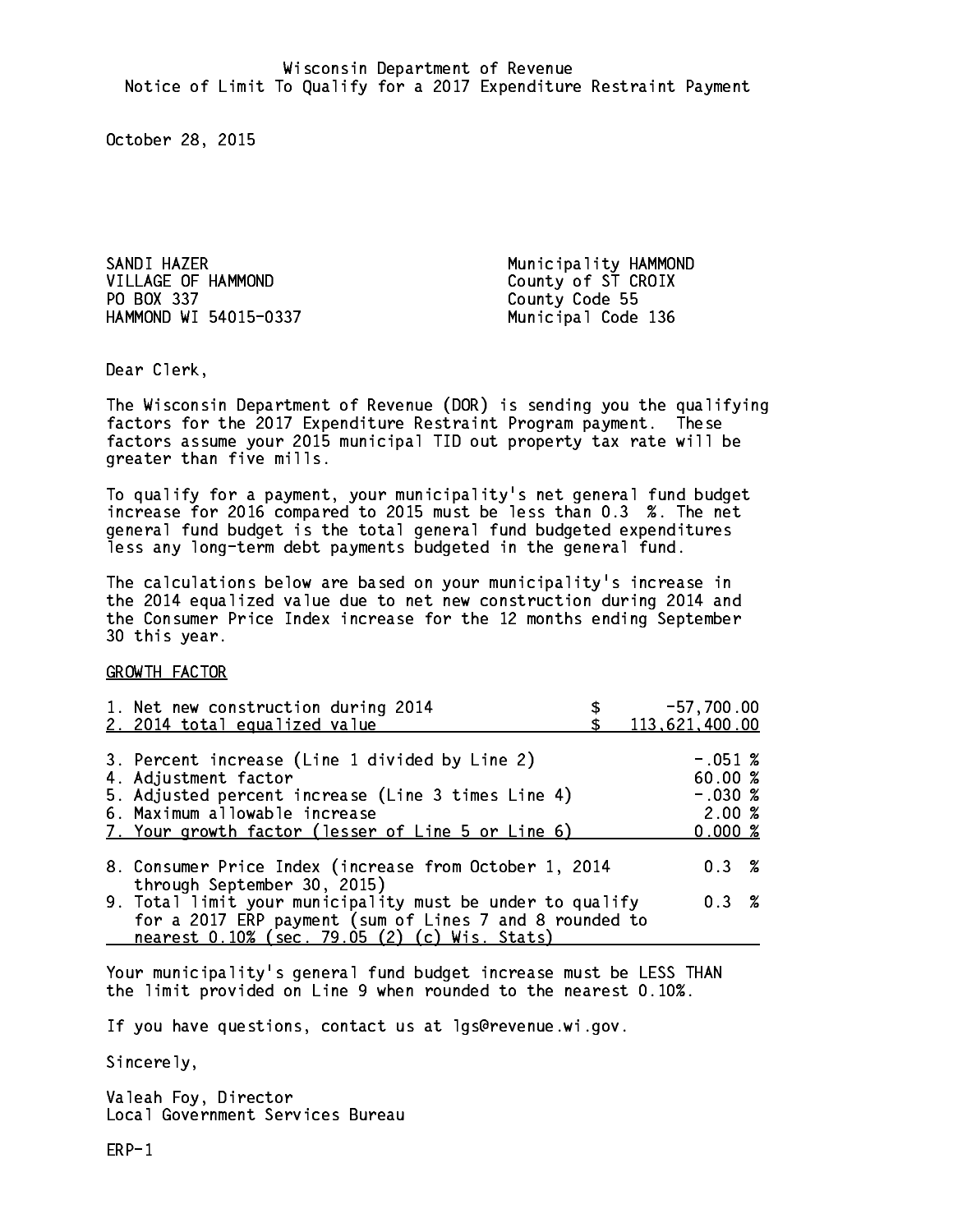DOREEN KRUSCHKE Municipality ROBERTS VILLAGE OF ROBERTS County of ST CROIX 107 E MAPLE ST ROBERTS WI 54023-9703

County Code 55 Municipal Code 176

Dear Clerk. Dear Clerk,

The Wisconsin Department of Revenue (DOR) is sending you the qualifying factors for the 2017 Expenditure Restraint Program payment. These factors assume your 2015 municipal TID out property tax rate will be greater than five mills.

 To qualify for a payment, your municipality's net general fund budget increase for 2016 compared to 2015 must be less than 0.5 %. The net general fund budget is the total general fund budgeted expenditures less any long-term debt payments budgeted in the general fund.

The calculations below are based on your municipality's increase in the 2014 equalized value due to net new construction during 2014 and the Consumer Price Index increase for the 12 months ending September 30 this year. 30 this year.

GROWTH FACTOR

| 1. Net new construction during 2014<br>2. 2014 total equalized value                                                                                                                                                | 444,300.00<br>111,424,700.00                       |
|---------------------------------------------------------------------------------------------------------------------------------------------------------------------------------------------------------------------|----------------------------------------------------|
| 3. Percent increase (Line 1 divided by Line 2)<br>4. Adjustment factor<br>5. Adjusted percent increase (Line 3 times Line 4)<br>6. Maximum allowable increase<br>7. Your growth factor (lesser of Line 5 or Line 6) | 0.399~%<br>60.00%<br>$0.239*$<br>2.00%<br>$0.239*$ |
| 8. Consumer Price Index (increase from October 1, 2014<br>through September 30, 2015)                                                                                                                               | 0.3%                                               |
| 9. Total limit your municipality must be under to qualify<br>for a 2017 ERP payment (sum of Lines 7 and 8 rounded to<br>nearest 0.10% (sec. 79.05 (2) (c) Wis. Stats)                                               | 0.5 %                                              |

Your municipality's general fund budget increase must be LESS THAN the limit provided on Line 9 when rounded to the nearest 0.10%.

If you have questions, contact us at lgs@revenue.wi.gov.

Sincerely,

Valeah Foy, Director Local Government Services Bureau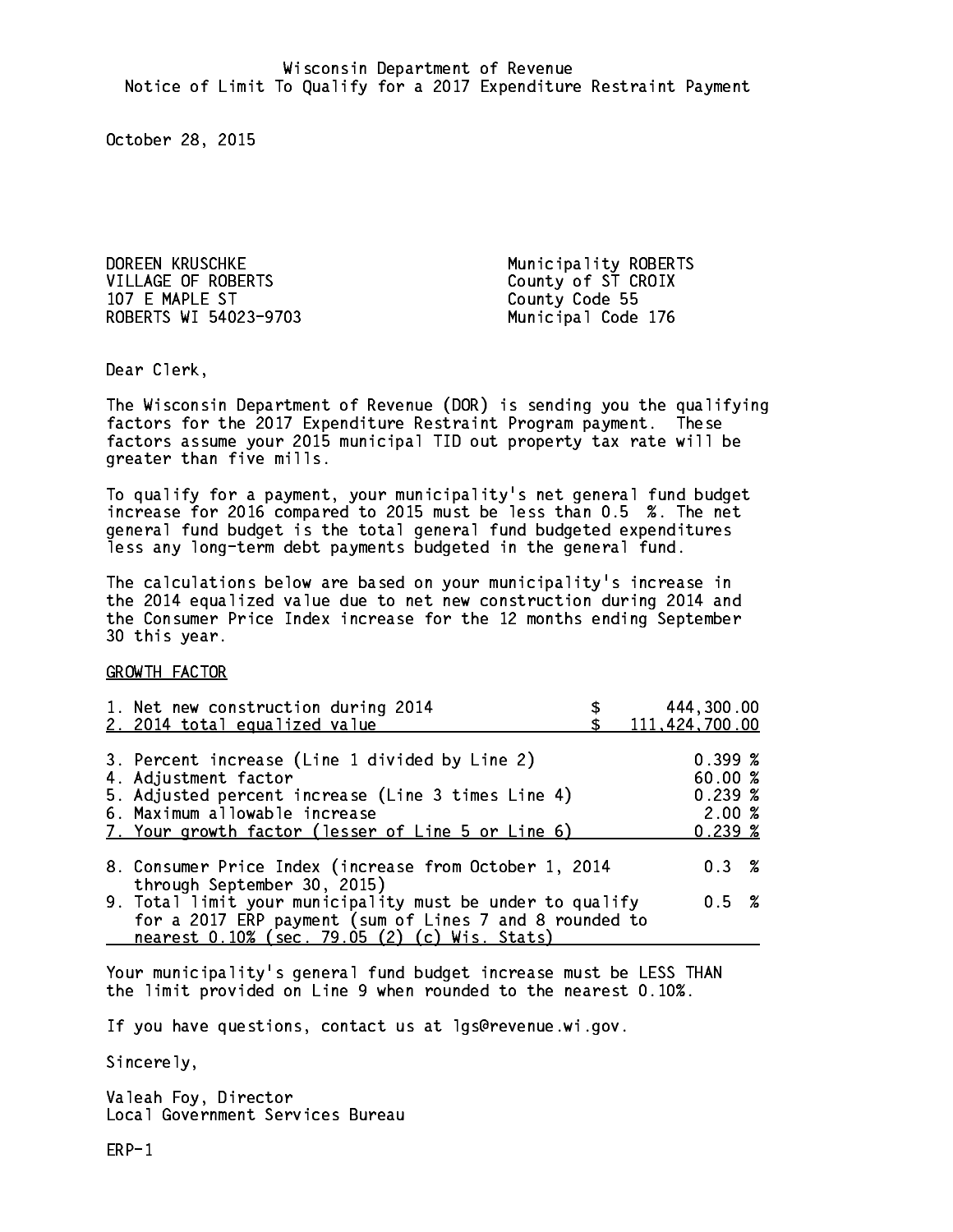FELICIA GERMAIN Municipality SOMERSET VILLAGE OF SOMERSET County of ST CROIX PO BOX 356 County Code 55 SOMERSET WI 54025-0356 Municipal Code 181

Dear Clerk. Dear Clerk,

The Wisconsin Department of Revenue (DOR) is sending you the qualifying factors for the 2017 Expenditure Restraint Program payment. These factors assume your 2015 municipal TID out property tax rate will be greater than five mills.

 To qualify for a payment, your municipality's net general fund budget increase for 2016 compared to 2015 must be less than 0.5 %. The net general fund budget is the total general fund budgeted expenditures less any long-term debt payments budgeted in the general fund.

The calculations below are based on your municipality's increase in the 2014 equalized value due to net new construction during 2014 and the Consumer Price Index increase for the 12 months ending September 30 this year. 30 this year.

GROWTH FACTOR

| 1. Net new construction during 2014<br>2. 2014 total equalized value                                                                                                                                                | 597,700.00<br>181,559,600.00                     |
|---------------------------------------------------------------------------------------------------------------------------------------------------------------------------------------------------------------------|--------------------------------------------------|
| 3. Percent increase (Line 1 divided by Line 2)<br>4. Adjustment factor<br>5. Adjusted percent increase (Line 3 times Line 4)<br>6. Maximum allowable increase<br>7. Your growth factor (lesser of Line 5 or Line 6) | 0.329~%<br>60.00%<br>0.198~%<br>2.00%<br>0.198~% |
| 8. Consumer Price Index (increase from October 1, 2014                                                                                                                                                              | $0.3 \t%$                                        |
| through September 30, 2015)<br>9. Total limit your municipality must be under to qualify<br>for a 2017 ERP payment (sum of Lines 7 and 8 rounded to<br>nearest 0.10% (sec. 79.05 (2) (c) Wis. Stats)                | 0.5 %                                            |

Your municipality's general fund budget increase must be LESS THAN the limit provided on Line 9 when rounded to the nearest 0.10%.

If you have questions, contact us at lgs@revenue.wi.gov.

Sincerely,

Valeah Foy, Director Local Government Services Bureau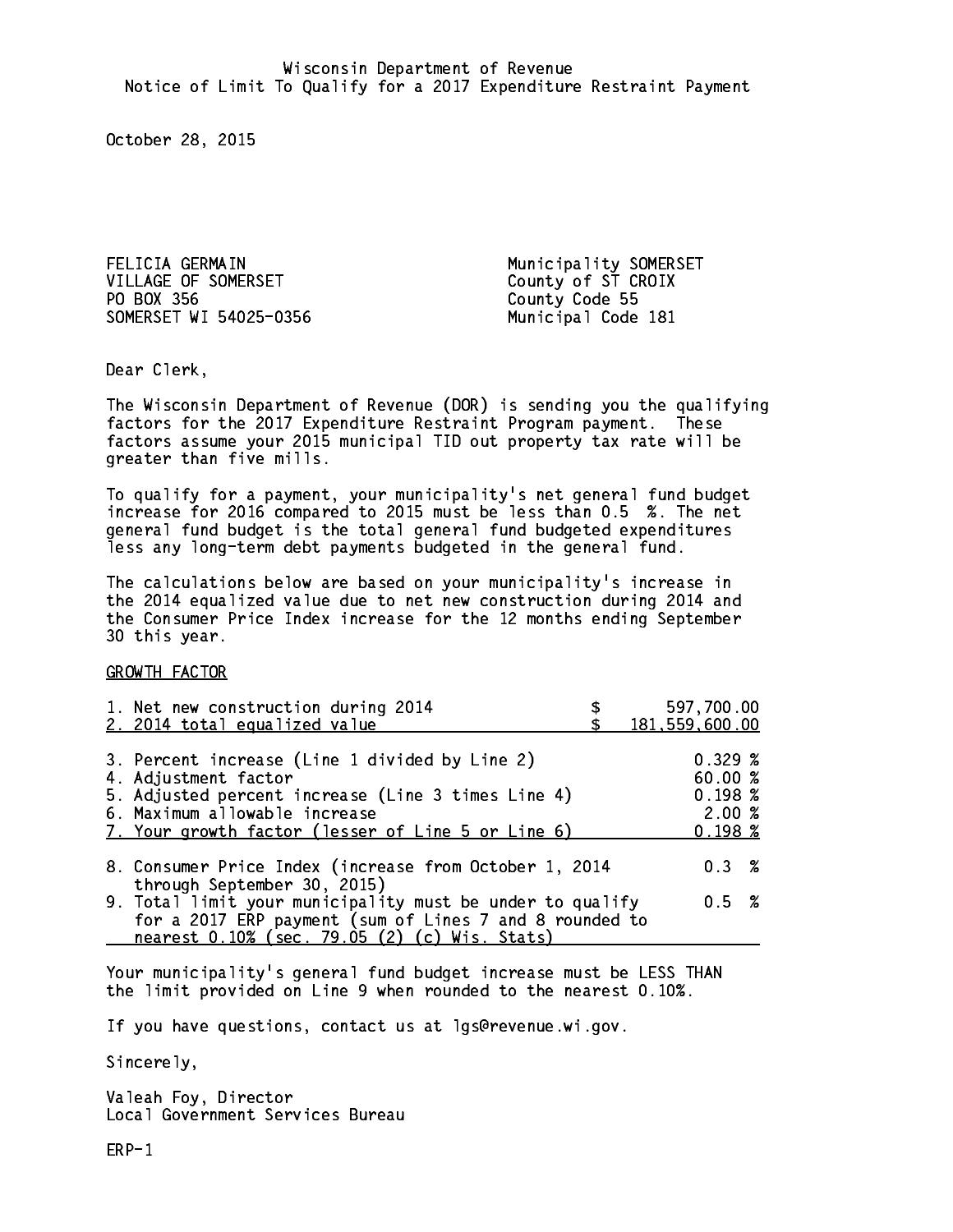PATSY JOHNSON Municipality STAR PRAIRIE VILLAGE OF STAR PRAIRIE County of ST CROIX PO BOX 13 STAR PRAIRIE WI 54026-0013 Municipal Code 182

County Code 55

Dear Clerk. Dear Clerk,

The Wisconsin Department of Revenue (DOR) is sending you the qualifying factors for the 2017 Expenditure Restraint Program payment. These factors assume your 2015 municipal TID out property tax rate will be greater than five mills.

 To qualify for a payment, your municipality's net general fund budget increase for 2016 compared to 2015 must be less than 0.3 %. The net general fund budget is the total general fund budgeted expenditures less any long-term debt payments budgeted in the general fund.

The calculations below are based on your municipality's increase in the 2014 equalized value due to net new construction during 2014 and the Consumer Price Index increase for the 12 months ending September 30 this year. 30 this year.

GROWTH FACTOR

| 1. Net new construction during 2014<br>2. 2014 total equalized value                                                                                                                                                | 18,800.00<br>32, 171, 000.00                      |
|---------------------------------------------------------------------------------------------------------------------------------------------------------------------------------------------------------------------|---------------------------------------------------|
| 3. Percent increase (Line 1 divided by Line 2)<br>4. Adjustment factor<br>5. Adjusted percent increase (Line 3 times Line 4)<br>6. Maximum allowable increase<br>7. Your growth factor (lesser of Line 5 or Line 6) | 0.058~%<br>60.00 %<br>0.035~%<br>2.00%<br>0.035~% |
| 8. Consumer Price Index (increase from October 1, 2014                                                                                                                                                              | $0.3 \t%$                                         |
| through September 30, 2015)<br>9. Total limit your municipality must be under to qualify<br>for a 2017 ERP payment (sum of Lines 7 and 8 rounded to<br>nearest 0.10% (sec. 79.05 (2) (c) Wis. Stats)                | 0.3%                                              |

Your municipality's general fund budget increase must be LESS THAN the limit provided on Line 9 when rounded to the nearest 0.10%.

If you have questions, contact us at lgs@revenue.wi.gov.

Sincerely,

Valeah Foy, Director Local Government Services Bureau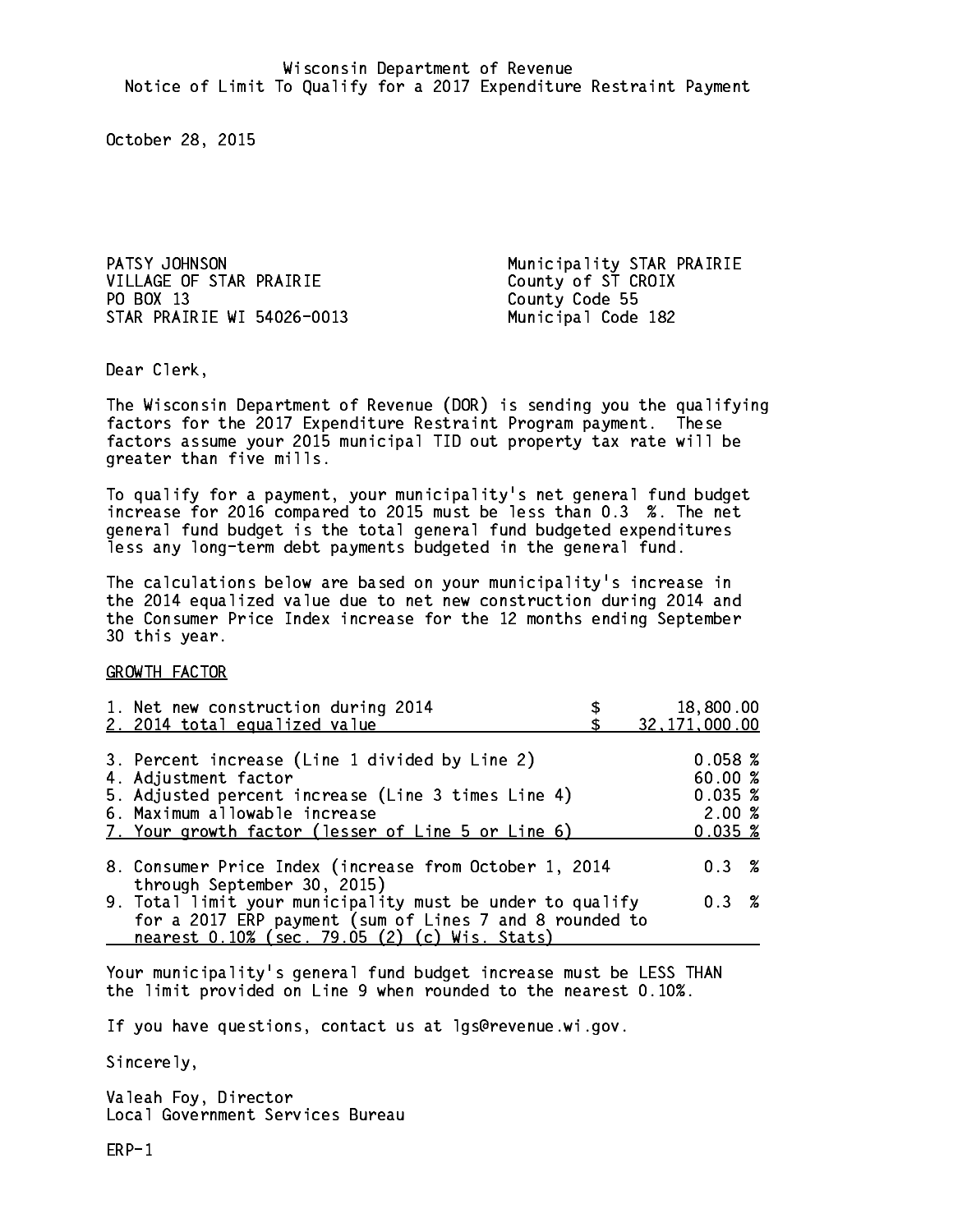JANET NELSON Municipality WOODVILLE VILLAGE OF WOODVILLE County of ST CROIX PO BOX 205 WOODVILLE WI 54028-0205 Municipal Code 192

County Code 55

Dear Clerk. Dear Clerk,

The Wisconsin Department of Revenue (DOR) is sending you the qualifying factors for the 2017 Expenditure Restraint Program payment. These factors assume your 2015 municipal TID out property tax rate will be greater than five mills.

 To qualify for a payment, your municipality's net general fund budget increase for 2016 compared to 2015 must be less than 0.4 %. The net general fund budget is the total general fund budgeted expenditures less any long-term debt payments budgeted in the general fund.

The calculations below are based on your municipality's increase in the 2014 equalized value due to net new construction during 2014 and the Consumer Price Index increase for the 12 months ending September 30 this year. 30 this year.

GROWTH FACTOR

| 1. Net new construction during 2014<br>2. 2014 total equalized value                                                                                                                                                | 111,400.00<br>74, 161, 900.00                    |
|---------------------------------------------------------------------------------------------------------------------------------------------------------------------------------------------------------------------|--------------------------------------------------|
| 3. Percent increase (Line 1 divided by Line 2)<br>4. Adjustment factor<br>5. Adjusted percent increase (Line 3 times Line 4)<br>6. Maximum allowable increase<br>7. Your growth factor (lesser of Line 5 or Line 6) | 0.150~%<br>60.00%<br>0.090%<br>2.00%<br>$0.090*$ |
| 8. Consumer Price Index (increase from October 1, 2014                                                                                                                                                              | $0.3 \t%$                                        |
| through September 30, 2015)<br>9. Total limit your municipality must be under to qualify<br>for a 2017 ERP payment (sum of Lines 7 and 8 rounded to<br>nearest 0.10% (sec. 79.05 (2) (c) Wis. Stats)                | $0.4 \t%$                                        |

Your municipality's general fund budget increase must be LESS THAN the limit provided on Line 9 when rounded to the nearest 0.10%.

If you have questions, contact us at lgs@revenue.wi.gov.

Sincerely,

Valeah Foy, Director Local Government Services Bureau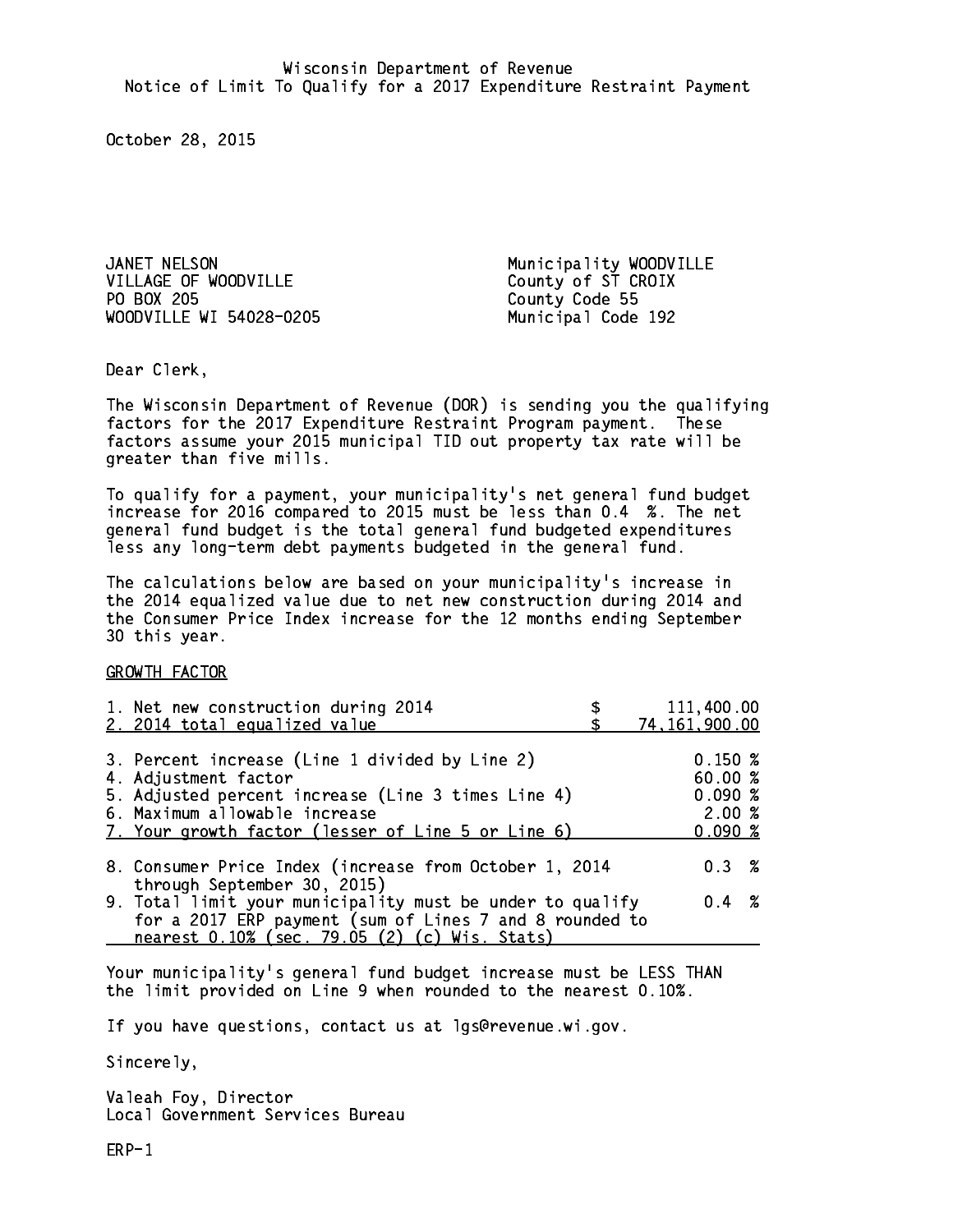SHARI ROSENOW Municipality GLENWOOD CITY CITY OF GLENWOOD CITY County of ST CROIX PO BOX 368 GLENWOOD CITY WI 54013-0368 Municipal Code 231

County Code 55

Dear Clerk. Dear Clerk,

The Wisconsin Department of Revenue (DOR) is sending you the qualifying factors for the 2017 Expenditure Restraint Program payment. These factors assume your 2015 municipal TID out property tax rate will be greater than five mills.

 To qualify for a payment, your municipality's net general fund budget increase for 2016 compared to 2015 must be less than 0.7 %. The net general fund budget is the total general fund budgeted expenditures less any long-term debt payments budgeted in the general fund.

The calculations below are based on your municipality's increase in the 2014 equalized value due to net new construction during 2014 and the Consumer Price Index increase for the 12 months ending September 30 this year. 30 this year.

GROWTH FACTOR

| 1. Net new construction during 2014                                                                                                                                                                                 | 393,900.00                                            |
|---------------------------------------------------------------------------------------------------------------------------------------------------------------------------------------------------------------------|-------------------------------------------------------|
| 2. 2014 total equalized value                                                                                                                                                                                       | 56,656,900.00                                         |
| 3. Percent increase (Line 1 divided by Line 2)<br>4. Adjustment factor<br>5. Adjusted percent increase (Line 3 times Line 4)<br>6. Maximum allowable increase<br>7. Your growth factor (lesser of Line 5 or Line 6) | 0.695~%<br>60.00%<br>0.417~%<br>2.00%<br>$0.417 \;$ % |
| 8. Consumer Price Index (increase from October 1, 2014                                                                                                                                                              | $0.3 \t%$                                             |
| through September 30, 2015)<br>9. Total limit your municipality must be under to qualify<br>for a 2017 ERP payment (sum of Lines 7 and 8 rounded to<br>nearest 0.10% (sec. 79.05 (2) (c) Wis. Stats)                | 0.7 %                                                 |

Your municipality's general fund budget increase must be LESS THAN the limit provided on Line 9 when rounded to the nearest 0.10%.

If you have questions, contact us at lgs@revenue.wi.gov.

Sincerely,

Valeah Foy, Director Local Government Services Bureau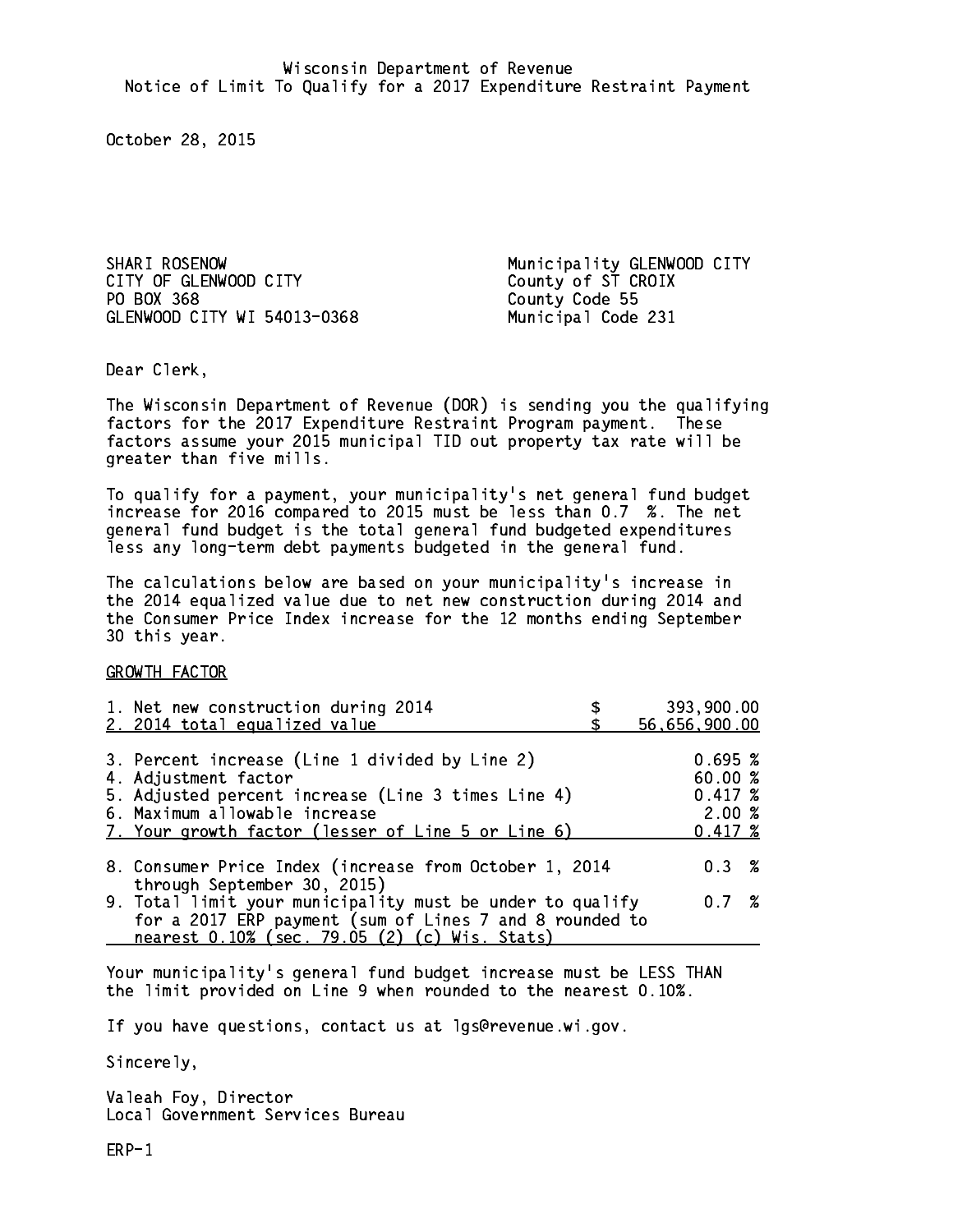CITY OF NEW RICHMOND County of ST CROIX 156 EAST FIRST STREET County Code 55 NEW RICHMOND WI 54017 Municipal Code 261

TANYA REIGEL Municipality NEW RICHMOND

Dear Clerk. Dear Clerk,

The Wisconsin Department of Revenue (DOR) is sending you the qualifying factors for the 2017 Expenditure Restraint Program payment. These factors assume your 2015 municipal TID out property tax rate will be greater than five mills.

 To qualify for a payment, your municipality's net general fund budget increase for 2016 compared to 2015 must be less than 1.3 %. The net general fund budget is the total general fund budgeted expenditures less any long-term debt payments budgeted in the general fund.

The calculations below are based on your municipality's increase in the 2014 equalized value due to net new construction during 2014 and the Consumer Price Index increase for the 12 months ending September 30 this year. 30 this year.

GROWTH FACTOR

| 1. Net new construction during 2014<br>2. 2014 total equalized value                                                                                                                                                | 9,570,800.00<br>575,488,500.00                         |
|---------------------------------------------------------------------------------------------------------------------------------------------------------------------------------------------------------------------|--------------------------------------------------------|
| 3. Percent increase (Line 1 divided by Line 2)<br>4. Adjustment factor<br>5. Adjusted percent increase (Line 3 times Line 4)<br>6. Maximum allowable increase<br>7. Your growth factor (lesser of Line 5 or Line 6) | 1.663 %<br>60.00 %<br>0.998~%<br>2.00%<br>$0.998 \; %$ |
| 8. Consumer Price Index (increase from October 1, 2014                                                                                                                                                              | $0.3 \t%$                                              |
| through September 30, 2015)<br>9. Total limit your municipality must be under to qualify<br>for a 2017 ERP payment (sum of Lines 7 and 8 rounded to<br>nearest 0.10% (sec. 79.05 (2) (c) Wis. Stats)                | 1.3%                                                   |

Your municipality's general fund budget increase must be LESS THAN the limit provided on Line 9 when rounded to the nearest 0.10%.

If you have questions, contact us at lgs@revenue.wi.gov.

Sincerely,

Valeah Foy, Director Local Government Services Bureau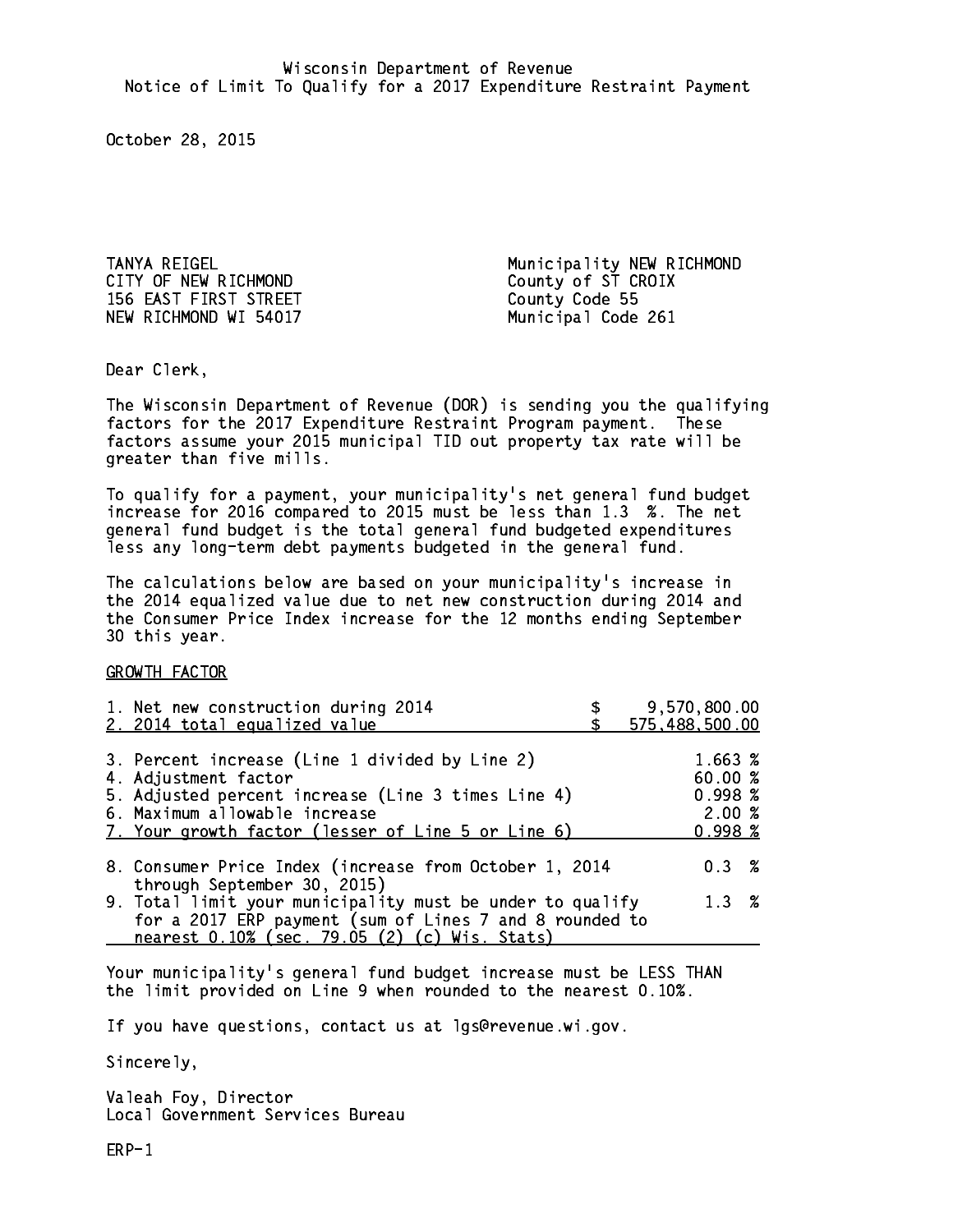JENNIFER ROLOFF Municipality FREEDOM TOWN OF FREEDOM County of SAUK PO BOX 176 ROCK SPRINGS WI 53961-0176 Municipal Code 016

County Code 56

Dear Clerk. Dear Clerk,

The Wisconsin Department of Revenue (DOR) is sending you the qualifying factors for the 2017 Expenditure Restraint Program payment. These factors assume your 2015 municipal TID out property tax rate will be greater than five mills.

 To qualify for a payment, your municipality's net general fund budget increase for 2016 compared to 2015 must be less than 0.5 %. The net general fund budget is the total general fund budgeted expenditures less any long-term debt payments budgeted in the general fund.

The calculations below are based on your municipality's increase in the 2014 equalized value due to net new construction during 2014 and the Consumer Price Index increase for the 12 months ending September 30 this year. 30 this year.

GROWTH FACTOR

| 1. Net new construction during 2014<br>2. 2014 total equalized value                                                                                                                                                | 196,500.00<br>51,544,000.00                    |
|---------------------------------------------------------------------------------------------------------------------------------------------------------------------------------------------------------------------|------------------------------------------------|
| 3. Percent increase (Line 1 divided by Line 2)<br>4. Adjustment factor<br>5. Adjusted percent increase (Line 3 times Line 4)<br>6. Maximum allowable increase<br>7. Your growth factor (lesser of Line 5 or Line 6) | 0.381~%<br>60.00%<br>0.229%<br>2.00%<br>0.229% |
| 8. Consumer Price Index (increase from October 1, 2014                                                                                                                                                              | $0.3 \t%$                                      |
| through September 30, 2015)<br>9. Total limit your municipality must be under to qualify<br>for a 2017 ERP payment (sum of Lines 7 and 8 rounded to<br>nearest 0.10% (sec. 79.05 (2) (c) Wis. Stats)                | 0.5 %                                          |

Your municipality's general fund budget increase must be LESS THAN the limit provided on Line 9 when rounded to the nearest 0.10%.

If you have questions, contact us at lgs@revenue.wi.gov.

Sincerely,

Valeah Foy, Director Local Government Services Bureau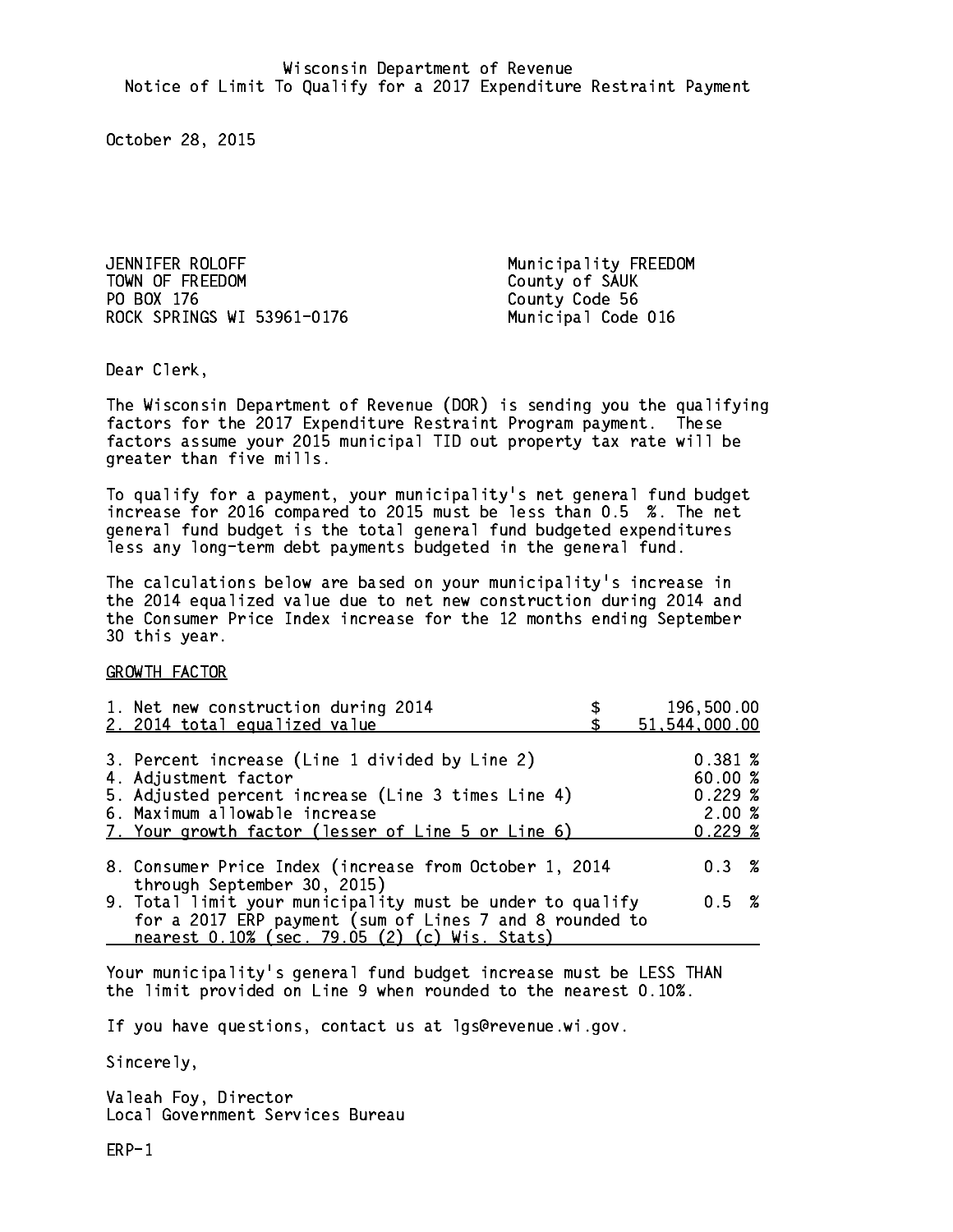JENNIFER FERGUSON Municipality IRONTON VILLAGE OF IRONTON County of SAUK 600 STATE ST LA VALLE WI 53941-9063 Municipal Code 141

County Code 56

Dear Clerk. Dear Clerk,

The Wisconsin Department of Revenue (DOR) is sending you the qualifying factors for the 2017 Expenditure Restraint Program payment. These factors assume your 2015 municipal TID out property tax rate will be greater than five mills.

 To qualify for a payment, your municipality's net general fund budget increase for 2016 compared to 2015 must be less than 0.3 %. The net general fund budget is the total general fund budgeted expenditures less any long-term debt payments budgeted in the general fund.

The calculations below are based on your municipality's increase in the 2014 equalized value due to net new construction during 2014 and the Consumer Price Index increase for the 12 months ending September 30 this year. 30 this year.

GROWTH FACTOR

| 1. Net new construction during 2014<br>2. 2014 total equalized value                                                                                                  | 0.00<br>7,197,700.00        |  |
|-----------------------------------------------------------------------------------------------------------------------------------------------------------------------|-----------------------------|--|
| 3. Percent increase (Line 1 divided by Line 2)<br>4. Adjustment factor                                                                                                | 0.000%<br>60.00%            |  |
| 5. Adjusted percent increase (Line 3 times Line 4)<br>6. Maximum allowable increase<br>7. Your growth factor (lesser of Line 5 or Line 6)                             | 0.000~%<br>2.00%<br>0.000~% |  |
| 8. Consumer Price Index (increase from October 1, 2014<br>through September 30, 2015)                                                                                 | $0.3 \t%$                   |  |
| 9. Total limit your municipality must be under to qualify<br>for a 2017 ERP payment (sum of Lines 7 and 8 rounded to<br>nearest 0.10% (sec. 79.05 (2) (c) Wis. Stats) | 0.3 %                       |  |

Your municipality's general fund budget increase must be LESS THAN the limit provided on Line 9 when rounded to the nearest 0.10%.

If you have questions, contact us at lgs@revenue.wi.gov.

Sincerely,

Valeah Foy, Director Local Government Services Bureau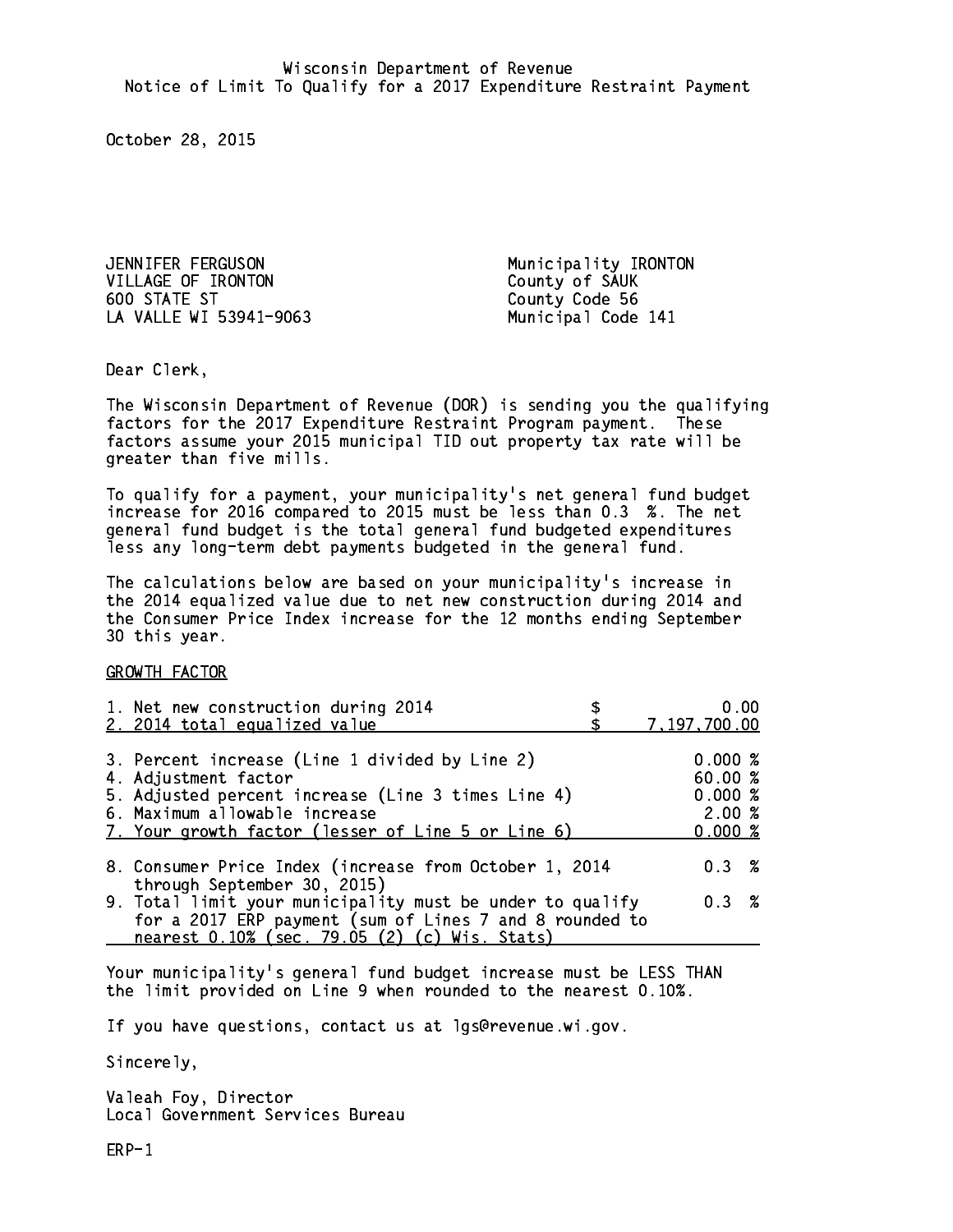COLETTE SKUNDBERG-RADTKE Municipality LA VALLE VILLAGE OF LA VALLE<br>
P.O.BOX 13 County Code 56 LA VALLE WI 53941-0013 Municipal Code 147

County Code 56

Dear Clerk. Dear Clerk,

The Wisconsin Department of Revenue (DOR) is sending you the qualifying factors for the 2017 Expenditure Restraint Program payment. These factors assume your 2015 municipal TID out property tax rate will be greater than five mills.

 To qualify for a payment, your municipality's net general fund budget increase for 2016 compared to 2015 must be less than 0.4 %. The net general fund budget is the total general fund budgeted expenditures less any long-term debt payments budgeted in the general fund.

The calculations below are based on your municipality's increase in the 2014 equalized value due to net new construction during 2014 and the Consumer Price Index increase for the 12 months ending September 30 this year. 30 this year.

GROWTH FACTOR

| 1. Net new construction during 2014                                                                                                                                                                                 | 39,500.00                                       |
|---------------------------------------------------------------------------------------------------------------------------------------------------------------------------------------------------------------------|-------------------------------------------------|
| 2. 2014 total equalized value                                                                                                                                                                                       | 16,520,800.00                                   |
| 3. Percent increase (Line 1 divided by Line 2)<br>4. Adjustment factor<br>5. Adjusted percent increase (Line 3 times Line 4)<br>6. Maximum allowable increase<br>7. Your growth factor (lesser of Line 5 or Line 6) | 0.239%<br>60.00%<br>0.143~%<br>2.00%<br>0.143~% |
| 8. Consumer Price Index (increase from October 1, 2014                                                                                                                                                              | $0.3 \t%$                                       |
| through September 30, 2015)<br>9. Total limit your municipality must be under to qualify<br>for a 2017 ERP payment (sum of Lines 7 and 8 rounded to<br>nearest 0.10% (sec. 79.05 (2) (c) Wis. Stats)                | $0.4 \t%$                                       |

Your municipality's general fund budget increase must be LESS THAN the limit provided on Line 9 when rounded to the nearest 0.10%.

If you have questions, contact us at lgs@revenue.wi.gov.

Sincerely,

Valeah Foy, Director Local Government Services Bureau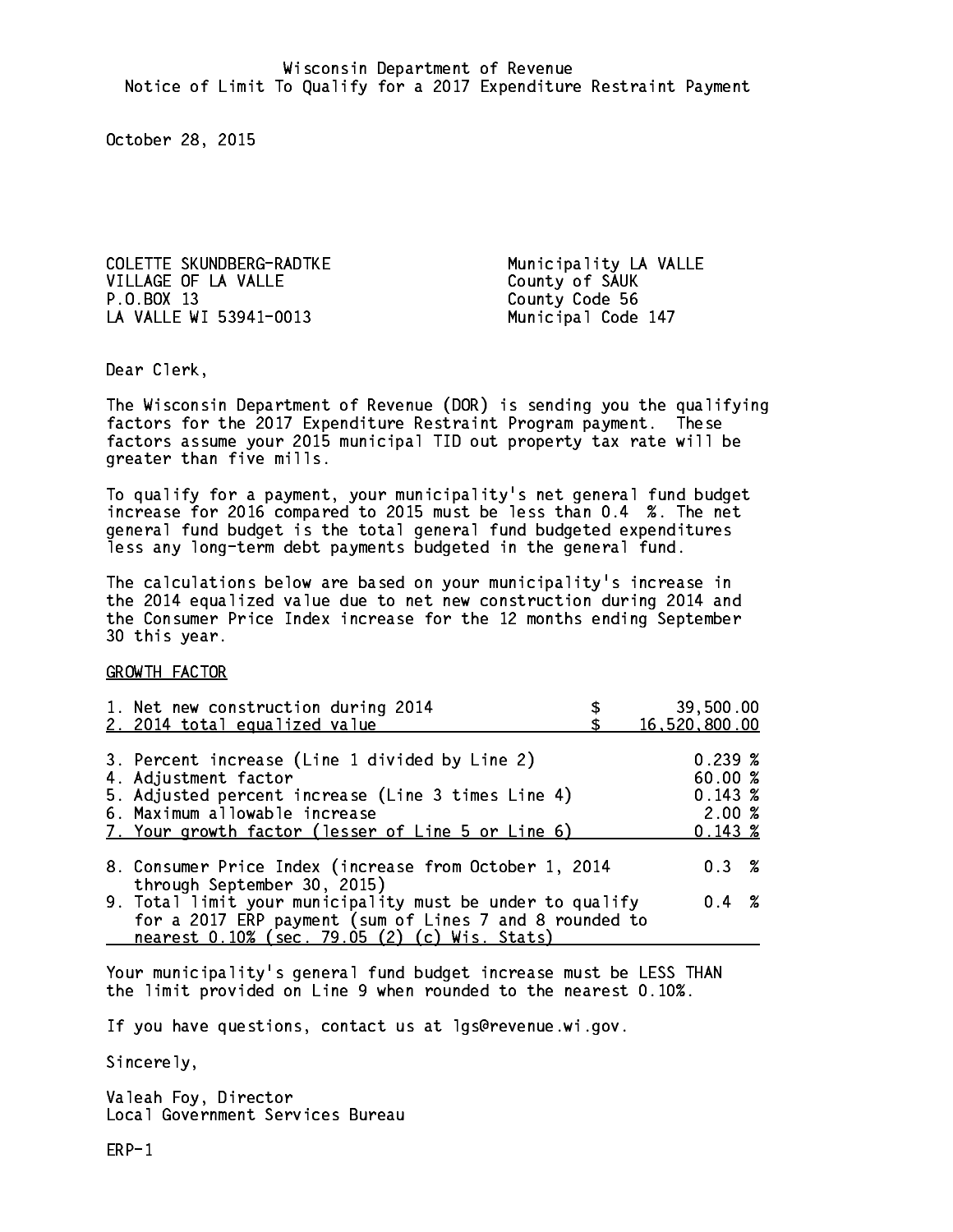DONNA HAHN Municipality LOGANVILLE VILLAGE OF LOGANVILLE County of SAUK P 0 BOX 128 LOGANVILLE WI 53943-0128 Municipal Code 149

County Code 56

Dear Clerk. Dear Clerk,

The Wisconsin Department of Revenue (DOR) is sending you the qualifying factors for the 2017 Expenditure Restraint Program payment. These factors assume your 2015 municipal TID out property tax rate will be greater than five mills.

 To qualify for a payment, your municipality's net general fund budget increase for 2016 compared to 2015 must be less than 0.3 %. The net general fund budget is the total general fund budgeted expenditures less any long-term debt payments budgeted in the general fund.

The calculations below are based on your municipality's increase in the 2014 equalized value due to net new construction during 2014 and the Consumer Price Index increase for the 12 months ending September 30 this year. 30 this year.

GROWTH FACTOR

| 1. Net new construction during 2014<br>2. 2014 total equalized value                                                                                                                                                | $-100.00$<br>13, 160, 200.00                       |
|---------------------------------------------------------------------------------------------------------------------------------------------------------------------------------------------------------------------|----------------------------------------------------|
| 3. Percent increase (Line 1 divided by Line 2)<br>4. Adjustment factor<br>5. Adjusted percent increase (Line 3 times Line 4)<br>6. Maximum allowable increase<br>7. Your growth factor (lesser of Line 5 or Line 6) | $-.001$ %<br>60.00%<br>0.000~%<br>2.00%<br>0.000 % |
| 8. Consumer Price Index (increase from October 1, 2014<br>through September 30, 2015)                                                                                                                               | $0.3 \t%$                                          |
| 9. Total limit your municipality must be under to qualify<br>for a 2017 ERP payment (sum of Lines 7 and 8 rounded to<br>nearest 0.10% (sec. 79.05 (2) (c) Wis. Stats)                                               | 0.3%                                               |

Your municipality's general fund budget increase must be LESS THAN the limit provided on Line 9 when rounded to the nearest 0.10%.

If you have questions, contact us at lgs@revenue.wi.gov.

Sincerely,

Valeah Foy, Director Local Government Services Bureau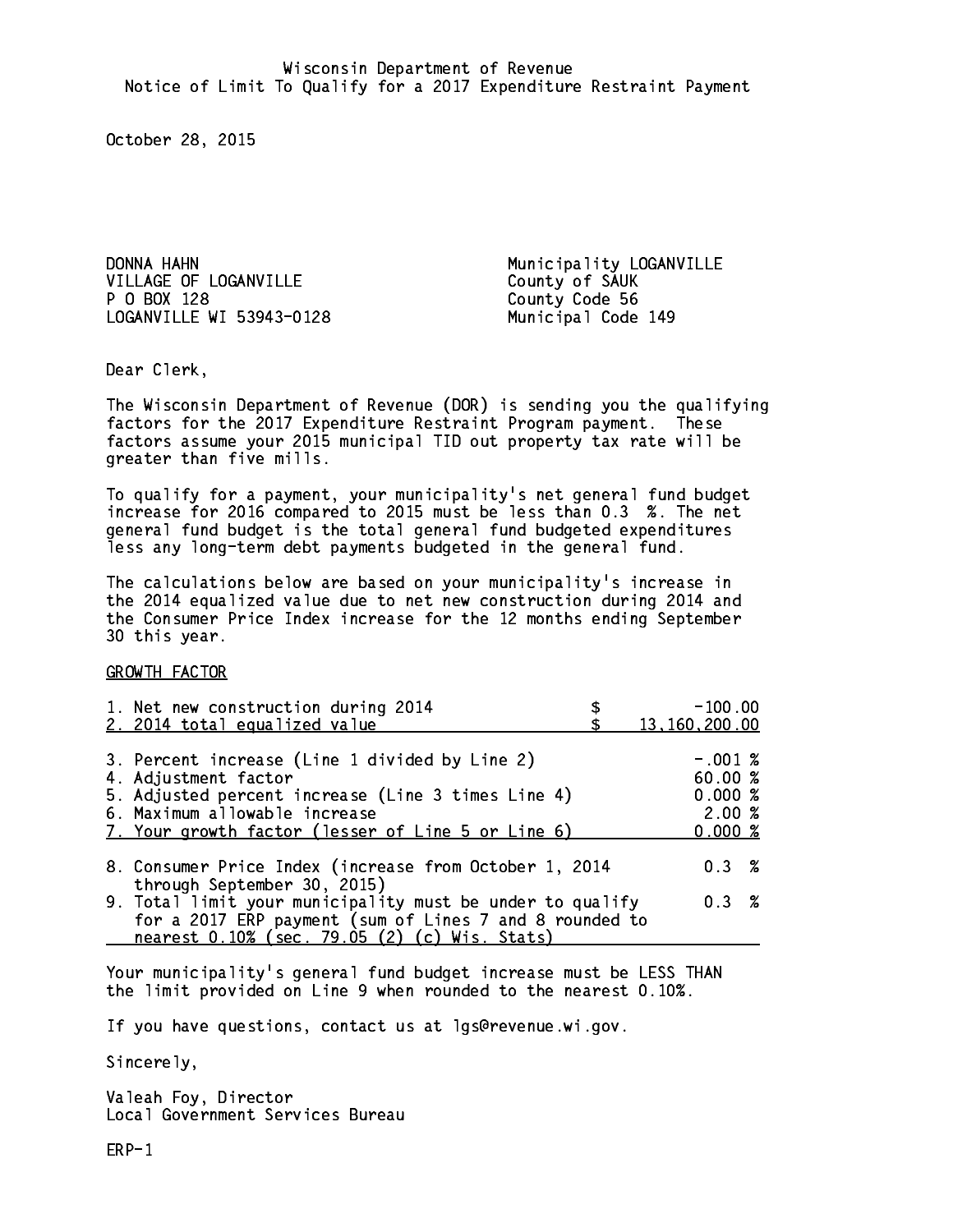VILLAGE OF NORTH FREEDOM County of SAUK PO BOX 300 County Code 56 NORTH FREEDOM WI 53951-0300 Municipal Code 161

KAYLA J. STEINHORST **Municipality NORTH FREEDOM** 

Dear Clerk. Dear Clerk,

The Wisconsin Department of Revenue (DOR) is sending you the qualifying factors for the 2017 Expenditure Restraint Program payment. These factors assume your 2015 municipal TID out property tax rate will be greater than five mills.

 To qualify for a payment, your municipality's net general fund budget increase for 2016 compared to 2015 must be less than 0.3 %. The net general fund budget is the total general fund budgeted expenditures less any long-term debt payments budgeted in the general fund.

The calculations below are based on your municipality's increase in the 2014 equalized value due to net new construction during 2014 and the Consumer Price Index increase for the 12 months ending September 30 this year. 30 this year.

GROWTH FACTOR

| 1. Net new construction during 2014                                                                                                                                                                                 | 16,800.00                                                  |
|---------------------------------------------------------------------------------------------------------------------------------------------------------------------------------------------------------------------|------------------------------------------------------------|
| 2. 2014 total equalized value                                                                                                                                                                                       | 24,028,100.00                                              |
| 3. Percent increase (Line 1 divided by Line 2)<br>4. Adjustment factor<br>5. Adjusted percent increase (Line 3 times Line 4)<br>6. Maximum allowable increase<br>7. Your growth factor (lesser of Line 5 or Line 6) | 0.070~%<br>60.00%<br>$0.042 \;$ %<br>2.00%<br>$0.042 \; %$ |
| 8. Consumer Price Index (increase from October 1, 2014                                                                                                                                                              | $0.3 \t%$                                                  |
| through September 30, 2015)<br>9. Total limit your municipality must be under to qualify<br>for a 2017 ERP payment (sum of Lines 7 and 8 rounded to<br>nearest 0.10% (sec. 79.05 (2) (c) Wis. Stats)                | 0.3 %                                                      |

Your municipality's general fund budget increase must be LESS THAN the limit provided on Line 9 when rounded to the nearest 0.10%.

If you have questions, contact us at lgs@revenue.wi.gov.

Sincerely,

Valeah Foy, Director Local Government Services Bureau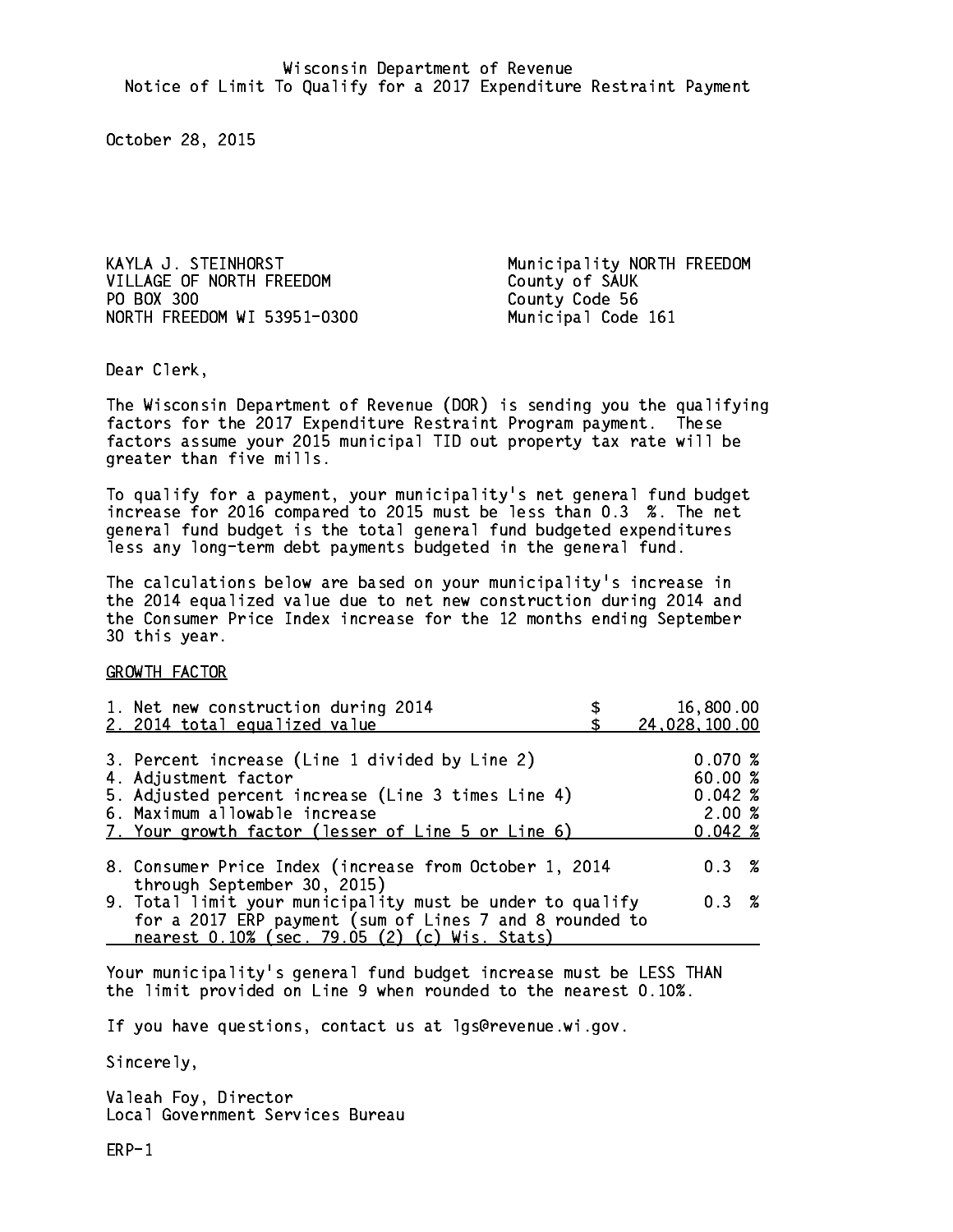SHEILA CARVER Municipality PLAIN VILLAGE OF PLAIN County of SAUK 1110 LEED PARKWAY County County Code 56 **PLAIN WI 53577** 

Municipal Code 171

Dear Clerk. Dear Clerk,

The Wisconsin Department of Revenue (DOR) is sending you the qualifying factors for the 2017 Expenditure Restraint Program payment. These factors assume your 2015 municipal TID out property tax rate will be greater than five mills.

 To qualify for a payment, your municipality's net general fund budget increase for 2016 compared to 2015 must be less than 0.4 %. The net general fund budget is the total general fund budgeted expenditures less any long-term debt payments budgeted in the general fund.

The calculations below are based on your municipality's increase in the 2014 equalized value due to net new construction during 2014 and the Consumer Price Index increase for the 12 months ending September 30 this year. 30 this year.

GROWTH FACTOR

| 1. Net new construction during 2014<br>2. 2014 total equalized value                                                                                                                                                | 129,600.00<br>68, 314, 700.00                                          |
|---------------------------------------------------------------------------------------------------------------------------------------------------------------------------------------------------------------------|------------------------------------------------------------------------|
| 3. Percent increase (Line 1 divided by Line 2)<br>4. Adjustment factor<br>5. Adjusted percent increase (Line 3 times Line 4)<br>6. Maximum allowable increase<br>7. Your growth factor (lesser of Line 5 or Line 6) | $0.190 \; \text{%}$<br>60.00%<br>$0.114 \;$ %<br>2.00%<br>$0.114 \; %$ |
| 8. Consumer Price Index (increase from October 1, 2014                                                                                                                                                              | 0.3%                                                                   |
| through September 30, 2015)<br>9. Total limit your municipality must be under to qualify<br>for a 2017 ERP payment (sum of Lines 7 and 8 rounded to<br>nearest 0.10% (sec. 79.05 (2) (c) Wis. Stats)                | $0.4 \t%$                                                              |

Your municipality's general fund budget increase must be LESS THAN the limit provided on Line 9 when rounded to the nearest 0.10%.

If you have questions, contact us at lgs@revenue.wi.gov.

Sincerely,

Valeah Foy, Director Local Government Services Bureau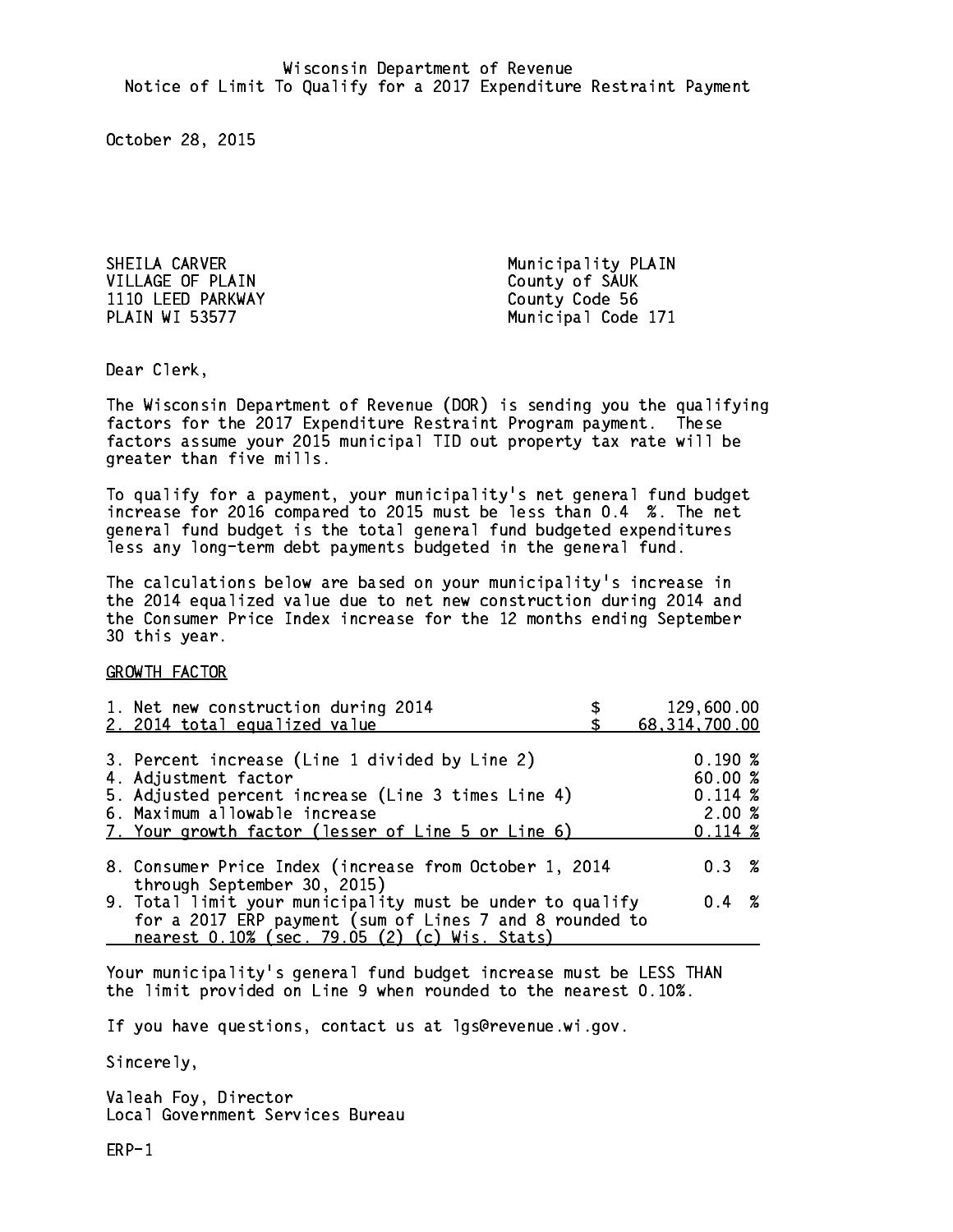NIKI CONWAY Municipality PRAIRIE DU SAC VILLAGE OF PRAIRIE DU SAC County of SAUK 335 GALENA ST PRAIRIE DU SAC WI 53578-1008 Municipal Code 172

County Code 56

Dear Clerk. Dear Clerk,

The Wisconsin Department of Revenue (DOR) is sending you the qualifying factors for the 2017 Expenditure Restraint Program payment. These factors assume your 2015 municipal TID out property tax rate will be greater than five mills.

 To qualify for a payment, your municipality's net general fund budget increase for 2016 compared to 2015 must be less than 2.3 %. The net general fund budget is the total general fund budgeted expenditures less any long-term debt payments budgeted in the general fund.

The calculations below are based on your municipality's increase in the 2014 equalized value due to net new construction during 2014 and the Consumer Price Index increase for the 12 months ending September 30 this year. 30 this year.

GROWTH FACTOR

| 1. Net new construction during 2014<br>2. 2014 total equalized value                                                                                                                                                | 12,166,900.00<br>346,728,200.00                   |
|---------------------------------------------------------------------------------------------------------------------------------------------------------------------------------------------------------------------|---------------------------------------------------|
| 3. Percent increase (Line 1 divided by Line 2)<br>4. Adjustment factor<br>5. Adjusted percent increase (Line 3 times Line 4)<br>6. Maximum allowable increase<br>7. Your growth factor (lesser of Line 5 or Line 6) | 3.509~%<br>60.00 %<br>2.105~%<br>2.00%<br>2.000~% |
| 8. Consumer Price Index (increase from October 1, 2014                                                                                                                                                              | 0.3%                                              |
| through September 30, 2015)<br>9. Total limit your municipality must be under to qualify<br>for a 2017 ERP payment (sum of Lines 7 and 8 rounded to<br>nearest 0.10% (sec. 79.05 (2) (c) Wis. Stats)                | 2.3%                                              |

Your municipality's general fund budget increase must be LESS THAN the limit provided on Line 9 when rounded to the nearest 0.10%.

If you have questions, contact us at lgs@revenue.wi.gov.

Sincerely,

Valeah Foy, Director Local Government Services Bureau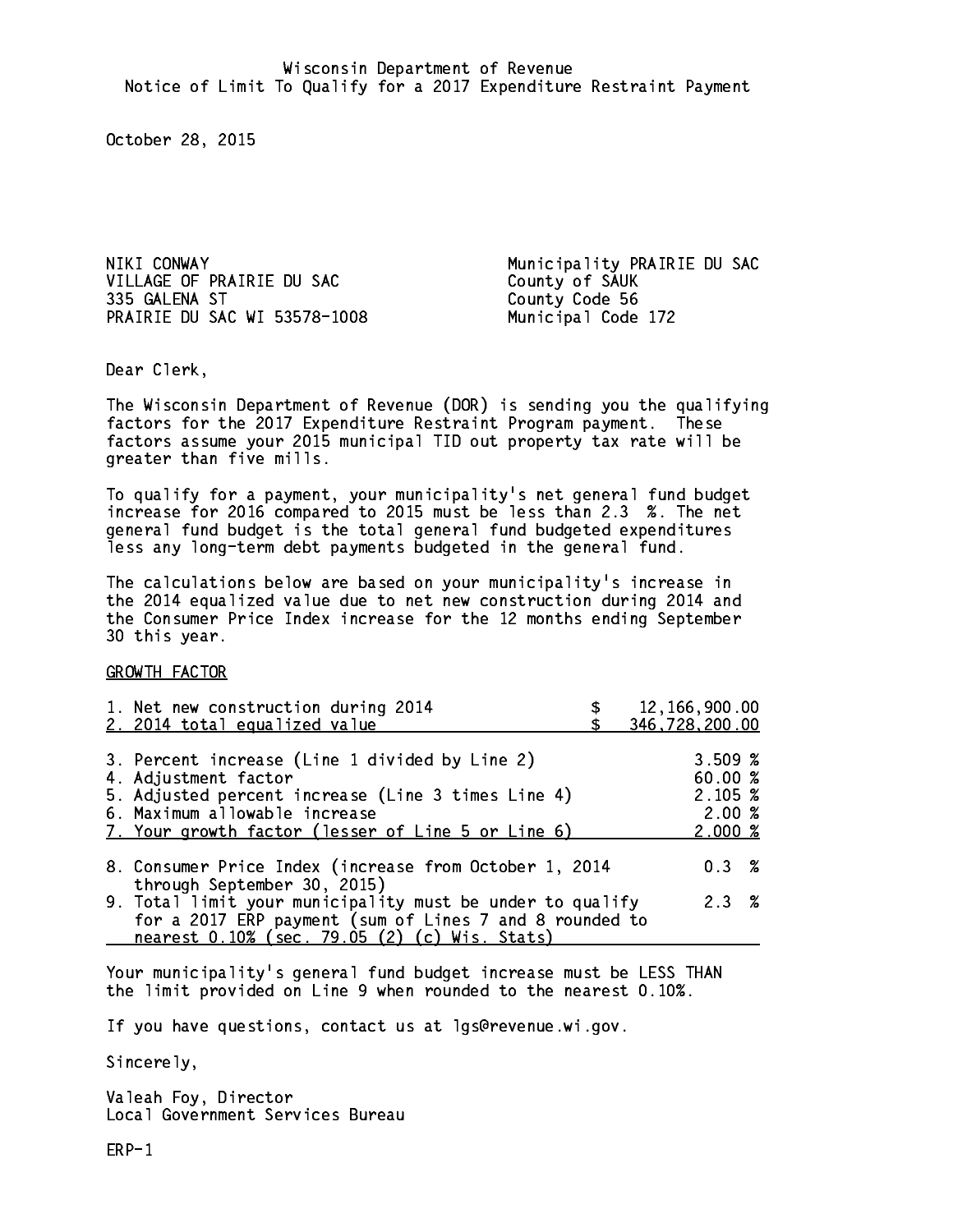JENNIFER ROLOFF **Municipality ROCK SPRINGS** VILLAGE OF ROCK SPRINGS County of SAUK PO BOX 26 ROCK SPRINGS WI 53961-0026 Municipal Code 176

County Code 56

Dear Clerk. Dear Clerk,

The Wisconsin Department of Revenue (DOR) is sending you the qualifying factors for the 2017 Expenditure Restraint Program payment. These factors assume your 2015 municipal TID out property tax rate will be greater than five mills.

 To qualify for a payment, your municipality's net general fund budget increase for 2016 compared to 2015 must be less than 0.7 %. The net general fund budget is the total general fund budgeted expenditures less any long-term debt payments budgeted in the general fund.

The calculations below are based on your municipality's increase in the 2014 equalized value due to net new construction during 2014 and the Consumer Price Index increase for the 12 months ending September 30 this year. 30 this year.

GROWTH FACTOR

| 1. Net new construction during 2014<br>2. 2014 total equalized value                                                                                                                                                | 143,300.00<br>19,212,800.00                      |
|---------------------------------------------------------------------------------------------------------------------------------------------------------------------------------------------------------------------|--------------------------------------------------|
| 3. Percent increase (Line 1 divided by Line 2)<br>4. Adjustment factor<br>5. Adjusted percent increase (Line 3 times Line 4)<br>6. Maximum allowable increase<br>7. Your growth factor (lesser of Line 5 or Line 6) | 0.746~%<br>60.00%<br>0.448~%<br>2.00%<br>0.448~% |
| 8. Consumer Price Index (increase from October 1, 2014                                                                                                                                                              | $0.3 \t%$                                        |
| through September 30, 2015)<br>9. Total limit your municipality must be under to qualify<br>for a 2017 ERP payment (sum of Lines 7 and 8 rounded to<br>nearest 0.10% (sec. 79.05 (2) (c) Wis. Stats)                | 0.7%                                             |

Your municipality's general fund budget increase must be LESS THAN the limit provided on Line 9 when rounded to the nearest 0.10%.

If you have questions, contact us at lgs@revenue.wi.gov.

Sincerely,

Valeah Foy, Director Local Government Services Bureau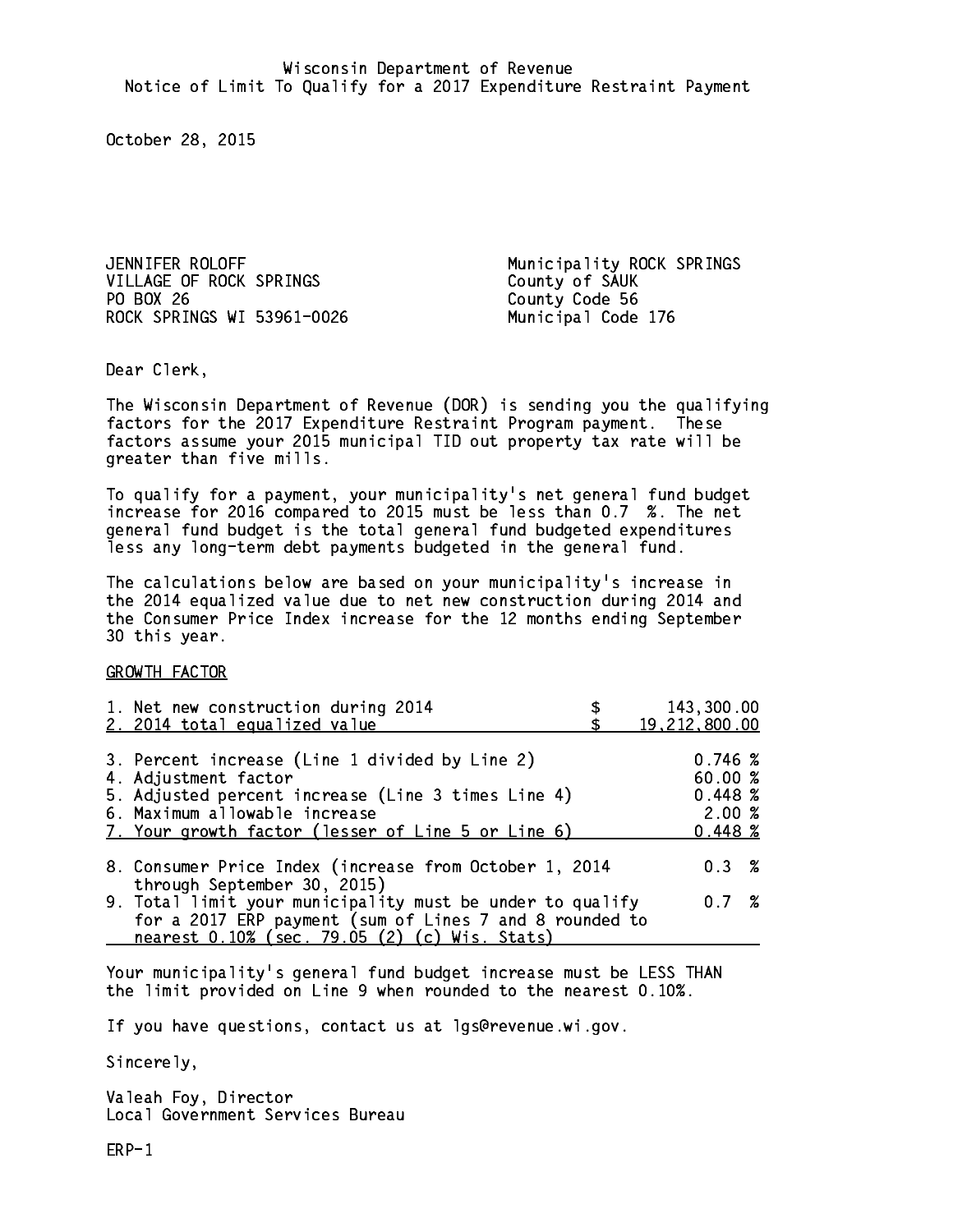VICKI BREUNIG **Municipality SAUK CITY** VILLAGE OF SAUK CITY County of SAUK 726 WATER STREET County Code 56 SAUK CITY WI 53583-1597 Municipal Code 181

Dear Clerk. Dear Clerk,

The Wisconsin Department of Revenue (DOR) is sending you the qualifying factors for the 2017 Expenditure Restraint Program payment. These factors assume your 2015 municipal TID out property tax rate will be greater than five mills.

 To qualify for a payment, your municipality's net general fund budget increase for 2016 compared to 2015 must be less than 0.8 %. The net general fund budget is the total general fund budgeted expenditures less any long-term debt payments budgeted in the general fund.

The calculations below are based on your municipality's increase in the 2014 equalized value due to net new construction during 2014 and the Consumer Price Index increase for the 12 months ending September 30 this year. 30 this year.

GROWTH FACTOR

| 1. Net new construction during 2014<br>2. 2014 total equalized value                                                                                                                                                | 2,641,500.00<br>293,789,100.00                   |
|---------------------------------------------------------------------------------------------------------------------------------------------------------------------------------------------------------------------|--------------------------------------------------|
| 3. Percent increase (Line 1 divided by Line 2)<br>4. Adjustment factor<br>5. Adjusted percent increase (Line 3 times Line 4)<br>6. Maximum allowable increase<br>7. Your growth factor (lesser of Line 5 or Line 6) | 0.899%<br>60.00 %<br>$0.539*$<br>2.00%<br>0.539% |
| 8. Consumer Price Index (increase from October 1, 2014                                                                                                                                                              | $0.3 \t%$                                        |
| through September 30, 2015)<br>9. Total limit your municipality must be under to qualify<br>for a 2017 ERP payment (sum of Lines 7 and 8 rounded to<br>nearest 0.10% (sec. 79.05 (2) (c) Wis. Stats)                | $0.8 \t%$                                        |

Your municipality's general fund budget increase must be LESS THAN the limit provided on Line 9 when rounded to the nearest 0.10%.

If you have questions, contact us at lgs@revenue.wi.gov.

Sincerely,

Valeah Foy, Director Local Government Services Bureau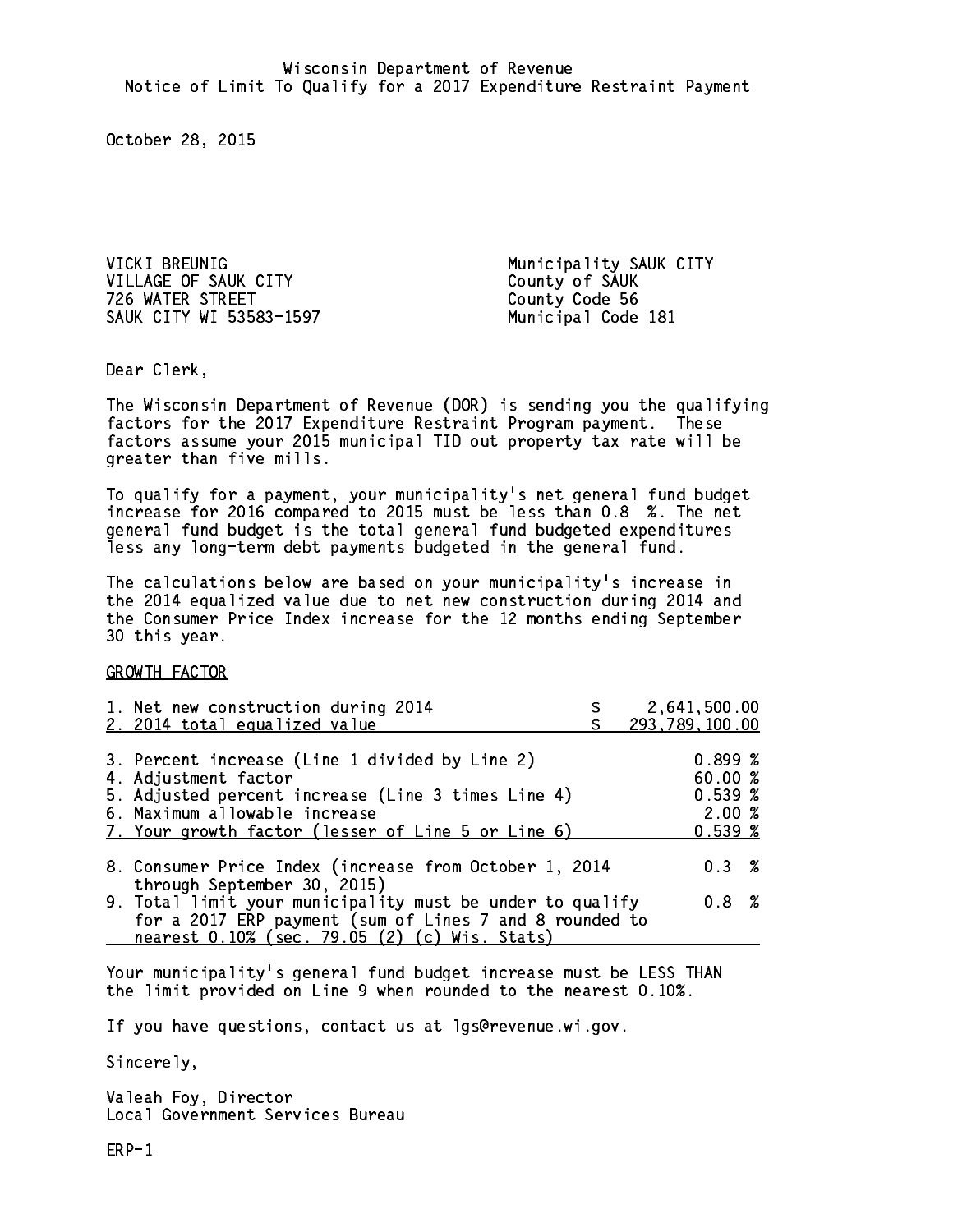WENDY CRARY **Municipality SPRING GREEN** VILLAGE OF SPRING GREEN County of SAUK PO BOX 158 County Code 56 SPRING GREEN WI 53588-0158 Municipal Code 182

Dear Clerk. Dear Clerk,

The Wisconsin Department of Revenue (DOR) is sending you the qualifying factors for the 2017 Expenditure Restraint Program payment. These factors assume your 2015 municipal TID out property tax rate will be greater than five mills.

 To qualify for a payment, your municipality's net general fund budget increase for 2016 compared to 2015 must be less than 0.4 %. The net general fund budget is the total general fund budgeted expenditures less any long-term debt payments budgeted in the general fund.

The calculations below are based on your municipality's increase in the 2014 equalized value due to net new construction during 2014 and the Consumer Price Index increase for the 12 months ending September 30 this year. 30 this year.

GROWTH FACTOR

| 1. Net new construction during 2014<br>2. 2014 total equalized value                                                                                                                                                | 344,500.00<br>139, 351, 100.00                   |
|---------------------------------------------------------------------------------------------------------------------------------------------------------------------------------------------------------------------|--------------------------------------------------|
| 3. Percent increase (Line 1 divided by Line 2)<br>4. Adjustment factor<br>5. Adjusted percent increase (Line 3 times Line 4)<br>6. Maximum allowable increase<br>7. Your growth factor (lesser of Line 5 or Line 6) | 0.247~%<br>60.00%<br>0.148~%<br>2.00%<br>0.148~% |
| 8. Consumer Price Index (increase from October 1, 2014                                                                                                                                                              | $0.3 \t%$                                        |
| through September 30, 2015)<br>9. Total limit your municipality must be under to qualify<br>for a 2017 ERP payment (sum of Lines 7 and 8 rounded to<br>nearest 0.10% (sec. 79.05 (2) (c) Wis. Stats)                | $0.4 \t%$                                        |

Your municipality's general fund budget increase must be LESS THAN the limit provided on Line 9 when rounded to the nearest 0.10%.

If you have questions, contact us at lgs@revenue.wi.gov.

Sincerely,

Valeah Foy, Director Local Government Services Bureau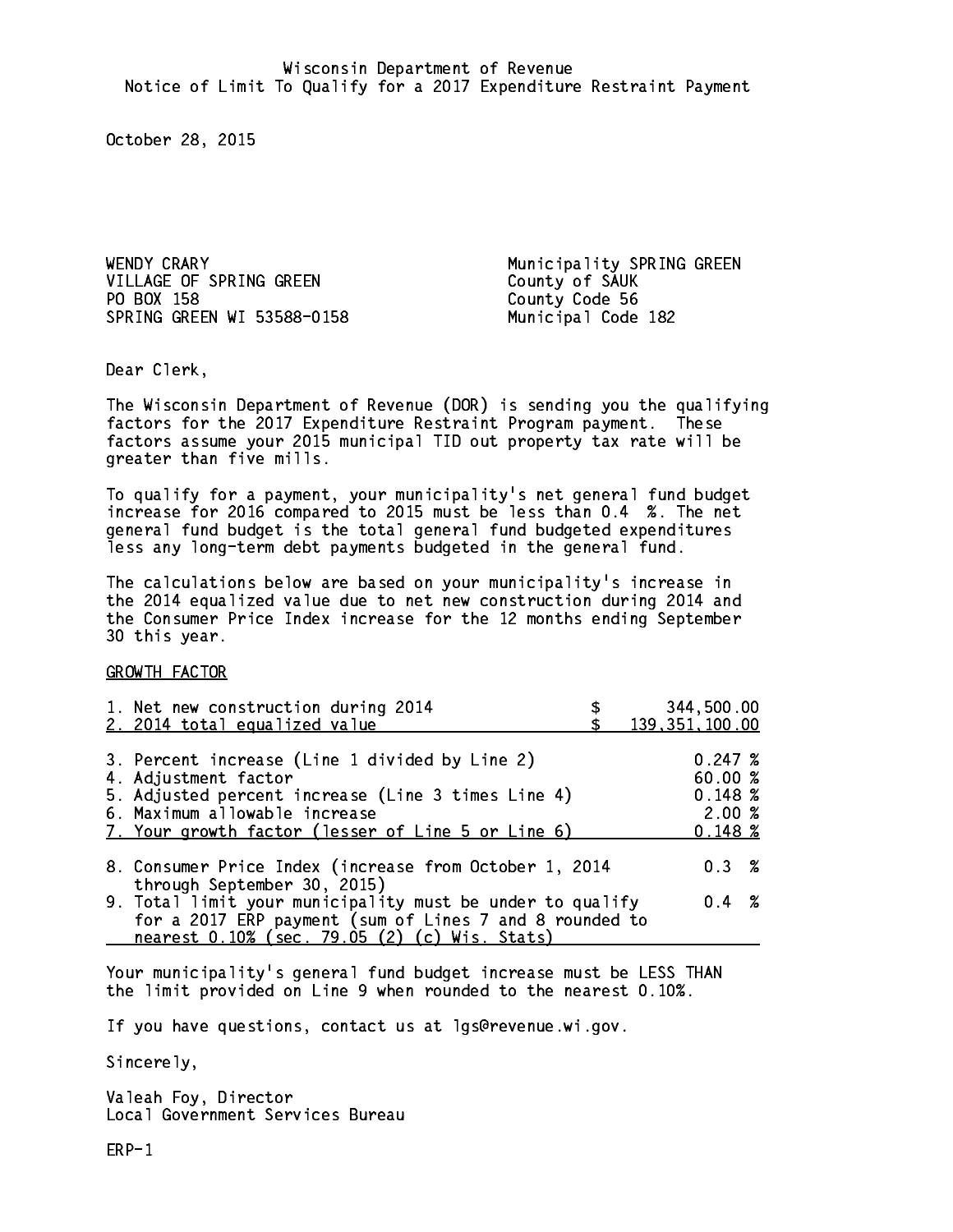VILLAGE OF WEST BARABOO County of SAUK 500 CEDAR ST BARABOO WI 53913-1181 Municipal Code 191

KATHY GOERKS Municipality WEST BARABOO County Code 56

Dear Clerk. Dear Clerk,

The Wisconsin Department of Revenue (DOR) is sending you the qualifying factors for the 2017 Expenditure Restraint Program payment. These factors assume your 2015 municipal TID out property tax rate will be greater than five mills.

 To qualify for a payment, your municipality's net general fund budget increase for 2016 compared to 2015 must be less than 2.3 %. The net general fund budget is the total general fund budgeted expenditures less any long-term debt payments budgeted in the general fund.

The calculations below are based on your municipality's increase in the 2014 equalized value due to net new construction during 2014 and the Consumer Price Index increase for the 12 months ending September 30 this year. 30 this year.

GROWTH FACTOR

|                                                                                                                      | 3,899,600.00<br>106,019,800.00                  |
|----------------------------------------------------------------------------------------------------------------------|-------------------------------------------------|
|                                                                                                                      | 3.678~%<br>60.00%<br>2.207%<br>2.00%<br>2.000~% |
| 8. Consumer Price Index (increase from October 1, 2014                                                               | $0.3 \t%$                                       |
| 9. Total limit your municipality must be under to qualify<br>for a 2017 ERP payment (sum of Lines 7 and 8 rounded to | 2.3%                                            |
|                                                                                                                      |                                                 |

Your municipality's general fund budget increase must be LESS THAN the limit provided on Line 9 when rounded to the nearest 0.10%.

If you have questions, contact us at lgs@revenue.wi.gov.

Sincerely,

Valeah Foy, Director Local Government Services Bureau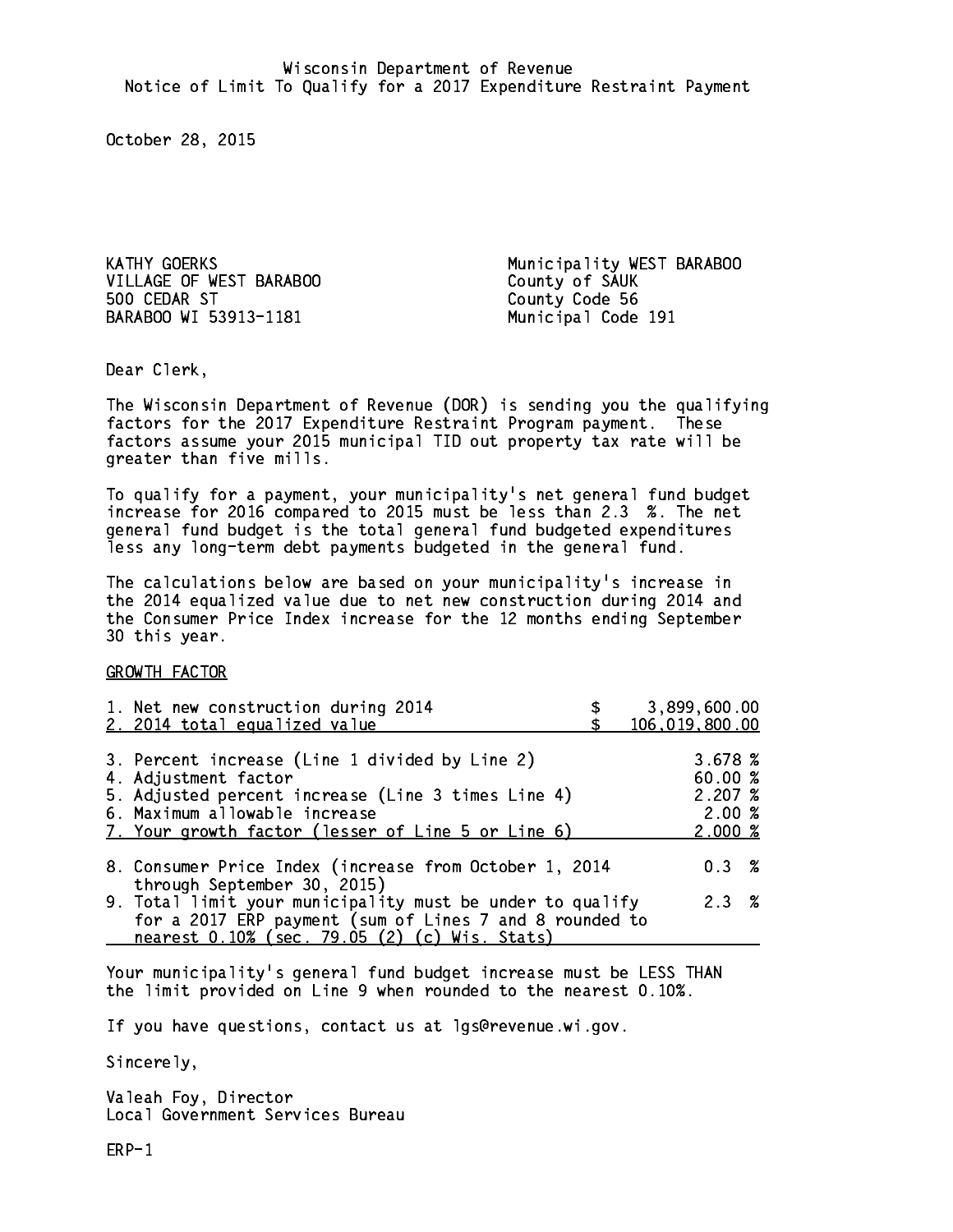CHERYL M GIESE **Municipality BARABOO** CITY OF BARABOO COUNTY OF SAUK 135 4TH ST BARABOO WI 53913-2148 Municipal Code 206

County Code 56

Dear Clerk. Dear Clerk,

The Wisconsin Department of Revenue (DOR) is sending you the qualifying factors for the 2017 Expenditure Restraint Program payment. These factors assume your 2015 municipal TID out property tax rate will be greater than five mills.

 To qualify for a payment, your municipality's net general fund budget increase for 2016 compared to 2015 must be less than 1.3 %. The net general fund budget is the total general fund budgeted expenditures less any long-term debt payments budgeted in the general fund.

The calculations below are based on your municipality's increase in the 2014 equalized value due to net new construction during 2014 and the Consumer Price Index increase for the 12 months ending September 30 this year. 30 this year. This year of the second terms of the second terms in the second terms in the second terms in the

GROWTH FACTOR

| 1. Net new construction during 2014<br>2. 2014 total equalized value                                                                                                                                                | 12,698,800.00<br>760, 124, 100.00                      |
|---------------------------------------------------------------------------------------------------------------------------------------------------------------------------------------------------------------------|--------------------------------------------------------|
| 3. Percent increase (Line 1 divided by Line 2)<br>4. Adjustment factor<br>5. Adjusted percent increase (Line 3 times Line 4)<br>6. Maximum allowable increase<br>7. Your growth factor (lesser of Line 5 or Line 6) | 1.671 %<br>60.00 %<br>1.002 %<br>2.00%<br>$1.002 \; %$ |
| 8. Consumer Price Index (increase from October 1, 2014                                                                                                                                                              | $0.3 \t%$                                              |
| through September 30, 2015)<br>9. Total limit your municipality must be under to qualify<br>for a 2017 ERP payment (sum of Lines 7 and 8 rounded to<br>nearest 0.10% (sec. 79.05 (2) (c) Wis. Stats)                | 1.3%                                                   |

Your municipality's general fund budget increase must be LESS THAN the limit provided on Line 9 when rounded to the nearest 0.10%.

If you have questions, contact us at lgs@revenue.wi.gov.

Sincerely,

Valeah Foy, Director Local Government Services Bureau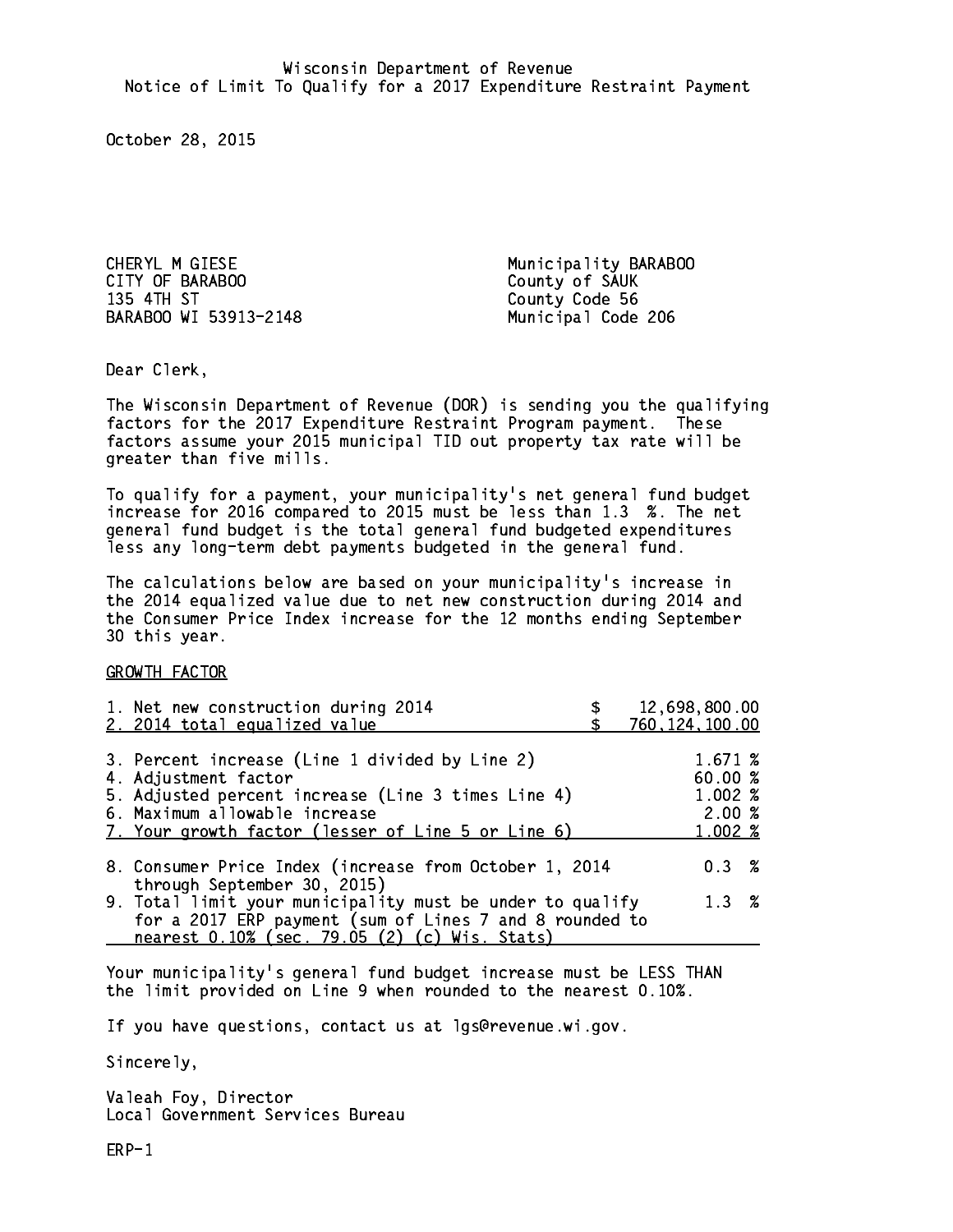KEN WITT **Municipality REEDSBURG** CITY OF REEDSBURG COUNTY OF SAUK PO BOX 490 REEDSBURG WI 53959-0490 Municipal Code 276

County Code 56

Dear Clerk. Dear Clerk,

The Wisconsin Department of Revenue (DOR) is sending you the qualifying factors for the 2017 Expenditure Restraint Program payment. These factors assume your 2015 municipal TID out property tax rate will be greater than five mills.

 To qualify for a payment, your municipality's net general fund budget increase for 2016 compared to 2015 must be less than 0.5 %. The net general fund budget is the total general fund budgeted expenditures less any long-term debt payments budgeted in the general fund.

The calculations below are based on your municipality's increase in the 2014 equalized value due to net new construction during 2014 and the Consumer Price Index increase for the 12 months ending September 30 this year. 30 this year. This year of the second terms of the second terms in the second terms in the second terms in the

GROWTH FACTOR

| 1. Net new construction during 2014<br>2. 2014 total equalized value                                                                                                                                                | 2,161,900.00<br>519,404,300.00                                |
|---------------------------------------------------------------------------------------------------------------------------------------------------------------------------------------------------------------------|---------------------------------------------------------------|
| 3. Percent increase (Line 1 divided by Line 2)<br>4. Adjustment factor<br>5. Adjusted percent increase (Line 3 times Line 4)<br>6. Maximum allowable increase<br>7. Your growth factor (lesser of Line 5 or Line 6) | $0.416 \; \text{\%}$<br>60.00%<br>0.250~%<br>2.00%<br>0.250~% |
| 8. Consumer Price Index (increase from October 1, 2014                                                                                                                                                              | $0.3 \t%$                                                     |
| through September 30, 2015)<br>9. Total limit your municipality must be under to qualify<br>for a 2017 ERP payment (sum of Lines 7 and 8 rounded to<br>nearest 0.10% (sec. 79.05 (2) (c) Wis. Stats)                | 0.5 %                                                         |
|                                                                                                                                                                                                                     |                                                               |

Your municipality's general fund budget increase must be LESS THAN the limit provided on Line 9 when rounded to the nearest 0.10%.

If you have questions, contact us at lgs@revenue.wi.gov.

Sincerely,

Valeah Foy, Director Local Government Services Bureau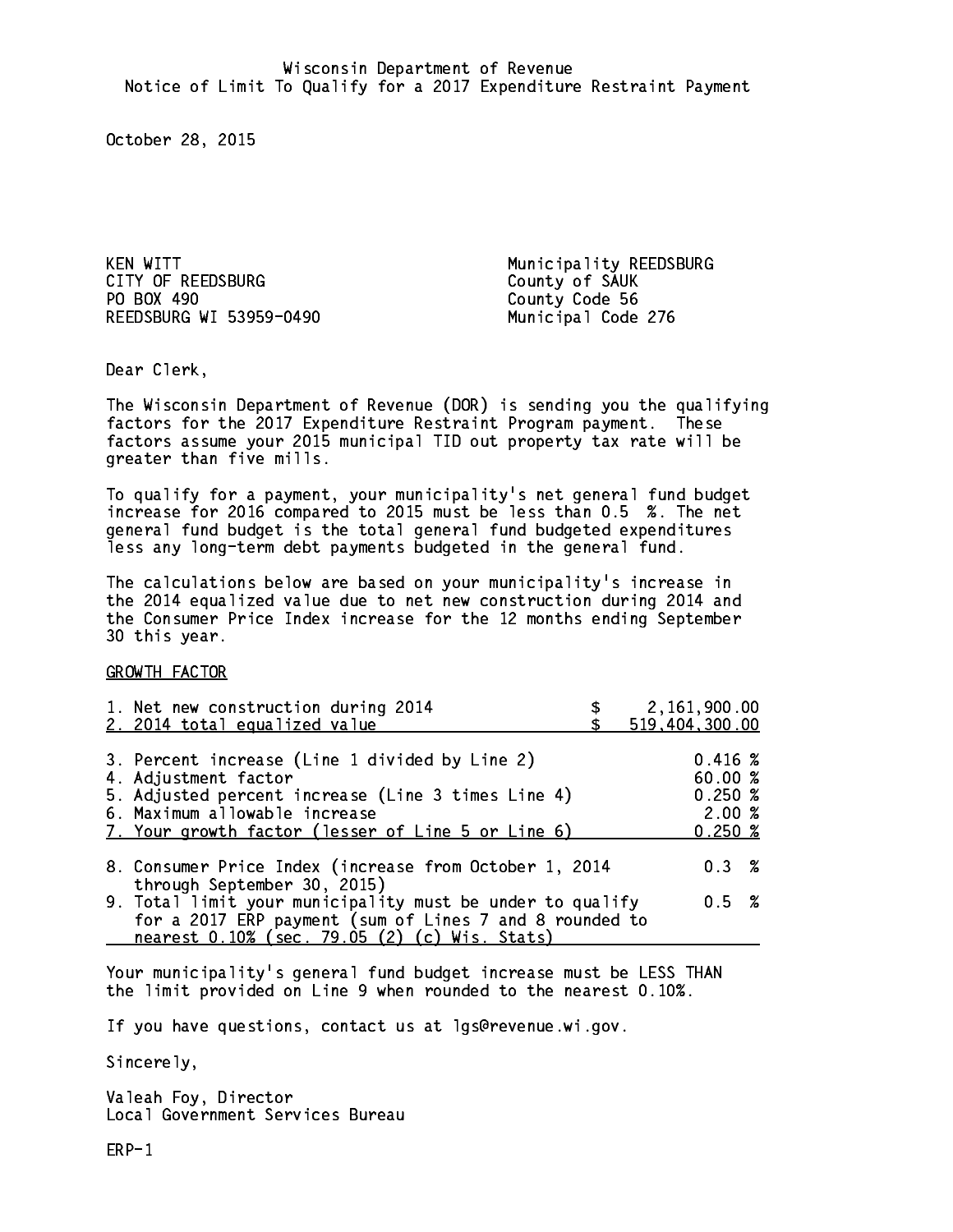CYNTHIA VENESS Municipality EXELAND VILLAGE OF EXELAND County of SAWYER 11045 W 5TH ST County Code 57 EXELAND WI 54835-2164 Municipal Code 121

Dear Clerk. Dear Clerk,

The Wisconsin Department of Revenue (DOR) is sending you the qualifying factors for the 2017 Expenditure Restraint Program payment. These factors assume your 2015 municipal TID out property tax rate will be greater than five mills.

 To qualify for a payment, your municipality's net general fund budget increase for 2016 compared to 2015 must be less than 0.4 %. The net general fund budget is the total general fund budgeted expenditures less any long-term debt payments budgeted in the general fund.

The calculations below are based on your municipality's increase in the 2014 equalized value due to net new construction during 2014 and the Consumer Price Index increase for the 12 months ending September 30 this year. 30 this year. This year of the second terms of the second terms in the second terms in the second terms in the

GROWTH FACTOR

| 1. Net new construction during 2014<br>2. 2014 total equalized value | 14,200.00<br>7,015,300.00 |  |
|----------------------------------------------------------------------|---------------------------|--|
|                                                                      |                           |  |
| 3. Percent increase (Line 1 divided by Line 2)                       | 0.202%                    |  |
| 4. Adjustment factor                                                 | 60.00%                    |  |
| 5. Adjusted percent increase (Line 3 times Line 4)                   | $0.121 \;$ %              |  |
| 6. Maximum allowable increase                                        | 2.00%                     |  |
| 7. Your growth factor (lesser of Line 5 or Line 6)                   | $0.121 \;$ %              |  |
| 8. Consumer Price Index (increase from October 1, 2014               | $0.3 \t%$                 |  |
| through September 30, 2015)                                          |                           |  |
| 9. Total limit your municipality must be under to qualify            | $0.4 \t%$                 |  |
| for a 2017 ERP payment (sum of Lines 7 and 8 rounded to              |                           |  |
| nearest 0.10% (sec. 79.05 (2) (c) Wis. Stats)                        |                           |  |

Your municipality's general fund budget increase must be LESS THAN the limit provided on Line 9 when rounded to the nearest 0.10%.

If you have questions, contact us at lgs@revenue.wi.gov.

Sincerely,

Valeah Foy, Director Local Government Services Bureau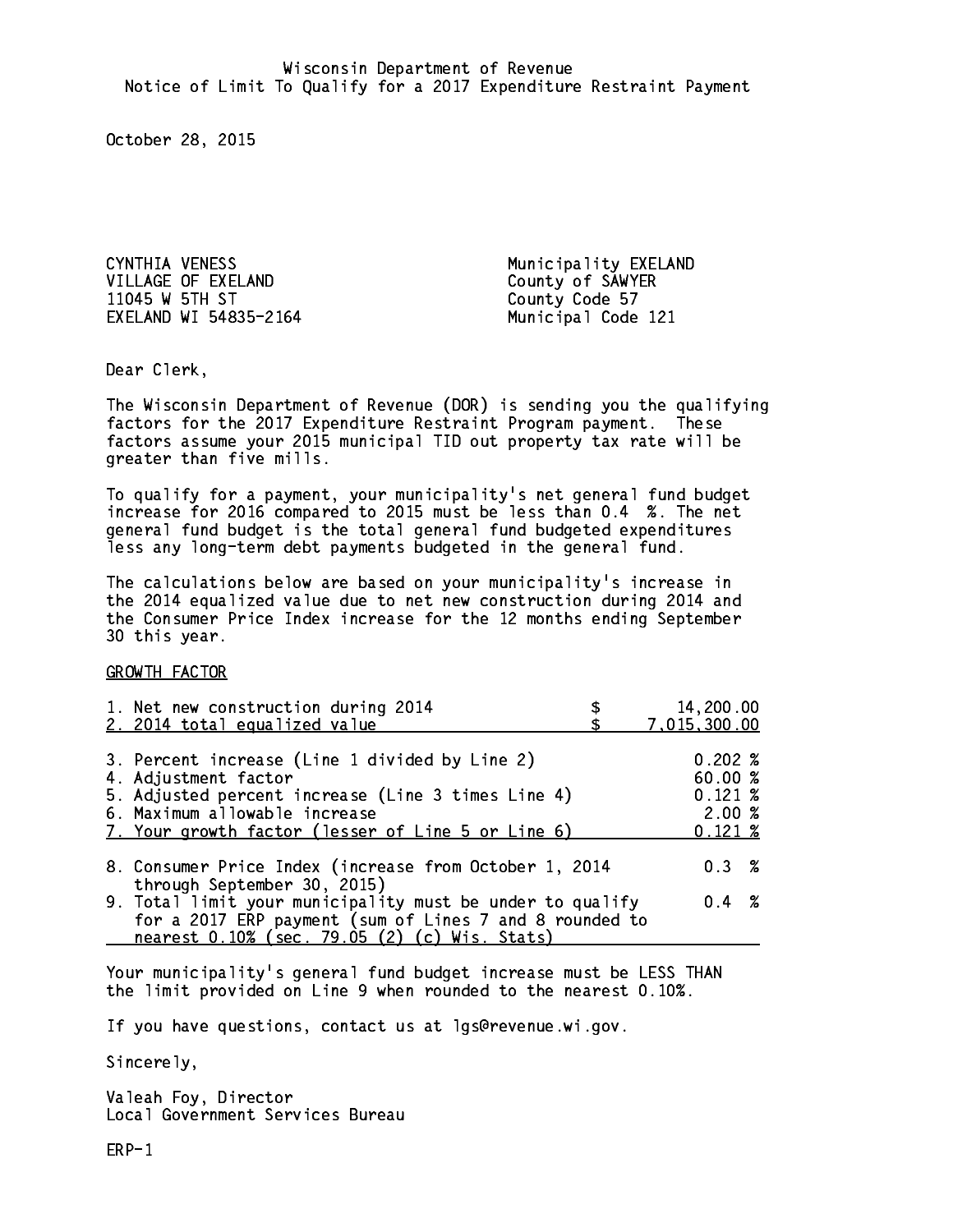LISA POPPE Municipality HAYWARD CITY OF HAYWARD COUNTY OF SAWYER PO BOX 969 HAYWARD WI 54843-0969 Municipal Code 236

County Code 57

Dear Clerk. Dear Clerk,

The Wisconsin Department of Revenue (DOR) is sending you the qualifying factors for the 2017 Expenditure Restraint Program payment. These factors assume your 2015 municipal TID out property tax rate will be greater than five mills.

 To qualify for a payment, your municipality's net general fund budget increase for 2016 compared to 2015 must be less than 0.4 %. The net general fund budget is the total general fund budgeted expenditures less any long-term debt payments budgeted in the general fund.

The calculations below are based on your municipality's increase in the 2014 equalized value due to net new construction during 2014 and the Consumer Price Index increase for the 12 months ending September 30 this year. 30 this year. This year of the second terms of the second terms in the second terms in the second terms in the

GROWTH FACTOR

| 1. Net new construction during 2014<br>2. 2014 total equalized value                                                                                                                                                | 338,200.00<br>227,716,100.00                   |
|---------------------------------------------------------------------------------------------------------------------------------------------------------------------------------------------------------------------|------------------------------------------------|
| 3. Percent increase (Line 1 divided by Line 2)<br>4. Adjustment factor<br>5. Adjusted percent increase (Line 3 times Line 4)<br>6. Maximum allowable increase<br>7. Your growth factor (lesser of Line 5 or Line 6) | 0.149~%<br>60.00%<br>0.089%<br>2.00%<br>0.089% |
| 8. Consumer Price Index (increase from October 1, 2014<br>through September 30, 2015)                                                                                                                               | 0.3%                                           |
| 9. Total limit your municipality must be under to qualify<br>for a 2017 ERP payment (sum of Lines 7 and 8 rounded to<br>nearest 0.10% (sec. 79.05 (2) (c) Wis. Stats)                                               | $0.4 \t%$                                      |

Your municipality's general fund budget increase must be LESS THAN the limit provided on Line 9 when rounded to the nearest 0.10%.

If you have questions, contact us at lgs@revenue.wi.gov.

Sincerely,

Valeah Foy, Director Local Government Services Bureau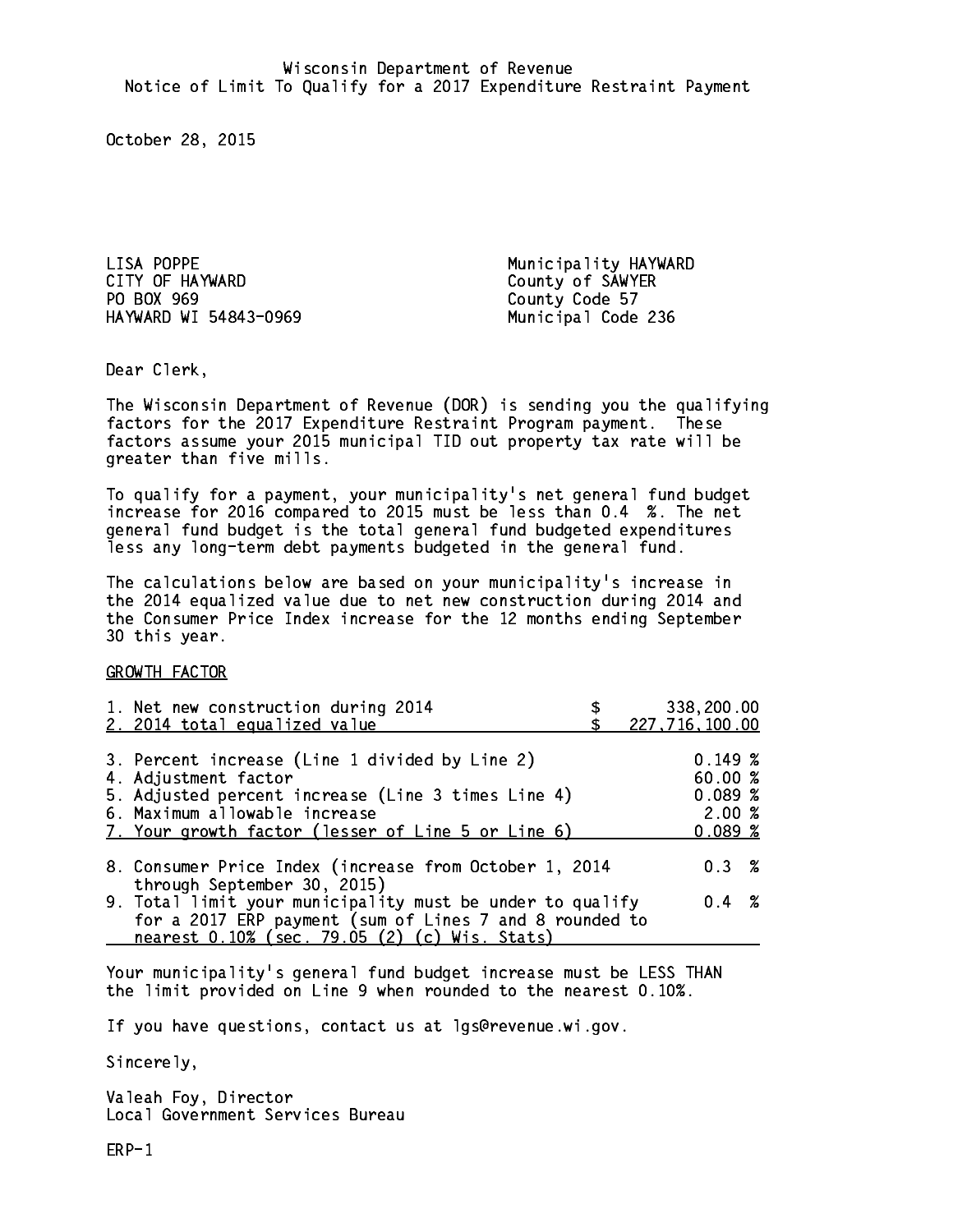VILLAGE OF BIRNAMWOOD County of SHAWANO P.O. BOX M BIRNAMWOOD WI 54414 Municipal Code 106

LAURI KLUMPYAN Municipality BIRNAMWOOD County Code 58

Dear Clerk. Dear Clerk,

The Wisconsin Department of Revenue (DOR) is sending you the qualifying factors for the 2017 Expenditure Restraint Program payment. These factors assume your 2015 municipal TID out property tax rate will be greater than five mills.

 To qualify for a payment, your municipality's net general fund budget increase for 2016 compared to 2015 must be less than 0.9 %. The net general fund budget is the total general fund budgeted expenditures less any long-term debt payments budgeted in the general fund.

The calculations below are based on your municipality's increase in the 2014 equalized value due to net new construction during 2014 and the Consumer Price Index increase for the 12 months ending September 30 this year. 30 this year. This year of the second terms of the second terms in the second terms in the second terms in the

GROWTH FACTOR

| 1. Net new construction during 2014<br>2. 2014 total equalized value                                                                                                                                                | 318,500.00<br>30,629,000.00                    |
|---------------------------------------------------------------------------------------------------------------------------------------------------------------------------------------------------------------------|------------------------------------------------|
| 3. Percent increase (Line 1 divided by Line 2)<br>4. Adjustment factor<br>5. Adjusted percent increase (Line 3 times Line 4)<br>6. Maximum allowable increase<br>7. Your growth factor (lesser of Line 5 or Line 6) | 1.040 %<br>60.00%<br>0.624%<br>2.00%<br>0.624% |
| 8. Consumer Price Index (increase from October 1, 2014                                                                                                                                                              | $0.3 \t%$                                      |
| through September 30, 2015)<br>9. Total limit your municipality must be under to qualify<br>for a 2017 ERP payment (sum of Lines 7 and 8 rounded to<br>nearest 0.10% (sec. 79.05 (2) (c) Wis. Stats)                | 0.9 %                                          |

Your municipality's general fund budget increase must be LESS THAN the limit provided on Line 9 when rounded to the nearest 0.10%.

If you have questions, contact us at lgs@revenue.wi.gov.

Sincerely,

Valeah Foy, Director Local Government Services Bureau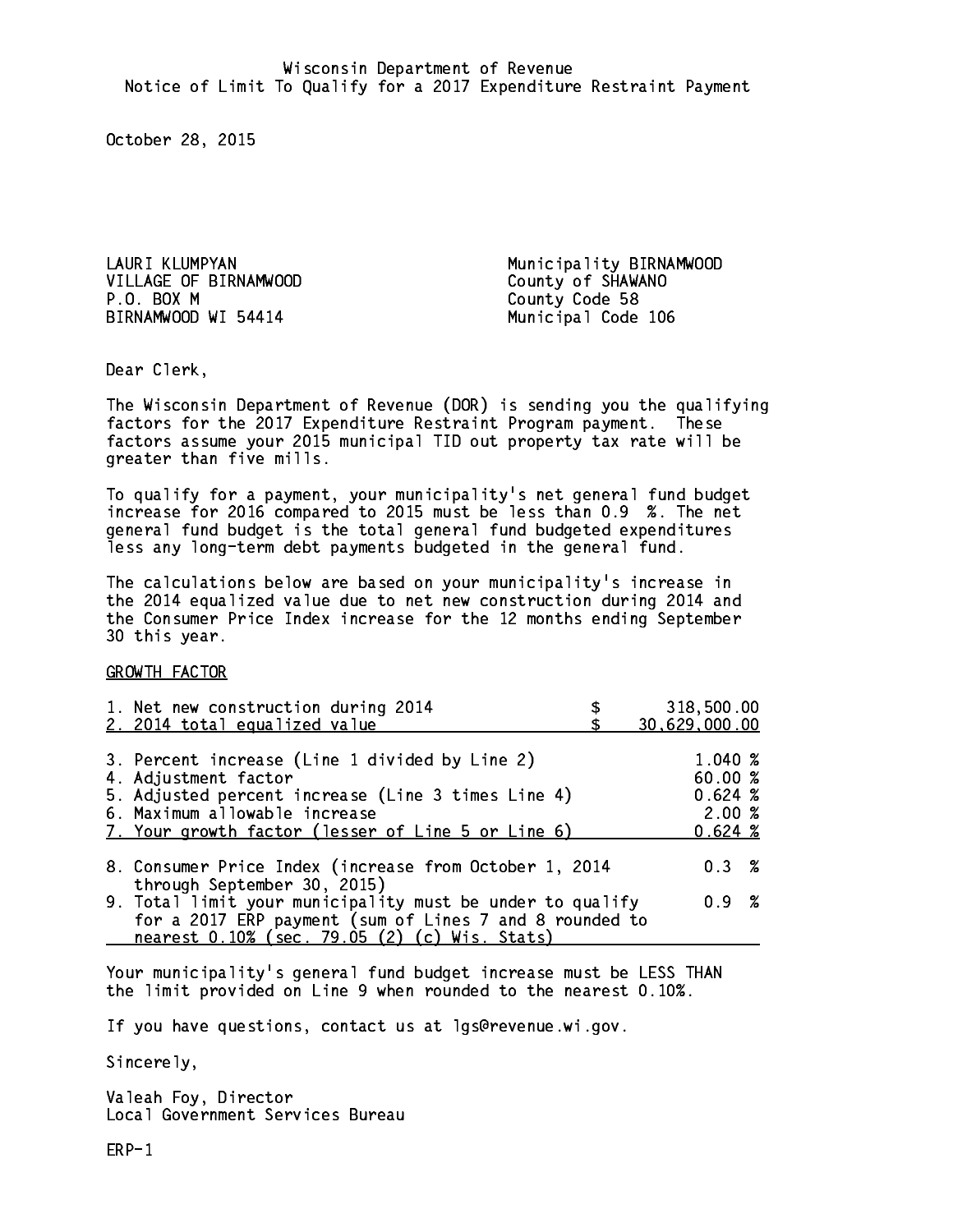WILLA RUSCH Municipality BONDUEL VILLAGE OF BONDUEL County of SHAWANO 117 W GREEN BAY STREET County Code 58 BONDUEL WI 54107-0067 Municipal Code 107

Dear Clerk. Dear Clerk,

The Wisconsin Department of Revenue (DOR) is sending you the qualifying factors for the 2017 Expenditure Restraint Program payment. These factors assume your 2015 municipal TID out property tax rate will be greater than five mills.

 To qualify for a payment, your municipality's net general fund budget increase for 2016 compared to 2015 must be less than 0.4 %. The net general fund budget is the total general fund budgeted expenditures less any long-term debt payments budgeted in the general fund.

The calculations below are based on your municipality's increase in the 2014 equalized value due to net new construction during 2014 and the Consumer Price Index increase for the 12 months ending September 30 this year. 30 this year. This year of the second terms of the second terms in the second terms in the second terms in the

GROWTH FACTOR

| 1. Net new construction during 2014<br>2. 2014 total equalized value                                                                                                                                                | 65,400.00<br>72, 411, 800.00                    |
|---------------------------------------------------------------------------------------------------------------------------------------------------------------------------------------------------------------------|-------------------------------------------------|
| 3. Percent increase (Line 1 divided by Line 2)<br>4. Adjustment factor<br>5. Adjusted percent increase (Line 3 times Line 4)<br>6. Maximum allowable increase<br>7. Your growth factor (lesser of Line 5 or Line 6) | 0.090%<br>60.00%<br>0.054~%<br>2.00%<br>0.054~% |
| 8. Consumer Price Index (increase from October 1, 2014<br>through September 30, 2015)                                                                                                                               | 0.3%                                            |
| 9. Total limit your municipality must be under to qualify<br>for a 2017 ERP payment (sum of Lines 7 and 8 rounded to<br>nearest 0.10% (sec. 79.05 (2) (c) Wis. Stats)                                               | $0.4 \t%$                                       |

Your municipality's general fund budget increase must be LESS THAN the limit provided on Line 9 when rounded to the nearest 0.10%.

If you have questions, contact us at lgs@revenue.wi.gov.

Sincerely,

Valeah Foy, Director Local Government Services Bureau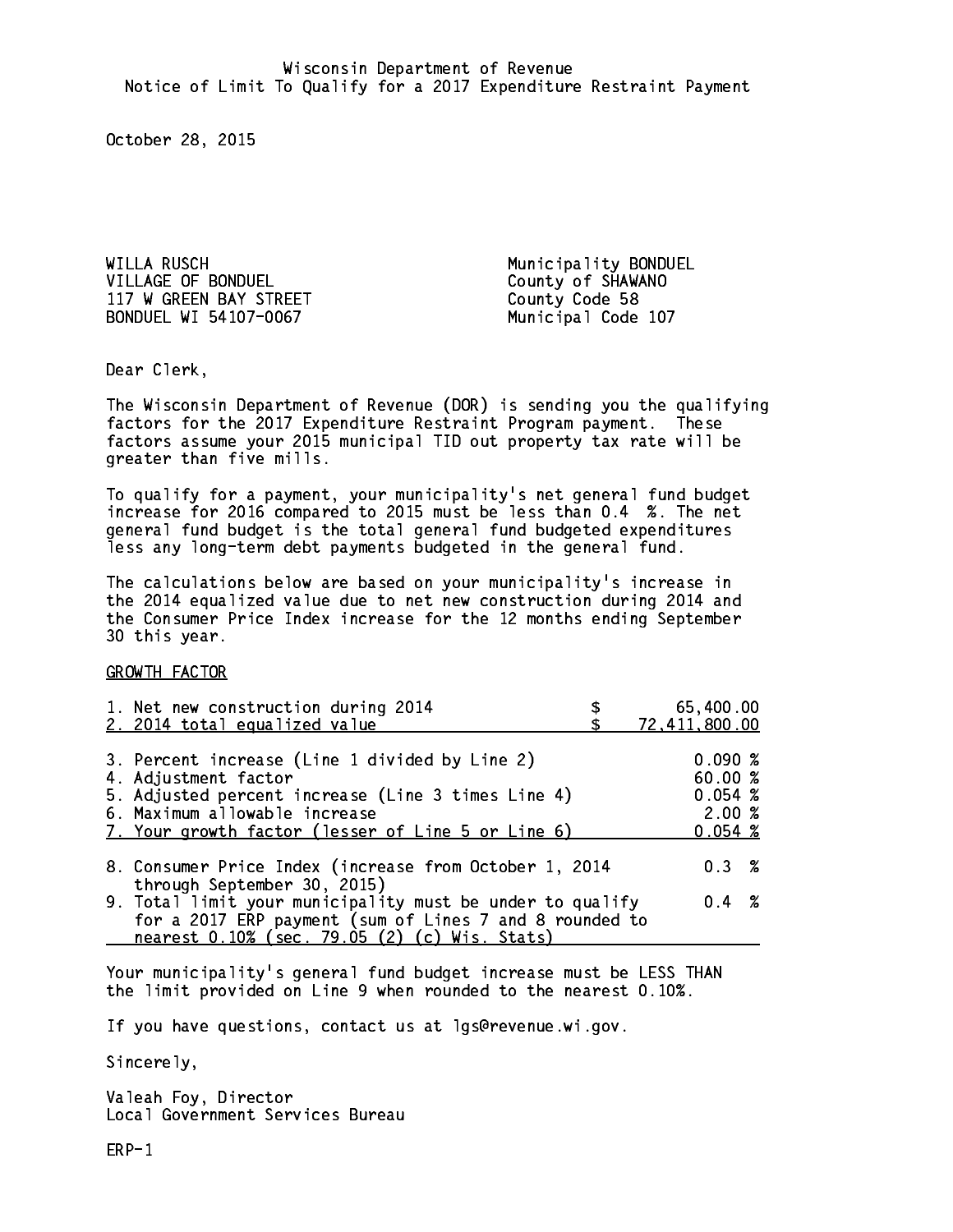JEFF ORTNER **Municipality TIGERTON** VILLAGE OF TIGERTON County of SHAWANO PO BOX 147 TIGERTON WI 54486-0147 Municipal Code 186

County Code 58

Dear Clerk. Dear Clerk,

The Wisconsin Department of Revenue (DOR) is sending you the qualifying factors for the 2017 Expenditure Restraint Program payment. These factors assume your 2015 municipal TID out property tax rate will be greater than five mills.

 To qualify for a payment, your municipality's net general fund budget increase for 2016 compared to 2015 must be less than 2.0 %. The net general fund budget is the total general fund budgeted expenditures less any long-term debt payments budgeted in the general fund.

The calculations below are based on your municipality's increase in the 2014 equalized value due to net new construction during 2014 and the Consumer Price Index increase for the 12 months ending September 30 this year. 30 this year. This year of the second terms of the second terms in the second terms in the second terms in the

GROWTH FACTOR

| 1. Net new construction during 2014<br>2. 2014 total equalized value                                                                      | 543,700.00<br>19,075,800.00 |
|-------------------------------------------------------------------------------------------------------------------------------------------|-----------------------------|
|                                                                                                                                           |                             |
| 3. Percent increase (Line 1 divided by Line 2)<br>4. Adjustment factor                                                                    | 2.850 %<br>60.00%           |
| 5. Adjusted percent increase (Line 3 times Line 4)<br>6. Maximum allowable increase<br>7. Your growth factor (lesser of Line 5 or Line 6) | 1.710 %<br>2.00%<br>1.710 % |
|                                                                                                                                           |                             |
| 8. Consumer Price Index (increase from October 1, 2014<br>through September 30, 2015)                                                     | $0.3 \t%$                   |
| 9. Total limit your municipality must be under to qualify<br>for a 2017 ERP payment (sum of Lines 7 and 8 rounded to                      | 2.0%                        |
| nearest 0.10% (sec. 79.05 (2) (c) Wis. Stats)                                                                                             |                             |

Your municipality's general fund budget increase must be LESS THAN the limit provided on Line 9 when rounded to the nearest 0.10%.

If you have questions, contact us at lgs@revenue.wi.gov.

Sincerely,

Valeah Foy, Director Local Government Services Bureau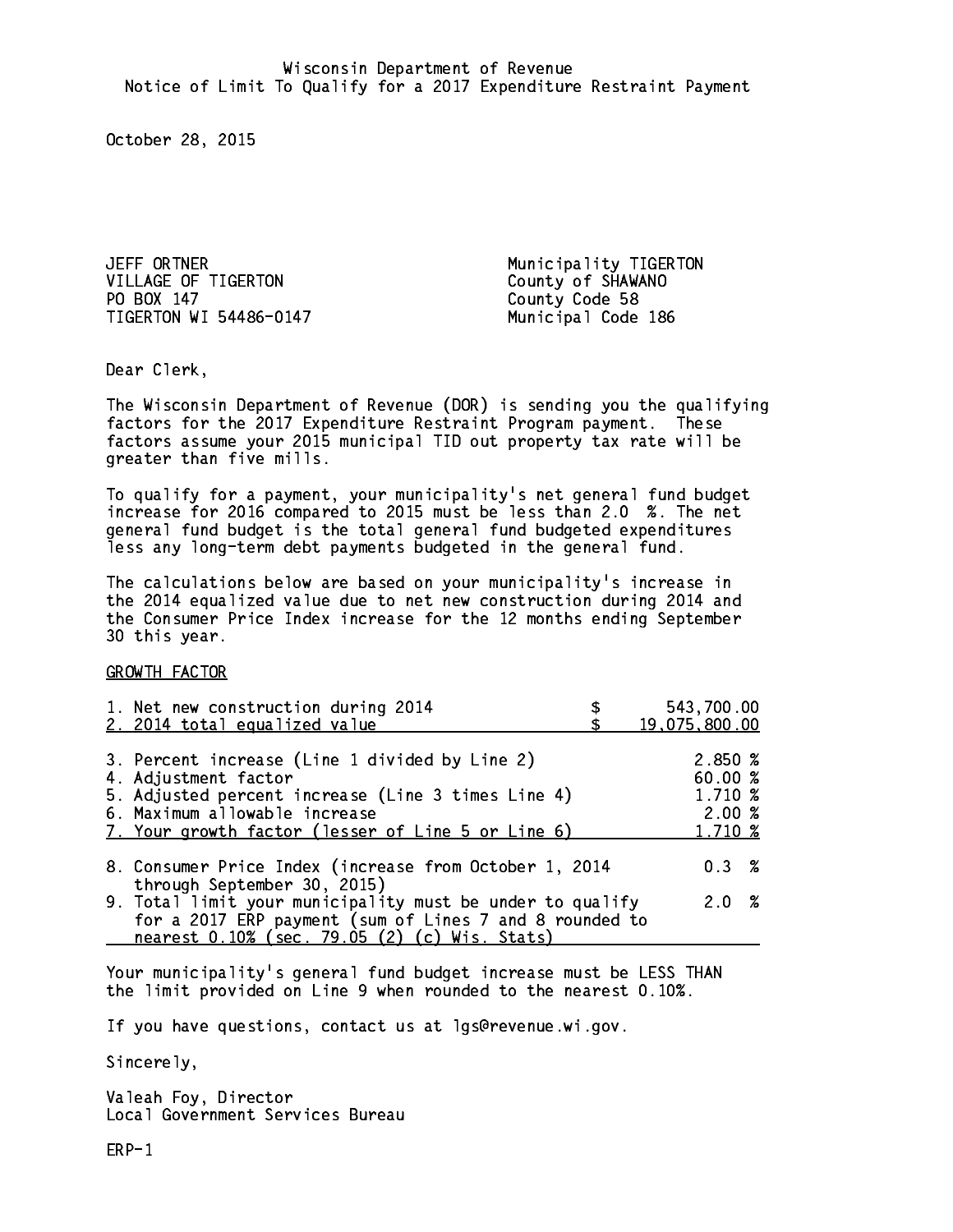TRACI MATSCHE Municipality WITTENBERG VILLAGE OF WITTENBERG County of SHAWANO PO BOX 331 WITTENBERG WI 54499-0331 Municipal Code 191

County Code 58

Dear Clerk. Dear Clerk,

The Wisconsin Department of Revenue (DOR) is sending you the qualifying factors for the 2017 Expenditure Restraint Program payment. These factors assume your 2015 municipal TID out property tax rate will be greater than five mills.

 To qualify for a payment, your municipality's net general fund budget increase for 2016 compared to 2015 must be less than 1.1 %. The net general fund budget is the total general fund budgeted expenditures less any long-term debt payments budgeted in the general fund.

The calculations below are based on your municipality's increase in the 2014 equalized value due to net new construction during 2014 and the Consumer Price Index increase for the 12 months ending September 30 this year. 30 this year. This year of the second terms of the second terms in the second terms in the second terms in the

GROWTH FACTOR

| 1. Net new construction during 2014                                                                                                                                                                                 | 658,000.00                                       |
|---------------------------------------------------------------------------------------------------------------------------------------------------------------------------------------------------------------------|--------------------------------------------------|
| 2. 2014 total equalized value                                                                                                                                                                                       | 46,509,100.00                                    |
| 3. Percent increase (Line 1 divided by Line 2)<br>4. Adjustment factor<br>5. Adjusted percent increase (Line 3 times Line 4)<br>6. Maximum allowable increase<br>7. Your growth factor (lesser of Line 5 or Line 6) | 1.415 %<br>60.00%<br>0.849~%<br>2.00%<br>0.849~% |
| 8. Consumer Price Index (increase from October 1, 2014                                                                                                                                                              | $0.3 \t%$                                        |
| through September 30, 2015)<br>9. Total limit your municipality must be under to qualify<br>for a 2017 ERP payment (sum of Lines 7 and 8 rounded to<br>nearest 0.10% (sec. 79.05 (2) (c) Wis. Stats)                | $1.1 \t%$                                        |

Your municipality's general fund budget increase must be LESS THAN the limit provided on Line 9 when rounded to the nearest 0.10%.

If you have questions, contact us at lgs@revenue.wi.gov.

Sincerely,

Valeah Foy, Director Local Government Services Bureau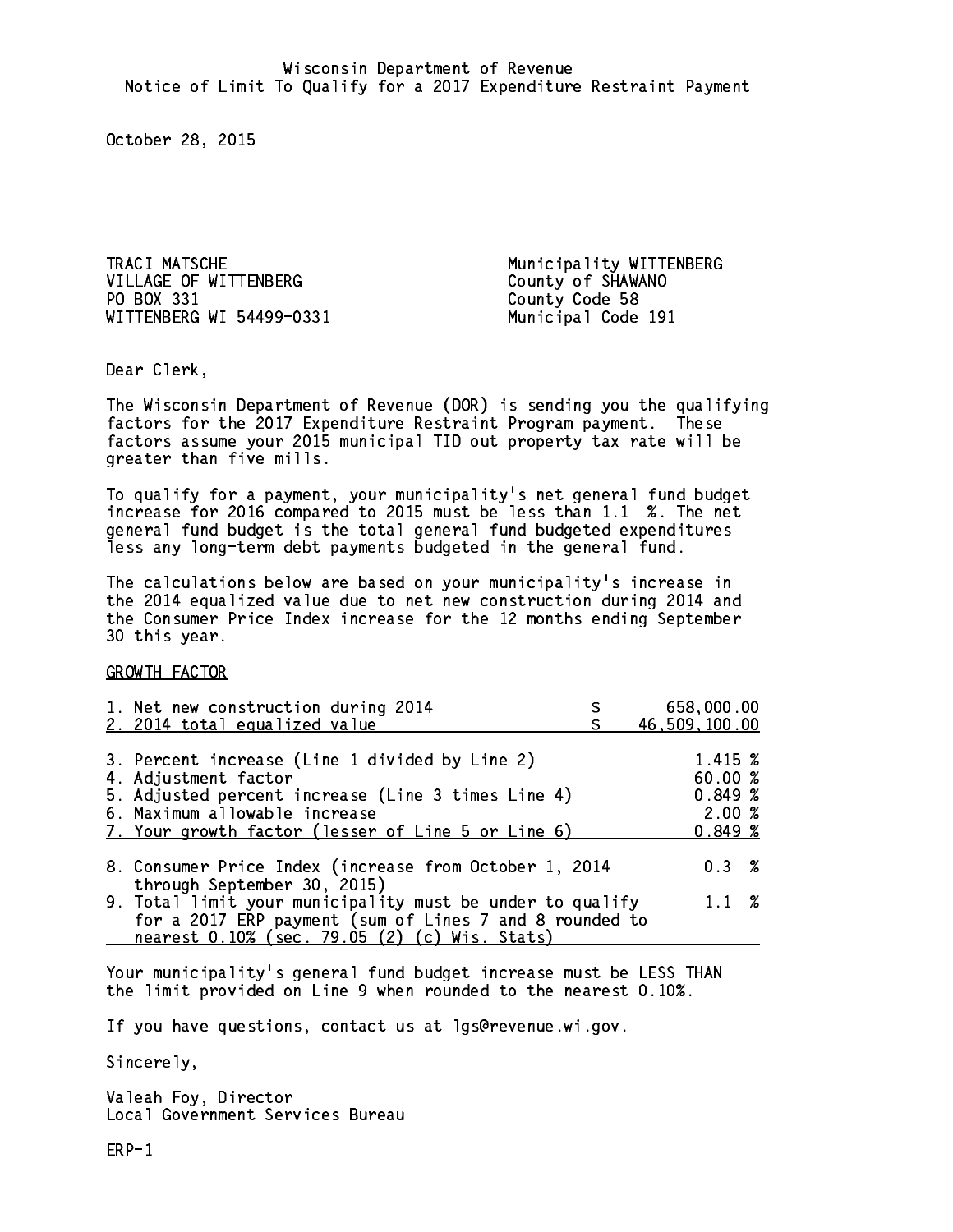KARLA K. DUCHAC Municipality SHAWANO CITY OF SHAWANO COUNTY OF SHAWANO 127 S SAWYER ST County Code 58 SHAWANO WI 54166-2433 Municipal Code 281

Dear Clerk. Dear Clerk,

The Wisconsin Department of Revenue (DOR) is sending you the qualifying factors for the 2017 Expenditure Restraint Program payment. These factors assume your 2015 municipal TID out property tax rate will be greater than five mills.

 To qualify for a payment, your municipality's net general fund budget increase for 2016 compared to 2015 must be less than 0.5 %. The net general fund budget is the total general fund budgeted expenditures less any long-term debt payments budgeted in the general fund.

The calculations below are based on your municipality's increase in the 2014 equalized value due to net new construction during 2014 and the Consumer Price Index increase for the 12 months ending September 30 this year. 30 this year. This year of the second terms of the second terms in the second terms in the second terms in the

GROWTH FACTOR

| 1. Net new construction during 2014<br>2. 2014 total equalized value                                                                                                                                                | 1,924,700.00<br>501, 557, 800.00                   |
|---------------------------------------------------------------------------------------------------------------------------------------------------------------------------------------------------------------------|----------------------------------------------------|
| 3. Percent increase (Line 1 divided by Line 2)<br>4. Adjustment factor<br>5. Adjusted percent increase (Line 3 times Line 4)<br>6. Maximum allowable increase<br>7. Your growth factor (lesser of Line 5 or Line 6) | 0.384~%<br>60.00%<br>$0.230*$<br>2.00%<br>$0.230*$ |
| 8. Consumer Price Index (increase from October 1, 2014                                                                                                                                                              | $0.3 \t%$                                          |
| through September 30, 2015)<br>9. Total limit your municipality must be under to qualify<br>for a 2017 ERP payment (sum of Lines 7 and 8 rounded to<br>nearest 0.10% (sec. 79.05 (2) (c) Wis. Stats)                | 0.5 %                                              |

Your municipality's general fund budget increase must be LESS THAN the limit provided on Line 9 when rounded to the nearest 0.10%.

If you have questions, contact us at lgs@revenue.wi.gov.

Sincerely,

Valeah Foy, Director Local Government Services Bureau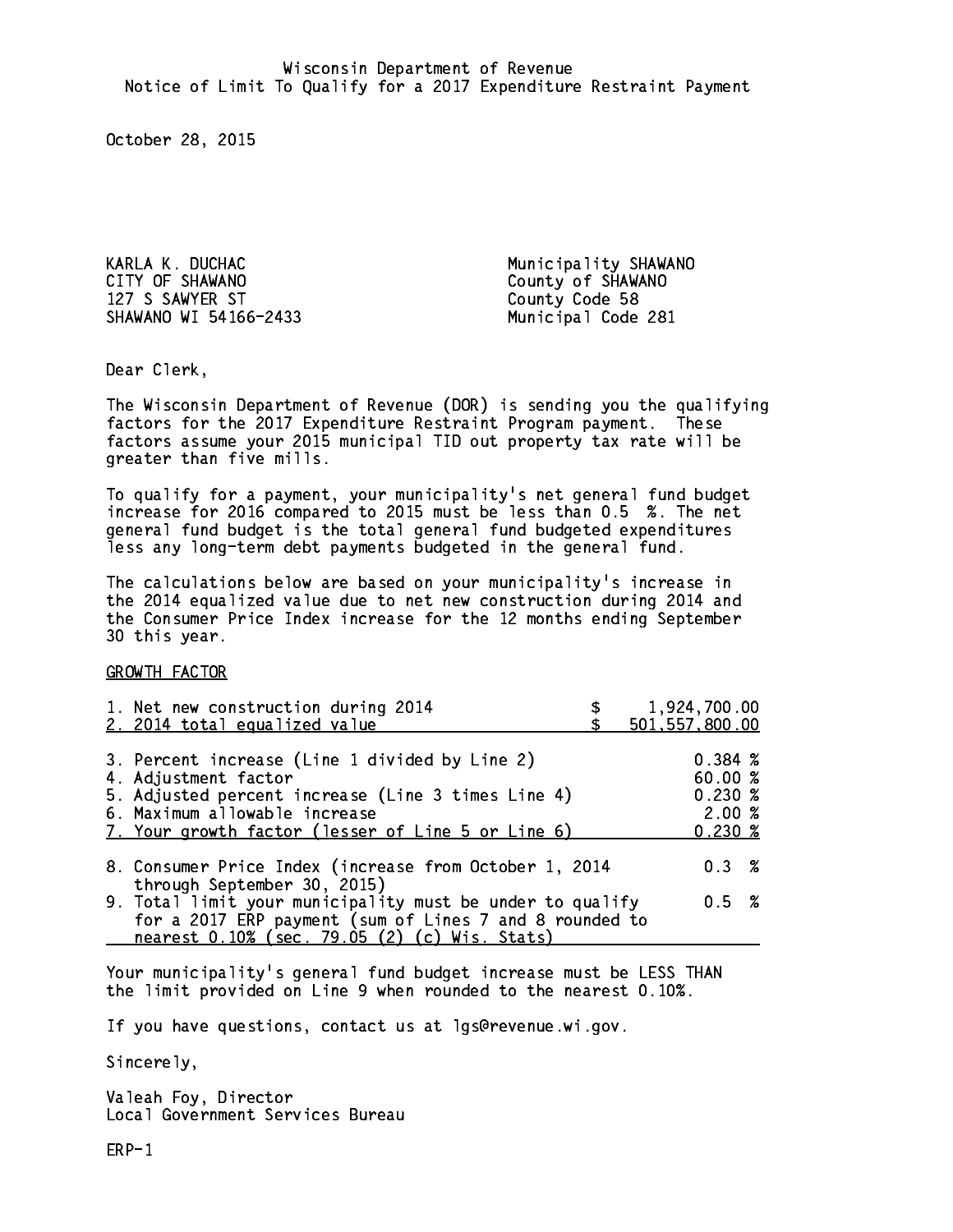KELLY RATHKE Municipality ADELL 508 SEIFERT ST County Code 59 ADELL WI 53001-1185 Municipal Code 101

VILLAGE OF ADELL County of SHEBOYGAN

Dear Clerk. Dear Clerk,

The Wisconsin Department of Revenue (DOR) is sending you the qualifying factors for the 2017 Expenditure Restraint Program payment. These factors assume your 2015 municipal TID out property tax rate will be greater than five mills.

 To qualify for a payment, your municipality's net general fund budget increase for 2016 compared to 2015 must be less than 0.3 %. The net general fund budget is the total general fund budgeted expenditures less any long-term debt payments budgeted in the general fund.

The calculations below are based on your municipality's increase in the 2014 equalized value due to net new construction during 2014 and the Consumer Price Index increase for the 12 months ending September 30 this year. 30 this year. This year of the second terms of the second terms in the second terms in the second terms in the

GROWTH FACTOR

| 1. Net new construction during 2014<br>2. 2014 total equalized value                                                                                                                                                | $-10,600.00$<br>35,283,400.00                        |
|---------------------------------------------------------------------------------------------------------------------------------------------------------------------------------------------------------------------|------------------------------------------------------|
| 3. Percent increase (Line 1 divided by Line 2)<br>4. Adjustment factor<br>5. Adjusted percent increase (Line 3 times Line 4)<br>6. Maximum allowable increase<br>7. Your growth factor (lesser of Line 5 or Line 6) | $-.030~%$<br>60.00%<br>$-.018$ %<br>2.00%<br>0.000 % |
| 8. Consumer Price Index (increase from October 1, 2014                                                                                                                                                              | 0.3%                                                 |
| through September 30, 2015)<br>9. Total limit your municipality must be under to qualify<br>for a 2017 ERP payment (sum of Lines 7 and 8 rounded to<br>nearest 0.10% (sec. 79.05 (2) (c) Wis. Stats)                | 0.3%                                                 |

Your municipality's general fund budget increase must be LESS THAN the limit provided on Line 9 when rounded to the nearest 0.10%.

If you have questions, contact us at lgs@revenue.wi.gov.

Sincerely,

Valeah Foy, Director Local Government Services Bureau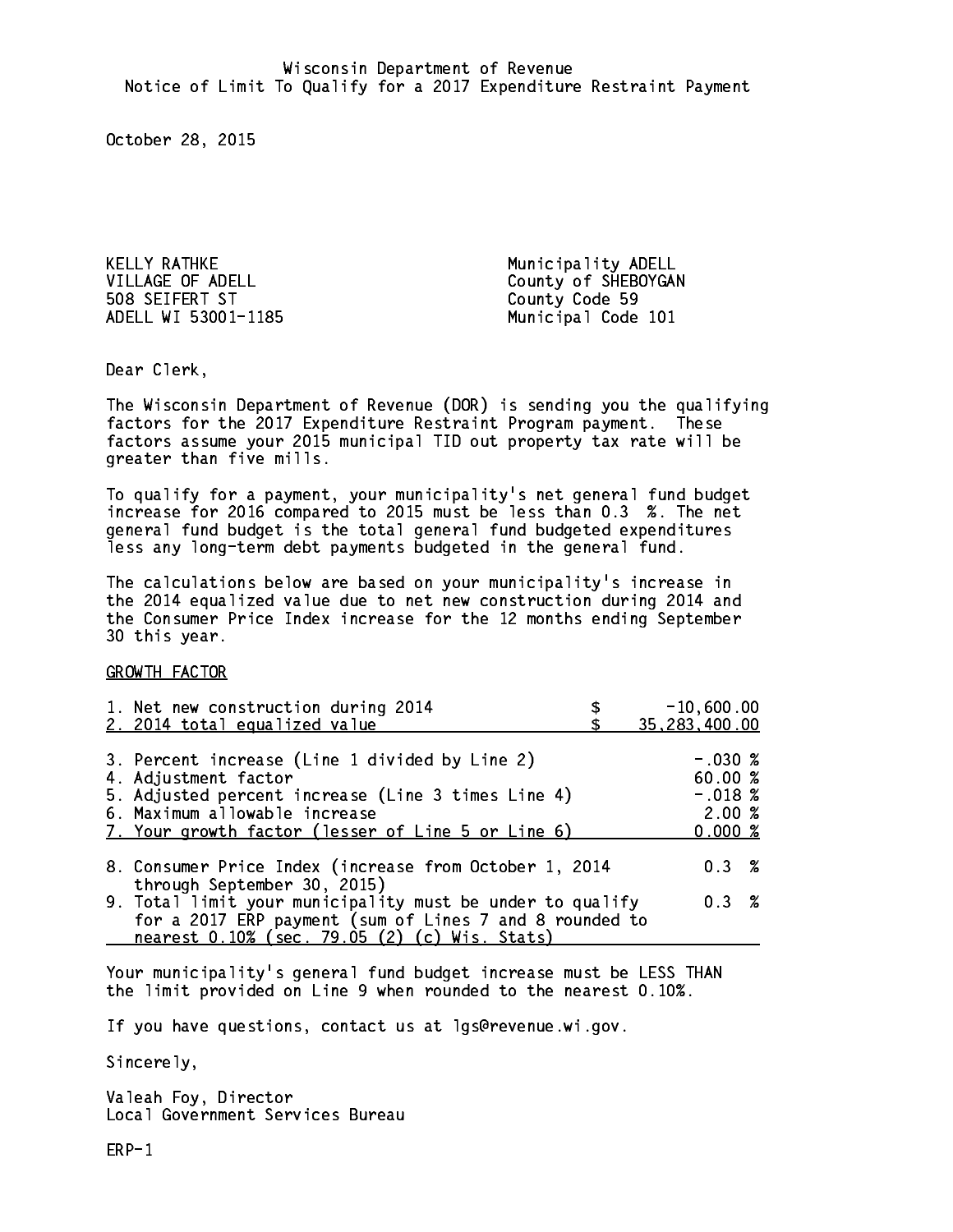VILLAGE OF CEDAR GROVE County of SHEBOYGAN 22 WILLOW AVENUE **County** County Code 59 CEDAR GROVE WI 53013 Municipal Code 112

JULIE BREY Municipality CEDAR GROVE

Dear Clerk. Dear Clerk,

The Wisconsin Department of Revenue (DOR) is sending you the qualifying factors for the 2017 Expenditure Restraint Program payment. These factors assume your 2015 municipal TID out property tax rate will be greater than five mills.

 To qualify for a payment, your municipality's net general fund budget increase for 2016 compared to 2015 must be less than 0.4 %. The net general fund budget is the total general fund budgeted expenditures less any long-term debt payments budgeted in the general fund.

The calculations below are based on your municipality's increase in the 2014 equalized value due to net new construction during 2014 and the Consumer Price Index increase for the 12 months ending September 30 this year. 30 this year. This year of the second terms of the second terms in the second terms in the second terms in the

GROWTH FACTOR

| 1. Net new construction during 2014<br>2. 2014 total equalized value                                                                                                                                                | 188,200.00<br>137,443,400.00                        |
|---------------------------------------------------------------------------------------------------------------------------------------------------------------------------------------------------------------------|-----------------------------------------------------|
| 3. Percent increase (Line 1 divided by Line 2)<br>4. Adjustment factor<br>5. Adjusted percent increase (Line 3 times Line 4)<br>6. Maximum allowable increase<br>7. Your growth factor (lesser of Line 5 or Line 6) | $0.137 \;$ %<br>60.00%<br>0.082%<br>2.00%<br>0.082% |
| 8. Consumer Price Index (increase from October 1, 2014<br>through September 30, 2015)                                                                                                                               | 0.3%                                                |
| 9. Total limit your municipality must be under to qualify<br>for a 2017 ERP payment (sum of Lines 7 and 8 rounded to<br>nearest 0.10% (sec. 79.05 (2) (c) Wis. Stats)                                               | $0.4 \t%$                                           |

Your municipality's general fund budget increase must be LESS THAN the limit provided on Line 9 when rounded to the nearest 0.10%.

If you have questions, contact us at lgs@revenue.wi.gov.

Sincerely,

Valeah Foy, Director Local Government Services Bureau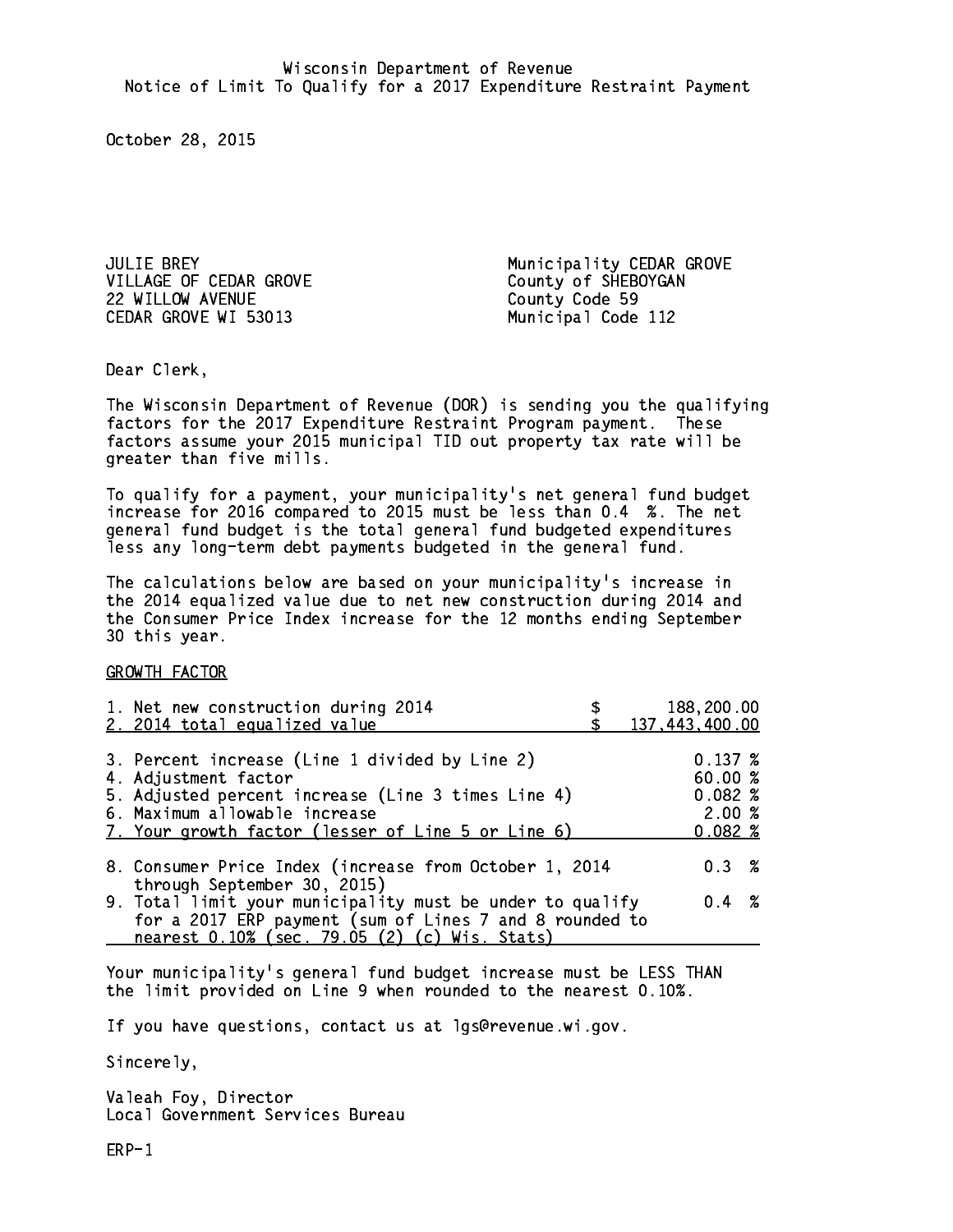MICHELE BERTRAM Municipality GLENBEULAH VILLAGE OF GLENBEULAH County of SHEBOYGAN PO BOX 128 GLENBEULAH WI 53023-0128 Municipal Code 131

County Code 59

Dear Clerk. Dear Clerk,

The Wisconsin Department of Revenue (DOR) is sending you the qualifying factors for the 2017 Expenditure Restraint Program payment. These factors assume your 2015 municipal TID out property tax rate will be greater than five mills.

 To qualify for a payment, your municipality's net general fund budget increase for 2016 compared to 2015 must be less than 0.5 %. The net general fund budget is the total general fund budgeted expenditures less any long-term debt payments budgeted in the general fund.

The calculations below are based on your municipality's increase in the 2014 equalized value due to net new construction during 2014 and the Consumer Price Index increase for the 12 months ending September 30 this year. 30 this year. This year of the second terms of the second terms in the second terms in the second terms in the

GROWTH FACTOR

| 1. Net new construction during 2014                       | 100,400.00    |
|-----------------------------------------------------------|---------------|
| 2. 2014 total equalized value                             | 30,675,400.00 |
|                                                           |               |
| 3. Percent increase (Line 1 divided by Line 2)            | 0.327~%       |
| 4. Adjustment factor                                      | 60.00%        |
| 5. Adjusted percent increase (Line 3 times Line 4)        | 0.196~%       |
| 6. Maximum allowable increase                             | 2.00%         |
| 7. Your growth factor (lesser of Line 5 or Line 6)        | 0.196~%       |
|                                                           |               |
| 8. Consumer Price Index (increase from October 1, 2014    | $0.3 \t%$     |
| through September 30, 2015)                               |               |
| 9. Total limit your municipality must be under to qualify | 0.5 %         |
| for a 2017 ERP payment (sum of Lines 7 and 8 rounded to   |               |
| nearest 0.10% (sec. 79.05 (2) (c) Wis. Stats)             |               |

Your municipality's general fund budget increase must be LESS THAN the limit provided on Line 9 when rounded to the nearest 0.10%.

If you have questions, contact us at lgs@revenue.wi.gov.

Sincerely,

Valeah Foy, Director Local Government Services Bureau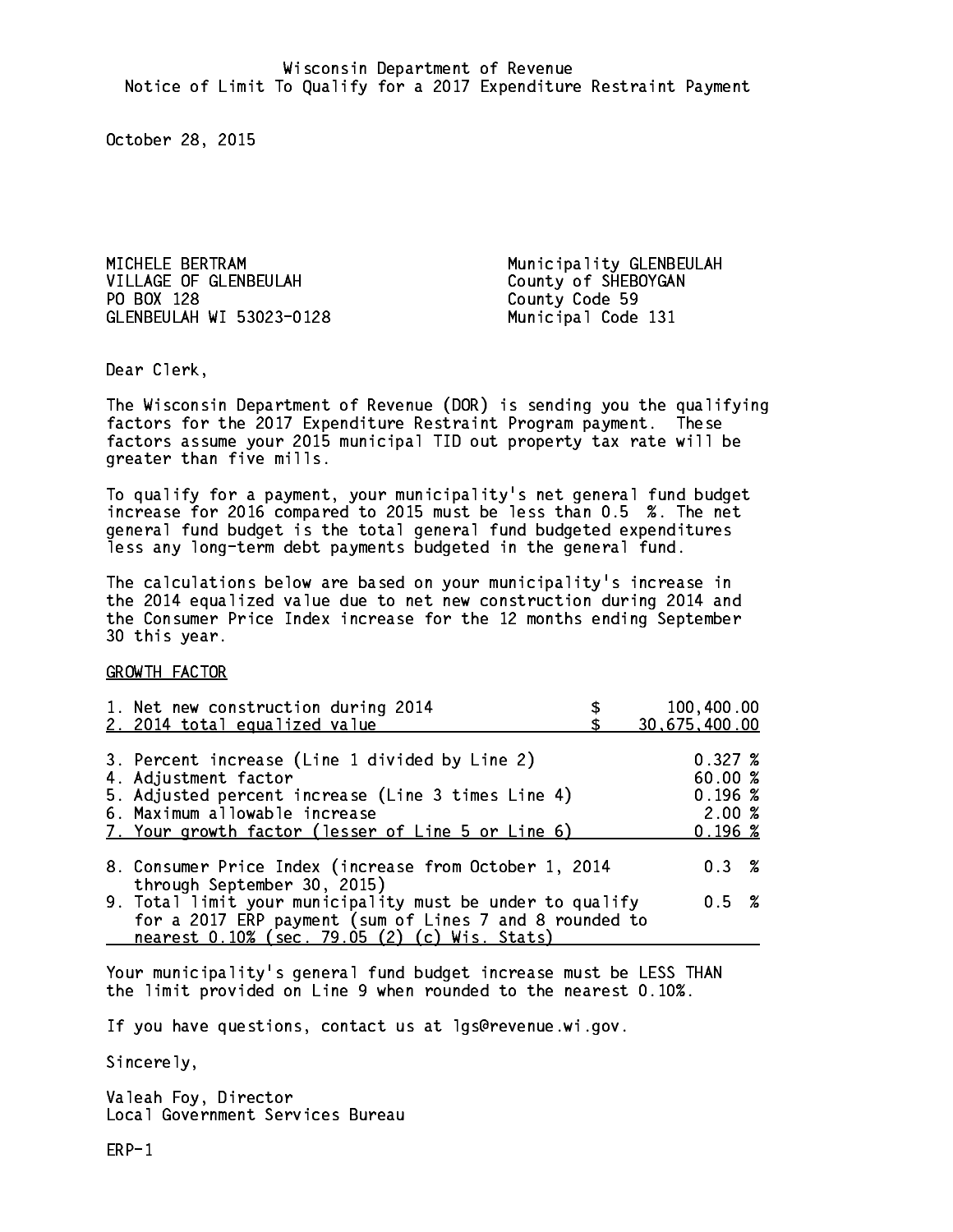JILL LUDENS Municipality OOSTBURG VILLAGE OF OOSTBURG County of SHEBOYGAN PO BOX 700227 OOSTBURG WI 53070-0227 Municipal Code 165

County Code 59

Dear Clerk. Dear Clerk,

The Wisconsin Department of Revenue (DOR) is sending you the qualifying factors for the 2017 Expenditure Restraint Program payment. These factors assume your 2015 municipal TID out property tax rate will be greater than five mills.

 To qualify for a payment, your municipality's net general fund budget increase for 2016 compared to 2015 must be less than 0.8 %. The net general fund budget is the total general fund budgeted expenditures less any long-term debt payments budgeted in the general fund.

The calculations below are based on your municipality's increase in the 2014 equalized value due to net new construction during 2014 and the Consumer Price Index increase for the 12 months ending September 30 this year. 30 this year. This year of the second terms of the second terms in the second terms in the second terms in the

GROWTH FACTOR

| 1. Net new construction during 2014<br>2. 2014 total equalized value                                                                                                                                                | 1,605,700.00<br>190, 510, 100.00                 |
|---------------------------------------------------------------------------------------------------------------------------------------------------------------------------------------------------------------------|--------------------------------------------------|
| 3. Percent increase (Line 1 divided by Line 2)<br>4. Adjustment factor<br>5. Adjusted percent increase (Line 3 times Line 4)<br>6. Maximum allowable increase<br>7. Your growth factor (lesser of Line 5 or Line 6) | 0.843~%<br>60.00%<br>0.506~%<br>2.00%<br>0.506~% |
| 8. Consumer Price Index (increase from October 1, 2014                                                                                                                                                              | $0.3 \t%$                                        |
| through September 30, 2015)<br>9. Total limit your municipality must be under to qualify<br>for a 2017 ERP payment (sum of Lines 7 and 8 rounded to<br>nearest 0.10% (sec. 79.05 (2) (c) Wis. Stats)                | 0.8 <sup>8</sup>                                 |

Your municipality's general fund budget increase must be LESS THAN the limit provided on Line 9 when rounded to the nearest 0.10%.

If you have questions, contact us at lgs@revenue.wi.gov.

Sincerely,

Valeah Foy, Director Local Government Services Bureau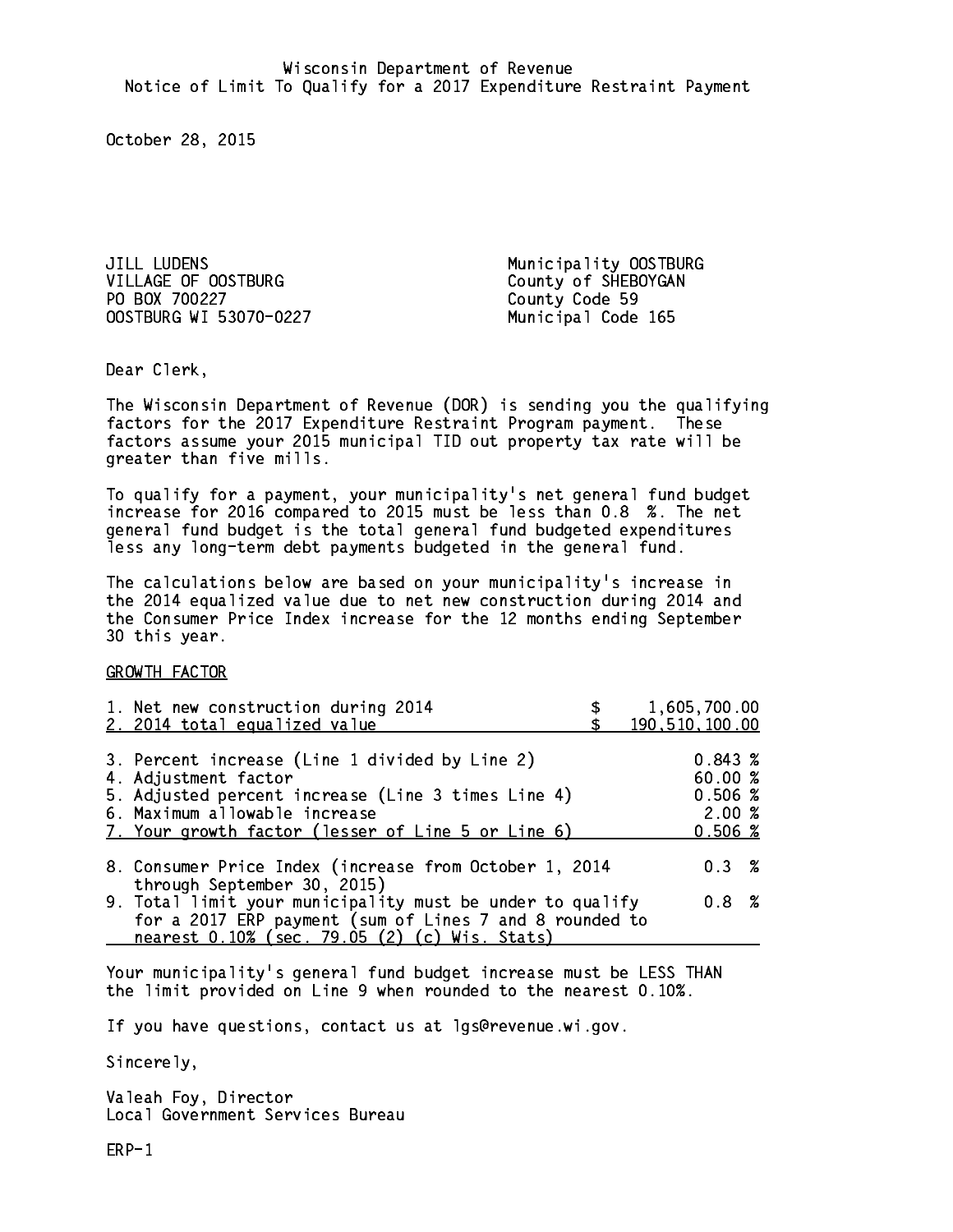RITA SCHMID **Municipality RANDOM LAKE** VILLAGE OF RANDOM LAKE County of SHEBOYGAN PO BOX 344 County Code 59 RANDOM LAKE WI 53075-0344 Municipal Code 176

Dear Clerk. Dear Clerk,

The Wisconsin Department of Revenue (DOR) is sending you the qualifying factors for the 2017 Expenditure Restraint Program payment. These factors assume your 2015 municipal TID out property tax rate will be greater than five mills.

 To qualify for a payment, your municipality's net general fund budget increase for 2016 compared to 2015 must be less than 0.9 %. The net general fund budget is the total general fund budgeted expenditures less any long-term debt payments budgeted in the general fund.

The calculations below are based on your municipality's increase in the 2014 equalized value due to net new construction during 2014 and the Consumer Price Index increase for the 12 months ending September 30 this year. 30 this year. This year of the second terms of the second terms in the second terms in the second terms in the

GROWTH FACTOR

| 1. Net new construction during 2014<br>2. 2014 total equalized value                                                                                                                                                | 1,338,600.00<br>134,754,200.00                        |
|---------------------------------------------------------------------------------------------------------------------------------------------------------------------------------------------------------------------|-------------------------------------------------------|
| 3. Percent increase (Line 1 divided by Line 2)<br>4. Adjustment factor<br>5. Adjusted percent increase (Line 3 times Line 4)<br>6. Maximum allowable increase<br>7. Your growth factor (lesser of Line 5 or Line 6) | $0.993 \;$ %<br>60.00 %<br>0.596%<br>2.00%<br>0.596~% |
| 8. Consumer Price Index (increase from October 1, 2014                                                                                                                                                              | $0.3 \t%$                                             |
| through September 30, 2015)<br>9. Total limit your municipality must be under to qualify<br>for a 2017 ERP payment (sum of Lines 7 and 8 rounded to<br>nearest 0.10% (sec. 79.05 (2) (c) Wis. Stats)                | 0.9 %                                                 |

Your municipality's general fund budget increase must be LESS THAN the limit provided on Line 9 when rounded to the nearest 0.10%.

If you have questions, contact us at lgs@revenue.wi.gov.

Sincerely,

Valeah Foy, Director Local Government Services Bureau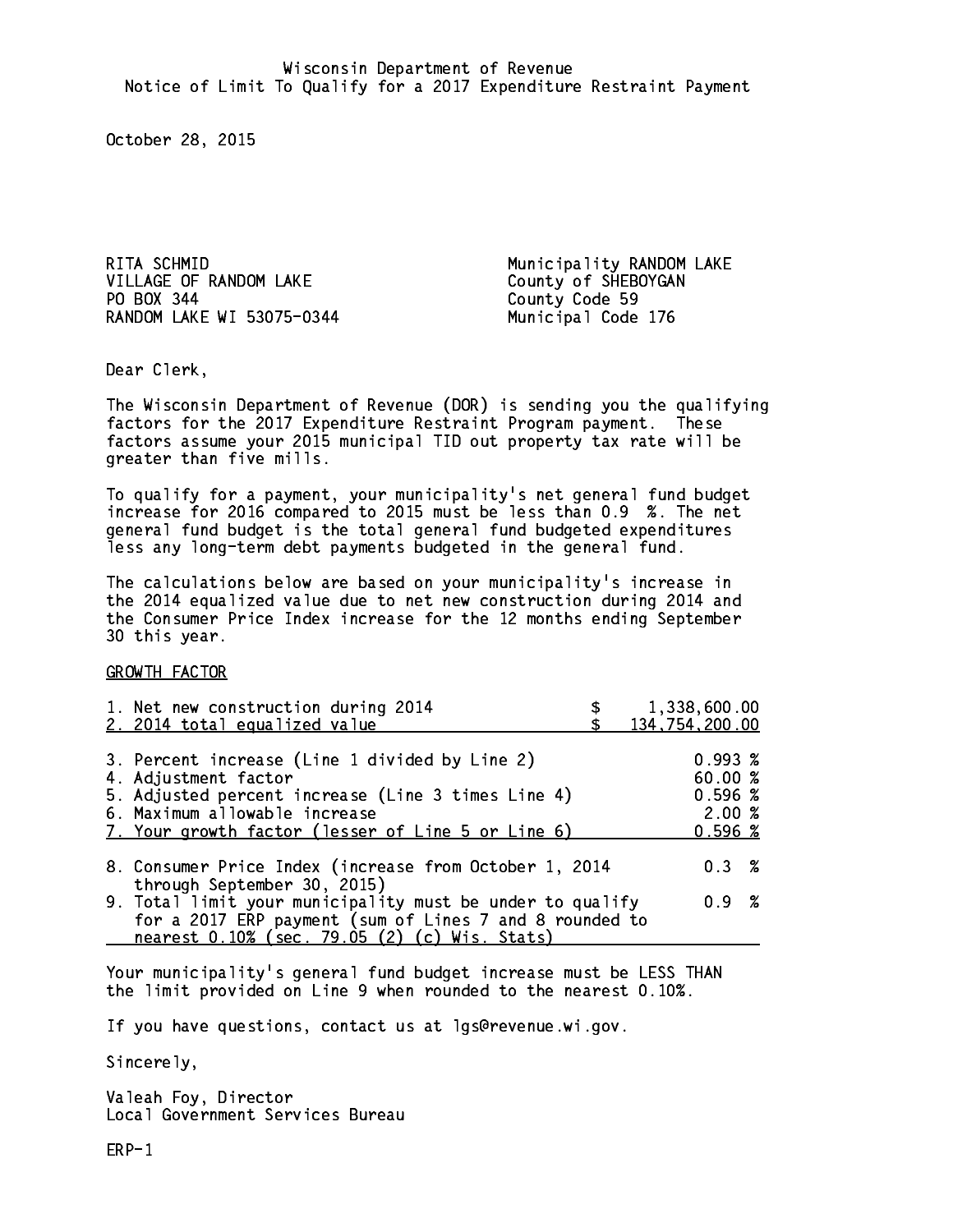MICHELLE BRECHT Municipality WALDO P O BOX 202 County Code 59 WALDO WI 53093-0202 Municipal Code 191

VILLAGE OF WALDO County of SHEBOYGAN

Dear Clerk. Dear Clerk,

The Wisconsin Department of Revenue (DOR) is sending you the qualifying factors for the 2017 Expenditure Restraint Program payment. These factors assume your 2015 municipal TID out property tax rate will be greater than five mills.

 To qualify for a payment, your municipality's net general fund budget increase for 2016 compared to 2015 must be less than 0.4 %. The net general fund budget is the total general fund budgeted expenditures less any long-term debt payments budgeted in the general fund.

The calculations below are based on your municipality's increase in the 2014 equalized value due to net new construction during 2014 and the Consumer Price Index increase for the 12 months ending September 30 this year. 30 this year.

GROWTH FACTOR

| 1. Net new construction during 2014<br>2. 2014 total equalized value                                                                                                                                                | 64,700.00<br>28,084,100.00                           |
|---------------------------------------------------------------------------------------------------------------------------------------------------------------------------------------------------------------------|------------------------------------------------------|
| 3. Percent increase (Line 1 divided by Line 2)<br>4. Adjustment factor<br>5. Adjusted percent increase (Line 3 times Line 4)<br>6. Maximum allowable increase<br>7. Your growth factor (lesser of Line 5 or Line 6) | 0.230%<br>60.00%<br>0.138~%<br>2.00%<br>$0.138 \;$ % |
| 8. Consumer Price Index (increase from October 1, 2014                                                                                                                                                              | $0.3 \t%$                                            |
| through September 30, 2015)<br>9. Total limit your municipality must be under to qualify<br>for a 2017 ERP payment (sum of Lines 7 and 8 rounded to<br>nearest 0.10% (sec. 79.05 (2) (c) Wis. Stats)                | $0.4 \t%$                                            |

Your municipality's general fund budget increase must be LESS THAN the limit provided on Line 9 when rounded to the nearest 0.10%.

If you have questions, contact us at lgs@revenue.wi.gov.

Sincerely,

Valeah Foy, Director Local Government Services Bureau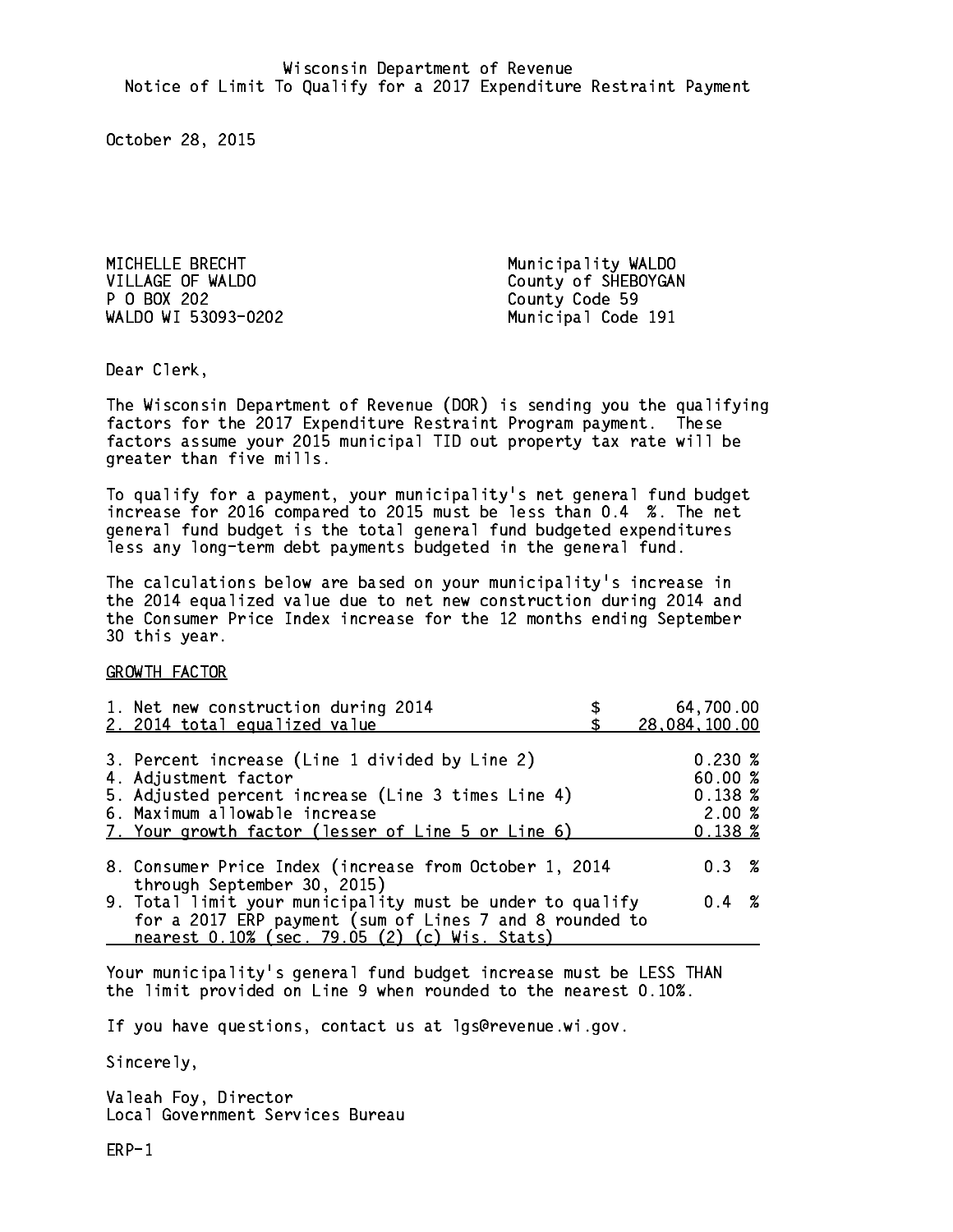PATRICIA HUBERTY **Municipality PLYMOUTH** CITY OF PLYMOUTH CITY OF PLYMOUTH PO BOX 107 County Code 59 PLYMOUTH WI 53073-0107 Municipal Code 271

Dear Clerk. Dear Clerk,

The Wisconsin Department of Revenue (DOR) is sending you the qualifying factors for the 2017 Expenditure Restraint Program payment. These factors assume your 2015 municipal TID out property tax rate will be greater than five mills.

 To qualify for a payment, your municipality's net general fund budget increase for 2016 compared to 2015 must be less than 0.8 %. The net general fund budget is the total general fund budgeted expenditures less any long-term debt payments budgeted in the general fund.

The calculations below are based on your municipality's increase in the 2014 equalized value due to net new construction during 2014 and the Consumer Price Index increase for the 12 months ending September 30 this year. 30 this year.

GROWTH FACTOR

| 1. Net new construction during 2014<br>2. 2014 total equalized value                                                                                                                                                | 6,190,700.00<br>677,470,100.00                         |
|---------------------------------------------------------------------------------------------------------------------------------------------------------------------------------------------------------------------|--------------------------------------------------------|
| 3. Percent increase (Line 1 divided by Line 2)<br>4. Adjustment factor<br>5. Adjusted percent increase (Line 3 times Line 4)<br>6. Maximum allowable increase<br>7. Your growth factor (lesser of Line 5 or Line 6) | $0.914 \;$ %<br>60.00 %<br>0.548~%<br>2.00%<br>0.548~% |
| 8. Consumer Price Index (increase from October 1, 2014<br>through September 30, 2015)                                                                                                                               | 0.3%                                                   |
| 9. Total limit your municipality must be under to qualify<br>for a 2017 ERP payment (sum of Lines 7 and 8 rounded to<br>nearest 0.10% (sec. 79.05 (2) (c) Wis. Stats)                                               | 0.8 <sup>8</sup>                                       |

Your municipality's general fund budget increase must be LESS THAN the limit provided on Line 9 when rounded to the nearest 0.10%.

If you have questions, contact us at lgs@revenue.wi.gov.

Sincerely,

Valeah Foy, Director Local Government Services Bureau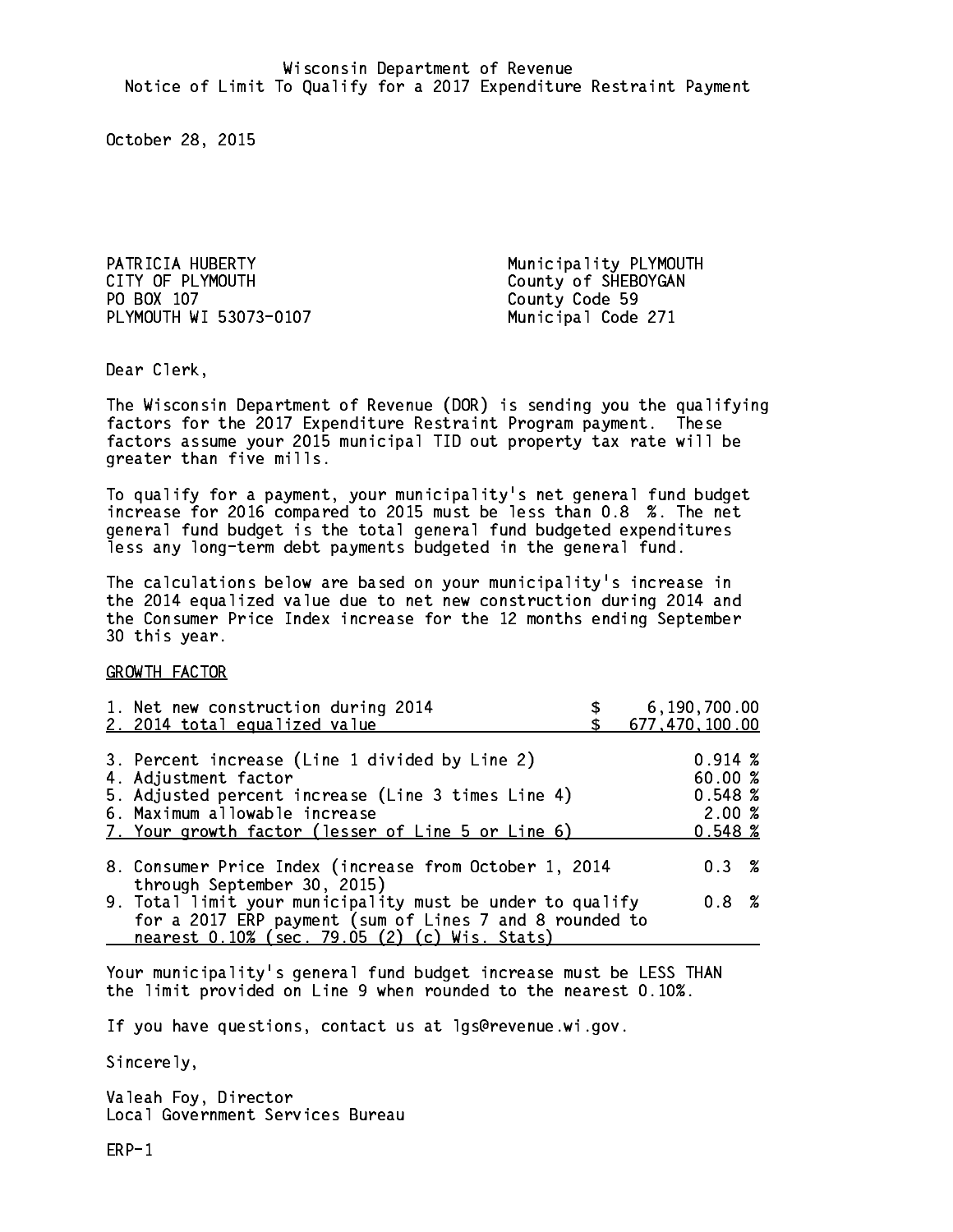SUSAN RICHARDS Municipality SHEBOYGAN CITY OF SHEBOYGAN COUNTY OF SHEBOYGAN 828 CENTER AVE SHEBOYGAN WI 53081-4442 Municipal Code 281

County Code 59

Dear Clerk. Dear Clerk,

The Wisconsin Department of Revenue (DOR) is sending you the qualifying factors for the 2017 Expenditure Restraint Program payment. These factors assume your 2015 municipal TID out property tax rate will be greater than five mills.

 To qualify for a payment, your municipality's net general fund budget increase for 2016 compared to 2015 must be less than 0.7 %. The net general fund budget is the total general fund budgeted expenditures less any long-term debt payments budgeted in the general fund.

The calculations below are based on your municipality's increase in the 2014 equalized value due to net new construction during 2014 and the Consumer Price Index increase for the 12 months ending September 30 this year. 30 this year. This year of the second terms of the second terms in the second terms in the second terms in the

GROWTH FACTOR

| 1. Net new construction during 2014<br>2. 2014 total equalized value                                                                                                                                                | \$17,089,300.00<br>\$2,475,095,000.00 |                                                            |  |
|---------------------------------------------------------------------------------------------------------------------------------------------------------------------------------------------------------------------|---------------------------------------|------------------------------------------------------------|--|
| 3. Percent increase (Line 1 divided by Line 2)<br>4. Adjustment factor<br>5. Adjusted percent increase (Line 3 times Line 4)<br>6. Maximum allowable increase<br>7. Your growth factor (lesser of Line 5 or Line 6) |                                       | 0.690%<br>60.00 %<br>$0.414 \;$ %<br>2.00%<br>$0.414 \; %$ |  |
| 8. Consumer Price Index (increase from October 1, 2014<br>through September 30, 2015)                                                                                                                               |                                       | $0.3 \t%$                                                  |  |
| 9. Total limit your municipality must be under to qualify<br>for a 2017 ERP payment (sum of Lines 7 and 8 rounded to<br>nearest 0.10% (sec. 79.05 (2) (c) Wis. Stats)                                               |                                       | 0.7%                                                       |  |

Your municipality's general fund budget increase must be LESS THAN the limit provided on Line 9 when rounded to the nearest 0.10%.

If you have questions, contact us at lgs@revenue.wi.gov.

Sincerely,

Valeah Foy, Director Local Government Services Bureau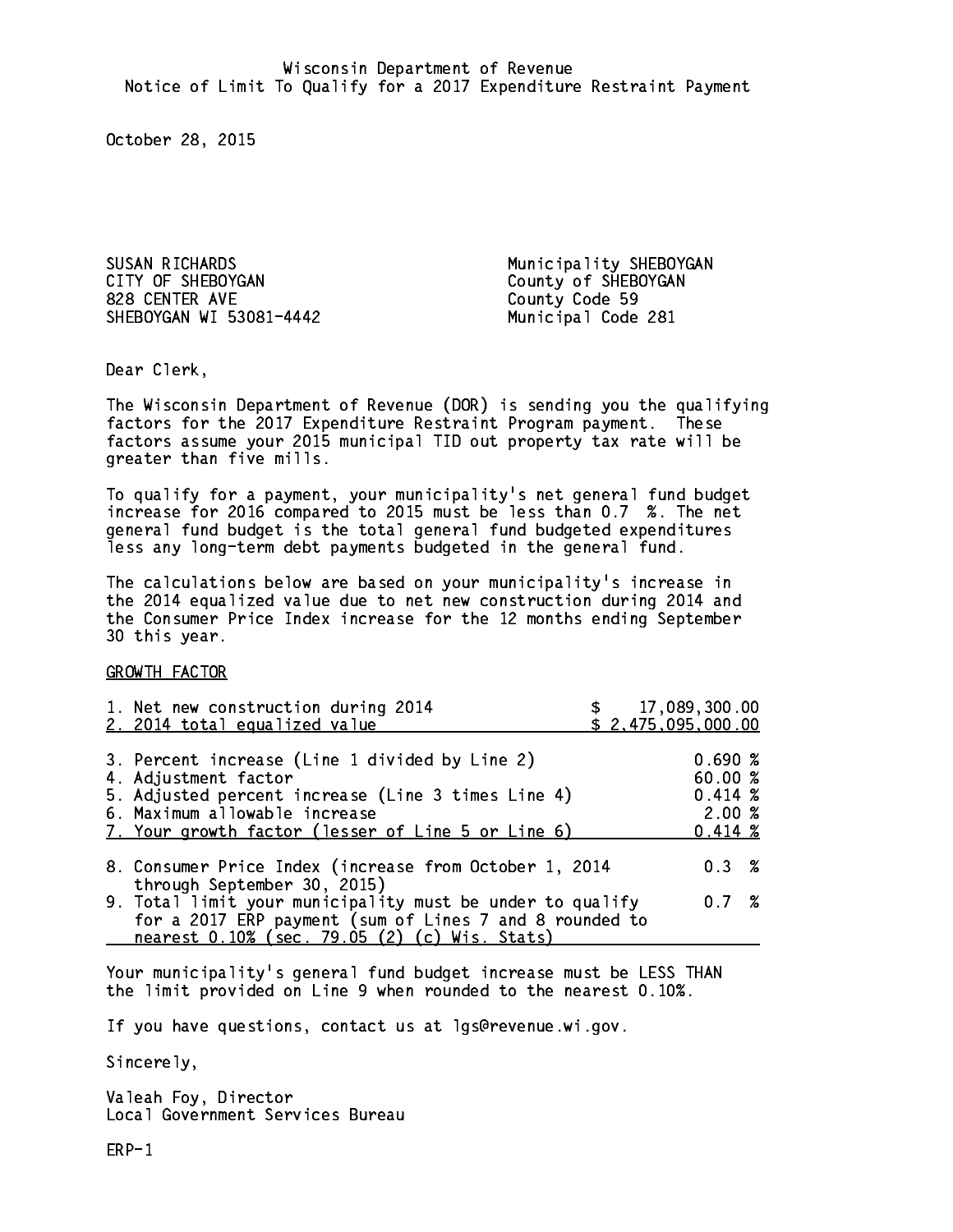JOEL TAUSCHEK<br>CITY OF SHEBOYGAN FALLS County of SHEBOYGAN PO BOX 186 SHEBOYGAN FALLS WI 53085-0186 Municipal Code 282

Municipality SHEBOYGAN FALLS County Code 59

Dear Clerk. Dear Clerk,

The Wisconsin Department of Revenue (DOR) is sending you the qualifying factors for the 2017 Expenditure Restraint Program payment. These factors assume your 2015 municipal TID out property tax rate will be greater than five mills.

 To qualify for a payment, your municipality's net general fund budget increase for 2016 compared to 2015 must be less than 0.9 %. The net general fund budget is the total general fund budgeted expenditures less any long-term debt payments budgeted in the general fund.

The calculations below are based on your municipality's increase in the 2014 equalized value due to net new construction during 2014 and the Consumer Price Index increase for the 12 months ending September 30 this year. 30 this year. This year of the second terms of the second terms in the second terms in the second terms in the

GROWTH FACTOR

| 1. Net new construction during 2014<br>2. 2014 total equalized value                                                                                                                                                | 5,988,900.00<br>577,854,800.00                 |
|---------------------------------------------------------------------------------------------------------------------------------------------------------------------------------------------------------------------|------------------------------------------------|
| 3. Percent increase (Line 1 divided by Line 2)<br>4. Adjustment factor<br>5. Adjusted percent increase (Line 3 times Line 4)<br>6. Maximum allowable increase<br>7. Your growth factor (lesser of Line 5 or Line 6) | 1.036 %<br>60.00%<br>0.622%<br>2.00%<br>0.622% |
| 8. Consumer Price Index (increase from October 1, 2014                                                                                                                                                              | $0.3 \t%$                                      |
| through September 30, 2015)<br>9. Total limit your municipality must be under to qualify<br>for a 2017 ERP payment (sum of Lines 7 and 8 rounded to<br>nearest 0.10% (sec. 79.05 (2) (c) Wis. Stats)                | 0.9 %                                          |

Your municipality's general fund budget increase must be LESS THAN the limit provided on Line 9 when rounded to the nearest 0.10%.

If you have questions, contact us at lgs@revenue.wi.gov.

Sincerely,

Valeah Foy, Director Local Government Services Bureau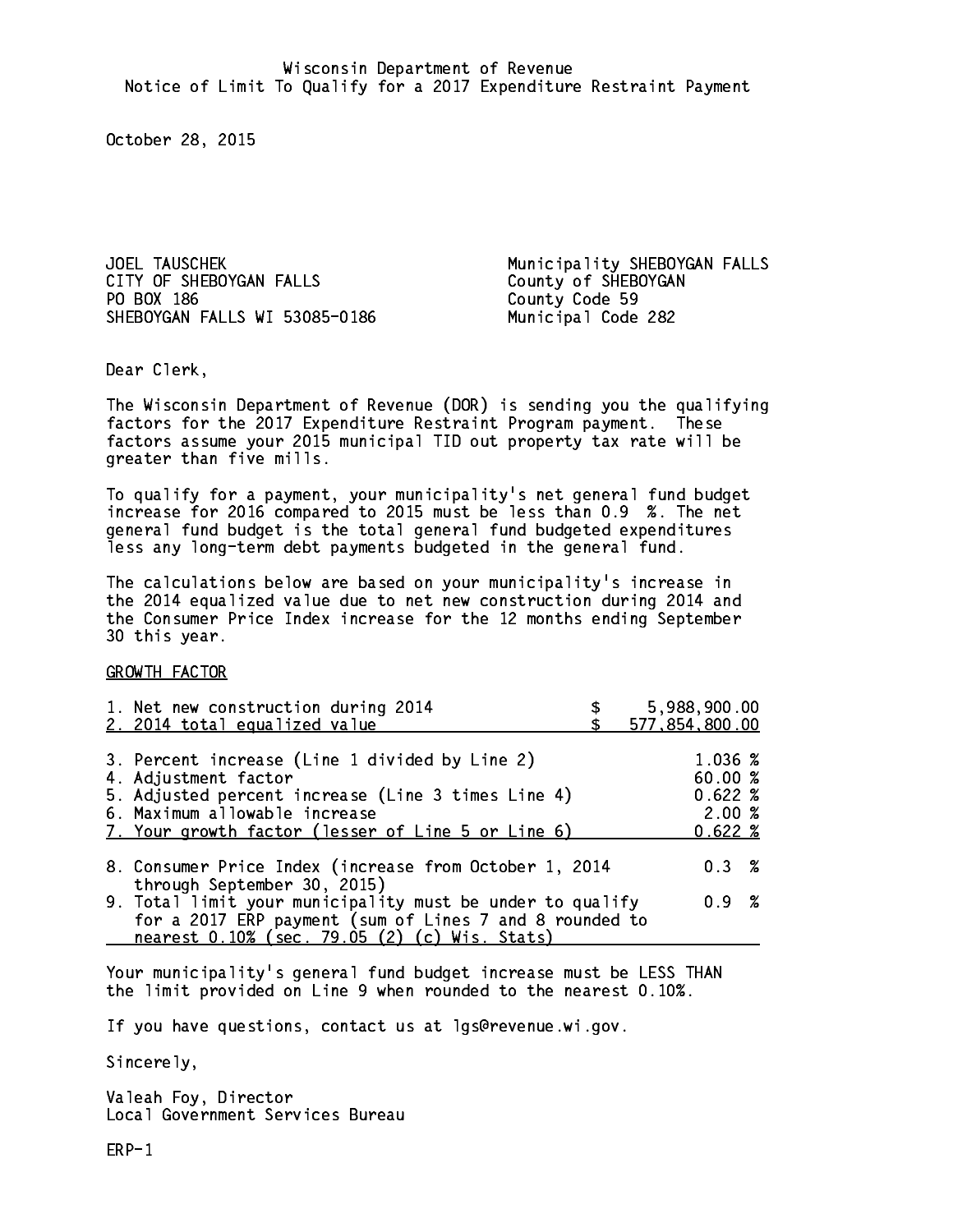CANDICE GRUNSETH Municipality GILMAN VILLAGE OF GILMAN County of TAYLOR PO BOX 157 County Code 60 GILMAN WI 54433-0157 Municipal Code 131

Dear Clerk. Dear Clerk,

The Wisconsin Department of Revenue (DOR) is sending you the qualifying factors for the 2017 Expenditure Restraint Program payment. These factors assume your 2015 municipal TID out property tax rate will be greater than five mills.

 To qualify for a payment, your municipality's net general fund budget increase for 2016 compared to 2015 must be less than 1.9 %. The net general fund budget is the total general fund budgeted expenditures less any long-term debt payments budgeted in the general fund.

The calculations below are based on your municipality's increase in the 2014 equalized value due to net new construction during 2014 and the Consumer Price Index increase for the 12 months ending September 30 this year. 30 this year. This year of the second terms of the second terms in the second terms in the second terms in the

GROWTH FACTOR

| 1. Net new construction during 2014<br>2. 2014 total equalized value                                                                                                                                                | 454,400.00<br>17, 157, 000.00                    |
|---------------------------------------------------------------------------------------------------------------------------------------------------------------------------------------------------------------------|--------------------------------------------------|
| 3. Percent increase (Line 1 divided by Line 2)<br>4. Adjustment factor<br>5. Adjusted percent increase (Line 3 times Line 4)<br>6. Maximum allowable increase<br>7. Your growth factor (lesser of Line 5 or Line 6) | 2.648 %<br>60.00%<br>1.589 %<br>2.00%<br>1.589 % |
| 8. Consumer Price Index (increase from October 1, 2014<br>through September 30, 2015)                                                                                                                               | $0.3 \t%$                                        |
| 9. Total limit your municipality must be under to qualify<br>for a 2017 ERP payment (sum of Lines 7 and 8 rounded to<br>nearest 0.10% (sec. 79.05 (2) (c) Wis. Stats)                                               | 1.9 %                                            |

Your municipality's general fund budget increase must be LESS THAN the limit provided on Line 9 when rounded to the nearest 0.10%.

If you have questions, contact us at lgs@revenue.wi.gov.

Sincerely,

Valeah Foy, Director Local Government Services Bureau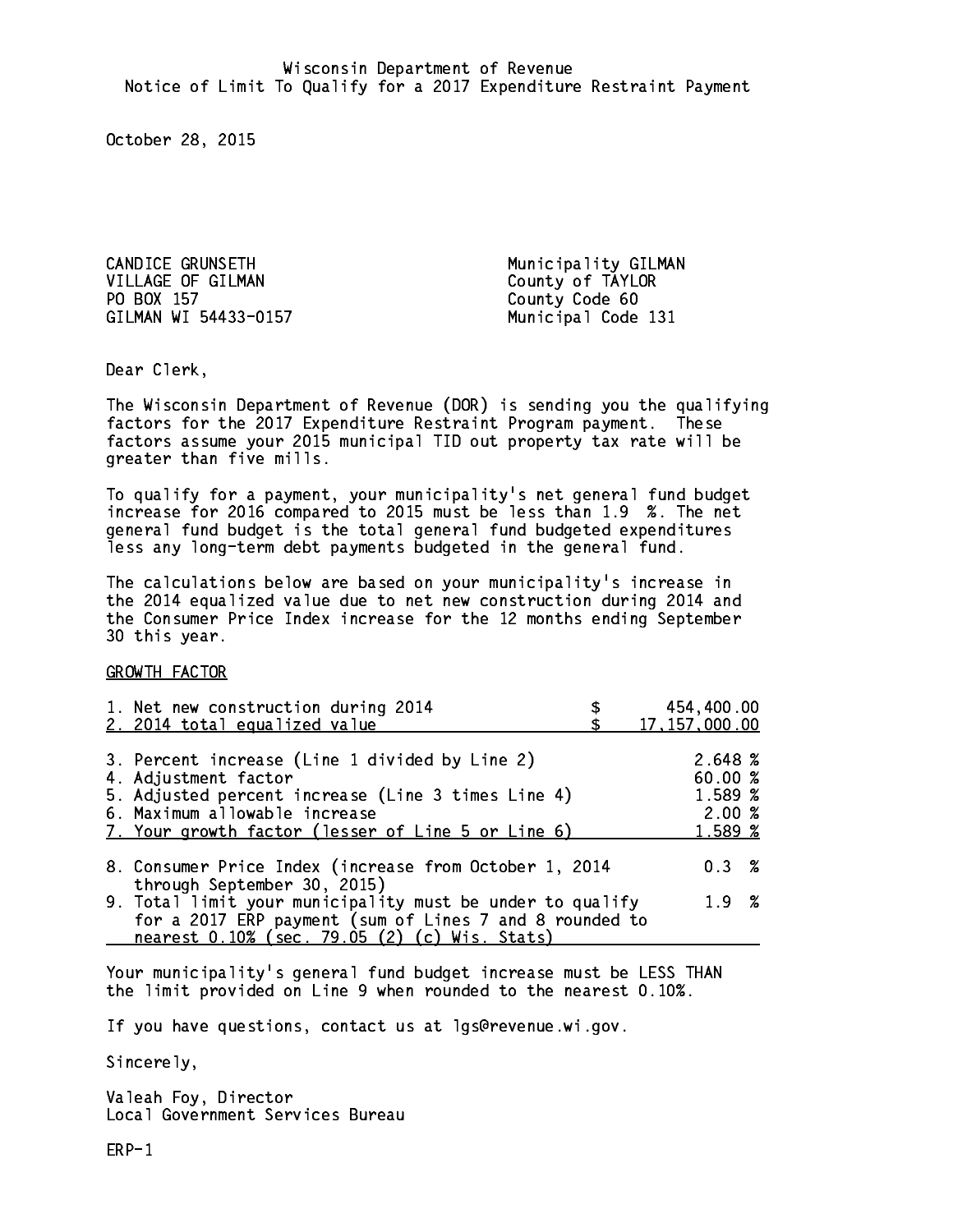DAWN SWENSON **Municipality RIB LAKE** VILLAGE OF RIB LAKE County of TAYLOR PO BOX 205 RIB LAKE WI 54470-0205 Municipal Code 176

County Code 60

Dear Clerk. Dear Clerk,

The Wisconsin Department of Revenue (DOR) is sending you the qualifying factors for the 2017 Expenditure Restraint Program payment. These factors assume your 2015 municipal TID out property tax rate will be greater than five mills.

 To qualify for a payment, your municipality's net general fund budget increase for 2016 compared to 2015 must be less than 0.4 %. The net general fund budget is the total general fund budgeted expenditures less any long-term debt payments budgeted in the general fund.

The calculations below are based on your municipality's increase in the 2014 equalized value due to net new construction during 2014 and the Consumer Price Index increase for the 12 months ending September 30 this year. 30 this year. This year of the second terms of the second terms in the second terms in the second terms in the

GROWTH FACTOR

| 1. Net new construction during 2014<br>2. 2014 total equalized value                                                                                                                                                | 70,800.00<br>33,460,600.00                                      |
|---------------------------------------------------------------------------------------------------------------------------------------------------------------------------------------------------------------------|-----------------------------------------------------------------|
| 3. Percent increase (Line 1 divided by Line 2)<br>4. Adjustment factor<br>5. Adjusted percent increase (Line 3 times Line 4)<br>6. Maximum allowable increase<br>7. Your growth factor (lesser of Line 5 or Line 6) | $0.212 \;$ %<br>60.00%<br>$0.127 \;$ %<br>2.00%<br>$0.127 \;$ % |
| 8. Consumer Price Index (increase from October 1, 2014                                                                                                                                                              | 0.3%                                                            |
| through September 30, 2015)<br>9. Total limit your municipality must be under to qualify<br>for a 2017 ERP payment (sum of Lines 7 and 8 rounded to<br>nearest 0.10% (sec. 79.05 (2) (c) Wis. Stats)                | $0.4 \t%$                                                       |

Your municipality's general fund budget increase must be LESS THAN the limit provided on Line 9 when rounded to the nearest 0.10%.

If you have questions, contact us at lgs@revenue.wi.gov.

Sincerely,

Valeah Foy, Director Local Government Services Bureau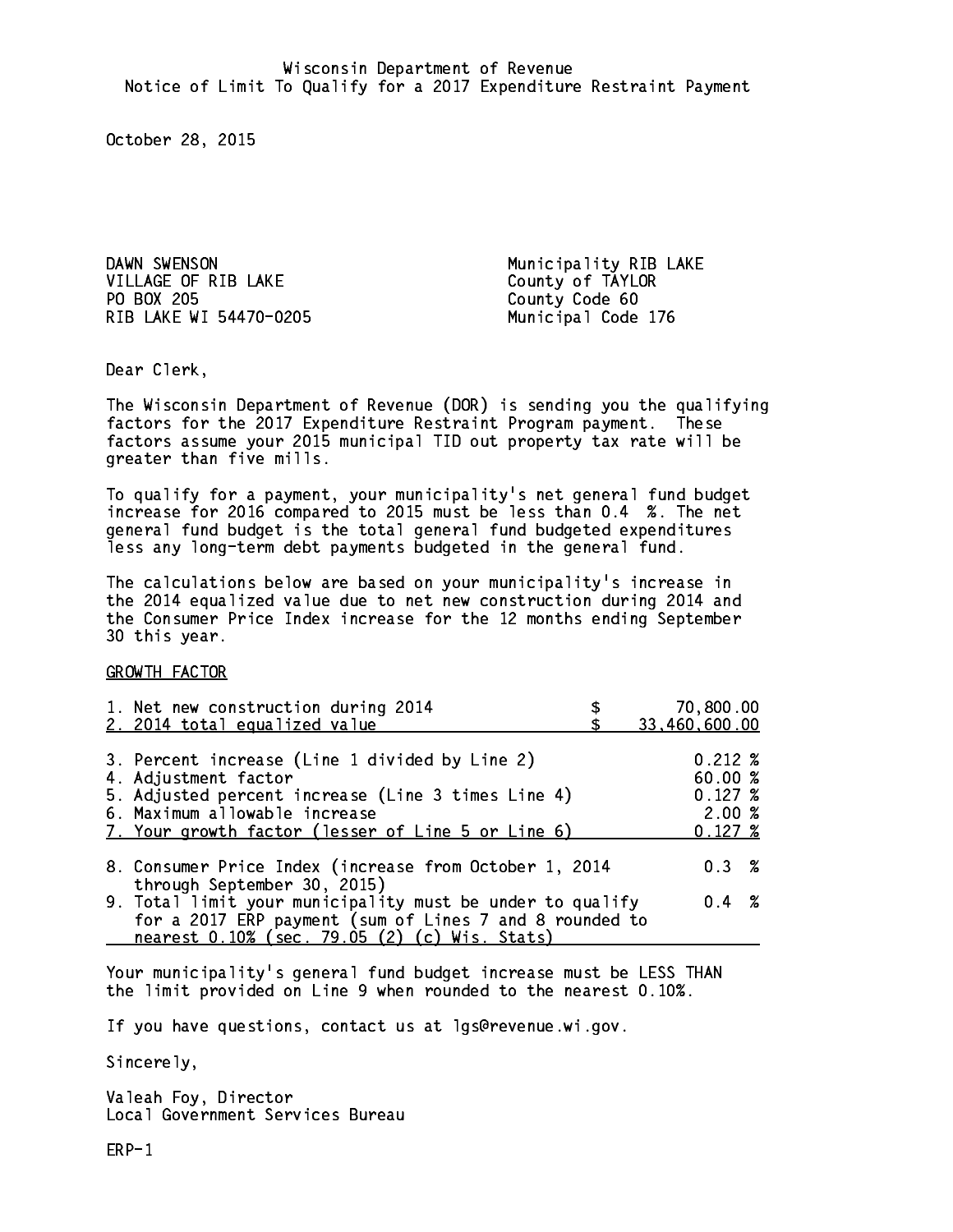VIRGINIA BROST Municipality MEDFORD CITY OF MEDFORD COUNTY OF TAYLOR 639 S 2ND ST County Code 60 MEDFORD WI 54451-2058 Municipal Code 251

Dear Clerk. Dear Clerk,

The Wisconsin Department of Revenue (DOR) is sending you the qualifying factors for the 2017 Expenditure Restraint Program payment. These factors assume your 2015 municipal TID out property tax rate will be greater than five mills.

 To qualify for a payment, your municipality's net general fund budget increase for 2016 compared to 2015 must be less than 1.2 %. The net general fund budget is the total general fund budgeted expenditures less any long-term debt payments budgeted in the general fund.

The calculations below are based on your municipality's increase in the 2014 equalized value due to net new construction during 2014 and the Consumer Price Index increase for the 12 months ending September 30 this year. 30 this year. This year of the second terms of the second terms in the second terms in the second terms in the

GROWTH FACTOR

| 1. Net new construction during 2014<br>2. 2014 total equalized value                                                                                                                                                | 4,414,900.00<br>288,910,100.00                        |
|---------------------------------------------------------------------------------------------------------------------------------------------------------------------------------------------------------------------|-------------------------------------------------------|
| 3. Percent increase (Line 1 divided by Line 2)<br>4. Adjustment factor<br>5. Adjusted percent increase (Line 3 times Line 4)<br>6. Maximum allowable increase<br>7. Your growth factor (lesser of Line 5 or Line 6) | 1.528 %<br>60.00%<br>$0.917 \;$ %<br>2.00%<br>0.917~% |
| 8. Consumer Price Index (increase from October 1, 2014<br>through September 30, 2015)                                                                                                                               | $0.3 \t%$                                             |
| 9. Total limit your municipality must be under to qualify<br>for a 2017 ERP payment (sum of Lines 7 and 8 rounded to<br>nearest 0.10% (sec. 79.05 (2) (c) Wis. Stats)                                               | 1.2%                                                  |

Your municipality's general fund budget increase must be LESS THAN the limit provided on Line 9 when rounded to the nearest 0.10%.

If you have questions, contact us at lgs@revenue.wi.gov.

Sincerely,

Valeah Foy, Director Local Government Services Bureau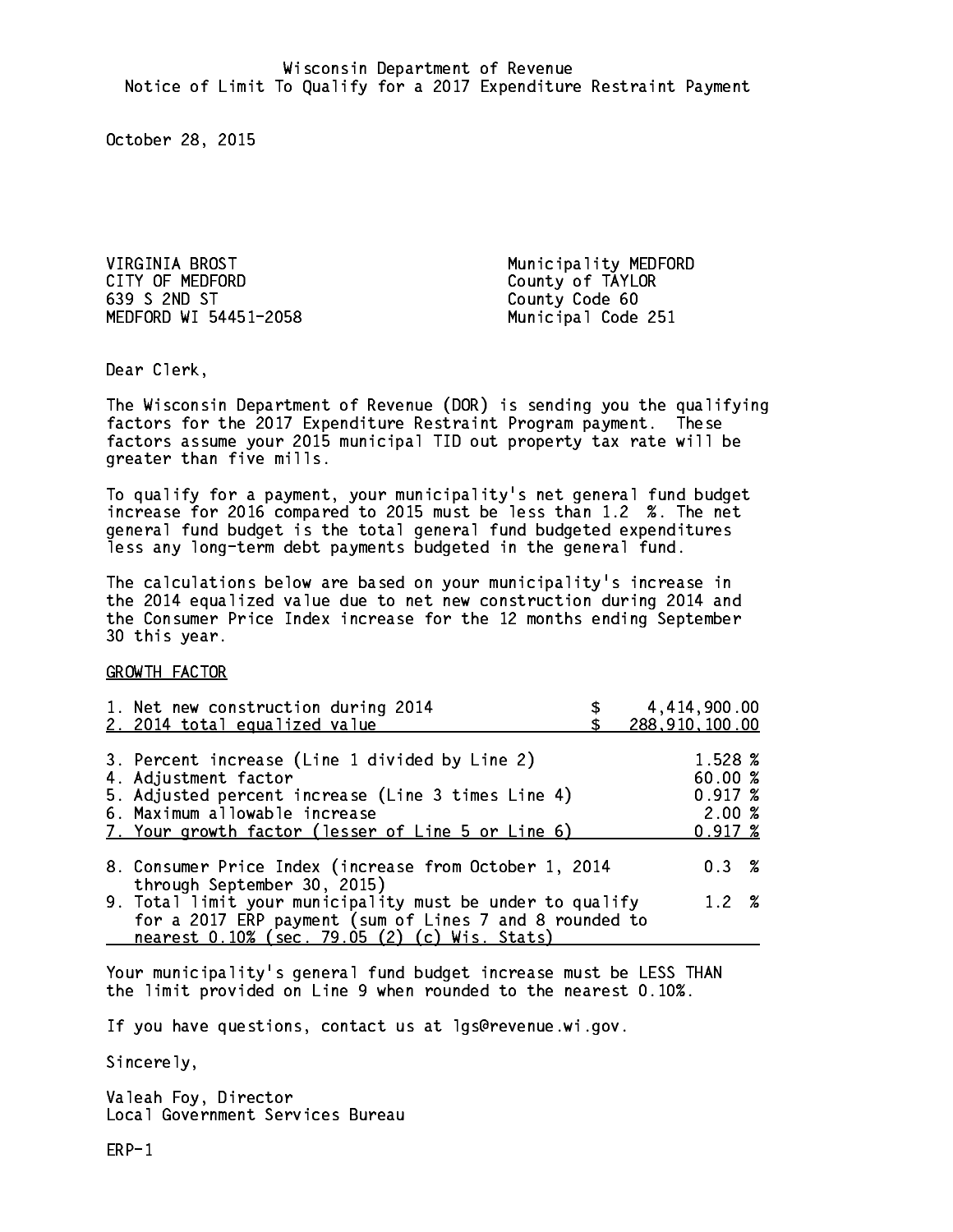JANE JENSEN Municipality ETTRICK PO BOX 125 County Code 61 ETTRICK WI 54627-0125 Municipal Code 122

VILLAGE OF ETTRICK County of TREMPEALEAU

Dear Clerk. Dear Clerk,

The Wisconsin Department of Revenue (DOR) is sending you the qualifying factors for the 2017 Expenditure Restraint Program payment. These factors assume your 2015 municipal TID out property tax rate will be greater than five mills.

 To qualify for a payment, your municipality's net general fund budget increase for 2016 compared to 2015 must be less than 0.3 %. The net general fund budget is the total general fund budgeted expenditures less any long-term debt payments budgeted in the general fund.

The calculations below are based on your municipality's increase in the 2014 equalized value due to net new construction during 2014 and the Consumer Price Index increase for the 12 months ending September 30 this year. 30 this year. This year of the second terms of the second terms in the second terms in the second terms in the

GROWTH FACTOR

| 1. Net new construction during 2014                                                                                                                                                                                 | 15,000.00                                        |
|---------------------------------------------------------------------------------------------------------------------------------------------------------------------------------------------------------------------|--------------------------------------------------|
| 2. 2014 total equalized value                                                                                                                                                                                       | 22,205,700.00                                    |
| 3. Percent increase (Line 1 divided by Line 2)<br>4. Adjustment factor<br>5. Adjusted percent increase (Line 3 times Line 4)<br>6. Maximum allowable increase<br>7. Your growth factor (lesser of Line 5 or Line 6) | 0.068~%<br>60.00%<br>0.041~%<br>2.00%<br>0.041~% |
| 8. Consumer Price Index (increase from October 1, 2014                                                                                                                                                              | $0.3 \t%$                                        |
| through September 30, 2015)<br>9. Total limit your municipality must be under to qualify<br>for a 2017 ERP payment (sum of Lines 7 and 8 rounded to<br>nearest 0.10% (sec. 79.05 (2) (c) Wis. Stats)                | 0.3 %                                            |

Your municipality's general fund budget increase must be LESS THAN the limit provided on Line 9 when rounded to the nearest 0.10%.

If you have questions, contact us at lgs@revenue.wi.gov.

Sincerely,

Valeah Foy, Director Local Government Services Bureau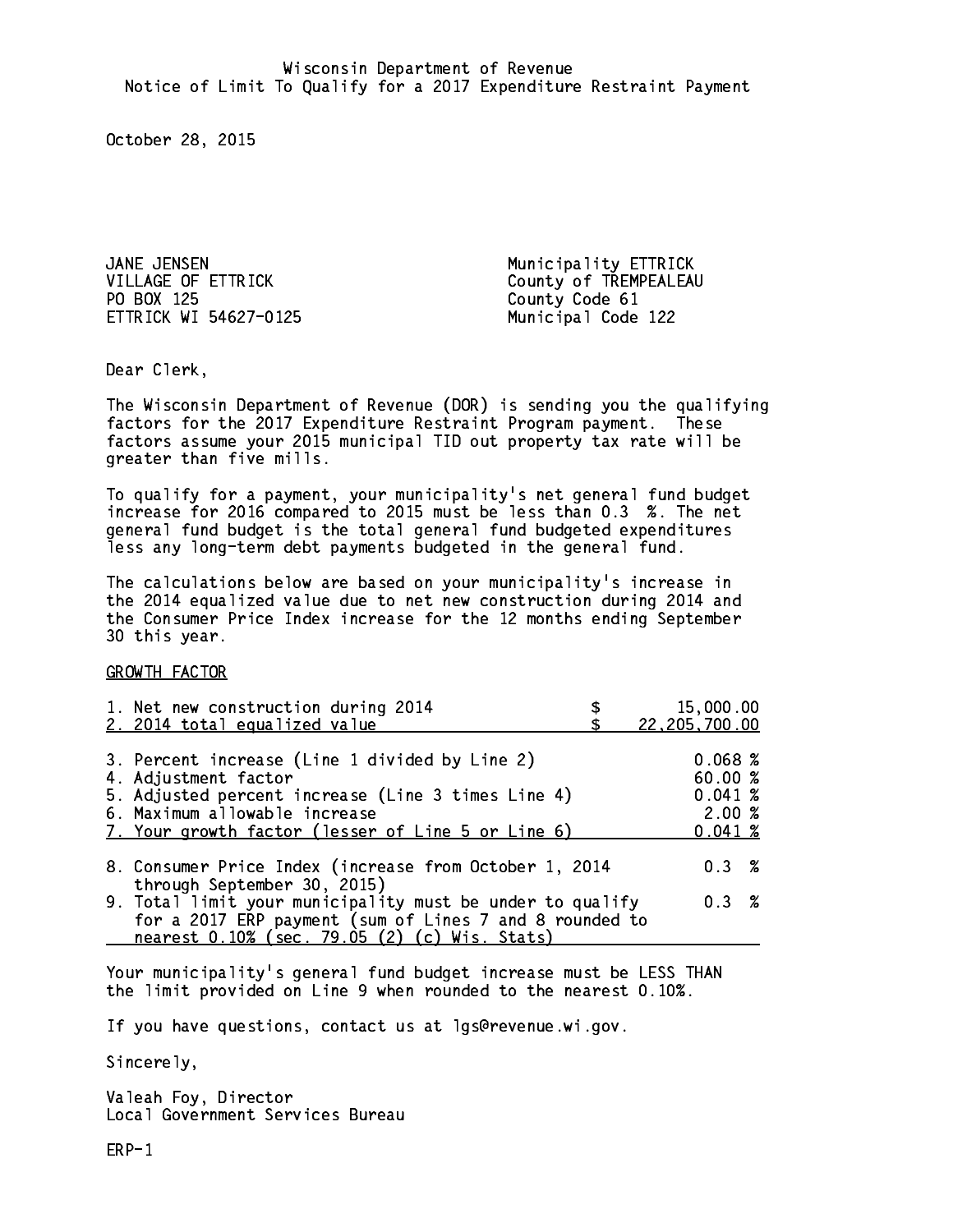MICHELLE LOKEN **Municipality STRUM** PO BOX 25 STRUM WI 54770-0025 Municipal Code 181

VILLAGE OF STRUM County of TREMPEALEAU County Code 61

Dear Clerk. Dear Clerk,

The Wisconsin Department of Revenue (DOR) is sending you the qualifying factors for the 2017 Expenditure Restraint Program payment. These factors assume your 2015 municipal TID out property tax rate will be greater than five mills.

 To qualify for a payment, your municipality's net general fund budget increase for 2016 compared to 2015 must be less than 1.1 %. The net general fund budget is the total general fund budgeted expenditures less any long-term debt payments budgeted in the general fund.

The calculations below are based on your municipality's increase in the 2014 equalized value due to net new construction during 2014 and the Consumer Price Index increase for the 12 months ending September 30 this year. 30 this year. This year of the second terms of the second terms in the second terms in the second terms in the

GROWTH FACTOR

| 1. Net new construction during 2014<br>2. 2014 total equalized value                                                                                                                                                | 645,000.00<br>47,734,100.00                      |
|---------------------------------------------------------------------------------------------------------------------------------------------------------------------------------------------------------------------|--------------------------------------------------|
| 3. Percent increase (Line 1 divided by Line 2)<br>4. Adjustment factor<br>5. Adjusted percent increase (Line 3 times Line 4)<br>6. Maximum allowable increase<br>7. Your growth factor (lesser of Line 5 or Line 6) | 1.351 %<br>60.00%<br>0.811~%<br>2.00%<br>0.811~% |
| 8. Consumer Price Index (increase from October 1, 2014<br>through September 30, 2015)                                                                                                                               | $0.3 \t%$                                        |
| 9. Total limit your municipality must be under to qualify<br>for a 2017 ERP payment (sum of Lines 7 and 8 rounded to<br>nearest 0.10% (sec. 79.05 (2) (c) Wis. Stats)                                               | $1.1 \t%$                                        |

Your municipality's general fund budget increase must be LESS THAN the limit provided on Line 9 when rounded to the nearest 0.10%.

If you have questions, contact us at lgs@revenue.wi.gov.

Sincerely,

Valeah Foy, Director Local Government Services Bureau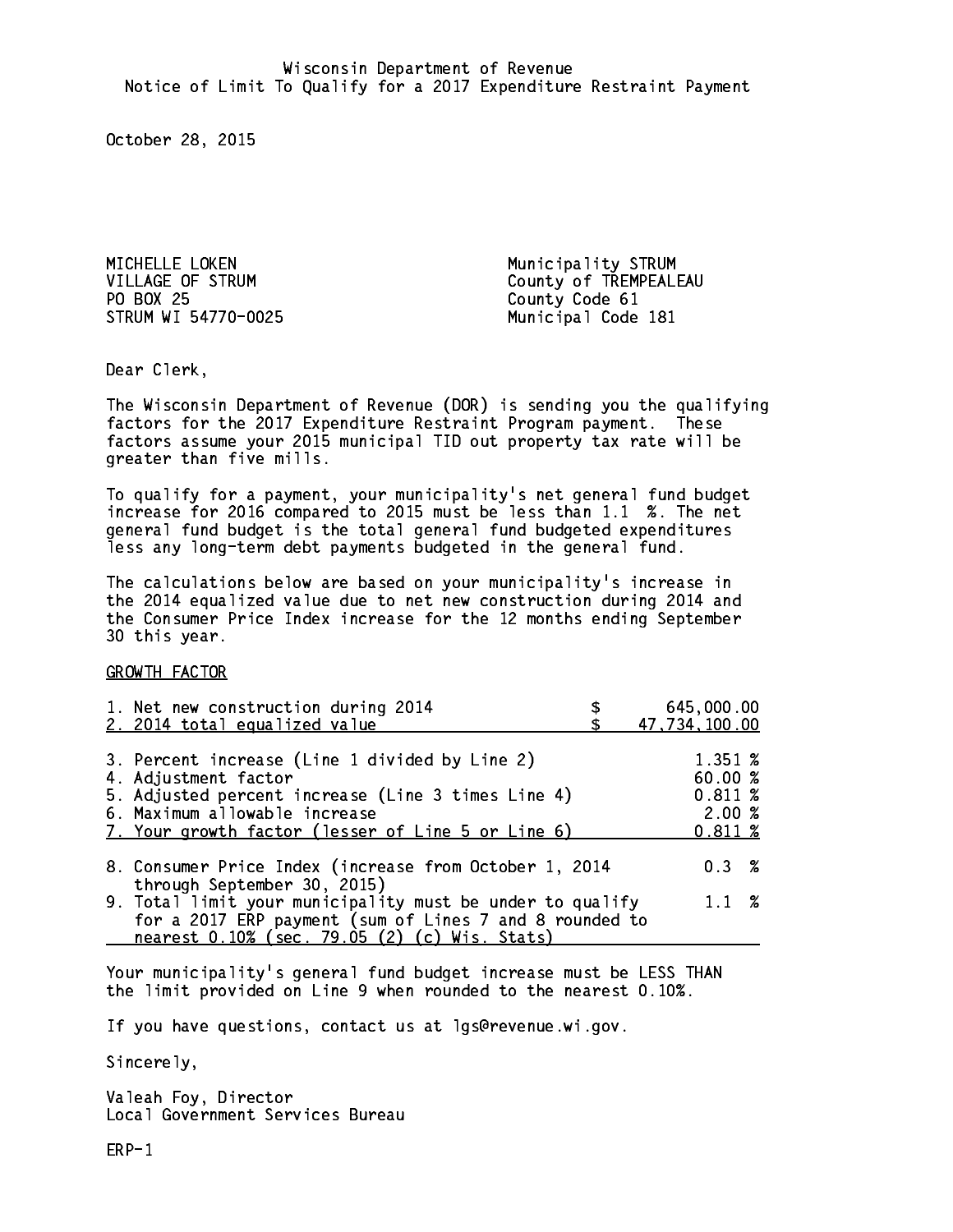VICKI FREEMAN Municipality TREMPEALEAU VILLAGE OF TREMPEALEAU County of TREMPEALEAU PO BOX 247 TREMPEALEAU WI 54661-0247 Municipal Code 186

County Code 61

Dear Clerk. Dear Clerk,

The Wisconsin Department of Revenue (DOR) is sending you the qualifying factors for the 2017 Expenditure Restraint Program payment. These factors assume your 2015 municipal TID out property tax rate will be greater than five mills.

 To qualify for a payment, your municipality's net general fund budget increase for 2016 compared to 2015 must be less than 0.8 %. The net general fund budget is the total general fund budgeted expenditures less any long-term debt payments budgeted in the general fund.

The calculations below are based on your municipality's increase in the 2014 equalized value due to net new construction during 2014 and the Consumer Price Index increase for the 12 months ending September 30 this year. 30 this year. This year of the second terms of the second terms in the second terms in the second terms in the

GROWTH FACTOR

| 1. Net new construction during 2014<br>2. 2014 total equalized value                                                                                                                                                | 800,000.00<br>104, 198, 800.00                  |
|---------------------------------------------------------------------------------------------------------------------------------------------------------------------------------------------------------------------|-------------------------------------------------|
| 3. Percent increase (Line 1 divided by Line 2)<br>4. Adjustment factor<br>5. Adjusted percent increase (Line 3 times Line 4)<br>6. Maximum allowable increase<br>7. Your growth factor (lesser of Line 5 or Line 6) | 0.768~%<br>60.00%<br>0.461~%<br>2.00%<br>0.461% |
| 8. Consumer Price Index (increase from October 1, 2014<br>through September 30, 2015)<br>9. Total limit your municipality must be under to qualify                                                                  | 0.3%<br>0.8 %                                   |
| for a 2017 ERP payment (sum of Lines 7 and 8 rounded to<br>nearest 0.10% (sec. 79.05 (2) (c) Wis. Stats)                                                                                                            |                                                 |

Your municipality's general fund budget increase must be LESS THAN the limit provided on Line 9 when rounded to the nearest 0.10%.

If you have questions, contact us at lgs@revenue.wi.gov.

Sincerely,

Valeah Foy, Director Local Government Services Bureau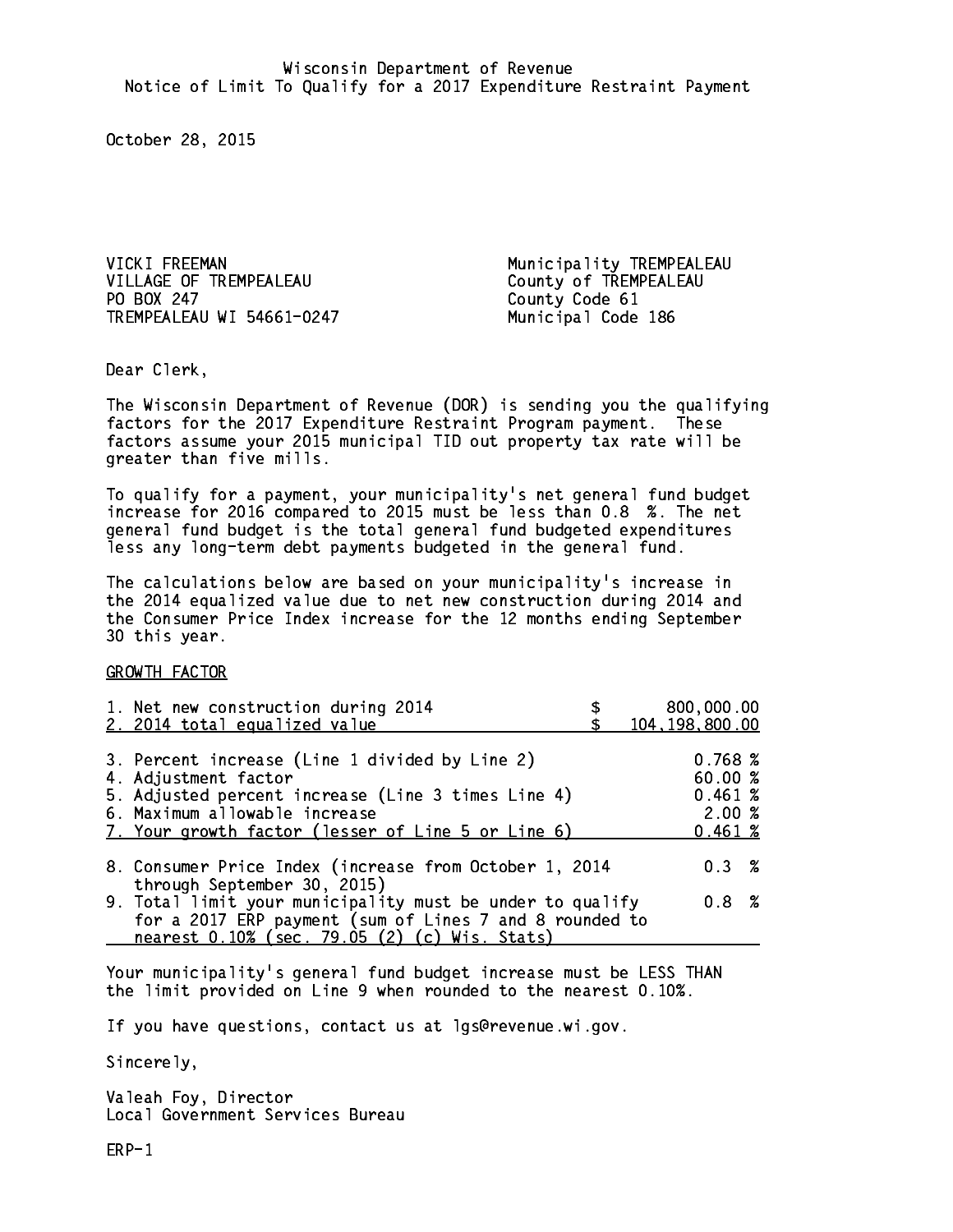ANGELA BERG **Municipality ARCADIA** 203 W MAIN ST County Code 61 ARCADIA WI 54612-1329

CITY OF ARCADIA COUNTY OF TREMPEALEAU Municipal Code 201

Dear Clerk. Dear Clerk,

The Wisconsin Department of Revenue (DOR) is sending you the qualifying factors for the 2017 Expenditure Restraint Program payment. These factors assume your 2015 municipal TID out property tax rate will be greater than five mills.

 To qualify for a payment, your municipality's net general fund budget increase for 2016 compared to 2015 must be less than 1.7 %. The net general fund budget is the total general fund budgeted expenditures less any long-term debt payments budgeted in the general fund.

The calculations below are based on your municipality's increase in the 2014 equalized value due to net new construction during 2014 and the Consumer Price Index increase for the 12 months ending September 30 this year. 30 this year. This year of the second terms of the second terms in the second terms in the second terms in the

GROWTH FACTOR

| 1. Net new construction during 2014<br>2. 2014 total equalized value                                                                                                                                                | 3,711,600.00<br>161, 342, 200.00                            |
|---------------------------------------------------------------------------------------------------------------------------------------------------------------------------------------------------------------------|-------------------------------------------------------------|
| 3. Percent increase (Line 1 divided by Line 2)<br>4. Adjustment factor<br>5. Adjusted percent increase (Line 3 times Line 4)<br>6. Maximum allowable increase<br>7. Your growth factor (lesser of Line 5 or Line 6) | $2.300 \text{ %}$<br>60.00 %<br>1.380 %<br>2.00%<br>1.380 % |
| 8. Consumer Price Index (increase from October 1, 2014<br>through September 30, 2015)                                                                                                                               | 0.3%                                                        |
| 9. Total limit your municipality must be under to qualify<br>for a 2017 ERP payment (sum of Lines 7 and 8 rounded to<br>nearest 0.10% (sec. 79.05 (2) (c) Wis. Stats)                                               | 1.7%                                                        |

Your municipality's general fund budget increase must be LESS THAN the limit provided on Line 9 when rounded to the nearest 0.10%.

If you have questions, contact us at lgs@revenue.wi.gov.

Sincerely,

Valeah Foy, Director Local Government Services Bureau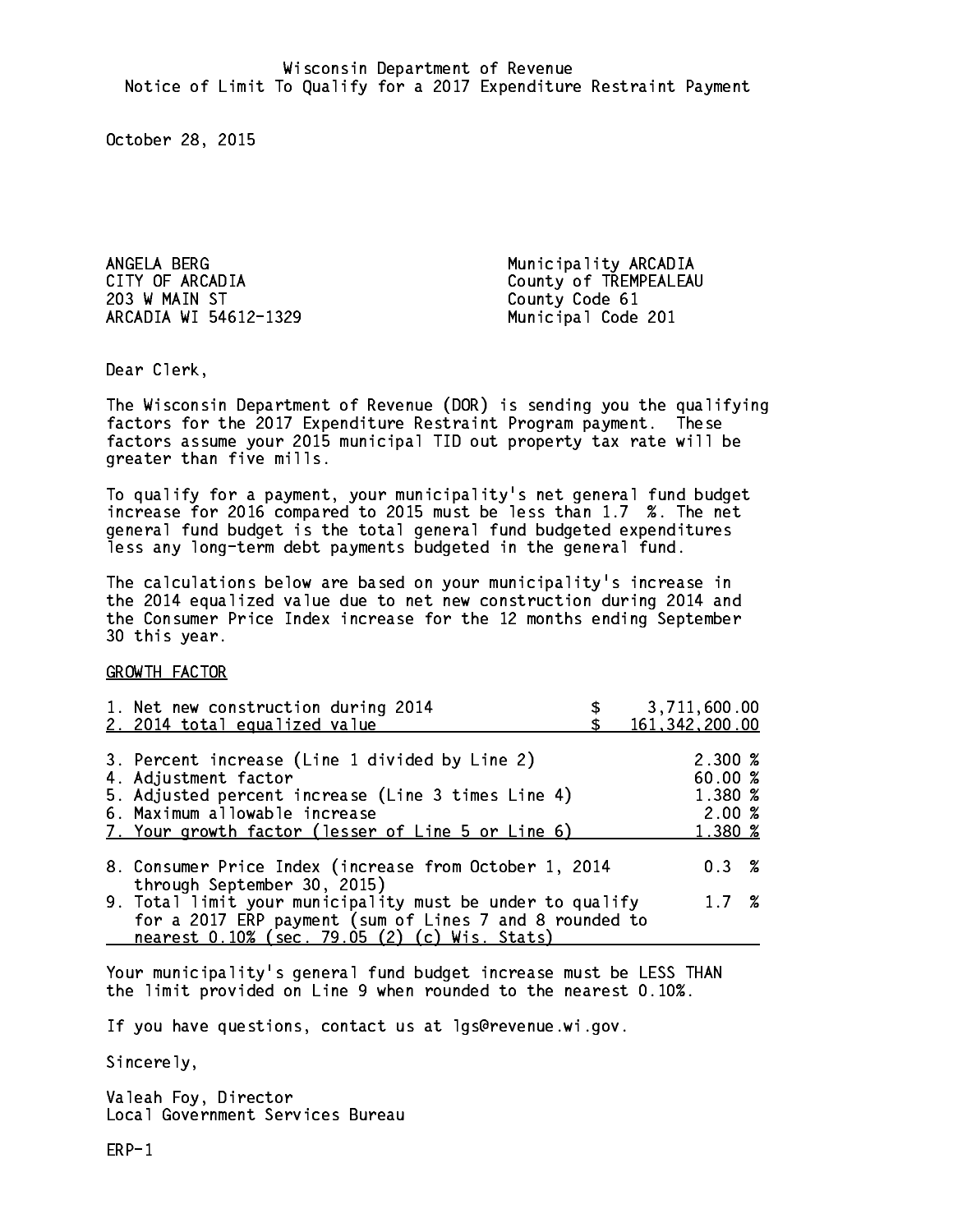SUSAN FREDERIXON Municipality BLAIR 122 S URBERG County Code 61 BLAIR WI 54616-0147 Municipal Code 206

CITY OF BLAIR COUNTY OF BLAIR

Dear Clerk. Dear Clerk,

The Wisconsin Department of Revenue (DOR) is sending you the qualifying factors for the 2017 Expenditure Restraint Program payment. These factors assume your 2015 municipal TID out property tax rate will be greater than five mills.

 To qualify for a payment, your municipality's net general fund budget increase for 2016 compared to 2015 must be less than 0.3 %. The net general fund budget is the total general fund budgeted expenditures less any long-term debt payments budgeted in the general fund.

The calculations below are based on your municipality's increase in the 2014 equalized value due to net new construction during 2014 and the Consumer Price Index increase for the 12 months ending September 30 this year. 30 this year. This year of the second terms of the second terms in the second terms in the second terms in the

GROWTH FACTOR

| 1. Net new construction during 2014<br>2. 2014 total equalized value                                                                                                                                                | $-53,800.00$<br>83,558,400.00                        |
|---------------------------------------------------------------------------------------------------------------------------------------------------------------------------------------------------------------------|------------------------------------------------------|
| 3. Percent increase (Line 1 divided by Line 2)<br>4. Adjustment factor<br>5. Adjusted percent increase (Line 3 times Line 4)<br>6. Maximum allowable increase<br>7. Your growth factor (lesser of Line 5 or Line 6) | $-.064~%$<br>60.00%<br>$-.039$ %<br>2.00%<br>0.000 % |
| 8. Consumer Price Index (increase from October 1, 2014<br>through September 30, 2015)                                                                                                                               | 0.3%                                                 |
| 9. Total limit your municipality must be under to qualify<br>for a 2017 ERP payment (sum of Lines 7 and 8 rounded to<br>nearest 0.10% (sec. 79.05 (2) (c) Wis. Stats)                                               | 0.3%                                                 |

Your municipality's general fund budget increase must be LESS THAN the limit provided on Line 9 when rounded to the nearest 0.10%.

If you have questions, contact us at lgs@revenue.wi.gov.

Sincerely,

Valeah Foy, Director Local Government Services Bureau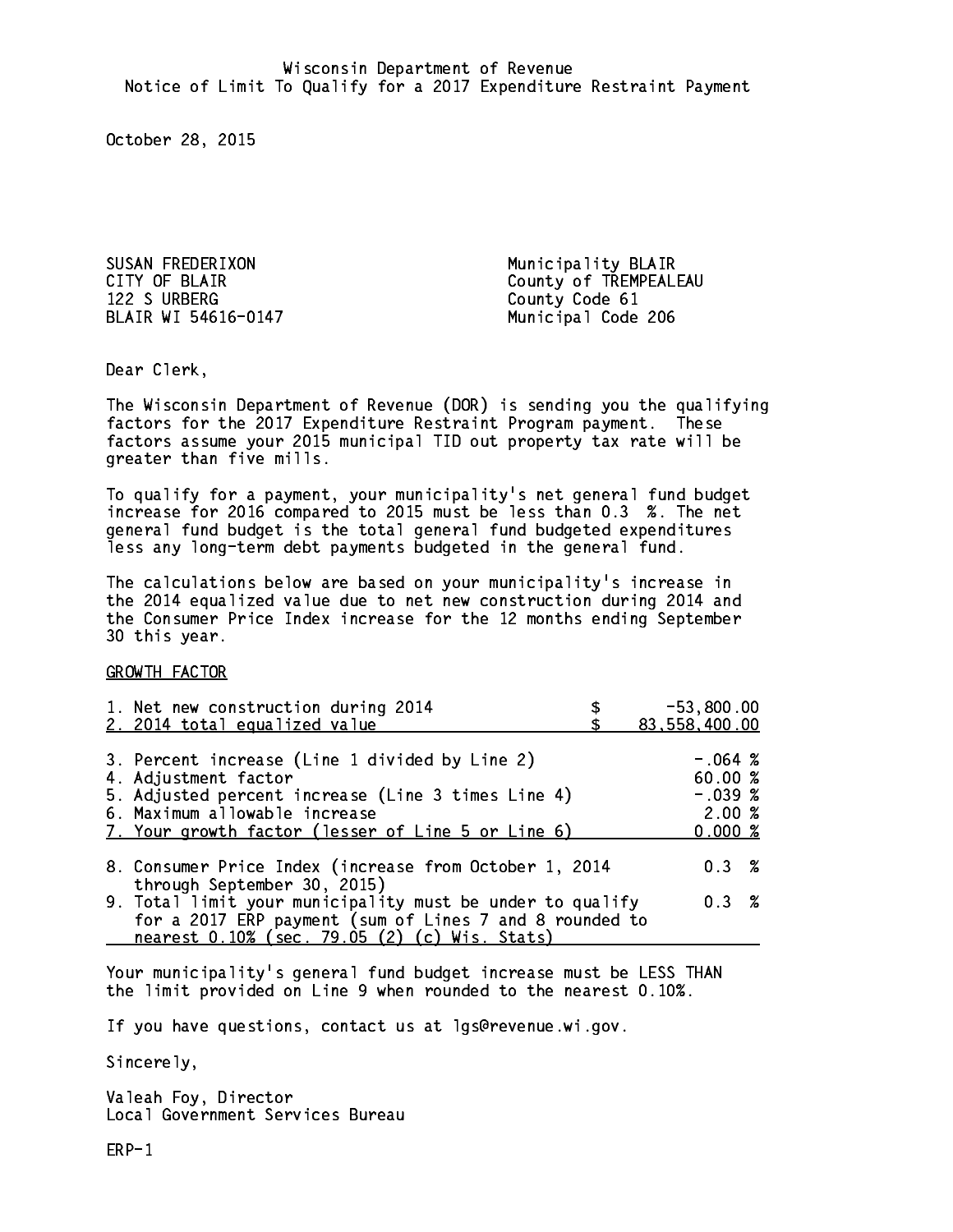SUZANNE JOHNSON Municipality GALESVILLE CITY OF GALESVILLE CITY OF GALESVILLE PO BOX 327 GALESVILLE WI 54630-0327 Municipal Code 231

County Code 61

Dear Clerk. Dear Clerk,

The Wisconsin Department of Revenue (DOR) is sending you the qualifying factors for the 2017 Expenditure Restraint Program payment. These factors assume your 2015 municipal TID out property tax rate will be greater than five mills.

 To qualify for a payment, your municipality's net general fund budget increase for 2016 compared to 2015 must be less than 0.5 %. The net general fund budget is the total general fund budgeted expenditures less any long-term debt payments budgeted in the general fund.

The calculations below are based on your municipality's increase in the 2014 equalized value due to net new construction during 2014 and the Consumer Price Index increase for the 12 months ending September 30 this year. 30 this year. This year of the second terms of the second terms in the second terms in the second terms in the

GROWTH FACTOR

| 1. Net new construction during 2014<br>2. 2014 total equalized value                                                                                                                                                | 294,600.00<br>82,804,600.00                                             |
|---------------------------------------------------------------------------------------------------------------------------------------------------------------------------------------------------------------------|-------------------------------------------------------------------------|
| 3. Percent increase (Line 1 divided by Line 2)<br>4. Adjustment factor<br>5. Adjusted percent increase (Line 3 times Line 4)<br>6. Maximum allowable increase<br>7. Your growth factor (lesser of Line 5 or Line 6) | $0.356 \; \text{\%}$<br>60.00%<br>$0.213 \;$ %<br>2.00%<br>$0.213 \; %$ |
| 8. Consumer Price Index (increase from October 1, 2014<br>through September 30, 2015)                                                                                                                               | 0.3%                                                                    |
| 9. Total limit your municipality must be under to qualify<br>for a 2017 ERP payment (sum of Lines 7 and 8 rounded to<br>nearest 0.10% (sec. 79.05 (2) (c) Wis. Stats)                                               | 0.5 %                                                                   |

Your municipality's general fund budget increase must be LESS THAN the limit provided on Line 9 when rounded to the nearest 0.10%.

If you have questions, contact us at lgs@revenue.wi.gov.

Sincerely,

Valeah Foy, Director Local Government Services Bureau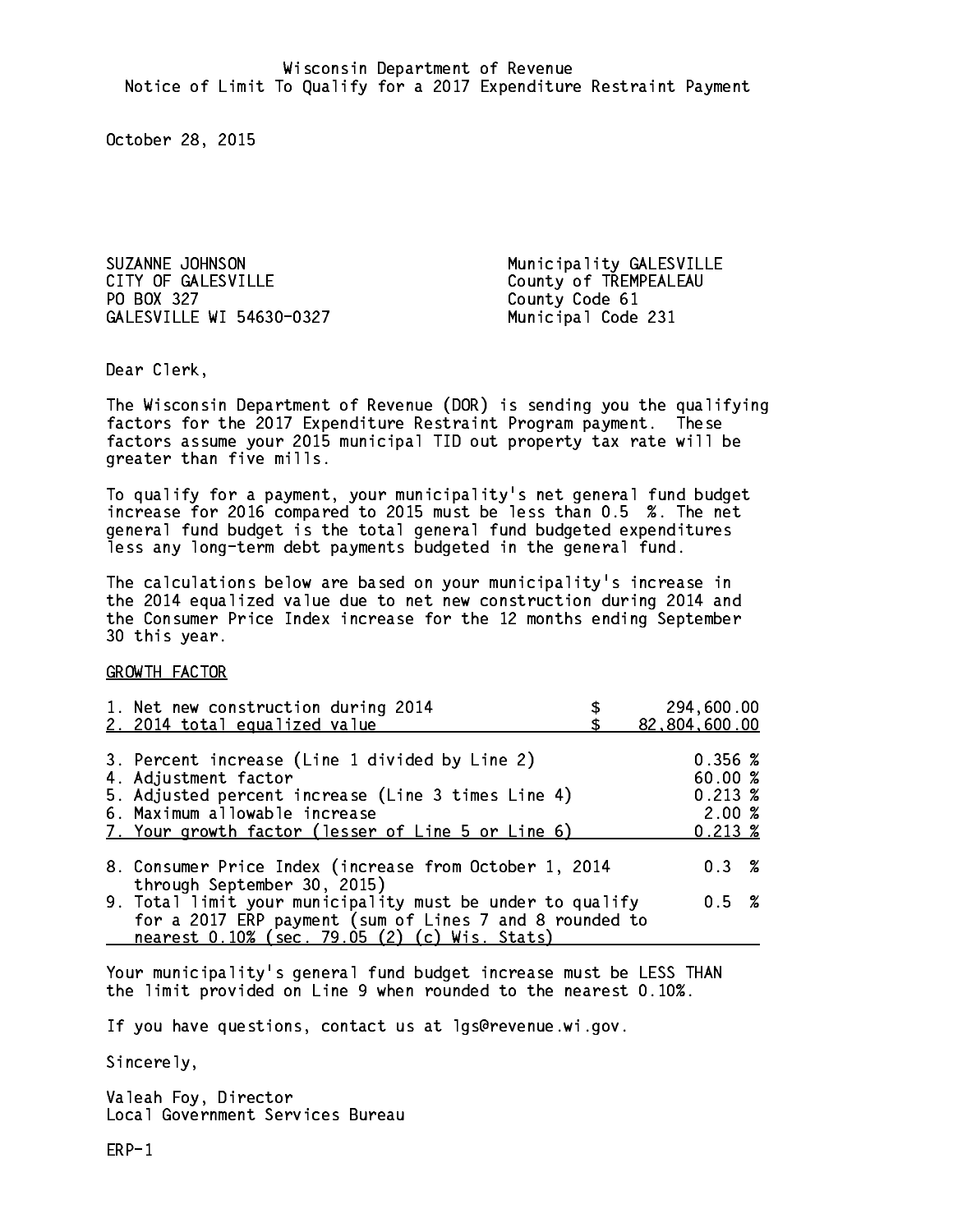LENICE PRONSCHINSKE Municipality INDEPENDENCE CITY OF INDEPENDENCE COUNTY OF TREMPEALEAU PO BOX 189 INDEPENDENCE WI 54747-0189 Municipal Code 241

County Code 61

Dear Clerk. Dear Clerk,

The Wisconsin Department of Revenue (DOR) is sending you the qualifying factors for the 2017 Expenditure Restraint Program payment. These factors assume your 2015 municipal TID out property tax rate will be greater than five mills.

 To qualify for a payment, your municipality's net general fund budget increase for 2016 compared to 2015 must be less than 2.3 %. The net general fund budget is the total general fund budgeted expenditures less any long-term debt payments budgeted in the general fund.

The calculations below are based on your municipality's increase in the 2014 equalized value due to net new construction during 2014 and the Consumer Price Index increase for the 12 months ending September 30 this year. 30 this year. This year of the second terms of the second terms in the second terms in the second terms in the

GROWTH FACTOR

| 1. Net new construction during 2014<br>2. 2014 total equalized value                                                                                                                                                | 18, 119, 200.00<br>68,985,200.00                             |
|---------------------------------------------------------------------------------------------------------------------------------------------------------------------------------------------------------------------|--------------------------------------------------------------|
| 3. Percent increase (Line 1 divided by Line 2)<br>4. Adjustment factor<br>5. Adjusted percent increase (Line 3 times Line 4)<br>6. Maximum allowable increase<br>7. Your growth factor (lesser of Line 5 or Line 6) | 26.26%<br>60.00%<br>15.76 %<br>2.00%<br>$2.000 \; \text{\%}$ |
| 8. Consumer Price Index (increase from October 1, 2014<br>through September 30, 2015)                                                                                                                               | 0.3%                                                         |
| 9. Total limit your municipality must be under to qualify<br>for a 2017 ERP payment (sum of Lines 7 and 8 rounded to<br>nearest 0.10% (sec. 79.05 (2) (c) Wis. Stats)                                               | 2.3%                                                         |

Your municipality's general fund budget increase must be LESS THAN the limit provided on Line 9 when rounded to the nearest 0.10%.

If you have questions, contact us at lgs@revenue.wi.gov.

Sincerely,

Valeah Foy, Director Local Government Services Bureau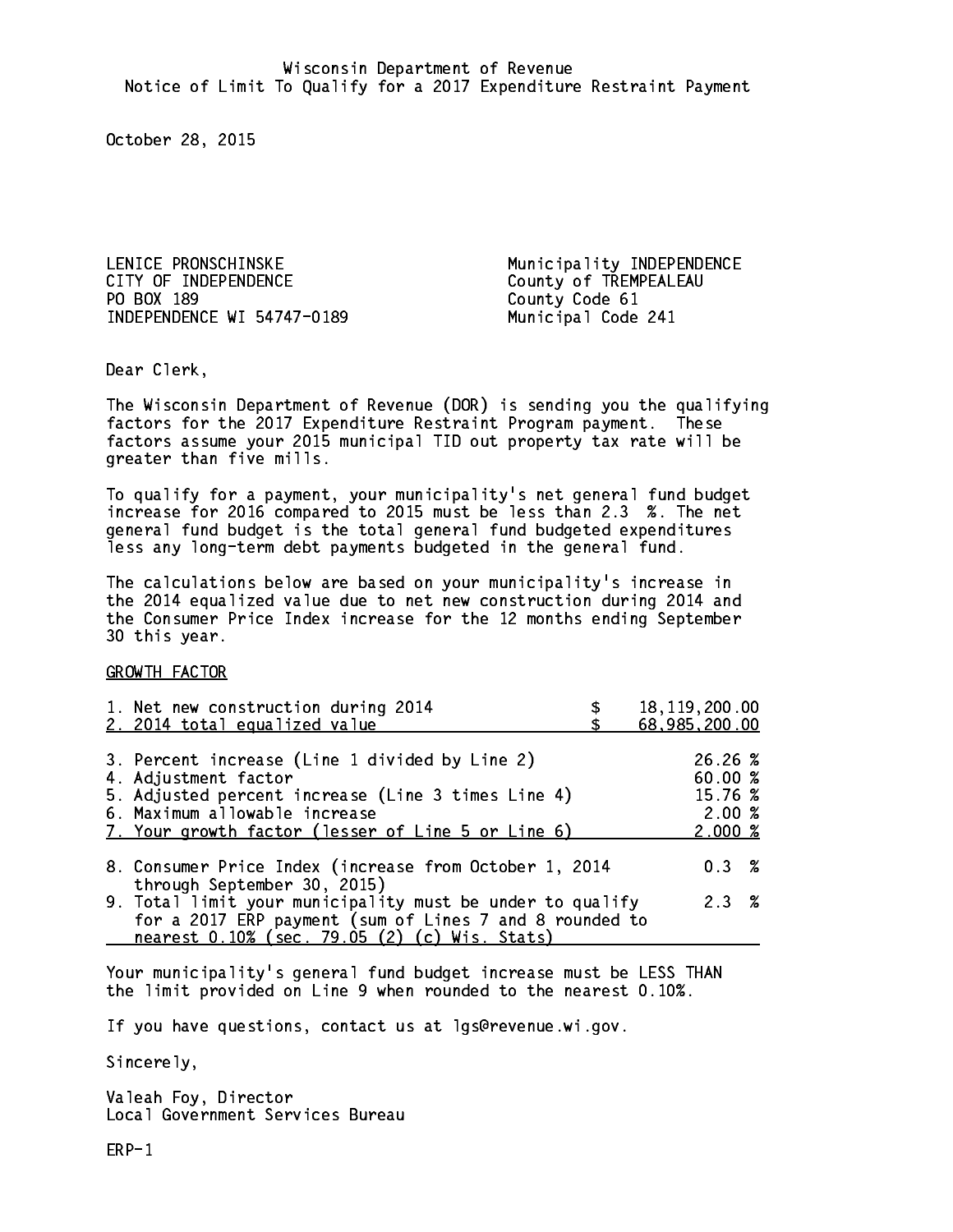BLYANN E JOHNSON Municipality OSSEO PO BOX 308 County Code 61 OSSEO WI 54758-0308 Municipal Code 265

CITY OF OSSEO COUNTY OF TREMPEALEAU

Dear Clerk. Dear Clerk,

The Wisconsin Department of Revenue (DOR) is sending you the qualifying factors for the 2017 Expenditure Restraint Program payment. These factors assume your 2015 municipal TID out property tax rate will be greater than five mills.

 To qualify for a payment, your municipality's net general fund budget increase for 2016 compared to 2015 must be less than 0.5 %. The net general fund budget is the total general fund budgeted expenditures less any long-term debt payments budgeted in the general fund.

The calculations below are based on your municipality's increase in the 2014 equalized value due to net new construction during 2014 and the Consumer Price Index increase for the 12 months ending September 30 this year. 30 this year. This year of the second terms of the second terms in the second terms in the second terms in the

GROWTH FACTOR

| 1. Net new construction during 2014<br>2. 2014 total equalized value                                                                                                                                                | 303,900.00<br>110,068,600.00                     |
|---------------------------------------------------------------------------------------------------------------------------------------------------------------------------------------------------------------------|--------------------------------------------------|
| 3. Percent increase (Line 1 divided by Line 2)<br>4. Adjustment factor<br>5. Adjusted percent increase (Line 3 times Line 4)<br>6. Maximum allowable increase<br>7. Your growth factor (lesser of Line 5 or Line 6) | 0.276~%<br>60.00%<br>0.166~%<br>2.00%<br>0.166~% |
| 8. Consumer Price Index (increase from October 1, 2014                                                                                                                                                              | 0.3%                                             |
| through September 30, 2015)<br>9. Total limit your municipality must be under to qualify<br>for a 2017 ERP payment (sum of Lines 7 and 8 rounded to<br>nearest 0.10% (sec. 79.05 (2) (c) Wis. Stats)                | 0.5 %                                            |

Your municipality's general fund budget increase must be LESS THAN the limit provided on Line 9 when rounded to the nearest 0.10%.

If you have questions, contact us at lgs@revenue.wi.gov.

Sincerely,

Valeah Foy, Director Local Government Services Bureau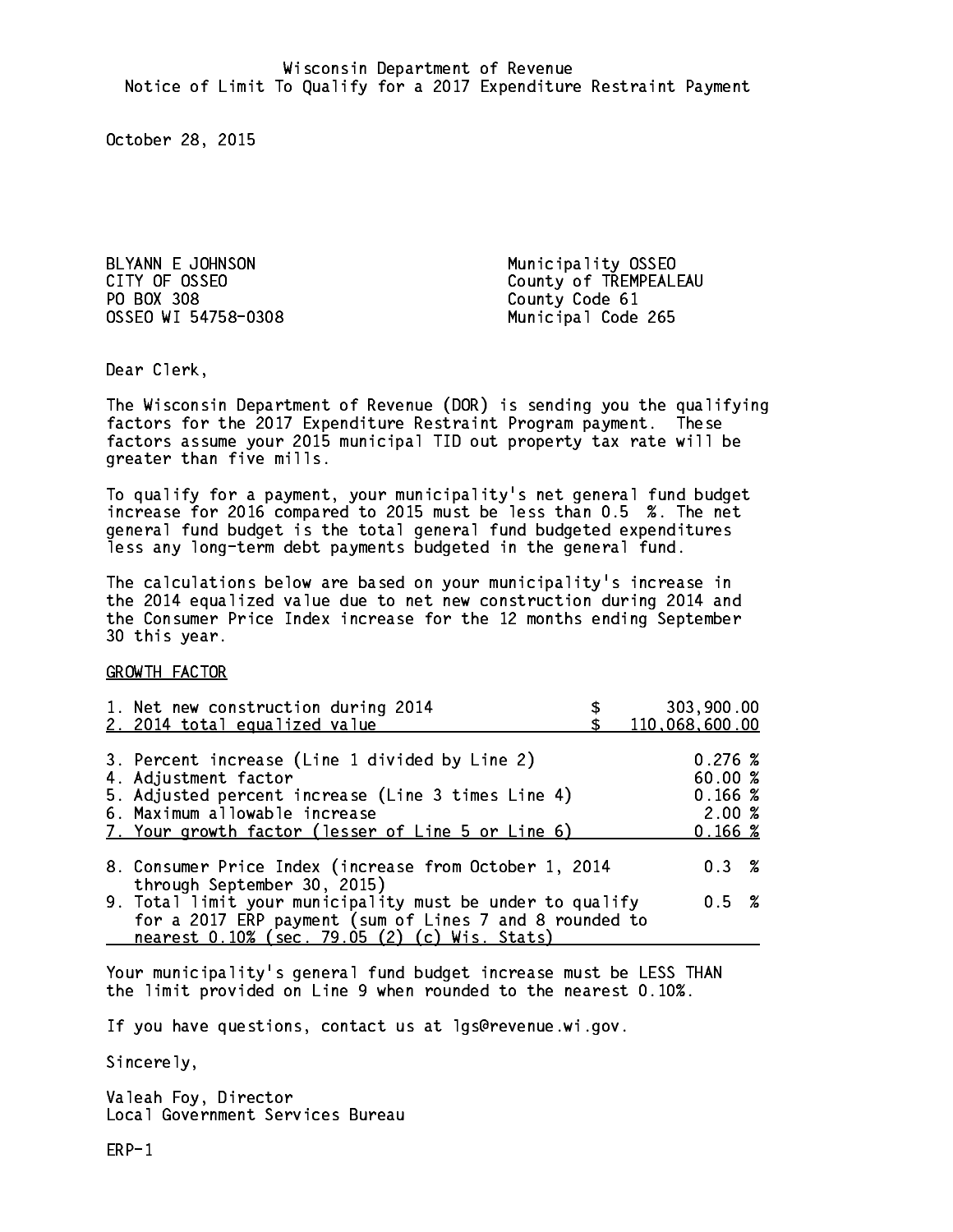PO BOX 155

ASHLEY SLABY **Municipality WHITEHALL** CITY OF WHITEHALL CITY OF WHITEHALL COUNTY OF TREMPEALEAU County Code 61 WHITEHALL WI 54773 Municipal Code 291

Dear Clerk. Dear Clerk,

The Wisconsin Department of Revenue (DOR) is sending you the qualifying factors for the 2017 Expenditure Restraint Program payment. These factors assume your 2015 municipal TID out property tax rate will be greater than five mills.

 To qualify for a payment, your municipality's net general fund budget increase for 2016 compared to 2015 must be less than 2.3 %. The net general fund budget is the total general fund budgeted expenditures less any long-term debt payments budgeted in the general fund.

The calculations below are based on your municipality's increase in the 2014 equalized value due to net new construction during 2014 and the Consumer Price Index increase for the 12 months ending September 30 this year. 30 this year. This year of the second terms of the second terms in the second terms in the second terms in the

GROWTH FACTOR

| 1. Net new construction during 2014<br>2. 2014 total equalized value                                                                                                                                                | 6,442,000.00<br>85,838,900.00                     |
|---------------------------------------------------------------------------------------------------------------------------------------------------------------------------------------------------------------------|---------------------------------------------------|
| 3. Percent increase (Line 1 divided by Line 2)<br>4. Adjustment factor<br>5. Adjusted percent increase (Line 3 times Line 4)<br>6. Maximum allowable increase<br>7. Your growth factor (lesser of Line 5 or Line 6) | 7.505 %<br>60.00 %<br>4.503 %<br>2.00%<br>2.000~% |
| 8. Consumer Price Index (increase from October 1, 2014<br>through September 30, 2015)                                                                                                                               | $0.3 \t%$                                         |
| 9. Total limit your municipality must be under to qualify<br>for a 2017 ERP payment (sum of Lines 7 and 8 rounded to<br>nearest 0.10% (sec. 79.05 (2) (c) Wis. Stats)                                               | 2.3%                                              |

Your municipality's general fund budget increase must be LESS THAN the limit provided on Line 9 when rounded to the nearest 0.10%.

If you have questions, contact us at lgs@revenue.wi.gov.

Sincerely,

Valeah Foy, Director Local Government Services Bureau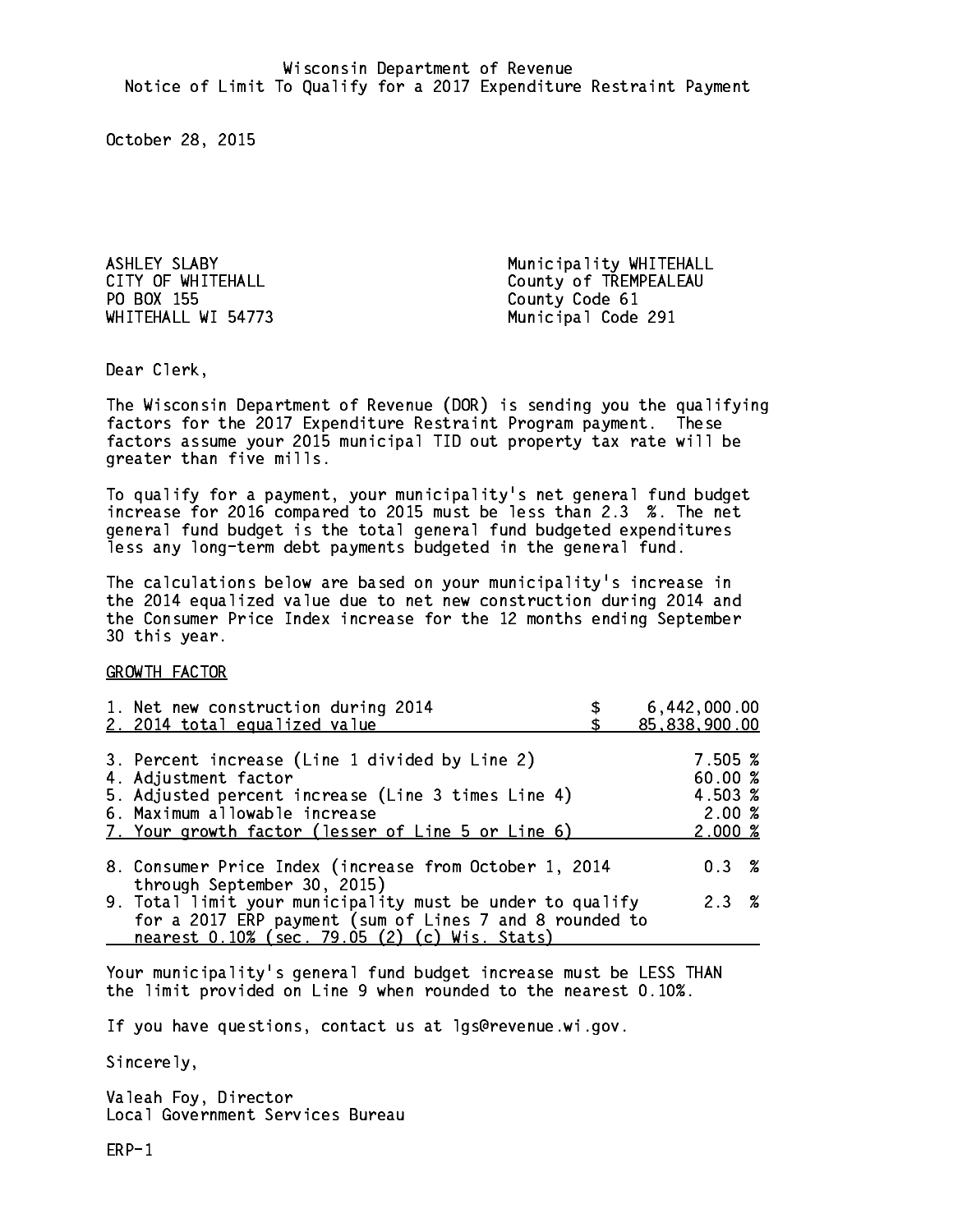TOWN OF CHRISTIANA County of VERNON E8452 COUNTY RD P County Code 62 WESTBY WI 54667-8107 Municipal Code 004

JACKIE OLSON Municipality CHRISTIANA

Dear Clerk. Dear Clerk,

The Wisconsin Department of Revenue (DOR) is sending you the qualifying factors for the 2017 Expenditure Restraint Program payment. These factors assume your 2015 municipal TID out property tax rate will be greater than five mills.

 To qualify for a payment, your municipality's net general fund budget increase for 2016 compared to 2015 must be less than 1.3 %. The net general fund budget is the total general fund budgeted expenditures less any long-term debt payments budgeted in the general fund.

The calculations below are based on your municipality's increase in the 2014 equalized value due to net new construction during 2014 and the Consumer Price Index increase for the 12 months ending September 30 this year. 30 this year. This year of the second terms of the second terms in the second terms in the second terms in the

GROWTH FACTOR

| 1. Net new construction during 2014<br>2. 2014 total equalized value                                                                                                                                                | 1,003,500.00<br>61,757,500.00                    |
|---------------------------------------------------------------------------------------------------------------------------------------------------------------------------------------------------------------------|--------------------------------------------------|
| 3. Percent increase (Line 1 divided by Line 2)<br>4. Adjustment factor<br>5. Adjusted percent increase (Line 3 times Line 4)<br>6. Maximum allowable increase<br>7. Your growth factor (lesser of Line 5 or Line 6) | 1.625 %<br>60.00%<br>0.975~%<br>2.00%<br>0.975~% |
| 8. Consumer Price Index (increase from October 1, 2014<br>through September 30, 2015)                                                                                                                               | 0.3%                                             |
| 9. Total limit your municipality must be under to qualify<br>for a 2017 ERP payment (sum of Lines 7 and 8 rounded to<br>nearest 0.10% (sec. 79.05 (2) (c) Wis. Stats)                                               | 1.3%                                             |

Your municipality's general fund budget increase must be LESS THAN the limit provided on Line 9 when rounded to the nearest 0.10%.

If you have questions, contact us at lgs@revenue.wi.gov.

Sincerely,

Valeah Foy, Director Local Government Services Bureau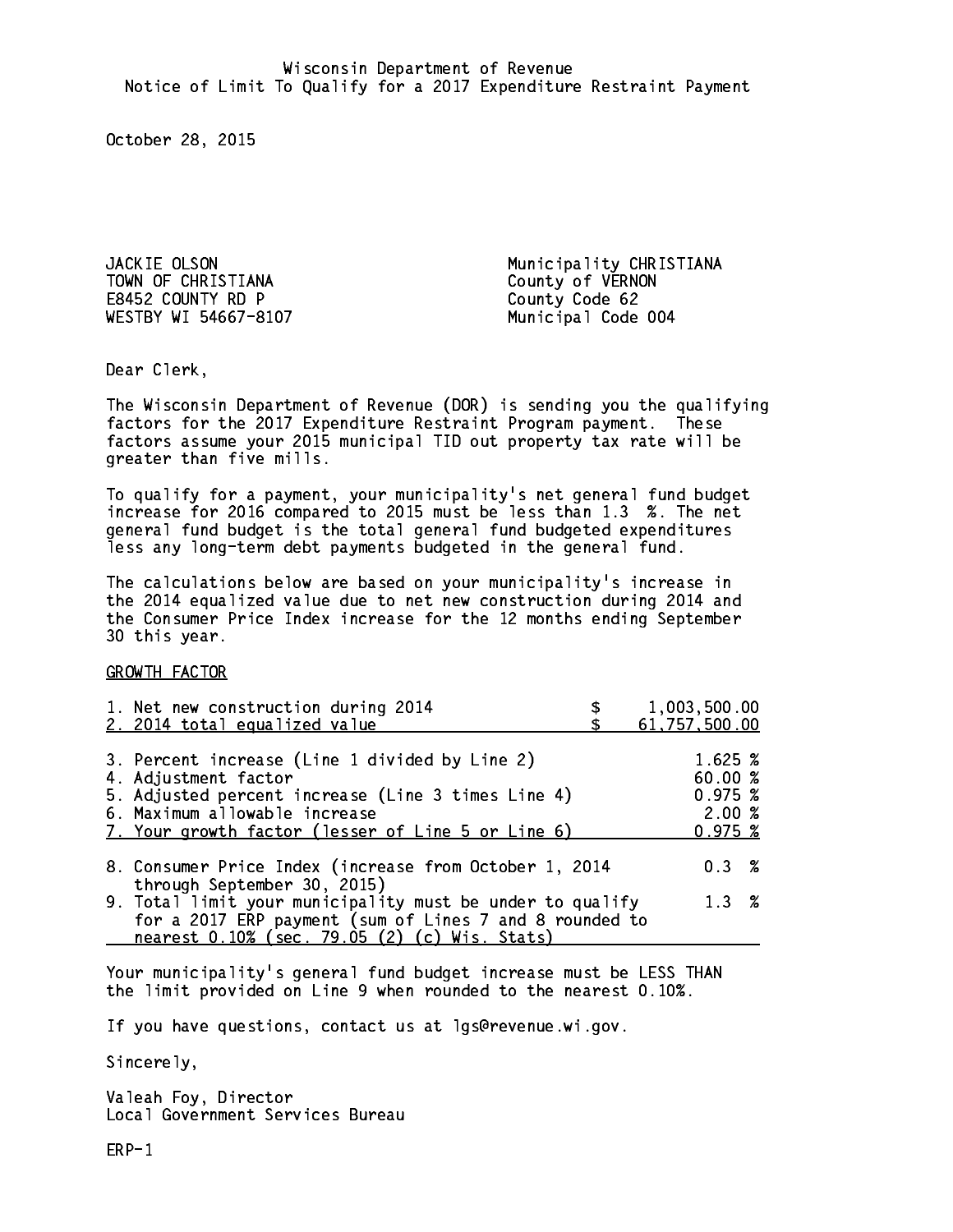TOWN OF GREENWOOD County of VERNON S4316 COUNTY ROAD EE County Code 62 WONEWOC WI 53968

LAWRENCE ROTT **Municipality GREENWOOD** Municipal Code 016

Dear Clerk. Dear Clerk,

The Wisconsin Department of Revenue (DOR) is sending you the qualifying factors for the 2017 Expenditure Restraint Program payment. These factors assume your 2015 municipal TID out property tax rate will be greater than five mills.

 To qualify for a payment, your municipality's net general fund budget increase for 2016 compared to 2015 must be less than 1.1 %. The net general fund budget is the total general fund budgeted expenditures less any long-term debt payments budgeted in the general fund.

The calculations below are based on your municipality's increase in the 2014 equalized value due to net new construction during 2014 and the Consumer Price Index increase for the 12 months ending September 30 this year. 30 this year. This year of the second terms of the second terms in the second terms in the second terms in the

GROWTH FACTOR

| 1. Net new construction during 2014<br>2. 2014 total equalized value                                                                                                                                                | 495,300.00<br>36, 138, 800.00                  |
|---------------------------------------------------------------------------------------------------------------------------------------------------------------------------------------------------------------------|------------------------------------------------|
| 3. Percent increase (Line 1 divided by Line 2)<br>4. Adjustment factor<br>5. Adjusted percent increase (Line 3 times Line 4)<br>6. Maximum allowable increase<br>7. Your growth factor (lesser of Line 5 or Line 6) | 1.371 %<br>60.00%<br>0.822%<br>2.00%<br>0.822% |
| 8. Consumer Price Index (increase from October 1, 2014                                                                                                                                                              | $0.3 \t%$                                      |
| through September 30, 2015)<br>9. Total limit your municipality must be under to qualify<br>for a 2017 ERP payment (sum of Lines 7 and 8 rounded to<br>nearest 0.10% (sec. 79.05 (2) (c) Wis. Stats)                | $1.1 \t%$                                      |

Your municipality's general fund budget increase must be LESS THAN the limit provided on Line 9 when rounded to the nearest 0.10%.

If you have questions, contact us at lgs@revenue.wi.gov.

Sincerely,

Valeah Foy, Director Local Government Services Bureau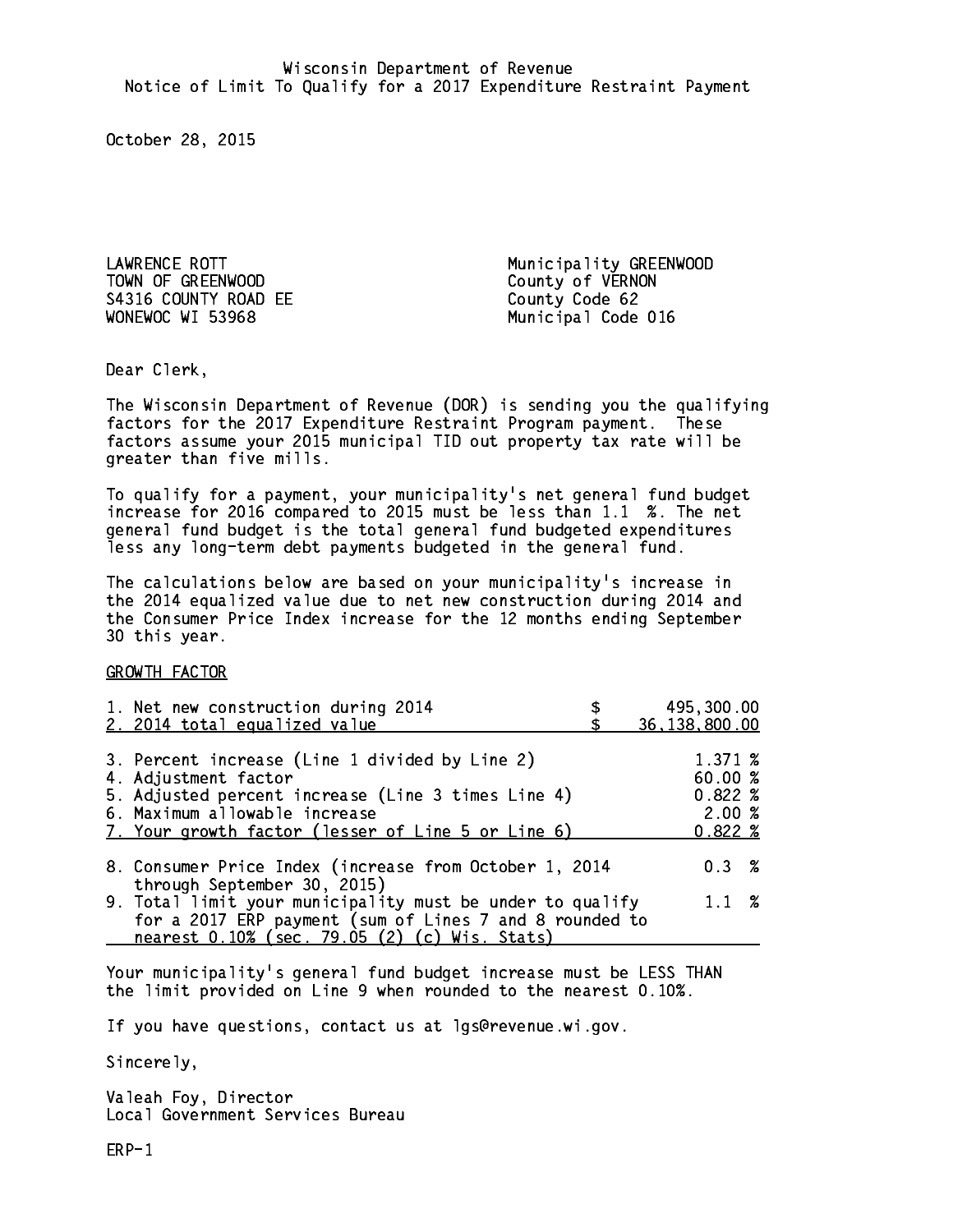TOWN OF WHITESTOWN COUNTY OF VERNON E12784 SPHOND DRIVE COUNTY Code 62 ONTARIO WI 54651

MONA SPOHN Municipality WHITESTOWN Municipal Code 042

Dear Clerk. Dear Clerk,

The Wisconsin Department of Revenue (DOR) is sending you the qualifying factors for the 2017 Expenditure Restraint Program payment. These factors assume your 2015 municipal TID out property tax rate will be greater than five mills.

 To qualify for a payment, your municipality's net general fund budget increase for 2016 compared to 2015 must be less than 0.8 %. The net general fund budget is the total general fund budgeted expenditures less any long-term debt payments budgeted in the general fund.

The calculations below are based on your municipality's increase in the 2014 equalized value due to net new construction during 2014 and the Consumer Price Index increase for the 12 months ending September 30 this year. 30 this year. This year of the second terms of the second terms in the second terms in the second terms in the

GROWTH FACTOR

| 1. Net new construction during 2014<br>2. 2014 total equalized value                                                                                                                                                | 200,000.00<br>25,993,700.00                                |
|---------------------------------------------------------------------------------------------------------------------------------------------------------------------------------------------------------------------|------------------------------------------------------------|
| 3. Percent increase (Line 1 divided by Line 2)<br>4. Adjustment factor<br>5. Adjusted percent increase (Line 3 times Line 4)<br>6. Maximum allowable increase<br>7. Your growth factor (lesser of Line 5 or Line 6) | 0.769~%<br>60.00%<br>$0.462 \; %$<br>2.00%<br>$0.462 \; %$ |
| 8. Consumer Price Index (increase from October 1, 2014                                                                                                                                                              | 0.3%                                                       |
| through September 30, 2015)<br>9. Total limit your municipality must be under to qualify<br>for a 2017 ERP payment (sum of Lines 7 and 8 rounded to<br>nearest 0.10% (sec. 79.05 (2) (c) Wis. Stats)                | 0.8 %                                                      |

Your municipality's general fund budget increase must be LESS THAN the limit provided on Line 9 when rounded to the nearest 0.10%.

If you have questions, contact us at lgs@revenue.wi.gov.

Sincerely,

Valeah Foy, Director Local Government Services Bureau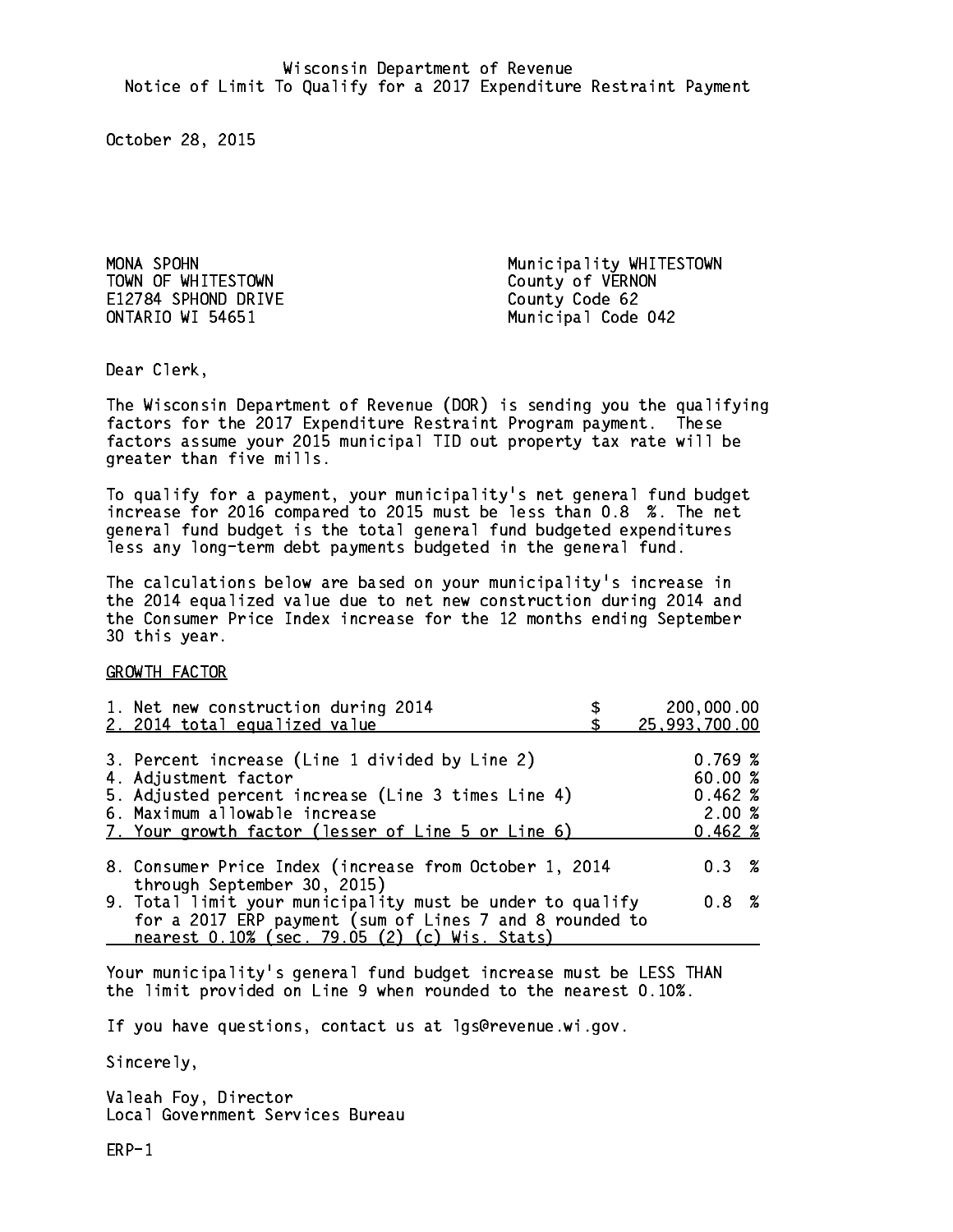VILLAGE OF COON VALLEY County of VERNON PO BOX 129 COON VALLEY WI 54623 Municipal Code 112

RENITA WILLIAMSON **Municipality COON VALLEY** County Code 62

Dear Clerk. Dear Clerk,

The Wisconsin Department of Revenue (DOR) is sending you the qualifying factors for the 2017 Expenditure Restraint Program payment. These factors assume your 2015 municipal TID out property tax rate will be greater than five mills.

 To qualify for a payment, your municipality's net general fund budget increase for 2016 compared to 2015 must be less than 1.1 %. The net general fund budget is the total general fund budgeted expenditures less any long-term debt payments budgeted in the general fund.

The calculations below are based on your municipality's increase in the 2014 equalized value due to net new construction during 2014 and the Consumer Price Index increase for the 12 months ending September 30 this year. 30 this year. This year of the second terms of the second terms in the second terms in the second terms in the

GROWTH FACTOR

| 1. Net new construction during 2014<br>2. 2014 total equalized value                                                                                                                                                | 541,700.00<br>39,900,400.00                           |
|---------------------------------------------------------------------------------------------------------------------------------------------------------------------------------------------------------------------|-------------------------------------------------------|
| 3. Percent increase (Line 1 divided by Line 2)<br>4. Adjustment factor<br>5. Adjusted percent increase (Line 3 times Line 4)<br>6. Maximum allowable increase<br>7. Your growth factor (lesser of Line 5 or Line 6) | 1.358 %<br>60.00%<br>0.815~%<br>2.00%<br>$0.815 \; %$ |
| 8. Consumer Price Index (increase from October 1, 2014<br>through September 30, 2015)                                                                                                                               | $0.3 \t%$                                             |
| 9. Total limit your municipality must be under to qualify<br>for a 2017 ERP payment (sum of Lines 7 and 8 rounded to<br>nearest 0.10% (sec. 79.05 (2) (c) Wis. Stats)                                               | $1.1 \t%$                                             |

Your municipality's general fund budget increase must be LESS THAN the limit provided on Line 9 when rounded to the nearest 0.10%.

If you have questions, contact us at lgs@revenue.wi.gov.

Sincerely,

Valeah Foy, Director Local Government Services Bureau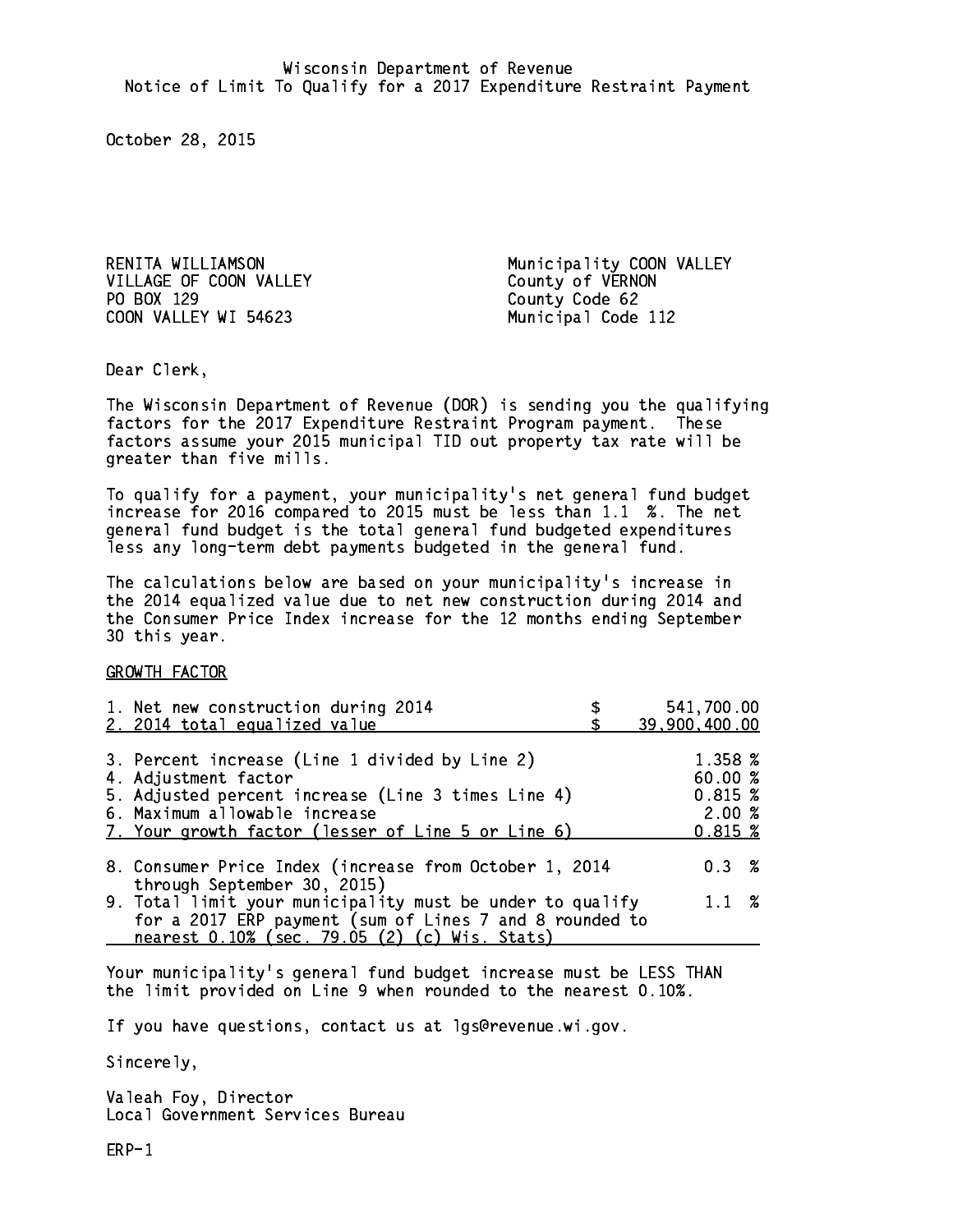KIMBERLY WALKER Municipality LA FARGE VILLAGE OF LA FARGE County of VERNON 105 W MAIN STREET County Code 62 LA FARGE WI 54639-0037 Municipal Code 146

Dear Clerk. Dear Clerk,

The Wisconsin Department of Revenue (DOR) is sending you the qualifying factors for the 2017 Expenditure Restraint Program payment. These factors assume your 2015 municipal TID out property tax rate will be greater than five mills.

 To qualify for a payment, your municipality's net general fund budget increase for 2016 compared to 2015 must be less than 0.5 %. The net general fund budget is the total general fund budgeted expenditures less any long-term debt payments budgeted in the general fund.

The calculations below are based on your municipality's increase in the 2014 equalized value due to net new construction during 2014 and the Consumer Price Index increase for the 12 months ending September 30 this year. 30 this year. This year of the second terms of the second terms in the second terms in the second terms in the

GROWTH FACTOR

| 1. Net new construction during 2014                                                                                                                                                                                 | 126,700.00                                                 |
|---------------------------------------------------------------------------------------------------------------------------------------------------------------------------------------------------------------------|------------------------------------------------------------|
| 2. 2014 total equalized value                                                                                                                                                                                       | 35,625,000.00                                              |
| 3. Percent increase (Line 1 divided by Line 2)<br>4. Adjustment factor<br>5. Adjusted percent increase (Line 3 times Line 4)<br>6. Maximum allowable increase<br>7. Your growth factor (lesser of Line 5 or Line 6) | 0.356~%<br>60.00%<br>$0.213 \;$ %<br>2.00%<br>$0.213 \; %$ |
| 8. Consumer Price Index (increase from October 1, 2014                                                                                                                                                              | $0.3 \t%$                                                  |
| through September 30, 2015)<br>9. Total limit your municipality must be under to qualify<br>for a 2017 ERP payment (sum of Lines 7 and 8 rounded to<br>nearest 0.10% (sec. 79.05 (2) (c) Wis. Stats)                | 0.5 %                                                      |

Your municipality's general fund budget increase must be LESS THAN the limit provided on Line 9 when rounded to the nearest 0.10%.

If you have questions, contact us at lgs@revenue.wi.gov.

Sincerely,

Valeah Foy, Director Local Government Services Bureau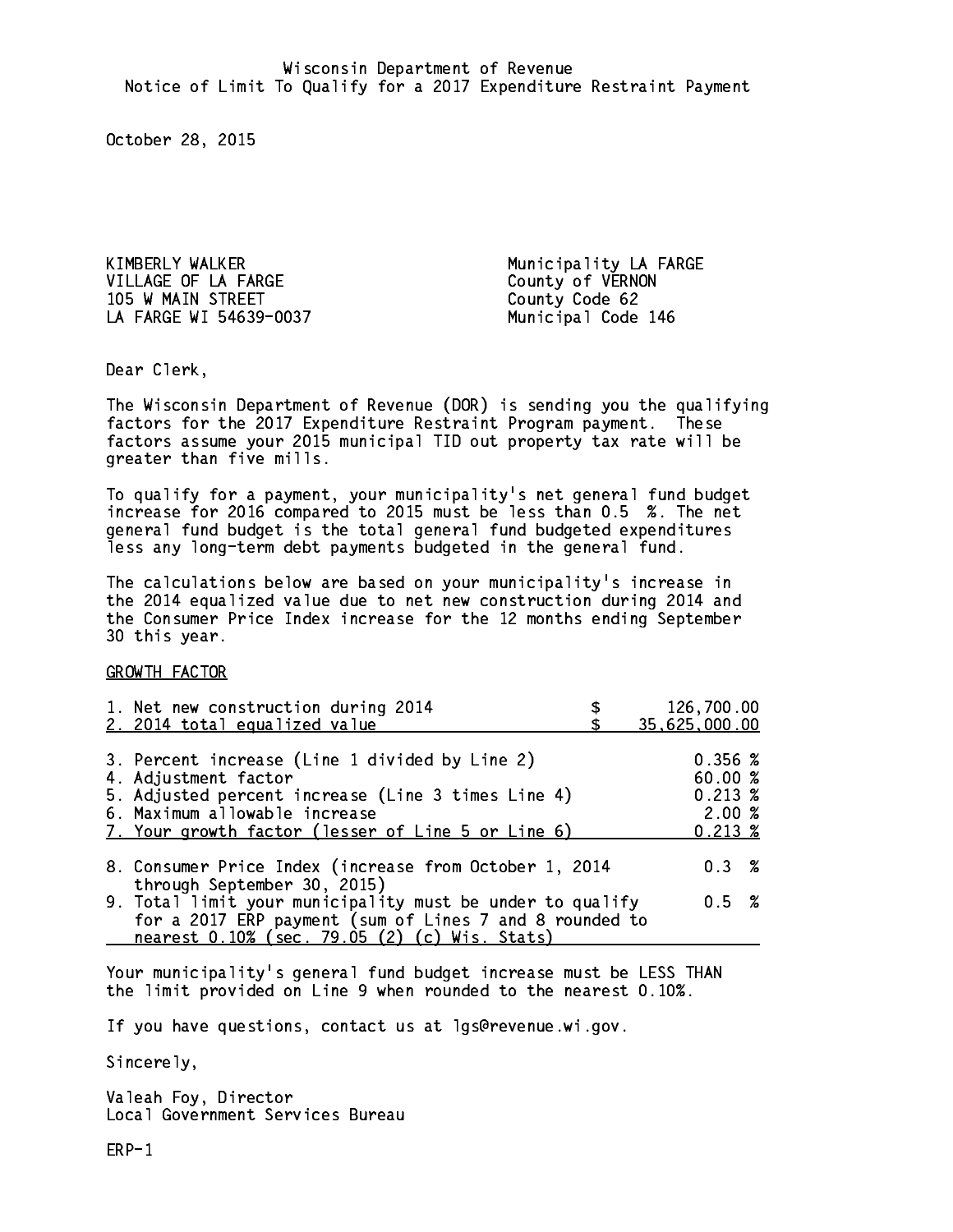TERESA TAYLOR Municipality ONTARIO VILLAGE OF ONTARIO County of VERNON PO BOX 66 ONTARIO WI 54651-0066 Municipal Code 165

County Code 62

Dear Clerk. Dear Clerk,

The Wisconsin Department of Revenue (DOR) is sending you the qualifying factors for the 2017 Expenditure Restraint Program payment. These factors assume your 2015 municipal TID out property tax rate will be greater than five mills.

 To qualify for a payment, your municipality's net general fund budget increase for 2016 compared to 2015 must be less than 0.3 %. The net general fund budget is the total general fund budgeted expenditures less any long-term debt payments budgeted in the general fund.

The calculations below are based on your municipality's increase in the 2014 equalized value due to net new construction during 2014 and the Consumer Price Index increase for the 12 months ending September 30 this year. 30 this year. This year of the second terms of the second terms in the second terms in the second terms in the

GROWTH FACTOR

| 1. Net new construction during 2014<br>2. 2014 total equalized value                                                                                                                                                | $-2,700.00$<br>14,845,400.00                         |
|---------------------------------------------------------------------------------------------------------------------------------------------------------------------------------------------------------------------|------------------------------------------------------|
| 3. Percent increase (Line 1 divided by Line 2)<br>4. Adjustment factor<br>5. Adjusted percent increase (Line 3 times Line 4)<br>6. Maximum allowable increase<br>7. Your growth factor (lesser of Line 5 or Line 6) | $-.018$ %<br>60.00%<br>$-.011~%$<br>2.00%<br>0.000 % |
| 8. Consumer Price Index (increase from October 1, 2014<br>through September 30, 2015)                                                                                                                               | 0.3%                                                 |
| 9. Total limit your municipality must be under to qualify<br>for a 2017 ERP payment (sum of Lines 7 and 8 rounded to<br>nearest 0.10% (sec. 79.05 (2) (c) Wis. Stats)                                               | 0.3%                                                 |

Your municipality's general fund budget increase must be LESS THAN the limit provided on Line 9 when rounded to the nearest 0.10%.

If you have questions, contact us at lgs@revenue.wi.gov.

Sincerely,

Valeah Foy, Director Local Government Services Bureau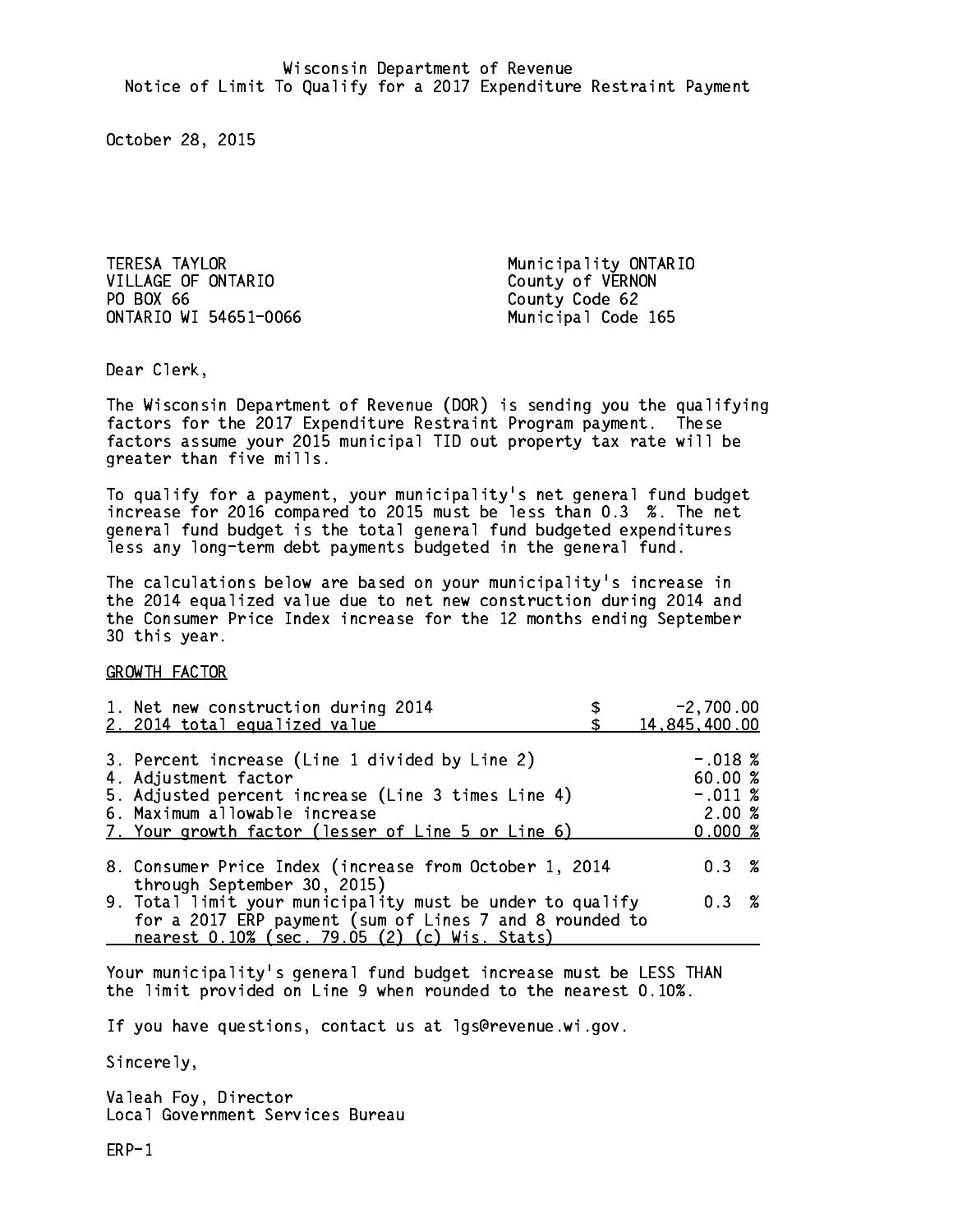SHAWNA KOCH **Municipality READSTOWN** VILLAGE OF READSTOWN County of VERNON PO BOX 247 READSTOWN WI 54652-0247 Municipal Code 176

County Code 62

Dear Clerk. Dear Clerk,

The Wisconsin Department of Revenue (DOR) is sending you the qualifying factors for the 2017 Expenditure Restraint Program payment. These factors assume your 2015 municipal TID out property tax rate will be greater than five mills.

 To qualify for a payment, your municipality's net general fund budget increase for 2016 compared to 2015 must be less than 0.4 %. The net general fund budget is the total general fund budgeted expenditures less any long-term debt payments budgeted in the general fund.

The calculations below are based on your municipality's increase in the 2014 equalized value due to net new construction during 2014 and the Consumer Price Index increase for the 12 months ending September 30 this year. 30 this year. This year of the second terms of the second terms in the second terms in the second terms in the

GROWTH FACTOR

| 1. Net new construction during 2014                                                                                                                                                                                 | 18,200.00                                             |
|---------------------------------------------------------------------------------------------------------------------------------------------------------------------------------------------------------------------|-------------------------------------------------------|
| 2. 2014 total equalized value                                                                                                                                                                                       | 13,843,200.00                                         |
| 3. Percent increase (Line 1 divided by Line 2)<br>4. Adjustment factor<br>5. Adjusted percent increase (Line 3 times Line 4)<br>6. Maximum allowable increase<br>7. Your growth factor (lesser of Line 5 or Line 6) | $0.131 \;$ %<br>60.00%<br>0.079~%<br>2.00%<br>0.079~% |
| 8. Consumer Price Index (increase from October 1, 2014                                                                                                                                                              | $0.3 \t%$                                             |
| through September 30, 2015)<br>9. Total limit your municipality must be under to qualify<br>for a 2017 ERP payment (sum of Lines 7 and 8 rounded to<br>nearest 0.10% (sec. 79.05 (2) (c) Wis. Stats)                | $0.4 \t%$                                             |

Your municipality's general fund budget increase must be LESS THAN the limit provided on Line 9 when rounded to the nearest 0.10%.

If you have questions, contact us at lgs@revenue.wi.gov.

Sincerely,

Valeah Foy, Director Local Government Services Bureau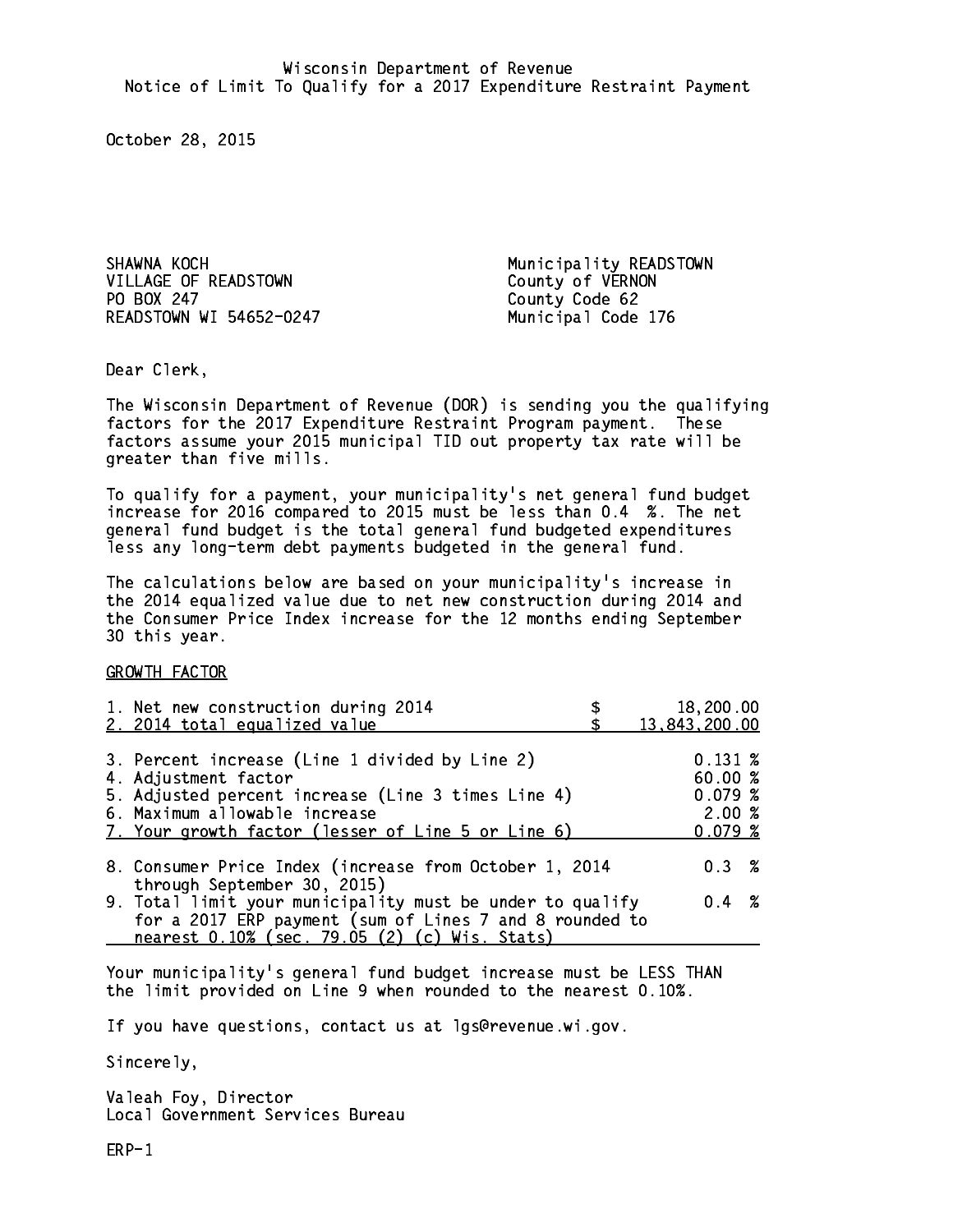CITY OF HILLSBORO COUNTY OF WERNON PO BOX 447 HILLSBORO WI 54634 Municipal Code 236

SHEILA SCHRAUFNAGEL **Municipality HILLSBORO** County Code 62

Dear Clerk. Dear Clerk,

The Wisconsin Department of Revenue (DOR) is sending you the qualifying factors for the 2017 Expenditure Restraint Program payment. These factors assume your 2015 municipal TID out property tax rate will be greater than five mills.

 To qualify for a payment, your municipality's net general fund budget increase for 2016 compared to 2015 must be less than 0.6 %. The net general fund budget is the total general fund budgeted expenditures less any long-term debt payments budgeted in the general fund.

The calculations below are based on your municipality's increase in the 2014 equalized value due to net new construction during 2014 and the Consumer Price Index increase for the 12 months ending September 30 this year. 30 this year. This year of the second terms of the second terms in the second terms in the second terms in the

GROWTH FACTOR

| 1. Net new construction during 2014<br>2. 2014 total equalized value                                                                                                                                                | 354,000.00<br>61,412,000.00                      |
|---------------------------------------------------------------------------------------------------------------------------------------------------------------------------------------------------------------------|--------------------------------------------------|
| 3. Percent increase (Line 1 divided by Line 2)<br>4. Adjustment factor<br>5. Adjusted percent increase (Line 3 times Line 4)<br>6. Maximum allowable increase<br>7. Your growth factor (lesser of Line 5 or Line 6) | 0.576%<br>60.00 %<br>0.346~%<br>2.00%<br>0.346~% |
| 8. Consumer Price Index (increase from October 1, 2014<br>through September 30, 2015)                                                                                                                               | 0.3%                                             |
| 9. Total limit your municipality must be under to qualify<br>for a 2017 ERP payment (sum of Lines 7 and 8 rounded to<br>nearest 0.10% (sec. 79.05 (2) (c) Wis. Stats)                                               | 0.6 %                                            |

Your municipality's general fund budget increase must be LESS THAN the limit provided on Line 9 when rounded to the nearest 0.10%.

If you have questions, contact us at lgs@revenue.wi.gov.

Sincerely,

Valeah Foy, Director Local Government Services Bureau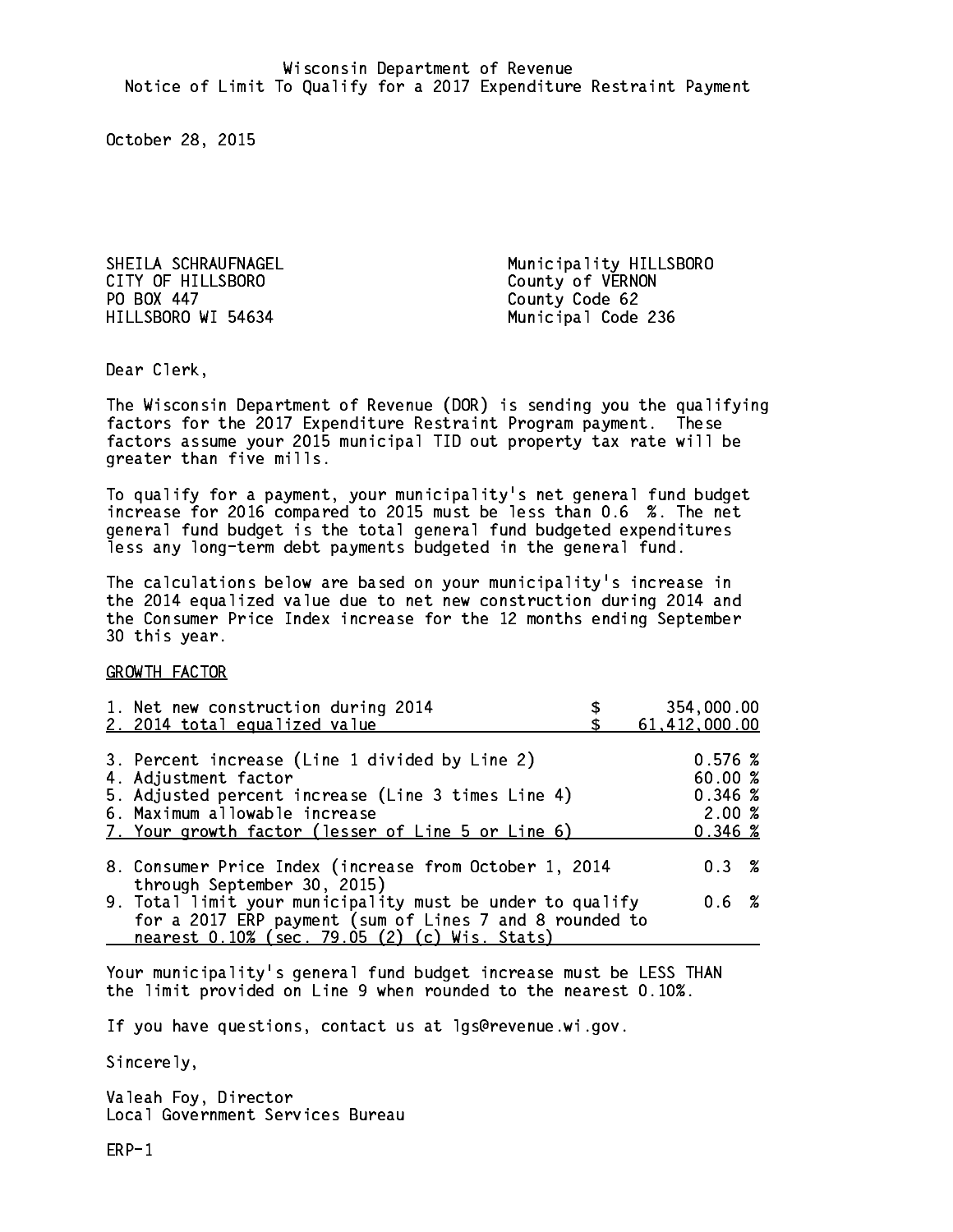LORI POLHAMUS Municipality VIROQUA 202 N MAIN ST County Code 62 VIROQUA WI 54665-1476 Municipal Code 286

County of VERNON

Dear Clerk. Dear Clerk,

The Wisconsin Department of Revenue (DOR) is sending you the qualifying factors for the 2017 Expenditure Restraint Program payment. These factors assume your 2015 municipal TID out property tax rate will be greater than five mills.

 To qualify for a payment, your municipality's net general fund budget increase for 2016 compared to 2015 must be less than 0.6 %. The net general fund budget is the total general fund budgeted expenditures less any long-term debt payments budgeted in the general fund.

The calculations below are based on your municipality's increase in the 2014 equalized value due to net new construction during 2014 and the Consumer Price Index increase for the 12 months ending September 30 this year. 30 this year. This year of the second terms of the second terms in the second terms in the second terms in the

GROWTH FACTOR

| 1. Net new construction during 2014<br>2. 2014 total equalized value                                                                                                                                                | 1,348,200.00<br>235,889,200.00                        |
|---------------------------------------------------------------------------------------------------------------------------------------------------------------------------------------------------------------------|-------------------------------------------------------|
| 3. Percent increase (Line 1 divided by Line 2)<br>4. Adjustment factor<br>5. Adjusted percent increase (Line 3 times Line 4)<br>6. Maximum allowable increase<br>7. Your growth factor (lesser of Line 5 or Line 6) | $0.572 \;$ %<br>60.00%<br>0.343~%<br>2.00%<br>0.343~% |
| 8. Consumer Price Index (increase from October 1, 2014                                                                                                                                                              | $0.3 \t%$                                             |
| through September 30, 2015)<br>9. Total limit your municipality must be under to qualify<br>for a 2017 ERP payment (sum of Lines 7 and 8 rounded to<br>nearest 0.10% (sec. 79.05 (2) (c) Wis. Stats)                | 0.6 %                                                 |

Your municipality's general fund budget increase must be LESS THAN the limit provided on Line 9 when rounded to the nearest 0.10%.

If you have questions, contact us at lgs@revenue.wi.gov.

Sincerely,

Valeah Foy, Director Local Government Services Bureau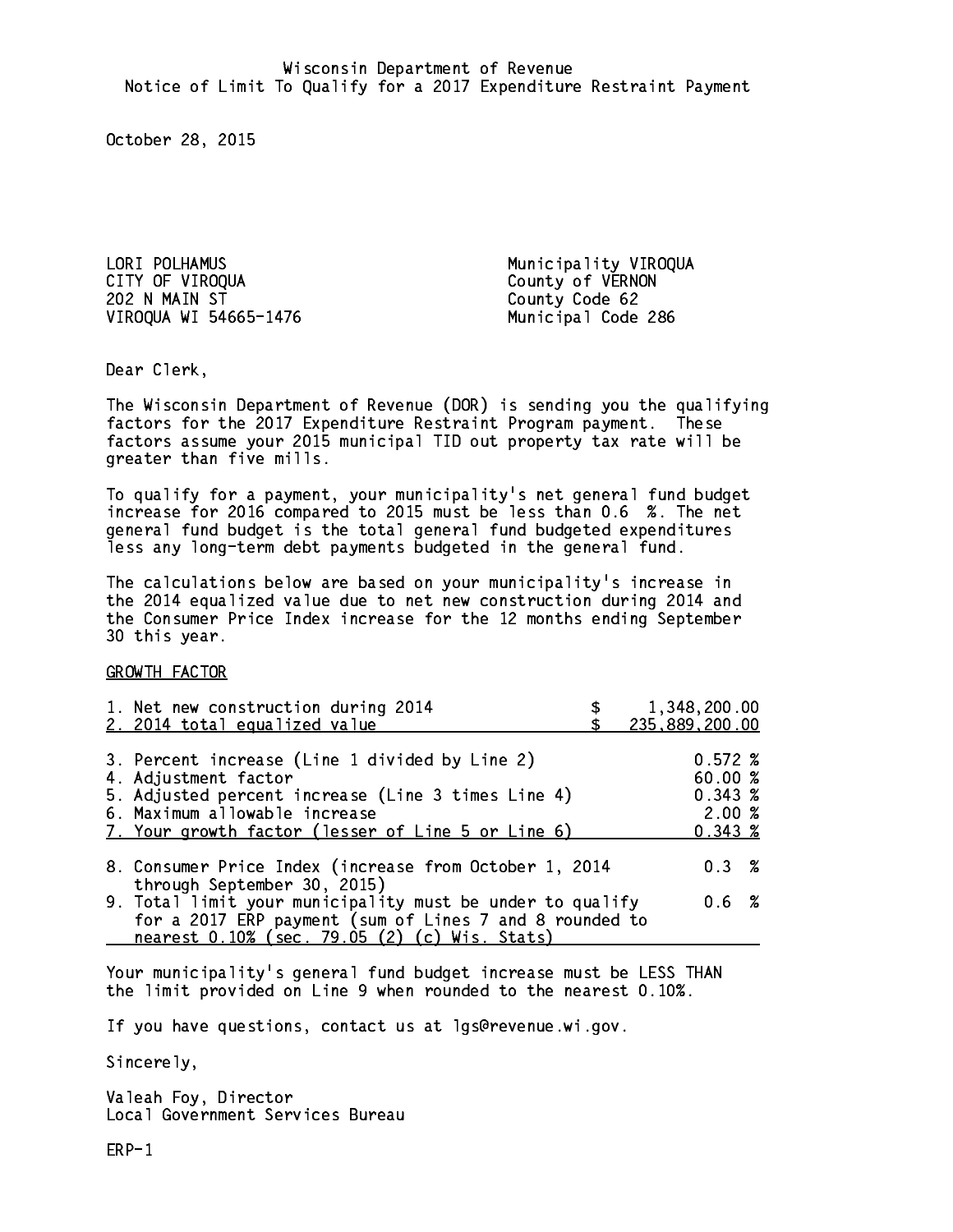200 N MAIN ST County Code 62

MARY HOLTE MARY HOLTE CITY OF WESTBY COUNTY OF WESTBY WESTBY WI 54667 Municipal Code 291

Dear Clerk. Dear Clerk,

The Wisconsin Department of Revenue (DOR) is sending you the qualifying factors for the 2017 Expenditure Restraint Program payment. These factors assume your 2015 municipal TID out property tax rate will be greater than five mills.

 To qualify for a payment, your municipality's net general fund budget increase for 2016 compared to 2015 must be less than 0.8 %. The net general fund budget is the total general fund budgeted expenditures less any long-term debt payments budgeted in the general fund.

The calculations below are based on your municipality's increase in the 2014 equalized value due to net new construction during 2014 and the Consumer Price Index increase for the 12 months ending September 30 this year. 30 this year. This year of the second terms of the second terms in the second terms in the second terms in the

GROWTH FACTOR

| 1. Net new construction during 2014<br>2. 2014 total equalized value                                                                                                                                                | 899,500.00<br>116,809,200.00                               |
|---------------------------------------------------------------------------------------------------------------------------------------------------------------------------------------------------------------------|------------------------------------------------------------|
| 3. Percent increase (Line 1 divided by Line 2)<br>4. Adjustment factor<br>5. Adjusted percent increase (Line 3 times Line 4)<br>6. Maximum allowable increase<br>7. Your growth factor (lesser of Line 5 or Line 6) | 0.770~%<br>60.00%<br>$0.462 \; %$<br>2.00%<br>$0.462 \; %$ |
| 8. Consumer Price Index (increase from October 1, 2014                                                                                                                                                              | 0.3%                                                       |
| through September 30, 2015)<br>9. Total limit your municipality must be under to qualify<br>for a 2017 ERP payment (sum of Lines 7 and 8 rounded to<br>nearest 0.10% (sec. 79.05 (2) (c) Wis. Stats)                | 0.8 %                                                      |

Your municipality's general fund budget increase must be LESS THAN the limit provided on Line 9 when rounded to the nearest 0.10%.

If you have questions, contact us at lgs@revenue.wi.gov.

Sincerely,

Valeah Foy, Director Local Government Services Bureau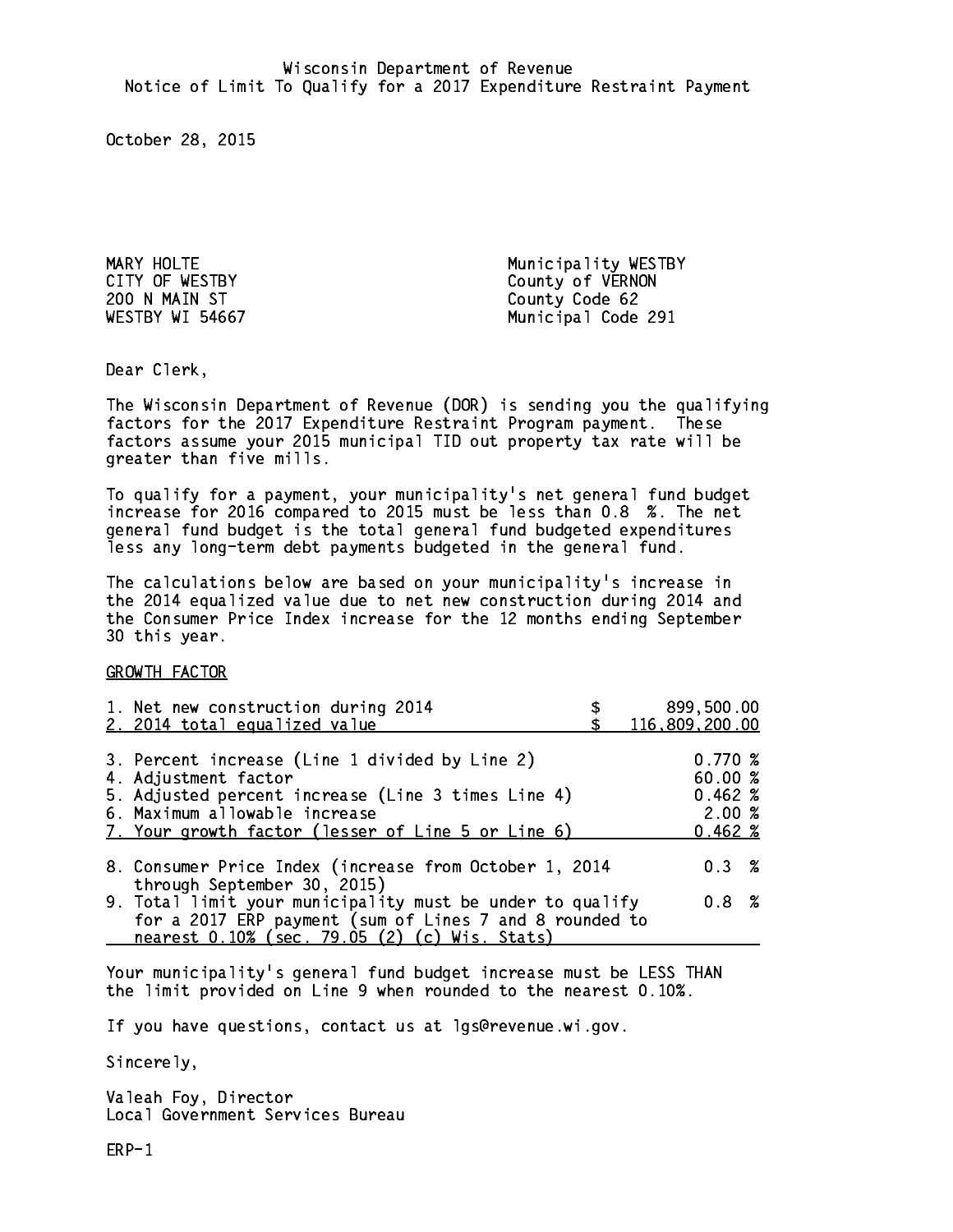DEBRA A BROWN Municipality EAGLE RIVER CITY OF EAGLE RIVER COUNTY OF VILAS PO BOX 1269 County Code 63 EAGLE RIVER WI 54521-1269 Municipal Code 221

Dear Clerk. Dear Clerk,

The Wisconsin Department of Revenue (DOR) is sending you the qualifying factors for the 2017 Expenditure Restraint Program payment. These factors assume your 2015 municipal TID out property tax rate will be greater than five mills.

 To qualify for a payment, your municipality's net general fund budget increase for 2016 compared to 2015 must be less than 0.4 %. The net general fund budget is the total general fund budgeted expenditures less any long-term debt payments budgeted in the general fund.

The calculations below are based on your municipality's increase in the 2014 equalized value due to net new construction during 2014 and the Consumer Price Index increase for the 12 months ending September 30 this year. 30 this year. This year of the second terms of the second terms in the second terms in the second terms in the

GROWTH FACTOR

| 1. Net new construction during 2014<br>2. 2014 total equalized value                                                                                                                                                | 182,000.00<br>168,706,100.00                     |
|---------------------------------------------------------------------------------------------------------------------------------------------------------------------------------------------------------------------|--------------------------------------------------|
| 3. Percent increase (Line 1 divided by Line 2)<br>4. Adjustment factor<br>5. Adjusted percent increase (Line 3 times Line 4)<br>6. Maximum allowable increase<br>7. Your growth factor (lesser of Line 5 or Line 6) | 0.108~%<br>60.00%<br>0.065~%<br>2.00%<br>0.065~% |
| 8. Consumer Price Index (increase from October 1, 2014                                                                                                                                                              | 0.3%                                             |
| through September 30, 2015)<br>9. Total limit your municipality must be under to qualify<br>for a 2017 ERP payment (sum of Lines 7 and 8 rounded to<br>nearest 0.10% (sec. 79.05 (2) (c) Wis. Stats)                | $0.4 \t%$                                        |

Your municipality's general fund budget increase must be LESS THAN the limit provided on Line 9 when rounded to the nearest 0.10%.

If you have questions, contact us at lgs@revenue.wi.gov.

Sincerely,

Valeah Foy, Director Local Government Services Bureau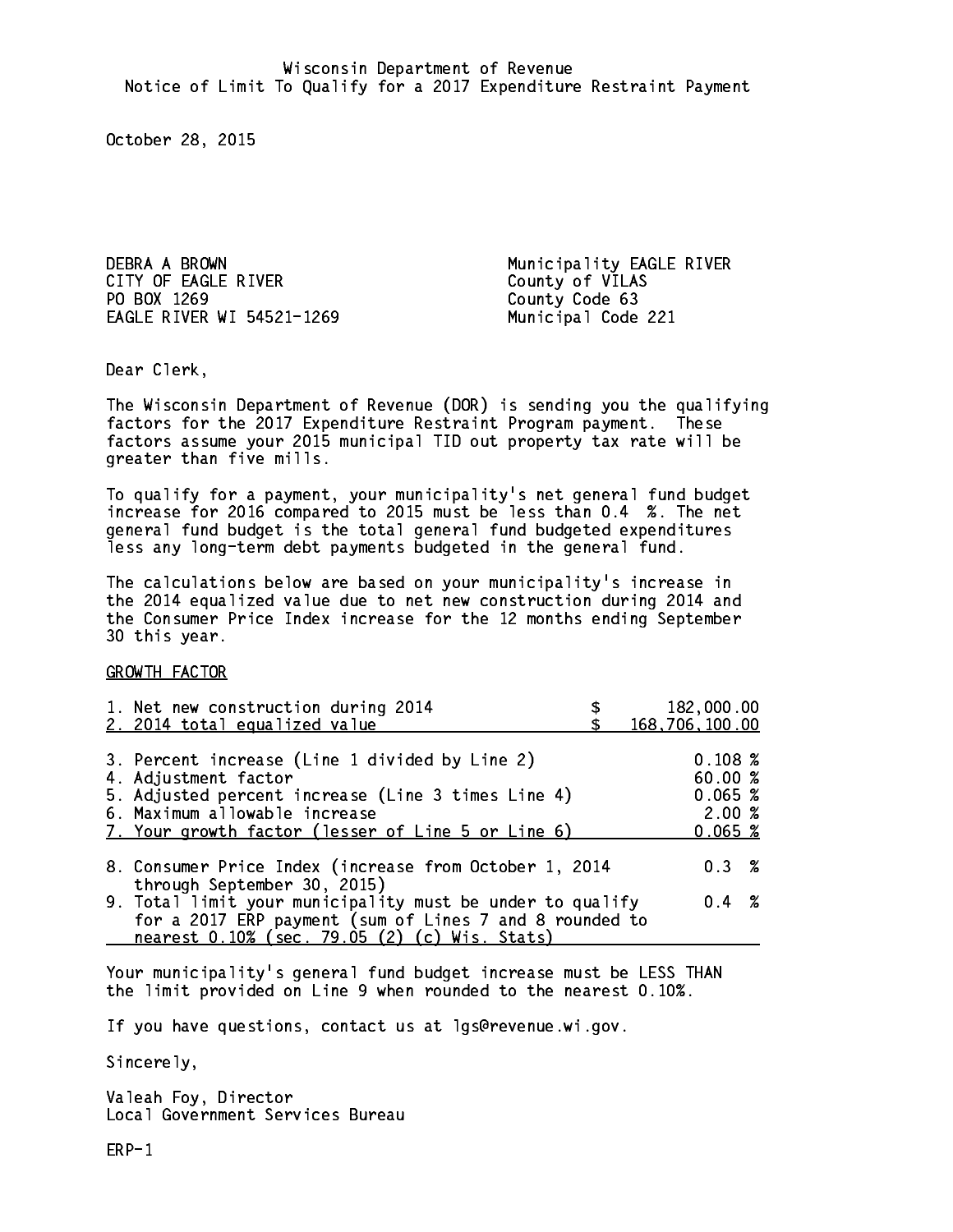DEAN ABEL **Municipality DARIEN** P.O. BOX 97 DARIEN WI 53114

VILLAGE OF DARIEN County of WALWORTH County Code 64 Municipal Code 116

Dear Clerk. Dear Clerk,

The Wisconsin Department of Revenue (DOR) is sending you the qualifying factors for the 2017 Expenditure Restraint Program payment. These factors assume your 2015 municipal TID out property tax rate will be greater than five mills.

 To qualify for a payment, your municipality's net general fund budget increase for 2016 compared to 2015 must be less than 0.7 %. The net general fund budget is the total general fund budgeted expenditures less any long-term debt payments budgeted in the general fund.

The calculations below are based on your municipality's increase in the 2014 equalized value due to net new construction during 2014 and the Consumer Price Index increase for the 12 months ending September 30 this year. 30 this year. This year of the second terms of the second terms in the second terms in the second terms in the

GROWTH FACTOR

| 1. Net new construction during 2014<br>2. 2014 total equalized value                                                                                                                                                | 612,200.00<br>98,723,900.00                         |
|---------------------------------------------------------------------------------------------------------------------------------------------------------------------------------------------------------------------|-----------------------------------------------------|
| 3. Percent increase (Line 1 divided by Line 2)<br>4. Adjustment factor<br>5. Adjusted percent increase (Line 3 times Line 4)<br>6. Maximum allowable increase<br>7. Your growth factor (lesser of Line 5 or Line 6) | 0.620%<br>60.00%<br>0.372%<br>2.00%<br>$0.372 \; %$ |
| 8. Consumer Price Index (increase from October 1, 2014<br>through September 30, 2015)                                                                                                                               | $0.3 \t%$                                           |
| 9. Total limit your municipality must be under to qualify<br>for a 2017 ERP payment (sum of Lines 7 and 8 rounded to<br>nearest 0.10% (sec. 79.05 (2) (c) Wis. Stats)                                               | 0.7%                                                |

Your municipality's general fund budget increase must be LESS THAN the limit provided on Line 9 when rounded to the nearest 0.10%.

If you have questions, contact us at lgs@revenue.wi.gov.

Sincerely,

Valeah Foy, Director Local Government Services Bureau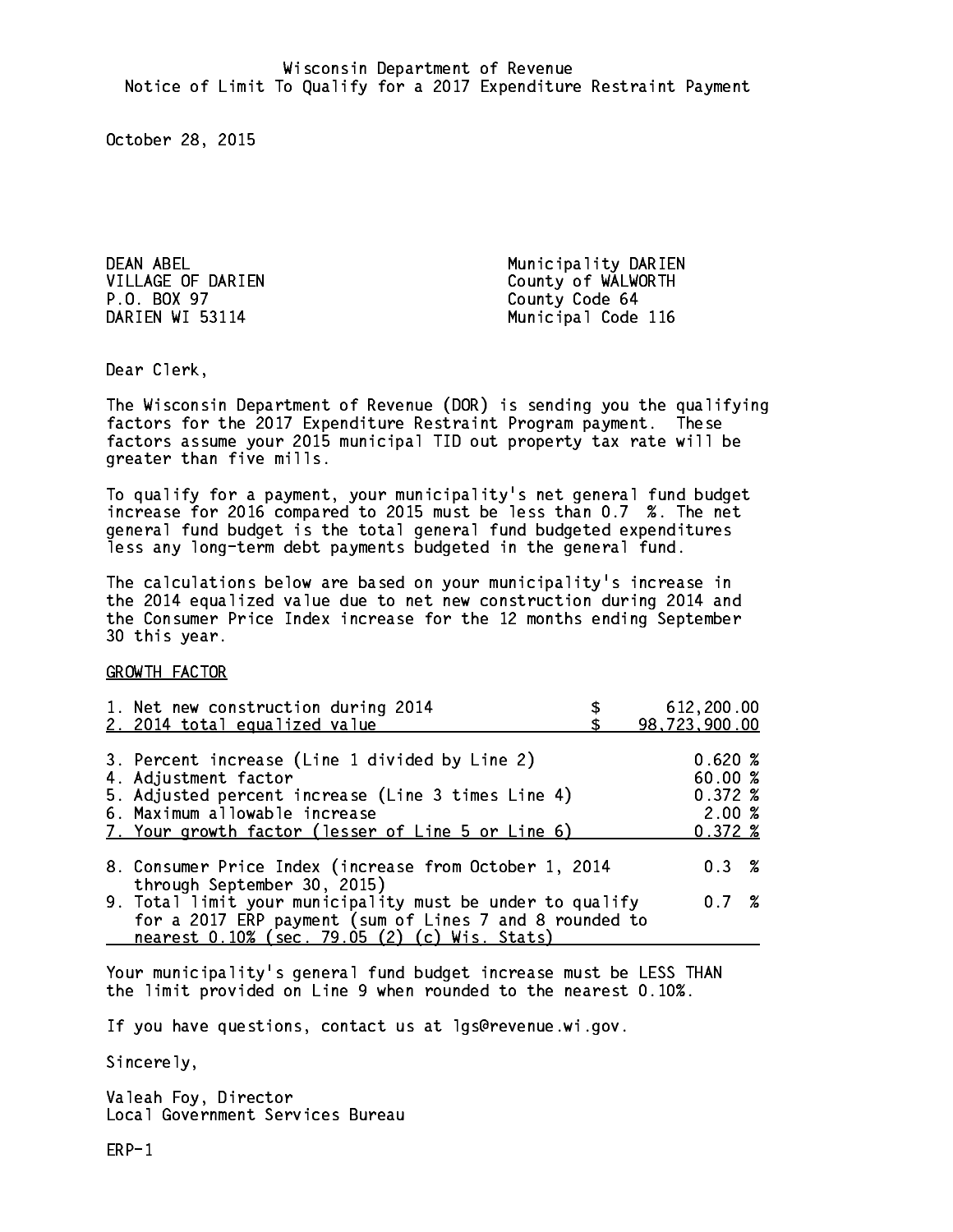2015 ENERGY DRIVE **COUNTY** County Code 64 EAST TROY WI 53120 Municipal Code 121

EILEEN SUHM Municipality EAST TROY County of WALWORTH

Dear Clerk. Dear Clerk,

The Wisconsin Department of Revenue (DOR) is sending you the qualifying factors for the 2017 Expenditure Restraint Program payment. These factors assume your 2015 municipal TID out property tax rate will be greater than five mills.

 To qualify for a payment, your municipality's net general fund budget increase for 2016 compared to 2015 must be less than 1.1 %. The net general fund budget is the total general fund budgeted expenditures less any long-term debt payments budgeted in the general fund.

The calculations below are based on your municipality's increase in the 2014 equalized value due to net new construction during 2014 and the Consumer Price Index increase for the 12 months ending September 30 this year. 30 this year.

GROWTH FACTOR

| 1. Net new construction during 2014<br>2. 2014 total equalized value                                                                                                                                                | 4, 193, 900.00<br>333, 552, 500.00                |
|---------------------------------------------------------------------------------------------------------------------------------------------------------------------------------------------------------------------|---------------------------------------------------|
| 3. Percent increase (Line 1 divided by Line 2)<br>4. Adjustment factor<br>5. Adjusted percent increase (Line 3 times Line 4)<br>6. Maximum allowable increase<br>7. Your growth factor (lesser of Line 5 or Line 6) | 1.257~%<br>60.00 %<br>0.754~%<br>2.00%<br>0.754~% |
| 8. Consumer Price Index (increase from October 1, 2014<br>through September 30, 2015)<br>9. Total limit your municipality must be under to qualify<br>for a 2017 ERP payment (sum of Lines 7 and 8 rounded to       | $0.3 \t%$<br>$1.1 \t%$                            |
| nearest 0.10% (sec. 79.05 (2) (c) Wis. Stats)                                                                                                                                                                       |                                                   |

Your municipality's general fund budget increase must be LESS THAN the limit provided on Line 9 when rounded to the nearest 0.10%.

If you have questions, contact us at lgs@revenue.wi.gov.

Sincerely,

Valeah Foy, Director Local Government Services Bureau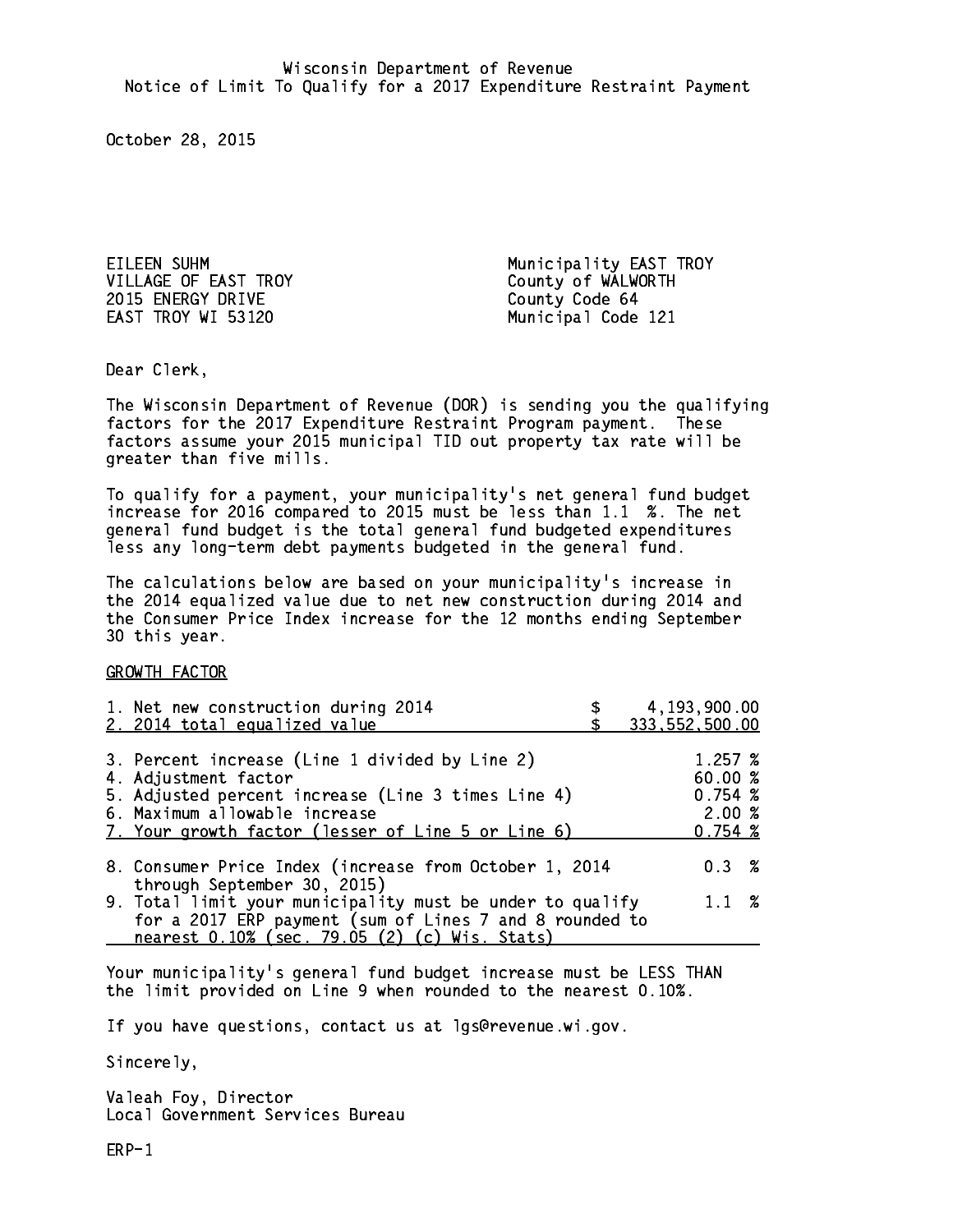CLAUDIA L. JUREWICZ Municipality GENOA CITY VILLAGE OF GENOA CITY County of WALWORTH PO BOX 428 GENOA CITY WI 53128-0428 Municipal Code 131

County Code 64

Dear Clerk. Dear Clerk,

The Wisconsin Department of Revenue (DOR) is sending you the qualifying factors for the 2017 Expenditure Restraint Program payment. These factors assume your 2015 municipal TID out property tax rate will be greater than five mills.

 To qualify for a payment, your municipality's net general fund budget increase for 2016 compared to 2015 must be less than 0.4 %. The net general fund budget is the total general fund budgeted expenditures less any long-term debt payments budgeted in the general fund.

The calculations below are based on your municipality's increase in the 2014 equalized value due to net new construction during 2014 and the Consumer Price Index increase for the 12 months ending September 30 this year. 30 this year.

GROWTH FACTOR

| 1. Net new construction during 2014<br>2. 2014 total equalized value                                                                                                                                                | 260,100.00<br>159,923,500.00                     |
|---------------------------------------------------------------------------------------------------------------------------------------------------------------------------------------------------------------------|--------------------------------------------------|
| 3. Percent increase (Line 1 divided by Line 2)<br>4. Adjustment factor<br>5. Adjusted percent increase (Line 3 times Line 4)<br>6. Maximum allowable increase<br>7. Your growth factor (lesser of Line 5 or Line 6) | 0.163~%<br>60.00%<br>0.098~%<br>2.00%<br>0.098~% |
| 8. Consumer Price Index (increase from October 1, 2014                                                                                                                                                              | $0.3 \t%$                                        |
| through September 30, 2015)<br>9. Total limit your municipality must be under to qualify<br>for a 2017 ERP payment (sum of Lines 7 and 8 rounded to<br>nearest 0.10% (sec. 79.05 (2) (c) Wis. Stats)                | $0.4 \t%$                                        |

Your municipality's general fund budget increase must be LESS THAN the limit provided on Line 9 when rounded to the nearest 0.10%.

If you have questions, contact us at lgs@revenue.wi.gov.

Sincerely,

Valeah Foy, Director Local Government Services Bureau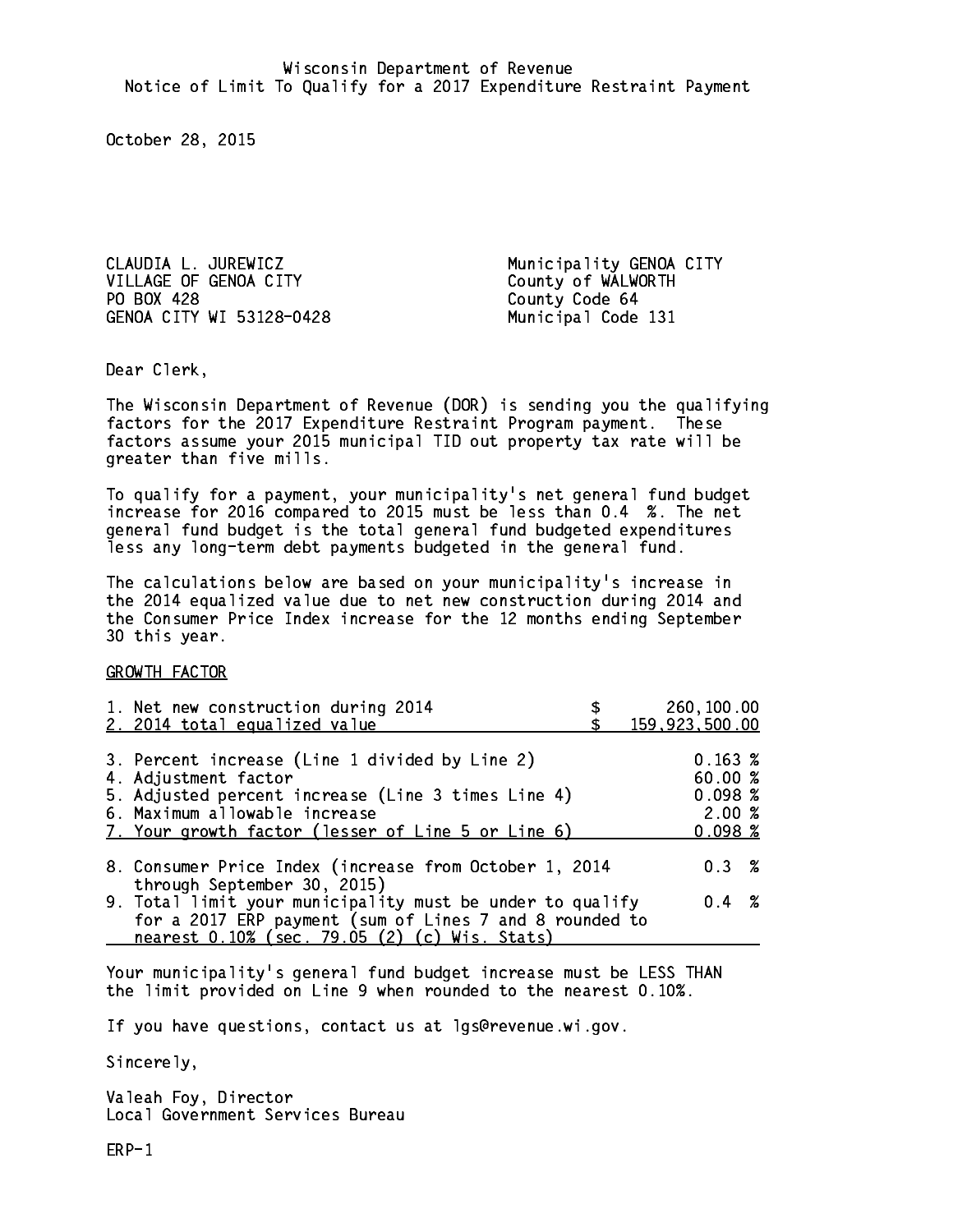DAWN REDENIUS **Municipality SHARON** VILLAGE OF SHARON County of WALWORTH PO BOX 379 County Code 64 SHARON WI 53585-0379 Municipal Code 181

Dear Clerk. Dear Clerk,

The Wisconsin Department of Revenue (DOR) is sending you the qualifying factors for the 2017 Expenditure Restraint Program payment. These factors assume your 2015 municipal TID out property tax rate will be greater than five mills.

 To qualify for a payment, your municipality's net general fund budget increase for 2016 compared to 2015 must be less than 0.5 %. The net general fund budget is the total general fund budgeted expenditures less any long-term debt payments budgeted in the general fund.

The calculations below are based on your municipality's increase in the 2014 equalized value due to net new construction during 2014 and the Consumer Price Index increase for the 12 months ending September 30 this year. 30 this year.

GROWTH FACTOR

| 1. Net new construction during 2014<br>2. 2014 total equalized value                                                                                                                                                | 227,600.00<br>71,326,300.00                     |
|---------------------------------------------------------------------------------------------------------------------------------------------------------------------------------------------------------------------|-------------------------------------------------|
| 3. Percent increase (Line 1 divided by Line 2)<br>4. Adjustment factor<br>5. Adjusted percent increase (Line 3 times Line 4)<br>6. Maximum allowable increase<br>7. Your growth factor (lesser of Line 5 or Line 6) | 0.319~%<br>60.00%<br>0.191~%<br>2.00%<br>0.191% |
| 8. Consumer Price Index (increase from October 1, 2014                                                                                                                                                              | 0.3%                                            |
| through September 30, 2015)<br>9. Total limit your municipality must be under to qualify<br>for a 2017 ERP payment (sum of Lines 7 and 8 rounded to<br>nearest 0.10% (sec. 79.05 (2) (c) Wis. Stats)                | 0.5 %                                           |

Your municipality's general fund budget increase must be LESS THAN the limit provided on Line 9 when rounded to the nearest 0.10%.

If you have questions, contact us at lgs@revenue.wi.gov.

Sincerely,

Valeah Foy, Director Local Government Services Bureau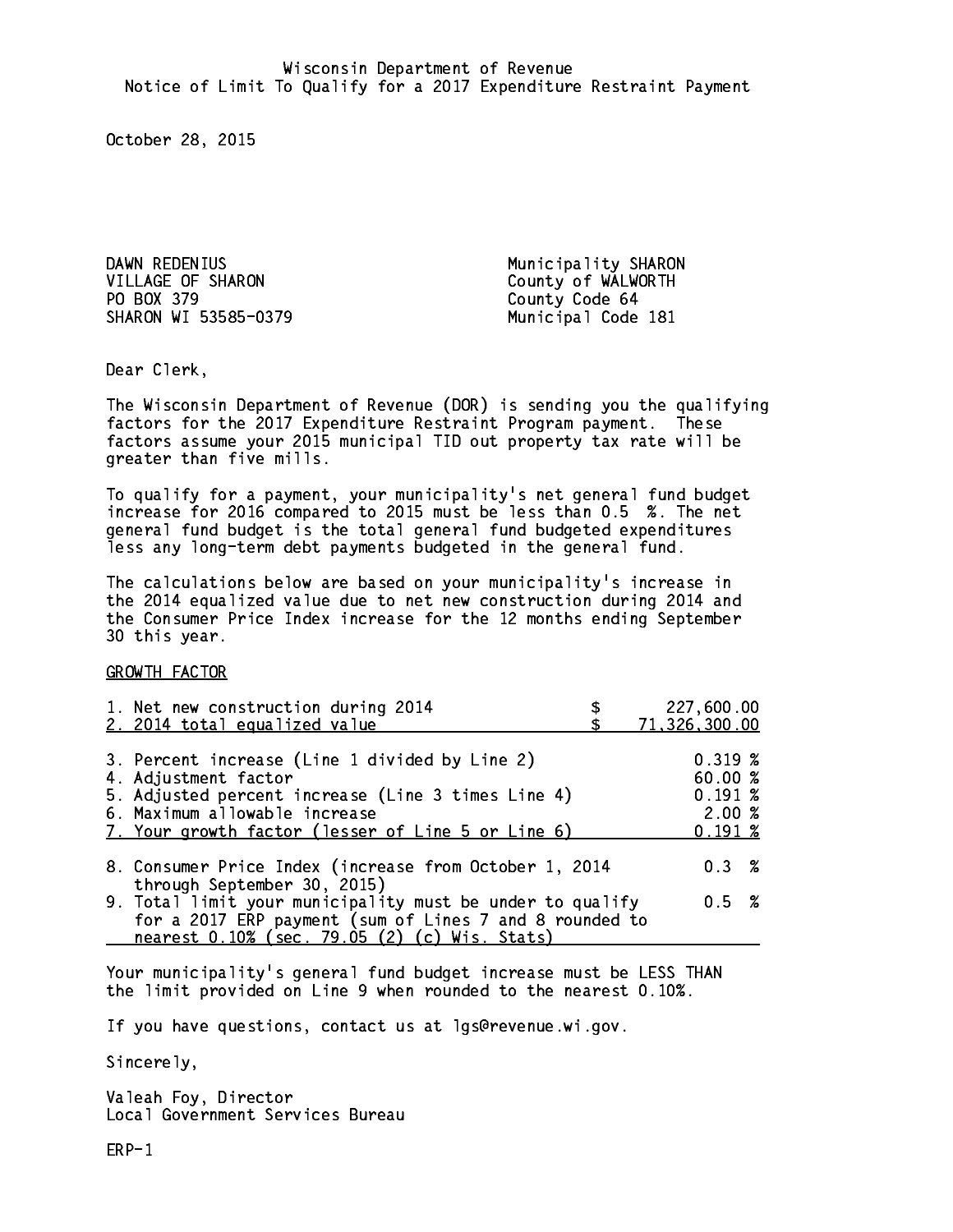DONNA SCHUT NEWSLEY Municipality WALWORTH VILLAGE OF WALWORTH County of WALWORTH P 0 BOX 400 WALWORTH WI 53184-0400 Municipal Code 191

County Code 64

Dear Clerk. Dear Clerk,

The Wisconsin Department of Revenue (DOR) is sending you the qualifying factors for the 2017 Expenditure Restraint Program payment. These factors assume your 2015 municipal TID out property tax rate will be greater than five mills.

 To qualify for a payment, your municipality's net general fund budget increase for 2016 compared to 2015 must be less than 0.8 %. The net general fund budget is the total general fund budgeted expenditures less any long-term debt payments budgeted in the general fund.

The calculations below are based on your municipality's increase in the 2014 equalized value due to net new construction during 2014 and the Consumer Price Index increase for the 12 months ending September 30 this year. 30 this year.

GROWTH FACTOR

| 1. Net new construction during 2014                                                                                                                           |                                                                                                               | 1,453,000.00<br>188, 306, 300.00                                                                                                                                               |
|---------------------------------------------------------------------------------------------------------------------------------------------------------------|---------------------------------------------------------------------------------------------------------------|--------------------------------------------------------------------------------------------------------------------------------------------------------------------------------|
| 3. Percent increase (Line 1 divided by Line 2)<br>4. Adjustment factor<br>5. Adjusted percent increase (Line 3 times Line 4)<br>6. Maximum allowable increase |                                                                                                               | 0.772%<br>60.00 %<br>0.463~%<br>2.00%                                                                                                                                          |
| 7. Your growth factor (lesser of Line 5 or Line 6)                                                                                                            |                                                                                                               | 0.463~%                                                                                                                                                                        |
|                                                                                                                                                               |                                                                                                               | $0.3 \t%$                                                                                                                                                                      |
|                                                                                                                                                               |                                                                                                               | 0.8 %                                                                                                                                                                          |
|                                                                                                                                                               | 2. 2014 total equalized value<br>through September 30, 2015)<br>nearest 0.10% (sec. 79.05 (2) (c) Wis. Stats) | 8. Consumer Price Index (increase from October 1, 2014<br>9. Total limit your municipality must be under to qualify<br>for a 2017 ERP payment (sum of Lines 7 and 8 rounded to |

Your municipality's general fund budget increase must be LESS THAN the limit provided on Line 9 when rounded to the nearest 0.10%.

If you have questions, contact us at lgs@revenue.wi.gov.

Sincerely,

Valeah Foy, Director Local Government Services Bureau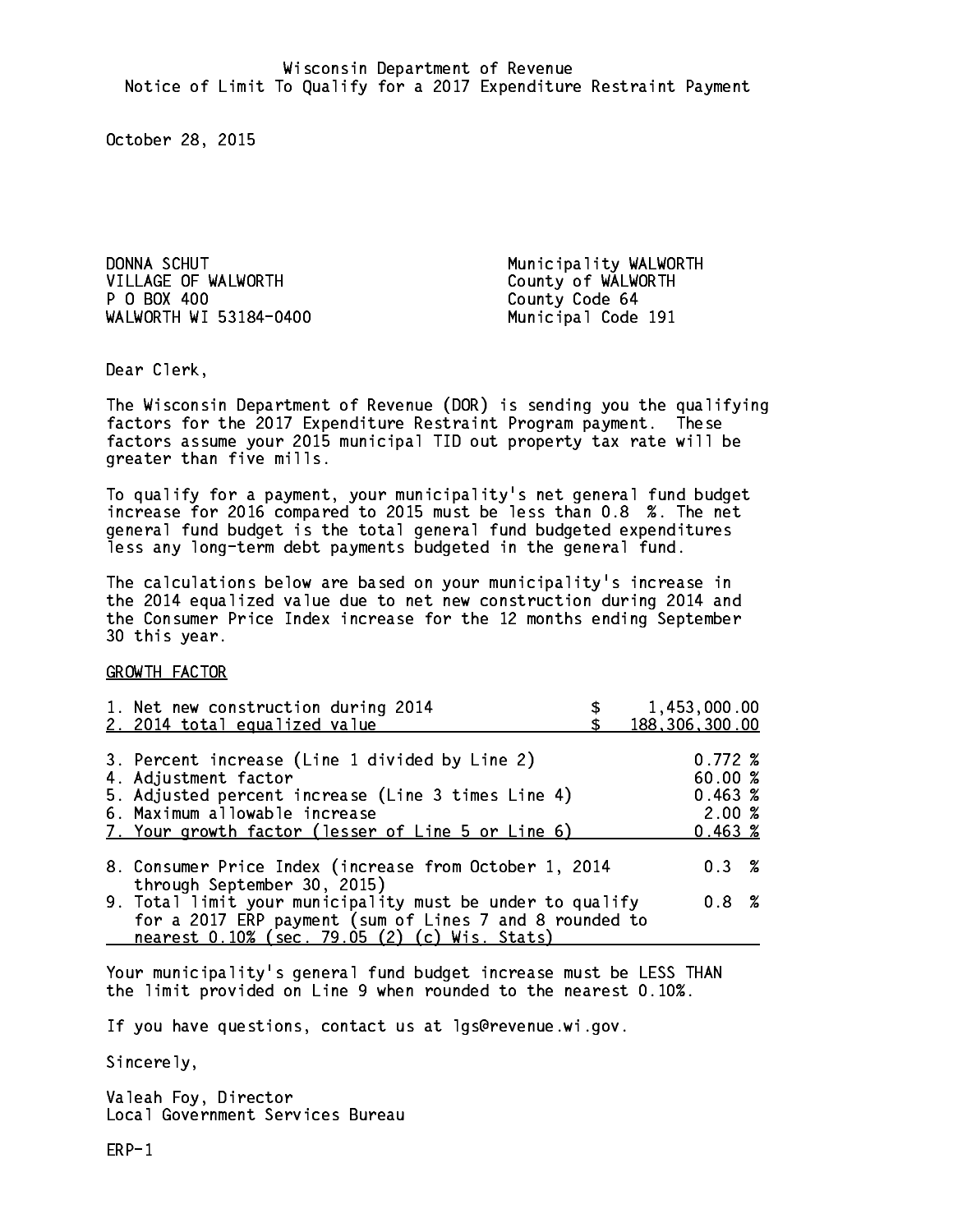SUSAN KITZMAN Municipality DELAVAN CITY OF DELAVAN COUNTY OF WALWORTH PO BOX 465 DELAVAN WI 53115-0465 Municipal Code 216

County Code 64

Dear Clerk. Dear Clerk,

The Wisconsin Department of Revenue (DOR) is sending you the qualifying factors for the 2017 Expenditure Restraint Program payment. These factors assume your 2015 municipal TID out property tax rate will be greater than five mills.

 To qualify for a payment, your municipality's net general fund budget increase for 2016 compared to 2015 must be less than 0.3 %. The net general fund budget is the total general fund budgeted expenditures less any long-term debt payments budgeted in the general fund.

The calculations below are based on your municipality's increase in the 2014 equalized value due to net new construction during 2014 and the Consumer Price Index increase for the 12 months ending September 30 this year. 30 this year.

GROWTH FACTOR

| 1. Net new construction during 2014<br>2. 2014 total equalized value                                                                                                                                                | 10,100.00<br>548,772,100.00                   |
|---------------------------------------------------------------------------------------------------------------------------------------------------------------------------------------------------------------------|-----------------------------------------------|
| 3. Percent increase (Line 1 divided by Line 2)<br>4. Adjustment factor<br>5. Adjusted percent increase (Line 3 times Line 4)<br>6. Maximum allowable increase<br>7. Your growth factor (lesser of Line 5 or Line 6) | 0.002%<br>60.00%<br>0.001%<br>2.00%<br>0.001% |
| 8. Consumer Price Index (increase from October 1, 2014<br>through September 30, 2015)                                                                                                                               | $0.3 \t%$                                     |
| 9. Total limit your municipality must be under to qualify<br>for a 2017 ERP payment (sum of Lines 7 and 8 rounded to<br>nearest 0.10% (sec. 79.05 (2) (c) Wis. Stats)                                               | 0.3%                                          |

Your municipality's general fund budget increase must be LESS THAN the limit provided on Line 9 when rounded to the nearest 0.10%.

If you have questions, contact us at lgs@revenue.wi.gov.

Sincerely,

Valeah Foy, Director Local Government Services Bureau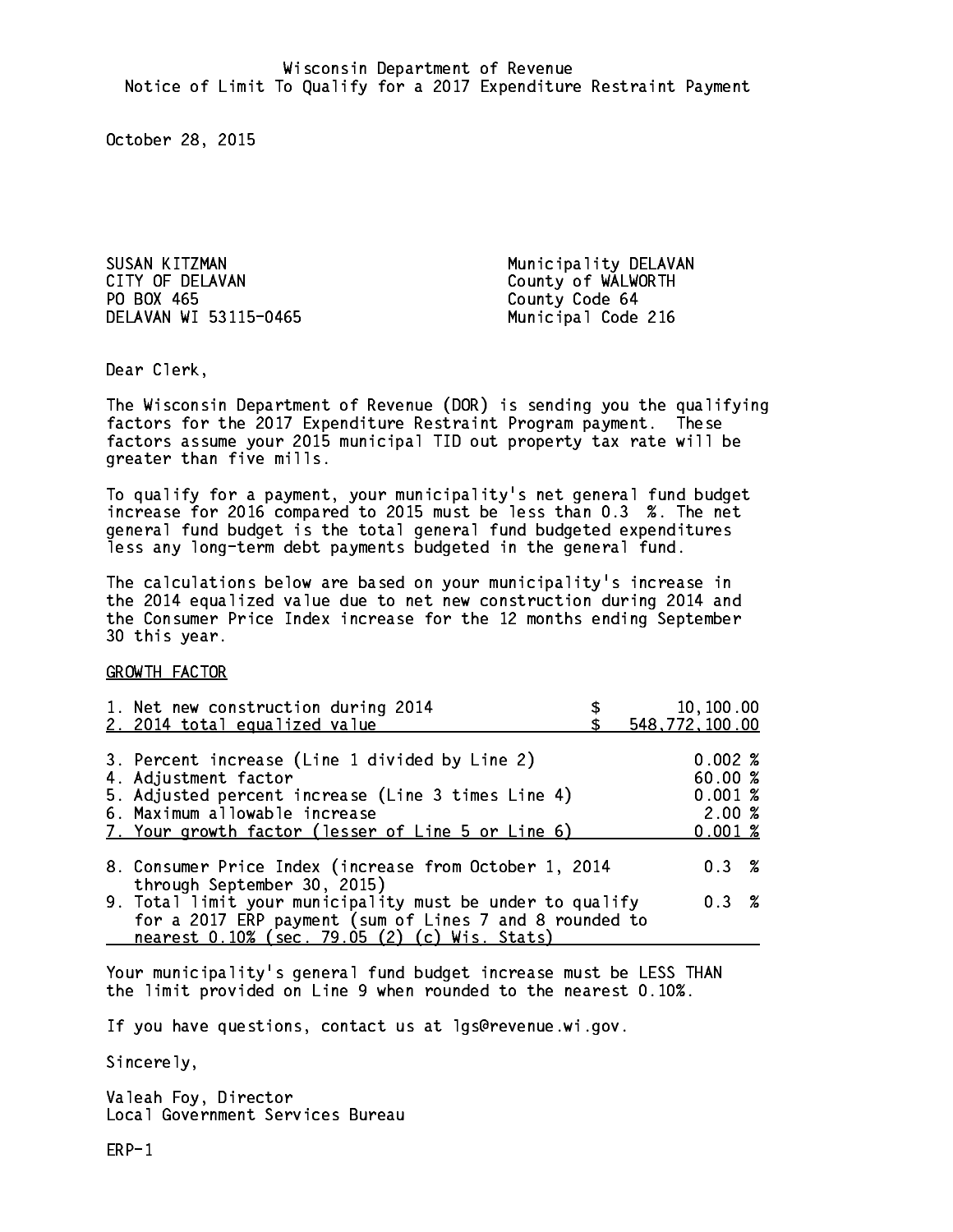CAIRIE VIRRUETA Municipality ELKHORN CITY OF ELKHORN COUNTY OF WALWORTH 9 SOUTH BROAD STREET County Code 64 ELKHORN WI 53121-0920 Municipal Code 221

Dear Clerk. Dear Clerk,

The Wisconsin Department of Revenue (DOR) is sending you the qualifying factors for the 2017 Expenditure Restraint Program payment. These factors assume your 2015 municipal TID out property tax rate will be greater than five mills.

 To qualify for a payment, your municipality's net general fund budget increase for 2016 compared to 2015 must be less than 0.7 %. The net general fund budget is the total general fund budgeted expenditures less any long-term debt payments budgeted in the general fund.

The calculations below are based on your municipality's increase in the 2014 equalized value due to net new construction during 2014 and the Consumer Price Index increase for the 12 months ending September 30 this year. 30 this year.

GROWTH FACTOR

| 1. Net new construction during 2014<br>2. 2014 total equalized value                                                                                                                                                | 4,624,400.00<br>659,010,100.00                      |  |
|---------------------------------------------------------------------------------------------------------------------------------------------------------------------------------------------------------------------|-----------------------------------------------------|--|
| 3. Percent increase (Line 1 divided by Line 2)<br>4. Adjustment factor<br>5. Adjusted percent increase (Line 3 times Line 4)<br>6. Maximum allowable increase<br>7. Your growth factor (lesser of Line 5 or Line 6) | 0.702%<br>60.00%<br>0.421%<br>2.00%<br>$0.421 \; %$ |  |
| 8. Consumer Price Index (increase from October 1, 2014                                                                                                                                                              | $0.3 \t%$                                           |  |
| 9. Total limit your municipality must be under to qualify<br>for a 2017 ERP payment (sum of Lines 7 and 8 rounded to                                                                                                | 0.7%                                                |  |
| through September 30, 2015)<br>nearest 0.10% (sec. 79.05 (2) (c) Wis. Stats)                                                                                                                                        |                                                     |  |

Your municipality's general fund budget increase must be LESS THAN the limit provided on Line 9 when rounded to the nearest 0.10%.

If you have questions, contact us at lgs@revenue.wi.gov.

Sincerely,

Valeah Foy, Director Local Government Services Bureau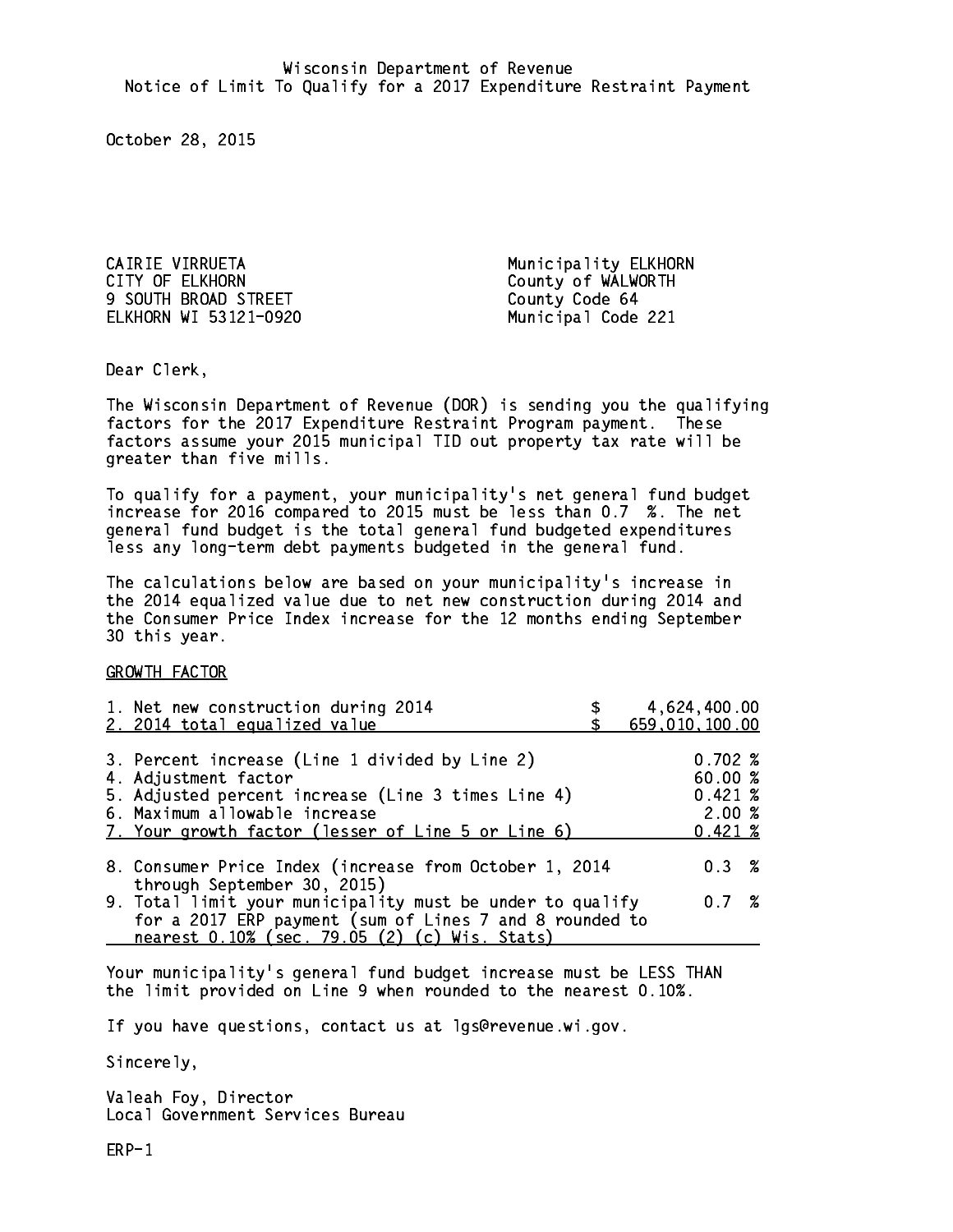CITY OF LAKE GENEVA COUNTY OF WALWORTH 626 GENEVA ST County Code 64 LAKE GENEVA WI 53147 Municipal Code 246

SABRINA WASWO **Municipality LAKE GENEVA** 

Dear Clerk. Dear Clerk,

The Wisconsin Department of Revenue (DOR) is sending you the qualifying factors for the 2017 Expenditure Restraint Program payment. These factors assume your 2015 municipal TID out property tax rate will be greater than five mills.

 To qualify for a payment, your municipality's net general fund budget increase for 2016 compared to 2015 must be less than 1.2 %. The net general fund budget is the total general fund budgeted expenditures less any long-term debt payments budgeted in the general fund.

The calculations below are based on your municipality's increase in the 2014 equalized value due to net new construction during 2014 and the Consumer Price Index increase for the 12 months ending September 30 this year. 30 this year.

GROWTH FACTOR

| 1. Net new construction during 2014<br>2. 2014 total equalized value                                                                                                                                                | \$17,289,600.00<br>\$1,168,422,500.00            |  |
|---------------------------------------------------------------------------------------------------------------------------------------------------------------------------------------------------------------------|--------------------------------------------------|--|
| 3. Percent increase (Line 1 divided by Line 2)<br>4. Adjustment factor<br>5. Adjusted percent increase (Line 3 times Line 4)<br>6. Maximum allowable increase<br>7. Your growth factor (lesser of Line 5 or Line 6) | 1.480 %<br>60.00 %<br>0.888~%<br>2.00%<br>0.888% |  |
| 8. Consumer Price Index (increase from October 1, 2014<br>through September 30, 2015)                                                                                                                               | 0.3%                                             |  |
| 9. Total limit your municipality must be under to qualify<br>for a 2017 ERP payment (sum of Lines 7 and 8 rounded to<br>nearest 0.10% (sec. 79.05 (2) (c) Wis. Stats)                                               | 1.2%                                             |  |

Your municipality's general fund budget increase must be LESS THAN the limit provided on Line 9 when rounded to the nearest 0.10%.

If you have questions, contact us at lgs@revenue.wi.gov.

Sincerely,

Valeah Foy, Director Local Government Services Bureau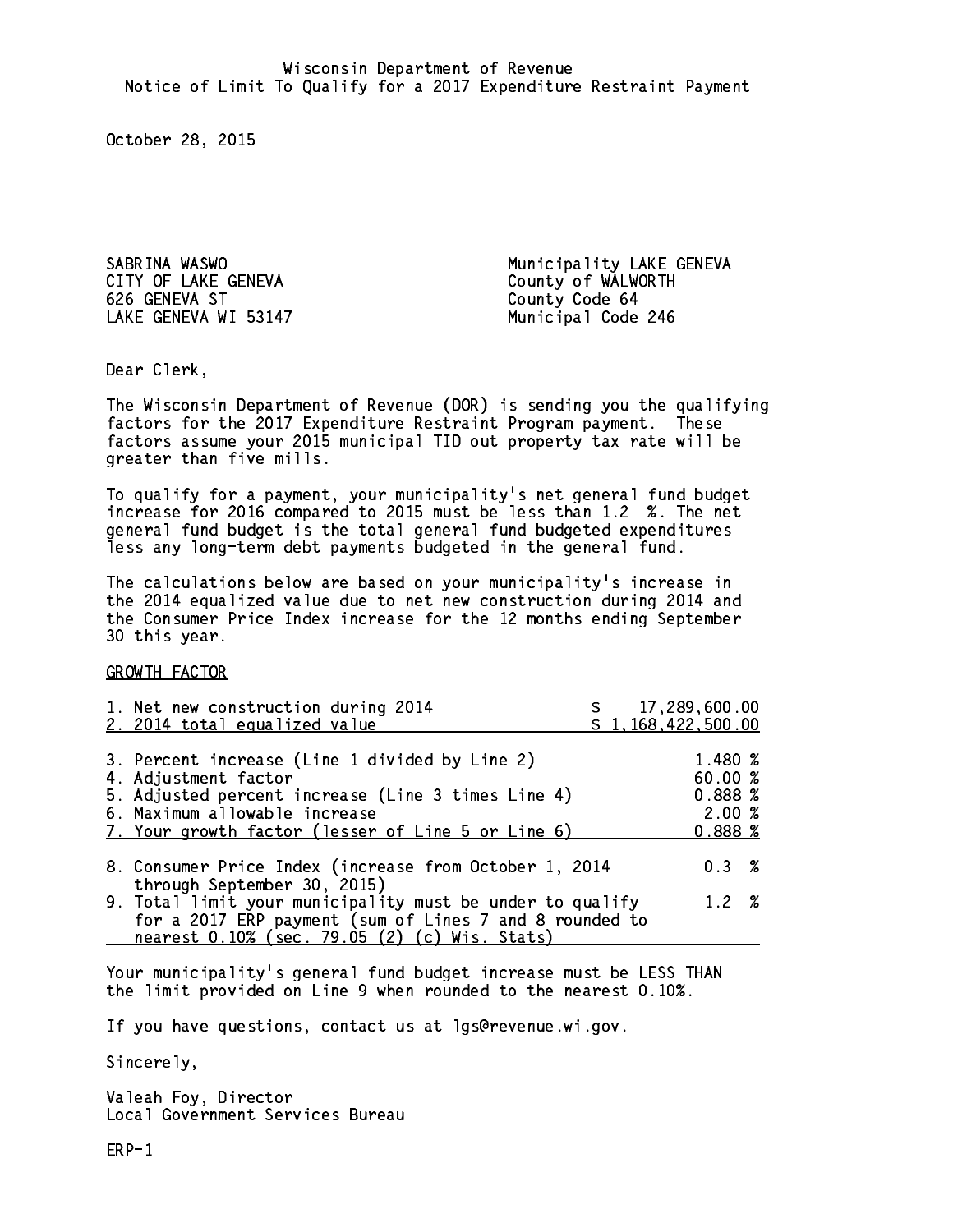MICHELE R SMITH Municipality WHITEWATER CITY OF WHITEWATER COUNTY OF WALWORTH PO BOX 178 WHITEWATER WI 53190-0178 Municipal Code 291

County Code 64

Dear Clerk. Dear Clerk,

The Wisconsin Department of Revenue (DOR) is sending you the qualifying factors for the 2017 Expenditure Restraint Program payment. These factors assume your 2015 municipal TID out property tax rate will be greater than five mills.

 To qualify for a payment, your municipality's net general fund budget increase for 2016 compared to 2015 must be less than 0.8 %. The net general fund budget is the total general fund budgeted expenditures less any long-term debt payments budgeted in the general fund.

The calculations below are based on your municipality's increase in the 2014 equalized value due to net new construction during 2014 and the Consumer Price Index increase for the 12 months ending September 30 this year. 30 this year.

GROWTH FACTOR

| 1. Net new construction during 2014<br>2. 2014 total equalized value                                                                                                  | 4,907,600.00<br>625, 192, 100.00       |
|-----------------------------------------------------------------------------------------------------------------------------------------------------------------------|----------------------------------------|
| 3. Percent increase (Line 1 divided by Line 2)<br>4. Adjustment factor<br>5. Adjusted percent increase (Line 3 times Line 4)<br>6. Maximum allowable increase         | 0.785~%<br>60.00 %<br>0.471~%<br>2.00% |
| 7. Your growth factor (lesser of Line 5 or Line 6)                                                                                                                    | 0.471~%                                |
| 8. Consumer Price Index (increase from October 1, 2014<br>through September 30, 2015)                                                                                 | $0.3 \t%$                              |
| 9. Total limit your municipality must be under to qualify<br>for a 2017 ERP payment (sum of Lines 7 and 8 rounded to<br>nearest 0.10% (sec. 79.05 (2) (c) Wis. Stats) | 0.8 %                                  |
|                                                                                                                                                                       |                                        |

Your municipality's general fund budget increase must be LESS THAN the limit provided on Line 9 when rounded to the nearest 0.10%.

If you have questions, contact us at lgs@revenue.wi.gov.

Sincerely,

Valeah Foy, Director Local Government Services Bureau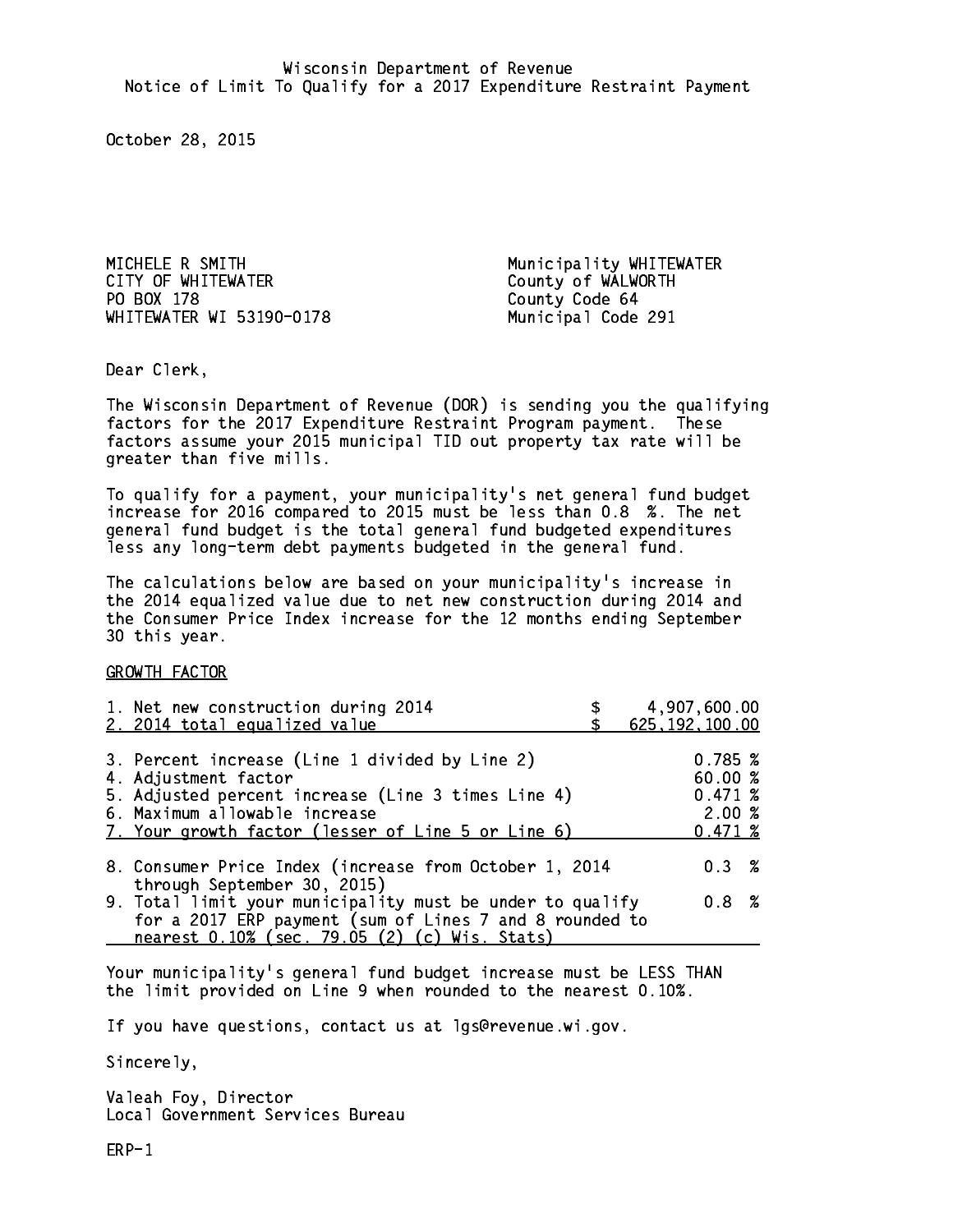VICKI BUSICK Municipality BIRCHWOOD VILLAGE OF BIRCHWOOD County of WASHBURN PO BOX 6 BIRCHWOOD WI 54817-0006 Municipal Code 106

County Code 65

Dear Clerk. Dear Clerk,

The Wisconsin Department of Revenue (DOR) is sending you the qualifying factors for the 2017 Expenditure Restraint Program payment. These factors assume your 2015 municipal TID out property tax rate will be greater than five mills.

 To qualify for a payment, your municipality's net general fund budget increase for 2016 compared to 2015 must be less than 0.7 %. The net general fund budget is the total general fund budgeted expenditures less any long-term debt payments budgeted in the general fund.

The calculations below are based on your municipality's increase in the 2014 equalized value due to net new construction during 2014 and the Consumer Price Index increase for the 12 months ending September 30 this year. 30 this year.

GROWTH FACTOR

| 1. Net new construction during 2014<br>2. 2014 total equalized value                                                                                                                                                | 202,300.00<br>29,449,200.00                        |
|---------------------------------------------------------------------------------------------------------------------------------------------------------------------------------------------------------------------|----------------------------------------------------|
| 3. Percent increase (Line 1 divided by Line 2)<br>4. Adjustment factor<br>5. Adjusted percent increase (Line 3 times Line 4)<br>6. Maximum allowable increase<br>7. Your growth factor (lesser of Line 5 or Line 6) | 0.687~%<br>60.00%<br>$0.412*$<br>2.00%<br>$0.412*$ |
| 8. Consumer Price Index (increase from October 1, 2014<br>through September 30, 2015)                                                                                                                               | 0.3%                                               |
| 9. Total limit your municipality must be under to qualify<br>for a 2017 ERP payment (sum of Lines 7 and 8 rounded to<br>nearest 0.10% (sec. 79.05 (2) (c) Wis. Stats)                                               | 0.7%                                               |

Your municipality's general fund budget increase must be LESS THAN the limit provided on Line 9 when rounded to the nearest 0.10%.

If you have questions, contact us at lgs@revenue.wi.gov.

Sincerely,

Valeah Foy, Director Local Government Services Bureau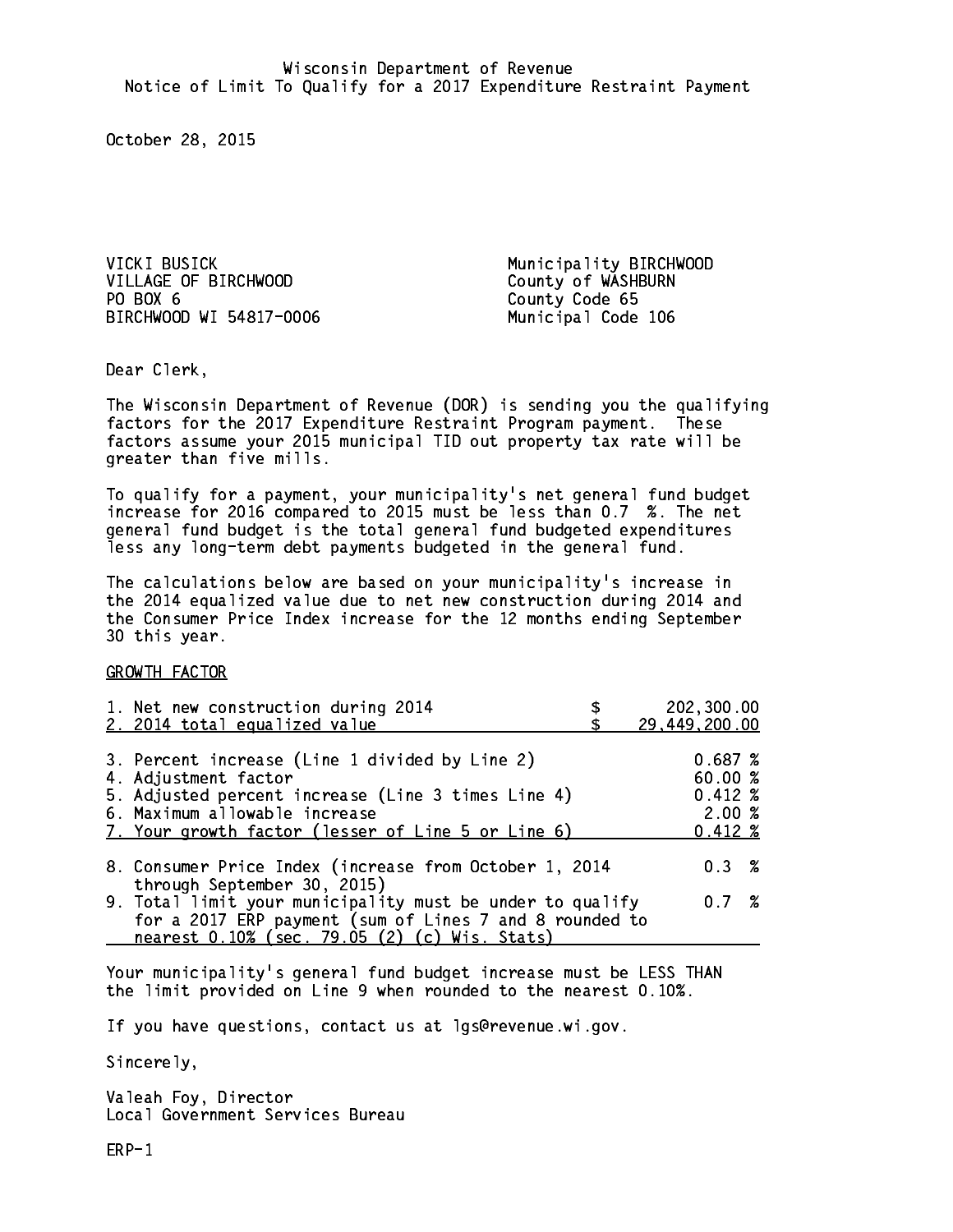DENISE WAGGONER **Municipality MINONG** VILLAGE OF MINONG County of WASHBURN PO BOX 8 MINONG WI 54859-0008 Municipal Code 151

County Code 65

Dear Clerk. Dear Clerk,

The Wisconsin Department of Revenue (DOR) is sending you the qualifying factors for the 2017 Expenditure Restraint Program payment. These factors assume your 2015 municipal TID out property tax rate will be greater than five mills.

 To qualify for a payment, your municipality's net general fund budget increase for 2016 compared to 2015 must be less than 0.6 %. The net general fund budget is the total general fund budgeted expenditures less any long-term debt payments budgeted in the general fund.

The calculations below are based on your municipality's increase in the 2014 equalized value due to net new construction during 2014 and the Consumer Price Index increase for the 12 months ending September 30 this year. 30 this year.

GROWTH FACTOR

| 1. Net new construction during 2014                                                                                                                                                                                 | 198,300.00                                                                 |
|---------------------------------------------------------------------------------------------------------------------------------------------------------------------------------------------------------------------|----------------------------------------------------------------------------|
| 2. 2014 total equalized value                                                                                                                                                                                       | 36, 267, 900.00                                                            |
| 3. Percent increase (Line 1 divided by Line 2)<br>4. Adjustment factor<br>5. Adjusted percent increase (Line 3 times Line 4)<br>6. Maximum allowable increase<br>7. Your growth factor (lesser of Line 5 or Line 6) | 0.547~%<br>60.00%<br>$0.328 \; \text{\%}$<br>2.00%<br>$0.328 \; \text{\%}$ |
| 8. Consumer Price Index (increase from October 1, 2014                                                                                                                                                              | $0.3 \t%$                                                                  |
| through September 30, 2015)<br>9. Total limit your municipality must be under to qualify<br>for a 2017 ERP payment (sum of Lines 7 and 8 rounded to<br>nearest 0.10% (sec. 79.05 (2) (c) Wis. Stats)                | 0.6 %                                                                      |

Your municipality's general fund budget increase must be LESS THAN the limit provided on Line 9 when rounded to the nearest 0.10%.

If you have questions, contact us at lgs@revenue.wi.gov.

Sincerely,

Valeah Foy, Director Local Government Services Bureau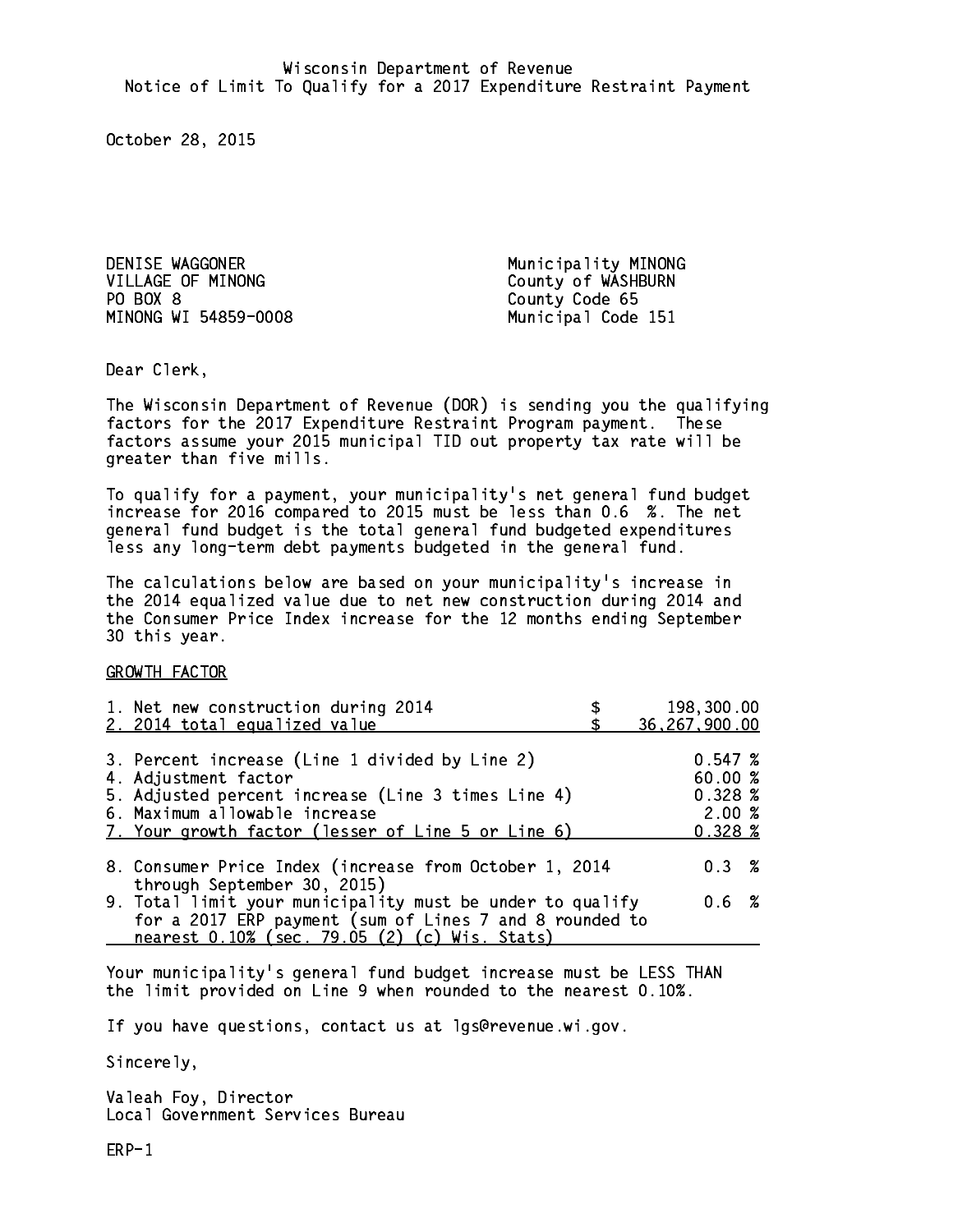PATI PARKER **Municipality SPOONER** CITY OF SPOONER COUNTY OF SPOONER 515 N SUMMIT STREET County Code 65 SPOONER WI 54801 Municipal Code 281

Dear Clerk. Dear Clerk,

The Wisconsin Department of Revenue (DOR) is sending you the qualifying factors for the 2017 Expenditure Restraint Program payment. These factors assume your 2015 municipal TID out property tax rate will be greater than five mills.

 To qualify for a payment, your municipality's net general fund budget increase for 2016 compared to 2015 must be less than 0.6 %. The net general fund budget is the total general fund budgeted expenditures less any long-term debt payments budgeted in the general fund.

The calculations below are based on your municipality's increase in the 2014 equalized value due to net new construction during 2014 and the Consumer Price Index increase for the 12 months ending September 30 this year. 30 this year.

GROWTH FACTOR

| 1. Net new construction during 2014<br>2. 2014 total equalized value                                     | 618,600.00<br>131, 184, 400.00 |
|----------------------------------------------------------------------------------------------------------|--------------------------------|
|                                                                                                          |                                |
| 3. Percent increase (Line 1 divided by Line 2)                                                           | $0.472 \;$ %                   |
| 4. Adjustment factor                                                                                     | 60.00%                         |
| 5. Adjusted percent increase (Line 3 times Line 4)                                                       | 0.283~%                        |
| 6. Maximum allowable increase                                                                            | 2.00%                          |
| 7. Your growth factor (lesser of Line 5 or Line 6)                                                       | $0.283 \; %$                   |
| 8. Consumer Price Index (increase from October 1, 2014<br>through September 30, 2015)                    | $0.3 \t%$                      |
| 9. Total limit your municipality must be under to qualify                                                | 0.6 %                          |
| for a 2017 ERP payment (sum of Lines 7 and 8 rounded to<br>nearest 0.10% (sec. 79.05 (2) (c) Wis. Stats) |                                |

Your municipality's general fund budget increase must be LESS THAN the limit provided on Line 9 when rounded to the nearest 0.10%.

If you have questions, contact us at lgs@revenue.wi.gov.

Sincerely,

Valeah Foy, Director Local Government Services Bureau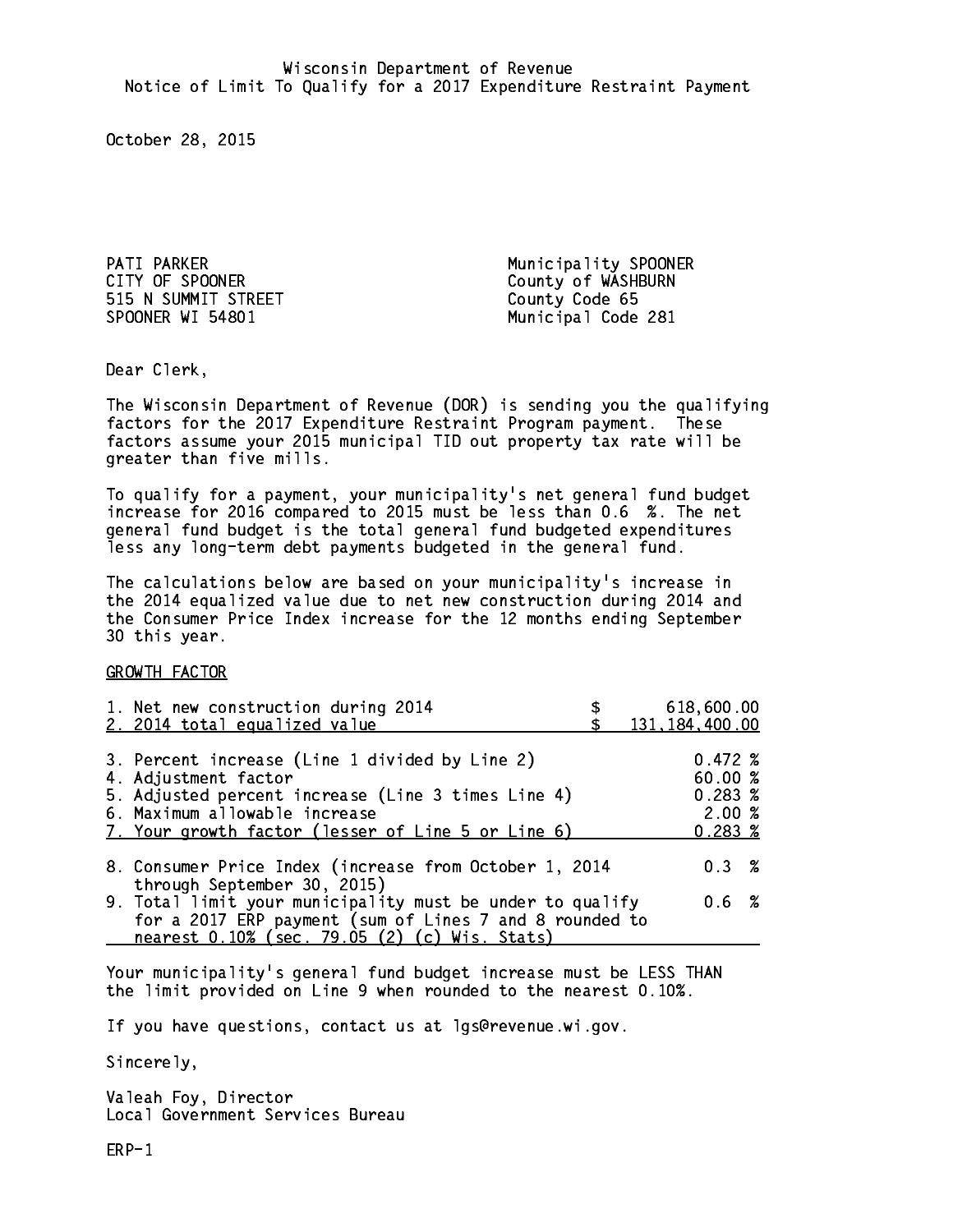BRAD PEDERSON Municipality SHELL LAKE CITY OF SHELL LAKE County of WASHBURN PO BOX 520 SHELL LAKE WI 54871-0520 Municipal Code 282

County Code 65

Dear Clerk. Dear Clerk,

The Wisconsin Department of Revenue (DOR) is sending you the qualifying factors for the 2017 Expenditure Restraint Program payment. These factors assume your 2015 municipal TID out property tax rate will be greater than five mills.

 To qualify for a payment, your municipality's net general fund budget increase for 2016 compared to 2015 must be less than 0.3 %. The net general fund budget is the total general fund budgeted expenditures less any long-term debt payments budgeted in the general fund.

The calculations below are based on your municipality's increase in the 2014 equalized value due to net new construction during 2014 and the Consumer Price Index increase for the 12 months ending September 30 this year. 30 this year.

GROWTH FACTOR

| 1. Net new construction during 2014<br>2. 2014 total equalized value                                                                                                                                                | 31,600.00<br>165, 223, 600.00                        |
|---------------------------------------------------------------------------------------------------------------------------------------------------------------------------------------------------------------------|------------------------------------------------------|
| 3. Percent increase (Line 1 divided by Line 2)<br>4. Adjustment factor<br>5. Adjusted percent increase (Line 3 times Line 4)<br>6. Maximum allowable increase<br>7. Your growth factor (lesser of Line 5 or Line 6) | 0.019%<br>60.00%<br>0.011~%<br>2.00%<br>$0.011 \;$ % |
| 8. Consumer Price Index (increase from October 1, 2014                                                                                                                                                              | $0.3 \t%$                                            |
| through September 30, 2015)<br>9. Total limit your municipality must be under to qualify<br>for a 2017 ERP payment (sum of Lines 7 and 8 rounded to<br>nearest 0.10% (sec. 79.05 (2) (c) Wis. Stats)                | 0.3 %                                                |

Your municipality's general fund budget increase must be LESS THAN the limit provided on Line 9 when rounded to the nearest 0.10%.

If you have questions, contact us at lgs@revenue.wi.gov.

Sincerely,

Valeah Foy, Director Local Government Services Bureau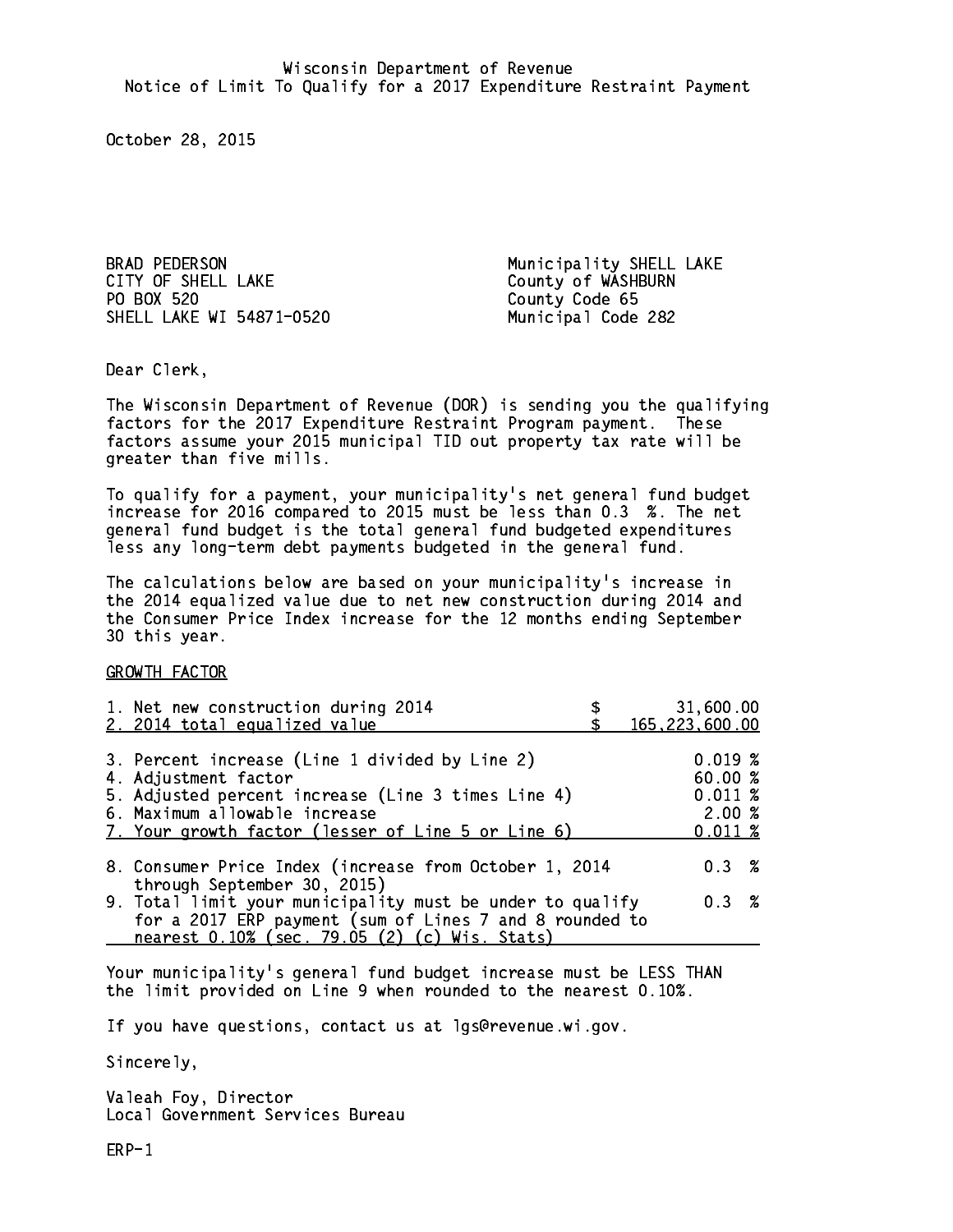BARBARA GOECKNER Municipality GERMANTOWN VILLAGE OF GERMANTOWN County of WASHINGTON PO BOX 337 County Code 66 GERMANTOWN WI 53022-0337 Municipal Code 131

Dear Clerk. Dear Clerk,

The Wisconsin Department of Revenue (DOR) is sending you the qualifying factors for the 2017 Expenditure Restraint Program payment. These factors assume your 2015 municipal TID out property tax rate will be greater than five mills.

 To qualify for a payment, your municipality's net general fund budget increase for 2016 compared to 2015 must be less than 2.1 %. The net general fund budget is the total general fund budgeted expenditures less any long-term debt payments budgeted in the general fund.

The calculations below are based on your municipality's increase in the 2014 equalized value due to net new construction during 2014 and the Consumer Price Index increase for the 12 months ending September 30 this year. 30 this year.

GROWTH FACTOR

| 1. Net new construction during 2014<br>2. 2014 total equalized value                                                                                                                                                |  | 68,716,100.00<br>\$2,283,352,100.00              |  |
|---------------------------------------------------------------------------------------------------------------------------------------------------------------------------------------------------------------------|--|--------------------------------------------------|--|
| 3. Percent increase (Line 1 divided by Line 2)<br>4. Adjustment factor<br>5. Adjusted percent increase (Line 3 times Line 4)<br>6. Maximum allowable increase<br>7. Your growth factor (lesser of Line 5 or Line 6) |  | 3.009~%<br>60.00%<br>1.806 %<br>2.00%<br>1.806 % |  |
| 8. Consumer Price Index (increase from October 1, 2014<br>through September 30, 2015)                                                                                                                               |  | $0.3 \t%$                                        |  |
| 9. Total limit your municipality must be under to qualify<br>for a 2017 ERP payment (sum of Lines 7 and 8 rounded to<br>nearest 0.10% (sec. 79.05 (2) (c) Wis. Stats)                                               |  | $2.1 \t%$                                        |  |

Your municipality's general fund budget increase must be LESS THAN the limit provided on Line 9 when rounded to the nearest 0.10%.

If you have questions, contact us at lgs@revenue.wi.gov.

Sincerely,

Valeah Foy, Director Local Government Services Bureau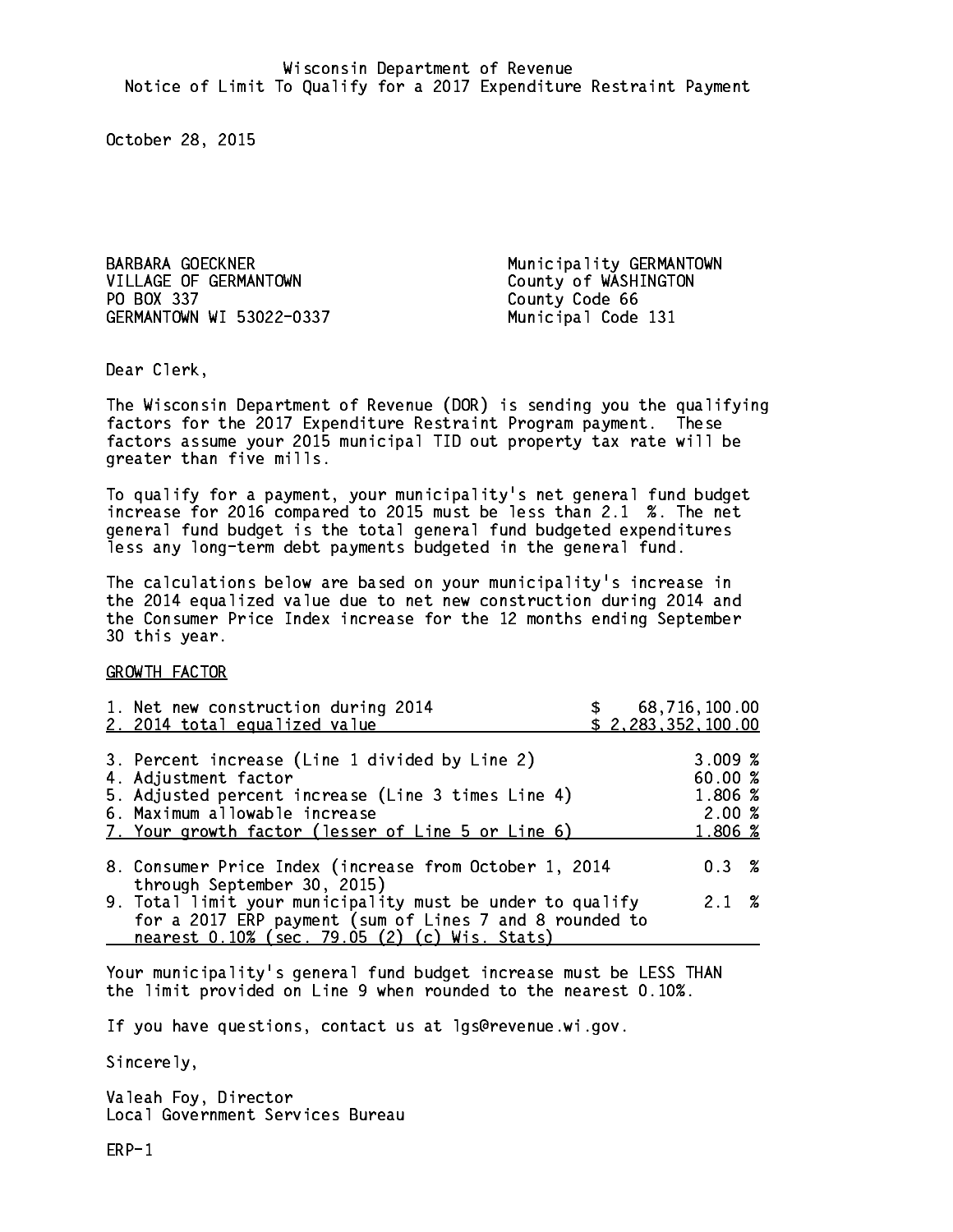DEANNA BOULDREY **Municipality JACKSON** VILLAGE OF JACKSON County of WASHINGTON PO BOX 637 JACKSON WI 53037-0637 Municipal Code 141

County Code 66

Dear Clerk. Dear Clerk,

The Wisconsin Department of Revenue (DOR) is sending you the qualifying factors for the 2017 Expenditure Restraint Program payment. These factors assume your 2015 municipal TID out property tax rate will be greater than five mills.

 To qualify for a payment, your municipality's net general fund budget increase for 2016 compared to 2015 must be less than 1.9 %. The net general fund budget is the total general fund budgeted expenditures less any long-term debt payments budgeted in the general fund.

The calculations below are based on your municipality's increase in the 2014 equalized value due to net new construction during 2014 and the Consumer Price Index increase for the 12 months ending September 30 this year. 30 this year.

GROWTH FACTOR

| 1. Net new construction during 2014<br>2. 2014 total equalized value                                                                                                                                                | 14,736,500.00<br>553,829,700.00                   |
|---------------------------------------------------------------------------------------------------------------------------------------------------------------------------------------------------------------------|---------------------------------------------------|
| 3. Percent increase (Line 1 divided by Line 2)<br>4. Adjustment factor<br>5. Adjusted percent increase (Line 3 times Line 4)<br>6. Maximum allowable increase<br>7. Your growth factor (lesser of Line 5 or Line 6) | 2.661 %<br>60.00 %<br>1.597 %<br>2.00%<br>1.597~% |
| 8. Consumer Price Index (increase from October 1, 2014                                                                                                                                                              | 0.3%                                              |
| through September 30, 2015)<br>9. Total limit your municipality must be under to qualify<br>for a 2017 ERP payment (sum of Lines 7 and 8 rounded to<br>nearest 0.10% (sec. 79.05 (2) (c) Wis. Stats)                | 1.9%                                              |

Your municipality's general fund budget increase must be LESS THAN the limit provided on Line 9 when rounded to the nearest 0.10%.

If you have questions, contact us at lgs@revenue.wi.gov.

Sincerely,

Valeah Foy, Director Local Government Services Bureau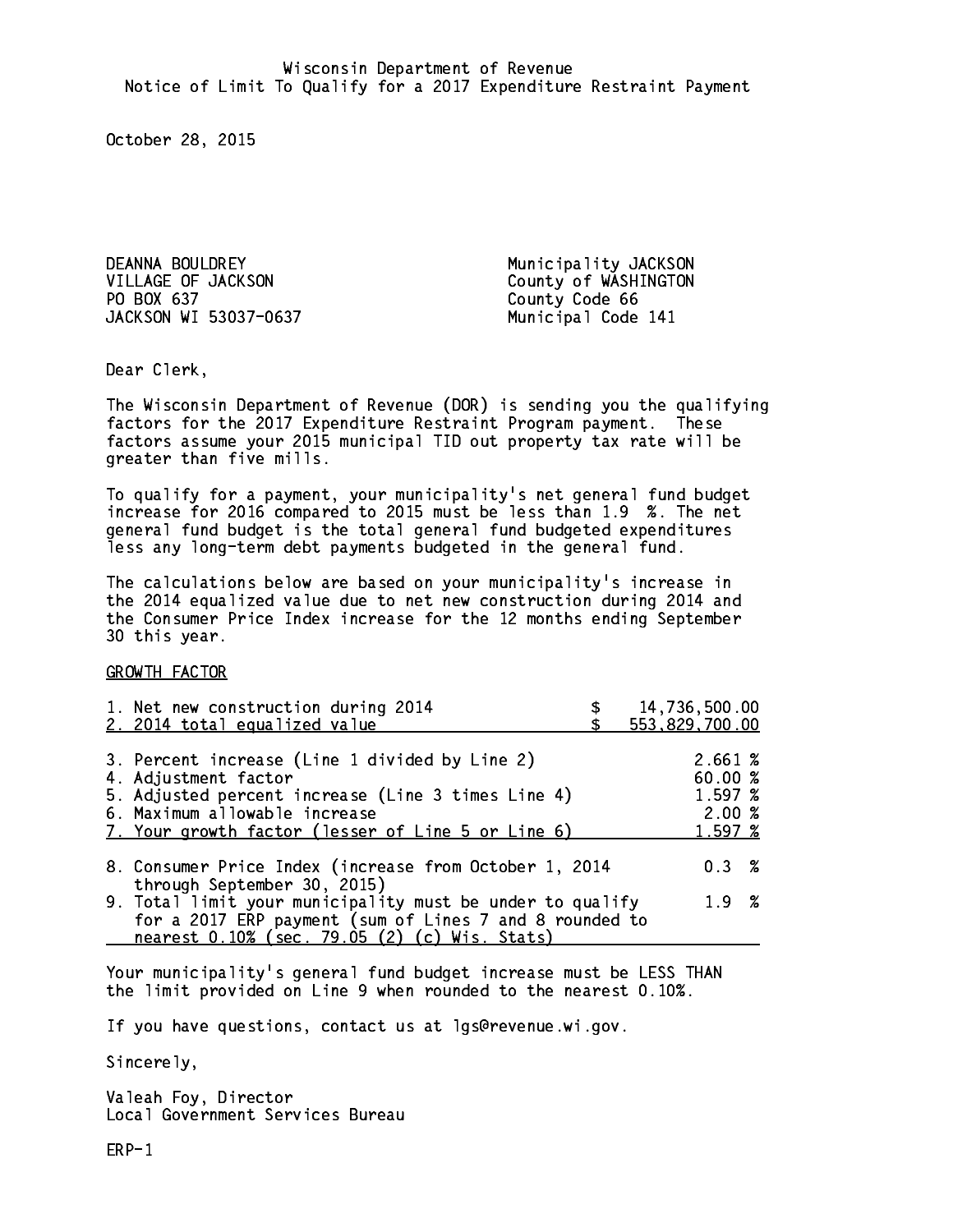STEPHANIE JUSTMANN Municipality KEWASKUM VILLAGE OF KEWASKUM County of WASHINGTON P.O. BOX 38 County Code 66 KEWASKUM WI 53040-0038 Municipal Code 142

Dear Clerk. Dear Clerk,

The Wisconsin Department of Revenue (DOR) is sending you the qualifying factors for the 2017 Expenditure Restraint Program payment. These factors assume your 2015 municipal TID out property tax rate will be greater than five mills.

 To qualify for a payment, your municipality's net general fund budget increase for 2016 compared to 2015 must be less than 0.7 %. The net general fund budget is the total general fund budgeted expenditures less any long-term debt payments budgeted in the general fund.

The calculations below are based on your municipality's increase in the 2014 equalized value due to net new construction during 2014 and the Consumer Price Index increase for the 12 months ending September 30 this year. 30 this year.

GROWTH FACTOR

| 1. Net new construction during 2014<br>2. 2014 total equalized value                                                                                                                                                | 2,037,800.00<br>279,500,900.00                    |  |
|---------------------------------------------------------------------------------------------------------------------------------------------------------------------------------------------------------------------|---------------------------------------------------|--|
| 3. Percent increase (Line 1 divided by Line 2)<br>4. Adjustment factor<br>5. Adjusted percent increase (Line 3 times Line 4)<br>6. Maximum allowable increase<br>7. Your growth factor (lesser of Line 5 or Line 6) | 0.729~%<br>60.00 %<br>0.437~%<br>2.00%<br>0.437~% |  |
| 8. Consumer Price Index (increase from October 1, 2014                                                                                                                                                              | $0.3 \t%$                                         |  |
| through September 30, 2015)<br>9. Total limit your municipality must be under to qualify<br>for a 2017 ERP payment (sum of Lines 7 and 8 rounded to<br>nearest 0.10% (sec. 79.05 (2) (c) Wis. Stats)                | 0.7%                                              |  |

Your municipality's general fund budget increase must be LESS THAN the limit provided on Line 9 when rounded to the nearest 0.10%.

If you have questions, contact us at lgs@revenue.wi.gov.

Sincerely,

Valeah Foy, Director Local Government Services Bureau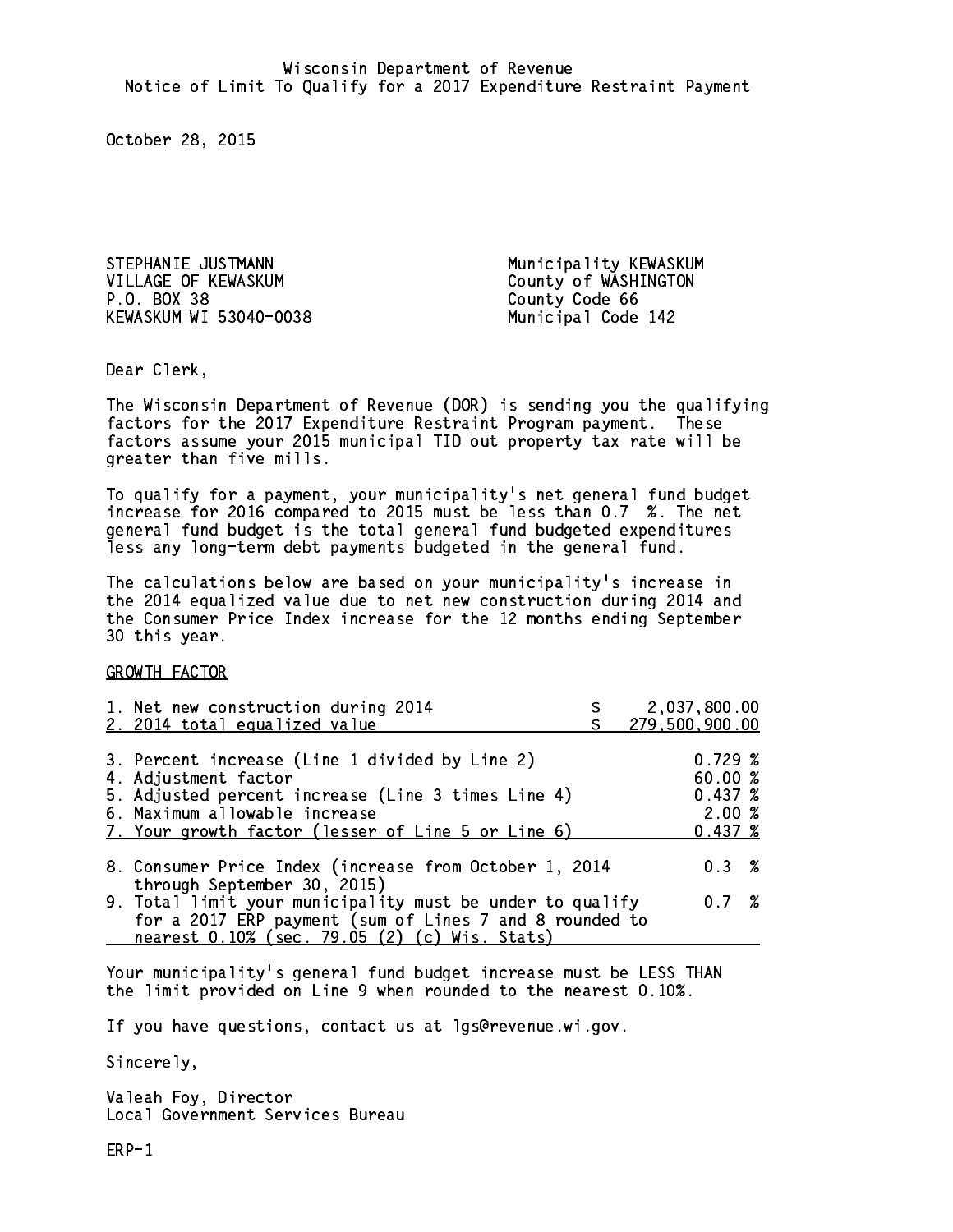RICK GOECKNER **Municipality NEWBURG** VILLAGE OF NEWBURG County of WASHINGTON PO BOX 50 NEWBURG WI 53060-0050 Municipal Code 161

County Code 66

Dear Clerk. Dear Clerk,

The Wisconsin Department of Revenue (DOR) is sending you the qualifying factors for the 2017 Expenditure Restraint Program payment. These factors assume your 2015 municipal TID out property tax rate will be greater than five mills.

 To qualify for a payment, your municipality's net general fund budget increase for 2016 compared to 2015 must be less than 0.3 %. The net general fund budget is the total general fund budgeted expenditures less any long-term debt payments budgeted in the general fund.

The calculations below are based on your municipality's increase in the 2014 equalized value due to net new construction during 2014 and the Consumer Price Index increase for the 12 months ending September 30 this year. 30 this year.

GROWTH FACTOR

| 1. Net new construction during 2014<br>2. 2014 total equalized value                                                                                                                                                | $-33,600.00$<br>72,291,600.00                        |
|---------------------------------------------------------------------------------------------------------------------------------------------------------------------------------------------------------------------|------------------------------------------------------|
| 3. Percent increase (Line 1 divided by Line 2)<br>4. Adjustment factor<br>5. Adjusted percent increase (Line 3 times Line 4)<br>6. Maximum allowable increase<br>7. Your growth factor (lesser of Line 5 or Line 6) | $-.046~%$<br>60.00%<br>$-.028$ %<br>2.00%<br>0.000 % |
| 8. Consumer Price Index (increase from October 1, 2014<br>through September 30, 2015)                                                                                                                               | 0.3%                                                 |
| 9. Total limit your municipality must be under to qualify<br>for a 2017 ERP payment (sum of Lines 7 and 8 rounded to<br>nearest 0.10% (sec. 79.05 (2) (c) Wis. Stats)                                               | 0.3%                                                 |

Your municipality's general fund budget increase must be LESS THAN the limit provided on Line 9 when rounded to the nearest 0.10%.

If you have questions, contact us at lgs@revenue.wi.gov.

Sincerely,

Valeah Foy, Director Local Government Services Bureau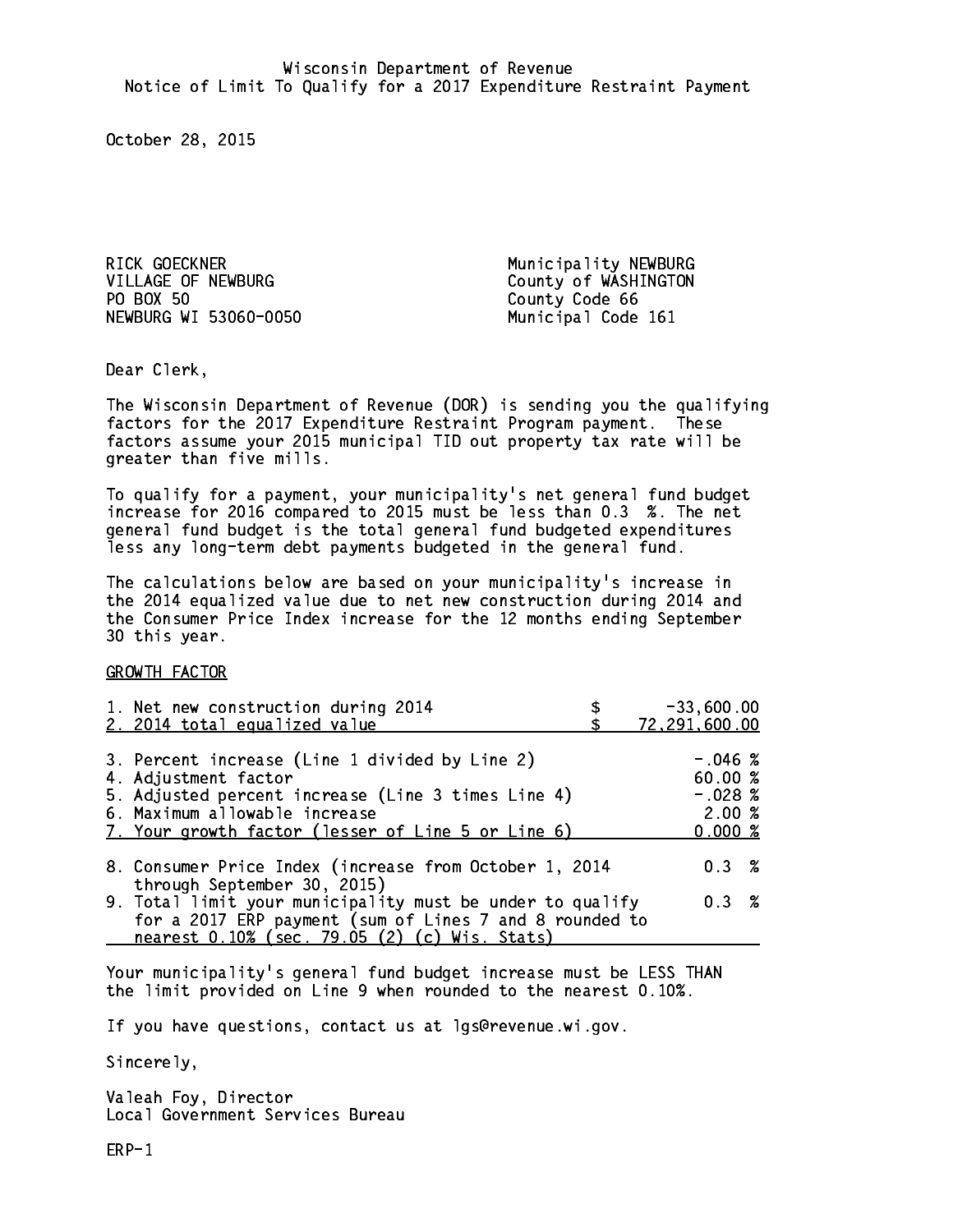TAMMY TENNIES Municipality SLINGER VILLAGE OF SLINGER County of WASHINGTON 300 SLINGER RD County Code 66 SLINGER WI 53086-0227 Municipal Code 181

Dear Clerk. Dear Clerk,

The Wisconsin Department of Revenue (DOR) is sending you the qualifying factors for the 2017 Expenditure Restraint Program payment. These factors assume your 2015 municipal TID out property tax rate will be greater than five mills.

 To qualify for a payment, your municipality's net general fund budget increase for 2016 compared to 2015 must be less than 2.3 %. The net general fund budget is the total general fund budgeted expenditures less any long-term debt payments budgeted in the general fund.

The calculations below are based on your municipality's increase in the 2014 equalized value due to net new construction during 2014 and the Consumer Price Index increase for the 12 months ending September 30 this year. 30 this year.

GROWTH FACTOR

| 1. Net new construction during 2014<br>2. 2014 total equalized value                                                                                                                                                | 15,228,200.00<br>438,427,900.00                  |
|---------------------------------------------------------------------------------------------------------------------------------------------------------------------------------------------------------------------|--------------------------------------------------|
| 3. Percent increase (Line 1 divided by Line 2)<br>4. Adjustment factor<br>5. Adjusted percent increase (Line 3 times Line 4)<br>6. Maximum allowable increase<br>7. Your growth factor (lesser of Line 5 or Line 6) | 3.473~%<br>60.00%<br>2.084~%<br>2.00%<br>2.000~% |
| 8. Consumer Price Index (increase from October 1, 2014                                                                                                                                                              | $0.3 \t%$                                        |
| through September 30, 2015)<br>9. Total limit your municipality must be under to qualify<br>for a 2017 ERP payment (sum of Lines 7 and 8 rounded to<br>nearest 0.10% (sec. 79.05 (2) (c) Wis. Stats)                | 2.3%                                             |

Your municipality's general fund budget increase must be LESS THAN the limit provided on Line 9 when rounded to the nearest 0.10%.

If you have questions, contact us at lgs@revenue.wi.gov.

Sincerely,

Valeah Foy, Director Local Government Services Bureau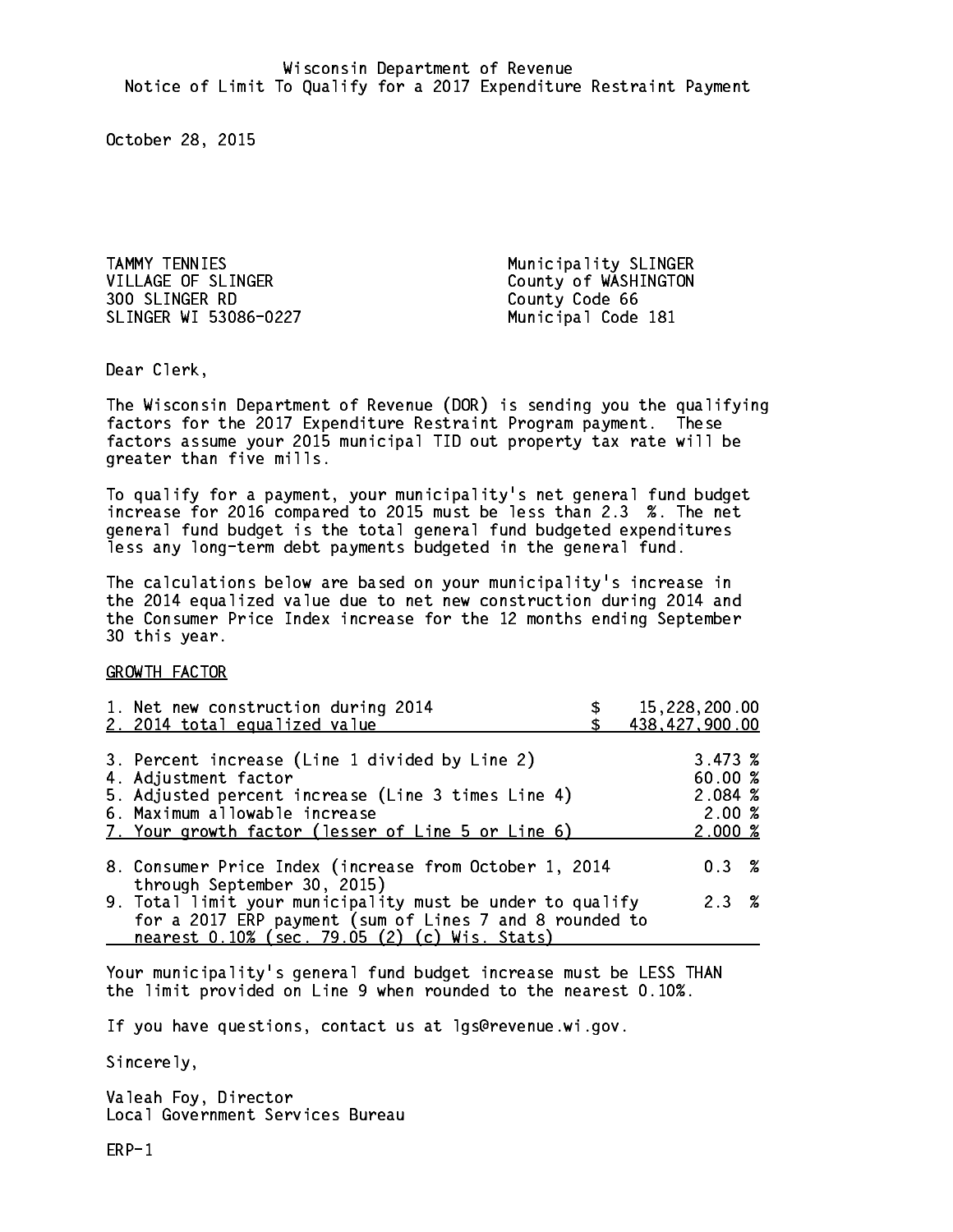LORI HETZEL Municipality HARTFORD CITY OF HARTFORD COUNTY OF WASHINGTON 109 N MAIN ST County Code 66 HARTFORD WI 53027-1521 Municipal Code 236

Dear Clerk. Dear Clerk,

The Wisconsin Department of Revenue (DOR) is sending you the qualifying factors for the 2017 Expenditure Restraint Program payment. These factors assume your 2015 municipal TID out property tax rate will be greater than five mills.

 To qualify for a payment, your municipality's net general fund budget increase for 2016 compared to 2015 must be less than 0.4 %. The net general fund budget is the total general fund budgeted expenditures less any long-term debt payments budgeted in the general fund.

The calculations below are based on your municipality's increase in the 2014 equalized value due to net new construction during 2014 and the Consumer Price Index increase for the 12 months ending September 30 this year. 30 this year.

GROWTH FACTOR

| 1. Net new construction during 2014<br>2. 2014 total equalized value                                                                                                                                                | 1,848,800.00<br>\$1,120,122,000.00             |  |
|---------------------------------------------------------------------------------------------------------------------------------------------------------------------------------------------------------------------|------------------------------------------------|--|
| 3. Percent increase (Line 1 divided by Line 2)<br>4. Adjustment factor<br>5. Adjusted percent increase (Line 3 times Line 4)<br>6. Maximum allowable increase<br>7. Your growth factor (lesser of Line 5 or Line 6) | 0.165~%<br>60.00%<br>0.099%<br>2.00%<br>0.099% |  |
| 8. Consumer Price Index (increase from October 1, 2014<br>through September 30, 2015)                                                                                                                               | $0.3 \t%$                                      |  |
| 9. Total limit your municipality must be under to qualify<br>for a 2017 ERP payment (sum of Lines 7 and 8 rounded to<br>nearest 0.10% (sec. 79.05 (2) (c) Wis. Stats)                                               | $0.4 \t%$                                      |  |

Your municipality's general fund budget increase must be LESS THAN the limit provided on Line 9 when rounded to the nearest 0.10%.

If you have questions, contact us at lgs@revenue.wi.gov.

Sincerely,

Valeah Foy, Director Local Government Services Bureau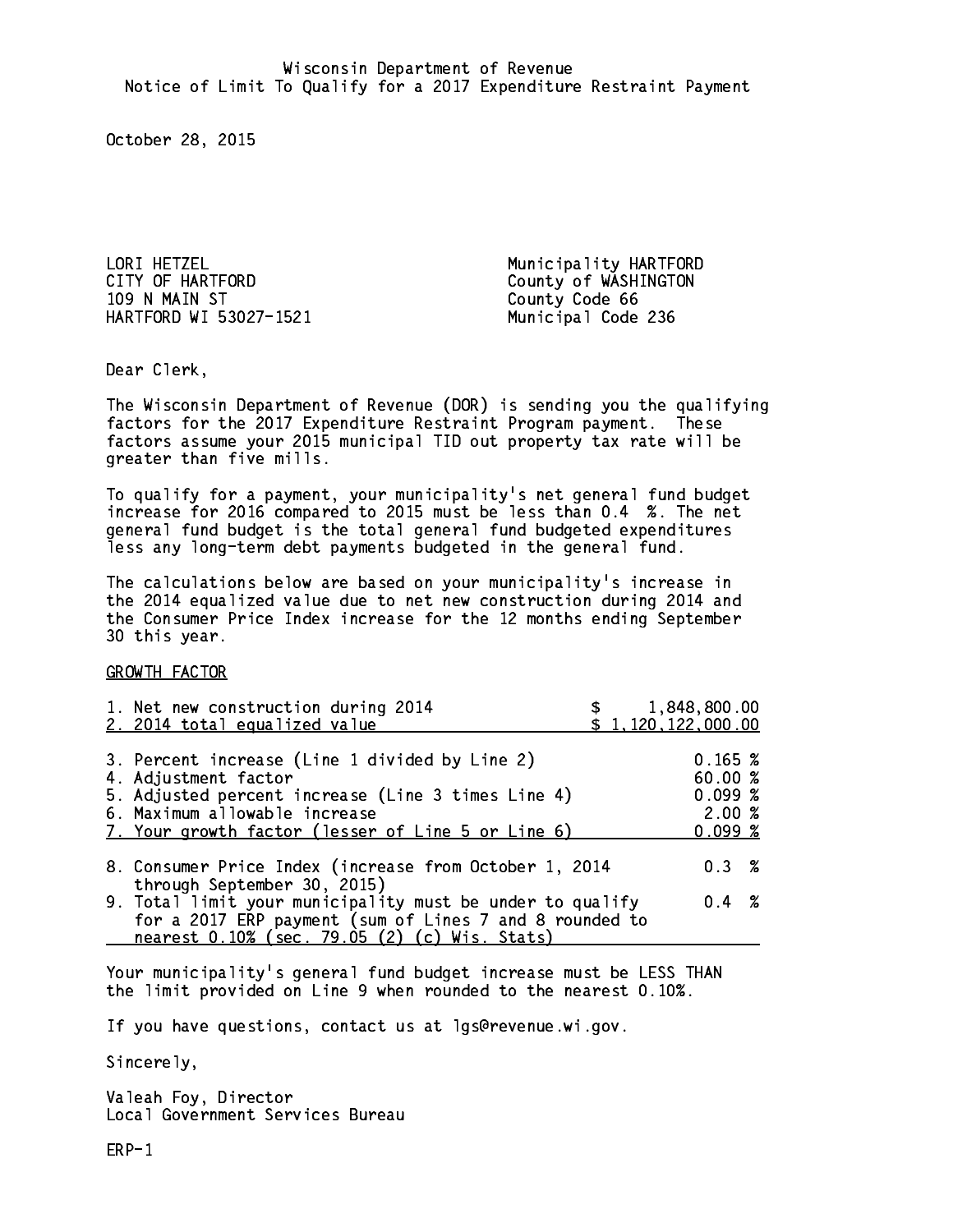1115 S MAIN ST County Code 66

AMY REUTEMAN Municipality WEST BEND CITY OF WEST BEND County of WASHINGTON WEST BEND WI 53095 Municipal Code 291

Dear Clerk. Dear Clerk,

The Wisconsin Department of Revenue (DOR) is sending you the qualifying factors for the 2017 Expenditure Restraint Program payment. These factors assume your 2015 municipal TID out property tax rate will be greater than five mills.

 To qualify for a payment, your municipality's net general fund budget increase for 2016 compared to 2015 must be less than 0.9 %. The net general fund budget is the total general fund budgeted expenditures less any long-term debt payments budgeted in the general fund.

The calculations below are based on your municipality's increase in the 2014 equalized value due to net new construction during 2014 and the Consumer Price Index increase for the 12 months ending September 30 this year. 30 this year.

GROWTH FACTOR

| 1. Net new construction during 2014<br>2. 2014 total equalized value                                                                                                                                                | 22,855,400.00<br>\$2,388,773,200.00      |           |  |
|---------------------------------------------------------------------------------------------------------------------------------------------------------------------------------------------------------------------|------------------------------------------|-----------|--|
| 3. Percent increase (Line 1 divided by Line 2)<br>4. Adjustment factor<br>5. Adjusted percent increase (Line 3 times Line 4)<br>6. Maximum allowable increase<br>7. Your growth factor (lesser of Line 5 or Line 6) | 0.957~%<br>60.00 %<br>0.574~%<br>0.574~% | 2.00%     |  |
| 8. Consumer Price Index (increase from October 1, 2014<br>through September 30, 2015)                                                                                                                               |                                          | $0.3 \t%$ |  |
| 9. Total limit your municipality must be under to qualify<br>for a 2017 ERP payment (sum of Lines 7 and 8 rounded to<br>nearest 0.10% (sec. 79.05 (2) (c) Wis. Stats)                                               |                                          | 0.9 %     |  |

Your municipality's general fund budget increase must be LESS THAN the limit provided on Line 9 when rounded to the nearest 0.10%.

If you have questions, contact us at lgs@revenue.wi.gov.

Sincerely,

Valeah Foy, Director Local Government Services Bureau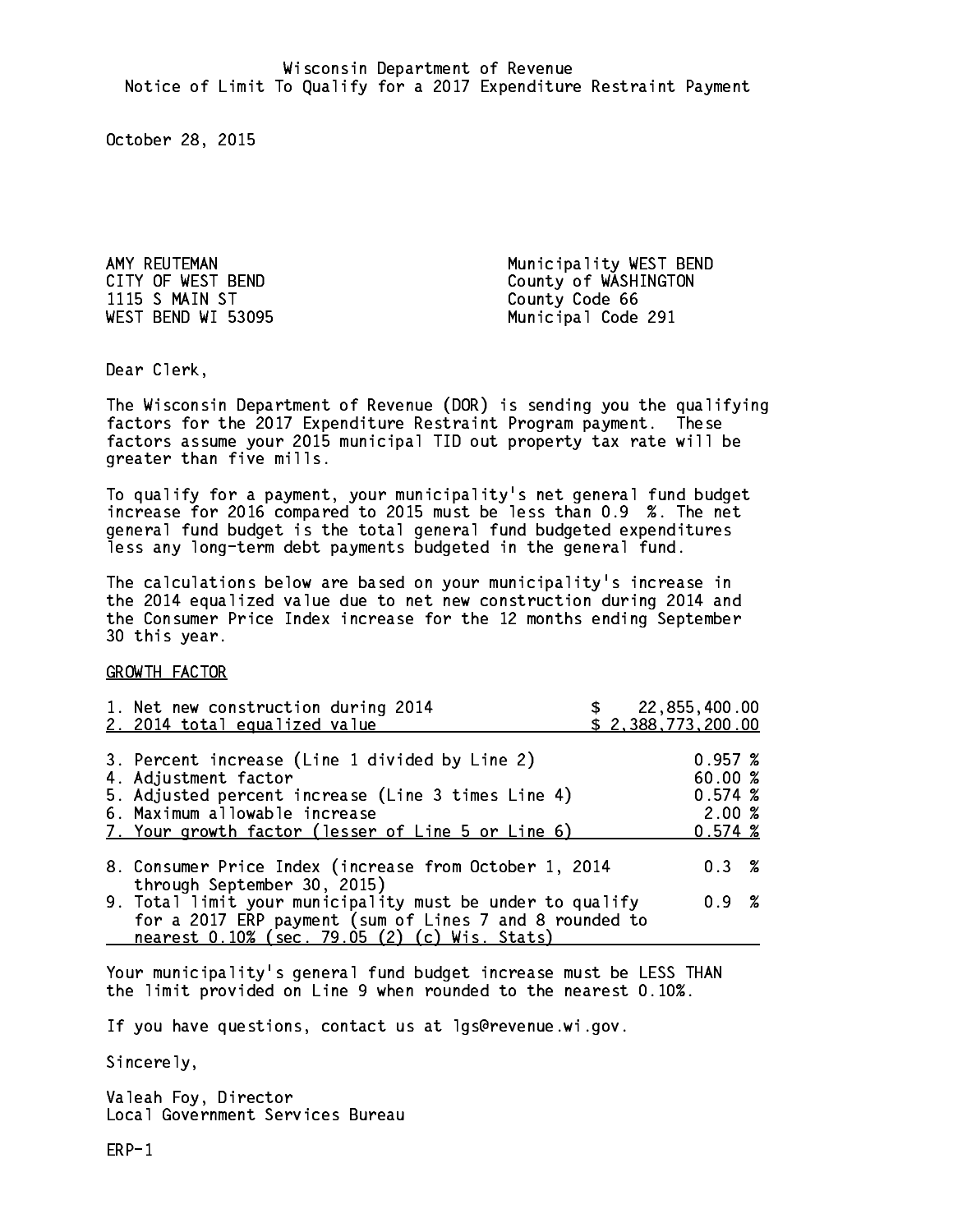BARBARA WOPPERT **Municipality BIG BEND** VILLAGE OF BIG BEND County of WAUKESHA W230S9185 NEVINS ST County Code 67 BIG BEND WI 53103 Municipal Code 106

Dear Clerk. Dear Clerk,

The Wisconsin Department of Revenue (DOR) is sending you the qualifying factors for the 2017 Expenditure Restraint Program payment. These factors assume your 2015 municipal TID out property tax rate will be greater than five mills.

 To qualify for a payment, your municipality's net general fund budget increase for 2016 compared to 2015 must be less than 0.9 %. The net general fund budget is the total general fund budgeted expenditures less any long-term debt payments budgeted in the general fund.

The calculations below are based on your municipality's increase in the 2014 equalized value due to net new construction during 2014 and the Consumer Price Index increase for the 12 months ending September 30 this year. 30 this year.

GROWTH FACTOR

| 1. Net new construction during 2014<br>2. 2014 total equalized value                                                                                                                                                | 1,480,800.00<br>143,260,200.00                 |
|---------------------------------------------------------------------------------------------------------------------------------------------------------------------------------------------------------------------|------------------------------------------------|
| 3. Percent increase (Line 1 divided by Line 2)<br>4. Adjustment factor<br>5. Adjusted percent increase (Line 3 times Line 4)<br>6. Maximum allowable increase<br>7. Your growth factor (lesser of Line 5 or Line 6) | 1.034 %<br>60.00%<br>0.620%<br>2.00%<br>0.620% |
| 8. Consumer Price Index (increase from October 1, 2014                                                                                                                                                              | 0.3%                                           |
| through September 30, 2015)<br>9. Total limit your municipality must be under to qualify<br>for a 2017 ERP payment (sum of Lines 7 and 8 rounded to<br>nearest 0.10% (sec. 79.05 (2) (c) Wis. Stats)                | 0.9 %                                          |

Your municipality's general fund budget increase must be LESS THAN the limit provided on Line 9 when rounded to the nearest 0.10%.

If you have questions, contact us at lgs@revenue.wi.gov.

Sincerely,

Valeah Foy, Director Local Government Services Bureau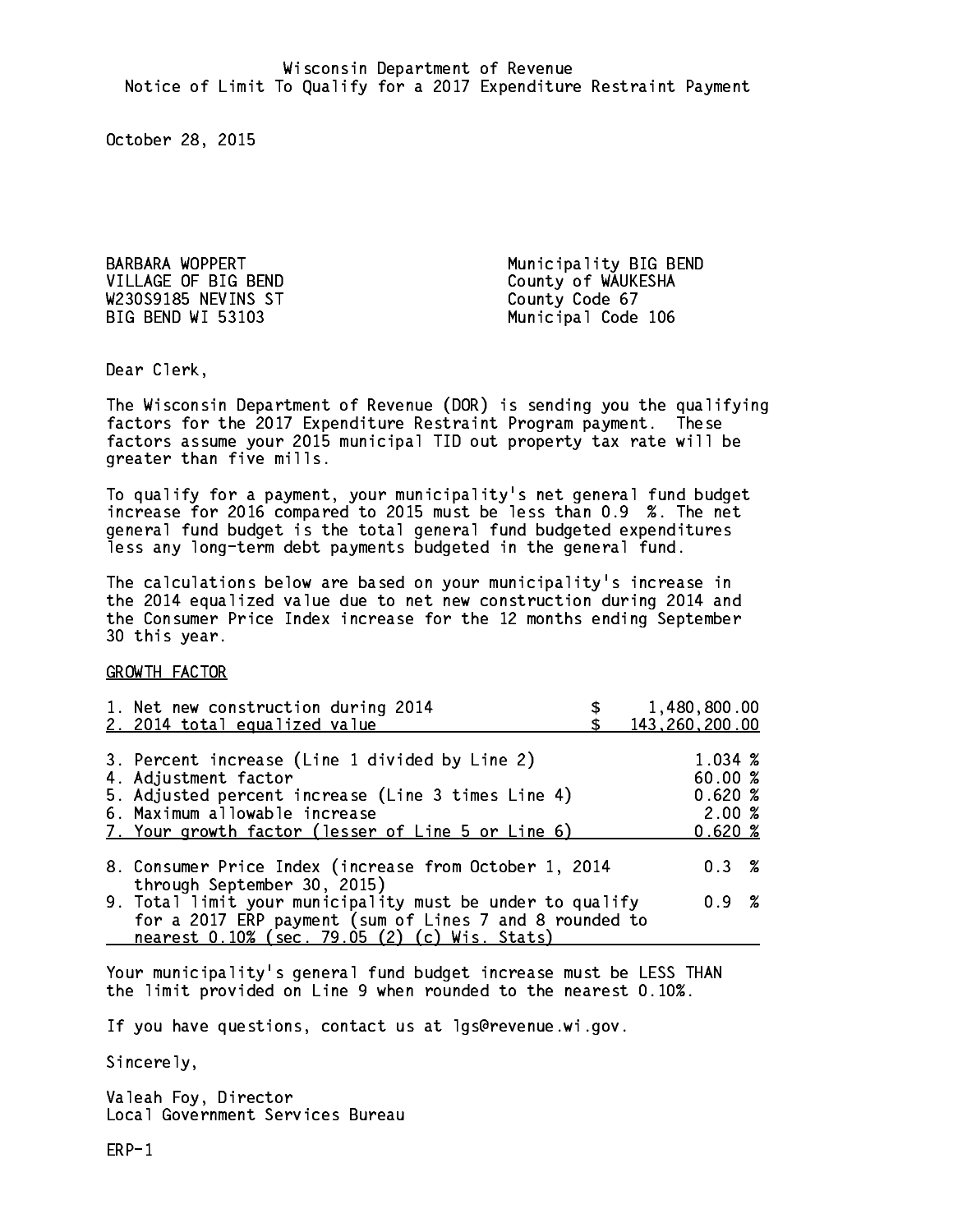KAYLA CHADWICK Municipality BUTLER VILLAGE OF BUTLER County of WAUKESHA 12621 W HAMPTON AVE County Code 67 BUTLER WI 53007-1791 Municipal Code 107

Dear Clerk. Dear Clerk,

The Wisconsin Department of Revenue (DOR) is sending you the qualifying factors for the 2017 Expenditure Restraint Program payment. These factors assume your 2015 municipal TID out property tax rate will be greater than five mills.

 To qualify for a payment, your municipality's net general fund budget increase for 2016 compared to 2015 must be less than 0.6 %. The net general fund budget is the total general fund budgeted expenditures less any long-term debt payments budgeted in the general fund.

The calculations below are based on your municipality's increase in the 2014 equalized value due to net new construction during 2014 and the Consumer Price Index increase for the 12 months ending September 30 this year. 30 this year.

GROWTH FACTOR

| 1. Net new construction during 2014<br>2. 2014 total equalized value                                                                                                                                                | 1,246,800.00<br>244, 134, 500.00                                            |
|---------------------------------------------------------------------------------------------------------------------------------------------------------------------------------------------------------------------|-----------------------------------------------------------------------------|
| 3. Percent increase (Line 1 divided by Line 2)<br>4. Adjustment factor<br>5. Adjusted percent increase (Line 3 times Line 4)<br>6. Maximum allowable increase<br>7. Your growth factor (lesser of Line 5 or Line 6) | 0.511~%<br>60.00 %<br>$0.306 \; \text{\%}$<br>2.00%<br>$0.306 \; \text{\%}$ |
| 8. Consumer Price Index (increase from October 1, 2014                                                                                                                                                              | 0.3%                                                                        |
| through September 30, 2015)<br>9. Total limit your municipality must be under to qualify<br>for a 2017 ERP payment (sum of Lines 7 and 8 rounded to<br>nearest 0.10% (sec. 79.05 (2) (c) Wis. Stats)                | $0.6\;{\;}\;%$                                                              |

Your municipality's general fund budget increase must be LESS THAN the limit provided on Line 9 when rounded to the nearest 0.10%.

If you have questions, contact us at lgs@revenue.wi.gov.

Sincerely,

Valeah Foy, Director Local Government Services Bureau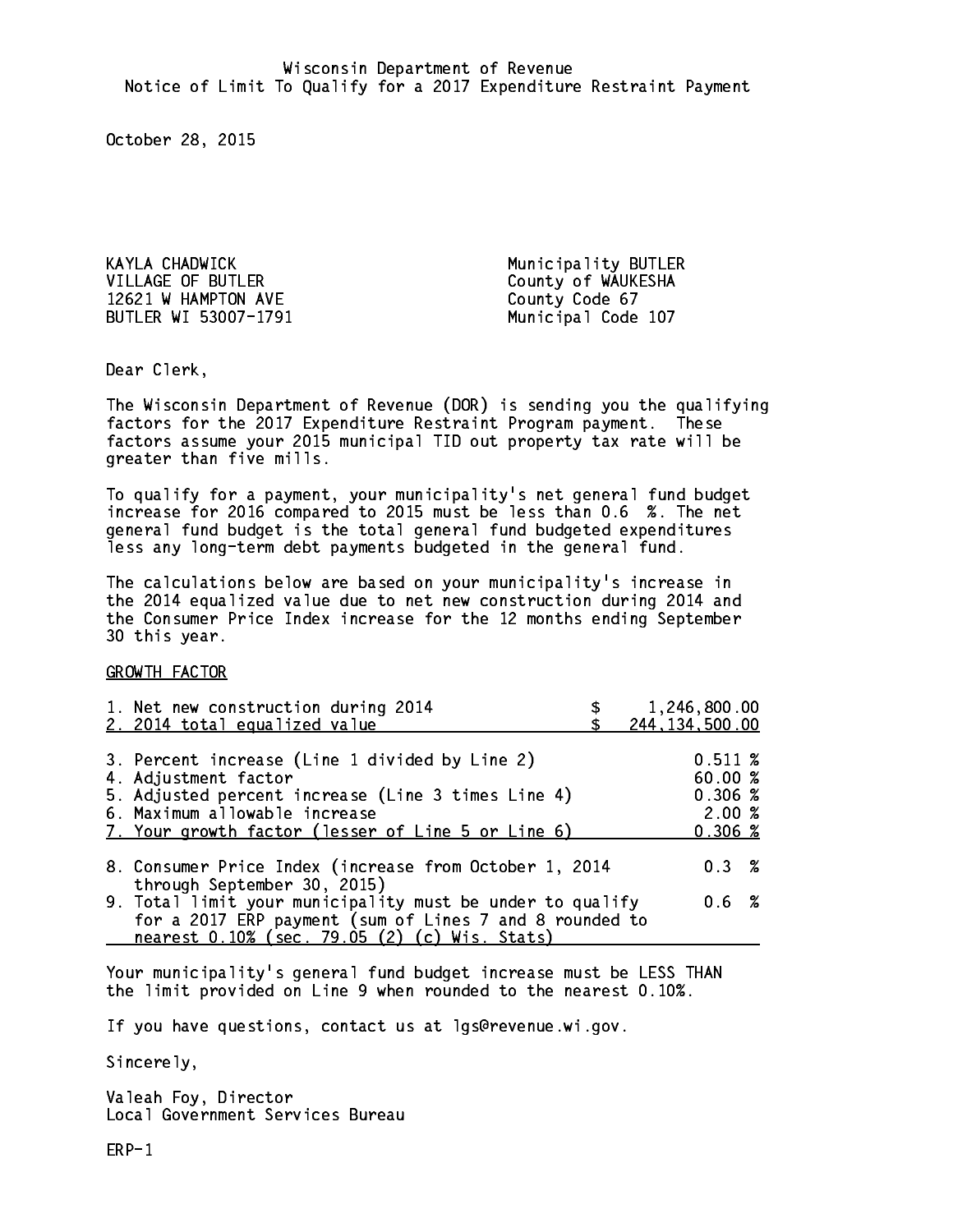PENNY L NISSEN Municipality DOUSMAN VILLAGE OF DOUSMAN County of WAUKESHA 118 S MAIN ST County Code 67 DOUSMAN WI 53118-9557 Municipal Code 116

Dear Clerk. Dear Clerk,

The Wisconsin Department of Revenue (DOR) is sending you the qualifying factors for the 2017 Expenditure Restraint Program payment. These factors assume your 2015 municipal TID out property tax rate will be greater than five mills.

 To qualify for a payment, your municipality's net general fund budget increase for 2016 compared to 2015 must be less than 0.6 %. The net general fund budget is the total general fund budgeted expenditures less any long-term debt payments budgeted in the general fund.

The calculations below are based on your municipality's increase in the 2014 equalized value due to net new construction during 2014 and the Consumer Price Index increase for the 12 months ending September 30 this year. 30 this year.

GROWTH FACTOR

| 1. Net new construction during 2014<br>2. 2014 total equalized value                                                                                                                                                | 999,400.00<br>174,715,800.00                    |
|---------------------------------------------------------------------------------------------------------------------------------------------------------------------------------------------------------------------|-------------------------------------------------|
| 3. Percent increase (Line 1 divided by Line 2)<br>4. Adjustment factor<br>5. Adjusted percent increase (Line 3 times Line 4)<br>6. Maximum allowable increase<br>7. Your growth factor (lesser of Line 5 or Line 6) | 0.572%<br>60.00%<br>0.343~%<br>2.00%<br>0.343~% |
| 8. Consumer Price Index (increase from October 1, 2014<br>through September 30, 2015)                                                                                                                               | $0.3 \t%$                                       |
| 9. Total limit your municipality must be under to qualify<br>for a 2017 ERP payment (sum of Lines 7 and 8 rounded to<br>nearest 0.10% (sec. 79.05 (2) (c) Wis. Stats)                                               | 0.6 %                                           |

Your municipality's general fund budget increase must be LESS THAN the limit provided on Line 9 when rounded to the nearest 0.10%.

If you have questions, contact us at lgs@revenue.wi.gov.

Sincerely,

Valeah Foy, Director Local Government Services Bureau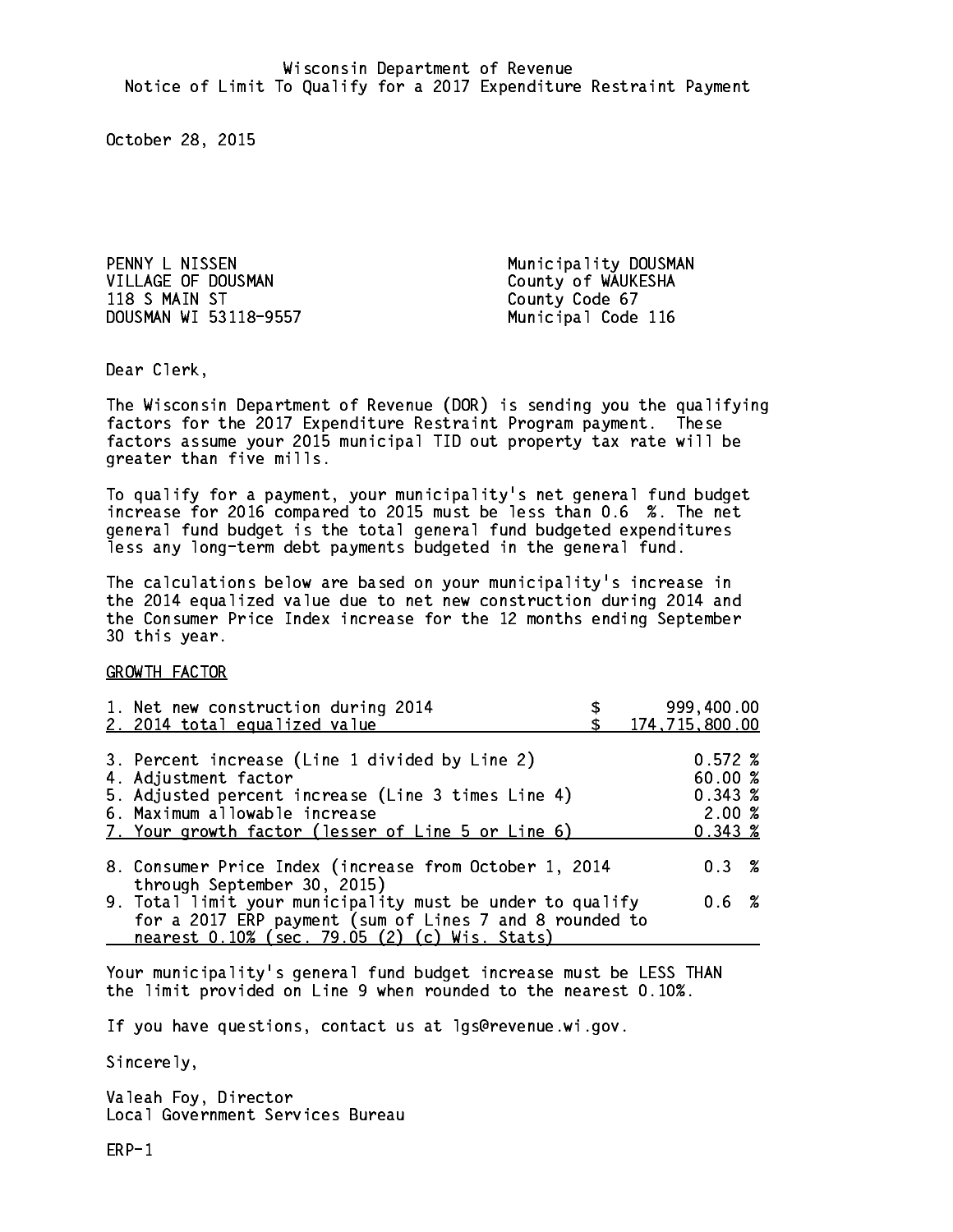JEANNE O'BRIEN Municipality EAGLE VILLAGE OF EAGLE County of WAUKESHA P O BOX 295 County Code 67 EAGLE WI 53119-0295 Municipal Code 121

Dear Clerk. Dear Clerk,

The Wisconsin Department of Revenue (DOR) is sending you the qualifying factors for the 2017 Expenditure Restraint Program payment. These factors assume your 2015 municipal TID out property tax rate will be greater than five mills.

 To qualify for a payment, your municipality's net general fund budget increase for 2016 compared to 2015 must be less than 1.0 %. The net general fund budget is the total general fund budgeted expenditures less any long-term debt payments budgeted in the general fund.

The calculations below are based on your municipality's increase in the 2014 equalized value due to net new construction during 2014 and the Consumer Price Index increase for the 12 months ending September 30 this year. 30 this year.

GROWTH FACTOR

| 1. Net new construction during 2014<br>2. 2014 total equalized value                                                                                                                                                | 1,626,100.00<br>144,892,500.00                        |
|---------------------------------------------------------------------------------------------------------------------------------------------------------------------------------------------------------------------|-------------------------------------------------------|
| 3. Percent increase (Line 1 divided by Line 2)<br>4. Adjustment factor<br>5. Adjusted percent increase (Line 3 times Line 4)<br>6. Maximum allowable increase<br>7. Your growth factor (lesser of Line 5 or Line 6) | $1.122 \;$ %<br>60.00%<br>0.673~%<br>2.00%<br>0.673~% |
| 8. Consumer Price Index (increase from October 1, 2014<br>through September 30, 2015)                                                                                                                               | $0.3 \t%$                                             |
| 9. Total limit your municipality must be under to qualify<br>for a 2017 ERP payment (sum of Lines 7 and 8 rounded to                                                                                                | 1.0 %                                                 |
| nearest 0.10% (sec. 79.05 (2) (c) Wis. Stats)                                                                                                                                                                       |                                                       |

Your municipality's general fund budget increase must be LESS THAN the limit provided on Line 9 when rounded to the nearest 0.10%.

If you have questions, contact us at lgs@revenue.wi.gov.

Sincerely,

Valeah Foy, Director Local Government Services Bureau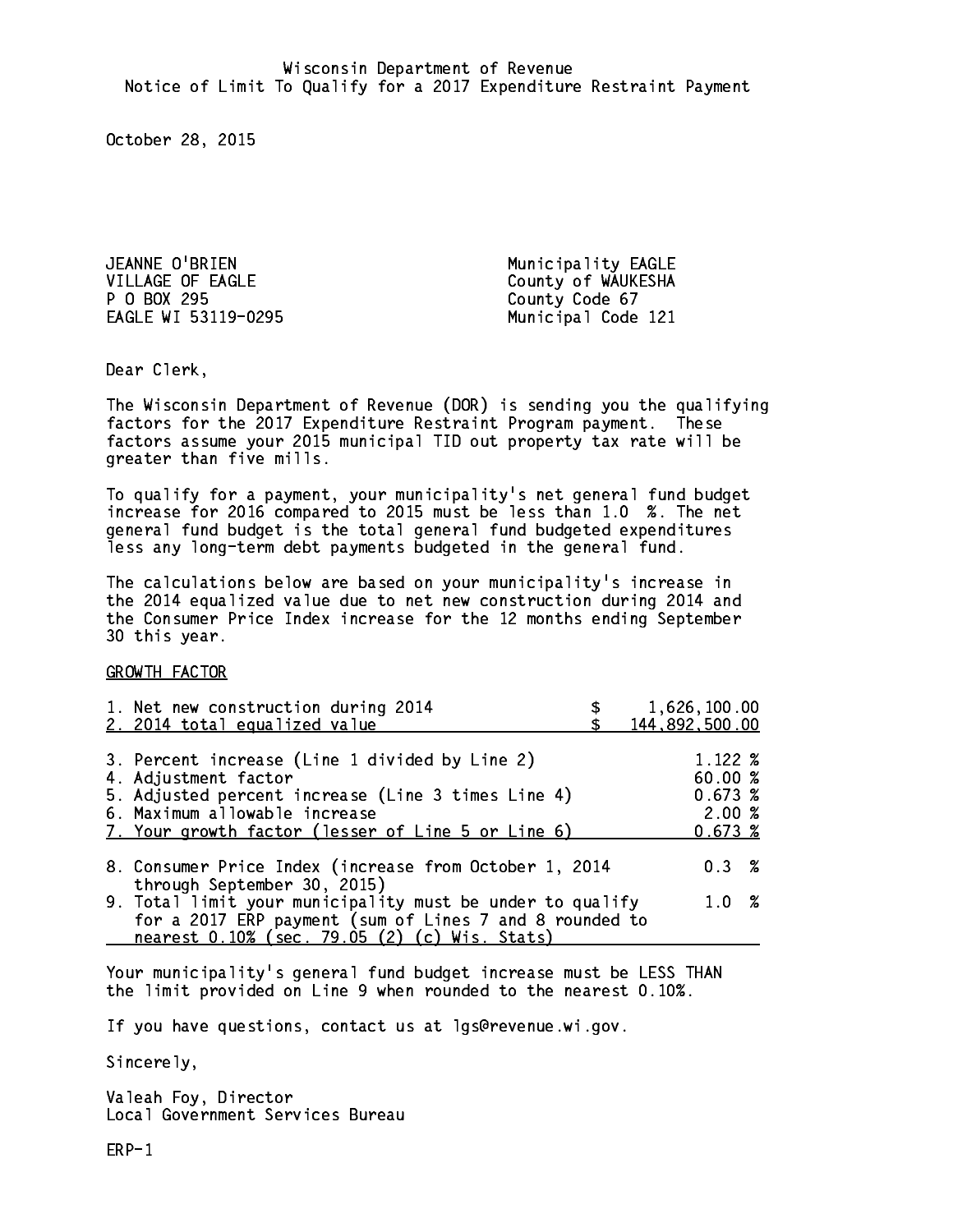MARY S. STREDNI Municipality ELM GROVE VILLAGE OF ELM GROVE County of WAUKESHA 13600 JUNEAU BLVD County Code 67 ELM GROVE WI 53122-1654 Municipal Code 122

Dear Clerk. Dear Clerk,

The Wisconsin Department of Revenue (DOR) is sending you the qualifying factors for the 2017 Expenditure Restraint Program payment. These factors assume your 2015 municipal TID out property tax rate will be greater than five mills.

 To qualify for a payment, your municipality's net general fund budget increase for 2016 compared to 2015 must be less than 0.5 %. The net general fund budget is the total general fund budgeted expenditures less any long-term debt payments budgeted in the general fund.

The calculations below are based on your municipality's increase in the 2014 equalized value due to net new construction during 2014 and the Consumer Price Index increase for the 12 months ending September 30 this year. 30 this year.

GROWTH FACTOR

| 1. Net new construction during 2014<br>2. 2014 total equalized value                                                                                                                                                | 2,685,400.00<br>\$1,054,284,600.00                     |  |
|---------------------------------------------------------------------------------------------------------------------------------------------------------------------------------------------------------------------|--------------------------------------------------------|--|
| 3. Percent increase (Line 1 divided by Line 2)<br>4. Adjustment factor<br>5. Adjusted percent increase (Line 3 times Line 4)<br>6. Maximum allowable increase<br>7. Your growth factor (lesser of Line 5 or Line 6) | 0.255~%<br>60.00 %<br>0.153~%<br>2.00%<br>$0.153 \;$ % |  |
| 8. Consumer Price Index (increase from October 1, 2014                                                                                                                                                              | $0.3 \t%$                                              |  |
| through September 30, 2015)<br>9. Total limit your municipality must be under to qualify<br>for a 2017 ERP payment (sum of Lines 7 and 8 rounded to<br>nearest 0.10% (sec. 79.05 (2) (c) Wis. Stats)                | $0.5 \t%$                                              |  |

Your municipality's general fund budget increase must be LESS THAN the limit provided on Line 9 when rounded to the nearest 0.10%.

If you have questions, contact us at lgs@revenue.wi.gov.

Sincerely,

Valeah Foy, Director Local Government Services Bureau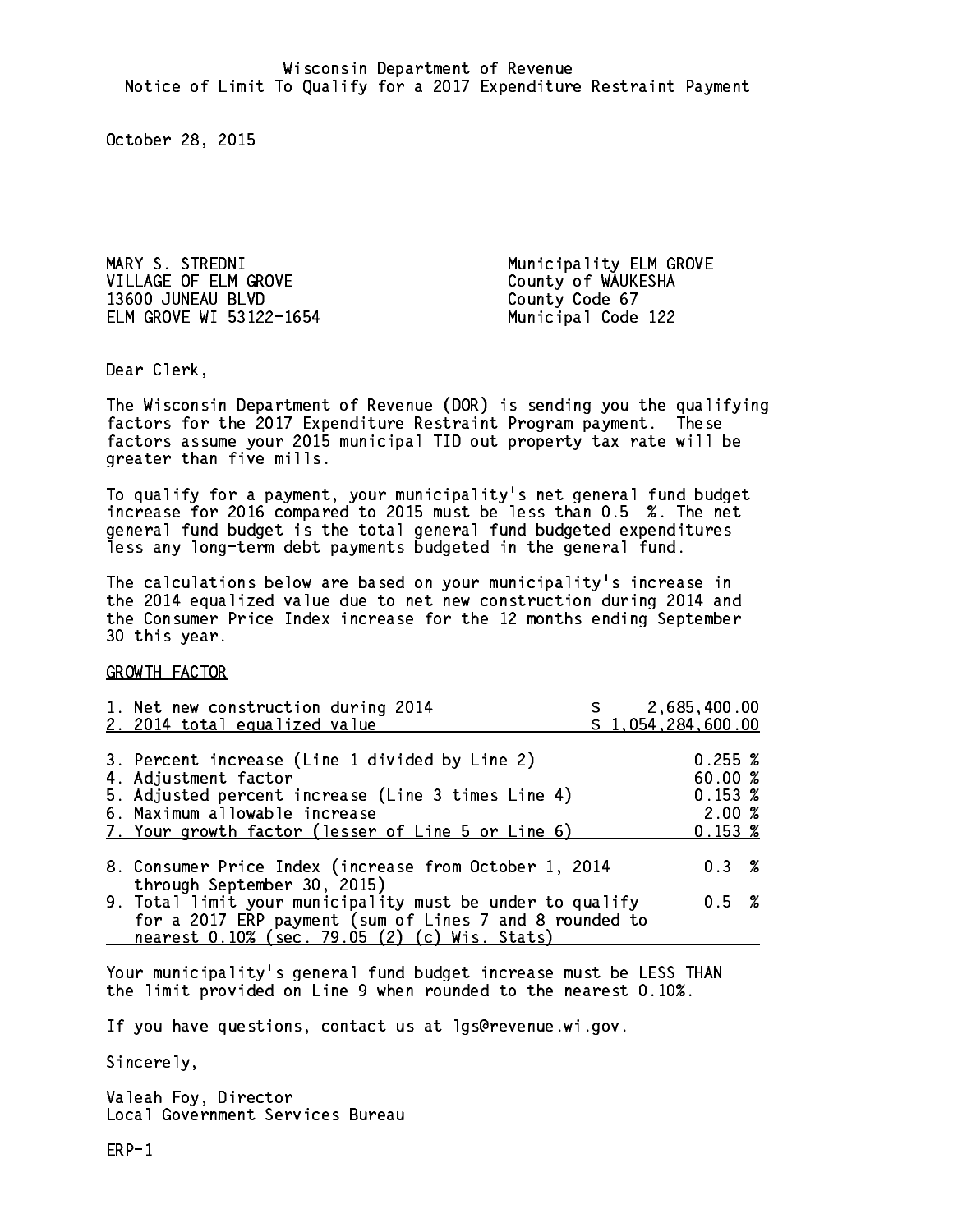JANICE MOYER Municipality MENOMONEE FALLS VILLAGE OF MENOMONEE FALLS County of WAUKESHA W156 N8480 PILGRIM RD County Code 67 MENOMONEE FALLS WI 53051-3140 Municipal Code 151

Dear Clerk. Dear Clerk,

The Wisconsin Department of Revenue (DOR) is sending you the qualifying factors for the 2017 Expenditure Restraint Program payment. These factors assume your 2015 municipal TID out property tax rate will be greater than five mills.

 To qualify for a payment, your municipality's net general fund budget increase for 2016 compared to 2015 must be less than 1.1 %. The net general fund budget is the total general fund budgeted expenditures less any long-term debt payments budgeted in the general fund.

The calculations below are based on your municipality's increase in the 2014 equalized value due to net new construction during 2014 and the Consumer Price Index increase for the 12 months ending September 30 this year. 30 this year.

GROWTH FACTOR

| 3. Percent increase (Line 1 divided by Line 2)<br>1.351 %<br>60.00%<br>4. Adjustment factor<br>0.810%<br>5. Adjusted percent increase (Line 3 times Line 4)<br>2.00%<br>6. Maximum allowable increase<br>$0.810*$<br>7. Your growth factor (lesser of Line 5 or Line 6)<br>0.3%<br>8. Consumer Price Index (increase from October 1, 2014 | 60,700,800.00<br>\$4,493,874,800.00 |
|-------------------------------------------------------------------------------------------------------------------------------------------------------------------------------------------------------------------------------------------------------------------------------------------------------------------------------------------|-------------------------------------|
|                                                                                                                                                                                                                                                                                                                                           |                                     |
|                                                                                                                                                                                                                                                                                                                                           |                                     |
| through September 30, 2015)<br>$1.1 \t%$<br>9. Total limit your municipality must be under to qualify<br>for a 2017 ERP payment (sum of Lines 7 and 8 rounded to<br>nearest 0.10% (sec. 79.05 (2) (c) Wis. Stats)                                                                                                                         |                                     |

Your municipality's general fund budget increase must be LESS THAN the limit provided on Line 9 when rounded to the nearest 0.10%.

If you have questions, contact us at lgs@revenue.wi.gov.

Sincerely,

Valeah Foy, Director Local Government Services Bureau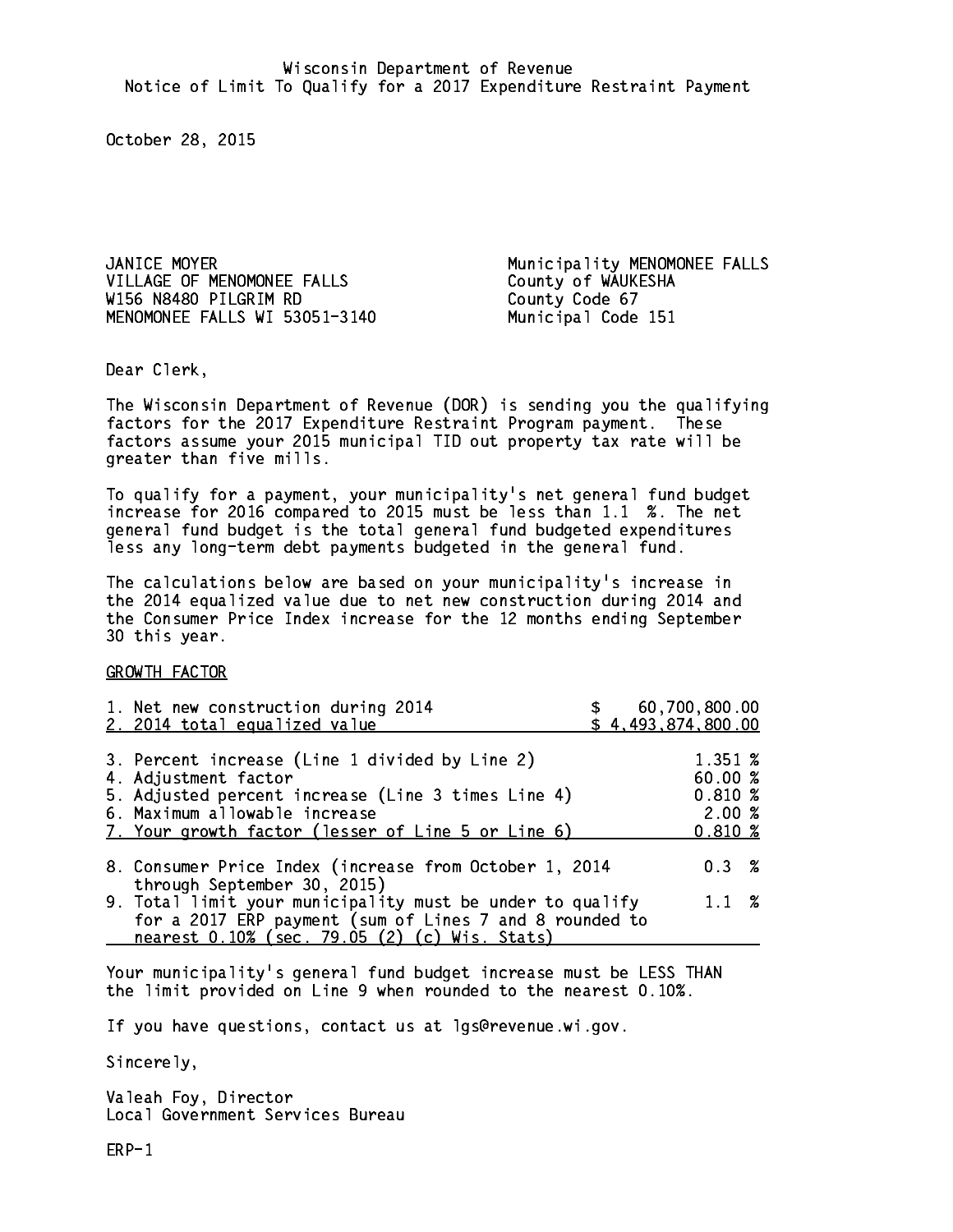STEVEN A BRAATZ JR Municipality MUKWONAGO VILLAGE OF MUKWONAGO County of WAUKESHA PO BOX 206 MUKWONAGO WI 53149-0206 Municipal Code 153

County Code 67

Dear Clerk. Dear Clerk,

The Wisconsin Department of Revenue (DOR) is sending you the qualifying factors for the 2017 Expenditure Restraint Program payment. These factors assume your 2015 municipal TID out property tax rate will be greater than five mills.

 To qualify for a payment, your municipality's net general fund budget increase for 2016 compared to 2015 must be less than 1.2 %. The net general fund budget is the total general fund budgeted expenditures less any long-term debt payments budgeted in the general fund.

The calculations below are based on your municipality's increase in the 2014 equalized value due to net new construction during 2014 and the Consumer Price Index increase for the 12 months ending September 30 this year. 30 this year.

GROWTH FACTOR

| 1. Net new construction during 2014<br>2. 2014 total equalized value                                                                                                                                                | 10,427,200.00<br>719,125,600.00                 |  |
|---------------------------------------------------------------------------------------------------------------------------------------------------------------------------------------------------------------------|-------------------------------------------------|--|
| 3. Percent increase (Line 1 divided by Line 2)<br>4. Adjustment factor<br>5. Adjusted percent increase (Line 3 times Line 4)<br>6. Maximum allowable increase<br>7. Your growth factor (lesser of Line 5 or Line 6) | 1.450 %<br>60.00%<br>0.870~%<br>2.00%<br>0.870% |  |
| 8. Consumer Price Index (increase from October 1, 2014                                                                                                                                                              | $0.3 \t%$                                       |  |
| through September 30, 2015)<br>9. Total limit your municipality must be under to qualify<br>for a 2017 ERP payment (sum of Lines 7 and 8 rounded to<br>nearest 0.10% (sec. 79.05 (2) (c) Wis. Stats)                | 1.2%                                            |  |

Your municipality's general fund budget increase must be LESS THAN the limit provided on Line 9 when rounded to the nearest 0.10%.

If you have questions, contact us at lgs@revenue.wi.gov.

Sincerely,

Valeah Foy, Director Local Government Services Bureau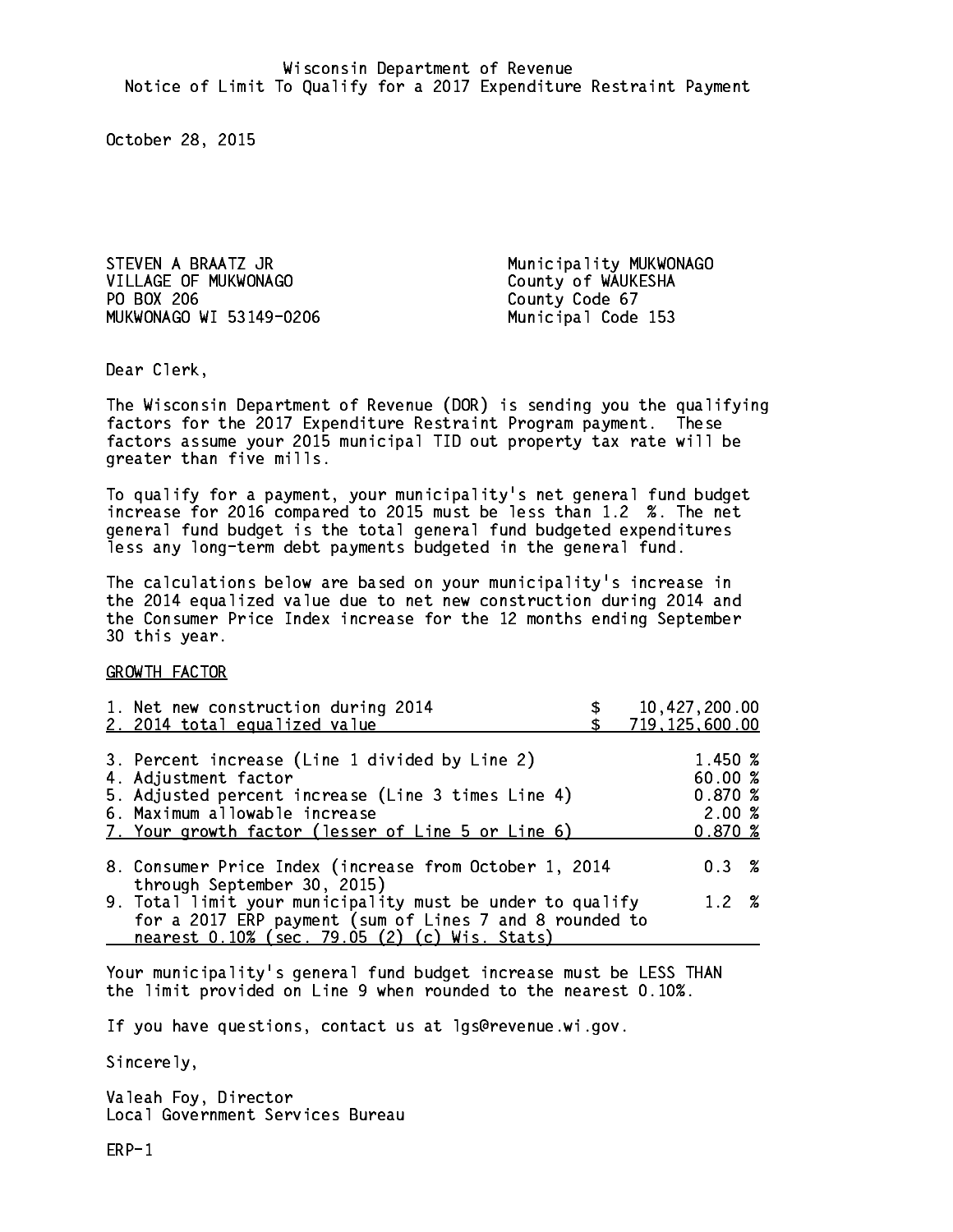NANCY ZASTROW Municipality PEWAUKEE VILLAGE OF PEWAUKEE County of WAUKESHA 235 HICKORY ST County Code 67 PEWAUKEE WI 53072-3592 Municipal Code 171

Dear Clerk. Dear Clerk,

The Wisconsin Department of Revenue (DOR) is sending you the qualifying factors for the 2017 Expenditure Restraint Program payment. These factors assume your 2015 municipal TID out property tax rate will be greater than five mills.

 To qualify for a payment, your municipality's net general fund budget increase for 2016 compared to 2015 must be less than 0.5 %. The net general fund budget is the total general fund budgeted expenditures less any long-term debt payments budgeted in the general fund.

The calculations below are based on your municipality's increase in the 2014 equalized value due to net new construction during 2014 and the Consumer Price Index increase for the 12 months ending September 30 this year. 30 this year.

GROWTH FACTOR

| 1. Net new construction during 2014<br>2. 2014 total equalized value                                                                                                                                                | 3,458,200.00<br>899, 143, 000.00                            |
|---------------------------------------------------------------------------------------------------------------------------------------------------------------------------------------------------------------------|-------------------------------------------------------------|
| 3. Percent increase (Line 1 divided by Line 2)<br>4. Adjustment factor<br>5. Adjusted percent increase (Line 3 times Line 4)<br>6. Maximum allowable increase<br>7. Your growth factor (lesser of Line 5 or Line 6) | 0.385~%<br>60.00 %<br>$0.231 \;$ %<br>2.00%<br>$0.231 \; %$ |
| 8. Consumer Price Index (increase from October 1, 2014<br>through September 30, 2015)                                                                                                                               | 0.3%                                                        |
| 9. Total limit your municipality must be under to qualify<br>for a 2017 ERP payment (sum of Lines 7 and 8 rounded to<br>nearest 0.10% (sec. 79.05 (2) (c) Wis. Stats)                                               | $0.5 \t%$                                                   |

Your municipality's general fund budget increase must be LESS THAN the limit provided on Line 9 when rounded to the nearest 0.10%.

If you have questions, contact us at lgs@revenue.wi.gov.

Sincerely,

Valeah Foy, Director Local Government Services Bureau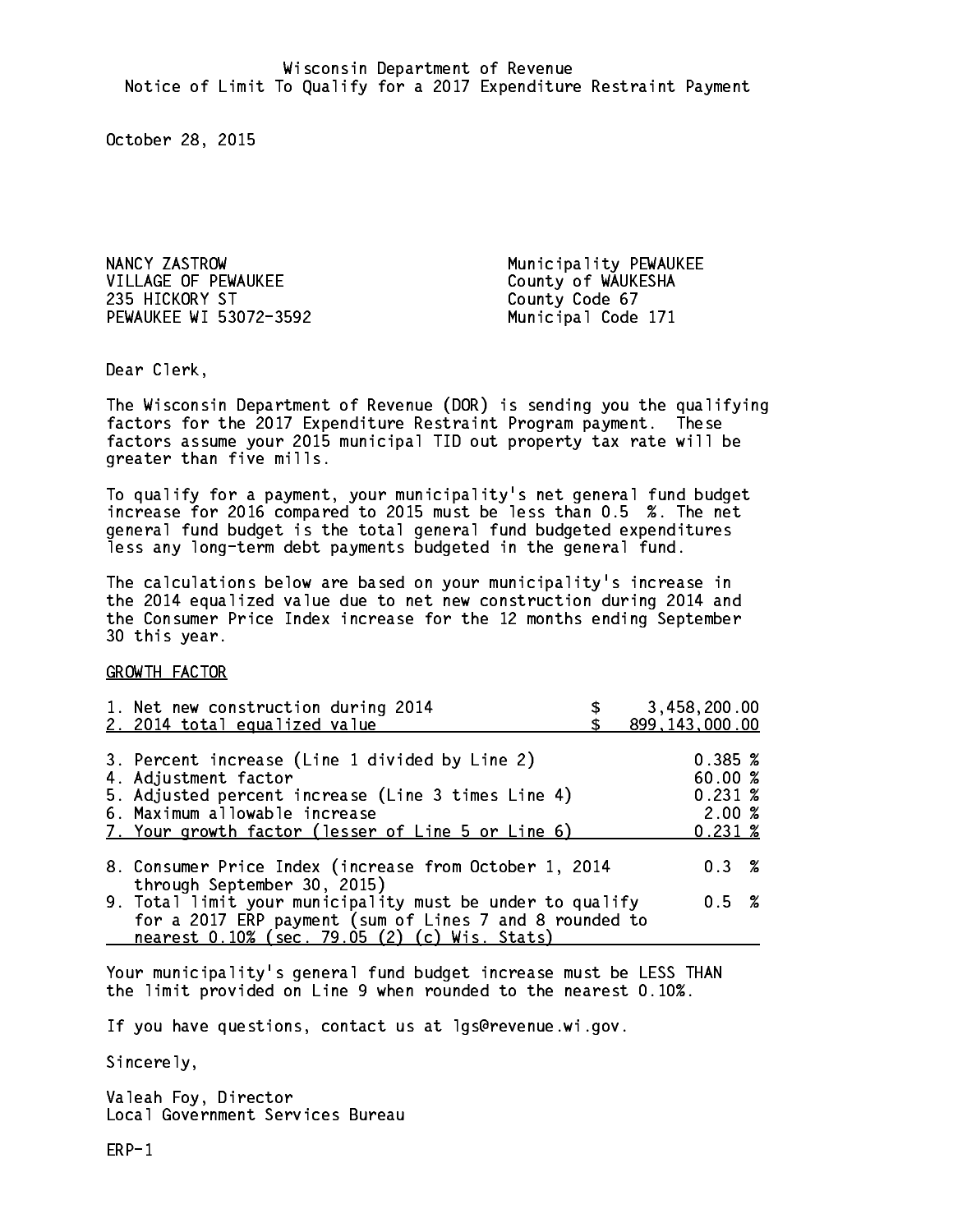KELLY MICHAELS Municipality BROOKFIELD CITY OF BROOKFIELD COUNTY OF WAUKESHA 2000 N CALHOUN RD County Code 67 BROOKFIELD WI 53005-5095 Municipal Code 206

Dear Clerk. Dear Clerk,

The Wisconsin Department of Revenue (DOR) is sending you the qualifying factors for the 2017 Expenditure Restraint Program payment. These factors assume your 2015 municipal TID out property tax rate will be greater than five mills.

 To qualify for a payment, your municipality's net general fund budget increase for 2016 compared to 2015 must be less than 0.6 %. The net general fund budget is the total general fund budgeted expenditures less any long-term debt payments budgeted in the general fund.

The calculations below are based on your municipality's increase in the 2014 equalized value due to net new construction during 2014 and the Consumer Price Index increase for the 12 months ending September 30 this year. 30 this year.

GROWTH FACTOR

| 1. Net new construction during 2014<br>2. 2014 total equalized value                                                                                                                                                | \$ 29,462,700.00<br>\$6,321,394,700.00 |                                                 |  |
|---------------------------------------------------------------------------------------------------------------------------------------------------------------------------------------------------------------------|----------------------------------------|-------------------------------------------------|--|
| 3. Percent increase (Line 1 divided by Line 2)<br>4. Adjustment factor<br>5. Adjusted percent increase (Line 3 times Line 4)<br>6. Maximum allowable increase<br>7. Your growth factor (lesser of Line 5 or Line 6) |                                        | 0.466~%<br>60.00 %<br>0.280%<br>2.00%<br>0.280% |  |
| 8. Consumer Price Index (increase from October 1, 2014                                                                                                                                                              |                                        | 0.3%                                            |  |
| through September 30, 2015)<br>9. Total limit your municipality must be under to qualify<br>for a 2017 ERP payment (sum of Lines 7 and 8 rounded to<br>nearest 0.10% (sec. 79.05 (2) (c) Wis. Stats)                |                                        | $0.6\;$ %                                       |  |

Your municipality's general fund budget increase must be LESS THAN the limit provided on Line 9 when rounded to the nearest 0.10%.

If you have questions, contact us at lgs@revenue.wi.gov.

Sincerely,

Valeah Foy, Director Local Government Services Bureau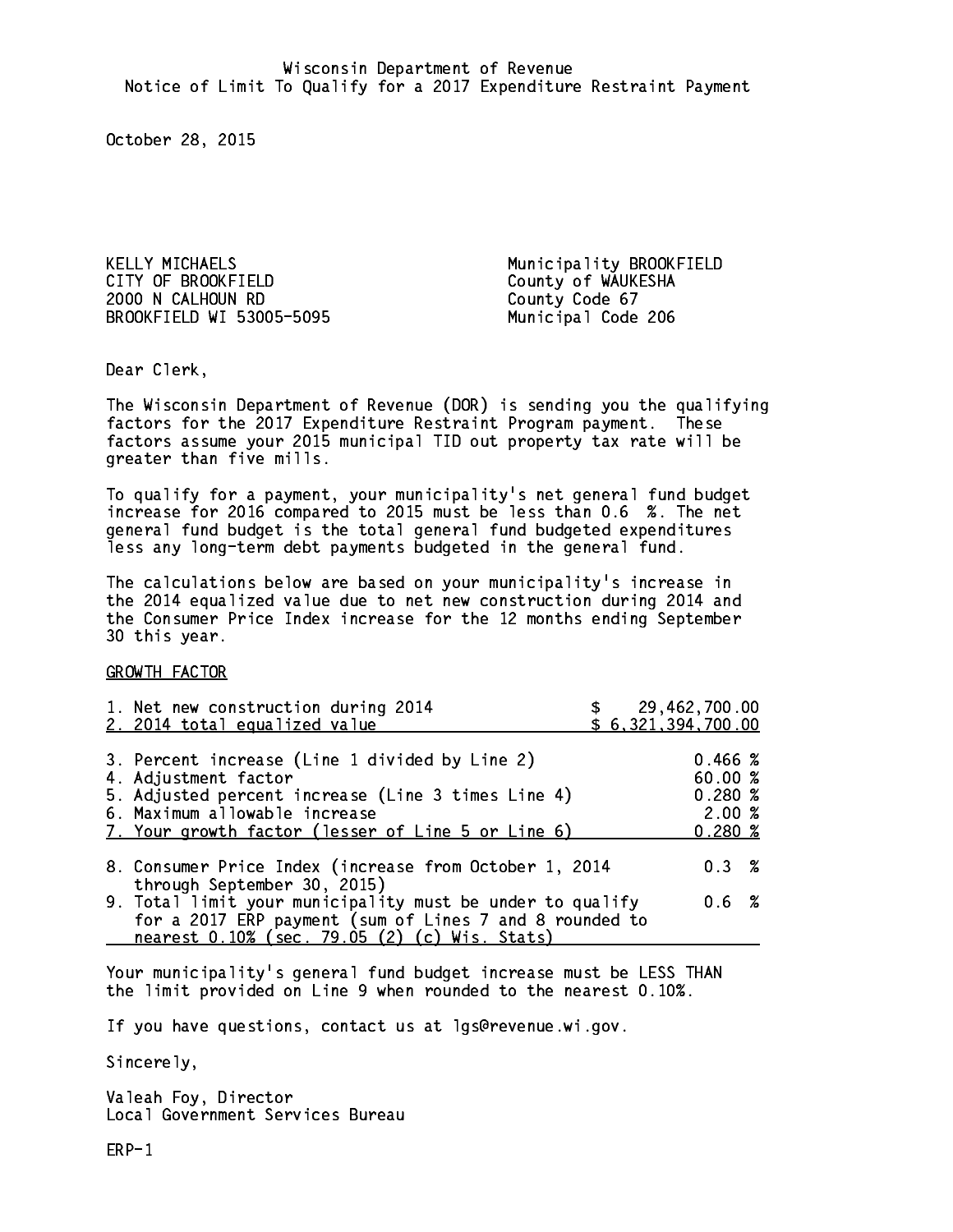KARI MORGAN MUNICIPALITY NEW BERLIN CITY OF NEW BERLIN COUNTY OF WAUKESHA 3805 SOUTH CASPER DR County Code 67 NEW BERLIN WI 53151-0921 Municipal Code 261

Dear Clerk. Dear Clerk,

The Wisconsin Department of Revenue (DOR) is sending you the qualifying factors for the 2017 Expenditure Restraint Program payment. These factors assume your 2015 municipal TID out property tax rate will be greater than five mills.

 To qualify for a payment, your municipality's net general fund budget increase for 2016 compared to 2015 must be less than 1.0 %. The net general fund budget is the total general fund budgeted expenditures less any long-term debt payments budgeted in the general fund.

The calculations below are based on your municipality's increase in the 2014 equalized value due to net new construction during 2014 and the Consumer Price Index increase for the 12 months ending September 30 this year. 30 this year.

GROWTH FACTOR

| 1. Net new construction during 2014<br>2. 2014 total equalized value                                                                                                                                                | 54,340,000.00<br>\$4,703,599,700.00              |  |
|---------------------------------------------------------------------------------------------------------------------------------------------------------------------------------------------------------------------|--------------------------------------------------|--|
| 3. Percent increase (Line 1 divided by Line 2)<br>4. Adjustment factor<br>5. Adjusted percent increase (Line 3 times Line 4)<br>6. Maximum allowable increase<br>7. Your growth factor (lesser of Line 5 or Line 6) | 1.155 %<br>60.00%<br>0.693%<br>2.00%<br>$0.693*$ |  |
| 8. Consumer Price Index (increase from October 1, 2014<br>through September 30, 2015)                                                                                                                               | $0.3 \t%$                                        |  |
| 9. Total limit your municipality must be under to qualify<br>for a 2017 ERP payment (sum of Lines 7 and 8 rounded to<br>nearest 0.10% (sec. 79.05 (2) (c) Wis. Stats)                                               | $1.0 \t%$                                        |  |

Your municipality's general fund budget increase must be LESS THAN the limit provided on Line 9 when rounded to the nearest 0.10%.

If you have questions, contact us at lgs@revenue.wi.gov.

Sincerely,

Valeah Foy, Director Local Government Services Bureau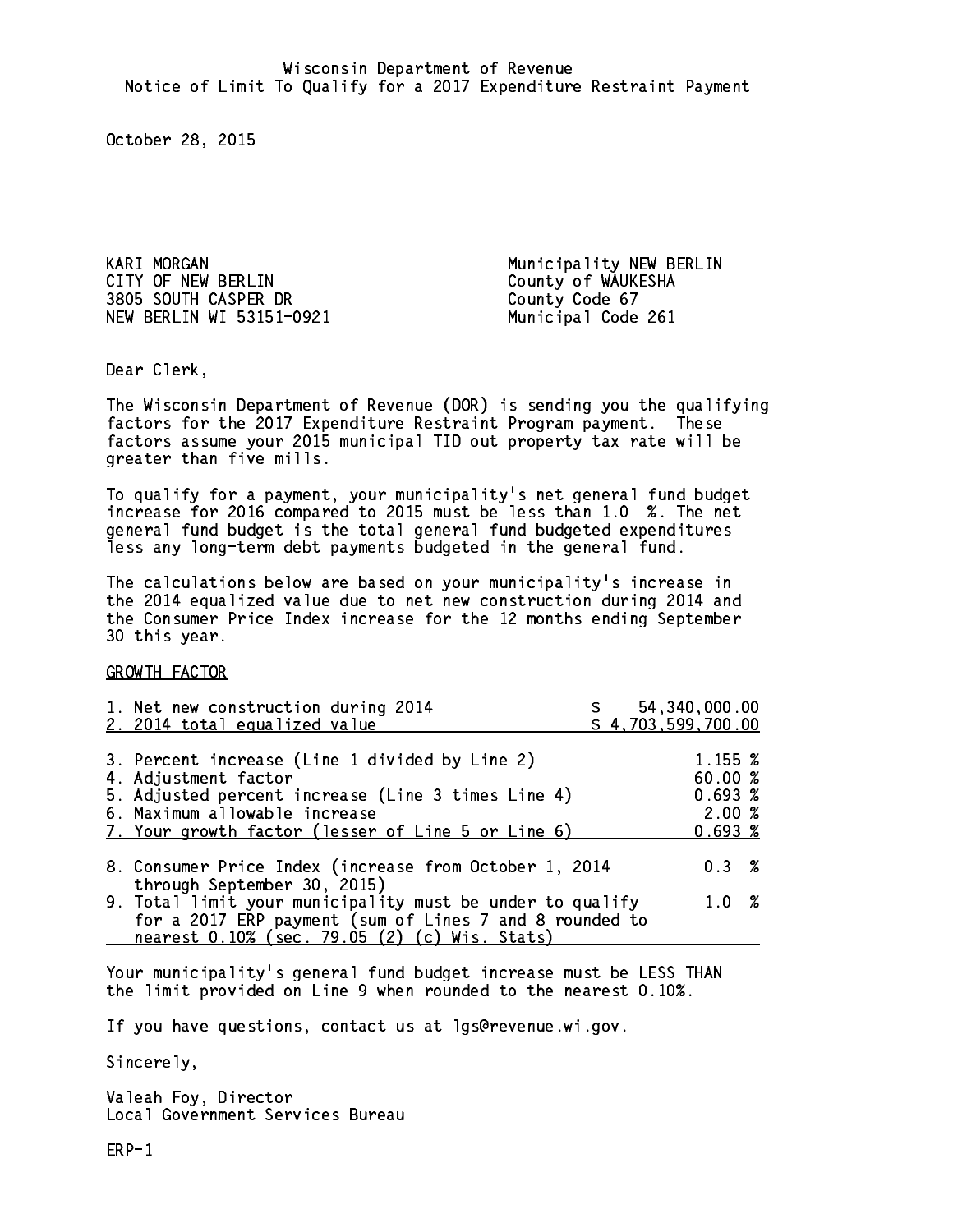DIANE COENEN Municipality OCONOMOWOC CITY OF OCONOMOWOC COUNTY OF WAUKESHA PO BOX 27 PO BOX 27 County Code 67 OCONOMOWOC WI 53066-0027 Municipal Code 265

Dear Clerk. Dear Clerk,

The Wisconsin Department of Revenue (DOR) is sending you the qualifying factors for the 2017 Expenditure Restraint Program payment. These factors assume your 2015 municipal TID out property tax rate will be greater than five mills.

 To qualify for a payment, your municipality's net general fund budget increase for 2016 compared to 2015 must be less than 1.4 %. The net general fund budget is the total general fund budgeted expenditures less any long-term debt payments budgeted in the general fund.

The calculations below are based on your municipality's increase in the 2014 equalized value due to net new construction during 2014 and the Consumer Price Index increase for the 12 months ending September 30 this year. 30 this year.

GROWTH FACTOR

| 1. Net new construction during 2014<br>2. 2014 total equalized value                                                                                                                                                |  | 35,182,600.00<br>\$1,860,351,900.00               |  |
|---------------------------------------------------------------------------------------------------------------------------------------------------------------------------------------------------------------------|--|---------------------------------------------------|--|
| 3. Percent increase (Line 1 divided by Line 2)<br>4. Adjustment factor<br>5. Adjusted percent increase (Line 3 times Line 4)<br>6. Maximum allowable increase<br>7. Your growth factor (lesser of Line 5 or Line 6) |  | 1.891 %<br>60.00 %<br>1.135 %<br>2.00%<br>1.135 % |  |
| 8. Consumer Price Index (increase from October 1, 2014<br>through September 30, 2015)                                                                                                                               |  | $0.3 \t%$                                         |  |
| 9. Total limit your municipality must be under to qualify<br>for a 2017 ERP payment (sum of Lines 7 and 8 rounded to<br>nearest 0.10% (sec. 79.05 (2) (c) Wis. Stats)                                               |  | $1.4 \t%$                                         |  |

Your municipality's general fund budget increase must be LESS THAN the limit provided on Line 9 when rounded to the nearest 0.10%.

If you have questions, contact us at lgs@revenue.wi.gov.

Sincerely,

Valeah Foy, Director Local Government Services Bureau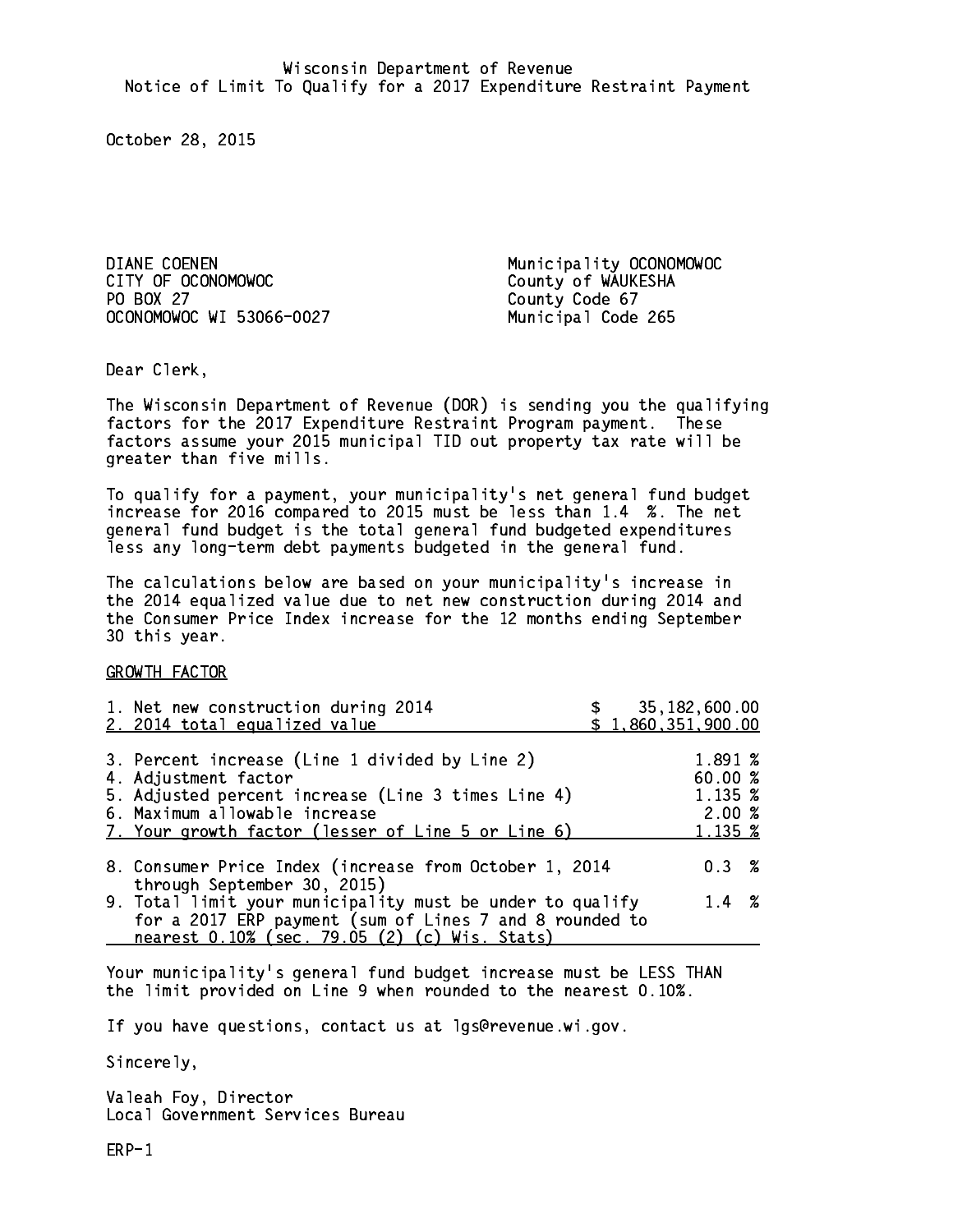GINA KOZLIK Municipality WAUKESHA CITY OF WAUKESHA COUNTY OF WAUKESHA 201 DELAFIELD ST County Code 67 WAUKESHA WI 53188-3646 Municipal Code 291

Dear Clerk. Dear Clerk,

The Wisconsin Department of Revenue (DOR) is sending you the qualifying factors for the 2017 Expenditure Restraint Program payment. These factors assume your 2015 municipal TID out property tax rate will be greater than five mills.

 To qualify for a payment, your municipality's net general fund budget increase for 2016 compared to 2015 must be less than 0.9 %. The net general fund budget is the total general fund budgeted expenditures less any long-term debt payments budgeted in the general fund.

The calculations below are based on your municipality's increase in the 2014 equalized value due to net new construction during 2014 and the Consumer Price Index increase for the 12 months ending September 30 this year. 30 this year.

GROWTH FACTOR

| 1. Net new construction during 2014<br>2. 2014 total equalized value                                                                                                                                                |  | \$56,002,000.00<br>\$5,546,910,300.00          |  |
|---------------------------------------------------------------------------------------------------------------------------------------------------------------------------------------------------------------------|--|------------------------------------------------|--|
| 3. Percent increase (Line 1 divided by Line 2)<br>4. Adjustment factor<br>5. Adjusted percent increase (Line 3 times Line 4)<br>6. Maximum allowable increase<br>7. Your growth factor (lesser of Line 5 or Line 6) |  | 1.010 %<br>60.00%<br>0.606%<br>2.00%<br>0.606% |  |
| 8. Consumer Price Index (increase from October 1, 2014<br>through September 30, 2015)                                                                                                                               |  | $0.3 \t%$                                      |  |
| 9. Total limit your municipality must be under to qualify<br>for a 2017 ERP payment (sum of Lines 7 and 8 rounded to<br>nearest 0.10% (sec. 79.05 (2) (c) Wis. Stats)                                               |  | 0.9 %                                          |  |

Your municipality's general fund budget increase must be LESS THAN the limit provided on Line 9 when rounded to the nearest 0.10%.

If you have questions, contact us at lgs@revenue.wi.gov.

Sincerely,

Valeah Foy, Director Local Government Services Bureau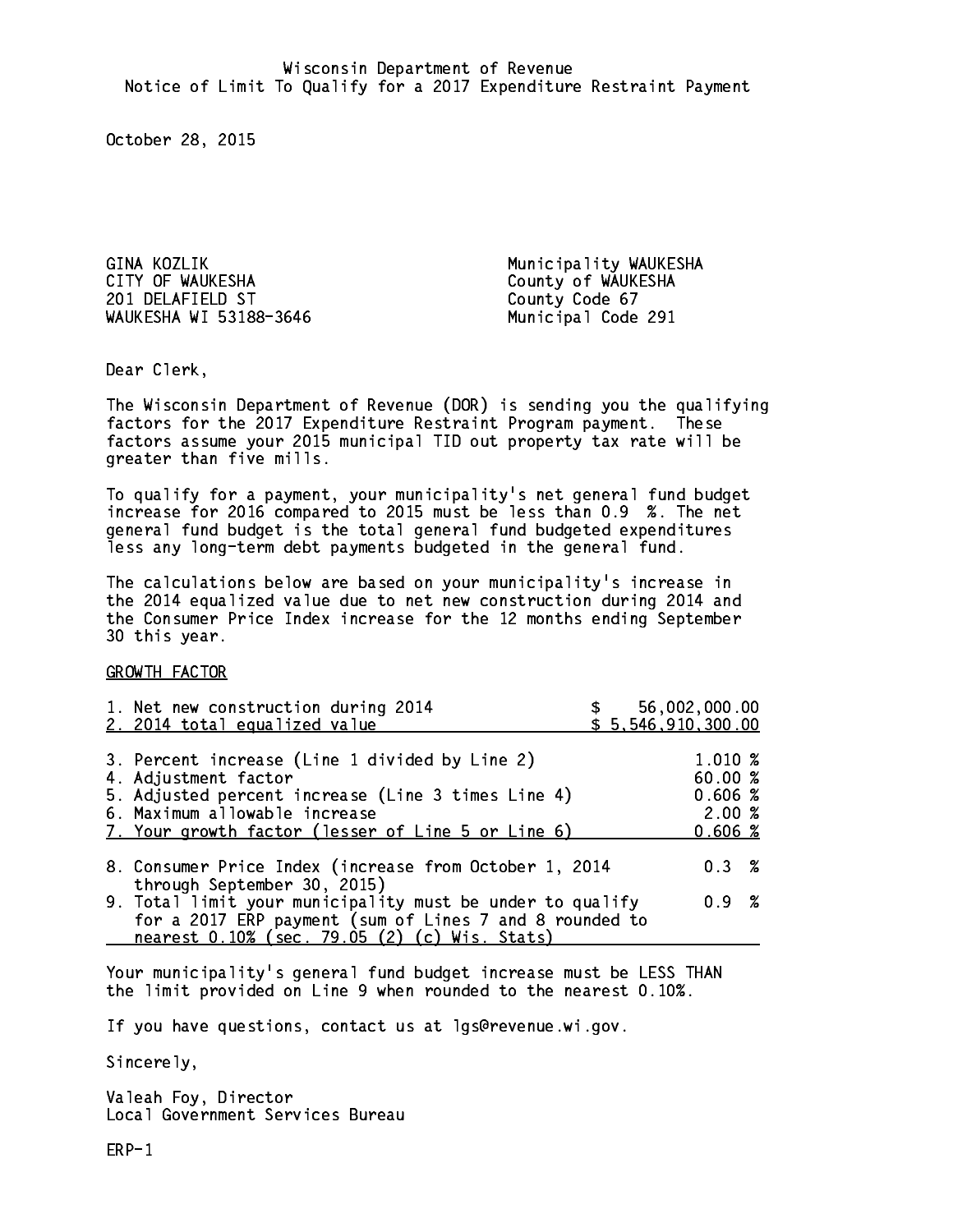DANIEL JOHNSON Municipality IOLA VILLAGE OF IOLA County of WAUPACA PO BOX 336 County Code 68

IOLA WI 54945-0336 Municipal Code 141

Dear Clerk. Dear Clerk,

The Wisconsin Department of Revenue (DOR) is sending you the qualifying factors for the 2017 Expenditure Restraint Program payment. These factors assume your 2015 municipal TID out property tax rate will be greater than five mills.

 To qualify for a payment, your municipality's net general fund budget increase for 2016 compared to 2015 must be less than 0.7 %. The net general fund budget is the total general fund budgeted expenditures less any long-term debt payments budgeted in the general fund.

The calculations below are based on your municipality's increase in the 2014 equalized value due to net new construction during 2014 and the Consumer Price Index increase for the 12 months ending September 30 this year. 30 this year.

GROWTH FACTOR

| 1. Net new construction during 2014<br>2. 2014 total equalized value                                                                                                                                                | 391,800.00<br>62,463,400.00                     |
|---------------------------------------------------------------------------------------------------------------------------------------------------------------------------------------------------------------------|-------------------------------------------------|
| 3. Percent increase (Line 1 divided by Line 2)<br>4. Adjustment factor<br>5. Adjusted percent increase (Line 3 times Line 4)<br>6. Maximum allowable increase<br>7. Your growth factor (lesser of Line 5 or Line 6) | 0.627%<br>60.00%<br>0.376~%<br>2.00%<br>0.376~% |
| 8. Consumer Price Index (increase from October 1, 2014                                                                                                                                                              | 0.3%                                            |
| through September 30, 2015)<br>9. Total limit your municipality must be under to qualify<br>for a 2017 ERP payment (sum of Lines 7 and 8 rounded to<br>nearest 0.10% (sec. 79.05 (2) (c) Wis. Stats)                | 0.7%                                            |

Your municipality's general fund budget increase must be LESS THAN the limit provided on Line 9 when rounded to the nearest 0.10%.

If you have questions, contact us at lgs@revenue.wi.gov.

Sincerely,

Valeah Foy, Director Local Government Services Bureau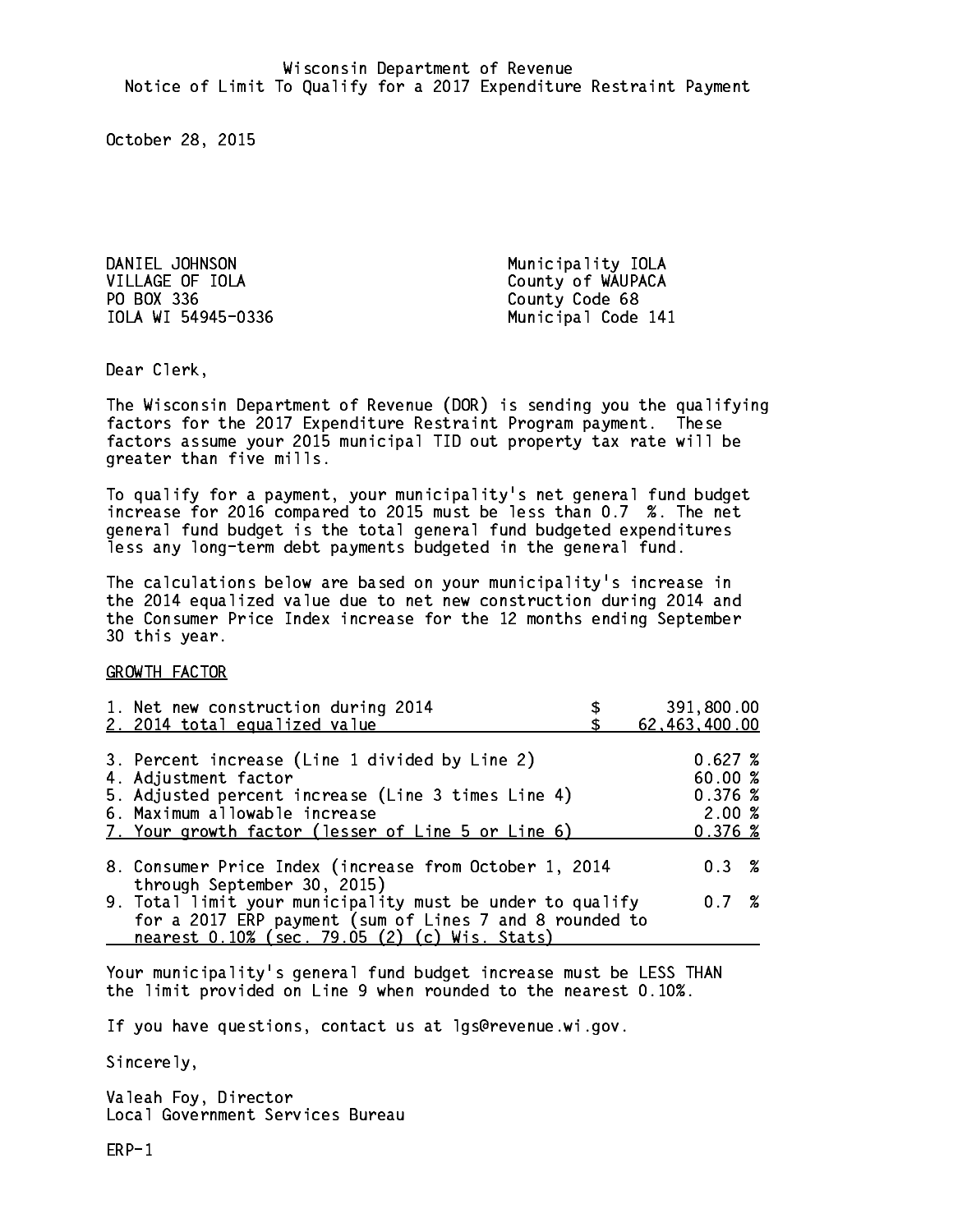PEGGY JOHNSON **Municipality CLINTONVILLE** CITY OF CLINTONVILLE COUNTY OF WAUPACA 50 10TH ST CLINTONVILLE WI 54929-1513 Municipal Code 211

County Code 68

Dear Clerk. Dear Clerk,

The Wisconsin Department of Revenue (DOR) is sending you the qualifying factors for the 2017 Expenditure Restraint Program payment. These factors assume your 2015 municipal TID out property tax rate will be greater than five mills.

 To qualify for a payment, your municipality's net general fund budget increase for 2016 compared to 2015 must be less than 1.0 %. The net general fund budget is the total general fund budgeted expenditures less any long-term debt payments budgeted in the general fund.

The calculations below are based on your municipality's increase in the 2014 equalized value due to net new construction during 2014 and the Consumer Price Index increase for the 12 months ending September 30 this year. 30 this year.

GROWTH FACTOR

| 1. Net new construction during 2014<br>2. 2014 total equalized value                                                                                                                                                | 2,435,400.00<br>218,774,000.00                    |
|---------------------------------------------------------------------------------------------------------------------------------------------------------------------------------------------------------------------|---------------------------------------------------|
| 3. Percent increase (Line 1 divided by Line 2)<br>4. Adjustment factor<br>5. Adjusted percent increase (Line 3 times Line 4)<br>6. Maximum allowable increase<br>7. Your growth factor (lesser of Line 5 or Line 6) | 1.113 %<br>60.00 %<br>0.668~%<br>2.00%<br>0.668~% |
| 8. Consumer Price Index (increase from October 1, 2014                                                                                                                                                              | 0.3%                                              |
| through September 30, 2015)<br>9. Total limit your municipality must be under to qualify<br>for a 2017 ERP payment (sum of Lines 7 and 8 rounded to<br>nearest 0.10% (sec. 79.05 (2) (c) Wis. Stats)                | 1.0 %                                             |

Your municipality's general fund budget increase must be LESS THAN the limit provided on Line 9 when rounded to the nearest 0.10%.

If you have questions, contact us at lgs@revenue.wi.gov.

Sincerely,

Valeah Foy, Director Local Government Services Bureau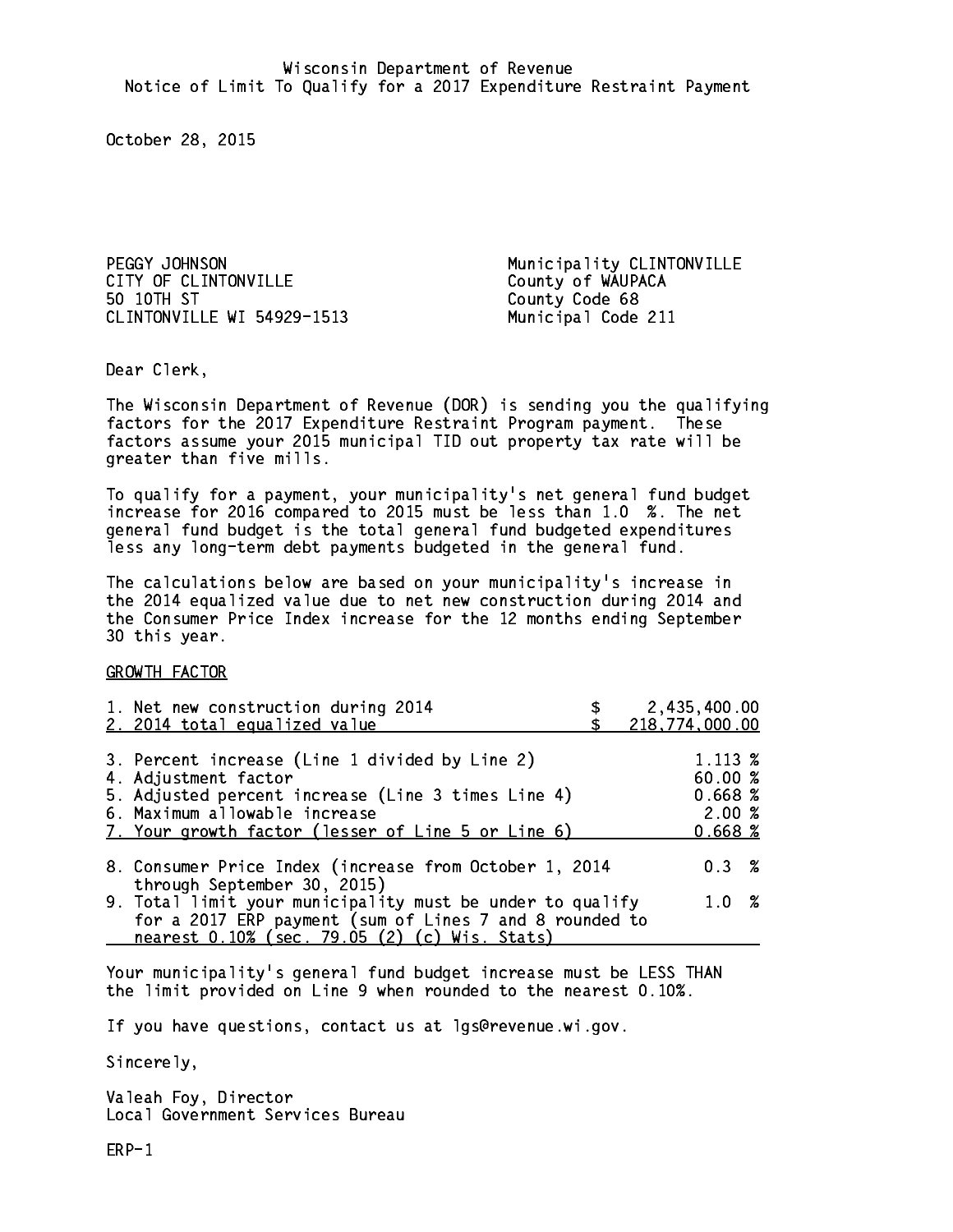CHERYL HASS Municipality MANAWA CITY OF MANAWA COUNTY OF WAUPACA PO BOX 248 County Code 68 MANAWA WI 54949-0248 Municipal Code 251

Dear Clerk. Dear Clerk,

The Wisconsin Department of Revenue (DOR) is sending you the qualifying factors for the 2017 Expenditure Restraint Program payment. These factors assume your 2015 municipal TID out property tax rate will be greater than five mills.

 To qualify for a payment, your municipality's net general fund budget increase for 2016 compared to 2015 must be less than 0.4 %. The net general fund budget is the total general fund budgeted expenditures less any long-term debt payments budgeted in the general fund.

The calculations below are based on your municipality's increase in the 2014 equalized value due to net new construction during 2014 and the Consumer Price Index increase for the 12 months ending September 30 this year. 30 this year.

GROWTH FACTOR

| 1. Net new construction during 2014<br>2. 2014 total equalized value                                                                                                                                                | 97,400.00<br>76,745,400.00                             |
|---------------------------------------------------------------------------------------------------------------------------------------------------------------------------------------------------------------------|--------------------------------------------------------|
| 3. Percent increase (Line 1 divided by Line 2)<br>4. Adjustment factor<br>5. Adjusted percent increase (Line 3 times Line 4)<br>6. Maximum allowable increase<br>7. Your growth factor (lesser of Line 5 or Line 6) | $0.127 \;$ %<br>60.00 %<br>0.076~%<br>2.00%<br>0.076~% |
| 8. Consumer Price Index (increase from October 1, 2014                                                                                                                                                              | $0.3 \t%$                                              |
| through September 30, 2015)<br>9. Total limit your municipality must be under to qualify<br>for a 2017 ERP payment (sum of Lines 7 and 8 rounded to<br>nearest 0.10% (sec. 79.05 (2) (c) Wis. Stats)                | $0.4 \t%$                                              |

Your municipality's general fund budget increase must be LESS THAN the limit provided on Line 9 when rounded to the nearest 0.10%.

If you have questions, contact us at lgs@revenue.wi.gov.

Sincerely,

Valeah Foy, Director Local Government Services Bureau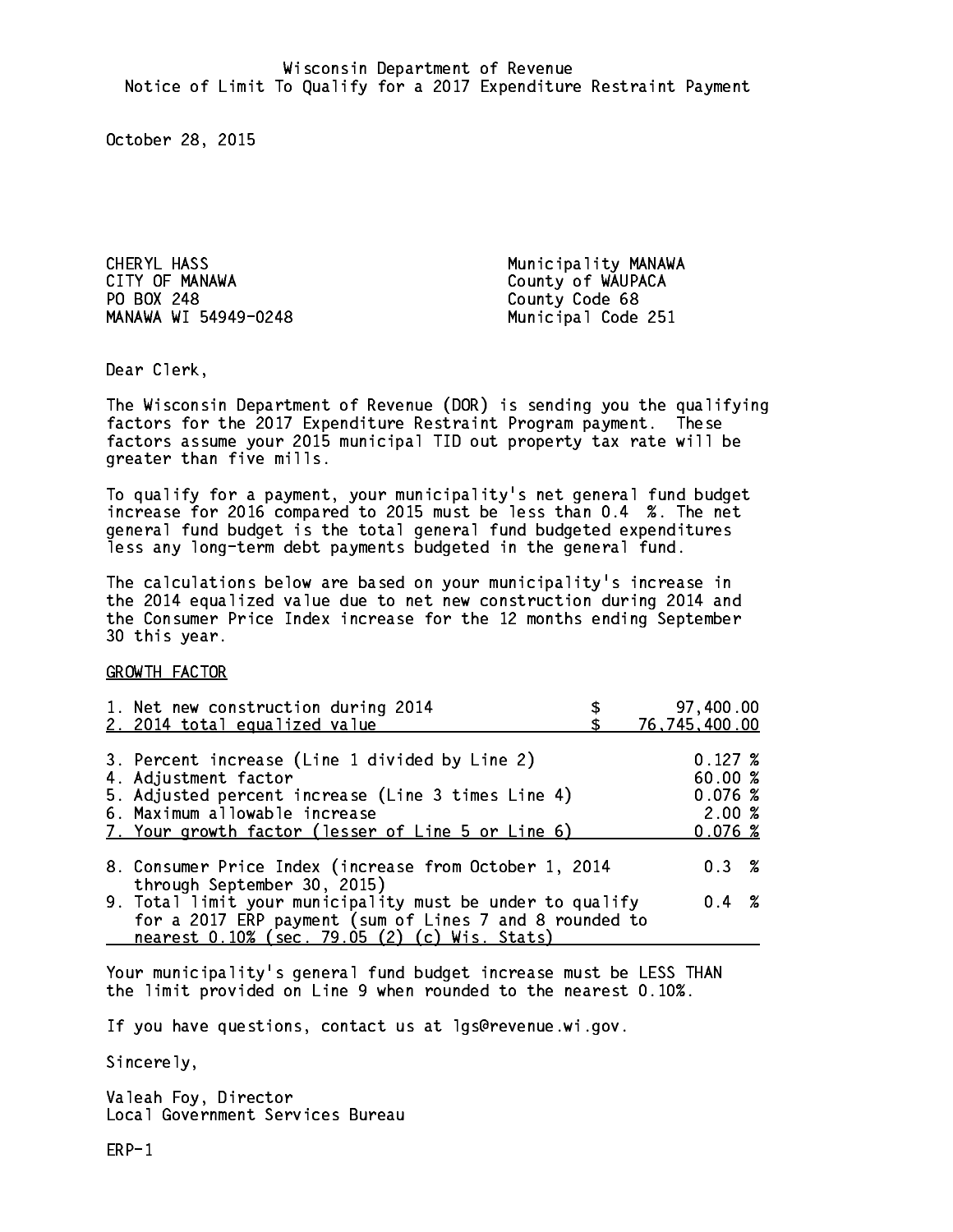PO BOX 127 County Code 68 MARION WI 54950-0127 Municipal Code 252

MARY S. ROGERS Municipality MARION County of WAUPACA

Dear Clerk. Dear Clerk,

The Wisconsin Department of Revenue (DOR) is sending you the qualifying factors for the 2017 Expenditure Restraint Program payment. These factors assume your 2015 municipal TID out property tax rate will be greater than five mills.

 To qualify for a payment, your municipality's net general fund budget increase for 2016 compared to 2015 must be less than 0.3 %. The net general fund budget is the total general fund budgeted expenditures less any long-term debt payments budgeted in the general fund.

The calculations below are based on your municipality's increase in the 2014 equalized value due to net new construction during 2014 and the Consumer Price Index increase for the 12 months ending September 30 this year. 30 this year.

GROWTH FACTOR

| 1. Net new construction during 2014<br>2. 2014 total equalized value                                                                                                                                                | $-2,500.00$<br>54, 158, 500.00                       |
|---------------------------------------------------------------------------------------------------------------------------------------------------------------------------------------------------------------------|------------------------------------------------------|
| 3. Percent increase (Line 1 divided by Line 2)<br>4. Adjustment factor<br>5. Adjusted percent increase (Line 3 times Line 4)<br>6. Maximum allowable increase<br>7. Your growth factor (lesser of Line 5 or Line 6) | $-.005$ %<br>60.00%<br>$-.003$ %<br>2.00%<br>0.000~% |
| 8. Consumer Price Index (increase from October 1, 2014<br>through September 30, 2015)                                                                                                                               | $0.3 \t%$                                            |
| 9. Total limit your municipality must be under to qualify<br>for a 2017 ERP payment (sum of Lines 7 and 8 rounded to<br>nearest 0.10% (sec. 79.05 (2) (c) Wis. Stats)                                               | 0.3%                                                 |

Your municipality's general fund budget increase must be LESS THAN the limit provided on Line 9 when rounded to the nearest 0.10%.

If you have questions, contact us at lgs@revenue.wi.gov.

Sincerely,

Valeah Foy, Director Local Government Services Bureau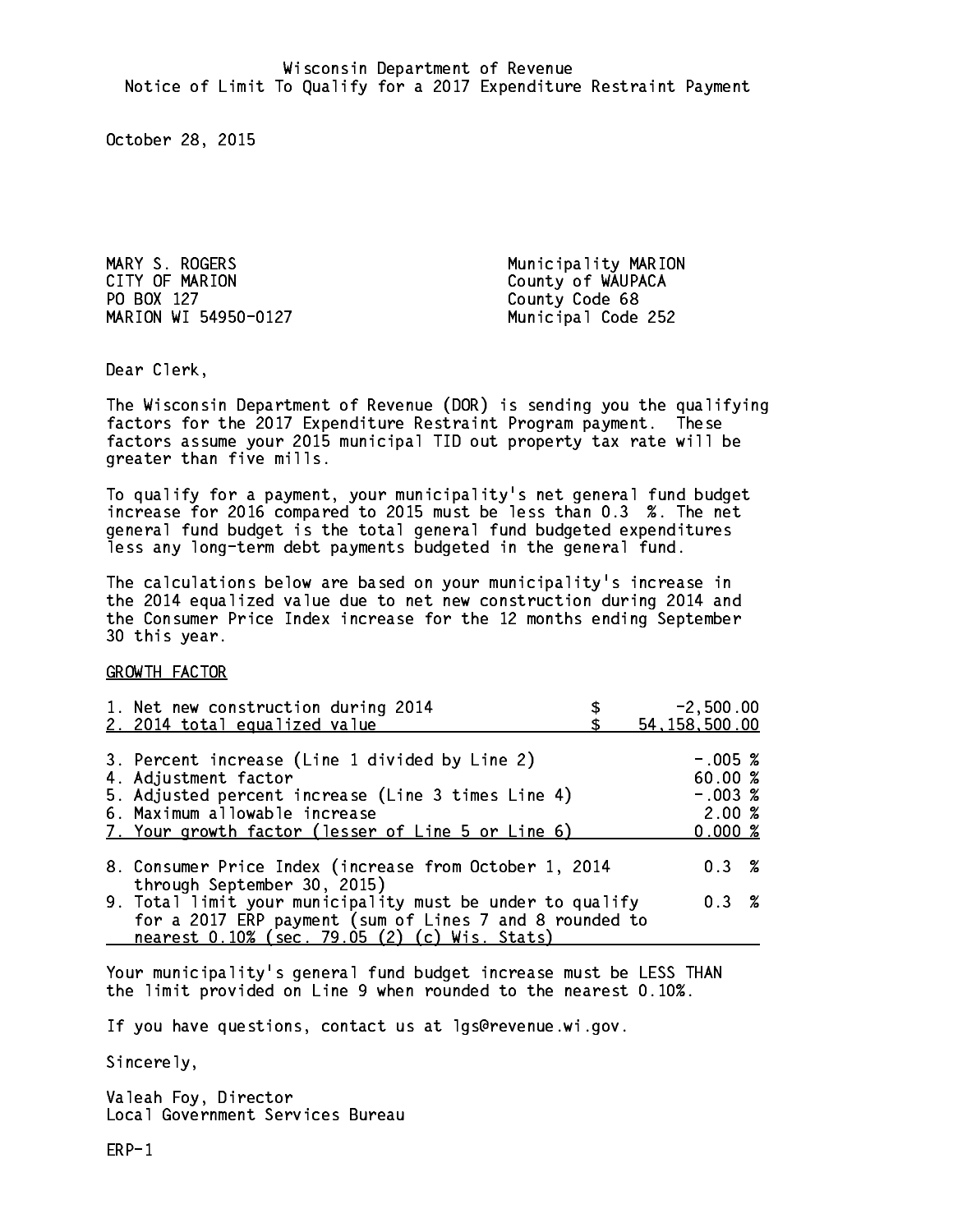SUSAN TENNIE Municipality NEW LONDON CITY OF NEW LONDON COUNTY OF WAUPACA 215 N SHAWANO ST County Code 68 NEW LONDON WI 54961-1147 Municipal Code 261

Dear Clerk. Dear Clerk,

The Wisconsin Department of Revenue (DOR) is sending you the qualifying factors for the 2017 Expenditure Restraint Program payment. These factors assume your 2015 municipal TID out property tax rate will be greater than five mills.

 To qualify for a payment, your municipality's net general fund budget increase for 2016 compared to 2015 must be less than 0.7 %. The net general fund budget is the total general fund budgeted expenditures less any long-term debt payments budgeted in the general fund.

The calculations below are based on your municipality's increase in the 2014 equalized value due to net new construction during 2014 and the Consumer Price Index increase for the 12 months ending September 30 this year. 30 this year.

GROWTH FACTOR

| 356,618,400.00<br>2. 2014 total equalized value                                                                                                                                                                     |                                                             | 2,581,700.00 |
|---------------------------------------------------------------------------------------------------------------------------------------------------------------------------------------------------------------------|-------------------------------------------------------------|--------------|
| 3. Percent increase (Line 1 divided by Line 2)<br>4. Adjustment factor<br>5. Adjusted percent increase (Line 3 times Line 4)<br>6. Maximum allowable increase<br>7. Your growth factor (lesser of Line 5 or Line 6) | $0.724 \;$ %<br>60.00 %<br>0.434~%<br>2.00%<br>$0.434 \; %$ |              |
| 8. Consumer Price Index (increase from October 1, 2014                                                                                                                                                              | $0.3 \t%$                                                   |              |
| through September 30, 2015)<br>9. Total limit your municipality must be under to qualify<br>for a 2017 ERP payment (sum of Lines 7 and 8 rounded to<br>nearest 0.10% (sec. 79.05 (2) (c) Wis. Stats)                | 0.7%                                                        |              |

Your municipality's general fund budget increase must be LESS THAN the limit provided on Line 9 when rounded to the nearest 0.10%.

If you have questions, contact us at lgs@revenue.wi.gov.

Sincerely,

Valeah Foy, Director Local Government Services Bureau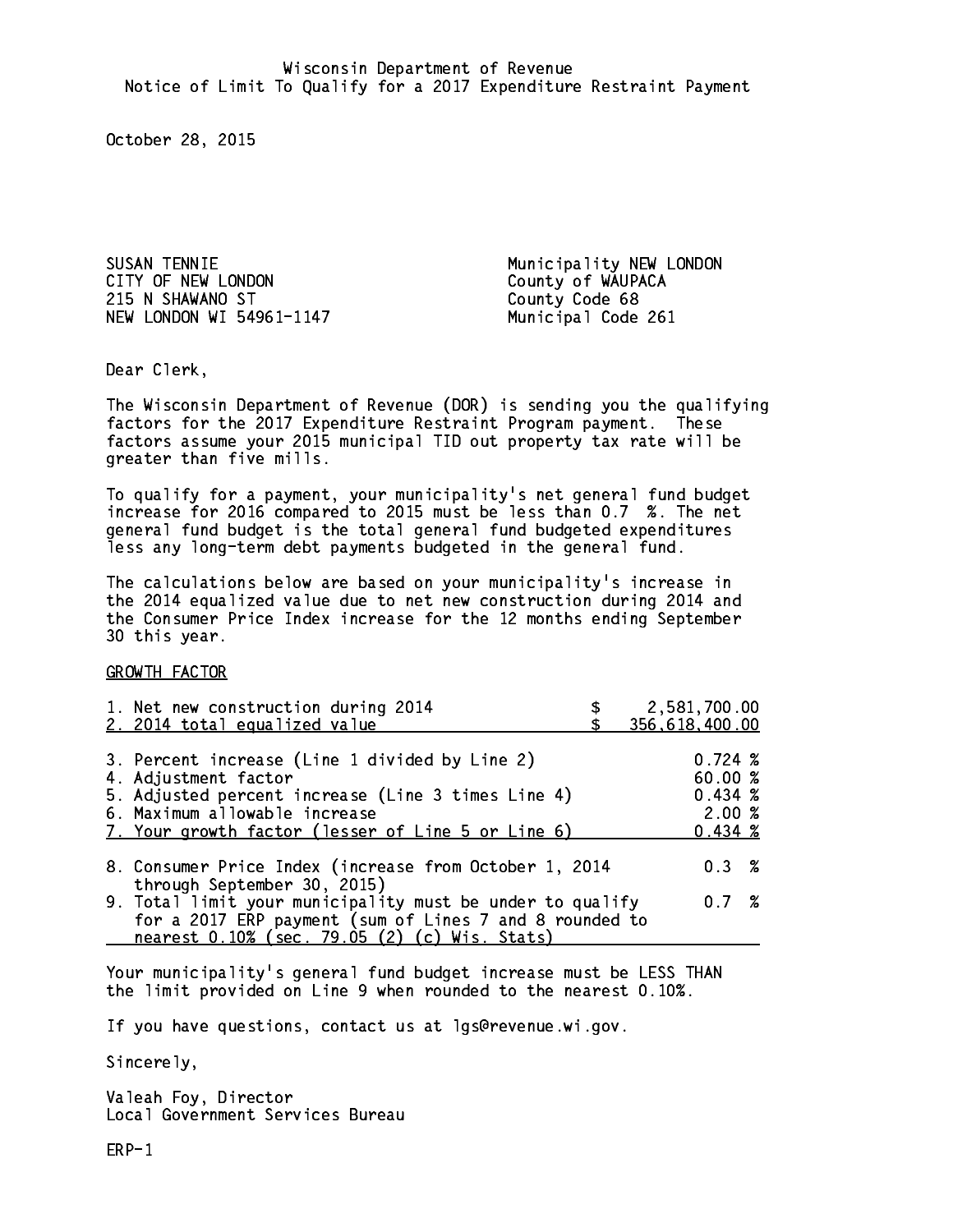HENRY VELEKER Municipality WAUPACA CITY OF WAUPACA County of WAUPACA WAUPACA WI 54981-1521 Municipal Code 291

County Code 68

Dear Clerk. Dear Clerk,

The Wisconsin Department of Revenue (DOR) is sending you the qualifying factors for the 2017 Expenditure Restraint Program payment. These factors assume your 2015 municipal TID out property tax rate will be greater than five mills.

 To qualify for a payment, your municipality's net general fund budget increase for 2016 compared to 2015 must be less than 0.5 %. The net general fund budget is the total general fund budgeted expenditures less any long-term debt payments budgeted in the general fund.

The calculations below are based on your municipality's increase in the 2014 equalized value due to net new construction during 2014 and the Consumer Price Index increase for the 12 months ending September 30 this year. 30 this year.

GROWTH FACTOR

| 1. Net new construction during 2014<br>2. 2014 total equalized value                                                                                                  | 1,010,900.00<br>395,516,900.00 |
|-----------------------------------------------------------------------------------------------------------------------------------------------------------------------|--------------------------------|
|                                                                                                                                                                       |                                |
| 3. Percent increase (Line 1 divided by Line 2)                                                                                                                        | 0.256~%                        |
| 4. Adjustment factor                                                                                                                                                  | 60.00 %                        |
| 5. Adjusted percent increase (Line 3 times Line 4)                                                                                                                    | 0.153~%                        |
| 6. Maximum allowable increase                                                                                                                                         | 2.00%                          |
| 7. Your growth factor (lesser of Line 5 or Line 6)                                                                                                                    | 0.153~%                        |
| 8. Consumer Price Index (increase from October 1, 2014                                                                                                                | $0.3 \t%$                      |
| through September 30, 2015)                                                                                                                                           |                                |
| 9. Total limit your municipality must be under to qualify<br>for a 2017 ERP payment (sum of Lines 7 and 8 rounded to<br>nearest 0.10% (sec. 79.05 (2) (c) Wis. Stats) | 0.5 %                          |

Your municipality's general fund budget increase must be LESS THAN the limit provided on Line 9 when rounded to the nearest 0.10%.

If you have questions, contact us at lgs@revenue.wi.gov.

Sincerely,

Valeah Foy, Director Local Government Services Bureau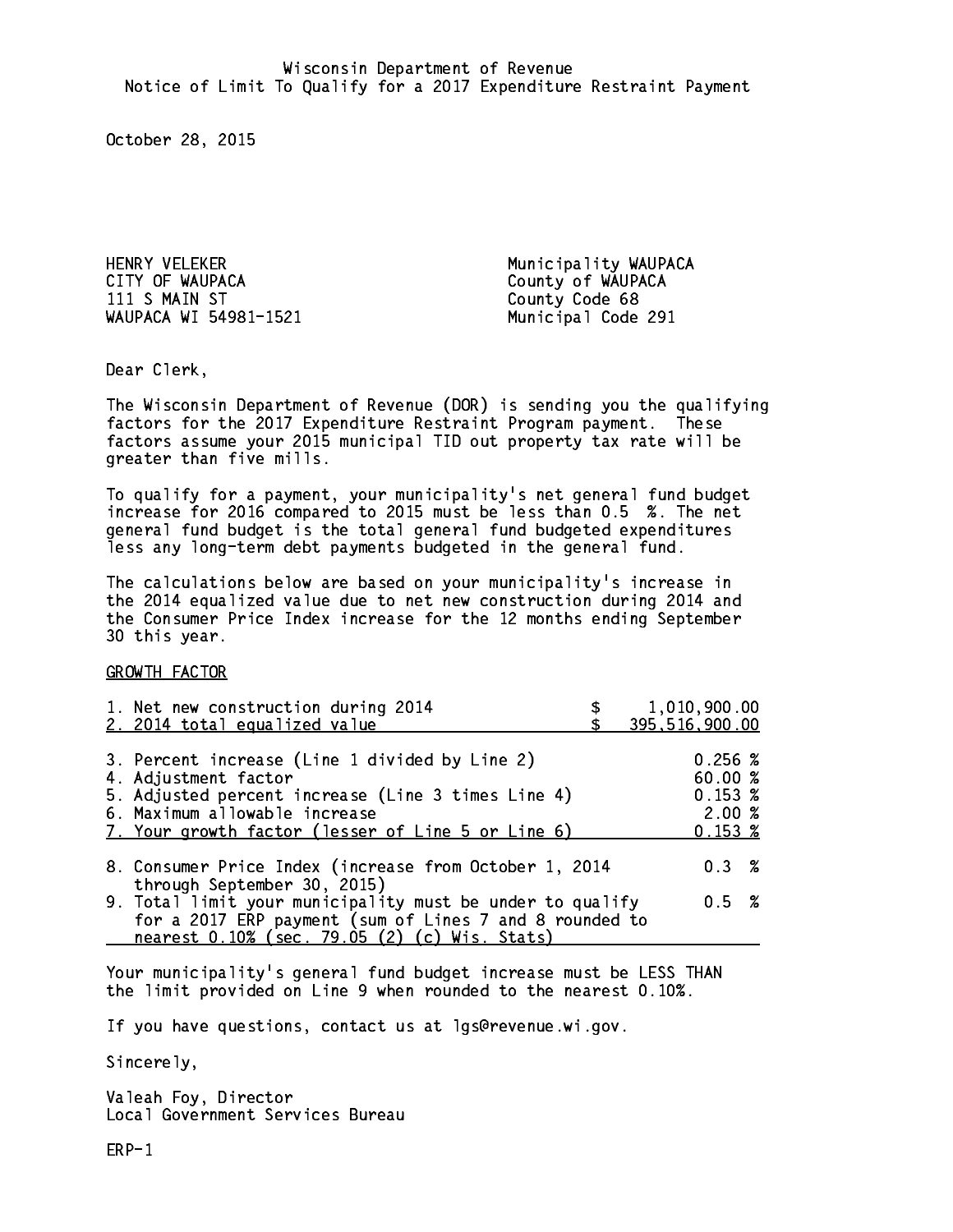PATRICK W WETZEL Municipality WEYAUWEGA CITY OF WEYAUWEGA COUNTY OF WAUPACA PO BOX 578 WEYAUWEGA WI 54983-0578 Municipal Code 292

County Code 68

Dear Clerk. Dear Clerk,

The Wisconsin Department of Revenue (DOR) is sending you the qualifying factors for the 2017 Expenditure Restraint Program payment. These factors assume your 2015 municipal TID out property tax rate will be greater than five mills.

 To qualify for a payment, your municipality's net general fund budget increase for 2016 compared to 2015 must be less than 0.4 %. The net general fund budget is the total general fund budgeted expenditures less any long-term debt payments budgeted in the general fund.

The calculations below are based on your municipality's increase in the 2014 equalized value due to net new construction during 2014 and the Consumer Price Index increase for the 12 months ending September 30 this year. 30 this year.

GROWTH FACTOR

| 1. Net new construction during 2014                                                                                                                                                                                 | 149,700.00                                           |
|---------------------------------------------------------------------------------------------------------------------------------------------------------------------------------------------------------------------|------------------------------------------------------|
| 2. 2014 total equalized value                                                                                                                                                                                       | 88, 347, 700.00                                      |
| 3. Percent increase (Line 1 divided by Line 2)<br>4. Adjustment factor<br>5. Adjusted percent increase (Line 3 times Line 4)<br>6. Maximum allowable increase<br>7. Your growth factor (lesser of Line 5 or Line 6) | 0.169~%<br>60.00%<br>$0.102 \;$ %<br>2.00%<br>0.102% |
| 8. Consumer Price Index (increase from October 1, 2014                                                                                                                                                              | $0.3 \t%$                                            |
| through September 30, 2015)<br>9. Total limit your municipality must be under to qualify<br>for a 2017 ERP payment (sum of Lines 7 and 8 rounded to<br>nearest 0.10% (sec. 79.05 (2) (c) Wis. Stats)                | $0.4 \t%$                                            |

Your municipality's general fund budget increase must be LESS THAN the limit provided on Line 9 when rounded to the nearest 0.10%.

If you have questions, contact us at lgs@revenue.wi.gov.

Sincerely,

Valeah Foy, Director Local Government Services Bureau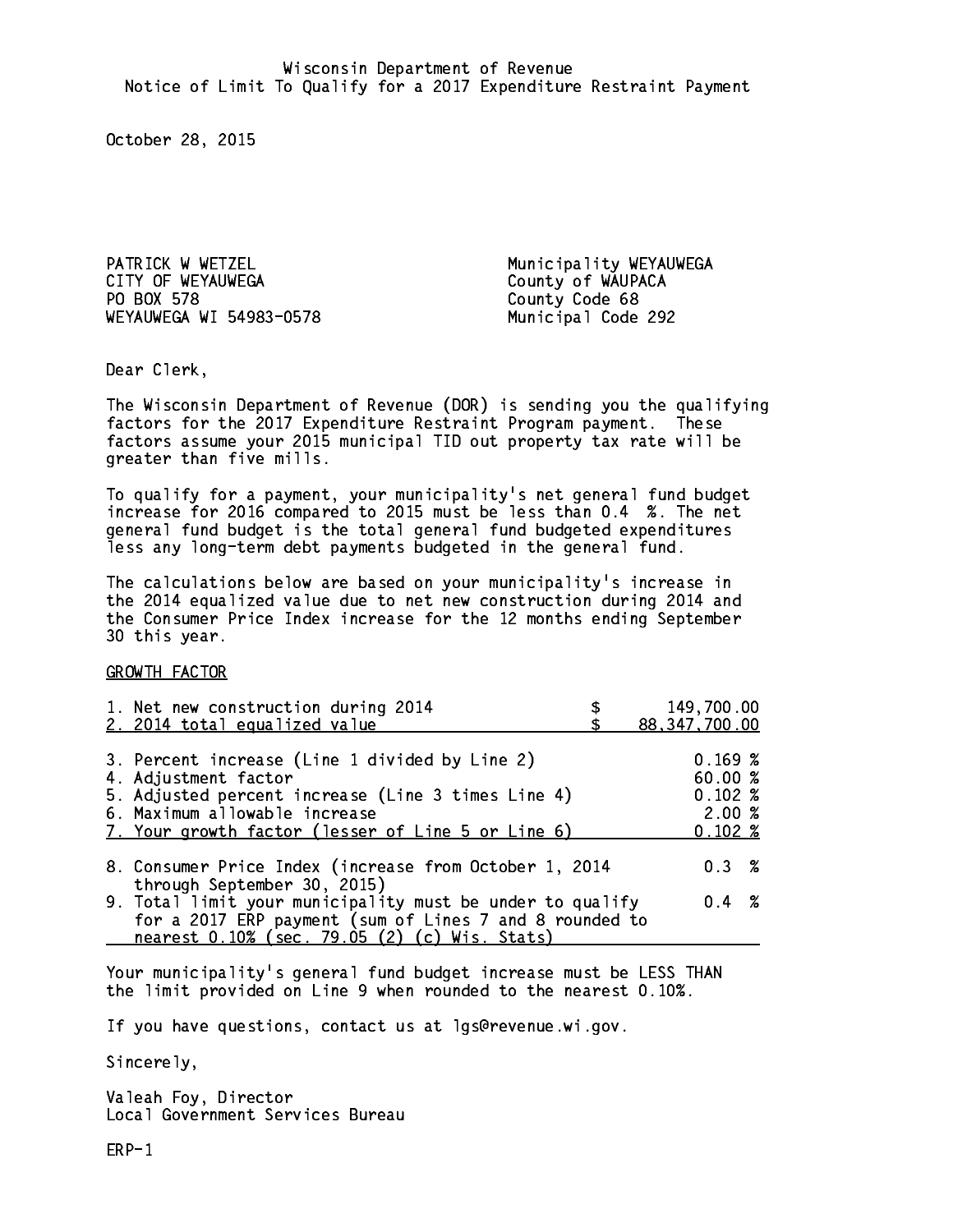BRENDA WALKER Municipality COLOMA VILLAGE OF COLOMA County of WAUSHARA PO BOX 353 County Code 69 COLOMA WI 54930-0353 Municipal Code 111

Dear Clerk. Dear Clerk,

The Wisconsin Department of Revenue (DOR) is sending you the qualifying factors for the 2017 Expenditure Restraint Program payment. These factors assume your 2015 municipal TID out property tax rate will be greater than five mills.

 To qualify for a payment, your municipality's net general fund budget increase for 2016 compared to 2015 must be less than 2.3 %. The net general fund budget is the total general fund budgeted expenditures less any long-term debt payments budgeted in the general fund.

The calculations below are based on your municipality's increase in the 2014 equalized value due to net new construction during 2014 and the Consumer Price Index increase for the 12 months ending September 30 this year. 30 this year.

GROWTH FACTOR

| 1. Net new construction during 2014<br>2. 2014 total equalized value                                                                                                                                                | 851,200.00<br>23, 912, 700.00                                 |
|---------------------------------------------------------------------------------------------------------------------------------------------------------------------------------------------------------------------|---------------------------------------------------------------|
| 3. Percent increase (Line 1 divided by Line 2)<br>4. Adjustment factor<br>5. Adjusted percent increase (Line 3 times Line 4)<br>6. Maximum allowable increase<br>7. Your growth factor (lesser of Line 5 or Line 6) | 3.560 %<br>60.00%<br>2.136 %<br>2.00%<br>$2.000 \; \text{\%}$ |
| 8. Consumer Price Index (increase from October 1, 2014<br>through September 30, 2015)                                                                                                                               | $0.3 \t%$                                                     |
| 9. Total limit your municipality must be under to qualify<br>for a 2017 ERP payment (sum of Lines 7 and 8 rounded to<br>nearest 0.10% (sec. 79.05 (2) (c) Wis. Stats)                                               | 2.3%                                                          |

Your municipality's general fund budget increase must be LESS THAN the limit provided on Line 9 when rounded to the nearest 0.10%.

If you have questions, contact us at lgs@revenue.wi.gov.

Sincerely,

Valeah Foy, Director Local Government Services Bureau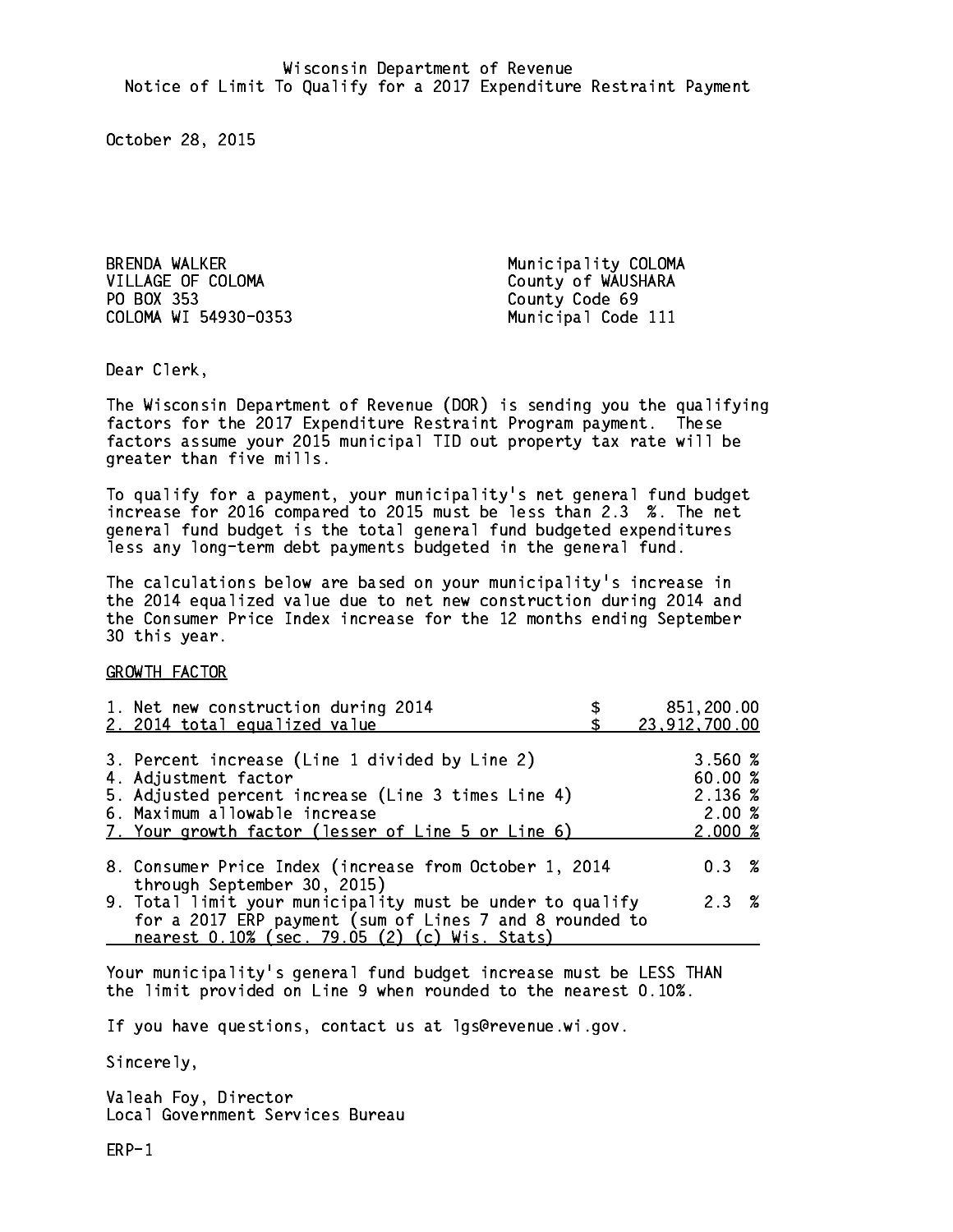KELLEY E KEMNETZ Municipality HANCOCK VILLAGE OF HANCOCK County of WAUSHARA 420 N JEFFERSON,PO BOX 154 County Code 69 HANCOCK WI 54943-0154 Municipal Code 136

Dear Clerk. Dear Clerk,

The Wisconsin Department of Revenue (DOR) is sending you the qualifying factors for the 2017 Expenditure Restraint Program payment. These factors assume your 2015 municipal TID out property tax rate will be greater than five mills.

 To qualify for a payment, your municipality's net general fund budget increase for 2016 compared to 2015 must be less than 0.3 %. The net general fund budget is the total general fund budgeted expenditures less any long-term debt payments budgeted in the general fund.

The calculations below are based on your municipality's increase in the 2014 equalized value due to net new construction during 2014 and the Consumer Price Index increase for the 12 months ending September 30 this year. 30 this year.

GROWTH FACTOR

| 16,872,500.00     |  |
|-------------------|--|
|                   |  |
| 0.070~%<br>60.00% |  |
| $0.042 \;$ %      |  |
| 2.00%             |  |
| $0.042 \; %$      |  |
| $0.3 \t%$         |  |
| 0.3 %             |  |
|                   |  |
|                   |  |

Your municipality's general fund budget increase must be LESS THAN the limit provided on Line 9 when rounded to the nearest 0.10%.

If you have questions, contact us at lgs@revenue.wi.gov.

Sincerely,

Valeah Foy, Director Local Government Services Bureau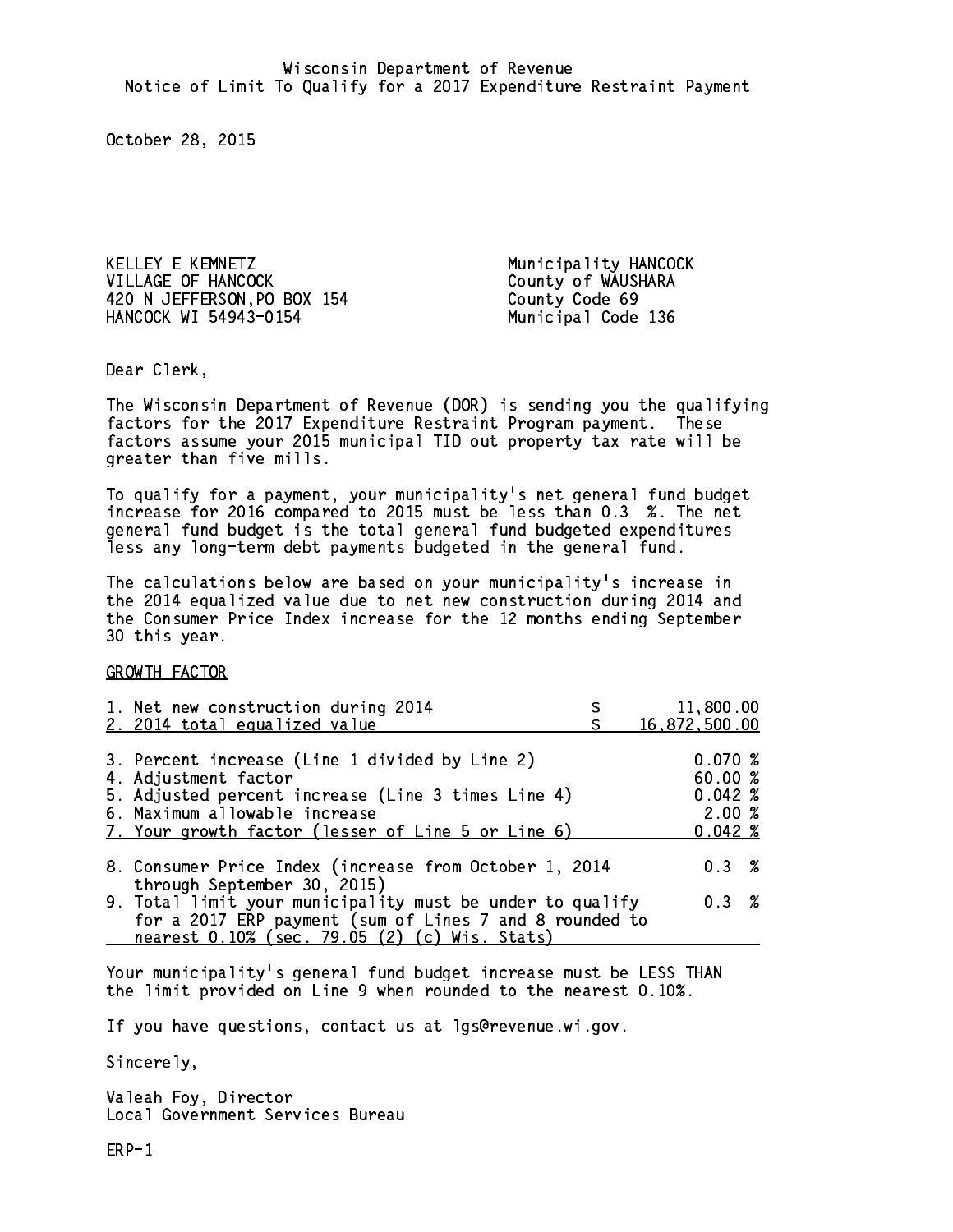BRENDA BLACK Municipality PLAINFIELD VILLAGE OF PLAINFIELD County of WAUSHARA PO BOX 352 PLAINFIELD WI 54966-0352 Municipal Code 171

County Code 69

Dear Clerk. Dear Clerk,

The Wisconsin Department of Revenue (DOR) is sending you the qualifying factors for the 2017 Expenditure Restraint Program payment. These factors assume your 2015 municipal TID out property tax rate will be greater than five mills.

 To qualify for a payment, your municipality's net general fund budget increase for 2016 compared to 2015 must be less than 0.6 %. The net general fund budget is the total general fund budgeted expenditures less any long-term debt payments budgeted in the general fund.

The calculations below are based on your municipality's increase in the 2014 equalized value due to net new construction during 2014 and the Consumer Price Index increase for the 12 months ending September 30 this year. 30 this year.

GROWTH FACTOR

| 1. Net new construction during 2014<br>2. 2014 total equalized value                                                                                                                                                | 185,000.00<br>34, 226, 100.00                         |  |
|---------------------------------------------------------------------------------------------------------------------------------------------------------------------------------------------------------------------|-------------------------------------------------------|--|
| 3. Percent increase (Line 1 divided by Line 2)<br>4. Adjustment factor<br>5. Adjusted percent increase (Line 3 times Line 4)<br>6. Maximum allowable increase<br>7. Your growth factor (lesser of Line 5 or Line 6) | 0.541~%<br>60.00%<br>0.324~%<br>2.00%<br>$0.324 \; %$ |  |
| 8. Consumer Price Index (increase from October 1, 2014                                                                                                                                                              | $0.3 \t%$                                             |  |
| through September 30, 2015)<br>9. Total limit your municipality must be under to qualify<br>for a 2017 ERP payment (sum of Lines 7 and 8 rounded to<br>nearest 0.10% (sec. 79.05 (2) (c) Wis. Stats)                | 0.6 %                                                 |  |

Your municipality's general fund budget increase must be LESS THAN the limit provided on Line 9 when rounded to the nearest 0.10%.

If you have questions, contact us at lgs@revenue.wi.gov.

Sincerely,

Valeah Foy, Director Local Government Services Bureau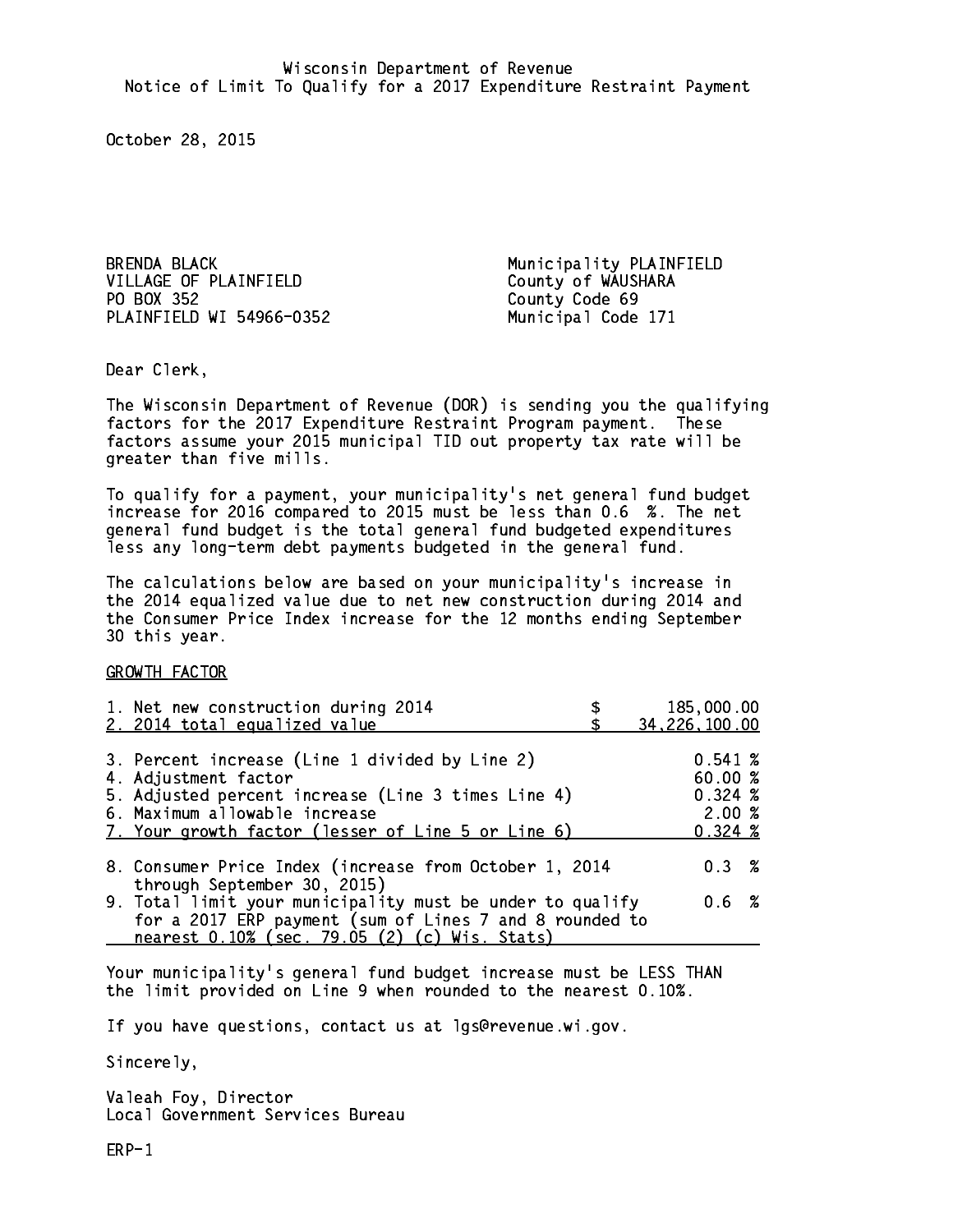CHRISTY GROSKREUTZ Municipality REDGRANITE VILLAGE OF REDGRANITE County of WAUSHARA PO BOX 500 REDGRANITE WI 54970-0480 Municipal Code 176

County Code 69

Dear Clerk. Dear Clerk,

The Wisconsin Department of Revenue (DOR) is sending you the qualifying factors for the 2017 Expenditure Restraint Program payment. These factors assume your 2015 municipal TID out property tax rate will be greater than five mills.

 To qualify for a payment, your municipality's net general fund budget increase for 2016 compared to 2015 must be less than 0.3 %. The net general fund budget is the total general fund budgeted expenditures less any long-term debt payments budgeted in the general fund.

The calculations below are based on your municipality's increase in the 2014 equalized value due to net new construction during 2014 and the Consumer Price Index increase for the 12 months ending September 30 this year. 30 this year.

GROWTH FACTOR

| 1. Net new construction during 2014                                                                                                                                                                                 | 9,300.00                                                  |
|---------------------------------------------------------------------------------------------------------------------------------------------------------------------------------------------------------------------|-----------------------------------------------------------|
| 2. 2014 total equalized value                                                                                                                                                                                       | 43,220,700.00                                             |
| 3. Percent increase (Line 1 divided by Line 2)<br>4. Adjustment factor<br>5. Adjusted percent increase (Line 3 times Line 4)<br>6. Maximum allowable increase<br>7. Your growth factor (lesser of Line 5 or Line 6) | 0.022%<br>60.00%<br>$0.013 \;$ %<br>2.00%<br>$0.013 \;$ % |
| 8. Consumer Price Index (increase from October 1, 2014                                                                                                                                                              | $0.3 \t%$                                                 |
| through September 30, 2015)<br>9. Total limit your municipality must be under to qualify<br>for a 2017 ERP payment (sum of Lines 7 and 8 rounded to<br>nearest 0.10% (sec. 79.05 (2) (c) Wis. Stats)                | 0.3 %                                                     |

Your municipality's general fund budget increase must be LESS THAN the limit provided on Line 9 when rounded to the nearest 0.10%.

If you have questions, contact us at lgs@revenue.wi.gov.

Sincerely,

Valeah Foy, Director Local Government Services Bureau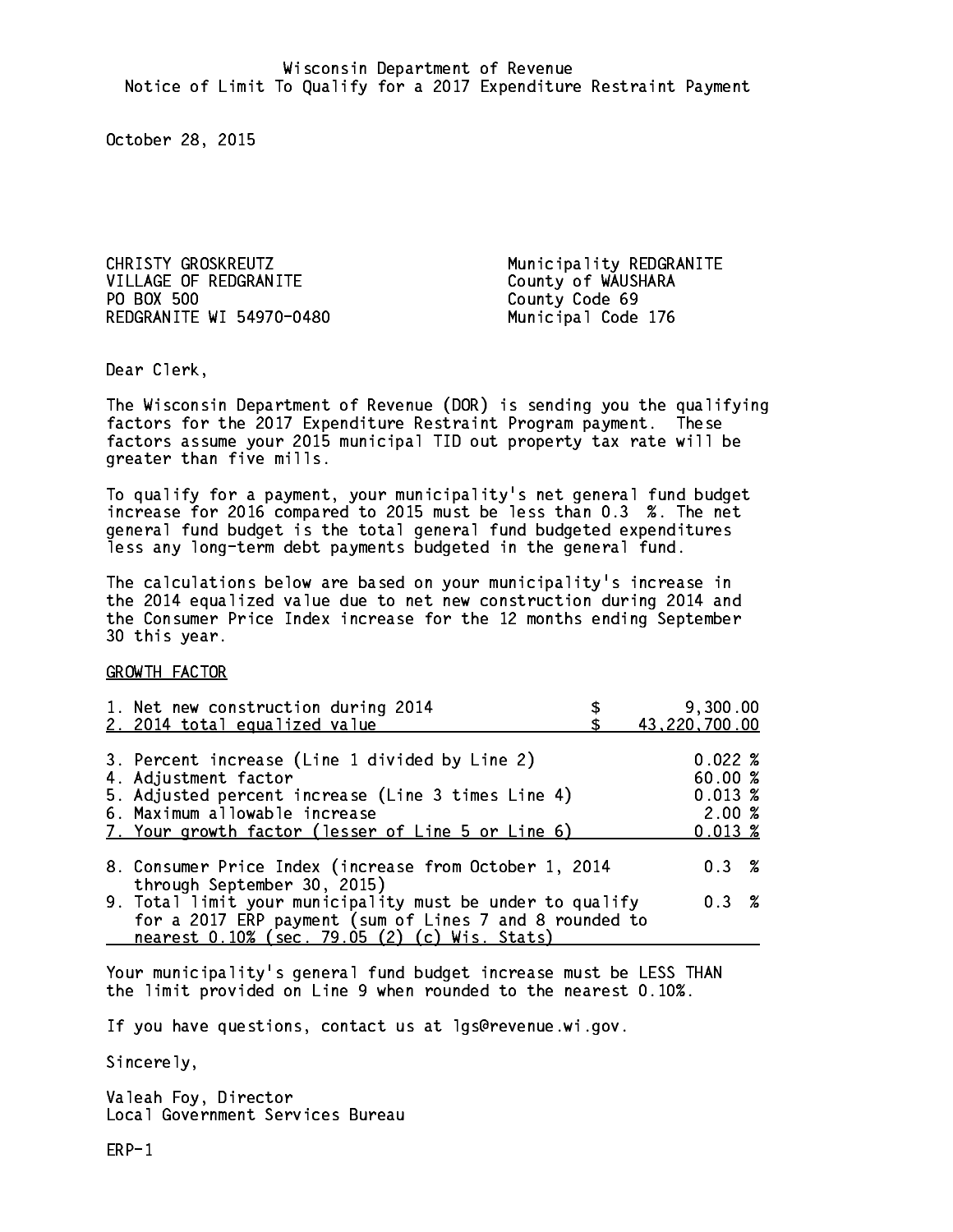VICTORIA SAGE Municipality WILD ROSE VILLAGE OF WILD ROSE County of WAUSHARA PO BOX 292 WILD ROSE WI 54984-0292 Municipal Code 191

County Code 69

Dear Clerk. Dear Clerk,

The Wisconsin Department of Revenue (DOR) is sending you the qualifying factors for the 2017 Expenditure Restraint Program payment. These factors assume your 2015 municipal TID out property tax rate will be greater than five mills.

 To qualify for a payment, your municipality's net general fund budget increase for 2016 compared to 2015 must be less than 1.2 %. The net general fund budget is the total general fund budgeted expenditures less any long-term debt payments budgeted in the general fund.

The calculations below are based on your municipality's increase in the 2014 equalized value due to net new construction during 2014 and the Consumer Price Index increase for the 12 months ending September 30 this year. 30 this year.

GROWTH FACTOR

| 1. Net new construction during 2014<br>2. 2014 total equalized value                                                                                                                                                | 495,800.00<br>31,568,000.00                                |
|---------------------------------------------------------------------------------------------------------------------------------------------------------------------------------------------------------------------|------------------------------------------------------------|
| 3. Percent increase (Line 1 divided by Line 2)<br>4. Adjustment factor<br>5. Adjusted percent increase (Line 3 times Line 4)<br>6. Maximum allowable increase<br>7. Your growth factor (lesser of Line 5 or Line 6) | 1.571 %<br>60.00%<br>$0.942 \; %$<br>2.00%<br>$0.942 \; %$ |
| 8. Consumer Price Index (increase from October 1, 2014<br>through September 30, 2015)                                                                                                                               | $0.3 \t%$                                                  |
| 9. Total limit your municipality must be under to qualify<br>for a 2017 ERP payment (sum of Lines 7 and 8 rounded to<br>nearest 0.10% (sec. 79.05 (2) (c) Wis. Stats)                                               | 1.2%                                                       |

Your municipality's general fund budget increase must be LESS THAN the limit provided on Line 9 when rounded to the nearest 0.10%.

If you have questions, contact us at lgs@revenue.wi.gov.

Sincerely,

Valeah Foy, Director Local Government Services Bureau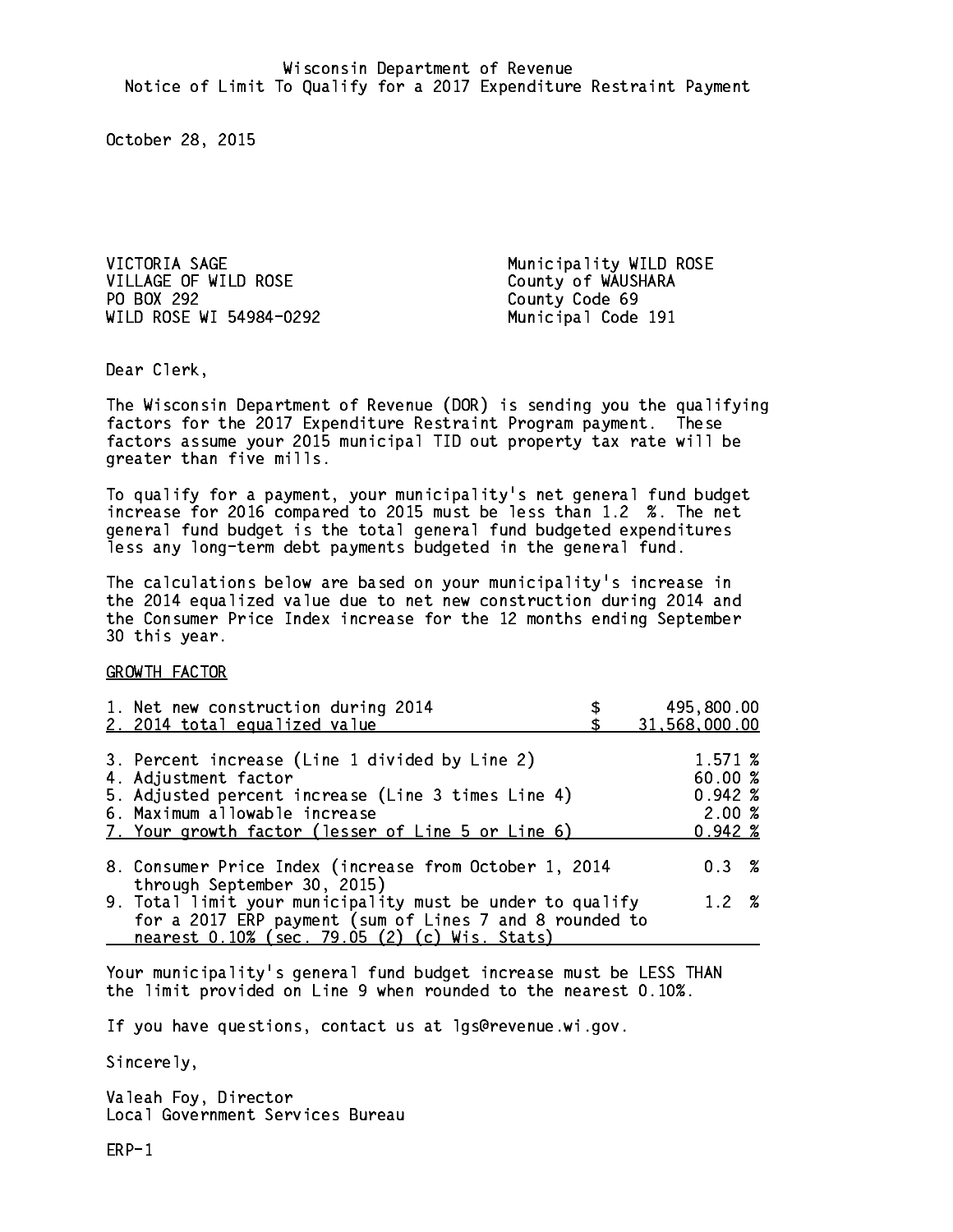RYAN MCCUE **Municipality WAUTOMA** CITY OF WAUTOMA COUNTY OF WAUSHARA PO BOX 428 County Code 69 WAUTOMA WI 54982-0428 Municipal Code 291

Dear Clerk. Dear Clerk,

The Wisconsin Department of Revenue (DOR) is sending you the qualifying factors for the 2017 Expenditure Restraint Program payment. These factors assume your 2015 municipal TID out property tax rate will be greater than five mills.

 To qualify for a payment, your municipality's net general fund budget increase for 2016 compared to 2015 must be less than 0.6 %. The net general fund budget is the total general fund budgeted expenditures less any long-term debt payments budgeted in the general fund.

The calculations below are based on your municipality's increase in the 2014 equalized value due to net new construction during 2014 and the Consumer Price Index increase for the 12 months ending September 30 this year. 30 this year.

GROWTH FACTOR

| 1. Net new construction during 2014<br>2. 2014 total equalized value                                                                                                                                                | 459,300.00<br>92,798,000.00                     |
|---------------------------------------------------------------------------------------------------------------------------------------------------------------------------------------------------------------------|-------------------------------------------------|
| 3. Percent increase (Line 1 divided by Line 2)<br>4. Adjustment factor<br>5. Adjusted percent increase (Line 3 times Line 4)<br>6. Maximum allowable increase<br>7. Your growth factor (lesser of Line 5 or Line 6) | 0.495~%<br>60.00%<br>0.297~%<br>2.00%<br>0.297% |
| 8. Consumer Price Index (increase from October 1, 2014<br>through September 30, 2015)                                                                                                                               | 0.3%                                            |
| 9. Total limit your municipality must be under to qualify<br>for a 2017 ERP payment (sum of Lines 7 and 8 rounded to<br>nearest 0.10% (sec. 79.05 (2) (c) Wis. Stats)                                               | 0.6 %                                           |

Your municipality's general fund budget increase must be LESS THAN the limit provided on Line 9 when rounded to the nearest 0.10%.

If you have questions, contact us at lgs@revenue.wi.gov.

Sincerely,

Valeah Foy, Director Local Government Services Bureau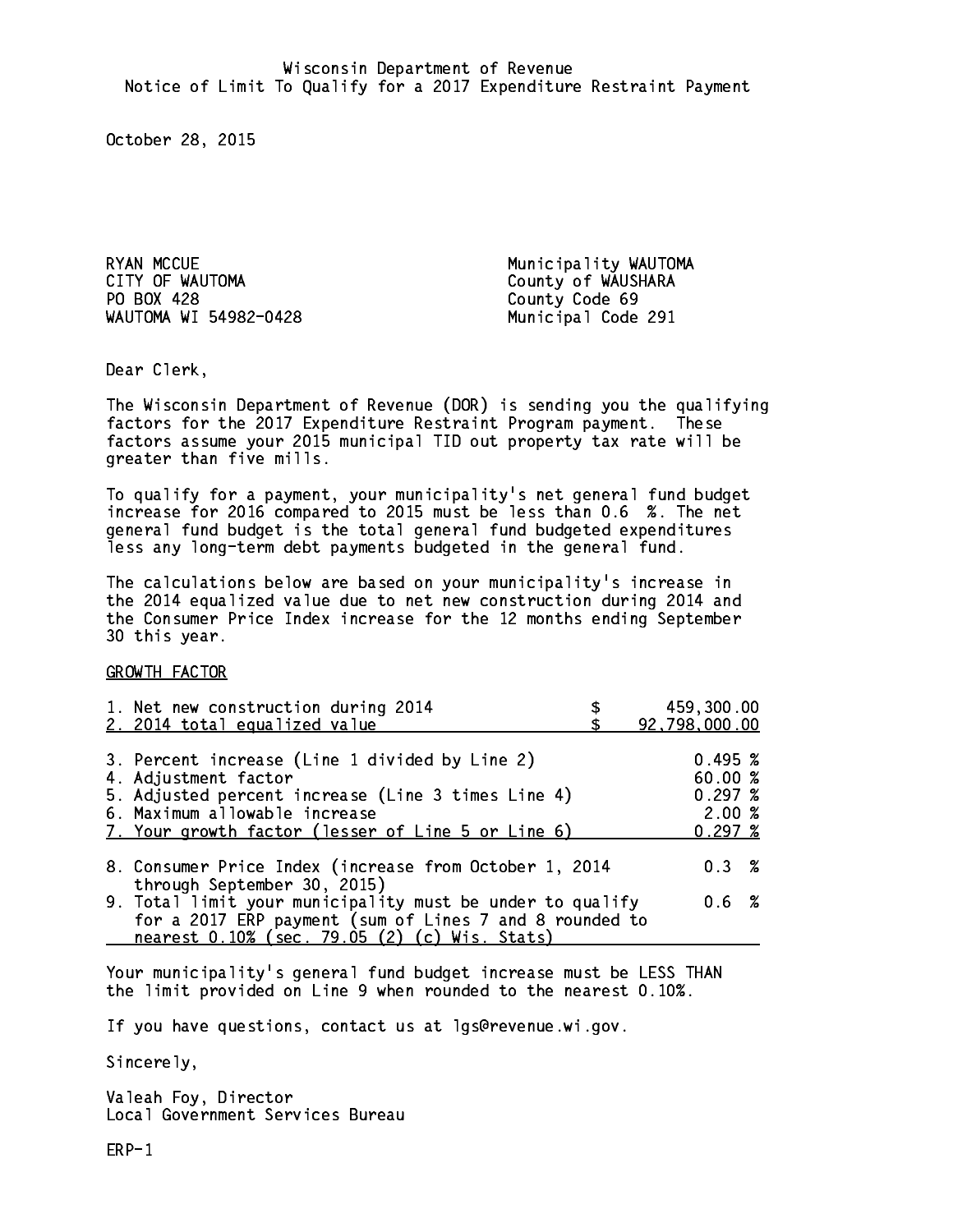KAREN BACKMAN Municipality MENASHA TOWN OF MENASHA County of WINNEBAGO 2000 MUNICIPAL DR County Code 70 NEENAH WI 54956-5663 Municipal Code 008

Dear Clerk. Dear Clerk,

The Wisconsin Department of Revenue (DOR) is sending you the qualifying factors for the 2017 Expenditure Restraint Program payment. These factors assume your 2015 municipal TID out property tax rate will be greater than five mills.

 To qualify for a payment, your municipality's net general fund budget increase for 2016 compared to 2015 must be less than 0.6 %. The net general fund budget is the total general fund budgeted expenditures less any long-term debt payments budgeted in the general fund.

The calculations below are based on your municipality's increase in the 2014 equalized value due to net new construction during 2014 and the Consumer Price Index increase for the 12 months ending September 30 this year. 30 this year.

GROWTH FACTOR

| 1. Net new construction during 2014<br>2. 2014 total equalized value                                                                                                                                                | \$7,889,000.00<br>\$1,434,553,900.00                           |  |
|---------------------------------------------------------------------------------------------------------------------------------------------------------------------------------------------------------------------|----------------------------------------------------------------|--|
| 3. Percent increase (Line 1 divided by Line 2)<br>4. Adjustment factor<br>5. Adjusted percent increase (Line 3 times Line 4)<br>6. Maximum allowable increase<br>7. Your growth factor (lesser of Line 5 or Line 6) | 0.550~%<br>60.00 %<br>$0.330 \; \text{%}$<br>2.00%<br>$0.330*$ |  |
| 8. Consumer Price Index (increase from October 1, 2014<br>through September 30, 2015)                                                                                                                               | 0.3%                                                           |  |
| 9. Total limit your municipality must be under to qualify<br>for a 2017 ERP payment (sum of Lines 7 and 8 rounded to<br>nearest 0.10% (sec. 79.05 (2) (c) Wis. Stats)                                               | 0.6%                                                           |  |

Your municipality's general fund budget increase must be LESS THAN the limit provided on Line 9 when rounded to the nearest 0.10%.

If you have questions, contact us at lgs@revenue.wi.gov.

Sincerely,

Valeah Foy, Director Local Government Services Bureau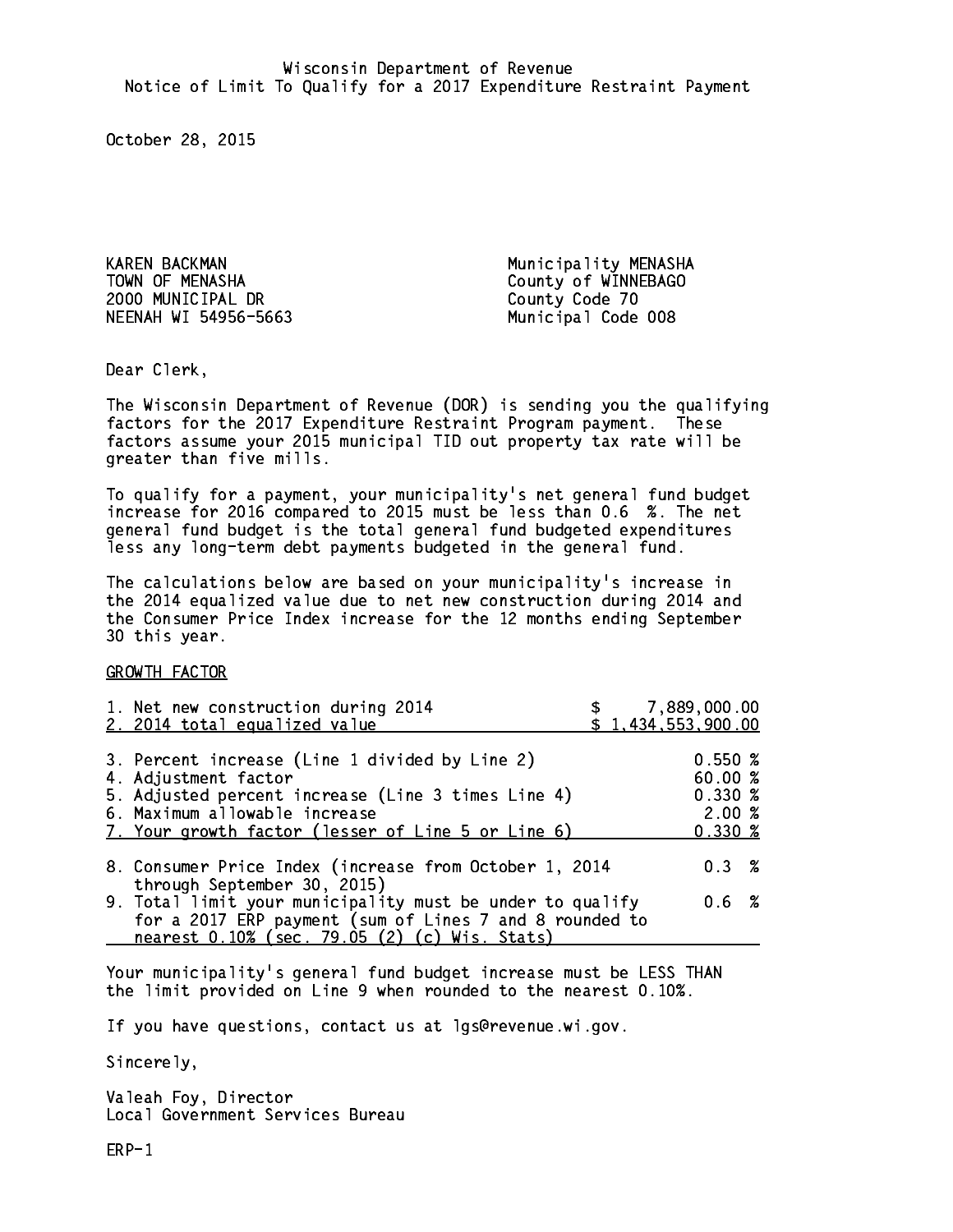JACQUIN STELZNER Municipality WINNECONNE VILLAGE OF WINNECONNE County of WINNEBAGO P.O. BOX 488 WINNECONNE WI 54986-0488 Municipal Code 191

County Code 70

Dear Clerk. Dear Clerk,

The Wisconsin Department of Revenue (DOR) is sending you the qualifying factors for the 2017 Expenditure Restraint Program payment. These factors assume your 2015 municipal TID out property tax rate will be greater than five mills.

 To qualify for a payment, your municipality's net general fund budget increase for 2016 compared to 2015 must be less than 0.4 %. The net general fund budget is the total general fund budgeted expenditures less any long-term debt payments budgeted in the general fund.

The calculations below are based on your municipality's increase in the 2014 equalized value due to net new construction during 2014 and the Consumer Price Index increase for the 12 months ending September 30 this year. 30 this year.

GROWTH FACTOR

| 1. Net new construction during 2014<br>2. 2014 total equalized value                                                                                                                                                | 471,000.00<br>192,699,500.00                     |
|---------------------------------------------------------------------------------------------------------------------------------------------------------------------------------------------------------------------|--------------------------------------------------|
| 3. Percent increase (Line 1 divided by Line 2)<br>4. Adjustment factor<br>5. Adjusted percent increase (Line 3 times Line 4)<br>6. Maximum allowable increase<br>7. Your growth factor (lesser of Line 5 or Line 6) | 0.244~%<br>60.00%<br>0.147~%<br>2.00%<br>0.147~% |
| 8. Consumer Price Index (increase from October 1, 2014                                                                                                                                                              | 0.3%                                             |
| through September 30, 2015)<br>9. Total limit your municipality must be under to qualify<br>for a 2017 ERP payment (sum of Lines 7 and 8 rounded to<br>nearest 0.10% (sec. 79.05 (2) (c) Wis. Stats)                | $0.4 \t%$                                        |

Your municipality's general fund budget increase must be LESS THAN the limit provided on Line 9 when rounded to the nearest 0.10%.

If you have questions, contact us at lgs@revenue.wi.gov.

Sincerely,

Valeah Foy, Director Local Government Services Bureau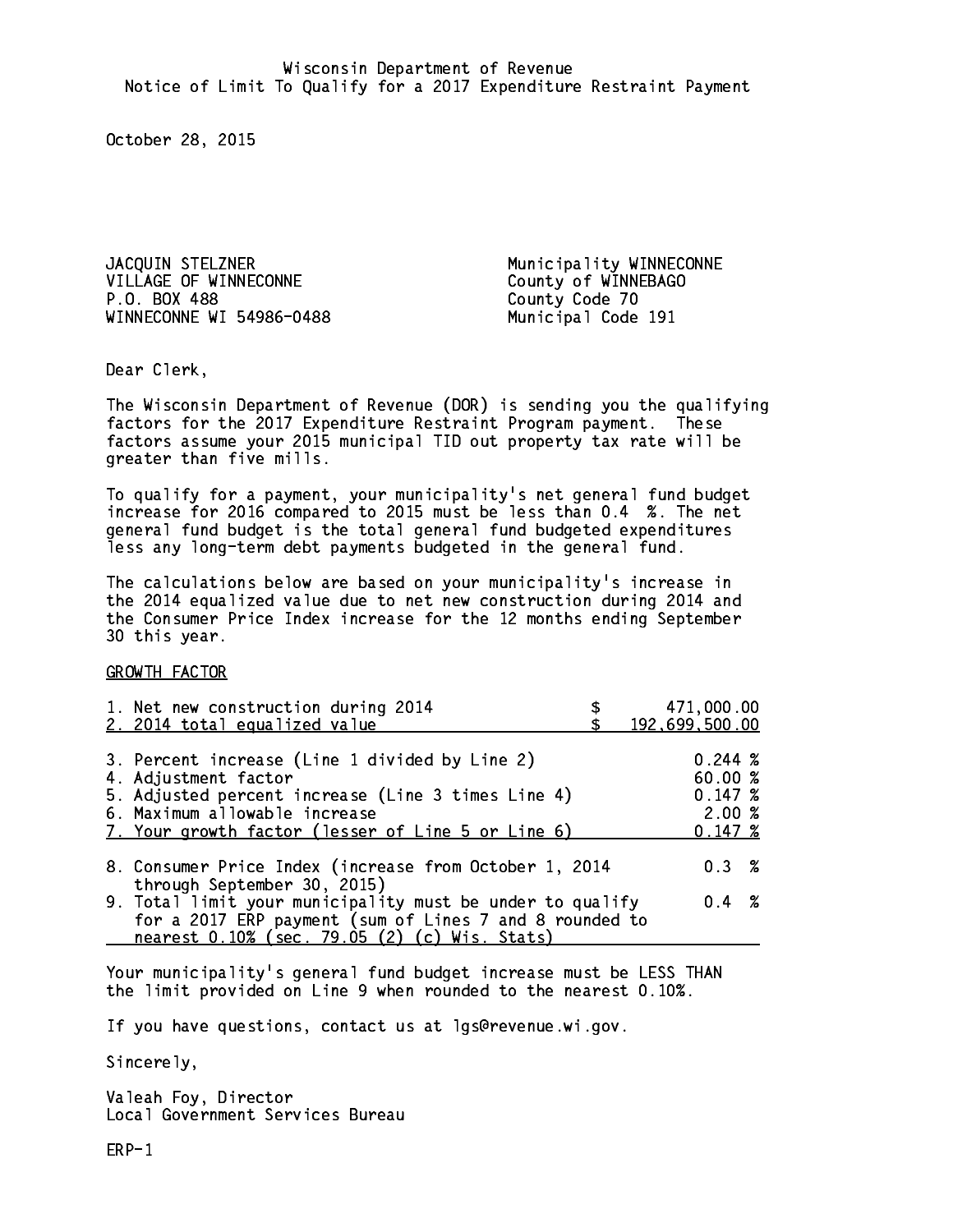DEBORAH A. GALEAZZI Municipality MENASHA CITY OF MENASHA COUNTY OF MENASHA 140 MAIN ST MENASHA WI 54952-3190

County Code 70 Municipal Code 251

Dear Clerk. Dear Clerk,

The Wisconsin Department of Revenue (DOR) is sending you the qualifying factors for the 2017 Expenditure Restraint Program payment. These factors assume your 2015 municipal TID out property tax rate will be greater than five mills.

 To qualify for a payment, your municipality's net general fund budget increase for 2016 compared to 2015 must be less than 0.9 %. The net general fund budget is the total general fund budgeted expenditures less any long-term debt payments budgeted in the general fund.

The calculations below are based on your municipality's increase in the 2014 equalized value due to net new construction during 2014 and the Consumer Price Index increase for the 12 months ending September 30 this year. 30 this year.

GROWTH FACTOR

| 1. Net new construction during 2014<br>2. 2014 total equalized value                                                                                                                                                                                           | 9,469,700.00<br>999,088,600.00                   |
|----------------------------------------------------------------------------------------------------------------------------------------------------------------------------------------------------------------------------------------------------------------|--------------------------------------------------|
| 3. Percent increase (Line 1 divided by Line 2)<br>4. Adjustment factor<br>5. Adjusted percent increase (Line 3 times Line 4)<br>6. Maximum allowable increase<br>7. Your growth factor (lesser of Line 5 or Line 6)                                            | 0.948~%<br>60.00 %<br>0.569%<br>2.00%<br>0.569~% |
| 8. Consumer Price Index (increase from October 1, 2014<br>through September 30, 2015)<br>9. Total limit your municipality must be under to qualify<br>for a 2017 ERP payment (sum of Lines 7 and 8 rounded to<br>nearest 0.10% (sec. 79.05 (2) (c) Wis. Stats) | 0.3%<br>0.9 %                                    |

Your municipality's general fund budget increase must be LESS THAN the limit provided on Line 9 when rounded to the nearest 0.10%.

If you have questions, contact us at lgs@revenue.wi.gov.

Sincerely,

Valeah Foy, Director Local Government Services Bureau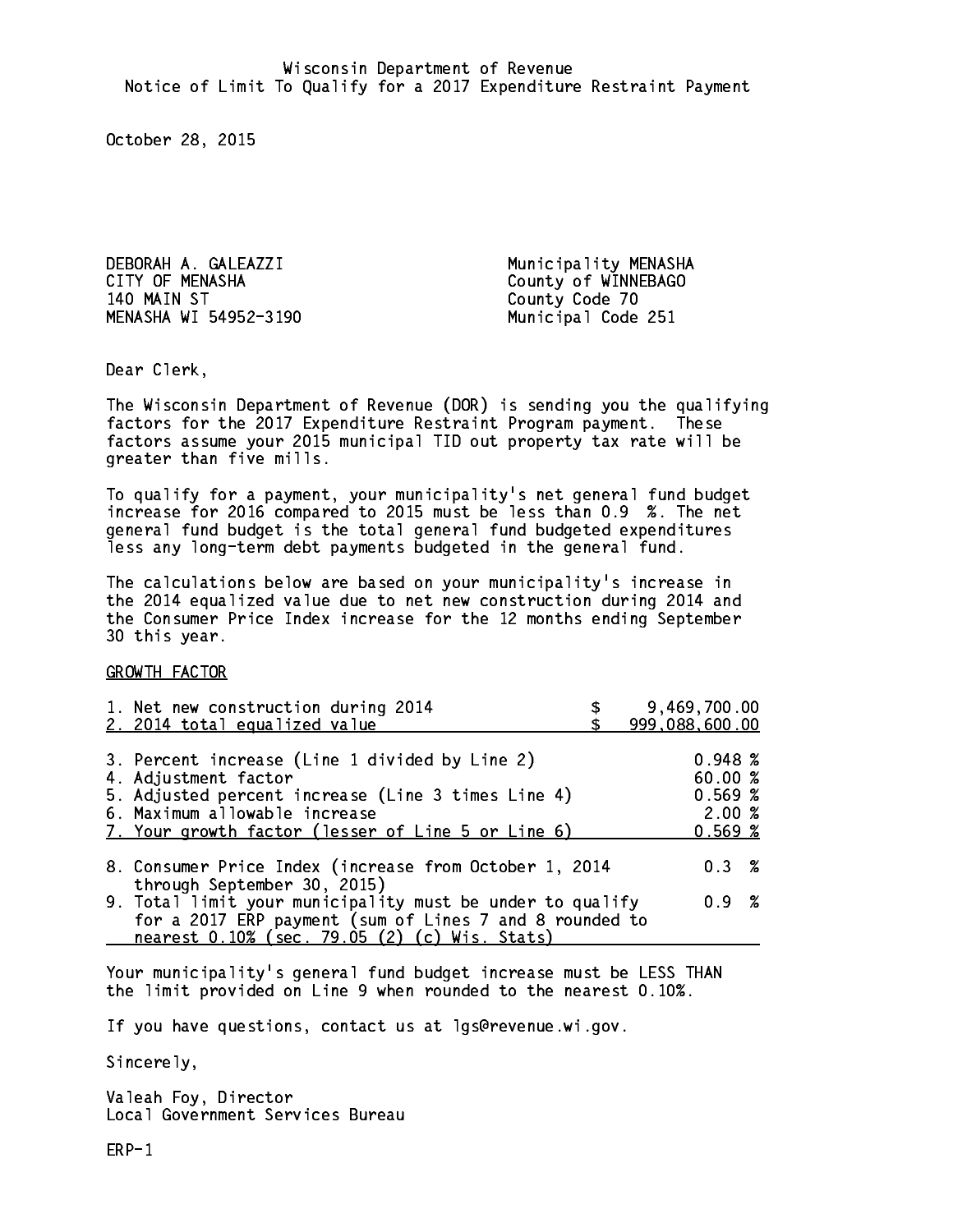PATRICIA STURN Municipality NEENAH CITY OF NEENAH COUNTY OF NEENAH 211 WALNUT STREET County Code 70 NEENAH WI 54957-3026 Municipal Code 261

Dear Clerk. Dear Clerk,

The Wisconsin Department of Revenue (DOR) is sending you the qualifying factors for the 2017 Expenditure Restraint Program payment. These factors assume your 2015 municipal TID out property tax rate will be greater than five mills.

 To qualify for a payment, your municipality's net general fund budget increase for 2016 compared to 2015 must be less than 0.8 %. The net general fund budget is the total general fund budgeted expenditures less any long-term debt payments budgeted in the general fund.

The calculations below are based on your municipality's increase in the 2014 equalized value due to net new construction during 2014 and the Consumer Price Index increase for the 12 months ending September 30 this year. 30 this year.

GROWTH FACTOR

| 1. Net new construction during 2014<br>2. 2014 total equalized value                                                                                                                                                |  | 16,329,500.00<br>\$1,918,342,200.00               |  |
|---------------------------------------------------------------------------------------------------------------------------------------------------------------------------------------------------------------------|--|---------------------------------------------------|--|
| 3. Percent increase (Line 1 divided by Line 2)<br>4. Adjustment factor<br>5. Adjusted percent increase (Line 3 times Line 4)<br>6. Maximum allowable increase<br>7. Your growth factor (lesser of Line 5 or Line 6) |  | 0.851~%<br>60.00 %<br>0.511~%<br>2.00%<br>0.511~% |  |
| 8. Consumer Price Index (increase from October 1, 2014<br>through September 30, 2015)                                                                                                                               |  | $0.3 \t%$                                         |  |
| 9. Total limit your municipality must be under to qualify<br>for a 2017 ERP payment (sum of Lines 7 and 8 rounded to<br>nearest 0.10% (sec. 79.05 (2) (c) Wis. Stats)                                               |  | 0.8 <sup>8</sup>                                  |  |

Your municipality's general fund budget increase must be LESS THAN the limit provided on Line 9 when rounded to the nearest 0.10%.

If you have questions, contact us at lgs@revenue.wi.gov.

Sincerely,

Valeah Foy, Director Local Government Services Bureau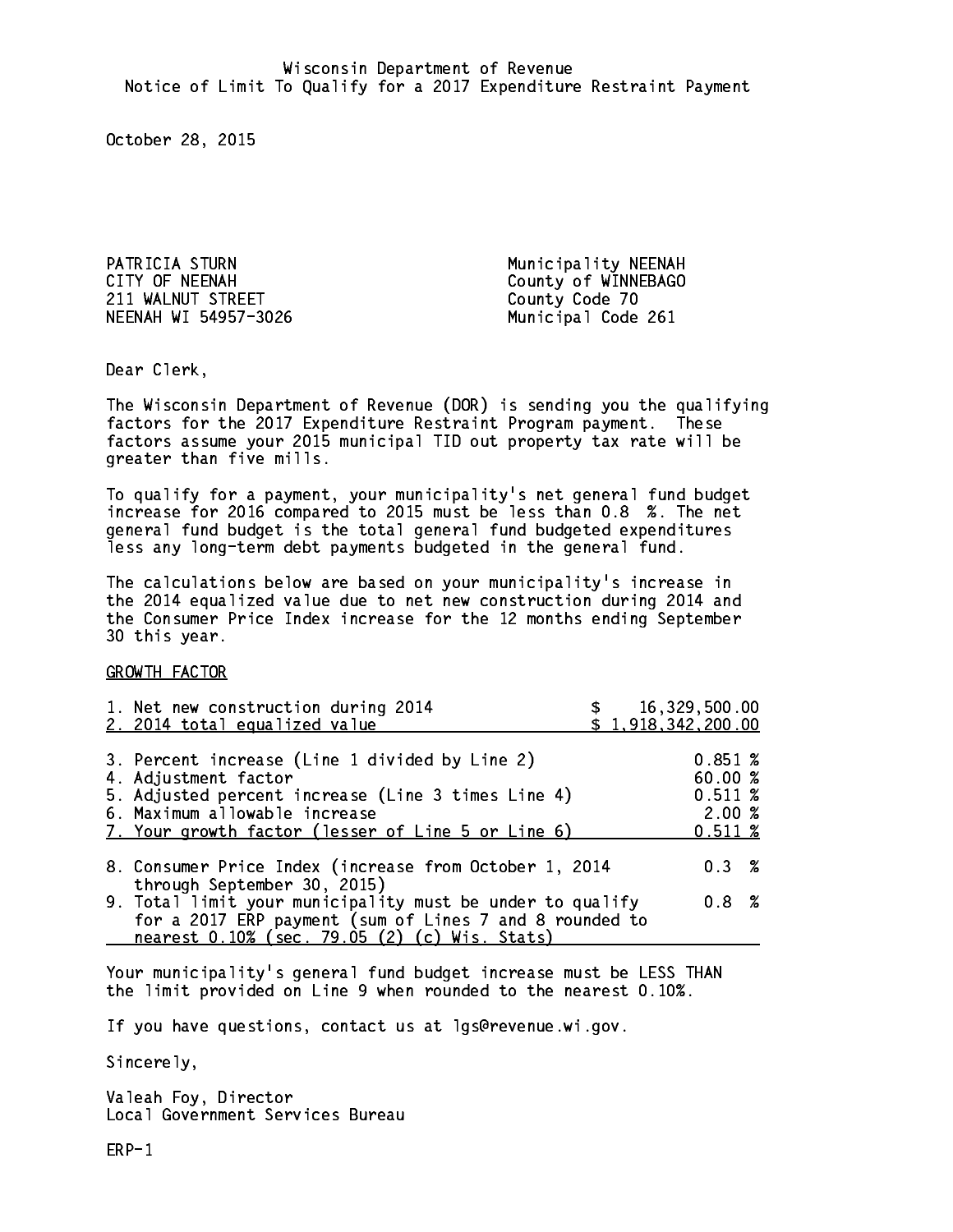BARBARA VAN CLAKE Municipality OMRO CITY OF OMRO **COULD COULD COULD COULD COULD COULD** COULD COULD COULD COULD COULD COULD COULD COULD COULD COULD COULD COULD COULD COULD COULD COULD COULD COULD COULD COULD COULD COULD COULD COULD COULD COULD COULD COULD COU 205 S WEBSTER AVENUE County Code 70 OMRO WI 54963-0399

Municipal Code 265

Dear Clerk. Dear Clerk,

The Wisconsin Department of Revenue (DOR) is sending you the qualifying factors for the 2017 Expenditure Restraint Program payment. These factors assume your 2015 municipal TID out property tax rate will be greater than five mills.

 To qualify for a payment, your municipality's net general fund budget increase for 2016 compared to 2015 must be less than 1.0 %. The net general fund budget is the total general fund budgeted expenditures less any long-term debt payments budgeted in the general fund.

The calculations below are based on your municipality's increase in the 2014 equalized value due to net new construction during 2014 and the Consumer Price Index increase for the 12 months ending September 30 this year. 30 this year.

GROWTH FACTOR

| 1. Net new construction during 2014                                                                                                                                                                  | 1,921,600.00     |
|------------------------------------------------------------------------------------------------------------------------------------------------------------------------------------------------------|------------------|
| 2. 2014 total equalized value                                                                                                                                                                        | 172, 101, 900.00 |
| 3. Percent increase (Line 1 divided by Line 2)                                                                                                                                                       | 1.117~%          |
| 4. Adjustment factor                                                                                                                                                                                 | 60.00%           |
| 5. Adjusted percent increase (Line 3 times Line 4)                                                                                                                                                   | 0.670~%          |
| 6. Maximum allowable increase                                                                                                                                                                        | 2.00%            |
| 7. Your growth factor (lesser of Line 5 or Line 6)                                                                                                                                                   | 0.670%           |
| 8. Consumer Price Index (increase from October 1, 2014                                                                                                                                               | $0.3 \t%$        |
| through September 30, 2015)<br>9. Total limit your municipality must be under to qualify<br>for a 2017 ERP payment (sum of Lines 7 and 8 rounded to<br>nearest 0.10% (sec. 79.05 (2) (c) Wis. Stats) | 1.0 %            |

Your municipality's general fund budget increase must be LESS THAN the limit provided on Line 9 when rounded to the nearest 0.10%.

If you have questions, contact us at lgs@revenue.wi.gov.

Sincerely,

Valeah Foy, Director Local Government Services Bureau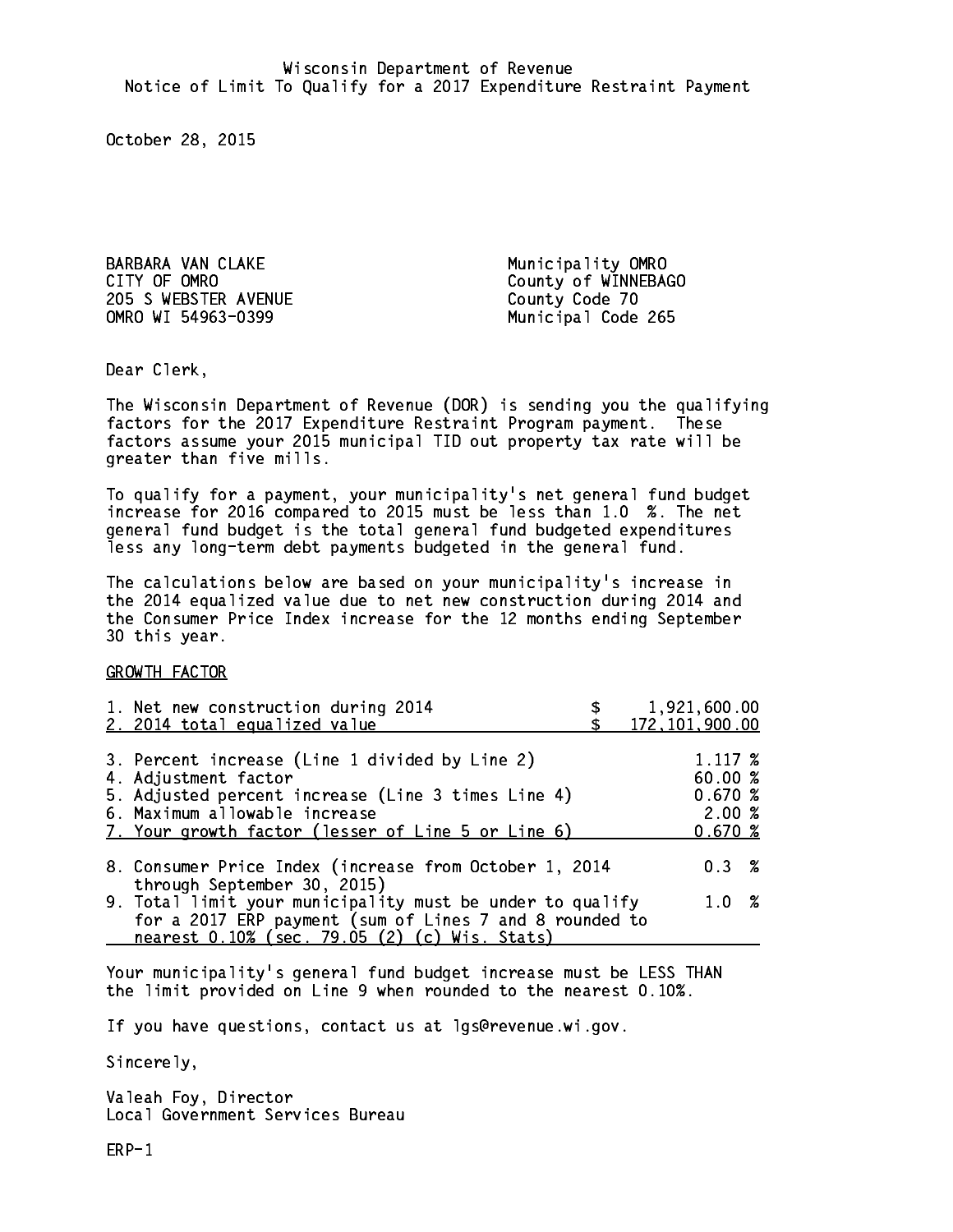PAMELA R. UBRIG Municipality OSHKOSH CITY OF OSHKOSH COUNTY OF WINNEBAGO PO BOX 1130 County Code 70 OSHKOSH WI 54903-1130 Municipal Code 266

Dear Clerk. Dear Clerk,

The Wisconsin Department of Revenue (DOR) is sending you the qualifying factors for the 2017 Expenditure Restraint Program payment. These factors assume your 2015 municipal TID out property tax rate will be greater than five mills.

 To qualify for a payment, your municipality's net general fund budget increase for 2016 compared to 2015 must be less than 0.5 %. The net general fund budget is the total general fund budgeted expenditures less any long-term debt payments budgeted in the general fund.

The calculations below are based on your municipality's increase in the 2014 equalized value due to net new construction during 2014 and the Consumer Price Index increase for the 12 months ending September 30 this year. 30 this year.

GROWTH FACTOR

| 1. Net new construction during 2014<br>2. 2014 total equalized value                                                                                                                                                | \$3,748,827,600.00 | 12,430,300.00                                          |  |
|---------------------------------------------------------------------------------------------------------------------------------------------------------------------------------------------------------------------|--------------------|--------------------------------------------------------|--|
| 3. Percent increase (Line 1 divided by Line 2)<br>4. Adjustment factor<br>5. Adjusted percent increase (Line 3 times Line 4)<br>6. Maximum allowable increase<br>7. Your growth factor (lesser of Line 5 or Line 6) |                    | $0.332 \;$ %<br>60.00 %<br>0.199~%<br>2.00%<br>0.199~% |  |
| 8. Consumer Price Index (increase from October 1, 2014<br>through September 30, 2015)                                                                                                                               |                    | 0.3%                                                   |  |
| 9. Total limit your municipality must be under to qualify<br>for a 2017 ERP payment (sum of Lines 7 and 8 rounded to<br>nearest 0.10% (sec. 79.05 (2) (c) Wis. Stats)                                               |                    | 0.5 %                                                  |  |

Your municipality's general fund budget increase must be LESS THAN the limit provided on Line 9 when rounded to the nearest 0.10%.

If you have questions, contact us at lgs@revenue.wi.gov.

Sincerely,

Valeah Foy, Director Local Government Services Bureau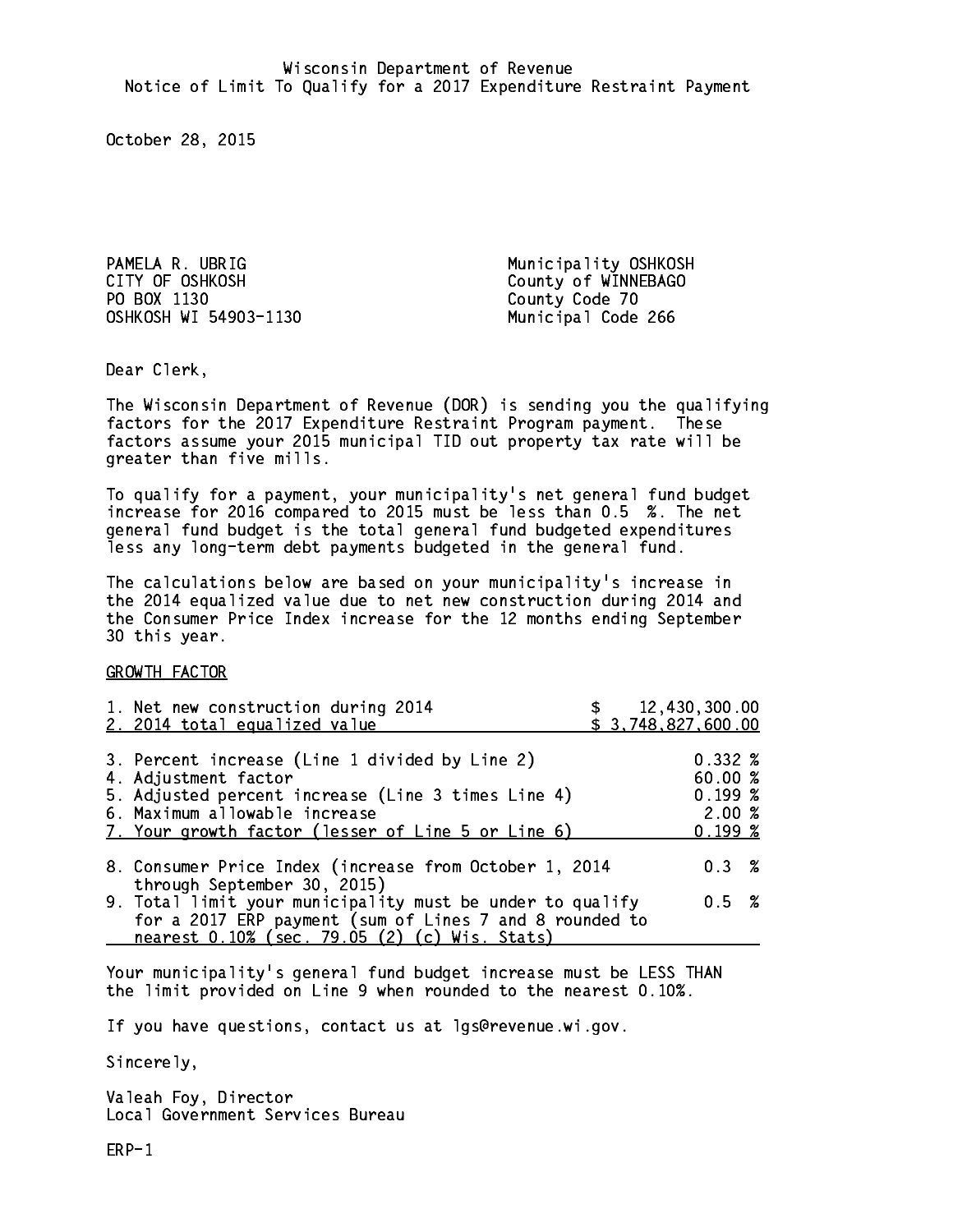VILLAGE OF ARPIN County of WOOD P O BOX 38 County Code 71 ARPIN WI 54410

SHELLY GRIMM Municipality ARPIN Municipal Code 100

Dear Clerk. Dear Clerk,

The Wisconsin Department of Revenue (DOR) is sending you the qualifying factors for the 2017 Expenditure Restraint Program payment. These factors assume your 2015 municipal TID out property tax rate will be greater than five mills.

 To qualify for a payment, your municipality's net general fund budget increase for 2016 compared to 2015 must be less than 0.6 %. The net general fund budget is the total general fund budgeted expenditures less any long-term debt payments budgeted in the general fund.

The calculations below are based on your municipality's increase in the 2014 equalized value due to net new construction during 2014 and the Consumer Price Index increase for the 12 months ending September 30 this year. 30 this year.

GROWTH FACTOR

| 1. Net new construction during 2014<br>2. 2014 total equalized value                                                                                                                                                | 56,000.00<br>10,742,800.00                                      |
|---------------------------------------------------------------------------------------------------------------------------------------------------------------------------------------------------------------------|-----------------------------------------------------------------|
| 3. Percent increase (Line 1 divided by Line 2)<br>4. Adjustment factor<br>5. Adjusted percent increase (Line 3 times Line 4)<br>6. Maximum allowable increase<br>7. Your growth factor (lesser of Line 5 or Line 6) | $0.521 \;$ %<br>60.00%<br>$0.313 \; %$<br>2.00%<br>$0.313 \; %$ |
| 8. Consumer Price Index (increase from October 1, 2014<br>through September 30, 2015)                                                                                                                               | $0.3 \t%$                                                       |
| 9. Total limit your municipality must be under to qualify<br>for a 2017 ERP payment (sum of Lines 7 and 8 rounded to<br>nearest 0.10% (sec. 79.05 (2) (c) Wis. Stats)                                               | 0.6 %                                                           |

Your municipality's general fund budget increase must be LESS THAN the limit provided on Line 9 when rounded to the nearest 0.10%.

If you have questions, contact us at lgs@revenue.wi.gov.

Sincerely,

Valeah Foy, Director Local Government Services Bureau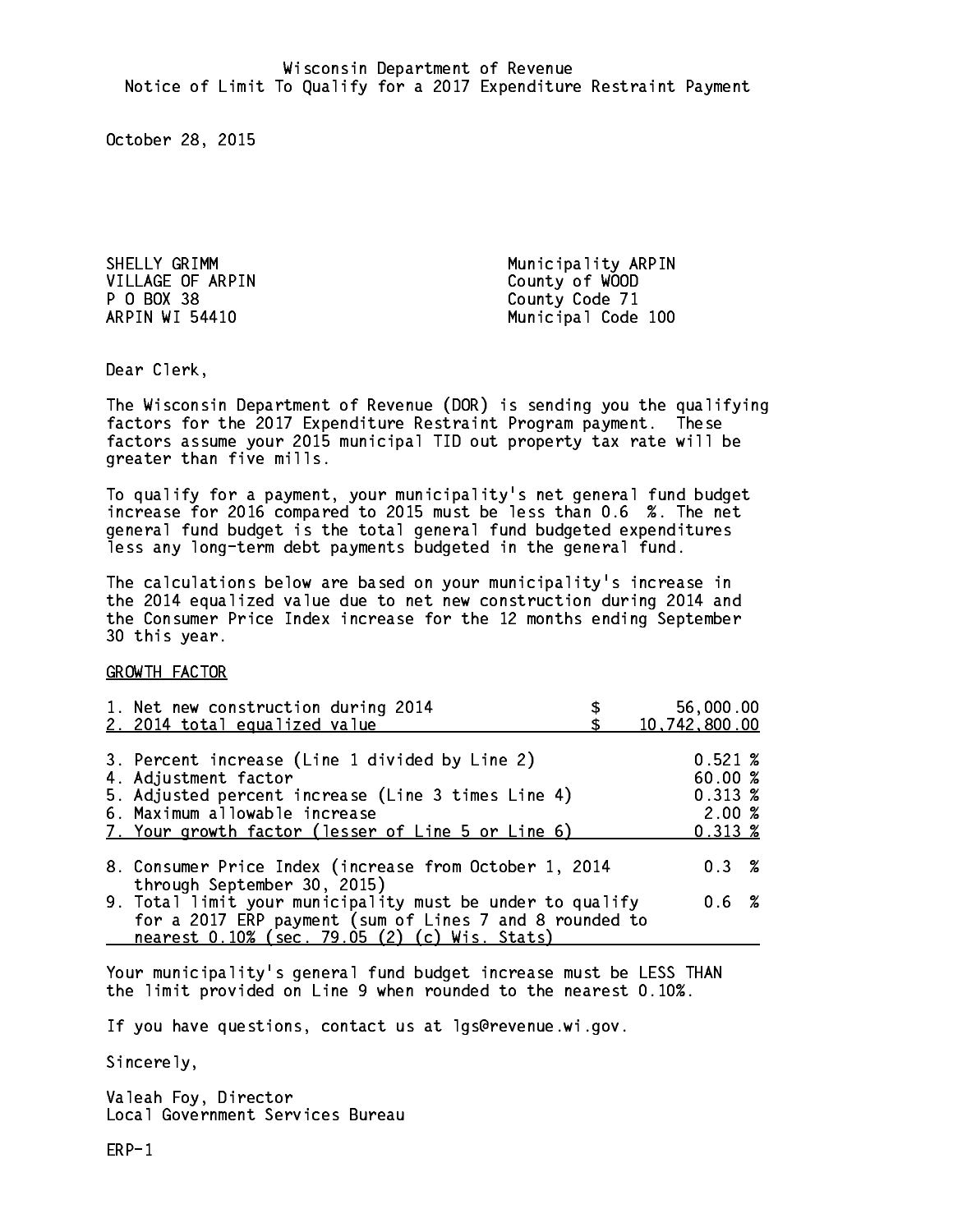DEBRA EICHSTEADT Municipality BIRON VILLAGE OF BIRON County of WOOD 451 KAHOUN RD County Code 71 WIS RAPIDS WI 54494-8252 Municipal Code 106

Dear Clerk. Dear Clerk,

The Wisconsin Department of Revenue (DOR) is sending you the qualifying factors for the 2017 Expenditure Restraint Program payment. These factors assume your 2015 municipal TID out property tax rate will be greater than five mills.

 To qualify for a payment, your municipality's net general fund budget increase for 2016 compared to 2015 must be less than 2.3 %. The net general fund budget is the total general fund budgeted expenditures less any long-term debt payments budgeted in the general fund.

The calculations below are based on your municipality's increase in the 2014 equalized value due to net new construction during 2014 and the Consumer Price Index increase for the 12 months ending September 30 this year. 30 this year.

GROWTH FACTOR

| 1. Net new construction during 2014<br>2. 2014 total equalized value                                                                                                                                                | 5,949,300.00<br>81,508,600.00                     |
|---------------------------------------------------------------------------------------------------------------------------------------------------------------------------------------------------------------------|---------------------------------------------------|
| 3. Percent increase (Line 1 divided by Line 2)<br>4. Adjustment factor<br>5. Adjusted percent increase (Line 3 times Line 4)<br>6. Maximum allowable increase<br>7. Your growth factor (lesser of Line 5 or Line 6) | 7.299~%<br>60.00 %<br>4.379 %<br>2.00%<br>2.000~% |
| 8. Consumer Price Index (increase from October 1, 2014<br>through September 30, 2015)                                                                                                                               | $0.3 \t%$                                         |
| 9. Total limit your municipality must be under to qualify<br>for a 2017 ERP payment (sum of Lines 7 and 8 rounded to<br>nearest 0.10% (sec. 79.05 (2) (c) Wis. Stats)                                               | 2.3%                                              |

Your municipality's general fund budget increase must be LESS THAN the limit provided on Line 9 when rounded to the nearest 0.10%.

If you have questions, contact us at lgs@revenue.wi.gov.

Sincerely,

Valeah Foy, Director Local Government Services Bureau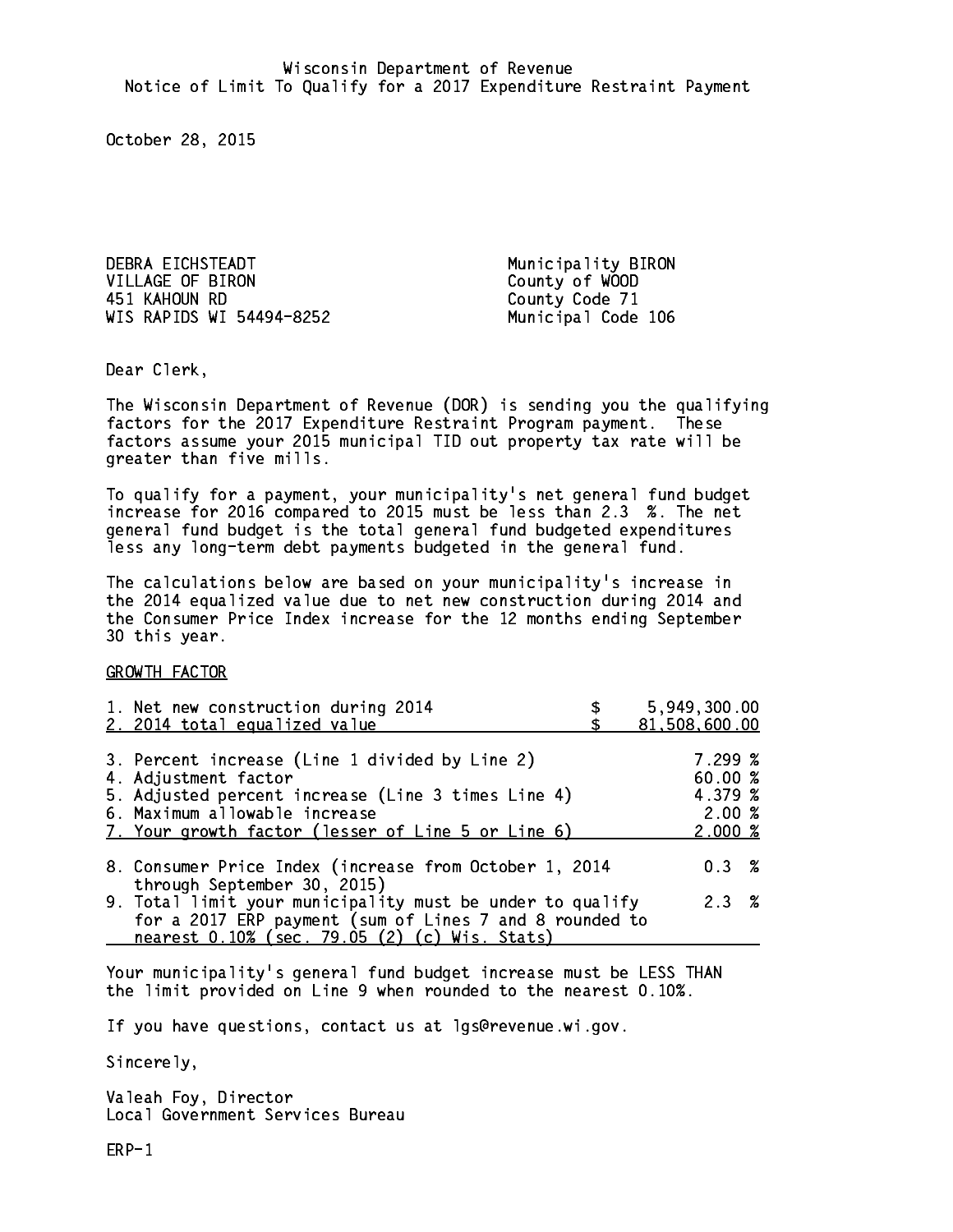DIANE TREMMEL **Municipality PORT EDWARDS** VILLAGE OF PORT EDWARDS County of WOOD PO BOX 10 PORT EDWARDS WI 54469-0010 Municipal Code 171

County Code 71

Dear Clerk. Dear Clerk,

The Wisconsin Department of Revenue (DOR) is sending you the qualifying factors for the 2017 Expenditure Restraint Program payment. These factors assume your 2015 municipal TID out property tax rate will be greater than five mills.

 To qualify for a payment, your municipality's net general fund budget increase for 2016 compared to 2015 must be less than 1.3 %. The net general fund budget is the total general fund budgeted expenditures less any long-term debt payments budgeted in the general fund.

The calculations below are based on your municipality's increase in the 2014 equalized value due to net new construction during 2014 and the Consumer Price Index increase for the 12 months ending September 30 this year. 30 this year.

GROWTH FACTOR

| 1. Net new construction during 2014<br>2. 2014 total equalized value                                                                                                                                                | 1,539,600.00<br>89, 574, 200.00                  |
|---------------------------------------------------------------------------------------------------------------------------------------------------------------------------------------------------------------------|--------------------------------------------------|
| 3. Percent increase (Line 1 divided by Line 2)<br>4. Adjustment factor<br>5. Adjusted percent increase (Line 3 times Line 4)<br>6. Maximum allowable increase<br>7. Your growth factor (lesser of Line 5 or Line 6) | 1.719 %<br>60.00%<br>1.031 %<br>2.00%<br>1.031 % |
| 8. Consumer Price Index (increase from October 1, 2014<br>through September 30, 2015)                                                                                                                               | $0.3 \t%$                                        |
| 9. Total limit your municipality must be under to qualify<br>for a 2017 ERP payment (sum of Lines 7 and 8 rounded to<br>nearest 0.10% (sec. 79.05 (2) (c) Wis. Stats)                                               | 1.3%                                             |

Your municipality's general fund budget increase must be LESS THAN the limit provided on Line 9 when rounded to the nearest 0.10%.

If you have questions, contact us at lgs@revenue.wi.gov.

Sincerely,

Valeah Foy, Director Local Government Services Bureau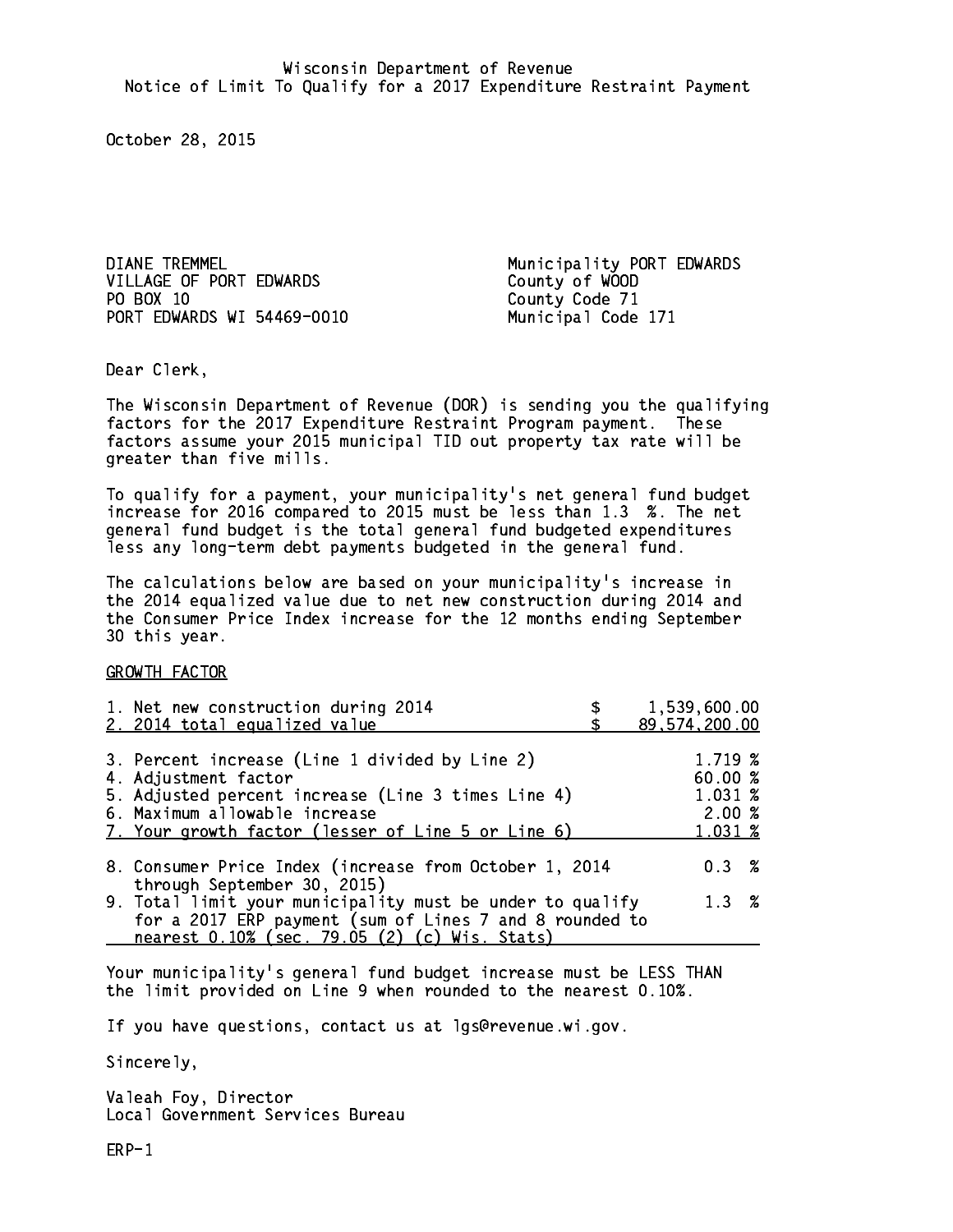DEB M. HALL **Municipality MARSHFIELD** CITY OF MARSHFIELD COUNTY OF WOOD 630 S CENTRAL AVE SUITE 502 County Code 71 MARSHFIELD WI 54449-0727 Municipal Code 251

Dear Clerk. Dear Clerk,

The Wisconsin Department of Revenue (DOR) is sending you the qualifying factors for the 2017 Expenditure Restraint Program payment. These factors assume your 2015 municipal TID out property tax rate will be greater than five mills.

 To qualify for a payment, your municipality's net general fund budget increase for 2016 compared to 2015 must be less than 1.0 %. The net general fund budget is the total general fund budgeted expenditures less any long-term debt payments budgeted in the general fund.

The calculations below are based on your municipality's increase in the 2014 equalized value due to net new construction during 2014 and the Consumer Price Index increase for the 12 months ending September 30 this year. 30 this year.

GROWTH FACTOR

| 1. Net new construction during 2014<br>2. 2014 total equalized value                                                                                                                                                |  | 16,500,200.00<br>\$1,405,306,700.00                    |  |
|---------------------------------------------------------------------------------------------------------------------------------------------------------------------------------------------------------------------|--|--------------------------------------------------------|--|
| 3. Percent increase (Line 1 divided by Line 2)<br>4. Adjustment factor<br>5. Adjusted percent increase (Line 3 times Line 4)<br>6. Maximum allowable increase<br>7. Your growth factor (lesser of Line 5 or Line 6) |  | 1.174~%<br>60.00 %<br>0.704~%<br>2.00%<br>$0.704 \; %$ |  |
| 8. Consumer Price Index (increase from October 1, 2014                                                                                                                                                              |  | 0.3%                                                   |  |
| through September 30, 2015)<br>9. Total limit your municipality must be under to qualify<br>for a 2017 ERP payment (sum of Lines 7 and 8 rounded to<br>nearest 0.10% (sec. 79.05 (2) (c) Wis. Stats)                |  | 1.0%                                                   |  |

Your municipality's general fund budget increase must be LESS THAN the limit provided on Line 9 when rounded to the nearest 0.10%.

If you have questions, contact us at lgs@revenue.wi.gov.

Sincerely,

Valeah Foy, Director Local Government Services Bureau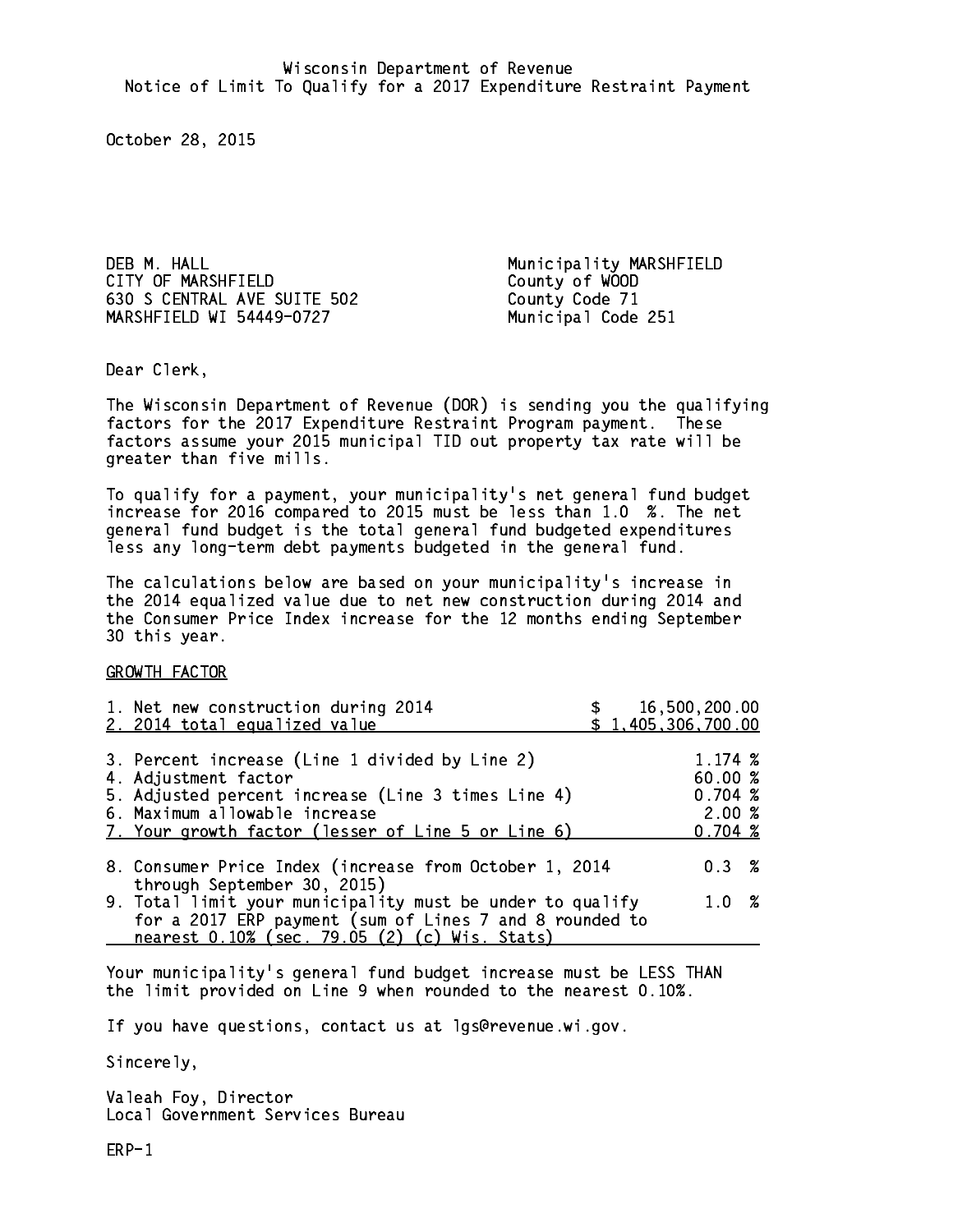JOSEPH M RUSCH II Municipality NEKOOSA CITY OF NEKOOSA County of WOOD 951 MARKET ST County Code 71 NEKOOSA WI 54457-1025 Municipal Code 261

Dear Clerk. Dear Clerk,

The Wisconsin Department of Revenue (DOR) is sending you the qualifying factors for the 2017 Expenditure Restraint Program payment. These factors assume your 2015 municipal TID out property tax rate will be greater than five mills.

 To qualify for a payment, your municipality's net general fund budget increase for 2016 compared to 2015 must be less than 0.4 %. The net general fund budget is the total general fund budgeted expenditures less any long-term debt payments budgeted in the general fund.

The calculations below are based on your municipality's increase in the 2014 equalized value due to net new construction during 2014 and the Consumer Price Index increase for the 12 months ending September 30 this year. 30 this year.

GROWTH FACTOR

| 1. Net new construction during 2014<br>2. 2014 total equalized value                                                                                                                                                | 145,000.00<br>104, 204, 300.00                   |
|---------------------------------------------------------------------------------------------------------------------------------------------------------------------------------------------------------------------|--------------------------------------------------|
| 3. Percent increase (Line 1 divided by Line 2)<br>4. Adjustment factor<br>5. Adjusted percent increase (Line 3 times Line 4)<br>6. Maximum allowable increase<br>7. Your growth factor (lesser of Line 5 or Line 6) | 0.139~%<br>60.00%<br>0.083~%<br>2.00%<br>0.083~% |
| 8. Consumer Price Index (increase from October 1, 2014<br>through September 30, 2015)                                                                                                                               | 0.3%                                             |
| 9. Total limit your municipality must be under to qualify<br>for a 2017 ERP payment (sum of Lines 7 and 8 rounded to<br>nearest 0.10% (sec. 79.05 (2) (c) Wis. Stats)                                               | $0.4 \t%$                                        |

Your municipality's general fund budget increase must be LESS THAN the limit provided on Line 9 when rounded to the nearest 0.10%.

If you have questions, contact us at lgs@revenue.wi.gov.

Sincerely,

Valeah Foy, Director Local Government Services Bureau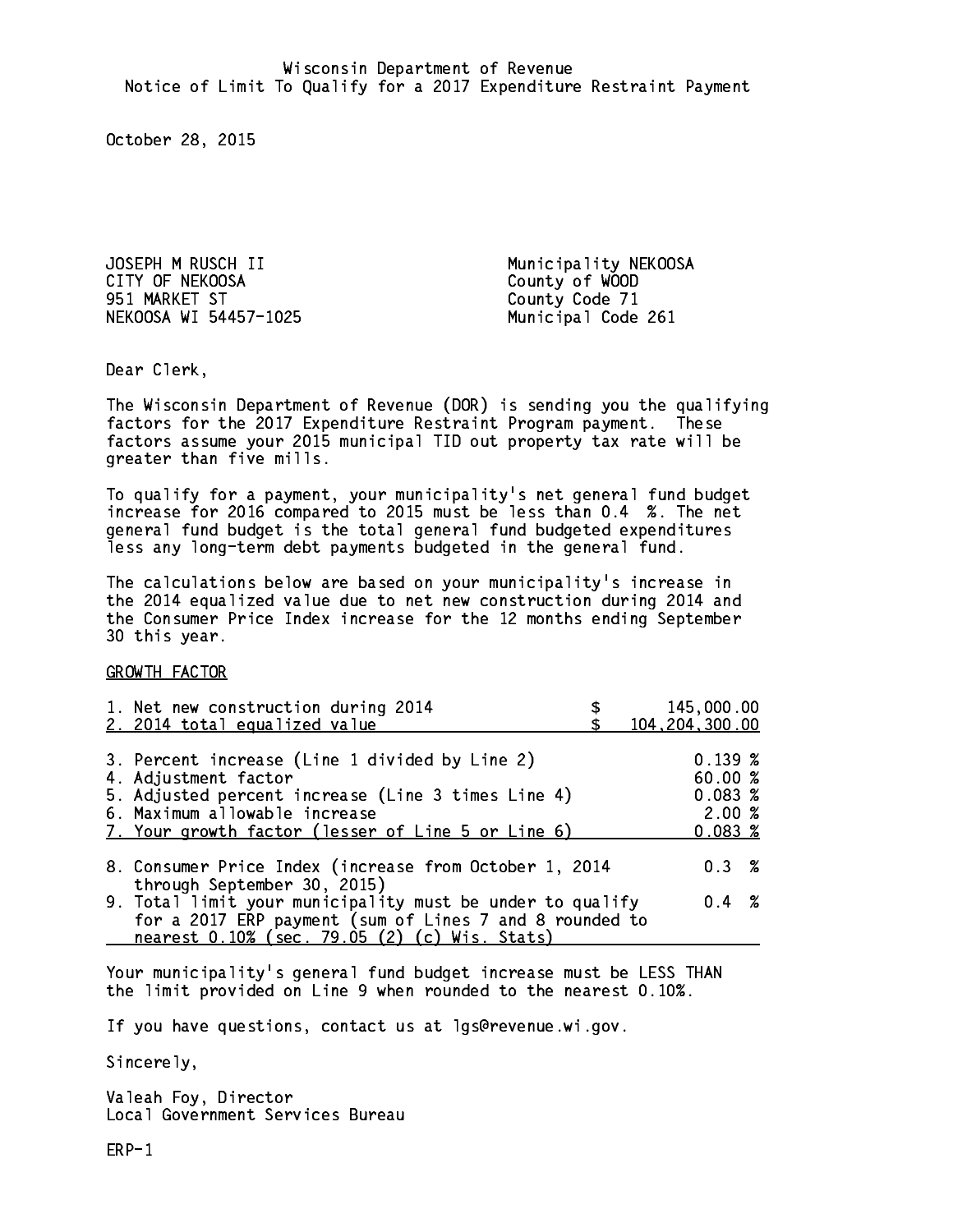TAMI HAHN Municipality PITTSVILLE CITY OF PITTSVILLE CITY County of WOOD PO BOX 100 PITTSVILLE WI 54466-0100 Municipal Code 271

County Code 71

Dear Clerk. Dear Clerk,

The Wisconsin Department of Revenue (DOR) is sending you the qualifying factors for the 2017 Expenditure Restraint Program payment. These factors assume your 2015 municipal TID out property tax rate will be greater than five mills.

 To qualify for a payment, your municipality's net general fund budget increase for 2016 compared to 2015 must be less than 0.8 %. The net general fund budget is the total general fund budgeted expenditures less any long-term debt payments budgeted in the general fund.

The calculations below are based on your municipality's increase in the 2014 equalized value due to net new construction during 2014 and the Consumer Price Index increase for the 12 months ending September 30 this year. 30 this year.

GROWTH FACTOR

| 1. Net new construction during 2014<br>2. 2014 total equalized value                                                                                                                                                | 431,700.00<br>49,292,000.00                               |
|---------------------------------------------------------------------------------------------------------------------------------------------------------------------------------------------------------------------|-----------------------------------------------------------|
| 3. Percent increase (Line 1 divided by Line 2)<br>4. Adjustment factor<br>5. Adjusted percent increase (Line 3 times Line 4)<br>6. Maximum allowable increase<br>7. Your growth factor (lesser of Line 5 or Line 6) | 0.876%<br>60.00%<br>$0.525 \;$ %<br>2.00%<br>$0.525 \;$ % |
| 8. Consumer Price Index (increase from October 1, 2014                                                                                                                                                              | $0.3 \t%$                                                 |
| through September 30, 2015)<br>9. Total limit your municipality must be under to qualify<br>for a 2017 ERP payment (sum of Lines 7 and 8 rounded to<br>nearest 0.10% (sec. 79.05 (2) (c) Wis. Stats)                | 0.8 %                                                     |

Your municipality's general fund budget increase must be LESS THAN the limit provided on Line 9 when rounded to the nearest 0.10%.

If you have questions, contact us at lgs@revenue.wi.gov.

Sincerely,

Valeah Foy, Director Local Government Services Bureau